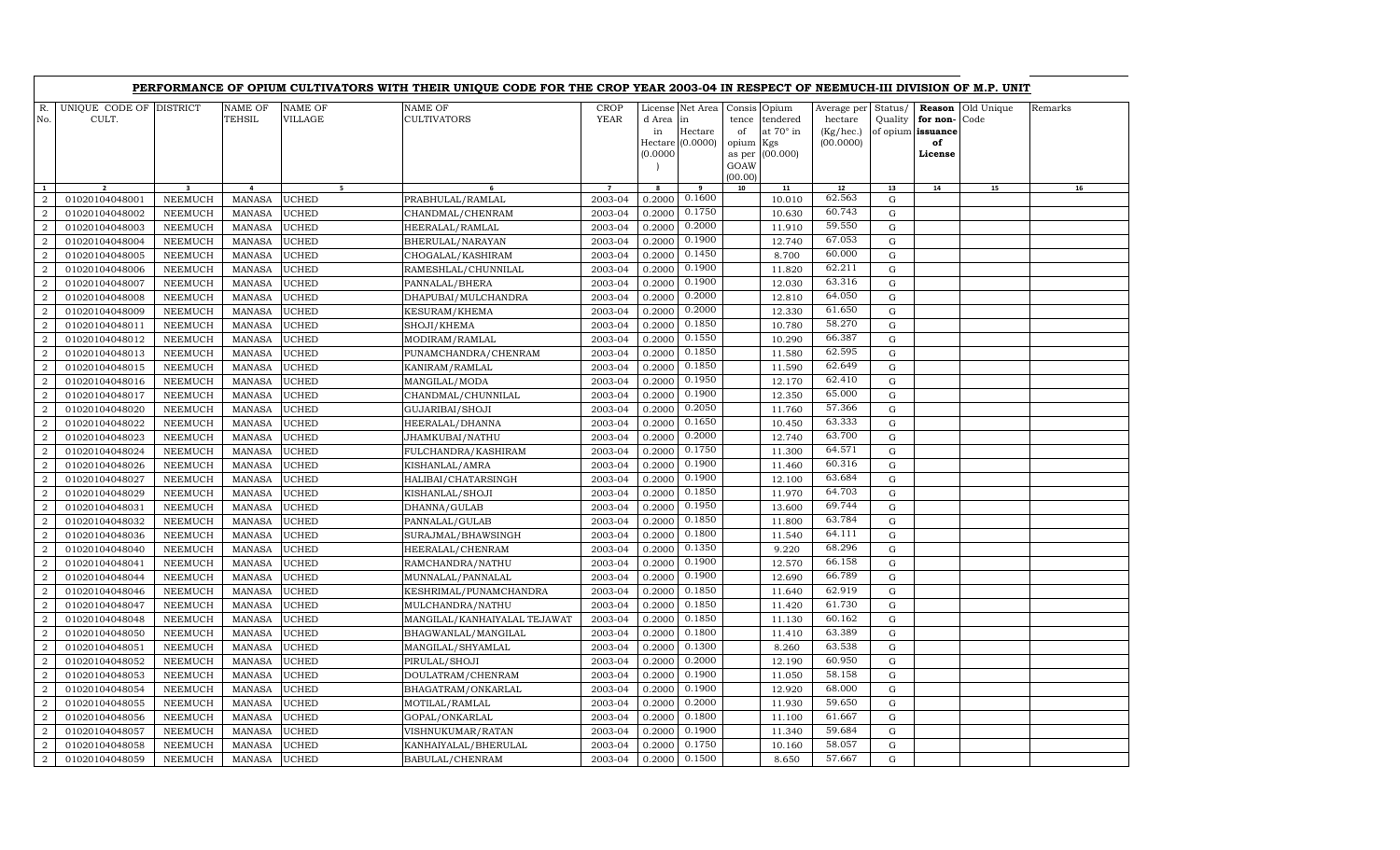| GOAW<br>(00.00)<br>62.162<br>0.1850<br>01020104048060<br><b>UCHED</b><br>2003-04<br>0.2000<br>11.500<br>G<br>2<br>NEEMUCH<br><b>MANASA</b><br>LAXMINARAYAN/BHERULAL<br>0.1900<br>70.632<br><b>MANASA</b><br><b>UCHED</b><br>2003-04<br>0.2000<br>13.420<br>G<br>$\overline{2}$<br>01020104048065<br>NEEMUCH<br>SAMRATHMAL/BAGDIRAM<br>63.714<br>0.1750<br>01020104048066<br>2003-04<br>11.150<br>$\overline{2}$<br>NEEMUCH<br><b>MANASA</b><br><b>UCHED</b><br>TEJA/SHOJI<br>0.2000<br>G<br>55.333<br>0.1950<br><b>UCHED</b><br>10.790<br>$\overline{2}$<br>01020104048067<br>NEEMUCH<br><b>MANASA</b><br>BAHADUR/MANSINGH<br>2003-04<br>0.2000<br>G<br>0.1850<br>58.108<br>2<br><b>UCHED</b><br>2003-04<br>0.2000<br>10.750<br>01020104048068<br><b>NEEMUCH</b><br><b>MANASA</b><br>MANSINGH/SHOJI<br>G<br>0.2000<br>61.200<br>2003-04<br>12.240<br>$\overline{2}$<br>01020104048070<br>NEEMUCH<br><b>MANASA</b><br><b>UCHED</b><br>HAJARILAL/BHAWSINGH<br>0.2000<br>G<br>0.1850<br>61.838<br>$\overline{2}$<br>2003-04<br>0.2000<br>01020104048073<br><b>NEEMUCH</b><br><b>MANASA</b><br><b>UCHED</b><br>SHYAMLAL/SHOJI<br>11.440<br>G<br>0.1900<br>63.474<br>$\overline{2}$<br>01020104048076<br>NEEMUCH<br><b>MANASA</b><br><b>UCHED</b><br>OM/PANNALAL<br>2003-04<br>0.2000<br>12.060<br>G<br>58.556<br>0.1800<br>2<br>2003-04<br>0.2000<br>10.540<br>01020104048079<br><b>NEEMUCH</b><br><b>MANASA</b><br><b>UCHED</b><br>GUJRIBAI/BIHARI<br>G<br>0.1900<br>57.842<br>$\overline{2}$<br>2003-04<br>0.2000<br>G<br>01020104048080<br>NEEMUCH<br><b>MANASA</b><br><b>UCHED</b><br>GHANSHYAM/PRABHULAL<br>10.990<br>62.789<br>0.1900<br>2<br>01020104048081<br><b>UCHED</b><br>2003-04<br>0.2000<br>11.930<br>NEEMUCH<br><b>MANASA</b><br>GHANSHYAM/BHERU<br>G<br>0.1800<br>60.500<br>$\boldsymbol{2}$<br>01020104048082<br><b>NEEMUCH</b><br><b>MANASA</b><br><b>UCHED</b><br>TULSIRAM/BHANWARLAL<br>2003-04<br>0.2000<br>10.890<br>G<br>57.389<br>0.1800<br>$\boldsymbol{2}$<br>2003-04<br>01020104048083<br><b>NEEMUCH</b><br><b>MANASA</b><br><b>UCHED</b><br>SHAMBHULAL/CHOGMAL<br>0.2000<br>10.330<br>G<br>0.2000<br>62.700<br>$\overline{2}$<br>01020104048084<br>NEEMUCH<br><b>MANASA</b><br><b>UCHED</b><br>LAXMINARAYAN/HEERALAL<br>2003-04<br>0.2000<br>12.540<br>G<br>0.1850<br>67.568<br>$\overline{2}$<br>01020104048085<br><b>NEEMUCH</b><br><b>MANASA</b><br><b>UCHED</b><br>MADANLAL/BHANWARLAL<br>2003-04<br>0.2000<br>12.500<br>G<br>0.2000<br>58.850<br>$\boldsymbol{2}$<br>01020104048086<br>NEEMUCH<br><b>MANASA</b><br><b>UCHED</b><br>2003-04<br>0.2000<br>11.770<br>G<br>BHAGWAN/BHANWARLAL<br>0.1900<br>67.895<br>$\overline{2}$<br>01020104048090<br><b>NEEMUCH</b><br><b>MANASA</b><br><b>UCHED</b><br>KOSHALYABAI/UDAIRAM<br>2003-04<br>0.2000<br>12.900<br>${\rm G}$<br>0.1500<br>66.067<br>$\boldsymbol{2}$<br>01020104048091<br>NEEMUCH<br><b>MANASA</b><br><b>UCHED</b><br>2003-04<br>0.2000<br>9.910<br>${\rm G}$<br>JAGDISH/CHAGANLAL<br>0.1900<br>65.895<br>$\boldsymbol{2}$<br>01020104048093<br>NEEMUCH<br>MANASA<br><b>UCHED</b><br>2003-04<br>0.2000<br>12.520<br>${\rm G}$<br>BHOLARAM/HABUJI<br>0.1750<br>55.943<br>$\boldsymbol{2}$<br>01020104048095<br>NEEMUCH<br><b>MANASA</b><br><b>UCHED</b><br>MANOHARLAL/PANNALAL<br>2003-04<br>0.2000<br>9.790<br>${\rm G}$<br>0.2000<br>56.500<br>$\overline{2}$<br>NEEMUCH<br><b>UCHED</b><br>2003-04<br>0.2000<br>11.300<br>G<br>01020104048097<br><b>MANASA</b><br>PRAHALAD/VARDICHANDRA<br>0.1950<br>61.128<br>NEEMUCH<br><b>UCHED</b><br>0.2000<br>11.920<br>G<br>$\overline{a}$<br>01020104048098<br><b>MANASA</b><br>RAMNIWAS/BHONA<br>2003-04<br>61.722<br>0.1800<br>$\overline{2}$<br><b>NEEMUCH</b><br><b>UCHED</b><br>KANA/TEKA<br>2003-04<br>0.2000<br>11.110<br>G<br>01020104048104<br><b>MANASA</b><br>0.1150<br>79.043<br>$\overline{2}$<br><b>NEEMUCH</b><br><b>MANASA</b><br><b>UCHED</b><br>LALCHANDRA/HEERALAL<br>9.090<br>${\rm G}$<br>01020104048106<br>2003-04<br>0.2000<br>64.737<br>0.1900<br>$\overline{2}$<br>01020104048107<br><b>NEEMUCH</b><br><b>MANASA</b><br><b>UCHED</b><br>KARULAL/KESHURAM<br>2003-04<br>0.2000<br>12.300<br>G<br>0.1950<br>48.769<br><b>NEEMUCH</b><br><b>UCHED</b><br>0.2000<br>9.510<br>$\overline{2}$<br>01020104048108<br><b>MANASA</b><br>GANGARAM/AMRA<br>2003-04<br>G<br>04<br>58.789<br>0.1900<br>$\overline{2}$<br>01020104048109<br>NEEMUCH<br><b>MANASA</b><br><b>UCHED</b><br>RAMIBAI/PANNALAL<br>2003-04<br>0.2000<br>11.170<br>G<br>0.2050<br>57.171<br>${\rm G}$<br>$\boldsymbol{2}$<br>01020104048110<br>NEEMUCH<br><b>MANASA</b><br><b>UCHED</b><br>2003-04<br>0.2000<br>11.720<br>SEETABAI/VARDA<br>60.718<br>$\overline{2}$<br>01020104048042<br><b>NEEMUCH</b><br><b>MANASA</b><br><b>UCHED</b><br>JAGDISH/SHOBHARAM<br>2003-04<br>0.2000<br>0.1950<br>11.840<br>G<br>$\overline{2}$<br>64.621<br>${\rm G}$<br>01020104048049<br>NEEMUCH<br><b>MANASA</b><br><b>UCHED</b><br>MANGILAL/KANHAIYALAL GOYAL<br>2003-04<br>0.2000<br>0.1450<br>9.370<br>61.263<br>$\overline{2}$<br>${\rm G}$<br>01020104048030<br>NEEMUCH<br><b>MANASA</b><br><b>UCHED</b><br>SEETABAI/BABRU<br>2003-04<br>0.2000<br>0.1900<br>11.640<br>66.593<br>${\rm G}$<br>$\boldsymbol{2}$<br>01020104048045<br>NEEMUCH<br><b>MANASA</b><br><b>UCHED</b><br>2003-04<br>0.2000<br>0.1350<br>8.990<br>JAGDISH/HEERALAL<br>66.529<br>${\rm G}$<br>$\overline{a}$<br>01020104048088<br><b>NEEMUCH</b><br><b>MANASA</b><br><b>UCHED</b><br>CHANDMAL/BHUWANILAL<br>2003-04<br>0.2000<br>0.1700<br>11.310<br>59.200<br>${\rm G}$<br>$\boldsymbol{2}$<br>01020104048096<br>NEEMUCH<br><b>MANASA</b><br>UCHED<br>JAYCHANDRA/VARDICHANDRA<br>0.2000<br>0.1500<br>8.880<br>2003-04<br>54.188<br>${\rm G}$<br>$\overline{2}$<br>01020104048089<br>NEEMUCH<br><b>MANASA</b><br><b>UCHED</b><br>BHANWAR/NAWLA<br>2003-04<br>0.2000<br>0.1600<br>8.670<br>60.121<br>$\boldsymbol{2}$<br>${\rm G}$<br>01020104048113<br>NEEMUCH<br><b>MANASA</b><br>UCHED<br>2003-04<br>0.2000<br>0.1650<br>9.920<br>DASHRATH/ONKAR<br>65.706<br>$\boldsymbol{2}$<br>01020104048114<br>NEEMUCH<br><b>MANASA</b><br>UCHED<br>2003-04<br>0.2000<br>0.1700<br>11.170<br>G<br>BADAMIBAI/MANGU<br>62.171<br>$\boldsymbol{2}$<br>01020104048115<br>NEEMUCH<br><b>MANASA</b><br>UCHED<br>0.1750<br>10.880<br>$\mathbf G$<br>LAXMINARAYAN/FULCHAND<br>2003-04<br>0.2000<br>01020104049004<br>61.421<br>$\boldsymbol{2}$<br>01020104048116<br>NEEMUCH<br><b>MANASA</b><br>UCHED<br>CHOTHMAL/FULCHAND<br>2003-04<br>0.2000<br>0.1900<br>11.670<br>G<br>01020104049020<br>61.444<br>$\boldsymbol{2}$<br>01020104048117<br>NEEMUCH<br><b>MANASA</b><br>UCHED<br>2003-04<br>0.2000<br>0.1800<br>11.060<br>G<br>KANWARLAL/FULCHAND<br>01020104049022<br>$\boldsymbol{2}$<br>60.615<br>01020104048039<br>0.1950<br>G<br>NEEMUCH<br><b>MANASA</b><br>UCHED<br>HEMIBAI/MANGILAL<br>2003-04<br>0.2000<br>11.820<br>01020104009068<br>61.235<br>$\overline{2}$<br>UCHED<br>G<br>0102010404902 TRANSFER/ HATHIPURA<br>01020104048118<br><b>NEEMUCH</b><br><b>MANASA</b><br>CHAMPALAL/MANNALAL<br>2003-04<br>0.2000<br>0.1700<br>10.410 | R.<br>No. | UNIQUE CODE OF DISTRICT<br>CULT. | <b>NAME OF</b><br><b>TEHSIL</b> | <b>NAME OF</b><br><b>VILLAGE</b> | <b>NAME OF</b><br>CULTIVATORS | <b>CROP</b><br><b>YEAR</b> | d Area<br>in<br>(0.0000) | License Net Area<br> in<br>Hectare<br>Hectare (0.0000) | Consis<br>tence<br>of<br>opium<br>as per | Opium<br>tendered<br>at 70° in<br>Kgs<br>(00.000) | Average per<br>hectare<br>(Kg/hec.)<br>(00.0000) | Status/<br>Quality | for non-<br>of opium issuance<br>of<br>License | Reason Old Unique<br>Code | Remarks |
|---------------------------------------------------------------------------------------------------------------------------------------------------------------------------------------------------------------------------------------------------------------------------------------------------------------------------------------------------------------------------------------------------------------------------------------------------------------------------------------------------------------------------------------------------------------------------------------------------------------------------------------------------------------------------------------------------------------------------------------------------------------------------------------------------------------------------------------------------------------------------------------------------------------------------------------------------------------------------------------------------------------------------------------------------------------------------------------------------------------------------------------------------------------------------------------------------------------------------------------------------------------------------------------------------------------------------------------------------------------------------------------------------------------------------------------------------------------------------------------------------------------------------------------------------------------------------------------------------------------------------------------------------------------------------------------------------------------------------------------------------------------------------------------------------------------------------------------------------------------------------------------------------------------------------------------------------------------------------------------------------------------------------------------------------------------------------------------------------------------------------------------------------------------------------------------------------------------------------------------------------------------------------------------------------------------------------------------------------------------------------------------------------------------------------------------------------------------------------------------------------------------------------------------------------------------------------------------------------------------------------------------------------------------------------------------------------------------------------------------------------------------------------------------------------------------------------------------------------------------------------------------------------------------------------------------------------------------------------------------------------------------------------------------------------------------------------------------------------------------------------------------------------------------------------------------------------------------------------------------------------------------------------------------------------------------------------------------------------------------------------------------------------------------------------------------------------------------------------------------------------------------------------------------------------------------------------------------------------------------------------------------------------------------------------------------------------------------------------------------------------------------------------------------------------------------------------------------------------------------------------------------------------------------------------------------------------------------------------------------------------------------------------------------------------------------------------------------------------------------------------------------------------------------------------------------------------------------------------------------------------------------------------------------------------------------------------------------------------------------------------------------------------------------------------------------------------------------------------------------------------------------------------------------------------------------------------------------------------------------------------------------------------------------------------------------------------------------------------------------------------------------------------------------------------------------------------------------------------------------------------------------------------------------------------------------------------------------------------------------------------------------------------------------------------------------------------------------------------------------------------------------------------------------------------------------------------------------------------------------------------------------------------------------------------------------------------------------------------------------------------------------------------------------------------------------------------------------------------------------------------------------------------------------------------------------------------------------------------------------------------------------------------------------------------------------------------------------------------------------------------------------------------------------------------------------------------------------------------------------------------------------------------------------------------------------------------------------------------------------------------------------------------------------------------------------------------------------------------------------------------------------------------------------------------------------------------------------------------------------------------------------------------------------------------------------------------------------------------------------------------------------------------------------------------------------------------------------------------------------------------------------------------------------------------------------------------------------------------------------------------------------------------------------------------------------------------------------------------------------------------------------------------------------------------------------------------------------------------------------------------------------------------------------------------------------------------------------------------------------------------------------------------------------------------------------------------------------------------------------------|-----------|----------------------------------|---------------------------------|----------------------------------|-------------------------------|----------------------------|--------------------------|--------------------------------------------------------|------------------------------------------|---------------------------------------------------|--------------------------------------------------|--------------------|------------------------------------------------|---------------------------|---------|
|                                                                                                                                                                                                                                                                                                                                                                                                                                                                                                                                                                                                                                                                                                                                                                                                                                                                                                                                                                                                                                                                                                                                                                                                                                                                                                                                                                                                                                                                                                                                                                                                                                                                                                                                                                                                                                                                                                                                                                                                                                                                                                                                                                                                                                                                                                                                                                                                                                                                                                                                                                                                                                                                                                                                                                                                                                                                                                                                                                                                                                                                                                                                                                                                                                                                                                                                                                                                                                                                                                                                                                                                                                                                                                                                                                                                                                                                                                                                                                                                                                                                                                                                                                                                                                                                                                                                                                                                                                                                                                                                                                                                                                                                                                                                                                                                                                                                                                                                                                                                                                                                                                                                                                                                                                                                                                                                                                                                                                                                                                                                                                                                                                                                                                                                                                                                                                                                                                                                                                                                                                                                                                                                                                                                                                                                                                                                                                                                                                                                                                                                                                                                                                                                                                                                                                                                                                                                                                                                                                                                                                                                                                                     |           |                                  |                                 |                                  |                               |                            |                          |                                                        |                                          |                                                   |                                                  |                    |                                                |                           |         |
|                                                                                                                                                                                                                                                                                                                                                                                                                                                                                                                                                                                                                                                                                                                                                                                                                                                                                                                                                                                                                                                                                                                                                                                                                                                                                                                                                                                                                                                                                                                                                                                                                                                                                                                                                                                                                                                                                                                                                                                                                                                                                                                                                                                                                                                                                                                                                                                                                                                                                                                                                                                                                                                                                                                                                                                                                                                                                                                                                                                                                                                                                                                                                                                                                                                                                                                                                                                                                                                                                                                                                                                                                                                                                                                                                                                                                                                                                                                                                                                                                                                                                                                                                                                                                                                                                                                                                                                                                                                                                                                                                                                                                                                                                                                                                                                                                                                                                                                                                                                                                                                                                                                                                                                                                                                                                                                                                                                                                                                                                                                                                                                                                                                                                                                                                                                                                                                                                                                                                                                                                                                                                                                                                                                                                                                                                                                                                                                                                                                                                                                                                                                                                                                                                                                                                                                                                                                                                                                                                                                                                                                                                                                     |           |                                  |                                 |                                  |                               |                            |                          |                                                        |                                          |                                                   |                                                  |                    |                                                |                           |         |
|                                                                                                                                                                                                                                                                                                                                                                                                                                                                                                                                                                                                                                                                                                                                                                                                                                                                                                                                                                                                                                                                                                                                                                                                                                                                                                                                                                                                                                                                                                                                                                                                                                                                                                                                                                                                                                                                                                                                                                                                                                                                                                                                                                                                                                                                                                                                                                                                                                                                                                                                                                                                                                                                                                                                                                                                                                                                                                                                                                                                                                                                                                                                                                                                                                                                                                                                                                                                                                                                                                                                                                                                                                                                                                                                                                                                                                                                                                                                                                                                                                                                                                                                                                                                                                                                                                                                                                                                                                                                                                                                                                                                                                                                                                                                                                                                                                                                                                                                                                                                                                                                                                                                                                                                                                                                                                                                                                                                                                                                                                                                                                                                                                                                                                                                                                                                                                                                                                                                                                                                                                                                                                                                                                                                                                                                                                                                                                                                                                                                                                                                                                                                                                                                                                                                                                                                                                                                                                                                                                                                                                                                                                                     |           |                                  |                                 |                                  |                               |                            |                          |                                                        |                                          |                                                   |                                                  |                    |                                                |                           |         |
|                                                                                                                                                                                                                                                                                                                                                                                                                                                                                                                                                                                                                                                                                                                                                                                                                                                                                                                                                                                                                                                                                                                                                                                                                                                                                                                                                                                                                                                                                                                                                                                                                                                                                                                                                                                                                                                                                                                                                                                                                                                                                                                                                                                                                                                                                                                                                                                                                                                                                                                                                                                                                                                                                                                                                                                                                                                                                                                                                                                                                                                                                                                                                                                                                                                                                                                                                                                                                                                                                                                                                                                                                                                                                                                                                                                                                                                                                                                                                                                                                                                                                                                                                                                                                                                                                                                                                                                                                                                                                                                                                                                                                                                                                                                                                                                                                                                                                                                                                                                                                                                                                                                                                                                                                                                                                                                                                                                                                                                                                                                                                                                                                                                                                                                                                                                                                                                                                                                                                                                                                                                                                                                                                                                                                                                                                                                                                                                                                                                                                                                                                                                                                                                                                                                                                                                                                                                                                                                                                                                                                                                                                                                     |           |                                  |                                 |                                  |                               |                            |                          |                                                        |                                          |                                                   |                                                  |                    |                                                |                           |         |
|                                                                                                                                                                                                                                                                                                                                                                                                                                                                                                                                                                                                                                                                                                                                                                                                                                                                                                                                                                                                                                                                                                                                                                                                                                                                                                                                                                                                                                                                                                                                                                                                                                                                                                                                                                                                                                                                                                                                                                                                                                                                                                                                                                                                                                                                                                                                                                                                                                                                                                                                                                                                                                                                                                                                                                                                                                                                                                                                                                                                                                                                                                                                                                                                                                                                                                                                                                                                                                                                                                                                                                                                                                                                                                                                                                                                                                                                                                                                                                                                                                                                                                                                                                                                                                                                                                                                                                                                                                                                                                                                                                                                                                                                                                                                                                                                                                                                                                                                                                                                                                                                                                                                                                                                                                                                                                                                                                                                                                                                                                                                                                                                                                                                                                                                                                                                                                                                                                                                                                                                                                                                                                                                                                                                                                                                                                                                                                                                                                                                                                                                                                                                                                                                                                                                                                                                                                                                                                                                                                                                                                                                                                                     |           |                                  |                                 |                                  |                               |                            |                          |                                                        |                                          |                                                   |                                                  |                    |                                                |                           |         |
|                                                                                                                                                                                                                                                                                                                                                                                                                                                                                                                                                                                                                                                                                                                                                                                                                                                                                                                                                                                                                                                                                                                                                                                                                                                                                                                                                                                                                                                                                                                                                                                                                                                                                                                                                                                                                                                                                                                                                                                                                                                                                                                                                                                                                                                                                                                                                                                                                                                                                                                                                                                                                                                                                                                                                                                                                                                                                                                                                                                                                                                                                                                                                                                                                                                                                                                                                                                                                                                                                                                                                                                                                                                                                                                                                                                                                                                                                                                                                                                                                                                                                                                                                                                                                                                                                                                                                                                                                                                                                                                                                                                                                                                                                                                                                                                                                                                                                                                                                                                                                                                                                                                                                                                                                                                                                                                                                                                                                                                                                                                                                                                                                                                                                                                                                                                                                                                                                                                                                                                                                                                                                                                                                                                                                                                                                                                                                                                                                                                                                                                                                                                                                                                                                                                                                                                                                                                                                                                                                                                                                                                                                                                     |           |                                  |                                 |                                  |                               |                            |                          |                                                        |                                          |                                                   |                                                  |                    |                                                |                           |         |
|                                                                                                                                                                                                                                                                                                                                                                                                                                                                                                                                                                                                                                                                                                                                                                                                                                                                                                                                                                                                                                                                                                                                                                                                                                                                                                                                                                                                                                                                                                                                                                                                                                                                                                                                                                                                                                                                                                                                                                                                                                                                                                                                                                                                                                                                                                                                                                                                                                                                                                                                                                                                                                                                                                                                                                                                                                                                                                                                                                                                                                                                                                                                                                                                                                                                                                                                                                                                                                                                                                                                                                                                                                                                                                                                                                                                                                                                                                                                                                                                                                                                                                                                                                                                                                                                                                                                                                                                                                                                                                                                                                                                                                                                                                                                                                                                                                                                                                                                                                                                                                                                                                                                                                                                                                                                                                                                                                                                                                                                                                                                                                                                                                                                                                                                                                                                                                                                                                                                                                                                                                                                                                                                                                                                                                                                                                                                                                                                                                                                                                                                                                                                                                                                                                                                                                                                                                                                                                                                                                                                                                                                                                                     |           |                                  |                                 |                                  |                               |                            |                          |                                                        |                                          |                                                   |                                                  |                    |                                                |                           |         |
|                                                                                                                                                                                                                                                                                                                                                                                                                                                                                                                                                                                                                                                                                                                                                                                                                                                                                                                                                                                                                                                                                                                                                                                                                                                                                                                                                                                                                                                                                                                                                                                                                                                                                                                                                                                                                                                                                                                                                                                                                                                                                                                                                                                                                                                                                                                                                                                                                                                                                                                                                                                                                                                                                                                                                                                                                                                                                                                                                                                                                                                                                                                                                                                                                                                                                                                                                                                                                                                                                                                                                                                                                                                                                                                                                                                                                                                                                                                                                                                                                                                                                                                                                                                                                                                                                                                                                                                                                                                                                                                                                                                                                                                                                                                                                                                                                                                                                                                                                                                                                                                                                                                                                                                                                                                                                                                                                                                                                                                                                                                                                                                                                                                                                                                                                                                                                                                                                                                                                                                                                                                                                                                                                                                                                                                                                                                                                                                                                                                                                                                                                                                                                                                                                                                                                                                                                                                                                                                                                                                                                                                                                                                     |           |                                  |                                 |                                  |                               |                            |                          |                                                        |                                          |                                                   |                                                  |                    |                                                |                           |         |
|                                                                                                                                                                                                                                                                                                                                                                                                                                                                                                                                                                                                                                                                                                                                                                                                                                                                                                                                                                                                                                                                                                                                                                                                                                                                                                                                                                                                                                                                                                                                                                                                                                                                                                                                                                                                                                                                                                                                                                                                                                                                                                                                                                                                                                                                                                                                                                                                                                                                                                                                                                                                                                                                                                                                                                                                                                                                                                                                                                                                                                                                                                                                                                                                                                                                                                                                                                                                                                                                                                                                                                                                                                                                                                                                                                                                                                                                                                                                                                                                                                                                                                                                                                                                                                                                                                                                                                                                                                                                                                                                                                                                                                                                                                                                                                                                                                                                                                                                                                                                                                                                                                                                                                                                                                                                                                                                                                                                                                                                                                                                                                                                                                                                                                                                                                                                                                                                                                                                                                                                                                                                                                                                                                                                                                                                                                                                                                                                                                                                                                                                                                                                                                                                                                                                                                                                                                                                                                                                                                                                                                                                                                                     |           |                                  |                                 |                                  |                               |                            |                          |                                                        |                                          |                                                   |                                                  |                    |                                                |                           |         |
|                                                                                                                                                                                                                                                                                                                                                                                                                                                                                                                                                                                                                                                                                                                                                                                                                                                                                                                                                                                                                                                                                                                                                                                                                                                                                                                                                                                                                                                                                                                                                                                                                                                                                                                                                                                                                                                                                                                                                                                                                                                                                                                                                                                                                                                                                                                                                                                                                                                                                                                                                                                                                                                                                                                                                                                                                                                                                                                                                                                                                                                                                                                                                                                                                                                                                                                                                                                                                                                                                                                                                                                                                                                                                                                                                                                                                                                                                                                                                                                                                                                                                                                                                                                                                                                                                                                                                                                                                                                                                                                                                                                                                                                                                                                                                                                                                                                                                                                                                                                                                                                                                                                                                                                                                                                                                                                                                                                                                                                                                                                                                                                                                                                                                                                                                                                                                                                                                                                                                                                                                                                                                                                                                                                                                                                                                                                                                                                                                                                                                                                                                                                                                                                                                                                                                                                                                                                                                                                                                                                                                                                                                                                     |           |                                  |                                 |                                  |                               |                            |                          |                                                        |                                          |                                                   |                                                  |                    |                                                |                           |         |
|                                                                                                                                                                                                                                                                                                                                                                                                                                                                                                                                                                                                                                                                                                                                                                                                                                                                                                                                                                                                                                                                                                                                                                                                                                                                                                                                                                                                                                                                                                                                                                                                                                                                                                                                                                                                                                                                                                                                                                                                                                                                                                                                                                                                                                                                                                                                                                                                                                                                                                                                                                                                                                                                                                                                                                                                                                                                                                                                                                                                                                                                                                                                                                                                                                                                                                                                                                                                                                                                                                                                                                                                                                                                                                                                                                                                                                                                                                                                                                                                                                                                                                                                                                                                                                                                                                                                                                                                                                                                                                                                                                                                                                                                                                                                                                                                                                                                                                                                                                                                                                                                                                                                                                                                                                                                                                                                                                                                                                                                                                                                                                                                                                                                                                                                                                                                                                                                                                                                                                                                                                                                                                                                                                                                                                                                                                                                                                                                                                                                                                                                                                                                                                                                                                                                                                                                                                                                                                                                                                                                                                                                                                                     |           |                                  |                                 |                                  |                               |                            |                          |                                                        |                                          |                                                   |                                                  |                    |                                                |                           |         |
|                                                                                                                                                                                                                                                                                                                                                                                                                                                                                                                                                                                                                                                                                                                                                                                                                                                                                                                                                                                                                                                                                                                                                                                                                                                                                                                                                                                                                                                                                                                                                                                                                                                                                                                                                                                                                                                                                                                                                                                                                                                                                                                                                                                                                                                                                                                                                                                                                                                                                                                                                                                                                                                                                                                                                                                                                                                                                                                                                                                                                                                                                                                                                                                                                                                                                                                                                                                                                                                                                                                                                                                                                                                                                                                                                                                                                                                                                                                                                                                                                                                                                                                                                                                                                                                                                                                                                                                                                                                                                                                                                                                                                                                                                                                                                                                                                                                                                                                                                                                                                                                                                                                                                                                                                                                                                                                                                                                                                                                                                                                                                                                                                                                                                                                                                                                                                                                                                                                                                                                                                                                                                                                                                                                                                                                                                                                                                                                                                                                                                                                                                                                                                                                                                                                                                                                                                                                                                                                                                                                                                                                                                                                     |           |                                  |                                 |                                  |                               |                            |                          |                                                        |                                          |                                                   |                                                  |                    |                                                |                           |         |
|                                                                                                                                                                                                                                                                                                                                                                                                                                                                                                                                                                                                                                                                                                                                                                                                                                                                                                                                                                                                                                                                                                                                                                                                                                                                                                                                                                                                                                                                                                                                                                                                                                                                                                                                                                                                                                                                                                                                                                                                                                                                                                                                                                                                                                                                                                                                                                                                                                                                                                                                                                                                                                                                                                                                                                                                                                                                                                                                                                                                                                                                                                                                                                                                                                                                                                                                                                                                                                                                                                                                                                                                                                                                                                                                                                                                                                                                                                                                                                                                                                                                                                                                                                                                                                                                                                                                                                                                                                                                                                                                                                                                                                                                                                                                                                                                                                                                                                                                                                                                                                                                                                                                                                                                                                                                                                                                                                                                                                                                                                                                                                                                                                                                                                                                                                                                                                                                                                                                                                                                                                                                                                                                                                                                                                                                                                                                                                                                                                                                                                                                                                                                                                                                                                                                                                                                                                                                                                                                                                                                                                                                                                                     |           |                                  |                                 |                                  |                               |                            |                          |                                                        |                                          |                                                   |                                                  |                    |                                                |                           |         |
|                                                                                                                                                                                                                                                                                                                                                                                                                                                                                                                                                                                                                                                                                                                                                                                                                                                                                                                                                                                                                                                                                                                                                                                                                                                                                                                                                                                                                                                                                                                                                                                                                                                                                                                                                                                                                                                                                                                                                                                                                                                                                                                                                                                                                                                                                                                                                                                                                                                                                                                                                                                                                                                                                                                                                                                                                                                                                                                                                                                                                                                                                                                                                                                                                                                                                                                                                                                                                                                                                                                                                                                                                                                                                                                                                                                                                                                                                                                                                                                                                                                                                                                                                                                                                                                                                                                                                                                                                                                                                                                                                                                                                                                                                                                                                                                                                                                                                                                                                                                                                                                                                                                                                                                                                                                                                                                                                                                                                                                                                                                                                                                                                                                                                                                                                                                                                                                                                                                                                                                                                                                                                                                                                                                                                                                                                                                                                                                                                                                                                                                                                                                                                                                                                                                                                                                                                                                                                                                                                                                                                                                                                                                     |           |                                  |                                 |                                  |                               |                            |                          |                                                        |                                          |                                                   |                                                  |                    |                                                |                           |         |
|                                                                                                                                                                                                                                                                                                                                                                                                                                                                                                                                                                                                                                                                                                                                                                                                                                                                                                                                                                                                                                                                                                                                                                                                                                                                                                                                                                                                                                                                                                                                                                                                                                                                                                                                                                                                                                                                                                                                                                                                                                                                                                                                                                                                                                                                                                                                                                                                                                                                                                                                                                                                                                                                                                                                                                                                                                                                                                                                                                                                                                                                                                                                                                                                                                                                                                                                                                                                                                                                                                                                                                                                                                                                                                                                                                                                                                                                                                                                                                                                                                                                                                                                                                                                                                                                                                                                                                                                                                                                                                                                                                                                                                                                                                                                                                                                                                                                                                                                                                                                                                                                                                                                                                                                                                                                                                                                                                                                                                                                                                                                                                                                                                                                                                                                                                                                                                                                                                                                                                                                                                                                                                                                                                                                                                                                                                                                                                                                                                                                                                                                                                                                                                                                                                                                                                                                                                                                                                                                                                                                                                                                                                                     |           |                                  |                                 |                                  |                               |                            |                          |                                                        |                                          |                                                   |                                                  |                    |                                                |                           |         |
|                                                                                                                                                                                                                                                                                                                                                                                                                                                                                                                                                                                                                                                                                                                                                                                                                                                                                                                                                                                                                                                                                                                                                                                                                                                                                                                                                                                                                                                                                                                                                                                                                                                                                                                                                                                                                                                                                                                                                                                                                                                                                                                                                                                                                                                                                                                                                                                                                                                                                                                                                                                                                                                                                                                                                                                                                                                                                                                                                                                                                                                                                                                                                                                                                                                                                                                                                                                                                                                                                                                                                                                                                                                                                                                                                                                                                                                                                                                                                                                                                                                                                                                                                                                                                                                                                                                                                                                                                                                                                                                                                                                                                                                                                                                                                                                                                                                                                                                                                                                                                                                                                                                                                                                                                                                                                                                                                                                                                                                                                                                                                                                                                                                                                                                                                                                                                                                                                                                                                                                                                                                                                                                                                                                                                                                                                                                                                                                                                                                                                                                                                                                                                                                                                                                                                                                                                                                                                                                                                                                                                                                                                                                     |           |                                  |                                 |                                  |                               |                            |                          |                                                        |                                          |                                                   |                                                  |                    |                                                |                           |         |
|                                                                                                                                                                                                                                                                                                                                                                                                                                                                                                                                                                                                                                                                                                                                                                                                                                                                                                                                                                                                                                                                                                                                                                                                                                                                                                                                                                                                                                                                                                                                                                                                                                                                                                                                                                                                                                                                                                                                                                                                                                                                                                                                                                                                                                                                                                                                                                                                                                                                                                                                                                                                                                                                                                                                                                                                                                                                                                                                                                                                                                                                                                                                                                                                                                                                                                                                                                                                                                                                                                                                                                                                                                                                                                                                                                                                                                                                                                                                                                                                                                                                                                                                                                                                                                                                                                                                                                                                                                                                                                                                                                                                                                                                                                                                                                                                                                                                                                                                                                                                                                                                                                                                                                                                                                                                                                                                                                                                                                                                                                                                                                                                                                                                                                                                                                                                                                                                                                                                                                                                                                                                                                                                                                                                                                                                                                                                                                                                                                                                                                                                                                                                                                                                                                                                                                                                                                                                                                                                                                                                                                                                                                                     |           |                                  |                                 |                                  |                               |                            |                          |                                                        |                                          |                                                   |                                                  |                    |                                                |                           |         |
|                                                                                                                                                                                                                                                                                                                                                                                                                                                                                                                                                                                                                                                                                                                                                                                                                                                                                                                                                                                                                                                                                                                                                                                                                                                                                                                                                                                                                                                                                                                                                                                                                                                                                                                                                                                                                                                                                                                                                                                                                                                                                                                                                                                                                                                                                                                                                                                                                                                                                                                                                                                                                                                                                                                                                                                                                                                                                                                                                                                                                                                                                                                                                                                                                                                                                                                                                                                                                                                                                                                                                                                                                                                                                                                                                                                                                                                                                                                                                                                                                                                                                                                                                                                                                                                                                                                                                                                                                                                                                                                                                                                                                                                                                                                                                                                                                                                                                                                                                                                                                                                                                                                                                                                                                                                                                                                                                                                                                                                                                                                                                                                                                                                                                                                                                                                                                                                                                                                                                                                                                                                                                                                                                                                                                                                                                                                                                                                                                                                                                                                                                                                                                                                                                                                                                                                                                                                                                                                                                                                                                                                                                                                     |           |                                  |                                 |                                  |                               |                            |                          |                                                        |                                          |                                                   |                                                  |                    |                                                |                           |         |
|                                                                                                                                                                                                                                                                                                                                                                                                                                                                                                                                                                                                                                                                                                                                                                                                                                                                                                                                                                                                                                                                                                                                                                                                                                                                                                                                                                                                                                                                                                                                                                                                                                                                                                                                                                                                                                                                                                                                                                                                                                                                                                                                                                                                                                                                                                                                                                                                                                                                                                                                                                                                                                                                                                                                                                                                                                                                                                                                                                                                                                                                                                                                                                                                                                                                                                                                                                                                                                                                                                                                                                                                                                                                                                                                                                                                                                                                                                                                                                                                                                                                                                                                                                                                                                                                                                                                                                                                                                                                                                                                                                                                                                                                                                                                                                                                                                                                                                                                                                                                                                                                                                                                                                                                                                                                                                                                                                                                                                                                                                                                                                                                                                                                                                                                                                                                                                                                                                                                                                                                                                                                                                                                                                                                                                                                                                                                                                                                                                                                                                                                                                                                                                                                                                                                                                                                                                                                                                                                                                                                                                                                                                                     |           |                                  |                                 |                                  |                               |                            |                          |                                                        |                                          |                                                   |                                                  |                    |                                                |                           |         |
|                                                                                                                                                                                                                                                                                                                                                                                                                                                                                                                                                                                                                                                                                                                                                                                                                                                                                                                                                                                                                                                                                                                                                                                                                                                                                                                                                                                                                                                                                                                                                                                                                                                                                                                                                                                                                                                                                                                                                                                                                                                                                                                                                                                                                                                                                                                                                                                                                                                                                                                                                                                                                                                                                                                                                                                                                                                                                                                                                                                                                                                                                                                                                                                                                                                                                                                                                                                                                                                                                                                                                                                                                                                                                                                                                                                                                                                                                                                                                                                                                                                                                                                                                                                                                                                                                                                                                                                                                                                                                                                                                                                                                                                                                                                                                                                                                                                                                                                                                                                                                                                                                                                                                                                                                                                                                                                                                                                                                                                                                                                                                                                                                                                                                                                                                                                                                                                                                                                                                                                                                                                                                                                                                                                                                                                                                                                                                                                                                                                                                                                                                                                                                                                                                                                                                                                                                                                                                                                                                                                                                                                                                                                     |           |                                  |                                 |                                  |                               |                            |                          |                                                        |                                          |                                                   |                                                  |                    |                                                |                           |         |
|                                                                                                                                                                                                                                                                                                                                                                                                                                                                                                                                                                                                                                                                                                                                                                                                                                                                                                                                                                                                                                                                                                                                                                                                                                                                                                                                                                                                                                                                                                                                                                                                                                                                                                                                                                                                                                                                                                                                                                                                                                                                                                                                                                                                                                                                                                                                                                                                                                                                                                                                                                                                                                                                                                                                                                                                                                                                                                                                                                                                                                                                                                                                                                                                                                                                                                                                                                                                                                                                                                                                                                                                                                                                                                                                                                                                                                                                                                                                                                                                                                                                                                                                                                                                                                                                                                                                                                                                                                                                                                                                                                                                                                                                                                                                                                                                                                                                                                                                                                                                                                                                                                                                                                                                                                                                                                                                                                                                                                                                                                                                                                                                                                                                                                                                                                                                                                                                                                                                                                                                                                                                                                                                                                                                                                                                                                                                                                                                                                                                                                                                                                                                                                                                                                                                                                                                                                                                                                                                                                                                                                                                                                                     |           |                                  |                                 |                                  |                               |                            |                          |                                                        |                                          |                                                   |                                                  |                    |                                                |                           |         |
|                                                                                                                                                                                                                                                                                                                                                                                                                                                                                                                                                                                                                                                                                                                                                                                                                                                                                                                                                                                                                                                                                                                                                                                                                                                                                                                                                                                                                                                                                                                                                                                                                                                                                                                                                                                                                                                                                                                                                                                                                                                                                                                                                                                                                                                                                                                                                                                                                                                                                                                                                                                                                                                                                                                                                                                                                                                                                                                                                                                                                                                                                                                                                                                                                                                                                                                                                                                                                                                                                                                                                                                                                                                                                                                                                                                                                                                                                                                                                                                                                                                                                                                                                                                                                                                                                                                                                                                                                                                                                                                                                                                                                                                                                                                                                                                                                                                                                                                                                                                                                                                                                                                                                                                                                                                                                                                                                                                                                                                                                                                                                                                                                                                                                                                                                                                                                                                                                                                                                                                                                                                                                                                                                                                                                                                                                                                                                                                                                                                                                                                                                                                                                                                                                                                                                                                                                                                                                                                                                                                                                                                                                                                     |           |                                  |                                 |                                  |                               |                            |                          |                                                        |                                          |                                                   |                                                  |                    |                                                |                           |         |
|                                                                                                                                                                                                                                                                                                                                                                                                                                                                                                                                                                                                                                                                                                                                                                                                                                                                                                                                                                                                                                                                                                                                                                                                                                                                                                                                                                                                                                                                                                                                                                                                                                                                                                                                                                                                                                                                                                                                                                                                                                                                                                                                                                                                                                                                                                                                                                                                                                                                                                                                                                                                                                                                                                                                                                                                                                                                                                                                                                                                                                                                                                                                                                                                                                                                                                                                                                                                                                                                                                                                                                                                                                                                                                                                                                                                                                                                                                                                                                                                                                                                                                                                                                                                                                                                                                                                                                                                                                                                                                                                                                                                                                                                                                                                                                                                                                                                                                                                                                                                                                                                                                                                                                                                                                                                                                                                                                                                                                                                                                                                                                                                                                                                                                                                                                                                                                                                                                                                                                                                                                                                                                                                                                                                                                                                                                                                                                                                                                                                                                                                                                                                                                                                                                                                                                                                                                                                                                                                                                                                                                                                                                                     |           |                                  |                                 |                                  |                               |                            |                          |                                                        |                                          |                                                   |                                                  |                    |                                                |                           |         |
|                                                                                                                                                                                                                                                                                                                                                                                                                                                                                                                                                                                                                                                                                                                                                                                                                                                                                                                                                                                                                                                                                                                                                                                                                                                                                                                                                                                                                                                                                                                                                                                                                                                                                                                                                                                                                                                                                                                                                                                                                                                                                                                                                                                                                                                                                                                                                                                                                                                                                                                                                                                                                                                                                                                                                                                                                                                                                                                                                                                                                                                                                                                                                                                                                                                                                                                                                                                                                                                                                                                                                                                                                                                                                                                                                                                                                                                                                                                                                                                                                                                                                                                                                                                                                                                                                                                                                                                                                                                                                                                                                                                                                                                                                                                                                                                                                                                                                                                                                                                                                                                                                                                                                                                                                                                                                                                                                                                                                                                                                                                                                                                                                                                                                                                                                                                                                                                                                                                                                                                                                                                                                                                                                                                                                                                                                                                                                                                                                                                                                                                                                                                                                                                                                                                                                                                                                                                                                                                                                                                                                                                                                                                     |           |                                  |                                 |                                  |                               |                            |                          |                                                        |                                          |                                                   |                                                  |                    |                                                |                           |         |
|                                                                                                                                                                                                                                                                                                                                                                                                                                                                                                                                                                                                                                                                                                                                                                                                                                                                                                                                                                                                                                                                                                                                                                                                                                                                                                                                                                                                                                                                                                                                                                                                                                                                                                                                                                                                                                                                                                                                                                                                                                                                                                                                                                                                                                                                                                                                                                                                                                                                                                                                                                                                                                                                                                                                                                                                                                                                                                                                                                                                                                                                                                                                                                                                                                                                                                                                                                                                                                                                                                                                                                                                                                                                                                                                                                                                                                                                                                                                                                                                                                                                                                                                                                                                                                                                                                                                                                                                                                                                                                                                                                                                                                                                                                                                                                                                                                                                                                                                                                                                                                                                                                                                                                                                                                                                                                                                                                                                                                                                                                                                                                                                                                                                                                                                                                                                                                                                                                                                                                                                                                                                                                                                                                                                                                                                                                                                                                                                                                                                                                                                                                                                                                                                                                                                                                                                                                                                                                                                                                                                                                                                                                                     |           |                                  |                                 |                                  |                               |                            |                          |                                                        |                                          |                                                   |                                                  |                    |                                                |                           |         |
|                                                                                                                                                                                                                                                                                                                                                                                                                                                                                                                                                                                                                                                                                                                                                                                                                                                                                                                                                                                                                                                                                                                                                                                                                                                                                                                                                                                                                                                                                                                                                                                                                                                                                                                                                                                                                                                                                                                                                                                                                                                                                                                                                                                                                                                                                                                                                                                                                                                                                                                                                                                                                                                                                                                                                                                                                                                                                                                                                                                                                                                                                                                                                                                                                                                                                                                                                                                                                                                                                                                                                                                                                                                                                                                                                                                                                                                                                                                                                                                                                                                                                                                                                                                                                                                                                                                                                                                                                                                                                                                                                                                                                                                                                                                                                                                                                                                                                                                                                                                                                                                                                                                                                                                                                                                                                                                                                                                                                                                                                                                                                                                                                                                                                                                                                                                                                                                                                                                                                                                                                                                                                                                                                                                                                                                                                                                                                                                                                                                                                                                                                                                                                                                                                                                                                                                                                                                                                                                                                                                                                                                                                                                     |           |                                  |                                 |                                  |                               |                            |                          |                                                        |                                          |                                                   |                                                  |                    |                                                |                           |         |
|                                                                                                                                                                                                                                                                                                                                                                                                                                                                                                                                                                                                                                                                                                                                                                                                                                                                                                                                                                                                                                                                                                                                                                                                                                                                                                                                                                                                                                                                                                                                                                                                                                                                                                                                                                                                                                                                                                                                                                                                                                                                                                                                                                                                                                                                                                                                                                                                                                                                                                                                                                                                                                                                                                                                                                                                                                                                                                                                                                                                                                                                                                                                                                                                                                                                                                                                                                                                                                                                                                                                                                                                                                                                                                                                                                                                                                                                                                                                                                                                                                                                                                                                                                                                                                                                                                                                                                                                                                                                                                                                                                                                                                                                                                                                                                                                                                                                                                                                                                                                                                                                                                                                                                                                                                                                                                                                                                                                                                                                                                                                                                                                                                                                                                                                                                                                                                                                                                                                                                                                                                                                                                                                                                                                                                                                                                                                                                                                                                                                                                                                                                                                                                                                                                                                                                                                                                                                                                                                                                                                                                                                                                                     |           |                                  |                                 |                                  |                               |                            |                          |                                                        |                                          |                                                   |                                                  |                    |                                                |                           |         |
|                                                                                                                                                                                                                                                                                                                                                                                                                                                                                                                                                                                                                                                                                                                                                                                                                                                                                                                                                                                                                                                                                                                                                                                                                                                                                                                                                                                                                                                                                                                                                                                                                                                                                                                                                                                                                                                                                                                                                                                                                                                                                                                                                                                                                                                                                                                                                                                                                                                                                                                                                                                                                                                                                                                                                                                                                                                                                                                                                                                                                                                                                                                                                                                                                                                                                                                                                                                                                                                                                                                                                                                                                                                                                                                                                                                                                                                                                                                                                                                                                                                                                                                                                                                                                                                                                                                                                                                                                                                                                                                                                                                                                                                                                                                                                                                                                                                                                                                                                                                                                                                                                                                                                                                                                                                                                                                                                                                                                                                                                                                                                                                                                                                                                                                                                                                                                                                                                                                                                                                                                                                                                                                                                                                                                                                                                                                                                                                                                                                                                                                                                                                                                                                                                                                                                                                                                                                                                                                                                                                                                                                                                                                     |           |                                  |                                 |                                  |                               |                            |                          |                                                        |                                          |                                                   |                                                  |                    |                                                |                           |         |
|                                                                                                                                                                                                                                                                                                                                                                                                                                                                                                                                                                                                                                                                                                                                                                                                                                                                                                                                                                                                                                                                                                                                                                                                                                                                                                                                                                                                                                                                                                                                                                                                                                                                                                                                                                                                                                                                                                                                                                                                                                                                                                                                                                                                                                                                                                                                                                                                                                                                                                                                                                                                                                                                                                                                                                                                                                                                                                                                                                                                                                                                                                                                                                                                                                                                                                                                                                                                                                                                                                                                                                                                                                                                                                                                                                                                                                                                                                                                                                                                                                                                                                                                                                                                                                                                                                                                                                                                                                                                                                                                                                                                                                                                                                                                                                                                                                                                                                                                                                                                                                                                                                                                                                                                                                                                                                                                                                                                                                                                                                                                                                                                                                                                                                                                                                                                                                                                                                                                                                                                                                                                                                                                                                                                                                                                                                                                                                                                                                                                                                                                                                                                                                                                                                                                                                                                                                                                                                                                                                                                                                                                                                                     |           |                                  |                                 |                                  |                               |                            |                          |                                                        |                                          |                                                   |                                                  |                    |                                                |                           |         |
|                                                                                                                                                                                                                                                                                                                                                                                                                                                                                                                                                                                                                                                                                                                                                                                                                                                                                                                                                                                                                                                                                                                                                                                                                                                                                                                                                                                                                                                                                                                                                                                                                                                                                                                                                                                                                                                                                                                                                                                                                                                                                                                                                                                                                                                                                                                                                                                                                                                                                                                                                                                                                                                                                                                                                                                                                                                                                                                                                                                                                                                                                                                                                                                                                                                                                                                                                                                                                                                                                                                                                                                                                                                                                                                                                                                                                                                                                                                                                                                                                                                                                                                                                                                                                                                                                                                                                                                                                                                                                                                                                                                                                                                                                                                                                                                                                                                                                                                                                                                                                                                                                                                                                                                                                                                                                                                                                                                                                                                                                                                                                                                                                                                                                                                                                                                                                                                                                                                                                                                                                                                                                                                                                                                                                                                                                                                                                                                                                                                                                                                                                                                                                                                                                                                                                                                                                                                                                                                                                                                                                                                                                                                     |           |                                  |                                 |                                  |                               |                            |                          |                                                        |                                          |                                                   |                                                  |                    |                                                |                           |         |
|                                                                                                                                                                                                                                                                                                                                                                                                                                                                                                                                                                                                                                                                                                                                                                                                                                                                                                                                                                                                                                                                                                                                                                                                                                                                                                                                                                                                                                                                                                                                                                                                                                                                                                                                                                                                                                                                                                                                                                                                                                                                                                                                                                                                                                                                                                                                                                                                                                                                                                                                                                                                                                                                                                                                                                                                                                                                                                                                                                                                                                                                                                                                                                                                                                                                                                                                                                                                                                                                                                                                                                                                                                                                                                                                                                                                                                                                                                                                                                                                                                                                                                                                                                                                                                                                                                                                                                                                                                                                                                                                                                                                                                                                                                                                                                                                                                                                                                                                                                                                                                                                                                                                                                                                                                                                                                                                                                                                                                                                                                                                                                                                                                                                                                                                                                                                                                                                                                                                                                                                                                                                                                                                                                                                                                                                                                                                                                                                                                                                                                                                                                                                                                                                                                                                                                                                                                                                                                                                                                                                                                                                                                                     |           |                                  |                                 |                                  |                               |                            |                          |                                                        |                                          |                                                   |                                                  |                    |                                                |                           |         |
|                                                                                                                                                                                                                                                                                                                                                                                                                                                                                                                                                                                                                                                                                                                                                                                                                                                                                                                                                                                                                                                                                                                                                                                                                                                                                                                                                                                                                                                                                                                                                                                                                                                                                                                                                                                                                                                                                                                                                                                                                                                                                                                                                                                                                                                                                                                                                                                                                                                                                                                                                                                                                                                                                                                                                                                                                                                                                                                                                                                                                                                                                                                                                                                                                                                                                                                                                                                                                                                                                                                                                                                                                                                                                                                                                                                                                                                                                                                                                                                                                                                                                                                                                                                                                                                                                                                                                                                                                                                                                                                                                                                                                                                                                                                                                                                                                                                                                                                                                                                                                                                                                                                                                                                                                                                                                                                                                                                                                                                                                                                                                                                                                                                                                                                                                                                                                                                                                                                                                                                                                                                                                                                                                                                                                                                                                                                                                                                                                                                                                                                                                                                                                                                                                                                                                                                                                                                                                                                                                                                                                                                                                                                     |           |                                  |                                 |                                  |                               |                            |                          |                                                        |                                          |                                                   |                                                  |                    |                                                |                           |         |
|                                                                                                                                                                                                                                                                                                                                                                                                                                                                                                                                                                                                                                                                                                                                                                                                                                                                                                                                                                                                                                                                                                                                                                                                                                                                                                                                                                                                                                                                                                                                                                                                                                                                                                                                                                                                                                                                                                                                                                                                                                                                                                                                                                                                                                                                                                                                                                                                                                                                                                                                                                                                                                                                                                                                                                                                                                                                                                                                                                                                                                                                                                                                                                                                                                                                                                                                                                                                                                                                                                                                                                                                                                                                                                                                                                                                                                                                                                                                                                                                                                                                                                                                                                                                                                                                                                                                                                                                                                                                                                                                                                                                                                                                                                                                                                                                                                                                                                                                                                                                                                                                                                                                                                                                                                                                                                                                                                                                                                                                                                                                                                                                                                                                                                                                                                                                                                                                                                                                                                                                                                                                                                                                                                                                                                                                                                                                                                                                                                                                                                                                                                                                                                                                                                                                                                                                                                                                                                                                                                                                                                                                                                                     |           |                                  |                                 |                                  |                               |                            |                          |                                                        |                                          |                                                   |                                                  |                    |                                                |                           |         |
|                                                                                                                                                                                                                                                                                                                                                                                                                                                                                                                                                                                                                                                                                                                                                                                                                                                                                                                                                                                                                                                                                                                                                                                                                                                                                                                                                                                                                                                                                                                                                                                                                                                                                                                                                                                                                                                                                                                                                                                                                                                                                                                                                                                                                                                                                                                                                                                                                                                                                                                                                                                                                                                                                                                                                                                                                                                                                                                                                                                                                                                                                                                                                                                                                                                                                                                                                                                                                                                                                                                                                                                                                                                                                                                                                                                                                                                                                                                                                                                                                                                                                                                                                                                                                                                                                                                                                                                                                                                                                                                                                                                                                                                                                                                                                                                                                                                                                                                                                                                                                                                                                                                                                                                                                                                                                                                                                                                                                                                                                                                                                                                                                                                                                                                                                                                                                                                                                                                                                                                                                                                                                                                                                                                                                                                                                                                                                                                                                                                                                                                                                                                                                                                                                                                                                                                                                                                                                                                                                                                                                                                                                                                     |           |                                  |                                 |                                  |                               |                            |                          |                                                        |                                          |                                                   |                                                  |                    |                                                |                           |         |
|                                                                                                                                                                                                                                                                                                                                                                                                                                                                                                                                                                                                                                                                                                                                                                                                                                                                                                                                                                                                                                                                                                                                                                                                                                                                                                                                                                                                                                                                                                                                                                                                                                                                                                                                                                                                                                                                                                                                                                                                                                                                                                                                                                                                                                                                                                                                                                                                                                                                                                                                                                                                                                                                                                                                                                                                                                                                                                                                                                                                                                                                                                                                                                                                                                                                                                                                                                                                                                                                                                                                                                                                                                                                                                                                                                                                                                                                                                                                                                                                                                                                                                                                                                                                                                                                                                                                                                                                                                                                                                                                                                                                                                                                                                                                                                                                                                                                                                                                                                                                                                                                                                                                                                                                                                                                                                                                                                                                                                                                                                                                                                                                                                                                                                                                                                                                                                                                                                                                                                                                                                                                                                                                                                                                                                                                                                                                                                                                                                                                                                                                                                                                                                                                                                                                                                                                                                                                                                                                                                                                                                                                                                                     |           |                                  |                                 |                                  |                               |                            |                          |                                                        |                                          |                                                   |                                                  |                    |                                                |                           |         |
|                                                                                                                                                                                                                                                                                                                                                                                                                                                                                                                                                                                                                                                                                                                                                                                                                                                                                                                                                                                                                                                                                                                                                                                                                                                                                                                                                                                                                                                                                                                                                                                                                                                                                                                                                                                                                                                                                                                                                                                                                                                                                                                                                                                                                                                                                                                                                                                                                                                                                                                                                                                                                                                                                                                                                                                                                                                                                                                                                                                                                                                                                                                                                                                                                                                                                                                                                                                                                                                                                                                                                                                                                                                                                                                                                                                                                                                                                                                                                                                                                                                                                                                                                                                                                                                                                                                                                                                                                                                                                                                                                                                                                                                                                                                                                                                                                                                                                                                                                                                                                                                                                                                                                                                                                                                                                                                                                                                                                                                                                                                                                                                                                                                                                                                                                                                                                                                                                                                                                                                                                                                                                                                                                                                                                                                                                                                                                                                                                                                                                                                                                                                                                                                                                                                                                                                                                                                                                                                                                                                                                                                                                                                     |           |                                  |                                 |                                  |                               |                            |                          |                                                        |                                          |                                                   |                                                  |                    |                                                |                           |         |
|                                                                                                                                                                                                                                                                                                                                                                                                                                                                                                                                                                                                                                                                                                                                                                                                                                                                                                                                                                                                                                                                                                                                                                                                                                                                                                                                                                                                                                                                                                                                                                                                                                                                                                                                                                                                                                                                                                                                                                                                                                                                                                                                                                                                                                                                                                                                                                                                                                                                                                                                                                                                                                                                                                                                                                                                                                                                                                                                                                                                                                                                                                                                                                                                                                                                                                                                                                                                                                                                                                                                                                                                                                                                                                                                                                                                                                                                                                                                                                                                                                                                                                                                                                                                                                                                                                                                                                                                                                                                                                                                                                                                                                                                                                                                                                                                                                                                                                                                                                                                                                                                                                                                                                                                                                                                                                                                                                                                                                                                                                                                                                                                                                                                                                                                                                                                                                                                                                                                                                                                                                                                                                                                                                                                                                                                                                                                                                                                                                                                                                                                                                                                                                                                                                                                                                                                                                                                                                                                                                                                                                                                                                                     |           |                                  |                                 |                                  |                               |                            |                          |                                                        |                                          |                                                   |                                                  |                    |                                                |                           |         |
|                                                                                                                                                                                                                                                                                                                                                                                                                                                                                                                                                                                                                                                                                                                                                                                                                                                                                                                                                                                                                                                                                                                                                                                                                                                                                                                                                                                                                                                                                                                                                                                                                                                                                                                                                                                                                                                                                                                                                                                                                                                                                                                                                                                                                                                                                                                                                                                                                                                                                                                                                                                                                                                                                                                                                                                                                                                                                                                                                                                                                                                                                                                                                                                                                                                                                                                                                                                                                                                                                                                                                                                                                                                                                                                                                                                                                                                                                                                                                                                                                                                                                                                                                                                                                                                                                                                                                                                                                                                                                                                                                                                                                                                                                                                                                                                                                                                                                                                                                                                                                                                                                                                                                                                                                                                                                                                                                                                                                                                                                                                                                                                                                                                                                                                                                                                                                                                                                                                                                                                                                                                                                                                                                                                                                                                                                                                                                                                                                                                                                                                                                                                                                                                                                                                                                                                                                                                                                                                                                                                                                                                                                                                     |           |                                  |                                 |                                  |                               |                            |                          |                                                        |                                          |                                                   |                                                  |                    |                                                |                           |         |
|                                                                                                                                                                                                                                                                                                                                                                                                                                                                                                                                                                                                                                                                                                                                                                                                                                                                                                                                                                                                                                                                                                                                                                                                                                                                                                                                                                                                                                                                                                                                                                                                                                                                                                                                                                                                                                                                                                                                                                                                                                                                                                                                                                                                                                                                                                                                                                                                                                                                                                                                                                                                                                                                                                                                                                                                                                                                                                                                                                                                                                                                                                                                                                                                                                                                                                                                                                                                                                                                                                                                                                                                                                                                                                                                                                                                                                                                                                                                                                                                                                                                                                                                                                                                                                                                                                                                                                                                                                                                                                                                                                                                                                                                                                                                                                                                                                                                                                                                                                                                                                                                                                                                                                                                                                                                                                                                                                                                                                                                                                                                                                                                                                                                                                                                                                                                                                                                                                                                                                                                                                                                                                                                                                                                                                                                                                                                                                                                                                                                                                                                                                                                                                                                                                                                                                                                                                                                                                                                                                                                                                                                                                                     |           |                                  |                                 |                                  |                               |                            |                          |                                                        |                                          |                                                   |                                                  |                    |                                                |                           |         |
|                                                                                                                                                                                                                                                                                                                                                                                                                                                                                                                                                                                                                                                                                                                                                                                                                                                                                                                                                                                                                                                                                                                                                                                                                                                                                                                                                                                                                                                                                                                                                                                                                                                                                                                                                                                                                                                                                                                                                                                                                                                                                                                                                                                                                                                                                                                                                                                                                                                                                                                                                                                                                                                                                                                                                                                                                                                                                                                                                                                                                                                                                                                                                                                                                                                                                                                                                                                                                                                                                                                                                                                                                                                                                                                                                                                                                                                                                                                                                                                                                                                                                                                                                                                                                                                                                                                                                                                                                                                                                                                                                                                                                                                                                                                                                                                                                                                                                                                                                                                                                                                                                                                                                                                                                                                                                                                                                                                                                                                                                                                                                                                                                                                                                                                                                                                                                                                                                                                                                                                                                                                                                                                                                                                                                                                                                                                                                                                                                                                                                                                                                                                                                                                                                                                                                                                                                                                                                                                                                                                                                                                                                                                     |           |                                  |                                 |                                  |                               |                            |                          |                                                        |                                          |                                                   |                                                  |                    |                                                |                           |         |
|                                                                                                                                                                                                                                                                                                                                                                                                                                                                                                                                                                                                                                                                                                                                                                                                                                                                                                                                                                                                                                                                                                                                                                                                                                                                                                                                                                                                                                                                                                                                                                                                                                                                                                                                                                                                                                                                                                                                                                                                                                                                                                                                                                                                                                                                                                                                                                                                                                                                                                                                                                                                                                                                                                                                                                                                                                                                                                                                                                                                                                                                                                                                                                                                                                                                                                                                                                                                                                                                                                                                                                                                                                                                                                                                                                                                                                                                                                                                                                                                                                                                                                                                                                                                                                                                                                                                                                                                                                                                                                                                                                                                                                                                                                                                                                                                                                                                                                                                                                                                                                                                                                                                                                                                                                                                                                                                                                                                                                                                                                                                                                                                                                                                                                                                                                                                                                                                                                                                                                                                                                                                                                                                                                                                                                                                                                                                                                                                                                                                                                                                                                                                                                                                                                                                                                                                                                                                                                                                                                                                                                                                                                                     |           |                                  |                                 |                                  |                               |                            |                          |                                                        |                                          |                                                   |                                                  |                    |                                                |                           |         |
|                                                                                                                                                                                                                                                                                                                                                                                                                                                                                                                                                                                                                                                                                                                                                                                                                                                                                                                                                                                                                                                                                                                                                                                                                                                                                                                                                                                                                                                                                                                                                                                                                                                                                                                                                                                                                                                                                                                                                                                                                                                                                                                                                                                                                                                                                                                                                                                                                                                                                                                                                                                                                                                                                                                                                                                                                                                                                                                                                                                                                                                                                                                                                                                                                                                                                                                                                                                                                                                                                                                                                                                                                                                                                                                                                                                                                                                                                                                                                                                                                                                                                                                                                                                                                                                                                                                                                                                                                                                                                                                                                                                                                                                                                                                                                                                                                                                                                                                                                                                                                                                                                                                                                                                                                                                                                                                                                                                                                                                                                                                                                                                                                                                                                                                                                                                                                                                                                                                                                                                                                                                                                                                                                                                                                                                                                                                                                                                                                                                                                                                                                                                                                                                                                                                                                                                                                                                                                                                                                                                                                                                                                                                     |           |                                  |                                 |                                  |                               |                            |                          |                                                        |                                          |                                                   |                                                  |                    |                                                |                           |         |
| 62.667<br>$\overline{2}$<br>G<br>01020104048119<br><b>NEEMUCH</b><br><b>MANASA</b><br><b>UCHED</b><br>RAJARAM / DHANNALAL<br>2003-04<br>0.2000<br>0.1800<br>11.280                                                                                                                                                                                                                                                                                                                                                                                                                                                                                                                                                                                                                                                                                                                                                                                                                                                                                                                                                                                                                                                                                                                                                                                                                                                                                                                                                                                                                                                                                                                                                                                                                                                                                                                                                                                                                                                                                                                                                                                                                                                                                                                                                                                                                                                                                                                                                                                                                                                                                                                                                                                                                                                                                                                                                                                                                                                                                                                                                                                                                                                                                                                                                                                                                                                                                                                                                                                                                                                                                                                                                                                                                                                                                                                                                                                                                                                                                                                                                                                                                                                                                                                                                                                                                                                                                                                                                                                                                                                                                                                                                                                                                                                                                                                                                                                                                                                                                                                                                                                                                                                                                                                                                                                                                                                                                                                                                                                                                                                                                                                                                                                                                                                                                                                                                                                                                                                                                                                                                                                                                                                                                                                                                                                                                                                                                                                                                                                                                                                                                                                                                                                                                                                                                                                                                                                                                                                                                                                                                  |           |                                  |                                 |                                  |                               |                            |                          |                                                        |                                          |                                                   |                                                  |                    |                                                |                           |         |
| 54.789<br>$\overline{a}$<br>NEEMUCH<br><b>UCHED</b><br>2003-04<br>0.2000<br>0.1900<br>10.410<br>G<br>0102010405110TRANSFER/ PIPLIYA RAOUJI<br>01020104048120<br><b>MANASA</b><br>NEMICHAND/MANMALJI                                                                                                                                                                                                                                                                                                                                                                                                                                                                                                                                                                                                                                                                                                                                                                                                                                                                                                                                                                                                                                                                                                                                                                                                                                                                                                                                                                                                                                                                                                                                                                                                                                                                                                                                                                                                                                                                                                                                                                                                                                                                                                                                                                                                                                                                                                                                                                                                                                                                                                                                                                                                                                                                                                                                                                                                                                                                                                                                                                                                                                                                                                                                                                                                                                                                                                                                                                                                                                                                                                                                                                                                                                                                                                                                                                                                                                                                                                                                                                                                                                                                                                                                                                                                                                                                                                                                                                                                                                                                                                                                                                                                                                                                                                                                                                                                                                                                                                                                                                                                                                                                                                                                                                                                                                                                                                                                                                                                                                                                                                                                                                                                                                                                                                                                                                                                                                                                                                                                                                                                                                                                                                                                                                                                                                                                                                                                                                                                                                                                                                                                                                                                                                                                                                                                                                                                                                                                                                                 |           |                                  |                                 |                                  |                               |                            |                          |                                                        |                                          |                                                   |                                                  |                    |                                                |                           |         |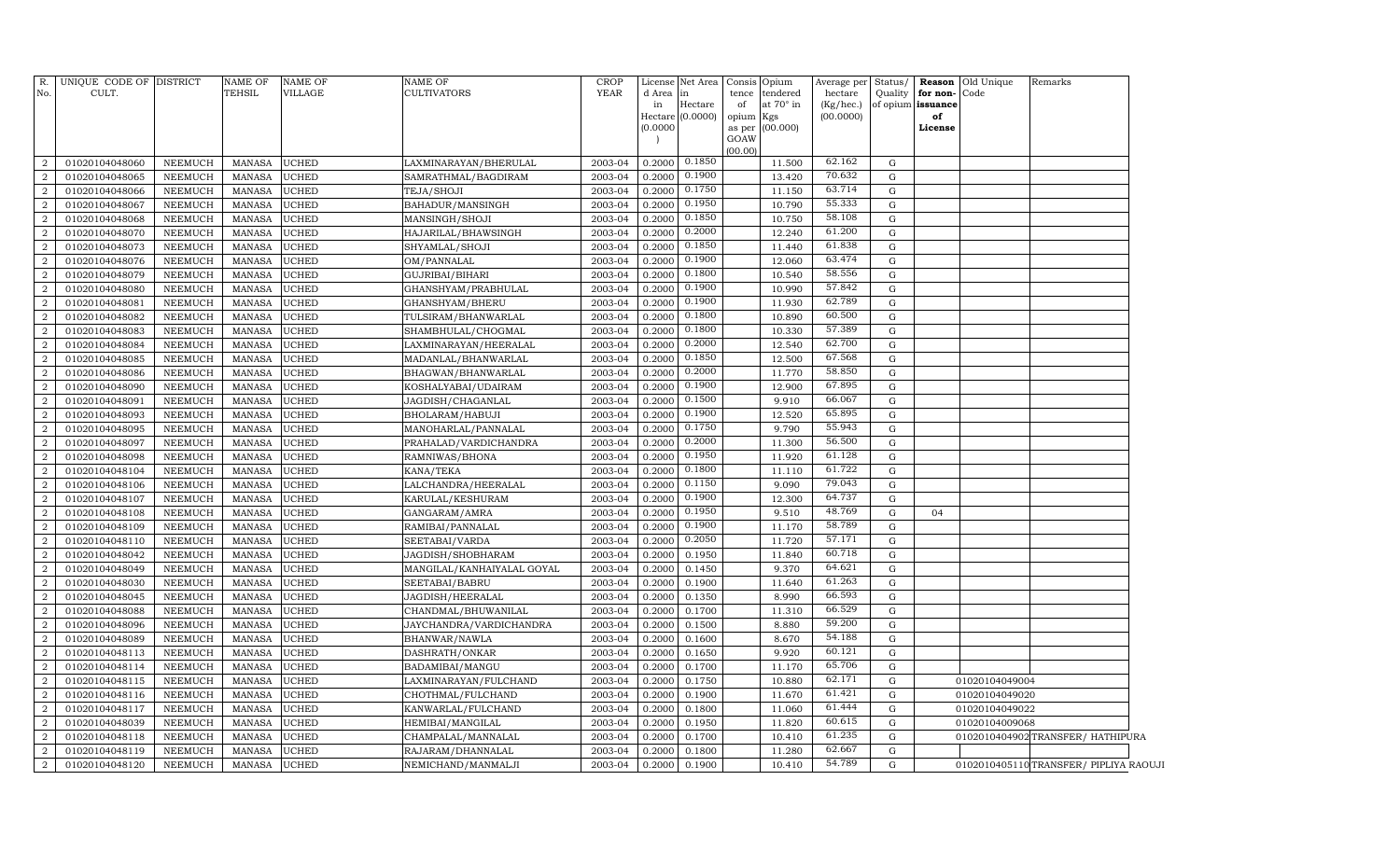|                                  | R. UNIQUE CODE OF DISTRICT       |                           | NAME OF                        | <b>NAME OF</b>            | NAME OF                                      | <b>CROP</b>        |                  | License Net Area            | Consis Opium    |                  | Average per            | Status/      |                         | <b>Reason</b> Old Unique<br>Remarks      |                                          |
|----------------------------------|----------------------------------|---------------------------|--------------------------------|---------------------------|----------------------------------------------|--------------------|------------------|-----------------------------|-----------------|------------------|------------------------|--------------|-------------------------|------------------------------------------|------------------------------------------|
| No.                              | CULT.                            |                           | <b>TEHSIL</b>                  | VILLAGE                   | CULTIVATORS                                  | YEAR               | d Area           |                             | tence           | tendered         | hectare                | Quality      | for non-Code            |                                          |                                          |
|                                  |                                  |                           |                                |                           |                                              |                    | in               | Hectare<br>Hectare (0.0000) | of<br>opium Kgs | at $70^\circ$ in | (Kg/hec.)<br>(00.0000) |              | of opium issuance<br>of |                                          |                                          |
|                                  |                                  |                           |                                |                           |                                              |                    | (0.0000)         |                             |                 | as per (00.000)  |                        |              | License                 |                                          |                                          |
|                                  |                                  |                           |                                |                           |                                              |                    |                  |                             | GOAW            |                  |                        |              |                         |                                          |                                          |
| 2                                | 01020104048121                   | <b>NEEMUCH</b>            | <b>MANASA</b>                  | <b>UCHED</b>              | GIRDHARI/HARIRAM                             | 2003-04            | 0.2000           | 0.2000                      | (00.00)         | 11.810           | 59.050                 | G            |                         | OLD CULT. BEFORE 1998-99                 |                                          |
| $\mathbf{3}$                     | 01020104068002                   | <b>NEEMUCH</b>            | <b>MANASA</b>                  | TUMDA                     | KISHANSINGH/SHIVSINGH'                       | 2003-04            | 0.2000           | 0.1000                      |                 | 6.110            | 61.100                 | G            |                         |                                          |                                          |
| $\mathbf{3}$                     | 01020104068003                   | NEEMUCH                   | <b>MANASA</b>                  | <b>TUMDA</b>              | KALAVATIBAI/BAPUSINGH                        | 2003-04            | 0.2000           | 0.2000                      |                 | 12.820           | 64.100                 | G            |                         |                                          |                                          |
| $\overline{\mathbf{3}}$          | 01020104068004                   | <b>NEEMUCH</b>            | <b>MANASA</b>                  | <b>TUMDA</b>              | KALABAI/RAMSINGH                             | 2003-04            | 0.2000           | 0.1250                      |                 | 7.460            | 59.680                 | G            |                         |                                          |                                          |
| $\overline{\mathbf{3}}$          | 01020104068005                   | <b>NEEMUCH</b>            | <b>MANASA</b>                  | <b>TUMDA</b>              | KARANSINGH/LALSINGH                          | 2003-04            | 0.2000           |                             |                 |                  |                        | $\mathbf{F}$ |                         |                                          |                                          |
| $\overline{\mathbf{3}}$          | 01020104068006                   | <b>NEEMUCH</b>            | <b>MANASA</b>                  | TUMDA                     | SAJJANSINGH/DEVISINGH                        | 2003-04            | 0.2000           | 0.2050                      |                 | 12.350           | 60.244                 | G            |                         |                                          |                                          |
| $\overline{\mathbf{3}}$          | 01020104068007                   | NEEMUCH                   | <b>MANASA</b>                  | <b>TUMDA</b>              | UDAYSINGH/DEVISINGH                          | 2003-04            | 0.2000           | 0.1950                      |                 | 10.760           | 55.179                 | G            |                         |                                          |                                          |
| $\overline{\mathbf{3}}$          | 01020104068009                   | <b>NEEMUCH</b>            | <b>MANASA</b>                  | <b>TUMDA</b>              | RAMCHAND/BHUVANA                             | 2003-04            | 0.2000           | 0.2050                      |                 | 13.060           | 63.707                 | G            |                         |                                          |                                          |
| $\mathbf{3}$                     | 01020104068010                   | NEEMUCH                   | <b>MANASA</b>                  | <b>TUMDA</b>              | NAHARSINGH/KESHARSINGH                       | 2003-04            | 0.2000           | 0.2000                      |                 | 11.630           | 58.150                 | G            |                         |                                          |                                          |
| $\mathbf{3}$                     | 01020104068011                   | NEEMUCH                   | <b>MANASA</b>                  | <b>TUMDA</b>              | MOHANLAL/KHEMCHAND                           | 2003-04            | 0.2000           | 0.2000                      |                 | 11.390           | 56.950                 | G            |                         |                                          |                                          |
| $\overline{\mathbf{3}}$          | 01020104068012                   | <b>NEEMUCH</b>            | <b>MANASA</b>                  | <b>TUMDA</b>              | MADANSINGH/SHIVSINGH                         | 2003-04            | 0.2000           | 0.1050                      |                 | 6.600            | 62.857                 | G            |                         |                                          |                                          |
| $\overline{3}$                   | 01020104068014                   | NEEMUCH                   | <b>MANASA</b>                  | TUMDA                     | NAJARBAI/GOBARSINGH                          | 2003-04            | 0.2000           | 0.2000                      |                 | 12.820           | 64.100                 | G            |                         |                                          |                                          |
| $\mathbf{3}$                     | 01020104068015                   | <b>NEEMUCH</b>            | <b>MANASA</b>                  | <b>TUMDA</b>              | RATANSINGH/BHUVANISINGH                      | 2003-04            | 0.2000           | 0.1550                      |                 | 8.770            | 56.581                 | G            |                         |                                          |                                          |
| $\overline{3}$                   | 01020104068016                   | NEEMUCH                   | <b>MANASA</b>                  | TUMDA                     | LAXMANSINGH/KISHORSINGH                      | 2003-04            | 0.2000           |                             |                 |                  |                        | $\mathbf F$  |                         |                                          |                                          |
| $\mathbf{3}$                     | 01020104068017                   | <b>NEEMUCH</b>            | <b>MANASA</b>                  | <b>TUMDA</b>              | MOHANSINGH/ DEVISINGH                        | 2003-04            | 0.2000           | 0.1850                      |                 | 10.580           | 57.189                 | G            |                         |                                          |                                          |
| $\overline{3}$                   | 01020104068019                   | NEEMUCH                   | <b>MANASA</b>                  | TUMDA                     | BHAWAR SINGH/ BHUWANI SINGH                  | 2003-04            | 0.2000           | 0.2000                      |                 | 12.550           | 62.750                 | $\mathbf G$  |                         |                                          |                                          |
| $\mathbf{3}$                     | 01020104068020                   | NEEMUCH                   | <b>MANASA</b>                  | <b>TUMDA</b>              | DULESINGH/BHAVANISINGH                       | 2003-04            | 0.2000           | 0.0900                      |                 | 5.860            | 65.111                 | $\mathbf G$  |                         |                                          |                                          |
| $\mathbf{3}$                     | 01020104068022                   | NEEMUCH                   | <b>MANASA</b>                  | TUMDA                     | KHUMANSINGH/KISHANSINGH                      | 2003-04            | 0.2000           | 0.1900                      |                 | 11.520           | 60.632                 | $\mathbf G$  |                         |                                          |                                          |
| $\mathbf{3}$                     | 01020104068023                   | NEEMUCH                   | <b>MANASA</b>                  | TUMDA                     | GITABAI/MANGILAL                             | 2003-04            | 0.2000           | 0.1650                      |                 | 10.250           | 62.121                 | $\mathbf G$  |                         |                                          |                                          |
| $\mathbf{3}$                     | 01020104068033                   | NEEMUCH                   | <b>MANASA</b>                  | TUMDA                     | BHOPALSINGH/KISHANSINGH                      | 2003-04            | 0.2000           | 0.1950                      |                 | 12.360           | 63.385                 | G            |                         |                                          |                                          |
| $\overline{\mathbf{3}}$          | 01020104068034                   | NEEMUCH                   | MANASA                         | TUMDA                     | BHERUSINGH/GOVINDSINGH                       | 2003-04            | 0.2000           | 0.1900                      |                 | 10.710           | 56.368                 | $\mathbf G$  |                         |                                          |                                          |
| $\overline{\mathbf{3}}$          | 01020104068024                   | NEEMUCH                   | <b>MANASA</b>                  | TUMDA                     | JADAVBAI/KISHOR                              | 2003-04            | 0.2000           | 0.1900                      |                 | 11.710           | 61.632                 | G            |                         |                                          |                                          |
| $\overline{\mathbf{3}}$          | 01020104068036                   | NEEMUCH                   | MANASA                         | TUMDA                     | ARJUNSINGH/NATHUSINGH                        | 2003-04            | 0.2000           | 0.2050                      |                 | 11.550           | 56.341                 | $\mathbf G$  |                         | TRANSFER DHABLA MSD-II                   |                                          |
| $\overline{\mathbf{3}}$          | 01020104068037                   | NEEMUCH                   | MANASA                         | TUMDA                     | UMRAVSINGH/BHAVARSINGH                       | 2003-04            | 0.2000           | 0.2000                      |                 | 12.870           | 64.350                 | $\mathbf G$  |                         | TRANSFER BODIYA KHURD NMH-I              |                                          |
| $\overline{\mathbf{3}}$          | 01020104068038                   | NEEMUCH                   | MANASA                         | TUMDA                     | BHAVARSINGH/KALUSINGH                        | 2003-04            | 0.2000           | 0.1950                      |                 | 12.650           | 64.872                 | $\mathbf G$  |                         | TRANSFER BODIYA KHURD NMH-I              |                                          |
| $\overline{\mathbf{3}}$          | 01020104068039                   | <b>NEEMUCH</b>            | <b>MANASA</b>                  | TUMDA                     | ARJUNSINGH/BHERUSINGH                        | 2003-04            | 0.2000           | 0.1900                      |                 | 11.030           | 58.053                 | G            |                         | TRANSFER BODIYA KHURD NMH-I              |                                          |
| $\overline{\mathbf{3}}$          | 01020104068040                   | NEEMUCH                   | MANASA                         | TUMDA                     | SURENDRASINGH/BHERUSINGH                     | 2003-04            | 0.2000           | 0.1900                      |                 | 10.860           | 57.158                 | G            |                         | TRANSFER BORIYA KALA NMH-I               |                                          |
| $\overline{\mathbf{3}}$          | 01020104068041                   | NEEMUCH                   | <b>MANASA</b>                  | TUMDA                     | NIRMALABAI/DALPATSINGH                       | 2003-04            | 0.2000           | 0.2050                      |                 | 13.050           | 63.659                 | G            |                         |                                          | TRANSFER BORDIYA KHURD NMH-I/NAME CHANGE |
| $\overline{\mathbf{3}}$          | 01020104068042                   | NEEMUCH                   | MANASA                         | TUMDA                     | KAMALSINGH/NAVALSINGH                        | 2003-04            | 0.2000           |                             |                 |                  |                        | F            |                         | TRANSFER VISNIYA                         |                                          |
| $\mathbf{3}$                     | 01020104068043                   | NEEMUCH                   | <b>MANASA</b>                  | TUMDA                     | RATANSINGH/RAMSINGH                          | 2003-04            | 0.2000           | 0.2000                      |                 | 11.900           | 59.500                 | G            |                         |                                          |                                          |
| $\overline{3}$                   | 01020104068044                   | NEEMUCH                   | <b>MANASA</b>                  | TUMDA                     | SHVARSINGH/CHATARSINGH                       | 2003-04            | 0.2000           | 0.2000                      |                 | 11.710           | 58.550                 | G            |                         | 0102010408503TRANSFER BORDIYA KALA NMH-I |                                          |
| $\mathbf{3}$                     | 01020104068045                   | <b>NEEMUCH</b>            | <b>MANASA</b>                  | TUMDA                     | MANGILAL/AMRA                                | 2003-04            | 0.2000           | 0.1800                      |                 | 10.020           | 55.667                 | G            |                         | 0102010409605 TRANSFER RAISINGHPURA      |                                          |
| $\overline{\mathbf{3}}$          | 01020104068046                   | NEEMUCH                   | MANASA                         | TUMDA                     | DULESINGH/ONKARSINGH                         | 2003-04            | 0.2000           | 0.1950                      |                 | 11.260           | 57.744<br>53.750       | G            |                         | 0102010409605 TRANSFER ANKLI             |                                          |
| <sup>1</sup>                     | 01020104002004                   | <b>NEEMUCH</b>            | <b>MANASA</b>                  | TILSAWRA                  | BALURAM/SUKHA                                | 2003-04            | 0.200            | 0.2000                      |                 | 10.750           | 65.949                 | G            | 04                      | ISSUED ON 2016-17                        |                                          |
| $\overline{1}$                   | 01020104002002                   | NEEMUCH                   | <b>MANASA</b>                  | TILSAWRA                  | KANHAIYALAL/NANALAL                          | 2003-04            | 0.2000           | 0.1950<br>0.1850            |                 | 12.860           | 56.811                 | G            |                         | TRANSFER/ BHATKHEDI1                     |                                          |
| $\overline{1}$                   | 01020104002005                   | NEEMUCH                   | <b>MANASA</b>                  | <b>TILSAWRA</b>           | NANDA/BAGDU                                  | 2003-04            | 0.2000           |                             |                 | 10.510           | 51.071                 | G            |                         | TRANSFER/ BHATKHEDI1                     |                                          |
| $\overline{3}$<br>$\overline{3}$ | 01020104078001<br>01020104078003 | NEEMUCH<br><b>NEEMUCH</b> | <b>MANASA</b><br><b>MANASA</b> | SOJAWAS<br><b>SOJAWAS</b> | NANIBAI/NIRBHAYSINGH<br>KISHORSINGH/RAMSINGH | 2003-04<br>2003-04 | 0.2000<br>0.2000 | 0.1400<br>0.1700            |                 | 7.150<br>3.600   | 21.176                 | G<br>G       | 04<br>04                | <b>ISSUED ON 2016-17</b>                 |                                          |
| $\overline{\mathbf{3}}$          | 01020104078005                   | <b>NEEMUCH</b>            | <b>MANASA</b>                  | <b>SOJAWAS</b>            | BHAGATSINGH/BAPUSINGH                        | 2003-04            | 0.2000           | 0.1300                      |                 | 7.580            | 58.308                 | G            |                         |                                          |                                          |
| $\overline{3}$                   | 01020104078007                   | <b>NEEMUCH</b>            | <b>MANASA</b>                  | <b>SOJAWAS</b>            | BHOPALSINGH/KHUMANSINGH                      | 2003-04            | 0.2000           |                             |                 |                  |                        | F            |                         |                                          |                                          |
| $\overline{3}$                   | 01020104078009                   | <b>NEEMUCH</b>            | <b>MANASA</b>                  | <b>SOJAWAS</b>            | ARJUNSINGH/RAMSINGH                          | 2003-04            | 0.2000           | 0.1950                      |                 | 11.950           | 61.282                 | G            |                         |                                          |                                          |
| $\overline{3}$                   | 01020104078010                   | <b>NEEMUCH</b>            | <b>MANASA</b>                  | <b>SOJAWAS</b>            | FATEHSINGH/SARTANSINGH                       | 2003-04            | 0.2000           | 0.1950                      |                 | 10.780           | 55.282                 | G            |                         |                                          |                                          |
| $\overline{\mathbf{3}}$          | 01020104078012                   | <b>NEEMUCH</b>            | <b>MANASA</b>                  | <b>SOJAWAS</b>            | GOBARSINGH/LALSINGH                          | 2003-04            | 0.2000           |                             |                 |                  |                        | F            |                         |                                          |                                          |
| $\mathbf{3}$                     | 01020104078002                   | NEEMUCH                   |                                | MANASA SOJAWAS            | NIRBHAYSINGH/GIRVARSINGH                     | 2003-04            | 0.2000           | 0.1950                      |                 | 11.600           | 59.487                 | G            |                         |                                          |                                          |
|                                  |                                  |                           |                                |                           |                                              |                    |                  |                             |                 |                  |                        |              |                         |                                          |                                          |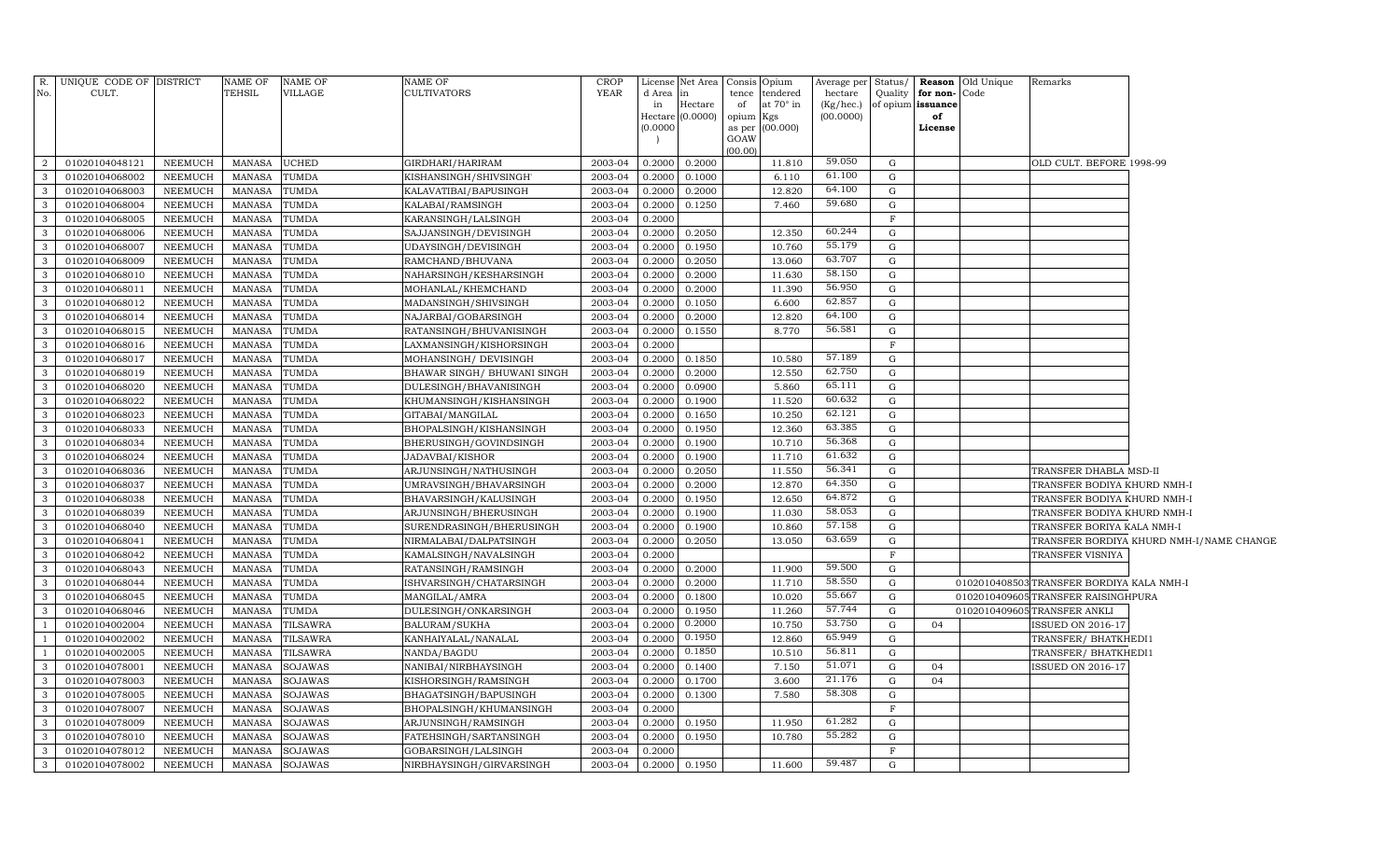| R.                               | UNIQUE CODE OF DISTRICT          |                           | <b>NAME OF</b>          | NAME OF                                  | NAME OF                                             | <b>CROP</b>        |                  | License Net Area            |             | Consis Opium            | Average per            | Status/      | Reason                  | Old Unique | Remarks                                       |                                     |
|----------------------------------|----------------------------------|---------------------------|-------------------------|------------------------------------------|-----------------------------------------------------|--------------------|------------------|-----------------------------|-------------|-------------------------|------------------------|--------------|-------------------------|------------|-----------------------------------------------|-------------------------------------|
| No.                              | CULT.                            |                           | TEHSIL                  | <b>VILLAGE</b>                           | <b>CULTIVATORS</b>                                  | <b>YEAR</b>        | d Area           | lin                         |             | tence tendered          | hectare                | Quality      | for non-                | Code       |                                               |                                     |
|                                  |                                  |                           |                         |                                          |                                                     |                    | in               | Hectare<br>Hectare (0.0000) | of<br>opium | at $70^\circ$ in<br>Kgs | (Kg/hec.)<br>(00.0000) |              | of opium issuance<br>of |            |                                               |                                     |
|                                  |                                  |                           |                         |                                          |                                                     |                    | (0.0000)         |                             |             | as per (00.000)         |                        |              | License                 |            |                                               |                                     |
|                                  |                                  |                           |                         |                                          |                                                     |                    |                  |                             | GOAW        |                         |                        |              |                         |            |                                               |                                     |
|                                  |                                  |                           |                         |                                          |                                                     |                    |                  |                             | (00.00)     |                         |                        |              |                         |            |                                               |                                     |
| 3                                | 01020104078020                   | NEEMUCH                   | MANASA                  | <b>SOJAWAS</b>                           | PARMESHWAR/RANGLAL                                  | 2003-04            | 0.2000           | 0.1350                      |             | 8.060                   | 59.704                 | G            |                         |            |                                               | TRANSFER/KACHRIYA CHANDRAWAT MSD-II |
| 3                                | 01020104078021                   | NEEMUCH                   | MANASA                  | <b>SOJAWAS</b>                           | HARISINGH/PARTHA                                    | 2003-04            | 0.2000           | 0.1900<br>0.1750            |             | 11.710                  | 61.632<br>57.314       | G            |                         |            | TRANSFER/KISHANGAR MAGRA                      |                                     |
| $\overline{2}$                   | 01020104062001                   | <b>NEEMUCH</b>            | MANASA                  | <b>SHESHPURA</b>                         | PURALAL/PANNALAL                                    | 2003-04            | 0.2000           | 0.1100                      |             | 10.030                  | 59.909                 | G            |                         |            |                                               |                                     |
| $\overline{a}$                   | 01020104062005                   | <b>NEEMUCH</b>            | MANASA                  | <b>SHESHPURA</b>                         | AMBALAL/RODA                                        | 2003-04            | 0.2000           | 0.1900                      |             | 6.590                   | 63.158                 | G            |                         |            |                                               |                                     |
| $\overline{2}$                   | 01020104062007                   | <b>NEEMUCH</b>            | MANASA                  | <b>SHESHPURA</b>                         | DEUBAI/PRABHULAL                                    | 2003-04            | 0.2000           | 0.1050                      |             | 12.000                  | 64.095                 | G<br>G       |                         |            |                                               |                                     |
| $\overline{a}$<br>$\overline{2}$ | 01020104062008<br>01020104062009 | <b>NEEMUCH</b><br>NEEMUCH | MANASA<br>MANASA        | <b>SHESHPURA</b><br><b>SHESHPURA</b>     | VAJERAM/NATHU<br>BHULIBAI/BAPULAL                   | 2003-04<br>2003-04 | 0.2000<br>0.2000 | 0.1800                      |             | 6.730<br>11.470         | 63.722                 | G            |                         |            |                                               |                                     |
| $\overline{a}$                   | 01020104062012                   | NEEMUCH                   | MANASA                  | <b>SHESHPURA</b>                         |                                                     | 2003-04            | 0.2000           | 0.1800                      |             | 11.100                  | 61.667                 | G            |                         |            |                                               |                                     |
| $\overline{2}$                   | 01020104062017                   | NEEMUCH                   | MANASA                  | <b>SHESHPURA</b>                         | MULCHANDRA/KESHURAM<br>LAXMINARAYAN/JETRAM          | 2003-04            | 0.2000           | 0.1950                      |             | 11.970                  | 61.385                 | G            |                         |            |                                               |                                     |
| $\overline{2}$                   | 01020104062021                   | <b>NEEMUCH</b>            | <b>MANASA</b>           | <b>SHESHPURA</b>                         | KAILASHCHANDRA/RUPNARAYAN                           | 2003-04            | 0.2000           | 0.1700                      |             | 9.580                   | 56.353                 | $\mathbf G$  |                         |            |                                               |                                     |
| 2                                | 01020104062022                   | <b>NEEMUCH</b>            | <b>MANASA</b>           | <b>SHESHPURA</b>                         | BADRILAL/KANHAIYALAL                                | 2003-04            | 0.2000           | 0.1850                      |             | 12.640                  | 68.324                 | G            |                         |            |                                               |                                     |
| $\overline{a}$                   | 01020104062023                   | <b>NEEMUCH</b>            | MANASA                  | <b>SHESHPURA</b>                         | SHAMBHULAL/PURALAL                                  | 2003-04            | 0.2000           | 0.2050                      |             | 13.380                  | 65.268                 | $\mathbf G$  |                         |            |                                               |                                     |
| $\overline{2}$                   | 01020104062027                   | <b>NEEMUCH</b>            | MANASA                  | <b>SHESHPURA</b>                         | RAMCHANDRA/MOTILAL                                  | 2003-04            | 0.2000           | 0.2000                      |             | 11.630                  | 58.150                 | G            |                         |            |                                               |                                     |
| $\overline{a}$                   | 01020104062028                   | <b>NEEMUCH</b>            | MANASA                  | <b>SHESHPURA</b>                         | DEVILAL/VARDICHANDRA                                | 2003-04            | 0.2000           | 0.1250                      |             | 8.000                   | 64.000                 | G            |                         |            |                                               |                                     |
| $\overline{2}$                   | 01020104062030                   | <b>NEEMUCH</b>            | <b>MANASA</b>           | <b>SHESHPURA</b>                         | BASANTILAL/BHANWARLAL                               | 2003-04            | 0.2000           | 0.1450                      |             | 4.250                   | 29.310                 | $\mathbf G$  | 04                      |            |                                               |                                     |
| $\overline{a}$                   | 01020104062031                   | <b>NEEMUCH</b>            | MANASA                  | <b>SHESHPURA</b>                         | MADANLAL/BHAGIRATH                                  | 2003-04            | 0.2000           | 0.1600                      |             | 9.510                   | 59.438                 | G            |                         |            |                                               |                                     |
| $\overline{2}$                   | 01020104062035                   | NEEMUCH                   | MANASA                  | <b>SHESHPURA</b>                         | DEVA/PARTHA                                         | 2003-04            | 0.2000           | 0.2000                      |             | 12.100                  | 60.500                 | G            |                         |            |                                               |                                     |
| $\overline{a}$                   | 01020104062037                   | NEEMUCH                   | MANASA                  | SHESHPURA                                | RAMCHANDRA/GANESH                                   | 2003-04            | 0.2000           | 0.1850                      |             | 11.720                  | 63.351                 | G            |                         |            |                                               |                                     |
| $\overline{a}$                   | 01020104062045                   | NEEMUCH                   | MANASA                  | <b>SHESHPURA</b>                         | NANDUBAI/KACHRU                                     | 2003-04            | 0.2000           | 0.1600                      |             | 8.950                   | 55.938                 | G            | 09                      |            |                                               |                                     |
| $\overline{2}$                   | 01020104062046                   | NEEMUCH                   | MANASA                  | <b>SHESHPURA</b>                         | JAMUNABAI/NANDA                                     | 2003-04            | 0.2000           | 0.1900                      |             | 11.810                  | 62.158                 | G            |                         |            |                                               |                                     |
| $\overline{2}$                   | 01020104062051                   | <b>NEEMUCH</b>            | MANASA                  | <b>SHESHPURA</b>                         | PRABHUBAI/BAPULAL                                   | 2003-04            | 0.2000           | 0.1000                      |             | 5.880                   | 58.800                 | G            |                         |            |                                               |                                     |
| $\overline{2}$                   | 01020104062053                   | <b>NEEMUCH</b>            | <b>MANASA</b>           | SHESHPURA                                | CHAGANLAL/BHAGIRATH                                 | 2003-04            | 0.2000           | 0.2050                      |             | 12.160                  | 59.317                 | ${\rm G}$    |                         |            |                                               |                                     |
| $\overline{2}$                   | 01020104062054                   | NEEMUCH                   | <b>MANASA</b>           | <b>SHESHPURA</b>                         | PRABHULAL/KACHRU                                    | 2003-04            | 0.2000           |                             |             |                         |                        | $\, {\rm N}$ |                         |            |                                               |                                     |
| $\overline{2}$                   | 01020104062056                   | <b>NEEMUCH</b>            | MANASA                  | <b>SHESHPURA</b>                         | BAPULAL/TULSIRAM                                    | 2003-04            | 0.2000           | 0.1800                      |             | 11.280                  | 62.667                 | $\mathbf G$  |                         |            |                                               |                                     |
| $\overline{2}$                   | 01020104062063                   | <b>NEEMUCH</b>            | <b>MANASA</b>           | <b>SHESHPURA</b>                         | VARDICHANDRA/BHAGATRAM                              | 2003-04            | 0.2000           | 0.1950                      |             | 12.000                  | 61.538                 | G            |                         |            |                                               |                                     |
| $\overline{2}$                   | 01020104062064                   | <b>NEEMUCH</b>            | MANASA                  | <b>SHESHPURA</b>                         | BHERU/UDA                                           | 2003-04            | 0.2000           | 0.0700                      |             | 3.860                   | 55.143                 | G            |                         |            |                                               |                                     |
| $\overline{2}$                   | 01020104062067                   | <b>NEEMUCH</b>            | MANASA                  | <b>SHESHPURA</b>                         | HEERALAL/BHAGATRAM                                  | 2003-04            | 0.2000           | 0.1900                      |             | 12.710                  | 66.895                 | ${\rm G}$    |                         |            |                                               |                                     |
| $\overline{a}$                   | 01020104062071                   | NEEMUCH                   | MANASA                  | <b>SHESHPURA</b>                         | BADRILAL/RAMPRHASAD                                 | 2003-04            | 0.2000           | 0.1900                      |             | 12.680                  | 66.737                 | G            |                         |            |                                               |                                     |
| $\overline{2}$                   | 01020104062050                   | NEEMUCH                   | MANASA                  | <b>SHESHPURA</b>                         | KISHANLAL/BHUWANILAL                                | 2003-04            | 0.2000           | 0.1900                      |             | 10.460                  | 55.053                 | G            |                         |            |                                               |                                     |
| $\overline{2}$                   | 01020104062073                   | NEEMUCH                   | MANASA                  | <b>SHESHPURA</b>                         | BHAGWAN/BAGDIRAM                                    | 2003-04            | 0.2000           | 0.1950                      |             | 12.600                  | 64.615                 | ${\rm G}$    |                         |            | OLD CULTI.                                    |                                     |
| $\overline{2}$                   | 01020104062074                   | NEEMUCH                   | MANASA                  | SHESHPURA                                | RAMCHANDRA/MOHANLAL                                 | 2003-04            | 0.2000           | 0.1900                      |             | 12.200                  | 64.211                 | ${\rm G}$    |                         |            | 0102010404401 TRANSFER/ DHAKNI                |                                     |
| $\overline{2}$                   | 01020104062075                   | NEEMUCH                   | MANASA                  | SHESHPURA                                | GOPAL/MANGILAL                                      | 2003-04            | 0.2000           | 0.1800                      |             | 10.900                  | 60.556                 | G            |                         |            | 0102010405218 RATANPIPLIA MDS                 |                                     |
| $\overline{2}$                   | 01020104062076                   | NEEMUCH                   | MANASA                  | SHESHPURA                                | RAMGOPAL/CHAGANLAL                                  | 2003-04            | 0.2000           | 0.1550                      |             | 9.060                   | 58.452                 | ${\rm G}$    |                         |            | 0102010409705TRANSFER/ DHAKANI                |                                     |
| 3                                | 01020104073001                   | NEEMUCH                   | <b>MANASA</b>           | SEMLI ANTRI                              | CHENSINGH/SAJJANSINGH                               | 2003-04            | 0.2000           | 0.1900                      |             | 10.620                  | 55.895                 | ${\rm G}$    |                         |            |                                               |                                     |
| 3                                | 01020104073002                   | <b>NEEMUCH</b>            | <b>MANASA</b>           | <b>SEMLI ANTRI</b>                       | FULSINGH/NAVALSINGH                                 | 2003-04            | 0.2000           | 0.1850                      |             | 11.610                  | 62.757                 | G            |                         |            |                                               |                                     |
| 3                                | 01020104073003                   | NEEMUCH                   | <b>MANASA</b>           | <b>SEMLI ANTRI</b>                       | SAJJANSINGH/VAKTAVARSINGH                           | 2003-04            | 0.2000           | 0.2000                      |             | 11.910                  | 59.550                 | G            |                         |            |                                               |                                     |
| 3                                | 01020104073004                   | <b>NEEMUCH</b>            | MANASA                  | <b>SEMLI ANTRI</b>                       | CHATARKUVAR/BHAVARSINGH                             | 2003-04            | 0.2000           | 0.2000                      |             | 9.940                   | 49.700<br>67.897       | G            | 04                      |            | <b>ISSUED ON 2016-17</b>                      |                                     |
| 3                                | 01020104073008                   | <b>NEEMUCH</b>            | <b>MANASA</b>           | <b>SEMLI ANTRI</b>                       | JUJHAR SINGH/MEHTAB SINGH                           | 2003-04            | 0.2000           | 0.1950                      |             | 13.240                  | 60.550                 | G            |                         |            |                                               |                                     |
| 3                                | 01020104073009                   | <b>NEEMUCH</b>            | <b>MANASA</b>           | <b>SEMLI ANTRI</b>                       | KASTURBAI/RATAN                                     | 2003-04            | 0.2000           | 0.2000                      |             | 12.110                  | 58.488                 | G<br>G       |                         |            | NAME CHANGE                                   |                                     |
| 3<br>3                           | 01020104073010                   | <b>NEEMUCH</b>            | MANASA                  | <b>SEMLI ANTRI</b>                       | BHAVARLAL/BHONA                                     | 2003-04<br>2003-04 | 0.2000           | 0.2050<br>0.2000            |             | 11.990<br>9.920         | 49.600                 |              |                         |            |                                               |                                     |
| 3                                | 01020104073011<br>01020104073012 | NEEMUCH<br>NEEMUCH        | MANASA<br><b>MANASA</b> | <b>SEMLI ANTRI</b><br><b>SEMLI ANTRI</b> | SHAMBHUSINGH/SHITALSINGH<br>DARBARSINGH/PARVATSINGH | 2003-04            | 0.2000<br>0.2000 | 0.1900                      |             | 10.110                  | 53.211                 | G<br>G       | 04<br>04                |            | ISSUED ON 2016-17<br><b>ISSUED ON 2009-10</b> |                                     |
| 3                                | 01020104073013                   | NEEMUCH                   | <b>MANASA</b>           | SEMLI ANTRI                              | MANGUSINGH/PARVAT SINGH                             | 2003-04            | 0.2000           | 0.1950                      |             | 11.450                  | 58.718                 | $\mathbf{G}$ |                         |            |                                               |                                     |
| $\mathbf{3}$                     | 01020104073014                   | NEEMUCH                   | MANASA                  | <b>SEMLI ANTRI</b>                       | JAGDISH/DEVILAL                                     | 2003-04            | 0.2000           | 0.1900                      |             | 11.380                  | 59.895                 | $\mathbf{G}$ |                         |            |                                               |                                     |
|                                  |                                  |                           |                         |                                          |                                                     |                    |                  |                             |             |                         |                        |              |                         |            |                                               |                                     |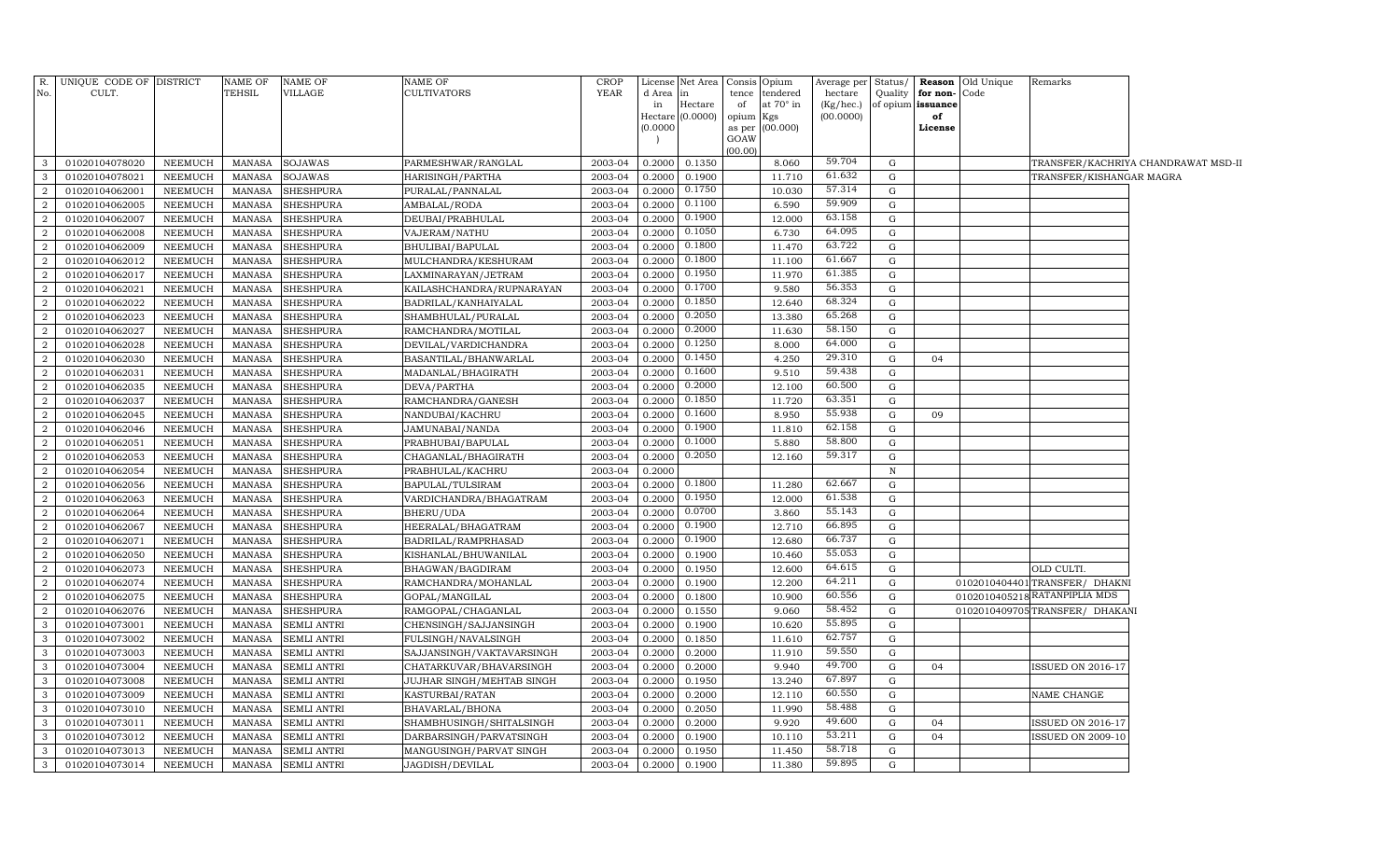| R.<br>No.      | UNIQUE CODE OF DISTRICT<br>CULT. |                                  | <b>NAME OF</b><br>TEHSIL | <b>NAME OF</b><br><b>VILLAGE</b>  | NAME OF<br>CULTIVATORS                           | <b>CROP</b><br><b>YEAR</b> | d Area<br>in<br>(0.0000) | License Net Area<br>in<br>Hectare<br>Hectare (0.0000) | Consis<br>tence<br>of<br>opium<br>as per<br>GOAW | Opium<br>tendered<br>at 70° in<br>Kgs<br>(00.000) | Average per<br>hectare<br>(Kg/hec.)<br>(00.0000) | Status/      | Quality for non-<br>of opium issuance<br>of<br>License | <b>Reason</b> Old Unique<br>Code | Remarks                  |
|----------------|----------------------------------|----------------------------------|--------------------------|-----------------------------------|--------------------------------------------------|----------------------------|--------------------------|-------------------------------------------------------|--------------------------------------------------|---------------------------------------------------|--------------------------------------------------|--------------|--------------------------------------------------------|----------------------------------|--------------------------|
|                |                                  |                                  |                          |                                   |                                                  |                            |                          |                                                       | (00.00)                                          |                                                   |                                                  |              |                                                        |                                  |                          |
| 3              | 01020104073016                   | <b>NEEMUCH</b>                   | <b>MANASA</b>            | <b>SEMLI ANTRI</b>                | ARJUNSINGH/KISANSINGH                            | 2003-04                    | 0.2000                   | 0.1900                                                |                                                  | 10.950                                            | 57.632                                           | G            |                                                        |                                  |                          |
| 3              | 01020104073020                   | <b>NEEMUCH</b>                   | <b>MANASA</b>            | <b>SEMLI ANTRI</b>                | NARAYANSINGH/RANSINGH                            | 2003-04                    | 0.2000                   | 0.1950                                                |                                                  | 12.200                                            | 62.564                                           | G            |                                                        |                                  |                          |
| 3              | 01020104073021                   | <b>NEEMUCH</b>                   | MANASA                   | <b>SEMLI ANTRI</b>                | TEJSINGH/BANE SINGH                              | 2003-04                    | 0.2000                   | 0.2050                                                |                                                  | 12.310                                            | 60.049                                           | G            |                                                        |                                  |                          |
| 3              | 01020104073023                   | <b>NEEMUCH</b>                   | <b>MANASA</b>            | SEMLI ANTRI                       | BANE SINGH/MEHTAB SINGH                          | 2003-04                    | 0.2000                   | 0.1950                                                |                                                  | 12.810                                            | 65.692                                           | G            |                                                        |                                  |                          |
| 3              | 01020104073024                   | <b>NEEMUCH</b>                   | <b>MANASA</b>            | <b>SEMLI ANTRI</b>                | DHANSINGH/BHAVARSINGH                            | 2003-04                    | 0.2000                   | 0.2000                                                |                                                  | 11.170                                            | 55.850                                           | G            |                                                        |                                  |                          |
| 3              | 01020104073027                   | <b>NEEMUCH</b>                   | <b>MANASA</b>            | SEMLI ANTRI                       | SOHANSINGH/SHAMBHU SINGH                         | 2003-04                    | 0.2000                   | 0.1950                                                |                                                  | 9.910                                             | 50.821                                           | G            | 04                                                     |                                  | ISSUED ON 2016-17        |
| 3              | 01020104073030                   | <b>NEEMUCH</b>                   | <b>MANASA</b>            | SEMLI ANTRI                       | MADANSINGH/BAHADUR SINGH                         | 2003-04                    | 0.2000                   | 0.2050                                                |                                                  | 12.500                                            | 60.976<br>58.341                                 | G            |                                                        |                                  |                          |
| 3              | 01020104073031                   | <b>NEEMUCH</b>                   | <b>MANASA</b>            | SEMLI ANTRI                       | JAGDISH/BASNTILAL                                | 2003-04                    | 0.2000                   | 0.2050                                                |                                                  | 11.960                                            | 57.600                                           | G            |                                                        |                                  |                          |
| 3              | 01020104073035                   | <b>NEEMUCH</b>                   | <b>MANASA</b>            | SEMLI ANTRI                       | VIRAMSINGH/MADANSINGH                            | 2003-04                    | 0.2000                   | 0.2000                                                |                                                  | 11.520                                            | 54.462                                           | G            |                                                        |                                  |                          |
| 3              | 01020104073036                   | <b>NEEMUCH</b>                   | <b>MANASA</b>            | SEMLI ANTRI                       | KOMALKUMAR/PRABHULAL                             | 2003-04                    | 0.2000                   | 0.1950                                                |                                                  | 10.620                                            | 57.951                                           | G            |                                                        |                                  |                          |
| 3<br>3         | 01020104073038<br>01020104073039 | <b>NEEMUCH</b><br><b>NEEMUCH</b> | <b>MANASA</b><br>MANASA  | SEMLI ANTRI<br><b>SEMLI ANTRI</b> | RAMDAYAL/BASANTILAL                              | 2003-04<br>2003-04         | 0.2000<br>0.2000         | 0.2050<br>0.1900                                      |                                                  | 11.880<br>10.300                                  | 54.211                                           | G<br>G       |                                                        |                                  |                          |
| 3              | 01020104073040                   | <b>NEEMUCH</b>                   | <b>MANASA</b>            | <b>SEMLI ANTRI</b>                | PARVAT SINGH/SHITALSINGH<br>BHAVARSINGH/LALSINGH | 2003-04                    | 0.2000                   | 0.2000                                                |                                                  | 13.990                                            | 69.950                                           | G            |                                                        |                                  |                          |
| 3              | 01020104073041                   | <b>NEEMUCH</b>                   | <b>MANASA</b>            | SEMLI ANTRI                       | MADANSINGH/VAKTAVAR SINGH                        | 2003-04                    | 0.2000                   | 0.1950                                                |                                                  | 11.190                                            | 57.385                                           | G            |                                                        |                                  |                          |
| 3              | 01020104073043                   | <b>NEEMUCH</b>                   | <b>MANASA</b>            | <b>SEMLI ANTRI</b>                | BASANTILAL/TARACHAND                             | 2003-04                    | 0.2000                   | 0.2100                                                |                                                  | 10.420                                            | 49.619                                           | G            | 04                                                     |                                  | ISSUED ON 2016-17        |
| 3              | 01020104073044                   | <b>NEEMUCH</b>                   | <b>MANASA</b>            | SEMLI ANTRI                       | RODSINGH/JUJHARSINGH                             | 2003-04                    | 0.2000                   | 0.1850                                                |                                                  | 11.540                                            | 62.378                                           | G            |                                                        |                                  |                          |
| 3              | 01020104073047                   | <b>NEEMUCH</b>                   | <b>MANASA</b>            | SEMLI ANTRI                       | NANURAM/BASANTILAL                               | 2003-04                    | 0.2000                   | 0.2100                                                |                                                  | 11.490                                            | 54.714                                           | G            |                                                        |                                  |                          |
| 3              | 01020104073048                   | <b>NEEMUCH</b>                   | <b>MANASA</b>            | SEMLI ANTRI                       | NAVLABAI/RAMCHAND                                | 2003-04                    | 0.2000                   | 0.2100                                                |                                                  | 12.690                                            | 60.429                                           | G            | 09                                                     |                                  |                          |
| 3              | 01020104073049                   | <b>NEEMUCH</b>                   | <b>MANASA</b>            | SEMLI ANTRI                       | BANSHILAL/BHAVARLAL                              | 2003-04                    | 0.2000                   | 0.1950                                                |                                                  | 11.820                                            | 60.615                                           | ${\rm G}$    |                                                        |                                  |                          |
| 3              | 01020104073026                   | <b>NEEMUCH</b>                   | <b>MANASA</b>            | SEMLI ANTRI                       | SHIVNARAYAN/BHONA                                | 2003-04                    | 0.2000                   | 0.1950                                                |                                                  | 11.870                                            | 60.872                                           | G            |                                                        |                                  |                          |
| 3              | 01020104073051                   | <b>NEEMUCH</b>                   | <b>MANASA</b>            | SEMLI ANTRI                       | BAPULAL/BANSHILAL                                | 2003-04                    | 0.2000                   | 0.2000                                                |                                                  | 11.460                                            | 57.300                                           | G            |                                                        |                                  |                          |
| 3              | 01020104073052                   | <b>NEEMUCH</b>                   | MANASA                   | <b>SEMLI ANTRI</b>                | MOHANLAL/KISHNA                                  | 2003-04                    | 0.2000                   | 0.2000                                                |                                                  | 10.700                                            | 53.500                                           | G            | 04                                                     |                                  | <b>ISSUED ON 2009-10</b> |
| 3              | 01020104073053                   | <b>NEEMUCH</b>                   | <b>MANASA</b>            | SEMLI ANTRI                       | SHAMBHUSINGH/RAMSINGH                            | 2003-04                    | 0.2000                   | 0.2000                                                |                                                  | 11.640                                            | 58.200                                           | G            |                                                        |                                  | TRANSFER BATTISADI       |
| $\overline{2}$ | 01020104056001                   | <b>NEEMUCH</b>                   | <b>MANASA</b>            | SARSI                             | KANWARLAL/BHUWANIRAM                             | 2003-04                    | 0.2000                   | 0.1800                                                |                                                  | 11.410                                            | 63.389                                           | G            |                                                        |                                  |                          |
| $\overline{2}$ | 01020104056002                   | <b>NEEMUCH</b>                   | <b>MANASA</b>            | SARSI                             | RATANLAL/BHERU                                   | 2003-04                    | 0.2000                   | 0.1900                                                |                                                  | 10.640                                            | 56.000                                           | G            |                                                        |                                  |                          |
| $\overline{2}$ | 01020104056004                   | <b>NEEMUCH</b>                   | <b>MANASA</b>            | <b>SARSI</b>                      | BHUWANIRAM/KALU                                  | 2003-04                    | 0.2000                   | 0.1850                                                |                                                  | 11.650                                            | 62.973                                           | G            |                                                        |                                  |                          |
| $\overline{2}$ | 01020104056005                   | <b>NEEMUCH</b>                   | <b>MANASA</b>            | SARSI                             | RAMESHWAR/GENDMAL                                | 2003-04                    | 0.2000                   | 0.2000                                                |                                                  | 12.240                                            | 61.200                                           | G            |                                                        |                                  |                          |
| $\overline{2}$ | 01020104056006                   | <b>NEEMUCH</b>                   | <b>MANASA</b>            | <b>SARSI</b>                      | KARULAL/BHUWANIRAM RAWAT                         | 2003-04                    | 0.2000                   | 0.1400                                                |                                                  | 8.900                                             | 63.571                                           | G            |                                                        |                                  |                          |
| 2              | 01020104056007                   | <b>NEEMUCH</b>                   | <b>MANASA</b>            | SARSI                             | CHAGANIBAI/JAGANNATH                             | 2003-04                    | 0.2000                   | 0.1750                                                |                                                  | 11.890                                            | 67.943                                           | ${\rm G}$    |                                                        |                                  |                          |
| $\overline{2}$ | 01020104056008                   | <b>NEEMUCH</b>                   | <b>MANASA</b>            | SARSI                             | BANSHILAL/BHUWANIRAM                             | 2003-04                    | 0.2000                   | 0.1900                                                |                                                  | 11.090                                            | 58.368                                           | G            |                                                        |                                  |                          |
| $\overline{2}$ | 01020104056009                   | <b>NEEMUCH</b>                   | <b>MANASA</b>            | SARSI                             | KANHAIYALAL/BHUWANIRAM RAWAT                     | 2003-04                    | 0.2000                   | 0.1950                                                |                                                  | 12.470                                            | 63.949                                           | G            |                                                        |                                  |                          |
| $\overline{2}$ | 01020104056010                   | <b>NEEMUCH</b>                   | MANASA                   | SARSI                             | BADRILAL/HARLAL                                  | 2003-04                    | 0.2000                   | 0.1550                                                |                                                  | 8.790                                             | 56.710                                           | G            |                                                        |                                  |                          |
| $\overline{2}$ | 01020104056011                   | <b>NEEMUCH</b>                   | <b>MANASA</b>            | SARSI                             | DHEERAJBAI/SHIVKARAN                             | 2003-04                    | 0.2000                   | 0.1200                                                |                                                  | 6.920                                             | 57.667                                           | G            |                                                        |                                  |                          |
| $\overline{2}$ | 01020104056014                   | <b>NEEMUCH</b>                   | <b>MANASA</b>            | SARSI                             | KAILASHCHANDRA/BHONILAL                          | 2003-04                    | 0.2000                   | 0.1150                                                |                                                  | 6.890                                             | 59.913                                           | G            |                                                        |                                  |                          |
| $\overline{2}$ | 01020104056015                   | NEEMUCH                          | <b>MANASA</b>            | SARSI                             | RAMESHCHANDRA/BHERULAL                           | 2003-04                    | 0.2000                   | 0.1900                                                |                                                  | 11.380                                            | 59.895                                           | G            |                                                        |                                  |                          |
| $\overline{2}$ | 01020104056017                   | <b>NEEMUCH</b>                   | <b>MANASA</b>            | SARSI                             | DHANNALAL/BHANWARLAL                             | 2003-04                    | 0.2000                   | 0.1850                                                |                                                  | 10.450                                            | 56.486                                           | G            |                                                        |                                  |                          |
| $\overline{2}$ | 01020104056018                   | <b>NEEMUCH</b>                   | <b>MANASA</b>            | SARSI                             | KISHORE/CHUNNILAL                                | 2003-04                    | 0.2000                   | 0.2000                                                |                                                  | 12.420                                            | 62.100                                           | G            |                                                        |                                  |                          |
| $\overline{2}$ | 01020104056019                   | <b>NEEMUCH</b>                   | <b>MANASA</b>            | SARSI                             | MANGILAL/BHANWARLAL                              | 2003-04                    | 0.2000                   | 0.1900                                                |                                                  | 11.260                                            | 59.263                                           | G            |                                                        |                                  |                          |
| $\overline{2}$ | 01020104056021                   | <b>NEEMUCH</b>                   | <b>MANASA</b>            | SARSI                             | DHAPUBAI/DHANRAJ                                 | 2003-04                    | 0.2000                   | 0.1900                                                |                                                  | 10.950                                            | 57.632                                           | ${\rm G}$    |                                                        |                                  |                          |
| $\overline{2}$ | 01020104056026                   | <b>NEEMUCH</b>                   | <b>MANASA</b>            | SARSI                             | KARULAL/BHUWANILAL                               | 2003-04                    | 0.2000                   | 0.1900                                                |                                                  | 10.720                                            | 56.421                                           | G            |                                                        |                                  | NAME CHANGE              |
| $\overline{2}$ | 01020104056027                   | <b>NEEMUCH</b>                   | <b>MANASA</b>            | SARSI                             | BHAGWANSIMGH/BHANWARLAL                          | 2003-04                    | 0.2000                   | 0.1950                                                |                                                  | 12.010                                            | 61.590                                           | ${\rm G}$    |                                                        |                                  |                          |
| $\overline{2}$ | 01020104056028                   | <b>NEEMUCH</b>                   | <b>MANASA</b>            | SARSI                             | GANGARAM/DAYARAM                                 | 2003-04                    | 0.2000                   | 0.1900                                                |                                                  | 11.390                                            | 59.947                                           | G            |                                                        |                                  |                          |
| $\overline{2}$ | 01020104056029                   | <b>NEEMUCH</b>                   | <b>MANASA</b>            | SARSI                             | SURESH/DOULATRAM                                 | 2003-04                    | 0.2000                   |                                                       |                                                  |                                                   |                                                  | $\, {\rm N}$ |                                                        |                                  |                          |
| $\overline{a}$ | 01020104056030                   | NEEMUCH                          | MANASA                   | <b>SARSI</b>                      | TULSIRAM/PRABHULAL                               | 2003-04                    |                          | 0.2000 0.1950                                         |                                                  | 11.900                                            | 61.026                                           | G            |                                                        |                                  |                          |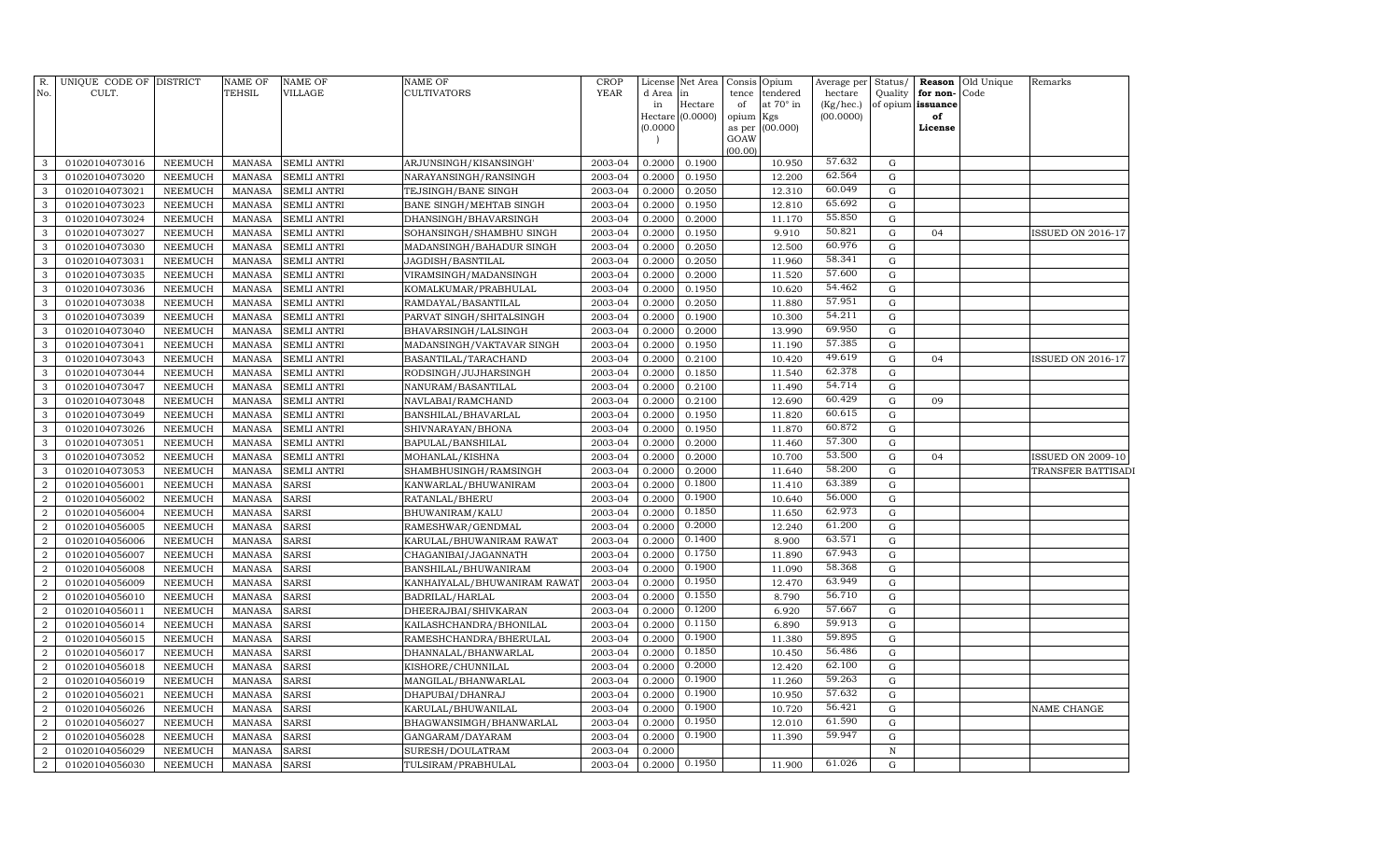| R.               | UNIQUE CODE OF DISTRICT |         | <b>NAME OF</b> | <b>NAME OF</b> | NAME OF                     | <b>CROP</b> | License  | Net Area   Consis   Opium |           |                 | Average per | Status/      |                   | <b>Reason</b> Old Unique | Remarks                                   |  |
|------------------|-------------------------|---------|----------------|----------------|-----------------------------|-------------|----------|---------------------------|-----------|-----------------|-------------|--------------|-------------------|--------------------------|-------------------------------------------|--|
| No.              | CULT.                   |         | <b>TEHSIL</b>  | VILLAGE        | CULTIVATORS                 | YEAR        | d Area   | l in                      |           | tence tendered  | hectare     | Quality      | for non-          | Code                     |                                           |  |
|                  |                         |         |                |                |                             |             | in       | Hectare                   | of        | at 70° in       | (Kg/hec.)   |              | of opium issuance |                          |                                           |  |
|                  |                         |         |                |                |                             |             | Hectare  | (0.0000)                  | opium Kgs |                 | (00.0000)   |              | of                |                          |                                           |  |
|                  |                         |         |                |                |                             |             | (0.0000) |                           | GOAW      | as per (00.000) |             |              | License           |                          |                                           |  |
|                  |                         |         |                |                |                             |             |          |                           | (00.00)   |                 |             |              |                   |                          |                                           |  |
| $\overline{2}$   | 01020104056033          | NEEMUCH | <b>MANASA</b>  | <b>SARSI</b>   | MOHANLAL/BHUWANILAL         | 2003-04     | 0.2000   | 0.1900                    |           | 11.750          | 61.842      | G            |                   |                          |                                           |  |
| $\overline{2}$   | 01020104056036          | NEEMUCH | <b>MANASA</b>  | <b>SARSI</b>   | RAMCHANDRA/NANURAM          | 2003-04     | 0.2000   | 0.1950                    |           | 11.100          | 56.923      | G            |                   |                          |                                           |  |
| $\overline{2}$   | 01020104056039          | NEEMUCH | <b>MANASA</b>  | <b>SARSI</b>   | MOHANLAL/HEERALAL           | 2003-04     | 0.2000   | 0.2000                    |           | 12.160          | 60.800      | G            |                   |                          |                                           |  |
| $\overline{2}$   | 01020104056040          | NEEMUCH | <b>MANASA</b>  | <b>SARSI</b>   | MAHENDRAKUMAR/BASANTILAL    | 2003-04     | 0.2000   | 0.1950                    |           | 12.030          | 61.692      | G            |                   |                          |                                           |  |
| $\overline{2}$   | 01020104056016          | NEEMUCH | <b>MANASA</b>  | <b>SARSI</b>   | SHIVNARAYAN/MANGILAL        | 2003-04     | 0.2000   | 0.0850                    |           | 4.140           | 48.706      | G            | 04                |                          |                                           |  |
| $\overline{2}$   | 01020104056038          | NEEMUCH | <b>MANASA</b>  | <b>SARSI</b>   | JHUNALAL/KHYALIRAM          | 2003-04     | 0.2000   | 0.2100                    |           | 11.840          | 56.381      | G            |                   |                          |                                           |  |
| $\overline{2}$   | 01020104056022          | NEEMUCH | <b>MANASA</b>  | <b>SARSI</b>   | NANALAL/SITARAM             | 2003-04     | 0.2000   | 0.2000                    |           | 12.380          | 61.900      | G            |                   | 01020104070017           |                                           |  |
| $\overline{2}$   | 01020104056041          | NEEMUCH | <b>MANASA</b>  | <b>SARSI</b>   | KARULAL/NANDLAL             | 2003-04     | 0.2000   | 0.1850                    |           | 11.790          | 63.730      | G            |                   |                          |                                           |  |
| $\overline{2}$   | 01020104056023          | NEEMUCH | <b>MANASA</b>  | <b>SARSI</b>   | MOHANIBAI/BAPULAL           | 2003-04     | 0.2000   | 0.2000                    |           | 11.670          | 58.350      | G            |                   |                          | NAME CHANGE                               |  |
| $\overline{2}$   | 01020104060003          | NEEMUCH | <b>MANASA</b>  | <b>SANDIYA</b> | RAMCHANDRA/GHASI            | 2003-04     | 0.2000   | 0.2100                    |           | 12.500          | 59.524      | G            |                   |                          |                                           |  |
| $\overline{2}$   | 01020104060005          | NEEMUCH | <b>MANASA</b>  | <b>SANDIYA</b> | HAMIRCHAND/CHOGA            | 2003-04     | 0.2000   | 0.2000                    |           | 11.630          | 58.150      | G            |                   |                          |                                           |  |
| $\overline{2}$   | 01020104060010          | NEEMUCH | MANASA         | <b>SANDIYA</b> | SHIVLAL/DHANNA              | 2003-04     | 0.2000   | 0.2000                    |           | 11.460          | 57.300      | G            |                   |                          |                                           |  |
| $\overline{2}$   | 01020104060012          | NEEMUCH | <b>MANASA</b>  | <b>SANDIYA</b> | MUKANDAS/KISHANDAS          | 2003-04     | 0.2000   | 0.1900                    |           | 10.750          | 56.579      | G            |                   |                          |                                           |  |
| $\overline{2}$   | 01020104060016          | NEEMUCH | <b>MANASA</b>  | <b>SANDIYA</b> | UDALKUMAR/BHERULAL          | 2003-04     | 0.2000   | 0.1650                    |           | 9.260           | 56.121      | G            |                   |                          |                                           |  |
| 2                | 01020104060018          | NEEMUCH | <b>MANASA</b>  | <b>SANDIYA</b> | NIHALCHAND/NANDLAL          | 2003-04     | 0.2000   | 0.1650                    |           | 9.970           | 60.424      | G            |                   |                          |                                           |  |
| $\overline{2}$   | 01020104060022          | NEEMUCH | <b>MANASA</b>  | <b>SANDIYA</b> | SHAMBHULAL/CHOGA            | 2003-04     | 0.2000   | 0.1750                    |           | 9.940           | 56.800      | G            |                   |                          |                                           |  |
| $\overline{2}$   | 01020104060024          | NEEMUCH | <b>MANASA</b>  | <b>SANDIYA</b> | SURAJMAL/KANHAIYALAL        | 2003-04     | 0.2000   | 0.1750                    |           | 10.590          | 60.514      | G            |                   |                          |                                           |  |
| $\overline{2}$   | 01020104060029          | NEEMUCH | <b>MANASA</b>  | <b>SANDIYA</b> | JHANAKBAI/BHAWANISHANKAR    | 2003-04     | 0.2000   | 0.1600                    |           | 9.810           | 61.313      | G            |                   |                          |                                           |  |
| $\overline{2}$   | 01020104060031          | NEEMUCH | <b>MANASA</b>  | <b>SANDIYA</b> | KARULAL/KASHIRAM            | 2003-04     | 0.2000   |                           |           |                 |             | $\mathbb N$  | 11                |                          |                                           |  |
| $\overline{2}$   | 01020104060036          | NEEMUCH | <b>MANASA</b>  | <b>SANDIYA</b> | RAMCHANDRA/JAGANNATH        | 2003-04     | 0.2000   | 0.1700                    |           | 10.030          | 59.000      | G            |                   |                          |                                           |  |
| $\overline{2}$   | 01020104060038          | NEEMUCH | <b>MANASA</b>  | <b>SANDIYA</b> | MANNALAL/PANNALAL           | 2003-04     | 0.2000   | 0.1100                    |           | 6.670           | 60.636      | G            |                   |                          |                                           |  |
| $\overline{2}$   | 01020104060039          | NEEMUCH | <b>MANASA</b>  | <b>SANDIYA</b> | RADHUDAS/CHENDAS            | 2003-04     | 0.2000   |                           |           |                 |             | $\, {\bf N}$ | 11                |                          |                                           |  |
| $\overline{2}$   | 01020104060041          | NEEMUCH | <b>MANASA</b>  | <b>SANDIYA</b> | MANOHARLAL/LAXMINARAYAN     | 2003-04     | 0.2000   | 0.2000                    |           | 12.580          | 62.900      | G            |                   |                          |                                           |  |
| $\overline{2}$   | 01020104060045          | NEEMUCH | <b>MANASA</b>  | <b>SANDIYA</b> | RADHESHYAM/KANHAIYALAL BADA | 2003-04     | 0.2000   | 0.1750                    |           | 9.530           | 54.457      | G            |                   |                          |                                           |  |
| $\overline{2}$   | 01020104060050          | NEEMUCH | <b>MANASA</b>  | <b>SANDIYA</b> | CHANDMAL/MANGILAL           | 2003-04     | 0.2000   | 0.2000                    |           | 14.050          | 70.250      | G            |                   |                          |                                           |  |
| $\boldsymbol{2}$ | 01020104060056          | NEEMUCH | <b>MANASA</b>  | <b>SANDIYA</b> | MANGIBAI/KALYAN             | 2003-04     | 0.2000   | 0.2000                    |           | 11.790          | 58.950      | G            |                   |                          | TRANSFER/ SARJANA NMH I                   |  |
| $\boldsymbol{2}$ | 01020104060057          | NEEMUCH | <b>MANASA</b>  | <b>SANDIYA</b> | TEJA/RAMA BANJARA           | 2003-04     | 0.2000   | 0.2000                    |           | 12.470          | 62.350      | ${\rm G}$    |                   |                          | TRANSFER/ DANDERI CHARBHUJA               |  |
| $\boldsymbol{2}$ | 01020104060008          | NEEMUCH | <b>MANASA</b>  | <b>SANDIYA</b> | MANGILAL/KISHANLAL          | 2003-04     | 0.2000   | 0.1600                    |           | 11.280          | 70.500      | G            |                   |                          |                                           |  |
| 2                | 01020104060007          | NEEMUCH | <b>MANASA</b>  | <b>SANDIYA</b> | MOTYABAI/KISHANDAS          | 2003-04     | 0.2000   | 0.1800                    |           | 11.140          | 61.889      | ${\rm G}$    |                   |                          | NAME CHANGE                               |  |
| $\overline{2}$   | 01020104060011          | NEEMUCH | <b>MANASA</b>  | <b>SANDIYA</b> | DINESHCHANDRA/MANGILAL      | 2003-04     | 0.2000   | 0.1800                    |           | 11.650          | 64.722      | G            |                   |                          |                                           |  |
| $\overline{2}$   | 01020104060023          | NEEMUCH | <b>MANASA</b>  | <b>SANDIYA</b> | KAILASHCHAND/BHERULAL       | 2003-04     | 0.2000   | 0.1700                    |           | 9.450           | 55.588      | ${\rm G}$    |                   |                          |                                           |  |
| $\overline{2}$   | 01020104060033          | NEEMUCH | <b>MANASA</b>  | <b>SANDIYA</b> | KANHAIYALAL/KACHRU          | 2003-04     | 0.2000   | 0.2000                    |           | 11.790          | 58.950      | G            |                   |                          |                                           |  |
| $\overline{2}$   | 01020104060051          | NEEMUCH | <b>MANASA</b>  | <b>SANDIYA</b> | PRABHULAL/VARDICHAND        | 2003-04     | 0.2000   | 0.2000                    |           | 13.090          | 65.450      | G            |                   |                          | TRANSFER/CHUKANI                          |  |
| $\overline{2}$   | 01020104060053          | NEEMUCH | <b>MANASA</b>  | <b>SANDIYA</b> | PANNALAL/NANDA              | 2003-04     | 0.2000   | 0.1850                    |           | 9.200           | 49.730      | G            | 04                |                          |                                           |  |
| $\overline{2}$   | 01020104060060          | NEEMUCH | <b>MANASA</b>  | <b>SANDIYA</b> | SATYANARAYAN/RAMNIWAS       | 2003-04     | 0.2000   | 0.2000                    |           | 13.500          | 67.500      | G            |                   |                          | 0102010404403TRANSFER/MOKHAMPURA MAHAGARH |  |
| $\overline{2}$   | 01020104060061          | NEEMUCH | <b>MANASA</b>  | <b>SANDIYA</b> | RAMPRASAD/PRABHULAL         | 2003-04     | 0.2000   | 0.1900                    |           | 12.020          | 63.263      | G            |                   |                          | 0102010404702 TRANSFER/ MAHAGARH-II       |  |
| $\overline{2}$   | 01020104060062          | NEEMUCH | <b>MANASA</b>  | <b>SANDIYA</b> | SANTOSH/RAMCHANDRA          | 2003-04     | 0.2000   | 0.2000                    |           | 12.930          | 64.650      | G            |                   |                          | 0102010404713TRANSFER/MAHAGARH-II         |  |
| $\overline{2}$   | 01020104060063          | NEEMUCH | <b>MANASA</b>  | <b>SANDIYA</b> | NANDUBAI/RAMESHWAR          | 2003-04     | 0.2000   | 0.1900                    |           | 12.920          | 68.000      | G            |                   |                          | 0102010404723TRANSFER/MAHAGARH-II         |  |
| $\overline{2}$   | 01020104060064          | NEEMUCH | <b>MANASA</b>  | <b>SANDIYA</b> | BHAGYA/CHATRA               | 2003-04     | 0.2000   | 0.1950                    |           | 10.960          | 56.205      | ${\rm G}$    |                   |                          | 0102010409705TRANSFER/ DHAKANI            |  |
| $\overline{2}$   | 01020104060065          | NEEMUCH | <b>MANASA</b>  | <b>SANDIYA</b> | MOHANLAL/CHATARBAI          | 2003-04     | 0.2000   | 0.1900                    |           | 11.350          | 59.737      | G            |                   | 037                      |                                           |  |
| 3                | 01020104064008          | NEEMUCH | <b>MANASA</b>  | <b>SAMIYA</b>  | NATHU/KUKA                  | 2003-04     | 0.2000   | 0.1850                    |           | 10.590          | 57.243      | ${\rm G}$    |                   |                          |                                           |  |
| 3                | 01020104064002          | NEEMUCH | <b>MANASA</b>  | <b>SAMIYA</b>  | SHOBARAM/SHANKARLAL         | 2003-04     | 0.2000   | 0.1850                    |           | 11.960          | 64.649      | G            |                   |                          |                                           |  |
| 3                | 01020104064004          | NEEMUCH | <b>MANASA</b>  | <b>SAMIYA</b>  | NAGUSINGH/RATANLAL          | 2003-04     | 0.2000   | 0.1900                    |           | 12.250          | 64.474      | G            |                   |                          |                                           |  |
| $\mathbf{3}$     | 01020104064011          | NEEMUCH | <b>MANASA</b>  | <b>SAMIYA</b>  | BHERULAL/NANDRAM            | 2003-04     | 0.2000   | 0.1250                    |           | 8.710           | 69.680      | G            |                   |                          |                                           |  |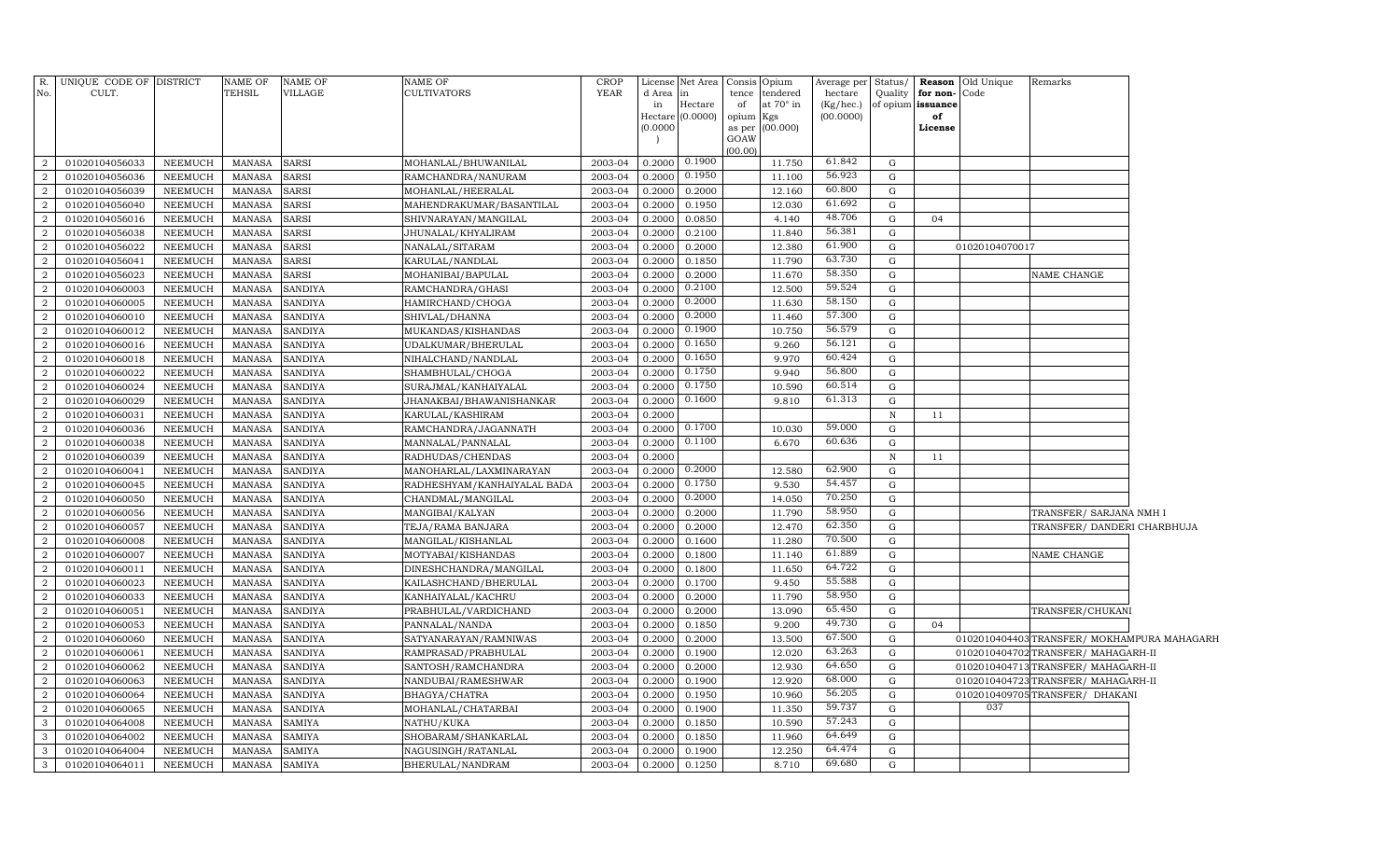| R.<br>No.         | UNIQUE CODE OF DISTRICT<br>CULT. |                    | <b>NAME OF</b><br>TEHSIL | <b>NAME OF</b><br>VILLAGE      | <b>NAME OF</b><br>CULTIVATORS                    | <b>CROP</b><br><b>YEAR</b> | d Area in<br>in<br>Hectare<br>(0.0000) | License Net Area<br>Hectare<br>(0.0000) | Consis<br>tence<br>of<br>opium<br>GOAW | Opium<br>tendered<br>at 70° in<br>Kgs<br>as per (00.000) | Average per<br>hectare<br>(Kg/hec.)<br>(00.0000) | Status/<br>Quality<br>of opium | Reason<br>for non-<br>issuance<br>of<br>License | Old Unique<br>Code               | Remarks                              |  |
|-------------------|----------------------------------|--------------------|--------------------------|--------------------------------|--------------------------------------------------|----------------------------|----------------------------------------|-----------------------------------------|----------------------------------------|----------------------------------------------------------|--------------------------------------------------|--------------------------------|-------------------------------------------------|----------------------------------|--------------------------------------|--|
|                   |                                  |                    |                          |                                |                                                  |                            | 0.2000                                 | 0.1800                                  | (00.00)                                | 10.570                                                   | 58.722                                           | G                              |                                                 |                                  |                                      |  |
| 3<br>$\mathbf{3}$ | 01020104064012<br>01020104064013 | NEEMUCH<br>NEEMUCH | MANASA<br>MANASA         | <b>SAMIYA</b><br><b>SAMIYA</b> | KACHRULAL/KALU JI<br><b>JUJHARSINGH/KAVARLAL</b> | 2003-04<br>2003-04         | 0.2000                                 | 0.1900                                  |                                        | 11.220                                                   | 59.053                                           | G                              |                                                 | 01020104063031<br>01020104063041 |                                      |  |
| 3                 | 01020104064014                   | NEEMUCH            | MANASA                   | <b>SAMIYA</b>                  | MANGILAL/KUKAJI                                  | 2003-04                    | 0.2000                                 | 0.1900                                  |                                        | 11.200                                                   | 58.947                                           | G                              |                                                 | 01020104063104                   |                                      |  |
| 3                 | 01020104064007                   | NEEMUCH            | MANASA                   | <b>SAMIYA</b>                  |                                                  | 2003-04                    | 0.2000                                 | 0.1550                                  |                                        | 10.340                                                   | 66.710                                           | G                              |                                                 |                                  |                                      |  |
| 3                 | 01020104064015                   | NEEMUCH            | MANASA                   | <b>SAMIYA</b>                  | BAGDIRAM/BHAVARLAL<br>BASANTILAL/BHAVARLAL       | 2003-04                    | 0.2000                                 | 0.1850                                  |                                        | 10.600                                                   | 57.297                                           | G                              |                                                 | 01020104063008                   |                                      |  |
| 3                 | 01020104064016                   | NEEMUCH            | MANASA                   | <b>SAMIYA</b>                  | TULSIRAM/KISHANLAL                               | 2003-04                    | 0.2000                                 | 0.2000                                  |                                        | 11.390                                                   | 56.950                                           | G                              |                                                 | 01020104063013                   |                                      |  |
| $\mathbf{3}$      | 01020104080001                   | NEEMUCH            | <b>MANASA</b>            | <b>RUPAWAS</b>                 | KAVARLAL/BAPULAL                                 | 2003-04                    | 0.2000                                 | 0.1500                                  |                                        | 7.060                                                    | 47.067                                           | G                              | 04                                              |                                  | ISSUED ON 2016-17                    |  |
| $\mathbf{3}$      | 01020104080003                   | NEEMUCH            | MANASA                   | <b>RUPAWAS</b>                 | BHAGATRAM/KACHRU                                 | 2003-04                    | 0.2000                                 | 0.1400                                  |                                        | 7.520                                                    | 53.714                                           | ${\rm G}$                      | 04                                              |                                  | <b>ISSUED ON 2009-10</b>             |  |
| $\mathbf{3}$      | 01020104080005                   | NEEMUCH            | MANASA                   | <b>RUPAWAS</b>                 | DEVA/PURA                                        | 2003-04                    | 0.2000                                 |                                         |                                        |                                                          |                                                  | $\mathbf F$                    |                                                 |                                  |                                      |  |
| $\mathbf{3}$      | 01020104080006                   | NEEMUCH            | MANASA                   | <b>RUPAWAS</b>                 | MANGILAL/RAMLAL                                  | 2003-04                    | 0.2000                                 | 0.2000                                  |                                        | 12.410                                                   | 62.050                                           | G                              |                                                 |                                  |                                      |  |
| $\mathbf{3}$      | 01020104080007                   | NEEMUCH            | MANASA                   | <b>RUPAWAS</b>                 | MOHANLAL/RATANLAL                                | 2003-04                    | 0.2000                                 | 0.1100                                  |                                        | 6.770                                                    | 61.545                                           | G                              |                                                 |                                  |                                      |  |
| $\mathbf{3}$      | 01020104080010                   | NEEMUCH            | <b>MANASA</b>            | <b>RUPAWAS</b>                 | GANGABAI/KACHRU                                  | 2003-04                    | 0.2000                                 | 0.1200                                  |                                        | 6.680                                                    | 55.667                                           | G                              |                                                 |                                  |                                      |  |
| 3                 | 01020104080011                   | NEEMUCH            | MANASA                   | <b>RUPAWAS</b>                 | MANGILAL/HIRALAL                                 | 2003-04                    | 0.2000                                 | 0.1100                                  |                                        | 6.120                                                    | 55.636                                           | G                              |                                                 |                                  |                                      |  |
| 3                 | 01020104080014                   | NEEMUCH            | MANASA                   | <b>RUPAWAS</b>                 | BADRILAL/SEVA                                    | 2003-04                    | 0.2000                                 | 0.1300                                  |                                        | 8.140                                                    | 62.615                                           | G                              |                                                 |                                  |                                      |  |
| $\mathbf{3}$      | 01020104080016                   | NEEMUCH            | MANASA                   | <b>RUPAWAS</b>                 | RADHESHYAM/RAMLAL                                | 2003-04                    | 0.2000                                 | 0.1700                                  |                                        | 7.680                                                    | 45.176                                           | G                              | 04                                              |                                  |                                      |  |
| $\mathbf{3}$      | 01020104080017                   | NEEMUCH            | MANASA                   | <b>RUPAWAS</b>                 | BHAGIRATH/KARULAL                                | 2003-04                    | 0.2000                                 | 0.0950                                  |                                        | 5.760                                                    | 60.632                                           | $\mathbf G$                    |                                                 |                                  |                                      |  |
| $\mathbf{3}$      | 01020104080018                   | NEEMUCH            | MANASA                   | <b>RUPAWAS</b>                 | MANGILAL/KARULAL                                 | 2003-04                    | 0.2000                                 | 0.1250                                  |                                        | 7.570                                                    | 60.560                                           | $\mathbf G$                    |                                                 |                                  |                                      |  |
| $\mathbf{3}$      | 01020104080023                   | NEEMUCH            | MANASA                   | <b>RUPAWAS</b>                 | RAMCHANDRA/NARAYAN                               | 2003-04                    | 0.2000                                 | 0.1050                                  |                                        | 6.460                                                    | 61.524                                           | G                              |                                                 |                                  |                                      |  |
| $\mathbf{3}$      | 01020104080024                   | NEEMUCH            | <b>MANASA</b>            | <b>RUPAWAS</b>                 | BHAVARLAL/LALURAM                                | 2003-04                    | 0.2000                                 | 0.1150                                  |                                        | 5.650                                                    | 49.130                                           | ${\rm G}$                      | 04                                              |                                  |                                      |  |
| $\mathbf{3}$      | 01020104080028                   | NEEMUCH            | <b>MANASA</b>            | <b>RUPAWAS</b>                 | DHANRAJ/HARLAL                                   | 2003-04                    | 0.2000                                 | 0.1400                                  |                                        | 8.620                                                    | 61.571                                           | G                              |                                                 |                                  |                                      |  |
| 3                 | 01020104080031                   | NEEMUCH            | MANASA                   | <b>RUPAWAS</b>                 | RAMGOPAL/GULABCHAND                              | 2003-04                    | 0.2000                                 | 0.2050                                  |                                        | 13.080                                                   | 63.805                                           | G                              |                                                 |                                  | TRANSFER/DEVRI KHAWASA               |  |
| -1                | 01020104008002                   | NEEMUCH            | MANASA                   | <b>RAWATPURA</b>               | PANIBAI/KANWARLAL                                | 2003-04                    | 0.2000                                 | 0.2000                                  |                                        | 11.320                                                   | 56.600                                           | G                              |                                                 |                                  |                                      |  |
| -1                | 01020104008009                   | NEEMUCH            | MANASA                   | <b>RAWATPURA</b>               | RAMLAL/KANWARLAL                                 | 2003-04                    | 0.2000                                 | 0.1850                                  |                                        | 10.700                                                   | 57.838                                           | $\mathbf G$                    |                                                 |                                  |                                      |  |
| -1                | 01020104008013                   | NEEMUCH            | MANASA                   | <b>RAWATPURA</b>               | BAPULAL/BHANWARLAL                               | 2003-04                    | 0.2000                                 | 0.2000                                  |                                        | 11.620                                                   | 58.100                                           | $\mathbf G$                    |                                                 |                                  |                                      |  |
| $\overline{1}$    | 01020104008014                   | <b>NEEMUCH</b>     | MANASA                   | <b>RAWATPURA</b>               | RODELAL/MANGILAL                                 | 2003-04                    | 0.2000                                 | 0.2050                                  |                                        | 11.290                                                   | 55.073                                           | $\mathbf G$                    |                                                 |                                  |                                      |  |
| -1                | 01020104008016                   | NEEMUCH            | MANASA                   | <b>RAWATPURA</b>               | CHAINRAM/DHURA                                   | 2003-04                    | 0.2000                                 | 0.2000                                  |                                        | 11.070                                                   | 55.350                                           | G                              |                                                 |                                  |                                      |  |
| $\overline{1}$    | 01020104008022                   | NEEMUCH            | <b>MANASA</b>            | <b>RAWATPURA</b>               | JANI BAI/GABBA                                   | 2003-04                    | 0.2000                                 | 0.2100                                  |                                        | 11.620                                                   | 55.333                                           | ${\rm G}$                      |                                                 |                                  |                                      |  |
| -1                | 01020104008004                   | NEEMUCH            | MANASA                   | <b>RAWATPURA</b>               | GHASI/HANSRAJ                                    | 2003-04                    | 0.2000                                 | 0.2000                                  |                                        | 12.430                                                   | 62.150                                           | G                              |                                                 |                                  |                                      |  |
| $\overline{1}$    | 01020104008005                   | NEEMUCH            | <b>MANASA</b>            | <b>RAWATPURA</b>               | BHONILAL/JAGANNATH                               | 2003-04                    | 0.2000                                 | 0.2000                                  |                                        | 10.760                                                   | 53.800                                           | ${\rm G}$                      | 04                                              |                                  | <b>ISSUED ON 2009-10</b>             |  |
| -1                | 01020104008012                   | NEEMUCH            | MANASA                   | <b>RAWATPURA</b>               | MANGILAL/GODHA                                   | 2003-04                    | 0.2000                                 | 0.2100                                  |                                        | 11.050                                                   | 52.619                                           | G                              | 04                                              |                                  |                                      |  |
| -1                | 01020104008025                   | NEEMUCH            | MANASA                   | <b>RAWATPURA</b>               | LAKKHA/ONKAR                                     | 2003-04                    | 0.2000                                 | 0.2050                                  |                                        | 11.630                                                   | 56.732                                           | $\mathbf G$                    |                                                 |                                  |                                      |  |
| $\overline{2}$    | 01020104055001                   | NEEMUCH            | <b>MANASA</b>            | RATI TALAI                     | MANNALAL/PREMCHAND                               | 2003-04                    | 0.2000                                 | 0.1950                                  |                                        | 12.180                                                   | 62.462                                           | $\mathbf G$                    |                                                 |                                  | TRANSFER/ BAWADA                     |  |
| $\overline{a}$    | 01020104055002                   | <b>NEEMUCH</b>     | MANASA                   | <b>RATI TALAI</b>              | MANGILAL/BHERULAL                                | 2003-04                    | 0.2000                                 | 0.2050                                  |                                        | 11.500                                                   | 56.098                                           | $\mathbf G$                    |                                                 |                                  | TRANSFER/PIPLIYA RAOJI               |  |
| $\overline{2}$    | 01020104055008                   | NEEMUCH            | MANASA                   | <b>RATI TALAI</b>              | RAJMAL/MANNALAL                                  | 2003-04                    | 0.2000                                 | 0.1800                                  |                                        | 11.130                                                   | 61.833                                           | G                              |                                                 |                                  | TRANSFER/BAWADA                      |  |
| $\overline{a}$    | 01020104055012                   | NEEMUCH            | <b>MANASA</b>            | RATI TALAI                     | SHYAMLAL/UDA                                     | 2003-04                    | 0.2000                                 | 0.2000                                  |                                        | 11.190                                                   | 55.950                                           | G                              |                                                 |                                  | TRANSFER/ ALHED JAGIR                |  |
| $\overline{2}$    | 01020104055005                   | NEEMUCH            | MANASA                   | <b>RATI TALAI</b>              | GORILAL/AMARSINGH                                | 2003-04                    | 0.2000                                 | 0.1800                                  |                                        | 10.390                                                   | 57.722                                           | G                              |                                                 |                                  | TRANSFER/ AKHEPUR                    |  |
| $\overline{a}$    | 01020104055011                   | NEEMUCH            | MANASA                   | RATI TALAI                     | MANGILAL/PREMCHANDRA                             | 2003-04                    | 0.2000                                 | 0.1150                                  |                                        | 5.960                                                    | 51.826                                           | G                              | 04                                              |                                  |                                      |  |
| $\overline{2}$    | 01020104055013                   | NEEMUCH            | <b>MANASA</b>            | <b>RATI TALAI</b>              | MANGILAL/SHANKARLAL                              | 2003-04                    | 0.2000                                 | 0.1800                                  |                                        | 9.980                                                    | 55.444                                           | G                              |                                                 |                                  | 0102010405114TRANSFER/ PIPLIYA RAOJI |  |
| 3                 | 01020104085002                   | <b>NEEMUCH</b>     | <b>MANASA</b>            | RAISINGHPURA                   | KAMLABAI/BAPUSINGH                               | 2003-04                    | 0.2000                                 | 0.1900                                  |                                        | 12.420                                                   | 65.368                                           | $\mathbf G$                    |                                                 |                                  |                                      |  |
| $\mathbf{3}$      | 01020104085003                   | NEEMUCH            | <b>MANASA</b>            | RAISINGHPURA                   | BHAVARSINGH/MOTISINGH                            | 2003-04                    | 0.2000                                 | 0.1900                                  |                                        | 11.180                                                   | 58.842                                           | $\mathbf G$                    |                                                 |                                  |                                      |  |
| $\mathbf{3}$      | 01020104085005                   | <b>NEEMUCH</b>     | MANASA                   | <b>RAISINGHPURA</b>            | GULABBAI/PREMSINGH                               | 2003-04                    | 0.2000                                 | 0.2000                                  |                                        | 12.040                                                   | 60.200                                           | G                              |                                                 |                                  |                                      |  |
| $\mathbf{3}$      | 01020104085009                   | NEEMUCH            | MANASA                   | RAISINGHPURA                   | NAHARSINGH/DEVISINGH                             | 2003-04                    | 0.2000                                 | 0.1950                                  |                                        | 12.270                                                   | 62.923                                           | G                              |                                                 |                                  |                                      |  |
| $\mathbf{3}$      | 01020104085010                   | NEEMUCH            | MANASA                   | <b>RAISINGHPURA</b>            | NANIBAI/RAMSINGH                                 | 2003-04                    | 0.2000                                 | 0.1800                                  |                                        | 11.160                                                   | 62.000                                           | G                              |                                                 |                                  |                                      |  |
| $\mathbf{3}$      | 01020104085012                   | NEEMUCH            | MANASA                   | <b>RAISINGHPURA</b>            | BHERULAL/BHAGVAN                                 | 2003-04                    | 0.2000                                 | 0.1500                                  |                                        | 8.930                                                    | 59.533                                           | $\mathbf G$                    |                                                 |                                  |                                      |  |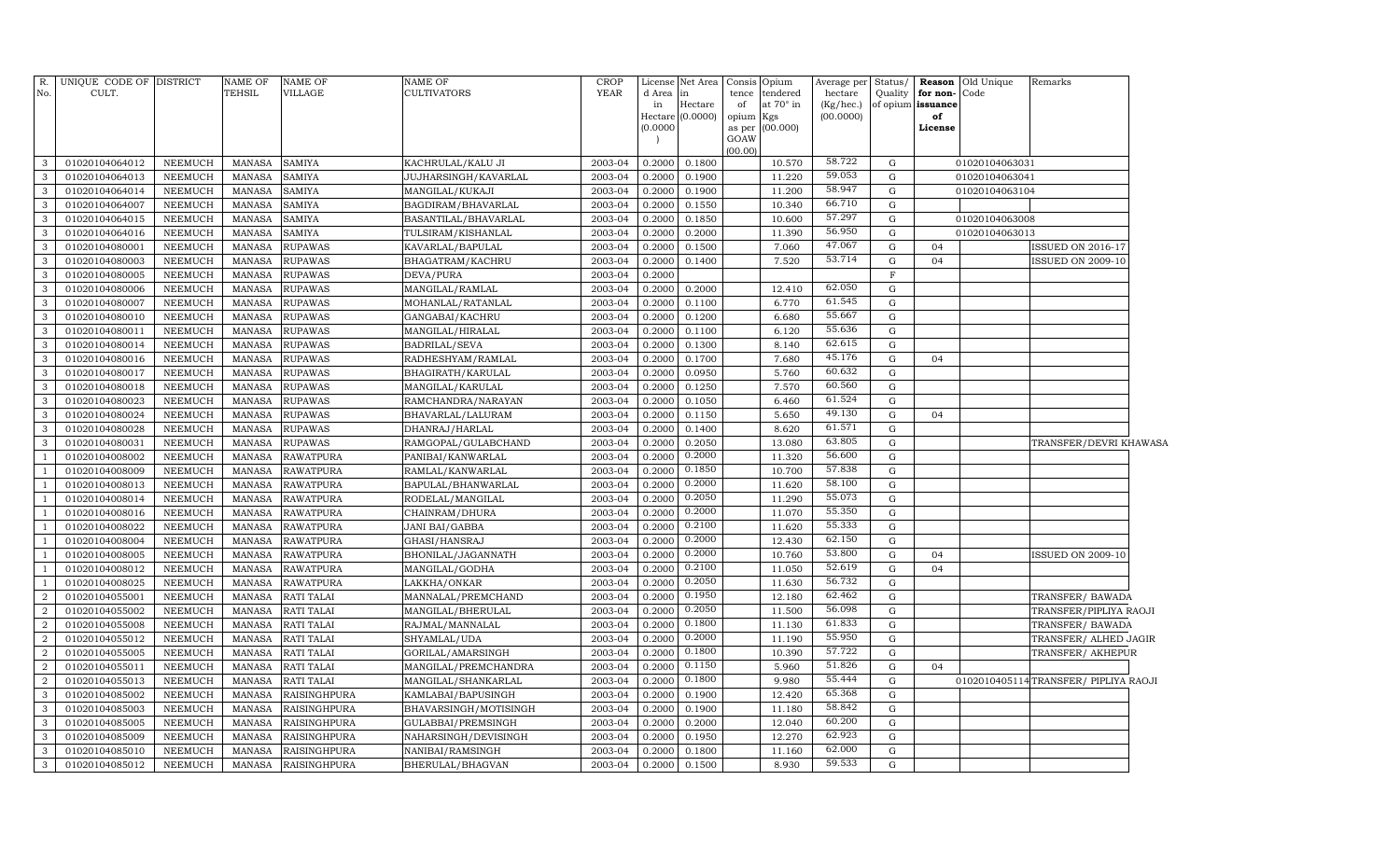| R.           | UNIQUE CODE OF DISTRICT |                | <b>NAME OF</b> | <b>NAME OF</b>      | NAME OF                  | <b>CROP</b> |              | License Net Area Consis Opium |             |                       | Average per          | Status/           |                  | <b>Reason</b> Old Unique | Remarks                       |  |
|--------------|-------------------------|----------------|----------------|---------------------|--------------------------|-------------|--------------|-------------------------------|-------------|-----------------------|----------------------|-------------------|------------------|--------------------------|-------------------------------|--|
| No.          | CULT.                   |                | TEHSIL         | VILLAGE             | <b>CULTIVATORS</b>       | YEAR        | d Area<br>in | in<br>Hectare                 | tence<br>of | tendered<br>at 70° in | hectare<br>(Kg/hec.) | of opium issuance | Quality for non- | Code                     |                               |  |
|              |                         |                |                |                     |                          |             |              | Hectare (0.0000)              | opium Kgs   |                       | (00.0000)            |                   | of               |                          |                               |  |
|              |                         |                |                |                     |                          |             | (0.0000)     |                               |             | as per (00.000)       |                      |                   | License          |                          |                               |  |
|              |                         |                |                |                     |                          |             |              |                               | GOAW        |                       |                      |                   |                  |                          |                               |  |
| 3            | 01020104085015          | NEEMUCH        | MANASA         | <b>RAISINGHPURA</b> | BHARATSINGH/RUPSINGH     | 2003-04     | 0.2000       | 0.1900                        | (00.00)     | 11.410                | 60.053               | G                 |                  |                          |                               |  |
| 3            | 01020104085017          | <b>NEEMUCH</b> | MANASA         | <b>RAISINGHPURA</b> | SAJJANBAI/BHERUSINGH     | 2003-04     | 0.2000       | 0.1100                        |             | 6.210                 | 56.455               | G                 |                  |                          | NAME CHANGE                   |  |
| 3            | 01020104085019          | <b>NEEMUCH</b> | <b>MANASA</b>  | <b>RAISINGHPURA</b> | BAHADURSINGH/SAJJANSINGH | 2003-04     | 0.2000       | 0.2050                        |             | 11.440                | 55.805               | G                 |                  |                          |                               |  |
| 3            | 01020104085025          | <b>NEEMUCH</b> | <b>MANASA</b>  | RAISINGHPURA        | PRAKASHSINGH/SAJJANSINGH | 2003-04     | 0.2000       | 0.1950                        |             | 11.750                | 60.256               | G                 |                  |                          |                               |  |
| 3            | 01020104085026          | <b>NEEMUCH</b> | <b>MANASA</b>  | RAISINGHPURA        | BALVANTSINGH/AMARSINGH   | 2003-04     | 0.2000       | 0.1950                        |             | 11.900                | 61.026               | G                 |                  |                          |                               |  |
| 3            | 01020104085029          | <b>NEEMUCH</b> | <b>MANASA</b>  | RAISINGHPURA        | MADHUSINGH/NAHARSINGH    | 2003-04     | 0.2000       | 0.1850                        |             | 11.190                | 60.486               | G                 |                  |                          |                               |  |
| 3            | 01020104085031          | <b>NEEMUCH</b> | <b>MANASA</b>  | RAISINGHPURA        | KANHYALAL/AMAR           | 2003-04     | 0.2000       | 0.2000                        |             | 12.840                | 64.200               | G                 |                  |                          |                               |  |
| 3            | 01020104085033          | <b>NEEMUCH</b> | <b>MANASA</b>  | RAISINGHPURA        | MOTISINGH/RUPSINGH       | 2003-04     | 0.2000       | 0.1900                        |             | 11.720                | 61.684               | G                 |                  |                          |                               |  |
| 3            | 01020104085034          | <b>NEEMUCH</b> | <b>MANASA</b>  | RAISINGHPURA        | BHAVRBAI/ISHVARSINGH     | 2003-04     | 0.2000       | 0.2000                        |             | 11.900                | 59.500               | G                 |                  |                          |                               |  |
| 3            | 01020104085035          | NEEMUCH        | <b>MANASA</b>  | RAISINGHPURA        | UDAYSINGH/BHAVARSINGH    | 2003-04     | 0.2000       | 0.2000                        |             | 10.990                | 54.950               | G                 |                  |                          |                               |  |
| 3            | 01020104085040          | <b>NEEMUCH</b> | <b>MANASA</b>  | RAISINGHPURA        | BHAVARSINGH/BHUVANISINGH | 2003-04     | 0.2000       | 0.1650                        |             | 9.650                 | 58.485               | G                 |                  |                          |                               |  |
| 3            | 01020104085044          | NEEMUCH        | <b>MANASA</b>  | RAISINGHPURA        | BHOPALSINGH/MANSINGH     | 2003-04     | 0.2000       | 0.2050                        |             | 12.310                | 60.049               | G                 |                  |                          |                               |  |
| 3            | 01020104085046          | <b>NEEMUCH</b> | <b>MANASA</b>  | RAISINGHPURA        | KALURAM/MANGILAL         | 2003-04     | 0.2000       | 0.1950                        |             | 11.880                | 60.923               | G                 |                  |                          |                               |  |
| 3            | 01020104085050          | NEEMUCH        | <b>MANASA</b>  | RAISINGHPURA        | RUPSINGH/BHERUSINGH      | 2003-04     | 0.2000       | 0.2100                        |             | 12.940                | 61.619               | G                 |                  |                          |                               |  |
| 3            | 01020104085052          | <b>NEEMUCH</b> | MANASA         | RAISINGHPURA        | DHAPUBAI/BHAVARSINGH     | 2003-04     | 0.2000       | 0.1900                        |             | 10.570                | 55.632               | G                 |                  |                          |                               |  |
| 3            | 01020104085008          | NEEMUCH        | <b>MANASA</b>  | RAISINGHPURA        | DEVISINGH/BHUVANISINGH   | 2003-04     | 0.2000       | 0.1900                        |             | 11.860                | 62.421               | G                 |                  |                          |                               |  |
| 3            | 01020104085049          | NEEMUCH        | <b>MANASA</b>  | RAISINGHPURA        | NIHALBAI/SHIVSINGH       | 2003-04     | 0.2000       | 0.2000                        |             | 11.910                | 59.550               | G                 | 11               |                          |                               |  |
| 3            | 01020104085058          | NEEMUCH        | MANASA         | RAISINGHPURA        | CHITARSINGH/KANIRAM      | 2003-04     | 0.2000       | 0.2000                        |             | 11.310                | 56.550               | G                 |                  |                          | 0102010407801TRANSFER/SOJAWAS |  |
| 3            | 01020104085059          | <b>NEEMUCH</b> | <b>MANASA</b>  | RAISINGHPURA        | RAMSINGH/BANSHILAL       | 2003-04     | 0.2000       | 0.1900                        |             | 12.010                | 63.211               | G                 |                  |                          |                               |  |
| 3            | 01020104085060          | NEEMUCH        | <b>MANASA</b>  | RAISINGHPURA        | BHOPALSINGH/AMARSINGH    | 2003-04     | 0.2000       | 0.2000                        |             | 11.950                | 59.750               | $\mathbf{G}$      |                  |                          | TRANSFER/SELAVRI MSD-II       |  |
| 3            | 01020104085061          | <b>NEEMUCH</b> | <b>MANASA</b>  | RAISINGHPURA        | BAGDUSINGH/BAPUSINGH     | 2003-04     | 0.2000       | 0.2050                        |             | 11.870                | 57.902               | G                 |                  |                          | TRANSFER/BORDIA KALA NMH-I    |  |
| 3            | 01020104085062          | NEEMUCH        | MANASA         | RAISINGHPURA        | NATHUSINGH/RUPSINGH      | 2003-04     | 0.2000       | 0.2000                        |             | 11.200                | 56.000               | $\mathbf G$       |                  |                          | TRANSFER/BORDIA KALA NMH-1    |  |
| 3            | 01020104086004          | NEEMUCH        | MANASA         | PRATAPPURA          | SHARDABAI/KISHANLAL      | 2003-04     | 0.2000       | 0.2000                        |             | 12.360                | 61.800               | $\mathbf G$       |                  |                          |                               |  |
| 3            | 01020104086005          | NEEMUCH        | <b>MANASA</b>  | PRATAPPURA          | MANGI BAI/BHAWARLAL      | 2003-04     | 0.2000       | 0.2000                        |             | 11.220                | 56.100               | $\mathbf G$       |                  |                          |                               |  |
| 3            | 01020104086006          | <b>NEEMUCH</b> | MANASA         | PRATAPPURA          | BHERULAL/GULAB           | 2003-04     | 0.2000       | 0.1900                        |             | 11.640                | 61.263               | G                 |                  |                          |                               |  |
| 3            | 01020104086007          | NEEMUCH        | <b>MANASA</b>  | PRATAPPURA          | HIRALAL/DEVA             | 2003-04     | 0.2000       | 0.1850                        |             | 11.300                | 61.081               | $\mathbf G$       |                  |                          |                               |  |
| 3            | 01020104086008          | NEEMUCH        | <b>MANASA</b>  | PRATAPPURA          | BADRILAL/KASHIRAM        | 2003-04     | 0.2000       | 0.1000                        |             | 5.180                 | 51.800               | $\mathbf G$       | 04               |                          |                               |  |
| 3            | 01020104086011          | <b>NEEMUCH</b> | <b>MANASA</b>  | PRATAPPURA          | JAMNABAI/ONKARLAL        | 2003-04     | 0.2000       | 0.2000                        |             | 11.880                | 59.400               | $\mathbf G$       |                  |                          |                               |  |
| 3            | 01020104086012          | <b>NEEMUCH</b> | <b>MANASA</b>  | PRATAPPURA          | BANSHILAL/ONKARLAL       | 2003-04     | 0.2000       | 0.1600                        |             | 9.380                 | 58.625               | G                 |                  |                          |                               |  |
| 3            | 01020104086013          | <b>NEEMUCH</b> | <b>MANASA</b>  | <b>PRATAPPURA</b>   | BALKISHAN/NANDLAL        | 2003-04     | 0.2000       | 0.1850                        |             | 11.490                | 62.108               | G                 |                  |                          |                               |  |
| 3            | 01020104086014          | NEEMUCH        | <b>MANASA</b>  | <b>PRATAPPURA</b>   | BHAGATRAM/BALU           | 2003-04     | 0.2000       | 0.1900                        |             | 11.530                | 60.684               | G                 |                  |                          |                               |  |
| 3            | 01020104086015          | <b>NEEMUCH</b> | <b>MANASA</b>  | PRATAPPURA          | SHYAMLAL/ONKARLAL        | 2003-04     | 0.2000       | 0.1700                        |             | 9.450                 | 55.588               | G                 |                  |                          |                               |  |
| 3            | 01020104086019          | NEEMUCH        | MANASA         | PRATAPPURA          | MANGILAL/SALAGRAM        | 2003-04     | 0.2000       | 0.1700                        |             | 10.070                | 59.235               | G                 |                  |                          |                               |  |
| 3            | 01020104086020          | <b>NEEMUCH</b> | <b>MANASA</b>  | PRATAPPURA          | JASVANTLAL/NANDLAL       | 2003-04     | 0.2000       | 0.2000                        |             | 12.020                | 60.100               | G                 |                  |                          |                               |  |
| 3            | 01020104086025          | <b>NEEMUCH</b> | <b>MANASA</b>  | PRATAPPURA          | DURGASHANKAR/BHAVARLAL   | 2003-04     | 0.2000       | 0.1950                        |             | 11.450                | 58.718               | G                 |                  |                          |                               |  |
| 3            | 01020104086028          | <b>NEEMUCH</b> | <b>MANASA</b>  | <b>PRATAPPURA</b>   | DASHRATH/GOPAL           | 2003-04     | 0.2000       | 0.1850                        |             | 10.760                | 58.162               | G                 |                  |                          |                               |  |
| 3            | 01020104086029          | <b>NEEMUCH</b> | <b>MANASA</b>  | PRATAPPURA          | BAPULAL/GOPAL            | 2003-04     | 0.2000       | 0.1850                        |             | 10.840                | 58.595               | G                 |                  |                          |                               |  |
| 3            | 01020104086032          | <b>NEEMUCH</b> | <b>MANASA</b>  | PRATAPPURA          | JHAMAKLAL/GOUTAMLAL      | 2003-04     | 0.2000       | 0.1000                        |             | 6.450                 | 64.500               | G                 |                  |                          |                               |  |
| 3            | 01020104086036          | <b>NEEMUCH</b> | <b>MANASA</b>  | PRATAPPURA          | RAMKISHAN/RATANLAL       | 2003-04     | 0.2000       | 0.2000                        |             | 11.870                | 59.350<br>53.189     | G                 |                  |                          |                               |  |
| 3            | 01020104086042          | <b>NEEMUCH</b> | <b>MANASA</b>  | PRATAPPURA          | SARDARSINGH/DUNGARSINGH  | 2003-04     | 0.2000       | 0.1850                        |             | 9.840                 | 57.778               | G                 | 04               |                          | <b>ISSUED ON 2009-10</b>      |  |
| 3            | 01020104086003          | NEEMUCH        | <b>MANASA</b>  | PRATAPPURA          | SALAGRAM/NANURAM         | 2003-04     | 0.2000       | 0.1350                        |             | 7.800                 | 61.920               | G                 |                  |                          |                               |  |
| 3            | 01020104086047          | <b>NEEMUCH</b> | <b>MANASA</b>  | PRATAPPURA          | MOHANLAL/RAMLAL          | 2003-04     | 0.2000       | 0.1250                        |             | 7.740                 | 54.378               | $\mathbf G$       |                  |                          |                               |  |
| 3            | 01020104086022          | <b>NEEMUCH</b> | <b>MANASA</b>  | PRATAPPURA          | NAGULAL/SHANKARLAL       | 2003-04     | 0.2000       | 0.1850                        |             | 10.060                | 58.700               | G                 |                  |                          |                               |  |
| $\mathbf{3}$ | 01020104086043          | <b>NEEMUCH</b> | MANASA         | <b>PRATAPPURA</b>   | BHAVRIBAI/DEVILAL        | 2003-04     | 0.2000       | 0.2000                        |             | 11.740                |                      | $\mathbf G$       |                  | 01020104067034           |                               |  |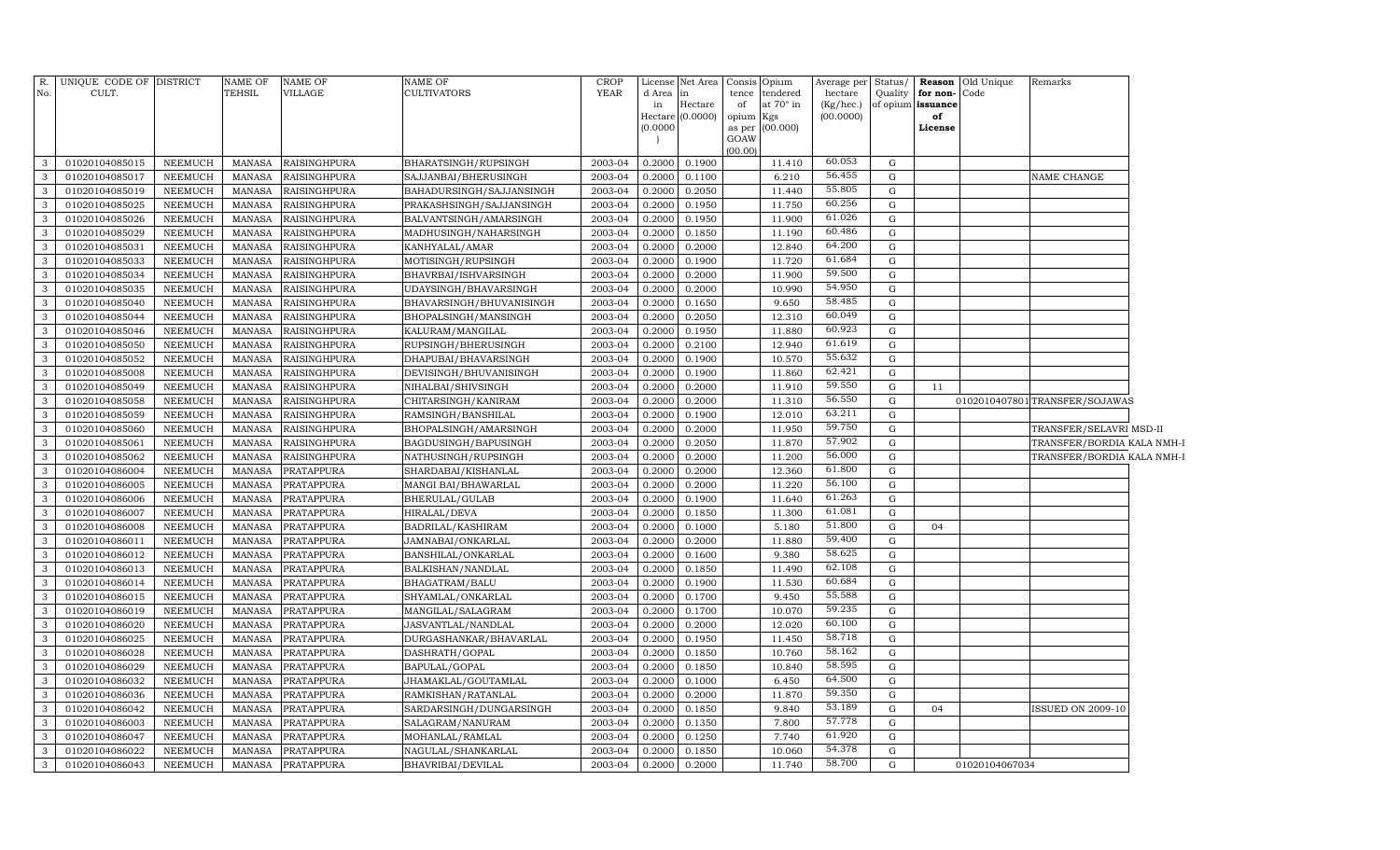| R.             | UNIQUE CODE OF DISTRICT |                | <b>NAME OF</b> | NAME OF           | NAME OF                 | <b>CROP</b> | License      | Net Area      | Consis Opium |                       | Average per Status/  |             |                                   | Reason Old Unique | Remarks                             |  |
|----------------|-------------------------|----------------|----------------|-------------------|-------------------------|-------------|--------------|---------------|--------------|-----------------------|----------------------|-------------|-----------------------------------|-------------------|-------------------------------------|--|
| No.            | CULT.                   |                | <b>TEHSIL</b>  | VILLAGE           | <b>CULTIVATORS</b>      | <b>YEAR</b> | d Area<br>in | in<br>Hectare | tence<br>of  | tendered<br>at 70° in | hectare<br>(Kg/hec.) | Quality     | for non-Code<br>of opium issuance |                   |                                     |  |
|                |                         |                |                |                   |                         |             | Hectare      | (0.0000)      | opium Kgs    |                       | (00.0000)            |             | of                                |                   |                                     |  |
|                |                         |                |                |                   |                         |             | (0.0000)     |               |              | as per (00.000)       |                      |             | License                           |                   |                                     |  |
|                |                         |                |                |                   |                         |             |              |               | GOAW         |                       |                      |             |                                   |                   |                                     |  |
| 3              | 01020104086023          | NEEMUCH        | MANASA         | <b>PRATAPPURA</b> | BHAVARLAL/SALIGRAM      | 2003-04     | 0.2000       | 0.2100        | (00.00)      | 13.690                | 65.190               | G           |                                   | 01020104067034    |                                     |  |
| $\mathbf{3}$   | 01020104086050          | NEEMUCH        | <b>MANASA</b>  | PRATAPPURA        | VISHNULAL/BHONILAL      | 2003-04     | 0.2000       | 0.1950        |              | 11.060                | 56.718               | G           |                                   |                   | 0102010409216TRANSFER DEVRI KHAWASA |  |
| 3              | 01020104086051          | NEEMUCH        | <b>MANASA</b>  | PRATAPPURA        | RAMNARAYAN/BHAVARLAL    | 2003-04     | 0.2000       |               |              |                       |                      | $\mathbf F$ |                                   | 01020104091099    |                                     |  |
| 3              | 01020104086009          | NEEMUCH        | <b>MANASA</b>  | PRATAPPURA        | MANGILAL/TULSIRAM       | 2003-04     | 0.2000       | 0.2100        |              | 12.080                | 57.524               | G           |                                   | 01020104091099    |                                     |  |
| 3              | 01020104086026          | NEEMUCH        | <b>MANASA</b>  | PRATAPPURA        | BHAGIRATH/MANGUDAS      | 2003-04     | 0.2000       | 0.2000        |              | 11.340                | 56.700               | G           |                                   | 01020104092164    |                                     |  |
| $\mathbf{3}$   | 01020104086052          | NEEMUCH        | MANASA         | PRATAPPURA        | AMBALAL/HIRALAL         | 2003-04     | 0.2000       | 0.1050        |              | 6.360                 | 60.571               | $\mathbf G$ |                                   |                   |                                     |  |
|                | 01020104012002          | NEEMUCH        | <b>MANASA</b>  | POKHARDA          | SHOJI/MEGHA             | 2003-04     | 0.2000       | 0.2050        |              | 12.900                | 62.927               | $\mathbf G$ |                                   |                   |                                     |  |
| <sup>1</sup>   | 01020104012004          | NEEMUCH        | <b>MANASA</b>  | <b>POKHARDA</b>   | CHUNNIBAI/ONKARLAL      | 2003-04     | 0.2000       | 0.1650        |              | 10.230                | 62.000               | G           |                                   |                   |                                     |  |
|                | 01020104012007          | <b>NEEMUCH</b> | <b>MANASA</b>  | <b>POKHARDA</b>   | SHYAMLAL/SHOLA          | 2003-04     | 0.2000       | 0.2050        |              | 11.360                | 55.415               | G           |                                   |                   |                                     |  |
| $\mathbf{1}$   | 01020104012020          | <b>NEEMUCH</b> | <b>MANASA</b>  | <b>POKHARDA</b>   | SUNDERBAI/VENIRAM       | 2003-04     | 0.2000       | 0.2000        |              | 11.820                | 59.100               | $\mathbf G$ |                                   |                   |                                     |  |
|                | 01020104012025          | <b>NEEMUCH</b> | <b>MANASA</b>  | <b>POKHARDA</b>   | MUSTAK/MOHHAMAD         | 2003-04     | 0.2000       | 0.2000        |              | 12.490                | 62.450               | G           |                                   |                   |                                     |  |
| <sup>1</sup>   | 01020104012026          | NEEMUCH        | MANASA         | <b>POKHARDA</b>   | MOHAN/BHAGHA            | 2003-04     | 0.2000       | 0.2050        |              | 12.520                | 61.073               | G           |                                   |                   |                                     |  |
|                | 01020104012003          | <b>NEEMUCH</b> | <b>MANASA</b>  | <b>POKHARDA</b>   | SAJJANBAI/KHEMRAJ       | 2003-04     | 0.2000       | 0.1950        |              | 11.570                | 59.333               | G           |                                   |                   |                                     |  |
| $\mathbf{1}$   | 01020104012006          | NEEMUCH        | MANASA         | <b>POKHARDA</b>   | BANSILAL/MANGILAL       | 2003-04     | 0.2000       | 0.2050        |              | 12.290                | 59.951               | G           |                                   |                   |                                     |  |
|                | 01020104012008          | NEEMUCH        | <b>MANASA</b>  | <b>POKHARDA</b>   | RODILAL/SHOLA           | 2003-04     | 0.2000       | 0.2000        |              | 10.750                | 53.750               | G           | 04                                |                   | ISSUED ON 2009-10                   |  |
| <sup>1</sup>   | 01020104012019          | NEEMUCH        | <b>MANASA</b>  | <b>POKHARDA</b>   | VAJJIBAI/SUKHA          | 2003-04     | 0.2000       | 0.1900        |              | 10.830                | 57.000               | $\mathbf G$ |                                   |                   |                                     |  |
|                | 01020104012029          | NEEMUCH        | <b>MANASA</b>  | <b>POKHARDA</b>   | SABUDI BAI/NANDLAL      | 2003-04     | 0.2000       | 0.2000        |              | 11.110                | 55.550               | G           |                                   |                   | NAME CHANGE                         |  |
| <sup>1</sup>   | 01020104012009          | NEEMUCH        | <b>MANASA</b>  | <b>POKHARDA</b>   | BHURALAL/BHAGGA         | 2003-04     | 0.2000       | 0.1900        |              | 11.290                | 59.421               | G           |                                   |                   |                                     |  |
|                | 01020104012010          | <b>NEEMUCH</b> | <b>MANASA</b>  | <b>POKHARDA</b>   | DURGA/HARJI             | 2003-04     | 0.2000       | 0.2000        |              | 13.240                | 66.200               | G           |                                   |                   |                                     |  |
| -1             | 01020104012015          | <b>NEEMUCH</b> | <b>MANASA</b>  | <b>POKHARDA</b>   | KAILASIBAI/BHAWRLAL     | 2003-04     | 0.2000       | 0.1900        |              | 10.640                | 56.000               | G           |                                   |                   | NAME CHANGE                         |  |
| $\overline{1}$ | 01020104012023          | NEEMUCH        | <b>MANASA</b>  | <b>POKHARDA</b>   | VALLIBAI/MANSHA         | 2003-04     | 0.2000       | 0.1900        |              | 11.680                | 61.474               | G           |                                   |                   |                                     |  |
| <sup>1</sup>   | 01020104012030          | NEEMUCH        | MANASA         | <b>POKHARDA</b>   | JAWANSINGH/MOTISINGH    | 2003-04     | 0.2000       | 0.2000        |              | 11.930                | 59.650               | G           |                                   | 013               | TRANSFER/BORDIAKHURD/NMH-I          |  |
| $\overline{2}$ | 01020104057003          | NEEMUCH        | <b>MANASA</b>  | PITHPUR           | SURAJMAL/RAMLAL         | 2003-04     | 0.2000       | 0.1200        |              | 6.750                 | 56.250               | G           |                                   |                   | TRANSFER/ SARSI                     |  |
| -1             | 01020104015002          | NEEMUCH        | <b>MANASA</b>  | PIPLON            | MOTILAL/BHAGIRATH       | 2003-04     | 0.2000       | 0.2100        |              | 16.160                | 76.952               | G           |                                   |                   |                                     |  |
|                | 01020104015003          | NEEMUCH        | <b>MANASA</b>  | PIPLON            | RUGHNATH/LAXMICHAND     | 2003-04     | 0.2000       | 0.2050        |              | 14.160                | 69.073               | G           |                                   |                   |                                     |  |
| -1             | 01020104015005          | NEEMUCH        | <b>MANASA</b>  | PIPLON            | HEERALAL/GANGARAM       | 2003-04     | 0.2000       | 0.2000        |              | 12.960                | 64.800               | $\mathbf G$ |                                   |                   |                                     |  |
|                | 01020104015006          | NEEMUCH        | <b>MANASA</b>  | PIPLON            | RAMESHWAR/BHANWARLAL    | 2003-04     | 0.2000       | 0.2050        |              | 11.710                | 57.122               | G           |                                   |                   |                                     |  |
| <sup>1</sup>   | 01020104015007          | NEEMUCH        | <b>MANASA</b>  | PIPLON            | BANSILAL/KALU           | 2003-04     | 0.2000       | 0.1950        |              | 10.020                | 51.385               | G           | 04                                |                   |                                     |  |
|                | 01020104015009          | <b>NEEMUCH</b> | <b>MANASA</b>  | PIPLON            | GHISALAL/MODA           | 2003-04     | 0.2000       | 0.2000        |              | 12.340                | 61.700               | G           |                                   |                   |                                     |  |
| <sup>1</sup>   | 01020104015010          | NEEMUCH        | MANASA         | PIPLON            | <b>BALIBAI MANGILAL</b> | 2003-04     | 0.2000       | 0.2100        |              | 12.810                | 61.000               | G           |                                   |                   |                                     |  |
| <sup>1</sup>   | 01020104015013          | NEEMUCH        | <b>MANASA</b>  | PIPLON            | NANALAL/FATTA           | 2003-04     | 0.2000       | 0.2050        |              | 12.620                | 61.561               | G           |                                   |                   |                                     |  |
| <sup>1</sup>   | 01020104015014          | NEEMUCH        | <b>MANASA</b>  | PIPLON            | RAMCHANDRA/KANHAIYALAL  | 2003-04     | 0.2000       | 0.2050        |              | 11.560                | 56.390               | G           |                                   |                   |                                     |  |
|                | 01020104015015          | NEEMUCH        | <b>MANASA</b>  | PIPLON            | BAGDIRAM/MANGILAL       | 2003-04     | 0.2000       | 0.1300        |              | 7.620                 | 58.615               | G           |                                   |                   |                                     |  |
| $\mathbf{1}$   | 01020104015019          | NEEMUCH        | <b>MANASA</b>  | PIPLON            | BHERULAL/KALU           | 2003-04     | 0.2000       | 0.2100        |              | 13.250                | 63.095               | G           |                                   |                   |                                     |  |
|                | 01020104015020          | NEEMUCH        | <b>MANASA</b>  | PIPLON            | BHANWARLAL/BHERULAL     | 2003-04     | 0.2000       | 0.2000        |              | 12.350                | 61.750               | G           |                                   |                   |                                     |  |
| <sup>1</sup>   | 01020104015023          | NEEMUCH        | <b>MANASA</b>  | PIPLON            | GANESHRAM/FULCHAND      | 2003-04     | 0.2000       | 0.1900        |              | 11.810                | 62.158               | $\mathbf G$ |                                   |                   |                                     |  |
|                | 01020104015025          | NEEMUCH        | <b>MANASA</b>  | PIPLON            | GHISALAL/NARAYAN        | 2003-04     | 0.2000       | 0.2000        |              | 11.750                | 58.750               | G           |                                   |                   |                                     |  |
|                | 01020104015026          | NEEMUCH        | <b>MANASA</b>  | PIPLON            | BAPULAL/MANGILAL        | 2003-04     | 0.2000       | 0.2050        |              | 12.390                | 60.439               | G           |                                   |                   |                                     |  |
| $\overline{1}$ | 01020104015027          | NEEMUCH        | <b>MANASA</b>  | <b>PIPLON</b>     | SHIVLAL/VARDICHAND      | 2003-04     | 0.2000       | 0.2050        |              | 11.970                | 58.390               | G           |                                   |                   |                                     |  |
| <sup>1</sup>   | 01020104015029          | NEEMUCH        | MANASA         | PIPLON            | SURESH/MANGILAL         | 2003-04     | 0.2000       | 0.1950        |              | 11.120                | 57.026               | G           |                                   |                   |                                     |  |
|                | 01020104015030          | NEEMUCH        | <b>MANASA</b>  | PIPLON            | DEVILAL/BHAGIRATH       | 2003-04     | 0.2000       | 0.2050        |              | 11.990                | 58.488               | G           |                                   |                   |                                     |  |
| <sup>1</sup>   | 01020104015031          | NEEMUCH        | <b>MANASA</b>  | PIPLON            | GANESHRAM/RUGHNATH      | 2003-04     | 0.2000       | 0.1850        |              | 11.820                | 63.892               | G           |                                   |                   |                                     |  |
| -1             | 01020104015032          | NEEMUCH        | MANASA         | PIPLON            | HAJARILAL/VARDA         | 2003-04     | 0.2000       | 0.1800        |              | 11.190                | 62.167<br>56.700     | G           |                                   |                   |                                     |  |
| $\overline{1}$ | 01020104015037          | NEEMUCH        | MANASA         | PIPLON            | KASHI/PARTHA            | 2003-04     | 0.2000       | 0.2000        |              | 11.340                |                      | G           |                                   |                   |                                     |  |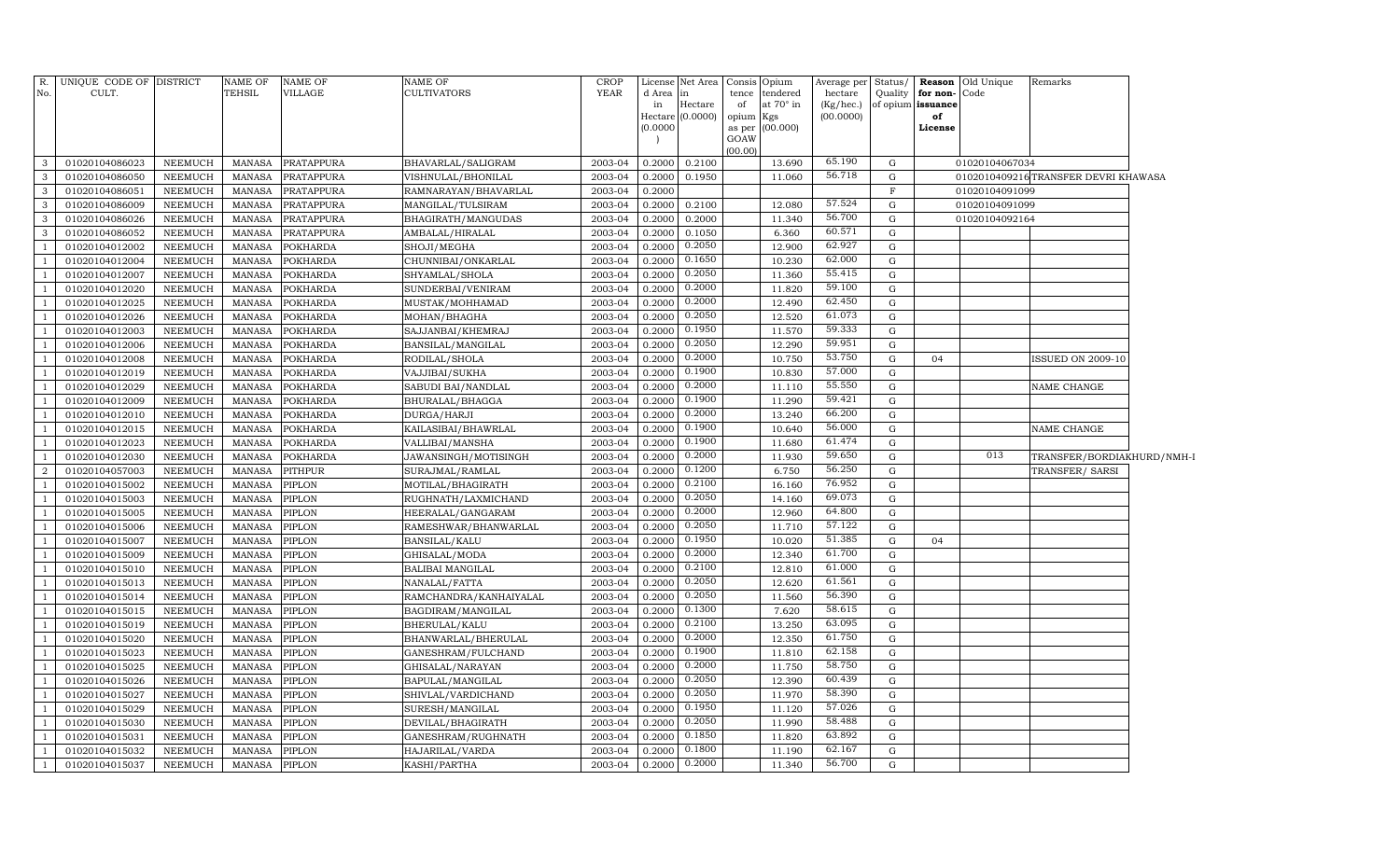| R.<br>No.        | UNIQUE CODE OF DISTRICT<br>CULT. |                | <b>NAME OF</b><br>TEHSIL | NAME OF<br>VILLAGE | NAME OF<br>CULTIVATORS       | <b>CROP</b><br><b>YEAR</b> | d Area in<br>in<br>(0.0000) | License Net Area<br>Hectare<br>Hectare (0.0000) | Consis<br>tence<br>of<br>opium<br>as per<br>GOAW | Opium<br>tendered<br>at 70° in<br>Kgs<br>(00.000) | Average per<br>hectare<br>(Kg/hec.)<br>(00.0000) | Status/ | Quality for non-Code<br>of opium issuance<br>of<br>License | <b>Reason</b> Old Unique | Remarks                            |  |
|------------------|----------------------------------|----------------|--------------------------|--------------------|------------------------------|----------------------------|-----------------------------|-------------------------------------------------|--------------------------------------------------|---------------------------------------------------|--------------------------------------------------|---------|------------------------------------------------------------|--------------------------|------------------------------------|--|
|                  |                                  |                |                          |                    |                              |                            |                             |                                                 | (00.00)                                          |                                                   |                                                  |         |                                                            |                          |                                    |  |
|                  | 01020104015042                   | <b>NEEMUCH</b> | <b>MANASA</b>            | <b>PIPLON</b>      | MANGILAL/DEVA                | 2003-04                    | 0.2000                      | 0.2050                                          |                                                  | 10.450                                            | 50.976                                           | G       | 04                                                         |                          | <b>ISSUED ON 2016-17</b>           |  |
|                  | 01020104015044                   | <b>NEEMUCH</b> | <b>MANASA</b>            | PIPLON             | RODILAL/VARDICHAND           | 2003-04                    | 0.2000                      | 0.1850                                          |                                                  | 10.980                                            | 59.351                                           | G       |                                                            |                          |                                    |  |
| $\overline{1}$   | 01020104015045                   | <b>NEEMUCH</b> | <b>MANASA</b>            | <b>PIPLON</b>      | KANHAIYALAL/KALU             | 2003-04                    | 0.2000                      | 0.1150                                          |                                                  | 6.850                                             | 59.565                                           | G       |                                                            |                          |                                    |  |
| $\overline{1}$   | 01020104015022                   | <b>NEEMUCH</b> | MANASA                   | PIPLON             | GHISALAL/RAMCHANDRA          | 2003-04                    | 0.2000                      | 0.2000                                          |                                                  | 13.400                                            | 67.000                                           | G       |                                                            |                          |                                    |  |
| $\overline{1}$   | 01020104015056                   | <b>NEEMUCH</b> | <b>MANASA</b>            | PIPLON             | SOHANBAI/PREMCHAND           | 2003-04                    | 0.2000                      | 0.2000                                          |                                                  | 11.840                                            | 59.200                                           | G       |                                                            |                          | 0102010406701 TRANSFER/LODKIYA     |  |
| $\overline{1}$   | 01020104015057                   | <b>NEEMUCH</b> | <b>MANASA</b>            | <b>PIPLON</b>      | BHERULAL/NANALAL             | 2003-04                    | 0.2000                      | 0.1950                                          |                                                  | 11.590                                            | 59.436                                           | G       |                                                            |                          | 0102010405303 TRANSFER/ MANASA     |  |
| $\overline{1}$   | 01020104015058                   | <b>NEEMUCH</b> | <b>MANASA</b>            | <b>PIPLON</b>      | BADRILAL/PURANMAL            | 2003-04                    | 0.2000                      | 0.2100                                          |                                                  | 12.170                                            | 57.952                                           | G       |                                                            |                          | TRANSFER/ ALHER JAGIR              |  |
| $\mathbf{1}$     | 01020104015059                   | <b>NEEMUCH</b> | <b>MANASA</b>            | PIPLON             | DHURIBAI/BHERULAL            | 2003-04                    | 0.2000                      | 0.2050                                          |                                                  | 12.040                                            | 58.732                                           | G       |                                                            |                          | 0102010405208TRANSFER/ ALHER JAGIR |  |
| 3                | 01020104071001                   | <b>NEEMUCH</b> | <b>MANASA</b>            | PIPLIYAKHURD       | BAPULAL/RUGHNATH             | 2003-04                    | 0.2000                      | 0.1800                                          |                                                  | 10.830                                            | 60.167                                           | G       |                                                            |                          |                                    |  |
| $\mathbf{3}$     | 01020104071002                   | <b>NEEMUCH</b> | <b>MANASA</b>            | PIPLIYAKHURD       | BHULIBAI/JAGANNATH           | 2003-04                    | 0.2000                      | 0.1750                                          |                                                  | 9.780                                             | 55.886                                           | G       |                                                            |                          |                                    |  |
| 3                | 01020104071005                   | NEEMUCH        | <b>MANASA</b>            | PIPLIYAKHURD       | SITARAM/KACHRU               | 2003-04                    | 0.2000                      | 0.1950                                          |                                                  | 12.540                                            | 64.308                                           | G       |                                                            |                          |                                    |  |
| $\mathbf{3}$     | 01020104071006                   | <b>NEEMUCH</b> | MANASA                   | PIPLIYAKHURD       | NATHU/LALA                   | 2003-04                    | 0.2000                      | 0.1900                                          |                                                  | 11.840                                            | 62.316                                           | G       |                                                            |                          |                                    |  |
| 3                | 01020104071009                   | <b>NEEMUCH</b> | <b>MANASA</b>            | PIPLIYAKHURD       | RATANLAL/SHANKARLAL          | 2003-04                    | 0.2000                      | 0.1650                                          |                                                  | 9.310                                             | 56.424                                           | G       |                                                            |                          |                                    |  |
| 3                | 01020104071013                   | <b>NEEMUCH</b> | MANASA                   | PIPLIYAKHURD       | KARULAL/KHEMRAJ              | 2003-04                    | 0.2000                      | 0.1800                                          |                                                  | 11.100                                            | 61.667                                           | G       |                                                            |                          |                                    |  |
| 3                | 01020104071014                   | NEEMUCH        | <b>MANASA</b>            | PIPLIYAKHURD       | SAVRAM/RUGHNATH              | 2003-04                    | 0.2000                      | 0.1850                                          |                                                  | 11.230                                            | 60.703                                           | G       |                                                            |                          |                                    |  |
| 3                | 01020104071016                   | NEEMUCH        | <b>MANASA</b>            | PIPLIYAKHURD       | SHANKARLAL/KISHAN            | 2003-04                    | 0.2000                      | 0.1950                                          |                                                  | 12.830                                            | 65.795                                           | G       |                                                            |                          |                                    |  |
| 3                | 01020104071018                   | <b>NEEMUCH</b> | <b>MANASA</b>            | PIPLIYAKHURD       | BABULAL/BASANTILAL           | 2003-04                    | 0.2000                      | 0.1000                                          |                                                  | 6.990                                             | 69.900                                           | G       |                                                            |                          |                                    |  |
| 3                | 01020104071019                   | <b>NEEMUCH</b> | <b>MANASA</b>            | PIPLIYAKHURD       | BHAVARLAL/NANALAL            | 2003-04                    | 0.2000                      | 0.1950                                          |                                                  | 12.950                                            | 66.410                                           | G       |                                                            |                          |                                    |  |
| 3                | 01020104071022                   | <b>NEEMUCH</b> | <b>MANASA</b>            | PIPLIYAKHURD       | DHAPUBAI/KHIMA               | 2003-04                    | 0.2000                      | 0.1900                                          |                                                  | 12.180                                            | 64.105                                           | G       |                                                            |                          |                                    |  |
| $\mathbf{3}$     | 01020104071023                   | <b>NEEMUCH</b> | <b>MANASA</b>            | PIPLIYAKHURD       | NOJIBAI/NATHU                | 2003-04                    | 0.2000                      | 0.1900                                          |                                                  | 11.990                                            | 63.105                                           | G       |                                                            |                          |                                    |  |
| 3                | 01020104071024                   | NEEMUCH        | <b>MANASA</b>            | PIPLIYAKHURD       | BAHAVARLAL/GENDA GURJER      | 2003-04                    | 0.2000                      | 0.1900                                          |                                                  | 11.920                                            | 62.737                                           | G       |                                                            |                          | TRANSFER DETHAL                    |  |
| 3                | 01020104071025                   | <b>NEEMUCH</b> | MANASA                   | PIPLIYAKHURD       | HIRALAL/GANGARAM             | 2003-04                    | 0.2000                      | 0.1700                                          |                                                  | 10.290                                            | 60.529                                           | G       |                                                            |                          |                                    |  |
| 3                | 01020104071010                   | <b>NEEMUCH</b> | <b>MANASA</b>            | PIPLIYAKHURD       | NATHULAL/BHAWARLAL           | 2003-04                    | 0.2000                      | 0.2050                                          |                                                  | 12.420                                            | 60.585                                           | G       |                                                            |                          |                                    |  |
| $\overline{2}$   | 01020104051002                   | <b>NEEMUCH</b> | <b>MANASA</b>            | PIPLIYA RAOJI      | MAGANIRAM/VARDA              | 2003-04                    | 0.2000                      | 0.1850                                          |                                                  | 10.710                                            | 57.892                                           | G       |                                                            |                          |                                    |  |
| $\overline{2}$   | 01020104051003                   | <b>NEEMUCH</b> | <b>MANASA</b>            | PIPLIYA RAOJI      | AMBALAL/FAKIRCHANDRA         | 2003-04                    | 0.2000                      | 0.1950                                          |                                                  | 12.440                                            | 63.795                                           | G       |                                                            |                          |                                    |  |
| $\boldsymbol{2}$ | 01020104051008                   | <b>NEEMUCH</b> | <b>MANASA</b>            | PIPLIYA RAOJI      | VENIRAM/DOULA                | 2003-04                    | 0.2000                      | 0.1550                                          |                                                  | 8.360                                             | 53.935                                           | G       | 04                                                         |                          | <b>ISSUED ON 2009-10</b>           |  |
| $\overline{a}$   | 01020104051009                   | <b>NEEMUCH</b> | <b>MANASA</b>            | PIPLIYA RAOJI      | AMRITRAM/GOKUL               | 2003-04                    | 0.2000                      | 0.1900                                          |                                                  | 11.920                                            | 62.737                                           | G       |                                                            |                          |                                    |  |
| $\boldsymbol{2}$ | 01020104051011                   | <b>NEEMUCH</b> | <b>MANASA</b>            | PIPLIYA RAOJI      | CHATARBHUJ/MATHURALAL        | 2003-04                    | 0.2000                      | 0.1950                                          |                                                  | 11.860                                            | 60.821                                           | G       |                                                            |                          |                                    |  |
| $\overline{2}$   | 01020104051014                   | <b>NEEMUCH</b> | <b>MANASA</b>            | PIPLIYA RAOJI      | HARIRAM/BHUWANA              | 2003-04                    | 0.2000                      | 0.1850                                          |                                                  | 11.140                                            | 60.216                                           | G       |                                                            |                          |                                    |  |
| $\overline{2}$   | 01020104051017                   | <b>NEEMUCH</b> | <b>MANASA</b>            | PIPLIYA RAOJI      | BABLIBAI/SHIVNARAYAN         | 2003-04                    | 0.2000                      | 0.1950                                          |                                                  | 11.390                                            | 58.410                                           | G       |                                                            |                          |                                    |  |
| $\overline{2}$   | 01020104051019                   | <b>NEEMUCH</b> | <b>MANASA</b>            | PIPLIYA RAOJI      | BAGDIRAM/PEMA                | 2003-04                    | 0.2000                      | 0.2000                                          |                                                  | 11.460                                            | 57.300                                           | G       |                                                            |                          |                                    |  |
| $\overline{2}$   | 01020104051020                   | <b>NEEMUCH</b> | <b>MANASA</b>            | PIPLIYA RAOJI      | RATANLAL/NANALAL             | 2003-04                    | 0.2000                      | 0.1900                                          |                                                  | 11.430                                            | 60.158                                           | G       |                                                            |                          |                                    |  |
| $\overline{a}$   | 01020104051021                   | <b>NEEMUCH</b> | <b>MANASA</b>            | PIPLIYA RAOJI      | JANKILAL/BHONA               | 2003-04                    | 0.2000                      | 0.1800                                          |                                                  | 10.710                                            | 59.500                                           | G       |                                                            |                          |                                    |  |
| $\overline{2}$   | 01020104051024                   | <b>NEEMUCH</b> | <b>MANASA</b>            | PIPLIYA RAOJI      | GOTULAL/KASHIRAM             | 2003-04                    | 0.2000                      | 0.2000                                          |                                                  | 11.550                                            | 57.750                                           | G       |                                                            |                          |                                    |  |
| $\overline{2}$   | 01020104051026                   | <b>NEEMUCH</b> | <b>MANASA</b>            | PIPLIYA RAOJI      | RADHESHYAM/RAMNATH           | 2003-04                    | 0.2000                      | 0.2000                                          |                                                  | 12.640                                            | 63.200                                           | G       |                                                            |                          |                                    |  |
| $\boldsymbol{2}$ | 01020104051028                   | NEEMUCH        | <b>MANASA</b>            | PIPLIYA RAOJI      | AMRA/DALLA                   | 2003-04                    | 0.2000                      | 0.1700                                          |                                                  | 10.170                                            | 59.824                                           | G       |                                                            |                          |                                    |  |
| $\boldsymbol{2}$ | 01020104051029                   | <b>NEEMUCH</b> | <b>MANASA</b>            | PIPLIYA RAOJI      | MANGU/DHANNA                 | 2003-04                    | 0.2000                      | 0.1950                                          |                                                  | 12.000                                            | 61.538                                           | G       |                                                            |                          |                                    |  |
| $\boldsymbol{2}$ | 01020104051032                   | NEEMUCH        | <b>MANASA</b>            | PIPLIYA RAOJI      | MANNALAL/JORAWARMAL          | 2003-04                    | 0.2000                      | 0.0950                                          |                                                  | 5.350                                             | 56.316                                           | G       |                                                            |                          |                                    |  |
| $\overline{2}$   | 01020104051033                   | <b>NEEMUCH</b> | <b>MANASA</b>            | PIPLIYA RAOJI      | GOPALKRISHNA/CHANDRASHEKHAR  | 2003-04                    | 0.2000                      | 0.2000                                          |                                                  | 11.690                                            | 58.450                                           | G       |                                                            |                          |                                    |  |
| $\overline{2}$   | 01020104051034                   | NEEMUCH        | <b>MANASA</b>            | PIPLIYA RAOJI      | KISHANNATH/SHANKARNATH       | 2003-04                    | 0.2000                      | 0.1400                                          |                                                  | 8.040                                             | 57.429                                           | G       |                                                            |                          |                                    |  |
| $\overline{2}$   | 01020104051036                   | <b>NEEMUCH</b> | <b>MANASA</b>            | PIPLIYA RAOJI      | UDA/DHANNA                   | 2003-04                    | 0.2000                      | 0.1950                                          |                                                  | 12.500                                            | 64.103                                           | G       |                                                            |                          |                                    |  |
| $\overline{a}$   | 01020104051037                   | NEEMUCH        | <b>MANASA</b>            | PIPLIYA RAOJI      | GANESHLAL/PANNALAL           | 2003-04                    | 0.2000                      | 0.1750                                          |                                                  | 11.550                                            | 66.000                                           | G       |                                                            |                          |                                    |  |
| $\overline{2}$   | 01020104051038                   | <b>NEEMUCH</b> | <b>MANASA</b>            | PIPLIYA RAOJI      | SHANTABAI/MANNALAL           | 2003-04                    | 0.2000                      | 0.2000                                          |                                                  | 9.980                                             | 49.900                                           | G       | 04                                                         |                          |                                    |  |
| $\overline{a}$   | 01020104051044                   | <b>NEEMUCH</b> | MANASA                   | PIPLIYA RAOJI      | MANJUKUMARI/RANJEETSINGH URF | 2003-04                    | 0.2000                      | 0.1900                                          |                                                  | 11.880                                            | 62.526                                           | G       |                                                            |                          |                                    |  |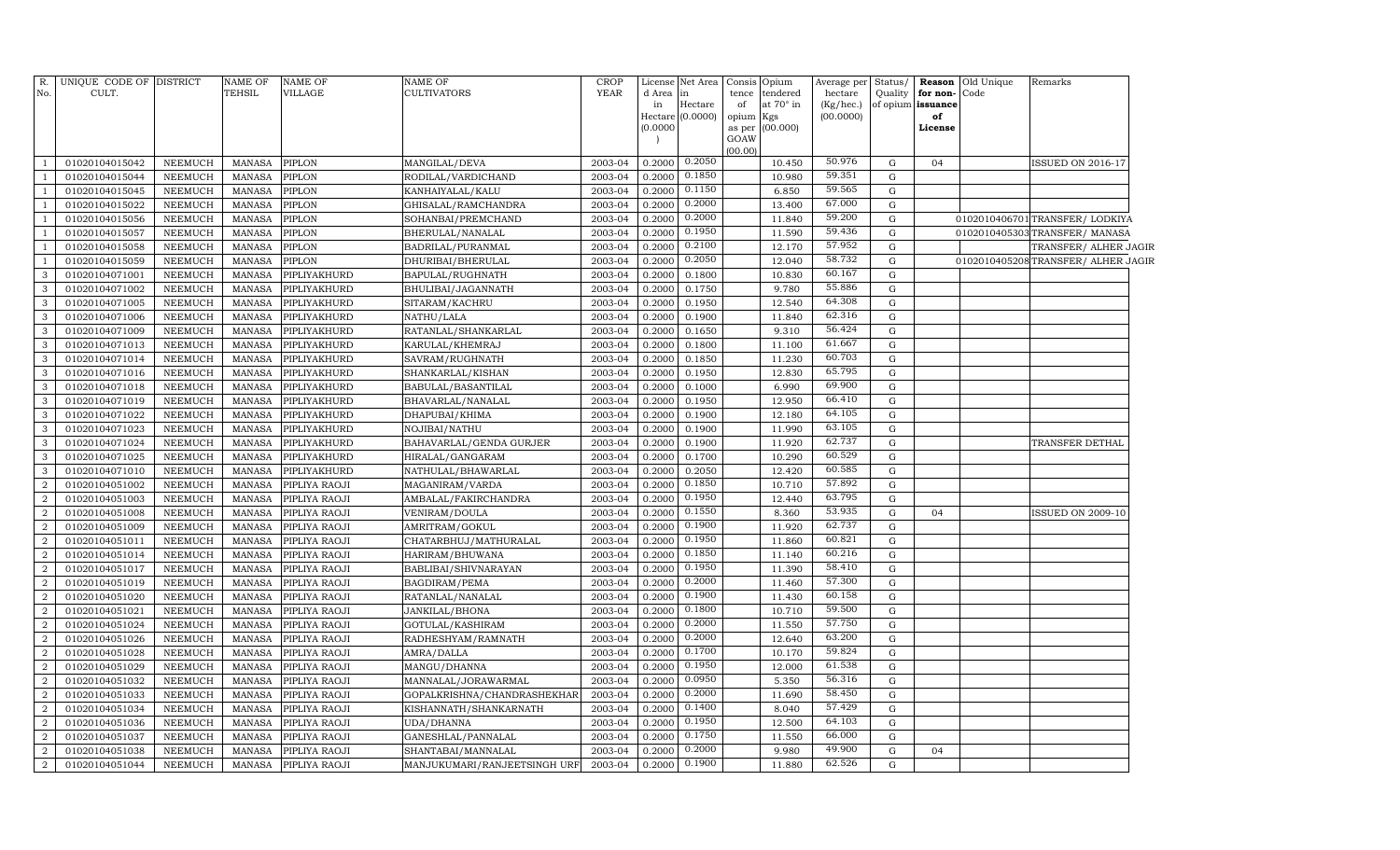| R.<br>No.                        | UNIQUE CODE OF DISTRICT<br>CULT. |                                  | NAME OF<br>TEHSIL       | <b>NAME OF</b><br>VILLAGE      | <b>NAME OF</b><br>CULTIVATORS      | CROP<br><b>YEAR</b> | License<br>d Area | Net Area<br>in   | Consis<br>tence | Opium<br>tendered | Average per<br>hectare | Status/<br>Quality         | Reason<br>for non- | Old Unique<br>Code | Remarks                  |
|----------------------------------|----------------------------------|----------------------------------|-------------------------|--------------------------------|------------------------------------|---------------------|-------------------|------------------|-----------------|-------------------|------------------------|----------------------------|--------------------|--------------------|--------------------------|
|                                  |                                  |                                  |                         |                                |                                    |                     | in                | Hectare          | of              | at 70° in         | (Kg/hec.)              | of opium                   | issuance           |                    |                          |
|                                  |                                  |                                  |                         |                                |                                    |                     | (0.0000)          | Hectare (0.0000) | opium<br>as per | Kgs<br>(00.000)   | (00.0000)              |                            | of<br>License      |                    |                          |
|                                  |                                  |                                  |                         |                                |                                    |                     |                   |                  | GOAW            |                   |                        |                            |                    |                    |                          |
|                                  |                                  |                                  |                         |                                |                                    |                     |                   |                  | (00.00)         |                   |                        |                            |                    |                    |                          |
| $\overline{2}$                   | 01020104051045                   | NEEMUCH                          | MANASA                  | PIPLIYA RAOJI                  | RAMSINGH/NANDSINGH                 | 2003-04             | 0.2000            | 0.1650           |                 | 9.700             | 58.788                 | G                          |                    |                    |                          |
| $\overline{2}$                   | 01020104051046                   | <b>NEEMUCH</b>                   | <b>MANASA</b>           | PIPLIYA RAOJI                  | BHERULAL/BHANWARLAL                | 2003-04             | 0.2000            | 0.2000           |                 | 11.610            | 58.050                 | $\mathbf G$                |                    |                    |                          |
| 2                                | 01020104051049                   | <b>NEEMUCH</b>                   | MANASA                  | PIPLIYA RAOJI                  | BHIMA/KISHNA                       | 2003-04             | 0.2000            | 0.1800           |                 | 10.000            | 55.556                 | G                          |                    |                    |                          |
| $\overline{2}$                   | 01020104051051                   | <b>NEEMUCH</b>                   | MANASA                  | PIPLIYA RAOJI                  | RAMESHWAR/HEERALAL                 | 2003-04             | 0.2000            | 0.1350           |                 | 8.920             | 66.074                 | G                          |                    |                    |                          |
| $\overline{a}$                   | 01020104051052                   | <b>NEEMUCH</b>                   | <b>MANASA</b>           | PIPLIYA RAOJI                  | MODSINGH/GUMANSINGH                | 2003-04             | 0.2000            | 0.1800           |                 | 9.430             | 52.389                 | G                          | 04                 |                    | <b>ISSUED ON 2016-17</b> |
| $\overline{2}$                   | 01020104051053                   | <b>NEEMUCH</b>                   | <b>MANASA</b>           | PIPLIYA RAOJI                  | OM/MANGILAL                        | 2003-04             | 0.2000            | 0.2050           |                 | 12.380            | 60.390                 | $\mathbf G$                |                    |                    |                          |
| $\overline{a}$                   | 01020104051057                   | <b>NEEMUCH</b>                   | <b>MANASA</b>           | PIPLIYA RAOJI                  | MANGILAL/KISHAN                    | 2003-04             | 0.2000            | 0.1150           |                 | 7.120             | 61.913                 | $\mathbf G$                |                    |                    |                          |
| $\overline{a}$                   | 01020104051058                   | <b>NEEMUCH</b>                   | MANASA                  | PIPLIYA RAOJI                  | MANGILAL/GHASI                     | 2003-04             | 0.2000            | 0.1900           |                 | 11.190            | 58.895                 | $\mathbf G$                |                    |                    |                          |
| $\overline{a}$                   | 01020104051059                   | <b>NEEMUCH</b>                   | MANASA                  | PIPLIYA RAOJI                  | RUPCHANDRA/FAKIRCHANDRA            | 2003-04             | 0.2000            | 0.2000           |                 | 11.270            | 56.350                 | $\mathbf G$                |                    |                    |                          |
| $\overline{a}$                   | 01020104051063                   | <b>NEEMUCH</b>                   | MANASA                  | PIPLIYA RAOJI                  | DHANRAJ/LALA                       | 2003-04             | 0.2000            | 0.1850           |                 | 11.580            | 62.595                 | ${\rm G}$                  |                    |                    |                          |
| $\overline{a}$                   | 01020104051067                   | <b>NEEMUCH</b>                   | <b>MANASA</b>           | PIPLIYA RAOJI                  | DINESHKUMAR/GANESHRAM              | 2003-04             | 0.2000            | 0.1900           |                 | 11.860            | 62.421<br>58.778       | ${\rm G}$                  |                    |                    |                          |
| $\overline{2}$                   | 01020104051068                   | <b>NEEMUCH</b>                   | MANASA                  | PIPLIYA RAOJI                  | RATANLAL/SHANKARJI                 | 2003-04             | 0.2000            | 0.1800<br>0.1900 |                 | 10.580            | 61.000                 | G                          |                    |                    |                          |
| $\overline{a}$                   | 01020104051071                   | <b>NEEMUCH</b>                   | <b>MANASA</b>           | PIPLIYA RAOJI                  | RAJESHKUMAR/MANOHARLAL             | 2003-04             | 0.2000            | 0.2000           |                 | 11.590            | 58.450                 | G                          |                    |                    |                          |
| $\overline{2}$                   | 01020104051074                   | <b>NEEMUCH</b>                   | <b>MANASA</b>           | PIPLIYA RAOJI                  | HIMMATSINGH/BHERUSINGH             | 2003-04             | 0.2000            | 0.2000           |                 | 11.690            | 58.950                 | $\mathbf G$                |                    |                    |                          |
| $\overline{a}$                   | 01020104051075                   | <b>NEEMUCH</b>                   | <b>MANASA</b>           | PIPLIYA RAOJI                  | BABBUSINGH/BHUWANISINGH            | 2003-04             | 0.2000            | 0.1900           |                 | 11.790            | 56.789                 | $\mathbf G$                |                    |                    |                          |
| $\overline{2}$                   | 01020104051076                   | <b>NEEMUCH</b>                   | MANASA                  | PIPLIYA RAOJI                  | BHAGATRAM / GIRDHARI               | 2003-04             | 0.2000            | 0.1950           |                 | 10.790            | 60.000                 | $\mathbf G$                |                    |                    |                          |
| $\overline{a}$                   | 01020104051078                   | <b>NEEMUCH</b>                   | <b>MANASA</b>           | PIPLIYA RAOJI                  | GANPATLAL/MANGILAL                 | 2003-04             | 0.2000            | 0.2000           |                 | 11.700            | 58.850                 | $\mathbf G$                |                    |                    |                          |
| $\overline{a}$                   | 01020104051079                   | <b>NEEMUCH</b>                   | MANASA                  | PIPLIYA RAOJI                  | SAMRATHSINGH/KALYANSINGH           | 2003-04             | 0.2000            | 0.2050           |                 | 11.770            | 62.390                 | ${\rm G}$                  |                    |                    |                          |
| $\overline{2}$                   | 01020104051080                   | <b>NEEMUCH</b>                   | <b>MANASA</b>           | PIPLIYA RAOJI                  | SHANTILAL/CHATARBHUJ               | 2003-04             | 0.2000            | 0.1950           |                 | 12.790            | 57.744                 | $\mathbf G$                |                    |                    |                          |
| $\overline{a}$                   | 01020104051082                   | <b>NEEMUCH</b>                   | <b>MANASA</b>           | PIPLIYA RAOJI                  | BIHARI/PARTHI                      | 2003-04             | 0.2000            | 0.1950           |                 | 11.260            | 62.974                 | ${\rm G}$                  |                    |                    |                          |
| $\overline{a}$                   | 01020104051084                   | <b>NEEMUCH</b>                   | <b>MANASA</b>           | PIPLIYA RAOJI                  | RAJMAL/GORA                        | 2003-04             | 0.2000            | 0.1900           |                 | 12.280            | 64.368                 | G                          |                    |                    |                          |
| $\overline{2}$                   | 01020104051085                   | <b>NEEMUCH</b>                   | MANASA                  | PIPLIYA RAOJI                  | CHOUSARBAI/GABBA                   | 2003-04             | 0.2000            | 0.1800           |                 | 12.230            | 56.556                 | G                          |                    |                    |                          |
| $\overline{2}$                   | 01020104051086                   | <b>NEEMUCH</b><br><b>NEEMUCH</b> | <b>MANASA</b>           | PIPLIYA RAOJI                  | SURAJMAL/NATHU                     | 2003-04             | 0.2000<br>0.2000  | 0.1950           |                 | 10.180<br>11.520  | 59.077                 | $\mathbf G$<br>$\mathbf G$ |                    |                    |                          |
| $\overline{2}$<br>$\overline{a}$ | 01020104051087<br>01020104051088 | <b>NEEMUCH</b>                   | MANASA<br><b>MANASA</b> | PIPLIYA RAOJI<br>PIPLIYA RAOJI | CHAGANLAL/UDA<br>KISHAN/DEVA       | 2003-04<br>2003-04  | 0.2000            | 0.1850           |                 | 10.280            | 55.568                 | $\mathbf G$                |                    |                    |                          |
| $\overline{a}$                   | 01020104051089                   | <b>NEEMUCH</b>                   | MANASA                  |                                |                                    | 2003-04             | 0.2000            | 0.1850           |                 | 10.450            | 56.486                 | G                          |                    |                    |                          |
| $\overline{a}$                   | 01020104051090                   | <b>NEEMUCH</b>                   | <b>MANASA</b>           | PIPLIYA RAOJI<br>PIPLIYA RAOJI | CHOUSARBAI/RAMA<br>BANSHILAL/HEERA | 2003-04             | 0.2000            | 0.1750           |                 | 9.730             | 55.600                 | $\mathbf G$                |                    |                    |                          |
| $\overline{a}$                   | 01020104051091                   | <b>NEEMUCH</b>                   | <b>MANASA</b>           |                                |                                    | 2003-04             | 0.2000            | 0.1900           |                 | 11.230            | 59.105                 | ${\rm G}$                  |                    |                    |                          |
| 2                                | 01020104051092                   | <b>NEEMUCH</b>                   | <b>MANASA</b>           | PIPLIYA RAOJI<br>PIPLIYA RAOJI | <b>BHONA/HEERA</b><br>RATAN/HEERA  | 2003-04             | 0.2000            | 0.1950           |                 | 11.700            | 60.000                 | $\mathbf G$                |                    |                    |                          |
| $\overline{2}$                   | 01020104051093                   | <b>NEEMUCH</b>                   | <b>MANASA</b>           | PIPLIYA RAOJI                  | MANNA/HEERA                        | 2003-04             | 0.2000            | 0.1900           |                 | 10.410            | 54.789                 | G                          |                    |                    |                          |
| $\overline{2}$                   | 01020104051094                   | <b>NEEMUCH</b>                   | <b>MANASA</b>           | PIPLIYA RAOJI                  | GANGARAM/HEERA                     | 2003-04             | 0.2000            | 0.1950           |                 | 12.160            | 62.359                 | $\mathbf G$                |                    |                    |                          |
| $\overline{2}$                   | 01020104051095                   | <b>NEEMUCH</b>                   | MANASA                  | PIPLIYA RAOJI                  | KESHYA/BHAWSINGH                   | 2003-04             | 0.2000            | 0.1850           |                 | 11.580            | 62.595                 | $\mathbf G$                |                    |                    |                          |
| $\overline{a}$                   | 01020104051096                   | <b>NEEMUCH</b>                   | <b>MANASA</b>           | PIPLIYA RAOJI                  | JAGDISH/NATHU                      | 2003-04             | 0.2000            | 0.1900           |                 | 11.560            | 60.842                 | $\mathbf G$                |                    |                    |                          |
| $\overline{2}$                   | 01020104051097                   | <b>NEEMUCH</b>                   | <b>MANASA</b>           | PIPLIYA RAOJI                  | BHIMA/NATHU                        | 2003-04             | 0.2000            | 0.1650           |                 | 9.420             | 57.091                 | G                          |                    |                    |                          |
| $\overline{a}$                   | 01020104051098                   | <b>NEEMUCH</b>                   | <b>MANASA</b>           | PIPLIYA RAOJI                  | SHYAMLAL/NATHU                     | 2003-04             | 0.2000            | 0.1900           |                 | 11.870            | 62.474                 | ${\rm G}$                  |                    |                    |                          |
| $\overline{a}$                   | 01020104051099                   | <b>NEEMUCH</b>                   | <b>MANASA</b>           | PIPLIYA RAOJI                  | SABUBAI/GORULAL                    | 2003-04             | 0.2000            | 0.1950           |                 | 12.170            | 62.410                 | $\mathbf G$                |                    |                    |                          |
| $\overline{a}$                   | 01020104051100                   | <b>NEEMUCH</b>                   | <b>MANASA</b>           | PIPLIYA RAOJI                  | RODILAL/MANGILAL                   | 2003-04             | 0.2000            | 0.1850           |                 | 11.770            | 63.622                 | $\mathbf G$                |                    |                    |                          |
| $\overline{a}$                   | 01020104051101                   | <b>NEEMUCH</b>                   | <b>MANASA</b>           | PIPLIYA RAOJI                  | BIHARI/UDA                         | 2003-04             | 0.2000            | 0.1900           |                 | 11.430            | 60.158                 | $\mathbf G$                |                    |                    |                          |
| $\overline{a}$                   | 01020104051104                   | <b>NEEMUCH</b>                   | <b>MANASA</b>           | PIPLIYA RAOJI                  | RADHESHYAM/MANGILAL                | 2003-04             | 0.2000            | 0.2000           |                 | 11.190            | 55.950                 | $\mathbf G$                |                    |                    |                          |
| $\overline{2}$                   | 01020104051105                   | <b>NEEMUCH</b>                   | <b>MANASA</b>           | PIPLIYA RAOJI                  | CHATARBHUJ/PRABHULAL               | 2003-04             | 0.2000            | 0.2000           |                 | 12.500            | 62.500                 | $\mathbf G$                |                    |                    |                          |
| $\overline{a}$                   | 01020104051106                   | <b>NEEMUCH</b>                   | <b>MANASA</b>           | PIPLIYA RAOJI                  | <b>BANSHILAL/RUPA</b>              | 2003-04             | 0.2000            | 0.2000           |                 | 12.420            | 62.100                 | G                          |                    |                    |                          |
| $\overline{2}$                   | 01020104051107                   | <b>NEEMUCH</b>                   | <b>MANASA</b>           | PIPLIYA RAOJI                  | RAWLE PRATAPSINGH/SAJJANSINGH      | 2003-04             | 0.2000            | 0.2000           |                 | 12.280            | 61.400                 | $\mathbf G$                |                    |                    |                          |
| $\overline{a}$                   | 01020104051108                   | <b>NEEMUCH</b>                   | MANASA                  | PIPLIYA RAOJI                  | SHANIBAI/BHERULAL                  | 2003-04             | 0.2000            | 0.2000           |                 | 12.900            | 64.500                 | G                          |                    |                    |                          |
| $\overline{a}$                   | 01020104051110                   | NEEMUCH                          | MANASA                  | PIPLIYA RAOJI                  | NANIBAI/RATANLAL                   | 2003-04             | 0.2000            | 0.1800           |                 | 10.890            | 60.500                 | $\mathbf G$                |                    |                    |                          |
|                                  |                                  |                                  |                         |                                |                                    |                     |                   |                  |                 |                   |                        |                            |                    |                    |                          |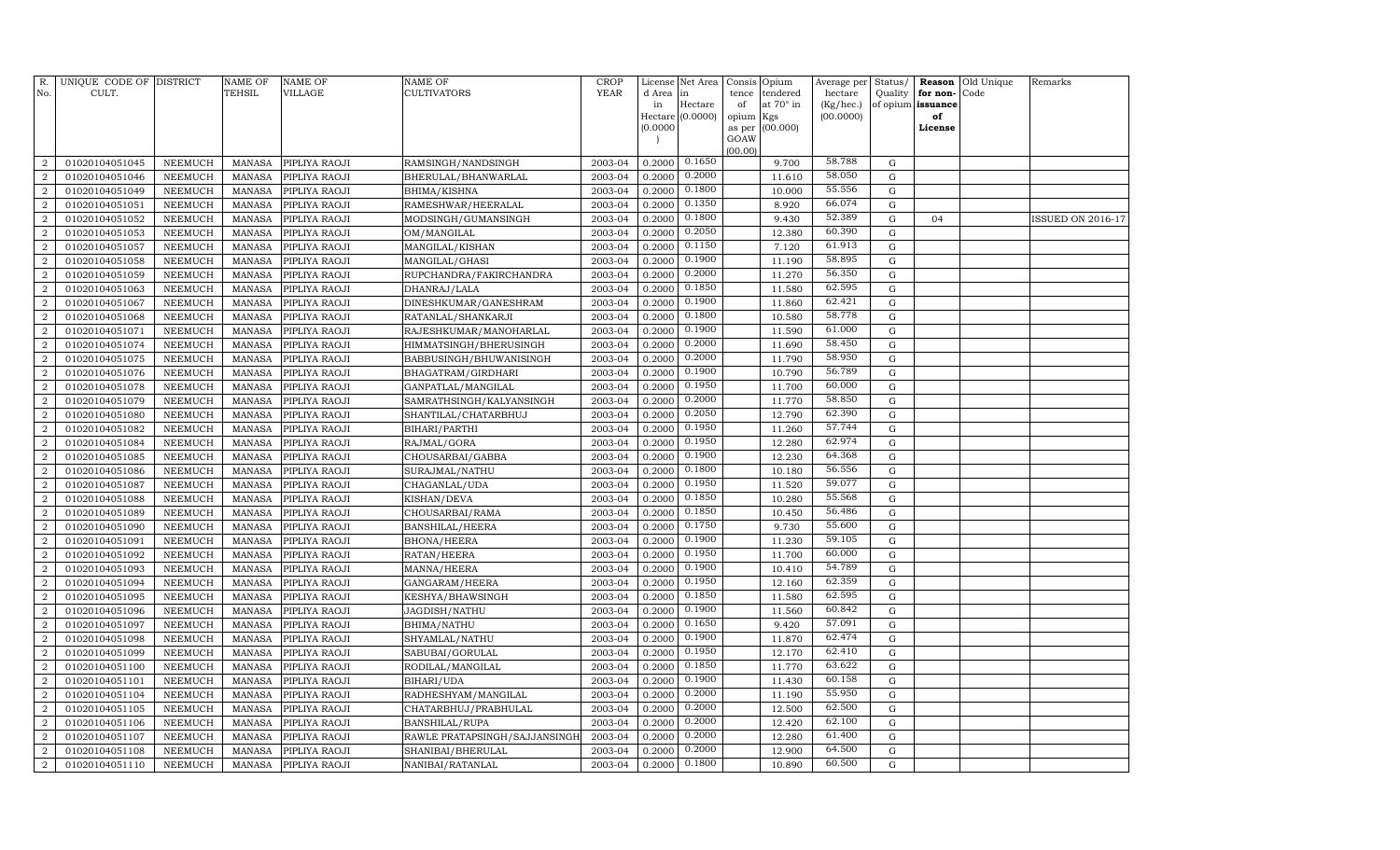| $R$ .                              | UNIQUE CODE OF DISTRICT          |                                  | <b>NAME OF</b>   | <b>NAME OF</b>                 | <b>NAME OF</b>                                 | <b>CROP</b><br><b>YEAR</b> |                  | License Net Area | Consis Opium |                       | Average per <b> </b> | Status/     |                                  | <b>Reason</b> Old Unique | Remarks                   |  |
|------------------------------------|----------------------------------|----------------------------------|------------------|--------------------------------|------------------------------------------------|----------------------------|------------------|------------------|--------------|-----------------------|----------------------|-------------|----------------------------------|--------------------------|---------------------------|--|
| No.                                | CULT.                            |                                  | TEHSIL           | VILLAGE                        | <b>CULTIVATORS</b>                             |                            | d Area<br>in     | in<br>Hectare    | tence<br>of  | tendered<br>at 70° in | hectare<br>(Kg/hec.) | Quality     | for non-<br>of opium issuance    | Code                     |                           |  |
|                                    |                                  |                                  |                  |                                |                                                |                            |                  | Hectare (0.0000) | opium Kgs    |                       | (00.0000)            |             | of                               |                          |                           |  |
|                                    |                                  |                                  |                  |                                |                                                |                            | (0.0000)         |                  |              | as per (00.000)       |                      |             | License                          |                          |                           |  |
|                                    |                                  |                                  |                  |                                |                                                |                            |                  |                  | GOAW         |                       |                      |             |                                  |                          |                           |  |
| $\overline{2}$                     | 01020104051114                   | NEEMUCH                          | MANASA           | PIPLIYA RAOJI                  | CHOGALAL/BHERA                                 | 2003-04                    | 0.2000           | 0.1850           | (00.00)      | 11.930                | 64.486               | G           |                                  |                          |                           |  |
| $\overline{2}$                     | 01020104051115                   | <b>NEEMUCH</b>                   | MANASA           | PIPLIYA RAOJI                  | GANPAT/KESHURAM                                | 2003-04                    | 0.2000           | 0.2000           |              | 11.600                | 58.000               | G           |                                  |                          |                           |  |
| $\overline{2}$                     | 01020104051117                   | NEEMUCH                          | MANASA           | PIPLIYA RAOJI                  | GANESHNATH/KALUNATH                            | 2003-04                    | 0.2000           | 0.1950           |              | 11.220                | 57.538               | ${\rm G}$   |                                  |                          |                           |  |
| $\overline{2}$                     | 01020104051122                   | NEEMUCH                          | MANASA           | PIPLIYA RAOJI                  | RAMESHCHANDRA/RAMNARAYAN                       | 2003-04                    | 0.2000           | 0.1900           |              | 12.600                | 66.316               | $\mathbf G$ |                                  |                          |                           |  |
| $\overline{2}$                     | 01020104051123                   | <b>NEEMUCH</b>                   | MANASA           | PIPLIYA RAOJI                  | GIRDHARI/KALU                                  | 2003-04                    | 0.2000           | 0.1800           |              | 10.810                | 60.056               | $\mathbf G$ |                                  |                          |                           |  |
| $\overline{2}$                     | 01020104051124                   | <b>NEEMUCH</b>                   | MANASA           | PIPLIYA RAOJI                  | GANGABAI/NANURAM                               | 2003-04                    | 0.2000           | 0.2000           |              | 11.810                | 59.050               | $\mathbf G$ |                                  |                          |                           |  |
| $\overline{2}$                     | 01020104051125                   | <b>NEEMUCH</b>                   | MANASA           | PIPLIYA RAOJI                  | BHAGWATIBAI/RAMGOPAL                           | 2003-04                    | 0.2000           | 0.1500           |              | 9.380                 | 62.533               | $\mathbf G$ |                                  |                          |                           |  |
| $\overline{2}$                     | 01020104051127                   | <b>NEEMUCH</b>                   | MANASA           | PIPLIYA RAOJI                  | MANOHARSINGH/BHOMSINGH                         | 2003-04                    | 0.2000           | 0.0850           |              | 4.410                 | 51.882               | ${\rm G}$   | 04                               |                          |                           |  |
| $\overline{2}$                     | 01020104051128                   | <b>NEEMUCH</b>                   | MANASA           | PIPLIYA RAOJI                  | KHEMRAJ/RAMA                                   | 2003-04                    | 0.2000           | 0.2000           |              | 12.350                | 61.750               | G           |                                  |                          |                           |  |
| $\overline{2}$                     | 01020104051130                   | <b>NEEMUCH</b>                   | MANASA           | PIPLIYA RAOJI                  | DAMARLAL/PEMA                                  | 2003-04                    | 0.2000           | 0.2000           |              | 11.680                | 58.400               | $\mathbf G$ |                                  |                          |                           |  |
| $\overline{2}$                     | 01020104051131                   | <b>NEEMUCH</b>                   | MANASA           | PIPLIYA RAOJI                  | DHAPUBAI/MOHANLAL                              | 2003-04                    | 0.2000           | 0.1700           |              | 9.590                 | 56.412               | ${\rm G}$   |                                  |                          |                           |  |
| $\overline{2}$                     | 01020104051143                   | <b>NEEMUCH</b>                   | MANASA           | PIPLIYA RAOJI                  | SURATRAM/LALJI                                 | 2003-04                    | 0.2000           | 0.1900           |              | 12.010                | 63.211               | $\mathbf G$ |                                  |                          |                           |  |
| $\overline{2}$                     | 01020104051152                   | <b>NEEMUCH</b>                   | <b>MANASA</b>    | PIPLIYA RAOJI                  | LACHHIRAM/PYARCHANDRA                          | 2003-04                    | 0.2000           | 0.1500           |              | 9.450                 | 63.000               | ${\rm G}$   |                                  |                          |                           |  |
| $\overline{2}$                     | 01020104051153                   | <b>NEEMUCH</b>                   | MANASA           | PIPLIYA RAOJI                  | CHATRA/BHAWSINGH                               | 2003-04                    | 0.2000           | 0.1850           |              | 10.540                | 56.973               | $\mathbf G$ |                                  |                          |                           |  |
| $\overline{2}$                     | 01020104051155                   | <b>NEEMUCH</b>                   | <b>MANASA</b>    | PIPLIYA RAOJI                  | TAMMUBAI/GIRDHARI                              | 2003-04                    | 0.2000           | 0.1950           |              | 12.350                | 63.333               | G           |                                  |                          |                           |  |
| $\overline{2}$                     | 01020104051157                   | <b>NEEMUCH</b>                   | MANASA           | PIPLIYA RAOJI                  | GANGARAM/BHAVSINGH                             | 2003-04                    | 0.2000           | 0.1950           |              | 11.130                | 57.077               | ${\rm G}$   |                                  |                          |                           |  |
| $\overline{a}$                     | 01020104051158                   | <b>NEEMUCH</b>                   | MANASA           | PIPLIYA RAOJI                  | TEJA/DHANNA                                    | 2003-04                    | 0.2000           | 0.2000           |              | 11.890                | 59.450               | G           |                                  |                          |                           |  |
| $\overline{2}$                     | 01020104051160                   | <b>NEEMUCH</b>                   | <b>MANASA</b>    | PIPLIYA RAOJI                  | BAHANWARLAL/GOVINDRAM                          | 2003-04                    | 0.2000           | 0.1900           |              | 10.440                | 54.947               | G           |                                  |                          |                           |  |
| $\overline{a}$                     | 01020104051161                   | <b>NEEMUCH</b>                   | MANASA           | PIPLIYA RAOJI                  | BANSHILAL/BALUJI                               | 2003-04                    | 0.2000           | 0.1900           |              | 10.990                | 57.842               | ${\bf G}$   |                                  |                          |                           |  |
| $\overline{2}$                     | 01020104051162                   | <b>NEEMUCH</b>                   | <b>MANASA</b>    | PIPLIYA RAOJI                  | HEMA/HEERA                                     | 2003-04                    | 0.2000           | 0.1950           |              | 11.140                | 57.128               | G           |                                  |                          |                           |  |
| $\overline{2}$                     | 01020104051163                   | <b>NEEMUCH</b>                   | <b>MANASA</b>    | PIPLIYA RAOJI                  | BABULAL/DHANRAJ                                | 2003-04                    | 0.2000           | 0.1850           |              | 11.910                | 64.378               | G           |                                  |                          |                           |  |
| $\overline{2}$                     | 01020104051001                   | <b>NEEMUCH</b>                   | <b>MANASA</b>    | PIPLIYA RAOJI                  | BANSHILAL/MAGNIRAM                             | 2003-04                    | 0.2000           | 0.1950           |              | 10.750                | 55.128               | G           |                                  |                          |                           |  |
| $\overline{2}$                     | 01020104051022                   | <b>NEEMUCH</b>                   | <b>MANASA</b>    | PIPLIYA RAOJI                  | KANCHANBAI/PRABHULAL                           | 2003-04                    | 0.2000           | 0.1900           |              | 11.540                | 60.737               | G           |                                  |                          |                           |  |
| $\overline{2}$                     | 01020104051060                   | <b>NEEMUCH</b>                   | <b>MANASA</b>    | PIPLIYA RAOJI                  | BHAGUSINGH/DHIRAJSINGH                         | 2003-04                    | 0.2000           | 0.1550           |              | 8.550                 | 55.161               | G           |                                  |                          |                           |  |
| $\overline{2}$                     | 01020104051102                   | <b>NEEMUCH</b>                   | MANASA           | PIPLIYA RAOJI                  | SURESHCHANDRA/CHATARBHUJ                       | 2003-04                    | 0.2000           | 0.2000           |              | 11.510                | 57.550               | G           |                                  |                          |                           |  |
| $\overline{2}$                     | 01020104051043                   | <b>NEEMUCH</b>                   | <b>MANASA</b>    | PIPLIYA RAOJI                  | BAGDU/HEMA                                     | 2003-04                    | 0.2000           | 0.2000           |              | 11.910                | 59.550               | G           |                                  |                          |                           |  |
| $\overline{a}$                     | 01020104051070                   | NEEMUCH                          | MANASA           | PIPLIYA RAOJI                  | MADANLAL/SHANKARJI                             | 2003-04                    | 0.2000           | 0.1950           |              | 11.100                | 56.923               | G           |                                  |                          |                           |  |
| $\overline{2}$                     | 01020104051077                   | <b>NEEMUCH</b>                   | <b>MANASA</b>    | PIPLIYA RAOJI                  | RADHESHYAM / SHANKARJI                         | 2003-04                    | 0.2000           | 0.1700           |              | 9.950                 | 58.529               | G           |                                  |                          |                           |  |
| $\overline{2}$                     | 01020104051030                   | <b>NEEMUCH</b>                   | <b>MANASA</b>    | PIPLIYA RAOJI                  | GENDKUNWAR/SAJJANSINGH                         | 2003-04                    | 0.2000           | 0.1550           |              | 8.630                 | 55.677               | G           |                                  |                          |                           |  |
| $\boldsymbol{2}$                   | 01020104051056                   | <b>NEEMUCH</b>                   | <b>MANASA</b>    | PIPLIYA RAOJI                  | LAXMAN/GAMER                                   | 2003-04                    | 0.2000           | 0.2000           |              | 9.480                 | 47.400               | G           | 04                               |                          |                           |  |
| $\overline{a}$                     | 01020104051073                   | <b>NEEMUCH</b>                   | <b>MANASA</b>    | PIPLIYA RAOJI                  | SHYAMLAL/KARULAL                               | 2003-04                    | 0.2000           | 0.2000           |              | 12.710                | 63.550               | G           |                                  |                          |                           |  |
| $\overline{2}$                     | 01020104051081                   | <b>NEEMUCH</b>                   | <b>MANASA</b>    | PIPLIYA RAOJI                  | PRAHALAD/GANESHLAL                             | 2003-04                    | 0.2000           | 0.2000           |              | 11.730                | 58.650<br>61.833     | G           |                                  |                          |                           |  |
| $\overline{a}$                     | 01020104051083                   | NEEMUCH                          | MANASA           | PIPLIYA RAOJI                  | MANNALAL/CHATRA                                | 2003-04                    | 0.2000           | 0.1800           |              | 11.130                | 59.026               | G           |                                  |                          |                           |  |
| $\boldsymbol{2}$<br>$\overline{a}$ | 01020104051112                   | <b>NEEMUCH</b>                   | MANASA           | PIPLIYA RAOJI                  | MANGILAL/HEERALAL                              | 2003-04                    | 0.2000           | 0.1950           |              | 11.510                | 60.359               | G           |                                  |                          |                           |  |
|                                    | 01020104051118                   | <b>NEEMUCH</b>                   | MANASA           | PIPLIYA RAOJI                  | MANKUNWARBAI/KALULAL                           | 2003-04                    | 0.2000           | 0.1950           |              | 11.770                | 58.050               | G           |                                  |                          |                           |  |
| $\overline{a}$                     | 01020104051164                   | <b>NEEMUCH</b>                   | MANASA           | PIPLIYA RAOJI                  | MOHANLAL/MANGILAL                              | 2003-04                    | 0.2000           | 0.2000           |              | 11.610                | 56.737               | $\mathbf G$ |                                  |                          |                           |  |
| $\overline{a}$<br>$\overline{a}$   | 01020104051165<br>01020104051166 | <b>NEEMUCH</b><br><b>NEEMUCH</b> | MANASA<br>MANASA | PIPLIYA RAOJI<br>PIPLIYA RAOJI | FATEHSINGH/MANAKCHAND<br>BHUWANISHANKAR/KISHAN | 2003-04<br>2003-04         | 0.2000<br>0.2000 | 0.1900           |              | 10.780                |                      | G<br>N      | 08                               |                          |                           |  |
| 2                                  | 01020104051167                   | <b>NEEMUCH</b>                   | <b>MANASA</b>    | PIPLIYA RAOJI                  |                                                | 2003-04                    | 0.2000           | 0.2100           |              | 11.620                | 55.333               | G           |                                  |                          | OLD CULTI. BEFROE 1998-99 |  |
| 2                                  | 01020104051168                   | <b>NEEMUCH</b>                   | <b>MANASA</b>    | PIPLIYA RAOJI                  | BHAGULAL/KISHAN PATIDAR                        | 2003-04                    | 0.2000           | 0.1850           |              | 11.320                | 61.189               | G           |                                  |                          |                           |  |
| 2                                  | 01020104051169                   | <b>NEEMUCH</b>                   | MANASA           | PIPLIYA RAOJI                  | SHYAMLAL/KISHNA<br>CHATRA/KISHNA               | 2003-04                    | 0.2000           | 0.1800           |              | 11.870                | 65.944               | $\mathbf G$ | 01020104048087<br>01020104048092 |                          |                           |  |
| $\overline{2}$                     | 01020104051170                   | <b>NEEMUCH</b>                   | <b>MANASA</b>    | PIPLIYA RAOJI                  | SHYAMLAL/BHANWARLAL                            | 2003-04                    | 0.2000           | 0.1900           |              | 11.140                | 58.632               | $\mathbf G$ | 01020104050082                   |                          |                           |  |
| $\overline{2}$                     | 01020104051171                   | <b>NEEMUCH</b>                   | <b>MANASA</b>    | PIPLIYA RAOJI                  | INDARMAL/NANDLAL                               | 2003-04                    | 0.2000           | 0.1950           |              | 12.610                | 64.667               | G           | 0102010408400TRANSFER/NALKHEDA   |                          |                           |  |
| $\overline{a}$                     | 01020104051172                   | <b>NEEMUCH</b>                   | MANASA           | PIPLIYA RAOJI                  | GANGARAM/AMRA                                  | 2003-04                    | 0.2000           | 0.1400           |              | 8.590                 | 61.357               | G           |                                  | 01020104048075           |                           |  |
|                                    |                                  |                                  |                  |                                |                                                |                            |                  |                  |              |                       |                      |             |                                  |                          |                           |  |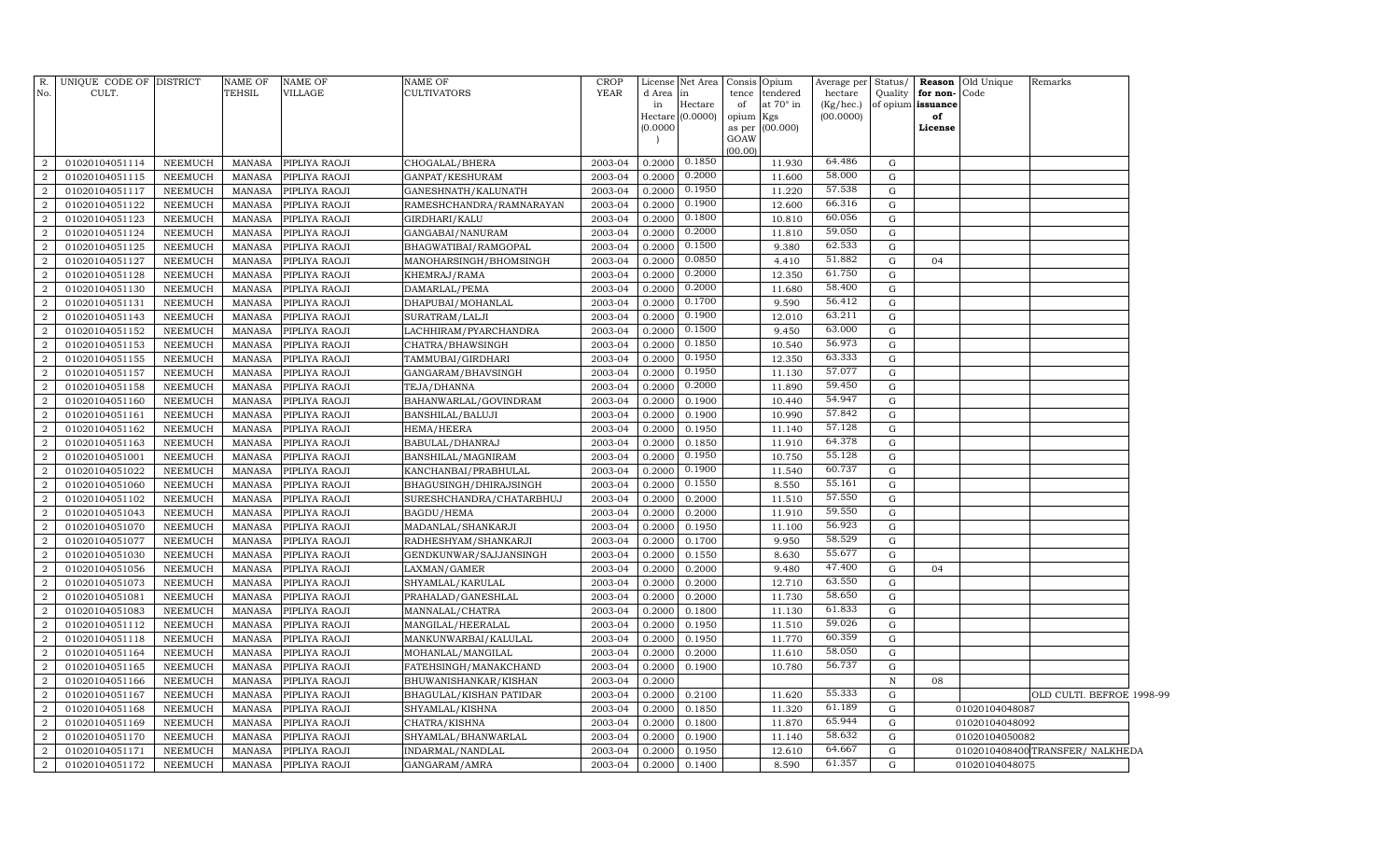|                | R. UNIQUE CODE OF DISTRICT |                | NAME OF       | NAME OF       | <b>NAME OF</b>              | <b>CROP</b> |           | License Net Area | Consis              | Opium            | Average per | Status/     |                   | <b>Reason</b> Old Unique | Remarks                                        |  |
|----------------|----------------------------|----------------|---------------|---------------|-----------------------------|-------------|-----------|------------------|---------------------|------------------|-------------|-------------|-------------------|--------------------------|------------------------------------------------|--|
| No.            | CULT.                      |                | TEHSIL        | VILLAGE       | <b>CULTIVATORS</b>          | <b>YEAR</b> | d Area in |                  | tence               | tendered         | hectare     | Quality     | for non-Code      |                          |                                                |  |
|                |                            |                |               |               |                             |             | in        | Hectare          | of                  | at $70^\circ$ in | (Kg/hec.)   |             | of opium issuance |                          |                                                |  |
|                |                            |                |               |               |                             |             | (0.0000)  | Hectare (0.0000) | opium Kgs<br>as per | (00.000)         | (00.0000)   |             | of<br>License     |                          |                                                |  |
|                |                            |                |               |               |                             |             |           |                  | GOAW                |                  |             |             |                   |                          |                                                |  |
|                |                            |                |               |               |                             |             |           |                  | (00.00)             |                  |             |             |                   |                          |                                                |  |
| $\overline{2}$ | 01020104051173             | NEEMUCH        | MANASA        | PIPLIYA RAOJI | LAXMANSINGH/BHAVSINGH       | 2003-04     | 0.2000    | 0.2000           |                     | 12.030           | 60.150      | G           |                   | 01020104048033           |                                                |  |
| $\overline{2}$ | 01020104051174             | NEEMUCH        | <b>MANASA</b> | PIPLIYA RAOJI | MOHANLAL/MATHURALAL         | 2003-04     | 0.2000    | 0.1300           |                     | 7.640            | 58.769      | G           |                   |                          | OLD CULT.                                      |  |
| $\overline{2}$ | 01020104051175             | NEEMUCH        | <b>MANASA</b> | PIPLIYA RAOJI | LAXMICHAND/TULSIRAM         | 2003-04     | 0.2000    | 0.1950           |                     | 11.090           | 56.872      | ${\rm G}$   |                   |                          | 0104020902803 TRANSFER/ TILAKHEDA MDS IIMDS-II |  |
| $\overline{2}$ | 01020104051176             | NEEMUCH        | <b>MANASA</b> | PIPLIYA RAOJI | BANSHILAL/FAKIRCHAND        | 2003-04     | 0.2000    | 0.1900           |                     | 11.000           | 57.895      | G           |                   |                          | 0102010409601 TRANSFER/ ANKALI                 |  |
| $\overline{2}$ | 01020104051177             | NEEMUCH        | <b>MANASA</b> | PIPLIYA RAOJI | LAXMINARAYAN/SALAGRAM       | 2003-04     | 0.2000    | 0.2000           |                     | 11.520           | 57.600      | G           |                   |                          | OLD CULT.                                      |  |
| $\overline{2}$ | 01020104051178             | NEEMUCH        | <b>MANASA</b> | PIPLIYA RAOJI | MADANLAL/LAXMAN             | 2003-04     | 0.2000    | 0.2000           |                     | 12.120           | 60.600      | G           |                   | 01020104048122           |                                                |  |
| $\overline{2}$ | 01020104051179             | NEEMUCH        | <b>MANASA</b> | PIPLIYA RAOJI | BHUWANIRAM/LAXMAN           | 2003-04     | 0.2000    | 0.1550           |                     | 9.290            | 59.935      | G           |                   |                          | OLD CULT. BEFORE 1998-99                       |  |
| -1             | 01020104014002             | NEEMUCH        | <b>MANASA</b> | PAROT PIPLIYA | BAGDIRAM/BHERULAL           | 2003-04     | 0.2000    | 0.2100           |                     | 12.410           | 59.095      | G           |                   |                          |                                                |  |
|                | 01020104014003             | <b>NEEMUCH</b> | <b>MANASA</b> | PAROT PIPLIYA | AMRITRAM/HAJARI             | 2003-04     | 0.2000    | 0.1600           |                     | 8.720            | 54.500      | $\mathbf G$ |                   |                          |                                                |  |
|                | 01020104014005             | NEEMUCH        | <b>MANASA</b> | PAROT PIPLIYA | BABULAL/KESHURAM            | 2003-04     | 0.2000    | 0.1950           |                     | 11.610           | 59.538      | G           |                   |                          |                                                |  |
|                | 01020104014008             | NEEMUCH        | <b>MANASA</b> | PAROT PIPLIYA | DEVBAI/KANA                 | 2003-04     | 0.2000    | 0.0800           |                     | 4.280            | 53.500      | G           | 04                |                          |                                                |  |
| $\overline{1}$ | 01020104014012             | NEEMUCH        | <b>MANASA</b> | PAROT PIPLIYA | BASANTIBAI/KACHRU           | 2003-04     | 0.2000    | 0.2050           |                     | 12.250           | 59.756      | G           |                   |                          |                                                |  |
| $\overline{1}$ | 01020104014016             | NEEMUCH        | <b>MANASA</b> | PAROT PIPLIYA | SHANTIBAI/ONKAR             | 2003-04     | 0.2000    | 0.1850           |                     | 10.910           | 58.973      | G           |                   |                          |                                                |  |
|                | 01020104014018             | NEEMUCH        | <b>MANASA</b> | PAROT PIPLIYA | KAMLIBAI/BANSI              | 2003-04     | 0.2000    | 0.2100           |                     | 11.380           | 54.190      | G           |                   |                          |                                                |  |
| $\overline{1}$ | 01020104014019             | NEEMUCH        | <b>MANASA</b> | PAROT PIPLIYA | JAMANA BAI / DULICHAND      | 2003-04     | 0.2000    | 0.1950           |                     | 12.240           | 62.769      | G           |                   |                          | NAME CHANGE                                    |  |
| $\overline{1}$ | 01020104014020             | <b>NEEMUCH</b> | <b>MANASA</b> | PAROT PIPLIYA | KISHAN/RUPA                 | 2003-04     | 0.2000    | 0.1850           |                     | 11.690           | 63.189      | G           |                   |                          |                                                |  |
|                | 01020104014023             | <b>NEEMUCH</b> | <b>MANASA</b> | PAROT PIPLIYA | DALLUBAI/RADHESHYAM         | 2003-04     | 0.2000    | 0.2000           |                     | 11.890           | 59.450      | G           |                   |                          |                                                |  |
|                | 01020104014026             | NEEMUCH        | <b>MANASA</b> | PAROT PIPLIYA | NANDKISHORE/GORISHANKAR     | 2003-04     | 0.2000    | 0.1950           |                     | 9.400            | 48.205      | G           | 04                |                          |                                                |  |
|                | 01020104014009             | NEEMUCH        | <b>MANASA</b> | PAROT PIPLIYA | GHISALAL/DHANNA             | 2003-04     | 0.2000    | 0.2050           |                     | 12.810           | 62.488      | G           |                   |                          |                                                |  |
|                | 01020104014024             | NEEMUCH        | <b>MANASA</b> | PAROT PIPLIYA | KANHAIYALAL/NANALAL         | 2003-04     | 0.2000    | 0.2050           |                     | 11.680           | 56.976      | G           |                   |                          |                                                |  |
|                | 01020104014032             | NEEMUCH        | <b>MANASA</b> | PAROT PIPLIYA | BAGDIRAM/RATANLAL           | 2003-04     | 0.2000    | 0.2100           |                     | 12.960           | 61.714      | G           |                   |                          | 0102010405303TRANSFER/ MANASA                  |  |
| $\overline{1}$ | 01020104014022             | <b>NEEMUCH</b> | <b>MANASA</b> | PAROT PIPLIYA | KANHAIYALAL/PYARJI          | 2003-04     | 0.2000    | 0.1900           |                     | 11.080           | 58.316      | G           |                   | 01020104015051           |                                                |  |
|                | 01020104014033             | <b>NEEMUCH</b> | <b>MANASA</b> | PAROT PIPLIYA | ONKAR/KALU                  | 2003-04     | 0.2000    | 0.2000           |                     | 12.090           | 60.450      | G           |                   |                          | 0104020901006TRANSFER/JALODIYA/MDS-II          |  |
|                | 01020104014001             | NEEMUCH        | <b>MANASA</b> | PAROT PIPLIYA | GHISALAL/JAGANNATH          | 2003-04     | 0.2000    | 0.2000           |                     | 12.660           | 63.300      | G           |                   |                          |                                                |  |
|                | 01020104027091             | NEEMUCH        | <b>MANASA</b> | PARDA-II      | SUNDERLAL/NANALAL           | 2003-04     | 0.2000    | 0.2000           |                     | 11.780           | 58.900      | G           |                   |                          |                                                |  |
|                | 01020104027092             | NEEMUCH        | <b>MANASA</b> | PARDA-II      | ONKARLAL/BHUWANA            | 2003-04     | 0.2000    | 0.1950           |                     | 12.060           | 61.846      | G           |                   |                          |                                                |  |
|                | 01020104027093             | NEEMUCH        | <b>MANASA</b> | PARDA-II      | BHANWARLAL/RATNA            | 2003-04     | 0.2000    | 0.2000           |                     | 12.030           | 60.150      | G           |                   |                          |                                                |  |
| $\overline{1}$ | 01020104027094             | NEEMUCH        | <b>MANASA</b> | PARDA-II      | GANGARAM/GOKUL              | 2003-04     | 0.2000    | 0.1950           |                     | 13.800           | 70.769      | G           |                   |                          |                                                |  |
|                | 01020104027097             | NEEMUCH        | <b>MANASA</b> | PARDA-II      | KANHAIYALAL/CHHAGANLAL BADA | 2003-04     | 0.2000    | 0.2000           |                     | 9.830            | 49.150      | $\mathbf G$ | 04                |                          | ISSUED ON 2016-17                              |  |
|                | 01020104027101             | NEEMUCH        | <b>MANASA</b> | PARDA-II      | MATHURALAL/BHONA            | 2003-04     | 0.2000    | 0.1750           |                     | 11.470           | 65.543      | G           |                   |                          |                                                |  |
|                | 01020104027105             | NEEMUCH        | <b>MANASA</b> | PARDA-II      | SAVITRI BAI/KANHEYALAL      | 2003-04     | 0.2000    | 0.2000           |                     | 11.860           | 59.300      | G           |                   |                          |                                                |  |
|                | 01020104027110             | NEEMUCH        | <b>MANASA</b> | PARDA-II      | MANGILAL/NATHU              | 2003-04     | 0.2000    | 0.1900           |                     | 11.330           | 59.632      | G           |                   |                          |                                                |  |
|                | 01020104027113             | NEEMUCH        | <b>MANASA</b> | PARDA-II      | FAKIRCHAND/MANGILAL         | 2003-04     | 0.2000    | 0.1950           |                     | 11.270           | 57.795      | G           |                   |                          |                                                |  |
| $\overline{1}$ | 01020104027114             | NEEMUCH        | <b>MANASA</b> | PARDA-II      | JAGANNATH/BHERULAL          | 2003-04     | 0.2000    | 0.2050           |                     | 11.940           | 58.244      | G           |                   |                          |                                                |  |
|                | 01020104027115             | <b>NEEMUCH</b> | <b>MANASA</b> | PARDA-II      | RATANNATH/NANDANATH         | 2003-04     | 0.2000    | 0.1850           |                     | 11.990           | 64.811      | $\mathbf G$ |                   |                          |                                                |  |
|                | 01020104027117             | NEEMUCH        | <b>MANASA</b> | PARDA-II      | SEVA/CHAMPA                 | 2003-04     | 0.2000    | 0.1900           |                     | 12.000           | 63.158      | G           |                   |                          |                                                |  |
|                | 01020104027122             | NEEMUCH        | <b>MANASA</b> | PARDA-II      | AKBAR/FIDA HUSAIN           | 2003-04     | 0.2000    | 0.2000           |                     | 12.690           | 63.450      | $\mathbf G$ |                   |                          |                                                |  |
|                | 01020104027125             | NEEMUCH        | <b>MANASA</b> | PARDA-II      | DEVILAL/KANHAIYALAL         | 2003-04     | 0.2000    | 0.2050           |                     | 11.080           | 54.049      | G           |                   |                          |                                                |  |
|                | 01020104027127             | NEEMUCH        | <b>MANASA</b> | PARDA-II      | UDAIRAM/KHUMANSINGH         | 2003-04     | 0.2000    | 0.2000           |                     | 11.790           | 58.950      | G           |                   |                          |                                                |  |
|                | 01020104027134             | NEEMUCH        | <b>MANASA</b> | PARDA-II      | BABULAL/MANGILAL            | 2003-04     | 0.2000    | 0.1950           |                     | 12.630           | 64.769      | G           |                   |                          |                                                |  |
| $\overline{1}$ | 01020104027135             | <b>NEEMUCH</b> | <b>MANASA</b> | PARDA-II      | RAMNATH/SHANKARNATH         | 2003-04     | 0.2000    | 0.2050           |                     | 13.890           | 67.756      | $\mathbf G$ |                   |                          |                                                |  |
|                | 01020104027141             | NEEMUCH        | <b>MANASA</b> | PARDA-II      | DAYARAM/CHHAGANLAL          | 2003-04     | 0.2000    | 0.2000           |                     | 12.260           | 61.300      | G           |                   |                          |                                                |  |
|                | 01020104027149             | NEEMUCH        | <b>MANASA</b> | PARDA-II      | RAMGOPAL/RAMCHANDRA         | 2003-04     | 0.2000    | 0.1950           |                     | 11.520           | 59.077      | G           |                   |                          |                                                |  |
| $\overline{1}$ | 01020104027151             | NEEMUCH        | MANASA        | PARDA-II      | BASANTILAL/MEGHA            | 2003-04     | 0.2000    | 0.1400           |                     | 8.270            | 59.071      | G           |                   |                          |                                                |  |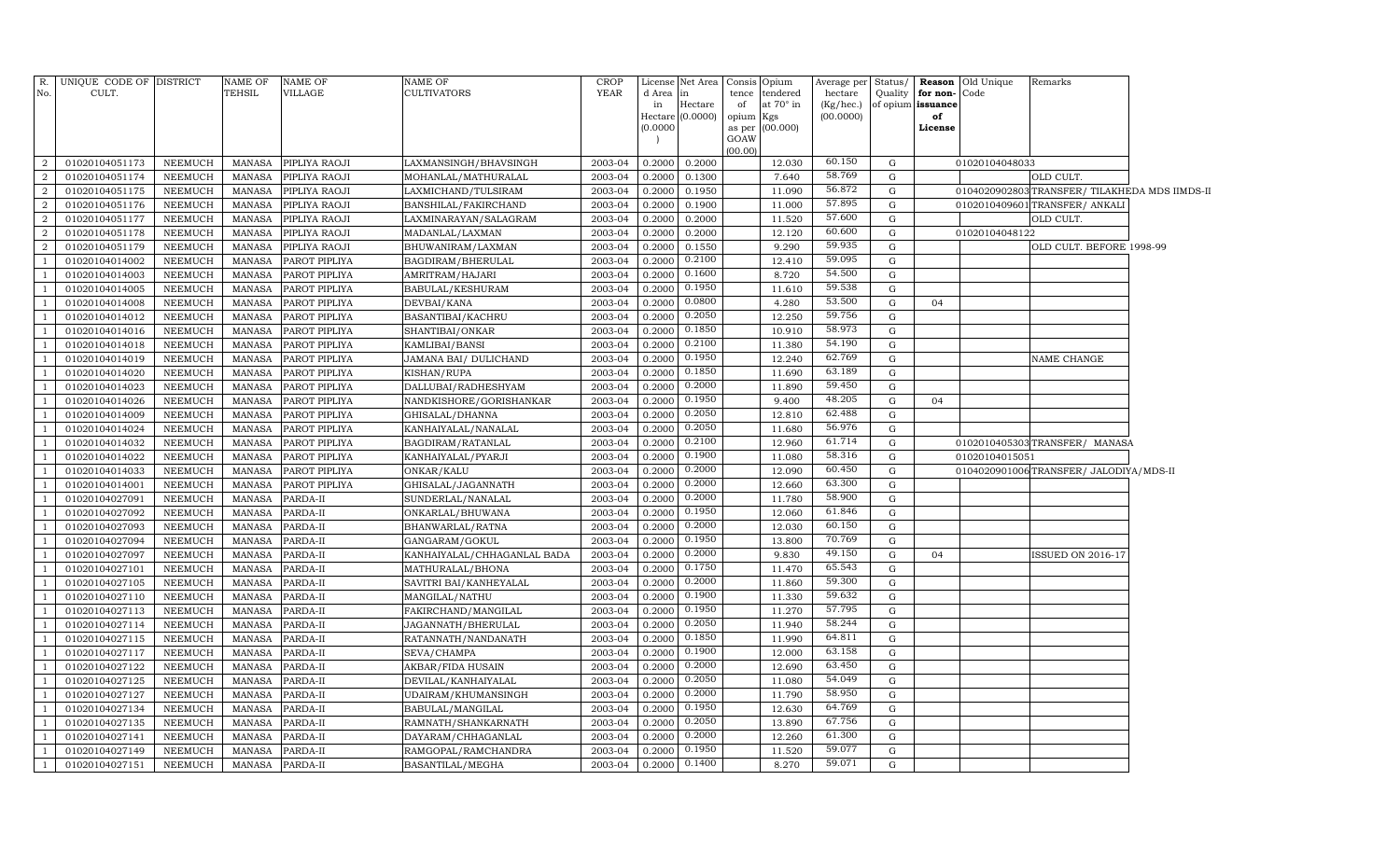| R.<br>No.    | UNIQUE CODE OF DISTRICT<br>CULT. |                           | <b>NAME OF</b><br>TEHSIL       | <b>NAME OF</b><br><b>VILLAGE</b> | <b>NAME OF</b><br><b>CULTIVATORS</b>   | <b>CROP</b><br><b>YEAR</b> | License<br>d Area<br>in<br>(0.0000) | Net Area<br>in<br>Hectare<br>Hectare (0.0000) | Consis<br>tence<br>of<br>opium<br>as per<br>GOAW | Opium<br>tendered<br>at $70^\circ$ in<br>Kgs<br>(00.000) | Average per<br>hectare<br>(Kg/hec.)<br>(00.0000) | Status/<br>Quality<br>of opium | Reason<br>for non-<br>issuance<br>of<br>License | Old Unique<br>Code | Remarks     |
|--------------|----------------------------------|---------------------------|--------------------------------|----------------------------------|----------------------------------------|----------------------------|-------------------------------------|-----------------------------------------------|--------------------------------------------------|----------------------------------------------------------|--------------------------------------------------|--------------------------------|-------------------------------------------------|--------------------|-------------|
|              |                                  |                           |                                |                                  |                                        |                            |                                     |                                               | (00.00)                                          |                                                          |                                                  |                                |                                                 |                    |             |
|              | 01020104027157                   | NEEMUCH                   | <b>MANASA</b>                  | PARDA-II                         | MOHANLAL/BHANWARLAL                    | 2003-04                    | 0.2000                              | 0.1500                                        |                                                  | 9.870                                                    | 65.800                                           | G                              |                                                 |                    |             |
|              | 01020104027159                   | NEEMUCH                   | <b>MANASA</b>                  | PARDA-II                         | BHERU/MEGHA                            | 2003-04                    | 0.2000                              | 0.2050                                        |                                                  | 12.730                                                   | 62.098                                           | $\mathbf G$                    |                                                 |                    |             |
|              | 01020104027160                   | NEEMUCH                   | <b>MANASA</b>                  | PARDA-II                         | KANWARLAL/UDAIRAM                      | 2003-04                    | 0.2000                              | 0.1950                                        |                                                  | 11.380                                                   | 58.359                                           | G                              |                                                 |                    |             |
|              | 01020104027163                   | NEEMUCH                   | MANASA                         | PARDA-II                         | BHAGUBAI/CHAGANLAL                     | 2003-04                    | 0.2000                              | 0.1900                                        |                                                  | 11.750                                                   | 61.842                                           | G                              |                                                 |                    |             |
|              | 01020104027164                   | NEEMUCH                   | <b>MANASA</b>                  | PARDA-II                         | KACHRULAL/RUPA                         | 2003-04                    | 0.2000                              | 0.1950                                        |                                                  | 11.690                                                   | 59.949                                           | G                              |                                                 |                    |             |
|              | 01020104027165                   | <b>NEEMUCH</b>            | <b>MANASA</b>                  | PARDA-II                         | RAMIBAI/VARDICHAND                     | 2003-04                    | 0.2000                              | 0.1950                                        |                                                  | 10.670                                                   | 54.718                                           | $\mathbf G$                    |                                                 |                    |             |
|              | 01020104027167                   | <b>NEEMUCH</b>            | <b>MANASA</b>                  | PARDA-II                         | LILABAI/RATANLAL                       | 2003-04                    | 0.2000                              | 0.1600                                        |                                                  | 9.860                                                    | 61.625                                           | $\mathbf G$                    |                                                 |                    |             |
|              | 01020104027168                   | NEEMUCH                   | <b>MANASA</b>                  | PARDA-II                         | GHISALAL/CHHAGANLAL                    | 2003-04                    | 0.2000                              | 0.1900                                        |                                                  | 11.210                                                   | 59.000                                           | $\mathbf G$                    |                                                 |                    |             |
|              | 01020104027175                   | NEEMUCH                   | <b>MANASA</b>                  | PARDA-II                         | KALU/AMRA                              | 2003-04                    | 0.2000                              | 0.2050                                        |                                                  | 13.290                                                   | 64.829                                           | $\mathbf G$                    |                                                 |                    |             |
|              | 01020104027177                   | <b>NEEMUCH</b>            | <b>MANASA</b>                  | PARDA-II                         | MO.HUSSAIN/ALLAHBAKSH                  | 2003-04                    | 0.2000                              | 0.2050                                        |                                                  | 12.070                                                   | 58.878                                           | $\mathbf G$                    |                                                 |                    |             |
|              | 01020104027180                   | NEEMUCH                   | <b>MANASA</b>                  | PARDA-II                         | RAMNARAYAN/DHURA                       | 2003-04                    | 0.2000                              | 0.2100                                        |                                                  | 10.190                                                   | 48.524                                           | ${\rm G}$                      | 04                                              |                    |             |
|              | 01020104027188                   | NEEMUCH                   | <b>MANASA</b>                  | PARDA-II                         | VAHIDKHAN/HASANALI                     | 2003-04                    | 0.2000                              | 0.2000                                        |                                                  | 12.410                                                   | 62.050                                           | G                              |                                                 |                    |             |
|              | 01020104027189                   | NEEMUCH                   | MANASA                         | PARDA-II                         | RAHIMBAKSH/ISMILE                      | 2003-04                    | 0.2000                              | 0.1900                                        |                                                  | 11.530                                                   | 60.684                                           | G                              |                                                 |                    |             |
|              | 01020104027190                   | <b>NEEMUCH</b>            | <b>MANASA</b>                  | PARDA-II                         | KARULAL UDAILAL                        | 2003-04                    | 0.2000                              | 0.2000                                        |                                                  | 11.310                                                   | 56.550                                           | $\mathbf G$                    |                                                 |                    |             |
|              | 01020104027191                   | <b>NEEMUCH</b>            | <b>MANASA</b>                  | PARDA-II                         | BABULAL/MANGILAL KHATI                 | 2003-04                    | 0.2000                              | 0.1300                                        |                                                  | 7.580                                                    | 58.308                                           | $\mathbf G$                    |                                                 |                    |             |
|              | 01020104027198                   | <b>NEEMUCH</b>            | <b>MANASA</b>                  | PARDA-II                         | SITABAI/MADHU KIR                      | 2003-04                    | 0.2000                              | 0.1900                                        |                                                  | 10.710                                                   | 56.368                                           | G                              | 09                                              |                    |             |
|              | 01020104027182                   | NEEMUCH                   | <b>MANASA</b>                  | PARDA-II                         | JAYCHAND/RATAN                         | 2003-04                    | 0.2000                              | 0.1950                                        |                                                  | 11.550                                                   | 59.231                                           | $\mathbf G$                    |                                                 |                    |             |
|              | 01020104027083                   | NEEMUCH                   | <b>MANASA</b>                  | PARDA-II                         | MOHANLAL/BANSILAL                      | 2003-04                    | 0.2000                              | 0.1950                                        |                                                  | 11.400                                                   | 58.462                                           | ${\rm G}$                      |                                                 |                    |             |
|              | 01020104027100                   | NEEMUCH                   | <b>MANASA</b>                  | PARDA-II                         | GANPAT/GABURLAL                        | 2003-04                    | 0.2000                              | 0.1350                                        |                                                  | 7.940                                                    | 58.815                                           | $\mathbf G$                    |                                                 |                    |             |
|              | 01020104027166                   | NEEMUCH                   | <b>MANASA</b>                  | PARDA-II                         | CHUNNIBAI/KANA                         | 2003-04                    | 0.2000                              | 0.1700                                        |                                                  | 10.720                                                   | 63.059                                           | ${\rm G}$                      | 09                                              | 1020104010142      |             |
|              | 01020104027144                   | NEEMUCH                   | MANASA                         | PARDA-II                         | RAMA/RUPA                              | 2003-04                    | 0.2000                              | 0.1950                                        |                                                  | 11.780                                                   | 60.410                                           | G                              |                                                 | 01020104029060     |             |
|              | 01020104027155                   | <b>NEEMUCH</b>            | <b>MANASA</b>                  | PARDA-II                         | HANSRAJ/PURALAL                        | 2003-04                    | 0.2000                              |                                               |                                                  |                                                          |                                                  | $\mathbb N$                    |                                                 | 052                |             |
|              | 01020104027148                   | <b>NEEMUCH</b>            | <b>MANASA</b>                  | PARDA-II                         | OMPRAKASH/RAMCHANDRA                   | 2003-04                    | 0.2000                              |                                               |                                                  |                                                          |                                                  | N                              | 06                                              |                    |             |
|              | 01020104027002                   | <b>NEEMUCH</b>            | MANASA                         | PARDA-I                          | GABUR/MODA                             | 2003-04                    | 0.2000                              | 0.1950                                        |                                                  | 13.490                                                   | 69.179                                           | $\mathbf G$                    |                                                 |                    |             |
|              | 01020104027004                   | NEEMUCH                   | <b>MANASA</b>                  | PARDA-I                          | RAMLAL/KANHA                           | 2003-04                    | 0.2000                              | 0.2000                                        |                                                  | 12.570                                                   | 62.850                                           | $\mathbf G$                    |                                                 |                    |             |
|              | 01020104027005                   | NEEMUCH                   | <b>MANASA</b>                  | PARDA-I                          | <b>BABRU/NANDA</b>                     | 2003-04                    | 0.2000                              | 0.2000                                        |                                                  | 12.500                                                   | 62.500                                           | G                              |                                                 |                    |             |
|              | 01020104027006                   | NEEMUCH                   | <b>MANASA</b>                  | PARDA-I                          | SURAJ BAI/BHERULAL                     | 2003-04                    | 0.2000                              | 0.2000                                        |                                                  | 12.930                                                   | 64.650                                           | $\mathbf G$                    |                                                 |                    | NAME CHANGE |
|              | 01020104027008                   | NEEMUCH                   | <b>MANASA</b>                  | PARDA-I                          | CHHAGANIBAI/NARAYAN                    | 2003-04                    | 0.2000                              | 0.2050<br>0.2000                              |                                                  | 13.090                                                   | 63.854<br>59.250                                 | ${\rm G}$                      |                                                 |                    |             |
|              | 01020104027009                   | NEEMUCH                   | <b>MANASA</b>                  | PARDA-I                          | PRABHULAL/BHUWANA                      | 2003-04                    | 0.2000                              | 0.2000                                        |                                                  | 11.850                                                   | 64.350                                           | $\mathbf G$                    |                                                 |                    |             |
|              | 01020104027011<br>01020104027015 | NEEMUCH<br><b>NEEMUCH</b> | <b>MANASA</b><br><b>MANASA</b> | PARDA-I<br>PARDA-I               | SALAGRAM/PURAJI                        | 2003-04<br>2003-04         | 0.2000<br>0.2000                    | 0.1850                                        |                                                  | 12.870<br>11.130                                         | 60.162                                           | G<br>$\mathbf G$               |                                                 |                    |             |
|              | 01020104027016                   | <b>NEEMUCH</b>            | <b>MANASA</b>                  |                                  | DHANNA/RAMA                            | 2003-04                    | 0.2000                              | 0.1500                                        |                                                  | 10.420                                                   | 69.467                                           | $\mathbf G$                    |                                                 |                    |             |
|              | 01020104027022                   | NEEMUCH                   | <b>MANASA</b>                  | PARDA-I<br>PARDA-I               | BANSHILAL/JAGANNATH<br>PRABHULAL/GHASI | 2003-04                    | 0.2000                              | 0.1950                                        |                                                  | 13.480                                                   | 69.128                                           | $\mathbf G$                    |                                                 |                    |             |
|              | 01020104027026                   | <b>NEEMUCH</b>            | <b>MANASA</b>                  | PARDA-I                          | HEERA/NANURAM                          | 2003-04                    | 0.2000                              | 0.1250                                        |                                                  | 7.750                                                    | 62.000                                           | G                              |                                                 |                    |             |
|              | 01020104027027                   | NEEMUCH                   | <b>MANASA</b>                  | PARDA-I                          | RATANLAL/NARAYAN                       | 2003-04                    | 0.2000                              | 0.1350                                        |                                                  | 8.090                                                    | 59.926                                           | $\mathbf G$                    |                                                 |                    |             |
|              | 01020104027030                   | NEEMUCH                   | <b>MANASA</b>                  | PARDA-I                          | DHAPUBAI/NANALAL                       | 2003-04                    | 0.2000                              | 0.2000                                        |                                                  | 11.080                                                   | 55.400                                           | $\mathbf G$                    |                                                 |                    |             |
|              | 01020104027033                   | NEEMUCH                   | <b>MANASA</b>                  | PARDA-I                          | NISAR/YAKUB                            | 2003-04                    | 0.2000                              | 0.2000                                        |                                                  | 11.500                                                   | 57.500                                           | $\mathbf G$                    |                                                 |                    |             |
|              | 01020104027036                   | NEEMUCH                   | <b>MANASA</b>                  | PARDA-I                          | TARCHI/BHERULAL                        | 2003-04                    | 0.2000                              | 0.1800                                        |                                                  | 10.220                                                   | 56.778                                           | G                              | 11                                              |                    |             |
|              | 01020104027041                   | <b>NEEMUCH</b>            | <b>MANASA</b>                  | PARDA-I                          | KISHNA/AMRA                            | 2003-04                    | 0.2000                              | 0.1750                                        |                                                  | 11.690                                                   | 66.800                                           | $\mathbf G$                    |                                                 |                    |             |
|              | 01020104027045                   | <b>NEEMUCH</b>            | <b>MANASA</b>                  | PARDA-I                          | RAMCHANDRA/NARAYAN                     | 2003-04                    | 0.2000                              | 0.2000                                        |                                                  | 12.360                                                   | 61.800                                           | $\mathbf G$                    |                                                 |                    |             |
|              | 01020104027047                   | NEEMUCH                   | <b>MANASA</b>                  | PARDA-I                          | RAMCHANDRA/HEERA                       | 2003-04                    | 0.2000                              | 0.1950                                        |                                                  | 12.410                                                   | 63.641                                           | G                              |                                                 |                    |             |
|              | 01020104027048                   | <b>NEEMUCH</b>            | <b>MANASA</b>                  | PARDA-I                          | RATANLAL/RADHAKISHAN                   | 2003-04                    | 0.2000                              |                                               |                                                  |                                                          |                                                  | $\,$ N                         |                                                 |                    |             |
|              | 01020104027051                   | NEEMUCH                   | <b>MANASA</b>                  | PARDA-I                          | HARIRAM/KALU                           | 2003-04                    | 0.2000                              | 0.2050                                        |                                                  | 11.390                                                   | 55.561                                           | G                              |                                                 |                    |             |
| $\mathbf{1}$ | 01020104027052                   | NEEMUCH                   | MANASA                         | PARDA-I                          | ONKARLAL/VARDA                         | 2003-04                    | 0.2000                              | 0.1800                                        |                                                  | 11.800                                                   | 65.556                                           | $\mathbf G$                    |                                                 |                    |             |
|              |                                  |                           |                                |                                  |                                        |                            |                                     |                                               |                                                  |                                                          |                                                  |                                |                                                 |                    |             |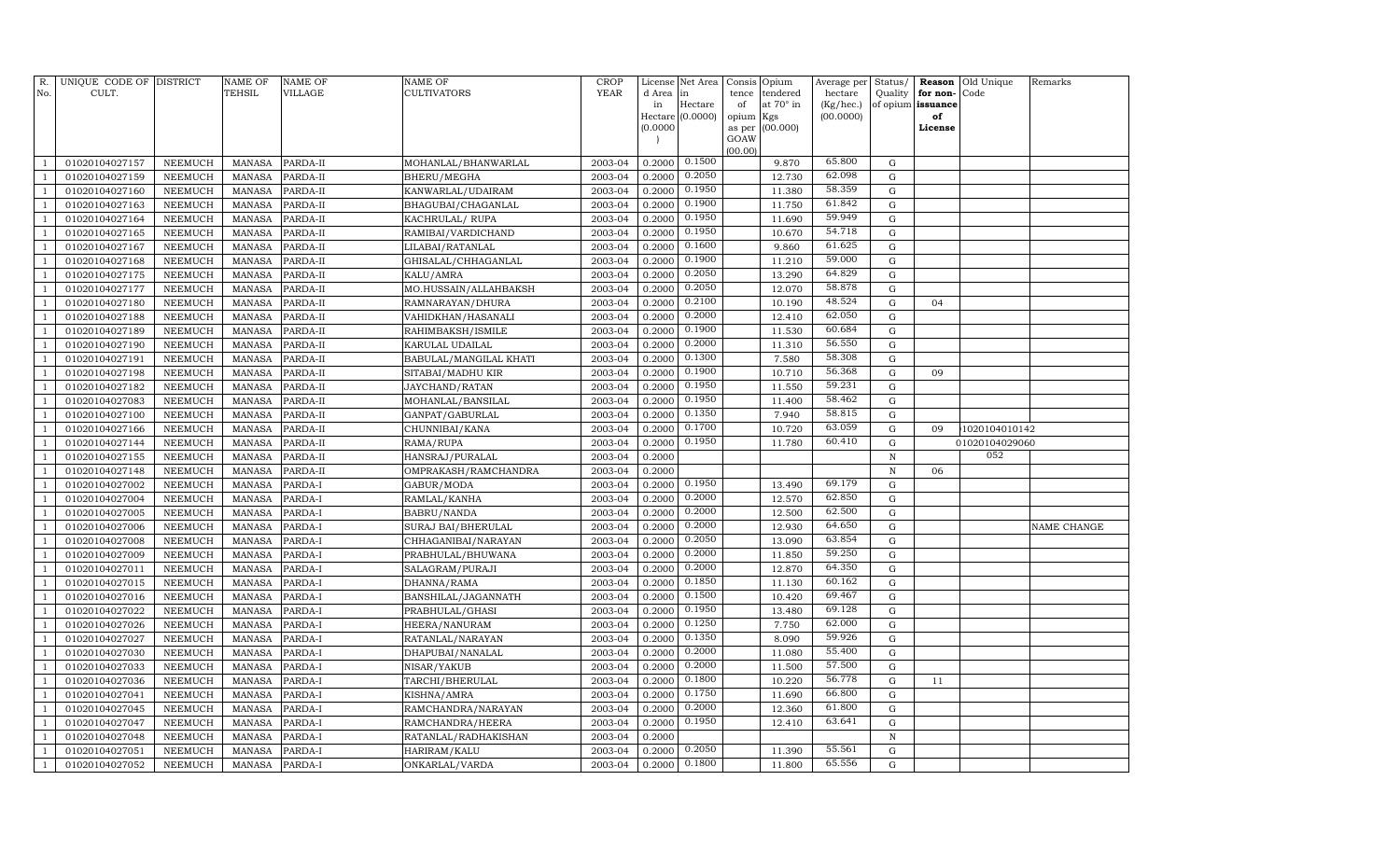| R.             | UNIQUE CODE OF DISTRICT |                | NAME OF       | NAME OF         | NAME OF                      | <b>CROP</b> | License      | Net Area            |             | Consis Opium          | Average per Status/    |              |                               | <b>Reason</b> Old Unique | Remarks                                |  |
|----------------|-------------------------|----------------|---------------|-----------------|------------------------------|-------------|--------------|---------------------|-------------|-----------------------|------------------------|--------------|-------------------------------|--------------------------|----------------------------------------|--|
| No.            | CULT.                   |                | <b>TEHSIL</b> | VILLAGE         | <b>CULTIVATORS</b>           | <b>YEAR</b> | d Area<br>in | in                  | tence<br>of | tendered<br>at 70° in | hectare                | Quality      | for non-<br>of opium issuance | Code                     |                                        |  |
|                |                         |                |               |                 |                              |             | Hectare      | Hectare<br>(0.0000) | opium Kgs   |                       | (Kg/hec.)<br>(00.0000) |              | of                            |                          |                                        |  |
|                |                         |                |               |                 |                              |             | (0.0000)     |                     |             | as per (00.000)       |                        |              | License                       |                          |                                        |  |
|                |                         |                |               |                 |                              |             |              |                     | GOAW        |                       |                        |              |                               |                          |                                        |  |
|                | 01020104027053          | NEEMUCH        | <b>MANASA</b> | PARDA-I         | KANHAIYALAL/NARAYAN          | 2003-04     | 0.2000       | 0.1950              | (00.00)     | 11.700                | 60.000                 | G            |                               |                          |                                        |  |
|                | 01020104027054          | NEEMUCH        | <b>MANASA</b> | PARDA-I         | NATHU/NAWAL                  | 2003-04     | 0.2000       | 0.1950              |             | 11.560                | 59.282                 | G            |                               |                          |                                        |  |
|                | 01020104027055          | NEEMUCH        | <b>MANASA</b> | PARDA-I         | BHANWARLAL/KISHNA            | 2003-04     | 0.2000       | 0.1700              |             | 10.460                | 61.529                 | G            |                               |                          |                                        |  |
|                | 01020104027056          | NEEMUCH        | <b>MANASA</b> | PARDA-I         | SEWARAM/MANNA                | 2003-04     | 0.2000       | 0.1950              |             | 12.460                | 63.897                 | G            |                               |                          |                                        |  |
|                | 01020104027058          | NEEMUCH        | <b>MANASA</b> | PARDA-I         | BHERULAL/NATHU               | 2003-04     | 0.2000       | 0.1950              |             | 12.660                | 64.923                 | G            |                               |                          |                                        |  |
|                | 01020104027059          | NEEMUCH        | <b>MANASA</b> | PARDA-I         | MANNALAL/RATANLAL            | 2003-04     | 0.2000       | 0.1950              |             | 11.930                | 61.179                 | G            |                               |                          |                                        |  |
|                | 01020104027060          | NEEMUCH        | <b>MANASA</b> | PARDA-I         | BHANWARIBAI/NARAYAN          | 2003-04     | 0.2000       | 0.1700              |             | 9.430                 | 55.471                 | G            |                               |                          |                                        |  |
|                | 01020104027063          | NEEMUCH        | <b>MANASA</b> | PARDA-I         | DHAPUBAI/BHONA               | 2003-04     | 0.2000       | 0.2100              |             | 11.560                | 55.048                 | G            |                               |                          | NAME CHANGE                            |  |
|                | 01020104027065          | NEEMUCH        | <b>MANASA</b> | PARDA-I         | HEERALAL/VARDA               | 2003-04     | 0.2000       | 0.1100              |             | 6.960                 | 63.273                 | G            |                               |                          |                                        |  |
|                | 01020104027066          | NEEMUCH        | <b>MANASA</b> | PARDA-I         | KAILASH/PRABHULAL            | 2003-04     | 0.2000       | 0.2000              |             | 14.240                | 71.200                 | G            |                               |                          |                                        |  |
|                | 01020104027067          | NEEMUCH        | <b>MANASA</b> | PARDA-I         | RADHAKISAN/BHAGIRATH         | 2003-04     | 0.2000       | 0.2000              |             | 12.110                | 60.550                 | G            |                               |                          |                                        |  |
| $\mathbf{1}$   | 01020104027068          | NEEMUCH        | <b>MANASA</b> | PARDA-I         | KARULAL/BHAGIRATH            | 2003-04     | 0.2000       | 0.2050              |             | 13.460                | 65.659                 | G            |                               |                          |                                        |  |
| $\mathbf{1}$   | 01020104027070          | NEEMUCH        | <b>MANASA</b> | PARDA-I         | RAJMAL/HEERALAL              | 2003-04     | 0.2000       | 0.1650              |             | 11.380                | 68.970                 | G            |                               |                          |                                        |  |
| $\mathbf{1}$   | 01020104027071          | NEEMUCH        | <b>MANASA</b> | PARDA-I         | GIRJASHANKAR/BHERULAL        | 2003-04     | 0.2000       | 0.1900              |             | 12.070                | 63.526                 | G            |                               |                          |                                        |  |
| $\mathbf{1}$   | 01020104027072          | NEEMUCH        | <b>MANASA</b> | PARDA-I         | SATYANARAYAN/NANALAL         | 2003-04     | 0.2000       | 0.2000              |             | 12.060                | 60.300                 | G            |                               |                          |                                        |  |
| $\mathbf{1}$   | 01020104027073          | NEEMUCH        | <b>MANASA</b> | PARDA-I         | SITARAM / NARAYAN            | 2003-04     | 0.2000       | 0.2000              |             | 11.950                | 59.750                 | G            |                               |                          |                                        |  |
| $\overline{1}$ | 01020104027077          | NEEMUCH        | <b>MANASA</b> | PARDA-I         | GHANSHYAM/NANALAL            | 2003-04     | 0.2000       | 0.2000              |             | 12.250                | 61.250                 | G            |                               |                          |                                        |  |
|                | 01020104027082          | NEEMUCH        | <b>MANASA</b> | PARDA-I         | KANHAIYALAL/HEERALAL         | 2003-04     | 0.2000       | 0.1800              |             | 12.140                | 67.444                 | $\mathbf G$  |                               |                          |                                        |  |
|                | 01020104027087          | <b>NEEMUCH</b> | <b>MANASA</b> | PARDA-I         | RADHESHYAM/BHERULAL          | 2003-04     | 0.2000       |                     |             |                       |                        | $\, {\bf N}$ | 06                            |                          |                                        |  |
|                | 01020104027201          | NEEMUCH        | MANASA        | PARDA-I         | BANSHILAL/NANALAL            | 2003-04     | 0.2000       | 0.2000              |             | 12.490                | 62.450                 | G            |                               |                          |                                        |  |
|                | 01020104027043          | NEEMUCH        | <b>MANASA</b> | PARDA-I         | RAMCHANDRA/GABUR             | 2003-04     | 0.2000       | 0.1600              |             | 9.580                 | 59.875                 | G            |                               | 01020104010121           |                                        |  |
|                | 01020104027204          | NEEMUCH        | <b>MANASA</b> | PARDA-I         | SHAMLAL/AMARLAL              | 2003-04     | 0.2000       | 0.1900              |             | 11.700                | 61.579                 | G            |                               |                          | 0102010407902 TRANSFER/ BAMNI          |  |
|                | 01020104027205          | NEEMUCH        | MANASA        | PARDA-I         | MADANBAI/VISHVNATH           | 2003-04     | 0.2000       | 0.1750              |             | 10.650                | 60.857                 | ${\rm G}$    |                               | 01020104056025           |                                        |  |
|                | 01020104027018          | NEEMUCH        | MANASA        | PARDA-I         | BAGDIBAI/BHAGIRATH           | 2003-04     | 0.2000       | 0.2050              |             | 12.230                | 59.659                 | $\mathbf G$  |                               |                          |                                        |  |
|                | 01020104005003          | NEEMUCH        | <b>MANASA</b> | PALASIYA        | RATANLAL/BHANWARLAL          | 2003-04     | 0.2000       | 0.1950              |             | 12.330                | 63.231                 | ${\rm G}$    |                               |                          | TRANSFER/ KHEDLI                       |  |
|                | 01020104005005          | NEEMUCH        | <b>MANASA</b> | PALASIYA        | MANGUSINGH/BHURSINGH         | 2003-04     | 0.2000       | 0.2050              |             | 12.920                | 63.024                 | G            |                               |                          | TRANSFER/ KHEDLI                       |  |
|                | 01020104005018          | NEEMUCH        | <b>MANASA</b> | PALASIYA        | BALU/BHANWARLAL              | 2003-04     | 0.2000       | 0.2100              |             | 11.770                | 56.048                 | G            |                               |                          | TRANSFER/ PIPLIASINGHARIYA             |  |
|                | 01020104005008          | NEEMUCH        | <b>MANASA</b> | PALASIYA        | DHARU/BALU                   | 2003-04     | 0.2000       | 0.1900              |             | 11.190                | 58.895                 | $\mathbf{G}$ |                               |                          | TRANSFER/KHEDLI                        |  |
|                | 01020104005002          | NEEMUCH        | <b>MANASA</b> | PALASIYA        | PRATAPSINGH/MANSINGH         | 2003-04     | 0.2000       | 0.2000              |             | 10.700                | 53.500                 | G            | 04                            |                          | SSUED ON 2009-10/TRANSFER KHEDLI       |  |
|                | 01020104005010          | NEEMUCH        | <b>MANASA</b> | PALASIYA        | GULABCHAND/VARDA             | 2003-04     | 0.2000       | 0.2000              |             | 11.890                | 59.450                 | G            |                               |                          | TRANSFER/KHEDLI                        |  |
|                | 01020104005020          | NEEMUCH        | <b>MANASA</b> | PALASIYA        | SATAYANARAYAN/RAMCHAND       | 2003-04     | 0.2000       | 0.2100              |             | 11.830                | 56.333                 | G            |                               |                          | 0102010404609 TRANSFER/ LODKIYA        |  |
|                | 01020104005021          | NEEMUCH        | <b>MANASA</b> | PALASIYA        | HARISINGH/JAISINGH           | 2003-04     | 0.2000       | 0.1950              |             | 13.400                | 68.718                 | $\mathbf G$  |                               |                          | TRANSFER/BORDIAKHURD/NMH-I             |  |
|                | 01020104019002          | NEEMUCH        | <b>MANASA</b> | NARAYANPETH     | DHAPUBAI/KANHAIYALAL         | 2003-04     | 0.2000       | 0.2000              |             | 12.750                | 63.750                 | G            |                               |                          | TRANSFER/ KANJARAII                    |  |
|                | 01020104019003          | NEEMUCH        | <b>MANASA</b> | NARAYANPETH     | AMARCHANDRA/PYARCHANDRA      | 2003-04     | 0.2000       | 0.2000              |             | 11.480                | 57.400                 | G            |                               |                          | TRANSFER/ KANJARAII                    |  |
|                | 01020104019006          | NEEMUCH        | <b>MANASA</b> | NARAYANPETH     | LAXMAN/PRITHVIRAJ            | 2003-04     | 0.2000       | 0.1900              |             | 11.600                | 61.053                 | G            |                               |                          | TRANSFER/ KUNDALIYA                    |  |
|                | 01020104019013          | NEEMUCH        | <b>MANASA</b> | NARAYANPETH     | RAMESHCHANDRA/KACHRUMAL      | 2003-04     | 0.2000       | 0.1900              |             | 13.080                | 68.842                 | G            |                               |                          | TRANSFER/ KANJARA-I                    |  |
|                | 01020104019014          | <b>NEEMUCH</b> | <b>MANASA</b> | NARAYANPETH     | BHAGIRATH/MODA               | 2003-04     | 0.2000       | 0.1850              |             | 12.820                | 69.297                 | G            |                               | 010201040880             | 5TRANSFER/ ACHALPURA                   |  |
|                | 01020104019015          | <b>NEEMUCH</b> | <b>MANASA</b> | NARAYANPETH     | MATHURALAL/MANGILAL          | 2003-04     | 0.2000       | 0.2000              |             | 13.260                | 66.300                 | G            |                               |                          | 0104020902804TRANSFER/TILAKHEDA/MDS-II |  |
| 3              | 01020104084001          | <b>NEEMUCH</b> | <b>MANASA</b> | NALKHEDA        | CHAGANLAL URF SAJJAN/NANURAM | 2003-04     | 0.2000       | 0.1100              |             | 6.200                 | 56.364                 | $\mathbf G$  |                               |                          |                                        |  |
| 3              | 01020104084008          | <b>NEEMUCH</b> | <b>MANASA</b> | <b>NALKHEDA</b> | RAMDAYAL/BHAWARLAL           | 2003-04     | 0.2000       | 0.1700              |             | 10.000                | 58.824                 | $\mathbf G$  |                               |                          |                                        |  |
| 3              | 01020104084015          | <b>NEEMUCH</b> | <b>MANASA</b> | <b>NALKHEDA</b> | GANGABAI/KANHYALAL           | 2003-04     | 0.2000       | 0.0800              |             | 4.550                 | 56.875                 | $\mathbf G$  |                               |                          |                                        |  |
| 3              | 01020104084017          | <b>NEEMUCH</b> | <b>MANASA</b> | <b>NALKHEDA</b> | BAPULAL/NARAYAN              | 2003-04     | 0.2000       | 0.1050              |             | 6.040                 | 57.524                 | $\mathbf G$  |                               |                          |                                        |  |
| $\mathbf{3}$   | 01020104084018          | NEEMUCH        | <b>MANASA</b> | <b>NALKHEDA</b> | BHUVANA/NANURAM              | 2003-04     | 0.2000       | 0.1600              |             | 9.200                 | 57.500                 | $\mathbf G$  |                               |                          |                                        |  |
| $\mathbf{3}$   | 01020104084020          | NEEMUCH        | <b>MANASA</b> | <b>NALKHEDA</b> | NARAYAN/KACHRU               | 2003-04     | 0.2000       | 0.1050              |             | 5.940                 | 56.571                 | $\mathbf G$  |                               |                          |                                        |  |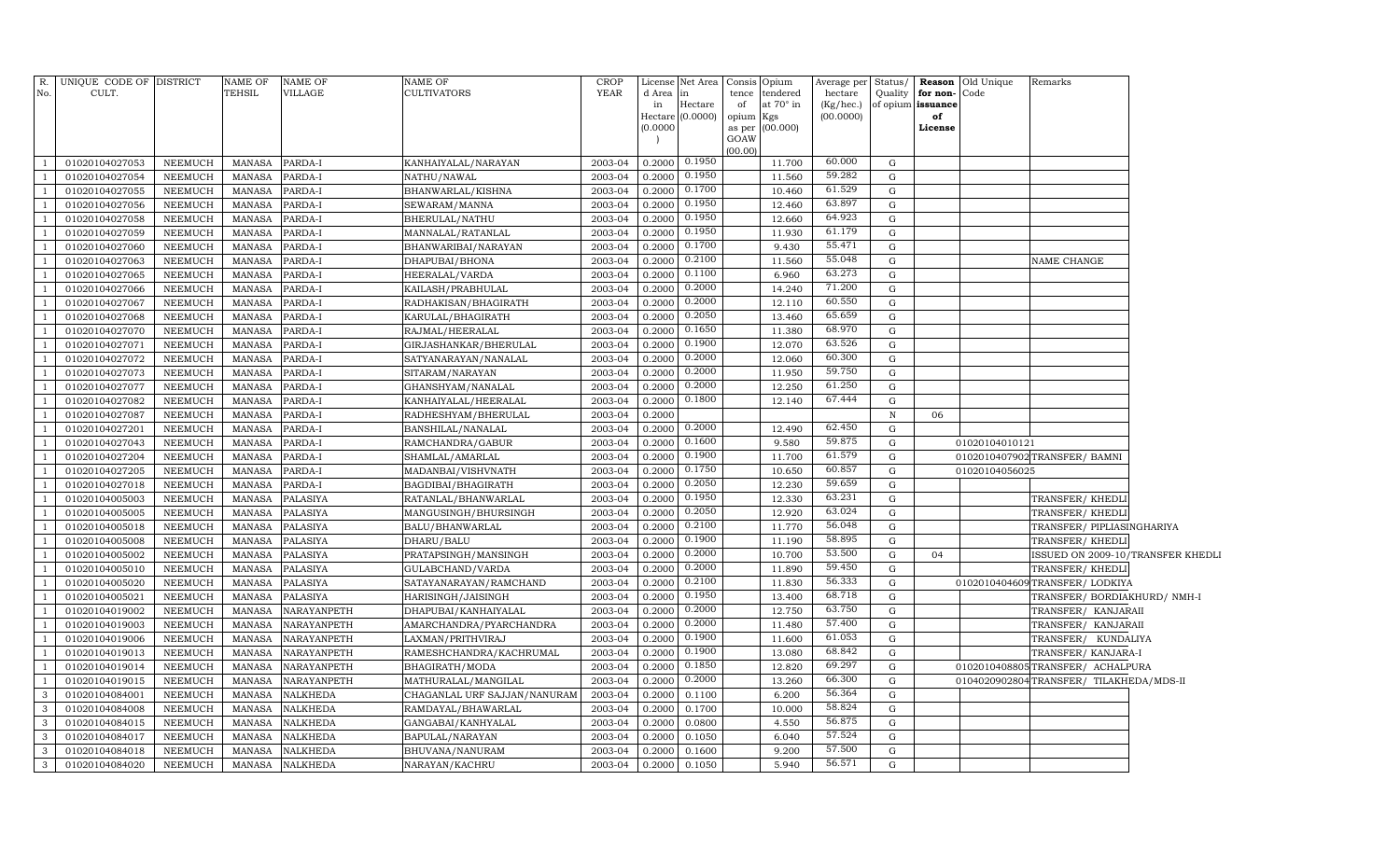| R.<br>No.      | UNIQUE CODE OF DISTRICT<br>CULT. |                | <b>NAME OF</b><br>TEHSIL | <b>NAME OF</b><br><b>VILLAGE</b> | <b>NAME OF</b><br><b>CULTIVATORS</b>          | <b>CROP</b><br><b>YEAR</b> | License<br>d Area   | Net Area<br>in | tence          | Consis Opium<br>tendered | Average per Status/<br>hectare | Quality      | for non-Code      | <b>Reason</b> Old Unique | Remarks                  |  |
|----------------|----------------------------------|----------------|--------------------------|----------------------------------|-----------------------------------------------|----------------------------|---------------------|----------------|----------------|--------------------------|--------------------------------|--------------|-------------------|--------------------------|--------------------------|--|
|                |                                  |                |                          |                                  |                                               |                            | in                  | Hectare        | of             | at 70° in                | (Kg/hec.)                      |              | of opium issuance |                          |                          |  |
|                |                                  |                |                          |                                  |                                               |                            | Hectare<br>(0.0000) | (0.0000)       | opium Kgs      | (00.000)                 | (00.0000)                      |              | of<br>License     |                          |                          |  |
|                |                                  |                |                          |                                  |                                               |                            |                     |                | as per<br>GOAW |                          |                                |              |                   |                          |                          |  |
|                |                                  |                |                          |                                  |                                               |                            |                     |                | (00.00)        |                          |                                |              |                   |                          |                          |  |
| $\mathbf{3}$   | 01020104084021                   | NEEMUCH        | MANASA                   | <b>NALKHEDA</b>                  | RAMCHANDRA/PANNALAL                           | 2003-04                    | 0.2000              |                |                |                          |                                | $\mathbf{F}$ |                   |                          |                          |  |
| $\mathbf{3}$   | 01020104084026                   | <b>NEEMUCH</b> | MANASA                   | <b>NALKHEDA</b>                  | MOHANLAL/RAMCHANDRA                           | 2003-04                    | 0.2000              | 0.0800         |                | 4.660                    | 58.250                         | G            |                   |                          |                          |  |
| $\mathbf{3}$   | 01020104084038                   | <b>NEEMUCH</b> | MANASA                   | <b>NALKHEDA</b>                  | UDAYRAM/BHAWANIRAM                            | 2003-04                    | 0.2000              | 0.2000         |                | 12.230                   | 61.150                         | $\mathbf G$  |                   |                          |                          |  |
| $\mathbf{3}$   | 01020104084042                   | NEEMUCH        | MANASA                   | <b>NALKHEDA</b>                  | NIRBHAYRAM/BHUVANIRAM                         | 2003-04                    | 0.2000              | 0.2000         |                | 13.320                   | 66.600                         | $\mathbf G$  |                   |                          |                          |  |
| $\mathbf{3}$   | 01020104084047                   | <b>NEEMUCH</b> | MANASA                   | <b>NALKHEDA</b>                  | ISHVARLAL/BHAVARLAL                           | 2003-04                    | 0.2000              | 0.1500         |                | 9.920                    | 66.133                         | $\mathbf G$  |                   |                          |                          |  |
| $\mathbf{3}$   | 01020104084048                   | <b>NEEMUCH</b> | MANASA                   | <b>NALKHEDA</b>                  | RADHESHYAM/RAMCHANDRA                         | 2003-04                    | 0.2000              | 0.1050         |                | 6.200                    | 59.048                         | $\mathbf G$  |                   |                          |                          |  |
| $\mathbf{3}$   | 01020104084016                   | <b>NEEMUCH</b> | MANASA                   | <b>NALKHEDA</b>                  | PYARCHAND/FAKIRCHAND                          | 2003-04                    | 0.2000              | 0.1050         |                | 6.190                    | 58.952                         | $\mathbf G$  |                   |                          |                          |  |
| $\mathbf{3}$   | 01020104084051                   | <b>NEEMUCH</b> | MANASA                   | <b>NALKHEDA</b>                  | MANOHARLAL/KACHRU                             | 2003-04                    | 0.2000              | 0.0550         |                | 3.100                    | 56.364                         | $\mathbf G$  |                   |                          |                          |  |
| $\mathbf{3}$   | 01020104084052                   | <b>NEEMUCH</b> | MANASA                   | <b>NALKHEDA</b>                  | DEVILAL/ BHAWARLAL                            | 2003-04                    | 0.2000              | 0.1900         |                | 10.410                   | 54.789                         | G            |                   |                          |                          |  |
| $\mathbf{3}$   | 01020104084053                   | <b>NEEMUCH</b> | <b>MANASA</b>            | <b>NALKHEDA</b>                  | BHARATSINGH/BHURSINGH                         | 2003-04                    | 0.2000              | 0.1550         |                | 8.660                    | 55.871                         | G            |                   |                          |                          |  |
| $\mathbf{3}$   | 01020104084055                   | <b>NEEMUCH</b> | MANASA                   | <b>NALKHEDA</b>                  | DEVILAL/UDAYRAM                               | 2003-04                    | 0.2000              | 0.1000         |                | 5.960                    | 59.600                         | ${\rm G}$    |                   |                          |                          |  |
| $\mathbf{3}$   | 01020104084054                   | NEEMUCH        | MANASA                   | <b>NALKHEDA</b>                  | KANHAIYALAL/BHANWARLAL                        | 2003-04                    | 0.2000              | 0.1450         |                | 8.180                    | 56.414                         | $\mathbf G$  |                   |                          |                          |  |
| $\mathbf{3}$   | 01020104084056                   | <b>NEEMUCH</b> | MANASA                   | <b>NALKHEDA</b>                  | KAVARLAL/RAMNARAYAN                           | 2003-04                    | 0.2000              | 0.1850         |                | 10.370                   | 56.054                         | G            |                   |                          |                          |  |
| $\mathbf{3}$   | 01020104084057                   | <b>NEEMUCH</b> | MANASA                   | <b>NALKHEDA</b>                  | RATANLAL/DOULATRAM                            | 2003-04                    | 0.2000              | 0.2100         |                | 12.530                   | 59.667                         | G            |                   |                          |                          |  |
| $\mathbf{3}$   | 01020104084058                   | <b>NEEMUCH</b> | MANASA                   | <b>NALKHEDA</b>                  | BHANWARLAL/NANURAM                            | 2003-04                    | 0.2000              | 0.2050         |                | 11.910                   | 58.098                         | ${\rm G}$    |                   |                          |                          |  |
| $\mathbf{3}$   | 01020104084027                   | <b>NEEMUCH</b> | MANASA                   | <b>NALKHEDA</b>                  | UDAYLAL/BHAVANISHANKAR                        | 2003-04                    | 0.2000              |                |                |                          |                                | $\,$ N       |                   |                          |                          |  |
| $\mathbf{3}$   | 01020104084045                   | <b>NEEMUCH</b> | MANASA                   | <b>NALKHEDA</b>                  | ANANDILAL/NANDLAL                             | 2003-04                    | 0.2000              |                |                |                          |                                | $\, {\rm N}$ |                   |                          |                          |  |
| $\mathbf{3}$   | 01020104074001                   | <b>NEEMUCH</b> | <b>MANASA</b>            | MOKHAMPURA KANCHI                | BHAVARLAL/RUPA                                | 2003-04                    | 0.2000              | 0.2050         |                | 12.890                   | 62.878                         | ${\rm G}$    |                   |                          |                          |  |
| $\mathbf{3}$   | 01020104074002                   | <b>NEEMUCH</b> | <b>MANASA</b>            | MOKHAMPURA KANCHI                | BADRILAL/KARULAL                              | 2003-04                    | 0.2000              | 0.1950         |                | 12.690                   | 65.077                         | ${\rm G}$    |                   |                          |                          |  |
| $\mathbf{3}$   | 01020104074004                   | <b>NEEMUCH</b> | <b>MANASA</b>            | MOKHAMPURA KANCHI                | CHUNNILAL/KASHIRAM                            | 2003-04                    | 0.2000              | 0.2000         |                | 12.660                   | 63.300                         | $\mathbf G$  |                   |                          |                          |  |
| $\mathbf{3}$   | 01020104074005                   | <b>NEEMUCH</b> | <b>MANASA</b>            | MOKHAMPURA KANCHI                | BHERULAL/SEVA JI                              | 2003-04                    | 0.2000              | 0.2000         |                | 13.080                   | 65.400                         | ${\rm G}$    |                   |                          |                          |  |
| $\mathbf{3}$   | 01020104074006                   | <b>NEEMUCH</b> | <b>MANASA</b>            | MOKHAMPURA KANCHI                | SAMPATBAI/BHAVARLAL                           | 2003-04                    | 0.2000              | 0.2100         |                | 12.730                   | 60.619                         | ${\rm G}$    |                   |                          |                          |  |
| $\mathbf{3}$   | 01020104074007                   | <b>NEEMUCH</b> | <b>MANASA</b>            | MOKHAMPURA KANCHI                | MOHANBAI/BHONA                                | 2003-04                    | 0.2000              | 0.1950         |                | 10.780                   | 55.282                         | ${\rm G}$    |                   |                          |                          |  |
| $\mathbf{3}$   | 01020104074009                   | <b>NEEMUCH</b> | $\mbox{MANASA}$          | MOKHAMPURA KANCHI                | BHAGWAN/DEVA                                  | 2003-04                    | 0.2000              | 0.2100         |                | 12.520                   | 59.619                         | $\mathbf G$  |                   |                          |                          |  |
| $\mathbf{3}$   | 01020104074012                   | <b>NEEMUCH</b> | <b>MANASA</b>            | MOKHAMPURA KANCHI                | NARAYAN/CHATARBHUJ                            | 2003-04                    | 0.2000              | 0.2100         |                | 11.760                   | 56.000                         | ${\rm G}$    |                   |                          |                          |  |
| $\mathbf{3}$   | 01020104074017                   | <b>NEEMUCH</b> | <b>MANASA</b>            | MOKHAMPURA KANCHI                | BASANTILAL/GANGARAM                           | 2003-04                    | 0.2000              | 0.1900         |                | 11.460                   | 60.316                         | $\mathbf G$  |                   |                          |                          |  |
| $\mathbf{3}$   | 01020104074018                   | <b>NEEMUCH</b> | <b>MANASA</b>            | MOKHAMPURA KANCHI                | <b>BHERULAL/NANDA</b>                         | 2003-04                    | 0.2000              | 0.2000         |                | 11.180                   | 55.900                         | ${\rm G}$    |                   |                          |                          |  |
| $\mathbf{3}$   | 01020104074021                   | <b>NEEMUCH</b> | <b>MANASA</b>            | MOKHAMPURA KANCHI                | JANIBAI/ BHAGATRAM(MALTU JI)                  | 2003-04                    | 0.2000              | 0.2000         |                | 11.190                   | 55.950                         | G            |                   |                          |                          |  |
| $\mathbf{3}$   | 01020104074026                   | <b>NEEMUCH</b> | <b>MANASA</b>            | MOKHAMPURA KANCHI                | RADHESHYAM/NANDRAMDAS                         | 2003-04                    | 0.2000              | 0.1950         |                | 12.550                   | 64.359                         | ${\rm G}$    |                   |                          | TRANSFER RAISINGH PURA   |  |
| $\mathbf{3}$   | 01020104074027                   | <b>NEEMUCH</b> | <b>MANASA</b>            | MOKHAMPURA KANCHI                | BHERUSINGH/NATHUSINGH                         | 2003-04                    | 0.2000              | 0.2000         |                | 11.330                   | 56.650                         | ${\rm G}$    |                   |                          | TRANSFER RAISINGH PURA   |  |
| $\mathbf{3}$   | 01020104074024                   | <b>NEEMUCH</b> | MANASA                   | MOKHAMPURA KANCHI                | RAMLAL/JAGANNATH                              | 2003-04                    | 0.2000              | 0.2000         |                | 11.260                   | 56.300                         | ${\rm G}$    |                   |                          | TRANSFER DEVRI KHAWASA   |  |
| $\mathbf{3}$   | 01020104074030                   | <b>NEEMUCH</b> | <b>MANASA</b>            | MOKHAMPURA KANCHI                | MOHANIBAI/RAMKUVAR                            | 2003-04                    | 0.2000              | 0.1950         |                | 11.360                   | 58.256                         | G            |                   |                          | NAMECHANGE               |  |
| $\mathbf{3}$   | 01020104074034                   | NEEMUCH        | <b>MANASA</b>            | MOKHAMPURA KANCHI                | AJIMANBAI/FAKIR MOH.                          | 2003-04                    | 0.2000              | 0.1900         |                | 8.260                    | 43.474                         | $\mathbf{I}$ | 02                |                          |                          |  |
| $\mathbf{3}$   | 01020104074035                   | NEEMUCH        | <b>MANASA</b>            | MOKHAMPURA KANCHI                | MANOJ KUMAR/BAPULAL                           | 2003-04                    | 0.2000              | 0.2100         |                | 11.580                   | 55.143                         | G            |                   |                          | TRANSFER/DANGDI          |  |
| $\mathbf{3}$   | 01020104074036                   | <b>NEEMUCH</b> | <b>MANASA</b>            | MOKHAMPURA KANCHI                | BHAGIRATH/VARDICHAND                          | 2003-04                    | 0.2000              | 0.1950         |                | 12.000                   | 61.538                         | G            |                   |                          | TRANSFER/BORKHEDI/MDS-II |  |
| $\mathbf{3}$   | 01020104074038                   | <b>NEEMUCH</b> | <b>MANASA</b>            | MOKHAMPURA KANCHI                | RAJARAM/JAGNNATH                              | 2003-04                    | 0.2000              | 0.1950         |                | 11.750                   | 60.256                         | G            |                   |                          | TRANSFER/DEVRIKHAWASA    |  |
| $\mathbf{3}$   | 01020104074041                   | <b>NEEMUCH</b> | <b>MANASA</b>            | MOKHAMPURA KANCHI                | RAMSUKHIBAI/KISHANLAL                         | 2003-04                    | 0.2000              | 0.1800         |                | 11.050                   | 61.389                         | ${\rm G}$    |                   |                          |                          |  |
| $\mathbf{3}$   | 01020104074015                   | <b>NEEMUCH</b> | <b>MANASA</b>            | MOKHAMPURA KANCHI                | MOHANBAI/HIRALAL                              | 2003-04                    | 0.2000              | 0.1850         |                | 10.770                   | 58.216                         | ${\rm G}$    |                   |                          |                          |  |
| $\mathbf{3}$   | 01020104074043                   | <b>NEEMUCH</b> | <b>MANASA</b>            | MOKHAMPURA KANCHI                | BHAGATRAM/BHAVARLAL                           | 2003-04                    | 0.2000              | 0.2000         |                | 11.400                   | 57.000                         | ${\rm G}$    |                   |                          | TRANSFER/HANSPUR         |  |
| $\mathbf{3}$   | 01020104074044                   | NEEMUCH        | <b>MANASA</b>            | MOKHAMPURA KANCHI                | RAMNARAYAN/MANGILAL                           | 2003-04                    | 0.2000              | 0.2100         |                | 12.060                   | 57.429                         | ${\rm G}$    |                   |                          | TRANSFER/MANASA          |  |
| $\mathbf{3}$   | 01020104074045                   | <b>NEEMUCH</b> | <b>MANASA</b>            | MOKHAMPURA KANCHI                | BHAGATRAM/RAMCHANDRA                          | 2003-04                    | 0.2000              | 0.1900         |                | 11.140                   | 58.632                         | ${\rm G}$    |                   |                          | TRANSFER/LODKIYA         |  |
| $\overline{2}$ | 01020104044003                   | <b>NEEMUCH</b> | <b>MANASA</b>            |                                  | MOKHAMPURA (MAHAGA VIJAYSINGH/ROOPSINGH       | 2003-04                    | 0.2000              | 0.0650         |                | 3.960                    | 60.923                         | ${\rm G}$    |                   |                          |                          |  |
| $\overline{2}$ | 01020104044007                   | <b>NEEMUCH</b> | <b>MANASA</b>            |                                  | MOKHAMPURA (MAHAGA PRATAPSINGH/BHANWARSINGH   | 2003-04                    | 0.2000              | 0.1900         |                | 4.660                    | 24.526                         | ${\rm G}$    | 04                |                          |                          |  |
| $\overline{a}$ | 01020104044010                   | <b>NEEMUCH</b> | MANASA                   |                                  | MOKHAMPURA (MAHAGA DOULATKUNWARBAI/GOPALSINGH | 2003-04                    | 0.2000              |                |                |                          |                                | F            |                   |                          |                          |  |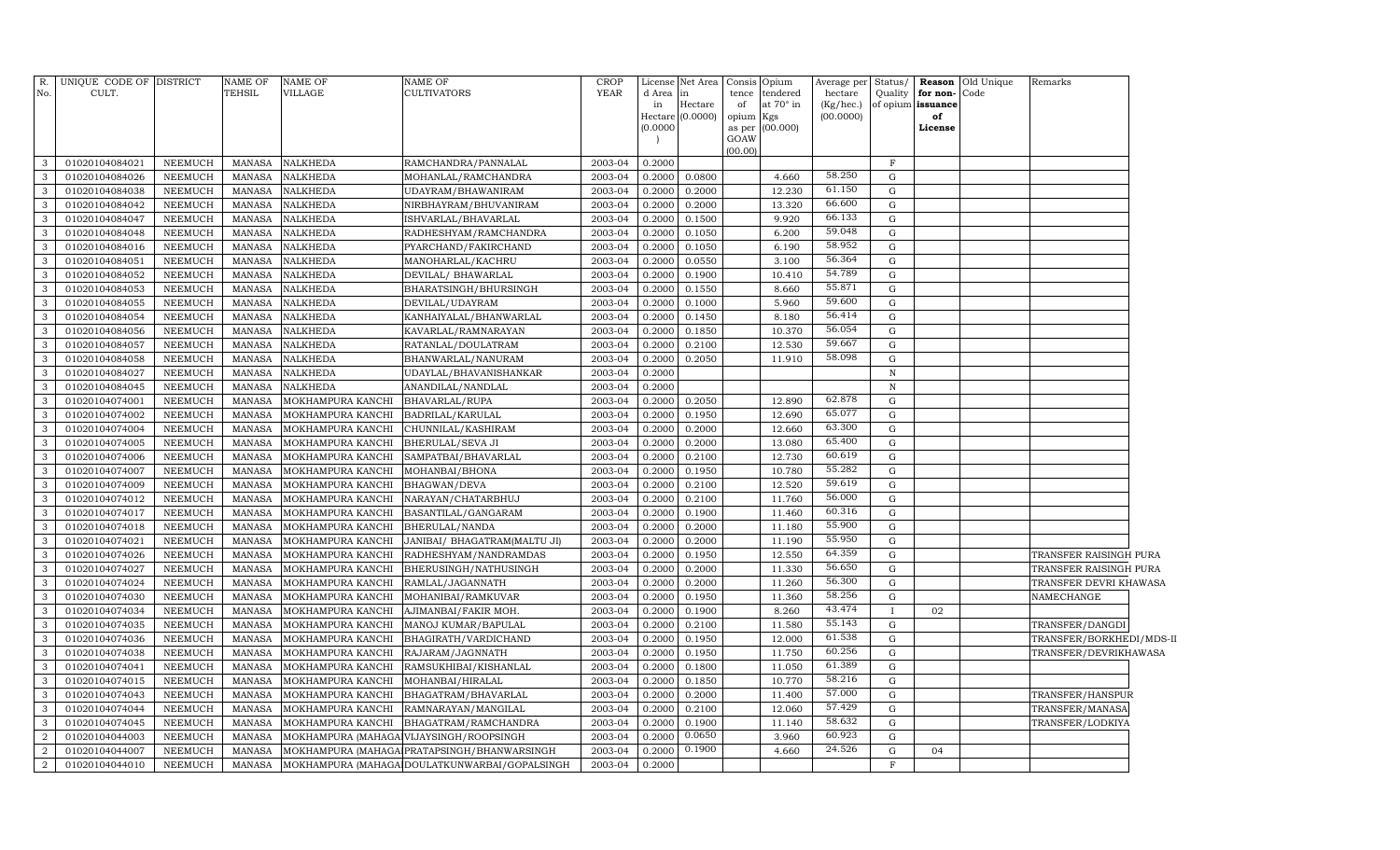| R.<br>No.           | UNIQUE CODE OF DISTRICT<br>CULT. |                           | NAME OF<br>TEHSIL | <b>NAME OF</b><br><b>VILLAGE</b>     | <b>NAME OF</b><br><b>CULTIVATORS</b>           | <b>CROP</b><br>YEAR | d Area           | License Net Area<br>in | Consis<br>tence | Opium<br>tendered | Average per<br>hectare | Status/     | Quality for non-Code | <b>Reason</b> Old Unique | Remarks                                   |  |
|---------------------|----------------------------------|---------------------------|-------------------|--------------------------------------|------------------------------------------------|---------------------|------------------|------------------------|-----------------|-------------------|------------------------|-------------|----------------------|--------------------------|-------------------------------------------|--|
|                     |                                  |                           |                   |                                      |                                                |                     | in               | Hectare                | of              | at 70° in         | (Kg/hec.)              |             | of opium issuance    |                          |                                           |  |
|                     |                                  |                           |                   |                                      |                                                |                     |                  | Hectare $(0.0000)$     | opium Kgs       |                   | (00.0000)              |             | of                   |                          |                                           |  |
|                     |                                  |                           |                   |                                      |                                                |                     | (0.0000)         |                        | as per<br>GOAW  | (00.000)          |                        |             | License              |                          |                                           |  |
|                     |                                  |                           |                   |                                      |                                                |                     |                  |                        | (00.00)         |                   |                        |             |                      |                          |                                           |  |
| $\overline{2}$      | 01020104044015                   | NEEMUCH                   | MANASA            |                                      | MOKHAMPURA (MAHAGA BHAGATSINGH / RUGHNATHSINGH | 2003-04             | 0.2000           |                        |                 |                   |                        | N           |                      |                          |                                           |  |
| $\overline{a}$      | 01020104044016                   | NEEMUCH                   | MANASA            |                                      | MOKHAMPURA (MAHAGA NARENDRASINGH/SHAMBHUSINGH  | 2003-04             | 0.2000           |                        |                 |                   |                        | F           |                      |                          |                                           |  |
| $\overline{a}$      | 01020104044017                   | NEEMUCH                   | MANASA            |                                      | MOKHAMPURA (MAHAGA RAJENDRASINGH/SHAMBHUSINGH  | 2003-04             | 0.2000           | 0.1400                 |                 | 7.250             | 51.786                 | $\mathbf G$ | 04                   |                          | <b>ISSUED ON 2016-17</b>                  |  |
| $\overline{a}$      | 01020104044018                   | <b>NEEMUCH</b>            | MANASA            |                                      | MOKHAMPURA (MAHAGA UMMEDSINGH/BHUWANISINGH     | 2003-04             | 0.2000           | 0.0700                 |                 | 4.120             | 58.857                 | G           |                      |                          |                                           |  |
| $\overline{a}$      | 01020104044019                   | <b>NEEMUCH</b>            | MANASA            |                                      | MOKHAMPURA (MAHAGA GULABSINGH/GOPALSINGH       | 2003-04             | 0.2000           |                        |                 |                   |                        | $\mathbf F$ |                      |                          |                                           |  |
| $\overline{a}$      | 01020104044020                   | <b>NEEMUCH</b>            | MANASA            |                                      | MOKHAMPURA (MAHAGA NARAYANSINGH/GOPALSINGH     | 2003-04             | 0.2000           | 0.1000                 |                 | 1.990             | 19.900                 | $\mathbf G$ | 04                   |                          |                                           |  |
| $\overline{a}$      | 01020104044022                   | <b>NEEMUCH</b>            | MANASA            |                                      | MOKHAMPURA (MAHAGA SHARWANSINGH/SWAROOPSINGH   | 2003-04             | 0.2000           | 0.1050                 |                 | 6.380             | 60.762                 | G           |                      |                          |                                           |  |
| $\overline{2}$      | 01020104044023                   | <b>NEEMUCH</b>            | MANASA            |                                      | MOKHAMPURA (MAHAGA VAKTAWARSINGH/RATANSINGH    | 2003-04             | 0.2000           | 0.1950                 |                 | 11.060            | 56.718                 | $\mathbf G$ |                      |                          |                                           |  |
| 2                   | 01020104044028                   | <b>NEEMUCH</b>            | <b>MANASA</b>     | MOKHAMPURA (MAHAGA GHISALAL/AMRITRAM |                                                | 2003-04             | 0.2000           | 0.1300                 |                 | 7.210             | 55.462                 | G           |                      |                          |                                           |  |
| $\overline{a}$      | 01020104044030                   | <b>NEEMUCH</b>            | <b>MANASA</b>     |                                      | MOKHAMPURA (MAHAGA DASHRATHKUNWAR/BHANWARSING  | 2003-04             | 0.2000           | 0.0950                 |                 | 5.220             | 54.947<br>62.432       | $\mathbf G$ |                      |                          |                                           |  |
| $\overline{2}$<br>2 | 01020104044025                   | <b>NEEMUCH</b>            | <b>MANASA</b>     |                                      | MOKHAMPURA (MAHAGA ANTARSINGH/NAHARSINGH       | 2003-04             | 0.2000           | 0.1850<br>0.2050       |                 | 11.550            | 57.707                 | G           |                      |                          |                                           |  |
| 2                   | 01020104044036                   | <b>NEEMUCH</b>            | MANASA            |                                      | MOKHAMPURA (MAHAGA UMMEDSINGH/GUMANSINGH       | 2003-04<br>2003-04  | 0.2000           | 0.1050                 |                 | 11.830            | 57.238                 | G<br>G      |                      |                          |                                           |  |
| $\overline{a}$      | 01020104044039<br>01020104044040 | <b>NEEMUCH</b><br>NEEMUCH | MANASA<br>MANASA  |                                      | MOKHAMPURA (MAHAGA KOMALSINGH/BHANWARSINGH     | 2003-04             | 0.2000<br>0.2000 | 0.1750                 |                 | 6.010<br>10.140   | 57.943                 | G           |                      |                          |                                           |  |
| $\overline{2}$      | 01020104044042                   | <b>NEEMUCH</b>            | <b>MANASA</b>     | MOKHAMPURA (MAHAGA GANGARAM/RAMNIWAS | MOKHAMPURA (MAHAGA BHOPALSINGH/NAHARSINGH      | 2003-04             | 0.2000           | 0.1900                 |                 | 12.030            | 63.316                 | $\mathbf G$ |                      |                          |                                           |  |
| $\overline{a}$      | 01020104044044                   | <b>NEEMUCH</b>            | <b>MANASA</b>     |                                      | MOKHAMPURA (MAHAGA GOVINDSINGH/UMMEDSINGH      | 2003-04             | 0.2000           | 0.0950                 |                 | 5.610             | 59.053                 | G           |                      |                          |                                           |  |
| $\overline{2}$      | 01020104044045                   | <b>NEEMUCH</b>            | <b>MANASA</b>     | MOKHAMPURA (MAHAGA MAGNIRAM/SURATRAM |                                                | 2003-04             | 0.2000           | 0.2050                 |                 | 12.480            | 60.878                 | $\mathbf G$ |                      |                          |                                           |  |
| $\overline{2}$      | 01020104044046                   | NEEMUCH                   | <b>MANASA</b>     | MOKHAMPURA (MAHAGA UDAIRAM/SURATRAM  |                                                | 2003-04             | 0.2000           | 0.1100                 |                 | 7.230             | 65.727                 | G           |                      |                          |                                           |  |
| $\overline{2}$      | 01020104044006                   | <b>NEEMUCH</b>            | MANASA            |                                      | MOKHAMPURA (MAHAGA GORDHANSINGH/LAXMANSINGH    | 2003-04             | 0.2000           | 0.1450                 |                 | 8.390             | 57.862                 | $\mathbf G$ |                      |                          |                                           |  |
| $\overline{2}$      | 01020104044049                   | <b>NEEMUCH</b>            | <b>MANASA</b>     | MOKHAMPURA (MAHAGA RAMDAYAL/KARULAL  |                                                | 2003-04             | 0.2000           | 0.1850                 |                 | 12.910            | 69.784                 | G           |                      | 01020104097019           |                                           |  |
| $\overline{2}$      | 01020104044038                   | <b>NEEMUCH</b>            | <b>MANASA</b>     |                                      | MOKHAMPURA (MAHAGA RUPSINGH/GUMANSINGH         | 2003-04             | 0.2000           | 0.1950                 |                 | 11.270            | 57.795                 | G           |                      |                          |                                           |  |
| $\overline{2}$      | 01020104044050                   | <b>NEEMUCH</b>            | <b>MANASA</b>     |                                      | MOKHAMPURA (MAHAGA BHAGATRAM/KESHURAM          | 2003-04             | 0.2000           | 0.2050                 |                 | 12.580            | 61.366                 | $\mathbf G$ |                      |                          | 0104020905901 TRANSFER/ BUDA MDS IIMDS-II |  |
|                     | 01020104016002                   | <b>NEEMUCH</b>            | <b>MANASA</b>     | <b>MOKALPURA</b>                     | KACHRU/HEERA                                   | 2003-04             | 0.2000           | 0.2000                 |                 | 12.780            | 63.900                 | G           |                      |                          |                                           |  |
|                     | 01020104016003                   | <b>NEEMUCH</b>            | MANASA            | <b>MOKALPURA</b>                     | GITA BAI/LAKHMICHAND                           | 2003-04             | 0.2000           | 0.1850                 |                 | 12.070            | 65.243                 | $\mathbf G$ |                      |                          |                                           |  |
|                     | 01020104016007                   | <b>NEEMUCH</b>            | MANASA            | <b>MOKALPURA</b>                     | RAMRATAN/JAGANNATH                             | 2003-04             | 0.2000           | 0.2050                 |                 | 12.640            | 61.659                 | G           |                      |                          |                                           |  |
|                     | 01020104016008                   | <b>NEEMUCH</b>            | <b>MANASA</b>     | <b>MOKALPURA</b>                     | LALU/DHANNA                                    | 2003-04             | 0.2000           | 0.2100                 |                 | 10.570            | 50.333                 | G           | 04                   |                          | <b>ISSUED ON 2016-17</b>                  |  |
|                     | 01020104016005                   | <b>NEEMUCH</b>            | MANASA            | <b>MOKALPURA</b>                     | SHYAMLAL/BHAGGA                                | 2003-04             | 0.2000           | 0.2100                 |                 | 12.680            | 60.381                 | $\mathbf G$ |                      |                          |                                           |  |
|                     | 01020104016009                   | <b>NEEMUCH</b>            | MANASA            | <b>MOKALPURA</b>                     | NANIBAI/BAGDIRAM                               | 2003-04             | 0.2000           | 0.1700                 |                 | 10.510            | 61.824                 | $\mathbf G$ |                      |                          |                                           |  |
|                     | 01020104016001                   | <b>NEEMUCH</b>            | <b>MANASA</b>     | <b>MOKALPURA</b>                     | DHAPUBAI/MANGILAL                              | 2003-04             | 0.2000           | 0.1950                 |                 | 12.190            | 62.513                 | G           |                      |                          |                                           |  |
| 3                   | 01020104072001                   | <b>NEEMUCH</b>            | <b>MANASA</b>     | <b>MERIYA KHEDI</b>                  | SUNDARLAL/PARTHA                               | 2003-04             | 0.2000           | 0.2050                 |                 | 12.970            | 63.268                 | G           |                      |                          |                                           |  |
| 3                   | 01020104072003                   | <b>NEEMUCH</b>            | <b>MANASA</b>     | <b>MERIYA KHEDI</b>                  | DHANNA/BHERA                                   | 2003-04             | 0.2000           | 0.1850                 |                 | 10.580            | 57.189                 | G           |                      |                          |                                           |  |
| 3                   | 01020104072004                   | <b>NEEMUCH</b>            | <b>MANASA</b>     | <b>MERIYA KHEDI</b>                  | SHYAMLAL/DHANNA                                | 2003-04             | 0.2000           | 0.2100                 |                 | 12.180            | 58.000                 | G           |                      |                          |                                           |  |
| 3                   | 01020104072006                   | <b>NEEMUCH</b>            | MANASA            | <b>MERIYA KHEDI</b>                  | RATAN/LAXMICHAND                               | 2003-04             | 0.2000           | 0.2000                 |                 | 11.560            | 57.800                 | G           |                      |                          |                                           |  |
| 3                   | 01020104072008                   | <b>NEEMUCH</b>            | <b>MANASA</b>     | <b>MERIYA KHEDI</b>                  | NANDLAL/DHANNA                                 | 2003-04             | 0.2000           | 0.2000                 |                 | 11.210            | 56.050                 | G           |                      |                          |                                           |  |
| 3                   | 01020104072010                   | <b>NEEMUCH</b>            | <b>MANASA</b>     | <b>MERIYA KHEDI</b>                  | MANGILAL/PYARA                                 | 2003-04             | 0.2000           | 0.2100                 |                 | 12.840            | 61.143                 | G           |                      |                          |                                           |  |
| 3                   | 01020104072012                   | <b>NEEMUCH</b>            | <b>MANASA</b>     | <b>MERIYA KHEDI</b>                  | KACHRU/PYARA                                   | 2003-04             | 0.2000           | 0.2100                 |                 | 13.090            | 62.333                 | G           |                      |                          |                                           |  |
| 3                   | 01020104072015                   | <b>NEEMUCH</b>            | <b>MANASA</b>     | <b>MERIYA KHEDI</b>                  | GORILAL/RATAN                                  | 2003-04             | 0.2000           | 0.1250                 |                 | 8.320             | 66.560                 | G           |                      |                          |                                           |  |
| 3                   | 01020104072016                   | <b>NEEMUCH</b>            | <b>MANASA</b>     | <b>MERIYA KHEDI</b>                  | DEVSINGH/LALSINGH                              | 2003-04             | 0.2000           | 0.2050                 |                 | 12.200            | 59.512                 | G           |                      |                          |                                           |  |
| 3                   | 01020104072019                   | <b>NEEMUCH</b>            | <b>MANASA</b>     | <b>MERIYA KHEDI</b>                  | GIRIJA KUNWAR/MAHENDRA SINGH                   | 2003-04             | 0.2000           | 0.2000                 |                 | 11.510            | 57.550                 | G           |                      |                          |                                           |  |
| 3                   | 01020104072020                   | <b>NEEMUCH</b>            | <b>MANASA</b>     | MERIYA KHEDI                         | CHENSINGH/NATHU SINGH                          | 2003-04             | 0.2000           | 0.2050                 |                 | 12.330            | 60.146                 | G           |                      |                          |                                           |  |
| 3                   | 01020104072022                   | NEEMUCH                   | <b>MANASA</b>     | <b>MERIYA KHEDI</b>                  | DHUNNIBAI/BHONA                                | 2003-04             | 0.2000           | 0.2000                 |                 | 12.050            | 60.250                 | G           |                      |                          |                                           |  |
| 3                   | 01020104072025                   | <b>NEEMUCH</b>            | <b>MANASA</b>     | <b>MERIYA KHEDI</b>                  | DHAPUBAI/BHAVARLAL                             | 2003-04             | 0.2000           | 0.1900                 |                 | 12.050            | 63.421                 | $\mathbf G$ |                      |                          |                                           |  |
| 3                   | 01020104072026                   | <b>NEEMUCH</b>            | <b>MANASA</b>     | <b>MERIYA KHEDI</b>                  | LALBAI/MANOHAR SINGH                           | 2003-04             | 0.2000           | 0.1350                 |                 | 8.580             | 63.556                 | G           |                      |                          |                                           |  |
| $\mathbf{3}$        | 01020104072027                   | <b>NEEMUCH</b>            | MANASA            | <b>MERIYA KHEDI</b>                  | RUGHNATH/LADUJI                                | 2003-04             | 0.2000           | 0.1950                 |                 | 13.190            | 67.641                 | G           |                      |                          |                                           |  |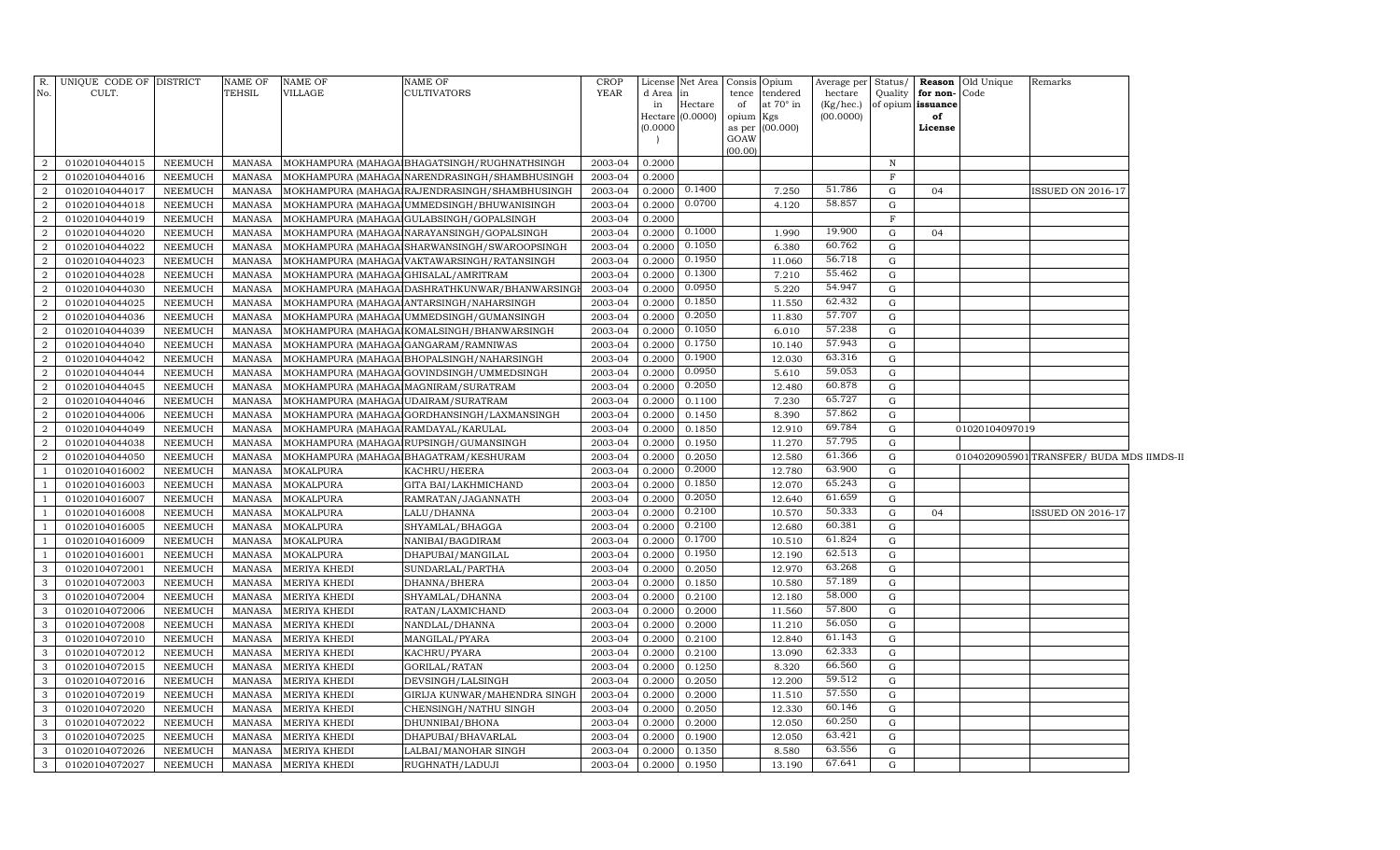| R.<br>No.      | UNIQUE CODE OF DISTRICT<br>CULT. |                | <b>NAME OF</b><br>TEHSIL | NAME OF<br>VILLAGE  | NAME OF<br>CULTIVATORS       | CROP<br><b>YEAR</b> | License<br>d Area<br>in<br>(0.0000) | Net Area<br>in<br>Hectare<br>Hectare (0.0000) | Consis<br>tence<br>of<br>opium Kgs<br>as per<br>GOAW | Opium<br>tendered<br>at 70° in<br>(00.000) | Average per<br>hectare<br>(Kg/hec.)<br>(00.0000) | Status/<br>Quality | for non-<br>of opium issuance<br>of<br>License | Reason Old Unique<br>Code | Remarks                      |  |
|----------------|----------------------------------|----------------|--------------------------|---------------------|------------------------------|---------------------|-------------------------------------|-----------------------------------------------|------------------------------------------------------|--------------------------------------------|--------------------------------------------------|--------------------|------------------------------------------------|---------------------------|------------------------------|--|
| 3              | 01020104072028                   | NEEMUCH        | <b>MANASA</b>            | MERIYA KHEDI        | SABALSINGH/SHANKARLAL        | 2003-04             | 0.2000                              | 0.2100                                        | (00.00)                                              | 12.270                                     | 58.429                                           | ${\rm G}$          |                                                |                           | TRANSFER/BARKHEDA            |  |
| 3              | 01020104072029                   | NEEMUCH        | MANASA                   | MERIYA KHEDI        | BALMUKUND/BHUWANAJI          | 2003-04             | 0.2000                              | 0.1950                                        |                                                      | 11.230                                     | 57.590                                           | ${\rm G}$          |                                                |                           |                              |  |
| 3              | 01020104072030                   | <b>NEEMUCH</b> | <b>MANASA</b>            | <b>MERIYA KHEDI</b> | NANDA/HIRAJI                 | 2003-04             | 0.2000                              | 0.2000                                        |                                                      | 11.210                                     | 56.050                                           | ${\rm G}$          |                                                |                           |                              |  |
| 3              | 01020104072002                   | <b>NEEMUCH</b> | <b>MANASA</b>            | MERIYA KHEDI        | KANIRAM/BHONA                | 2003-04             | 0.2000                              | 0.1800                                        |                                                      | 10.530                                     | 58.500                                           | G                  |                                                |                           |                              |  |
| 3              | 01020104072014                   | <b>NEEMUCH</b> | <b>MANASA</b>            | MERIYA KHEDI        | NONDRAM/HAJARI               | 2003-04             | 0.2000                              | 0.2050                                        |                                                      | 13.770                                     | 67.171                                           | G                  |                                                |                           |                              |  |
| 3              | 01020104072031                   | <b>NEEMUCH</b> | <b>MANASA</b>            | MERIYA KHEDI        | BHERULAL/BAPULAL             | 2003-04             | 0.2000                              | 0.2050                                        |                                                      | 12.330                                     | 60.146                                           | G                  |                                                |                           | TRANSFER/TALAU               |  |
| 3              | 01020104072032                   | <b>NEEMUCH</b> | <b>MANASA</b>            | MERIYA KHEDI        | NARSINGH/KALU                | 2003-04             | 0.2000                              | 0.1950                                        |                                                      | 11.160                                     | 57.231                                           | G                  |                                                |                           | 0102010406307TRANSFER/KUNDLA |  |
| 3              | 01020104072033                   | NEEMUCH        | <b>MANASA</b>            | MERIYA KHEDI        | RAMKUVAR/HIRAJI              | 2003-04             | 0.2000                              | 0.2000                                        |                                                      | 11.740                                     | 58.700                                           | ${\rm G}$          |                                                | 01020104063017            |                              |  |
| 2              | 01020104053003                   | NEEMUCH        | <b>MANASA</b>            | <b>MANASA</b>       | RAMIBAI/KALU                 | 2003-04             | 0.2000                              | 0.1250                                        |                                                      | 7.650                                      | 61.200                                           | ${\rm G}$          |                                                |                           |                              |  |
| $\overline{a}$ | 01020104053005                   | NEEMUCH        | MANASA                   | <b>MANASA</b>       | RODA/KHEMA                   | 2003-04             | 0.2000                              | 0.1450                                        |                                                      | 9.280                                      | 64.000                                           | G                  |                                                |                           |                              |  |
| $\overline{a}$ | 01020104053013                   | <b>NEEMUCH</b> | <b>MANASA</b>            | <b>MANASA</b>       | CHAGANLAL/NARAYAN            | 2003-04             | 0.2000                              | 0.1850                                        |                                                      | 10.980                                     | 59.351                                           | ${\rm G}$          |                                                |                           |                              |  |
| $\overline{a}$ | 01020104053016                   | <b>NEEMUCH</b> | <b>MANASA</b>            | <b>MANASA</b>       | GHANSHYAM/MANGILAL           | 2003-04             | 0.2000                              | 0.1850                                        |                                                      | 10.270                                     | 55.514                                           | G                  |                                                |                           |                              |  |
| $\overline{a}$ | 01020104053032                   | <b>NEEMUCH</b> | <b>MANASA</b>            | <b>MANASA</b>       | REKHABAI/RODILAL             | 2003-04             | 0.2000                              | 0.2000                                        |                                                      | 11.780                                     | 58.900                                           | G                  |                                                |                           |                              |  |
| $\overline{a}$ | 01020104053041                   | <b>NEEMUCH</b> | <b>MANASA</b>            | <b>MANASA</b>       | RADHESHYAM/DHANNA            | 2003-04             | 0.2000                              | 0.2050                                        |                                                      | 11.180                                     | 54.537                                           | G                  |                                                |                           | TRANSFER/PAROT PIPLIYA       |  |
| $\overline{a}$ | 01020104053042                   | <b>NEEMUCH</b> | <b>MANASA</b>            | <b>MANASA</b>       | MANGILAL/BHERULAL            | 2003-04             | 0.2000                              | 0.1400                                        |                                                      | 7.970                                      | 56.929                                           | ${\rm G}$          |                                                | 01020104052026            |                              |  |
| $\overline{1}$ | 01020104009001                   | NEEMUCH        | <b>MANASA</b>            | <b>MALKHEDA</b>     | BASANTI/BALA                 | 2003-04             | 0.2000                              | 0.2000                                        |                                                      | 13.090                                     | 65.450                                           | G                  |                                                |                           |                              |  |
|                | 01020104009003                   | NEEMUCH        | MANASA                   | <b>MALKHEDA</b>     | JAISINGH/PARSA               | 2003-04             | 0.2000                              | 0.1900                                        |                                                      | 11.510                                     | 60.579                                           | G                  |                                                |                           |                              |  |
| $\overline{1}$ | 01020104009005                   | <b>NEEMUCH</b> | <b>MANASA</b>            | <b>MALKHEDA</b>     | MANGILAL/DEEPA               | 2003-04             | 0.2000                              | 0.2000                                        |                                                      | 13.090                                     | 65.450                                           | G                  |                                                |                           |                              |  |
| $\overline{1}$ | 01020104009006                   | <b>NEEMUCH</b> | <b>MANASA</b>            | <b>MALKHEDA</b>     | BALA/RAMA                    | 2003-04             | 0.2000                              | 0.2000                                        |                                                      | 10.530                                     | 52.650                                           | ${\rm G}$          | 04                                             |                           | <b>ISSUED ON 2016-17</b>     |  |
| -1             | 01020104009023                   | <b>NEEMUCH</b> | <b>MANASA</b>            | <b>MALKHEDA</b>     | DHAPUBAI/BHAWSINGH           | 2003-04             | 0.2000                              | 0.2050                                        |                                                      | 12.900                                     | 62.927                                           | $\mathbf G$        |                                                |                           |                              |  |
| $\overline{1}$ | 01020104009024                   | <b>NEEMUCH</b> | <b>MANASA</b>            | <b>MALKHEDA</b>     | RUPA/MEGHA                   | 2003-04             | 0.2000                              | 0.2050                                        |                                                      | 12.240                                     | 59.707                                           | G                  |                                                |                           |                              |  |
| 1              | 01020104009027                   | <b>NEEMUCH</b> | <b>MANASA</b>            | <b>MALKHEDA</b>     | MANGILAL/NAVLA               | 2003-04             | 0.2000                              | 0.2000                                        |                                                      | 11.440                                     | 57.200                                           | G                  |                                                |                           |                              |  |
| $\mathbf{1}$   | 01020104009033                   | NEEMUCH        | <b>MANASA</b>            | <b>MALKHEDA</b>     | ANSIBAI/MANGILAL             | 2003-04             | 0.2000                              | 0.1650                                        |                                                      | 9.300                                      | 56.364                                           | ${\rm G}$          |                                                |                           |                              |  |
| -1             | 01020104009036                   | NEEMUCH        | <b>MANASA</b>            | <b>MALKHEDA</b>     | SHYAMA/BHAWSINGH             | 2003-04             | 0.2000                              | 0.2000                                        |                                                      | 11.400                                     | 57.000                                           | G                  |                                                |                           |                              |  |
| 1              | 01020104009050                   | <b>NEEMUCH</b> | <b>MANASA</b>            | <b>MALKHEDA</b>     | LACHUBAI/DEEPA               | 2003-04             | 0.2000                              | 0.2000                                        |                                                      | 11.280                                     | 56.400                                           | G                  |                                                |                           |                              |  |
| -1             | 01020104009051                   | <b>NEEMUCH</b> | <b>MANASA</b>            | <b>MALKHEDA</b>     | SURAJMAL/MANGU               | 2003-04             | 0.2000                              | 0.1850                                        |                                                      | 11.670                                     | 63.081                                           | ${\rm G}$          |                                                |                           |                              |  |
| $\mathbf{1}$   | 01020104009055                   | <b>NEEMUCH</b> | <b>MANASA</b>            | <b>MALKHEDA</b>     | SOLA/MANGILAL                | 2003-04             | 0.2000                              | 0.2000                                        |                                                      | 11.020                                     | 55.100                                           | ${\rm G}$          |                                                |                           |                              |  |
| $\overline{1}$ | 01020104009057                   | <b>NEEMUCH</b> | <b>MANASA</b>            | <b>MALKHEDA</b>     | GABBA/JASSA                  | 2003-04             | 0.2000                              | 0.1700                                        |                                                      | 10.560                                     | 62.118                                           | ${\rm G}$          |                                                |                           |                              |  |
| 1              | 01020104009063                   | <b>NEEMUCH</b> | <b>MANASA</b>            | <b>MALKHEDA</b>     | BALA/CHATRA                  | 2003-04             | 0.2000                              | 0.1850                                        | 36.54                                                | 0.870                                      | 4.703                                            | $\mathbf{I}$       | 02                                             |                           | 35 % OPIUM                   |  |
| $\overline{1}$ | 01020104009010                   | <b>NEEMUCH</b> | <b>MANASA</b>            | <b>MALKHEDA</b>     | MANGU/PIRU                   | 2003-04             | 0.2000                              | 0.1900                                        |                                                      | 10.040                                     | 52.842                                           | G                  | 04                                             |                           |                              |  |
| $\mathbf{1}$   | 01020104009014                   | NEEMUCH        | <b>MANASA</b>            | MALKHEDA            | GABBA/DALLA                  | 2003-04             | 0.2000                              | 0.2050                                        |                                                      | 10.100                                     | 49.268                                           | G                  | 04                                             |                           |                              |  |
| -1             | 01020104009020                   | <b>NEEMUCH</b> | <b>MANASA</b>            | MALKHEDA            | MANSHA/BALA                  | 2003-04             | 0.2000                              | 0.1850                                        |                                                      | 2.600                                      | 14.054                                           | G                  | 04                                             |                           |                              |  |
|                | 01020104009007                   | <b>NEEMUCH</b> | <b>MANASA</b>            | <b>MALKHEDA</b>     | BHUWAN/PRATAP                | 2003-04             | 0.2000                              | 0.1850                                        |                                                      | 10.820                                     | 58.486                                           | ${\rm G}$          |                                                |                           |                              |  |
| -1             | 01020104009030                   | <b>NEEMUCH</b> | <b>MANASA</b>            | <b>MALKHEDA</b>     | DHAPUBAI/MANGILAL            | 2003-04             | 0.2000                              | 0.1850                                        |                                                      | 10.510                                     | 56.811                                           | $\mathbf G$        | 05                                             |                           |                              |  |
|                | 01020104009009                   | <b>NEEMUCH</b> | <b>MANASA</b>            | <b>MALKHEDA</b>     | SHOJI/MEGHA                  | 2003-04             | 0.2000                              | 0.2050                                        |                                                      | 11.380                                     | 55.512                                           | ${\rm G}$          | 05                                             |                           |                              |  |
| $\overline{1}$ | 01020104009070                   | <b>NEEMUCH</b> | <b>MANASA</b>            | <b>MALKHEDA</b>     | AMARLAL/NANDAJI              | 2003-04             | 0.2000                              | 0.1900                                        |                                                      | 10.840                                     | 57.053                                           | G                  | 05                                             | 1020104017038             |                              |  |
| $\overline{a}$ | 01020104047118                   | <b>NEEMUCH</b> | <b>MANASA</b>            | MAHAGARH-II         | RAMNARAYAN/MANNALAL          | 2003-04             | 0.2000                              | 0.1800                                        |                                                      | 11.400                                     | 63.333                                           | G                  |                                                |                           |                              |  |
| $\overline{a}$ | 01020104047120                   | <b>NEEMUCH</b> | <b>MANASA</b>            | MAHAGARH-II         | DULICHANDRA/KISHANLAL        | 2003-04             | 0.2000                              | 0.1950                                        |                                                      | 11.100                                     | 56.923                                           | G                  |                                                |                           |                              |  |
| 2              | 01020104047122                   | <b>NEEMUCH</b> | <b>MANASA</b>            | MAHAGARH-II         | PRABHULAL/KACHRU             | 2003-04             | 0.2000                              | 0.2050                                        |                                                      | 13.040                                     | 63.610                                           | G                  |                                                |                           |                              |  |
| $\overline{2}$ | 01020104047123                   | <b>NEEMUCH</b> | <b>MANASA</b>            | MAHAGARH-II         | OMPRAKASH/DAYASHANKAR        | 2003-04             | 0.2000                              | 0.1550                                        |                                                      | 8.970                                      | 57.871                                           | ${\rm G}$          |                                                |                           |                              |  |
| $\overline{a}$ | 01020104047125                   | <b>NEEMUCH</b> | <b>MANASA</b>            | MAHAGARH-II         | AJABNOOR/IBRAHIM             | 2003-04             | 0.2000                              | 0.1600                                        |                                                      | 10.040                                     | 62.750                                           | G                  |                                                |                           |                              |  |
| $\overline{a}$ | 01020104047126                   | NEEMUCH        | <b>MANASA</b>            | MAHAGARH-II         | SHABBIRHUSSAIN/VAJIRMOHANNAI | 2003-04             | 0.2000                              | 0.1050                                        |                                                      | 6.850                                      | 65.238                                           | G                  |                                                |                           |                              |  |
| $\overline{2}$ | 01020104047127                   | <b>NEEMUCH</b> | <b>MANASA</b>            | MAHAGARH-II         | JAYCHANDRA/KISHAN PURBIYA    | 2003-04             | 0.2000                              | 0.1950                                        |                                                      | 11.360                                     | 58.256                                           | ${\rm G}$          |                                                |                           |                              |  |
| $\overline{a}$ | 01020104047128                   | NEEMUCH        | MANASA                   | MAHAGARH-II         | RAMBAKSH/BAPULAL             | 2003-04             | 0.2000                              | 0.1900                                        |                                                      | 11.120                                     | 58.526                                           | G                  |                                                |                           |                              |  |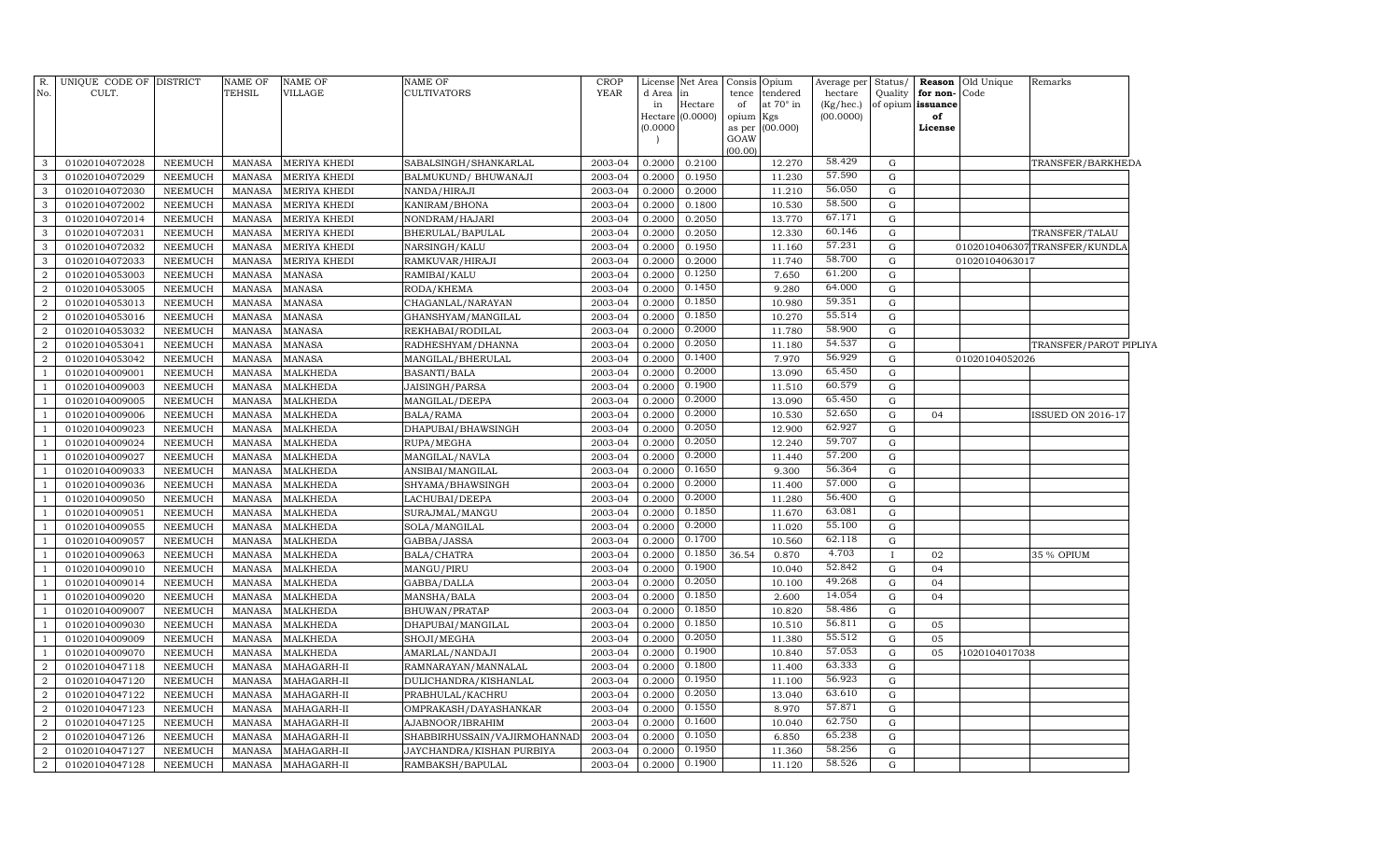| R.                               | UNIQUE CODE OF DISTRICT          |                           | <b>NAME OF</b>                 | <b>NAME OF</b>             | NAME OF                                        | <b>CROP</b>        | License          | Net Area         | Consis      | Opium                 | Average per             | Status/          | Reason                        | Old Unique | Remarks                  |
|----------------------------------|----------------------------------|---------------------------|--------------------------------|----------------------------|------------------------------------------------|--------------------|------------------|------------------|-------------|-----------------------|-------------------------|------------------|-------------------------------|------------|--------------------------|
| No.                              | CULT.                            |                           | <b>TEHSIL</b>                  | VILLAGE                    | CULTIVATORS                                    | <b>YEAR</b>        | d Area<br>in     | in<br>Hectare    | tence<br>of | tendered<br>at 70° in | hectare<br>$(Kg/$ hec.) | Quality          | for non-<br>of opium issuance | Code       |                          |
|                                  |                                  |                           |                                |                            |                                                |                    |                  | Hectare (0.0000) | opium       | Kgs                   | (00.0000)               |                  | of                            |            |                          |
|                                  |                                  |                           |                                |                            |                                                |                    | (0.0000)         |                  | as per      | (00.000)              |                         |                  | License                       |            |                          |
|                                  |                                  |                           |                                |                            |                                                |                    |                  |                  | GOAW        |                       |                         |                  |                               |            |                          |
| $\overline{2}$                   | 01020104047129                   | NEEMUCH                   | <b>MANASA</b>                  | MAHAGARH-II                | MARIYAMBAI/SULEMAN                             | 2003-04            | 0.2000           | 0.1900           | (00.00)     | 11.200                | 58.947                  | G                |                               |            |                          |
| $\overline{2}$                   | 01020104047130                   | NEEMUCH                   | <b>MANASA</b>                  | MAHAGARH-II                | LAXMINARAYAN/MANGILAL                          | 2003-04            | 0.2000           | 0.1950           |             | 11.490                | 58.923                  | $\mathbf G$      |                               |            |                          |
| $\overline{a}$                   | 01020104047131                   | NEEMUCH                   | <b>MANASA</b>                  | MAHAGARH-II                | MOHANLAL/RAMNARAYAN CHOTA                      | 2003-04            | 0.2000           | 0.1650           |             | 10.030                | 60.788                  | G                |                               |            |                          |
| $\overline{a}$                   | 01020104047132                   | NEEMUCH                   | <b>MANASA</b>                  | MAHAGARH-II                | DEVILAL/RAMNARAYAN                             | 2003-04            | 0.2000           | 0.1950           |             | 12.320                | 63.179                  | G                |                               |            |                          |
| 2                                | 01020104047134                   | <b>NEEMUCH</b>            | <b>MANASA</b>                  | MAHAGARH-II                | SHAMBHU/KACHRULAL                              | 2003-04            | 0.2000           | 0.1750           |             | 9.970                 | 56.971                  | G                |                               |            |                          |
| $\overline{2}$                   | 01020104047135                   | <b>NEEMUCH</b>            | <b>MANASA</b>                  | MAHAGARH-II                | RAJARAM/RAMNARAYAN                             | 2003-04            | 0.2000           | 0.1450           |             | 8.310                 | 57.310                  | G                |                               |            |                          |
| $\overline{2}$                   | 01020104047136                   | <b>NEEMUCH</b>            | <b>MANASA</b>                  | MAHAGARH-II                | IQBALHUSSAIN/SHABBIR                           | 2003-04            | 0.2000           | 0.1000           |             | 6.720                 | 67.200                  | G                |                               |            |                          |
| $\overline{2}$                   | 01020104047141                   | <b>NEEMUCH</b>            | <b>MANASA</b>                  | MAHAGARH-II                | LAL MOHAMMAD/VALI MOHAMMAD                     | 2003-04            | 0.2000           | 0.1050           |             | 7.090                 | 67.524                  | $\mathbf G$      |                               |            |                          |
| $\overline{2}$                   | 01020104047143                   | NEEMUCH                   | <b>MANASA</b>                  | MAHAGARH-II                | RAMNATH/DEVA                                   | 2003-04            | 0.2000           | 0.1900           |             | 12.490                | 65.737                  | $\mathbf G$      |                               |            |                          |
| $\overline{2}$                   | 01020104047148                   | <b>NEEMUCH</b>            | <b>MANASA</b>                  | MAHAGARH-II                | FULSINGH/BADARSINGH                            | 2003-04            | 0.2000           | 0.1050           |             | 6.340                 | 60.381                  | $\mathbf G$      |                               |            |                          |
| $\overline{a}$                   | 01020104047149                   | NEEMUCH                   | <b>MANASA</b>                  | MAHAGARH-II                | KARULAL/BHANWARLAL                             | 2003-04            | 0.2000           | 0.1800           |             | 10.190                | 56.611                  | $\mathbf G$      |                               |            |                          |
| $\overline{2}$                   | 01020104047150                   | <b>NEEMUCH</b>            | <b>MANASA</b>                  | MAHAGARH-II                | NABINOOR/VAJIRKHAN                             | 2003-04            | 0.2000           | 0.1700           |             | 11.430                | 67.235                  | $\mathbf G$      |                               |            |                          |
| $\overline{a}$                   | 01020104047151                   | <b>NEEMUCH</b>            | <b>MANASA</b>                  | MAHAGARH-II                | RAISMOHAMMAD/IMAMBAKSH                         | 2003-04            | 0.2000           | 0.1950           |             | 11.470                | 58.821                  | G                |                               |            |                          |
| $\overline{2}$                   | 01020104047152                   | <b>NEEMUCH</b>            | <b>MANASA</b>                  | MAHAGARH-II                | BHUWANISHANKAR/ONKARLAL                        | 2003-04            | 0.2000           | 0.1950           |             | 12.130                | 62.205                  | G                |                               |            |                          |
| 2                                | 01020104047153                   | NEEMUCH                   | <b>MANASA</b>                  | MAHAGARH-II                | CHAND MO./DIN MO.                              | 2003-04            | 0.2000           | 0.2000           |             | 11.160                | 55.800                  | G                |                               |            |                          |
| $\overline{2}$                   | 01020104047154                   | <b>NEEMUCH</b>            | <b>MANASA</b>                  | MAHAGARH-II                | KACHRULAL/NATHU                                | 2003-04            | 0.2000           | 0.2050           |             | 10.480                | 51.122                  | G                | 04                            |            |                          |
| 2                                | 01020104047158                   | NEEMUCH                   | <b>MANASA</b>                  | MAHAGARH-II                | OMPRAKASH/BHANWARLAL                           | 2003-04            | 0.2000           | 0.1950           |             | 11.240                | 57.641                  | G                |                               |            | NAME CHANGE              |
| $\overline{2}$                   | 01020104047159                   | <b>NEEMUCH</b>            | <b>MANASA</b>                  | MAHAGARH-II                | NANHEKHAN/NATHUKHAN                            | 2003-04            | 0.2000           | 0.1950           |             | 11.750                | 60.256                  | $\mathbf G$      |                               |            |                          |
| $\overline{a}$                   | 01020104047160                   | NEEMUCH                   | <b>MANASA</b>                  | MAHAGARH-II                | KASTURIBAI/RAMNARAYAN                          | 2003-04            | 0.2000           | 0.2000           |             | 11.590                | 57.950                  | $\mathbf G$      |                               |            |                          |
| $\overline{2}$                   | 01020104047162                   | <b>NEEMUCH</b>            | <b>MANASA</b>                  | MAHAGARH-II                | PARASMAL/TARACHANDRA                           | 2003-04            | 0.2000           | 0.2000           |             | 10.500                | 52.500                  | $\mathbf G$      | 04                            |            |                          |
| $\overline{2}$                   | 01020104047163                   | NEEMUCH                   | <b>MANASA</b>                  | MAHAGARH-II                | DHAPUBAI/AMRA                                  | 2003-04            | 0.2000           | 0.1050           |             | 5.490                 | 52.286                  | ${\rm G}$        | 04                            |            |                          |
| $\overline{2}$                   | 01020104047164                   | NEEMUCH                   | <b>MANASA</b>                  | MAHAGARH-II                | BHANWARLAL/KALU                                | 2003-04            | 0.2000           | 0.1600           |             | 8.350                 | 52.188                  | G                | 04                            |            |                          |
| $\overline{a}$                   | 01020104047167                   | <b>NEEMUCH</b>            | <b>MANASA</b>                  | MAHAGARH-II                | RAMNATH/KASHIRAM                               | 2003-04            | 0.2000           | 0.2000           |             | 11.650                | 58.250                  | G                |                               |            |                          |
| $\overline{2}$                   | 01020104047168                   | <b>NEEMUCH</b>            | <b>MANASA</b>                  | MAHAGARH-II                | SHRINIWAS/RAMPRATAP                            | 2003-04            | 0.2000           | 0.2050           |             | 11.460                | 55.902                  | G                |                               |            |                          |
| 2                                | 01020104047169                   | <b>NEEMUCH</b>            | <b>MANASA</b>                  | MAHAGARH-II                | AMRITRAM/GANGARAM                              | 2003-04            | 0.2000           | 0.1950           |             | 12.010                | 61.590                  | G                |                               |            |                          |
| $\overline{2}$                   | 01020104047170                   | NEEMUCH                   | <b>MANASA</b>                  | MAHAGARH-II                | BHARATRAM/NANALAL                              | 2003-04            | 0.2000           | 0.1000           |             | 6.870                 | 68.700                  | G                |                               |            |                          |
| 2                                | 01020104047171                   | NEEMUCH                   | <b>MANASA</b>                  | MAHAGARH-II                | JASKUNAWARBAI/RAMSINGH                         | 2003-04            | 0.2000           | 0.2000           |             | 8.470                 | 42.350                  | $\mathbf{I}$     | 02                            |            | <b>ISSUED ON 2009-10</b> |
| $\overline{2}$                   | 01020104047173                   | <b>NEEMUCH</b>            | <b>MANASA</b>                  | MAHAGARH-II                | PRATAPBAI/PRATAPSINGH                          | 2003-04            | 0.2000           | 0.1900           |             | 11.340                | 59.684                  | $\mathbf G$      |                               |            |                          |
| $\overline{a}$                   | 01020104047174                   | NEEMUCH                   | <b>MANASA</b>                  | MAHAGARH-II                | SAJJANSINGH/LALSINGH                           | 2003-04            | 0.2000           | 0.1900           |             | 10.370                | 54.579                  | $\mathbf G$      |                               |            |                          |
| $\overline{2}$                   | 01020104047177                   | NEEMUCH                   | <b>MANASA</b>                  | MAHAGARH-II                | SHANTILAL/PRATAPSINGH                          | 2003-04            | 0.2000           | 0.1900           |             | 9.930                 | 52.263                  | G                | 04                            |            |                          |
| $\overline{2}$                   | 01020104047179                   | <b>NEEMUCH</b>            | <b>MANASA</b>                  | MAHAGARH-II                | GAFURKHAN/SHABUDDIN                            | 2003-04            | 0.2000           | 0.1250           |             | 7.110                 | 56.880                  | $\mathbf G$      |                               |            |                          |
| $\overline{2}$                   | 01020104047183                   | NEEMUCH                   | <b>MANASA</b>                  | MAHAGARH-II                | SAJJANBAI/BHERULAL BALAI(PUTRA                 | 2003-04            | 0.2000           | 0.1900           |             | 10.970                | 57.737                  | G                |                               |            |                          |
| $\overline{2}$                   | 01020104047182                   | NEEMUCH                   | <b>MANASA</b>                  | MAHAGARH-II                | SUJANSINGH/CHATARSINGH                         | 2003-04            | 0.2000           | 0.1500<br>0.0850 |             | 8.230                 | 54.867                  | $\mathbf I$      | 02                            |            | <b>ISSUED ON 2009-10</b> |
| $\overline{2}$                   | 01020104047180                   | <b>NEEMUCH</b>            | <b>MANASA</b>                  | MAHAGARH-II                | DAULATSINGH//MADHAWSINGH                       | 2003-04            | 0.2000           | 0.0800           |             | 4.770                 | 56.118<br>58.125        | G                |                               |            |                          |
| $\overline{2}$                   | 01020104047185                   | NEEMUCH                   | <b>MANASA</b>                  | MAHAGARH-II                | ISMAIL/GUL MOHAMMAD                            | 2003-04            | 0.2000           | 0.1950           |             | 4.650                 | 62.256                  | G                |                               |            |                          |
| $\overline{2}$                   | 01020104047188                   | NEEMUCH                   | <b>MANASA</b>                  | MAHAGARH-II                | FAKIRCHANDRA/SURATRAM                          | 2003-04            | 0.2000           | 0.2000           |             | 12.140                | 56.150                  | G                |                               |            |                          |
| $\overline{a}$<br>$\overline{2}$ | 01020104047191<br>01020104047195 | NEEMUCH<br><b>NEEMUCH</b> | <b>MANASA</b><br><b>MANASA</b> | MAHAGARH-II<br>MAHAGARH-II | RAMESHWAR/KANHAIYALAL<br>DURGASHANKAR/BHERULAL | 2003-04<br>2003-04 | 0.2000<br>0.2000 | 0.1100           |             | 11.230<br>5.000       | 45.455                  | G<br>$\mathbf G$ | 04                            |            |                          |
| $\overline{2}$                   | 01020104047201                   | NEEMUCH                   | <b>MANASA</b>                  | MAHAGARH-II                | SHIVLAL/KISHANLAL                              | 2003-04            | 0.2000           | 0.1900           |             | 11.790                | 62.053                  | $\mathbf G$      |                               |            |                          |
| $\overline{2}$                   | 01020104047202                   | NEEMUCH                   | <b>MANASA</b>                  | MAHAGARH-II                | RADHESHYAM/SHANKARLAL                          | 2003-04            | 0.2000           | 0.1950           |             | 11.140                | 57.128                  | G                |                               |            |                          |
| $\overline{2}$                   | 01020104047203                   | <b>NEEMUCH</b>            | <b>MANASA</b>                  | MAHAGARH-II                | RAMPRASAD/KANHAIYALAL                          | 2003-04            | 0.2000           | 0.1350           |             | 9.070                 | 67.185                  | G                |                               |            |                          |
| $\overline{2}$                   | 01020104047204                   | NEEMUCH                   | <b>MANASA</b>                  | MAHAGARH-II                | SURESHKUMAR/NANDLAL                            | 2003-04            | 0.2000           | 0.1100           |             | 3.720                 | 33.818                  | G                | 04                            |            |                          |
| $\overline{2}$                   | 01020104047206                   | <b>NEEMUCH</b>            | <b>MANASA</b>                  | MAHAGARH-II                | BABULAL/BHERULAL                               | 2003-04            | 0.2000           | 0.1900           |             | 12.420                | 65.368                  | G                |                               |            |                          |
| $\overline{2}$                   | 01020104047139                   | NEEMUCH                   | MANASA                         | MAHAGARH-II                | NARBADABAI/DEVILAL                             | 2003-04            | 0.2000           | 0.2050           |             | 13.630                | 66.488                  | G                |                               |            |                          |
|                                  |                                  |                           |                                |                            |                                                |                    |                  |                  |             |                       |                         |                  |                               |            |                          |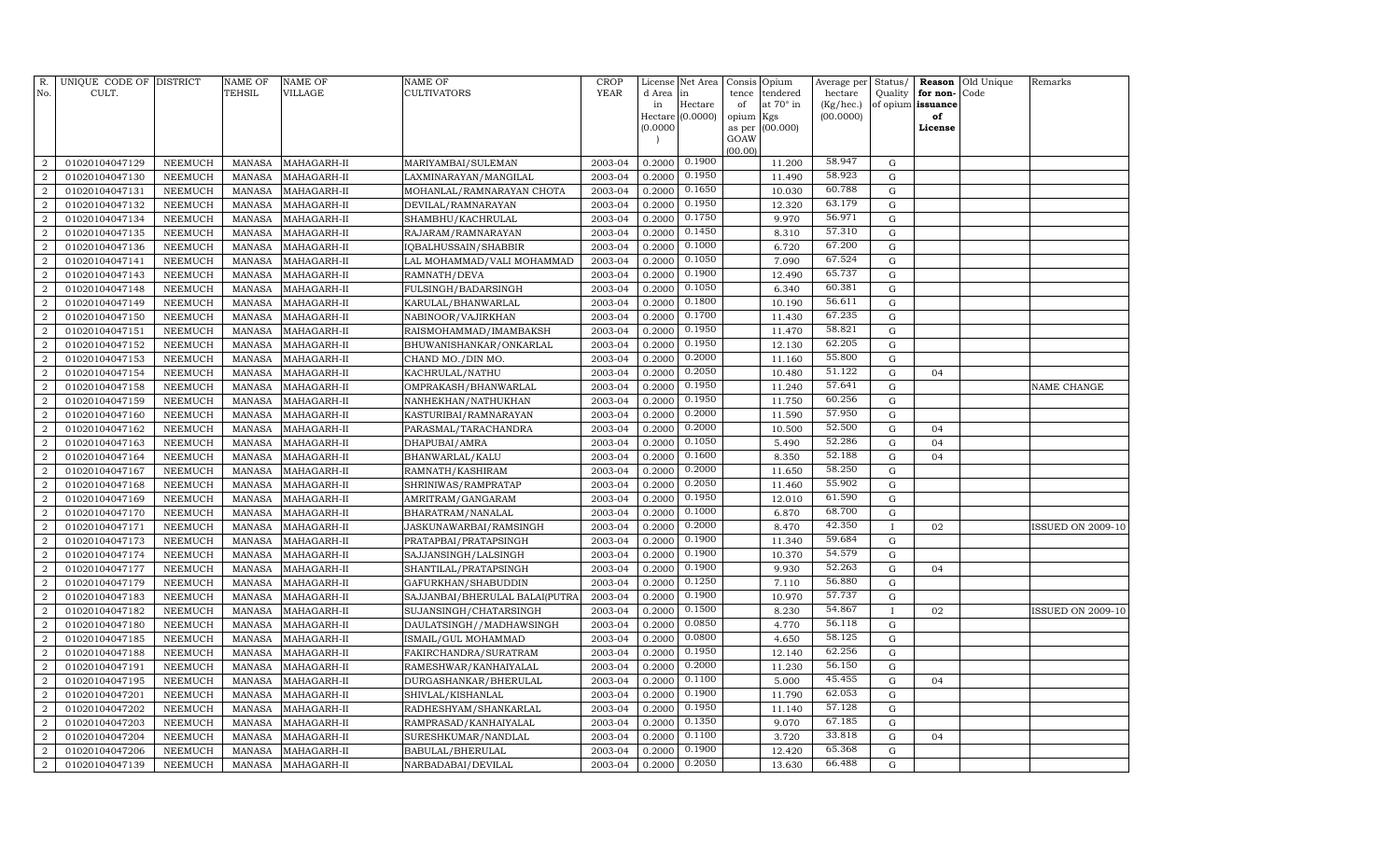| R.<br>No.        | UNIQUE CODE OF DISTRICT<br>CULT. |                | <b>NAME OF</b><br><b>TEHSIL</b> | NAME OF<br>VILLAGE | NAME OF<br>CULTIVATORS      | <b>CROP</b><br><b>YEAR</b> | License<br>d Area | Net Area<br>in     | Consis Opium<br>tence | tendered        | Average per Status/<br>hectare | Quality      | for non-Code      | <b>Reason</b> Old Unique | Remarks                                     |  |
|------------------|----------------------------------|----------------|---------------------------------|--------------------|-----------------------------|----------------------------|-------------------|--------------------|-----------------------|-----------------|--------------------------------|--------------|-------------------|--------------------------|---------------------------------------------|--|
|                  |                                  |                |                                 |                    |                             |                            | in                | Hectare            | of                    | at 70° in       | (Kg/hec.)                      |              | of opium issuance |                          |                                             |  |
|                  |                                  |                |                                 |                    |                             |                            |                   | Hectare $(0.0000)$ | opium Kgs             |                 | (00.0000)                      |              | of                |                          |                                             |  |
|                  |                                  |                |                                 |                    |                             |                            | (0.0000)          |                    |                       | as per (00.000) |                                |              | License           |                          |                                             |  |
|                  |                                  |                |                                 |                    |                             |                            |                   |                    | GOAW<br>(00.00)       |                 |                                |              |                   |                          |                                             |  |
| 2                | 01020104047157                   | NEEMUCH        | MANASA                          | MAHAGARH-II        | BHERULAL/ONKARLAL           | 2003-04                    | 0.2000            | 0.1950             |                       | 11.430          | 58.615                         | G            |                   |                          |                                             |  |
| $\overline{2}$   | 01020104047161                   | NEEMUCH        | MANASA                          | MAHAGARH-II        | RAMPRATAP/FAKIRCHANDRA      | 2003-04                    | 0.2000            | 0.1850             |                       | 10.530          | 56.919                         | G            |                   |                          |                                             |  |
| $\overline{2}$   | 01020104047193                   | NEEMUCH        | MANASA                          | MAHAGARH-II        | GHANSHYAM/NARULAL           | 2003-04                    | 0.2000            | 0.1650             |                       | 8.990           | 54.485                         | $\mathbf I$  | 02                |                          | <b>ISSUED ON 2009-10</b>                    |  |
| $\overline{2}$   | 01020104047221                   | NEEMUCH        | MANASA                          | MAHAGARH-II        | GULABBAI/LAXMANSINGH        | 2003-04                    | 0.2000            | 0.1900             |                       | 10.590          | 55.737                         | $\mathbf G$  |                   |                          |                                             |  |
| $\overline{2}$   | 01020104047223                   | NEEMUCH        | MANASA                          | MAHAGARH-II        | RAMKANYABAI/RAMGOPAL        | 2003-04                    | 0.2000            | 0.2050             |                       | 12.810          | 62.488                         | G            |                   |                          |                                             |  |
| $\overline{2}$   | 01020104047226                   | NEEMUCH        | MANASA                          | MAHAGARH-II        | GOVINDRAM/KANHAIYALAL       | 2003-04                    | 0.2000            | 0.1950             |                       | 12.000          | 61.538                         | $\mathbf G$  |                   |                          |                                             |  |
| $\boldsymbol{2}$ | 01020104047227                   | NEEMUCH        | <b>MANASA</b>                   | MAHAGARH-II        | MADANSINGH/BALWANTSINGH     | 2003-04                    | 0.2000            | 0.1900             |                       | 10.730          | 56.474                         | G            |                   |                          |                                             |  |
| $\boldsymbol{2}$ | 01020104047228                   | NEEMUCH        | MANASA                          | MAHAGARH-II        | MANGILAL/NANURAM BALAI      | 2003-04                    | 0.2000            | 0.2000             |                       | 11.030          | 55.150                         | G            |                   |                          |                                             |  |
| $\overline{2}$   | 01020104047229                   | NEEMUCH        | MANASA                          | MAHAGARH-II        | OMPRAKASH/RAMNARAYAN        | 2003-04                    | 0.2000            |                    |                       |                 |                                | $\mathbf F$  |                   |                          |                                             |  |
| $\overline{2}$   | 01020104047230                   | NEEMUCH        | <b>MANASA</b>                   | MAHAGARH-II        | KANHAIYALAL/KARUJI          | 2003-04                    | 0.2000            | 0.2000             |                       | 12.260          | 61.300                         | G            |                   |                          |                                             |  |
| $\overline{2}$   | 01020104047231                   | <b>NEEMUCH</b> | <b>MANASA</b>                   | MAHAGARH-II        | MANGILAL/BHURAJI            | 2003-04                    | 0.2000            | 0.1950             |                       | 12.040          | 61.744                         | G            |                   |                          |                                             |  |
| $\overline{2}$   | 01020104047232                   | NEEMUCH        | <b>MANASA</b>                   | MAHAGARH-II        | VIMALKUNWAR/KARANSINGH      | 2003-04                    | 0.2000            | 0.1750             |                       | 10.490          | 59.943                         | G            |                   |                          |                                             |  |
| $\overline{2}$   | 01020104047233                   | <b>NEEMUCH</b> | MANASA                          | MAHAGARH-II        | RAMRATAN/KALURAM            | 2003-04                    | 0.2000            | 0.1950             |                       | 14.140          | 72.513                         | G            |                   |                          |                                             |  |
| $\overline{2}$   | 01020104047234                   | NEEMUCH        | <b>MANASA</b>                   | MAHAGARH-II        | RAMNIWAS/LAXMINARAYAN       | 2003-04                    | 0.2000            | 0.1850             |                       | 11.090          | 59.946                         | G            |                   |                          |                                             |  |
| $\overline{2}$   | 01020104047099                   | NEEMUCH        | MANASA                          | MAHAGARH-II        | BABULAL/KANHAIYALAL         | 2003-04                    | 0.2000            | 0.1950             |                       | 11.290          | 57.897                         | G            |                   |                          |                                             |  |
| $\overline{2}$   | 01020104047242                   | NEEMUCH        | MANASA                          | MAHAGARH-II        | OMPRAKASH/KHIMAJI           | 2003-04                    | 0.2000            | 0.1500             |                       | 8.890           | 59.267                         | G            |                   |                          |                                             |  |
| $\overline{2}$   | 01020104047243                   | NEEMUCH        | MANASA                          | MAHAGARH-II        | NATHU/BHUWANA               | 2003-04                    | 0.2000            | 0.1750             |                       | 10.620          | 60.686                         | ${\rm G}$    |                   |                          | 0104020900916TRANSFER/ GUDBHELI M- IIMDS-II |  |
| $\overline{2}$   | 01020104047187                   | NEEMUCH        | <b>MANASA</b>                   | MAHAGARH-II        | RAMCHANDRA/KACHRULAL BRAHAM | 2003-04                    | 0.2000            | 0.1150             |                       | 6.950           | 60.435                         | G            |                   |                          |                                             |  |
| $\overline{2}$   | 01020104047002                   | NEEMUCH        | <b>MANASA</b>                   | MAHAGARH-I         | IBRAHIM KHAN/VAJIR KHAN     | 2003-04                    | 0.2000            | 0.1250             |                       | 9.380           | 75.040                         | ${\rm G}$    |                   |                          |                                             |  |
| $\boldsymbol{2}$ | 01020104047003                   | NEEMUCH        | <b>MANASA</b>                   | MAHAGARH-I         | KESHARBAI/UDAIRAM           | 2003-04                    | 0.2000            | 0.1350             |                       | 8.140           | 60.296                         | G            |                   |                          |                                             |  |
| $\overline{2}$   | 01020104047004                   | NEEMUCH        | <b>MANASA</b>                   | MAHAGARH-I         | SHAMBHULAL/MANGILAL         | 2003-04                    | 0.2000            | 0.2000             |                       | 11.300          | 56.500                         | G            |                   |                          |                                             |  |
| $\overline{2}$   | 01020104047008                   | NEEMUCH        | MANASA                          | MAHAGARH-I         | BHERULAL/GOPAL              | 2003-04                    | 0.2000            | 0.1950             |                       | 10.680          | 54.769                         | G            |                   |                          |                                             |  |
| $\overline{2}$   | 01020104047009                   | <b>NEEMUCH</b> | <b>MANASA</b>                   | MAHAGARH-I         | RAMPRASAD/RAMLAL            | 2003-04                    | 0.2000            | 0.0450             |                       | 2.850           | 63.333                         | ${\rm G}$    |                   |                          |                                             |  |
| $\overline{2}$   | 01020104047010                   | <b>NEEMUCH</b> | MANASA                          | MAHAGARH-I         | GODAVRIBAI/SHIVLAL          | 2003-04                    | 0.2000            | 0.1900             |                       | 11.030          | 58.053                         | G            |                   |                          |                                             |  |
| $\overline{2}$   | 01020104047011                   | NEEMUCH        | <b>MANASA</b>                   | MAHAGARH-I         | JAGDISH/FAKIRCHANDRA        | 2003-04                    | 0.2000            | 0.1850             |                       | 8.330           | 45.027                         | $\mathbf{I}$ | 02                |                          | <b>ISSUED ON 2009-10</b>                    |  |
| $\overline{2}$   | 01020104047012                   | NEEMUCH        | MANASA                          | MAHAGARH-I         | MOHANLAL/HAMERA             | 2003-04                    | 0.2000            |                    |                       |                 |                                | $\, {\rm N}$ |                   |                          |                                             |  |
| $\overline{2}$   | 01020104047013                   | <b>NEEMUCH</b> | <b>MANASA</b>                   | MAHAGARH-I         | GOVERDHANSINGH/CHENSINGH    | 2003-04                    | 0.2000            | 0.1700             |                       | 10.430          | 61.353                         | G            |                   |                          |                                             |  |
| $\overline{2}$   | 01020104047015                   | NEEMUCH        | <b>MANASA</b>                   | MAHAGARH-I         | RANSINGH/BHOPALSINGH        | 2003-04                    | 0.2000            | 0.1800             |                       | 8.810           | 48.944                         |              | 02                |                          | <b>ISSUED ON 2009-10</b>                    |  |
| $\overline{2}$   | 01020104047017                   | <b>NEEMUCH</b> | <b>MANASA</b>                   | MAHAGARH-I         | KAVERIBAI/CHAMPALAL         | 2003-04                    | 0.2000            | 0.0850             |                       | 4.920           | 57.882                         | ${\rm G}$    |                   |                          |                                             |  |
| $\overline{2}$   | 01020104047018                   | NEEMUCH        | <b>MANASA</b>                   | MAHAGARH-I         | KANHAIYALAL/MANGILAL        | 2003-04                    | 0.2000            | 0.1900             |                       | 11.610          | 61.105                         | G            |                   |                          |                                             |  |
| $\overline{2}$   | 01020104047020                   | NEEMUCH        | MANASA                          | MAHAGARH-I         | NANDLAL/DHANRAJ             | 2003-04                    | 0.2000            | 0.1000             |                       | 5.610           | 56.100                         | ${\rm G}$    |                   |                          |                                             |  |
| $\overline{2}$   | 01020104047021                   | NEEMUCH        | <b>MANASA</b>                   | MAHAGARH-I         | AMBALAL/BHANWARLAL          | 2003-04                    | 0.2000            | 0.1800             |                       | 8.600           | 47.778                         |              | 02                |                          | <b>ISSUED ON 2009-10</b>                    |  |
| $\overline{2}$   | 01020104047023                   | NEEMUCH        | MANASA                          | MAHAGARH-I         | RAJMAL/KARULAL              | 2003-04                    | 0.2000            | 0.1400             |                       | 8.740           | 62.429                         | G            |                   |                          |                                             |  |
| $\overline{2}$   | 01020104047025                   | NEEMUCH        | <b>MANASA</b>                   | MAHAGARH-I         | KALURAM / SALAGRAM          | 2003-04                    | 0.2000            | 0.2000             |                       | 11.910          | 59.550                         | G            |                   |                          |                                             |  |
| $\overline{2}$   | 01020104047026                   | <b>NEEMUCH</b> | MANASA                          | MAHAGARH-I         | JARILAL/BHUWANIRAM          | 2003-04                    | 0.2000            | 0.1950             |                       | 10.780          | 55.282                         | ${\rm G}$    |                   |                          |                                             |  |
| 2                | 01020104047028                   | NEEMUCH        | <b>MANASA</b>                   | MAHAGARH-I         | VARDIBAI/GOPAL              | 2003-04                    | 0.2000            | 0.1050             |                       | 6.340           | 60.381                         | G            |                   |                          |                                             |  |
| $\overline{2}$   | 01020104047033                   | NEEMUCH        | <b>MANASA</b>                   | MAHAGARH-I         | BADRILAL/NATHU TELI         | 2003-04                    | 0.2000            | 0.1950             |                       | 11.640          | 59.692                         | G            |                   |                          |                                             |  |
| $\overline{2}$   | 01020104047034                   | NEEMUCH        | <b>MANASA</b>                   | MAHAGARH-I         | JANAKILAL/RAMNIWAS          | 2003-04                    | 0.2000            | 0.1600             |                       | 8.950           | 55.938                         | G            |                   |                          |                                             |  |
| $\overline{2}$   | 01020104047036                   | NEEMUCH        | <b>MANASA</b>                   | MAHAGARH-I         | SHAMBHULAL/BHUWANIRAM       | 2003-04                    | 0.2000            | 0.2000             |                       | 9.420           | 47.100                         | G            | 04                |                          |                                             |  |
| $\overline{2}$   | 01020104047037                   | NEEMUCH        | <b>MANASA</b>                   | MAHAGARH-I         | MANGIBAI/RAMNARAYAN         | 2003-04                    | 0.2000            | 0.2000             |                       | 12.020          | 60.100                         | G            |                   |                          |                                             |  |
| $\mathcal{D}$    | 01020104047041                   | NEEMUCH        | <b>MANASA</b>                   | MAHAGARH-I         | DAMARLAL/BHUWANI            | 2003-04                    | 0.2000            | 0.2050             |                       | 13.500          | 65.854                         | G            |                   |                          |                                             |  |
| $\overline{2}$   | 01020104047042                   | NEEMUCH        | <b>MANASA</b>                   | MAHAGARH-I         | BHANWARLAL/RATANLAL         | 2003-04                    | 0.2000            | 0.1100             |                       | 6.300           | 57.273                         | G            |                   |                          |                                             |  |
| $\overline{2}$   | 01020104047044                   | <b>NEEMUCH</b> | <b>MANASA</b>                   | MAHAGARH-I         | NARAMDABAI/GULABCHANDRA     | 2003-04                    | 0.2000            | 0.1850             |                       | 11.110          | 60.054                         | G            |                   |                          |                                             |  |
| $\overline{2}$   | 01020104047045                   | <b>NEEMUCH</b> | MANASA                          | MAHAGARH-I         | BHUWANISINGH/CHENSINGH      | 2003-04                    | 0.2000            | 0.1650             |                       | 9.340           | 56.606                         | G            |                   |                          |                                             |  |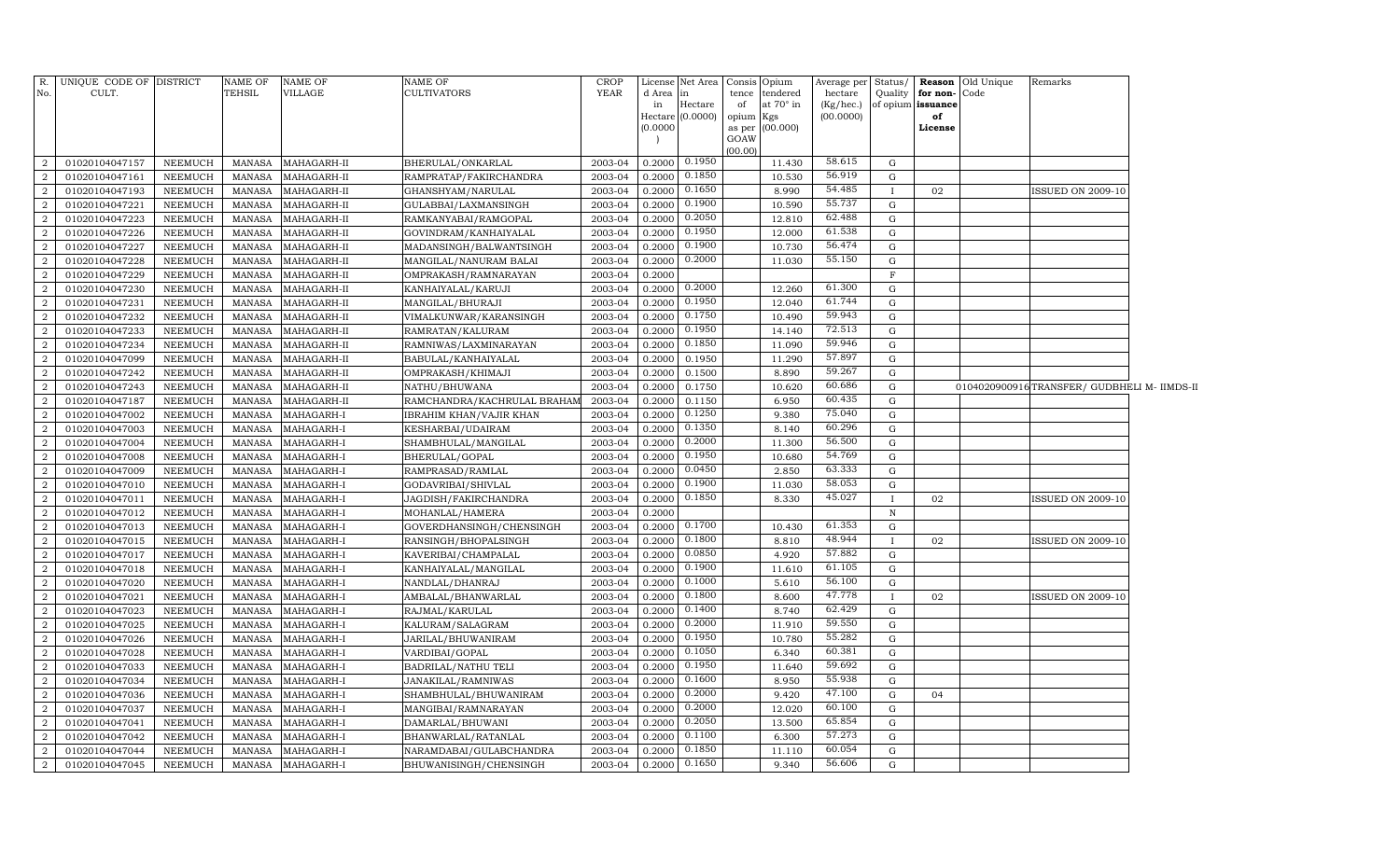| R.<br>No.      | UNIQUE CODE OF DISTRICT<br>CULT. |                | NAME OF<br>TEHSIL | <b>NAME OF</b><br>VILLAGE | <b>NAME OF</b><br>CULTIVATORS | <b>CROP</b><br><b>YEAR</b> | License<br>d Area | Net Area<br>in   | Consis<br>tence | Opium<br>tendered | Average per<br>hectare | Status/<br>Quality | Reason<br>for non- | Old Unique<br>Code | Remarks                  |
|----------------|----------------------------------|----------------|-------------------|---------------------------|-------------------------------|----------------------------|-------------------|------------------|-----------------|-------------------|------------------------|--------------------|--------------------|--------------------|--------------------------|
|                |                                  |                |                   |                           |                               |                            | in                | Hectare          | of              | at 70° in         | $(Kg/$ hec. $)$        | of opium           | issuance           |                    |                          |
|                |                                  |                |                   |                           |                               |                            |                   | Hectare (0.0000) | opium           | Kgs               | (00.0000)              |                    | of                 |                    |                          |
|                |                                  |                |                   |                           |                               |                            | (0.0000)          |                  | as per          | (00.000)          |                        |                    | License            |                    |                          |
|                |                                  |                |                   |                           |                               |                            |                   |                  | GOAW<br>(00.00) |                   |                        |                    |                    |                    |                          |
| $\overline{2}$ | 01020104047046                   | NEEMUCH        | <b>MANASA</b>     | MAHAGARH-I                | SHIVNARAYAN/PRABHULAL         | 2003-04                    | 0.2000            | 0.1100           |                 | 6.820             | 62.000                 | G                  |                    |                    |                          |
| $\overline{2}$ | 01020104047047                   | <b>NEEMUCH</b> | <b>MANASA</b>     | MAHAGARH-I                | ISHAKH MOHAMMAD/VAJIR KHAN    | 2003-04                    | 0.2000            |                  |                 |                   |                        | $\mathbf F$        |                    |                    |                          |
| 2              | 01020104047049                   | <b>NEEMUCH</b> | MANASA            | MAHAGARH-I                | BHUWANISHANKAR/BHERUBAKSH     | 2003-04                    | 0.2000            | 0.2000           |                 | 11.660            | 58.300                 | G                  |                    |                    |                          |
| $\overline{2}$ | 01020104047053                   | <b>NEEMUCH</b> | <b>MANASA</b>     | MAHAGARH-I                | SUJANMAL/CHUNNILAL            | 2003-04                    | 0.2000            | 0.1900           |                 | 9.690             | 51.000                 | G                  | 04                 |                    |                          |
| $\overline{a}$ | 01020104047057                   | <b>NEEMUCH</b> | <b>MANASA</b>     | MAHAGARH-I                | SHIVSHANKAR/BHERU BAKSH       | 2003-04                    | 0.2000            | 0.0550           |                 | 3.620             | 65.818                 | G                  |                    |                    |                          |
| $\overline{2}$ | 01020104047058                   | <b>NEEMUCH</b> | <b>MANASA</b>     | MAHAGARH-I                | RATANLAL/BHUWANIRAM           | 2003-04                    | 0.2000            | 0.1650           |                 | 9.230             | 55.939                 | G                  |                    |                    |                          |
| $\overline{a}$ | 01020104047059                   | <b>NEEMUCH</b> | <b>MANASA</b>     | MAHAGARH-I                | FAKIRCHANDRA/NANURAM          | 2003-04                    | 0.2000            | 0.1800           |                 | 10.590            | 58.833                 | $\mathbf G$        |                    |                    |                          |
| $\overline{a}$ | 01020104047060                   | <b>NEEMUCH</b> | <b>MANASA</b>     | MAHAGARH-I                | JAGDISHCHANDRA/GOPAL          | 2003-04                    | 0.2000            | 0.1850           |                 | 10.390            | 56.162                 | $\mathbf G$        |                    |                    |                          |
| $\overline{a}$ | 01020104047061                   | <b>NEEMUCH</b> | <b>MANASA</b>     | MAHAGARH-I                | MANGILAL/KACHRULAL            | 2003-04                    | 0.2000            | 0.1700           |                 | 10.200            | 60.000                 | $\mathbf G$        |                    |                    |                          |
| $\overline{a}$ | 01020104047062                   | <b>NEEMUCH</b> | <b>MANASA</b>     | MAHAGARH-I                | DINESHKUMAR/RAMESHWAR         | 2003-04                    | 0.2000            | 0.1600           |                 | 10.100            | 63.125                 | ${\rm G}$          |                    |                    |                          |
| $\overline{a}$ | 01020104047063                   | <b>NEEMUCH</b> | <b>MANASA</b>     | MAHAGARH-I                | SHARIF KHAN/NANHE KHAN        | 2003-04                    | 0.2000            | 0.1800           |                 | 10.260            | 57.000                 | G                  |                    |                    |                          |
| $\overline{2}$ | 01020104047064                   | <b>NEEMUCH</b> | <b>MANASA</b>     | MAHAGARH-I                | BHANWARLAL/BHUWANISHANKAR     | 2003-04                    | 0.2000            | 0.1550           |                 | 8.410             | 54.258                 | $\mathbf G$        |                    |                    |                          |
| $\overline{a}$ | 01020104047067                   | <b>NEEMUCH</b> | <b>MANASA</b>     | MAHAGARH-I                | GOVERDHANSINGH/PRATAPSINGH    | 2003-04                    | 0.2000            | 0.1900           |                 | 11.610            | 61.105                 | G                  |                    |                    |                          |
| $\overline{2}$ | 01020104047068                   | <b>NEEMUCH</b> | <b>MANASA</b>     | MAHAGARH-I                | RAJAK MOHAMMAD/KALE KHAN      | 2003-04                    | 0.2000            |                  |                 |                   |                        | $\rm F$            |                    |                    |                          |
| $\overline{a}$ | 01020104047069                   | <b>NEEMUCH</b> | <b>MANASA</b>     | MAHAGARH-I                | YUSUF MONAMMAD/LAL MOHAMMA    | 2003-04                    | 0.2000            | 0.0900           |                 | 6.220             | 69.111                 | $\mathbf G$        |                    |                    |                          |
| $\overline{2}$ | 01020104047070                   | <b>NEEMUCH</b> | <b>MANASA</b>     | MAHAGARH-I                | GOPALSINGH/BHUWANISHINGH      | 2003-04                    | 0.2000            | 0.2000           |                 | 11.450            | 57.250                 | G                  |                    |                    |                          |
| $\overline{a}$ | 01020104047071                   | <b>NEEMUCH</b> | <b>MANASA</b>     | MAHAGARH-I                | AHMADNOOR/MOHAMMAD            | 2003-04                    | 0.2000            | 0.2000           |                 | 12.600            | 63.000                 | $\mathbf G$        |                    |                    |                          |
| $\overline{a}$ | 01020104047075                   | <b>NEEMUCH</b> | <b>MANASA</b>     | MAHAGARH-I                | ABDUL KARIM/VAJIR MOHAMMAD    | 2003-04                    | 0.2000            | 0.1150           |                 | 6.300             | 54.783                 | ${\rm G}$          |                    |                    |                          |
| $\overline{2}$ | 01020104047076                   | <b>NEEMUCH</b> | <b>MANASA</b>     | MAHAGARH-I                | KALLUKHAN/NANHEKHAN           | 2003-04                    | 0.2000            | 0.0700           |                 | 4.330             | 61.857                 | $\mathbf G$        |                    |                    |                          |
| $\overline{2}$ | 01020104047077                   | <b>NEEMUCH</b> | <b>MANASA</b>     | MAHAGARH-I                | CHAMPALAL/NANDLAL             | 2003-04                    | 0.2000            | 0.1900           |                 | 10.590            | 55.737                 | G                  |                    |                    |                          |
| $\overline{a}$ | 01020104047078                   | <b>NEEMUCH</b> | <b>MANASA</b>     | MAHAGARH-I                | OMPRAKASH/CHAMPALAL           | 2003-04                    | 0.2000            | 0.1450           |                 | 8.520             | 58.759                 | G                  |                    |                    |                          |
| $\overline{2}$ | 01020104047081                   | <b>NEEMUCH</b> | <b>MANASA</b>     | MAHAGARH-I                | AMARSINGH/BAHADURSINGH        | 2003-04                    | 0.2000            | 0.1850           |                 | 10.860            | 58.703                 | G                  |                    |                    |                          |
| $\overline{2}$ | 01020104047083                   | NEEMUCH        | <b>MANASA</b>     | MAHAGARH-I                | SHIVRAJSINGH/RATANSINGH       | 2003-04                    | 0.2000            | 0.1900           |                 | 11.840            | 62.316                 | G                  |                    |                    |                          |
| $\overline{2}$ | 01020104047085                   | <b>NEEMUCH</b> | <b>MANASA</b>     | MAHAGARH-I                | GHANSHYAM/CHAMPALAL           | 2003-04                    | 0.2000            | 0.1300           |                 | 7.460             | 57.385                 | $\mathbf G$        |                    |                    |                          |
| $\overline{a}$ | 01020104047087                   | <b>NEEMUCH</b> | <b>MANASA</b>     | MAHAGARH-I                | RAMESHWAR/BHERULAL            | 2003-04                    | 0.2000            | 0.1700           |                 | 10.810            | 63.588                 | $\mathbf G$        |                    |                    |                          |
| $\overline{a}$ | 01020104047089                   | <b>NEEMUCH</b> | <b>MANASA</b>     | MAHAGARH-I                | PRAKASHCHANDRA/UDAJI          | 2003-04                    | 0.2000            | 0.1500           |                 | 9.360             | 62.400                 | G                  |                    |                    |                          |
| $\overline{a}$ | 01020104047090                   | <b>NEEMUCH</b> | <b>MANASA</b>     | MAHAGARH-I                | MUNNALAL/RATANLAL             | 2003-04                    | 0.2000            | 0.2000           |                 | 11.390            | 56.950                 | $\mathbf G$        |                    |                    |                          |
| $\overline{2}$ | 01020104047091                   | <b>NEEMUCH</b> | <b>MANASA</b>     | MAHAGARH-I                | BAPULAL/RAMNARAYAN            | 2003-04                    | 0.2000            | 0.2000           |                 | 11.460            | 57.300                 | $\mathbf G$        |                    |                    |                          |
| 2              | 01020104047092                   | <b>NEEMUCH</b> | <b>MANASA</b>     | MAHAGARH-I                | MOHANLAL/HEERALAL             | 2003-04                    | 0.2000            | 0.1850           |                 | 10.340            | 55.892                 | G                  |                    |                    |                          |
| $\overline{2}$ | 01020104047093                   | <b>NEEMUCH</b> | <b>MANASA</b>     | MAHAGARH-I                | ABDULKARIM/JAKIR              | 2003-04                    | 0.2000            | 0.1850           |                 | 11.600            | 62.703                 | G                  |                    |                    |                          |
| 2              | 01020104047094                   | <b>NEEMUCH</b> | <b>MANASA</b>     | MAHAGARH-I                | HUKUMSINGH/METABSINGH         | 2003-04                    | 0.2000            | 0.2000           |                 | 11.620            | 58.100                 | G                  |                    |                    |                          |
| $\overline{2}$ | 01020104047095                   | <b>NEEMUCH</b> | <b>MANASA</b>     | MAHAGARH-I                | BALARAM/RAMNIWAS              | 2003-04                    | 0.2000            | 0.2050           |                 | 12.210            | 59.561                 | $\mathbf G$        |                    |                    |                          |
| $\overline{a}$ | 01020104047097                   | NEEMUCH        | <b>MANASA</b>     | MAHAGARH-I                | SHYAMSINGH/RAMSINGH           | 2003-04                    | 0.2000            | 0.1350           |                 | 7.180             | 53.185                 | $\mathbf G$        | 04                 |                    | <b>ISSUED ON 2009-10</b> |
| $\overline{2}$ | 01020104047098                   | <b>NEEMUCH</b> | <b>MANASA</b>     | MAHAGARH-I                | SHANTILAL/SHANKARLAL          | 2003-04                    | 0.2000            | 0.1500           |                 | 9.370             | 62.467                 | G                  |                    |                    |                          |
| $\overline{a}$ | 01020104047100                   | <b>NEEMUCH</b> | <b>MANASA</b>     | MAHAGARH-I                | BANSHILAL/KANWARLAL           | 2003-04                    | 0.2000            | 0.1950           |                 | 13.340            | 68.410                 | G                  |                    |                    |                          |
| $\overline{a}$ | 01020104047102                   | <b>NEEMUCH</b> | <b>MANASA</b>     | MAHAGARH-I                | SATYANARAYAN/KANHAIYALAL      | 2003-04                    | 0.2000            | 0.1950           |                 | 10.990            | 56.359                 | G                  |                    |                    |                          |
| $\overline{a}$ | 01020104047103                   | NEEMUCH        | <b>MANASA</b>     | MAHAGARH-I                | RAMESHCHANDRA/BADRILAL        | 2003-04                    | 0.2000            | 0.1900           |                 | 10.510            | 55.316                 | G                  |                    |                    |                          |
| $\overline{a}$ | 01020104047105                   | <b>NEEMUCH</b> | <b>MANASA</b>     | MAHAGARH-I                | JAGDISH/BADRILAL              | 2003-04                    | 0.2000            | 0.1900           |                 | 10.740            | 56.526                 | $\mathbf G$        |                    |                    |                          |
| $\overline{a}$ | 01020104047108                   | <b>NEEMUCH</b> | <b>MANASA</b>     | MAHAGARH-I                | RAJMAL/LAXMINARAYAN           | 2003-04                    | 0.2000            | 0.2000<br>0.1500 |                 | 11.720            | 58.600<br>58.067       | $\mathbf G$        |                    |                    |                          |
| $\overline{2}$ | 01020104047109                   | <b>NEEMUCH</b> | <b>MANASA</b>     | MAHAGARH-I                | MANGILAL/NAGULAL              | 2003-04                    | 0.2000            |                  |                 | 8.710             |                        | $\mathbf G$        |                    |                    |                          |
| $\overline{a}$ | 01020104047110                   | NEEMUCH        | <b>MANASA</b>     | MAHAGARH-I                | SURESHCHANDRA/RAMPRATAP       | 2003-04                    | 0.2000            | 0.1900<br>0.2000 |                 | 11.520            | 60.632<br>61.950       | G                  |                    |                    |                          |
| $\overline{2}$ | 01020104047113                   | <b>NEEMUCH</b> | <b>MANASA</b>     | MAHAGARH-I                | GHISALAL/KANHAIYALAL          | 2003-04                    | 0.2000            | 0.1950           |                 | 12.390            | 56.103                 | G                  |                    |                    |                          |
| $\overline{a}$ | 01020104047114                   | NEEMUCH        | <b>MANASA</b>     | MAHAGARH-I                | DEVILAL/MANGILAL              | 2003-04                    | 0.2000            | 0.1800           |                 | 10.940            | 63.111                 | G                  |                    |                    |                          |
| $\overline{a}$ | 01020104047117                   | NEEMUCH        | MANASA            | MAHAGARH-I                | MEHTABBAI/MANGILAL            | 2003-04                    | 0.2000            |                  |                 | 11.360            |                        | $\mathbf G$        |                    |                    |                          |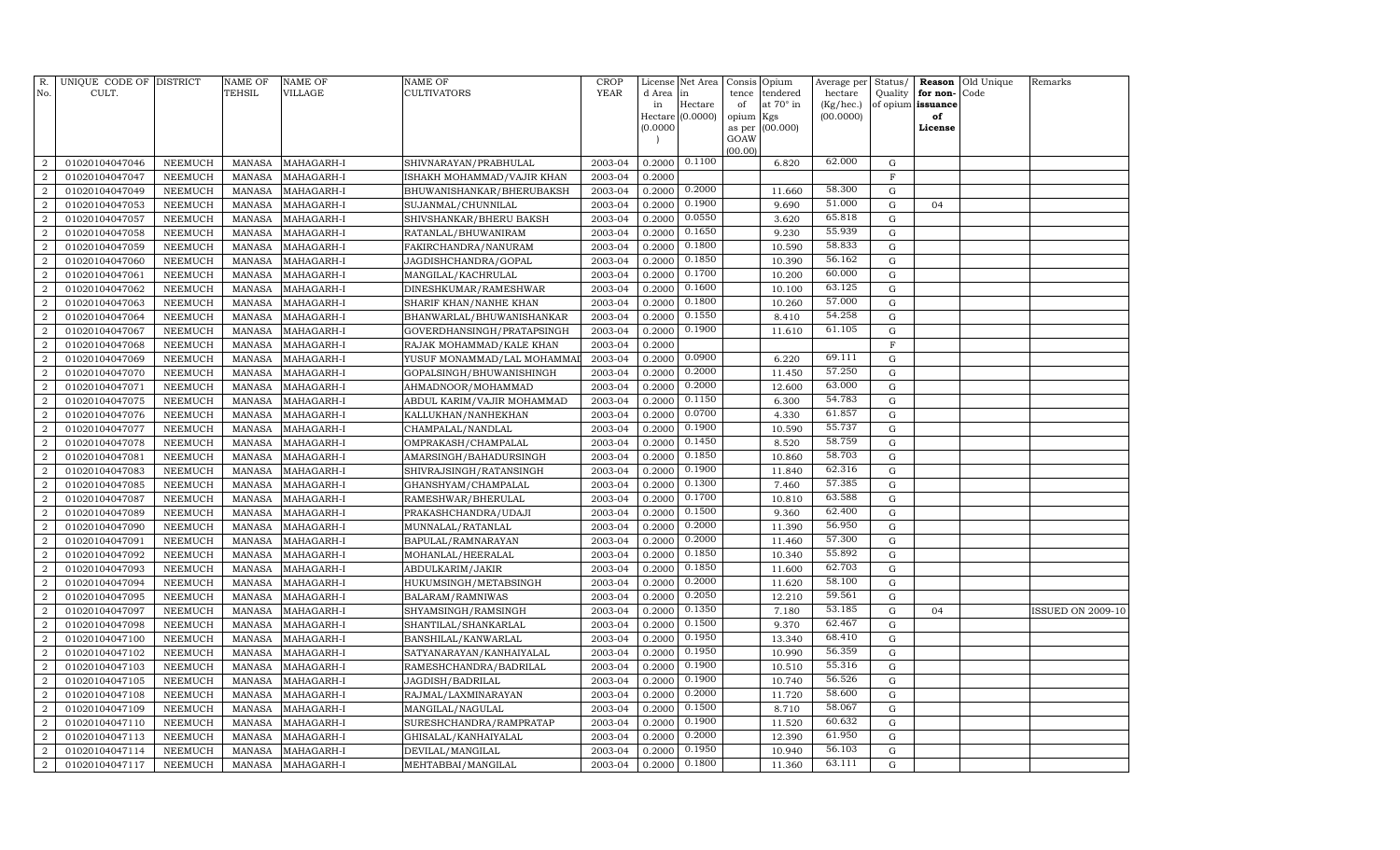| R.                               | UNIQUE CODE OF DISTRICT          |                                  | NAME OF                        | NAME OF            | <b>NAME OF</b>                   | <b>CROP</b>        |                  | License Net Area   Consis   Opium |             |                       | Average per          | Status/                    |                                   | <b>Reason</b> Old Unique | Remarks                                    |  |
|----------------------------------|----------------------------------|----------------------------------|--------------------------------|--------------------|----------------------------------|--------------------|------------------|-----------------------------------|-------------|-----------------------|----------------------|----------------------------|-----------------------------------|--------------------------|--------------------------------------------|--|
| No.                              | CULT.                            |                                  | TEHSIL                         | <b>VILLAGE</b>     | <b>CULTIVATORS</b>               | <b>YEAR</b>        | d Area<br>in     | $\ln$<br>Hectare                  | tence<br>of | tendered<br>at 70° in | hectare<br>(Kg/hec.) | Quality                    | for non-Code<br>of opium issuance |                          |                                            |  |
|                                  |                                  |                                  |                                |                    |                                  |                    |                  | Hectare (0.0000)                  | opium Kgs   |                       | (00.0000)            |                            | of                                |                          |                                            |  |
|                                  |                                  |                                  |                                |                    |                                  |                    | (0.0000)         |                                   |             | as per (00.000)       |                      |                            | License                           |                          |                                            |  |
|                                  |                                  |                                  |                                |                    |                                  |                    |                  |                                   | GOAW        |                       |                      |                            |                                   |                          |                                            |  |
| $\overline{2}$                   | 01020104047207                   | <b>NEEMUCH</b>                   | MANASA                         | MAHAGARH-I         | GHISALAL/BHUWANIRAM              | 2003-04            | 0.2000           |                                   | (00.00)     |                       |                      | $\mathbf F$                |                                   |                          |                                            |  |
| $\overline{2}$                   | 01020104047208                   | NEEMUCH                          | <b>MANASA</b>                  | MAHAGARH-I         | KHUSHALSINGH/KARANSINGH          | 2003-04            | 0.2000           | 0.1950                            |             | 12.600                | 64.615               | G                          |                                   |                          |                                            |  |
| $\overline{2}$                   | 01020104047209                   | <b>NEEMUCH</b>                   | <b>MANASA</b>                  | MAHAGARH-I         | RUPCHANDRA/SHANKARLAL            | 2003-04            | 0.2000           | 0.1750                            |             | 9.860                 | 56.343               | G                          |                                   |                          |                                            |  |
| $\overline{a}$                   | 01020104047210                   | NEEMUCH                          | <b>MANASA</b>                  | MAHAGARH-I         | BHANWARLAL/NARAYAN               | 2003-04            | 0.2000           | 0.1900                            |             | 10.820                | 56.947               | G                          |                                   |                          |                                            |  |
| $\overline{2}$                   | 01020104047211                   | <b>NEEMUCH</b>                   | <b>MANASA</b>                  | MAHAGARH-I         | BHAGWATIBAI/KANHAIYALAL          | 2003-04            | 0.2000           | 0.1950                            |             | 12.020                | 61.641               | G                          |                                   |                          |                                            |  |
| $\overline{a}$                   | 01020104047213                   | <b>NEEMUCH</b>                   | <b>MANASA</b>                  | MAHAGARH-I         | SHAMBHUSINGH/DHANSINGH           | 2003-04            | 0.2000           | 0.1800                            |             | 10.060                | 55.889               | G                          |                                   |                          |                                            |  |
| $\overline{2}$                   | 01020104047214                   | <b>NEEMUCH</b>                   | <b>MANASA</b>                  | MAHAGARH-I         | DEVILAL/BHERULAL                 | 2003-04            | 0.2000           | 0.2050                            |             | 12.350                | 60.244               | G                          |                                   |                          |                                            |  |
| $\overline{2}$                   | 01020104047216                   | <b>NEEMUCH</b>                   | <b>MANASA</b>                  | MAHAGARH-I         | HAKIM/NANAJI                     | 2003-04            | 0.2000           | 0.1800                            |             | 10.520                | 58.444               | G                          |                                   |                          |                                            |  |
| $\overline{2}$                   | 01020104047217                   | <b>NEEMUCH</b>                   | <b>MANASA</b>                  | MAHAGARH-I         | GOVINDKUNWAR/KOMALSINGH          | 2003-04            | 0.2000           | 0.2000                            |             | 12.230                | 61.150               | $\mathbf G$                |                                   |                          |                                            |  |
| $\overline{2}$                   | 01020104047218                   | <b>NEEMUCH</b>                   | <b>MANASA</b>                  | MAHAGARH-I         | NARENDRASINGH/BHOPALSINGH        | 2003-04            | 0.2000           | 0.2000                            |             | 11.250                | 56.250               | G                          |                                   |                          |                                            |  |
| $\overline{2}$                   | 01020104047219                   | <b>NEEMUCH</b>                   | <b>MANASA</b>                  | MAHAGARH-I         | MODSINGH/AKSHAYSINGH             | 2003-04            | 0.2000           | 0.1950                            |             | 11.060                | 56.718               | G                          |                                   |                          |                                            |  |
| $\overline{2}$                   | 01020104047220                   | <b>NEEMUCH</b>                   | <b>MANASA</b>                  | MAHAGARH-I         | MUNNALAL/SHANKARLAL              | 2003-04            | 0.2000           | 0.1950                            |             | 11.230                | 57.590               | G                          |                                   |                          |                                            |  |
| $\overline{2}$                   | 01020104047006                   | <b>NEEMUCH</b>                   | <b>MANASA</b>                  | MAHAGARH-I         | MOHANBAI/GOKULSINGH              | 2003-04            | 0.2000           | 0.1200                            |             | 6.920                 | 57.667               | G                          |                                   |                          |                                            |  |
| $\overline{2}$                   | 01020104047001                   | <b>NEEMUCH</b>                   | <b>MANASA</b>                  | MAHAGARH-I         | KANWARLAL/BHUWANIRAM             | 2003-04            | 0.2000           | 0.1800                            |             | 11.590                | 64.389               | G                          |                                   |                          |                                            |  |
| $\overline{2}$                   | 01020104047106                   | <b>NEEMUCH</b>                   | MANASA                         | MAHAGARH-I         | PRAHALADSINGH/MANGUSINGH         | 2003-04            | 0.2000           | 0.1900                            |             | 10.620                | 55.895               | $\mathbf G$                |                                   |                          |                                            |  |
| $\overline{2}$                   | 01020104047119                   | <b>NEEMUCH</b>                   | <b>MANASA</b>                  | MAHAGARH-I         | BALARAM/ONKARLAL                 | 2003-04            | 0.2000           | 0.2000                            |             | 13.910                | 69.550               | G                          |                                   |                          |                                            |  |
| $\overline{2}$                   | 01020104047115                   | <b>NEEMUCH</b>                   | <b>MANASA</b>                  | MAHAGARH-I         | RAMKISHAN/BHERULAL               | 2003-04            | 0.2000           | 0.1900                            |             | 10.820                | 56.947               | G                          |                                   |                          |                                            |  |
| $\overline{2}$                   | 01020104047236                   | NEEMUCH                          | <b>MANASA</b>                  | MAHAGARH-I         | FULCHAND/BHONA                   | 2003-04            | 0.2000           | 0.1950                            |             | 11.230                | 57.590               | G                          |                                   |                          | 0102010404401 TRANSFER/MOKHAMPURA MAHAGARH |  |
| $\overline{2}$                   | 01020104047237                   | NEEMUCH                          | <b>MANASA</b>                  | MAHAGARH-I         | GHANSHYAM/JAGANNATH              | 2003-04            | 0.2000           | 0.1900                            |             | 12.140                | 63.895               | G                          |                                   | 01020104045132           |                                            |  |
| $\overline{2}$                   | 01020104047238                   | <b>NEEMUCH</b>                   | MANASA                         | MAHAGARH-I         | NARMADABAI/PREMCHAND             | 2003-04            | 0.2000           | 0.2000                            |             | 12.110                | 60.550               | G                          |                                   | 01020104045101           |                                            |  |
| $\overline{2}$                   | 01020104047239                   | <b>NEEMUCH</b>                   | <b>MANASA</b>                  | MAHAGARH-I         | JAGANNATH/RAMKISHAN              | 2003-04            | 0.2000           | 0.1800                            |             | 11.690                | 64.944               | G                          |                                   | 01020104045068           |                                            |  |
| $\overline{2}$                   | 01020104047240                   | <b>NEEMUCH</b>                   | <b>MANASA</b>                  | MAHAGARH-I         | NATHULAL/KALURAM                 | 2003-04            | 0.2000           | 0.1800                            |             | 12.070                | 67.056               | G                          |                                   | 01020104045065           |                                            |  |
| $\overline{2}$                   | 01020104047241                   | <b>NEEMUCH</b>                   | <b>MANASA</b>                  | MAHAGARH-I         | DURGASINGH/GOPALSINGH            | 2003-04            | 0.2000           | 0.1350                            |             | 8.020                 | 59.407               | $\mathbf G$                |                                   |                          |                                            |  |
| $\overline{2}$                   | 01020104047147                   | <b>NEEMUCH</b>                   | <b>MANASA</b>                  | MAHAGARH-I         | SUSHILABAI/RAMNIWAS              | 2003-04            | 0.2000           | 0.1550                            |             | 8.680                 | 56.000               | G                          |                                   | 101                      |                                            |  |
| $\overline{2}$                   | 01020104047005                   | <b>NEEMUCH</b>                   | <b>MANASA</b>                  | MAHAGARH-I         | BHAGIRATH/DHANRAJ                | 2003-04            | 0.2000           | 0.1950                            |             | 12.450                | 63.846               | G                          |                                   | 01020104028252           |                                            |  |
| $\overline{2}$                   | 01020104047215                   | <b>NEEMUCH</b>                   | <b>MANASA</b>                  | MAHAGARH-I         | DHANSINGH/GOKULSINGH             | 2003-04            | 0.2000           | 0.2000                            |             | 11.520                | 57.600               | G                          |                                   |                          |                                            |  |
| 3                                | 01020104083018                   | <b>NEEMUCH</b>                   | <b>MANASA</b>                  | LUMDI              | BHAGVANLAL/RAMKISHAN             | 2003-04            | 0.2000           | 0.2000                            |             | 11.330                | 56.650               | G                          |                                   |                          |                                            |  |
| 3                                | 01020104083025                   | <b>NEEMUCH</b>                   | <b>MANASA</b>                  | LUMDI              | KAMERIBAI/RUPDAS                 | 2003-04            | 0.2000           | 0.1400                            |             | 8.290                 | 59.214               | G                          |                                   |                          |                                            |  |
| 3                                | 01020104083033                   | <b>NEEMUCH</b>                   | <b>MANASA</b>                  | LUMDI              | HARIRAM/BHAGIRATH                | 2003-04            | 0.2000           | 0.1900                            |             | 10.500                | 55.263               | G                          |                                   |                          |                                            |  |
| 3                                | 01020104083038                   | <b>NEEMUCH</b>                   | <b>MANASA</b>                  | LUMDI              | AMRATLAL/MANGILAL                | 2003-04            | 0.2000           | 0.1150                            |             | 7.390                 | 64.261               | G                          |                                   |                          |                                            |  |
| 3                                | 01020104083045                   | <b>NEEMUCH</b>                   | <b>MANASA</b>                  | LUMDI              | RAMSINGH/HARCHAND                | 2003-04            | 0.2000           | 0.1850                            |             | 10.120                | 54.703               | G                          |                                   | 01020104082076           |                                            |  |
| $\overline{2}$                   | 01020104046001                   | <b>NEEMUCH</b>                   | <b>MANASA</b>                  | LODKIYA            | HARDARIBAI/SALAGRAM              | 2003-04            | 0.2000           | 0.2000                            |             | 12.360                | 61.800               | G                          |                                   |                          |                                            |  |
| $\overline{2}$                   | 01020104046002                   | <b>NEEMUCH</b>                   | <b>MANASA</b>                  | LODKIYA            | MANGILAL/FAKIRCHANDRA CHOTA      | 2003-04            | 0.2000           |                                   |             |                       |                      | $\mathbf{F}$               |                                   |                          |                                            |  |
| $\overline{2}$                   | 01020104046003                   | <b>NEEMUCH</b>                   | <b>MANASA</b>                  | LODKIYA            | HEERABAI/MANSINGH                | 2003-04            | 0.2000           | 0.1800                            |             |                       | 53.722               | $\mathbf{F}$               |                                   |                          |                                            |  |
| $\overline{2}$                   | 01020104046004                   | <b>NEEMUCH</b>                   | <b>MANASA</b>                  | LODKIYA            | RADHESHYAM/BHERA                 | 2003-04            | 0.2000           | 0.1950                            |             | 9.670                 | 54.718               | $\mathbf G$                | 04                                |                          | SSUED ON 2009-10                           |  |
| $\overline{2}$                   | 01020104046005                   | <b>NEEMUCH</b>                   | <b>MANASA</b>                  | LODKIYA            | SHIVLAL/KISHANLAL                | 2003-04            | 0.2000           | 0.1950                            |             | 10.670                | 62.769               | G                          |                                   |                          |                                            |  |
| $\overline{2}$<br>$\overline{2}$ | 01020104046006                   | <b>NEEMUCH</b>                   | <b>MANASA</b>                  | LODKIYA            | MEGHRAJ/NANDLAL                  | 2003-04            | 0.2000<br>0.2000 | 0.1450                            |             | 12.240<br>8.400       | 57.931               | $\mathbf G$<br>$\mathbf G$ |                                   |                          |                                            |  |
| $\overline{2}$                   | 01020104046007<br>01020104046008 | <b>NEEMUCH</b><br><b>NEEMUCH</b> | <b>MANASA</b><br><b>MANASA</b> | LODKIYA<br>LODKIYA | GYARASIBAI/VARDA<br>MANGILAL/UDA | 2003-04<br>2003-04 | 0.2000           | 0.1450                            |             | 3.030                 | 20.897               | G                          | 04                                |                          |                                            |  |
| $\overline{2}$                   | 01020104046017                   | <b>NEEMUCH</b>                   | <b>MANASA</b>                  | LODKIYA            | SHORAM/BHERULAL                  | 2003-04            | 0.2000           | 0.1800                            |             | 9.580                 | 53.222               | G                          | 04                                |                          | <b>ISSUED ON 2009-10</b>                   |  |
| $\overline{2}$                   | 01020104046020                   | <b>NEEMUCH</b>                   | <b>MANASA</b>                  | LODKIYA            | VARDICHANDRA/NANDA               | 2003-04            | 0.2000           | 0.1950                            |             | 11.350                | 58.205               | G                          |                                   |                          |                                            |  |
| $\overline{2}$                   | 01020104046029                   | <b>NEEMUCH</b>                   | <b>MANASA</b>                  | LODKIYA            | RAMCHANDRA/SALAGRAM              | 2003-04            | 0.2000           | 0.1450                            |             | 9.410                 | 64.897               | G                          |                                   |                          |                                            |  |
| 2                                | 01020104046030                   | <b>NEEMUCH</b>                   | <b>MANASA</b>                  | LODKIYA            | KANWARIBAI/GHISALAL              | 2003-04            | 0.2000           | 0.0850                            |             | 4.470                 | 52.588               | G                          | 04                                |                          |                                            |  |
| $\overline{a}$                   | 01020104046032                   | <b>NEEMUCH</b>                   | <b>MANASA</b>                  | <b>LODKIYA</b>     | BHAGATRAM / MOHANLAL             | 2003-04            | 0.2000           | 0.1700                            |             | 9.880                 | 58.118               | G                          |                                   |                          |                                            |  |
|                                  |                                  |                                  |                                |                    |                                  |                    |                  |                                   |             |                       |                      |                            |                                   |                          |                                            |  |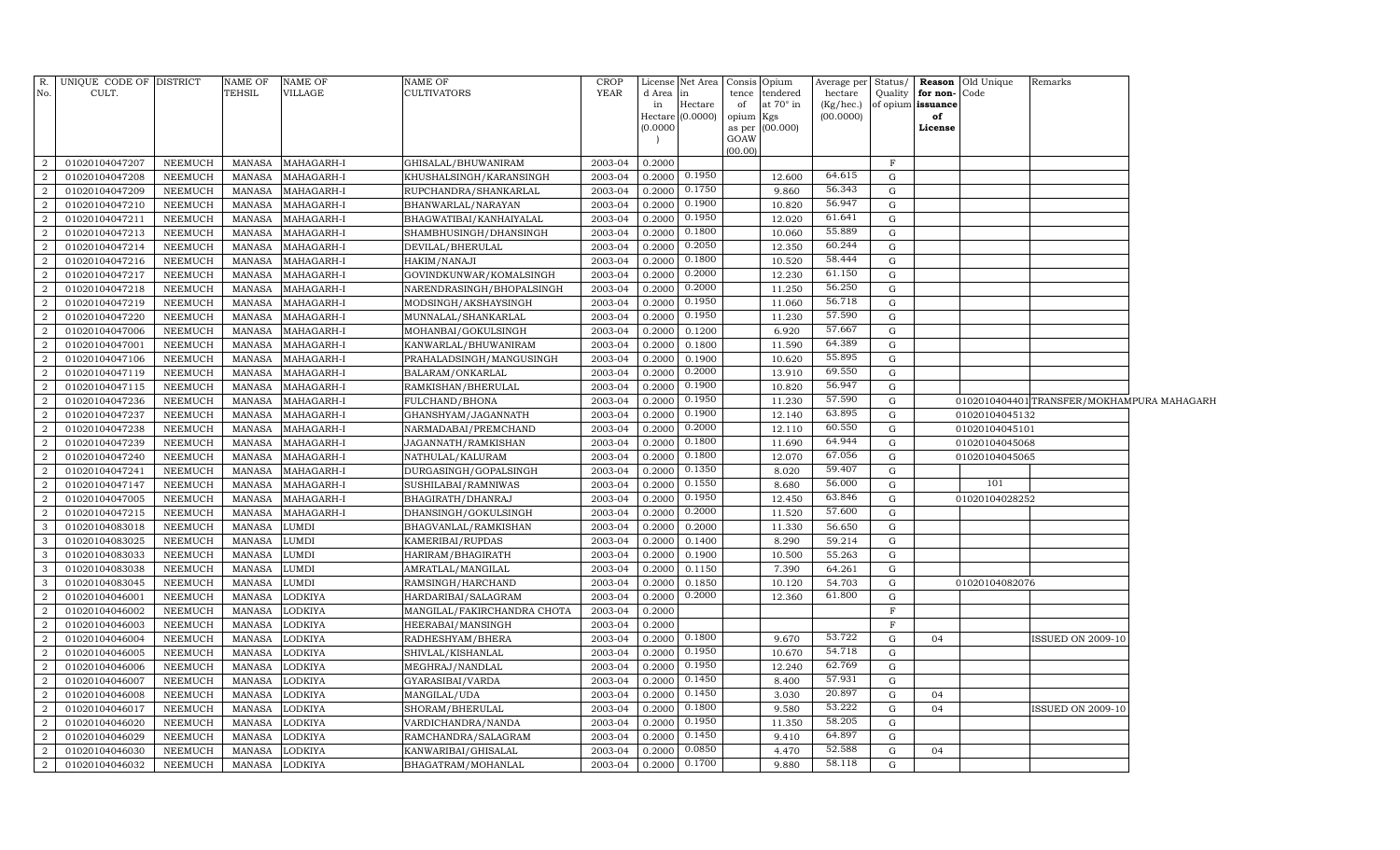| No.            | R. UNIQUE CODE OF DISTRICT<br>CULT. |                           | <b>NAME OF</b><br><b>TEHSIL</b> | <b>NAME OF</b><br>VILLAGE | NAME OF<br>CULTIVATORS                | <b>CROP</b><br><b>YEAR</b> | d Area           | License Net Area<br>in | Consis Opium<br>tence | tendered         | Average per<br>hectare | Status/          | Quality for non-Code | <b>Reason</b> Old Unique | Remarks                               |  |
|----------------|-------------------------------------|---------------------------|---------------------------------|---------------------------|---------------------------------------|----------------------------|------------------|------------------------|-----------------------|------------------|------------------------|------------------|----------------------|--------------------------|---------------------------------------|--|
|                |                                     |                           |                                 |                           |                                       |                            | in               | Hectare                | of                    | at $70^\circ$ in | (Kg/hec.)              |                  | of opium issuance    |                          |                                       |  |
|                |                                     |                           |                                 |                           |                                       |                            | Hectare          | (0.0000)               | opium Kgs             |                  | (00.0000)              |                  | of                   |                          |                                       |  |
|                |                                     |                           |                                 |                           |                                       |                            | (0.0000)         |                        |                       | as per (00.000)  |                        |                  | License              |                          |                                       |  |
|                |                                     |                           |                                 |                           |                                       |                            |                  |                        | GOAW<br>(00.00)       |                  |                        |                  |                      |                          |                                       |  |
| 2              | 01020104046035                      | NEEMUCH                   | <b>MANASA</b>                   | <b>LODKIYA</b>            | NANDA/BHERA LAD                       | 2003-04                    | 0.2000           | 0.1800                 |                       | 10.640           | 59.111                 | G                |                      |                          |                                       |  |
| $\overline{2}$ | 01020104046038                      | NEEMUCH                   | MANASA                          | LODKIYA                   | DEVILAL/LAXMINARAYAN                  | 2003-04                    | 0.2000           | 0.1950                 |                       | 12.100           | 62.051                 | G                |                      |                          |                                       |  |
| $\overline{2}$ | 01020104046039                      | <b>NEEMUCH</b>            | <b>MANASA</b>                   | <b>LODKIYA</b>            | SHANKARLAL/BHERULAL                   | 2003-04                    | 0.2000           |                        |                       |                  |                        | F                |                      |                          |                                       |  |
| $\overline{2}$ | 01020104046041                      | <b>NEEMUCH</b>            | <b>MANASA</b>                   | <b>LODKIYA</b>            | NANDA/BHERULAL GAYRI                  | 2003-04                    | 0.2000           | 0.1650                 |                       | 2.900            | 17.576                 | G                | 04                   |                          |                                       |  |
| $\overline{2}$ | 01020104046044                      | <b>NEEMUCH</b>            | <b>MANASA</b>                   | <b>LODKIYA</b>            | BAGDIRAM/NANDLAL                      | 2003-04                    | 0.2000           | 0.1600                 |                       | 10.100           | 63.125                 | G                |                      |                          |                                       |  |
| $\overline{2}$ | 01020104046045                      | <b>NEEMUCH</b>            | <b>MANASA</b>                   | LODKIYA                   | RAMLAL/RAMCHANDRA                     | 2003-04                    | 0.2000           |                        |                       |                  |                        | $_{\rm F}$       |                      |                          |                                       |  |
| $\overline{2}$ | 01020104046047                      | <b>NEEMUCH</b>            | <b>MANASA</b>                   | <b>LODKIYA</b>            | DEVILAL/NANURAM                       | 2003-04                    | 0.2000           | 0.1000                 |                       | 6.180            | 61.800                 | G                |                      |                          |                                       |  |
| $\overline{2}$ | 01020104046048                      | <b>NEEMUCH</b>            | <b>MANASA</b>                   | LODKIYA                   | NALINIRANJAN/SHYAMSUNDER              | 2003-04                    | 0.2000           | 0.1900                 |                       | 11.780           | 62.000                 | G                |                      |                          |                                       |  |
| 2              | 01020104046049                      | <b>NEEMUCH</b>            | <b>MANASA</b>                   | LODKIYA                   | MADANLAL/BHANWARLAL                   | 2003-04                    | 0.2000           | 0.1850                 |                       | 11.040           | 59.676                 | G                |                      |                          |                                       |  |
| 2              | 01020104046052                      | <b>NEEMUCH</b>            | <b>MANASA</b>                   | LODKIYA                   | BAGDIRAM/MANSINGH                     | 2003-04                    | 0.2000           |                        |                       |                  |                        | F                |                      |                          |                                       |  |
| $\overline{2}$ | 01020104046053                      | <b>NEEMUCH</b>            | <b>MANASA</b>                   | LODKIYA                   | MADANLAL/NANDLAL                      | 2003-04                    | 0.2000           | 0.1950                 |                       | 13.210           | 67.744                 | $\mathbf G$      |                      |                          |                                       |  |
| $\overline{2}$ | 01020104046054                      | NEEMUCH                   | <b>MANASA</b>                   | LODKIYA                   | PURALAL/KASHIRAM                      | 2003-04                    | 0.2000           | 0.1800                 |                       | 10.230           | 56.833                 | G                |                      |                          |                                       |  |
| $\overline{2}$ | 01020104046056                      | <b>NEEMUCH</b>            | <b>MANASA</b>                   | LODKIYA                   | CHAGANLAL/HEERALAL                    | 2003-04                    | 0.2000           |                        |                       |                  |                        | F                |                      |                          |                                       |  |
| $\overline{2}$ | 01020104046058                      | <b>NEEMUCH</b>            | <b>MANASA</b>                   | LODKIYA                   | HULASMAL/HEERALAL                     | 2003-04                    | 0.2000           |                        |                       |                  |                        | F                |                      |                          |                                       |  |
| $\overline{2}$ | 01020104046060                      | <b>NEEMUCH</b>            | <b>MANASA</b>                   | LODKIYA                   | TULSIRAM/BAPULAL                      | 2003-04                    | 0.2000           | 0.1450                 |                       | 8.020            | 55.310                 | G                |                      |                          |                                       |  |
| $\overline{2}$ | 01020104046063                      | <b>NEEMUCH</b>            | <b>MANASA</b>                   | LODKIYA                   | KAILASHCHANDRA/FAKIRCHANDRA           | 2003-04                    | 0.2000           | 0.1350                 |                       | 7.810            | 57.852                 | G                |                      |                          |                                       |  |
| $\overline{2}$ | 01020104046064                      | <b>NEEMUCH</b>            | <b>MANASA</b>                   | LODKIYA                   | VISHNULAL/BHANWARLAL                  | 2003-04                    | 0.2000           | 0.1900                 |                       | 11.140           | 58.632                 | G                |                      |                          |                                       |  |
| $\overline{2}$ | 01020104046065                      | <b>NEEMUCH</b>            | <b>MANASA</b>                   | LODKIYA                   | SUNIL/SHYAMSUNDER                     | 2003-04                    | 0.2000           |                        |                       |                  |                        | F                |                      |                          |                                       |  |
| $\overline{2}$ | 01020104046066                      | <b>NEEMUCH</b>            | <b>MANASA</b>                   | LODKIYA                   | BHAGWAN/GULABJI                       | 2003-04                    | 0.2000           | 0.1950                 |                       | 10.680           | 54.769                 | G                |                      |                          |                                       |  |
| $\overline{2}$ | 01020104046067                      | <b>NEEMUCH</b>            | <b>MANASA</b>                   | LODKIYA                   | RATANLAL/BAGDIRAM                     | 2003-04                    | 0.2000           |                        |                       |                  |                        | F                |                      |                          |                                       |  |
| $\overline{2}$ | 01020104046068                      | <b>NEEMUCH</b>            | <b>MANASA</b>                   | LODKIYA                   | KARULAL/BHERULAL                      | 2003-04                    | 0.2000           | 0.1000                 |                       | 5.540            | 55.400                 | G                |                      |                          |                                       |  |
|                | 01020104046072                      | <b>NEEMUCH</b>            | <b>MANASA</b>                   | LODKIYA                   | NANURAM/FULCHANRA                     | 2003-04                    | 0.2000           | 0.1350                 |                       | 6.250            | 46.296                 | G                | 04                   |                          |                                       |  |
| $\overline{2}$ | 01020104046075                      | <b>NEEMUCH</b>            | <b>MANASA</b>                   | LODKIYA                   | BHAGWANTIBAI/NANURAM                  | 2003-04                    | 0.2000           | 0.1900                 |                       | 10.820           | 56.947                 | G                |                      |                          |                                       |  |
|                | 01020104046077                      | NEEMUCH                   | <b>MANASA</b>                   | LODKIYA                   | BANSHILAL/KESHURAM                    | 2003-04                    | 0.2000           | 0.1900                 |                       | 11.190           | 58.895                 | G                |                      |                          |                                       |  |
| $\overline{2}$ | 01020104046078                      | <b>NEEMUCH</b>            | <b>MANASA</b>                   | LODKIYA                   | BHAGWANLAL/BAPULAL                    | 2003-04                    | 0.2000           | 0.1800                 |                       | 10.100           | 56.111                 | G                |                      |                          |                                       |  |
|                | 01020104046079                      | NEEMUCH                   | <b>MANASA</b>                   | LODKIYA                   | SHYAMSUNDER/BHIMSEN                   | 2003-04                    | 0.2000           | 0.1950                 |                       | 10.900           | 55.897                 | G                |                      |                          |                                       |  |
| $\mathcal{D}$  | 01020104046081                      | <b>NEEMUCH</b>            | <b>MANASA</b>                   | LODKIYA                   | VARDICHANDRA/BHERUNATH                | 2003-04                    | 0.2000           | 0.1950                 |                       | 5.530            | 28.359                 | G                | 04                   |                          |                                       |  |
| $\overline{2}$ | 01020104046082                      | NEEMUCH                   | <b>MANASA</b>                   | LODKIYA                   | LALU/SHANKAR                          | 2003-04                    | 0.2000           | 0.2000                 |                       | 10.680           | 53.400                 | G                | 04                   |                          | <b>ISSUED ON 2009-10</b>              |  |
| $\mathcal{D}$  | 01020104046085                      | <b>NEEMUCH</b>            | <b>MANASA</b>                   | LODKIYA                   | RAMESHCHANDRA/NANDLAL                 | 2003-04                    | 0.2000           | 0.1300                 |                       | 7.690            | 59.154                 | G                |                      |                          | TRANSFER/MAHAGARH-II                  |  |
| $\mathcal{D}$  | 01020104046086                      | <b>NEEMUCH</b>            | <b>MANASA</b>                   | LODKIYA                   | KISHANLAL/BHERA                       | 2003-04                    | 0.2000           | 0.1850                 |                       | 11.090           | 59.946                 | G                |                      |                          |                                       |  |
| $\mathcal{D}$  | 01020104046087                      | NEEMUCH                   | <b>MANASA</b>                   | LODKIYA                   | MOHANLAL/BHUWANIRAM                   | 2003-04                    | 0.2000           | 0.1750                 |                       | 9.870            | 56.400                 | G                |                      |                          |                                       |  |
| $\mathcal{D}$  | 01020104046092                      | NEEMUCH                   | <b>MANASA</b>                   | LODKIYA                   | RODIBAI/PYARCHANDRA                   | 2003-04                    | 0.2000           | 0.1950                 |                       | 10.990           | 56.359                 | G                | 09                   |                          |                                       |  |
| $\mathcal{D}$  | 01020104046093                      | <b>NEEMUCH</b>            | <b>MANASA</b>                   | LODKIYA                   | RADHESHYAM/NATHULAL                   | 2003-04                    | 0.2000           | 0.2000                 |                       | 11.530           | 57.650                 | G                |                      |                          |                                       |  |
| $\mathcal{D}$  | 01020104046015                      | NEEMUCH                   | <b>MANASA</b>                   | LODKIYA                   | MATHURALAL/BHERA                      | 2003-04                    | 0.2000           |                        |                       |                  |                        | F                |                      |                          |                                       |  |
| $\overline{2}$ | 01020104046036                      | NEEMUCH                   | <b>MANASA</b>                   | LODKIYA                   | LAXMINARAYAN/NANURAM                  | 2003-04                    | 0.2000           | 0.1800                 |                       | 10.020           | 55.667                 | G                |                      |                          |                                       |  |
| $\overline{2}$ | 01020104046095                      | NEEMUCH                   | <b>MANASA</b>                   | LODKIYA                   | CHATARBHUJ/KISHANLAL                  | 2003-04                    | 0.2000           | 0.1800                 |                       | 11.290           | 62.722                 | G                |                      |                          |                                       |  |
| $\mathcal{D}$  | 01020104046022                      | NEEMUCH                   | <b>MANASA</b>                   | LODKIYA                   | MADANLAL/RAMBAKSH                     | 2003-04                    | 0.2000           |                        |                       |                  |                        | $\mathbf F$      |                      |                          |                                       |  |
| $\overline{2}$ | 01020104046028                      | NEEMUCH                   | <b>MANASA</b>                   | LODKIYA                   | RUKMANIBAI/MANGILAL                   | 2003-04                    | 0.2000           | 0.1800                 |                       | 10.150           | 56.389                 | G                |                      |                          |                                       |  |
| 2              | 01020104046061                      | NEEMUCH                   | MANASA                          | <b>LODKIYA</b>            | NANDKISHORE/RAMESHCHANDRA             | 2003-04                    | 0.2000           | 0.1700                 |                       | 4.280            | 25.176<br>59.857       | $\mathbf G$      | 04                   |                          |                                       |  |
| 2              | 01020104046097                      | <b>NEEMUCH</b>            | <b>MANASA</b>                   | <b>LODKIYA</b>            | FAKIRIBAI/GABBULAL                    | 2003-04                    | 0.2000           | 0.1400                 |                       | 8.380            | 63.029                 | G                |                      | 01020104047024           |                                       |  |
| 2<br>2         | 01020104046098                      | <b>NEEMUCH</b>            | <b>MANASA</b>                   | LODKIYA                   | UDAIRAM/BHAGWAN                       | 2003-04                    | 0.2000           | 0.1750                 |                       | 11.030<br>11.580 | 57.900                 | $\mathbf G$<br>G |                      | 026                      | 0102010404504TRANSFER/DEVRI KHVASA-II |  |
| 3              | 01020104046099<br>01020104070002    | NEEMUCH<br><b>NEEMUCH</b> | <b>MANASA</b>                   | LODKIYA                   | SAGARMAL/DALURAM<br>SHANKARLAL/KACHRU | 2003-04<br>2003-04         | 0.2000<br>0.2000 | 0.2000<br>0.2050       |                       | 12.380           | 60.390                 | G                |                      |                          | TRANSFER/ SARJANA NMH INMH-I          |  |
|                |                                     |                           | <b>MANASA</b>                   | <b>KUNDWASA</b>           |                                       | 2003-04                    |                  |                        |                       | 13.190           | 64.341                 | G                |                      |                          |                                       |  |
| 3              | 01020104070004                      | NEEMUCH                   | MANASA                          | <b>KUNDWASA</b>           | BHAGIRATH/KACHRU                      |                            | 0.2000           | 0.2050                 |                       |                  |                        |                  |                      |                          |                                       |  |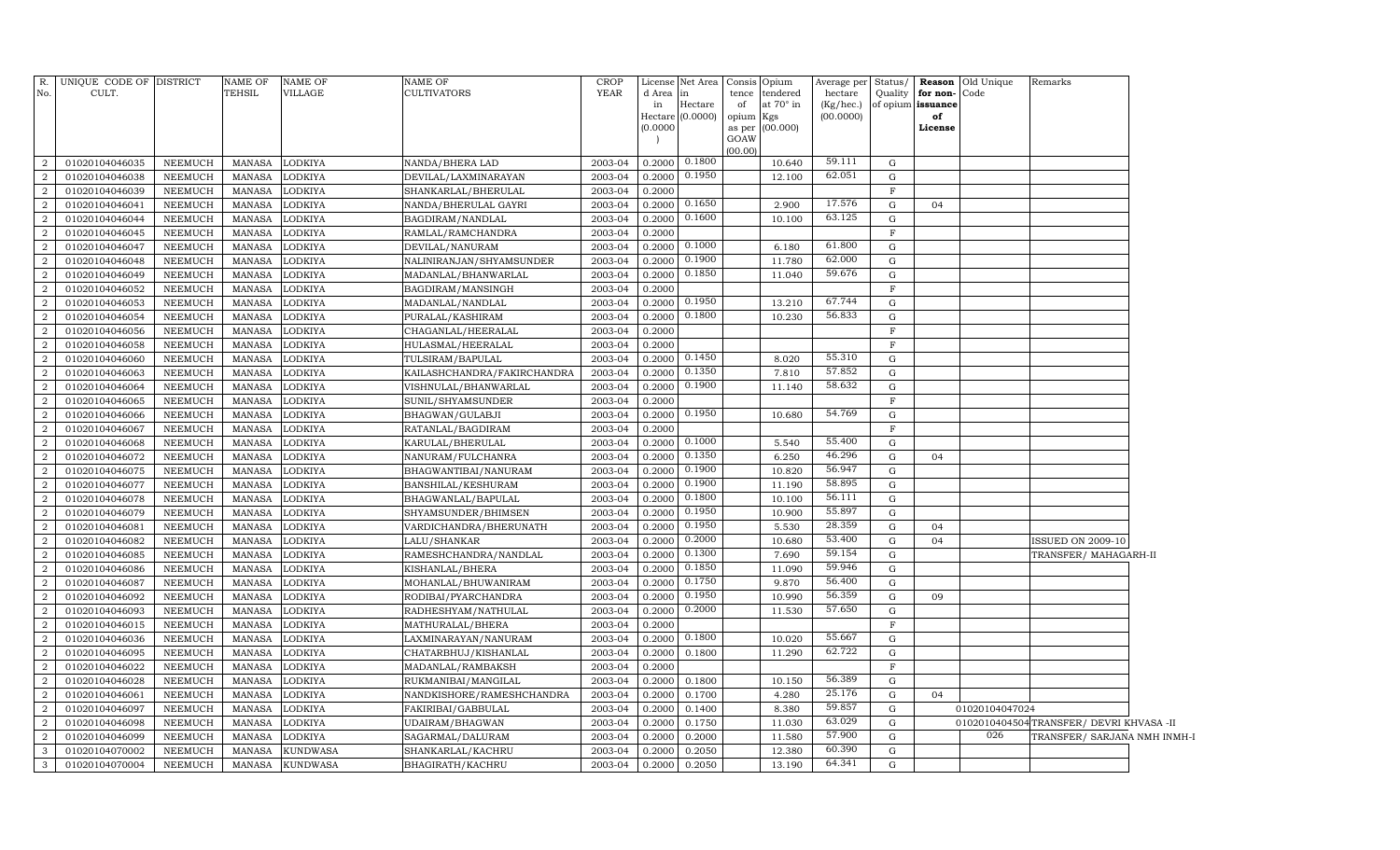| No.<br>d Area<br>tendered<br>hectare<br>Quality<br>for non-<br>Code<br>tence<br>in<br>of opium issuance<br>Hectare<br>of<br>at 70° in<br>(Kg/hec.)<br>in<br>(00.0000)<br>(0.0000)<br>of<br>opium<br>Hectare<br>Kgs<br>(0.0000)<br>(00.000)<br>as per<br>License<br>GOAW<br>(00.00)<br>54.350<br>0.2000<br>01020104070006<br><b>KUNDWASA</b><br>BHERULAL/HARLAL<br>2003-04<br>0.2000<br>10.870<br>G<br>NEEMUCH<br>MANASA<br>3<br>54.286<br>${\rm G}$<br>01020104070008<br>MANASA<br><b>KUNDWASA</b><br>2003-04<br>0.2000<br>0.2100<br>11.400<br>3<br><b>NEEMUCH</b><br>SATYANARAYAN/NANALAL<br>59.100<br>DALU/KHIMA<br>2003-04<br>0.2000<br>11.820<br>G<br>3<br>01020104070010<br><b>NEEMUCH</b><br>MANASA<br><b>KUNDWASA</b><br>0.2000<br>63.182<br><b>KUNDWASA</b><br>SHAMBHULAL/HIRALAL<br>2003-04<br>0.1100<br>6.950<br>$\mathbf G$<br>01020104070011<br>NEEMUCH<br>MANASA<br>0.2000<br>3<br>67.122<br>01020104070012<br><b>NEEMUCH</b><br>MANASA<br><b>KUNDWASA</b><br>BAGDIRAM/NANALAL<br>2003-04<br>0.2050<br>13.760<br>$\mathbf G$<br>3<br>0.2000<br>55.879<br>01020104070014<br>2003-04<br>0.1650<br>9.220<br>$\mathbf G$<br>3<br><b>NEEMUCH</b><br>MANASA<br><b>KUNDWASA</b><br><b>BAGDIRAM/KISHAN</b><br>0.2000<br>76.000<br>01020104063001<br><b>KUNDLA</b><br>RAMLAL/BHUVANA<br>2003-04<br>0.2050<br>15.580<br>${\rm G}$<br>3<br><b>NEEMUCH</b><br>MANASA<br>0.2000<br>48.878<br>01020104063002<br><b>KUNDLA</b><br>2003-04<br>0.2050<br>10.020<br>${\rm G}$<br>3<br><b>NEEMUCH</b><br>MANASA<br>SHANTIBA/RAYSINGH<br>0.2000<br>04<br><b>ISSUED ON 2016-17</b><br>68.564<br>${\rm G}$<br>01020104063004<br><b>KUNDLA</b><br>2003-04<br>0.1950<br>13.370<br>3<br><b>NEEMUCH</b><br>MANASA<br>KISHANLAL/NANURAM<br>0.2000<br>59.056<br>01020104063006<br><b>KUNDLA</b><br>2003-04<br>0.1800<br>10.630<br>${\rm G}$<br>3<br><b>NEEMUCH</b><br>MANASA<br>TULSIRAM/LADUJI<br>0.2000<br>66.550<br>01020104063007<br><b>KUNDLA</b><br>2003-04<br>0.2000<br>13.310<br>${\rm G}$<br>3<br><b>NEEMUCH</b><br>MANASA<br>RODISINGH/NATHU<br>0.2000<br>55.571<br>11.670<br>${\rm G}$<br>3<br>01020104063009<br><b>NEEMUCH</b><br><b>MANASA</b><br><b>KUNDLA</b><br>DEVILAL/BHAVARLAL<br>2003-04<br>0.2000<br>0.2100<br>56.900<br>2003-04<br>0.2000<br>11.380<br>${\rm G}$<br>3<br>01020104063010<br><b>NEEMUCH</b><br><b>MANASA</b><br><b>KUNDLA</b><br>KANKUBAI/AMRA<br>0.2000<br>62.895<br>11.950<br>${\rm G}$<br>01020104063011<br><b>NEEMUCH</b><br>MANASA<br><b>KUNDLA</b><br>TULSIBAI/RATAN<br>2003-04<br>0.2000<br>0.1900<br>3<br>63.400<br>2003-04<br>12.680<br>${\rm G}$<br>3<br>01020104063014<br><b>NEEMUCH</b><br><b>MANASA</b><br><b>KUNDLA</b><br>BAPULAL/KACHRU CHOTA<br>0.2000<br>0.2000<br>57.350<br>11.470<br>${\rm G}$<br>01020104063015<br><b>NEEMUCH</b><br>MANASA<br><b>KUNDLA</b><br>BHVARIBAI/RAMSINGH<br>2003-04<br>0.2000<br>0.2000<br>3<br>64.098<br>2003-04<br>${\rm G}$<br>01020104063018<br><b>NEEMUCH</b><br><b>MANASA</b><br><b>KUNDLA</b><br>SONIBAI/BHAVARLAL<br>0.2000<br>0.2050<br>13.140<br>3<br>62.154<br>12.120<br>${\rm G}$<br>01020104063019<br><b>NEEMUCH</b><br><b>MANASA</b><br><b>KUNDLA</b><br>RAMSINGH/DHANNA<br>2003-04<br>0.2000<br>0.1950<br>3<br>65.951<br>2003-04<br>13.520<br>${\rm G}$<br>3<br>01020104063020<br><b>NEEMUCH</b><br><b>MANASA</b><br><b>KUNDLA</b><br>BIHARILAL/BHERULAL<br>0.2000<br>0.2050<br>65.902<br>${\bf G}$<br>13.510<br>01020104063021<br><b>NEEMUCH</b><br><b>MANASA</b><br><b>KUNDLA</b><br>UDAYRAM/DEVAJI<br>2003-04<br>0.2000<br>0.2050<br>3<br>2003-04<br>12.130<br>63.842<br>G<br>01020104063023<br><b>NEEMUCH</b><br>MANASA<br><b>KUNDLA</b><br>KAVARLAL/KARU<br>0.2000<br>0.1900<br>3<br>60.927<br>12.490<br>${\rm G}$<br>01020104063025<br><b>NEEMUCH</b><br><b>MANASA</b><br><b>KUNDLA</b><br>SHIVNARAYAN/RAMLAL<br>2003-04<br>0.2000<br>0.2050<br>3<br>62.238<br>2003-04<br>G<br>01020104063026<br><b>NEEMUCH</b><br><b>KUNDLA</b><br>0.2000<br>0.2100<br>13.070<br>3<br><b>MANASA</b><br>ONKARLAL/PURA<br>55.795<br>10.880<br>${\rm G}$<br>01020104063027<br><b>NEEMUCH</b><br><b>MANASA</b><br><b>KUNDLA</b><br>2003-04<br>0.2000<br>0.1950<br>3<br>LAXMINARAYAN/RUPAJI<br>63.122<br>2003-04<br>12.940<br>${\bf G}$<br>01020104063028<br><b>NEEMUCH</b><br><b>MANASA</b><br><b>KUNDLA</b><br>ABHAYSINGH/KACHRULAL<br>0.2000<br>0.2050<br>3<br>58.432<br>${\rm G}$<br>2003-04<br>0.1850<br>10.810<br>3<br>01020104063030<br>NEEMUCH<br><b>MANASA</b><br><b>KUNDLA</b><br>BAPULAL/NANDA<br>0.2000<br>TRANSFER/BORKHEDICHARAN<br>55.846<br>G<br>3<br>2003-04<br>0.1950<br>10.890<br>01020104063032<br>NEEMUCH<br><b>MANASA</b><br><b>KUNDLA</b><br>DHAPUBAI/PRABHULAL<br>0.2000<br>63.161<br>G<br><b>KUNDLA</b><br>2003-04<br>0.1550<br>9.790<br>01020104063033<br>NEEMUCH<br><b>MANASA</b><br>BHAGVAN/MANGILAL<br>0.2000<br>3<br>55.784<br>2003-04<br>10.320<br>${\rm G}$<br>01020104063037<br><b>NEEMUCH</b><br><b>MANASA</b><br><b>KUNDLA</b><br>RADHESHYAM/KACHRULAL<br>0.2000<br>0.1850<br>3<br>37.073<br><b>KUNDLA</b><br>2003-04<br>7.600<br>3<br>01020104063038<br>NEEMUCH<br><b>MANASA</b><br>MADHU/DHANNA<br>0.2000<br>0.2050<br>48.91<br>02<br>69.000<br>2003-04<br>6.210<br>G<br>3<br>01020104063039<br>NEEMUCH<br><b>MANASA</b><br><b>KUNDLA</b><br>BABRULAL/KARULAL<br>0.2000<br>0.0900<br>TRANSFER/DEVRIANTRI<br>60.308<br>${\rm G}$<br><b>KUNDLA</b><br>11.760<br>01020104063042<br><b>NEEMUCH</b><br><b>MANASA</b><br>GATTUBAI/MANGILAL<br>2003-04<br>0.2000<br>0.1950<br>3<br>58.732<br>G<br><b>KUNDLA</b><br>2003-04<br>0.2050<br>12.040<br>3<br>01020104063043<br>NEEMUCH<br><b>MANASA</b><br>GOBARSINGH/SHANKARLAL<br>0.2000<br>62.889<br>G<br><b>KUNDLA</b><br>0.1350<br>01020104063044<br>NEEMUCH<br><b>MANASA</b><br>DEVILAL/NANDA<br>2003-04<br>0.2000<br>8.490<br>3<br>53.647<br>01020104063045<br><b>KUNDLA</b><br>BAPULAL/UDA<br>2003-04<br>0.1700<br>G<br>NEEMUCH<br><b>MANASA</b><br>0.2000<br>9.120<br><b>ISSUED ON 2009-10</b><br>3<br>04<br>61.897<br>12.070<br>${\rm G}$<br>01020104063046<br>NEEMUCH<br><b>KUNDLA</b><br>2003-04<br>0.2000<br>0.1950<br>3<br><b>MANASA</b><br>MANGILAL/RATANLAL<br>60.160<br>2003-04<br>7.520<br>${\rm G}$<br>3<br>01020104063047<br>NEEMUCH<br><b>KUNDLA</b><br>TUSLIRAM/BHERULAL<br>0.2000<br>0.1250<br><b>MANASA</b><br>61.842<br>${\rm G}$<br>11.750<br>3<br>01020104063048<br><b>NEEMUCH</b><br><b>MANASA</b><br>KUNDLA<br>DEVILAL/NARAYAN<br>2003-04<br>0.2000<br>0.1900<br>11.250<br>60.811<br>${\rm G}$<br>3<br>01020104063049<br>NEEMUCH<br><b>MANASA</b><br>KUNDLA<br>BALU/NANURAM<br>2003-04<br>0.2000<br>0.1850<br>56.722<br>10.210<br>$\mathbf G$<br>01020104063051<br>NEEMUCH<br><b>MANASA</b><br>KUNDLA<br>2003-04<br>0.2000<br>0.1800<br>3<br>MANGILAL/NANURAM<br>53.737<br>$\mathbf G$<br>3<br>01020104063053<br>KUNDLA<br>2003-04<br>10.210<br><b>NEEMUCH</b><br><b>MANASA</b><br>SHANKARLAL/ONKARLAL<br>0.2000<br>0.1900<br>04<br>ISSUED ON 2009-10<br><b>NEEMUCH</b><br>KUNDLA<br>0.2000<br>$\mathbf F$<br>3<br>01020104063055<br><b>MANASA</b><br>RATAN/LAXMAN CHOTA<br>2003-04<br>57.900<br>11.580<br>$\mathbf G$<br>3<br>01020104063058<br>NEEMUCH<br>KUNDLA<br>RODMAL/KACHRUMAL<br>2003-04<br>0.2000<br><b>MANASA</b><br>0.2000<br>61.850<br>0.2000<br>$\mathbf G$<br><b>NEEMUCH</b><br>MANASA<br><b>KUNDLA</b><br>2003-04<br>0.2000<br>12.370<br>01020104063059 | R.           | UNIQUE CODE OF DISTRICT | <b>NAME OF</b> | <b>NAME OF</b> | NAME OF         | <b>CROP</b> | License | Net Area | Consis | Opium | Average per | Status/ | <b>Reason</b> Old Unique | Remarks |  |
|---------------------------------------------------------------------------------------------------------------------------------------------------------------------------------------------------------------------------------------------------------------------------------------------------------------------------------------------------------------------------------------------------------------------------------------------------------------------------------------------------------------------------------------------------------------------------------------------------------------------------------------------------------------------------------------------------------------------------------------------------------------------------------------------------------------------------------------------------------------------------------------------------------------------------------------------------------------------------------------------------------------------------------------------------------------------------------------------------------------------------------------------------------------------------------------------------------------------------------------------------------------------------------------------------------------------------------------------------------------------------------------------------------------------------------------------------------------------------------------------------------------------------------------------------------------------------------------------------------------------------------------------------------------------------------------------------------------------------------------------------------------------------------------------------------------------------------------------------------------------------------------------------------------------------------------------------------------------------------------------------------------------------------------------------------------------------------------------------------------------------------------------------------------------------------------------------------------------------------------------------------------------------------------------------------------------------------------------------------------------------------------------------------------------------------------------------------------------------------------------------------------------------------------------------------------------------------------------------------------------------------------------------------------------------------------------------------------------------------------------------------------------------------------------------------------------------------------------------------------------------------------------------------------------------------------------------------------------------------------------------------------------------------------------------------------------------------------------------------------------------------------------------------------------------------------------------------------------------------------------------------------------------------------------------------------------------------------------------------------------------------------------------------------------------------------------------------------------------------------------------------------------------------------------------------------------------------------------------------------------------------------------------------------------------------------------------------------------------------------------------------------------------------------------------------------------------------------------------------------------------------------------------------------------------------------------------------------------------------------------------------------------------------------------------------------------------------------------------------------------------------------------------------------------------------------------------------------------------------------------------------------------------------------------------------------------------------------------------------------------------------------------------------------------------------------------------------------------------------------------------------------------------------------------------------------------------------------------------------------------------------------------------------------------------------------------------------------------------------------------------------------------------------------------------------------------------------------------------------------------------------------------------------------------------------------------------------------------------------------------------------------------------------------------------------------------------------------------------------------------------------------------------------------------------------------------------------------------------------------------------------------------------------------------------------------------------------------------------------------------------------------------------------------------------------------------------------------------------------------------------------------------------------------------------------------------------------------------------------------------------------------------------------------------------------------------------------------------------------------------------------------------------------------------------------------------------------------------------------------------------------------------------------------------------------------------------------------------------------------------------------------------------------------------------------------------------------------------------------------------------------------------------------------------------------------------------------------------------------------------------------------------------------------------------------------------------------------------------------------------------------------------------------------------------------------------------------------------------------------------------------------------------------------------------------------------------------------------------------------------------------------------------------------------------------------------------------------------------------------------------------------------------------------------------------------------------------------------------------------------------------------------------------------------------------------------------------------------------------------------------------------------------------------------------------------------------------------------------------------------------------------------------------------------------------------------------------------------------------------------------------------------------------------------------------------------------------------------------|--------------|-------------------------|----------------|----------------|-----------------|-------------|---------|----------|--------|-------|-------------|---------|--------------------------|---------|--|
|                                                                                                                                                                                                                                                                                                                                                                                                                                                                                                                                                                                                                                                                                                                                                                                                                                                                                                                                                                                                                                                                                                                                                                                                                                                                                                                                                                                                                                                                                                                                                                                                                                                                                                                                                                                                                                                                                                                                                                                                                                                                                                                                                                                                                                                                                                                                                                                                                                                                                                                                                                                                                                                                                                                                                                                                                                                                                                                                                                                                                                                                                                                                                                                                                                                                                                                                                                                                                                                                                                                                                                                                                                                                                                                                                                                                                                                                                                                                                                                                                                                                                                                                                                                                                                                                                                                                                                                                                                                                                                                                                                                                                                                                                                                                                                                                                                                                                                                                                                                                                                                                                                                                                                                                                                                                                                                                                                                                                                                                                                                                                                                                                                                                                                                                                                                                                                                                                                                                                                                                                                                                                                                                                                                                                                                                                                                                                                                                                                                                                                                                                                                                                                                                                                                                                                                                                                                                                                                                                                                                                                                                                                                                                                                                                                                                                                                                                   |              | CULT.                   | <b>TEHSIL</b>  | <b>VILLAGE</b> | CULTIVATORS     | <b>YEAR</b> |         |          |        |       |             |         |                          |         |  |
|                                                                                                                                                                                                                                                                                                                                                                                                                                                                                                                                                                                                                                                                                                                                                                                                                                                                                                                                                                                                                                                                                                                                                                                                                                                                                                                                                                                                                                                                                                                                                                                                                                                                                                                                                                                                                                                                                                                                                                                                                                                                                                                                                                                                                                                                                                                                                                                                                                                                                                                                                                                                                                                                                                                                                                                                                                                                                                                                                                                                                                                                                                                                                                                                                                                                                                                                                                                                                                                                                                                                                                                                                                                                                                                                                                                                                                                                                                                                                                                                                                                                                                                                                                                                                                                                                                                                                                                                                                                                                                                                                                                                                                                                                                                                                                                                                                                                                                                                                                                                                                                                                                                                                                                                                                                                                                                                                                                                                                                                                                                                                                                                                                                                                                                                                                                                                                                                                                                                                                                                                                                                                                                                                                                                                                                                                                                                                                                                                                                                                                                                                                                                                                                                                                                                                                                                                                                                                                                                                                                                                                                                                                                                                                                                                                                                                                                                                   |              |                         |                |                |                 |             |         |          |        |       |             |         |                          |         |  |
|                                                                                                                                                                                                                                                                                                                                                                                                                                                                                                                                                                                                                                                                                                                                                                                                                                                                                                                                                                                                                                                                                                                                                                                                                                                                                                                                                                                                                                                                                                                                                                                                                                                                                                                                                                                                                                                                                                                                                                                                                                                                                                                                                                                                                                                                                                                                                                                                                                                                                                                                                                                                                                                                                                                                                                                                                                                                                                                                                                                                                                                                                                                                                                                                                                                                                                                                                                                                                                                                                                                                                                                                                                                                                                                                                                                                                                                                                                                                                                                                                                                                                                                                                                                                                                                                                                                                                                                                                                                                                                                                                                                                                                                                                                                                                                                                                                                                                                                                                                                                                                                                                                                                                                                                                                                                                                                                                                                                                                                                                                                                                                                                                                                                                                                                                                                                                                                                                                                                                                                                                                                                                                                                                                                                                                                                                                                                                                                                                                                                                                                                                                                                                                                                                                                                                                                                                                                                                                                                                                                                                                                                                                                                                                                                                                                                                                                                                   |              |                         |                |                |                 |             |         |          |        |       |             |         |                          |         |  |
|                                                                                                                                                                                                                                                                                                                                                                                                                                                                                                                                                                                                                                                                                                                                                                                                                                                                                                                                                                                                                                                                                                                                                                                                                                                                                                                                                                                                                                                                                                                                                                                                                                                                                                                                                                                                                                                                                                                                                                                                                                                                                                                                                                                                                                                                                                                                                                                                                                                                                                                                                                                                                                                                                                                                                                                                                                                                                                                                                                                                                                                                                                                                                                                                                                                                                                                                                                                                                                                                                                                                                                                                                                                                                                                                                                                                                                                                                                                                                                                                                                                                                                                                                                                                                                                                                                                                                                                                                                                                                                                                                                                                                                                                                                                                                                                                                                                                                                                                                                                                                                                                                                                                                                                                                                                                                                                                                                                                                                                                                                                                                                                                                                                                                                                                                                                                                                                                                                                                                                                                                                                                                                                                                                                                                                                                                                                                                                                                                                                                                                                                                                                                                                                                                                                                                                                                                                                                                                                                                                                                                                                                                                                                                                                                                                                                                                                                                   |              |                         |                |                |                 |             |         |          |        |       |             |         |                          |         |  |
|                                                                                                                                                                                                                                                                                                                                                                                                                                                                                                                                                                                                                                                                                                                                                                                                                                                                                                                                                                                                                                                                                                                                                                                                                                                                                                                                                                                                                                                                                                                                                                                                                                                                                                                                                                                                                                                                                                                                                                                                                                                                                                                                                                                                                                                                                                                                                                                                                                                                                                                                                                                                                                                                                                                                                                                                                                                                                                                                                                                                                                                                                                                                                                                                                                                                                                                                                                                                                                                                                                                                                                                                                                                                                                                                                                                                                                                                                                                                                                                                                                                                                                                                                                                                                                                                                                                                                                                                                                                                                                                                                                                                                                                                                                                                                                                                                                                                                                                                                                                                                                                                                                                                                                                                                                                                                                                                                                                                                                                                                                                                                                                                                                                                                                                                                                                                                                                                                                                                                                                                                                                                                                                                                                                                                                                                                                                                                                                                                                                                                                                                                                                                                                                                                                                                                                                                                                                                                                                                                                                                                                                                                                                                                                                                                                                                                                                                                   |              |                         |                |                |                 |             |         |          |        |       |             |         |                          |         |  |
|                                                                                                                                                                                                                                                                                                                                                                                                                                                                                                                                                                                                                                                                                                                                                                                                                                                                                                                                                                                                                                                                                                                                                                                                                                                                                                                                                                                                                                                                                                                                                                                                                                                                                                                                                                                                                                                                                                                                                                                                                                                                                                                                                                                                                                                                                                                                                                                                                                                                                                                                                                                                                                                                                                                                                                                                                                                                                                                                                                                                                                                                                                                                                                                                                                                                                                                                                                                                                                                                                                                                                                                                                                                                                                                                                                                                                                                                                                                                                                                                                                                                                                                                                                                                                                                                                                                                                                                                                                                                                                                                                                                                                                                                                                                                                                                                                                                                                                                                                                                                                                                                                                                                                                                                                                                                                                                                                                                                                                                                                                                                                                                                                                                                                                                                                                                                                                                                                                                                                                                                                                                                                                                                                                                                                                                                                                                                                                                                                                                                                                                                                                                                                                                                                                                                                                                                                                                                                                                                                                                                                                                                                                                                                                                                                                                                                                                                                   |              |                         |                |                |                 |             |         |          |        |       |             |         |                          |         |  |
|                                                                                                                                                                                                                                                                                                                                                                                                                                                                                                                                                                                                                                                                                                                                                                                                                                                                                                                                                                                                                                                                                                                                                                                                                                                                                                                                                                                                                                                                                                                                                                                                                                                                                                                                                                                                                                                                                                                                                                                                                                                                                                                                                                                                                                                                                                                                                                                                                                                                                                                                                                                                                                                                                                                                                                                                                                                                                                                                                                                                                                                                                                                                                                                                                                                                                                                                                                                                                                                                                                                                                                                                                                                                                                                                                                                                                                                                                                                                                                                                                                                                                                                                                                                                                                                                                                                                                                                                                                                                                                                                                                                                                                                                                                                                                                                                                                                                                                                                                                                                                                                                                                                                                                                                                                                                                                                                                                                                                                                                                                                                                                                                                                                                                                                                                                                                                                                                                                                                                                                                                                                                                                                                                                                                                                                                                                                                                                                                                                                                                                                                                                                                                                                                                                                                                                                                                                                                                                                                                                                                                                                                                                                                                                                                                                                                                                                                                   |              |                         |                |                |                 |             |         |          |        |       |             |         |                          |         |  |
|                                                                                                                                                                                                                                                                                                                                                                                                                                                                                                                                                                                                                                                                                                                                                                                                                                                                                                                                                                                                                                                                                                                                                                                                                                                                                                                                                                                                                                                                                                                                                                                                                                                                                                                                                                                                                                                                                                                                                                                                                                                                                                                                                                                                                                                                                                                                                                                                                                                                                                                                                                                                                                                                                                                                                                                                                                                                                                                                                                                                                                                                                                                                                                                                                                                                                                                                                                                                                                                                                                                                                                                                                                                                                                                                                                                                                                                                                                                                                                                                                                                                                                                                                                                                                                                                                                                                                                                                                                                                                                                                                                                                                                                                                                                                                                                                                                                                                                                                                                                                                                                                                                                                                                                                                                                                                                                                                                                                                                                                                                                                                                                                                                                                                                                                                                                                                                                                                                                                                                                                                                                                                                                                                                                                                                                                                                                                                                                                                                                                                                                                                                                                                                                                                                                                                                                                                                                                                                                                                                                                                                                                                                                                                                                                                                                                                                                                                   |              |                         |                |                |                 |             |         |          |        |       |             |         |                          |         |  |
|                                                                                                                                                                                                                                                                                                                                                                                                                                                                                                                                                                                                                                                                                                                                                                                                                                                                                                                                                                                                                                                                                                                                                                                                                                                                                                                                                                                                                                                                                                                                                                                                                                                                                                                                                                                                                                                                                                                                                                                                                                                                                                                                                                                                                                                                                                                                                                                                                                                                                                                                                                                                                                                                                                                                                                                                                                                                                                                                                                                                                                                                                                                                                                                                                                                                                                                                                                                                                                                                                                                                                                                                                                                                                                                                                                                                                                                                                                                                                                                                                                                                                                                                                                                                                                                                                                                                                                                                                                                                                                                                                                                                                                                                                                                                                                                                                                                                                                                                                                                                                                                                                                                                                                                                                                                                                                                                                                                                                                                                                                                                                                                                                                                                                                                                                                                                                                                                                                                                                                                                                                                                                                                                                                                                                                                                                                                                                                                                                                                                                                                                                                                                                                                                                                                                                                                                                                                                                                                                                                                                                                                                                                                                                                                                                                                                                                                                                   |              |                         |                |                |                 |             |         |          |        |       |             |         |                          |         |  |
|                                                                                                                                                                                                                                                                                                                                                                                                                                                                                                                                                                                                                                                                                                                                                                                                                                                                                                                                                                                                                                                                                                                                                                                                                                                                                                                                                                                                                                                                                                                                                                                                                                                                                                                                                                                                                                                                                                                                                                                                                                                                                                                                                                                                                                                                                                                                                                                                                                                                                                                                                                                                                                                                                                                                                                                                                                                                                                                                                                                                                                                                                                                                                                                                                                                                                                                                                                                                                                                                                                                                                                                                                                                                                                                                                                                                                                                                                                                                                                                                                                                                                                                                                                                                                                                                                                                                                                                                                                                                                                                                                                                                                                                                                                                                                                                                                                                                                                                                                                                                                                                                                                                                                                                                                                                                                                                                                                                                                                                                                                                                                                                                                                                                                                                                                                                                                                                                                                                                                                                                                                                                                                                                                                                                                                                                                                                                                                                                                                                                                                                                                                                                                                                                                                                                                                                                                                                                                                                                                                                                                                                                                                                                                                                                                                                                                                                                                   |              |                         |                |                |                 |             |         |          |        |       |             |         |                          |         |  |
|                                                                                                                                                                                                                                                                                                                                                                                                                                                                                                                                                                                                                                                                                                                                                                                                                                                                                                                                                                                                                                                                                                                                                                                                                                                                                                                                                                                                                                                                                                                                                                                                                                                                                                                                                                                                                                                                                                                                                                                                                                                                                                                                                                                                                                                                                                                                                                                                                                                                                                                                                                                                                                                                                                                                                                                                                                                                                                                                                                                                                                                                                                                                                                                                                                                                                                                                                                                                                                                                                                                                                                                                                                                                                                                                                                                                                                                                                                                                                                                                                                                                                                                                                                                                                                                                                                                                                                                                                                                                                                                                                                                                                                                                                                                                                                                                                                                                                                                                                                                                                                                                                                                                                                                                                                                                                                                                                                                                                                                                                                                                                                                                                                                                                                                                                                                                                                                                                                                                                                                                                                                                                                                                                                                                                                                                                                                                                                                                                                                                                                                                                                                                                                                                                                                                                                                                                                                                                                                                                                                                                                                                                                                                                                                                                                                                                                                                                   |              |                         |                |                |                 |             |         |          |        |       |             |         |                          |         |  |
|                                                                                                                                                                                                                                                                                                                                                                                                                                                                                                                                                                                                                                                                                                                                                                                                                                                                                                                                                                                                                                                                                                                                                                                                                                                                                                                                                                                                                                                                                                                                                                                                                                                                                                                                                                                                                                                                                                                                                                                                                                                                                                                                                                                                                                                                                                                                                                                                                                                                                                                                                                                                                                                                                                                                                                                                                                                                                                                                                                                                                                                                                                                                                                                                                                                                                                                                                                                                                                                                                                                                                                                                                                                                                                                                                                                                                                                                                                                                                                                                                                                                                                                                                                                                                                                                                                                                                                                                                                                                                                                                                                                                                                                                                                                                                                                                                                                                                                                                                                                                                                                                                                                                                                                                                                                                                                                                                                                                                                                                                                                                                                                                                                                                                                                                                                                                                                                                                                                                                                                                                                                                                                                                                                                                                                                                                                                                                                                                                                                                                                                                                                                                                                                                                                                                                                                                                                                                                                                                                                                                                                                                                                                                                                                                                                                                                                                                                   |              |                         |                |                |                 |             |         |          |        |       |             |         |                          |         |  |
|                                                                                                                                                                                                                                                                                                                                                                                                                                                                                                                                                                                                                                                                                                                                                                                                                                                                                                                                                                                                                                                                                                                                                                                                                                                                                                                                                                                                                                                                                                                                                                                                                                                                                                                                                                                                                                                                                                                                                                                                                                                                                                                                                                                                                                                                                                                                                                                                                                                                                                                                                                                                                                                                                                                                                                                                                                                                                                                                                                                                                                                                                                                                                                                                                                                                                                                                                                                                                                                                                                                                                                                                                                                                                                                                                                                                                                                                                                                                                                                                                                                                                                                                                                                                                                                                                                                                                                                                                                                                                                                                                                                                                                                                                                                                                                                                                                                                                                                                                                                                                                                                                                                                                                                                                                                                                                                                                                                                                                                                                                                                                                                                                                                                                                                                                                                                                                                                                                                                                                                                                                                                                                                                                                                                                                                                                                                                                                                                                                                                                                                                                                                                                                                                                                                                                                                                                                                                                                                                                                                                                                                                                                                                                                                                                                                                                                                                                   |              |                         |                |                |                 |             |         |          |        |       |             |         |                          |         |  |
|                                                                                                                                                                                                                                                                                                                                                                                                                                                                                                                                                                                                                                                                                                                                                                                                                                                                                                                                                                                                                                                                                                                                                                                                                                                                                                                                                                                                                                                                                                                                                                                                                                                                                                                                                                                                                                                                                                                                                                                                                                                                                                                                                                                                                                                                                                                                                                                                                                                                                                                                                                                                                                                                                                                                                                                                                                                                                                                                                                                                                                                                                                                                                                                                                                                                                                                                                                                                                                                                                                                                                                                                                                                                                                                                                                                                                                                                                                                                                                                                                                                                                                                                                                                                                                                                                                                                                                                                                                                                                                                                                                                                                                                                                                                                                                                                                                                                                                                                                                                                                                                                                                                                                                                                                                                                                                                                                                                                                                                                                                                                                                                                                                                                                                                                                                                                                                                                                                                                                                                                                                                                                                                                                                                                                                                                                                                                                                                                                                                                                                                                                                                                                                                                                                                                                                                                                                                                                                                                                                                                                                                                                                                                                                                                                                                                                                                                                   |              |                         |                |                |                 |             |         |          |        |       |             |         |                          |         |  |
|                                                                                                                                                                                                                                                                                                                                                                                                                                                                                                                                                                                                                                                                                                                                                                                                                                                                                                                                                                                                                                                                                                                                                                                                                                                                                                                                                                                                                                                                                                                                                                                                                                                                                                                                                                                                                                                                                                                                                                                                                                                                                                                                                                                                                                                                                                                                                                                                                                                                                                                                                                                                                                                                                                                                                                                                                                                                                                                                                                                                                                                                                                                                                                                                                                                                                                                                                                                                                                                                                                                                                                                                                                                                                                                                                                                                                                                                                                                                                                                                                                                                                                                                                                                                                                                                                                                                                                                                                                                                                                                                                                                                                                                                                                                                                                                                                                                                                                                                                                                                                                                                                                                                                                                                                                                                                                                                                                                                                                                                                                                                                                                                                                                                                                                                                                                                                                                                                                                                                                                                                                                                                                                                                                                                                                                                                                                                                                                                                                                                                                                                                                                                                                                                                                                                                                                                                                                                                                                                                                                                                                                                                                                                                                                                                                                                                                                                                   |              |                         |                |                |                 |             |         |          |        |       |             |         |                          |         |  |
|                                                                                                                                                                                                                                                                                                                                                                                                                                                                                                                                                                                                                                                                                                                                                                                                                                                                                                                                                                                                                                                                                                                                                                                                                                                                                                                                                                                                                                                                                                                                                                                                                                                                                                                                                                                                                                                                                                                                                                                                                                                                                                                                                                                                                                                                                                                                                                                                                                                                                                                                                                                                                                                                                                                                                                                                                                                                                                                                                                                                                                                                                                                                                                                                                                                                                                                                                                                                                                                                                                                                                                                                                                                                                                                                                                                                                                                                                                                                                                                                                                                                                                                                                                                                                                                                                                                                                                                                                                                                                                                                                                                                                                                                                                                                                                                                                                                                                                                                                                                                                                                                                                                                                                                                                                                                                                                                                                                                                                                                                                                                                                                                                                                                                                                                                                                                                                                                                                                                                                                                                                                                                                                                                                                                                                                                                                                                                                                                                                                                                                                                                                                                                                                                                                                                                                                                                                                                                                                                                                                                                                                                                                                                                                                                                                                                                                                                                   |              |                         |                |                |                 |             |         |          |        |       |             |         |                          |         |  |
|                                                                                                                                                                                                                                                                                                                                                                                                                                                                                                                                                                                                                                                                                                                                                                                                                                                                                                                                                                                                                                                                                                                                                                                                                                                                                                                                                                                                                                                                                                                                                                                                                                                                                                                                                                                                                                                                                                                                                                                                                                                                                                                                                                                                                                                                                                                                                                                                                                                                                                                                                                                                                                                                                                                                                                                                                                                                                                                                                                                                                                                                                                                                                                                                                                                                                                                                                                                                                                                                                                                                                                                                                                                                                                                                                                                                                                                                                                                                                                                                                                                                                                                                                                                                                                                                                                                                                                                                                                                                                                                                                                                                                                                                                                                                                                                                                                                                                                                                                                                                                                                                                                                                                                                                                                                                                                                                                                                                                                                                                                                                                                                                                                                                                                                                                                                                                                                                                                                                                                                                                                                                                                                                                                                                                                                                                                                                                                                                                                                                                                                                                                                                                                                                                                                                                                                                                                                                                                                                                                                                                                                                                                                                                                                                                                                                                                                                                   |              |                         |                |                |                 |             |         |          |        |       |             |         |                          |         |  |
|                                                                                                                                                                                                                                                                                                                                                                                                                                                                                                                                                                                                                                                                                                                                                                                                                                                                                                                                                                                                                                                                                                                                                                                                                                                                                                                                                                                                                                                                                                                                                                                                                                                                                                                                                                                                                                                                                                                                                                                                                                                                                                                                                                                                                                                                                                                                                                                                                                                                                                                                                                                                                                                                                                                                                                                                                                                                                                                                                                                                                                                                                                                                                                                                                                                                                                                                                                                                                                                                                                                                                                                                                                                                                                                                                                                                                                                                                                                                                                                                                                                                                                                                                                                                                                                                                                                                                                                                                                                                                                                                                                                                                                                                                                                                                                                                                                                                                                                                                                                                                                                                                                                                                                                                                                                                                                                                                                                                                                                                                                                                                                                                                                                                                                                                                                                                                                                                                                                                                                                                                                                                                                                                                                                                                                                                                                                                                                                                                                                                                                                                                                                                                                                                                                                                                                                                                                                                                                                                                                                                                                                                                                                                                                                                                                                                                                                                                   |              |                         |                |                |                 |             |         |          |        |       |             |         |                          |         |  |
|                                                                                                                                                                                                                                                                                                                                                                                                                                                                                                                                                                                                                                                                                                                                                                                                                                                                                                                                                                                                                                                                                                                                                                                                                                                                                                                                                                                                                                                                                                                                                                                                                                                                                                                                                                                                                                                                                                                                                                                                                                                                                                                                                                                                                                                                                                                                                                                                                                                                                                                                                                                                                                                                                                                                                                                                                                                                                                                                                                                                                                                                                                                                                                                                                                                                                                                                                                                                                                                                                                                                                                                                                                                                                                                                                                                                                                                                                                                                                                                                                                                                                                                                                                                                                                                                                                                                                                                                                                                                                                                                                                                                                                                                                                                                                                                                                                                                                                                                                                                                                                                                                                                                                                                                                                                                                                                                                                                                                                                                                                                                                                                                                                                                                                                                                                                                                                                                                                                                                                                                                                                                                                                                                                                                                                                                                                                                                                                                                                                                                                                                                                                                                                                                                                                                                                                                                                                                                                                                                                                                                                                                                                                                                                                                                                                                                                                                                   |              |                         |                |                |                 |             |         |          |        |       |             |         |                          |         |  |
|                                                                                                                                                                                                                                                                                                                                                                                                                                                                                                                                                                                                                                                                                                                                                                                                                                                                                                                                                                                                                                                                                                                                                                                                                                                                                                                                                                                                                                                                                                                                                                                                                                                                                                                                                                                                                                                                                                                                                                                                                                                                                                                                                                                                                                                                                                                                                                                                                                                                                                                                                                                                                                                                                                                                                                                                                                                                                                                                                                                                                                                                                                                                                                                                                                                                                                                                                                                                                                                                                                                                                                                                                                                                                                                                                                                                                                                                                                                                                                                                                                                                                                                                                                                                                                                                                                                                                                                                                                                                                                                                                                                                                                                                                                                                                                                                                                                                                                                                                                                                                                                                                                                                                                                                                                                                                                                                                                                                                                                                                                                                                                                                                                                                                                                                                                                                                                                                                                                                                                                                                                                                                                                                                                                                                                                                                                                                                                                                                                                                                                                                                                                                                                                                                                                                                                                                                                                                                                                                                                                                                                                                                                                                                                                                                                                                                                                                                   |              |                         |                |                |                 |             |         |          |        |       |             |         |                          |         |  |
|                                                                                                                                                                                                                                                                                                                                                                                                                                                                                                                                                                                                                                                                                                                                                                                                                                                                                                                                                                                                                                                                                                                                                                                                                                                                                                                                                                                                                                                                                                                                                                                                                                                                                                                                                                                                                                                                                                                                                                                                                                                                                                                                                                                                                                                                                                                                                                                                                                                                                                                                                                                                                                                                                                                                                                                                                                                                                                                                                                                                                                                                                                                                                                                                                                                                                                                                                                                                                                                                                                                                                                                                                                                                                                                                                                                                                                                                                                                                                                                                                                                                                                                                                                                                                                                                                                                                                                                                                                                                                                                                                                                                                                                                                                                                                                                                                                                                                                                                                                                                                                                                                                                                                                                                                                                                                                                                                                                                                                                                                                                                                                                                                                                                                                                                                                                                                                                                                                                                                                                                                                                                                                                                                                                                                                                                                                                                                                                                                                                                                                                                                                                                                                                                                                                                                                                                                                                                                                                                                                                                                                                                                                                                                                                                                                                                                                                                                   |              |                         |                |                |                 |             |         |          |        |       |             |         |                          |         |  |
|                                                                                                                                                                                                                                                                                                                                                                                                                                                                                                                                                                                                                                                                                                                                                                                                                                                                                                                                                                                                                                                                                                                                                                                                                                                                                                                                                                                                                                                                                                                                                                                                                                                                                                                                                                                                                                                                                                                                                                                                                                                                                                                                                                                                                                                                                                                                                                                                                                                                                                                                                                                                                                                                                                                                                                                                                                                                                                                                                                                                                                                                                                                                                                                                                                                                                                                                                                                                                                                                                                                                                                                                                                                                                                                                                                                                                                                                                                                                                                                                                                                                                                                                                                                                                                                                                                                                                                                                                                                                                                                                                                                                                                                                                                                                                                                                                                                                                                                                                                                                                                                                                                                                                                                                                                                                                                                                                                                                                                                                                                                                                                                                                                                                                                                                                                                                                                                                                                                                                                                                                                                                                                                                                                                                                                                                                                                                                                                                                                                                                                                                                                                                                                                                                                                                                                                                                                                                                                                                                                                                                                                                                                                                                                                                                                                                                                                                                   |              |                         |                |                |                 |             |         |          |        |       |             |         |                          |         |  |
|                                                                                                                                                                                                                                                                                                                                                                                                                                                                                                                                                                                                                                                                                                                                                                                                                                                                                                                                                                                                                                                                                                                                                                                                                                                                                                                                                                                                                                                                                                                                                                                                                                                                                                                                                                                                                                                                                                                                                                                                                                                                                                                                                                                                                                                                                                                                                                                                                                                                                                                                                                                                                                                                                                                                                                                                                                                                                                                                                                                                                                                                                                                                                                                                                                                                                                                                                                                                                                                                                                                                                                                                                                                                                                                                                                                                                                                                                                                                                                                                                                                                                                                                                                                                                                                                                                                                                                                                                                                                                                                                                                                                                                                                                                                                                                                                                                                                                                                                                                                                                                                                                                                                                                                                                                                                                                                                                                                                                                                                                                                                                                                                                                                                                                                                                                                                                                                                                                                                                                                                                                                                                                                                                                                                                                                                                                                                                                                                                                                                                                                                                                                                                                                                                                                                                                                                                                                                                                                                                                                                                                                                                                                                                                                                                                                                                                                                                   |              |                         |                |                |                 |             |         |          |        |       |             |         |                          |         |  |
|                                                                                                                                                                                                                                                                                                                                                                                                                                                                                                                                                                                                                                                                                                                                                                                                                                                                                                                                                                                                                                                                                                                                                                                                                                                                                                                                                                                                                                                                                                                                                                                                                                                                                                                                                                                                                                                                                                                                                                                                                                                                                                                                                                                                                                                                                                                                                                                                                                                                                                                                                                                                                                                                                                                                                                                                                                                                                                                                                                                                                                                                                                                                                                                                                                                                                                                                                                                                                                                                                                                                                                                                                                                                                                                                                                                                                                                                                                                                                                                                                                                                                                                                                                                                                                                                                                                                                                                                                                                                                                                                                                                                                                                                                                                                                                                                                                                                                                                                                                                                                                                                                                                                                                                                                                                                                                                                                                                                                                                                                                                                                                                                                                                                                                                                                                                                                                                                                                                                                                                                                                                                                                                                                                                                                                                                                                                                                                                                                                                                                                                                                                                                                                                                                                                                                                                                                                                                                                                                                                                                                                                                                                                                                                                                                                                                                                                                                   |              |                         |                |                |                 |             |         |          |        |       |             |         |                          |         |  |
|                                                                                                                                                                                                                                                                                                                                                                                                                                                                                                                                                                                                                                                                                                                                                                                                                                                                                                                                                                                                                                                                                                                                                                                                                                                                                                                                                                                                                                                                                                                                                                                                                                                                                                                                                                                                                                                                                                                                                                                                                                                                                                                                                                                                                                                                                                                                                                                                                                                                                                                                                                                                                                                                                                                                                                                                                                                                                                                                                                                                                                                                                                                                                                                                                                                                                                                                                                                                                                                                                                                                                                                                                                                                                                                                                                                                                                                                                                                                                                                                                                                                                                                                                                                                                                                                                                                                                                                                                                                                                                                                                                                                                                                                                                                                                                                                                                                                                                                                                                                                                                                                                                                                                                                                                                                                                                                                                                                                                                                                                                                                                                                                                                                                                                                                                                                                                                                                                                                                                                                                                                                                                                                                                                                                                                                                                                                                                                                                                                                                                                                                                                                                                                                                                                                                                                                                                                                                                                                                                                                                                                                                                                                                                                                                                                                                                                                                                   |              |                         |                |                |                 |             |         |          |        |       |             |         |                          |         |  |
|                                                                                                                                                                                                                                                                                                                                                                                                                                                                                                                                                                                                                                                                                                                                                                                                                                                                                                                                                                                                                                                                                                                                                                                                                                                                                                                                                                                                                                                                                                                                                                                                                                                                                                                                                                                                                                                                                                                                                                                                                                                                                                                                                                                                                                                                                                                                                                                                                                                                                                                                                                                                                                                                                                                                                                                                                                                                                                                                                                                                                                                                                                                                                                                                                                                                                                                                                                                                                                                                                                                                                                                                                                                                                                                                                                                                                                                                                                                                                                                                                                                                                                                                                                                                                                                                                                                                                                                                                                                                                                                                                                                                                                                                                                                                                                                                                                                                                                                                                                                                                                                                                                                                                                                                                                                                                                                                                                                                                                                                                                                                                                                                                                                                                                                                                                                                                                                                                                                                                                                                                                                                                                                                                                                                                                                                                                                                                                                                                                                                                                                                                                                                                                                                                                                                                                                                                                                                                                                                                                                                                                                                                                                                                                                                                                                                                                                                                   |              |                         |                |                |                 |             |         |          |        |       |             |         |                          |         |  |
|                                                                                                                                                                                                                                                                                                                                                                                                                                                                                                                                                                                                                                                                                                                                                                                                                                                                                                                                                                                                                                                                                                                                                                                                                                                                                                                                                                                                                                                                                                                                                                                                                                                                                                                                                                                                                                                                                                                                                                                                                                                                                                                                                                                                                                                                                                                                                                                                                                                                                                                                                                                                                                                                                                                                                                                                                                                                                                                                                                                                                                                                                                                                                                                                                                                                                                                                                                                                                                                                                                                                                                                                                                                                                                                                                                                                                                                                                                                                                                                                                                                                                                                                                                                                                                                                                                                                                                                                                                                                                                                                                                                                                                                                                                                                                                                                                                                                                                                                                                                                                                                                                                                                                                                                                                                                                                                                                                                                                                                                                                                                                                                                                                                                                                                                                                                                                                                                                                                                                                                                                                                                                                                                                                                                                                                                                                                                                                                                                                                                                                                                                                                                                                                                                                                                                                                                                                                                                                                                                                                                                                                                                                                                                                                                                                                                                                                                                   |              |                         |                |                |                 |             |         |          |        |       |             |         |                          |         |  |
|                                                                                                                                                                                                                                                                                                                                                                                                                                                                                                                                                                                                                                                                                                                                                                                                                                                                                                                                                                                                                                                                                                                                                                                                                                                                                                                                                                                                                                                                                                                                                                                                                                                                                                                                                                                                                                                                                                                                                                                                                                                                                                                                                                                                                                                                                                                                                                                                                                                                                                                                                                                                                                                                                                                                                                                                                                                                                                                                                                                                                                                                                                                                                                                                                                                                                                                                                                                                                                                                                                                                                                                                                                                                                                                                                                                                                                                                                                                                                                                                                                                                                                                                                                                                                                                                                                                                                                                                                                                                                                                                                                                                                                                                                                                                                                                                                                                                                                                                                                                                                                                                                                                                                                                                                                                                                                                                                                                                                                                                                                                                                                                                                                                                                                                                                                                                                                                                                                                                                                                                                                                                                                                                                                                                                                                                                                                                                                                                                                                                                                                                                                                                                                                                                                                                                                                                                                                                                                                                                                                                                                                                                                                                                                                                                                                                                                                                                   |              |                         |                |                |                 |             |         |          |        |       |             |         |                          |         |  |
|                                                                                                                                                                                                                                                                                                                                                                                                                                                                                                                                                                                                                                                                                                                                                                                                                                                                                                                                                                                                                                                                                                                                                                                                                                                                                                                                                                                                                                                                                                                                                                                                                                                                                                                                                                                                                                                                                                                                                                                                                                                                                                                                                                                                                                                                                                                                                                                                                                                                                                                                                                                                                                                                                                                                                                                                                                                                                                                                                                                                                                                                                                                                                                                                                                                                                                                                                                                                                                                                                                                                                                                                                                                                                                                                                                                                                                                                                                                                                                                                                                                                                                                                                                                                                                                                                                                                                                                                                                                                                                                                                                                                                                                                                                                                                                                                                                                                                                                                                                                                                                                                                                                                                                                                                                                                                                                                                                                                                                                                                                                                                                                                                                                                                                                                                                                                                                                                                                                                                                                                                                                                                                                                                                                                                                                                                                                                                                                                                                                                                                                                                                                                                                                                                                                                                                                                                                                                                                                                                                                                                                                                                                                                                                                                                                                                                                                                                   |              |                         |                |                |                 |             |         |          |        |       |             |         |                          |         |  |
|                                                                                                                                                                                                                                                                                                                                                                                                                                                                                                                                                                                                                                                                                                                                                                                                                                                                                                                                                                                                                                                                                                                                                                                                                                                                                                                                                                                                                                                                                                                                                                                                                                                                                                                                                                                                                                                                                                                                                                                                                                                                                                                                                                                                                                                                                                                                                                                                                                                                                                                                                                                                                                                                                                                                                                                                                                                                                                                                                                                                                                                                                                                                                                                                                                                                                                                                                                                                                                                                                                                                                                                                                                                                                                                                                                                                                                                                                                                                                                                                                                                                                                                                                                                                                                                                                                                                                                                                                                                                                                                                                                                                                                                                                                                                                                                                                                                                                                                                                                                                                                                                                                                                                                                                                                                                                                                                                                                                                                                                                                                                                                                                                                                                                                                                                                                                                                                                                                                                                                                                                                                                                                                                                                                                                                                                                                                                                                                                                                                                                                                                                                                                                                                                                                                                                                                                                                                                                                                                                                                                                                                                                                                                                                                                                                                                                                                                                   |              |                         |                |                |                 |             |         |          |        |       |             |         |                          |         |  |
|                                                                                                                                                                                                                                                                                                                                                                                                                                                                                                                                                                                                                                                                                                                                                                                                                                                                                                                                                                                                                                                                                                                                                                                                                                                                                                                                                                                                                                                                                                                                                                                                                                                                                                                                                                                                                                                                                                                                                                                                                                                                                                                                                                                                                                                                                                                                                                                                                                                                                                                                                                                                                                                                                                                                                                                                                                                                                                                                                                                                                                                                                                                                                                                                                                                                                                                                                                                                                                                                                                                                                                                                                                                                                                                                                                                                                                                                                                                                                                                                                                                                                                                                                                                                                                                                                                                                                                                                                                                                                                                                                                                                                                                                                                                                                                                                                                                                                                                                                                                                                                                                                                                                                                                                                                                                                                                                                                                                                                                                                                                                                                                                                                                                                                                                                                                                                                                                                                                                                                                                                                                                                                                                                                                                                                                                                                                                                                                                                                                                                                                                                                                                                                                                                                                                                                                                                                                                                                                                                                                                                                                                                                                                                                                                                                                                                                                                                   |              |                         |                |                |                 |             |         |          |        |       |             |         |                          |         |  |
|                                                                                                                                                                                                                                                                                                                                                                                                                                                                                                                                                                                                                                                                                                                                                                                                                                                                                                                                                                                                                                                                                                                                                                                                                                                                                                                                                                                                                                                                                                                                                                                                                                                                                                                                                                                                                                                                                                                                                                                                                                                                                                                                                                                                                                                                                                                                                                                                                                                                                                                                                                                                                                                                                                                                                                                                                                                                                                                                                                                                                                                                                                                                                                                                                                                                                                                                                                                                                                                                                                                                                                                                                                                                                                                                                                                                                                                                                                                                                                                                                                                                                                                                                                                                                                                                                                                                                                                                                                                                                                                                                                                                                                                                                                                                                                                                                                                                                                                                                                                                                                                                                                                                                                                                                                                                                                                                                                                                                                                                                                                                                                                                                                                                                                                                                                                                                                                                                                                                                                                                                                                                                                                                                                                                                                                                                                                                                                                                                                                                                                                                                                                                                                                                                                                                                                                                                                                                                                                                                                                                                                                                                                                                                                                                                                                                                                                                                   |              |                         |                |                |                 |             |         |          |        |       |             |         |                          |         |  |
|                                                                                                                                                                                                                                                                                                                                                                                                                                                                                                                                                                                                                                                                                                                                                                                                                                                                                                                                                                                                                                                                                                                                                                                                                                                                                                                                                                                                                                                                                                                                                                                                                                                                                                                                                                                                                                                                                                                                                                                                                                                                                                                                                                                                                                                                                                                                                                                                                                                                                                                                                                                                                                                                                                                                                                                                                                                                                                                                                                                                                                                                                                                                                                                                                                                                                                                                                                                                                                                                                                                                                                                                                                                                                                                                                                                                                                                                                                                                                                                                                                                                                                                                                                                                                                                                                                                                                                                                                                                                                                                                                                                                                                                                                                                                                                                                                                                                                                                                                                                                                                                                                                                                                                                                                                                                                                                                                                                                                                                                                                                                                                                                                                                                                                                                                                                                                                                                                                                                                                                                                                                                                                                                                                                                                                                                                                                                                                                                                                                                                                                                                                                                                                                                                                                                                                                                                                                                                                                                                                                                                                                                                                                                                                                                                                                                                                                                                   |              |                         |                |                |                 |             |         |          |        |       |             |         |                          |         |  |
|                                                                                                                                                                                                                                                                                                                                                                                                                                                                                                                                                                                                                                                                                                                                                                                                                                                                                                                                                                                                                                                                                                                                                                                                                                                                                                                                                                                                                                                                                                                                                                                                                                                                                                                                                                                                                                                                                                                                                                                                                                                                                                                                                                                                                                                                                                                                                                                                                                                                                                                                                                                                                                                                                                                                                                                                                                                                                                                                                                                                                                                                                                                                                                                                                                                                                                                                                                                                                                                                                                                                                                                                                                                                                                                                                                                                                                                                                                                                                                                                                                                                                                                                                                                                                                                                                                                                                                                                                                                                                                                                                                                                                                                                                                                                                                                                                                                                                                                                                                                                                                                                                                                                                                                                                                                                                                                                                                                                                                                                                                                                                                                                                                                                                                                                                                                                                                                                                                                                                                                                                                                                                                                                                                                                                                                                                                                                                                                                                                                                                                                                                                                                                                                                                                                                                                                                                                                                                                                                                                                                                                                                                                                                                                                                                                                                                                                                                   |              |                         |                |                |                 |             |         |          |        |       |             |         |                          |         |  |
|                                                                                                                                                                                                                                                                                                                                                                                                                                                                                                                                                                                                                                                                                                                                                                                                                                                                                                                                                                                                                                                                                                                                                                                                                                                                                                                                                                                                                                                                                                                                                                                                                                                                                                                                                                                                                                                                                                                                                                                                                                                                                                                                                                                                                                                                                                                                                                                                                                                                                                                                                                                                                                                                                                                                                                                                                                                                                                                                                                                                                                                                                                                                                                                                                                                                                                                                                                                                                                                                                                                                                                                                                                                                                                                                                                                                                                                                                                                                                                                                                                                                                                                                                                                                                                                                                                                                                                                                                                                                                                                                                                                                                                                                                                                                                                                                                                                                                                                                                                                                                                                                                                                                                                                                                                                                                                                                                                                                                                                                                                                                                                                                                                                                                                                                                                                                                                                                                                                                                                                                                                                                                                                                                                                                                                                                                                                                                                                                                                                                                                                                                                                                                                                                                                                                                                                                                                                                                                                                                                                                                                                                                                                                                                                                                                                                                                                                                   |              |                         |                |                |                 |             |         |          |        |       |             |         |                          |         |  |
|                                                                                                                                                                                                                                                                                                                                                                                                                                                                                                                                                                                                                                                                                                                                                                                                                                                                                                                                                                                                                                                                                                                                                                                                                                                                                                                                                                                                                                                                                                                                                                                                                                                                                                                                                                                                                                                                                                                                                                                                                                                                                                                                                                                                                                                                                                                                                                                                                                                                                                                                                                                                                                                                                                                                                                                                                                                                                                                                                                                                                                                                                                                                                                                                                                                                                                                                                                                                                                                                                                                                                                                                                                                                                                                                                                                                                                                                                                                                                                                                                                                                                                                                                                                                                                                                                                                                                                                                                                                                                                                                                                                                                                                                                                                                                                                                                                                                                                                                                                                                                                                                                                                                                                                                                                                                                                                                                                                                                                                                                                                                                                                                                                                                                                                                                                                                                                                                                                                                                                                                                                                                                                                                                                                                                                                                                                                                                                                                                                                                                                                                                                                                                                                                                                                                                                                                                                                                                                                                                                                                                                                                                                                                                                                                                                                                                                                                                   |              |                         |                |                |                 |             |         |          |        |       |             |         |                          |         |  |
|                                                                                                                                                                                                                                                                                                                                                                                                                                                                                                                                                                                                                                                                                                                                                                                                                                                                                                                                                                                                                                                                                                                                                                                                                                                                                                                                                                                                                                                                                                                                                                                                                                                                                                                                                                                                                                                                                                                                                                                                                                                                                                                                                                                                                                                                                                                                                                                                                                                                                                                                                                                                                                                                                                                                                                                                                                                                                                                                                                                                                                                                                                                                                                                                                                                                                                                                                                                                                                                                                                                                                                                                                                                                                                                                                                                                                                                                                                                                                                                                                                                                                                                                                                                                                                                                                                                                                                                                                                                                                                                                                                                                                                                                                                                                                                                                                                                                                                                                                                                                                                                                                                                                                                                                                                                                                                                                                                                                                                                                                                                                                                                                                                                                                                                                                                                                                                                                                                                                                                                                                                                                                                                                                                                                                                                                                                                                                                                                                                                                                                                                                                                                                                                                                                                                                                                                                                                                                                                                                                                                                                                                                                                                                                                                                                                                                                                                                   |              |                         |                |                |                 |             |         |          |        |       |             |         |                          |         |  |
|                                                                                                                                                                                                                                                                                                                                                                                                                                                                                                                                                                                                                                                                                                                                                                                                                                                                                                                                                                                                                                                                                                                                                                                                                                                                                                                                                                                                                                                                                                                                                                                                                                                                                                                                                                                                                                                                                                                                                                                                                                                                                                                                                                                                                                                                                                                                                                                                                                                                                                                                                                                                                                                                                                                                                                                                                                                                                                                                                                                                                                                                                                                                                                                                                                                                                                                                                                                                                                                                                                                                                                                                                                                                                                                                                                                                                                                                                                                                                                                                                                                                                                                                                                                                                                                                                                                                                                                                                                                                                                                                                                                                                                                                                                                                                                                                                                                                                                                                                                                                                                                                                                                                                                                                                                                                                                                                                                                                                                                                                                                                                                                                                                                                                                                                                                                                                                                                                                                                                                                                                                                                                                                                                                                                                                                                                                                                                                                                                                                                                                                                                                                                                                                                                                                                                                                                                                                                                                                                                                                                                                                                                                                                                                                                                                                                                                                                                   |              |                         |                |                |                 |             |         |          |        |       |             |         |                          |         |  |
|                                                                                                                                                                                                                                                                                                                                                                                                                                                                                                                                                                                                                                                                                                                                                                                                                                                                                                                                                                                                                                                                                                                                                                                                                                                                                                                                                                                                                                                                                                                                                                                                                                                                                                                                                                                                                                                                                                                                                                                                                                                                                                                                                                                                                                                                                                                                                                                                                                                                                                                                                                                                                                                                                                                                                                                                                                                                                                                                                                                                                                                                                                                                                                                                                                                                                                                                                                                                                                                                                                                                                                                                                                                                                                                                                                                                                                                                                                                                                                                                                                                                                                                                                                                                                                                                                                                                                                                                                                                                                                                                                                                                                                                                                                                                                                                                                                                                                                                                                                                                                                                                                                                                                                                                                                                                                                                                                                                                                                                                                                                                                                                                                                                                                                                                                                                                                                                                                                                                                                                                                                                                                                                                                                                                                                                                                                                                                                                                                                                                                                                                                                                                                                                                                                                                                                                                                                                                                                                                                                                                                                                                                                                                                                                                                                                                                                                                                   |              |                         |                |                |                 |             |         |          |        |       |             |         |                          |         |  |
|                                                                                                                                                                                                                                                                                                                                                                                                                                                                                                                                                                                                                                                                                                                                                                                                                                                                                                                                                                                                                                                                                                                                                                                                                                                                                                                                                                                                                                                                                                                                                                                                                                                                                                                                                                                                                                                                                                                                                                                                                                                                                                                                                                                                                                                                                                                                                                                                                                                                                                                                                                                                                                                                                                                                                                                                                                                                                                                                                                                                                                                                                                                                                                                                                                                                                                                                                                                                                                                                                                                                                                                                                                                                                                                                                                                                                                                                                                                                                                                                                                                                                                                                                                                                                                                                                                                                                                                                                                                                                                                                                                                                                                                                                                                                                                                                                                                                                                                                                                                                                                                                                                                                                                                                                                                                                                                                                                                                                                                                                                                                                                                                                                                                                                                                                                                                                                                                                                                                                                                                                                                                                                                                                                                                                                                                                                                                                                                                                                                                                                                                                                                                                                                                                                                                                                                                                                                                                                                                                                                                                                                                                                                                                                                                                                                                                                                                                   |              |                         |                |                |                 |             |         |          |        |       |             |         |                          |         |  |
|                                                                                                                                                                                                                                                                                                                                                                                                                                                                                                                                                                                                                                                                                                                                                                                                                                                                                                                                                                                                                                                                                                                                                                                                                                                                                                                                                                                                                                                                                                                                                                                                                                                                                                                                                                                                                                                                                                                                                                                                                                                                                                                                                                                                                                                                                                                                                                                                                                                                                                                                                                                                                                                                                                                                                                                                                                                                                                                                                                                                                                                                                                                                                                                                                                                                                                                                                                                                                                                                                                                                                                                                                                                                                                                                                                                                                                                                                                                                                                                                                                                                                                                                                                                                                                                                                                                                                                                                                                                                                                                                                                                                                                                                                                                                                                                                                                                                                                                                                                                                                                                                                                                                                                                                                                                                                                                                                                                                                                                                                                                                                                                                                                                                                                                                                                                                                                                                                                                                                                                                                                                                                                                                                                                                                                                                                                                                                                                                                                                                                                                                                                                                                                                                                                                                                                                                                                                                                                                                                                                                                                                                                                                                                                                                                                                                                                                                                   |              |                         |                |                |                 |             |         |          |        |       |             |         |                          |         |  |
|                                                                                                                                                                                                                                                                                                                                                                                                                                                                                                                                                                                                                                                                                                                                                                                                                                                                                                                                                                                                                                                                                                                                                                                                                                                                                                                                                                                                                                                                                                                                                                                                                                                                                                                                                                                                                                                                                                                                                                                                                                                                                                                                                                                                                                                                                                                                                                                                                                                                                                                                                                                                                                                                                                                                                                                                                                                                                                                                                                                                                                                                                                                                                                                                                                                                                                                                                                                                                                                                                                                                                                                                                                                                                                                                                                                                                                                                                                                                                                                                                                                                                                                                                                                                                                                                                                                                                                                                                                                                                                                                                                                                                                                                                                                                                                                                                                                                                                                                                                                                                                                                                                                                                                                                                                                                                                                                                                                                                                                                                                                                                                                                                                                                                                                                                                                                                                                                                                                                                                                                                                                                                                                                                                                                                                                                                                                                                                                                                                                                                                                                                                                                                                                                                                                                                                                                                                                                                                                                                                                                                                                                                                                                                                                                                                                                                                                                                   |              |                         |                |                |                 |             |         |          |        |       |             |         |                          |         |  |
|                                                                                                                                                                                                                                                                                                                                                                                                                                                                                                                                                                                                                                                                                                                                                                                                                                                                                                                                                                                                                                                                                                                                                                                                                                                                                                                                                                                                                                                                                                                                                                                                                                                                                                                                                                                                                                                                                                                                                                                                                                                                                                                                                                                                                                                                                                                                                                                                                                                                                                                                                                                                                                                                                                                                                                                                                                                                                                                                                                                                                                                                                                                                                                                                                                                                                                                                                                                                                                                                                                                                                                                                                                                                                                                                                                                                                                                                                                                                                                                                                                                                                                                                                                                                                                                                                                                                                                                                                                                                                                                                                                                                                                                                                                                                                                                                                                                                                                                                                                                                                                                                                                                                                                                                                                                                                                                                                                                                                                                                                                                                                                                                                                                                                                                                                                                                                                                                                                                                                                                                                                                                                                                                                                                                                                                                                                                                                                                                                                                                                                                                                                                                                                                                                                                                                                                                                                                                                                                                                                                                                                                                                                                                                                                                                                                                                                                                                   |              |                         |                |                |                 |             |         |          |        |       |             |         |                          |         |  |
|                                                                                                                                                                                                                                                                                                                                                                                                                                                                                                                                                                                                                                                                                                                                                                                                                                                                                                                                                                                                                                                                                                                                                                                                                                                                                                                                                                                                                                                                                                                                                                                                                                                                                                                                                                                                                                                                                                                                                                                                                                                                                                                                                                                                                                                                                                                                                                                                                                                                                                                                                                                                                                                                                                                                                                                                                                                                                                                                                                                                                                                                                                                                                                                                                                                                                                                                                                                                                                                                                                                                                                                                                                                                                                                                                                                                                                                                                                                                                                                                                                                                                                                                                                                                                                                                                                                                                                                                                                                                                                                                                                                                                                                                                                                                                                                                                                                                                                                                                                                                                                                                                                                                                                                                                                                                                                                                                                                                                                                                                                                                                                                                                                                                                                                                                                                                                                                                                                                                                                                                                                                                                                                                                                                                                                                                                                                                                                                                                                                                                                                                                                                                                                                                                                                                                                                                                                                                                                                                                                                                                                                                                                                                                                                                                                                                                                                                                   |              |                         |                |                |                 |             |         |          |        |       |             |         |                          |         |  |
|                                                                                                                                                                                                                                                                                                                                                                                                                                                                                                                                                                                                                                                                                                                                                                                                                                                                                                                                                                                                                                                                                                                                                                                                                                                                                                                                                                                                                                                                                                                                                                                                                                                                                                                                                                                                                                                                                                                                                                                                                                                                                                                                                                                                                                                                                                                                                                                                                                                                                                                                                                                                                                                                                                                                                                                                                                                                                                                                                                                                                                                                                                                                                                                                                                                                                                                                                                                                                                                                                                                                                                                                                                                                                                                                                                                                                                                                                                                                                                                                                                                                                                                                                                                                                                                                                                                                                                                                                                                                                                                                                                                                                                                                                                                                                                                                                                                                                                                                                                                                                                                                                                                                                                                                                                                                                                                                                                                                                                                                                                                                                                                                                                                                                                                                                                                                                                                                                                                                                                                                                                                                                                                                                                                                                                                                                                                                                                                                                                                                                                                                                                                                                                                                                                                                                                                                                                                                                                                                                                                                                                                                                                                                                                                                                                                                                                                                                   |              |                         |                |                |                 |             |         |          |        |       |             |         |                          |         |  |
|                                                                                                                                                                                                                                                                                                                                                                                                                                                                                                                                                                                                                                                                                                                                                                                                                                                                                                                                                                                                                                                                                                                                                                                                                                                                                                                                                                                                                                                                                                                                                                                                                                                                                                                                                                                                                                                                                                                                                                                                                                                                                                                                                                                                                                                                                                                                                                                                                                                                                                                                                                                                                                                                                                                                                                                                                                                                                                                                                                                                                                                                                                                                                                                                                                                                                                                                                                                                                                                                                                                                                                                                                                                                                                                                                                                                                                                                                                                                                                                                                                                                                                                                                                                                                                                                                                                                                                                                                                                                                                                                                                                                                                                                                                                                                                                                                                                                                                                                                                                                                                                                                                                                                                                                                                                                                                                                                                                                                                                                                                                                                                                                                                                                                                                                                                                                                                                                                                                                                                                                                                                                                                                                                                                                                                                                                                                                                                                                                                                                                                                                                                                                                                                                                                                                                                                                                                                                                                                                                                                                                                                                                                                                                                                                                                                                                                                                                   |              |                         |                |                |                 |             |         |          |        |       |             |         |                          |         |  |
|                                                                                                                                                                                                                                                                                                                                                                                                                                                                                                                                                                                                                                                                                                                                                                                                                                                                                                                                                                                                                                                                                                                                                                                                                                                                                                                                                                                                                                                                                                                                                                                                                                                                                                                                                                                                                                                                                                                                                                                                                                                                                                                                                                                                                                                                                                                                                                                                                                                                                                                                                                                                                                                                                                                                                                                                                                                                                                                                                                                                                                                                                                                                                                                                                                                                                                                                                                                                                                                                                                                                                                                                                                                                                                                                                                                                                                                                                                                                                                                                                                                                                                                                                                                                                                                                                                                                                                                                                                                                                                                                                                                                                                                                                                                                                                                                                                                                                                                                                                                                                                                                                                                                                                                                                                                                                                                                                                                                                                                                                                                                                                                                                                                                                                                                                                                                                                                                                                                                                                                                                                                                                                                                                                                                                                                                                                                                                                                                                                                                                                                                                                                                                                                                                                                                                                                                                                                                                                                                                                                                                                                                                                                                                                                                                                                                                                                                                   |              |                         |                |                |                 |             |         |          |        |       |             |         |                          |         |  |
|                                                                                                                                                                                                                                                                                                                                                                                                                                                                                                                                                                                                                                                                                                                                                                                                                                                                                                                                                                                                                                                                                                                                                                                                                                                                                                                                                                                                                                                                                                                                                                                                                                                                                                                                                                                                                                                                                                                                                                                                                                                                                                                                                                                                                                                                                                                                                                                                                                                                                                                                                                                                                                                                                                                                                                                                                                                                                                                                                                                                                                                                                                                                                                                                                                                                                                                                                                                                                                                                                                                                                                                                                                                                                                                                                                                                                                                                                                                                                                                                                                                                                                                                                                                                                                                                                                                                                                                                                                                                                                                                                                                                                                                                                                                                                                                                                                                                                                                                                                                                                                                                                                                                                                                                                                                                                                                                                                                                                                                                                                                                                                                                                                                                                                                                                                                                                                                                                                                                                                                                                                                                                                                                                                                                                                                                                                                                                                                                                                                                                                                                                                                                                                                                                                                                                                                                                                                                                                                                                                                                                                                                                                                                                                                                                                                                                                                                                   | $\mathbf{3}$ |                         |                |                | GANESHRAM/VARDA |             |         |          |        |       |             |         |                          |         |  |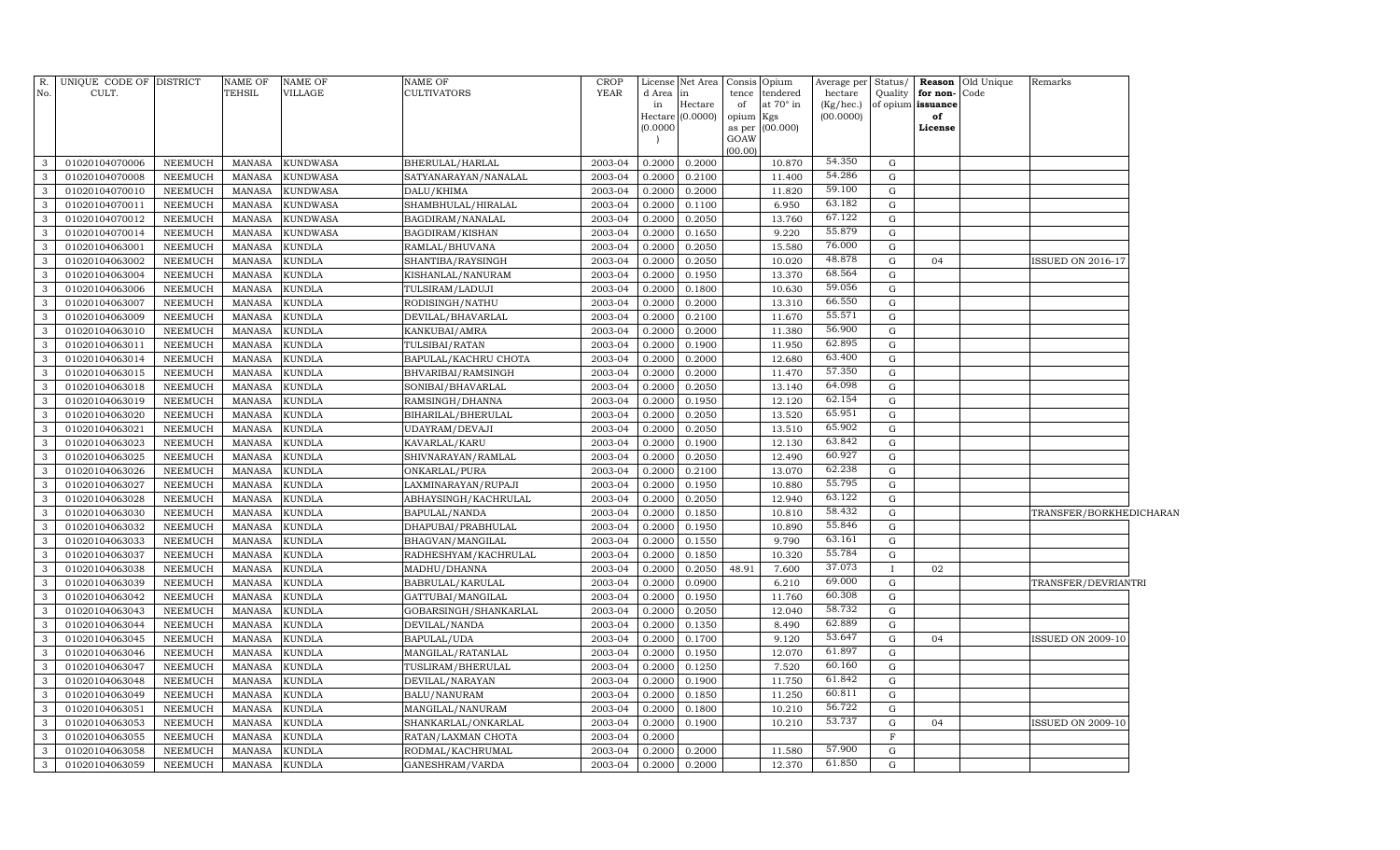| $R$ .<br>No. | UNIQUE CODE OF DISTRICT<br>CULT. |                           | <b>NAME OF</b><br>TEHSIL | NAME OF<br>VILLAGE | NAME OF<br>CULTIVATORS             | <b>CROP</b><br><b>YEAR</b> | d Area in<br>in<br>(0.0000) | License Net Area<br>Hectare<br>Hectare (0.0000) | Consis Opium<br>tence<br>of<br>opium Kgs<br>as per<br>GOAW | tendered<br>at 70° in<br>(00.000) | Average per<br>hectare<br>(Kg/hec.)<br>(00.0000) |             | Quality for non-Code<br>of opium issuance<br>of<br>License | Status/ Reason Old Unique | Remarks                  |  |
|--------------|----------------------------------|---------------------------|--------------------------|--------------------|------------------------------------|----------------------------|-----------------------------|-------------------------------------------------|------------------------------------------------------------|-----------------------------------|--------------------------------------------------|-------------|------------------------------------------------------------|---------------------------|--------------------------|--|
| 3            | 01020104063060                   | NEEMUCH                   | MANASA                   | <b>KUNDLA</b>      | NARAYANSINGH/BHERULAL              | 2003-04                    | 0.2000                      | 0.2050                                          | (00.00)                                                    | 12.810                            | 62.488                                           | G           |                                                            |                           |                          |  |
| $\mathbf{3}$ | 01020104063061                   |                           |                          | <b>KUNDLA</b>      |                                    |                            | 0.2000                      | 0.2050                                          |                                                            | 12.640                            | 61.659                                           | G           |                                                            |                           |                          |  |
| 3            | 01020104063062                   | NEEMUCH<br><b>NEEMUCH</b> | MANASA<br>MANASA         | <b>KUNDLA</b>      | LAXMAN/BHERULAL<br>SHRILAL/MOTILAL | 2003-04<br>2003-04         | 0.2000                      | 0.2000                                          |                                                            | 11.410                            | 57.050                                           | G           |                                                            |                           |                          |  |
| $\mathbf{3}$ | 01020104063063                   | <b>NEEMUCH</b>            | MANASA                   | <b>KUNDLA</b>      | <b>JUJHAR/BAGDIRAM</b>             | 2003-04                    | 0.2000                      | 0.1800                                          |                                                            | 10.480                            | 58.222                                           | G           |                                                            |                           |                          |  |
| 3            | 01020104063064                   | <b>NEEMUCH</b>            | MANASA                   | <b>KUNDLA</b>      | GANGARAM/PARTHA                    | 2003-04                    | 0.2000                      | 0.1950                                          |                                                            | 10.350                            | 53.077                                           | G           | 04                                                         |                           | <b>ISSUED ON 2009-10</b> |  |
| $\mathbf{3}$ | 01020104063068                   | <b>NEEMUCH</b>            | MANASA                   | <b>KUNDLA</b>      | BANSHILAL/BHERULAL                 | 2003-04                    | 0.2000                      | 0.1850                                          |                                                            | 11.890                            | 64.270                                           | G           |                                                            |                           |                          |  |
| 3            | 01020104063070                   | <b>NEEMUCH</b>            | MANASA                   | <b>KUNDLA</b>      | RAMCHANDRA/KISHANLAL               | 2003-04                    | 0.2000                      | 0.2000                                          |                                                            | 11.080                            | 55.400                                           | G           |                                                            |                           |                          |  |
| $\mathbf{3}$ | 01020104063072                   | <b>NEEMUCH</b>            | MANASA                   | <b>KUNDLA</b>      | RADHESHYAM/RAMLAL                  | 2003-04                    | 0.2000                      | 0.2050                                          |                                                            | 11.260                            | 54.927                                           | G           |                                                            |                           |                          |  |
| $\mathbf{3}$ | 01020104063076                   | <b>NEEMUCH</b>            | <b>MANASA</b>            | <b>KUNDLA</b>      | RAMSINGH/KISHAN                    | 2003-04                    | 0.2000                      | 0.1750                                          |                                                            | 11.010                            | 62.914                                           | G           |                                                            |                           |                          |  |
| $\mathbf{3}$ | 01020104063078                   | <b>NEEMUCH</b>            | MANASA                   | <b>KUNDLA</b>      | MOTILAL/GIRDHARI                   | 2003-04                    | 0.2000                      | 0.1900                                          |                                                            | 12.220                            | 64.316                                           | G           |                                                            |                           |                          |  |
| $\mathbf{3}$ | 01020104063079                   | <b>NEEMUCH</b>            | <b>MANASA</b>            | <b>KUNDLA</b>      | DHANNA/JAYSINGH                    | 2003-04                    | 0.2000                      | 0.1600                                          |                                                            | 9.370                             | 58.563                                           | G           |                                                            |                           |                          |  |
| $\mathbf{3}$ | 01020104063081                   | <b>NEEMUCH</b>            | <b>MANASA</b>            | <b>KUNDLA</b>      | BHERULAL/KHIMA                     | 2003-04                    | 0.2000                      | 0.2000                                          |                                                            | 11.360                            | 56.800                                           | G           |                                                            |                           |                          |  |
| 3            | 01020104063083                   | NEEMUCH                   | <b>MANASA</b>            | <b>KUNDLA</b>      | BAHADUR SINGH/BHAVARSINGH          | 2003-04                    | 0.2000                      | 0.2100                                          |                                                            | 12.800                            | 60.952                                           | G           |                                                            |                           |                          |  |
| $\mathbf{3}$ | 01020104063084                   | <b>NEEMUCH</b>            | <b>MANASA</b>            | <b>KUNDLA</b>      | GHANSHYAM/BAPULAL                  | 2003-04                    | 0.2000                      | 0.2050                                          |                                                            | 12.960                            | 63.220                                           | G           |                                                            |                           |                          |  |
| $\mathbf{3}$ | 01020104063085                   | NEEMUCH                   | <b>MANASA</b>            | <b>KUNDLA</b>      | KAVARLAL/LAXMAN                    | 2003-04                    | 0.2000                      | 0.2000                                          |                                                            | 11.340                            | 56.700                                           | G           |                                                            |                           |                          |  |
| $\mathbf{3}$ | 01020104063086                   | NEEMUCH                   | <b>MANASA</b>            | <b>KUNDLA</b>      | BAPULAL/RAMLAL BADA                | 2003-04                    | 0.2000                      | 0.2050                                          |                                                            | 12.770                            | 62.293                                           | G           |                                                            |                           |                          |  |
| $\mathbf{3}$ | 01020104063087                   | NEEMUCH                   | <b>MANASA</b>            | <b>KUNDLA</b>      | LADURAM/BHERA                      | 2003-04                    | 0.2000                      | 0.1950                                          |                                                            | 12.630                            | 64.769                                           | G           |                                                            |                           |                          |  |
| $\mathbf{3}$ | 01020104063088                   | NEEMUCH                   | <b>MANASA</b>            | KUNDLA             | CHANDRIBAI/MANGILAL                | 2003-04                    | 0.2000                      | 0.1200                                          |                                                            | 8.090                             | 67.417                                           | G           |                                                            |                           |                          |  |
| $\mathbf{3}$ | 01020104063089                   | NEEMUCH                   | MANASA                   | <b>KUNDLA</b>      | NANDUBAI/NANDRAM                   | 2003-04                    | 0.2000                      | 0.2000                                          |                                                            | 11.990                            | 59.950                                           | G           |                                                            |                           |                          |  |
| $\mathbf{3}$ | 01020104063090                   | NEEMUCH                   | <b>MANASA</b>            | KUNDLA             | SHANKAR/KACHRU                     | 2003-04                    | 0.2000                      | 0.2050                                          |                                                            | 12.840                            | 62.634                                           | G           |                                                            |                           |                          |  |
| $\mathbf{3}$ | 01020104063091                   | <b>NEEMUCH</b>            | <b>MANASA</b>            | KUNDLA             | NARAYANIBAI/DHURA                  | 2003-04                    | 0.2000                      | 0.2050                                          |                                                            | 12.780                            | 62.341                                           | $\mathbf G$ |                                                            |                           |                          |  |
| $\mathbf{3}$ | 01020104063095                   | <b>NEEMUCH</b>            | <b>MANASA</b>            | <b>KUNDLA</b>      | MOHANLAL/DOLA                      | 2003-04                    | 0.2000                      |                                                 |                                                            |                                   |                                                  | F           |                                                            |                           |                          |  |
| $\mathbf{3}$ | 01020104063096                   | <b>NEEMUCH</b>            | <b>MANASA</b>            | KUNDLA             | BHERULAL/KISHANLAL BADA            | 2003-04                    | 0.2000                      | 0.1850                                          |                                                            | 11.280                            | 60.973                                           | $\mathbf G$ |                                                            |                           |                          |  |
| 3            | 01020104063098                   | <b>NEEMUCH</b>            | <b>MANASA</b>            | <b>KUNDLA</b>      | BHERUSINGH/JAYSINGH                | 2003-04                    | 0.2000                      | 0.2000                                          |                                                            | 10.180                            | 50.900                                           | G           | 04                                                         |                           | <b>ISSUED ON 2016-17</b> |  |
| $\mathbf{3}$ | 01020104063099                   | <b>NEEMUCH</b>            | <b>MANASA</b>            | KUNDLA             | HUDDIBAI/UDAYRAM                   | 2003-04                    | 0.2000                      | 0.1800                                          |                                                            | 10.330                            | 57.389                                           | $\mathbf G$ |                                                            |                           |                          |  |
| 3            | 01020104063101                   | <b>NEEMUCH</b>            | <b>MANASA</b>            | <b>KUNDLA</b>      | <b>BHONA/KALU</b>                  | 2003-04                    | 0.2000                      | 0.1900                                          |                                                            | 11.540                            | 60.737                                           | $\mathbf G$ |                                                            |                           |                          |  |
| 3            | 01020104063103                   | <b>NEEMUCH</b>            | <b>MANASA</b>            | <b>KUNDLA</b>      | MADHU/NANDA                        | 2003-04                    | 0.2000                      | 0.1100                                          |                                                            | 7.480                             | 68.000                                           | $\mathbf G$ |                                                            |                           |                          |  |
| 3            | 01020104063106                   | <b>NEEMUCH</b>            | <b>MANASA</b>            | <b>KUNDLA</b>      | <b>JUJHAR/VARDA</b>                | 2003-04                    | 0.2000                      | 0.2100                                          |                                                            | 14.700                            | 70.000                                           | $\mathbf G$ |                                                            |                           |                          |  |
| $\mathbf{3}$ | 01020104063109                   | <b>NEEMUCH</b>            | <b>MANASA</b>            | KUNDLA             | BHAWRI BAI/MOHANLAL                | 2003-04                    | 0.2000                      | 0.2050                                          |                                                            | 14.300                            | 69.756                                           | $\mathbf G$ |                                                            |                           |                          |  |
| 3            | 01020104063110                   | <b>NEEMUCH</b>            | <b>MANASA</b>            | <b>KUNDLA</b>      | NANDA/PARTHA                       | 2003-04                    | 0.2000                      | 0.2000                                          |                                                            | 12.310                            | 61.550                                           | G           |                                                            |                           |                          |  |
| 3            | 01020104063111                   | <b>NEEMUCH</b>            | <b>MANASA</b>            | <b>KUNDLA</b>      | GANGARAM/RUPA                      | 2003-04                    | 0.2000                      | 0.2050                                          |                                                            | 11.610                            | 56.634                                           | G           |                                                            |                           |                          |  |
| 3            | 01020104063112                   | <b>NEEMUCH</b>            | <b>MANASA</b>            | <b>KUNDLA</b>      | OMPRAKASH/NATHIBAI                 | 2003-04                    | 0.2000                      | 0.2000                                          |                                                            | 12.490                            | 62.450                                           | G           |                                                            |                           |                          |  |
| 3            | 01020104063114                   | <b>NEEMUCH</b>            | <b>MANASA</b>            | <b>KUNDLA</b>      | AJIT KUMAR/SHANKARLAL              | 2003-04                    | 0.2000                      | 0.1600                                          |                                                            | 10.270                            | 64.188                                           | G           |                                                            |                           |                          |  |
| $\mathbf{3}$ | 01020104063117                   | <b>NEEMUCH</b>            | <b>MANASA</b>            | <b>KUNDLA</b>      | KACHRU/BHERA                       | 2003-04                    | 0.2000                      | 0.2050                                          |                                                            | 12.800                            | 62.439                                           | G           |                                                            |                           |                          |  |
| $\mathbf{3}$ | 01020104063118                   | NEEMUCH                   | <b>MANASA</b>            | KUNDLA             | KAVERIBAI/MANGILAL                 | 2003-04                    | 0.2000                      | 0.1650                                          |                                                            | 9.190                             | 55.697                                           | G           |                                                            |                           |                          |  |
| $\mathbf{3}$ | 01020104063123                   | <b>NEEMUCH</b>            | <b>MANASA</b>            | KUNDLA             | MANGILAL/PYARA                     | 2003-04                    | 0.2000                      | 0.1900                                          |                                                            | 13.600                            | 71.579                                           | G           |                                                            |                           |                          |  |
| 3            | 01020104063124                   | NEEMUCH                   | <b>MANASA</b>            | KUNDLA             | SITABAI/PURA                       | 2003-04                    | 0.2000                      | 0.2000                                          |                                                            | 11.590                            | 57.950                                           | G           |                                                            |                           |                          |  |
| $\mathbf{3}$ | 01020104063016                   | <b>NEEMUCH</b>            | <b>MANASA</b>            | KUNDLA             | GANGARAM/GOPAL                     | 2003-04                    | 0.2000                      | 0.2100                                          |                                                            | 13.230                            | 63.000                                           | $\mathbf G$ |                                                            |                           |                          |  |
| 3            | 01020104063035                   | NEEMUCH                   | <b>MANASA</b>            | KUNDLA             | PYARIBAI/BAPULAL                   | 2003-04                    | 0.2000                      | 0.2000                                          |                                                            | 12.700                            | 63.500                                           | G           |                                                            |                           |                          |  |
| 3            | 01020104063126                   | <b>NEEMUCH</b>            | <b>MANASA</b>            | KUNDLA             | RADHESYAM/NARAYAN DANGI            | 2003-04                    | 0.2000                      | 0.2000                                          |                                                            | 12.560                            | 62.800                                           | G           |                                                            |                           |                          |  |
| 3            | 01020104063128                   | NEEMUCH                   | <b>MANASA</b>            | KUNDLA             | MANGILAL/MADHULAL                  | 2003-04                    | 0.2000                      | 0.2100                                          |                                                            | 12.740                            | 60.667                                           | G           |                                                            |                           |                          |  |
| 3            | 01020104063129                   | <b>NEEMUCH</b>            | <b>MANASA</b>            | <b>KUNDLA</b>      | KARULAL/KANWARLAL                  | 2003-04                    | 0.2000                      | 0.1050                                          |                                                            | 6.800                             | 64.762                                           | G           |                                                            |                           |                          |  |
| 3            | 01020104063134                   | NEEMUCH                   | <b>MANASA</b>            | <b>KUNDLA</b>      | RAMLAL/MANGILAL                    | 2003-04                    | 0.2000                      | 0.2050                                          |                                                            | 13.050                            | 63.659                                           | $\mathbf G$ |                                                            |                           | TRANSFER/HATHIWOLIYA     |  |
| $\mathbf{3}$ | 01020104063135                   | <b>NEEMUCH</b>            | <b>MANASA</b>            | <b>KUNDLA</b>      | RATANLAL/AMARJI                    | 2003-04                    | 0.2000                      | 0.2050                                          |                                                            | 13.180                            | 64.293                                           | G           |                                                            |                           |                          |  |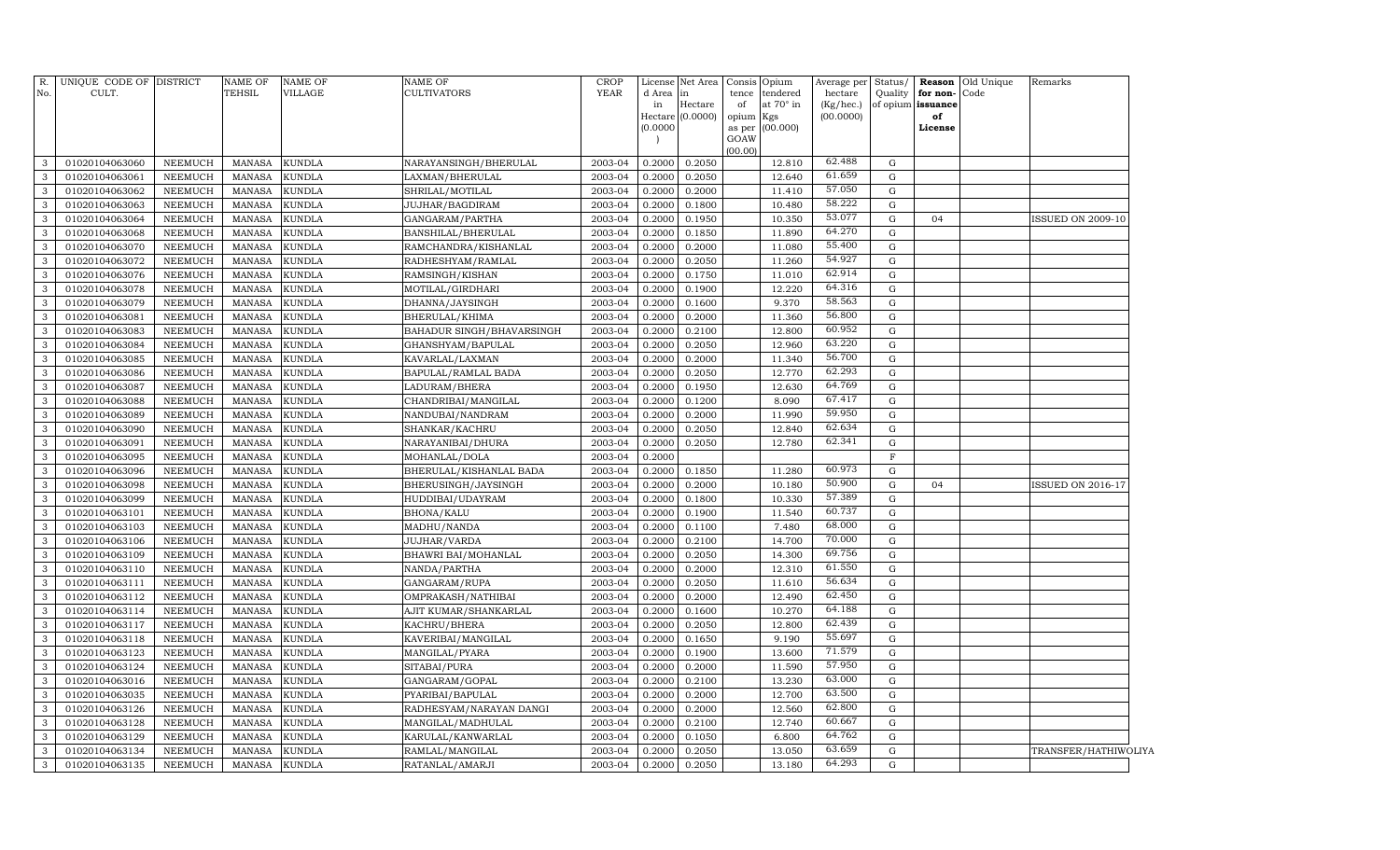| R.<br>No. | UNIQUE CODE OF DISTRICT<br>CULT. |                           | <b>NAME OF</b><br>TEHSIL       | <b>NAME OF</b><br><b>VILLAGE</b> | NAME OF<br><b>CULTIVATORS</b>         | <b>CROP</b><br>YEAR | License<br>d Area | Net Area<br>in   |                 | Consis Opium<br>tence tendered | Average per<br>hectare | Status/<br>Quality | for non-Code      | Reason Old Unique | Remarks                   |  |
|-----------|----------------------------------|---------------------------|--------------------------------|----------------------------------|---------------------------------------|---------------------|-------------------|------------------|-----------------|--------------------------------|------------------------|--------------------|-------------------|-------------------|---------------------------|--|
|           |                                  |                           |                                |                                  |                                       |                     | in                | Hectare          | of              | at 70° in                      | (Kg/hec.)              |                    | of opium issuance |                   |                           |  |
|           |                                  |                           |                                |                                  |                                       |                     |                   | Hectare (0.0000) | opium Kgs       |                                | (00.0000)              |                    | of                |                   |                           |  |
|           |                                  |                           |                                |                                  |                                       |                     | (0.0000)          |                  | as per          | (00.000)                       |                        |                    | License           |                   |                           |  |
|           |                                  |                           |                                |                                  |                                       |                     |                   |                  | GOAW<br>(00.00) |                                |                        |                    |                   |                   |                           |  |
| 3         | 01020104063115                   | NEEMUCH                   | MANASA                         | <b>KUNDLA</b>                    | FAKIRCHAND/DEVILAL                    | 2003-04             | 0.2000            | 0.2050           |                 | 11.370                         | 55.463                 | G                  |                   |                   |                           |  |
| 3         | 01020104063137                   | NEEMUCH                   | MANASA                         | <b>KUNDLA</b>                    | BHAGUBAI/AMRA                         | 2003-04             | 0.2000            | 0.2000           |                 | 10.970                         | 54.850                 | G                  |                   |                   |                           |  |
| 3         | 01020104063054                   | NEEMUCH                   | MANASA                         | <b>KUNDLA</b>                    | BAGDIRAM/NANURAM                      | 2003-04             | 0.2000            | 0.2000           |                 | 12.530                         | 62.650                 | G                  |                   |                   |                           |  |
| 3         | 01020104063077                   | NEEMUCH                   | MANASA                         | <b>KUNDLA</b>                    | MOHANSINGH/RODSINGH                   | 2003-04             | 0.2000            | 0.1450           |                 | 8.910                          | 61.448                 | G                  |                   |                   |                           |  |
| 3         | 01020104063130                   | NEEMUCH                   | MANASA                         | <b>KUNDLA</b>                    | HIRALAL/LADURAM                       | 2003-04             | 0.2000            | 0.2000           |                 | 13.050                         | 65.250                 | G                  |                   |                   |                           |  |
| 3         | 01020104063141                   | NEEMUCH                   | MANASA                         | <b>KUNDLA</b>                    | RAMESHCHANDRA/NARAYAN                 | 2003-04             | 0.2000            | 0.1800           |                 | 11.680                         | 64.889                 | G                  |                   |                   | TRANSFER/NALWA            |  |
| -1        | 01020104006001                   | NEEMUCH                   | MANASA                         | <b>KUNDALIYA</b>                 | BHANWARLAL/NANDA                      | 2003-04             | 0.2000            | 0.1850           |                 | 12.970                         | 70.108                 | G                  |                   |                   |                           |  |
|           | 01020104006002                   | NEEMUCH                   | MANASA                         | <b>KUNDALIYA</b>                 | SUKHI BAI/ AMARA                      | 2003-04             | 0.2000            | 0.1950           |                 | 12.780                         | 65.538                 | $\mathbf G$        |                   |                   |                           |  |
|           | 01020104006003                   | NEEMUCH                   | MANASA                         | <b>KUNDALIYA</b>                 | PRITHVIRAJ/PYARA                      | 2003-04             | 0.2000            | 0.1950           |                 | 12.810                         | 65.692                 | $\mathbf G$        |                   |                   |                           |  |
|           | 01020104006004                   | <b>NEEMUCH</b>            | MANASA                         | <b>KUNDALIYA</b>                 | MANGILAL/NANDA                        | 2003-04             | 0.2000            | 0.1950           |                 | 12.160                         | 62.359                 | $\mathbf G$        |                   |                   |                           |  |
|           | 01020104006016                   | NEEMUCH                   | MANASA                         | <b>KUNDALIYA</b>                 | RAMESHCHANDRA/NATHULAL                | 2003-04             | 0.2000            | 0.1950           |                 | 13.310                         | 68.256                 | $\mathbf G$        |                   |                   |                           |  |
|           | 01020104006008                   | NEEMUCH                   | <b>MANASA</b>                  | <b>KUNDALIYA</b>                 | BHERULAL/KUKA                         | 2003-04             | 0.2000            | 0.1800           |                 | 10.690                         | 59.389                 | $\mathbf G$        |                   |                   |                           |  |
|           | 01020104006009                   | <b>NEEMUCH</b>            | <b>MANASA</b>                  | <b>KUNDALIYA</b>                 | CHHAGANLAL/PYARCHANDRA                | 2003-04             | 0.2000            | 0.1950           |                 | 11.890                         | 60.974                 | $\mathbf G$        |                   |                   |                           |  |
|           | 01020104006010                   | <b>NEEMUCH</b>            | MANASA                         | <b>KUNDALIYA</b>                 | DHAPUBAI/BHAGWANJI                    | 2003-04             | 0.2000            | 0.1850           |                 | 11.260                         | 60.865                 | $\mathbf G$        |                   |                   |                           |  |
|           | 01020104006011                   | NEEMUCH                   | <b>MANASA</b>                  | <b>KUNDALIYA</b>                 | KESHURAM/MOTI                         | 2003-04             | 0.2000            | 0.1850           |                 | 11.270                         | 60.919                 | $\mathbf G$        |                   |                   |                           |  |
|           | 01020104006012                   | <b>NEEMUCH</b>            | <b>MANASA</b>                  | <b>KUNDALIYA</b>                 | KANWARLAL/RUPA                        | 2003-04             | 0.2000            | 0.1950           |                 | 13.230                         | 67.846                 | $\mathbf G$        |                   |                   |                           |  |
|           | 01020104006013                   | <b>NEEMUCH</b>            | <b>MANASA</b>                  | <b>KUNDALIYA</b>                 | PURNASHANKAR/MADHOLAL                 | 2003-04             | 0.2000            | 0.1950           |                 | 10.860                         | 55.692                 | $\mathbf G$        |                   |                   |                           |  |
|           | 01020104006015                   | NEEMUCH                   | <b>MANASA</b>                  | <b>KUNDALIYA</b>                 | PANNALAL/RUPA                         | 2003-04             | 0.2000            | 0.2000           |                 | 13.340                         | 66.700                 | G                  |                   |                   |                           |  |
|           | 01020104006017                   | <b>NEEMUCH</b>            | <b>MANASA</b>                  | <b>KUNDALIYA</b>                 | RUKMANIBAI/MADHOLAL                   | 2003-04             | 0.2000            | 0.2000           |                 | 12.110                         | 60.550                 | ${\rm G}$          |                   |                   |                           |  |
|           | 01020104006018                   | NEEMUCH                   | <b>MANASA</b>                  | <b>KUNDALIYA</b>                 | UDAILAL/MADHOLAL                      | 2003-04             | 0.2000            | 0.1850           |                 | 10.970                         | 59.297                 | $\mathbf G$        |                   |                   |                           |  |
|           | 01020104006019                   | NEEMUCH                   | <b>MANASA</b>                  | <b>KUNDALIYA</b>                 | RONILAL/KESHURAM                      | 2003-04             | 0.2000            | 0.1850           |                 | 12.420                         | 67.135                 | G                  |                   |                   | TRANSFER/ LUMDI           |  |
|           | 01020104006020                   | <b>NEEMUCH</b>            | <b>MANASA</b>                  | <b>KUNDALIYA</b>                 | DWARIKADAS/PRABHUDAS                  | 2003-04             | 0.2000            | 0.1750           |                 | 11.230                         | 64.171                 | $\mathbf G$        |                   |                   | TRANSFER/ LUMDI           |  |
|           | 01020104006021                   | NEEMUCH                   | <b>MANASA</b>                  | <b>KUNDALIYA</b>                 | SHAMBHU/HEERA                         | 2003-04             | 0.2000            | 0.1900           |                 | 11.860                         | 62.421                 | $\mathbf G$        |                   |                   | TRANSFER/KITUKHEDI/MDS-II |  |
|           | 01020104022001                   | <b>NEEMUCH</b>            | <b>MANASA</b>                  | KULTHANA BUJURG                  | BHANWARLAL/HAJARILAL                  | 2003-04             | 0.2000            | 0.1900           |                 | 11.280                         | 59.368                 | $\mathbf G$        |                   |                   |                           |  |
|           | 01020104022002                   | <b>NEEMUCH</b>            | <b>MANASA</b>                  | KULTHANA BUJURG                  | SHRILAL/HAJARILAL                     | 2003-04             | 0.2000            | 0.2000           |                 | 12.830                         | 64.150                 | $\mathbf G$        |                   |                   |                           |  |
|           | 01020104022003                   | <b>NEEMUCH</b>            | <b>MANASA</b>                  | KULTHANA BUJURG                  | NANALAL/BHERULAL                      | 2003-04             | 0.2000            | 0.2000           |                 | 12.700                         | 63.500                 | $\mathbf G$        |                   |                   |                           |  |
|           | 01020104022004                   | NEEMUCH                   | <b>MANASA</b>                  | KULTHANA BUJURG                  | KAMLIBAI/GHISALAL                     | 2003-04             | 0.2000            | 0.1900           |                 | 13.130                         | 69.105                 | $\mathbf G$        |                   |                   |                           |  |
|           | 01020104022005                   | NEEMUCH                   | MANASA                         | KULTHANA BUJURG                  | MODIRAM/BHERULAL                      | 2003-04             | 0.2000            | 0.1900           |                 | 11.500                         | 60.526                 | $\mathbf G$        |                   |                   |                           |  |
|           | 01020104022006                   | NEEMUCH                   | MANASA                         | KULTHANA BUJURG                  | BANSHILAL/AMARCHAND                   | 2003-04             | 0.2000            | 0.1900           |                 | 12.330                         | 64.895                 | $\mathbf G$        |                   |                   |                           |  |
|           | 01020104022007                   | NEEMUCH                   | MANASA                         | KULTHANA BUJURG                  | MATAHRALAL/ SHOLA                     | 2003-04             | 0.2000            | 0.2000           |                 | 13.050                         | 65.250                 | G                  |                   |                   |                           |  |
|           | 01020104022008                   | NEEMUCH                   | <b>MANASA</b>                  | KULTHANA BUJURG                  | SHANKARLAL/MYACHAND                   | 2003-04             | 0.2000            | 0.1900           |                 | 10.980                         | 57.789                 | $\mathbf G$        |                   |                   |                           |  |
|           | 01020104022009                   | <b>NEEMUCH</b>            | <b>MANASA</b>                  | KULTHANA BUJURG                  | MANGILAL/HAJARI                       | 2003-04             | 0.2000            | 0.1950<br>0.2000 |                 | 9.900                          | 50.769<br>63.950       | G                  | 04                |                   | <b>ISSUED ON 2016-17</b>  |  |
|           | 01020104022010                   | NEEMUCH                   | MANASA                         | KULTHANA BUJURG                  | GOPAL/KANHEYALAL                      | 2003-04             | 0.2000            | 0.2000           |                 | 12.790                         | 56.450                 | G                  |                   |                   | NAME CHANGE               |  |
|           | 01020104022011                   | <b>NEEMUCH</b>            | <b>MANASA</b>                  | KULTHANA BUJURG                  | CHHAGANIBAI/NANDLAL                   | 2003-04             | 0.2000            | 0.2000           |                 | 11.290                         |                        | G                  |                   |                   |                           |  |
|           | 01020104022012                   | NEEMUCH                   | MANASA                         | KULTHANA BUJURG                  | MOTILAL/JAIRAM                        | 2003-04             | 0.2000            | 0.2000           |                 | 11.640                         | 58.200<br>56.350       | G                  |                   |                   |                           |  |
|           | 01020104022015                   | <b>NEEMUCH</b>            | <b>MANASA</b>                  | KULTHANA BUJURG                  | GHISALAL/PYARCHANDRA                  | 2003-04             | 0.2000            | 0.2000           |                 | 11.270                         | 65.350                 | G                  |                   |                   |                           |  |
|           | 01020104022017                   | NEEMUCH                   | <b>MANASA</b>                  | KULTHANA BUJURG                  | RAMESHCHANDRA/PRITHVIRAJ              | 2003-04             | 0.2000            | 0.1900           |                 | 13.070                         | 65.737                 | G                  |                   |                   |                           |  |
|           | 01020104022018<br>01020104022019 | NEEMUCH<br><b>NEEMUCH</b> | <b>MANASA</b><br><b>MANASA</b> | KULTHANA BUJURG                  | PARMANAND/ PYARCHAND                  | 2003-04<br>2003-04  | 0.2000<br>0.2000  | 0.1900           |                 | 12.490<br>11.710               | 61.632                 | G<br>$\mathbf G$   |                   |                   |                           |  |
|           | 01020104022020                   | <b>NEEMUCH</b>            | <b>MANASA</b>                  | KULTHANA BUJURG                  | NANDLAL/JAYRAM                        | 2003-04             | 0.2000            | 0.1900           |                 | 12.330                         | 64.895                 | $\mathbf G$        |                   |                   |                           |  |
|           | 01020104022021                   | <b>NEEMUCH</b>            | <b>MANASA</b>                  | KULTHANA BUJURG                  | NARAYAN/NANALAL                       | 2003-04             | 0.2000            | 0.1800           |                 | 8.900                          | 49.444                 | $\mathbf G$        |                   |                   |                           |  |
|           | 01020104022024                   | <b>NEEMUCH</b>            | <b>MANASA</b>                  | KULTHANA BUJURG                  | RAMPRASAD/GOBARJI                     | 2003-04             | 0.2000            | 0.1950           |                 | 10.070                         | 51.641                 | $\mathbf G$        | 04<br>04          |                   |                           |  |
|           | 01020104022025                   | <b>NEEMUCH</b>            |                                | KULTHANA BUJURG                  | RAMCHAND/MANGILAL<br>NATHULAL/DAMARSI | 2003-04             | 0.2000            | 0.2000           |                 | 12.850                         | 64.250                 | $\mathbf G$        |                   |                   | ISSUED ON 2016-17         |  |
|           | 01020104022016                   | <b>NEEMUCH</b>            | MANASA<br>MANASA               | KULTHANA BUJURG                  |                                       | 2003-04             | 0.2000            | 0.2000           |                 | 11.720                         | 58.600                 | $\mathbf G$        |                   |                   |                           |  |
|           |                                  |                           |                                | <b>KULTHANA BUJURG</b>           | KISHANLAL/NARAYAN                     |                     |                   |                  |                 |                                |                        |                    |                   |                   |                           |  |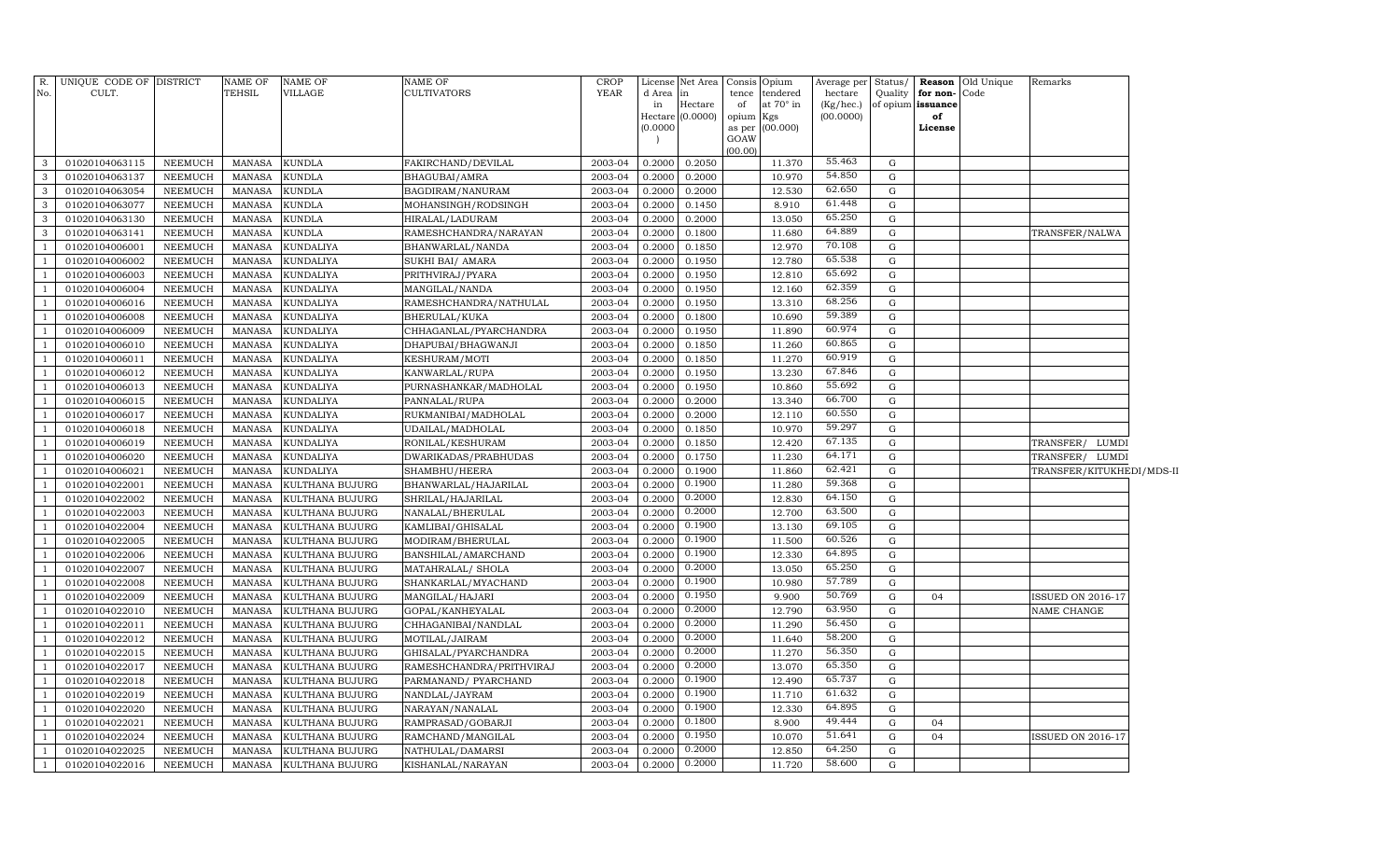| No.          | R. UNIQUE CODE OF DISTRICT<br>CULT. |                           | NAME OF<br><b>TEHSIL</b> | <b>NAME OF</b><br>VILLAGE          | <b>NAME OF</b><br>CULTIVATORS         | <b>CROP</b><br>YEAR | d Area in        | License Net Area            | tence           | Consis Opium<br>tendered | Average per Status/<br>hectare | Quality        | for non-                | <b>Reason</b> Old Unique<br>Code | Remarks                                  |  |
|--------------|-------------------------------------|---------------------------|--------------------------|------------------------------------|---------------------------------------|---------------------|------------------|-----------------------------|-----------------|--------------------------|--------------------------------|----------------|-------------------------|----------------------------------|------------------------------------------|--|
|              |                                     |                           |                          |                                    |                                       |                     | in               | Hectare<br>Hectare (0.0000) | of<br>opium Kgs | at 70° in                | (Kg/hec.)<br>(00.0000)         |                | of opium issuance<br>of |                                  |                                          |  |
|              |                                     |                           |                          |                                    |                                       |                     | (0.0000)         |                             | as per          | (00.000)                 |                                |                | License                 |                                  |                                          |  |
|              |                                     |                           |                          |                                    |                                       |                     |                  |                             | GOAW            |                          |                                |                |                         |                                  |                                          |  |
|              | 01020104022026                      |                           |                          |                                    |                                       |                     |                  | 0.2000                      | (00.00)         | 11.940                   | 59.700                         | G              |                         |                                  |                                          |  |
|              | 01020104022022                      | <b>NEEMUCH</b><br>NEEMUCH | MANASA<br><b>MANASA</b>  | KULTHANA BUJURG<br>KULTHANA BUJURG | BHERULAL/POKHARLAL                    | 2003-04<br>2003-04  | 0.2000<br>0.2000 | 0.2000                      |                 | 12.850                   | 64.250                         | G              |                         | 01020104026351                   | 0104020911602 TRANSFER/ UJGARIYA/ MDS-II |  |
| 3            | 01020104094002                      | <b>NEEMUCH</b>            | <b>MANASA</b>            | KHUSHALPURA                        | KASAMKHAN/FAKIRMO.<br>SAMADBAI/KISHNA | 2003-04             | 0.2000           | 0.1750                      |                 | 10.920                   | 62.400                         | G              |                         |                                  |                                          |  |
| 3            | 01020104094003                      | <b>NEEMUCH</b>            | MANASA                   | KHUSHALPURA                        | BHAVARLAL/AMRA                        | 2003-04             | 0.2000           | 0.2000                      |                 | 13.400                   | 67.000                         | $\mathbf G$    |                         |                                  |                                          |  |
| 3            | 01020104094004                      | <b>NEEMUCH</b>            | <b>MANASA</b>            | KHUSHALPURA                        | MANGILAL/BHERA                        | 2003-04             | 0.2000           | 0.1650                      |                 | 10.260                   | 62.182                         | $\mathbf G$    |                         |                                  |                                          |  |
| 3            | 01020104094006                      | <b>NEEMUCH</b>            | <b>MANASA</b>            | KHUSHALPURA                        | RAMCHANDRA/RAMLAL                     | 2003-04             | 0.2000           | 0.1800                      |                 | 11.120                   | 61.778                         | $\mathbf G$    |                         |                                  |                                          |  |
| 3            | 01020104094009                      | NEEMUCH                   | <b>MANASA</b>            | KHUSHALPURA                        | GANGARAM/DEVILAL                      | 2003-04             | 0.2000           | 0.1900                      |                 | 11.880                   | 62.526                         | G              |                         |                                  |                                          |  |
| 3            | 01020104094012                      | <b>NEEMUCH</b>            | <b>MANASA</b>            | KHUSHALPURA                        | MANSINGH/RAJARAM                      | 2003-04             | 0.2000           | 0.1650                      |                 | 10.270                   | 62.242                         | G              |                         |                                  |                                          |  |
| 3            | 01020104094014                      | <b>NEEMUCH</b>            | <b>MANASA</b>            | KHUSHALPURA                        | MANGILAL/NATHU                        | 2003-04             | 0.2000           | 0.1900                      |                 | 12.020                   | 63.263                         | G              |                         |                                  |                                          |  |
| 3            | 01020104094019                      | NEEMUCH                   | <b>MANASA</b>            | KHUSHALPURA                        | RAJARAM/RAMLAL                        | 2003-04             | 0.2000           | 0.1600                      |                 | 9.580                    | 59.875                         | G              |                         |                                  |                                          |  |
| 3            | 01020104094022                      | <b>NEEMUCH</b>            | <b>MANASA</b>            | KHUSHALPURA                        | GANGABAI/SITARAM                      | 2003-04             | 0.2000           | 0.2050                      |                 | 12.030                   | 58.683                         | G              |                         |                                  |                                          |  |
| 3            | 01020104094023                      | <b>NEEMUCH</b>            | <b>MANASA</b>            | KHUSHALPURA                        | HULASIBAI/BHERA                       | 2003-04             | 0.2000           | 0.1450                      |                 | 9.010                    | 62.138                         | G              |                         |                                  |                                          |  |
| 3            | 01020104094026                      | NEEMUCH                   | <b>MANASA</b>            | KHUSHALPURA                        | PRABHU/GOPAL                          | 2003-04             | 0.2000           | 0.2000                      |                 | 13.050                   | 65.250                         | G              |                         |                                  |                                          |  |
| 3            | 01020104094027                      | <b>NEEMUCH</b>            | <b>MANASA</b>            | KHUSHALPURA                        | BABULAL/MANGUDAS                      | 2003-04             | 0.2000           | 0.1900                      |                 | 10.570                   | 55.632                         | G              |                         |                                  |                                          |  |
| 3            | 01020104094016                      | <b>NEEMUCH</b>            | <b>MANASA</b>            | KHUSHALPURA                        | RUKMANIBAI/BHAGATRAM                  | 2003-04             | 0.2000           | 0.1800                      |                 | 9.940                    | 55.222                         | G              |                         |                                  |                                          |  |
| 3            | 01020104094028                      | NEEMUCH                   | <b>MANASA</b>            | KHUSHALPURA                        | KAMERIBAI/CHATARBHUJ                  | 2003-04             | 0.2000           | 0.2000                      |                 | 11.940                   | 59.700                         | G              |                         | 01020104069078                   |                                          |  |
| 3            | 01020104094015                      | <b>NEEMUCH</b>            | <b>MANASA</b>            | KHUSHALPURA                        | DALU/AMRA                             | 2003-04             | 0.2000           | 0.2050                      |                 | 13.380                   | 65.268                         | G              |                         | 01020104069081                   |                                          |  |
| 3            | 01020104094010                      | NEEMUCH                   | MANASA                   | KHUSHALPURA                        | RAMLAL/NANURAM                        | 2003-04             | 0.2000           | 0.1500                      |                 | 9.240                    | 61.600                         | G              |                         | 01020104069088                   |                                          |  |
| 3            | 01020104094031                      | <b>NEEMUCH</b>            | MANASA                   | KHUSHALPURA                        | NARAYAN/KANA CHAMAR                   | 2003-04             | 0.2000           | 0.1550                      |                 | 10.060                   | 64.903                         | $\mathbf G$    |                         |                                  | 0102010409607TRANSFER/ANKLI              |  |
| 3            | 01020104094032                      | <b>NEEMUCH</b>            | <b>MANASA</b>            | KHUSHALPURA                        | RAMESHVAR/KISHANLAL                   | 2003-04             | 0.2000           | 0.2000                      |                 | 11.780                   | 58.900                         | $\mathbf G$    |                         |                                  | TRANSFER/KHERKHEDA                       |  |
| 3            | 01020104094033                      | <b>NEEMUCH</b>            | <b>MANASA</b>            | KHUSHALPURA                        | RAMLAL/JETRAM                         | 2003-04             | 0.2000           | 0.1750                      |                 | 9.230                    | 52.743                         | G              | 04                      |                                  |                                          |  |
| 3            | 01020104094034                      | <b>NEEMUCH</b>            | <b>MANASA</b>            | KHUSHALPURA                        | BANSHILAL/GHISA JI                    | 2003-04             | 0.2000           | 0.2000                      |                 | 11.390                   | 56.950                         | G              |                         |                                  | TRANSFER/BARKHEDAPANT                    |  |
| 3            | 01020104081004                      | NEEMUCH                   | <b>MANASA</b>            | KHETPALIA                          | KESHRIMAL/DHANRAJ                     | 2003-04             | 0.2000           | 0.1850                      |                 | 12.140                   | 65.622                         | G              |                         |                                  |                                          |  |
| 3            | 01020104081005                      | <b>NEEMUCH</b>            | <b>MANASA</b>            | KHETPALIA                          | KACHRULAL/BHUVANA                     | 2003-04             | 0.2000           | 0.1750                      |                 | 10.100                   | 57.714                         | G              |                         |                                  |                                          |  |
| 3            | 01020104081006                      | NEEMUCH                   | <b>MANASA</b>            | KHETPALIA                          | BAPULAL/UDA                           | 2003-04             | 0.2000           | 0.2100                      |                 | 12.360                   | 58.857                         | G              |                         |                                  |                                          |  |
| 3            | 01020104081009                      | NEEMUCH                   | <b>MANASA</b>            | KHETPALIA                          | LALSINGH/PANNALAL                     | 2003-04             | 0.2000           | 0.2050                      |                 | 11.790                   | 57.512                         | G              |                         |                                  |                                          |  |
| 3            | 01020104081011                      | <b>NEEMUCH</b>            | <b>MANASA</b>            | KHETPALIA                          | RANGLAL/KACHRU                        | 2003-04             | 0.2000           | 0.2000                      |                 | 12.740                   | 63.700                         | $\mathbf G$    |                         |                                  |                                          |  |
| 3            | 01020104081012                      | <b>NEEMUCH</b>            | <b>MANASA</b>            | KHETPALIA                          | MOHANLAL/RAMLAL                       | 2003-04             | 0.2000           | 0.2050                      |                 | 12.210                   | 59.561                         | G              |                         |                                  |                                          |  |
| 3            | 01020104081015                      | <b>NEEMUCH</b>            | <b>MANASA</b>            | KHETPALIA                          | RAMPRASAD/DEVILAL                     | 2003-04             | 0.2000           | 0.2000                      |                 | 11.940                   | 59.700                         | G              |                         |                                  |                                          |  |
| 3            | 01020104081017                      | NEEMUCH                   | <b>MANASA</b>            | KHETPALIA                          | SHAMBHULAL/SEVA                       | 2003-04             | 0.2000           | 0.2000                      |                 | 12.500                   | 62.500                         | G              |                         |                                  |                                          |  |
| 3            | 01020104081024                      | NEEMUCH                   | <b>MANASA</b>            | KHETPALIA                          | PANNALAL/RATANLAL                     | 2003-04             | 0.2000           | 0.2000                      |                 | 11.500                   | 57.500                         | G              |                         |                                  |                                          |  |
| 3            | 01020104081027                      | NEEMUCH                   | <b>MANASA</b>            | KHETPALIA                          | BHANVARLAL/RAMLAL                     | 2003-04             | 0.2000           | 0.2050                      |                 | 11.680                   | 56.976                         | G              |                         |                                  |                                          |  |
| 3            | 01020104081034                      | NEEMUCH                   | MANASA                   | KHETPALIA                          | SHAMBHULAL/RAMLAL                     | 2003-04             | 0.2000           | 0.1900                      |                 | 10.090                   | 53.105                         | G              | 04                      |                                  | <b>ISSUED ON 2009-10</b>                 |  |
| 3            | 01020104081037                      | <b>NEEMUCH</b>            | <b>MANASA</b>            | KHETPALIA                          | SHIVNARAYAN/PURALAL                   | 2003-04             | 0.2000           | 0.2050                      |                 | 11.950                   | 58.293                         | G              |                         |                                  |                                          |  |
| 3            | 01020104081038                      | <b>NEEMUCH</b>            | <b>MANASA</b>            | KHETPALIA                          | LALSINGH/HEMRAJ                       | 2003-04             | 0.2000           | 0.1600                      |                 | 9.660                    | 60.375                         | G              |                         |                                  |                                          |  |
| 3            | 01020104081039                      | <b>NEEMUCH</b>            | <b>MANASA</b>            | KHETPALIA                          | MADANLAL/NANDA                        | 2003-04             | 0.2000           | 0.1750                      |                 | 9.870                    | 56.400                         | G              |                         |                                  |                                          |  |
| 3            | 01020104081040                      | <b>NEEMUCH</b>            | <b>MANASA</b>            | KHETPALIA                          | MANSINGH/BHAVARLAL                    | 2003-04             | 0.2000           | 0.2050                      |                 | 11.360                   | 55.415                         | G              |                         |                                  |                                          |  |
| 3            | 01020104087001                      | NEEMUCH                   | <b>MANASA</b>            | KHEMPURA                           | HARISINGH/KACHRUSINGH                 | 2003-04             | 0.2000           | 0.1750                      |                 | 12.680                   | 72.457                         | G              |                         |                                  |                                          |  |
| 3            | 01020104087002                      | NEEMUCH                   | <b>MANASA</b>            | KHEMPURA                           | BHANWARSINGH/BHERUSINGH               | 2003-04             | 0.2000           | 0.2050                      |                 | 11.540                   | 56.293                         | G              |                         |                                  |                                          |  |
| 3            | 01020104087003                      | NEEMUCH                   | MANASA                   | KHEMPURA                           | KALUSINGH/DEVISINGH                   | 2003-04             | 0.2000           | 0.1900                      |                 | 11.680                   | 61.474                         | G              |                         |                                  |                                          |  |
| 3            | 01020104087005                      | <b>NEEMUCH</b>            | <b>MANASA</b>            | KHEMPURA                           | SHITALSINGH/NATHUSINGH                | 2003-04             | 0.2000           | 0.1500                      |                 | 9.900                    | 66.000                         | $\mathbf G$    |                         |                                  |                                          |  |
| 3            | 01020104087006                      | <b>NEEMUCH</b>            | <b>MANASA</b>            | KHEMPURA                           | MANSINGH/KISHOR SINGH                 | 2003-04             | 0.2000           |                             |                 |                          |                                | $\overline{F}$ |                         |                                  |                                          |  |
| 3            | 01020104087007                      | NEEMUCH                   | <b>MANASA</b>            | KHEMPURA                           | SOHANBAI/MANGILAL                     | 2003-04             | 0.2000           |                             |                 |                          |                                | $\rm F$        |                         |                                  |                                          |  |
| $\mathbf{3}$ | 01020104087009                      | NEEMUCH                   | MANASA                   | <b>KHEMPURA</b>                    | GHISALAL/BHUVANA                      | 2003-04             |                  | 0.2000 0.1550               |                 | 9.580                    | 61.806                         | G              |                         |                                  |                                          |  |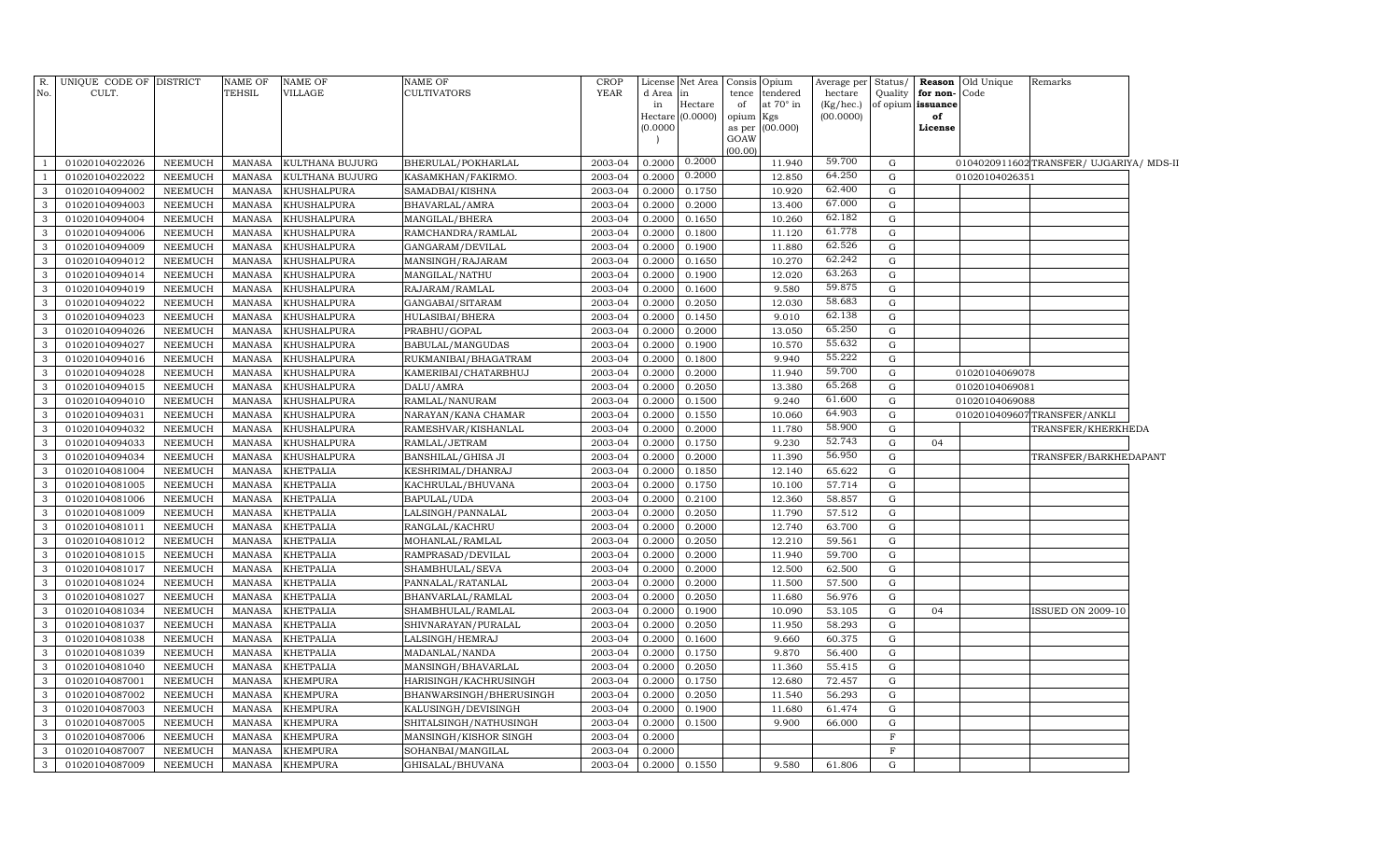| R.             | UNIQUE CODE OF DISTRICT |                | NAME OF       | <b>NAME OF</b>  | NAME OF                  | <b>CROP</b> |          | License Net Area Consis Opium |                |                  | Average per Status/ |             |                             | <b>Reason</b> Old Unique | Remarks                      |                                        |
|----------------|-------------------------|----------------|---------------|-----------------|--------------------------|-------------|----------|-------------------------------|----------------|------------------|---------------------|-------------|-----------------------------|--------------------------|------------------------------|----------------------------------------|
| No.            | CULT.                   |                | TEHSIL        | VILLAGE         | CULTIVATORS              | <b>YEAR</b> | d Area   | $\ln$                         | tence          | tendered         | hectare             | Quality     | for non-Code                |                          |                              |                                        |
|                |                         |                |               |                 |                          |             | in       | Hectare                       | of             | at $70^\circ$ in |                     |             | (Kg/hec.) of opium issuance |                          |                              |                                        |
|                |                         |                |               |                 |                          |             |          | Hectare (0.0000)              | opium          | Kgs              | (00.0000)           |             | of                          |                          |                              |                                        |
|                |                         |                |               |                 |                          |             | (0.0000) |                               | as per<br>GOAW | (00.000)         |                     |             | License                     |                          |                              |                                        |
|                |                         |                |               |                 |                          |             |          |                               | (00.00)        |                  |                     |             |                             |                          |                              |                                        |
| 3              | 01020104087012          | NEEMUCH        | MANASA        | <b>KHEMPURA</b> | KUSHAL BAI/ PRABHULAL    | 2003-04     | 0.2000   | 0.1900                        |                | 12.200           | 64.211              | G           |                             |                          |                              |                                        |
| 3              | 01020104087014          | NEEMUCH        | MANASA        | <b>KHEMPURA</b> | ISHVARSINGH/BHERUSINGH   | 2003-04     | 0.2000   | 0.2050                        |                | 12.400           | 60.488              | G           |                             |                          |                              |                                        |
| 3              | 01020104087016          | <b>NEEMUCH</b> | MANASA        | <b>KHEMPURA</b> | MADANLAL/RAMLAL          | 2003-04     | 0.2000   | 0.2050                        |                | 12.760           | 62.244              | G           |                             |                          |                              |                                        |
| $\mathbf{3}$   | 01020104087018          | <b>NEEMUCH</b> | MANASA        | <b>KHEMPURA</b> | VINODSINGH/DEVISINGH     | 2003-04     | 0.2000   | 0.1900                        |                | 12.530           | 65.947              | G           |                             |                          |                              |                                        |
| 3              | 01020104087019          | <b>NEEMUCH</b> | <b>MANASA</b> | <b>KHEMPURA</b> | BHAVARBAI/RAMSINGH       | 2003-04     | 0.2000   | 0.2000                        |                | 13.070           | 65.350              | G           |                             |                          |                              |                                        |
| $\mathbf{3}$   | 01020104087020          | NEEMUCH        | MANASA        | <b>KHEMPURA</b> | SUKHIBAI/BABULAL         | 2003-04     | 0.2000   | 0.1600                        |                | 9.470            | 59.188              | G           |                             |                          |                              |                                        |
| $\mathbf{3}$   | 01020104087021          | NEEMUCH        | MANASA        | <b>KHEMPURA</b> | BHARATSINGH/LALSINGH     | 2003-04     | 0.2000   | 0.1950                        |                | 12.890           | 66.103              | G           |                             |                          |                              |                                        |
| $\mathbf{3}$   | 01020104087022          | NEEMUCH        | MANASA        | <b>KHEMPURA</b> | NANDLAL/LAXMINARAYAN     | 2003-04     | 0.2000   | 0.2000                        |                | 12.510           | 62.550              | G           |                             |                          |                              |                                        |
| $\mathbf{3}$   | 01020104087023          | NEEMUCH        | MANASA        | <b>KHEMPURA</b> | DASHRATHSINGH/KALU SINGH | 2003-04     | 0.2000   | 0.2000                        |                | 12.290           | 61.450              | G           |                             |                          |                              |                                        |
| $\mathbf{3}$   | 01020104087024          | NEEMUCH        | MANASA        | <b>KHEMPURA</b> | KRISHNAGOPAL/MANGILAL    | 2003-04     | 0.2000   | 0.1950                        |                | 11.550           | 59.231              | $\mathbf G$ |                             |                          |                              |                                        |
| 3              | 01020104087025          | NEEMUCH        | MANASA        | <b>KHEMPURA</b> | KHUMANSINGH/PREMSINGH    | 2003-04     | 0.2000   | 0.2000                        |                | 11.860           | 59.300              | G           |                             |                          |                              |                                        |
| $\mathbf{3}$   | 01020104087029          | NEEMUCH        | MANASA        | <b>KHEMPURA</b> | LAXMANSINGH/HARISINGH    | 2003-04     | 0.2000   | 0.1800                        |                | 12.200           | 67.778              | G           |                             |                          |                              |                                        |
| $\mathbf{3}$   | 01020104087030          | <b>NEEMUCH</b> | MANASA        | <b>KHEMPURA</b> | DEVILAL/NANDA            | 2003-04     | 0.2000   | 0.1800                        |                | 11.480           | 63.778              | G           |                             |                          |                              |                                        |
| $\mathbf{3}$   | 01020104087031          | <b>NEEMUCH</b> | MANASA        | <b>KHEMPURA</b> | BHERULAL/BANSHILAL       | 2003-04     | 0.2000   | 0.1950                        |                | 10.880           | 55.795              | G           |                             |                          |                              |                                        |
| $\mathbf{3}$   | 01020104087032          | <b>NEEMUCH</b> | MANASA        | <b>KHEMPURA</b> | LALSINGH/KISHORSINGH     | 2003-04     | 0.2000   | 0.1900                        |                | 11.340           | 59.684              | G           |                             |                          |                              |                                        |
| $\mathbf{3}$   | 01020104087035          | <b>NEEMUCH</b> | MANASA        | <b>KHEMPURA</b> | KHUMANSINGH/BHAVARLAL    | 2003-04     | 0.2000   | 0.2000                        |                | 10.390           | 51.950              | G           | 04                          |                          | ISSUED ON 2016-17            |                                        |
| $\mathbf{3}$   | 01020104087008          | <b>NEEMUCH</b> | MANASA        | <b>KHEMPURA</b> | AMARSINGH/DEVISINGH      | 2003-04     | 0.2000   | 0.1450                        |                | 8.820            | 60.828              | G           |                             |                          |                              |                                        |
| $\mathbf{3}$   | 01020104087036          | NEEMUCH        | MANASA        | <b>KHEMPURA</b> | SHRIRAM/BALMUKUND        | 2003-04     | 0.2000   | 0.2050                        |                | 11.540           | 56.293              | G           |                             | 01020104076013           |                              |                                        |
| $\mathbf{3}$   | 01020104087037          | NEEMUCH        | MANASA        | <b>KHEMPURA</b> | LALSINGH/RUPSINGH        | 2003-04     | 0.2000   | 0.1850                        |                | 11.150           | 60.270              | G           |                             |                          | TRANSFER/BORDIYA/ NAMECHANGE |                                        |
| $\mathbf{3}$   | 01020104087038          | <b>NEEMUCH</b> | MANASA        | <b>KHEMPURA</b> | NARULAL/GANGARAM         | 2003-04     | 0.2000   | 0.1850                        |                | 11.210           | 60.595              | G           |                             |                          | TRANSFER/LODKIYA             |                                        |
| $\mathbf{3}$   | 01020104087039          | <b>NEEMUCH</b> | MANASA        | <b>KHEMPURA</b> | MANGUBAI/KHUMANSINGH     | 2003-04     | 0.2000   | 0.1550                        |                | 9.040            | 58.323              | G           |                             |                          | TRANSFER/BORDIYAKHURD NMH-I  |                                        |
| $\mathbf{3}$   | 01020104087040          | <b>NEEMUCH</b> | MANASA        | <b>KHEMPURA</b> | MANGILAL/SHANKARLAL      | 2003-04     | 0.2000   | 0.1900                        |                | 10.850           | 57.105              | G           |                             |                          |                              |                                        |
| $\mathbf{3}$   | 01020104087041          | <b>NEEMUCH</b> | MANASA        | <b>KHEMPURA</b> | SURAJBAI/MANSINGH        | 2003-04     | 0.2000   | 0.1850                        |                | 11.520           | 62.270              | G           |                             |                          |                              | TRANSFER/BORDIYAKALA NMH-I NAME CHANGE |
| $\mathbf{3}$   | 01020104087042          | <b>NEEMUCH</b> | MANASA        | <b>KHEMPURA</b> | GOVINDSINGH/MANSINGH     | 2003-04     | 0.2000   | 0.1850                        |                | 10.710           | 57.892              | G           |                             |                          |                              |                                        |
| $\mathbf{3}$   | 01020104087043          | <b>NEEMUCH</b> | MANASA        | <b>KHEMPURA</b> | RAMSINGH/MADHOSINGH      | 2003-04     | 0.2000   | 0.1850                        |                | 11.070           | 59.838              | G           |                             |                          | TRANSFER/AMAN/MDS-II         |                                        |
| $\mathbf{3}$   | 01020104087044          | <b>NEEMUCH</b> | MANASA        | <b>KHEMPURA</b> | GORDHANSINGH/MADHUSINGH  | 2003-04     | 0.2000   | 0.2000                        |                | 11.550           | 57.750              | G           |                             |                          | TRANSFER/AMAN/MDS-II         |                                        |
| 3              | 01020104087045          | NEEMUCH        | MANASA        | <b>KHEMPURA</b> | MADANSINGH/BHUVANISINGH  | 2003-04     | 0.2000   | 0.2050                        |                | 13.030           | 63.561              | G           |                             |                          | TRANSFER/BORDIYAKHURD NMH-I  |                                        |
| $\overline{1}$ | 01020104010001          | <b>NEEMUCH</b> | MANASA        | <b>KHEDLI</b>   | RAMSINGH/KISHORESINGH    | 2003-04     | 0.2000   | 0.1950                        |                | 16.250           | 83.333              | G           |                             |                          |                              |                                        |
|                | 01020104010003          | NEEMUCH        | MANASA        | <b>KHEDLI</b>   | LALURAM/NARAYAN          | 2003-04     | 0.2000   | 0.2000                        |                | 13.920           | 69.600              | G           |                             |                          |                              |                                        |
|                | 01020104010005          | <b>NEEMUCH</b> | MANASA        | <b>KHEDLI</b>   | YASHODABAI/BHONIRAM      | 2003-04     | 0.2000   | 0.2000                        |                | 12.720           | 63.600              | $\mathbf G$ |                             |                          |                              |                                        |
| - 1            | 01020104010006          | NEEMUCH        | MANASA        | <b>KHEDLI</b>   | NATHULAL/GOKUL           | 2003-04     | 0.2000   | 0.2000                        |                | 16.960           | 84.800              | ${\rm G}$   |                             |                          |                              |                                        |
| $\overline{1}$ | 01020104010007          | <b>NEEMUCH</b> | MANASA        | <b>KHEDLI</b>   | NANALAL/PYARJI           | 2003-04     | 0.2000   | 0.2000                        |                | 13.890           | 69.450              | G           |                             |                          |                              |                                        |
|                | 01020104010008          | <b>NEEMUCH</b> | MANASA        | <b>KHEDLI</b>   | RATANSINGH/MODSINGH      | 2003-04     | 0.2000   | 0.1950                        |                | 12.240           | 62.769              | ${\rm G}$   |                             |                          |                              |                                        |
| $\overline{1}$ | 01020104010009          | <b>NEEMUCH</b> | MANASA        | <b>KHEDLI</b>   | PYARA/NARAYAN            | 2003-04     | 0.2000   | 0.1850                        |                | 10.190           | 55.081              | ${\rm G}$   |                             |                          |                              |                                        |
| $\overline{1}$ | 01020104010010          | NEEMUCH        | MANASA        | <b>KHEDLI</b>   | SUNDERLAL/NANDA KHATI    | 2003-04     | 0.2000   | 0.2000                        |                | 12.680           | 63.400              | ${\rm G}$   |                             |                          |                              |                                        |
|                | 01020104010011          | NEEMUCH        | <b>MANASA</b> | KHEDLI          | PRABHULAL/MODIRAM        | 2003-04     | 0.2000   | 0.1950                        |                | 12.880           | 66.051              | G           |                             |                          |                              |                                        |
|                | 01020104010013          | <b>NEEMUCH</b> | <b>MANASA</b> | <b>KHEDLI</b>   | NATHURAM/DUDHA           | 2003-04     | 0.2000   | 0.1950                        |                | 12.670           | 64.974              | ${\rm G}$   |                             |                          |                              |                                        |
| - 1            | 01020104010015          | <b>NEEMUCH</b> | MANASA        | <b>KHEDLI</b>   | SUGANKUNWAR/DEVISINGH    | 2003-04     | 0.2000   | 0.2000                        |                | 12.130           | 60.650              | G           |                             |                          |                              |                                        |
|                | 01020104010016          | NEEMUCH        | <b>MANASA</b> | KHEDLI          | NARAMDABAI/NARAYAN       | 2003-04     | 0.2000   | 0.1950                        |                | 11.680           | 59.897              | ${\rm G}$   |                             |                          |                              |                                        |
|                | 01020104010017          | NEEMUCH        | <b>MANASA</b> | <b>KHEDLI</b>   | RAM SINGH/NATHU SINGH    | 2003-04     | 0.2000   | 0.1950                        |                | 12.600           | 64.615              | G           |                             |                          |                              |                                        |
|                | 01020104010018          | NEEMUCH        | <b>MANASA</b> | KHEDLI          | DULESINGH/NATHUSINGH     | 2003-04     | 0.2000   | 0.2000                        |                | 12.410           | 62.050              | G           |                             |                          |                              |                                        |
|                | 01020104010019          | NEEMUCH        | <b>MANASA</b> | KHEDLI          | RUKMANIBAI/GORILAL       | 2003-04     | 0.2000   | 0.1900                        |                | 14.220           | 74.842              | G           |                             |                          |                              |                                        |
| - 1            | 01020104010020          | NEEMUCH        | <b>MANASA</b> | <b>KHEDLI</b>   | AMARSINGH/PRATAPSINGH    | 2003-04     | 0.2000   | 0.2000                        |                | 12.090           | 60.450              | G           |                             |                          |                              |                                        |
| $\overline{1}$ | 01020104010021          | <b>NEEMUCH</b> | MANASA        | <b>KHEDLI</b>   | SUGANBAI/ARJUNSINGH      | 2003-04     | 0.2000   | 0.2050                        |                | 13.410           | 65.415              | G           |                             |                          |                              |                                        |
|                |                         |                |               |                 |                          |             |          |                               |                |                  |                     |             |                             |                          |                              |                                        |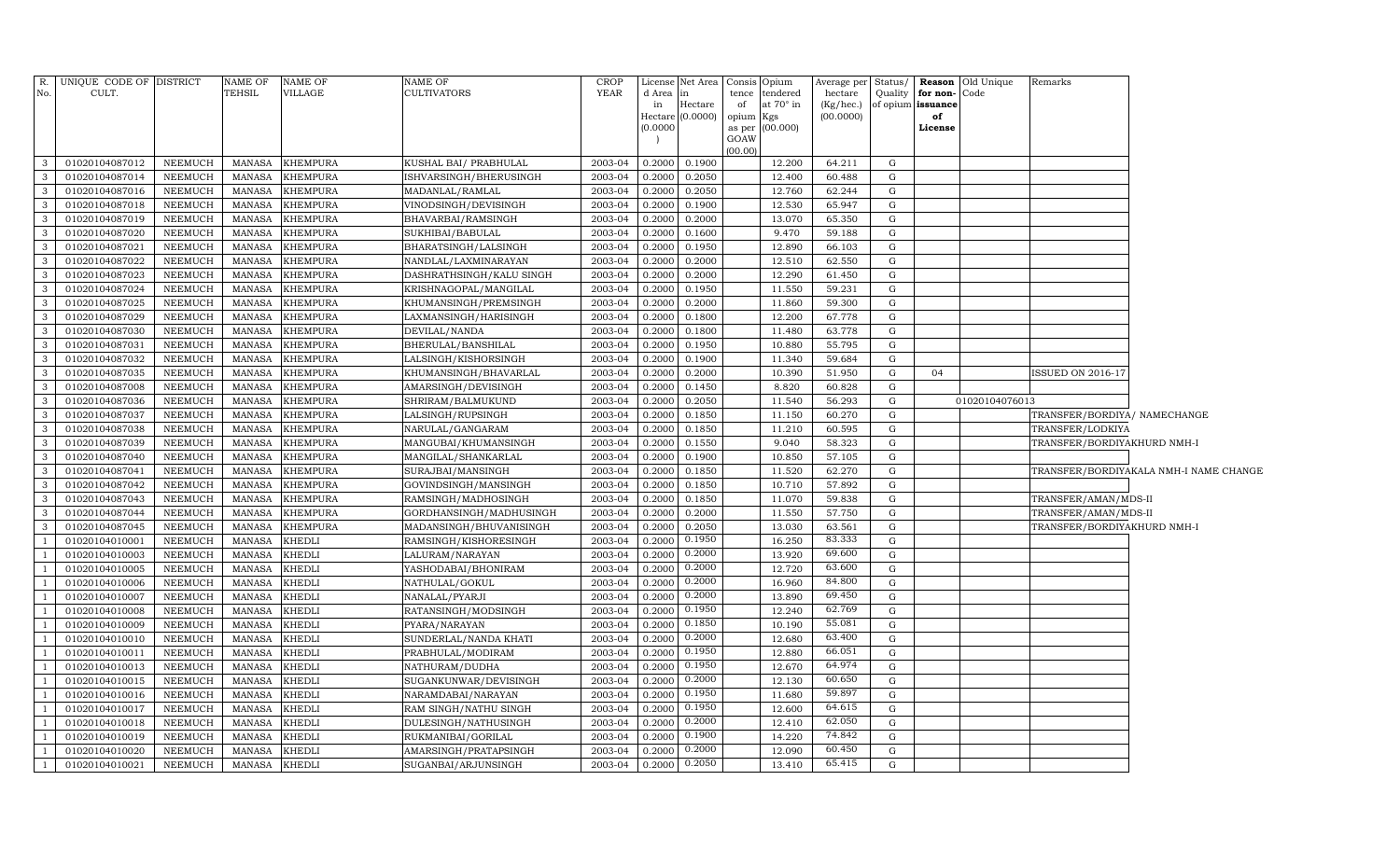| R.             | UNIQUE CODE OF DISTRICT          |                                  | <b>NAME OF</b>                 | NAME OF          | <b>NAME OF</b>                                   | <b>CROP</b>        | License                | Net Area         |           | Consis Opium     | Average per            |                  |                         | Status/ Reason Old Unique | Remarks                 |  |
|----------------|----------------------------------|----------------------------------|--------------------------------|------------------|--------------------------------------------------|--------------------|------------------------|------------------|-----------|------------------|------------------------|------------------|-------------------------|---------------------------|-------------------------|--|
| No.            | CULT.                            |                                  | TEHSIL                         | <b>VILLAGE</b>   | <b>CULTIVATORS</b>                               | <b>YEAR</b>        | d Area in              |                  |           | tence tendered   | hectare                |                  | Quality for non-Code    |                           |                         |  |
|                |                                  |                                  |                                |                  |                                                  |                    | in<br>Hectare (0.0000) | Hectare          | of        | at $70^\circ$ in | (Kg/hec.)<br>(00.0000) |                  | of opium issuance<br>of |                           |                         |  |
|                |                                  |                                  |                                |                  |                                                  |                    | (0.0000)               |                  | opium Kgs | as per (00.000)  |                        |                  | License                 |                           |                         |  |
|                |                                  |                                  |                                |                  |                                                  |                    |                        |                  | GOAW      |                  |                        |                  |                         |                           |                         |  |
|                |                                  |                                  |                                |                  |                                                  |                    |                        |                  | (00.00)   |                  |                        |                  |                         |                           |                         |  |
| -1             | 01020104010022                   | NEEMUCH                          | MANASA                         | <b>KHEDLI</b>    | GHISALAL/DUDHA                                   | 2003-04            | 0.2000                 | 0.2000           |           | 12.970           | 64.850                 | G                |                         |                           |                         |  |
| $\overline{1}$ | 01020104010023                   | NEEMUCH                          | <b>MANASA</b>                  | <b>KHEDLI</b>    | SHAMBHURAM/GANGARAM                              | 2003-04            | 0.2000                 | 0.1950           |           | 13.010           | 66.718                 | G                |                         |                           |                         |  |
| $\mathbf{1}$   | 01020104010025                   | NEEMUCH                          | MANASA                         | <b>KHEDLI</b>    | PRABHULAL/NANURAM                                | 2003-04            | 0.2000                 | 0.2000           |           | 12.830           | 64.150                 | ${\rm G}$        |                         |                           |                         |  |
| <sup>1</sup>   | 01020104010026                   | NEEMUCH                          | MANASA                         | <b>KHEDLI</b>    | BHANWARLAL/MODA                                  | 2003-04            | 0.2000                 | 0.1950           |           | 12.660           | 64.923                 | G                |                         |                           |                         |  |
| -1             | 01020104010027                   | NEEMUCH                          | MANASA                         | KHEDLI           | JAMNASHANKAR/ NARAYAN                            | 2003-04            | 0.2000                 | 0.1850           |           | 11.940           | 64.541                 | ${\rm G}$        |                         |                           |                         |  |
| $\mathbf{1}$   | 01020104010028                   | NEEMUCH                          | MANASA                         | KHEDLI           | RAMKISHAN/DOULATRAM                              | 2003-04            | 0.2000                 | 0.2000           |           | 11.370           | 56.850                 | ${\rm G}$        |                         |                           |                         |  |
| <sup>1</sup>   | 01020104010029                   | NEEMUCH                          | MANASA                         | KHEDLI           | GITA BAI / TARACHAND                             | 2003-04            | 0.2000                 | 0.1950           |           | 13.050           | 66.923                 | ${\rm G}$        |                         |                           |                         |  |
| $\mathbf{1}$   | 01020104010030                   | NEEMUCH                          | MANASA                         | KHEDLI           | RUPABAI/BHURALAL                                 | 2003-04            | 0.2000                 | 0.2050           |           | 13.470           | 65.707                 | ${\rm G}$        |                         |                           |                         |  |
| $\overline{1}$ | 01020104010031                   | <b>NEEMUCH</b>                   | MANASA                         | KHEDLI           | VIJAYSINGH/NAHARSINGH                            | 2003-04            | 0.2000                 | 0.2000           |           | 14.630           | 73.150                 | ${\rm G}$        |                         |                           |                         |  |
| $\mathbf{1}$   | 01020104010032                   | <b>NEEMUCH</b>                   | MANASA                         | KHEDLI           | KANHAIYALAL/HOLAJI                               | 2003-04            | 0.2000                 | 0.1900           |           | 11.020           | 58.000                 | ${\rm G}$        |                         |                           |                         |  |
| $\overline{1}$ | 01020104010033                   | <b>NEEMUCH</b>                   | MANASA                         | KHEDLI           | RAKHABCHAND/MOOLCHAND                            | 2003-04            | 0.2000                 | 0.1900           |           | 11.710           | 61.632                 | ${\rm G}$        |                         |                           |                         |  |
| -1             | 01020104010034                   | <b>NEEMUCH</b>                   | <b>MANASA</b>                  | KHEDLI           | SUGANBAI/MULCHAND                                | 2003-04            | 0.2000                 | 0.1950           |           | 14.500           | 74.359                 | G                |                         |                           |                         |  |
| $\overline{1}$ | 01020104010035                   | <b>NEEMUCH</b>                   | <b>MANASA</b>                  | KHEDLI           | AMARSINGH/DALUSINGH                              | 2003-04            | 0.2000                 | 0.1950           |           | 13.120           | 67.282                 | ${\rm G}$        |                         |                           |                         |  |
| $\overline{1}$ | 01020104010036                   | <b>NEEMUCH</b>                   | <b>MANASA</b>                  | KHEDLI           | BADRILAL/NATHULAL                                | 2003-04            | 0.2000                 | 0.1950           |           | 12.330           | 63.231                 | ${\rm G}$        |                         |                           |                         |  |
| $\overline{1}$ | 01020104010037                   | <b>NEEMUCH</b>                   | <b>MANASA</b>                  | KHEDLI           | JUJHARSINGH/PRITHVISINGH                         | 2003-04            | 0.2000                 | 0.1900           |           | 11.650           | 61.316                 | ${\rm G}$        |                         |                           |                         |  |
| -1             | 01020104010038                   | <b>NEEMUCH</b>                   | <b>MANASA</b>                  | KHEDLI           | PURANSINGH/VIJAYSINGH                            | 2003-04            | 0.2000                 | 0.2000           |           | 14.380           | 71.900                 | ${\rm G}$        |                         |                           |                         |  |
|                | 01020104010039                   | <b>NEEMUCH</b>                   | MANASA                         | KHEDLI           | MADANSINGH/PRITHVISINGH                          | 2003-04            | 0.2000                 | 0.1950           |           | 13.360           | 68.513                 | ${\rm G}$        |                         |                           |                         |  |
| $\overline{1}$ | 01020104010040                   | <b>NEEMUCH</b>                   | <b>MANASA</b>                  | KHEDLI           | PRITHVIRAJ/GAMERLAL                              | 2003-04            | 0.2000                 | 0.2000           |           | 11.440           | 57.200                 | G                |                         |                           |                         |  |
| - 1            | 01020104010041                   | <b>NEEMUCH</b>                   | MANASA                         | KHEDLI           | SHAMBHUSINGH/DEVISINGH                           | 2003-04            | 0.2000                 | 0.2000           |           | 11.100           | 55.500                 | G                |                         |                           |                         |  |
| $\overline{1}$ | 01020104010043                   | <b>NEEMUCH</b>                   | MANASA                         | KHEDLI           | MANGUSINGH/HAMERSINGH                            | 2003-04            | 0.2000                 | 0.2000           |           | 11.910           | 59.550                 | ${\rm G}$        |                         |                           |                         |  |
|                | 01020104010045                   | <b>NEEMUCH</b>                   | MANASA                         | KHEDLI           | RAJKUNWARBAI/GOPALSINGH                          | 2003-04            | 0.2000                 | 0.2000<br>0.1750 |           | 12.020           | 60.100                 | ${\rm G}$        |                         |                           |                         |  |
|                | 01020104010046                   | <b>NEEMUCH</b>                   | <b>MANASA</b>                  | KHEDLI           | MULCHAND/MOHANLAL                                | 2003-04            | 0.2000                 |                  |           | 14.950           | 85.429                 | G                |                         |                           |                         |  |
|                | 01020104010047                   | <b>NEEMUCH</b>                   | MANASA                         | KHEDLI           | VIKRAM/RAMSINGH                                  | 2003-04            | 0.2000                 | 0.1950           |           | 13.920           | 71.385                 | ${\rm G}$        |                         |                           |                         |  |
| $\overline{1}$ | 01020104010048                   | <b>NEEMUCH</b>                   | MANASA                         | KHEDLI           | SURESH/BHAWANILAL                                | 2003-04            | 0.2000                 | 0.1900<br>0.2000 |           | 14.610           | 76.895<br>61.900       | ${\rm G}$        |                         |                           |                         |  |
| $\overline{1}$ | 01020104010049                   | <b>NEEMUCH</b>                   | MANASA                         | KHEDLI           | HARISINGH/JORAWARSINGH                           | 2003-04            | 0.2000                 | 0.1950           |           | 12.380           | 75.333                 | ${\rm G}$        |                         |                           |                         |  |
|                | 01020104010050                   | <b>NEEMUCH</b>                   | MANASA                         | KHEDLI           | BHERUSINGH/GOPALSINGH                            | 2003-04            | 0.2000                 | 0.2000           |           | 14.690           | 58.200                 | G                |                         |                           |                         |  |
|                | 01020104010051                   | NEEMUCH                          | MANASA                         | KHEDLI           | MANGILAL/GOGA                                    | 2003-04            | 0.2000                 | 0.2000           |           | 11.640           | 59.550                 | ${\rm G}$        |                         |                           |                         |  |
| $\overline{1}$ | 01020104010052                   | <b>NEEMUCH</b>                   | <b>MANASA</b>                  | khedli           | DEUBAI/JAMNALAL                                  | 2003-04            | 0.2000                 | 0.2100           |           | 11.910           | 59.190                 | G                |                         |                           |                         |  |
|                | 01020104010053<br>01020104010054 | <b>NEEMUCH</b><br><b>NEEMUCH</b> | <b>MANASA</b><br><b>MANASA</b> | KHEDLI<br>KHEDLI | HARI SINGH/SARDAR SINGH<br>NAHARSINGH/ONKARSINGH | 2003-04<br>2003-04 | 0.2000<br>0.2000       | 0.2000           |           | 12.430<br>11.420 | 57.100                 | G<br>$\mathbf G$ |                         |                           |                         |  |
|                | 01020104010056                   | <b>NEEMUCH</b>                   | <b>MANASA</b>                  | khedli           | HARISINGH/NAWALSINGH                             | 2003-04            | 0.2000                 | 0.2000           |           | 13.840           | 69.200                 | $\mathbf G$      |                         |                           |                         |  |
|                | 01020104010057                   | <b>NEEMUCH</b>                   | <b>MANASA</b>                  | KHEDLI           | PRATAPSINGH/MADHOSINGH                           | 2003-04            | 0.2000                 | 0.2000           |           | 13.430           | 67.150                 | G                |                         |                           |                         |  |
|                | 01020104010058                   | <b>NEEMUCH</b>                   | MANASA                         | khedli           | UMRAOKUNWAR/BHURASINGH                           | 2003-04            | 0.2000                 | 0.2000           |           | 11.310           | 56.550                 | ${\rm G}$        |                         |                           |                         |  |
|                | 01020104010062                   | <b>NEEMUCH</b>                   | <b>MANASA</b>                  | khedli           | GATTUBAI/NATHULAL                                | 2003-04            | 0.2000                 | 0.1900           |           | 11.920           | 62.737                 | $\mathbf G$      |                         |                           |                         |  |
|                | 01020104010063                   | <b>NEEMUCH</b>                   | MANASA                         | khedli           | MANOJ/MADANLAL                                   | 2003-04            | 0.2000                 | 0.2000           |           | 13.180           | 65.900                 | $\mathbf G$      |                         |                           |                         |  |
|                | 01020104010064                   | <b>NEEMUCH</b>                   | <b>MANASA</b>                  | KHEDLI           | DEVILAL/MANGILAL                                 | 2003-04            | 0.2000                 | 0.1950           |           | 13.100           | 67.179                 | $\mathbf G$      |                         |                           |                         |  |
|                | 01020104010065                   | <b>NEEMUCH</b>                   | MANASA                         | KHEDLI           | SUNDER/BHANWARLAL                                | 2003-04            | 0.2000                 | 0.1950           |           | 14.170           | 72.667                 | ${\rm G}$        |                         |                           |                         |  |
|                | 01020104010066                   | <b>NEEMUCH</b>                   | <b>MANASA</b>                  | khedli           | GHISIBAI/PARTHA                                  | 2003-04            | 0.2000                 | 0.2000           |           | 11.690           | 58.450                 | $\mathbf G$      |                         |                           |                         |  |
|                | 01020104010071                   | <b>NEEMUCH</b>                   | MANASA                         | KHEDLI           | KANHAIYALAL/LALURAM                              | 2003-04            | 0.2000                 | 0.2050           |           | 13.650           | 66.585                 | ${\rm G}$        |                         |                           |                         |  |
|                | 01020104010073                   | <b>NEEMUCH</b>                   | <b>MANASA</b>                  | khedli           | NARAYAN/NATHU MALI                               | 2003-04            | 0.2000                 | 0.1950           |           | 12.560           | 64.410                 | G                |                         |                           | TRANSFER/ BADHAVA/NMH-I |  |
|                | 01020104010074                   | <b>NEEMUCH</b>                   | MANASA                         | KHEDLI           | MADANSINGH/NAVALSINGH                            | 2003-04            | 0.2000                 | 0.1950           |           | 12.050           | 61.795                 | G                |                         |                           |                         |  |
|                | 01020104010075                   | <b>NEEMUCH</b>                   | <b>MANASA</b>                  | KHEDLI           | MOHANLAL/PYARA MEGHWAL                           | 2003-04            | 0.2000                 | 0.1900           |           | 11.400           | 60.000                 | G                |                         |                           |                         |  |
|                | 01020104010076                   | NEEMUCH                          | <b>MANASA</b>                  | KHEDLI           | SOHANLAL/LALURAM                                 | 2003-04            | 0.2000                 | 0.2000           |           | 12.880           | 64.400                 | G                |                         |                           |                         |  |
| $\mathbf{1}$   | 01020104010077                   | NEEMUCH                          | <b>MANASA</b>                  | KHEDLI           | BAPUSINGH/DHULSINGH                              | 2003-04            | 0.2000                 | 0.2050           |           | 13.720           | 66.927                 | G                |                         |                           |                         |  |
|                |                                  |                                  |                                |                  |                                                  |                    |                        |                  |           |                  |                        |                  |                         |                           |                         |  |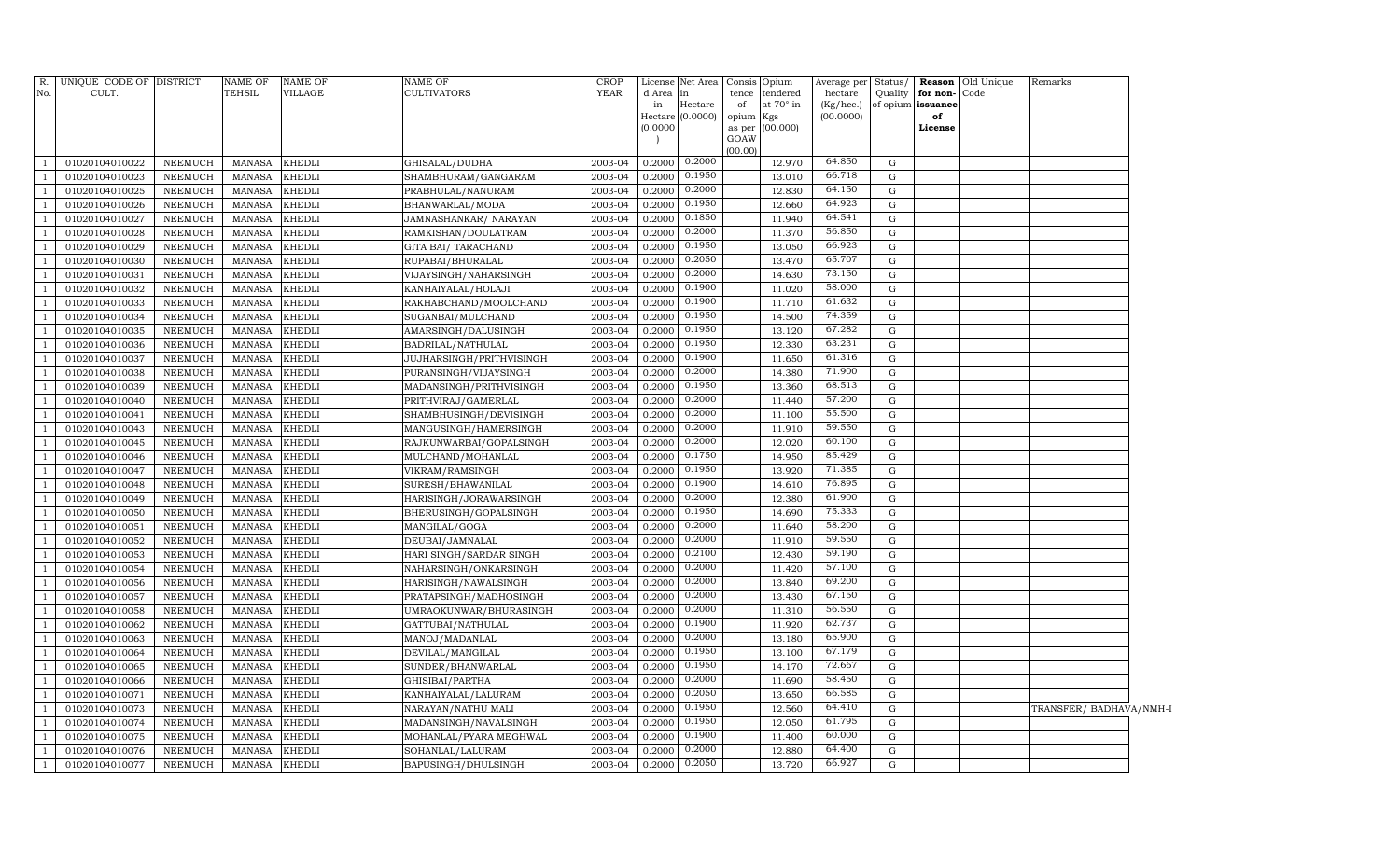|                          | R. UNIQUE CODE OF DISTRICT |                | NAME OF       | <b>NAME OF</b> | <b>NAME OF</b>            | <b>CROP</b> | License  | Net Area           | Consis          | Opium            | Average per | Status/     |                   | <b>Reason</b> Old Unique | Remarks                       |  |
|--------------------------|----------------------------|----------------|---------------|----------------|---------------------------|-------------|----------|--------------------|-----------------|------------------|-------------|-------------|-------------------|--------------------------|-------------------------------|--|
| No.                      | CULT.                      |                | TEHSIL        | VILLAGE        | CULTIVATORS               | <b>YEAR</b> | d Area   | in                 | tence           | tendered         | hectare     | Quality     | for non-          | Code                     |                               |  |
|                          |                            |                |               |                |                           |             | in       | Hectare            | of              | at $70^\circ$ in | (Kg/hec.)   |             | of opium issuance |                          |                               |  |
|                          |                            |                |               |                |                           |             | (0.0000) | Hectare $(0.0000)$ | opium<br>as per | Kgs<br>(00.000)  | (00.0000)   |             | of<br>License     |                          |                               |  |
|                          |                            |                |               |                |                           |             |          |                    | GOAW            |                  |             |             |                   |                          |                               |  |
|                          |                            |                |               |                |                           |             |          |                    | (00.00)         |                  |             |             |                   |                          |                               |  |
| $\overline{\phantom{0}}$ | 01020104010078             | NEEMUCH        | MANASA        | <b>KHEDLI</b>  | BHERULAL/MANGILAL         | 2003-04     | 0.2000   | 0.1950             |                 | 12.030           | 61.692      | $\mathbf G$ |                   |                          |                               |  |
| $\overline{1}$           | 01020104010080             | NEEMUCH        | <b>MANASA</b> | <b>KHEDLI</b>  | NANALAL/KALU DHOBI        | 2003-04     | 0.2000   | 0.2000             |                 | 13.100           | 65.500      | G           |                   |                          |                               |  |
| $\overline{1}$           | 01020104010082             | NEEMUCH        | <b>MANASA</b> | KHEDLI         | RAMIBAI/NANURAM BHIL      | 2003-04     | 0.2000   | 0.1950             |                 | 13.210           | 67.744      | G           |                   |                          |                               |  |
| - 1                      | 01020104010083             | NEEMUCH        | MANASA        | <b>KHEDLI</b>  | KHUMANSINGH/NAWALSINGH    | 2003-04     | 0.2000   | 0.1950             |                 | 12.330           | 63.231      | G           |                   |                          |                               |  |
| $\overline{1}$           | 01020104010084             | NEEMUCH        | MANASA        | KHEDLI         | PRABHULAL/BHAWANILAL      | 2003-04     | 0.2000   | 0.2050             |                 | 12.930           | 63.073      | G           |                   |                          |                               |  |
| $\overline{1}$           | 01020104010085             | NEEMUCH        | MANASA        | <b>KHEDLI</b>  | NAHARSINGH/GULABSINGH     | 2003-04     | 0.2000   | 0.1950             |                 | 11.000           | 56.410      | G           |                   |                          |                               |  |
| - 1                      | 01020104010088             | NEEMUCH        | MANASA        | <b>KHEDLI</b>  | NANDANATH/SHANKARNATH     | 2003-04     | 0.2000   | 0.1950             |                 | 13.890           | 71.231      | G           |                   |                          |                               |  |
| $\overline{1}$           | 01020104010091             | <b>NEEMUCH</b> | MANASA        | <b>KHEDLI</b>  | HEERABAI/VIJAYRAM         | 2003-04     | 0.2000   | 0.2000             |                 | 13.640           | 68.200      | G           |                   |                          |                               |  |
| $\overline{1}$           | 01020104010092             | <b>NEEMUCH</b> | <b>MANASA</b> | KHEDLI         | MANGILAL/KALU DHOBI       | 2003-04     | 0.2000   | 0.2000             |                 | 13.510           | 67.550      | G           |                   |                          |                               |  |
| $\overline{1}$           | 01020104010094             | NEEMUCH        | MANASA        | <b>KHEDLI</b>  | VISHNUKUMAR/MANGILAL      | 2003-04     | 0.2000   | 0.1950             |                 | 10.870           | 55.744      | G           |                   |                          |                               |  |
| $\overline{1}$           | 01020104010095             | <b>NEEMUCH</b> | MANASA        | <b>KHEDLI</b>  | GISHIBAI/NANALAL          | 2003-04     | 0.2000   | 0.2000             |                 | 11.350           | 56.750      | G           |                   |                          |                               |  |
| $\overline{1}$           | 01020104010096             | NEEMUCH        | <b>MANASA</b> | <b>KHEDLI</b>  | MOHANLAL/MADHUJI          | 2003-04     | 0.2000   | 0.1900             |                 | 11.380           | 59.895      | G           |                   |                          |                               |  |
| $\overline{1}$           | 01020104010097             | NEEMUCH        | <b>MANASA</b> | <b>KHEDLI</b>  | MODIRAM/MADHUJI           | 2003-04     | 0.2000   | 0.2050             |                 | 11.560           | 56.390      | G           |                   |                          |                               |  |
| $\overline{1}$           | 01020104010099             | NEEMUCH        | MANASA        | <b>KHEDLI</b>  | RAMCHANDRA/SHANKARLALJI   | 2003-04     | 0.2000   | 0.1950             |                 | 11.870           | 60.872      | G           |                   |                          |                               |  |
| $\overline{1}$           | 01020104010103             | NEEMUCH        | <b>MANASA</b> | <b>KHEDLI</b>  | UMESHCHANDRA/NANALAL      | 2003-04     | 0.2000   | 0.1950             |                 | 12.470           | 63.949      | G           |                   |                          | TRANSFER/PARDA                |  |
| $\overline{1}$           | 01020104010105             | NEEMUCH        | <b>MANASA</b> | <b>KHEDLI</b>  | NARAYAN/TEKA              | 2003-04     | 0.2000   | 0.1950             |                 | 10.600           | 54.359      | G           |                   |                          |                               |  |
| $\overline{1}$           | 01020104010106             | NEEMUCH        | MANASA        | <b>KHEDLI</b>  | RAJKUMAR/SUKHLAL          | 2003-04     | 0.2000   | 0.2000             |                 | 13.080           | 65.400      | G           |                   |                          |                               |  |
| $\overline{1}$           | 01020104010107             | NEEMUCH        | <b>MANASA</b> | KHEDLI         | GIRJAKUNWAR/NARENDRASINGH | 2003-04     | 0.2000   | 0.2050             |                 | 11.230           | 54.780      | G           |                   |                          |                               |  |
| $\overline{1}$           | 01020104010108             | NEEMUCH        | <b>MANASA</b> | KHEDLI         | CHUNNILAL/HUKHMA          | 2003-04     | 0.2000   | 0.2000             |                 | 12.620           | 63.100      | G           |                   |                          |                               |  |
| $\overline{1}$           | 01020104010109             | NEEMUCH        | <b>MANASA</b> | KHEDLI         | AMARSINGH/KACHRUSINGH     | 2003-04     | 0.2000   | 0.1950             |                 | 10.970           | 56.256      | G           |                   |                          | TRANSFER/TUMDA                |  |
| $\overline{1}$           | 01020104010110             | NEEMUCH        | <b>MANASA</b> | <b>KHEDLI</b>  | FULCHAND/PARBHULAL        | 2003-04     | 0.2000   | 0.1850             |                 | 10.450           | 56.486      | ${\rm G}$   |                   |                          | TRANSFER/ GANESHPURA          |  |
| $\overline{1}$           | 01020104010112             | NEEMUCH        | <b>MANASA</b> | KHEDLI         | UDIBAI/UDA                | 2003-04     | 0.2000   | 0.1850             |                 | 12.450           | 67.297      | G           |                   |                          | TRANSFER/UPREDA/NMH-I         |  |
| $\overline{1}$           | 01020104010113             | NEEMUCH        | <b>MANASA</b> | KHEDLI         | KESHURAM/GOKUL            | 2003-04     | 0.2000   | 0.2000             |                 | 13.170           | 65.850      | G           |                   |                          | TRANSFER/PARDA1               |  |
| $\overline{1}$           | 01020104010114             | NEEMUCH        | <b>MANASA</b> | KHEDLI         | BHANWARLAL/BHERULAL       | 2003-04     | 0.2000   | 0.2050             |                 | 14.000           | 68.293      | G           |                   |                          | TRANSFER/ GOTHDA              |  |
| $\overline{1}$           | 01020104010115             | NEEMUCH        | <b>MANASA</b> | KHEDLI         | DEVA/GANGARAM             | 2003-04     | 0.2000   | 0.2000             |                 | 11.420           | 57.100      | G           |                   |                          |                               |  |
| $\overline{1}$           | 01020104010117             | NEEMUCH        | <b>MANASA</b> | KHEDLI         | BHERULAL/JAGANNATH        | 2003-04     | 0.2000   | 0.2050             |                 | 13.130           | 64.049      | G           |                   |                          | TRANSFER/ BHATKHEDI BUJURG    |  |
| $\overline{1}$           | 01020104010119             | NEEMUCH        | <b>MANASA</b> | KHEDLI         | PRAHLADKUNWAR/VIJAYSINGH  | 2003-04     | 0.2000   | 0.1950             |                 | 12.540           | 64.308      | G           |                   |                          | TRANSFER/ KHADAVDA            |  |
| $\overline{1}$           | 01020104010120             | NEEMUCH        | <b>MANASA</b> | KHEDLI         | BHULIBAI/BOTLAL           | 2003-04     | 0.2000   | 0.1950             |                 | 13.390           | 68.667      | G           |                   |                          |                               |  |
| $\overline{1}$           | 01020104010123             | <b>NEEMUCH</b> | <b>MANASA</b> | KHEDLI         | KANHAIYALAL/NANDLAL       | 2003-04     | 0.2000   | 0.2000             |                 | 12.730           | 63.650      | ${\rm G}$   |                   |                          | TRANSFER/PARDA                |  |
| $\overline{1}$           | 01020104010124             | NEEMUCH        | <b>MANASA</b> | KHEDLI         | TULSIRAM/MODIRAM          | 2003-04     | 0.2000   | 0.2000             |                 | 14.170           | 70.850      | G           |                   |                          |                               |  |
| $\overline{1}$           | 01020104010125             | NEEMUCH        | <b>MANASA</b> | KHEDLI         | NATHULAL/MODIRAM          | 2003-04     | 0.2000   | 0.1900             |                 | 12.670           | 66.684      | G           |                   |                          |                               |  |
| $\overline{1}$           | 01020104010126             | NEEMUCH        | <b>MANASA</b> | KHEDLI         | RADHIBAI/HEERALAL         | 2003-04     | 0.2000   | 0.2000             |                 | 11.840           | 59.200      | G           |                   |                          | TRANSFER/LODKIYA              |  |
| $\overline{1}$           | 01020104010127             | NEEMUCH        | <b>MANASA</b> | KHEDLI         | TULSIRAM/SURAJMAL         | 2003-04     | 0.2000   | 0.2050             |                 | 12.240           | 59.707      | G           |                   |                          | TRANSFER/LODKIYA              |  |
| $\overline{1}$           | 01020104010128             | NEEMUCH        | <b>MANASA</b> | KHEDLI         | RUKMANIBAI/KACHRU         | 2003-04     | 0.2000   | 0.2000             |                 | 11.980           | 59.900      | G           |                   |                          | TRANSFER/LODKIYA              |  |
| $\overline{1}$           | 01020104010129             | NEEMUCH        | <b>MANASA</b> | KHEDLI         | KARULAL/MANGILAL          | 2003-04     | 0.2000   | 0.2100             |                 | 12.500           | 59.524      | $\mathbf G$ |                   |                          | TRANSFER/LODKIYA              |  |
| $\overline{1}$           | 01020104010137             | NEEMUCH        | <b>MANASA</b> | KHEDLI         | VINAYKUMAR/SHOBHAGMAL     | 2003-04     | 0.2000   | 0.2000             |                 | 11.400           | 57.000      | G           |                   |                          |                               |  |
| $\overline{1}$           | 01020104010143             | NEEMUCH        | <b>MANASA</b> | KHEDLI         | KANWARLAL/BHAGIRATH       | 2003-04     | 0.2000   | 0.1800             |                 | 11.350           | 63.056      | G           |                   |                          | TRANSFER/ALHEDJAGIR           |  |
| $\overline{1}$           | 01020104010146             | NEEMUCH        | <b>MANASA</b> | KHEDLI         | RANSINGH/HAMERSINGH       | 2003-04     | 0.2000   | 0.2000             |                 | 10.940           | 54.700      | G           |                   |                          | TRANSFER/ CHAPLANA            |  |
| $\overline{1}$           | 01020104010148             | <b>NEEMUCH</b> | <b>MANASA</b> | <b>KHEDLI</b>  | GOKUL/HEERA               | 2003-04     | 0.2000   | 0.1950             |                 | 12.330           | 63.231      | $\mathbf G$ |                   |                          |                               |  |
| $\overline{1}$           | 01020104010152             | <b>NEEMUCH</b> | <b>MANASA</b> | KHEDLI         | GANGARAM/DHURA            | 2003-04     | 0.2000   | 0.1950             |                 | 13.170           | 67.538      | $\mathbf G$ |                   |                          |                               |  |
| $\overline{1}$           | 01020104010163             | <b>NEEMUCH</b> | <b>MANASA</b> | KHEDLI         | BAPUSINGH/ISHWARSINGH     | 2003-04     | 0.2000   | 0.2050             |                 | 13.020           | 63.512      | ${\rm G}$   |                   |                          | TRANSFER/VISHNIYA/NMH-I       |  |
| $\overline{1}$           | 01020104010165             | <b>NEEMUCH</b> | <b>MANASA</b> | KHEDLI         | KAMLAKUNWAR/CHANDRAPAL    | 2003-04     | 0.2000   | 0.1900             |                 | 12.150           | 63.947      | $\mathbf G$ |                   |                          | TRANSFER/ GOPALPURA/MDS-II    |  |
| $\overline{1}$           | 01020104010168             | NEEMUCH        | <b>MANASA</b> | KHEDLI         | BANESINGH/BHAGWANSINGH    | 2003-04     | 0.2000   | 0.1950             |                 | 11.890           | 60.974      | G           |                   |                          | TRANSFER/BORKHEDI/MDS-II      |  |
| $\overline{1}$           | 01020104010169             | NEEMUCH        | <b>MANASA</b> | <b>KHEDLI</b>  | INDERKUNWAR/RODSINGH      | 2003-04     | 0.2000   | 0.1950             |                 | 12.850           | 65.897      | $\mathbf G$ |                   |                          | TRANSFER/ ARKIYA PARLA/MDS-II |  |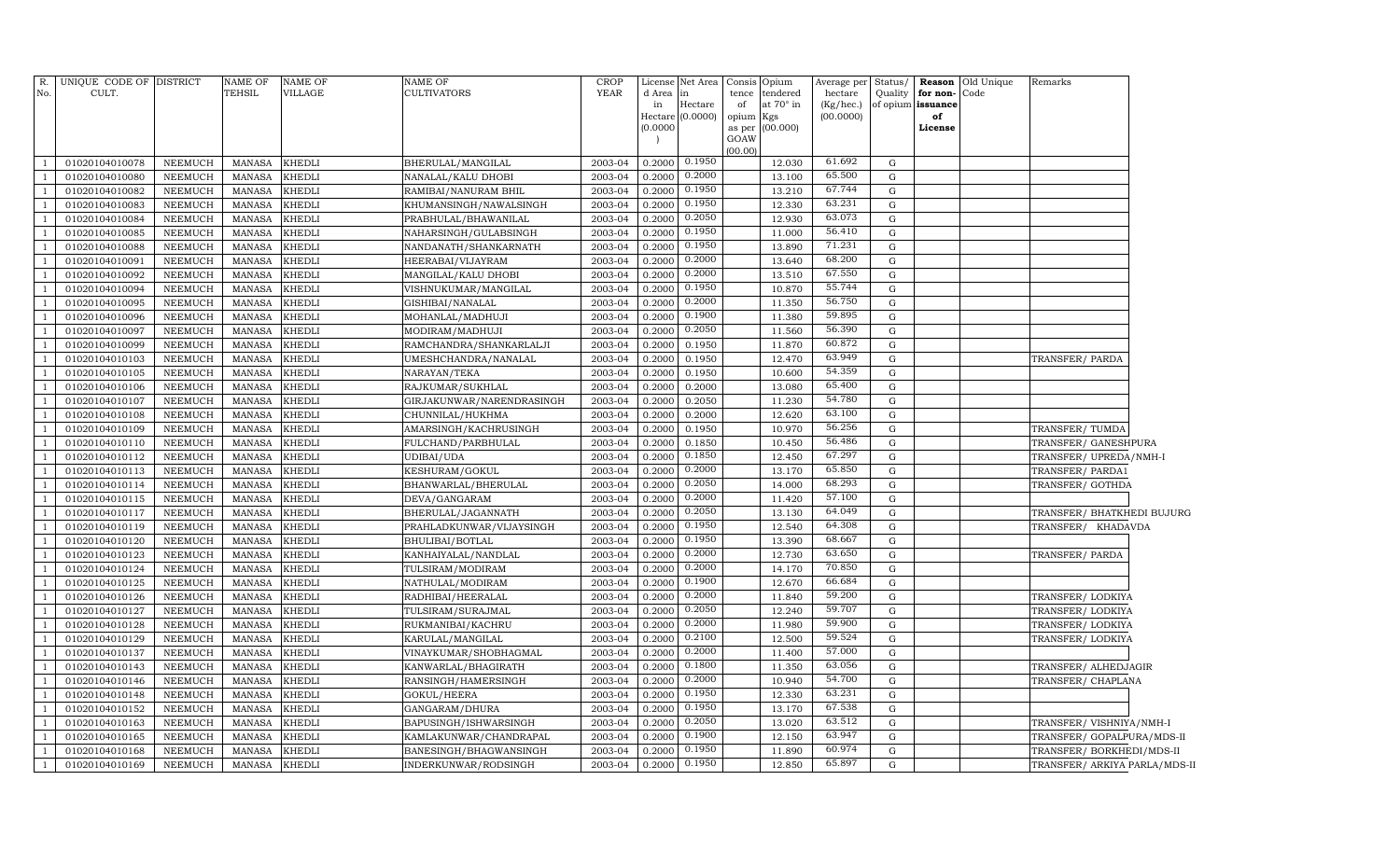| R.<br>No.      | UNIQUE CODE OF DISTRICT<br>CULT. |                           | <b>NAME OF</b><br><b>TEHSIL</b> | NAME OF<br>VILLAGE      | NAME OF<br><b>CULTIVATORS</b>          | CROP<br><b>YEAR</b> | License<br>d Area | Net Area<br>in   | Consis<br>tence | Opium<br>tendered | Average per<br>hectare | Status/        | Reason                        | Old Unique<br>Code | Remarks                                                              |  |
|----------------|----------------------------------|---------------------------|---------------------------------|-------------------------|----------------------------------------|---------------------|-------------------|------------------|-----------------|-------------------|------------------------|----------------|-------------------------------|--------------------|----------------------------------------------------------------------|--|
|                |                                  |                           |                                 |                         |                                        |                     | in                | Hectare          | of              | at 70° in         | (Kg/hec.)              | Quality        | for non-<br>of opium issuance |                    |                                                                      |  |
|                |                                  |                           |                                 |                         |                                        |                     | Hectare           | (0.0000)         | opium           | Kgs               | (00.0000)              |                | of                            |                    |                                                                      |  |
|                |                                  |                           |                                 |                         |                                        |                     | (0.0000)          |                  | as per          | (00.000)          |                        |                | License                       |                    |                                                                      |  |
|                |                                  |                           |                                 |                         |                                        |                     |                   |                  | GOAW<br>(00.00) |                   |                        |                |                               |                    |                                                                      |  |
| $\overline{1}$ | 01020104010170                   | NEEMUCH                   | <b>MANASA</b>                   | <b>KHEDLI</b>           | BHANWARKUNWAR/RAMSINGH                 | 2003-04             | 0.2000            | 0.2000           |                 | 12.100            | 60.500                 | G              |                               |                    | TRANSFER/ MODI/NMH-I                                                 |  |
| $\overline{1}$ | 01020104010166                   | <b>NEEMUCH</b>            | <b>MANASA</b>                   | <b>KHEDLI</b>           | LOKESHKUMAR/RUPCHANDRA                 | 2003-04             | 0.2000            | 0.1950           |                 | 13.020            | 66.769                 | ${\rm G}$      |                               |                    | TRANSFER/ DEVRI SOMIYA                                               |  |
| $\overline{1}$ | 01020104010172                   | <b>NEEMUCH</b>            | <b>MANASA</b>                   | <b>KHEDLI</b>           | BHANWARLAL/GANGARAM                    | 2003-04             | 0.2000            | 0.2050           |                 | 14.330            | 69.902                 | ${\rm G}$      |                               |                    | TRANSFER/ ANKLI                                                      |  |
| $\mathbf{1}$   | 01020104010180                   | <b>NEEMUCH</b>            | <b>MANASA</b>                   | <b>KHEDLI</b>           | KHYALIRAM/KESHURAM                     | 2003-04             | 0.2000            | 0.1950           |                 | 12.840            | 65.846                 | G              |                               |                    | TRANSFER/ ALHEDJAGIR                                                 |  |
| <sup>1</sup>   | 01020104010183                   | <b>NEEMUCH</b>            | <b>MANASA</b>                   | <b>KHEDLI</b>           | KANWARIBAI/BHAGWAN                     | 2003-04             | 0.2000            | 0.2000           |                 | 12.300            | 61.500                 | ${\rm G}$      |                               |                    | NAME CHANGE/TRANSFER/ GOTHDA                                         |  |
| $\mathbf{1}$   | 01020104010184                   | NEEMUCH                   | <b>MANASA</b>                   | <b>KHEDLI</b>           | NATHU/BHOLA                            | 2003-04             | 0.2000            | 0.2000           |                 | 12.560            | 62.800                 | ${\rm G}$      |                               |                    | TRANSFER/ GOTHDA                                                     |  |
| $\overline{1}$ | 01020104010185                   | NEEMUCH                   | <b>MANASA</b>                   | <b>KHEDLI</b>           | NANALAL/MODA                           | 2003-04             | 0.2000            | 0.1950           |                 | 14.660            | 75.179                 | G              |                               | 01020104021011     |                                                                      |  |
| $\overline{1}$ | 01020104010186                   | NEEMUCH                   | <b>MANASA</b>                   | <b>KHEDLI</b>           | UDAIRAM/MODA                           | 2003-04             | 0.2000            | 0.1900           |                 | 11.780            | 62.000                 | G              |                               | 01020104021014     |                                                                      |  |
| $\overline{1}$ | 01020104010187                   | NEEMUCH                   | <b>MANASA</b>                   | <b>KHEDLI</b>           | NATHULAL/KALU                          | 2003-04             | 0.2000            | 0.1950           |                 | 13.460            | 69.026                 | G              |                               |                    |                                                                      |  |
| $\overline{1}$ | 01020104010188                   | <b>NEEMUCH</b>            | <b>MANASA</b>                   | <b>KHEDLI</b>           | GANGARAM/GOBAR                         | 2003-04             | 0.2000            | 0.2000           |                 | 13.130            | 65.650                 | G              |                               |                    |                                                                      |  |
| $\overline{1}$ | 01020104010189                   | <b>NEEMUCH</b>            | <b>MANASA</b>                   | <b>KHEDLI</b>           | MANGILAL/PARTHVIRAJ                    | 2003-04             | 0.2000            | 0.1850           |                 | 13.650            | 73.784                 | G              |                               |                    |                                                                      |  |
| $\overline{1}$ | 01020104010190                   | NEEMUCH                   | <b>MANASA</b>                   | <b>KHEDLI</b>           | NARAYANIBAI/NANDA                      | 2003-04             | 0.2000            | 0.2000           |                 | 13.120            | 65.600                 | ${\rm G}$      |                               |                    | 0102010402702 TRANSFER/ PARDA                                        |  |
| $\overline{1}$ | 01020104010191                   | <b>NEEMUCH</b>            | <b>MANASA</b>                   | <b>KHEDLI</b>           | KACHRU/KANA                            | 2003-04             | 0.2000            | 0.2000           |                 | 12.230            | 61.150                 | ${\rm G}$      |                               |                    |                                                                      |  |
| $\overline{1}$ | 01020104010192                   | <b>NEEMUCH</b>            | <b>MANASA</b>                   | <b>KHEDLI</b>           | LALURAM/NARAYAN                        | 2003-04             | 0.2000            | 0.1950           |                 | 12.930            | 66.308                 | ${\rm G}$      |                               |                    | TRANSFER/MANASA                                                      |  |
| $\overline{1}$ | 01020104010193                   | <b>NEEMUCH</b>            | <b>MANASA</b>                   | <b>KHEDLI</b>           | RAMCHAND/GENDMAL                       | 2003-04             | 0.2000            | 0.1850           |                 | 13.210            | 71.405                 | ${\rm G}$      |                               |                    | TRANSFER/ SARSI                                                      |  |
| $\mathbf{1}$   | 01020104010194                   | <b>NEEMUCH</b>            | <b>MANASA</b>                   | <b>KHEDLI</b>           | PANNALAL/KACHRU                        | 2003-04             | 0.2000            | 0.2000           |                 | 11.820            | 59.100                 | G              |                               |                    | TRANSFER/MAHAGARH                                                    |  |
| $\overline{1}$ | 01020104010195                   | <b>NEEMUCH</b>            | <b>MANASA</b>                   | <b>KHEDLI</b>           | SAJJANBAI/RAMCHAND                     | 2003-04             | 0.2000            | 0.2100           |                 | 11.510            | 54.810                 | ${\rm G}$      |                               |                    | TRANSFER/MAHAGARH                                                    |  |
| $\overline{1}$ | 01020104010196                   | <b>NEEMUCH</b>            | <b>MANASA</b>                   | <b>KHEDLI</b>           | MOHANBAI/GOVERDHANSINGH                | 2003-04             | 0.2000            | 0.1800           |                 | 10.800            | 60.000                 | ${\rm G}$      |                               |                    | TRANSFER/KUKDESHWAR                                                  |  |
| $\overline{1}$ | 01020104010197                   | <b>NEEMUCH</b>            | <b>MANASA</b>                   | <b>KHEDLI</b>           | GISHALAL/SITARAM                       | 2003-04             | 0.2000            | 0.2000           |                 | 10.760            | 53.800                 | ${\rm G}$      | 04                            |                    |                                                                      |  |
| $\overline{1}$ | 01020104010198                   | <b>NEEMUCH</b>            | <b>MANASA</b>                   | <b>KHEDLI</b>           | BHANWARLAL/BHURA                       | 2003-04             | 0.2000            | 0.1950           |                 | 11.880            | 60.923                 | ${\rm G}$      |                               |                    | TRANSFER/ ACHALPURA                                                  |  |
| $\overline{1}$ | 01020104010199                   | <b>NEEMUCH</b>            | <b>MANASA</b>                   | <b>KHEDLI</b>           | GULABCHAND/DALURAM                     | 2003-04             | 0.2000            | 0.2000           |                 | 12.600            | 63.000                 | ${\rm G}$      |                               |                    | TRANSFER/LUMDI                                                       |  |
| $\overline{1}$ | 01020104010200                   | <b>NEEMUCH</b>            | <b>MANASA</b>                   | <b>KHEDLI</b>           | BAGDIBAI/JAGANNATH                     | 2003-04             | 0.2000            | 0.1850           |                 | 11.540            | 62.378                 | ${\rm G}$      |                               |                    | TRANSFER/LUMDI                                                       |  |
| $\overline{1}$ | 01020104010201                   | <b>NEEMUCH</b>            | <b>MANASA</b>                   | <b>KHEDLI</b>           | SHANTILAL/KARULAL                      | 2003-04             | 0.2000            | 0.1900           |                 | 12.740            | 67.053                 | ${\bf G}$      |                               |                    | TRANSFER/LUMDI                                                       |  |
| $\overline{1}$ | 01020104010202                   | <b>NEEMUCH</b>            | <b>MANASA</b>                   | <b>KHEDLI</b>           | BADRILAL/BHANWARLAL                    | 2003-04             | 0.2000            | 0.2000           |                 | 13.050            | 65.250                 | ${\rm G}$      |                               |                    |                                                                      |  |
| $\overline{1}$ | 01020104010203                   | <b>NEEMUCH</b>            | <b>MANASA</b>                   | <b>KHEDLI</b>           | RUGHNATH/BHERULAL                      | 2003-04             | 0.2000            | 0.1950           |                 | 11.250            | 57.692                 | ${\rm G}$      |                               |                    | TRANSFER/LODKIYA                                                     |  |
| $\overline{1}$ | 01020104010204                   | <b>NEEMUCH</b>            | <b>MANASA</b>                   | <b>KHEDLI</b>           | KANWARIBAI/VARDIBAI                    | 2003-04             | 0.2000            | 0.2000           |                 | 12.170            | 60.850                 | ${\bf G}$      |                               |                    | 0102010401502 TRANSFER/ PIPLON                                       |  |
| $\overline{1}$ | 01020104010205                   | <b>NEEMUCH</b>            | <b>MANASA</b>                   | <b>KHEDLI</b>           | MANGILAL/MOTILAL                       | 2003-04             | 0.2000            | 0.1900           |                 | 11.650            | 61.316                 | ${\rm G}$      |                               | 01020104015046     |                                                                      |  |
| $\overline{1}$ | 01020104010206                   | NEEMUCH                   | <b>MANASA</b>                   | <b>KHEDLI</b>           | JAMNABAI/BOTLAL                        | 2003-04             | 0.2000            | 0.2050           |                 | 12.550            | 61.220                 | G              |                               |                    | OLD CULT. BEFORE 1998-99                                             |  |
| $\overline{1}$ | 01020104010207                   | <b>NEEMUCH</b>            | <b>MANASA</b>                   | <b>KHEDLI</b>           | BHUWANISHANKAR/PAHADGIR                | 2003-04             | 0.2000            | 0.1850           |                 | 11.310            | 61.135                 | ${\rm G}$      |                               |                    | 0102010408401 TRANSFER/ NALKHEDA                                     |  |
|                | 01020104010208                   | <b>NEEMUCH</b>            | <b>MANASA</b>                   | <b>KHEDLI</b>           | RADHESHYAM/SHANKARLAL                  | 2003-04             | 0.2000            | 0.2000           |                 | 11.550            | 57.750                 | ${\rm G}$      |                               |                    | TRANSFER/ BHAMESAR                                                   |  |
| $\overline{1}$ | 01020104010209                   | <b>NEEMUCH</b>            | <b>MANASA</b>                   | <b>KHEDLI</b>           | MANGILAL/KESURAM                       | 2003-04             | 0.2000            | 0.2000           |                 | 13.450            | 67.250<br>61.474       | ${\rm G}$      |                               |                    | TRANSFER/ BHAMESAR                                                   |  |
| $\overline{1}$ | 01020104010210                   | NEEMUCH                   | <b>MANASA</b>                   | <b>KHEDLI</b>           | GITABAI/PARBHULAL                      | 2003-04             | 0.2000            | 0.1900<br>0.1900 |                 | 11.680            | 60.316                 | G              |                               |                    | 0102010617200 TRANSFER/BHAMESAR                                      |  |
| $\overline{1}$ | 01020104010211                   | NEEMUCH                   | <b>MANASA</b>                   | <b>KHEDLI</b>           | SHIVNARAYAN/MADHOLAL                   | 2003-04             | 0.2000            | 0.1900           |                 | 11.460            | 61.789                 | ${\rm G}$      |                               |                    | 0102010617200 TRANSFER/BHAMESAR                                      |  |
|                | 01020104010212                   | <b>NEEMUCH</b>            | <b>MANASA</b>                   | <b>KHEDLI</b>           | BHANWARIBAI/BHERULAL                   | 2003-04             | 0.2000            | 0.1950           |                 | 11.740            | 66.308                 | ${\rm G}$      |                               |                    | 0102010617207TRANSFER/BHAMESAR                                       |  |
|                | 01020104010213                   | <b>NEEMUCH</b>            | <b>MANASA</b>                   | <b>KHEDLI</b>           | BHERULAL/NANALAL                       | 2003-04             | 0.2000            | 0.1900           |                 | 12.930            | 57.632                 | ${\rm G}$      |                               |                    | 0102010406700 TRANSFER / GANGNIYAKHEDI                               |  |
|                | 01020104010214                   | <b>NEEMUCH</b>            | <b>MANASA</b>                   | <b>KHEDLI</b>           | MOHANLAL/PARSRAM                       | 2003-04             | 0.2000            | 0.1950           |                 | 10.950            | 64.564                 | ${\rm G}$      |                               |                    | 0102010408400 TRANSFER/ NALKHEDA                                     |  |
| $\overline{1}$ | 01020104010215<br>01020104010216 | <b>NEEMUCH</b><br>NEEMUCH | <b>MANASA</b><br><b>MANASA</b>  | <b>KHEDLI</b><br>KHEDLI | BANSHILAL/NANURAM<br>PARBHULAL/LAXMAN  | 2003-04<br>2003-04  | 0.2000<br>0.2000  | 0.2000           |                 | 12.590<br>11.500  | 57.500                 | ${\rm G}$<br>G |                               |                    | 0102010408802TRANSFER/ACHALPURA<br>0102010412022 TRANSFER/KUKDESHWAR |  |
|                | 01020104010217                   | <b>NEEMUCH</b>            | <b>MANASA</b>                   | <b>KHEDLI</b>           |                                        | 2003-04             | 0.2000            | 0.1950           |                 | 11.210            | 57.487                 | ${\rm G}$      |                               |                    | 0102010408002 TRANSFER/ RUPAWAS                                      |  |
|                | 01020104010218                   | <b>NEEMUCH</b>            | <b>MANASA</b>                   | <b>KHEDLI</b>           | SHIVNARAYAN/MOHAN<br>BHURIBAI/MOHANLAL | 2003-04             | 0.2000            | 0.2000           |                 | 11.810            | 59.050                 | G              |                               | 010201040800       | 1TRANSFER/RUPAWAS &NAME CHANGE                                       |  |
|                | 01020104010219                   | <b>NEEMUCH</b>            | <b>MANASA</b>                   | <b>KHEDLI</b>           | BAPURAM/KANIRAM                        | 2003-04             | 0.2000            | 0.2050           |                 | 13.300            | 64.878                 | ${\rm G}$      |                               |                    | 0102010409504 TRANSFER/ ARNIAMALI                                    |  |
| $\overline{1}$ | 01020104010220                   | <b>NEEMUCH</b>            | <b>MANASA</b>                   | <b>KHEDLI</b>           | SATYANARAYAN/NATHULAL                  | 2003-04             | 0.2000            | 0.1950           |                 | 12.830            | 65.795                 | ${\rm G}$      |                               |                    | 0102010408403TRANSFER/NALKHEDA                                       |  |
| $\overline{1}$ | 01020104010221                   | <b>NEEMUCH</b>            | <b>MANASA</b>                   | <b>KHEDLI</b>           | BALWANTSINGH/JALAMSINGH                | 2003-04             | 0.2000            | 0.2000           |                 | 11.260            | 56.300                 | G              |                               |                    | 0104020911901 TRANSFER/ CHAVLI/MDS-II                                |  |
| <sup>1</sup>   | 01020104010222                   | NEEMUCH                   | <b>MANASA</b>                   | <b>KHEDLI</b>           | UDAISINGH/LAXMANSINGH                  | 2003-04             | 0.2000            | 0.1950           |                 | 12.960            | 66.462                 | G              |                               |                    | TRANSFER/ JAVI/NMH-I                                                 |  |
|                |                                  |                           |                                 |                         |                                        |                     |                   |                  |                 |                   |                        |                |                               |                    |                                                                      |  |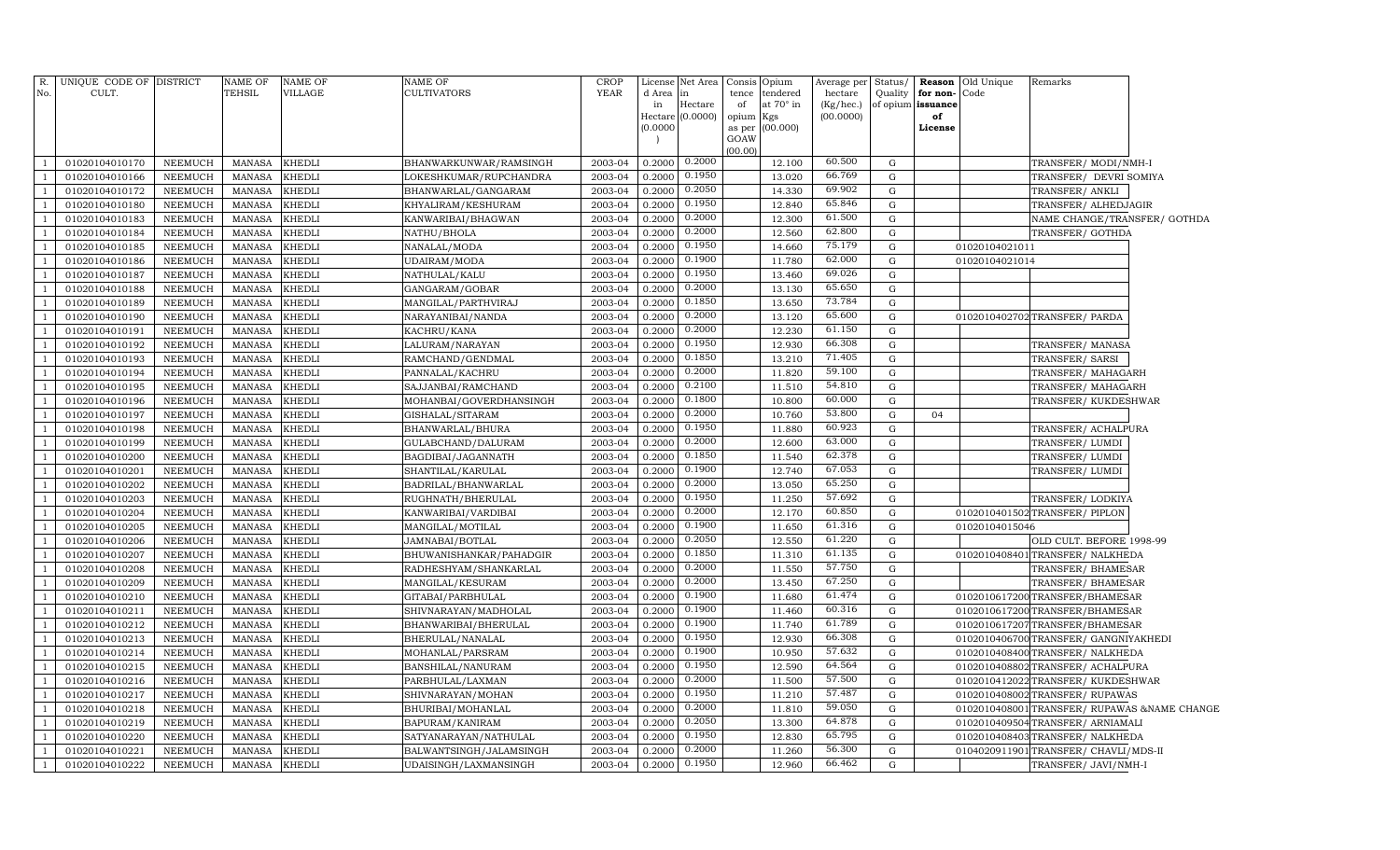| R.             | UNIQUE CODE OF DISTRICT |                | NAME OF       | NAME OF       | <b>NAME OF</b>           | CROP        | License  | Net Area         | Opium<br>Consis                    | Average per | Status/     | Reason<br>Old Unique | Remarks                                       |
|----------------|-------------------------|----------------|---------------|---------------|--------------------------|-------------|----------|------------------|------------------------------------|-------------|-------------|----------------------|-----------------------------------------------|
| No.            | CULT.                   |                | TEHSIL        | VILLAGE       | <b>CULTIVATORS</b>       | <b>YEAR</b> | d Area   | in               | tendered<br>tence                  | hectare     | Quality     | for non-<br>Code     |                                               |
|                |                         |                |               |               |                          |             | in       | Hectare          | of<br>at 70° in                    | (Kg/hec.)   | of opium    | issuance             |                                               |
|                |                         |                |               |               |                          |             | (0.0000) | Hectare (0.0000) | opium<br>Kgs<br>(00.000)<br>as per | (00.0000)   |             | of<br>License        |                                               |
|                |                         |                |               |               |                          |             |          |                  | GOAW                               |             |             |                      |                                               |
|                |                         |                |               |               |                          |             |          |                  | (00.00)                            |             |             |                      |                                               |
|                | 01020104010223          | <b>NEEMUCH</b> | <b>MANASA</b> | <b>KHEDLI</b> | BHANWARSINGH/SHIVSINGH   | 2003-04     | 0.2000   | 0.2000           | 12.510                             | 62.550      | G           |                      | MAGRANA/MSD-II                                |
|                | 01020104010224          | NEEMUCH        | <b>MANASA</b> | <b>KHEDLI</b> | FIROJKHA/MUJFARKHA       | 2003-04     | 0.2000   | 0.2000           | 11.870                             | 59.350      | $\mathbf G$ | 01020104067027       |                                               |
|                | 01020104010225          | NEEMUCH        | <b>MANASA</b> | <b>KHEDLI</b> | MANGILAL/MADHU           | 2003-04     | 0.2000   | 0.2000           | 12.100                             | 60.500      | G           |                      | 0102010413801 TRANSFER / BATISADA             |
|                | 01020104010226          | NEEMUCH        | <b>MANASA</b> | <b>KHEDLI</b> | GITABAI/DURGASHANKAR     | 2003-04     | 0.2000   | 0.2000           | 11.730                             | 58.650      | G           |                      | 0102010402719TRANSFER/PARDA                   |
|                | 01020104010227          | NEEMUCH        | <b>MANASA</b> | <b>KHEDLI</b> | RAMESHCHAND/MANGILAL     | 2003-04     | 0.2000   | 0.1950           | 11.760                             | 60.308      | G           |                      | 0102010404708TRANSFER/MAHAGARH                |
|                | 01020104010228          | NEEMUCH        | <b>MANASA</b> | <b>KHEDLI</b> | GISHALAL/PYARA           | 2003-04     | 0.2000   | 0.1950           | 11.510                             | 59.026      | G           | 039                  |                                               |
|                | 01020104010229          | NEEMUCH        | <b>MANASA</b> | <b>KHEDLI</b> | DAMARLAL/GORILAL         | 2003-04     | 0.2000   | 0.2000           | 12.090                             | 60.450      | G           | 034                  | TRANSFER/ BISALWAS SONIGARA/NMH-I             |
|                | 01020104010230          | <b>NEEMUCH</b> | <b>MANASA</b> | <b>KHEDLI</b> | GORILAL./JIVRAJ          | 2003-04     | 0.2000   | 0.2000           | 10.970                             | 54.850      | G           | 091                  | TRANSFER/ BISALWAS SONIGARA/NMH-I             |
|                | 01020104010231          | NEEMUCH        | <b>MANASA</b> | <b>KHEDLI</b> | JANIBAI/BHERULAL         | 2003-04     | 0.2000   | 0.1900           | 10.620                             | 55.895      | G           | 108                  | TRANSFER/ BISALWAS SONIGARA/NMH-I             |
|                | 01020104010232          | NEEMUCH        | <b>MANASA</b> | <b>KHEDLI</b> | CHAGANLAL/UDA            | 2003-04     | 0.2000   | 0.2000           | 12.050                             | 60.250      | G           | 066                  | TRANSFER/ BISALWAS SONIGARA/NMH-I             |
|                | 01020104010233          | NEEMUCH        | MANASA        | <b>KHEDLI</b> | BABULAL/GORILAL          | 2003-04     | 0.2000   | 0.2050           | 13.350                             | 65.122      | $\mathbf G$ | 014                  | TRANSFER/ BISALWAS SONIGARA/NMH-I             |
|                | 01020104010234          | <b>NEEMUCH</b> | <b>MANASA</b> | <b>KHEDLI</b> | RAMKANYABAI/BADRILAL     | 2003-04     | 0.2000   | 0.2000           | 13.330                             | 66.650      | G           | 0102010412006        | TRANSFER/KUKDESHWAR                           |
|                | 01020104010235          | NEEMUCH        | <b>MANASA</b> | <b>KHEDLI</b> | BHANWARLAL/KISHANLAL     | 2003-04     | 0.2000   | 0.1950           | 11.530                             | 59.128      | G           |                      | 0102010404610 TRANSFER/LODKIYA                |
|                | 01020104010236          | NEEMUCH        | <b>MANASA</b> | <b>KHEDLI</b> | KESURAM/MANGILAL         | 2003-04     | 0.2000   | 0.2050           | 14.020                             | 68.390      | G           |                      | 0102010408403 TRANSFER/ NALKHEDA              |
|                | 01020104010237          | NEEMUCH        | <b>MANASA</b> | <b>KHEDLI</b> | RAGHUVIRSINGH/BALUSINGH  | 2003-04     | 0.2000   | 0.1950           | 13.980                             | 71.692      | G           |                      | 01026020701828TRANSFER/KUCHROD/JAWRA-I        |
|                | 01020104010238          | <b>NEEMUCH</b> | <b>MANASA</b> | <b>KHEDLI</b> | LALSINGH./SHAMBHUSINGH   | 2003-04     | 0.2000   | 0.1850           | 12.740                             | 68.865      | G           |                      | 0104020910503 TRANSFER/ AKYAPALRA/MDS-II      |
|                | 01020104010239          | NEEMUCH        | <b>MANASA</b> | <b>KHEDLI</b> | BADRILAL/NATHU           | 2003-04     | 0.2000   | 0.1950           | 13.020                             | 66.769      | G           |                      | 0102010401303 TRANSFER/ PARDA                 |
|                | 01020104010240          | <b>NEEMUCH</b> | <b>MANASA</b> | <b>KHEDLI</b> | KARISINGH/KALUSINGH      | 2003-04     | 0.2000   | 0.1950           | 11.190                             | 57.385      | G           | 01040209077147       |                                               |
|                | 01020104010241          | <b>NEEMUCH</b> | <b>MANASA</b> | <b>KHEDLI</b> | HIRALAL/KARULAL          | 2003-04     | 0.2000   | 0.2000           | 13.140                             | 65.700      | G           |                      | 0102010408001 TRANSFER/ RUPAWAS               |
|                | 01020104010242          | NEEMUCH        | <b>MANASA</b> | <b>KHEDLI</b> | PARBHULAL/RAMKISHAN      | 2003-04     | 0.2000   | 0.2100           | 13.430                             | 63.952      | G           |                      | 0102010405204 TRANSFER/ ALHERJAGIR            |
|                | 01020104010243          | <b>NEEMUCH</b> | <b>MANASA</b> | <b>KHEDLI</b> | REKHABAI/KAILASH         | 2003-04     | 0.2000   | 0.2000           | 12.050                             | 60.250      | G           | 01020104053024       |                                               |
|                | 01020104010244          | NEEMUCH        | <b>MANASA</b> | <b>KHEDLI</b> | MULCHAND/GANESH          | 2003-04     | 0.2000   | 0.1950           | 11.310                             | 58.000      | G           | 01020104053044       |                                               |
|                | 01020104010245          | NEEMUCH        | <b>MANASA</b> | <b>KHEDLI</b> | JANNATBAI/ABDULAJIJ      | 2003-04     | 0.2000   | 0.1950           | 13.460                             | 69.026      | G           |                      | 0102010405303 TRANSFER/ MANASA                |
|                | 01020104010246          | <b>NEEMUCH</b> | <b>MANASA</b> | <b>KHEDLI</b> | GOBARLAL/NANURAM         | 2003-04     | 0.2000   | 0.2100           | 11.700                             | 55.714      | G           | 126                  | TRANSFER/ JAVI/NMH-I                          |
|                | 01020104010247          | NEEMUCH        | <b>MANASA</b> | <b>KHEDLI</b> | MOHANDAS/FAKIRDAS        | 2003-04     | 0.2000   | 0.2100           | 12.060                             | 57.429      | G           |                      | 0104020900913TRANSFER/GOODBHELI/MDS-II        |
|                | 01020104010248          | <b>NEEMUCH</b> | <b>MANASA</b> | <b>KHEDLI</b> | DHAPUBAI/SHRINIVAS       | 2003-04     | 0.2000   | 0.1950           | 13.140                             | 67.385      | G           |                      | TRANSFER/ PANOLI/NMH-I                        |
|                | 01020104010249          | <b>NEEMUCH</b> | <b>MANASA</b> | <b>KHEDLI</b> | JAGDISH/BHERULAL NAI     | 2003-04     | 0.2000   | 0.2050           | 13.310                             | 64.927      | G           |                      | 0102010404604TRANSFER/LODKIYA                 |
|                | 01020104010250          | NEEMUCH        | <b>MANASA</b> | <b>KHEDLI</b> | HARISHANKAR/BHANWAR      | 2003-04     | 0.2000   | 0.2000           | 13.540                             | 67.700      | G           | 0102010408401        | TRANSFER/ NALKHEDA                            |
|                | 01020104010251          | <b>NEEMUCH</b> | <b>MANASA</b> | <b>KHEDLI</b> | RAMCHADRA/JAGANNATH      | 2003-04     | 0.2000   | 0.2000           | 11.730                             | 58.650      | G           |                      | 0104020900203TRANSFER/AMARPURA/MDS-II         |
|                | 01020104010252          | NEEMUCH        | <b>MANASA</b> | <b>KHEDLI</b> | JAWANSINGH/SHAWROOPSINGH | 2003-04     | 0.2000   | 0.1950           | 11.030                             | 56.564      | G           | 042                  | TRANSFER/BORDIYAKHURD/NMH-I                   |
|                | 01020104010253          | <b>NEEMUCH</b> | <b>MANASA</b> | <b>KHEDLI</b> | AMARSINGH/TEJSINGH       | 2003-04     | 0.2000   | 0.1950           | 11.290                             | 57.897      | G           |                      | 0104020912611 TRANSFER/ RINCHA.MDSII          |
|                | 01020104010254          | <b>NEEMUCH</b> | <b>MANASA</b> | <b>KHEDLI</b> | GANGARAM/NATHU           | 2003-04     | 0.2000   | 0.2000           | 14.810                             | 74.050      | G           | 01040209077033       |                                               |
|                | 01020104010255          | NEEMUCH        | <b>MANASA</b> | <b>KHEDLI</b> | HEMRAJ/TORIRM            | 2003-04     | 0.2000   | 0.2000           | 10.890                             | 54.450      | G           | 1040209135022<br>08  |                                               |
|                | 01020104010256          | <b>NEEMUCH</b> | <b>MANASA</b> | <b>KHEDLI</b> | BHAGATRAM/UDAIRAM        | 2003-04     | 0.2000   | 0.2000           | 12.940                             | 64.700      | ${\rm G}$   |                      | 0104020907805TRANSFER/ PIPLIYA VISNIYA/MDS-II |
|                | 01020104010257          | <b>NEEMUCH</b> | <b>MANASA</b> | <b>KHEDLI</b> | KHEMA/LUNA               | 2003-04     | 0.2000   | 0.2000           | 12.020                             | 60.100      | G           | 08                   | OLD CULT.                                     |
|                | 01020104010258          | <b>NEEMUCH</b> | <b>MANASA</b> | KHEDLI        | SHIVRAM/LALA             | 2003-04     | 0.2000   | 0.1800           | 11.860                             | 65.889      | $\mathbf G$ |                      | 0102010617102 TRANSFER/ BRODIYA BUJURG        |
|                | 01020104010259          | NEEMUCH        | MANASA        | <b>KHEDLI</b> | BALKISHAN/DURGASHANKAR   | 2003-04     | 0.2000   | 0.1950           | 13.160                             | 67.487      | G           | 018                  | TRANSFER/ GIRDORA/NMH-I                       |
|                | 01020104010260          | <b>NEEMUCH</b> | <b>MANASA</b> | <b>KHEDLI</b> | RAJENDRAKUMAR/SUKHLAL    | 2003-04     | 0.2000   | 0.2000           | 11.030                             | 55.150      | $\mathbf G$ | 020                  | TRANSFER/ GIRDORA/NMH-I                       |
|                | 01020104010261          | <b>NEEMUCH</b> | <b>MANASA</b> | <b>KHEDLI</b> | KESARSINGH/SHIVSINGH     | 2003-04     | 0.2000   | 0.2000           | 13.020                             | 65.100      | G           | 114                  | TRANSFER/ BORDIYAKALA/NMH-I                   |
|                | 01020104010262          | <b>NEEMUCH</b> | <b>MANASA</b> | <b>KHEDLI</b> | MANGILAL/MOTILAL         | 2003-04     | 0.2000   | 0.2000           | 13.480                             | 67.400      | G           | 003                  | TRANSFER/ BORDIYAKALA/NMH-I                   |
|                | 01020104010263          | <b>NEEMUCH</b> | <b>MANASA</b> | <b>KHEDLI</b> | DHAPUBAI/KISHANLAL       | 2003-04     | 0.2000   | 0.1900           | 12.240                             | 64.421      | G           | 0102010401403        | TRANSFER/PAROTPIPLIYA                         |
|                | 01020104010264          | <b>NEEMUCH</b> | <b>MANASA</b> | <b>KHEDLI</b> | JAGANNATH/SHIVLAL        | 2003-04     | 0.2000   | 0.1950           | 11.330                             | 58.103      | G           |                      | OLD CULT.                                     |
|                | 01020104010265          | <b>NEEMUCH</b> | <b>MANASA</b> | <b>KHEDLI</b> | MOHANSINGH/BHUWANISINGH  | 2003-04     | 0.2000   | 0.2050           | 12.610                             | 61.512      | G           | 026                  | TRANSFER/ JAWASA/NMH-I                        |
| $\overline{1}$ | 01020104010266          | <b>NEEMUCH</b> | MANASA        | KHEDLI        | KANHAIYALAL/HIRALAL      | 2003-04     | 0.2000   | 0.2000           | 13.450                             | 67.250      | G           | 111                  | TRANSFER/ BORDIYAKALA/NMH-I                   |
|                |                         |                |               |               |                          |             |          |                  |                                    |             |             |                      |                                               |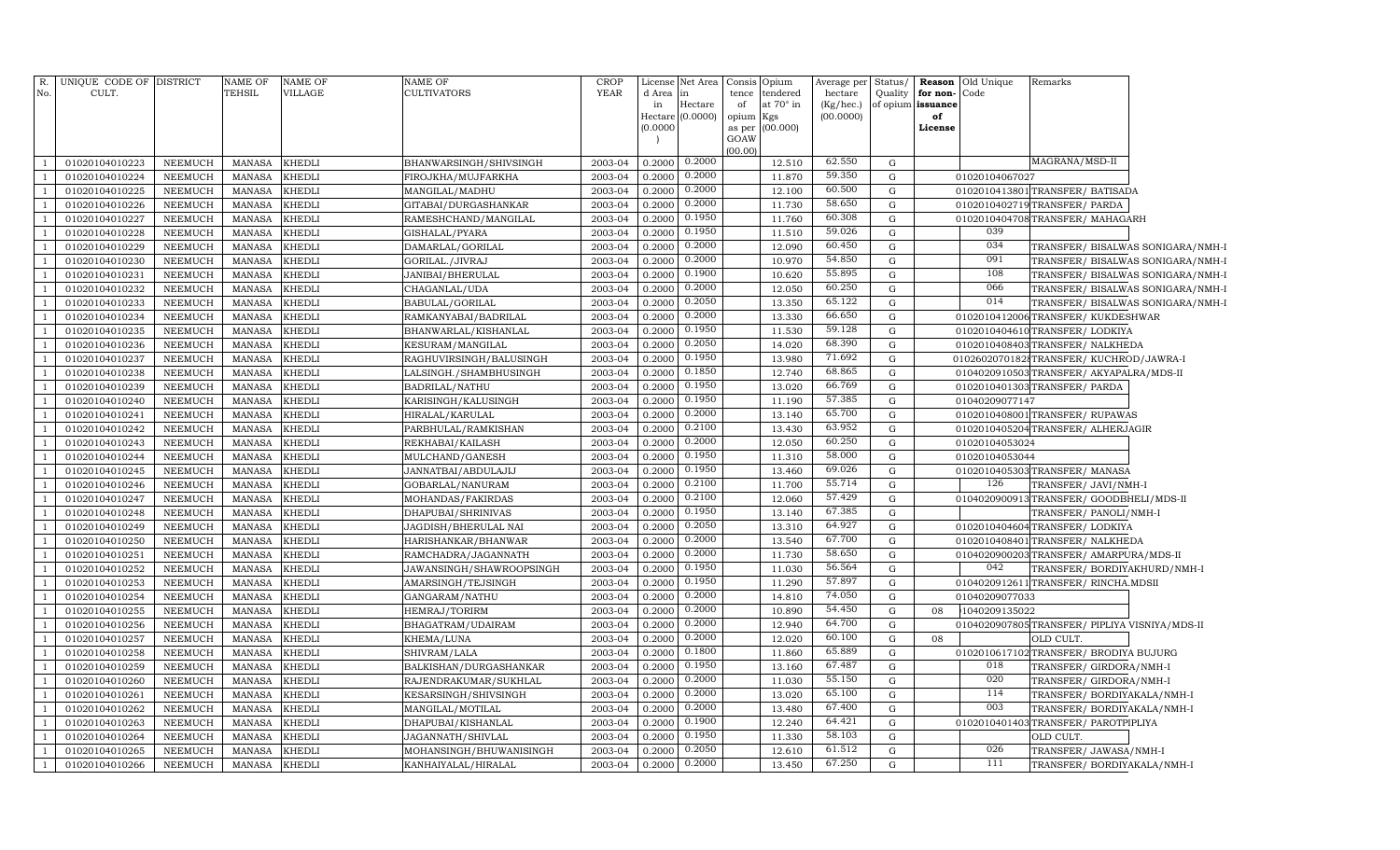| R.<br>No.        | UNIQUE CODE OF DISTRICT<br>CULT. |                | NAME OF<br>TEHSIL | <b>NAME OF</b><br>VILLAGE | NAME OF<br><b>CULTIVATORS</b> | CROP<br>YEAR | License<br>d Area<br>in | Net Area<br>lin<br>Hectare<br>Hectare (0.0000) | of<br>opium Kgs | Consis Opium<br>tence tendered<br>at 70° in | Average per<br>hectare<br>(Kg/hec.)<br>(00.0000) | Status/     | Quality for non-Code<br>of opium issuance<br>of | <b>Reason</b> Old Unique | Remarks                                 |  |
|------------------|----------------------------------|----------------|-------------------|---------------------------|-------------------------------|--------------|-------------------------|------------------------------------------------|-----------------|---------------------------------------------|--------------------------------------------------|-------------|-------------------------------------------------|--------------------------|-----------------------------------------|--|
|                  |                                  |                |                   |                           |                               |              | (0.0000)                |                                                | GOAW<br>(00.00) | as per (00.000)                             |                                                  |             | License                                         |                          |                                         |  |
| -1               | 01020104010267                   | NEEMUCH        | MANASA            | <b>KHEDLI</b>             | MADANLAL/KANHAIYALAL          | 2003-04      | 0.2000                  | 0.2050                                         |                 | 13.180                                      | 64.293                                           | G           |                                                 | 050                      | TRANSFER/ BORDIYAKALA/NMH-1             |  |
| $\overline{1}$   | 01020104010268                   | NEEMUCH        | <b>MANASA</b>     | <b>KHEDLI</b>             | NATHULAL/BADRILAL             | 2003-04      | 0.2000                  | 0.2000                                         |                 | 12.810                                      | 64.050                                           | G           |                                                 | 160                      | TRANSFER/ BORDIYAKALA/NMH-I             |  |
| <sup>1</sup>     | 01020104010269                   | NEEMUCH        | <b>MANASA</b>     | <b>KHEDLI</b>             | KANUNGO PARSAD/SHRILAL        | 2003-04      | 0.2000                  | 0.2000                                         |                 | 13.060                                      | 65.300                                           | $\mathbf G$ |                                                 | 123                      | TRANSFER/ BORDIYAKALA/NMH-I             |  |
| $\mathbf{1}$     | 01020104010270                   | NEEMUCH        | <b>MANASA</b>     | <b>KHEDLI</b>             | BHANWARLAL/SHRILAL            | 2003-04      | 0.2000                  | 0.2050                                         |                 | 13.160                                      | 64.195                                           | $\mathbf G$ |                                                 | 129                      | TRANSFER/ BORDIYAKALA/NMH-I             |  |
| $\mathbf{1}$     | 01020104010271                   | NEEMUCH        | <b>MANASA</b>     | <b>KHEDLI</b>             | JAMNALAL/DALURAM              | 2003-04      | 0.2000                  | 0.2000                                         |                 | 13.040                                      | 65.200                                           | G           |                                                 |                          | TRANSFER/ NEWAD/NMH-I                   |  |
| $\mathbf{1}$     | 01020104010272                   | NEEMUCH        | <b>MANASA</b>     | KHEDLI                    | DEVILAL/NATHU                 | 2003-04      | 0.2000                  | 0.2000                                         |                 | 12.690                                      | 63.450                                           | G           |                                                 | 035                      | TRANSFER/ NEWAD/NMH-I                   |  |
| $\overline{1}$   | 01020104010273                   | NEEMUCH        | <b>MANASA</b>     | KHEDLI                    | NATHIBAI/KESHURAM             | 2003-04      | 0.2000                  | 0.2000                                         |                 | 12.630                                      | 63.150                                           | $\mathbf G$ |                                                 |                          | 0103020708508TRANSFER/BADWAN, MDS I DIV |  |
| $\overline{1}$   | 01020104010274                   | NEEMUCH        | <b>MANASA</b>     | KHEDLI                    | SUNDARBAI/GISHALAL            | 2003-04      | 0.2000                  | 0.1950                                         |                 | 12.040                                      | 61.744                                           | G           |                                                 | 069                      | TRANSFER/ NEWAD/NMH-I                   |  |
| $\overline{1}$   | 01020104010275                   | NEEMUCH        | <b>MANASA</b>     | KHEDLI                    | CHUNNIBAI/PYARCHAND           | 2003-04      | 0.2000                  | 0.1850                                         |                 | 10.770                                      | 58.216                                           | G           |                                                 |                          | 0102010408808TRANSFER/ACHALPURA         |  |
| $\overline{1}$   | 01020104010276                   | NEEMUCH        | MANASA            | KHEDLI                    | ASIM KUMAR/JUGALKISOR         | 2003-04      | 0.2000                  |                                                |                 |                                             |                                                  | $\mathbb N$ | 06                                              | 1020104031034            |                                         |  |
| $\overline{1}$   | 01020104010079                   | NEEMUCH        | <b>MANASA</b>     | KHEDLI                    | SHAKTI/SOHANLAL               | 2003-04      | 0.2000                  | 0.2000                                         |                 | 14.550                                      | 72.750                                           | G           |                                                 |                          |                                         |  |
| <sup>1</sup>     | 01020104010087                   | <b>NEEMUCH</b> | MANASA            | <b>KHEDLI</b>             | NANURAM/BHUWANA               | 2003-04      | 0.2000                  | 0.2050                                         |                 | 11.960                                      | 58.341                                           | $\mathbf G$ |                                                 |                          |                                         |  |
| $\mathbf{1}$     | 01020104010012                   | <b>NEEMUCH</b> | <b>MANASA</b>     | KHEDLI                    | UDAIRAM/MADHO                 | 2003-04      | 0.2000                  | 0.2000                                         |                 | 12.880                                      | 64.400                                           | $\mathbf G$ |                                                 |                          |                                         |  |
| $\overline{2}$   | 01020104036001                   | <b>NEEMUCH</b> | <b>MANASA</b>     | KHEDI CHANDRAWAT          | SAMPATLAL/PRITHVIRAJ          | 2003-04      | 0.2000                  | 0.1950                                         |                 | 12.540                                      | 64.308                                           | G           |                                                 |                          |                                         |  |
| $\overline{a}$   | 01020104036002                   | NEEMUCH        | <b>MANASA</b>     | KHEDI CHANDRAWAT          | BIHARI/MEGHA                  | 2003-04      | 0.2000                  | 0.2050                                         |                 | 12.000                                      | 58.537                                           | $\mathbf G$ |                                                 |                          |                                         |  |
| $\overline{2}$   | 01020104036004                   | <b>NEEMUCH</b> | <b>MANASA</b>     | KHEDI CHANDRAWAT          | DHAPUBAI/BHAWSINGH            | 2003-04      | 0.2000                  | 0.1900                                         |                 | 10.830                                      | 57.000                                           | G           |                                                 |                          |                                         |  |
| $\overline{a}$   | 01020104036005                   | NEEMUCH        | <b>MANASA</b>     | KHEDI CHANDRAWAT          | SHOJI/GABBA                   | 2003-04      | 0.2000                  | 0.1850                                         |                 | 12.360                                      | 66.811                                           | $\mathbf G$ |                                                 |                          |                                         |  |
| $\overline{a}$   | 01020104036006                   | <b>NEEMUCH</b> | <b>MANASA</b>     | KHEDI CHANDRAWAT          | JAYSINGH/RAMSINGH             | 2003-04      | 0.2000                  | 0.1900                                         |                 | 12.090                                      | 63.632                                           | G           |                                                 |                          |                                         |  |
| $\overline{a}$   | 01020104036015                   | NEEMUCH        | <b>MANASA</b>     | KHEDI CHANDRAWAT          | SHOLA/NAGGA                   | 2003-04      | 0.2000                  | 0.2000                                         |                 | 12.590                                      | 62.950                                           | G           |                                                 |                          |                                         |  |
| $\overline{a}$   | 01020104036016                   | <b>NEEMUCH</b> | <b>MANASA</b>     | KHEDI CHANDRAWAT          | DALLA/RAMA                    | 2003-04      | 0.2000                  | 0.2000                                         |                 | 12.750                                      | 63.750                                           | G           |                                                 |                          |                                         |  |
| $\overline{a}$   | 01020104036017                   | NEEMUCH        | <b>MANASA</b>     | KHEDI CHANDRAWAT          | CHATARU/BIHARI                | 2003-04      | 0.2000                  | 0.2000                                         |                 | 11.670                                      | 58.350                                           | G           |                                                 |                          |                                         |  |
| $\overline{a}$   | 01020104036019                   | NEEMUCH        | <b>MANASA</b>     | KHEDI CHANDRAWAT          | NATHU/BIHARI                  | 2003-04      | 0.2000                  | 0.2000                                         |                 | 11.600                                      | 58.000                                           | G           |                                                 |                          |                                         |  |
| $\overline{a}$   | 01020104036029                   | NEEMUCH        | <b>MANASA</b>     | KHEDI CHANDRAWAT          | MOHANSINGH/HAJARI             | 2003-04      | 0.2000                  | 0.1800                                         |                 | 11.360                                      | 63.111                                           | $\mathbf G$ |                                                 |                          |                                         |  |
| $\boldsymbol{2}$ | 01020104036032                   | NEEMUCH        | MANASA            | KHEDI CHANDRAWAT          | DALLA/MANGILAL                | 2003-04      | 0.2000                  | 0.1650                                         |                 | 10.500                                      | 63.636                                           | G           |                                                 |                          |                                         |  |
| $\overline{a}$   | 01020104036037                   | NEEMUCH        | <b>MANASA</b>     | KHEDI CHANDRAWAT          | RUPA/BHAGGA                   | 2003-04      | 0.2000                  | 0.1950                                         |                 | 11.620                                      | 59.590                                           | G           |                                                 |                          |                                         |  |
| $\overline{2}$   | 01020104036038                   | NEEMUCH        | <b>MANASA</b>     | KHEDI CHANDRAWAT          | DALSINGH/NATHU                | 2003-04      | 0.2000                  | 0.1750                                         |                 | 10.180                                      | 58.171                                           | G           |                                                 |                          |                                         |  |
| 2                | 01020104036041                   | NEEMUCH        | <b>MANASA</b>     | KHEDI CHANDRAWAT          | BANSHILAL/MANGILAL            | 2003-04      | 0.2000                  | 0.1850                                         |                 | 12.100                                      | 65.405                                           | G           |                                                 |                          |                                         |  |
| $\overline{2}$   | 01020104036042                   | NEEMUCH        | <b>MANASA</b>     | KHEDI CHANDRAWAT          | BANSHI/SHOJI                  | 2003-04      | 0.2000                  | 0.1900                                         |                 | 12.260                                      | 64.526                                           | G           |                                                 |                          |                                         |  |
| 2                | 01020104036043                   | <b>NEEMUCH</b> | <b>MANASA</b>     | KHEDI CHANDRAWAT          | <b>BALLA/RUPA</b>             | 2003-04      | 0.2000                  | 0.2000                                         |                 | 12.750                                      | 63.750                                           | $\mathbf G$ |                                                 |                          |                                         |  |
| $\overline{2}$   | 01020104036044                   | <b>NEEMUCH</b> | <b>MANASA</b>     | KHEDI CHANDRAWAT          | SURAJMAL/DHANNA               | 2003-04      | 0.2000                  | 0.1800                                         |                 | 10.240                                      | 56.889                                           | $\mathbf G$ |                                                 |                          |                                         |  |
| $\overline{2}$   | 01020104036045                   | <b>NEEMUCH</b> | <b>MANASA</b>     | KHEDI CHANDRAWAT          | GOMA/MEGHA                    | 2003-04      | 0.2000                  | 0.2050                                         |                 | 12.010                                      | 58.585                                           | G           |                                                 |                          |                                         |  |
| $\overline{a}$   | 01020104036046                   | <b>NEEMUCH</b> | <b>MANASA</b>     | KHEDI CHANDRAWAT          | HEERA/BHAWSINGH               | 2003-04      | 0.2000                  | 0.2000                                         |                 | 12.360                                      | 61.800                                           | $\mathbf G$ |                                                 |                          |                                         |  |
| $\overline{a}$   | 01020104036052                   | NEEMUCH        | <b>MANASA</b>     | KHEDI CHANDRAWAT          | PIRU/RATNA                    | 2003-04      | 0.2000                  | 0.1950                                         |                 | 13.580                                      | 69.641                                           | G           |                                                 |                          |                                         |  |
| $\overline{a}$   | 01020104036053                   | <b>NEEMUCH</b> | <b>MANASA</b>     | KHEDI CHANDRAWAT          | SADDA/TEJA                    | 2003-04      | 0.2000                  | 0.2000                                         |                 | 11.740                                      | 58.700                                           | G           |                                                 |                          |                                         |  |
| $\overline{2}$   | 01020104036054                   | NEEMUCH        | <b>MANASA</b>     | KHEDI CHANDRAWAT          | HAGAMIBAI/KANNA               | 2003-04      | 0.2000                  | 0.2050                                         |                 | 12.580                                      | 61.366                                           | G           |                                                 |                          |                                         |  |
| $\overline{a}$   | 01020104036055                   | <b>NEEMUCH</b> | <b>MANASA</b>     | KHEDI CHANDRAWAT          | KESHURAM/BHAWSINGH            | 2003-04      | 0.2000                  | 0.1950                                         |                 | 11.300                                      | 57.949                                           | G           |                                                 |                          |                                         |  |
| $\overline{2}$   | 01020104036057                   | NEEMUCH        | <b>MANASA</b>     | KHEDI CHANDRAWAT          | JANIBAI/BHAGGA                | 2003-04      | 0.2000                  | 0.1950                                         |                 | 11.840                                      | 60.718                                           | G           |                                                 |                          |                                         |  |
| $\overline{a}$   | 01020104036060                   | <b>NEEMUCH</b> | <b>MANASA</b>     | KHEDI CHANDRAWAT          | BHERU/DEVA                    | 2003-04      | 0.2000                  | 0.1950                                         |                 | 11.510                                      | 59.026                                           | G           |                                                 |                          |                                         |  |
| $\overline{2}$   | 01020104036048                   | NEEMUCH        | <b>MANASA</b>     | KHEDI CHANDRAWAT          | BHERULAL/HAJARI               | 2003-04      | 0.2000                  | 0.1900                                         |                 | 11.120                                      | 58.526                                           | G           |                                                 |                          |                                         |  |
| $\overline{2}$   | 01020104036039                   | NEEMUCH        | <b>MANASA</b>     | KHEDI CHANDRAWAT          | GORA/BHERA                    | 2003-04      | 0.2000                  | 0.1950                                         |                 | 12.000                                      | 61.538                                           | G           |                                                 |                          |                                         |  |
| $\overline{2}$   | 01020104036030                   | NEEMUCH        | <b>MANASA</b>     | KHEDI CHANDRAWAT          | MEGHA/SABBA                   | 2003-04      | 0.2000                  | 0.1950                                         |                 | 11.260                                      | 57.744                                           | G           |                                                 |                          |                                         |  |
| $\overline{2}$   | 01020104036061                   | NEEMUCH        | <b>MANASA</b>     | KHEDI CHANDRAWAT          | SATYANARAYAN/PRITHVIRAJ       | 2003-04      | 0.2000                  | 0.1950                                         |                 | 12.470                                      | 63.949                                           | G           |                                                 |                          | TRANSFER/HADIPIPLIA                     |  |
| 2                | 01020104036040                   | <b>NEEMUCH</b> | <b>MANASA</b>     | KHEDI CHANDRAWAT          | MANNA/SHOJI                   | 2003-04      | 0.2000                  | 0.1800                                         |                 | 12.210                                      | 67.833                                           | $\mathbf G$ |                                                 |                          |                                         |  |
| $\overline{a}$   | 01020104036009                   | <b>NEEMUCH</b> | <b>MANASA</b>     | KHEDI CHANDRAWAT          | <b>BAPULAL/DEVA</b>           | 2003-04      | 0.2000                  | 0.2000                                         |                 | 11.990                                      | 59.950                                           | $\mathbf G$ |                                                 |                          | TRANSFER/PIPLON                         |  |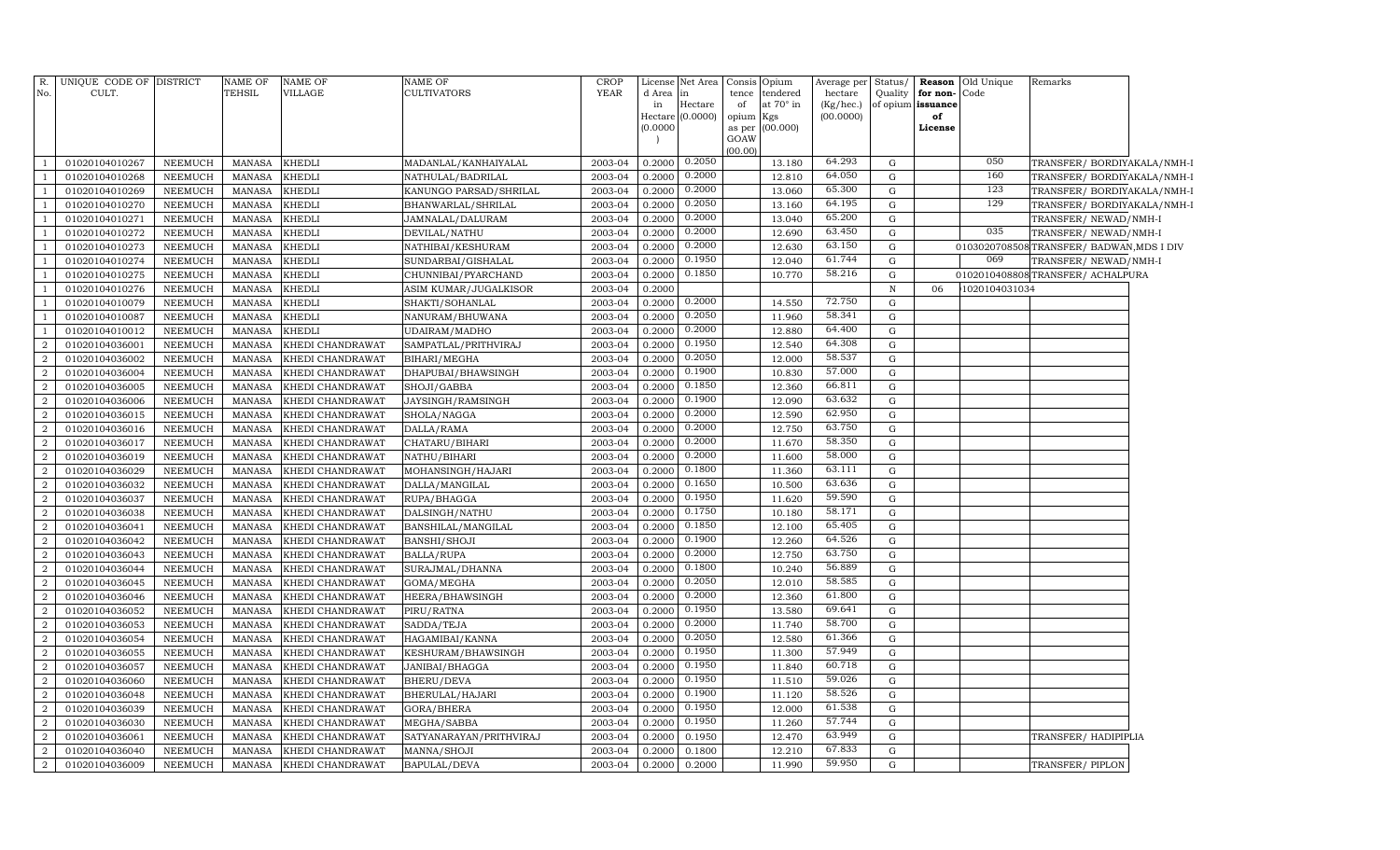| R.<br>No.      | UNIQUE CODE OF DISTRICT<br>CULT. |                | NAME OF<br>TEHSIL | <b>NAME OF</b><br><b>VILLAGE</b> | <b>NAME OF</b><br><b>CULTIVATORS</b> | <b>CROP</b><br>YEAR | d Area   | License Net Area<br>lin | Consis Opium<br>tence | tendered         | Average per<br>hectare | Status/<br>Quality | for non-Code      | <b>Reason</b> Old Unique | Remarks                                  |  |
|----------------|----------------------------------|----------------|-------------------|----------------------------------|--------------------------------------|---------------------|----------|-------------------------|-----------------------|------------------|------------------------|--------------------|-------------------|--------------------------|------------------------------------------|--|
|                |                                  |                |                   |                                  |                                      |                     | in       | Hectare                 | of                    | at $70^\circ$ in | (Kg/hec.)              |                    | of opium issuance |                          |                                          |  |
|                |                                  |                |                   |                                  |                                      |                     | (0.0000) | Hectare $(0.0000)$      | opium Kgs             | as per (00.000)  | (00.0000)              |                    | of<br>License     |                          |                                          |  |
|                |                                  |                |                   |                                  |                                      |                     |          |                         | GOAW                  |                  |                        |                    |                   |                          |                                          |  |
|                |                                  |                |                   |                                  |                                      |                     |          |                         | (00.00)               |                  |                        |                    |                   |                          |                                          |  |
| $\overline{2}$ | 01020104036003                   | NEEMUCH        | MANASA            | KHEDI CHANDRAWAT                 | JEEVA/RAMA                           | 2003-04             | 0.2000   | 0.2000                  |                       | 12.790           | 63.950                 | G                  |                   |                          |                                          |  |
| $\overline{a}$ | 01020104036025                   | NEEMUCH        | <b>MANASA</b>     | KHEDI CHANDRAWAT                 | AMARSINGH/JEEVAJI                    | 2003-04             | 0.2000   | 0.2000                  |                       | 12.820           | 64.100                 | G                  |                   |                          |                                          |  |
| $\overline{2}$ | 01020104036063                   | NEEMUCH        | MANASA            | KHEDI CHANDRAWAT                 | DEEPA/MEGHA BANJARA                  | 2003-04             | 0.2000   | 0.2000                  |                       | 12.110           | 60.550                 | G                  |                   |                          | 0102010403500 TRANSFER/ ARNIA CHANDRAWAT |  |
| $\overline{2}$ | 01020104036064                   | <b>NEEMUCH</b> | <b>MANASA</b>     | KHEDI CHANDRAWAT                 | KULIBAI/LAKHMA                       | 2003-04             | 0.2000   | 0.1800                  |                       | 10.360           | 57.556                 | G                  |                   | 01020104013008           |                                          |  |
| 3              | 01020104075001                   | NEEMUCH        | <b>MANASA</b>     | <b>KHEDI</b>                     | SUNDARBAI/KAVARLAL                   | 2003-04             | 0.2000   | 0.2000                  |                       | 11.870           | 59.350                 | G                  |                   |                          |                                          |  |
| $\mathbf{3}$   | 01020104075002                   | <b>NEEMUCH</b> | <b>MANASA</b>     | <b>KHEDI</b>                     | SITABAI/BHANWARLAL                   | 2003-04             | 0.2000   | 0.2000                  |                       | 11.920           | 59.600                 | G                  |                   |                          |                                          |  |
| $\mathbf{3}$   | 01020104075005                   | <b>NEEMUCH</b> | <b>MANASA</b>     | <b>KHEDI</b>                     | MANGIBAI/MANGILAL                    | 2003-04             | 0.2000   | 0.1950                  |                       | 12.360           | 63.385                 | $\mathbf G$        |                   |                          |                                          |  |
| $\mathbf{3}$   | 01020104075007                   | NEEMUCH        | <b>MANASA</b>     | <b>KHEDI</b>                     | AMRATRAM/GANESHRAM                   | 2003-04             | 0.2000   | 0.2000                  |                       | 12.360           | 61.800                 | $\mathbf G$        |                   |                          |                                          |  |
| $\mathbf{3}$   | 01020104075016                   | <b>NEEMUCH</b> | <b>MANASA</b>     | <b>KHEDI</b>                     | RODILAL/MANGILAL                     | 2003-04             | 0.2000   | 0.0950                  |                       | 5.690            | 59.895                 | $\mathbf G$        |                   |                          |                                          |  |
| $\mathbf{3}$   | 01020104075022                   | NEEMUCH        | <b>MANASA</b>     | <b>KHEDI</b>                     | BAGATRAM/NATHURAM                    | 2003-04             | 0.2000   | 0.2000                  |                       | 11.800           | 59.000                 | $\mathbf G$        |                   |                          |                                          |  |
| $\mathbf{3}$   | 01020104075035                   | NEEMUCH        | <b>MANASA</b>     | <b>KHEDI</b>                     | ONKAR/JETRAM                         | 2003-04             | 0.2000   |                         |                       |                  |                        | $\mathbf F$        |                   |                          |                                          |  |
| $\mathbf{3}$   | 01020104075040                   | NEEMUCH        | <b>MANASA</b>     | <b>KHEDI</b>                     | SUKHLAL/RAMLAL BADA                  | 2003-04             | 0.2000   | 0.1850                  |                       | 10.480           | 56.649                 | G                  |                   |                          |                                          |  |
| 3              | 01020104075027                   | NEEMUCH        | <b>MANASA</b>     | <b>KHEDI</b>                     | NANURAM/UDA                          | 2003-04             | 0.2000   | 0.2050                  |                       | 11.560           | 56.390                 | G                  |                   |                          |                                          |  |
| $\mathbf{3}$   | 01020104075033                   | <b>NEEMUCH</b> | <b>MANASA</b>     | <b>KHEDI</b>                     | NARMADABAI/BAPULAL                   | 2003-04             | 0.2000   | 0.2000                  |                       | 11.720           | 58.600                 | G                  |                   |                          |                                          |  |
| $\mathbf{3}$   | 01020104075012                   | <b>NEEMUCH</b> | <b>MANASA</b>     | <b>KHEDI</b>                     | SUKHLAL/RAMLAL CHOTA                 | 2003-04             | 0.2000   | 0.1900                  |                       | 11.410           | 60.053                 | $\mathbf G$        |                   |                          |                                          |  |
| $\mathbf{3}$   | 01020104075031                   | <b>NEEMUCH</b> | <b>MANASA</b>     | <b>KHEDI</b>                     | RATANLAL/GOPAL                       | 2003-04             | 0.2000   | 0.1150                  |                       | 6.860            | 59.652                 | $\mathbf G$        |                   |                          |                                          |  |
| $\mathbf{3}$   | 01020104075042                   | <b>NEEMUCH</b> | <b>MANASA</b>     | <b>KHEDI</b>                     | KISHANLAL/DEVICHAND                  | 2003-04             | 0.2000   | 0.1950                  |                       | 11.520           | 59.077                 | G                  |                   |                          | TRANSFER/RATADIYA NMH-I                  |  |
| <sup>1</sup>   | 01020104031001                   | NEEMUCH        | <b>MANASA</b>     | <b>KHEDAMODI</b>                 | NANDUBAI/PYARCHAND                   | 2003-04             | 0.2000   | 0.2000                  |                       | 12.510           | 62.550                 | $\mathbf G$        |                   |                          |                                          |  |
| -1             | 01020104031002                   | NEEMUCH        | <b>MANASA</b>     | <b>KHEDAMODI</b>                 | BHANWARLAL/NONDRAM                   | 2003-04             | 0.2000   | 0.1900                  |                       | 12.890           | 67.842                 | $\mathbf G$        |                   |                          |                                          |  |
| <sup>1</sup>   | 01020104031004                   | NEEMUCH        | MANASA            | <b>KHEDAMODI</b>                 | GISHALAL/CHUNILAL                    | 2003-04             | 0.2000   | 0.2050                  |                       | 13.010           | 63.463                 | G                  |                   |                          |                                          |  |
| <sup>1</sup>   | 01020104031005                   | NEEMUCH        | <b>MANASA</b>     | <b>KHEDAMODI</b>                 | PYARCHAND/LAKHMA                     | 2003-04             | 0.2000   | 0.2000                  |                       | 13.030           | 65.150                 | G                  |                   |                          |                                          |  |
| -1             | 01020104031006                   | NEEMUCH        | MANASA            | <b>KHEDAMODI</b>                 | MOHALAL/GHISA                        | 2003-04             | 0.2000   | 0.1950                  |                       | 14.340           | 73.538                 | G                  |                   |                          |                                          |  |
| <sup>1</sup>   | 01020104031008                   | <b>NEEMUCH</b> | <b>MANASA</b>     | <b>KHEDAMODI</b>                 | MADANKUNWAR/ AMARSINGH               | 2003-04             | 0.2000   | 0.2000                  |                       | 12.800           | 64.000                 | G                  |                   |                          | NAME CHANGE                              |  |
| -1             | 01020104031010                   | <b>NEEMUCH</b> | <b>MANASA</b>     | <b>KHEDAMODI</b>                 | ROADMAL/NANDA                        | 2003-04             | 0.2000   | 0.1950                  |                       | 13.300           | 68.205                 | $\mathbf G$        |                   |                          |                                          |  |
| <sup>1</sup>   | 01020104031012                   | <b>NEEMUCH</b> | MANASA            | <b>KHEDAMODI</b>                 | RADHESHYAM / NARAYAN                 | 2003-04             | 0.2000   | 0.1900                  |                       | 11.770           | 61.947                 | $\mathbf G$        |                   |                          |                                          |  |
| -1             | 01020104031013                   | <b>NEEMUCH</b> | MANASA            | <b>KHEDAMODI</b>                 | JAMNASHANKAR/KHEMRAJ                 | 2003-04             | 0.2000   | 0.1900                  |                       | 12.080           | 63.579                 | $\mathbf G$        |                   |                          |                                          |  |
| <sup>1</sup>   | 01020104031015                   | NEEMUCH        | MANASA            | <b>KHEDAMODI</b>                 | JAYSINGH/KALYANSINGH                 | 2003-04             | 0.2000   | 0.2000                  |                       | 13.720           | 68.600                 | $\mathbf G$        |                   |                          |                                          |  |
| <sup>1</sup>   | 01020104031016                   | NEEMUCH        | MANASA            | <b>KHEDAMODI</b>                 | MANGILAL/GANGARAM                    | 2003-04             | 0.2000   | 0.2000                  |                       | 11.260           | 56.300                 | $\mathbf G$        |                   |                          |                                          |  |
| <sup>1</sup>   | 01020104031017                   | NEEMUCH        | <b>MANASA</b>     | KHEDAMODI                        | BHARATSINGH/JAYSINGH                 | 2003-04             | 0.2000   | 0.2000                  |                       | 13.420           | 67.100                 | G                  |                   |                          |                                          |  |
| -1             | 01020104031018                   | NEEMUCH        | MANASA            | <b>KHEDAMODI</b>                 | MANOHARSINGH/FATEHSINGH              | 2003-04             | 0.2000   | 0.1900                  |                       | 13.040           | 68.632                 | G                  |                   |                          |                                          |  |
| <sup>1</sup>   | 01020104031022                   | <b>NEEMUCH</b> | <b>MANASA</b>     | <b>KHEDAMODI</b>                 | BHURALAL/CHUNNILAL                   | 2003-04             | 0.2000   | 0.1900                  |                       | 13.050           | 68.684                 | G                  |                   |                          |                                          |  |
| -1             | 01020104031023                   | <b>NEEMUCH</b> | MANASA            | <b>KHEDAMODI</b>                 | UMRAV/RAMSINGH                       | 2003-04             | 0.2000   | 0.1950                  |                       | 12.070           | 61.897                 | G                  |                   |                          |                                          |  |
| $\mathbf{1}$   | 01020104031026                   | <b>NEEMUCH</b> | <b>MANASA</b>     | <b>KHEDAMODI</b>                 | MANGILAL/BHERA                       | 2003-04             | 0.2000   | 0.1950                  |                       | 11.590           | 59.436                 | $\mathbf G$        |                   |                          |                                          |  |
| -1             | 01020104031007                   | NEEMUCH        | MANASA            | <b>KHEDAMODI</b>                 | SHOBHARAM/NARAYAN                    | 2003-04             | 0.2000   | 0.1950                  |                       | 10.870           | 55.744                 | $\mathbf G$        |                   |                          |                                          |  |
| <sup>1</sup>   | 01020104031011                   | NEEMUCH        | <b>MANASA</b>     | <b>KHEDAMODI</b>                 | BHANWARIBAI/MANGILAL                 | 2003-04             | 0.2000   | 0.2000                  |                       | 10.640           | 53.200                 | $\mathbf G$        | 04                |                          |                                          |  |
| $\overline{1}$ | 01020104031014                   | NEEMUCH        | MANASA            | <b>KHEDAMODI</b>                 | PANKUNWARBAI/RAMSINGH                | 2003-04             | 0.2000   | 0.1950                  |                       | 12.060           | 61.846                 | G                  |                   |                          |                                          |  |
| $\mathbf{1}$   | 01020104031027                   | NEEMUCH        | <b>MANASA</b>     | KHEDAMODI                        | SURESH/YAMUNASHANKAR                 | 2003-04             | 0.2000   | 0.1950                  |                       | 12.460           | 63.897                 | $\mathbf G$        |                   |                          |                                          |  |
| <sup>1</sup>   | 01020104031029                   | <b>NEEMUCH</b> | <b>MANASA</b>     | <b>KHEDAMODI</b>                 | HARIRAM/CHUNNILAL                    | 2003-04             | 0.2000   | 0.1950                  |                       | 11.760           | 60.308                 | G                  |                   |                          |                                          |  |
| -1             | 01020104031030                   | <b>NEEMUCH</b> | <b>MANASA</b>     | <b>KHEDAMODI</b>                 | MOHANLAL/BHANWARLAL                  | 2003-04             | 0.2000   | 0.2000                  |                       | 12.470           | 62.350                 | G                  |                   |                          | TRANSFER/ BALAJI KA KHEDA                |  |
| -1             | 01020104031031                   | NEEMUCH        | MANASA            | <b>KHEDAMODI</b>                 | AMBALAL/BHONAJI                      | 2003-04             | 0.2000   | 0.1800                  |                       | 12.500           | 69.444                 | $\mathbf G$        |                   |                          | TRANSFER/ NALKHEDA                       |  |
| <sup>1</sup>   | 01020104031032                   | <b>NEEMUCH</b> | <b>MANASA</b>     | <b>KHEDAMODI</b>                 | DEVILAL/RAMCHARAN                    | 2003-04             | 0.2000   | 0.2000                  |                       | 12.340           | 61.700                 | $\mathbf G$        |                   |                          | TRANSFER/LUMDI                           |  |
| <sup>1</sup>   | 01020104031033                   | <b>NEEMUCH</b> | <b>MANASA</b>     | <b>KHEDAMODI</b>                 | SHANKARLAL/KISHANLAL                 | 2003-04             | 0.2000   | 0.1900                  |                       | 10.640           | 56.000                 | $\mathbf G$        |                   |                          | TRANSFER/ ACHALPURA                      |  |
| $\mathbf{1}$   | 01020104031039                   | NEEMUCH        | MANASA            | <b>KHEDAMODI</b>                 | BHARATSINGH/AMARSINGH                | 2003-04             | 0.2000   | 0.1750                  |                       | 11.060           | 63.200                 | G                  |                   |                          |                                          |  |
| $\overline{1}$ | 01020104031041                   | NEEMUCH        | MANASA            | <b>KHEDAMODI</b>                 | MODIRAM/PARBHUDAS                    | 2003-04             | 0.2000   | 0.1950                  |                       | 11.350           | 58.205                 | G                  |                   |                          | NAME CHANGE                              |  |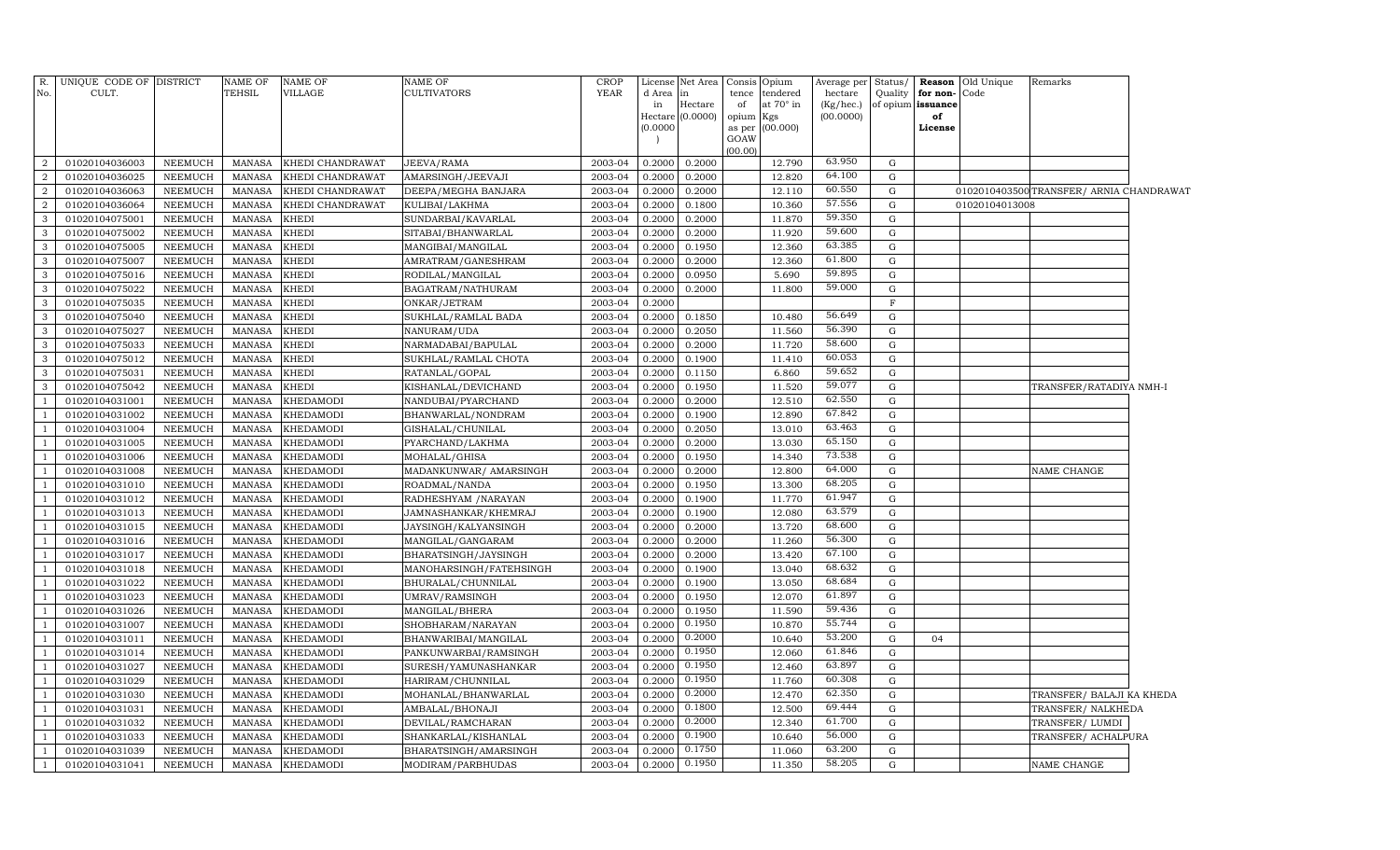| R.             | UNIQUE CODE OF DISTRICT |         | NAME OF       | <b>NAME OF</b>   | NAME OF                  | <b>CROP</b> | License             | Net Area |           | Consis Opium     | Average per Status/ |             |                   | <b>Reason</b> Old Unique | Remarks                                   |  |
|----------------|-------------------------|---------|---------------|------------------|--------------------------|-------------|---------------------|----------|-----------|------------------|---------------------|-------------|-------------------|--------------------------|-------------------------------------------|--|
| No.            | CULT.                   |         | TEHSIL        | VILLAGE          | CULTIVATORS              | <b>YEAR</b> | d Area              |          |           | tence tendered   | hectare             | Quality     | for non-          | Code                     |                                           |  |
|                |                         |         |               |                  |                          |             | in                  | Hectare  | of        | at $70^\circ$ in | (Kg/hec.)           |             | of opium issuance |                          |                                           |  |
|                |                         |         |               |                  |                          |             | Hectare<br>(0.0000) | (0.0000) | opium Kgs | as per (00.000)  | (00.0000)           |             | of<br>License     |                          |                                           |  |
|                |                         |         |               |                  |                          |             |                     |          | GOAW      |                  |                     |             |                   |                          |                                           |  |
|                |                         |         |               |                  |                          |             |                     |          | (00.00)   |                  |                     |             |                   |                          |                                           |  |
|                | 01020104031042          | NEEMUCH | <b>MANASA</b> | <b>KHEDAMODI</b> | BHERULAL/NARAYANJI       | 2003-04     | 0.2000              | 0.1900   |           | 11.280           | 59.368              | G           |                   |                          | 0102010408800TRANSFER/ACHALPURA           |  |
|                | 01020104031043          | NEEMUCH | <b>MANASA</b> | <b>KHEDAMODI</b> | BABULAL/NANALAL          | 2003-04     | 0.2000              | 0.2000   |           | 12.080           | 60.400              | $\mathbf G$ |                   |                          | 0102010405211 TRANSFER/ ALHED JAGIR       |  |
| $\overline{1}$ | 01020104031044          | NEEMUCH | <b>MANASA</b> | <b>KHEDAMODI</b> | ISHWARSINGH/RATANSINGH   | 2003-04     | 0.2000              | 0.1950   |           | 11.720           | 60.103              | G           |                   |                          | 0102010404707TRANSFER/MOKHAMPURA MAHAGARH |  |
| -1             | 01020104031045          | NEEMUCH | <b>MANASA</b> | <b>KHEDAMODI</b> | BAPULAL/RATANLAL         | 2003-04     | 0.2000              | 0.1850   |           | 11.620           | 62.811              | $\mathbf G$ |                   |                          | 0102010408302TRANSFER/ACHALPURA           |  |
| $\overline{1}$ | 01020104031046          | NEEMUCH | <b>MANASA</b> | <b>KHEDAMODI</b> | SATAYANARAYAN/BAPULAL    | 2003-04     | 0.200               | 0.1850   |           | 12.320           | 66.595              | ${\rm G}$   |                   |                          | 0102010408801TRANSFER/ACHALPURA           |  |
| <sup>1</sup>   | 01020104031047          | NEEMUCH | <b>MANASA</b> | <b>KHEDAMODI</b> | SATAYANARAYAN/JHAMKULAL  | 2003-04     | 0.200               | 0.2000   |           | 11.400           | 57.000              | G           |                   |                          | 0102010402712 TRANSFER / PARDA            |  |
| -1             | 01020104031048          | NEEMUCH | <b>MANASA</b> | <b>KHEDAMODI</b> | RAMESH/BHAGIRATH         | 2003-04     | 0.200               | 0.1950   |           | 12.450           | 63.846              | ${\rm G}$   |                   |                          | 0102010616509 TRANSFER/ JANNOD            |  |
| $\overline{1}$ | 01020104031049          | NEEMUCH | <b>MANASA</b> | <b>KHEDAMODI</b> | NARAYANSINGH/PARTAPSINGH | 2003-04     | 0.200               | 0.1850   |           | 13.140           | 71.027              | ${\rm G}$   |                   |                          | 0102010404722 TRANSFER/ MAHAGARH          |  |
| $\overline{1}$ | 01020104031050          | NEEMUCH | <b>MANASA</b> | <b>KHEDAMODI</b> | CHAINSINGH/SAJJANSINGH   | 2003-04     | 0.200               | 0.1950   |           | 12.150           | 62.308              | ${\rm G}$   |                   |                          | OLD CULT. BEFORE 1998-99                  |  |
| $\overline{1}$ | 01020104031051          | NEEMUCH | <b>MANASA</b> | <b>KHEDAMODI</b> | HARISINGH/RUPSINGH       | 2003-04     | 0.2000              | 0.1950   |           | 12.970           | 66.513              | G           |                   | 078                      | TRANSFER/ BORDIA KALA, NMHI               |  |
| $\overline{1}$ | 01020104031052          | NEEMUCH | <b>MANASA</b> | <b>KHEDAMODI</b> | BHULIBAI/RADAKISHAN      | 2003-04     | 0.200               | 0.1950   |           | 13.250           | 67.949              | G           |                   |                          | TRANSFER/NEBAD/NMH-I                      |  |
| <sup>1</sup>   | 01020104031053          | NEEMUCH | <b>MANASA</b> | <b>KHEDAMODI</b> | RAMCHAND/MAGNA           | 2003-04     | 0.200               | 0.1950   |           | 12.900           | 66.154              | G           |                   |                          | TRANSFER/ ACHALPURA                       |  |
| 3              | 01020104066001          | NEEMUCH | <b>MANASA</b> | <b>KHANKHEDI</b> | NARAYAN/KASHIRAM         | 2003-04     | 0.2000              | 0.2000   |           | 13.520           | 67.600              | G           |                   |                          |                                           |  |
| 3              | 01020104066002          | NEEMUCH | <b>MANASA</b> | <b>KHANKHEDI</b> | BHERULAL/KANIRAM         | 2003-04     | 0.2000              | 0.1950   |           | 13.370           | 68.564              | G           |                   |                          |                                           |  |
| $\mathbf{3}$   | 01020104066003          | NEEMUCH | <b>MANASA</b> | <b>KHANKHEDI</b> | SUNDARLAL/BADRILAL       | 2003-04     | 0.2000              | 0.2050   |           | 12.890           | 62.878              | G           |                   |                          |                                           |  |
| 3              | 01020104066004          | NEEMUCH | <b>MANASA</b> | <b>KHANKHEDI</b> | KAVARLAL/RADHU           | 2003-04     | 0.2000              | 0.1950   |           | 12.430           | 63.744              | $\mathbf G$ |                   |                          |                                           |  |
| 3              | 01020104066006          | NEEMUCH | <b>MANASA</b> | <b>KHANKHEDI</b> | MOHANLAL/KACHRU          | 2003-04     | 0.2000              | 0.2050   |           | 12.830           | 62.585              | G           |                   |                          |                                           |  |
| 3              | 01020104066007          | NEEMUCH | <b>MANASA</b> | <b>KHANKHEDI</b> | BALMUKUND/FAKIRCHAND     | 2003-04     | 0.2000              | 0.1950   |           | 12.820           | 65.744              | G           |                   |                          |                                           |  |
| $\mathbf{3}$   | 01020104066008          | NEEMUCH | <b>MANASA</b> | <b>KHANKHEDI</b> | BHAGATRAM/KACHRU         | 2003-04     | 0.2000              | 0.2050   |           | 14.010           | 68.341              | $\mathbf G$ |                   |                          |                                           |  |
| 3              | 01020104066009          | NEEMUCH | <b>MANASA</b> | <b>KHANKHEDI</b> | BANSHILAL/NARAYAN        | 2003-04     | 0.2000              | 0.2100   |           | 14.230           | 67.762              | $\mathbf G$ |                   |                          |                                           |  |
| 3              | 01020104066010          | NEEMUCH | <b>MANASA</b> | <b>KHANKHEDI</b> | LAXMINARAYAN/UDAYLAL     | 2003-04     | 0.2000              | 0.2050   |           | 12.910           | 62.976              | G           |                   |                          |                                           |  |
| $\mathbf{3}$   | 01020104066011          | NEEMUCH | <b>MANASA</b> | <b>KHANKHEDI</b> | RAMCHANDRA/DHANNA JI     | 2003-04     | 0.2000              | 0.2050   |           | 12.920           | 63.024              | $\mathbf G$ |                   |                          |                                           |  |
| 3              | 01020104066013          | NEEMUCH | <b>MANASA</b> | <b>KHANKHEDI</b> | KAVARLAL/SITARAM         | 2003-04     | 0.2000              | 0.2100   |           | 13.200           | 62.857              | G           |                   |                          |                                           |  |
| 3              | 01020104066015          | NEEMUCH | <b>MANASA</b> | KHANKHEDI        | GENDMAL/NANDA            | 2003-04     | 0.2000              | 0.1900   |           | 11.890           | 62.579              | G           |                   |                          |                                           |  |
| 3              | 01020104066017          | NEEMUCH | <b>MANASA</b> | <b>KHANKHEDI</b> | KELASH/NARAYAN           | 2003-04     | 0.200               | 0.2100   |           | 12.630           | 60.143              | G           |                   |                          |                                           |  |
| 3              | 01020104066019          | NEEMUCH | <b>MANASA</b> | <b>KHANKHEDI</b> | GHANSHYAM/SHIVKARAN      | 2003-04     | 0.2000              | 0.2100   |           | 12.320           | 58.667              | G           |                   |                          |                                           |  |
| $\mathbf{3}$   | 01020104066021          | NEEMUCH | <b>MANASA</b> | <b>KHANKHEDI</b> | NANDLAL/MANGILAL         | 2003-04     | 0.2000              | 0.2100   |           | 13.600           | 64.762              | G           |                   |                          |                                           |  |
| $\mathbf{3}$   | 01020104066023          | NEEMUCH | <b>MANASA</b> | <b>KHANKHEDI</b> | MADANLAL/TULSIRAM        | 2003-04     | 0.2000              | 0.2050   |           | 12.330           | 60.146              | G           |                   |                          |                                           |  |
| $\mathbf{3}$   | 01020104066024          | NEEMUCH | <b>MANASA</b> | <b>KHANKHEDI</b> | BAPULAL/NARAYAN          | 2003-04     | 0.2000              | 0.2000   |           | 11.860           | 59.300              | $\mathbf G$ |                   |                          |                                           |  |
| $\mathbf{3}$   | 01020104066025          | NEEMUCH | <b>MANASA</b> | <b>KHANKHEDI</b> | MANGILAL/NARAYAN         | 2003-04     | 0.2000              | 0.1900   |           | 11.590           | 61.000              | $\mathbf G$ |                   |                          |                                           |  |
| 3              | 01020104066026          | NEEMUCH | <b>MANASA</b> | <b>KHANKHEDI</b> | BANSHILAL/SHIVNARAYAN    | 2003-04     | 0.2000              | 0.2000   |           | 13.520           | 67.600              | G           |                   |                          |                                           |  |
| 3              | 01020104066027          | NEEMUCH | <b>MANASA</b> | <b>KHANKHEDI</b> | LAXMICHAND/BADRILAL      | 2003-04     | 0.2000              | 0.1900   |           | 12.880           | 67.789              | G           |                   |                          |                                           |  |
| 3              | 01020104066029          | NEEMUCH | <b>MANASA</b> | <b>KHANKHEDI</b> | RADHESHYAM/MOTILAL       | 2003-04     | 0.2000              | 0.2000   |           | 11.560           | 57.800              | G           |                   |                          |                                           |  |
| 3              | 01020104066030          | NEEMUCH | <b>MANASA</b> | <b>KHANKHEDI</b> | BALKISHAN/RAMCHAND       | 2003-04     | 0.2000              | 0.2100   |           | 12.220           | 58.190              | G           |                   |                          |                                           |  |
| 3              | 01020104066032          | NEEMUCH | <b>MANASA</b> | <b>KHANKHEDI</b> | SHANTILAL/KASHIRAM       | 2003-04     | 0.200               | 0.2050   |           | 12.060           | 58.829              | $\mathbf G$ |                   |                          |                                           |  |
| 3              | 01020104066033          | NEEMUCH | <b>MANASA</b> | <b>KHANKHEDI</b> | MADANLAL/NARAYAN         | 2003-04     | 0.2000              | 0.1950   |           | 12.550           | 64.359              | G           |                   |                          |                                           |  |
| $\mathbf{3}$   | 01020104066034          | NEEMUCH | <b>MANASA</b> | <b>KHANKHEDI</b> | SATYANARAYN/CHITARLAL    | 2003-04     | 0.200               | 0.1950   |           | 12.600           | 64.615              | G           |                   |                          |                                           |  |
| 3              | 01020104066036          | NEEMUCH | <b>MANASA</b> | <b>KHANKHEDI</b> | SHIVPRASAD/KANHYALAL     | 2003-04     | 0.2000              | 0.1950   |           | 12.120           | 62.154              | G           |                   |                          |                                           |  |
| $\mathbf{3}$   | 01020104066037          | NEEMUCH | <b>MANASA</b> | <b>KHANKHEDI</b> | DINESH/KANHYALAL         | 2003-04     | 0.200               | 0.2000   |           | 12.480           | 62.400              | G           |                   |                          |                                           |  |
| 3              | 01020104066038          | NEEMUCH | <b>MANASA</b> | <b>KHANKHEDI</b> | PRAHLAD/KAVARLAL         | 2003-04     | 0.200               | 0.2000   |           | 11.770           | 58.850              | G           |                   |                          |                                           |  |
| 3              | 01020104066041          | NEEMUCH | <b>MANASA</b> | <b>KHANKHEDI</b> | PRAHLADDAS/MATHURADAS    | 2003-04     | 0.200               | 0.1900   |           | 11.760           | 61.895              | G           |                   |                          |                                           |  |
| 3              | 01020104066042          | NEEMUCH | <b>MANASA</b> | <b>KHANKHEDI</b> | LAXMINARAYAN/MATHURADAS  | 2003-04     | 0.2000              | 0.1850   |           | 11.480           | 62.054              | G           |                   |                          |                                           |  |
| $\mathbf{3}$   | 01020104066043          | NEEMUCH | <b>MANASA</b> | <b>KHANKHEDI</b> | KISHANLAL/BANSHILAL      | 2003-04     | 0.2000              | 0.2100   |           | 12.160           | 57.905<br>78.050    | G           |                   |                          |                                           |  |
| $\mathbf{3}$   | 01020104066044          | NEEMUCH | MANASA        | <b>KHANKHEDI</b> | MADAN/MOHANLAL           | 2003-04     | 0.2000              | 0.2000   |           | 15.610           |                     | $\mathbf G$ |                   |                          |                                           |  |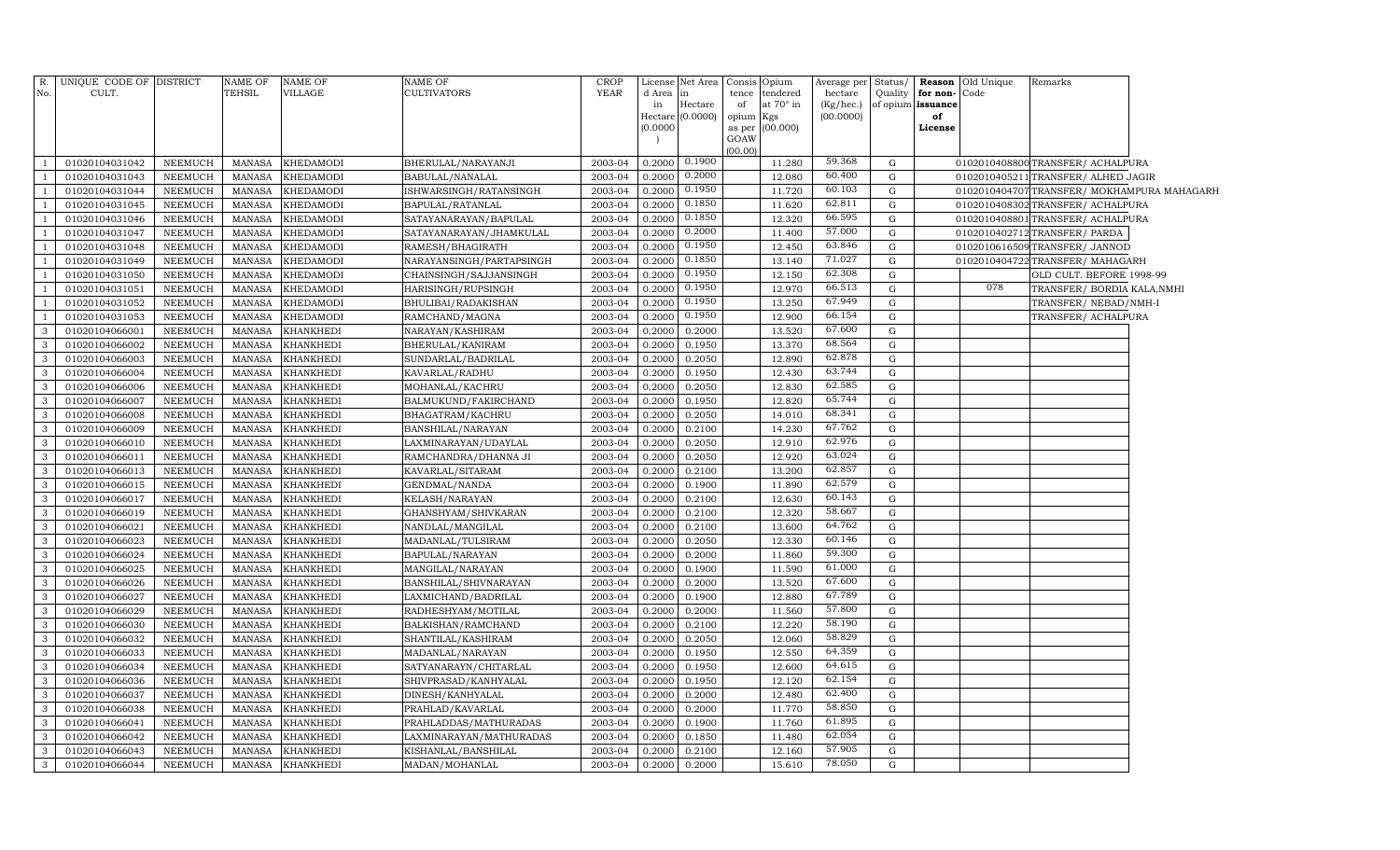| R.<br>No.    | UNIQUE CODE OF DISTRICT<br>CULT. |                | NAME OF<br><b>TEHSIL</b> | <b>NAME OF</b><br>VILLAGE | NAME OF<br><b>CULTIVATORS</b> | CROP<br><b>YEAR</b> | License<br>d Area                    | Net Area<br>in   | Consis<br>tence | Opium<br>tendered | Average per<br>hectare | Status/<br>Quality | for non-          | <b>Reason</b> Old Unique<br>Code | Remarks |
|--------------|----------------------------------|----------------|--------------------------|---------------------------|-------------------------------|---------------------|--------------------------------------|------------------|-----------------|-------------------|------------------------|--------------------|-------------------|----------------------------------|---------|
|              |                                  |                |                          |                           |                               |                     | in                                   | Hectare          | of              | at 70° in         | (Kg/hec.)              |                    | of opium issuance |                                  |         |
|              |                                  |                |                          |                           |                               |                     |                                      | Hectare (0.0000) | opium           | Kgs               | (00.0000)              |                    | of                |                                  |         |
|              |                                  |                |                          |                           |                               |                     | (0.0000)<br>$\overline{\phantom{a}}$ |                  | as per<br>GOAW  | (00.000)          |                        |                    | License           |                                  |         |
|              |                                  |                |                          |                           |                               |                     |                                      |                  | (00.00)         |                   |                        |                    |                   |                                  |         |
| 3            | 01020104066047                   | NEEMUCH        | <b>MANASA</b>            | <b>KHANKHEDI</b>          | SURESH/HIRALAL                | 2003-04             | 0.2000                               | 0.2100           |                 | 13.280            | 63.238                 | G                  |                   |                                  |         |
| 3            | 01020104066048                   | <b>NEEMUCH</b> | <b>MANASA</b>            | <b>KHANKHEDI</b>          | RAMCHAND/HIRALAL              | 2003-04             | 0.2000                               | 0.2100           |                 | 12.000            | 57.143                 | G                  |                   |                                  |         |
| $\mathbf{3}$ | 01020104066052                   | <b>NEEMUCH</b> | <b>MANASA</b>            | <b>KHANKHEDI</b>          | DEVICHAND/CHUNNILAL           | 2003-04             | 0.2000                               | 0.2050           |                 | 12.150            | 59.268                 | G                  |                   |                                  |         |
| 3            | 01020104066053                   | <b>NEEMUCH</b> | <b>MANASA</b>            | KHANKHEDI                 | SHIVNARAYAN/NANURAM           | 2003-04             | 0.2000                               | 0.2050           |                 | 11.620            | 56.683                 | $\mathbf G$        |                   |                                  |         |
| 3            | 01020104066054                   | <b>NEEMUCH</b> | <b>MANASA</b>            | <b>KHANKHEDI</b>          | KANHYALAL/RAMRATAN            | 2003-04             | 0.2000                               | 0.2000           |                 | 11.710            | 58.550                 | G                  |                   |                                  |         |
| 3            | 01020104066055                   | <b>NEEMUCH</b> | <b>MANASA</b>            | KHANKHEDI                 | KELASH/RADHESHYAM             | 2003-04             | 0.2000                               | 0.2050           |                 | 11.960            | 58.341                 | G                  |                   |                                  |         |
| 3            | 01020104066056                   | <b>NEEMUCH</b> | <b>MANASA</b>            | <b>KHANKHEDI</b>          | JAGDISH/KANHYALAL             | 2003-04             | 0.2000                               | 0.1950           |                 | 11.550            | 59.231                 | G                  |                   |                                  |         |
| 3            | 01020104066057                   | <b>NEEMUCH</b> | <b>MANASA</b>            | <b>KHANKHEDI</b>          | <b>BANSHILAL/DEVILAL</b>      | 2003-04             | 0.2000                               | 0.2000           |                 | 13.370            | 66.850                 | G                  |                   |                                  |         |
| $\mathbf{3}$ | 01020104066058                   | <b>NEEMUCH</b> | <b>MANASA</b>            | <b>KHANKHEDI</b>          | RAMESH/DEVILAL                | 2003-04             | 0.2000                               | 0.2000           |                 | 13.930            | 69.650                 | G                  |                   |                                  |         |
| 3            | 01020104066059                   | <b>NEEMUCH</b> | <b>MANASA</b>            | KHANKHEDI                 | BANSHILAL/RAMNATH             | 2003-04             | 0.2000                               | 0.2000           |                 | 11.220            | 56.100                 | G                  |                   |                                  |         |
| 3            | 01020104066060                   | <b>NEEMUCH</b> | <b>MANASA</b>            | KHANKHEDI                 | SATYANARAYAN/KAVARLAL VYAS    | 2003-04             | 0.2000                               | 0.2100           |                 | 12.820            | 61.048                 | $\mathbf G$        |                   |                                  |         |
| 3            | 01020104066061                   | <b>NEEMUCH</b> | <b>MANASA</b>            | <b>KHANKHEDI</b>          | KAVARLAL/DHANRAJ              | 2003-04             | 0.2000                               | 0.2050           |                 | 11.930            | 58.195                 | ${\rm G}$          |                   |                                  |         |
| 3            | 01020104066062                   | <b>NEEMUCH</b> | <b>MANASA</b>            | KHANKHEDI                 | GOVINDRAM/GANPAT              | 2003-04             | 0.2000                               | 0.2000           |                 | 12.960            | 64.800                 | $\mathbf G$        |                   |                                  |         |
| 3            | 01020104066063                   | <b>NEEMUCH</b> | <b>MANASA</b>            | <b>KHANKHEDI</b>          | HIRALAL/GANPAT                | 2003-04             | 0.2000                               | 0.1750           |                 | 12.420            | 70.971                 | $\mathbf G$        |                   |                                  |         |
| 3            | 01020104066064                   | <b>NEEMUCH</b> | <b>MANASA</b>            | KHANKHEDI                 | CHAMPALAL/GANPAT              | 2003-04             | 0.2000                               | 0.1550           |                 | 11.250            | 72.581                 | $\mathbf G$        |                   |                                  |         |
| 3            | 01020104066069                   | <b>NEEMUCH</b> | <b>MANASA</b>            | <b>KHANKHEDI</b>          | SHIVKARAN/ASHARAM             | 2003-04             | 0.2000                               | 0.1600           |                 | 9.850             | 61.563                 | $\mathbf G$        |                   |                                  |         |
| 3            | 01020104066071                   | <b>NEEMUCH</b> | <b>MANASA</b>            | <b>KHANKHEDI</b>          | SHAMBHUDAYAL/MOHAN            | 2003-04             | 0.2000                               | 0.1800           |                 | 11.740            | 65.222                 | G                  |                   |                                  |         |
| 3            | 01020104066072                   | <b>NEEMUCH</b> | <b>MANASA</b>            | KHANKHEDI                 | RAMDAYAL/SURAJMAL             | 2003-04             | 0.2000                               | 0.2000           |                 | 12.420            | 62.100                 | $\mathbf G$        |                   |                                  |         |
| $\mathbf{3}$ | 01020104066073                   | <b>NEEMUCH</b> | <b>MANASA</b>            | <b>KHANKHEDI</b>          | MOHANLAL/ NANDRAM             | 2003-04             | 0.2000                               | 0.1850           |                 | 11.810            | 63.838                 | G                  |                   |                                  |         |
| 3            | 01020104066074                   | <b>NEEMUCH</b> | <b>MANASA</b>            | KHANKHEDI                 | BANSHILAL/LAXMINARAYAN        | 2003-04             | 0.2000                               | 0.1950           |                 | 11.910            | 61.077                 | G                  |                   |                                  |         |
| 3            | 01020104066075                   | NEEMUCH        | <b>MANASA</b>            | KHANKHEDI                 | MANGILAL/RAMCHANDRA           | 2003-04             | 0.2000                               | 0.2050           |                 | 12.810            | 62.488                 | $\mathbf G$        |                   |                                  |         |
| 3            | 01020104066076                   | <b>NEEMUCH</b> | MANASA                   | KHANKHEDI                 | PRABHULAL/FAKIRCHAND          | 2003-04             | 0.2000                               | 0.2050           |                 | 12.460            | 60.780                 | G                  |                   |                                  |         |
| 3            | 01020104066077                   | <b>NEEMUCH</b> | <b>MANASA</b>            | <b>KHANKHEDI</b>          | DINESH/SHIVPRASAD             | 2003-04             | 0.2000                               | 0.2000           |                 | 12.070            | 60.350                 | G                  |                   |                                  |         |
| 3            | 01020104066078                   | <b>NEEMUCH</b> | <b>MANASA</b>            | <b>KHANKHEDI</b>          | SURESH/SHIVPRASAD             | 2003-04             | 0.2000                               | 0.1900           |                 | 12.070            | 63.526                 | G                  |                   |                                  |         |
| 3            | 01020104066079                   | <b>NEEMUCH</b> | <b>MANASA</b>            | <b>KHANKHEDI</b>          | RAJESH/JUGALKISHOR            | 2003-04             | 0.2000                               | 0.1850           |                 | 13.080            | 70.703                 | $\mathbf G$        |                   |                                  |         |
| 3            | 01020104066080                   | <b>NEEMUCH</b> | <b>MANASA</b>            | <b>KHANKHEDI</b>          | RAKESH/JUGALKISHOR            | 2003-04             | 0.2000                               | 0.1850           |                 | 10.620            | 57.405                 | G                  |                   |                                  |         |
| 3            | 01020104066081                   | <b>NEEMUCH</b> | <b>MANASA</b>            | KHANKHEDI                 | SANTOSH/BAPULAL               | 2003-04             | 0.2000                               | 0.1700           |                 | 10.530            | 61.941                 | $\mathbf G$        |                   |                                  |         |
| 3            | 01020104066082                   | <b>NEEMUCH</b> | <b>MANASA</b>            | <b>KHANKHEDI</b>          | RAMESH/FAKIRCHAND             | 2003-04             | 0.2000                               | 0.2000           |                 | 13.140            | 65.700                 | G                  |                   |                                  |         |
| 3            | 01020104066083                   | <b>NEEMUCH</b> | <b>MANASA</b>            | <b>KHANKHEDI</b>          | SHIVPRASAD/FAKIRCHANDRA       | 2003-04             | 0.2000                               | 0.2050           |                 | 12.850            | 62.683                 | G                  |                   |                                  |         |
| 3            | 01020104066084                   | <b>NEEMUCH</b> | <b>MANASA</b>            | KHANKHEDI                 | JUGALKISHOR/FAKIRCHAND        | 2003-04             | 0.2000                               | 0.1950           |                 | 12.160            | 62.359                 | G                  |                   |                                  |         |
| $\mathbf{3}$ | 01020104066087                   | <b>NEEMUCH</b> | <b>MANASA</b>            | <b>KHANKHEDI</b>          | RAMPRATAP/BHAGATRAM           | 2003-04             | 0.2000                               | 0.1750           |                 | 11.570            | 66.114                 | G                  |                   |                                  |         |
| 3            | 01020104066088                   | <b>NEEMUCH</b> | <b>MANASA</b>            | KHANKHEDI                 | BAGDIRAM/NARAYAN              | 2003-04             | 0.2000                               | 0.2000           |                 | 12.590            | 62.950                 | $\mathbf G$        |                   |                                  |         |
| 3            | 01020104066090                   | <b>NEEMUCH</b> | <b>MANASA</b>            | <b>KHANKHEDI</b>          | GOPAL/MOHANLAL PUROHIT        | 2003-04             | 0.2000                               | 0.1900           |                 | 12.650            | 66.579                 | G                  |                   |                                  |         |
| 3            | 01020104066095                   | <b>NEEMUCH</b> | <b>MANASA</b>            | <b>KHANKHEDI</b>          | SURESHCHAND/RAMNATH           | 2003-04             | 0.2000                               | 0.2050           |                 | 13.160            | 64.195                 | G                  |                   |                                  |         |
| 3            | 01020104066096                   | <b>NEEMUCH</b> | <b>MANASA</b>            | <b>KHANKHEDI</b>          | BALMUKUND/DHANRAJ             | 2003-04             | 0.2000                               | 0.2100           |                 | 13.480            | 64.190                 | G                  |                   |                                  |         |
| 3            | 01020104066097                   | <b>NEEMUCH</b> | <b>MANASA</b>            | KHANKHEDI                 | MANGILAL/BHERULAL             | 2003-04             | 0.2000                               | 0.2050           |                 | 11.460            | 55.902                 | G                  |                   |                                  |         |
| $\mathbf{3}$ | 01020104066100                   | <b>NEEMUCH</b> | <b>MANASA</b>            | KHANKHEDI                 | MOHANLAL/RAMCHANDRA           | 2003-04             | 0.2000                               | 0.2050           |                 | 13.770            | 67.171                 | G                  |                   |                                  |         |
| 3            | 01020104066102                   | <b>NEEMUCH</b> | <b>MANASA</b>            | KHANKHEDI                 | KELASH/KRISHNKANT             | 2003-04             | 0.2000                               | 0.2000           |                 | 11.250            | 56.250                 | G                  |                   |                                  |         |
| $\mathbf{3}$ | 01020104066103                   | <b>NEEMUCH</b> | <b>MANASA</b>            | KHANKHEDI                 | GOPAL/MOHANLAL VYAS           | 2003-04             | 0.2000                               | 0.1950           |                 | 11.760            | 60.308                 | G                  |                   |                                  |         |
| 3            | 01020104066104                   | <b>NEEMUCH</b> | <b>MANASA</b>            | <b>KHANKHEDI</b>          | FAKIRCHAND/SHANKARLAL         | 2003-04             | 0.2000                               | 0.2050           |                 | 12.170            | 59.366                 | $\mathbf G$        |                   |                                  |         |
| 3            | 01020104066105                   | <b>NEEMUCH</b> | <b>MANASA</b>            | <b>KHANKHEDI</b>          | GORISHANKAR/KARULAL           | 2003-04             | 0.2000                               | 0.1900           |                 | 12.820            | 67.474                 | $\mathbf G$        |                   |                                  |         |
| 3            | 01020104066106                   | <b>NEEMUCH</b> | <b>MANASA</b>            | KHANKHEDI                 | BALARAM/NARAYAN               | 2003-04             | 0.2000                               | 0.2050           |                 | 13.170            | 64.244                 | G                  |                   |                                  |         |
| 3            | 01020104066107                   | <b>NEEMUCH</b> | <b>MANASA</b>            | <b>KHANKHEDI</b>          | PURSHOTAMDAS/BHUVANADAS       | 2003-04             | 0.2000                               | 0.2050           |                 | 11.760            | 57.366                 | G                  |                   |                                  |         |
| $\mathbf{3}$ | 01020104066111                   | NEEMUCH        | MANASA                   | <b>KHANKHEDI</b>          | PARVATIBAI/RATANLAL           | 2003-04             | 0.2000                               | 0.2100           |                 | 10.420            | 49.619                 | G                  | 04                |                                  |         |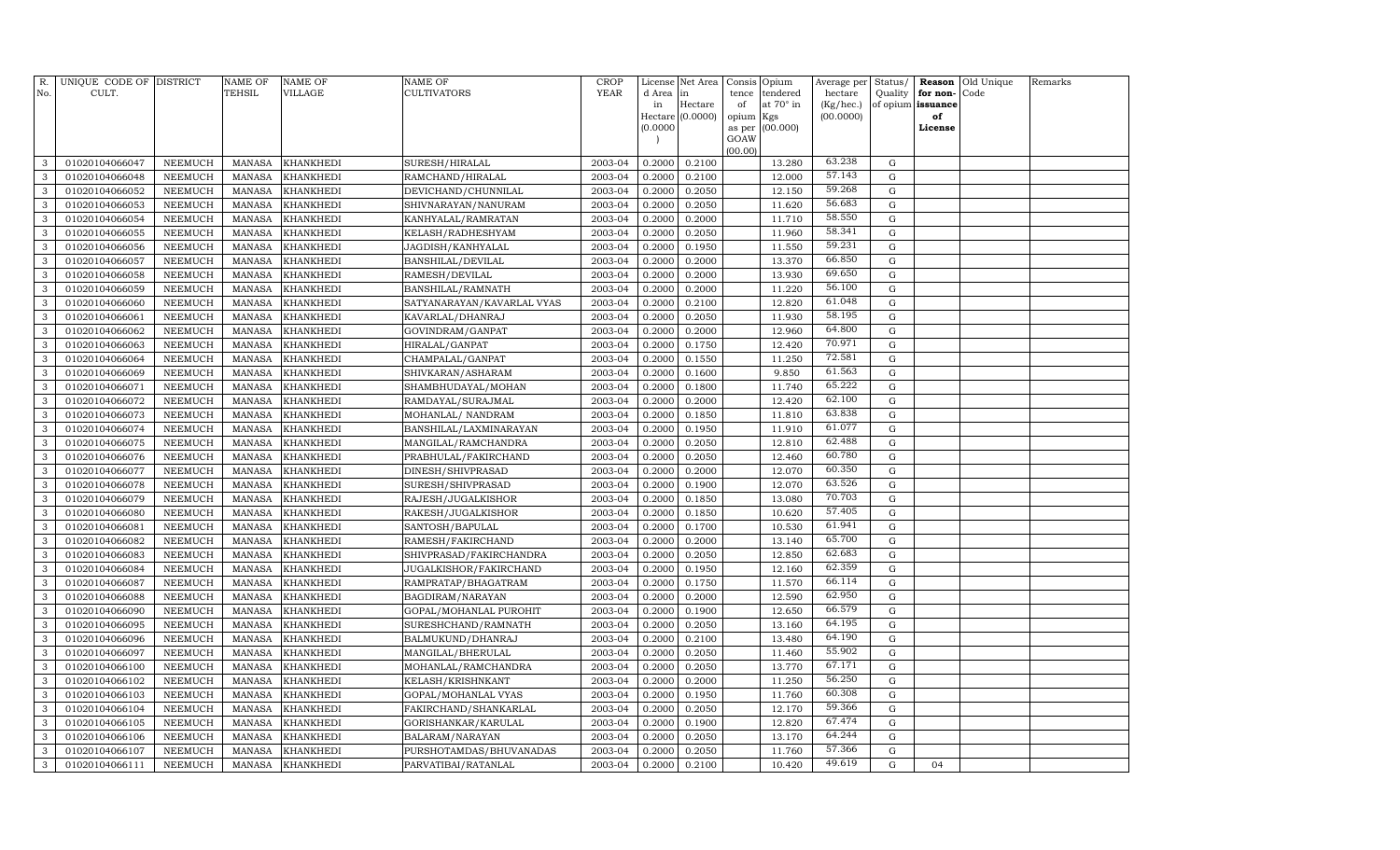| R.             | UNIQUE CODE OF DISTRICT |                | NAME OF       | NAME OF          | <b>NAME OF</b>                | <b>CROP</b> | License  | Net Area                    | Consis      | Opium            | Average per            | Status/     | Reason                  | Old Unique | Remarks                       |  |
|----------------|-------------------------|----------------|---------------|------------------|-------------------------------|-------------|----------|-----------------------------|-------------|------------------|------------------------|-------------|-------------------------|------------|-------------------------------|--|
| No.            | CULT.                   |                | TEHSIL        | VILLAGE          | <b>CULTIVATORS</b>            | YEAR        | d Area   | lin                         | tence       | tendered         | hectare                | Quality     | for non-                | Code       |                               |  |
|                |                         |                |               |                  |                               |             | in       | Hectare<br>Hectare (0.0000) | of<br>opium | at 70° in<br>Kgs | (Kg/hec.)<br>(00.0000) |             | of opium issuance<br>of |            |                               |  |
|                |                         |                |               |                  |                               |             | (0.0000) |                             | as per      | (00.000)         |                        |             | License                 |            |                               |  |
|                |                         |                |               |                  |                               |             |          |                             | GOAW        |                  |                        |             |                         |            |                               |  |
| $\mathbf{3}$   | 01020104066113          | NEEMUCH        | MANASA        | <b>KHANKHEDI</b> | GANGARAM/FAKIRCHAND           | 2003-04     | 0.2000   | 0.2100                      | (00.00)     | 12.320           | 58.667                 | G           |                         |            |                               |  |
| 3              | 01020104066117          | NEEMUCH        | MANASA        | <b>KHANKHEDI</b> | LAXMINARAYAN/SHANKARLAL       | 2003-04     | 0.2000   | 0.1950                      |             | 9.890            | 50.718                 | $\mathbf G$ | 04                      |            | <b>ISSUED ON 2016-17</b>      |  |
| $\mathbf{3}$   | 01020104066118          | NEEMUCH        | <b>MANASA</b> | <b>KHANKHEDI</b> | SOHANBAI/KANHYALAL            | 2003-04     | 0.2000   | 0.2100                      |             | 13.200           | 62.857                 | G           |                         |            |                               |  |
| $\mathbf{3}$   | 01020104066119          | NEEMUCH        | <b>MANASA</b> | <b>KHANKHEDI</b> | VISHVNATH/SHIVNATH            | 2003-04     | 0.2000   | 0.2000                      |             | 11.710           | 58.550                 | G           |                         |            |                               |  |
| $\mathbf{3}$   | 01020104066121          | NEEMUCH        | <b>MANASA</b> | <b>KHANKHEDI</b> | KANHYALAL/KARUJI              | 2003-04     | 0.2000   | 0.2100                      |             | 12.640           | 60.190                 | G           |                         |            |                               |  |
| $\mathbf{3}$   | 01020104066122          | NEEMUCH        | <b>MANASA</b> | <b>KHANKHEDI</b> | JAGDISH/RATANLAL              | 2003-04     | 0.2000   | 0.2000                      |             | 11.390           | 56.950                 | $\mathbf G$ |                         |            |                               |  |
| $\mathbf{3}$   | 01020104066123          | NEEMUCH        | <b>MANASA</b> | <b>KHANKHEDI</b> | RAMNIVAS/GANESHRAM            | 2003-04     | 0.2000   | 0.1800                      |             | 10.790           | 59.944                 | G           |                         |            |                               |  |
| $\mathbf{3}$   | 01020104066125          | NEEMUCH        | <b>MANASA</b> | <b>KHANKHEDI</b> | RADHESHYAM/RAMNATH            | 2003-04     | 0.2000   | 0.1850                      |             | 10.490           | 56.703                 | G           |                         |            |                               |  |
| $\mathbf{3}$   | 01020104066126          | NEEMUCH        | <b>MANASA</b> | <b>KHANKHEDI</b> | TULSIRAM/RADHU                | 2003-04     | 0.2000   | 0.2050                      |             | 13.030           | 63.561                 | G           |                         |            |                               |  |
| $\mathbf{3}$   | 01020104066127          | NEEMUCH        | <b>MANASA</b> | <b>KHANKHEDI</b> | KAVERIBAI/MATHURADAS          | 2003-04     | 0.2000   | 0.2000                      |             | 11.750           | 58.750                 | G           |                         |            |                               |  |
| $\mathbf{3}$   | 01020104066128          | NEEMUCH        | <b>MANASA</b> | <b>KHANKHEDI</b> | KANHYALAL/SHIVLAL             | 2003-04     | 0.2000   | 0.2100                      |             | 13.290           | 63.286                 | G           |                         |            |                               |  |
| $\mathbf{3}$   | 01020104066131          | NEEMUCH        | <b>MANASA</b> | KHANKHEDI        | BAPULAL/LAXMINARAYAN          | 2003-04     | 0.2000   | 0.2100                      |             | 13.840           | 65.905                 | $\mathbf G$ |                         |            |                               |  |
| 3              | 01020104066132          | NEEMUCH        | <b>MANASA</b> | KHANKHEDI        | BAPULAL/RAMCHAND              | 2003-04     | 0.2000   | 0.1950                      |             | 10.870           | 55.744                 | G           |                         |            |                               |  |
| 3              | 01020104066134          | NEEMUCH        | <b>MANASA</b> | <b>KHANKHEDI</b> | GANPAT/NANDLAL                | 2003-04     | 0.2000   | 0.1950                      |             | 15.730           | 80.667                 | G           |                         |            |                               |  |
| $\overline{3}$ | 01020104066116          | NEEMUCH        | <b>MANASA</b> | KHANKHEDI        | HANGAMIBAI/RADHAKISHAN        | 2003-04     | 0.2000   | 0.2050                      |             | 11.980           | 58.439                 | G           |                         |            |                               |  |
| $\overline{3}$ | 01020104066138          | NEEMUCH        | <b>MANASA</b> | KHANKHEDI        | KANHYALAL/SHANKARLAL          | 2003-04     | 0.2000   | 0.1900                      |             | 10.830           | 57.000                 | $\mathbf G$ |                         |            |                               |  |
| $\mathcal{E}$  | 01020104066139          | NEEMUCH        | <b>MANASA</b> | <b>KHANKHEDI</b> | BAPULAL/KANHYALAL             | 2003-04     | 0.2000   | 0.2050                      |             | 12.190           | 59.463                 | G           |                         |            |                               |  |
| $\overline{3}$ | 01020104066140          | NEEMUCH        | <b>MANASA</b> | KHANKHEDI        | KISHOR/RADHAKISHAN            | 2003-04     | 0.2000   | 0.2100                      |             | 13.280           | 63.238                 | G           |                         |            |                               |  |
| $\mathbf{3}$   | 01020104066141          | NEEMUCH        | <b>MANASA</b> | KHANKHEDI        | NATHULAL/BHONIRAM             | 2003-04     | 0.2000   | 0.2000                      |             | 12.020           | 60.100                 | G           |                         |            |                               |  |
| $\overline{3}$ | 01020104066142          | NEEMUCH        | <b>MANASA</b> | KHANKHEDI        | RAMESH/NARAYAN                | 2003-04     | 0.2000   | 0.2000                      |             | 13.270           | 66.350                 | G           |                         |            |                               |  |
| 3              | 01020104066143          | <b>NEEMUCH</b> | <b>MANASA</b> | KHANKHEDI        | RADHESHYAM/PRABHULAL          | 2003-04     | 0.2000   | 0.1850                      |             | 10.490           | 56.703                 | G           |                         |            |                               |  |
| 3              | 01020104066148          | NEEMUCH        | <b>MANASA</b> | KHANKHEDI        | DASHRATH/MANGILAL             | 2003-04     | 0.2000   | 0.2050                      |             | 12.130           | 59.171                 | G           |                         |            |                               |  |
| 3              | 01020104066150          | <b>NEEMUCH</b> | <b>MANASA</b> | KHANKHEDI        | BIHARIDAS/NARAYANDAS          | 2003-04     | 0.2000   | 0.1950                      |             | 12.100           | 62.051                 | G           |                         |            |                               |  |
| $\mathcal{E}$  | 01020104066124          | <b>NEEMUCH</b> | <b>MANASA</b> | KHANKHEDI        | RUKMANIBAI/TULSIRAM           | 2003-04     | 0.2000   | 0.2050                      |             | 12.260           | 59.805                 | G           |                         |            |                               |  |
| 3              | 01020104066151          | NEEMUCH        | <b>MANASA</b> | KHANKHEDI        | SUGANABAI/MOHANLAL            | 2003-04     | 0.2000   | 0.2050                      |             | 12.020           | 58.634                 | G           |                         |            |                               |  |
| 3              | 01020104066099          | NEEMUCH        | <b>MANASA</b> | KHANKHEDI        | BANSHILAL/CHAMPALAL           | 2003-04     | 0.2000   | 0.2050                      |             | 12.620           | 61.561                 | G           |                         |            |                               |  |
| 3              | 01020104066153          | NEEMUCH        | <b>MANASA</b> | KHANKHEDI        | NANDKISHOR/KISHANLAL          | 2003-04     | 0.2000   | 0.1950                      |             | 12.900           | 66.154                 | G           |                         |            |                               |  |
| 3              | 01020104066154          | <b>NEEMUCH</b> | <b>MANASA</b> | KHANKHEDI        | GOPILAL/HIRALAL               | 2003-04     | 0.2000   | 0.1950                      |             | 11.670           | 59.846                 | $\mathbf G$ |                         |            | TRANSFER/ALHEDJAGIR           |  |
| 3              | 01020104066005          | NEEMUCH        | <b>MANASA</b> | KHANKHEDI        | KAMLABAI/RAMLAL               | 2003-04     | 0.2000   | 0.2000                      |             | 12.440           | 62.200                 | ${\rm G}$   |                         |            |                               |  |
| 3              | 01020104066039          | NEEMUCH        | <b>MANASA</b> | KHANKHEDI        | SATYANARAYAN/KAVARLAL PUROHIT | 2003-04     | 0.2000   | 0.1950                      |             | 11.650           | 59.744                 | ${\rm G}$   |                         |            |                               |  |
| 3              | 01020104066114          | NEEMUCH        | <b>MANASA</b> | KHANKHEDI        | LILABAI/BADRILAL              | 2003-04     | 0.2000   | 0.1500                      |             | 9.520            | 63.467                 | G           |                         |            |                               |  |
| 3              | 01020104066155          | NEEMUCH        | <b>MANASA</b> | KHANKHEDI        | CHANDRESHAKAR/KACHRULAL       | 2003-04     | 0.2000   | 0.2000                      |             | 12.250           | 61.250                 | G           |                         |            | TRANSFER/ALHEDJAGIR           |  |
| 3              | 01020104066085          | NEEMUCH        | <b>MANASA</b> | KHANKHEDI        | KANHYALAL/NARAYAN NAI         | 2003-04     | 0.2000   | 0.1900                      |             | 10.640           | 56.000                 | G           |                         |            |                               |  |
| 3              | 01020104066094          | NEEMUCH        | <b>MANASA</b> | KHANKHEDI        | SALAGRAM/NARAYAN              | 2003-04     | 0.2000   | 0.2050                      |             | 13.330           | 65.024                 | G           |                         |            | 0102010408922 TRANSFER/DETHAL |  |
| 3              | 01020104066156          | NEEMUCH        | <b>MANASA</b> | KHANKHEDI        | BABURAM/AMBARAM               | 2003-04     | 0.2000   | 0.1900                      |             | 11.790           | 62.053                 | G           |                         |            | TRANSFER/PIPLIYAVISHNIYA      |  |
| 3              | 01020104066157          | NEEMUCH        | <b>MANASA</b> | KHANKHEDI        | RAMLAL/MEGHA                  | 2003-04     | 0.2000   | 0.1950                      |             | 11.800           | 60.513                 | G           |                         |            | TRANSFER/THADOD/MDS-II        |  |
| 3              | 01020104066158          | NEEMUCH        | <b>MANASA</b> | KHANKHEDI        | JUJHARSINGH/MOHANLAL          | 2003-04     | 0.2000   | 0.2000                      |             | 12.970           | 64.850                 | G           |                         |            | 0102010406307TRANSFER/KUNDLA  |  |
| 3              | 01020104066159          | NEEMUCH        | <b>MANASA</b> | KHANKHEDI        | KISHANLAL/GOBARLAL            | 2003-04     | 0.2000   | 0.1950                      |             | 12.140           | 62.256                 | G           |                         |            | TRANSFER/KANAKHEDA/NMH-I      |  |
| 3              | 01020104066160          | NEEMUCH        | <b>MANASA</b> | KHANKHEDI        | JAGDISH/KISHANLAL             | 2003-04     | 0.2000   | 0.1950                      |             | 11.770           | 60.359                 | G           |                         |            | TRANSFER/JAMUNIYAKHURD/NMH-I  |  |
| 3              | 01020104066161          | NEEMUCH        | <b>MANASA</b> | KHANKHEDI        | FAKIRA/KISHNA                 | 2003-04     | 0.2000   | 0.2050                      |             | 11.670           | 56.927                 | G           |                         |            | TRANSFER/GOPALPURA/MDS-II     |  |
| 3              | 01020104066162          | NEEMUCH        | <b>MANASA</b> | KHANKHEDI        | MADANLAL/MATHURALAL           | 2003-04     | 0.2000   | 0.2000                      |             | 11.350           | 56.750                 | G           |                         |            | TRANSFER/KANAKHEDA/NMH-I      |  |
| 3              | 01020104066163          | <b>NEEMUCH</b> | <b>MANASA</b> | KHANKHEDI        | RADHESHYAM/GHASIRAM           | 2003-04     | 0.2000   | 0.2050                      |             | 12.350           | 60.244                 | $\mathbf G$ |                         |            | TRANSFER/GIRDODA/NMH-I        |  |
| $\mathbf{3}$   | 01020104066164          | <b>NEEMUCH</b> | <b>MANASA</b> | KHANKHEDI        | KARULAL/JAYLAL                | 2003-04     | 0.2000   | 0.1950                      |             | 12.150           | 62.308                 | G           |                         |            | TRANSFER/KANAKHEDA/NMH-I      |  |
| $\mathbf{3}$   | 01020104091001          | <b>NEEMUCH</b> | <b>MANASA</b> | <b>KHAJURI</b>   | SHIVNARAYAN/BHAVARLAL         | 2003-04     | 0.2000   | 0.2000                      |             | 12.000           | 60.000                 | $\mathbf G$ |                         |            |                               |  |
|                |                         |                |               |                  |                               |             |          |                             |             |                  |                        |             |                         |            |                               |  |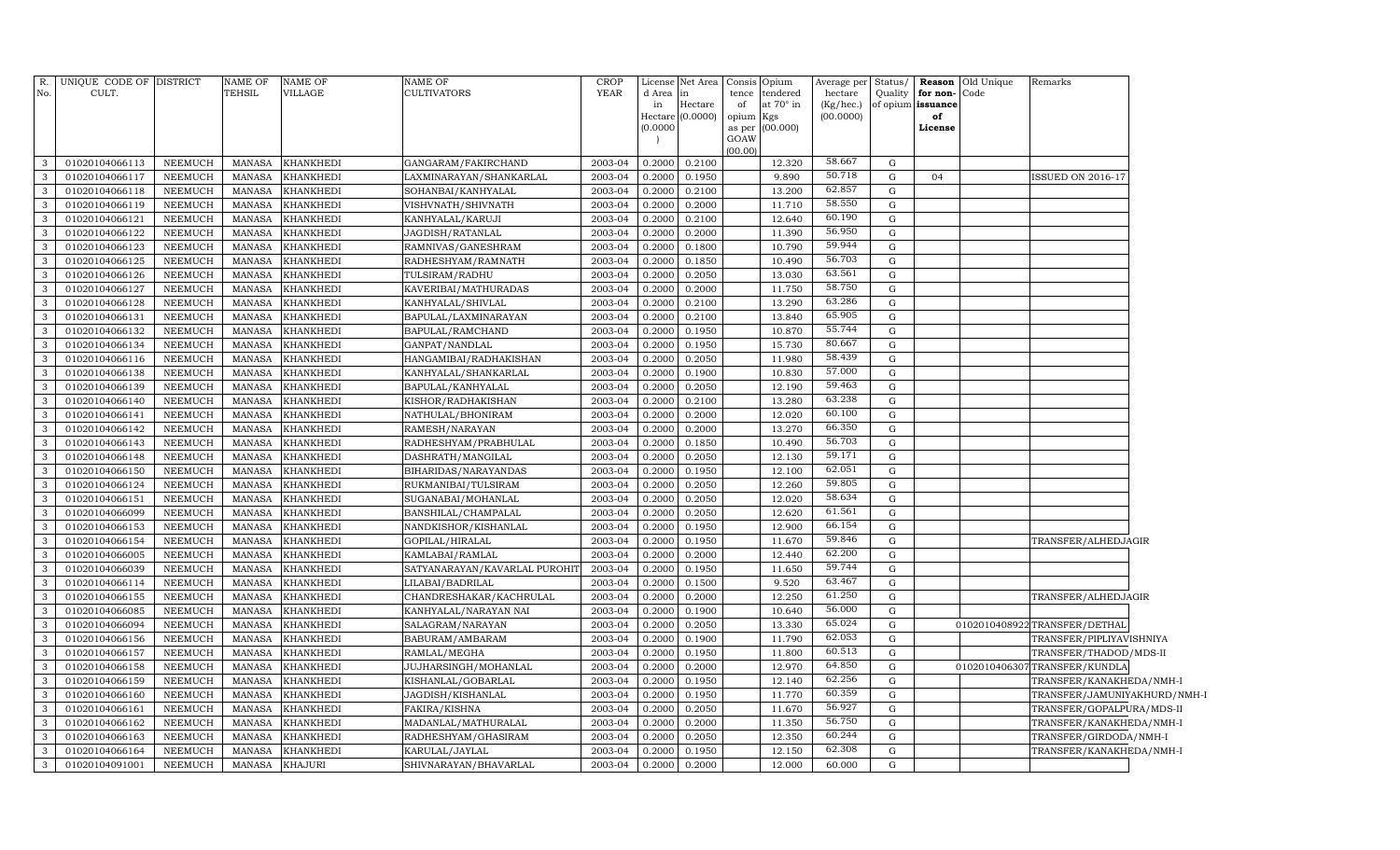| R.<br>No. | UNIQUE CODE OF DISTRICT<br>CULT. |                | NAME OF<br>TEHSIL | <b>NAME OF</b><br>VILLAGE | <b>NAME OF</b><br>CULTIVATORS | CROP<br><b>YEAR</b> | d Area   | License Net Area | tence     | Consis Opium<br>tendered | Average per<br>hectare | Status/                      | Reason   | Old Unique<br>Code | Remarks                  |
|-----------|----------------------------------|----------------|-------------------|---------------------------|-------------------------------|---------------------|----------|------------------|-----------|--------------------------|------------------------|------------------------------|----------|--------------------|--------------------------|
|           |                                  |                |                   |                           |                               |                     | in       | in<br>Hectare    | of        | at $70^\circ$ in         | (Kg/hec.)              | Quality<br>of opium issuance | for non- |                    |                          |
|           |                                  |                |                   |                           |                               |                     |          | Hectare (0.0000) | opium Kgs |                          | (00.0000)              |                              | of       |                    |                          |
|           |                                  |                |                   |                           |                               |                     | (0.0000) |                  | as per    | (00.000)                 |                        |                              | License  |                    |                          |
|           |                                  |                |                   |                           |                               |                     |          |                  | GOAW      |                          |                        |                              |          |                    |                          |
| 3         | 01020104091003                   | NEEMUCH        | <b>MANASA</b>     | <b>KHAJURI</b>            | FAKIRCHAND/DEV JI             | 2003-04             | 0.2000   | 0.2000           | (00.00)   | 12.420                   | 62.100                 | G                            |          |                    |                          |
| 3         | 01020104091004                   | <b>NEEMUCH</b> | <b>MANASA</b>     | <b>KHAJURI</b>            | KACHRULAL/SHANKARLAL          | 2003-04             | 0.2000   | 0.1950           |           | 12.930                   | 66.308                 | G                            |          |                    |                          |
| 3         | 01020104091005                   | NEEMUCH        | MANASA            | <b>KHAJURI</b>            | BHULIBAI/SITARAM              | 2003-04             | 0.2000   | 0.1250           |           | 7.670                    | 61.360                 | G                            |          |                    |                          |
| 3         | 01020104091006                   | <b>NEEMUCH</b> | <b>MANASA</b>     | <b>KHAJURI</b>            | AYODHYABAI/DHULA              | 2003-04             | 0.2000   | 0.2000           |           | 12.710                   | 63.550                 | G                            |          |                    |                          |
| 3         | 01020104091008                   | NEEMUCH        | <b>MANASA</b>     | <b>KHAJURI</b>            | GANGARAM/MULCHAND             | 2003-04             | 0.2000   | 0.1750           |           | 11.640                   | 66.514                 | G                            |          |                    |                          |
| 3         | 01020104091009                   | <b>NEEMUCH</b> | <b>MANASA</b>     | <b>KHAJURI</b>            | KANHYALAL/NIRBHAYRAM          | 2003-04             | 0.2000   | 0.2100           |           | 13.080                   | 62.286                 | $\mathbf G$                  |          |                    |                          |
| 3         | 01020104091010                   | NEEMUCH        | <b>MANASA</b>     | <b>KHAJURI</b>            | ONKARLAL/NIRBHAYRAM           | 2003-04             | 0.2000   | 0.1950           |           | 12.380                   | 63.487                 | $\mathbf G$                  |          |                    |                          |
| 3         | 01020104091011                   | NEEMUCH        | <b>MANASA</b>     | <b>KHAJURI</b>            | GANGARAM / DHANNAJI           | 2003-04             | 0.2000   | 0.2050           |           | 12.310                   | 60.049                 | G                            |          |                    |                          |
| 3         | 01020104091012                   | NEEMUCH        | <b>MANASA</b>     | <b>KHAJURI</b>            | <b>BABRU/NATHU</b>            | 2003-04             | 0.2000   | 0.2000           |           | 11.780                   | 58.900                 | $\mathbf G$                  |          |                    |                          |
| 3         | 01020104091013                   | <b>NEEMUCH</b> | <b>MANASA</b>     | <b>KHAJURI</b>            | DHAPUBAI/BHUVANA              | 2003-04             | 0.2000   | 0.1850           |           | 12.250                   | 66.216                 | G                            |          |                    |                          |
| 3         | 01020104091015                   | NEEMUCH        | <b>MANASA</b>     | <b>KHAJURI</b>            | NANDLAL/BHERULAL              | 2003-04             | 0.2000   | 0.1700           |           | 9.060                    | 53.294                 | ${\rm G}$                    | 04       |                    | <b>ISSUED ON 2009-10</b> |
| 3         | 01020104091016                   | NEEMUCH        | <b>MANASA</b>     | <b>KHAJURI</b>            | MULCHAND/BANSHILAL            | 2003-04             | 0.2000   | 0.2050           |           | 13.240                   | 64.585                 | G                            |          |                    |                          |
| 3         | 01020104091017                   | <b>NEEMUCH</b> | <b>MANASA</b>     | <b>KHAJURI</b>            | UDA/BHUVANA                   | 2003-04             | 0.2000   | 0.1950           |           | 11.930                   | 61.179                 | G                            |          |                    |                          |
| 3         | 01020104091018                   | <b>NEEMUCH</b> | <b>MANASA</b>     | <b>KHAJURI</b>            | BABULAL/BHAGIRATH             | 2003-04             | 0.2000   | 0.1950           |           | 11.880                   | 60.923                 | $\mathbf G$                  |          |                    |                          |
| 3         | 01020104091019                   | <b>NEEMUCH</b> | <b>MANASA</b>     | <b>KHAJURI</b>            | KHIMA/NANURAM                 | 2003-04             | 0.2000   | 0.1100           |           | 7.460                    | 67.818                 | $\mathbf G$                  |          |                    |                          |
| 3         | 01020104091020                   | NEEMUCH        | <b>MANASA</b>     | <b>KHAJURI</b>            | MOHANLAL/BHERU                | 2003-04             | 0.2000   | 0.1900           |           | 12.190                   | 64.158                 | G                            |          |                    |                          |
| 3         | 01020104091022                   | <b>NEEMUCH</b> | <b>MANASA</b>     | <b>KHAJURI</b>            | DEVILAL/RAMPRATAP             | 2003-04             | 0.2000   | 0.1950           |           | 12.840                   | 65.846                 | $\mathbf G$                  |          |                    |                          |
| 3         | 01020104091023                   | NEEMUCH        | <b>MANASA</b>     | <b>KHAJURI</b>            | NAJRI BAI/BHAGWAN             | 2003-04             | 0.2000   | 0.1800           |           | 11.830                   | 65.722                 | ${\rm G}$                    |          |                    |                          |
| 3         | 01020104091025                   | NEEMUCH        | <b>MANASA</b>     | <b>KHAJURI</b>            | KANHAIYALAL/AMARCHAND         | 2003-04             | 0.2000   | 0.1550           |           | 10.180                   | 65.677                 | $\mathbf G$                  |          |                    |                          |
| 3         | 01020104091028                   | NEEMUCH        | <b>MANASA</b>     | <b>KHAJURI</b>            | ONKARLAL/BADRILAL             | 2003-04             | 0.2000   | 0.2050           |           | 12.390                   | 60.439                 | G                            |          |                    |                          |
| 3         | 01020104091029                   | <b>NEEMUCH</b> | <b>MANASA</b>     | <b>KHAJURI</b>            | RAMCHANDRA/RATANLAL           | 2003-04             | 0.2000   | 0.2000           |           | 12.540                   | 62.700                 | G                            |          |                    |                          |
| 3         | 01020104091030                   | <b>NEEMUCH</b> | <b>MANASA</b>     | <b>KHAJURI</b>            | <b>BAGDIRAM/BABRU</b>         | 2003-04             | 0.2000   | 0.1900           |           | 12.100                   | 63.684                 | G                            |          |                    |                          |
| 3         | 01020104091032                   | <b>NEEMUCH</b> | <b>MANASA</b>     | <b>KHAJURI</b>            | RUKMANIBAI/KACHRULAL          | 2003-04             | 0.2000   | 0.2000           |           | 11.540                   | 57.700                 | $\mathbf G$                  |          |                    |                          |
| 3         | 01020104091035                   | <b>NEEMUCH</b> | <b>MANASA</b>     | <b>KHAJURI</b>            | SHAITANSINGH/DHULSINGH        | 2003-04             | 0.2000   | 0.1900           |           | 12.240                   | 64.421                 | $\mathbf G$                  |          |                    |                          |
| 3         | 01020104091036                   | NEEMUCH        | <b>MANASA</b>     | <b>KHAJURI</b>            | SURESHCHANDER/KANHEYALAL      | 2003-04             | 0.2000   | 0.2050           |           | 12.470                   | 60.829                 | $\mathbf G$                  |          |                    |                          |
| 3         | 01020104091038                   | NEEMUCH        | <b>MANASA</b>     | <b>KHAJURI</b>            | PRABHULAL/HEERALAL            | 2003-04             | 0.2000   | 0.1700           |           | 10.540                   | 62.000                 | G                            |          |                    | TRANSFER/JETHLI          |
| 3         | 01020104091039                   | NEEMUCH        | <b>MANASA</b>     | <b>KHAJURI</b>            | NARAYANSINGH/MANGAL           | 2003-04             | 0.2000   | 0.1650           |           | 9.210                    | 55.818                 | $\mathbf G$                  |          |                    |                          |
| 3         | 01020104091040                   | NEEMUCH        | <b>MANASA</b>     | <b>KHAJURI</b>            | BHAWARLAL/TULSHIRAM           | 2003-04             | 0.2000   | 0.1950           |           | 11.160                   | 57.231                 | G                            |          |                    |                          |
| 3         | 01020104091041                   | NEEMUCH        | <b>MANASA</b>     | <b>KHAJURI</b>            | RAMKISHAN/MAANGILAL           | 2003-04             | 0.2000   | 0.2050           |           | 12.160                   | 59.317                 | G                            |          |                    |                          |
| 3         | 01020104091042                   | <b>NEEMUCH</b> | <b>MANASA</b>     | <b>KHAJURI</b>            | GHISAGIR/RAMGIR               | 2003-04             | 0.2000   | 0.1900           |           | 10.900                   | 57.368                 | G                            |          |                    |                          |
| 3         | 01020104091043                   | <b>NEEMUCH</b> | <b>MANASA</b>     | <b>KHAJURI</b>            | JAMUNALAL/NANDLAL             | 2003-04             | 0.2000   | 0.2000           |           | 12.340                   | 61.700                 | $\mathbf G$                  |          |                    |                          |
| 3         | 01020104091046                   | <b>NEEMUCH</b> | <b>MANASA</b>     | <b>KHAJURI</b>            | GANPAT/RAMESHWAR              | 2003-04             | 0.2000   | 0.2050           |           | 12.700                   | 61.951                 | $\mathbf G$                  |          |                    |                          |
| 3         | 01020104091047                   | NEEMUCH        | <b>MANASA</b>     | <b>KHAJURI</b>            | PRATAP/RAMA                   | 2003-04             | 0.2000   |                  |           |                          |                        | $\mathbf F$                  |          |                    |                          |
| 3         | 01020104091050                   | NEEMUCH        | <b>MANASA</b>     | <b>KHAJURI</b>            | PRABHULAL/RATANLAL            | 2003-04             | 0.2000   | 0.1950           |           | 10.920                   | 56.000                 | G                            |          |                    |                          |
| 3         | 01020104091051                   | NEEMUCH        | <b>MANASA</b>     | <b>KHAJURI</b>            | NANDLAL/MANGILAL              | 2003-04             | 0.2000   | 0.2000           |           | 11.850                   | 59.250                 | G                            |          |                    |                          |
| 3         | 01020104091053                   | NEEMUCH        | <b>MANASA</b>     | KHAJURI                   | KALUSINGH/NARAYAN             | 2003-04             | 0.2000   | 0.1500           |           | 9.190                    | 61.267                 | G                            |          |                    |                          |
| 3         | 01020104091054                   | NEEMUCH        | <b>MANASA</b>     | <b>KHAJURI</b>            | BAPUSINGH/DHULSINGH           | 2003-04             | 0.2000   | 0.1850           |           | 10.820                   | 58.486                 | $\mathbf G$                  |          |                    |                          |
| 3         | 01020104091055                   | <b>NEEMUCH</b> | <b>MANASA</b>     | KHAJURI                   | MATHURALAL/MANGILAL           | 2003-04             | 0.2000   | 0.1950           |           | 11.960                   | 61.333                 | G                            |          |                    |                          |
| 3         | 01020104091056                   | <b>NEEMUCH</b> | <b>MANASA</b>     | <b>KHAJURI</b>            | SHIVNARAYAN/AMARJI            | 2003-04             | 0.2000   | 0.2000           |           | 13.160                   | 65.800                 | $\mathbf G$                  |          |                    |                          |
| 3         | 01020104091057                   | <b>NEEMUCH</b> | <b>MANASA</b>     | <b>KHAJURI</b>            | PRABHULAL/KACHRU              | 2003-04             | 0.2000   | 0.2050           |           | 12.450                   | 60.732                 | $\mathbf G$                  |          |                    |                          |
| 3         | 01020104091058                   | NEEMUCH        | <b>MANASA</b>     | <b>KHAJURI</b>            | HARLAL/KACHRU                 | 2003-04             | 0.2000   | 0.2000           |           | 11.780                   | 58.900                 | G                            |          |                    |                          |
| 3         | 01020104091060                   | <b>NEEMUCH</b> | <b>MANASA</b>     | KHAJURI                   | RAMPRASAD/NANDLAL             | 2003-04             | 0.2000   |                  |           |                          |                        | $\mathbf F$                  |          |                    |                          |
| 3         | 01020104091061                   | NEEMUCH        | <b>MANASA</b>     | <b>KHAJURI</b>            | PRABHULAL/BHAWAR              | 2003-04             | 0.2000   | 0.1950           |           | 12.670                   | 64.974                 | G                            |          |                    |                          |
| 3         | 01020104091063                   | NEEMUCH        | MANASA            | <b>KHAJURI</b>            | MUKESHKUMAR/RAMESHWAR         | 2003-04             | 0.2000   | 0.2000           |           | 12.310                   | 61.550                 | G                            |          |                    |                          |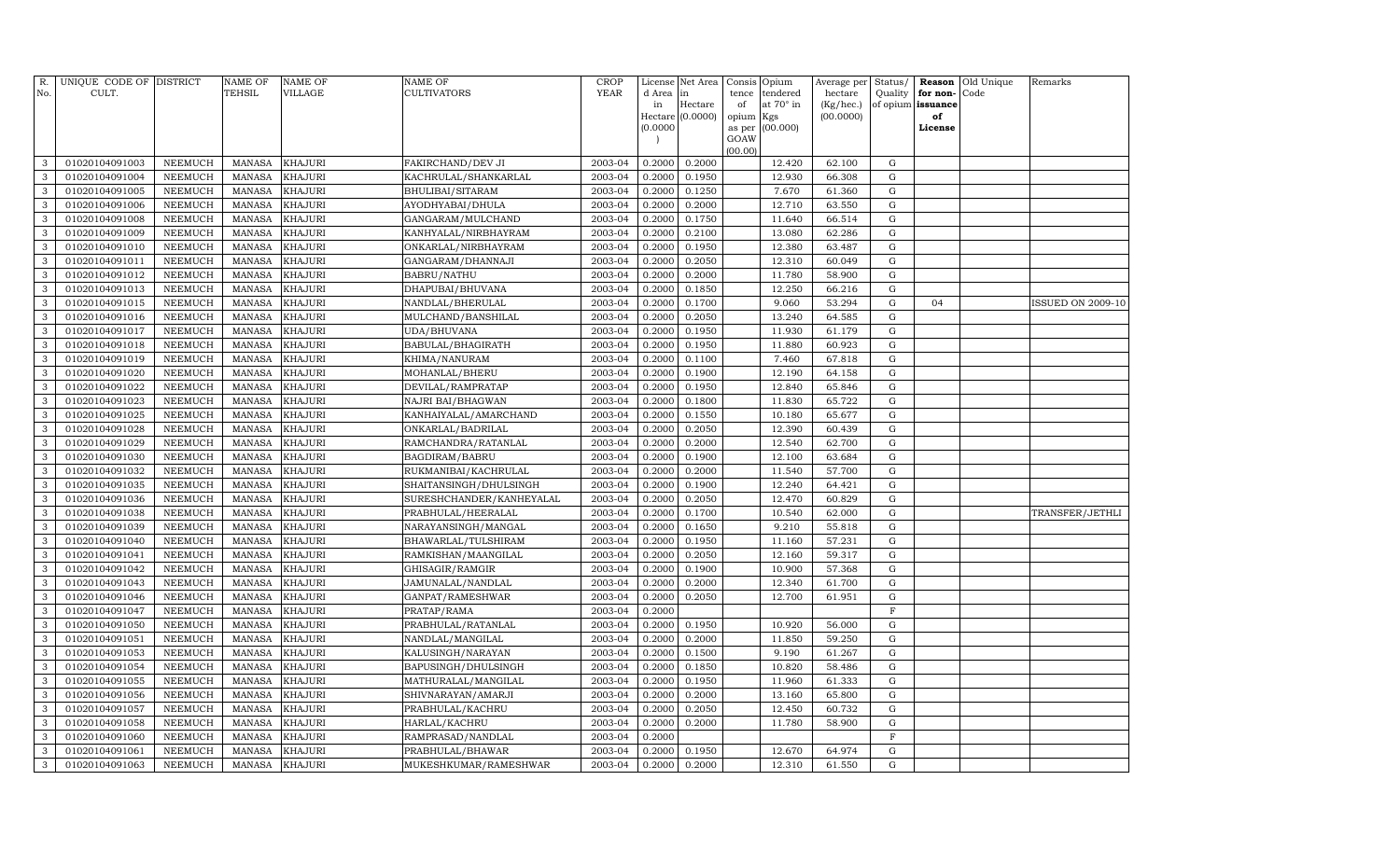| R.                           | UNIQUE CODE OF DISTRICT          |                                  | <b>NAME OF</b>                 | <b>NAME OF</b>                   | <b>NAME OF</b>                     | <b>CROP</b>        | License          | Net Area         |             | Consis Opium                 | Average per          | Status/        |                               | <b>Reason</b> Old Unique | Remarks                       |  |
|------------------------------|----------------------------------|----------------------------------|--------------------------------|----------------------------------|------------------------------------|--------------------|------------------|------------------|-------------|------------------------------|----------------------|----------------|-------------------------------|--------------------------|-------------------------------|--|
| No.                          | CULT.                            |                                  | TEHSIL                         | VILLAGE                          | <b>CULTIVATORS</b>                 | <b>YEAR</b>        | d Area<br>in     | in<br>Hectare    | tence<br>of | tendered<br>at $70^\circ$ in | hectare<br>(Kg/hec.) | Quality        | for non-<br>of opium issuance | Code                     |                               |  |
|                              |                                  |                                  |                                |                                  |                                    |                    | Hectare          | (0.0000)         | opium       | Kgs                          | (00.0000)            |                | of                            |                          |                               |  |
|                              |                                  |                                  |                                |                                  |                                    |                    | (0.0000)         |                  | as per      | (00.000)                     |                      |                | License                       |                          |                               |  |
|                              |                                  |                                  |                                |                                  |                                    |                    |                  |                  | GOAW        |                              |                      |                |                               |                          |                               |  |
| 3                            | 01020104091064                   | NEEMUCH                          | <b>MANASA</b>                  | <b>KHAJURI</b>                   | KAILASHCHAND/MOHANLAL              | 2003-04            | 0.2000           | 0.1950           | (00.00)     | 12.530                       | 64.256               | G              |                               |                          |                               |  |
| $\mathbf{3}$                 | 01020104091066                   | <b>NEEMUCH</b>                   | <b>MANASA</b>                  | <b>KHAJURI</b>                   | BAPULAL/BHUWANILAL                 | 2003-04            | 0.2000           | 0.1750           |             | 11.280                       | 64.457               | G              |                               |                          |                               |  |
| $\mathbf{3}$                 | 01020104091067                   | NEEMUCH                          | <b>MANASA</b>                  | <b>KHAJURI</b>                   | RAJENDERKUMAR/MANGILAL             | 2003-04            | 0.2000           | 0.2050           |             | 12.790                       | 62.390               | G              |                               |                          |                               |  |
| $\mathbf{3}$                 | 01020104091068                   | <b>NEEMUCH</b>                   | <b>MANASA</b>                  | <b>KHAJURI</b>                   | DEUBAI/SHANKAERLAL                 | 2003-04            | 0.2000           | 0.1950           |             | 11.100                       | 56.923               | G              |                               |                          |                               |  |
| $\mathbf{3}$                 | 01020104091070                   | <b>NEEMUCH</b>                   | <b>MANASA</b>                  | <b>KHAJURI</b>                   | MULCHAND/RATANLAL                  | 2003-04            | 0.2000           | 0.1950           |             | 12.360                       | 63.385               | ${\rm G}$      |                               |                          |                               |  |
| $\mathbf{3}$                 | 01020104091074                   | NEEMUCH                          | <b>MANASA</b>                  | <b>KHAJURI</b>                   | PRAKASHCHANDRA/KACHRU              | 2003-04            | 0.2000           | 0.1700           |             | 9.490                        | 55.824               | G              |                               |                          |                               |  |
| $\mathbf{3}$                 | 01020104091076                   | <b>NEEMUCH</b>                   | <b>MANASA</b>                  | <b>KHAJURI</b>                   | SALAGRAM/BHUVANIRAM                | 2003-04            | 0.2000           | 0.1950           |             | 11.470                       | 58.821               | ${\rm G}$      |                               |                          |                               |  |
| $\mathbf{3}$                 | 01020104091077                   | <b>NEEMUCH</b>                   | <b>MANASA</b>                  | <b>KHAJURI</b>                   | LABHCHAND/HARLAL                   | 2003-04            | 0.2000           | 0.1900           |             | 11.360                       | 59.789               | ${\rm G}$      |                               |                          |                               |  |
| $\mathbf{3}$                 | 01020104091079                   | <b>NEEMUCH</b>                   | <b>MANASA</b>                  | KHAJURI                          | GHISALAL/UDA                       | 2003-04            | 0.2000           | 0.1950           |             | 11.090                       | 56.872               | G              |                               |                          |                               |  |
| $\mathbf{3}$                 | 01020104091080                   | <b>NEEMUCH</b>                   | <b>MANASA</b>                  | <b>KHAJURI</b>                   | KARULAL/DEVA                       | 2003-04            | 0.2000           | 0.1850           |             | 11.790                       | 63.730               | ${\rm G}$      |                               |                          |                               |  |
| $\mathbf{3}$                 | 01020104091082                   | <b>NEEMUCH</b>                   | <b>MANASA</b>                  | KHAJURI                          | MANGILAL/BHAVARLAL                 | 2003-04            | 0.2000           | 0.2000           |             | 13.920                       | 69.600               | ${\rm G}$      |                               |                          |                               |  |
| 3                            | 01020104091083                   | <b>NEEMUCH</b>                   | <b>MANASA</b>                  | KHAJURI                          | CHENRAM/KALURAM                    | 2003-04            | 0.2000           | 0.2000           |             | 11.480                       | 57.400               | ${\rm G}$      |                               |                          |                               |  |
| 3                            | 01020104091085                   | <b>NEEMUCH</b>                   | <b>MANASA</b>                  | KHAJURI                          | RAJARAM/BABRU                      | 2003-04            | 0.2000           | 0.1850           |             | 10.270                       | 55.514               | ${\rm G}$      |                               |                          |                               |  |
| 3                            | 01020104091086                   | <b>NEEMUCH</b>                   | <b>MANASA</b>                  | <b>KHAJURI</b>                   | PRAKSHCHAND/NATHU                  | 2003-04            | 0.2000           | 0.1950           |             | 11.890                       | 60.974               | ${\rm G}$      |                               |                          |                               |  |
| $\mathbf{3}$                 | 01020104091087                   | <b>NEEMUCH</b>                   | <b>MANASA</b>                  | KHAJURI                          | MADANLAL/SHANKARLAL                | 2003-04            | 0.2000           |                  |             |                              |                      | $\mathbf F$    |                               |                          |                               |  |
| 3                            | 01020104091089                   | <b>NEEMUCH</b>                   | <b>MANASA</b>                  | KHAJURI                          | PUSHPABAI/GIRVAR                   | 2003-04            | 0.2000           | 0.2100           |             | 13.240                       | 63.048               | ${\rm G}$      |                               |                          |                               |  |
| $\mathbf{3}$                 | 01020104091091                   | <b>NEEMUCH</b>                   | <b>MANASA</b>                  | <b>KHAJURI</b>                   | GANGABAI/BHANWARLAL GAYRI          | 2003-04            | 0.2000           | 0.1400           |             | 3.280                        | 23.429               | ${\rm G}$      | 04                            |                          |                               |  |
| $\mathbf{3}$                 | 01020104091092                   | <b>NEEMUCH</b>                   | <b>MANASA</b>                  | KHAJURI                          | RAJUBAI/CHUNNILAL                  | 2003-04            | 0.2000           | 0.2050           |             | 10.870                       | 53.024               | G              | 04                            |                          | <b>ISSUED ON 2009-10</b>      |  |
| $\mathbf{3}$                 | 01020104091093                   | <b>NEEMUCH</b>                   | <b>MANASA</b>                  | <b>KHAJURI</b>                   | BHAVARLAL/NIRBHAYRAM               | 2003-04            | 0.2000           | 0.2050           |             | 14.110                       | 68.829               | G              |                               |                          |                               |  |
| $\mathbf{3}$                 | 01020104091094                   | <b>NEEMUCH</b>                   | <b>MANASA</b>                  | <b>KHAJURI</b>                   | NANIBAI/GOPAL                      | 2003-04            | 0.2000           | 0.2000           |             | 11.490                       | 57.450               | ${\rm G}$      | 09                            |                          |                               |  |
| $\mathbf{3}$                 | 01020104091095                   | <b>NEEMUCH</b>                   | <b>MANASA</b>                  | <b>KHAJURI</b>                   | RAMPRASAD/BHUVANA                  | 2003-04            | 0.2000           | 0.1900           |             | 11.080                       | 58.316               | G              |                               |                          |                               |  |
| 3                            | 01020104091098                   | <b>NEEMUCH</b>                   | <b>MANASA</b>                  | <b>KHAJURI</b>                   | MODIRAM/GULAB                      | 2003-04            | 0.2000           | 0.1950           |             | 10.810                       | 55.436               | ${\rm G}$      |                               |                          |                               |  |
| $\mathbf{3}$                 | 01020104091101                   | <b>NEEMUCH</b>                   | <b>MANASA</b>                  | <b>KHAJURI</b>                   | DAYASHANKAR/HARLAL                 | 2003-04            | 0.2000           | 0.1700           |             | 9.690                        | 57.000               | G              |                               |                          |                               |  |
| $\mathbf{3}$                 | 01020104091103                   | <b>NEEMUCH</b>                   | <b>MANASA</b>                  | <b>KHAJURI</b>                   | BANSHILAL/RAMPRATAP                | 2003-04            | 0.2000           | 0.1950           |             | 13.030                       | 66.821               | ${\rm G}$      |                               |                          |                               |  |
| $\mathbf{3}$                 | 01020104091108                   | <b>NEEMUCH</b>                   | <b>MANASA</b>                  | <b>KHAJURI</b>                   | JITENDRA KUMAR/SEVAJI              | 2003-04            | 0.2000           | 0.1750           |             | 10.820                       | 61.829               | G              |                               |                          | TRANSFER/ABHAKHEDI            |  |
| $\mathbf{3}$                 | 01020104091071                   | <b>NEEMUCH</b>                   | <b>MANASA</b>                  | KHAJURI                          | MULCHAND/TULSIRAM                  | 2003-04            | 0.2000           | 0.2000           |             | 11.770                       | 58.850               | ${\rm G}$      |                               |                          |                               |  |
| $\mathbf{3}$                 | 01020104091109                   | <b>NEEMUCH</b>                   | <b>MANASA</b>                  | KHAJURI                          | LAXMINARAYAN/NANURAM               | 2003-04            | 0.2000           | 0.1650           |             | 9.910                        | 60.061               | G              |                               |                          |                               |  |
| $\mathbf{3}$                 | 01020104091110                   | <b>NEEMUCH</b>                   | <b>MANASA</b>                  | KHAJURI                          | PUSHKAR/LAXMINARAYAN               | 2003-04            | 0.2000           | 0.1600           |             | 9.570                        | 59.813               | ${\rm G}$      |                               |                          |                               |  |
| $\mathbf{3}$                 | 01020104091111                   | <b>NEEMUCH</b>                   | <b>MANASA</b>                  | <b>KHAJURI</b>                   | BAPUSINGH/KALUSINGH                | 2003-04            | 0.2000           | 0.2000           |             | 12.950                       | 64.750               | G              |                               |                          | TRANSFER/BORDIYA KHURD NMH-I  |  |
| 3                            | 01020104091112                   | <b>NEEMUCH</b>                   | <b>MANASA</b>                  | <b>KHAJURI</b>                   | PADAMSINGH/BAPUSINGH               | 2003-04            | 0.2000           | 0.1850           |             | 12.940                       | 69.946               | G              |                               |                          | TRANSFER/BORDIYA KHURD NMH-I  |  |
| $\mathbf{3}$                 | 01020104091033                   | <b>NEEMUCH</b>                   | <b>MANASA</b>                  | <b>KHAJURI</b>                   | BANSHILAL/BHUVANILAL               | 2003-04            | 0.2000           | 0.1900           |             | 10.970                       | 57.737               | G              |                               |                          |                               |  |
| $\mathbf{3}$                 | 01020104091059                   | <b>NEEMUCH</b>                   | <b>MANASA</b>                  | <b>KHAJURI</b>                   | SHANTILAL/KACHRU                   | 2003-04            | 0.2000           | 0.2050           |             | 11.500                       | 56.098               | G              |                               |                          |                               |  |
| $\mathbf{3}$                 | 01020104091096                   | <b>NEEMUCH</b>                   | <b>MANASA</b>                  | <b>KHAJURI</b>                   | BHAVARLAL/NANURAM                  | 2003-04            | 0.2000           | 0.1550           |             | 7.540                        | 48.645               | G              | 04                            |                          |                               |  |
| $\mathbf{3}$                 | 01020104091113                   | <b>NEEMUCH</b>                   | <b>MANASA</b>                  | <b>KHAJURI</b>                   | GITABAI/DHURA                      | 2003-04            | 0.2000           | 0.1900           |             | 11.590                       | 61.000               | ${\rm G}$      |                               |                          | 0102010407600 TRANSFER/JETHLI |  |
| $\mathbf{3}$                 | 01020104091114                   | <b>NEEMUCH</b>                   | <b>MANASA</b>                  | <b>KHAJURI</b>                   | DEVILAL/BHAVARLAL                  | 2003-04            | 0.2000           | 0.2000           |             | 12.270                       | 61.350               | G              |                               |                          | TRANSFER/LODKIYA              |  |
| $\mathbf{3}$                 | 01020104091115                   | <b>NEEMUCH</b>                   | <b>MANASA</b>                  | <b>KHAJURI</b>                   | MOHANLAL/NATHULAL                  | 2003-04            | 0.2000           | 0.2000           |             | 12.060                       | 60.300               | ${\rm G}$      |                               |                          | 0102010409700 TRANSFER/DHAKNI |  |
| $\mathbf{3}$                 | 01020104091045                   | <b>NEEMUCH</b>                   | <b>MANASA</b>                  | <b>KHAJURI</b>                   | HARISHCHAND/BANSHILAL              | 2003-04            | 0.2000           | 0.2050           |             | 12.180                       | 59.415               | G              |                               | 01020104074033           |                               |  |
| $\mathbf{3}$                 | 01020104091052                   | <b>NEEMUCH</b>                   | <b>MANASA</b>                  | <b>KHAJURI</b>                   | MANOHAR/HARISHCHANDRA              | 2003-04            | 0.2000           | 0.1800           |             | 10.620                       | 59.000               | ${\rm G}$      |                               | 01020104074032           |                               |  |
| $\mathbf{3}$                 | 01020104091118                   | <b>NEEMUCH</b>                   | <b>MANASA</b>                  | <b>KHAJURI</b>                   | UDAYLAL/DEVRAM                     | 2003-04            | 0.2000           | 0.2050           |             | 11.660                       | 56.878               | G              |                               |                          | 0102010407500 TRANSFER/KHEDI  |  |
| $\mathbf{3}$<br>$\mathbf{3}$ | 01020104091119                   | <b>NEEMUCH</b>                   | <b>MANASA</b>                  | <b>KHAJURI</b>                   | SHYMABAI/BASANTILAL                | 2003-04            | 0.2000           | 0.2000           |             | 12.240                       | 61.200               | ${\rm G}$      |                               |                          |                               |  |
| $\mathbf{3}$                 | 01020104091120<br>01020104091027 | <b>NEEMUCH</b><br><b>NEEMUCH</b> | <b>MANASA</b><br><b>MANASA</b> | <b>KHAJURI</b><br><b>KHAJURI</b> | RUPA/MEGHA                         | 2003-04<br>2003-04 | 0.2000<br>0.2000 | 0.2050<br>0.2000 |             | 13.200<br>12.360             | 64.390<br>61.800     | G<br>${\rm G}$ |                               |                          | TRANSFER/THADOD/MDS-II        |  |
| <sup>1</sup>                 | 01020104026116                   | <b>NEEMUCH</b>                   | <b>MANASA</b>                  | KANJARDA-II                      | NANDLAL/CHOTELAL<br>BALURAM/CHAMPA | 2003-04            | 0.2000           | 0.1950           |             | 11.870                       | 60.872               | ${\rm G}$      |                               |                          |                               |  |
| <sup>1</sup>                 | 01020104026117                   | <b>NEEMUCH</b>                   | MANASA                         | KANJARDA-II                      | ONKARLAL/NATHULAL                  | 2003-04            | 0.2000           | 0.2000           |             | 12.740                       | 63.700               | G              |                               |                          |                               |  |
|                              |                                  |                                  |                                |                                  |                                    |                    |                  |                  |             |                              |                      |                |                               |                          |                               |  |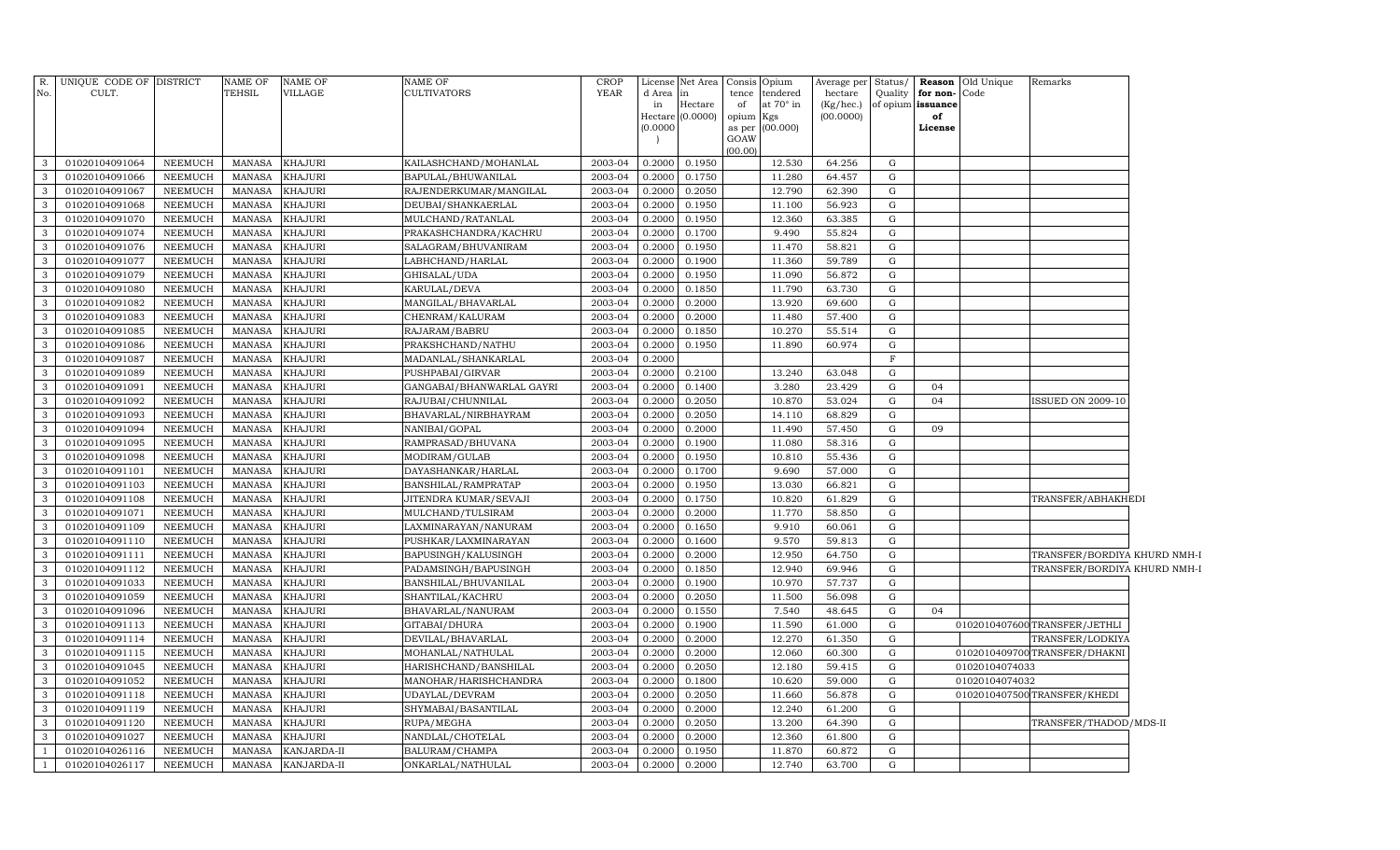| R.             | UNIQUE CODE OF DISTRICT |                | NAME OF       | <b>NAME OF</b>     | <b>NAME OF</b>          | <b>CROP</b> | License                  | Net Area         |             | Consis Opium          | Average per          | Status/             |                      | Reason Old Unique | Remarks                  |
|----------------|-------------------------|----------------|---------------|--------------------|-------------------------|-------------|--------------------------|------------------|-------------|-----------------------|----------------------|---------------------|----------------------|-------------------|--------------------------|
| No.            | CULT.                   |                | TEHSIL        | VILLAGE            | <b>CULTIVATORS</b>      | <b>YEAR</b> | d Area<br>in             | lin<br>Hectare   | tence<br>of | tendered<br>at 70° in | hectare<br>(Kg/hec.) | Quality<br>of opium | for non-<br>issuance | Code              |                          |
|                |                         |                |               |                    |                         |             |                          | Hectare (0.0000) | opium       | Kgs                   | (00.0000)            |                     | of                   |                   |                          |
|                |                         |                |               |                    |                         |             | (0.0000)                 |                  | as per      | (00.000)              |                      |                     | License              |                   |                          |
|                |                         |                |               |                    |                         |             | $\overline{\phantom{a}}$ |                  | GOAW        |                       |                      |                     |                      |                   |                          |
| -1             | 01020104026118          | NEEMUCH        | MANASA        | KANJARDA-II        | MEGHA/KASHIRAM          | 2003-04     | 0.2000                   | 0.2000           | (00.00)     | 12.160                | 60.800               | G                   |                      |                   |                          |
| $\overline{1}$ | 01020104026119          | NEEMUCH        | MANASA        | KANJARDA-II        | GANGARAM/HEERA          | 2003-04     | 0.2000                   | 0.2050           |             | 14.480                | 70.634               | G                   |                      |                   |                          |
| $\overline{1}$ | 01020104026120          | NEEMUCH        | MANASA        | KANJARDA-II        | BANSHILAL/GOPIJI        | 2003-04     | 0.2000                   | 0.2000           |             | 11.780                | 58.900               | G                   |                      |                   |                          |
| $\overline{1}$ | 01020104026121          | NEEMUCH        | MANASA        | KANJARDA-II        | MEGHRAJ/PRITHVIRAJ      | 2003-04     | 0.2000                   | 0.2000           |             | 12.890                | 64.450               | G                   |                      |                   |                          |
| -1             | 01020104026122          | NEEMUCH        | MANASA        | KANJARDA-II        | HARLAL/KASHIRAM         | 2003-04     | 0.2000                   | 0.1950           |             | 11.940                | 61.231               | G                   |                      |                   |                          |
| $\overline{1}$ | 01020104026123          | <b>NEEMUCH</b> | MANASA        | KANJARDA-II        | AMARTIBAI/MANGILAL      | 2003-04     | 0.2000                   | 0.1950           |             | 13.670                | 70.103               | G                   |                      |                   |                          |
| $\overline{1}$ | 01020104026124          | NEEMUCH        | MANASA        | KANJARDA-II        | MODIRAM/MYACHAND        | 2003-04     | 0.2000                   | 0.1900           |             | 13.280                | 69.895               | G                   |                      |                   |                          |
| -1             | 01020104026125          | NEEMUCH        | MANASA        | KANJARDA-II        | RAMLAL/GHISALAL         | 2003-04     | 0.2000                   | 0.1900           |             | 12.110                | 63.737               | G                   |                      |                   |                          |
| $\overline{1}$ | 01020104026126          | NEEMUCH        | MANASA        | KANJARDA-II        | BHANWARLAL/MOHANLAL     | 2003-04     | 0.2000                   | 0.2000           |             | 13.140                | 65.700               | G                   |                      |                   |                          |
| $\overline{1}$ | 01020104026127          | NEEMUCH        | MANASA        | KANJARDA-II        | AMARCHAND/MOHANLAL      | 2003-04     | 0.2000                   | 0.2050           |             | 13.660                | 66.634               | G                   |                      |                   |                          |
| $\overline{1}$ | 01020104026128          | NEEMUCH        | MANASA        | KANJARDA-II        | CHHAGANLAL/MOHANLAL     | 2003-04     | 0.2000                   | 0.1950           |             | 13.240                | 67.897               | G                   |                      |                   |                          |
| $\overline{1}$ | 01020104026129          | NEEMUCH        | <b>MANASA</b> | KANJARDA-II        | NANDRAM/JODHARAM        | 2003-04     | 0.2000                   | 0.2000           |             | 13.220                | 66.100               | G                   |                      |                   |                          |
| $\overline{1}$ | 01020104026130          | NEEMUCH        | MANASA        | KANJARDA-II        | BHIMRAJ/JALAM           | 2003-04     | 0.2000                   | 0.2000           |             | 11.590                | 57.950               | G                   |                      |                   |                          |
| $\overline{1}$ | 01020104026131          | <b>NEEMUCH</b> | MANASA        | KANJARDA-II        | MANGILAL/JAGANNATH      | 2003-04     | 0.2000                   | 0.2000           |             | 12.900                | 64.500               | G                   |                      |                   |                          |
| -1             | 01020104026133          | NEEMUCH        | MANASA        | KANJARDA-II        | PRABHULAL/NARAYAN       | 2003-04     | 0.2000                   | 0.2000           |             | 12.130                | 60.650               | G                   |                      |                   |                          |
| -1             | 01020104026134          | NEEMUCH        | MANASA        | KANJARDA-II        | NANDLAL/GHISALAL        | 2003-04     | 0.2000                   | 0.2000           |             | 12.880                | 64.400               | G                   |                      |                   |                          |
| $\overline{1}$ | 01020104026135          | NEEMUCH        | MANASA        | KANJARDA-II        | RAMCHAND/PANNALAL       | 2003-04     | 0.2000                   | 0.2000           |             | 13.890                | 69.450               | G                   |                      |                   |                          |
| $\overline{1}$ | 01020104026136          | NEEMUCH        | MANASA        | KANJARDA-II        | KASHIBAI/MATHURALAL     | 2003-04     | 0.2000                   | 0.1850           |             | 12.960                | 70.054               | G                   |                      |                   |                          |
| $\overline{1}$ | 01020104026137          | NEEMUCH        | MANASA        | KANJARDA-II        | NATHULAL/ KISHANA       | 2003-04     | 0.2000                   | 0.1950           |             | 13.160                | 67.487               | G                   |                      |                   |                          |
| $\overline{1}$ | 01020104026138          | NEEMUCH        | MANASA        | KANJARDA-II        | SUKHLAL/RAMLAL          | 2003-04     | 0.2000                   | 0.2000           |             | 13.110                | 65.550               | G                   |                      |                   |                          |
| $\overline{1}$ | 01020104026139          | NEEMUCH        | MANASA        | KANJARDA-II        | SHANTILAL/DEVILAL       | 2003-04     | 0.2000                   | 0.2000           |             | 12.300                | 61.500               | G                   |                      |                   |                          |
| $\overline{1}$ | 01020104026140          | NEEMUCH        | MANASA        | KANJARDA-II        | ABDULSATTAR/ MO.HUSSAIN | 2003-04     | 0.2000                   | 0.1950           |             | 12.860                | 65.949               | G                   |                      |                   |                          |
| -1             | 01020104026141          | NEEMUCH        | MANASA        | KANJARDA-II        | BHAGIRATH/KHEMRAJ       | 2003-04     | 0.2000                   | 0.2000           |             | 12.110                | 60.550               | G                   |                      |                   |                          |
| $\overline{1}$ | 01020104026142          | NEEMUCH        | MANASA        | KANJARDA-II        | KAILASHCHAND/DOULATRAM  | 2003-04     | 0.2000                   | 0.2000           |             | 12.860                | 64.300               | G                   |                      |                   |                          |
|                | 01020104026143          | NEEMUCH        | MANASA        | KANJARDA-II        | RAMCHANDRA/BALU         | 2003-04     | 0.2000                   | 0.1900           |             | 13.250                | 69.737               | G                   |                      |                   |                          |
| $\overline{1}$ | 01020104026144          | NEEMUCH        | MANASA        | KANJARDA-II        | MANGILAL/KHEMAJI        | 2003-04     | 0.2000                   | 0.2000           |             | 14.510                | 72.550               | G                   |                      |                   |                          |
| $\overline{1}$ | 01020104026145          | NEEMUCH        | MANASA        | KANJARDA-II        | MURLI/GOPI              | 2003-04     | 0.2000                   | 0.1950           |             | 10.490                | 53.795               | G                   | 04                   |                   | <b>ISSUED ON 2009-10</b> |
| $\overline{1}$ | 01020104026146          | NEEMUCH        | MANASA        | KANJARDA-II        | MOTILAL/BALU            | 2003-04     | 0.2000                   | 0.2000           |             | 12.650                | 63.250               | G                   |                      |                   |                          |
| $\overline{1}$ | 01020104026147          | NEEMUCH        | MANASA        | KANJARDA-II        | NANDKISHOR/KACHRULAL    | 2003-04     | 0.2000                   | 0.1950           |             | 12.140                | 62.256               | G                   |                      |                   |                          |
| $\overline{1}$ | 01020104026148          | NEEMUCH        | MANASA        | KANJARDA-II        | MADHO/KANWARLAL         | 2003-04     | 0.2000                   | 0.2000           |             | 12.600                | 63.000               | G                   |                      |                   |                          |
| $\overline{1}$ | 01020104026149          | NEEMUCH        | MANASA        | KANJARDA-II        | BANSILAL/GOBARLAL       | 2003-04     | 0.2000                   | 0.2000           |             | 11.700                | 58.500               | G                   |                      |                   |                          |
| $\overline{1}$ | 01020104026151          | <b>NEEMUCH</b> | MANASA        | KANJARDA-II        | MOTILAL/DEVILAL         | 2003-04     | 0.2000                   | 0.1950           |             | 13.270                | 68.051               | G                   |                      |                   |                          |
|                | 01020104026152          | NEEMUCH        | MANASA        | KANJARDA-II        | MANGIBAI/AMARCHAND      | 2003-04     | 0.2000                   | 0.1950           |             | 12.370                | 63.436               | G                   |                      |                   |                          |
| $\overline{1}$ | 01020104026153          | NEEMUCH        | MANASA        | KANJARDA-II        | GORILAL/ JADAVCHAND     | 2003-04     | 0.2000                   | 0.1950           |             | 12.710                | 65.179               | G                   |                      |                   |                          |
| $\overline{1}$ | 01020104026155          | NEEMUCH        | MANASA        | KANJARDA-II        | MODA/HEERA              | 2003-04     | 0.2000                   | 0.1950           |             | 15.720                | 80.615               | G                   |                      |                   |                          |
| $\overline{1}$ | 01020104026156          | NEEMUCH        | MANASA        | KANJARDA-II        | SUNDERLAL/CHUNNILAL     | 2003-04     | 0.2000                   | 0.1950           |             | 12.800                | 65.641               | G                   |                      |                   |                          |
| $\overline{1}$ | 01020104026157          | NEEMUCH        | MANASA        | KANJARDA-II        | KISANLAL/CHUNNILAL      | 2003-04     | 0.2000                   | 0.2000           |             | 12.560                | 62.800               | G                   |                      |                   |                          |
|                | 01020104026159          | NEEMUCH        | MANASA        | KANJARDA-II        | GORILAL/RAMA            | 2003-04     | 0.2000                   | 0.1850           |             | 13.270                | 71.730               | G                   |                      |                   |                          |
| $\overline{1}$ | 01020104026160          | NEEMUCH        | MANASA        | KANJARDA-II        | NANDLAL/NARAYAN         | 2003-04     | 0.2000                   | 0.2000           |             | 13.350                | 66.750               | G                   |                      |                   |                          |
| -1             | 01020104026161          | NEEMUCH        | MANASA        | KANJARDA-II        | CHAGANLAL/BHANWARLAL    | 2003-04     | 0.2000                   | 0.1900           |             | 11.700                | 61.579               | G                   |                      |                   |                          |
| -1             | 01020104026162          | NEEMUCH        | MANASA        | KANJARDA-II        | AMARCHAND/BABRU         | 2003-04     | 0.2000                   | 0.2000           |             | 11.050                | 55.250               | G                   |                      |                   |                          |
| $\overline{1}$ | 01020104026165          | NEEMUCH        | MANASA        | KANJARDA-II        | GHISALAL/MODA           | 2003-04     | 0.2000                   | 0.1900           |             | 12.220                | 64.316               | G                   |                      |                   |                          |
| $\overline{1}$ | 01020104026166          | NEEMUCH        | MANASA        | KANJARDA-II        | HAGAMIBAI/NATHU         | 2003-04     | 0.2000                   | 0.2000           |             | 12.670                | 63.350               | G                   |                      |                   |                          |
| $\mathbf{1}$   | 01020104026168          | NEEMUCH        |               | MANASA KANJARDA-II | GHISALAL/NARAYAN        | 2003-04     | 0.2000                   | 0.2000           |             | 11.860                | 59.300               | $\mathbf G$         |                      |                   |                          |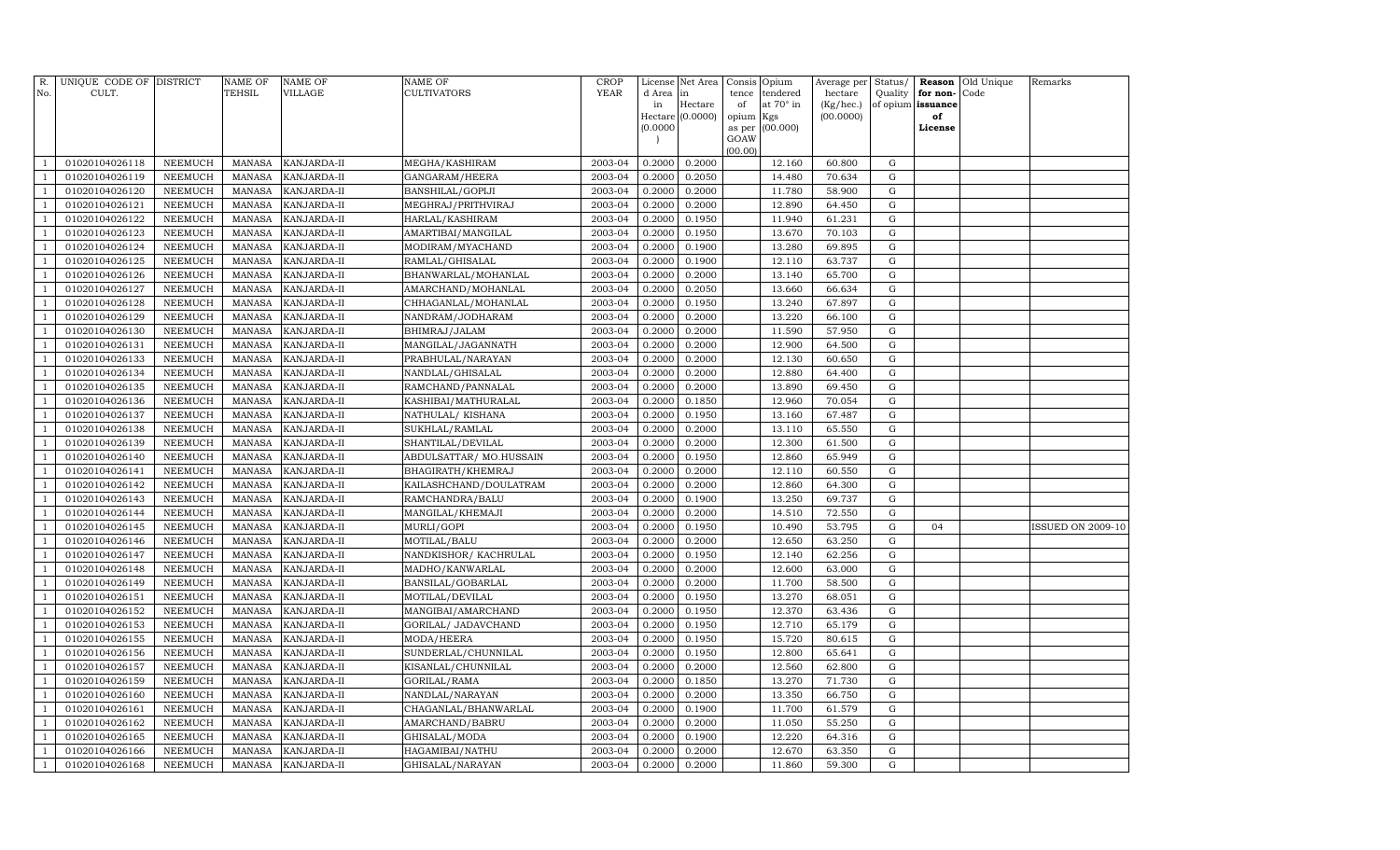| R.             | UNIQUE CODE OF DISTRICT          |                           | <b>NAME OF</b>                 | <b>NAME OF</b>             | <b>NAME OF</b>                      | CROP               | License          | Net Area         | Consis      | Opium                 | Average per          | Status/          | Reason                        | Old Unique | Remarks                  |
|----------------|----------------------------------|---------------------------|--------------------------------|----------------------------|-------------------------------------|--------------------|------------------|------------------|-------------|-----------------------|----------------------|------------------|-------------------------------|------------|--------------------------|
| No.            | CULT.                            |                           | <b>TEHSIL</b>                  | VILLAGE                    | CULTIVATORS                         | <b>YEAR</b>        | d Area<br>in     | in<br>Hectare    | tence<br>of | tendered<br>at 70° in | hectare<br>(Kg/hec.) | Quality          | for non-<br>of opium issuance | Code       |                          |
|                |                                  |                           |                                |                            |                                     |                    |                  | Hectare (0.0000) | opium       | Kgs                   | (00.0000)            |                  | of                            |            |                          |
|                |                                  |                           |                                |                            |                                     |                    | (0.0000)         |                  | as per      | (00.000)              |                      |                  | License                       |            |                          |
|                |                                  |                           |                                |                            |                                     |                    |                  |                  | GOAW        |                       |                      |                  |                               |            |                          |
|                | 01020104026169                   | NEEMUCH                   | <b>MANASA</b>                  | KANJARDA-II                | NANDLAL/CHUNNILAL                   | 2003-04            | 0.2000           | 0.1950           | (00.00)     | 13.060                | 66.974               | $\mathbf G$      |                               |            |                          |
|                | 01020104026170                   | NEEMUCH                   | <b>MANASA</b>                  | KANJARDA-II                | GANGARAM/NARAYAN                    | 2003-04            | 0.2000           | 0.1950           |             | 12.360                | 63.385               | $\mathbf G$      |                               |            |                          |
|                | 01020104026171                   | NEEMUCH                   | <b>MANASA</b>                  | KANJARDA-II                | MOHANLAL/ONKARLAL                   | 2003-04            | 0.2000           | 0.2000           |             | 13.770                | 68.850               | G                |                               |            |                          |
| -1             | 01020104026172                   | NEEMUCH                   | <b>MANASA</b>                  | KANJARDA-II                | NANDLAL/GOBARLAL                    | 2003-04            | 0.2000           | 0.1950           |             | 11.800                | 60.513               | G                |                               |            |                          |
|                | 01020104026173                   | <b>NEEMUCH</b>            | <b>MANASA</b>                  | KANJARDA-II                | TANKU BAI/RUPI BAI                  | 2003-04            | 0.2000           | 0.1950           |             | 13.180                | 67.590               | G                |                               |            |                          |
|                | 01020104026174                   | <b>NEEMUCH</b>            | <b>MANASA</b>                  | KANJARDA-II                | BHERULAL/NARAYAN                    | 2003-04            | 0.2000           | 0.1950           |             | 12.410                | 63.641               | G                |                               |            |                          |
|                | 01020104026175                   | NEEMUCH                   | <b>MANASA</b>                  | KANJARDA-II                | MODIRAM/NANLAL                      | 2003-04            | 0.2000           | 0.1950           |             | 13.280                | 68.103               | G                |                               |            |                          |
|                | 01020104026176                   | <b>NEEMUCH</b>            | <b>MANASA</b>                  | KANJARDA-II                | RAMLAL/PYARA                        | 2003-04            | 0.2000           | 0.1900           |             | 11.940                | 62.842               | ${\rm G}$        |                               |            |                          |
| $\overline{1}$ | 01020104026177                   | NEEMUCH                   | <b>MANASA</b>                  | KANJARDA-II                | PANNALAL/BHANWARLAL                 | 2003-04            | 0.2000           | 0.1950           |             | 11.850                | 60.769               | $\mathbf G$      |                               |            |                          |
|                | 01020104026178                   | <b>NEEMUCH</b>            | <b>MANASA</b>                  | KANJARDA-II                | KANWARLAL/KALU                      | 2003-04            | 0.2000           | 0.1950           |             | 12.170                | 62.410               | $\mathbf G$      |                               |            |                          |
|                | 01020104026179                   | NEEMUCH                   | <b>MANASA</b>                  | KANJARDA-II                | RUKMANIBAI/LALURAM                  | 2003-04            | 0.2000           | 0.1900           |             | 13.290                | 69.947               | ${\rm G}$        |                               |            | NAME CHANGE              |
| $\overline{1}$ | 01020104026180                   | NEEMUCH                   | <b>MANASA</b>                  | KANJARDA-II                | MODIRAM/HARLAL                      | 2003-04            | 0.2000           | 0.2050           |             | 13.550                | 66.098               | G                |                               |            |                          |
|                | 01020104026181                   | <b>NEEMUCH</b>            | <b>MANASA</b>                  | KANJARDA-II                | NATHULAL/NANDLAL                    | 2003-04            | 0.2000           | 0.1750           |             | 10.980                | 62.743               | G                |                               |            |                          |
| $\mathbf{1}$   | 01020104026182                   | NEEMUCH                   | <b>MANASA</b>                  | KANJARDA-II                | NONDRAM/GORILAL                     | 2003-04            | 0.2000           | 0.1800           |             | 10.720                | 59.556               | G                |                               |            |                          |
|                | 01020104026183                   | NEEMUCH                   | <b>MANASA</b>                  | KANJARDA-II                | JAGANNATH/CHAGAN                    | 2003-04            | 0.2000           | 0.2000           |             | 12.020                | 60.100               | G                |                               |            |                          |
|                | 01020104026184                   | <b>NEEMUCH</b>            | <b>MANASA</b>                  | KANJARDA-II                | MOTYABAI/MEGHRAJ                    | 2003-04            | 0.2000           | 0.1950           |             | 11.750                | 60.256               | G                |                               |            |                          |
|                | 01020104026185                   | NEEMUCH                   | <b>MANASA</b>                  | KANJARDA-II                | GORILAL/MODA                        | 2003-04            | 0.2000           | 0.1900           |             | 12.750                | 67.105               | G                |                               |            |                          |
|                | 01020104026186                   | <b>NEEMUCH</b>            | <b>MANASA</b>                  | KANJARDA-II                | BHOLIBAI/NANDA                      | 2003-04            | 0.2000           | 0.1900           |             | 12.550                | 66.053               | ${\rm G}$        |                               |            |                          |
|                | 01020104026188                   | NEEMUCH                   | <b>MANASA</b>                  | KANJARDA-II                | PYARCHAND/UDAJI                     | 2003-04            | 0.2000           | 0.1950           |             | 12.150                | 62.308               | $\mathbf G$      |                               |            |                          |
| -1             | 01020104026190                   | <b>NEEMUCH</b>            | <b>MANASA</b>                  | KANJARDA-II                | BHANWARLAL/KALU                     | 2003-04            | 0.2000           | 0.1950           |             | 10.440                | 53.538               | $\mathbf G$      | 04                            |            | <b>ISSUED ON 2009-10</b> |
|                | 01020104026191                   | NEEMUCH                   | <b>MANASA</b>                  | KANJARDA-II                | GORILAL/GANGARAM                    | 2003-04            | 0.2000           | 0.2050           |             | 12.210                | 59.561               | ${\rm G}$        |                               |            |                          |
| $\overline{1}$ | 01020104026192                   | NEEMUCH                   | <b>MANASA</b>                  | KANJARDA-II                | GHISIBAI/GHISALAL                   | 2003-04            | 0.2000           | 0.1950           |             | 11.290                | 57.897               | G                |                               |            |                          |
|                | 01020104026193                   | <b>NEEMUCH</b>            | <b>MANASA</b>                  | KANJARDA-II                | GHISALAL/LAKHMA                     | 2003-04            | 0.2000           | 0.2000           |             | 11.610                | 58.050               | G                |                               |            |                          |
| -1             | 01020104026194                   | <b>NEEMUCH</b>            | <b>MANASA</b>                  | KANJARDA-II                | NONDRAM/ONKARLAL                    | 2003-04            | 0.2000           | 0.1950           |             | 12.220                | 62.667               | G                |                               |            |                          |
|                | 01020104026195                   | NEEMUCH                   | <b>MANASA</b>                  | KANJARDA-II                | LALURAM/RAMA                        | 2003-04            | 0.2000           | 0.1950           |             | 11.800                | 60.513               | G                |                               |            |                          |
|                | 01020104026196                   | NEEMUCH                   | <b>MANASA</b>                  | KANJARDA-II                | LAHARMAL/PYARCHAND                  | 2003-04            | 0.2000           | 0.1900           |             | 13.160                | 69.263               | G                |                               |            |                          |
|                | 01020104026198                   | NEEMUCH                   | <b>MANASA</b>                  | KANJARDA-II                | MADHOLAL/NONDRAM                    | 2003-04            | 0.2000           | 0.1800           |             | 11.610                | 64.500               | G                |                               |            |                          |
| -1             | 01020104026199                   | <b>NEEMUCH</b>            | <b>MANASA</b>                  | KANJARDA-II                | MANGILAL/BHURALAL                   | 2003-04            | 0.2000           | 0.1750           |             | 10.840                | 61.943               | $\mathbf G$      |                               |            |                          |
|                | 01020104026200                   | NEEMUCH                   | <b>MANASA</b>                  | KANJARDA-II                | NANDLAL/MODA                        | 2003-04            | 0.2000           | 0.1950           |             | 12.230                | 62.718               | ${\rm G}$        |                               |            |                          |
| $\overline{1}$ | 01020104026201                   | NEEMUCH                   | <b>MANASA</b>                  | KANJARDA-II                | SHANKARLAL/MODA                     | 2003-04            | 0.2000           | 0.2000           |             | 12.860                | 64.300               | G                |                               |            |                          |
|                | 01020104026202                   | <b>NEEMUCH</b>            | <b>MANASA</b>                  | KANJARDA-II                | KHEMRAJ/BHERU                       | 2003-04            | 0.2000           | 0.1950           |             | 12.230                | 62.718               | $\mathbf G$      |                               |            |                          |
| -1             | 01020104026203                   | NEEMUCH                   | <b>MANASA</b>                  | KANJARDA-II                | BHAWANILAL/CHUNNILAL                | 2003-04            | 0.2000           | 0.1850           |             | 11.500                | 62.162               | G                |                               |            |                          |
| $\overline{1}$ | 01020104026206                   | NEEMUCH                   | <b>MANASA</b>                  | KANJARDA-II                | BHURALAL/GANGARAM                   | 2003-04            | 0.2000           | 0.1950           |             | 11.240                | 57.641               | G                |                               |            |                          |
|                | 01020104026207                   | <b>NEEMUCH</b>            | <b>MANASA</b>                  | KANJARDA-II                | MOTI/MODA                           | 2003-04            | 0.2000           | 0.1800           |             | 11.630                | 64.611               | G                |                               |            |                          |
|                | 01020104026208                   | NEEMUCH                   | <b>MANASA</b>                  | KANJARDA-II                | PRABHULAL/NANALAL                   | 2003-04            | 0.2000           | 0.1950           |             | 13.470                | 69.077               | G                |                               |            |                          |
|                | 01020104026209                   | NEEMUCH                   | <b>MANASA</b>                  | KANJARDA-II                | LALUARM/BHANWARLAL                  | 2003-04            | 0.2000           | 0.2000           |             | 11.720                | 58.600               | ${\rm G}$        |                               |            |                          |
| -1             | 01020104026210<br>01020104026211 | NEEMUCH<br><b>NEEMUCH</b> | <b>MANASA</b><br><b>MANASA</b> | KANJARDA-II<br>KANJARDA-II | MANGILAL/GORILAL<br>GHISALAL/HARLAL | 2003-04<br>2003-04 | 0.2000<br>0.2000 | 0.2000<br>0.1950 |             | 12.060<br>11.560      | 60.300<br>59.282     | G<br>$\mathbf G$ |                               |            |                          |
|                | 01020104026212                   | NEEMUCH                   | <b>MANASA</b>                  | KANJARDA-II                | CHATRIBAI/GHISALAL                  | 2003-04            | 0.2000           | 0.1950           |             | 14.970                | 76.769               | ${\rm G}$        |                               |            | NAME CHANGE              |
| $\overline{1}$ | 01020104026213                   | NEEMUCH                   | <b>MANASA</b>                  | KANJARDA-II                | RADHESHYAM/GORILAL                  | 2003-04            | 0.2000           | 0.1950           |             | 13.050                | 66.923               | G                |                               |            |                          |
|                | 01020104026214                   | <b>NEEMUCH</b>            | <b>MANASA</b>                  | KANJARDA-II                | JADAWCHAND/GOKUL                    | 2003-04            | 0.2000           | 0.2000           |             | 11.860                | 59.300               | G                |                               |            |                          |
|                | 01020104026215                   | <b>NEEMUCH</b>            | <b>MANASA</b>                  | KANJARDA-II                | NANIBAI/NANDLAL KHATI               | 2003-04            | 0.2000           | 0.1900           |             | 12.660                | 66.632               | G                |                               |            |                          |
|                | 01020104026216                   | <b>NEEMUCH</b>            | <b>MANASA</b>                  | KANJARDA-II                | NANALAL/DOULA                       | 2003-04            | 0.2000           | 0.1950           |             | 11.530                | 59.128               | G                |                               |            |                          |
| $\overline{1}$ | 01020104026217                   | NEEMUCH                   | MANASA                         | KANJARDA-II                | PRABHULAL/GHISALAL                  | 2003-04            | 0.2000           | 0.1550           |             | 8.940                 | 57.677               | ${\rm G}$        |                               |            |                          |
|                |                                  |                           |                                |                            |                                     |                    |                  |                  |             |                       |                      |                  |                               |            |                          |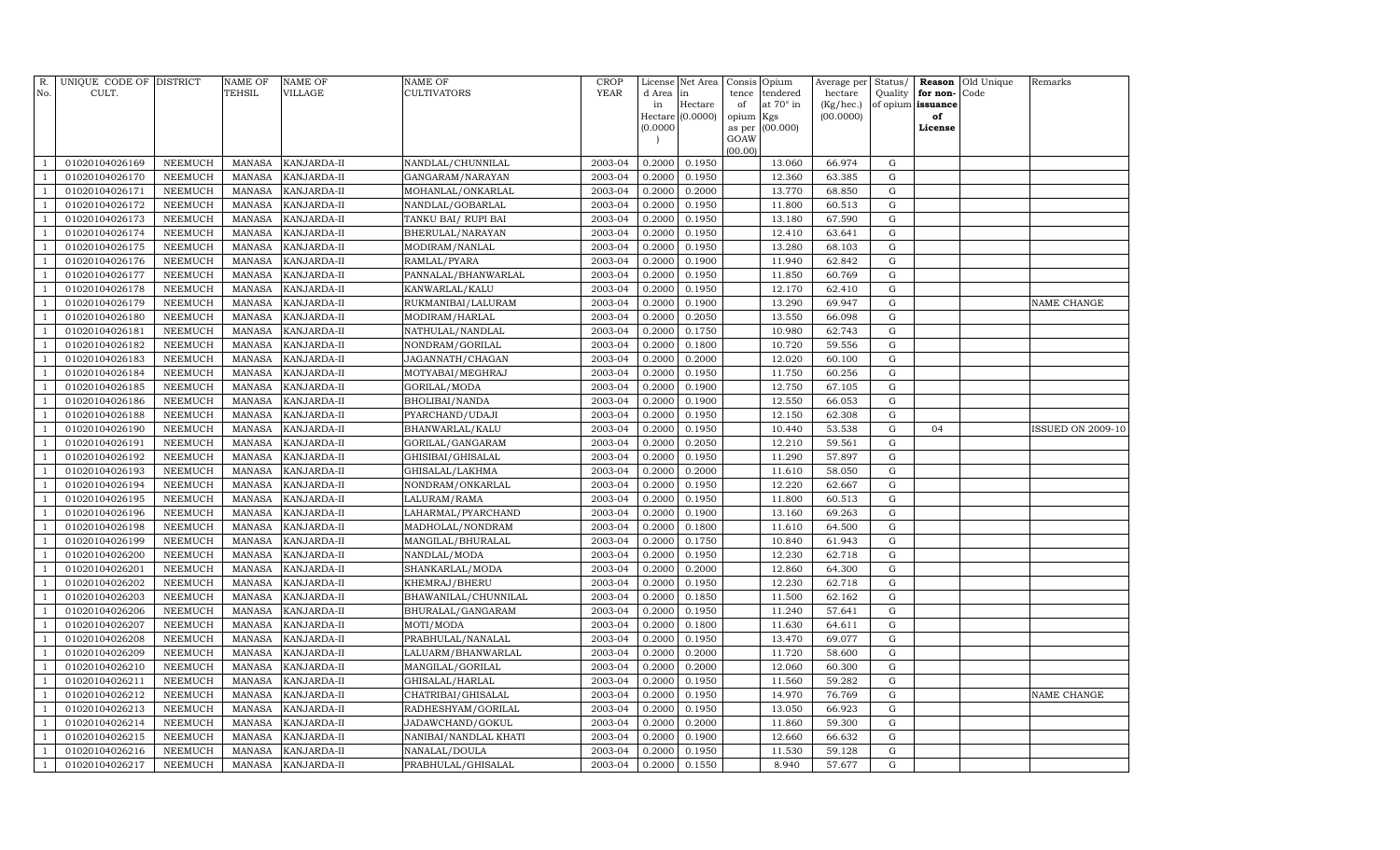| tendered<br>in<br>Hectare<br>at 70° in<br>(Kg/hec.)<br>of opium issuance<br>in<br>of<br>(0.0000)<br>(00.0000)<br>opium<br>Kgs<br>of<br>Hectare<br>(0.0000)<br>(00.000)<br>as per<br>License<br>GOAW<br>(00.00)<br>0.2000<br>01020104026218<br>NEEMUCH<br><b>MANASA</b><br>KANJARDA-II<br>JAGANNATH/GORILAL<br>2003-04<br>0.2000<br>12.100<br>60.500<br>G<br>01020104026219<br>NEEMUCH<br>KANJARDA-II<br>2003-04<br>0.2000<br>0.1900<br>11.130<br>58.579<br>G<br><b>MANASA</b><br>RAMKISHAN/HARLAL<br>$\overline{1}$<br>01020104026220<br>NEEMUCH<br><b>MANASA</b><br>KANJARDA-II<br>2003-04<br>0.2000<br>0.2000<br>11.860<br>59.300<br>G<br>SHANTILAL/BHANWARLAL<br>-1<br>01020104026221<br>NEEMUCH<br><b>MANASA</b><br>2003-04<br>0.2000<br>0.1950<br>12.140<br>62.256<br>KANJARDA-II<br>KANHAIYALAL/CHUNNILAL<br>G<br>$\overline{1}$<br>01020104026222<br>NEEMUCH<br><b>MANASA</b><br>KANJARDA-II<br>2003-04<br>0.2000<br>0.1950<br>12.250<br>62.821<br>G<br>NATHULAL/KASHIRAM<br>$\overline{1}$<br><b>NEEMUCH</b><br>2003-04<br>13.000<br>01020104026223<br><b>MANASA</b><br>KANJARDA-II<br>NANDLAL/NARAYAN<br>0.2000<br>0.1950<br>66.667<br>G<br>2003-04<br>12.790<br>01020104026228<br>NEEMUCH<br><b>MANASA</b><br>KANJARDA-II<br>BADRILAL/GANGARAM<br>0.2000<br>0.1900<br>67.316<br>G<br>-1<br>13.310<br>01020104026229<br>NEEMUCH<br><b>MANASA</b><br>KANJARDA-II<br>DEVILAL/KANWARLAL<br>2003-04<br>0.2000<br>0.2000<br>66.550<br>G<br>$\overline{1}$<br>2003-04<br>12.190<br>01020104026230<br>NEEMUCH<br><b>MANASA</b><br>KANJARDA-II<br>NANDLAL/MODJI<br>0.2000<br>0.1950<br>62.513<br>G<br>$\mathbf{1}$<br>01020104026231<br>NEEMUCH<br><b>MANASA</b><br>2003-04<br>0.2000<br>0.2000<br>12.250<br>61.250<br>${\rm G}$<br>$\overline{1}$<br>KANJARDA-II<br>NANALAL/BABRU<br>01020104026232<br>NEEMUCH<br><b>MANASA</b><br>KANJARDA-II<br>KAWARLAL/ BHURALAL<br>2003-04<br>0.2000<br>0.2000<br>12.240<br>61.200<br>${\rm G}$<br>$\overline{1}$<br>NEEMUCH<br><b>MANASA</b><br>2003-04<br>0.2000<br>0.1950<br>12.600<br>01020104026233<br>KANJARDA-II<br>NARAYAN/GORILAL<br>64.615<br>G<br>$\overline{1}$<br>01020104026234<br>NEEMUCH<br><b>MANASA</b><br>KANJARDA-II<br>2003-04<br>0.2000<br>0.1900<br>11.840<br>62.316<br>G<br>BHONIRAM/BHERULAL<br>$\overline{1}$<br><b>NEEMUCH</b><br>2003-04<br>11.900<br>59.500<br>01020104026235<br><b>MANASA</b><br>KANJARDA-II<br>DEVILAL/GORILAL<br>0.2000<br>0.2000<br>G<br>-1<br>2003-04<br>11.650<br>64.722<br>01020104026236<br>NEEMUCH<br><b>MANASA</b><br>KANJARDA-II<br>GHANSHYAM/GORILAL<br>0.2000<br>0.1800<br>G<br>-1<br>01020104026237<br>NEEMUCH<br><b>MANASA</b><br>KANJARDA-II<br>NANURAM/NANDA<br>2003-04<br>0.2000<br>0.1950<br>13.480<br>69.128<br>G<br>$\overline{1}$<br>2003-04<br>12.600<br>66.316<br>${\rm G}$<br>01020104026239<br>NEEMUCH<br><b>MANASA</b><br>KANJARDA-II<br>HARIRAM/MOTILAL<br>0.2000<br>0.1900<br>$\overline{1}$<br>01020104026241<br>NEEMUCH<br><b>MANASA</b><br>KANJARDA-II<br>2003-04<br>0.2000<br>0.2000<br>12.750<br>63.750<br>G<br>GOPAL/BHANWARLAL<br>$\overline{1}$<br>01020104026242<br>NEEMUCH<br><b>MANASA</b><br>KANJARDA-II<br>GHISALAL/NANALAL<br>2003-04<br>0.2000<br>0.1900<br>11.840<br>62.316<br>G<br>$\overline{1}$<br>01020104026243<br>NEEMUCH<br><b>MANASA</b><br>2003-04<br>0.2000<br>0.2000<br>13.730<br>68.650<br>G<br>KANJARDA-II<br>GHISALAL/MEGHRAJ<br>$\overline{1}$<br>01020104026244<br>NEEMUCH<br><b>MANASA</b><br>2003-04<br>0.2000<br>0.1950<br>13.090<br>67.128<br>G<br>KANJARDA-II<br>KANHAIYALAL/GORILAL<br>$\overline{1}$<br><b>NEEMUCH</b><br>2003-04<br>0.2000<br>0.1950<br>72.615<br>01020104026245<br>MANASA<br>KANJARDA-II<br>GHISALAL/KALU<br>14.160<br>G<br>$\overline{1}$<br>2003-04<br>0.2000<br>12.980<br>64.900<br>${\rm G}$<br>01020104026246<br>NEEMUCH<br><b>MANASA</b><br>KANJARDA-II<br>NANDUBAI/SEVARAM<br>0.2000<br>-1<br>01020104026247<br><b>NEEMUCH</b><br><b>MANASA</b><br>KANJARDA-II<br>SURESHCHAND/MANGILAL<br>2003-04<br>0.2000<br>0.1950<br>13.480<br>69.128<br>${\rm G}$<br>-1<br>2003-04<br>0.1950<br>10.820<br>55.487<br>01020104026197<br><b>NEEMUCH</b><br><b>MANASA</b><br>KANJARDA-II<br>RATANLAL/MADHOLAL<br>0.2000<br>$\mathbf{I}$<br>02<br><b>ISSUED 2005-06</b><br>$\overline{1}$<br>01020104026249<br>NEEMUCH<br><b>MANASA</b><br>KANJARDA-II<br>MAGNIBAI/NATHULAL KHATI<br>2003-04<br>0.2000<br>0.2000<br>11.490<br>57.450<br>G<br>NAME CHANGE<br>01020104026251<br>NEEMUCH<br><b>MANASA</b><br>KANJARDA-II<br>2003-04<br>0.2000<br>0.1900<br>12.570<br>66.158<br>G<br>$\overline{1}$<br>RAMCHANDRA/GOBARLAL<br>01020104026252<br>NEEMUCH<br><b>MANASA</b><br>2003-04<br>0.2000<br>0.1950<br>12.790<br>65.590<br>G<br>KANJARDA-II<br>PANNALAL/AMARCHAND<br>$\overline{1}$<br>01020104026254<br>NEEMUCH<br><b>MANASA</b><br>KANJARDA-II<br>2003-04<br>0.2000<br>0.1950<br>12.030<br>61.692<br>${\rm G}$<br>LAXMIBAI/GHASI<br><b>NEEMUCH</b><br>2003-04<br>13.390<br>01020104026255<br>MANASA<br>KANJARDA-II<br>RADHESHYAM/GANGARAM<br>0.2000<br>0.2000<br>66.950<br>G<br>$\overline{1}$<br><b>NEEMUCH</b><br><b>MANASA</b><br>2003-04<br>0.2000<br>0.1750<br>10.650<br>60.857<br>$\mathbf G$<br>01020104026256<br>KANJARDA-II<br>SHANTILAL/GHISALAL<br>-1<br>01020104026257<br><b>NEEMUCH</b><br><b>MANASA</b><br>KANJARDA-II<br>GORILAL/DOULA<br>2003-04<br>0.2000<br>0.1950<br>13.450<br>68.974<br>G<br>-1<br>2003-04<br>13.040<br>66.872<br>01020104026258<br>NEEMUCH<br><b>MANASA</b><br>KANJARDA-II<br>NARAYAN/HUKMA<br>0.2000<br>0.1950<br>${\rm G}$<br>$\overline{1}$<br>01020104026260<br><b>NEEMUCH</b><br><b>MANASA</b><br>KANJARDA-II<br>NANALAL/MODA CHOUDHARY<br>2003-04<br>0.2000<br>0.1950<br>19.530<br>100.154<br>G<br>01020104026261<br>NEEMUCH<br><b>MANASA</b><br>KANJARDA-II<br>BHANWARLAL/NANDA<br>2003-04<br>0.2000<br>0.1950<br>12.760<br>65.436<br>G<br>-1<br>01020104026262<br>NEEMUCH<br><b>MANASA</b><br>2003-04<br>0.2000<br>0.2000<br>70.38<br>12.400<br>62.000<br>02<br>KANJARDA-II<br>PRITHVIRAJ/RADHU<br><b>ISSUED 2009-10</b><br>$\overline{1}$<br>$\bf{I}$<br>01020104026263<br>NEEMUCH<br><b>MANASA</b><br>KANJARDA-II<br>BABULAL/NANDRAM<br>2003-04<br>0.2000<br>0.1900<br>12.000<br>63.158<br>G<br>NEEMUCH<br>2003-04<br>0.2000<br>0.1950<br>12.450<br>63.846<br>G<br>01020104026264<br><b>MANASA</b><br>KANJARDA-II<br>PRAKASH/GOBAR<br>2003-04<br>12.590<br>66.263<br>G<br>01020104026265<br>NEEMUCH<br><b>MANASA</b><br>KANJARDA-II<br>RAMPRASAD/GORILAL<br>0.2000<br>0.1900<br>$\overline{1}$<br>01020104026266<br><b>NEEMUCH</b><br><b>MANASA</b><br>KANJARDA-II<br>RATANLAL/MADHAVJI<br>2003-04<br>0.2000<br>0.2000<br>11.500<br>57.500<br>G<br>-1<br>2003-04<br>11.560<br>01020104026267<br><b>NEEMUCH</b><br><b>MANASA</b><br>KANJARDA-II<br>RAMESH/BHANWARLAL<br>0.2000<br>0.1900<br>60.842<br>${\rm G}$<br>-1<br>01020104026268<br><b>NEEMUCH</b><br><b>MANASA</b><br>KANJARDA-II<br>2003-04<br>0.2000<br>0.1950<br>12.160<br>62.359<br>G<br>PRAHLAD/RAMSUKH<br>01020104026269<br>NEEMUCH<br><b>MANASA</b><br>KANJARDA-II<br>RAMCHANDRA/SHANKARLAL<br>2003-04<br>0.2000<br>0.1900<br>11.420<br>60.105<br>G<br>$\overline{1}$ | R.           | UNIQUE CODE OF DISTRICT |         | <b>NAME OF</b> | <b>NAME OF</b> | <b>NAME OF</b>      | <b>CROP</b> |        | License Net Area | Consis | Opium  | Average per | Status/ | Reason   | Old Unique | Remarks          |
|-------------------------------------------------------------------------------------------------------------------------------------------------------------------------------------------------------------------------------------------------------------------------------------------------------------------------------------------------------------------------------------------------------------------------------------------------------------------------------------------------------------------------------------------------------------------------------------------------------------------------------------------------------------------------------------------------------------------------------------------------------------------------------------------------------------------------------------------------------------------------------------------------------------------------------------------------------------------------------------------------------------------------------------------------------------------------------------------------------------------------------------------------------------------------------------------------------------------------------------------------------------------------------------------------------------------------------------------------------------------------------------------------------------------------------------------------------------------------------------------------------------------------------------------------------------------------------------------------------------------------------------------------------------------------------------------------------------------------------------------------------------------------------------------------------------------------------------------------------------------------------------------------------------------------------------------------------------------------------------------------------------------------------------------------------------------------------------------------------------------------------------------------------------------------------------------------------------------------------------------------------------------------------------------------------------------------------------------------------------------------------------------------------------------------------------------------------------------------------------------------------------------------------------------------------------------------------------------------------------------------------------------------------------------------------------------------------------------------------------------------------------------------------------------------------------------------------------------------------------------------------------------------------------------------------------------------------------------------------------------------------------------------------------------------------------------------------------------------------------------------------------------------------------------------------------------------------------------------------------------------------------------------------------------------------------------------------------------------------------------------------------------------------------------------------------------------------------------------------------------------------------------------------------------------------------------------------------------------------------------------------------------------------------------------------------------------------------------------------------------------------------------------------------------------------------------------------------------------------------------------------------------------------------------------------------------------------------------------------------------------------------------------------------------------------------------------------------------------------------------------------------------------------------------------------------------------------------------------------------------------------------------------------------------------------------------------------------------------------------------------------------------------------------------------------------------------------------------------------------------------------------------------------------------------------------------------------------------------------------------------------------------------------------------------------------------------------------------------------------------------------------------------------------------------------------------------------------------------------------------------------------------------------------------------------------------------------------------------------------------------------------------------------------------------------------------------------------------------------------------------------------------------------------------------------------------------------------------------------------------------------------------------------------------------------------------------------------------------------------------------------------------------------------------------------------------------------------------------------------------------------------------------------------------------------------------------------------------------------------------------------------------------------------------------------------------------------------------------------------------------------------------------------------------------------------------------------------------------------------------------------------------------------------------------------------------------------------------------------------------------------------------------------------------------------------------------------------------------------------------------------------------------------------------------------------------------------------------------------------------------------------------------------------------------------------------------------------------------------------------------------------------------------------------------------------------------------------------------------------------------------------------------------------------------------------------------------------------------------------------------------------------------------------------------------------------------------------------------------------------------------------------------------------------------------------------------------------------------------------------------------------------------------------------------------------------------------------------------------------------------------------------------------------------------------------------------------------------------------------------------------------------------------|--------------|-------------------------|---------|----------------|----------------|---------------------|-------------|--------|------------------|--------|--------|-------------|---------|----------|------------|------------------|
|                                                                                                                                                                                                                                                                                                                                                                                                                                                                                                                                                                                                                                                                                                                                                                                                                                                                                                                                                                                                                                                                                                                                                                                                                                                                                                                                                                                                                                                                                                                                                                                                                                                                                                                                                                                                                                                                                                                                                                                                                                                                                                                                                                                                                                                                                                                                                                                                                                                                                                                                                                                                                                                                                                                                                                                                                                                                                                                                                                                                                                                                                                                                                                                                                                                                                                                                                                                                                                                                                                                                                                                                                                                                                                                                                                                                                                                                                                                                                                                                                                                                                                                                                                                                                                                                                                                                                                                                                                                                                                                                                                                                                                                                                                                                                                                                                                                                                                                                                                                                                                                                                                                                                                                                                                                                                                                                                                                                                                                                                                                                                                                                                                                                                                                                                                                                                                                                                                                                                                                                                                                                                                                                                                                                                                                                                                                                                                                                                                                                                                                                                                                                                                                                                                                                                                                                                                                                                                                                                                                                                                                                                                                                                       | No.          | CULT.                   |         | <b>TEHSIL</b>  | VILLAGE        | CULTIVATORS         | <b>YEAR</b> | d Area |                  | tence  |        | hectare     | Quality | for non- | Code       |                  |
|                                                                                                                                                                                                                                                                                                                                                                                                                                                                                                                                                                                                                                                                                                                                                                                                                                                                                                                                                                                                                                                                                                                                                                                                                                                                                                                                                                                                                                                                                                                                                                                                                                                                                                                                                                                                                                                                                                                                                                                                                                                                                                                                                                                                                                                                                                                                                                                                                                                                                                                                                                                                                                                                                                                                                                                                                                                                                                                                                                                                                                                                                                                                                                                                                                                                                                                                                                                                                                                                                                                                                                                                                                                                                                                                                                                                                                                                                                                                                                                                                                                                                                                                                                                                                                                                                                                                                                                                                                                                                                                                                                                                                                                                                                                                                                                                                                                                                                                                                                                                                                                                                                                                                                                                                                                                                                                                                                                                                                                                                                                                                                                                                                                                                                                                                                                                                                                                                                                                                                                                                                                                                                                                                                                                                                                                                                                                                                                                                                                                                                                                                                                                                                                                                                                                                                                                                                                                                                                                                                                                                                                                                                                                                       |              |                         |         |                |                |                     |             |        |                  |        |        |             |         |          |            |                  |
|                                                                                                                                                                                                                                                                                                                                                                                                                                                                                                                                                                                                                                                                                                                                                                                                                                                                                                                                                                                                                                                                                                                                                                                                                                                                                                                                                                                                                                                                                                                                                                                                                                                                                                                                                                                                                                                                                                                                                                                                                                                                                                                                                                                                                                                                                                                                                                                                                                                                                                                                                                                                                                                                                                                                                                                                                                                                                                                                                                                                                                                                                                                                                                                                                                                                                                                                                                                                                                                                                                                                                                                                                                                                                                                                                                                                                                                                                                                                                                                                                                                                                                                                                                                                                                                                                                                                                                                                                                                                                                                                                                                                                                                                                                                                                                                                                                                                                                                                                                                                                                                                                                                                                                                                                                                                                                                                                                                                                                                                                                                                                                                                                                                                                                                                                                                                                                                                                                                                                                                                                                                                                                                                                                                                                                                                                                                                                                                                                                                                                                                                                                                                                                                                                                                                                                                                                                                                                                                                                                                                                                                                                                                                                       |              |                         |         |                |                |                     |             |        |                  |        |        |             |         |          |            |                  |
|                                                                                                                                                                                                                                                                                                                                                                                                                                                                                                                                                                                                                                                                                                                                                                                                                                                                                                                                                                                                                                                                                                                                                                                                                                                                                                                                                                                                                                                                                                                                                                                                                                                                                                                                                                                                                                                                                                                                                                                                                                                                                                                                                                                                                                                                                                                                                                                                                                                                                                                                                                                                                                                                                                                                                                                                                                                                                                                                                                                                                                                                                                                                                                                                                                                                                                                                                                                                                                                                                                                                                                                                                                                                                                                                                                                                                                                                                                                                                                                                                                                                                                                                                                                                                                                                                                                                                                                                                                                                                                                                                                                                                                                                                                                                                                                                                                                                                                                                                                                                                                                                                                                                                                                                                                                                                                                                                                                                                                                                                                                                                                                                                                                                                                                                                                                                                                                                                                                                                                                                                                                                                                                                                                                                                                                                                                                                                                                                                                                                                                                                                                                                                                                                                                                                                                                                                                                                                                                                                                                                                                                                                                                                                       |              |                         |         |                |                |                     |             |        |                  |        |        |             |         |          |            |                  |
|                                                                                                                                                                                                                                                                                                                                                                                                                                                                                                                                                                                                                                                                                                                                                                                                                                                                                                                                                                                                                                                                                                                                                                                                                                                                                                                                                                                                                                                                                                                                                                                                                                                                                                                                                                                                                                                                                                                                                                                                                                                                                                                                                                                                                                                                                                                                                                                                                                                                                                                                                                                                                                                                                                                                                                                                                                                                                                                                                                                                                                                                                                                                                                                                                                                                                                                                                                                                                                                                                                                                                                                                                                                                                                                                                                                                                                                                                                                                                                                                                                                                                                                                                                                                                                                                                                                                                                                                                                                                                                                                                                                                                                                                                                                                                                                                                                                                                                                                                                                                                                                                                                                                                                                                                                                                                                                                                                                                                                                                                                                                                                                                                                                                                                                                                                                                                                                                                                                                                                                                                                                                                                                                                                                                                                                                                                                                                                                                                                                                                                                                                                                                                                                                                                                                                                                                                                                                                                                                                                                                                                                                                                                                                       |              |                         |         |                |                |                     |             |        |                  |        |        |             |         |          |            |                  |
|                                                                                                                                                                                                                                                                                                                                                                                                                                                                                                                                                                                                                                                                                                                                                                                                                                                                                                                                                                                                                                                                                                                                                                                                                                                                                                                                                                                                                                                                                                                                                                                                                                                                                                                                                                                                                                                                                                                                                                                                                                                                                                                                                                                                                                                                                                                                                                                                                                                                                                                                                                                                                                                                                                                                                                                                                                                                                                                                                                                                                                                                                                                                                                                                                                                                                                                                                                                                                                                                                                                                                                                                                                                                                                                                                                                                                                                                                                                                                                                                                                                                                                                                                                                                                                                                                                                                                                                                                                                                                                                                                                                                                                                                                                                                                                                                                                                                                                                                                                                                                                                                                                                                                                                                                                                                                                                                                                                                                                                                                                                                                                                                                                                                                                                                                                                                                                                                                                                                                                                                                                                                                                                                                                                                                                                                                                                                                                                                                                                                                                                                                                                                                                                                                                                                                                                                                                                                                                                                                                                                                                                                                                                                                       |              |                         |         |                |                |                     |             |        |                  |        |        |             |         |          |            |                  |
|                                                                                                                                                                                                                                                                                                                                                                                                                                                                                                                                                                                                                                                                                                                                                                                                                                                                                                                                                                                                                                                                                                                                                                                                                                                                                                                                                                                                                                                                                                                                                                                                                                                                                                                                                                                                                                                                                                                                                                                                                                                                                                                                                                                                                                                                                                                                                                                                                                                                                                                                                                                                                                                                                                                                                                                                                                                                                                                                                                                                                                                                                                                                                                                                                                                                                                                                                                                                                                                                                                                                                                                                                                                                                                                                                                                                                                                                                                                                                                                                                                                                                                                                                                                                                                                                                                                                                                                                                                                                                                                                                                                                                                                                                                                                                                                                                                                                                                                                                                                                                                                                                                                                                                                                                                                                                                                                                                                                                                                                                                                                                                                                                                                                                                                                                                                                                                                                                                                                                                                                                                                                                                                                                                                                                                                                                                                                                                                                                                                                                                                                                                                                                                                                                                                                                                                                                                                                                                                                                                                                                                                                                                                                                       |              |                         |         |                |                |                     |             |        |                  |        |        |             |         |          |            |                  |
|                                                                                                                                                                                                                                                                                                                                                                                                                                                                                                                                                                                                                                                                                                                                                                                                                                                                                                                                                                                                                                                                                                                                                                                                                                                                                                                                                                                                                                                                                                                                                                                                                                                                                                                                                                                                                                                                                                                                                                                                                                                                                                                                                                                                                                                                                                                                                                                                                                                                                                                                                                                                                                                                                                                                                                                                                                                                                                                                                                                                                                                                                                                                                                                                                                                                                                                                                                                                                                                                                                                                                                                                                                                                                                                                                                                                                                                                                                                                                                                                                                                                                                                                                                                                                                                                                                                                                                                                                                                                                                                                                                                                                                                                                                                                                                                                                                                                                                                                                                                                                                                                                                                                                                                                                                                                                                                                                                                                                                                                                                                                                                                                                                                                                                                                                                                                                                                                                                                                                                                                                                                                                                                                                                                                                                                                                                                                                                                                                                                                                                                                                                                                                                                                                                                                                                                                                                                                                                                                                                                                                                                                                                                                                       |              |                         |         |                |                |                     |             |        |                  |        |        |             |         |          |            |                  |
|                                                                                                                                                                                                                                                                                                                                                                                                                                                                                                                                                                                                                                                                                                                                                                                                                                                                                                                                                                                                                                                                                                                                                                                                                                                                                                                                                                                                                                                                                                                                                                                                                                                                                                                                                                                                                                                                                                                                                                                                                                                                                                                                                                                                                                                                                                                                                                                                                                                                                                                                                                                                                                                                                                                                                                                                                                                                                                                                                                                                                                                                                                                                                                                                                                                                                                                                                                                                                                                                                                                                                                                                                                                                                                                                                                                                                                                                                                                                                                                                                                                                                                                                                                                                                                                                                                                                                                                                                                                                                                                                                                                                                                                                                                                                                                                                                                                                                                                                                                                                                                                                                                                                                                                                                                                                                                                                                                                                                                                                                                                                                                                                                                                                                                                                                                                                                                                                                                                                                                                                                                                                                                                                                                                                                                                                                                                                                                                                                                                                                                                                                                                                                                                                                                                                                                                                                                                                                                                                                                                                                                                                                                                                                       |              |                         |         |                |                |                     |             |        |                  |        |        |             |         |          |            |                  |
|                                                                                                                                                                                                                                                                                                                                                                                                                                                                                                                                                                                                                                                                                                                                                                                                                                                                                                                                                                                                                                                                                                                                                                                                                                                                                                                                                                                                                                                                                                                                                                                                                                                                                                                                                                                                                                                                                                                                                                                                                                                                                                                                                                                                                                                                                                                                                                                                                                                                                                                                                                                                                                                                                                                                                                                                                                                                                                                                                                                                                                                                                                                                                                                                                                                                                                                                                                                                                                                                                                                                                                                                                                                                                                                                                                                                                                                                                                                                                                                                                                                                                                                                                                                                                                                                                                                                                                                                                                                                                                                                                                                                                                                                                                                                                                                                                                                                                                                                                                                                                                                                                                                                                                                                                                                                                                                                                                                                                                                                                                                                                                                                                                                                                                                                                                                                                                                                                                                                                                                                                                                                                                                                                                                                                                                                                                                                                                                                                                                                                                                                                                                                                                                                                                                                                                                                                                                                                                                                                                                                                                                                                                                                                       |              |                         |         |                |                |                     |             |        |                  |        |        |             |         |          |            |                  |
|                                                                                                                                                                                                                                                                                                                                                                                                                                                                                                                                                                                                                                                                                                                                                                                                                                                                                                                                                                                                                                                                                                                                                                                                                                                                                                                                                                                                                                                                                                                                                                                                                                                                                                                                                                                                                                                                                                                                                                                                                                                                                                                                                                                                                                                                                                                                                                                                                                                                                                                                                                                                                                                                                                                                                                                                                                                                                                                                                                                                                                                                                                                                                                                                                                                                                                                                                                                                                                                                                                                                                                                                                                                                                                                                                                                                                                                                                                                                                                                                                                                                                                                                                                                                                                                                                                                                                                                                                                                                                                                                                                                                                                                                                                                                                                                                                                                                                                                                                                                                                                                                                                                                                                                                                                                                                                                                                                                                                                                                                                                                                                                                                                                                                                                                                                                                                                                                                                                                                                                                                                                                                                                                                                                                                                                                                                                                                                                                                                                                                                                                                                                                                                                                                                                                                                                                                                                                                                                                                                                                                                                                                                                                                       |              |                         |         |                |                |                     |             |        |                  |        |        |             |         |          |            |                  |
|                                                                                                                                                                                                                                                                                                                                                                                                                                                                                                                                                                                                                                                                                                                                                                                                                                                                                                                                                                                                                                                                                                                                                                                                                                                                                                                                                                                                                                                                                                                                                                                                                                                                                                                                                                                                                                                                                                                                                                                                                                                                                                                                                                                                                                                                                                                                                                                                                                                                                                                                                                                                                                                                                                                                                                                                                                                                                                                                                                                                                                                                                                                                                                                                                                                                                                                                                                                                                                                                                                                                                                                                                                                                                                                                                                                                                                                                                                                                                                                                                                                                                                                                                                                                                                                                                                                                                                                                                                                                                                                                                                                                                                                                                                                                                                                                                                                                                                                                                                                                                                                                                                                                                                                                                                                                                                                                                                                                                                                                                                                                                                                                                                                                                                                                                                                                                                                                                                                                                                                                                                                                                                                                                                                                                                                                                                                                                                                                                                                                                                                                                                                                                                                                                                                                                                                                                                                                                                                                                                                                                                                                                                                                                       |              |                         |         |                |                |                     |             |        |                  |        |        |             |         |          |            |                  |
|                                                                                                                                                                                                                                                                                                                                                                                                                                                                                                                                                                                                                                                                                                                                                                                                                                                                                                                                                                                                                                                                                                                                                                                                                                                                                                                                                                                                                                                                                                                                                                                                                                                                                                                                                                                                                                                                                                                                                                                                                                                                                                                                                                                                                                                                                                                                                                                                                                                                                                                                                                                                                                                                                                                                                                                                                                                                                                                                                                                                                                                                                                                                                                                                                                                                                                                                                                                                                                                                                                                                                                                                                                                                                                                                                                                                                                                                                                                                                                                                                                                                                                                                                                                                                                                                                                                                                                                                                                                                                                                                                                                                                                                                                                                                                                                                                                                                                                                                                                                                                                                                                                                                                                                                                                                                                                                                                                                                                                                                                                                                                                                                                                                                                                                                                                                                                                                                                                                                                                                                                                                                                                                                                                                                                                                                                                                                                                                                                                                                                                                                                                                                                                                                                                                                                                                                                                                                                                                                                                                                                                                                                                                                                       |              |                         |         |                |                |                     |             |        |                  |        |        |             |         |          |            |                  |
|                                                                                                                                                                                                                                                                                                                                                                                                                                                                                                                                                                                                                                                                                                                                                                                                                                                                                                                                                                                                                                                                                                                                                                                                                                                                                                                                                                                                                                                                                                                                                                                                                                                                                                                                                                                                                                                                                                                                                                                                                                                                                                                                                                                                                                                                                                                                                                                                                                                                                                                                                                                                                                                                                                                                                                                                                                                                                                                                                                                                                                                                                                                                                                                                                                                                                                                                                                                                                                                                                                                                                                                                                                                                                                                                                                                                                                                                                                                                                                                                                                                                                                                                                                                                                                                                                                                                                                                                                                                                                                                                                                                                                                                                                                                                                                                                                                                                                                                                                                                                                                                                                                                                                                                                                                                                                                                                                                                                                                                                                                                                                                                                                                                                                                                                                                                                                                                                                                                                                                                                                                                                                                                                                                                                                                                                                                                                                                                                                                                                                                                                                                                                                                                                                                                                                                                                                                                                                                                                                                                                                                                                                                                                                       |              |                         |         |                |                |                     |             |        |                  |        |        |             |         |          |            |                  |
|                                                                                                                                                                                                                                                                                                                                                                                                                                                                                                                                                                                                                                                                                                                                                                                                                                                                                                                                                                                                                                                                                                                                                                                                                                                                                                                                                                                                                                                                                                                                                                                                                                                                                                                                                                                                                                                                                                                                                                                                                                                                                                                                                                                                                                                                                                                                                                                                                                                                                                                                                                                                                                                                                                                                                                                                                                                                                                                                                                                                                                                                                                                                                                                                                                                                                                                                                                                                                                                                                                                                                                                                                                                                                                                                                                                                                                                                                                                                                                                                                                                                                                                                                                                                                                                                                                                                                                                                                                                                                                                                                                                                                                                                                                                                                                                                                                                                                                                                                                                                                                                                                                                                                                                                                                                                                                                                                                                                                                                                                                                                                                                                                                                                                                                                                                                                                                                                                                                                                                                                                                                                                                                                                                                                                                                                                                                                                                                                                                                                                                                                                                                                                                                                                                                                                                                                                                                                                                                                                                                                                                                                                                                                                       |              |                         |         |                |                |                     |             |        |                  |        |        |             |         |          |            |                  |
|                                                                                                                                                                                                                                                                                                                                                                                                                                                                                                                                                                                                                                                                                                                                                                                                                                                                                                                                                                                                                                                                                                                                                                                                                                                                                                                                                                                                                                                                                                                                                                                                                                                                                                                                                                                                                                                                                                                                                                                                                                                                                                                                                                                                                                                                                                                                                                                                                                                                                                                                                                                                                                                                                                                                                                                                                                                                                                                                                                                                                                                                                                                                                                                                                                                                                                                                                                                                                                                                                                                                                                                                                                                                                                                                                                                                                                                                                                                                                                                                                                                                                                                                                                                                                                                                                                                                                                                                                                                                                                                                                                                                                                                                                                                                                                                                                                                                                                                                                                                                                                                                                                                                                                                                                                                                                                                                                                                                                                                                                                                                                                                                                                                                                                                                                                                                                                                                                                                                                                                                                                                                                                                                                                                                                                                                                                                                                                                                                                                                                                                                                                                                                                                                                                                                                                                                                                                                                                                                                                                                                                                                                                                                                       |              |                         |         |                |                |                     |             |        |                  |        |        |             |         |          |            |                  |
|                                                                                                                                                                                                                                                                                                                                                                                                                                                                                                                                                                                                                                                                                                                                                                                                                                                                                                                                                                                                                                                                                                                                                                                                                                                                                                                                                                                                                                                                                                                                                                                                                                                                                                                                                                                                                                                                                                                                                                                                                                                                                                                                                                                                                                                                                                                                                                                                                                                                                                                                                                                                                                                                                                                                                                                                                                                                                                                                                                                                                                                                                                                                                                                                                                                                                                                                                                                                                                                                                                                                                                                                                                                                                                                                                                                                                                                                                                                                                                                                                                                                                                                                                                                                                                                                                                                                                                                                                                                                                                                                                                                                                                                                                                                                                                                                                                                                                                                                                                                                                                                                                                                                                                                                                                                                                                                                                                                                                                                                                                                                                                                                                                                                                                                                                                                                                                                                                                                                                                                                                                                                                                                                                                                                                                                                                                                                                                                                                                                                                                                                                                                                                                                                                                                                                                                                                                                                                                                                                                                                                                                                                                                                                       |              |                         |         |                |                |                     |             |        |                  |        |        |             |         |          |            |                  |
|                                                                                                                                                                                                                                                                                                                                                                                                                                                                                                                                                                                                                                                                                                                                                                                                                                                                                                                                                                                                                                                                                                                                                                                                                                                                                                                                                                                                                                                                                                                                                                                                                                                                                                                                                                                                                                                                                                                                                                                                                                                                                                                                                                                                                                                                                                                                                                                                                                                                                                                                                                                                                                                                                                                                                                                                                                                                                                                                                                                                                                                                                                                                                                                                                                                                                                                                                                                                                                                                                                                                                                                                                                                                                                                                                                                                                                                                                                                                                                                                                                                                                                                                                                                                                                                                                                                                                                                                                                                                                                                                                                                                                                                                                                                                                                                                                                                                                                                                                                                                                                                                                                                                                                                                                                                                                                                                                                                                                                                                                                                                                                                                                                                                                                                                                                                                                                                                                                                                                                                                                                                                                                                                                                                                                                                                                                                                                                                                                                                                                                                                                                                                                                                                                                                                                                                                                                                                                                                                                                                                                                                                                                                                                       |              |                         |         |                |                |                     |             |        |                  |        |        |             |         |          |            |                  |
|                                                                                                                                                                                                                                                                                                                                                                                                                                                                                                                                                                                                                                                                                                                                                                                                                                                                                                                                                                                                                                                                                                                                                                                                                                                                                                                                                                                                                                                                                                                                                                                                                                                                                                                                                                                                                                                                                                                                                                                                                                                                                                                                                                                                                                                                                                                                                                                                                                                                                                                                                                                                                                                                                                                                                                                                                                                                                                                                                                                                                                                                                                                                                                                                                                                                                                                                                                                                                                                                                                                                                                                                                                                                                                                                                                                                                                                                                                                                                                                                                                                                                                                                                                                                                                                                                                                                                                                                                                                                                                                                                                                                                                                                                                                                                                                                                                                                                                                                                                                                                                                                                                                                                                                                                                                                                                                                                                                                                                                                                                                                                                                                                                                                                                                                                                                                                                                                                                                                                                                                                                                                                                                                                                                                                                                                                                                                                                                                                                                                                                                                                                                                                                                                                                                                                                                                                                                                                                                                                                                                                                                                                                                                                       |              |                         |         |                |                |                     |             |        |                  |        |        |             |         |          |            |                  |
|                                                                                                                                                                                                                                                                                                                                                                                                                                                                                                                                                                                                                                                                                                                                                                                                                                                                                                                                                                                                                                                                                                                                                                                                                                                                                                                                                                                                                                                                                                                                                                                                                                                                                                                                                                                                                                                                                                                                                                                                                                                                                                                                                                                                                                                                                                                                                                                                                                                                                                                                                                                                                                                                                                                                                                                                                                                                                                                                                                                                                                                                                                                                                                                                                                                                                                                                                                                                                                                                                                                                                                                                                                                                                                                                                                                                                                                                                                                                                                                                                                                                                                                                                                                                                                                                                                                                                                                                                                                                                                                                                                                                                                                                                                                                                                                                                                                                                                                                                                                                                                                                                                                                                                                                                                                                                                                                                                                                                                                                                                                                                                                                                                                                                                                                                                                                                                                                                                                                                                                                                                                                                                                                                                                                                                                                                                                                                                                                                                                                                                                                                                                                                                                                                                                                                                                                                                                                                                                                                                                                                                                                                                                                                       |              |                         |         |                |                |                     |             |        |                  |        |        |             |         |          |            |                  |
|                                                                                                                                                                                                                                                                                                                                                                                                                                                                                                                                                                                                                                                                                                                                                                                                                                                                                                                                                                                                                                                                                                                                                                                                                                                                                                                                                                                                                                                                                                                                                                                                                                                                                                                                                                                                                                                                                                                                                                                                                                                                                                                                                                                                                                                                                                                                                                                                                                                                                                                                                                                                                                                                                                                                                                                                                                                                                                                                                                                                                                                                                                                                                                                                                                                                                                                                                                                                                                                                                                                                                                                                                                                                                                                                                                                                                                                                                                                                                                                                                                                                                                                                                                                                                                                                                                                                                                                                                                                                                                                                                                                                                                                                                                                                                                                                                                                                                                                                                                                                                                                                                                                                                                                                                                                                                                                                                                                                                                                                                                                                                                                                                                                                                                                                                                                                                                                                                                                                                                                                                                                                                                                                                                                                                                                                                                                                                                                                                                                                                                                                                                                                                                                                                                                                                                                                                                                                                                                                                                                                                                                                                                                                                       |              |                         |         |                |                |                     |             |        |                  |        |        |             |         |          |            |                  |
|                                                                                                                                                                                                                                                                                                                                                                                                                                                                                                                                                                                                                                                                                                                                                                                                                                                                                                                                                                                                                                                                                                                                                                                                                                                                                                                                                                                                                                                                                                                                                                                                                                                                                                                                                                                                                                                                                                                                                                                                                                                                                                                                                                                                                                                                                                                                                                                                                                                                                                                                                                                                                                                                                                                                                                                                                                                                                                                                                                                                                                                                                                                                                                                                                                                                                                                                                                                                                                                                                                                                                                                                                                                                                                                                                                                                                                                                                                                                                                                                                                                                                                                                                                                                                                                                                                                                                                                                                                                                                                                                                                                                                                                                                                                                                                                                                                                                                                                                                                                                                                                                                                                                                                                                                                                                                                                                                                                                                                                                                                                                                                                                                                                                                                                                                                                                                                                                                                                                                                                                                                                                                                                                                                                                                                                                                                                                                                                                                                                                                                                                                                                                                                                                                                                                                                                                                                                                                                                                                                                                                                                                                                                                                       |              |                         |         |                |                |                     |             |        |                  |        |        |             |         |          |            |                  |
|                                                                                                                                                                                                                                                                                                                                                                                                                                                                                                                                                                                                                                                                                                                                                                                                                                                                                                                                                                                                                                                                                                                                                                                                                                                                                                                                                                                                                                                                                                                                                                                                                                                                                                                                                                                                                                                                                                                                                                                                                                                                                                                                                                                                                                                                                                                                                                                                                                                                                                                                                                                                                                                                                                                                                                                                                                                                                                                                                                                                                                                                                                                                                                                                                                                                                                                                                                                                                                                                                                                                                                                                                                                                                                                                                                                                                                                                                                                                                                                                                                                                                                                                                                                                                                                                                                                                                                                                                                                                                                                                                                                                                                                                                                                                                                                                                                                                                                                                                                                                                                                                                                                                                                                                                                                                                                                                                                                                                                                                                                                                                                                                                                                                                                                                                                                                                                                                                                                                                                                                                                                                                                                                                                                                                                                                                                                                                                                                                                                                                                                                                                                                                                                                                                                                                                                                                                                                                                                                                                                                                                                                                                                                                       |              |                         |         |                |                |                     |             |        |                  |        |        |             |         |          |            |                  |
|                                                                                                                                                                                                                                                                                                                                                                                                                                                                                                                                                                                                                                                                                                                                                                                                                                                                                                                                                                                                                                                                                                                                                                                                                                                                                                                                                                                                                                                                                                                                                                                                                                                                                                                                                                                                                                                                                                                                                                                                                                                                                                                                                                                                                                                                                                                                                                                                                                                                                                                                                                                                                                                                                                                                                                                                                                                                                                                                                                                                                                                                                                                                                                                                                                                                                                                                                                                                                                                                                                                                                                                                                                                                                                                                                                                                                                                                                                                                                                                                                                                                                                                                                                                                                                                                                                                                                                                                                                                                                                                                                                                                                                                                                                                                                                                                                                                                                                                                                                                                                                                                                                                                                                                                                                                                                                                                                                                                                                                                                                                                                                                                                                                                                                                                                                                                                                                                                                                                                                                                                                                                                                                                                                                                                                                                                                                                                                                                                                                                                                                                                                                                                                                                                                                                                                                                                                                                                                                                                                                                                                                                                                                                                       |              |                         |         |                |                |                     |             |        |                  |        |        |             |         |          |            |                  |
|                                                                                                                                                                                                                                                                                                                                                                                                                                                                                                                                                                                                                                                                                                                                                                                                                                                                                                                                                                                                                                                                                                                                                                                                                                                                                                                                                                                                                                                                                                                                                                                                                                                                                                                                                                                                                                                                                                                                                                                                                                                                                                                                                                                                                                                                                                                                                                                                                                                                                                                                                                                                                                                                                                                                                                                                                                                                                                                                                                                                                                                                                                                                                                                                                                                                                                                                                                                                                                                                                                                                                                                                                                                                                                                                                                                                                                                                                                                                                                                                                                                                                                                                                                                                                                                                                                                                                                                                                                                                                                                                                                                                                                                                                                                                                                                                                                                                                                                                                                                                                                                                                                                                                                                                                                                                                                                                                                                                                                                                                                                                                                                                                                                                                                                                                                                                                                                                                                                                                                                                                                                                                                                                                                                                                                                                                                                                                                                                                                                                                                                                                                                                                                                                                                                                                                                                                                                                                                                                                                                                                                                                                                                                                       |              |                         |         |                |                |                     |             |        |                  |        |        |             |         |          |            |                  |
|                                                                                                                                                                                                                                                                                                                                                                                                                                                                                                                                                                                                                                                                                                                                                                                                                                                                                                                                                                                                                                                                                                                                                                                                                                                                                                                                                                                                                                                                                                                                                                                                                                                                                                                                                                                                                                                                                                                                                                                                                                                                                                                                                                                                                                                                                                                                                                                                                                                                                                                                                                                                                                                                                                                                                                                                                                                                                                                                                                                                                                                                                                                                                                                                                                                                                                                                                                                                                                                                                                                                                                                                                                                                                                                                                                                                                                                                                                                                                                                                                                                                                                                                                                                                                                                                                                                                                                                                                                                                                                                                                                                                                                                                                                                                                                                                                                                                                                                                                                                                                                                                                                                                                                                                                                                                                                                                                                                                                                                                                                                                                                                                                                                                                                                                                                                                                                                                                                                                                                                                                                                                                                                                                                                                                                                                                                                                                                                                                                                                                                                                                                                                                                                                                                                                                                                                                                                                                                                                                                                                                                                                                                                                                       |              |                         |         |                |                |                     |             |        |                  |        |        |             |         |          |            |                  |
|                                                                                                                                                                                                                                                                                                                                                                                                                                                                                                                                                                                                                                                                                                                                                                                                                                                                                                                                                                                                                                                                                                                                                                                                                                                                                                                                                                                                                                                                                                                                                                                                                                                                                                                                                                                                                                                                                                                                                                                                                                                                                                                                                                                                                                                                                                                                                                                                                                                                                                                                                                                                                                                                                                                                                                                                                                                                                                                                                                                                                                                                                                                                                                                                                                                                                                                                                                                                                                                                                                                                                                                                                                                                                                                                                                                                                                                                                                                                                                                                                                                                                                                                                                                                                                                                                                                                                                                                                                                                                                                                                                                                                                                                                                                                                                                                                                                                                                                                                                                                                                                                                                                                                                                                                                                                                                                                                                                                                                                                                                                                                                                                                                                                                                                                                                                                                                                                                                                                                                                                                                                                                                                                                                                                                                                                                                                                                                                                                                                                                                                                                                                                                                                                                                                                                                                                                                                                                                                                                                                                                                                                                                                                                       |              |                         |         |                |                |                     |             |        |                  |        |        |             |         |          |            |                  |
|                                                                                                                                                                                                                                                                                                                                                                                                                                                                                                                                                                                                                                                                                                                                                                                                                                                                                                                                                                                                                                                                                                                                                                                                                                                                                                                                                                                                                                                                                                                                                                                                                                                                                                                                                                                                                                                                                                                                                                                                                                                                                                                                                                                                                                                                                                                                                                                                                                                                                                                                                                                                                                                                                                                                                                                                                                                                                                                                                                                                                                                                                                                                                                                                                                                                                                                                                                                                                                                                                                                                                                                                                                                                                                                                                                                                                                                                                                                                                                                                                                                                                                                                                                                                                                                                                                                                                                                                                                                                                                                                                                                                                                                                                                                                                                                                                                                                                                                                                                                                                                                                                                                                                                                                                                                                                                                                                                                                                                                                                                                                                                                                                                                                                                                                                                                                                                                                                                                                                                                                                                                                                                                                                                                                                                                                                                                                                                                                                                                                                                                                                                                                                                                                                                                                                                                                                                                                                                                                                                                                                                                                                                                                                       |              |                         |         |                |                |                     |             |        |                  |        |        |             |         |          |            |                  |
|                                                                                                                                                                                                                                                                                                                                                                                                                                                                                                                                                                                                                                                                                                                                                                                                                                                                                                                                                                                                                                                                                                                                                                                                                                                                                                                                                                                                                                                                                                                                                                                                                                                                                                                                                                                                                                                                                                                                                                                                                                                                                                                                                                                                                                                                                                                                                                                                                                                                                                                                                                                                                                                                                                                                                                                                                                                                                                                                                                                                                                                                                                                                                                                                                                                                                                                                                                                                                                                                                                                                                                                                                                                                                                                                                                                                                                                                                                                                                                                                                                                                                                                                                                                                                                                                                                                                                                                                                                                                                                                                                                                                                                                                                                                                                                                                                                                                                                                                                                                                                                                                                                                                                                                                                                                                                                                                                                                                                                                                                                                                                                                                                                                                                                                                                                                                                                                                                                                                                                                                                                                                                                                                                                                                                                                                                                                                                                                                                                                                                                                                                                                                                                                                                                                                                                                                                                                                                                                                                                                                                                                                                                                                                       |              |                         |         |                |                |                     |             |        |                  |        |        |             |         |          |            |                  |
|                                                                                                                                                                                                                                                                                                                                                                                                                                                                                                                                                                                                                                                                                                                                                                                                                                                                                                                                                                                                                                                                                                                                                                                                                                                                                                                                                                                                                                                                                                                                                                                                                                                                                                                                                                                                                                                                                                                                                                                                                                                                                                                                                                                                                                                                                                                                                                                                                                                                                                                                                                                                                                                                                                                                                                                                                                                                                                                                                                                                                                                                                                                                                                                                                                                                                                                                                                                                                                                                                                                                                                                                                                                                                                                                                                                                                                                                                                                                                                                                                                                                                                                                                                                                                                                                                                                                                                                                                                                                                                                                                                                                                                                                                                                                                                                                                                                                                                                                                                                                                                                                                                                                                                                                                                                                                                                                                                                                                                                                                                                                                                                                                                                                                                                                                                                                                                                                                                                                                                                                                                                                                                                                                                                                                                                                                                                                                                                                                                                                                                                                                                                                                                                                                                                                                                                                                                                                                                                                                                                                                                                                                                                                                       |              |                         |         |                |                |                     |             |        |                  |        |        |             |         |          |            |                  |
|                                                                                                                                                                                                                                                                                                                                                                                                                                                                                                                                                                                                                                                                                                                                                                                                                                                                                                                                                                                                                                                                                                                                                                                                                                                                                                                                                                                                                                                                                                                                                                                                                                                                                                                                                                                                                                                                                                                                                                                                                                                                                                                                                                                                                                                                                                                                                                                                                                                                                                                                                                                                                                                                                                                                                                                                                                                                                                                                                                                                                                                                                                                                                                                                                                                                                                                                                                                                                                                                                                                                                                                                                                                                                                                                                                                                                                                                                                                                                                                                                                                                                                                                                                                                                                                                                                                                                                                                                                                                                                                                                                                                                                                                                                                                                                                                                                                                                                                                                                                                                                                                                                                                                                                                                                                                                                                                                                                                                                                                                                                                                                                                                                                                                                                                                                                                                                                                                                                                                                                                                                                                                                                                                                                                                                                                                                                                                                                                                                                                                                                                                                                                                                                                                                                                                                                                                                                                                                                                                                                                                                                                                                                                                       |              |                         |         |                |                |                     |             |        |                  |        |        |             |         |          |            | TRANSFER/KHEDALI |
|                                                                                                                                                                                                                                                                                                                                                                                                                                                                                                                                                                                                                                                                                                                                                                                                                                                                                                                                                                                                                                                                                                                                                                                                                                                                                                                                                                                                                                                                                                                                                                                                                                                                                                                                                                                                                                                                                                                                                                                                                                                                                                                                                                                                                                                                                                                                                                                                                                                                                                                                                                                                                                                                                                                                                                                                                                                                                                                                                                                                                                                                                                                                                                                                                                                                                                                                                                                                                                                                                                                                                                                                                                                                                                                                                                                                                                                                                                                                                                                                                                                                                                                                                                                                                                                                                                                                                                                                                                                                                                                                                                                                                                                                                                                                                                                                                                                                                                                                                                                                                                                                                                                                                                                                                                                                                                                                                                                                                                                                                                                                                                                                                                                                                                                                                                                                                                                                                                                                                                                                                                                                                                                                                                                                                                                                                                                                                                                                                                                                                                                                                                                                                                                                                                                                                                                                                                                                                                                                                                                                                                                                                                                                                       |              |                         |         |                |                |                     |             |        |                  |        |        |             |         |          |            |                  |
|                                                                                                                                                                                                                                                                                                                                                                                                                                                                                                                                                                                                                                                                                                                                                                                                                                                                                                                                                                                                                                                                                                                                                                                                                                                                                                                                                                                                                                                                                                                                                                                                                                                                                                                                                                                                                                                                                                                                                                                                                                                                                                                                                                                                                                                                                                                                                                                                                                                                                                                                                                                                                                                                                                                                                                                                                                                                                                                                                                                                                                                                                                                                                                                                                                                                                                                                                                                                                                                                                                                                                                                                                                                                                                                                                                                                                                                                                                                                                                                                                                                                                                                                                                                                                                                                                                                                                                                                                                                                                                                                                                                                                                                                                                                                                                                                                                                                                                                                                                                                                                                                                                                                                                                                                                                                                                                                                                                                                                                                                                                                                                                                                                                                                                                                                                                                                                                                                                                                                                                                                                                                                                                                                                                                                                                                                                                                                                                                                                                                                                                                                                                                                                                                                                                                                                                                                                                                                                                                                                                                                                                                                                                                                       |              |                         |         |                |                |                     |             |        |                  |        |        |             |         |          |            |                  |
|                                                                                                                                                                                                                                                                                                                                                                                                                                                                                                                                                                                                                                                                                                                                                                                                                                                                                                                                                                                                                                                                                                                                                                                                                                                                                                                                                                                                                                                                                                                                                                                                                                                                                                                                                                                                                                                                                                                                                                                                                                                                                                                                                                                                                                                                                                                                                                                                                                                                                                                                                                                                                                                                                                                                                                                                                                                                                                                                                                                                                                                                                                                                                                                                                                                                                                                                                                                                                                                                                                                                                                                                                                                                                                                                                                                                                                                                                                                                                                                                                                                                                                                                                                                                                                                                                                                                                                                                                                                                                                                                                                                                                                                                                                                                                                                                                                                                                                                                                                                                                                                                                                                                                                                                                                                                                                                                                                                                                                                                                                                                                                                                                                                                                                                                                                                                                                                                                                                                                                                                                                                                                                                                                                                                                                                                                                                                                                                                                                                                                                                                                                                                                                                                                                                                                                                                                                                                                                                                                                                                                                                                                                                                                       |              |                         |         |                |                |                     |             |        |                  |        |        |             |         |          |            |                  |
|                                                                                                                                                                                                                                                                                                                                                                                                                                                                                                                                                                                                                                                                                                                                                                                                                                                                                                                                                                                                                                                                                                                                                                                                                                                                                                                                                                                                                                                                                                                                                                                                                                                                                                                                                                                                                                                                                                                                                                                                                                                                                                                                                                                                                                                                                                                                                                                                                                                                                                                                                                                                                                                                                                                                                                                                                                                                                                                                                                                                                                                                                                                                                                                                                                                                                                                                                                                                                                                                                                                                                                                                                                                                                                                                                                                                                                                                                                                                                                                                                                                                                                                                                                                                                                                                                                                                                                                                                                                                                                                                                                                                                                                                                                                                                                                                                                                                                                                                                                                                                                                                                                                                                                                                                                                                                                                                                                                                                                                                                                                                                                                                                                                                                                                                                                                                                                                                                                                                                                                                                                                                                                                                                                                                                                                                                                                                                                                                                                                                                                                                                                                                                                                                                                                                                                                                                                                                                                                                                                                                                                                                                                                                                       |              |                         |         |                |                |                     |             |        |                  |        |        |             |         |          |            |                  |
|                                                                                                                                                                                                                                                                                                                                                                                                                                                                                                                                                                                                                                                                                                                                                                                                                                                                                                                                                                                                                                                                                                                                                                                                                                                                                                                                                                                                                                                                                                                                                                                                                                                                                                                                                                                                                                                                                                                                                                                                                                                                                                                                                                                                                                                                                                                                                                                                                                                                                                                                                                                                                                                                                                                                                                                                                                                                                                                                                                                                                                                                                                                                                                                                                                                                                                                                                                                                                                                                                                                                                                                                                                                                                                                                                                                                                                                                                                                                                                                                                                                                                                                                                                                                                                                                                                                                                                                                                                                                                                                                                                                                                                                                                                                                                                                                                                                                                                                                                                                                                                                                                                                                                                                                                                                                                                                                                                                                                                                                                                                                                                                                                                                                                                                                                                                                                                                                                                                                                                                                                                                                                                                                                                                                                                                                                                                                                                                                                                                                                                                                                                                                                                                                                                                                                                                                                                                                                                                                                                                                                                                                                                                                                       |              |                         |         |                |                |                     |             |        |                  |        |        |             |         |          |            |                  |
|                                                                                                                                                                                                                                                                                                                                                                                                                                                                                                                                                                                                                                                                                                                                                                                                                                                                                                                                                                                                                                                                                                                                                                                                                                                                                                                                                                                                                                                                                                                                                                                                                                                                                                                                                                                                                                                                                                                                                                                                                                                                                                                                                                                                                                                                                                                                                                                                                                                                                                                                                                                                                                                                                                                                                                                                                                                                                                                                                                                                                                                                                                                                                                                                                                                                                                                                                                                                                                                                                                                                                                                                                                                                                                                                                                                                                                                                                                                                                                                                                                                                                                                                                                                                                                                                                                                                                                                                                                                                                                                                                                                                                                                                                                                                                                                                                                                                                                                                                                                                                                                                                                                                                                                                                                                                                                                                                                                                                                                                                                                                                                                                                                                                                                                                                                                                                                                                                                                                                                                                                                                                                                                                                                                                                                                                                                                                                                                                                                                                                                                                                                                                                                                                                                                                                                                                                                                                                                                                                                                                                                                                                                                                                       |              |                         |         |                |                |                     |             |        |                  |        |        |             |         |          |            |                  |
|                                                                                                                                                                                                                                                                                                                                                                                                                                                                                                                                                                                                                                                                                                                                                                                                                                                                                                                                                                                                                                                                                                                                                                                                                                                                                                                                                                                                                                                                                                                                                                                                                                                                                                                                                                                                                                                                                                                                                                                                                                                                                                                                                                                                                                                                                                                                                                                                                                                                                                                                                                                                                                                                                                                                                                                                                                                                                                                                                                                                                                                                                                                                                                                                                                                                                                                                                                                                                                                                                                                                                                                                                                                                                                                                                                                                                                                                                                                                                                                                                                                                                                                                                                                                                                                                                                                                                                                                                                                                                                                                                                                                                                                                                                                                                                                                                                                                                                                                                                                                                                                                                                                                                                                                                                                                                                                                                                                                                                                                                                                                                                                                                                                                                                                                                                                                                                                                                                                                                                                                                                                                                                                                                                                                                                                                                                                                                                                                                                                                                                                                                                                                                                                                                                                                                                                                                                                                                                                                                                                                                                                                                                                                                       |              |                         |         |                |                |                     |             |        |                  |        |        |             |         |          |            |                  |
|                                                                                                                                                                                                                                                                                                                                                                                                                                                                                                                                                                                                                                                                                                                                                                                                                                                                                                                                                                                                                                                                                                                                                                                                                                                                                                                                                                                                                                                                                                                                                                                                                                                                                                                                                                                                                                                                                                                                                                                                                                                                                                                                                                                                                                                                                                                                                                                                                                                                                                                                                                                                                                                                                                                                                                                                                                                                                                                                                                                                                                                                                                                                                                                                                                                                                                                                                                                                                                                                                                                                                                                                                                                                                                                                                                                                                                                                                                                                                                                                                                                                                                                                                                                                                                                                                                                                                                                                                                                                                                                                                                                                                                                                                                                                                                                                                                                                                                                                                                                                                                                                                                                                                                                                                                                                                                                                                                                                                                                                                                                                                                                                                                                                                                                                                                                                                                                                                                                                                                                                                                                                                                                                                                                                                                                                                                                                                                                                                                                                                                                                                                                                                                                                                                                                                                                                                                                                                                                                                                                                                                                                                                                                                       |              |                         |         |                |                |                     |             |        |                  |        |        |             |         |          |            |                  |
|                                                                                                                                                                                                                                                                                                                                                                                                                                                                                                                                                                                                                                                                                                                                                                                                                                                                                                                                                                                                                                                                                                                                                                                                                                                                                                                                                                                                                                                                                                                                                                                                                                                                                                                                                                                                                                                                                                                                                                                                                                                                                                                                                                                                                                                                                                                                                                                                                                                                                                                                                                                                                                                                                                                                                                                                                                                                                                                                                                                                                                                                                                                                                                                                                                                                                                                                                                                                                                                                                                                                                                                                                                                                                                                                                                                                                                                                                                                                                                                                                                                                                                                                                                                                                                                                                                                                                                                                                                                                                                                                                                                                                                                                                                                                                                                                                                                                                                                                                                                                                                                                                                                                                                                                                                                                                                                                                                                                                                                                                                                                                                                                                                                                                                                                                                                                                                                                                                                                                                                                                                                                                                                                                                                                                                                                                                                                                                                                                                                                                                                                                                                                                                                                                                                                                                                                                                                                                                                                                                                                                                                                                                                                                       |              |                         |         |                |                |                     |             |        |                  |        |        |             |         |          |            |                  |
|                                                                                                                                                                                                                                                                                                                                                                                                                                                                                                                                                                                                                                                                                                                                                                                                                                                                                                                                                                                                                                                                                                                                                                                                                                                                                                                                                                                                                                                                                                                                                                                                                                                                                                                                                                                                                                                                                                                                                                                                                                                                                                                                                                                                                                                                                                                                                                                                                                                                                                                                                                                                                                                                                                                                                                                                                                                                                                                                                                                                                                                                                                                                                                                                                                                                                                                                                                                                                                                                                                                                                                                                                                                                                                                                                                                                                                                                                                                                                                                                                                                                                                                                                                                                                                                                                                                                                                                                                                                                                                                                                                                                                                                                                                                                                                                                                                                                                                                                                                                                                                                                                                                                                                                                                                                                                                                                                                                                                                                                                                                                                                                                                                                                                                                                                                                                                                                                                                                                                                                                                                                                                                                                                                                                                                                                                                                                                                                                                                                                                                                                                                                                                                                                                                                                                                                                                                                                                                                                                                                                                                                                                                                                                       |              |                         |         |                |                |                     |             |        |                  |        |        |             |         |          |            |                  |
|                                                                                                                                                                                                                                                                                                                                                                                                                                                                                                                                                                                                                                                                                                                                                                                                                                                                                                                                                                                                                                                                                                                                                                                                                                                                                                                                                                                                                                                                                                                                                                                                                                                                                                                                                                                                                                                                                                                                                                                                                                                                                                                                                                                                                                                                                                                                                                                                                                                                                                                                                                                                                                                                                                                                                                                                                                                                                                                                                                                                                                                                                                                                                                                                                                                                                                                                                                                                                                                                                                                                                                                                                                                                                                                                                                                                                                                                                                                                                                                                                                                                                                                                                                                                                                                                                                                                                                                                                                                                                                                                                                                                                                                                                                                                                                                                                                                                                                                                                                                                                                                                                                                                                                                                                                                                                                                                                                                                                                                                                                                                                                                                                                                                                                                                                                                                                                                                                                                                                                                                                                                                                                                                                                                                                                                                                                                                                                                                                                                                                                                                                                                                                                                                                                                                                                                                                                                                                                                                                                                                                                                                                                                                                       |              |                         |         |                |                |                     |             |        |                  |        |        |             |         |          |            |                  |
|                                                                                                                                                                                                                                                                                                                                                                                                                                                                                                                                                                                                                                                                                                                                                                                                                                                                                                                                                                                                                                                                                                                                                                                                                                                                                                                                                                                                                                                                                                                                                                                                                                                                                                                                                                                                                                                                                                                                                                                                                                                                                                                                                                                                                                                                                                                                                                                                                                                                                                                                                                                                                                                                                                                                                                                                                                                                                                                                                                                                                                                                                                                                                                                                                                                                                                                                                                                                                                                                                                                                                                                                                                                                                                                                                                                                                                                                                                                                                                                                                                                                                                                                                                                                                                                                                                                                                                                                                                                                                                                                                                                                                                                                                                                                                                                                                                                                                                                                                                                                                                                                                                                                                                                                                                                                                                                                                                                                                                                                                                                                                                                                                                                                                                                                                                                                                                                                                                                                                                                                                                                                                                                                                                                                                                                                                                                                                                                                                                                                                                                                                                                                                                                                                                                                                                                                                                                                                                                                                                                                                                                                                                                                                       |              |                         |         |                |                |                     |             |        |                  |        |        |             |         |          |            |                  |
|                                                                                                                                                                                                                                                                                                                                                                                                                                                                                                                                                                                                                                                                                                                                                                                                                                                                                                                                                                                                                                                                                                                                                                                                                                                                                                                                                                                                                                                                                                                                                                                                                                                                                                                                                                                                                                                                                                                                                                                                                                                                                                                                                                                                                                                                                                                                                                                                                                                                                                                                                                                                                                                                                                                                                                                                                                                                                                                                                                                                                                                                                                                                                                                                                                                                                                                                                                                                                                                                                                                                                                                                                                                                                                                                                                                                                                                                                                                                                                                                                                                                                                                                                                                                                                                                                                                                                                                                                                                                                                                                                                                                                                                                                                                                                                                                                                                                                                                                                                                                                                                                                                                                                                                                                                                                                                                                                                                                                                                                                                                                                                                                                                                                                                                                                                                                                                                                                                                                                                                                                                                                                                                                                                                                                                                                                                                                                                                                                                                                                                                                                                                                                                                                                                                                                                                                                                                                                                                                                                                                                                                                                                                                                       |              |                         |         |                |                |                     |             |        |                  |        |        |             |         |          |            |                  |
|                                                                                                                                                                                                                                                                                                                                                                                                                                                                                                                                                                                                                                                                                                                                                                                                                                                                                                                                                                                                                                                                                                                                                                                                                                                                                                                                                                                                                                                                                                                                                                                                                                                                                                                                                                                                                                                                                                                                                                                                                                                                                                                                                                                                                                                                                                                                                                                                                                                                                                                                                                                                                                                                                                                                                                                                                                                                                                                                                                                                                                                                                                                                                                                                                                                                                                                                                                                                                                                                                                                                                                                                                                                                                                                                                                                                                                                                                                                                                                                                                                                                                                                                                                                                                                                                                                                                                                                                                                                                                                                                                                                                                                                                                                                                                                                                                                                                                                                                                                                                                                                                                                                                                                                                                                                                                                                                                                                                                                                                                                                                                                                                                                                                                                                                                                                                                                                                                                                                                                                                                                                                                                                                                                                                                                                                                                                                                                                                                                                                                                                                                                                                                                                                                                                                                                                                                                                                                                                                                                                                                                                                                                                                                       |              |                         |         |                |                |                     |             |        |                  |        |        |             |         |          |            |                  |
|                                                                                                                                                                                                                                                                                                                                                                                                                                                                                                                                                                                                                                                                                                                                                                                                                                                                                                                                                                                                                                                                                                                                                                                                                                                                                                                                                                                                                                                                                                                                                                                                                                                                                                                                                                                                                                                                                                                                                                                                                                                                                                                                                                                                                                                                                                                                                                                                                                                                                                                                                                                                                                                                                                                                                                                                                                                                                                                                                                                                                                                                                                                                                                                                                                                                                                                                                                                                                                                                                                                                                                                                                                                                                                                                                                                                                                                                                                                                                                                                                                                                                                                                                                                                                                                                                                                                                                                                                                                                                                                                                                                                                                                                                                                                                                                                                                                                                                                                                                                                                                                                                                                                                                                                                                                                                                                                                                                                                                                                                                                                                                                                                                                                                                                                                                                                                                                                                                                                                                                                                                                                                                                                                                                                                                                                                                                                                                                                                                                                                                                                                                                                                                                                                                                                                                                                                                                                                                                                                                                                                                                                                                                                                       |              |                         |         |                |                |                     |             |        |                  |        |        |             |         |          |            |                  |
|                                                                                                                                                                                                                                                                                                                                                                                                                                                                                                                                                                                                                                                                                                                                                                                                                                                                                                                                                                                                                                                                                                                                                                                                                                                                                                                                                                                                                                                                                                                                                                                                                                                                                                                                                                                                                                                                                                                                                                                                                                                                                                                                                                                                                                                                                                                                                                                                                                                                                                                                                                                                                                                                                                                                                                                                                                                                                                                                                                                                                                                                                                                                                                                                                                                                                                                                                                                                                                                                                                                                                                                                                                                                                                                                                                                                                                                                                                                                                                                                                                                                                                                                                                                                                                                                                                                                                                                                                                                                                                                                                                                                                                                                                                                                                                                                                                                                                                                                                                                                                                                                                                                                                                                                                                                                                                                                                                                                                                                                                                                                                                                                                                                                                                                                                                                                                                                                                                                                                                                                                                                                                                                                                                                                                                                                                                                                                                                                                                                                                                                                                                                                                                                                                                                                                                                                                                                                                                                                                                                                                                                                                                                                                       | $\mathbf{1}$ | 01020104026270          | NEEMUCH | MANASA         | KANJARDA-II    | NATHULAL/BHANWARLAL | 2003-04     | 0.2000 | 0.2000           |        | 15.980 | 79.900      | G       |          |            |                  |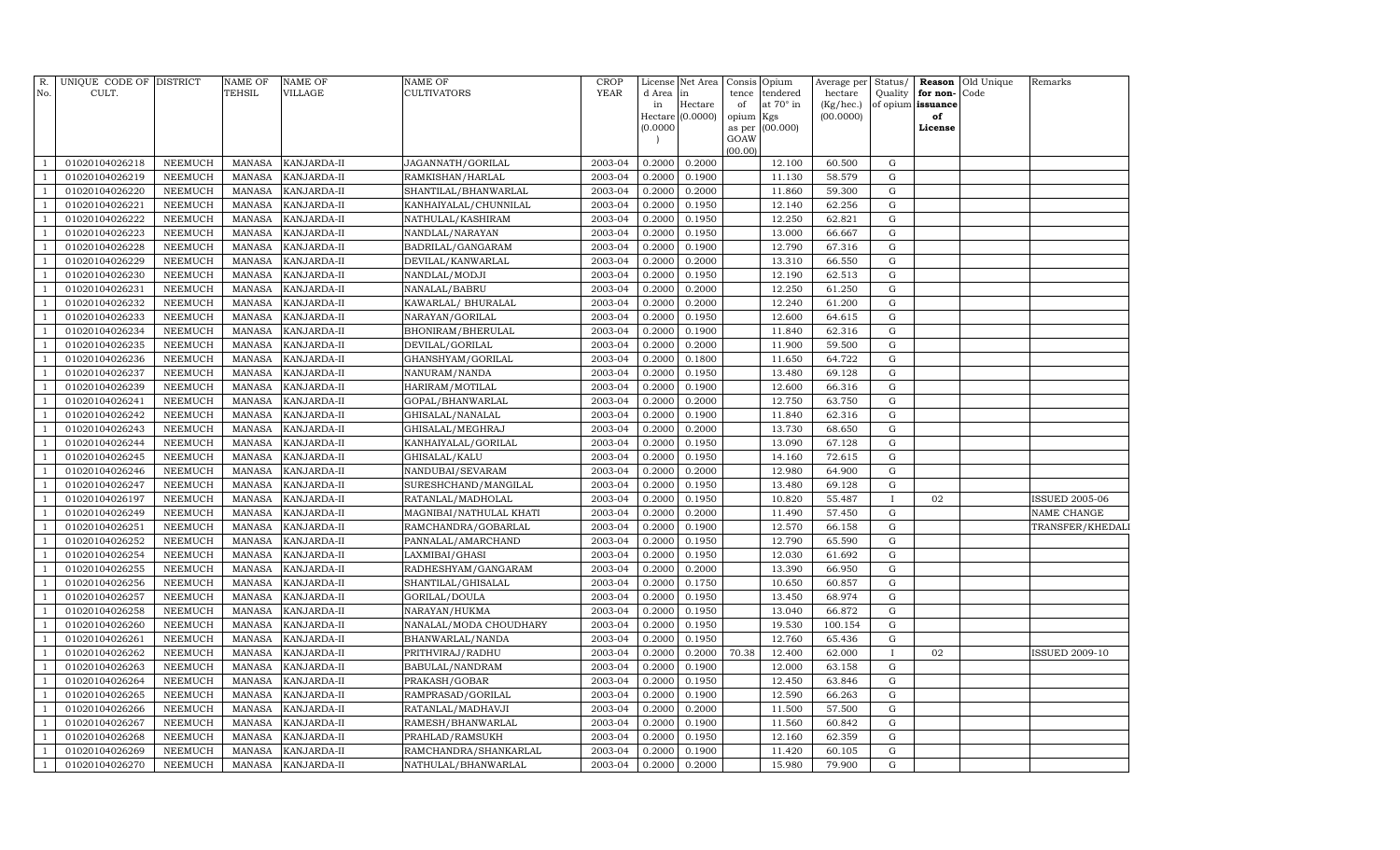| $\mathbb{R}$ .                   | UNIQUE CODE OF DISTRICT          |                           | NAME OF                 | <b>NAME OF</b>             | <b>NAME OF</b>                          | <b>CROP</b>        | License          | Net Area                    | Consis      | Opium                   | Average per               | Status/                    |                | Reason Old Unique | Remarks     |
|----------------------------------|----------------------------------|---------------------------|-------------------------|----------------------------|-----------------------------------------|--------------------|------------------|-----------------------------|-------------|-------------------------|---------------------------|----------------------------|----------------|-------------------|-------------|
| No.                              | CULT.                            |                           | TEHSIL                  | VILLAGE                    | <b>CULTIVATORS</b>                      | <b>YEAR</b>        | d Area           | in                          | tence       | tendered                | hectare                   | Quality                    | for non-       | Code              |             |
|                                  |                                  |                           |                         |                            |                                         |                    | in               | Hectare<br>Hectare (0.0000) | of<br>opium | at $70^\circ$ in<br>Kgs | $(Kg/$ hec.)<br>(00.0000) | of opium                   | issuance<br>of |                   |             |
|                                  |                                  |                           |                         |                            |                                         |                    | (0.0000)         |                             | as per      | (00.000)                |                           |                            | License        |                   |             |
|                                  |                                  |                           |                         |                            |                                         |                    |                  |                             | GOAW        |                         |                           |                            |                |                   |             |
|                                  |                                  |                           |                         |                            |                                         |                    |                  |                             | (00.00)     |                         |                           |                            |                |                   |             |
|                                  | 01020104026271<br>01020104026272 | NEEMUCH                   | MANASA                  | KANJARDA-II                | KANA/BHANWARLAL                         | 2003-04<br>2003-04 | 0.2000<br>0.2000 | 0.2000<br>0.1900            |             | 12.290<br>11.920        | 61.450<br>62.737          | $\mathbf G$<br>$\mathbf G$ |                |                   |             |
|                                  | 01020104026273                   | NEEMUCH<br>NEEMUCH        | MANASA<br>MANASA        | KANJARDA-II<br>KANJARDA-II | PRABHULAL/KISHNA<br>KAMALA BAI/MANGILAL | 2003-04            | 0.2000           | 0.2000                      |             | 12.730                  | 63.650                    | G                          |                |                   |             |
|                                  | 01020104026274                   | NEEMUCH                   | MANASA                  | KANJARDA-II                | YUVRAJ/NARAYAN                          | 2003-04            | 0.2000           | 0.1950                      |             | 11.120                  | 57.026                    | G                          |                |                   |             |
|                                  | 01020104026276                   | NEEMUCH                   | MANASA                  | KANJARDA-II                | BHANWARLAL/PYARCHAND                    | 2003-04            | 0.2000           | 0.1900                      |             | 12.790                  | 67.316                    | G                          |                |                   |             |
|                                  | 01020104026277                   | NEEMUCH                   | <b>MANASA</b>           | KANJARDA-II                | BHANWARLAL/BALU                         | 2003-04            | 0.2000           | 0.1850                      |             | 11.480                  | 62.054                    | G                          |                |                   |             |
| $\overline{1}$                   | 01020104026279                   | NEEMUCH                   | MANASA                  | KANJARDA-II                | LAHARMAL/KALU                           | 2003-04            | 0.2000           | 0.1900                      |             | 13.170                  | 69.316                    | G                          |                |                   |             |
| $\overline{1}$                   | 01020104026284                   | NEEMUCH                   | MANASA                  | KANJARDA-II                | BHANWARLAL/SITARAM                      | 2003-04            | 0.2000           | 0.2000                      |             | 11.390                  | 56.950                    | G                          |                |                   |             |
|                                  | 01020104026285                   | NEEMUCH                   | MANASA                  | KANJARDA-II                | SUNDARBAI/MANGILAL                      | 2003-04            | 0.2000           | 0.1950                      |             | 12.100                  | 62.051                    | G                          |                |                   |             |
| $\overline{1}$                   | 01020104026287                   | NEEMUCH                   | <b>MANASA</b>           | KANJARDA-II                | RAMESHCHANDR/MOTILAL                    | 2003-04            | 0.2000           | 0.1950                      |             | 13.190                  | 67.641                    | G                          |                |                   |             |
| -1                               | 01020104026288                   | NEEMUCH                   | MANASA                  | KANJARDA-II                | DEVIKISHAN/POKHARLAL                    | 2003-04            | 0.2000           | 0.2000                      |             | 12.340                  | 61.700                    | G                          |                |                   |             |
| $\overline{1}$                   | 01020104026289                   | <b>NEEMUCH</b>            | MANASA                  | KANJARDA-II                | PRAKASH/JHAMKULAL                       | 2003-04            | 0.2000           | 0.1950                      |             | 13.240                  | 67.897                    | G                          |                |                   |             |
|                                  | 01020104026291                   | <b>NEEMUCH</b>            | MANASA                  | KANJARDA-II                | KAILASH/RAMCHANDRA                      | 2003-04            | 0.2000           | 0.2000                      |             | 11.650                  | 58.250                    | $\mathbf G$                |                |                   |             |
|                                  | 01020104026292                   | <b>NEEMUCH</b>            | MANASA                  | KANJARDA-II                | SHYAMLAL/GHISALAL                       | 2003-04            | 0.2000           | 0.1950                      |             | 11.770                  | 60.359                    | G                          |                |                   |             |
| -1                               | 01020104026294                   | NEEMUCH                   | MANASA                  | KANJARDA-II                | GITABAI/MATA NANIBAI                    | 2003-04            | 0.2000           | 0.2000                      |             | 11.850                  | 59.250                    | G                          |                |                   | NAME CHANGE |
|                                  | 01020104026295                   | <b>NEEMUCH</b>            | MANASA                  | KANJARDA-II                | RUKMANIBAI/PYARCHAND                    | 2003-04            | 0.2000           | 0.1900                      |             | 12.380                  | 65.158                    | G                          |                |                   |             |
| $\overline{1}$                   | 01020104026296                   | NEEMUCH                   | MANASA                  | KANJARDA-II                | SHANTILAL/VARDICHAND                    | 2003-04            | 0.2000           | 0.1900                      |             | 8.320                   | 43.789                    | G                          | 04             |                   |             |
| $\overline{1}$                   | 01020104026298                   | NEEMUCH                   | MANASA                  | KANJARDA-II                | SUNDERLAL/KANWARLAL                     | 2003-04            | 0.2000           | 0.1900                      |             | 10.440                  | 54.947                    | G                          |                |                   |             |
| $\overline{1}$                   | 01020104026299                   | NEEMUCH                   | MANASA                  | KANJARDA-II                | DEUBAI/KACHRUMAL                        | 2003-04            | 0.2000           | 0.2000                      |             | 13.370                  | 66.850                    | G                          |                |                   |             |
| $\overline{1}$                   | 01020104026303                   | NEEMUCH                   | MANASA                  | KANJARDA-II                | NANURAM/HEERAJI                         | 2003-04            | 0.2000           | 0.2000                      |             | 13.140                  | 65.700                    | G                          |                |                   |             |
| $\overline{1}$                   | 01020104026305                   | NEEMUCH                   | MANASA                  | KANJARDA-II                | VARDICHAND/MEGHRAJ                      | 2003-04            | 0.2000           | 0.1950                      |             | 12.620                  | 64.718                    | G                          |                |                   |             |
| $\overline{1}$                   | 01020104026306                   | NEEMUCH                   | MANASA                  | KANJARDA-II                | RAMCHAND/PARBHULAL                      | 2003-04            | 0.2000           | 0.1800                      |             | 12.050                  | 66.944                    | G                          |                |                   |             |
| $\overline{1}$                   | 01020104026307                   | NEEMUCH                   | MANASA                  | KANJARDA-II                | LAHARMAL/GISHALAL                       | 2003-04            | 0.2000           | 0.1900                      |             | 11.650                  | 61.316                    | G                          |                |                   |             |
| -1                               | 01020104026308                   | <b>NEEMUCH</b>            | MANASA                  | KANJARDA-II                | BASANTILAL/MADHAVLAL                    | 2003-04            | 0.2000           | 0.1950                      |             | 12.050                  | 61.795                    | G                          |                |                   |             |
| $\overline{1}$                   | 01020104026309                   | NEEMUCH                   | MANASA                  | KANJARDA-II                | RADHESHYAM/NANALAL                      | 2003-04            | 0.2000           | 0.1950                      |             | 12.400                  | 63.590                    | G                          |                |                   |             |
| $\overline{1}$                   | 01020104026167                   | NEEMUCH                   | MANASA                  | KANJARDA-II                | KANHAIYALAL/NARAYAN                     | 2003-04            | 0.2000           | 0.1950                      |             | 12.640                  | 64.821                    | G                          |                |                   |             |
| $\overline{1}$                   | 01020104026311                   | NEEMUCH                   | MANASA                  | KANJARDA-II                | PARKASHCHAND/MADHAVLAL                  | 2003-04            | 0.2000           | 0.1950                      |             | 12.670                  | 64.974                    | G                          |                |                   |             |
| $\overline{1}$                   | 01020104026312                   | NEEMUCH                   | MANASA                  | KANJARDA-II                | RAMPRASAD/NANALAL                       | 2003-04            | 0.2000           | 0.1800                      |             | 12.330                  | 68.500                    | G                          |                |                   |             |
| $\overline{1}$                   | 01020104026313                   | NEEMUCH                   | MANASA                  | KANJARDA-II                | BHAGATRAM/NANALAL                       | 2003-04            | 0.2000           | 0.1850                      |             | 12.030                  | 65.027                    | G                          |                |                   |             |
| -1                               | 01020104026314                   | NEEMUCH                   | MANASA                  | KANJARDA-II                | CHUNNILAL/MODA                          | 2003-04            | 0.2000           | 0.1950                      |             | 11.420                  | 58.564                    | G                          |                |                   |             |
| $\overline{1}$                   | 01020104026315                   | NEEMUCH                   | MANASA                  | KANJARDA-II                | RAMCHANDRA/MADANLAL                     | 2003-04            | 0.2000           | 0.1950                      |             | 12.470                  | 63.949                    | G                          |                |                   |             |
| $\overline{1}$                   | 01020104026316                   | NEEMUCH                   | MANASA                  | KANJARDA-II                | MOHANLAL/KANHAIYALAL                    | 2003-04            | 0.2000           | 0.2000                      |             | 12.180                  | 60.900                    | G                          |                |                   |             |
| $\overline{1}$                   | 01020104026317                   | NEEMUCH                   | MANASA                  | KANJARDA-II                | BANSHILAL/LALURAM                       | 2003-04            | 0.2000           | 0.1950                      |             | 12.780                  | 65.538                    | G                          |                |                   |             |
| $\overline{1}$                   | 01020104026318                   | NEEMUCH                   | MANASA                  | KANJARDA-II                | HANSHRAJ/MODA                           | 2003-04            | 0.2000           | 0.1950                      |             | 13.850                  | 71.026                    | G                          |                |                   |             |
| $\overline{1}$                   | 01020104026319                   | NEEMUCH                   | MANASA                  | KANJARDA-II                | PREMCHAND/NANALAL                       | 2003-04            | 0.2000           | 0.1950                      |             | 12.130                  | 62.205                    | G                          |                |                   |             |
| $\overline{1}$                   | 01020104026320                   | <b>NEEMUCH</b>            | <b>MANASA</b>           | KANJARDA-II                | CHANDIBAI/NANDLAL                       | 2003-04<br>2003-04 | 0.2000<br>0.2000 | 0.2000                      |             | 12.040                  | 60.200                    | $\mathbf G$                |                |                   |             |
| $\overline{1}$<br>$\overline{1}$ | 01020104026321                   | <b>NEEMUCH</b>            | MANASA                  | KANJARDA-II                | SURAJMAL/PARTHVIRAJ                     |                    |                  | 0.1950                      |             | 11.250                  | 57.692                    | G                          |                |                   |             |
| $\overline{1}$                   | 01020104026322<br>01020104026323 | <b>NEEMUCH</b><br>NEEMUCH | <b>MANASA</b><br>MANASA | KANJARDA-II<br>KANJARDA-II | RUGHNATH/NARAYAN<br>NATHULAL/GENDMAL    | 2003-04<br>2003-04 | 0.2000<br>0.2000 | 0.1900<br>0.1950            |             | 12.330<br>12.530        | 64.895<br>64.256          | G<br>G                     |                |                   |             |
| -1                               | 01020104026324                   | NEEMUCH                   | MANASA                  | KANJARDA-II                | DHAPUBAI/KISHANDAS                      | 2003-04            | 0.2000           | 0.1850                      |             | 12.180                  | 65.838                    | G                          |                |                   |             |
| $\overline{1}$                   | 01020104026325                   | NEEMUCH                   | MANASA                  | KANJARDA-II                | BHERULAL/RODA                           | 2003-04            | 0.2000           | 0.1800                      |             | 10.750                  | 59.722                    | G                          |                |                   |             |
| -1                               | 01020104026332                   | NEEMUCH                   | MANASA                  | KANJARDA-II                | GANGABAI/KAJODIMAL                      | 2003-04            | 0.2000           | 0.1900                      |             | 12.550                  | 66.053                    | G                          |                |                   |             |
| $\overline{1}$                   | 01020104026163                   | NEEMUCH                   | MANASA                  | KANJARDA-II                | JANIBAI/RATANLAL                        | 2003-04            | 0.2000           | 0.1950                      |             | 11.040                  | 56.615                    | G                          |                |                   |             |
| $\mathbf{1}$                     | 01020104026224                   | NEEMUCH                   | MANASA                  | KANJARDA-II                | PYARCHAND/BHONAJI                       | 2003-04            | 0.2000           | 0.1950                      |             | 12.390                  | 63.538                    | G                          |                |                   |             |
|                                  |                                  |                           |                         |                            |                                         |                    |                  |                             |             |                         |                           |                            |                |                   |             |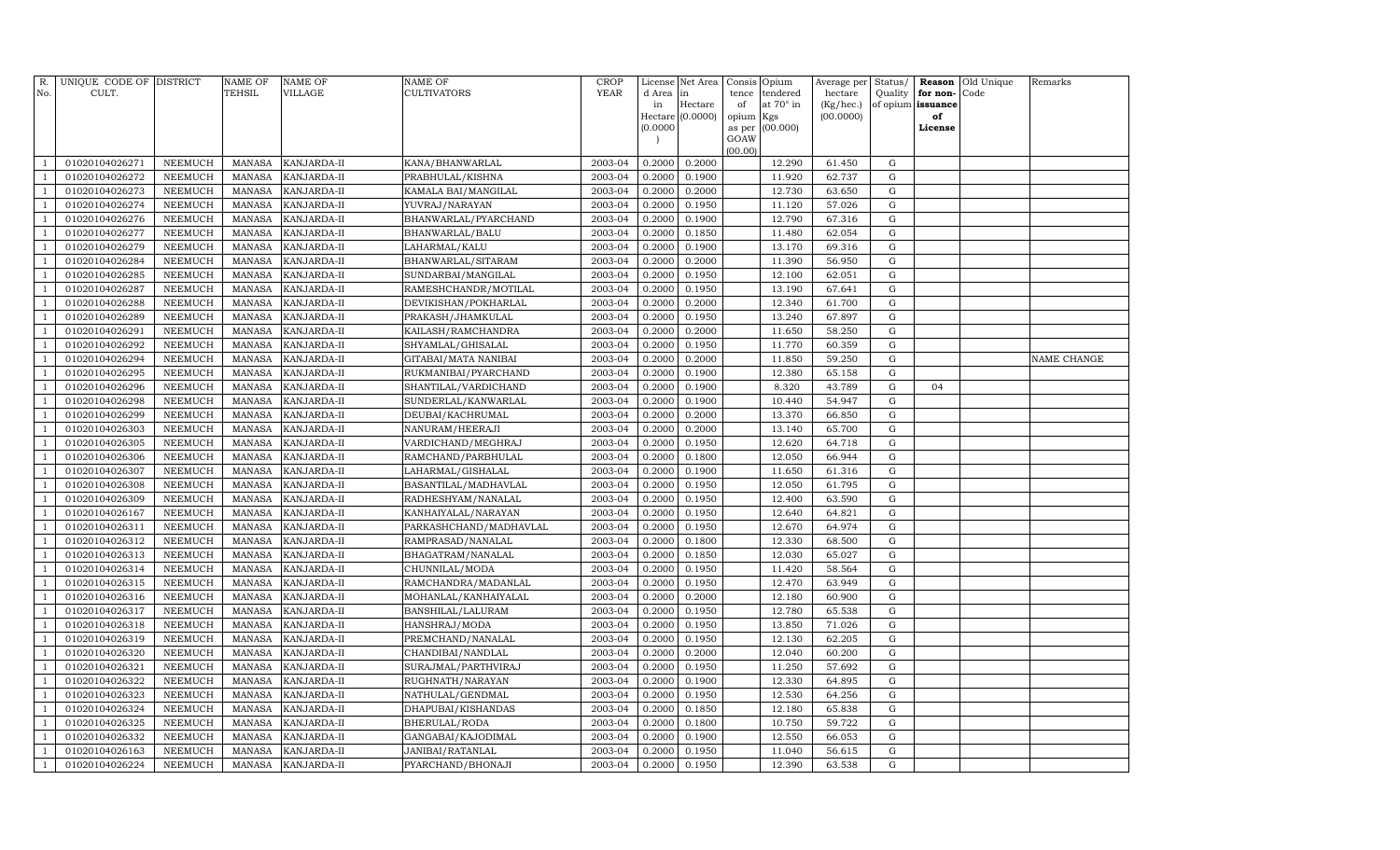| R.             | UNIQUE CODE OF DISTRICT |                 | <b>NAME OF</b> | <b>NAME OF</b> | <b>NAME OF</b>         | <b>CROP</b> | License  | Net Area         | Consis    | Opium           | Average per | Status/     | Reason   | Old Unique     | Remarks                          |  |
|----------------|-------------------------|-----------------|----------------|----------------|------------------------|-------------|----------|------------------|-----------|-----------------|-------------|-------------|----------|----------------|----------------------------------|--|
| No.            | CULT.                   |                 | TEHSIL         | VILLAGE        | <b>CULTIVATORS</b>     | <b>YEAR</b> | d Area   | in               | tence     | tendered        | hectare     | Quality     | for non- | Code           |                                  |  |
|                |                         |                 |                |                |                        |             | in       | Hectare          | of        | at 70° in       | (Kg/hec.)   | of opium    | issuance |                |                                  |  |
|                |                         |                 |                |                |                        |             |          | Hectare (0.0000) | opium Kgs |                 | (00.0000)   |             | of       |                |                                  |  |
|                |                         |                 |                |                |                        |             | (0.0000) |                  | GOAW      | as per (00.000) |             |             | License  |                |                                  |  |
|                |                         |                 |                |                |                        |             |          |                  | (00.00)   |                 |             |             |          |                |                                  |  |
|                | 01020104026333          | NEEMUCH         | <b>MANASA</b>  | KANJARDA-II    | VARDIBAI/NANURAM       | 2003-04     | 0.2000   | 0.1950           |           | 11.980          | 61.436      | G           | 08       |                |                                  |  |
| - 1            | 01020104026310          | NEEMUCH         | <b>MANASA</b>  | KANJARDA-II    | KANHAIYALAL/NARAYAN    | 2003-04     | 0.2000   | 0.2000           |           | 12.720          | 63.600      | $\mathbf G$ |          |                |                                  |  |
|                | 01020104026368          | NEEMUCH         | <b>MANASA</b>  | KANJARDA-II    | MOHANLAL/LAHARMAL      | 2003-04     | 0.2000   | 0.1900           |           | 11.990          | 63.105      | ${\rm G}$   |          |                |                                  |  |
|                | 01020104026369          | NEEMUCH         | <b>MANASA</b>  | KANJARDA-II    | BHERU/HEMA             | 2003-04     | 0.2000   | 0.2000           |           | 12.980          | 64.900      | $\mathbf G$ |          |                | TRANSFER/GOTHDA                  |  |
| - 1            | 01020104026370          | NEEMUCH         | <b>MANASA</b>  | KANJARDA-II    | GHISALAL/DAYARAM       | 2003-04     | 0.2000   | 0.1950           |           | 13.340          | 68.410      | $\mathbf G$ |          |                | TRANSFER/ACHALPURA               |  |
| - 1            | 01020104026371          | NEEMUCH         | <b>MANASA</b>  | KANJARDA-II    | RAMCHANDRA/NANURAM     | 2003-04     | 0.2000   | 0.1950           |           | 11.020          | 56.513      | $\mathbf G$ |          |                | TRANSFER/ACHALPURA               |  |
|                | 01020104026372          | NEEMUCH         | <b>MANASA</b>  | KANJARDA-II    | DAYARAM/RAMJI          | 2003-04     | 0.2000   | 0.1850           |           | 12.420          | 67.135      | ${\rm G}$   |          |                | TRANSFER/ACHALPURA               |  |
| - 1            | 01020104026373          | NEEMUCH         | <b>MANASA</b>  | KANJARDA-II    | PRABHULAL/RUGHNATH     | 2003-04     | 0.2000   | 0.1900           |           | 11.680          | 61.474      | ${\rm G}$   |          |                | TRANSFER/ACHALPURA               |  |
|                | 01020104026374          | NEEMUCH         | <b>MANASA</b>  | KANJARDA-II    | MANGILAL/CHHOGA        | 2003-04     | 0.2000   | 0.1950           |           | 12.000          | 61.538      | G           |          |                | TRANSFER/ACHALPURA               |  |
|                | 01020104026378          | NEEMUCH         | <b>MANASA</b>  | KANJARDA-II    | GHISALAL BALMUKUND     | 2003-04     | 0.2000   | 0.1900           |           | 11.410          | 60.053      | $\mathbf G$ |          |                | NAME CHANGE/TRANSFER/ PARDA-I    |  |
| - 1            | 01020104026458          | NEEMUCH         | <b>MANASA</b>  | KANJARDA-II    | AMARLAL/KAVARLAL       | 2003-04     | 0.2000   | 0.2000           |           | 12.430          | 62.150      | ${\rm G}$   |          |                | 0102010402702 TRANSFER/PARDA II  |  |
|                | 01020104026459          | NEEMUCH         | <b>MANASA</b>  | KANJARDA-II    | SUNDERLAL/UDA          | 2003-04     | 0.2000   | 0.1950           |           | 12.530          | 64.256      | $\mathbf G$ |          |                | 0102010403102 TRANSFER/PARDA II  |  |
|                | 01020104026459          | NEEMUCH         | <b>MANASA</b>  | KANJARDA-II    | NONDRAM/NARAYAN        | 2003-04     | 0.2000   | 0.2000           |           | 12.010          | 60.050      | $\mathbf G$ |          | 01020104031024 |                                  |  |
|                | 01020104026461          | NEEMUCH         | <b>MANASA</b>  | KANJARDA-II    | SHYAMLAL/SHANKARLAL    | 2003-04     | 0.2000   | 0.2000           |           | 12.950          | 64.750      | G           |          |                | 0102010402704 TRANSFER/PARDA II  |  |
|                | 01020104026462          | NEEMUCH         | <b>MANASA</b>  | KANJARDA-II    | NANDUBAI/HIRALAL       | 2003-04     | 0.2000   | 0.2050           |           | 12.070          | 58.878      | ${\rm G}$   |          |                | 0102010403103TRANSFER/KUKDESWAR  |  |
|                | 01020104026463          | NEEMUCH         | <b>MANASA</b>  | KANJARDA-II    | NARAYAN/NATHUJI        | 2003-04     | 0.2000   | 0.1950           |           | 12.520          | 64.205      | $\mathbf G$ |          |                | 0102010408805TRANSFER/ACHALPURA  |  |
|                | 01020104026464          | NEEMUCH         | <b>MANASA</b>  | KANJARDA-II    | KHEMRAJ/MULCHAND       | 2003-04     | 0.2000   | 0.2000           |           | 11.910          | 59.550      | ${\rm G}$   |          |                | 0102010408804TRANSFER/ACHALPURA  |  |
|                | 01020104026465          | NEEMUCH         | <b>MANASA</b>  | KANJARDA-II    | GHISALAL/NARAYAN       | 2003-04     | 0.2000   | 0.2000           |           | 11.830          | 59.150      | ${\rm G}$   |          |                | 0102010408803TRANSFER/ACHALPURA  |  |
|                | 01020104026466          | NEEMUCH         | <b>MANASA</b>  | KANJARDA-II    | SURAJMAL/HIRALAL       | 2003-04     | 0.2000   | 0.1950           |           | 12.430          | 63.744      | ${\rm G}$   |          |                | 0102010408803TRANSFER/ACHALPURA  |  |
|                | 01020104026467          | NEEMUCH         | <b>MANASA</b>  | KANJARDA-II    | RAMNIVAS/DALURAM       | 2003-04     | 0.2000   | 0.1950           |           | 10.820          | 55.487      | G           |          |                | 0102010408801TRANSFER/ACHALPURA  |  |
|                | 01020104026468          | <b>NEEMUCH</b>  | <b>MANASA</b>  | KANJARDA-II    | SITARAM/RAMAJI         | 2003-04     | 0.2000   | 0.1800           |           | 9.330           | 51.833      | ${\rm G}$   | 04       | 1020104088070  |                                  |  |
|                | 01020104026469          | NEEMUCH         | <b>MANASA</b>  | KANJARDA-II    | PUSHPABAI/MOHANLAL     | 2003-04     | 0.2000   | 0.2050           |           | 12.500          | 60.976      | $\mathbf G$ |          |                | 0102010402710TRANSFER/PARDA II   |  |
|                | 01020104026470          | NEEMUCH         | <b>MANASA</b>  | KANJARDA-II    | SUNDERMAL/BHERULAL     | 2003-04     | 0.2000   | 0.1950           |           | 11.950          | 61.282      | ${\rm G}$   |          |                | 0102010402713 TRANSFER/PARDA II  |  |
|                | 01020104026471          | NEEMUCH         | <b>MANASA</b>  | KANJARDA-II    | RUPA/GULAB             | 2003-04     | 0.2000   | 0.2000           |           | 12.210          | 61.050      | $\mathbf G$ |          |                | 0102010402713 TRANSFER/PARDA II  |  |
|                | 01020104026472          | NEEMUCH         | <b>MANASA</b>  | KANJARDA-II    | KACHRULAL/BHAVARLAL    | 2003-04     | 0.2000   | 0.1900           |           | 12.270          | 64.579      | $\mathbf G$ |          |                | 0102010401014TRANSFER/PARDA II   |  |
|                | 01020104026473          | NEEMUCH         | <b>MANASA</b>  | KANJARDA-II    | PRABHULAL/HIRA         | 2003-04     | 0.2000   | 0.1850           |           | 12.410          | 67.081      | ${\rm G}$   |          |                |                                  |  |
|                | 01020104026474          | NEEMUCH         | <b>MANASA</b>  | KANJARDA-II    | KANHYALAL/NANDLAL      | 2003-04     | 0.2000   | 0.2000           |           | 11.380          | 56.900      | G           |          |                | 0102010402719TRANSFER/PARDA I    |  |
|                | 01020104026475          | ${\tt NEEMUCH}$ | <b>MANASA</b>  | KANJARDA-II    | RAMIBAI/HARIRAM        | 2003-04     | 0.2000   | 0.2000           |           | 14.360          | 71.800      | $\mathbf G$ |          | 053            | TRANSFER/MALKHEDA/NMH-I          |  |
|                | 01020104026476          | NEEMUCH         | <b>MANASA</b>  | KANJARDA-II    | RAMKISHAN/BHAVARLAL    | 2003-04     | 0.2000   | 0.1850           |           | 11.490          | 62.108      | ${\rm G}$   |          |                | 0102010408801TRANSFER/ACHALPURA  |  |
|                | 01020104026477          | NEEMUCH         | <b>MANASA</b>  | KANJARDA-II    | RADHABAI/GOPAL         | 2003-04     | 0.2000   | 0.1950           |           | 11.850          | 60.769      | G           |          |                | 0102010408801 TRANSFER/ACHALPURA |  |
|                | 01020104026478          | NEEMUCH         | <b>MANASA</b>  | KANJARDA-II    | MOHANLAL/DEVILAL       | 2003-04     | 0.2000   | 0.2000           |           | 13.470          | 67.350      | G           |          |                | NAME CHANGE                      |  |
|                | 01020104026479          | NEEMUCH         | <b>MANASA</b>  | KANJARDA-II    | BHAGVATIBAI/SHANKARLAL | 2003-04     | 0.2000   | 0.1900           |           | 12.690          | 66.789      | $\mathbf G$ |          |                | TRANSFER/LALPURA NMHI            |  |
|                | 01020104026480          | <b>NEEMUCH</b>  | <b>MANASA</b>  | KANJARDA-II    | RAMESHVAR/GHASILAL     | 2003-04     | 0.2000   | 0.1850           |           | 10.850          | 58.649      | G           |          | 042            | OLD CULT. BEFORE 1998-99         |  |
|                | 01020104026481          | <b>NEEMUCH</b>  | <b>MANASA</b>  | KANJARDA-II    | SOHANBAI/SHANKARLAL    | 2003-04     | 0.2000   | 0.1950           |           | 12.390          | 63.538      | ${\rm G}$   |          | 076            | TRANSFER PALSODA NMH-I           |  |
|                | 01020104026482          | NEEMUCH         | <b>MANASA</b>  | KANJARDA-II    | NATHIBAI/KACHRU        | 2003-04     | 0.2000   | 0.2000           |           | 10.250          | 51.250      | ${\rm G}$   | 04       |                | OLD CULT. BEFORE 1998-99         |  |
|                | 01020104026483          | <b>NEEMUCH</b>  | <b>MANASA</b>  | KANJARDA-II    | RADHESHYAM/RUPLAL      | 2003-04     | 0.2000   | 0.2000           |           | 11.900          | 59.500      | ${\rm G}$   |          | 092            | TRANSFER/BORDIA KALA NMH I       |  |
|                | 01020104026484          | <b>NEEMUCH</b>  | <b>MANASA</b>  | KANJARDA-II    | ONKARLAL/DOULATRAM     | 2003-04     | 0.2000   | 0.2050           |           | 14.240          | 69.463      | ${\rm G}$   |          | 020            | TRANSFER/MALKHEDA/NMH-I          |  |
|                | 01020104026485          | NEEMUCH         | <b>MANASA</b>  | KANJARDA-II    | BHAGIRATH/BHURA        | 2003-04     | 0.2000   | 0.1950           |           | 12.620          | 64.718      | ${\rm G}$   |          |                | TRANSFER/SARVANIYABOR/NMHI       |  |
|                | 01020104026486          | NEEMUCH         | <b>MANASA</b>  | KANJARDA-II    | SHYAMLAL/NATHU         | 2003-04     | 0.2000   | 0.1750           |           | 9.780           | 55.886      | ${\rm G}$   |          | 061            | TRANSFER/NEBAD/NMH-I             |  |
|                | 01020104026487          | NEEMUCH         | <b>MANASA</b>  | KANJARDA-II    | MANGILAL/NANALAL       | 2003-04     | 0.2000   | 0.1950           |           | 11.820          | 60.615      | ${\rm G}$   |          |                | TRANSFER/JAVI/NMH-I              |  |
|                | 01020104026488          | NEEMUCH         | <b>MANASA</b>  | KANJARDA-II    | KANHYALAL/BHUVANIRAM   | 2003-04     | 0.2000   | 0.2000           |           | 12.820          | 64.100      | G           |          | 033            | TRANSFER/REVLI DEVLI/NMH I       |  |
|                | 01020104026086          | NEEMUCH         | <b>MANASA</b>  | KANJARDA-II    | KANCHANBAI/NANDKISHORE | 2003-04     | 0.2000   | 0.2000           |           | 12.290          | 61.450      | G           | 08       |                |                                  |  |
|                | 01020104026001          | NEEMUCH         | <b>MANASA</b>  | KANJARDA-I     | NANALAL/BHURALAL       | 2003-04     | 0.2000   | 0.1900           |           | 10.890          | 57.316      | G           |          |                | NAME CHANGE                      |  |
| $\overline{1}$ | 01020104026002          | NEEMUCH         | MANASA         | KANJARDA-I     | MODIRAM/DEVA           | 2003-04     | 0.2000   | 0.2000           |           | 13.090          | 65.450      | G           |          |                |                                  |  |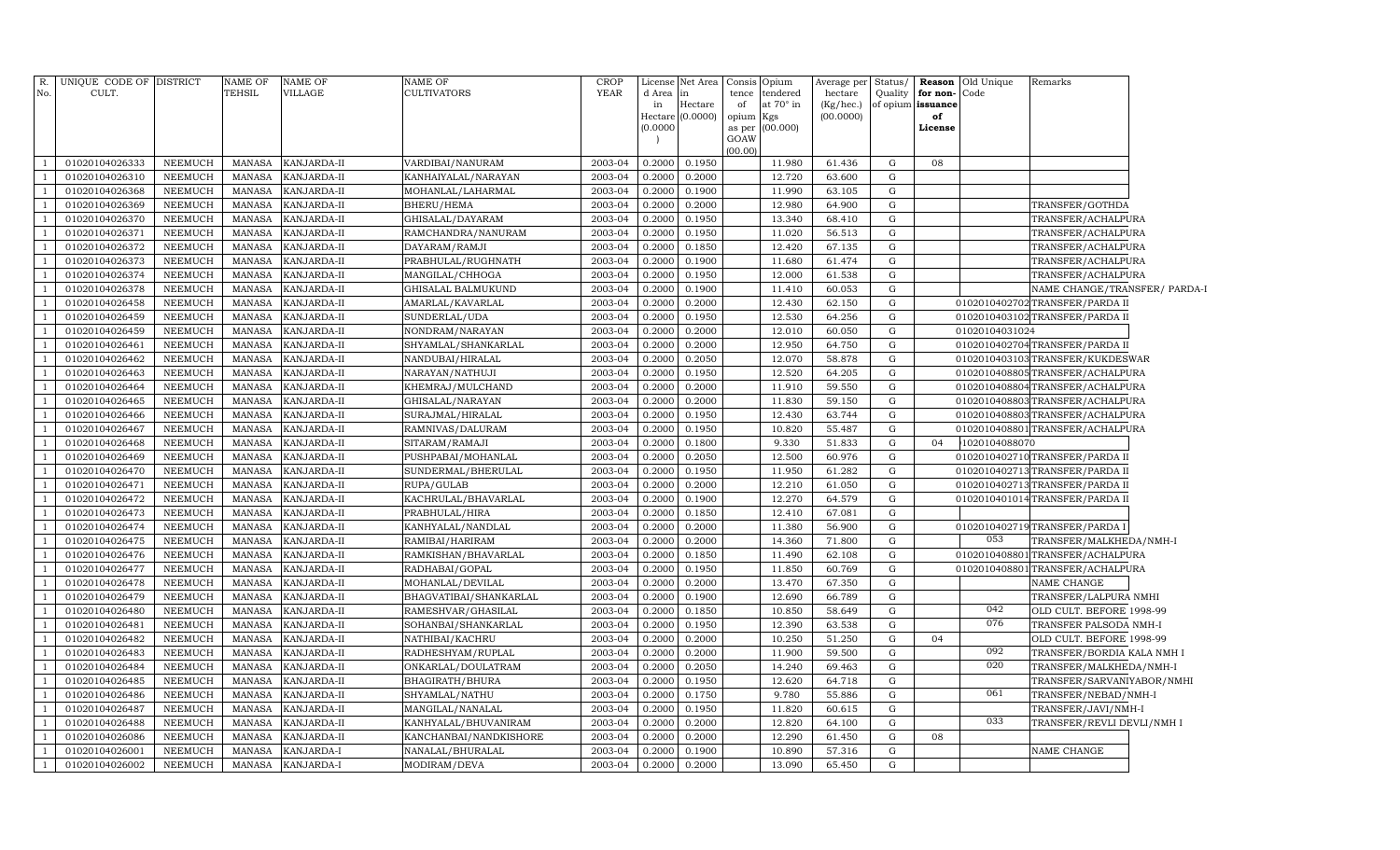| R.<br>No.                      | UNIQUE CODE OF DISTRICT<br>CULT. |                                  | NAME OF<br>TEHSIL              | <b>NAME OF</b><br>VILLAGE | <b>NAME OF</b><br>CULTIVATORS           | CROP<br><b>YEAR</b> | License<br>d Area | Net Area<br>in   | Consis<br>tence | Opium<br>tendered | Average per<br>hectare | Status/<br>Quality | Reason<br>for non- | Old Unique<br>Code | Remarks                  |
|--------------------------------|----------------------------------|----------------------------------|--------------------------------|---------------------------|-----------------------------------------|---------------------|-------------------|------------------|-----------------|-------------------|------------------------|--------------------|--------------------|--------------------|--------------------------|
|                                |                                  |                                  |                                |                           |                                         |                     | in                | Hectare          | of              | at 70° in         | (Kg/hec.)              | of opium           | issuance           |                    |                          |
|                                |                                  |                                  |                                |                           |                                         |                     | Hectare           | (0.0000)         | opium           | Kgs               | (00.0000)              |                    | of                 |                    |                          |
|                                |                                  |                                  |                                |                           |                                         |                     | (0.0000)          |                  | as per          | (00.000)          |                        |                    | License            |                    |                          |
|                                |                                  |                                  |                                |                           |                                         |                     |                   |                  | GOAW<br>(00.00) |                   |                        |                    |                    |                    |                          |
| $\mathbf{1}$                   | 01020104026003                   | NEEMUCH                          | <b>MANASA</b>                  | KANJARDA-I                | DAKHIBAI/NARAYAN                        | 2003-04             | 0.2000            | 0.1900           |                 | 13.040            | 68.632                 | G                  |                    |                    |                          |
| $\mathbf{1}$                   | 01020104026004                   | <b>NEEMUCH</b>                   | <b>MANASA</b>                  | KANJARDA-I                | KANHAIYALAL/MOTILAL                     | 2003-04             | 0.2000            | 0.1950           |                 | 12.990            | 66.615                 | $\mathbf G$        |                    |                    |                          |
| $\mathbf{1}$                   | 01020104026005                   | NEEMUCH                          | MANASA                         | KANJARDA-I                | SITABAI/MANGILAL                        | 2003-04             | 0.2000            | 0.1800           |                 | 10.640            | 59.111                 | $\mathbf G$        |                    |                    |                          |
| $\mathbf{1}$                   | 01020104026006                   | <b>NEEMUCH</b>                   | MANASA                         | KANJARDA-I                | DHAPUBAI/BANSHILAL                      | 2003-04             | 0.2000            | 0.1900           |                 | 10.680            | 56.211                 | $\mathbf G$        |                    |                    |                          |
| $\mathbf{1}$                   | 01020104026007                   | <b>NEEMUCH</b>                   | <b>MANASA</b>                  | KANJARDA-I                | RAMSUKH/LALU                            | 2003-04             | 0.2000            | 0.1900           |                 | 12.730            | 67.000                 | $\mathbf G$        |                    |                    |                          |
| $\mathbf{1}$                   | 01020104026009                   | <b>NEEMUCH</b>                   | <b>MANASA</b>                  | KANJARDA-I                | SOKINKUMAR/RAMNARAYAN                   | 2003-04             | 0.2000            | 0.1950           |                 | 10.680            | 54.769                 | G                  |                    |                    |                          |
| $\mathbf{1}$                   | 01020104026010                   | <b>NEEMUCH</b>                   | <b>MANASA</b>                  | KANJARDA-I                | RAMESHCHAND/CHUNNILAL                   | 2003-04             | 0.2000            | 0.2050           |                 | 13.180            | 64.293                 | G                  |                    |                    |                          |
| $\mathbf{1}$                   | 01020104026012                   | <b>NEEMUCH</b>                   | MANASA                         | KANJARDA-I                | DAMARSILAL/KESRIMAL                     | 2003-04             | 0.2000            | 0.1950           |                 | 12.130            | 62.205                 | G                  |                    |                    |                          |
| $\mathbf{1}$                   | 01020104026013                   | <b>NEEMUCH</b>                   | <b>MANASA</b>                  | KANJARDA-I                | SUNDERLAL/SUKHLAL                       | 2003-04             | 0.2000            | 0.1950           |                 | 12.960            | 66.462                 | $\mathbf G$        |                    |                    |                          |
| $\mathbf{1}$                   | 01020104026014                   | <b>NEEMUCH</b>                   | <b>MANASA</b>                  | KANJARDA-I                | AMARCHAND/CHHAGANLAL                    | 2003-04             | 0.2000            | 0.2000           |                 | 11.550            | 57.750                 | ${\rm G}$          |                    |                    |                          |
| $\mathbf{1}$                   | 01020104026016                   | <b>NEEMUCH</b>                   | <b>MANASA</b>                  | KANJARDA-I                | JHAMAKLAL/PRITHVIRAJ                    | 2003-04             | 0.2000            | 0.1950           |                 | 12.260            | 62.872                 | $\mathbf G$        |                    |                    |                          |
| $\mathbf{1}$                   | 01020104026017                   | <b>NEEMUCH</b>                   | <b>MANASA</b>                  | KANJARDA-I                | MOTILAL/MEGHA                           | 2003-04             | 0.2000            | 0.1900           |                 | 12.520            | 65.895                 | $\mathbf G$        |                    |                    |                          |
| $\mathbf{1}$                   | 01020104026018                   | <b>NEEMUCH</b>                   | MANASA                         | KANJARDA-I                | RAMLAL/NATHU                            | 2003-04             | 0.2000            | 0.1850           |                 | 11.300            | 61.081                 | G                  |                    |                    |                          |
| $\mathbf{1}$                   | 01020104026019                   | <b>NEEMUCH</b>                   | MANASA                         | KANJARDA-I                | RATANLAL/MEGHRAJ                        | 2003-04             | 0.2000            | 0.1900           |                 | 11.630            | 61.211                 | G                  |                    |                    |                          |
| $\mathbf{1}$                   | 01020104026020                   | <b>NEEMUCH</b>                   | <b>MANASA</b>                  | KANJARDA-I                | NATHULAL/MEGHRAJ                        | 2003-04             | 0.2000            | 0.2000           |                 | 11.690            | 58.450                 | $\mathbf G$        |                    |                    |                          |
| $\mathbf{1}$                   | 01020104026021                   | <b>NEEMUCH</b>                   | <b>MANASA</b>                  | KANJARDA-I                | GOPILAL/NEMICHAND                       | 2003-04             | 0.2000            | 0.2100           |                 | 12.750            | 60.714                 | G                  |                    |                    |                          |
| $\overline{1}$                 | 01020104026022                   | <b>NEEMUCH</b>                   | MANASA                         | KANJARDA-I                | SHANKARLAL/CHHAGANLAL                   | 2003-04             | 0.2000            | 0.1950           |                 | 11.180            | 57.333                 | $\mathbf G$        |                    |                    |                          |
| $\mathbf{1}$                   | 01020104026023                   | <b>NEEMUCH</b>                   | <b>MANASA</b>                  | KANJARDA-I                | TEJMAL / GORILAL                        | 2003-04             | 0.2000            | 0.1950           |                 | 12.350            | 63.333                 | $\mathbf G$        |                    |                    |                          |
| $\mathbf{1}$                   | 01020104026024                   | <b>NEEMUCH</b>                   | <b>MANASA</b>                  | KANJARDA-I                | BHANWARLAL/NANALAL                      | 2003-04             | 0.2000            | 0.2000           |                 | 12.940            | 64.700                 | $\mathbf G$        |                    |                    |                          |
| $\mathbf{1}$                   | 01020104026025                   | <b>NEEMUCH</b>                   | <b>MANASA</b>                  | KANJARDA-I                | KANWARLAL/LALA                          | 2003-04             | 0.2000            | 0.2000           |                 | 12.210            | 61.050                 | ${\rm G}$          |                    |                    |                          |
| $\mathbf{1}$                   | 01020104026026                   | <b>NEEMUCH</b>                   | <b>MANASA</b>                  | KANJARDA-I                | BAPUDAS/GHASIDAS                        | 2003-04             | 0.2000            | 0.1950           |                 | 12.540            | 64.308                 | G                  |                    |                    |                          |
| $\mathbf{1}$                   | 01020104026027                   | <b>NEEMUCH</b>                   | <b>MANASA</b>                  | KANJARDA-I                | KANHAIYALAL/NARAYAN                     | 2003-04             | 0.2000            | 0.1850           |                 | 11.130            | 60.162                 | $\mathbf G$        |                    |                    |                          |
| $\mathbf{1}$                   | 01020104026028                   | <b>NEEMUCH</b>                   | <b>MANASA</b>                  | KANJARDA-I                | BHANWARLAL/NARAYAN                      | 2003-04             | 0.2000            | 0.1950           |                 | 11.160            | 57.231                 | $\mathbf G$        |                    |                    |                          |
| $\mathbf{1}$                   | 01020104026029                   | <b>NEEMUCH</b>                   | <b>MANASA</b>                  | KANJARDA-I                | KUSUMBAI/GIRIJASHANKAR                  | 2003-04             | 0.2000            | 0.2000           |                 | 12.300            | 61.500                 | $\mathbf G$        |                    |                    |                          |
| $\mathbf{1}$                   | 01020104026030                   | <b>NEEMUCH</b>                   | <b>MANASA</b>                  | KANJARDA-I                | SUNDERLAL/SHIVLAL                       | 2003-04             | 0.2000            | 0.1950           |                 | 13.720            | 70.359                 | $\mathbf G$        |                    |                    |                          |
| <sup>1</sup>                   | 01020104026031                   | <b>NEEMUCH</b>                   | <b>MANASA</b>                  | KANJARDA-I                | NANDA/GABRU                             | 2003-04             | 0.2000            | 0.2050           |                 | 13.300            | 64.878                 | G                  |                    |                    |                          |
| $\mathbf{1}$                   | 01020104026032                   | <b>NEEMUCH</b>                   | MANASA                         | KANJARDA-I                | RAMLAL/KANHAIYALAL                      | 2003-04             | 0.2000            | 0.2000           |                 | 13.530            | 67.650                 | G                  |                    |                    |                          |
| $\mathbf{1}$                   | 01020104026033                   | <b>NEEMUCH</b>                   | <b>MANASA</b>                  | KANJARDA-I                | MANGILAL/GOPI                           | 2003-04             | 0.2000            | 0.1950           |                 | 15.550            | 79.744                 | $\mathbf G$        |                    |                    |                          |
| $\mathbf{1}$                   | 01020104026035                   | <b>NEEMUCH</b>                   | <b>MANASA</b>                  | KANJARDA-I                | ROHINPRASAD/DURGASHANKAR                | 2003-04             | 0.2000            | 0.2000           |                 | 13.160            | 65.800                 | $\mathbf G$        |                    |                    |                          |
| $\mathbf{1}$                   | 01020104026036                   | <b>NEEMUCH</b>                   | MANASA                         | KANJARDA-I                | BHANWARLAL/KISHNA                       | 2003-04             | 0.2000            | 0.1950           |                 | 11.680            | 59.897                 | G                  |                    |                    |                          |
| $\mathbf{1}$                   | 01020104026037                   | <b>NEEMUCH</b>                   | <b>MANASA</b>                  | KANJARDA-I                | GIRIJABAI/BABRU                         | 2003-04             | 0.2000            | 0.2000           |                 | 11.980            | 59.900                 | G                  |                    |                    |                          |
| $\mathbf{1}$                   | 01020104026038                   | <b>NEEMUCH</b>                   | <b>MANASA</b>                  | KANJARDA-I                | AMRITRAM/LALURAM                        | 2003-04             | 0.2000            | 0.1900           |                 | 11.530            | 60.684                 | G                  |                    |                    |                          |
| $\mathbf{1}$                   | 01020104026039                   | <b>NEEMUCH</b>                   | <b>MANASA</b>                  | KANJARDA-I                | PREMSHANKAR/LAXMAN                      | 2003-04             | 0.2000            | 0.1950           |                 | 12.730            | 65.282                 | G                  |                    |                    |                          |
| $\mathbf{1}$<br>$\overline{1}$ | 01020104026040                   | <b>NEEMUCH</b>                   | MANASA                         | KANJARDA-I                | GORILAL/KANHAIYALAL                     | 2003-04             | 0.2000            | 0.1950           |                 | 11.530            | 59.128                 | G                  |                    |                    |                          |
| $\mathbf{1}$                   | 01020104026041<br>01020104026042 | <b>NEEMUCH</b><br><b>NEEMUCH</b> | <b>MANASA</b><br><b>MANASA</b> | KANJARDA-I<br>KANJARDA-I  | LAXMAN/RAMSINGH                         | 2003-04<br>2003-04  | 0.2000<br>0.2000  | 0.1950<br>0.1850 |                 | 12.310<br>12.250  | 63.128<br>66.216       | G<br>G             |                    |                    |                          |
| $\mathbf{1}$                   |                                  |                                  |                                |                           | RAJARAM/JAGANNATH                       | 2003-04             |                   |                  |                 |                   |                        |                    |                    |                    |                          |
| $\mathbf{1}$                   | 01020104026043<br>01020104026044 | <b>NEEMUCH</b><br><b>NEEMUCH</b> | MANASA                         | KANJARDA-I<br>KANJARDA-I  | BABULAL/RAMNARAYAN                      | 2003-04             | 0.2000<br>0.2000  | 0.1900<br>0.1950 |                 | 13.020<br>15.440  | 68.526<br>79.179       | G<br>$\mathbf G$   |                    |                    |                          |
| $\mathbf{1}$                   | 01020104026046                   | <b>NEEMUCH</b>                   | <b>MANASA</b><br><b>MANASA</b> | KANJARDA-I                | RAMCHANDRA/PYARCHANDRA<br>NATHULAL/RUPA | 2003-04             | 0.2000            | 0.2000           |                 | 12.880            | 64.400                 | ${\rm G}$          |                    |                    |                          |
| $\mathbf{1}$                   | 01020104026047                   | <b>NEEMUCH</b>                   | MANASA                         | KANJARDA-I                | RAMCHAND/VARDICHAND                     | 2003-04             | 0.2000            | 0.1850           |                 | 11.220            | 60.649                 | G                  |                    |                    |                          |
| $\mathbf{1}$                   | 01020104026048                   | <b>NEEMUCH</b>                   | <b>MANASA</b>                  | KANJARDA-I                | BIHARILAL/SHANKARLAL                    | 2003-04             | 0.2000            | 0.2000           |                 | 12.490            | 62.450                 | G                  |                    |                    |                          |
| $\mathbf{1}$                   | 01020104026049                   | <b>NEEMUCH</b>                   | <b>MANASA</b>                  | KANJARDA-I                | RAMESHGIR/SHANKARGIR                    | 2003-04             | 0.2000            | 0.1950           |                 | 12.730            | 65.282                 | G                  |                    |                    |                          |
| $\mathbf{1}$                   | 01020104026050                   | <b>NEEMUCH</b>                   | <b>MANASA</b>                  | KANJARDA-I                | VISHNULAL/LALULAL                       | 2003-04             | 0.2000            | 0.1900           |                 | 10.050            | 52.895                 | G                  | 04                 |                    | <b>ISSUED ON 2016-17</b> |
| $\mathbf{1}$                   | 01020104026053                   | <b>NEEMUCH</b>                   | MANASA                         | KANJARDA-I                | SHOKINKUMAR/RUGHNATH                    | 2003-04             | 0.2000            | 0.1850           |                 | 10.720            | 57.946                 | G                  |                    |                    |                          |
|                                |                                  |                                  |                                |                           |                                         |                     |                   |                  |                 |                   |                        |                    |                    |                    |                          |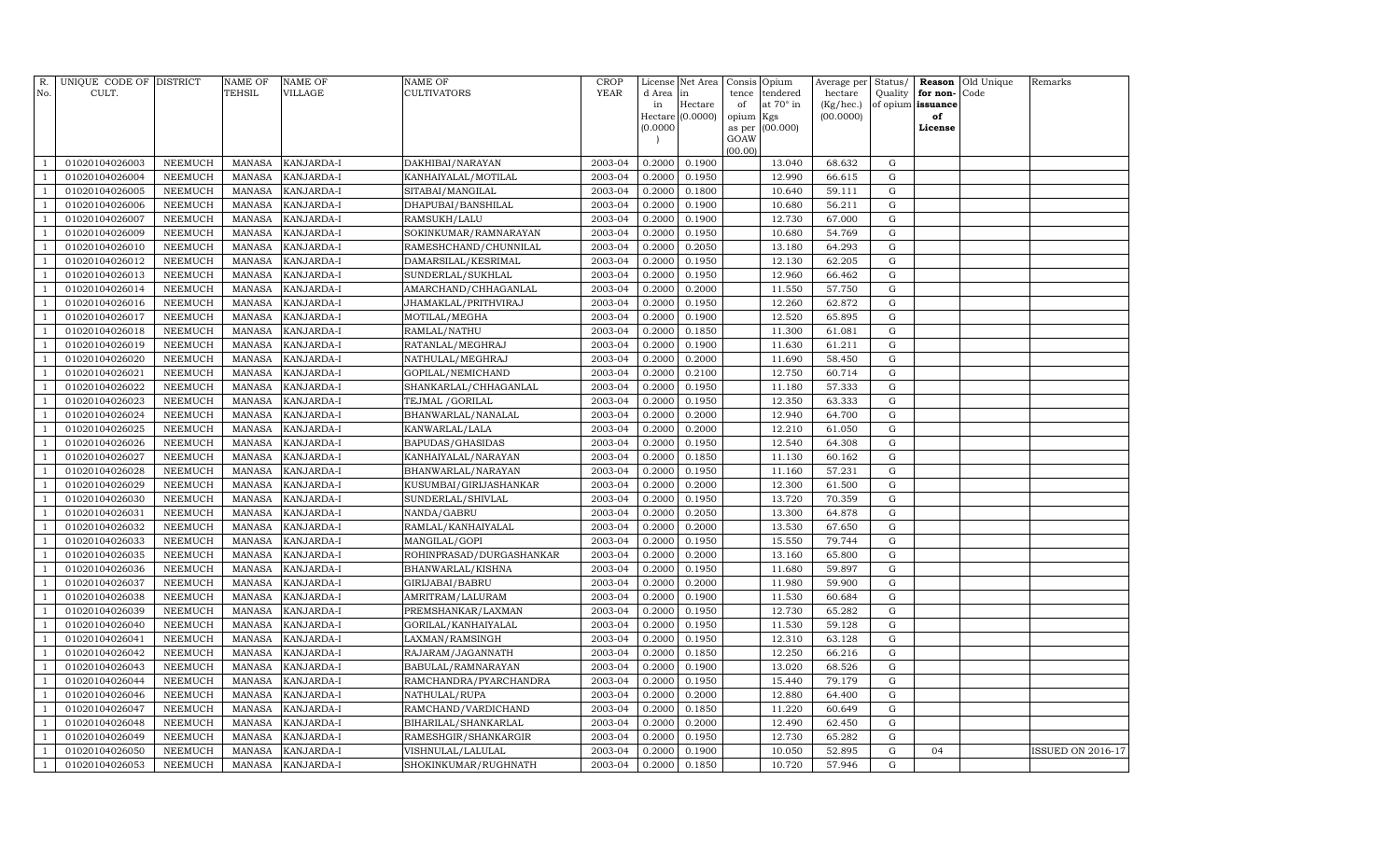| R.<br>No.      | UNIQUE CODE OF DISTRICT<br>CULT. |                | <b>NAME OF</b><br>TEHSIL | <b>NAME OF</b><br>VILLAGE | NAME OF<br>CULTIVATORS  | <b>CROP</b><br><b>YEAR</b> | d Area in | License Net Area | Consis<br>tence | Opium<br>tendered | Average per<br>hectare | Status/<br>Quality | for non-          | <b>Reason</b> Old Unique<br>Code | Remarks                  |
|----------------|----------------------------------|----------------|--------------------------|---------------------------|-------------------------|----------------------------|-----------|------------------|-----------------|-------------------|------------------------|--------------------|-------------------|----------------------------------|--------------------------|
|                |                                  |                |                          |                           |                         |                            | in        | Hectare          | of              | at 70° in         | (Kg/hec.)              |                    | of opium issuance |                                  |                          |
|                |                                  |                |                          |                           |                         |                            |           | Hectare (0.0000) | opium Kgs       |                   | (00.0000)              |                    | of                |                                  |                          |
|                |                                  |                |                          |                           |                         |                            | (0.0000)  |                  | as per          | (00.000)          |                        |                    | License           |                                  |                          |
|                |                                  |                |                          |                           |                         |                            |           |                  | GOAW<br>(00.00) |                   |                        |                    |                   |                                  |                          |
| $\mathbf{1}$   | 01020104026054                   | NEEMUCH        | MANASA                   | KANJARDA-I                | AMOLAKSINGH/NANDLAL     | 2003-04                    | 0.2000    | 0.1950           |                 | 13.460            | 69.026                 | G                  |                   |                                  |                          |
| $\mathbf{1}$   | 01020104026055                   | NEEMUCH        | <b>MANASA</b>            | KANJARDA-I                | SHAMBHUNATH/SHANKARNATH | 2003-04                    | 0.2000    | 0.2000           |                 | 10.640            | 53.200                 | G                  | 04                |                                  | <b>ISSUED ON 2009-10</b> |
| $\overline{1}$ | 01020104026056                   | NEEMUCH        | MANASA                   | KANJARDA-I                | GHISA/SHANKAR NAI       | 2003-04                    | 0.2000    | 0.2000           |                 | 12.770            | 63.850                 | G                  |                   |                                  |                          |
| $\mathbf{1}$   | 01020104026058                   | <b>NEEMUCH</b> | <b>MANASA</b>            | KANJARDA-I                | MANGILAL/DEVILAL        | 2003-04                    | 0.2000    | 0.2000           |                 | 11.170            | 55.850                 | G                  |                   |                                  |                          |
| 1              | 01020104026060                   | <b>NEEMUCH</b> | <b>MANASA</b>            | KANJARDA-I                | ASHARAM/BHOLARAM        | 2003-04                    | 0.2000    | 0.1950           |                 | 11.630            | 59.641                 | G                  |                   |                                  |                          |
| $\mathbf{1}$   | 01020104026061                   | <b>NEEMUCH</b> | <b>MANASA</b>            | KANJARDA-I                | NANALAL/CHAMPA          | 2003-04                    | 0.2000    | 0.1850           |                 | 12.290            | 66.432                 | G                  |                   |                                  |                          |
| $\mathbf{1}$   | 01020104026063                   | <b>NEEMUCH</b> | <b>MANASA</b>            | KANJARDA-I                | BHANWARLAL/DEVJI        | 2003-04                    | 0.2000    | 0.1900           |                 | 12.780            | 67.263                 | $\mathbf G$        |                   |                                  |                          |
| $\mathbf{1}$   | 01020104026064                   | NEEMUCH        | MANASA                   | KANJARDA-I                | VARJIBAI/KISHANLAL      | 2003-04                    | 0.2000    | 0.1900           |                 | 11.160            | 58.737                 | G                  |                   |                                  |                          |
| $\mathbf{1}$   | 01020104026065                   | NEEMUCH        | <b>MANASA</b>            | KANJARDA-I                | SUNDERBAI/BANSHILAL     | 2003-04                    | 0.2000    | 0.1950           |                 | 13.390            | 68.667                 | $\mathbf G$        |                   |                                  |                          |
| $\mathbf{1}$   | 01020104026066                   | <b>NEEMUCH</b> | <b>MANASA</b>            | KANJARDA-I                | MANGI BAI/NANDLAL       | 2003-04                    | 0.2000    | 0.2000           |                 | 11.180            | 55.900                 | G                  |                   |                                  |                          |
| $\mathbf{1}$   | 01020104026068                   | <b>NEEMUCH</b> | <b>MANASA</b>            | KANJARDA-I                | HARISHKUMAR/CHHOGAMAL   | 2003-04                    | 0.2000    | 0.1900           |                 | 11.700            | 61.579                 | G                  |                   |                                  |                          |
| $\mathbf{1}$   | 01020104026069                   | <b>NEEMUCH</b> | <b>MANASA</b>            | KANJARDA-I                | PURALAL/BHERU           | 2003-04                    | 0.2000    | 0.1950           |                 | 11.010            | 56.462                 | G                  |                   |                                  |                          |
| $\overline{1}$ | 01020104026070                   | NEEMUCH        | <b>MANASA</b>            | KANJARDA-I                | SUNDERLAL/DEVA          | 2003-04                    | 0.2000    | 0.2050           |                 | 13.450            | 65.610                 | G                  |                   |                                  |                          |
| $\mathbf{1}$   | 01020104026071                   | <b>NEEMUCH</b> | <b>MANASA</b>            | KANJARDA-I                | BAPULAL/RAJMAL          | 2003-04                    | 0.2000    | 0.1950           |                 | 11.250            | 57.692                 | $\mathbf G$        |                   |                                  |                          |
| 1              | 01020104026072                   | <b>NEEMUCH</b> | <b>MANASA</b>            | KANJARDA-I                | KANHAIYALAL/RAMSUKH     | 2003-04                    | 0.2000    | 0.1950           |                 | 11.220            | 57.538                 | $\mathbf G$        |                   |                                  |                          |
| $\mathbf{1}$   | 01020104026073                   | <b>NEEMUCH</b> | <b>MANASA</b>            | KANJARDA-I                | BHAGIRATH/GOVINDRAM     | 2003-04                    | 0.2000    | 0.1950           |                 | 13.450            | 68.974                 | G                  |                   |                                  |                          |
| $\mathbf{1}$   | 01020104026074                   | <b>NEEMUCH</b> | <b>MANASA</b>            | KANJARDA-I                | BANSILAL/SUKHLAL        | 2003-04                    | 0.2000    | 0.2000           |                 | 13.540            | 67.700                 | $\mathbf G$        |                   |                                  |                          |
| $\mathbf{1}$   | 01020104026075                   | <b>NEEMUCH</b> | <b>MANASA</b>            | KANJARDA-I                | KANHAIYALAL/MODA        | 2003-04                    | 0.2000    | 0.1950           |                 | 11.810            | 60.564                 | G                  |                   |                                  |                          |
| $\mathbf{1}$   | 01020104026076                   | NEEMUCH        | <b>MANASA</b>            | KANJARDA-I                | RAMNARAYAN/SHIVRAM      | 2003-04                    | 0.2000    | 0.1950           |                 | 11.640            | 59.692                 | $\mathbf G$        |                   |                                  |                          |
| $\mathbf{1}$   | 01020104026077                   | NEEMUCH        | <b>MANASA</b>            | KANJARDA-I                | JANI BAI/DEVILAL        | 2003-04                    | 0.2000    | 0.1900           |                 | 11.540            | 60.737                 | G                  |                   |                                  |                          |
| $\overline{1}$ | 01020104026078                   | <b>NEEMUCH</b> | <b>MANASA</b>            | KANJARDA-I                | FULCHAND/PRABHULAL      | 2003-04                    | 0.2000    | 0.2050           |                 | 14.120            | 68.878                 | G                  |                   |                                  |                          |
| $\mathbf{1}$   | 01020104026080                   | <b>NEEMUCH</b> | <b>MANASA</b>            | KANJARDA-I                | BADRILAL/BHERULAL       | 2003-04                    | 0.2000    | 0.1950           |                 | 14.250            | 73.077                 | G                  |                   |                                  |                          |
| 1              | 01020104026081                   | <b>NEEMUCH</b> | <b>MANASA</b>            | KANJARDA-I                | SUKHLAL/RAMLAL          | 2003-04                    | 0.2000    | 0.2000           |                 | 11.150            | 55.750                 | G                  |                   |                                  |                          |
| $\mathbf{1}$   | 01020104026084                   | <b>NEEMUCH</b> | <b>MANASA</b>            | KANJARDA-I                | MOHANLAL/BHANWARLAL     | 2003-04                    | 0.2000    | 0.1850           |                 | 10.260            | 55.459                 | G                  |                   |                                  |                          |
| $\mathbf{1}$   | 01020104026085                   | <b>NEEMUCH</b> | <b>MANASA</b>            | KANJARDA-I                | MOTILAL/BHANWARLAL      | 2003-04                    | 0.2000    | 0.2000           |                 | 11.490            | 57.450                 | $\mathbf G$        |                   |                                  |                          |
| $\mathbf{1}$   | 01020104026088                   | <b>NEEMUCH</b> | <b>MANASA</b>            | KANJARDA-I                | SHANTILAL/SITARAM       | 2003-04                    | 0.2000    | 0.1950           |                 | 10.920            | 56.000                 | G                  |                   |                                  |                          |
| $\mathbf{1}$   | 01020104026089                   | <b>NEEMUCH</b> | <b>MANASA</b>            | KANJARDA-I                | DEVKISHAN/GORILAL       | 2003-04                    | 0.2000    | 0.1900           |                 | 10.600            | 55.789                 | ${\rm G}$          |                   |                                  |                          |
| $\mathbf{1}$   | 01020104026090                   | <b>NEEMUCH</b> | <b>MANASA</b>            | KANJARDA-I                | HARIRAM/KANHAIYALAL     | 2003-04                    | 0.2000    | 0.2000           |                 | 14.190            | 70.950                 | G                  |                   |                                  |                          |
| $\overline{1}$ | 01020104026091                   | <b>NEEMUCH</b> | <b>MANASA</b>            | KANJARDA-I                | NANDKISHORE/ONKAR       | 2003-04                    | 0.2000    | 0.2000           |                 | 12.370            | 61.850                 | G                  |                   |                                  |                          |
| $\mathbf{1}$   | 01020104026092                   | <b>NEEMUCH</b> | <b>MANASA</b>            | KANJARDA-I                | LABHCHAND/LALURAM       | 2003-04                    | 0.2000    | 0.2000           |                 | 12.440            | 62.200                 | G                  |                   |                                  |                          |
| $\overline{1}$ | 01020104026093                   | <b>NEEMUCH</b> | <b>MANASA</b>            | KANJARDA-I                | MANGILAL/NANALAL        | 2003-04                    | 0.2000    | 0.1950           |                 | 12.770            | 65.487                 | $\mathbf G$        |                   |                                  |                          |
| $\mathbf{1}$   | 01020104026094                   | <b>NEEMUCH</b> | <b>MANASA</b>            | KANJARDA-I                | PUKHRAJ/CHUNNILAL       | 2003-04                    | 0.2000    | 0.1900           |                 | 12.990            | 68.368                 | $\mathbf G$        |                   |                                  |                          |
| $\mathbf{1}$   | 01020104026095                   | <b>NEEMUCH</b> | <b>MANASA</b>            | KANJARDA-I                | RAMCHAND/SEVARAM        | 2003-04                    | 0.2000    | 0.1950           |                 | 11.620            | 59.590                 | G                  |                   |                                  |                          |
| $\mathbf{1}$   | 01020104026096                   | <b>NEEMUCH</b> | <b>MANASA</b>            | KANJARDA-I                | SURAMAL/NARAYAN         | 2003-04                    | 0.2000    | 0.2000           |                 | 13.520            | 67.600                 | G                  |                   |                                  |                          |
| $\mathbf{1}$   | 01020104026097                   | <b>NEEMUCH</b> | <b>MANASA</b>            | KANJARDA-I                | PRAKASH/SEVARAM         | 2003-04                    | 0.2000    | 0.2000           |                 | 13.120            | 65.600                 | G                  |                   |                                  |                          |
| $\mathbf{1}$   | 01020104026098                   | <b>NEEMUCH</b> | <b>MANASA</b>            | KANJARDA-I                | RAMESH/KISHANLAL        | 2003-04                    | 0.2000    | 0.1900           |                 | 12.700            | 66.842                 | G                  |                   |                                  |                          |
| $\overline{1}$ | 01020104026100                   | <b>NEEMUCH</b> | <b>MANASA</b>            | KANJARDA-I                | BABULAL/RAMKISHAN       | 2003-04                    | 0.2000    | 0.2000           |                 | 13.890            | 69.450                 | G                  |                   |                                  |                          |
| $\mathbf{1}$   | 01020104026101                   | <b>NEEMUCH</b> | <b>MANASA</b>            | KANJARDA-I                | NATHULAL/JAMNA          | 2003-04                    | 0.2000    | 0.2000           |                 | 12.360            | 61.800                 | G                  |                   |                                  |                          |
| $\mathbf{1}$   | 01020104026102                   | <b>NEEMUCH</b> | <b>MANASA</b>            | KANJARDA-I                | MOHANGIR/ONKARGIR       | 2003-04                    | 0.2000    | 0.1850           |                 | 11.610            | 62.757                 | $\mathbf G$        |                   |                                  |                          |
| 1              | 01020104026103                   | <b>NEEMUCH</b> | <b>MANASA</b>            | KANJARDA-I                | RAMLAL/MANGILAL         | 2003-04                    | 0.2000    | 0.1950           |                 | 13.320            | 68.308                 | $\mathbf G$        |                   |                                  |                          |
| $\mathbf{1}$   | 01020104026104                   | <b>NEEMUCH</b> | <b>MANASA</b>            | KANJARDA-I                | CHUNNILAL/NANALAL       | 2003-04                    | 0.2000    | 0.1850           |                 | 10.500            | 56.757                 | G                  |                   |                                  |                          |
| $\mathbf{1}$   | 01020104026105                   | <b>NEEMUCH</b> | <b>MANASA</b>            | KANJARDA-I                | HARISH/PREMCHAND        | 2003-04                    | 0.2000    | 0.1950           |                 | 11.890            | 60.974                 | G                  |                   |                                  |                          |
| $\mathbf{1}$   | 01020104026106                   | <b>NEEMUCH</b> | <b>MANASA</b>            | KANJARDA-I                | PRABHULAL/PRITHVIRAJ    | 2003-04                    | 0.2000    | 0.1900           |                 | 13.450            | 70.789                 | G                  |                   |                                  |                          |
| $\mathbf{1}$   | 01020104026107                   | NEEMUCH        | MANASA                   | KANJARDA-I                | BASANTILAL/DOULATRAM    | 2003-04                    | 0.2000    | 0.2000           |                 | 11.910            | 59.550                 | G                  |                   |                                  |                          |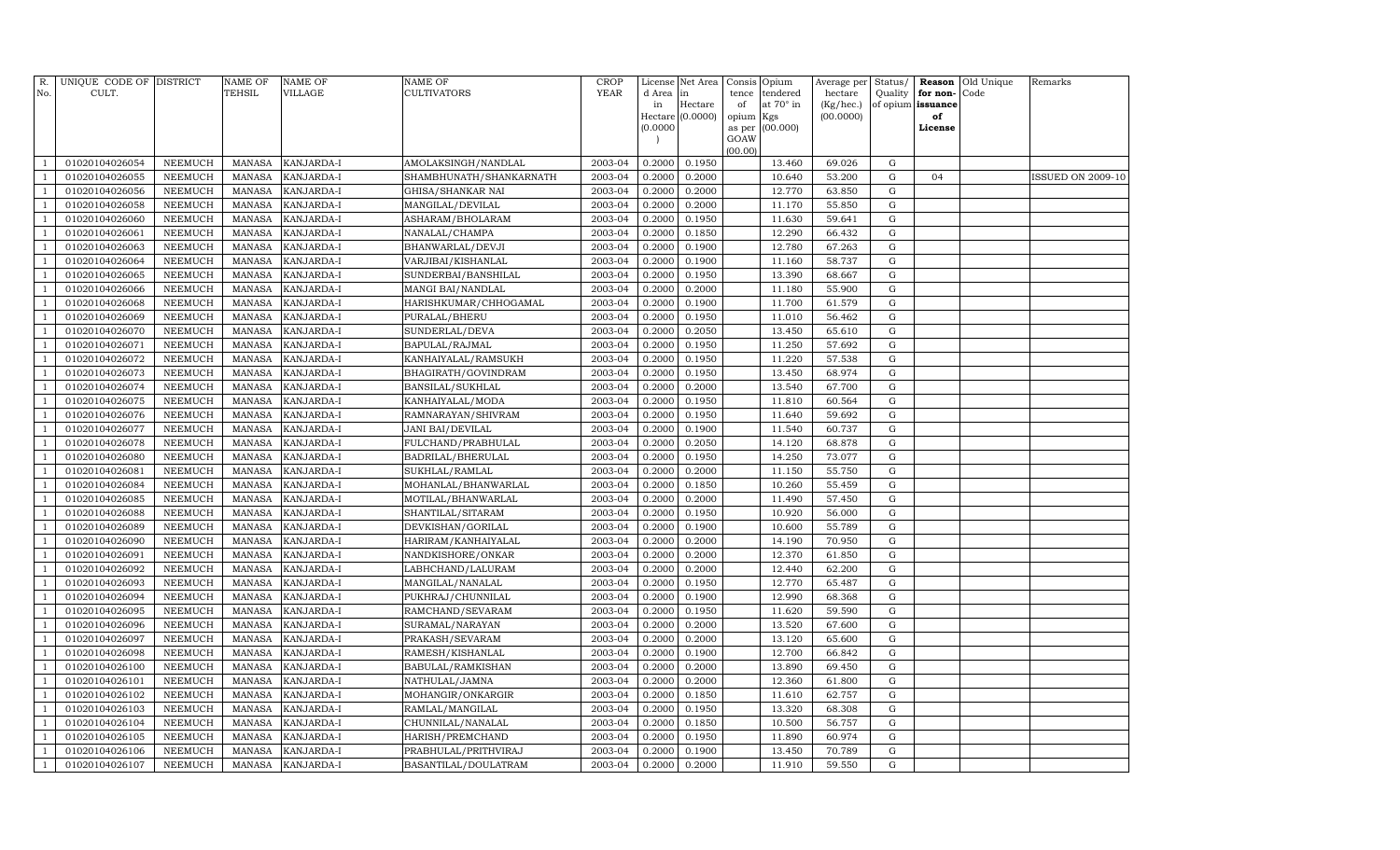| R.             | UNIQUE CODE OF DISTRICT |                | <b>NAME OF</b> | <b>NAME OF</b> | NAME OF                                     | CROP        |           | License Net Area            | Consis      | Opium                   | Average per            | Status/     |                         | <b>Reason</b> Old Unique | Remarks                                 |  |
|----------------|-------------------------|----------------|----------------|----------------|---------------------------------------------|-------------|-----------|-----------------------------|-------------|-------------------------|------------------------|-------------|-------------------------|--------------------------|-----------------------------------------|--|
| No.            | CULT.                   |                | TEHSIL         | VILLAGE        | CULTIVATORS                                 | <b>YEAR</b> | d Area in |                             | tence       | tendered                | hectare                | Quality     | for non-                | Code                     |                                         |  |
|                |                         |                |                |                |                                             |             | in        | Hectare<br>Hectare (0.0000) | of<br>opium | at $70^\circ$ in<br>Kgs | (Kg/hec.)<br>(00.0000) |             | of opium issuance<br>of |                          |                                         |  |
|                |                         |                |                |                |                                             |             | (0.0000)  |                             | as per      | (00.000)                |                        |             | License                 |                          |                                         |  |
|                |                         |                |                |                |                                             |             |           |                             | GOAW        |                         |                        |             |                         |                          |                                         |  |
| -1             | 01020104026108          | NEEMUCH        | MANASA         | KANJARDA-I     | GOPAL/BANSILAL                              | 2003-04     | 0.2000    | 0.1950                      | (00.00)     | 12.590                  | 64.564                 | G           |                         |                          |                                         |  |
| -1             | 01020104026110          | NEEMUCH        | MANASA         | KANJARDA-I     | BABULAL/NANALAL                             | 2003-04     | 0.2000    | 0.2000                      |             | 13.470                  | 67.350                 | G           |                         |                          |                                         |  |
| -1             | 01020104026111          | NEEMUCH        | <b>MANASA</b>  | KANJARDA-I     | $\overline{\mbox{NANDLAL}/\mbox{MANGILAL}}$ | 2003-04     | 0.2000    | 0.2000                      |             | 13.200                  | 66.000                 | G           |                         |                          |                                         |  |
| -1             | 01020104026112          | NEEMUCH        | MANASA         | KANJARDA-I     | NANIBAI/RAMESHWAR                           | 2003-04     | 0.2000    | 0.1900                      |             | 12.850                  | 67.632                 | G           |                         |                          |                                         |  |
| $\mathbf{1}$   | 01020104026114          | NEEMUCH        | <b>MANASA</b>  | KANJARDA-I     | PRAKASH/RAMCHANDRA                          | 2003-04     | 0.2000    | 0.1950                      |             | 12.700                  | 65.128                 | G           |                         |                          |                                         |  |
| <sup>1</sup>   | 01020104026300          | NEEMUCH        | MANASA         | KANJARDA-I     | JAGANNATH/PYARCHANDRA                       | 2003-04     | 0.2000    | 0.1950                      |             | 13.530                  | 69.385                 | ${\rm G}$   |                         |                          |                                         |  |
| <sup>1</sup>   | 01020104026301          | NEEMUCH        | <b>MANASA</b>  | KANJARDA-I     | HEERALAL/NANALAL                            | 2003-04     | 0.2000    | 0.1900                      |             | 10.260                  | 54.000                 | G           |                         |                          |                                         |  |
| <sup>1</sup>   | 01020104026302          | NEEMUCH        | <b>MANASA</b>  | KANJARDA-I     | BADRILAL/BHANWARLAL                         | 2003-04     | 0.2000    | 0.1900                      |             | 12.660                  | 66.632                 | G           |                         |                          |                                         |  |
| $\overline{1}$ | 01020104026328          | NEEMUCH        | <b>MANASA</b>  | KANJARDA-I     | GOPAL/ BHURALAL                             | 2003-04     | 0.2000    | 0.2000                      |             | 11.600                  | 58.000                 | G           |                         |                          |                                         |  |
| <sup>1</sup>   | 01020104026330          | NEEMUCH        | <b>MANASA</b>  | KANJARDA-I     | JAGANATH/BHOLAJI                            | 2003-04     | 0.2000    | 0.2000                      |             | 13.170                  | 65.850                 | G           |                         |                          |                                         |  |
| $\overline{1}$ | 01020104026331          | NEEMUCH        | <b>MANASA</b>  | KANJARDA-I     | CHANDIBAI/NANALAL                           | 2003-04     | 0.2000    | 0.2000                      |             | 13.030                  | 65.150                 | ${\rm G}$   |                         |                          |                                         |  |
| -1             | 01020104026334          | NEEMUCH        | <b>MANASA</b>  | KANJARDA-I     | DEVILAL/NARAYAN                             | 2003-04     | 0.2000    | 0.1900                      |             | 11.430                  | 60.158                 | G           |                         |                          |                                         |  |
| $\overline{1}$ | 01020104026337          | NEEMUCH        | <b>MANASA</b>  | KANJARDA-I     | UMABAI/DHANRAJ                              | 2003-04     | 0.2000    | 0.2000                      |             | 13.220                  | 66.100                 | ${\rm G}$   |                         |                          |                                         |  |
| - 1            | 01020104026338          | NEEMUCH        | <b>MANASA</b>  | KANJARDA-I     | KANHAIYALAL/AMARJI                          | 2003-04     | 0.2000    | 0.2000                      |             | 11.600                  | 58.000                 | ${\rm G}$   |                         |                          | TRANSFER/PARDA II                       |  |
| $\overline{1}$ | 01020104026340          | NEEMUCH        | <b>MANASA</b>  | KANJARDA-I     | KANKUBAI/MOHANLAL                           | 2003-04     | 0.2000    | 0.1950                      |             | 12.030                  | 61.692                 | G           |                         |                          | TRANSFER/KUKDESWAR                      |  |
| $\overline{1}$ | 01020104026343          | NEEMUCH        | <b>MANASA</b>  | KANJARDA-I     | MANGIBAI/SEVA                               | 2003-04     | 0.2000    | 0.1900                      |             | 11.330                  | 59.632                 | ${\rm G}$   |                         |                          | TRANSFER/BHATKHEDI II                   |  |
| $\overline{1}$ | 01020104026344          | NEEMUCH        | MANASA         | KANJARDA-I     | BHANWARLAL/BALCHANDRA                       | 2003-04     | 0.2000    | 0.2050                      |             | 11.990                  | 58.488                 | G           |                         |                          | TRANSFER/BHATKHEDI II                   |  |
| $\overline{1}$ | 01020104026345          | NEEMUCH        | MANASA         | KANJARDA-I     | KACHRU/NANDA                                | 2003-04     | 0.2000    | 0.1900                      |             | 10.950                  | 57.632                 | G           |                         |                          |                                         |  |
| $\overline{1}$ | 01020104026350          | NEEMUCH        | MANASA         | KANJARDA-I     | KARULAL/CHUNNILAL                           | 2003-04     | 0.2000    | 0.1950                      |             | 11.730                  | 60.154                 | G           |                         |                          | TRANSFER/KUKDESWAR                      |  |
| $\overline{1}$ | 01020104026353          | <b>NEEMUCH</b> | MANASA         | KANJARDA-I     | NANDLAL/RADHAKISHAN                         | 2003-04     | 0.2000    | 0.1900                      |             | 11.440                  | 60.211                 | $\mathbf G$ |                         |                          |                                         |  |
| $\overline{1}$ | 01020104026355          | NEEMUCH        | MANASA         | KANJARDA-I     | SHANTIDEVI/INDERSINGH                       | 2003-04     | 0.2000    | 0.2000                      |             | 12.300                  | 61.500                 | G           |                         |                          | TRANSFER/KUKDESWAR                      |  |
| $\overline{1}$ | 01020104026356          | NEEMUCH        | MANASA         | KANJARDA-I     | HUKMICHANDRA/KISHANLAL                      | 2003-04     | 0.2000    | 0.2000                      |             | 12.220                  | 61.100                 | G           |                         |                          | TRANSFER/KUKDESWAR                      |  |
| $\overline{1}$ | 01020104026357          | NEEMUCH        | MANASA         | KANJARDA-I     | MOHANLAL/HEERAJI                            | 2003-04     | 0.2000    | 0.1900                      |             | 11.860                  | 62.421                 | G           |                         |                          | TRANSFER/ACHALPURA                      |  |
| $\overline{1}$ | 01020104026358          | <b>NEEMUCH</b> | <b>MANASA</b>  | KANJARDA-I     | DEVILAL/DAYARAM                             | 2003-04     | 0.2000    | 0.1950                      |             | 11.250                  | 57.692                 | G           |                         |                          | TRANSFER/ACHALPURA                      |  |
| $\overline{1}$ | 01020104026359          | <b>NEEMUCH</b> | <b>MANASA</b>  | KANJARDA-I     | RAMCHANDRA/SITARAM                          | 2003-04     | 0.2000    | 0.1850                      |             | 9.660                   | 52.216                 | G           | 04                      |                          |                                         |  |
| $\overline{1}$ | 01020104026361          | <b>NEEMUCH</b> | <b>MANASA</b>  | KANJARDA-I     | MOHANLAL/SUNDERBAI                          | 2003-04     | 0.2000    | 0.1950                      |             | 12.650                  | 64.872                 | G           |                         |                          | TRANSFER/BARDIA KENT                    |  |
| $\overline{1}$ | 01020104026363          | <b>NEEMUCH</b> | <b>MANASA</b>  | KANJARDA-I     | BHANWARLAL/KALU                             | 2003-04     | 0.2000    | 0.1900                      |             | 9.710                   | 51.105                 | G           | 04                      |                          | <b>ISSUED ON 2016-17</b>                |  |
| $\overline{1}$ | 01020104026364          | NEEMUCH        | <b>MANASA</b>  | KANJARDA-I     | RAMCHANDRA/BHERULAL                         | 2003-04     | 0.2000    | 0.1900                      |             | 11.560                  | 60.842                 | G           |                         |                          | TRANSFER/KUKDESWAR                      |  |
| $\overline{1}$ | 01020104026365          | <b>NEEMUCH</b> | <b>MANASA</b>  | KANJARDA-I     | BHERULAL/GAMER                              | 2003-04     | 0.2000    | 0.2000                      |             | 12.920                  | 64.600                 | G           |                         |                          | TRANSFER/JALINER                        |  |
|                | 01020104026366          | <b>NEEMUCH</b> | <b>MANASA</b>  | KANJARDA-I     | PANNALAL/HARIRAM                            | 2003-04     | 0.2000    | 0.2050                      |             | 10.380                  | 50.634                 | G           | 04                      |                          |                                         |  |
| $\overline{1}$ | 01020104026367          | NEEMUCH        | <b>MANASA</b>  | KANJARDA-I     | RATANLAL/RAMLAL                             | 2003-04     | 0.2000    | 0.1950                      |             | 11.320                  | 58.051                 | G           |                         |                          |                                         |  |
|                | 01020104026082          | NEEMUCH        | <b>MANASA</b>  | KANJARDA-I     | GOPAL/SITARAM                               | 2003-04     | 0.2000    | 0.2000                      |             | 11.480                  | 57.400                 | G           |                         |                          | OLD CULT. BEFORE 1998-99                |  |
| $\overline{1}$ | 01020104026377          | NEEMUCH        | <b>MANASA</b>  | KANJARDA-I     | MOTILAL/KISHNA                              | 2003-04     | 0.2000    | 0.1900                      |             | 12.310                  | 64.789                 | G           |                         |                          | 0102010402305TRANSFER/BORDIA KALA NMH I |  |
|                | 01020104026378          | NEEMUCH        | <b>MANASA</b>  | KANJARDA-I     | BHERULAL/NARAYAN                            | 2003-04     | 0.2000    | 0.1950                      |             | 11.970                  | 61.385                 | G           |                         | 01020104023046           |                                         |  |
| $\overline{1}$ | 01020104026079          | NEEMUCH        | <b>MANASA</b>  | KANJARDA-I     | LAXMAN/RAMLAL                               | 2003-04     | 0.2000    | 0.1900                      |             | 12.540                  | 66.000                 | G           |                         |                          |                                         |  |
| $\overline{1}$ | 01020104026379          | NEEMUCH        | <b>MANASA</b>  | KANJARDA-I     | NANIBAI/CHANDMOHMAD                         | 2003-04     | 0.2000    | 0.1900                      |             | 12.090                  | 63.632                 | G           |                         |                          | 0102010413306 TRANSFER/BARTHUN          |  |
| $\overline{1}$ | 01020104026051          | NEEMUCH        | <b>MANASA</b>  | KANJARDA-I     | MOHANLAL/NANDLAL                            | 2003-04     | 0.2000    | 0.2000                      |             | 13.860                  | 69.300                 | G           |                         |                          |                                         |  |
| $\overline{1}$ | 01020104026380          | NEEMUCH        | <b>MANASA</b>  | KANJARDA-I     | MAYACHAND/TULSIRAM                          | 2003-04     | 0.2000    | 0.2000                      |             | 12.850                  | 64.250                 | G           |                         |                          | 0102010507005 TRANSFER/PATIYAL          |  |
| $\overline{1}$ | 01020104026381          | <b>NEEMUCH</b> | <b>MANASA</b>  | KANJARDA-I     | RAMESHVAR/MANGILAL                          | 2003-04     | 0.2000    | 0.2000                      |             | 12.320                  | 61.600                 | G           |                         |                          | 0102010405700 TRANSFER MANASA           |  |
| $\overline{1}$ | 01020104026382          | <b>NEEMUCH</b> | <b>MANASA</b>  | KANJARDA-I     | PRABHULAL/MANGILAL                          | 2003-04     | 0.2000    | 0.2050                      |             | 11.510                  | 56.146                 | G           |                         |                          | 0102010412016TRANSFER/KUKDESWAR         |  |
| $\overline{1}$ | 01020104026383          | <b>NEEMUCH</b> | <b>MANASA</b>  | KANJARDA-I     | GOPALKRISHNA/BHUVANISHANKAR                 | 2003-04     | 0.2000    | 0.1950                      |             | 12.360                  | 63.385                 | G           |                         |                          | 0102010413903TRANSFER/KUKDESWAR         |  |
| $\overline{1}$ | 01020104026384          | <b>NEEMUCH</b> | <b>MANASA</b>  | KANJARDA-I     | NIRMALKUMAR/KANHYALAL                       | 2003-04     | 0.2000    | 0.2000                      |             | 10.740                  | 53.700                 | G           | 04                      | 10201040880              | <b>ISSUED ON 2009-10</b>                |  |
| <sup>1</sup>   | 01020104026385          | NEEMUCH        | MANASA         | KANJARDA-I     | GHANSHYAM/RAMCHANDRA                        | 2003-04     | 0.2000    | 0.1950                      |             | 12.200                  | 62.564                 | G           |                         |                          | 0102010408803TRANSFER/ACHALPURA         |  |
| -1             | 01020104026386          | <b>NEEMUCH</b> | MANASA         | KANJARDA-I     | GANGABAI/NANURAM                            | 2003-04     | 0.2000    | 0.2000                      |             | 11.360                  | 56.800                 | G           |                         |                          | 0102010408804TRANSFER/ACHALPURA         |  |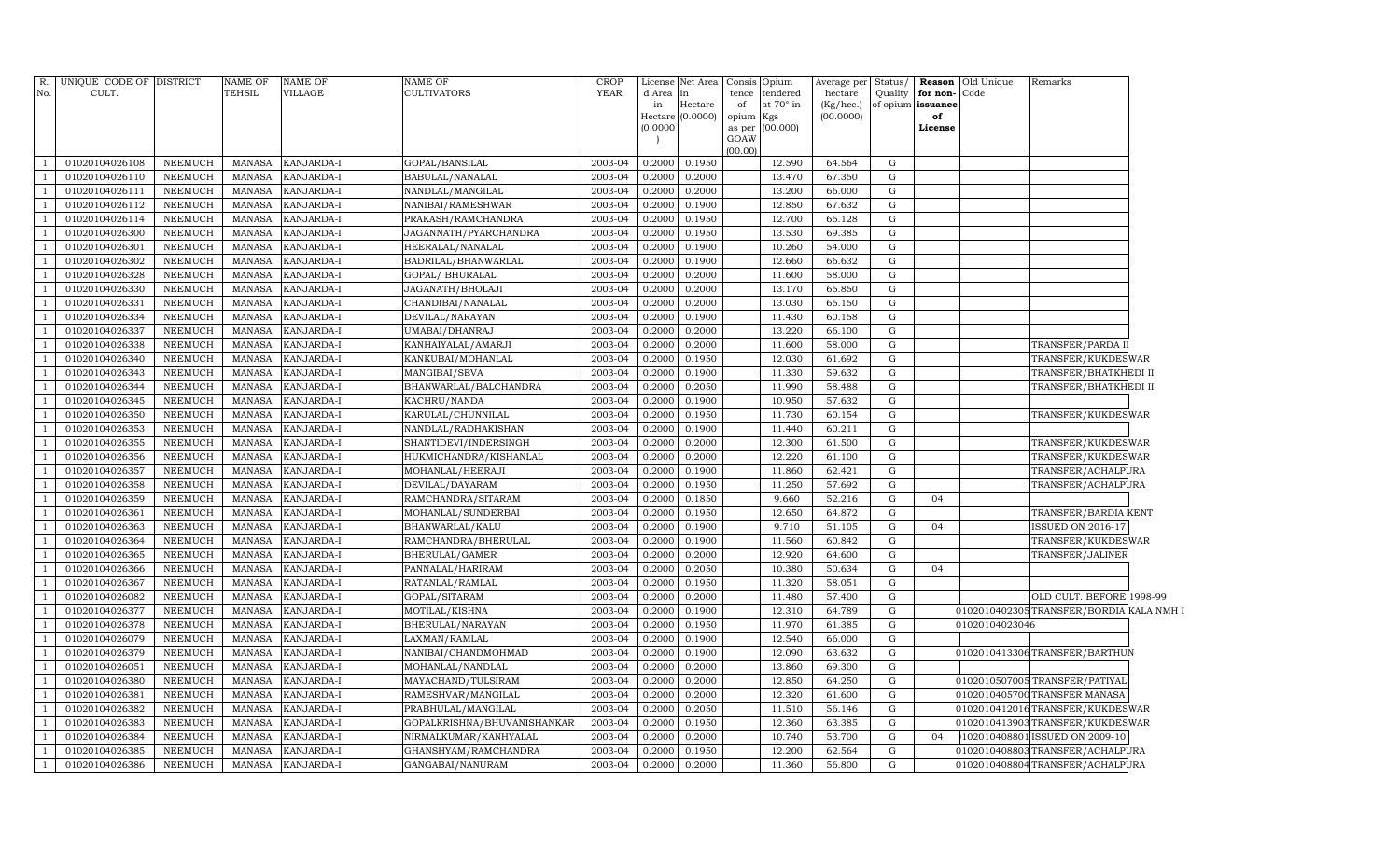| R.  | UNIQUE CODE OF DISTRICT |                | NAME OF       | <b>NAME OF</b> | NAME OF                | <b>CROP</b> | License  | Net Area | Consis         | Opium            | Average per Status/ |           |                   | <b>Reason</b> Old Unique | Remarks                          |                                          |
|-----|-------------------------|----------------|---------------|----------------|------------------------|-------------|----------|----------|----------------|------------------|---------------------|-----------|-------------------|--------------------------|----------------------------------|------------------------------------------|
| No. | CULT.                   |                | TEHSIL        | VILLAGE        | CULTIVATORS            | <b>YEAR</b> | d Area   |          | tence          | endered          | hectare             | Quality   | for non-          | Code                     |                                  |                                          |
|     |                         |                |               |                |                        |             | in       | Hectare  | of             | at $70^\circ$ in | (Kg/hec.)           |           | of opium issuance |                          |                                  |                                          |
|     |                         |                |               |                |                        |             | Hectare  | (0.0000) | opium          | Kgs              | (00.0000)           |           | of                |                          |                                  |                                          |
|     |                         |                |               |                |                        |             | (0.0000) |          | as per<br>GOAW | (00.000)         |                     |           | License           |                          |                                  |                                          |
|     |                         |                |               |                |                        |             |          |          | (00.00)        |                  |                     |           |                   |                          |                                  |                                          |
|     | 01020104026387          | NEEMUCH        | MANASA        | KANJARDA-I     | SHAMBHU/KALUBRHAMAN    | 2003-04     | 0.2000   | 0.1900   |                | 13.050           | 68.684              | G         |                   |                          | 0102010408300TRANSFER/LUMDI      |                                          |
|     | 01020104026388          | <b>NEEMUCH</b> | <b>MANASA</b> | KANJARDA-I     | GANPAT/DEVILAL         | 2003-04     | 0.2000   | 0.1850   |                | 13.060           | 70.595              | G         |                   |                          | 0102010408300 TRANSFER/LUMDI     |                                          |
|     | 01020104026389          | <b>NEEMUCH</b> | MANASA        | KANJARDA-I     | MOHANBAI/BHAVARLAL     | 2003-04     | 0.2000   | 0.1950   |                | 11.490           | 58.923              | G         |                   |                          | 0102010408302 TRANSFER/LUMDI     |                                          |
|     | 01020104026390          | <b>NEEMUCH</b> | MANASA        | KANJARDA-I     | KAVERIBAI/DHANNAJI     | 2003-04     | 0.2000   | 0.1950   |                | 11.460           | 58.769              | G         |                   |                          | 0102010408303TRANSFER/LUMDI      |                                          |
|     | 01020104026391          | <b>NEEMUCH</b> | <b>MANASA</b> | KANJARDA-I     | KAVARLAL/GOBARJI KHATI | 2003-04     | 0.2000   | 0.1950   |                | 11.640           | 59.692              | G         |                   |                          | 0102010408300 TRANSFER/LUMDI     |                                          |
|     | 01020104026392          | <b>NEEMUCH</b> | <b>MANASA</b> | KANJARDA-I     | SURESHKUMAR/DVARAKADAS | 2003-04     | 0.2000   | 0.1950   |                | 11.650           | 59.744              | G         |                   |                          |                                  | TRANSFER/LUMDI/OLD CULTI. BEFORE 1998-99 |
|     | 01020104026393          | <b>NEEMUCH</b> | <b>MANASA</b> | KANJARDA-I     | MOTILAL/TULSIRAM       | 2003-04     | 0.2000   | 0.1950   |                | 11.000           | 56.410              | G         |                   | 042                      | TRANSFER/NEEMUCH CITY/NMH I      |                                          |
|     | 01020104026394          | <b>NEEMUCH</b> | MANASA        | KANJARDA-I     | SHANTIBAI/LAXMINARAYAN | 2003-04     | 0.2000   | 0.1900   |                | 11.550           | 60.789              | G         |                   | 001                      |                                  |                                          |
|     | 01020104026290          | <b>NEEMUCH</b> | <b>MANASA</b> | KANJARDA-I     | BHURALAL/GORILAL       | 2003-04     | 0.2000   | 0.2000   |                | 13.760           | 68.800              | G         |                   | 01020104020196           |                                  |                                          |
|     | 01020104026395          | <b>NEEMUCH</b> | MANASA        | KANJARDA-I     | BHONIBAI/BAGDU         | 2003-04     | 0.2000   | 0.2000   |                | 11.350           | 56.750              | G         |                   |                          | 0102010408204TRANSFER/JALINER    |                                          |
|     | 01020104026396          | <b>NEEMUCH</b> | MANASA        | KANJARDA-I     | KANHYALAL/BHONA        | 2003-04     | 0.2000   | 0.1950   |                | 12.870           | 66.000              | G         |                   |                          | 0102010617200 TRANSFER BHAMESER  |                                          |
| - 1 | 01020104026397          | NEEMUCH        | MANASA        | KANJARDA-I     | HIRABAI/DHANRAJ        | 2003-04     | 0.2000   | 0.2000   |                | 12.170           | 60.850              | G         |                   |                          | 0102010408805 TRANSFER ACHALPURA |                                          |
| -1  | 01020104026398          | <b>NEEMUCH</b> | MANASA        | KANJARDA-I     | KAVARLAL/GOBARLAL      | 2003-04     | 0.2000   | 0.1950   |                | 12.030           | 61.692              | G         |                   |                          | 0102010408804TRANSFER/ACHALPURA  |                                          |
|     | 01020104026399          | NEEMUCH        | MANASA        | KANJARDA-I     | SUNDRLAL/MULCHAND      | 2003-04     | 0.2000   | 0.2000   |                | 12.210           | 61.050              | G         |                   |                          | 0102010408805TRANSFER/ACHALPURA  |                                          |
| - 1 | 01020104026400          | NEEMUCH        | MANASA        | KANJARDA-I     | UDIBAI/RAMCHANDRA      | 2003-04     | 0.2000   | 0.2000   |                | 12.700           | 63.500              | G         |                   | 01020104120263           |                                  |                                          |
|     | 01020104026401          | <b>NEEMUCH</b> | MANASA        | KANJARDA-I     | NANURAM/NANDLAL        | 2003-04     | 0.2000   | 0.2000   |                | 11.410           | 57.050              | G         |                   |                          | 0102010412008TRANSFER/KUKDESHWAR |                                          |
|     | 01020104026402          | <b>NEEMUCH</b> | <b>MANASA</b> | KANJARDA-I     | PARASRAM/NATHU         | 2003-04     | 0.2000   | 0.1950   |                | 12.180           | 62.462              | G         |                   |                          | 0102010412005TRANSFER/KUKDESWAR  |                                          |
|     | 01020104026403          | <b>NEEMUCH</b> | MANASA        | KANJARDA-I     | BALMUKUND/HIRALAL      | 2003-04     | 0.2000   | 0.1850   |                | 11.460           | 61.946              | ${\rm G}$ |                   | 106                      | TRANSFER/BORDIA KALA NMH I       |                                          |
|     | 01020104026404          | <b>NEEMUCH</b> | <b>MANASA</b> | KANJARDA-I     | RAMPRASAD/BHAVARLAL    | 2003-04     | 0.2000   | 0.1950   |                | 13.900           | 71.282              | ${\rm G}$ |                   |                          | 0102010408301TRANSFER/LUMDI      |                                          |
|     | 01020104026405          | <b>NEEMUCH</b> | MANASA        | KANJARDA-I     | KELASH/MUKUNDLAL       | 2003-04     | 0.2000   | 0.2000   |                | 12.480           | 62.400              | G         |                   |                          | 0102010617207RANSFER/BHAMESAR    |                                          |
|     | 01020104026406          | <b>NEEMUCH</b> | <b>MANASA</b> | KANJARDA-I     | RAMNARAYAN/DALLAJI     | 2003-04     | 0.2000   | 0.1950   |                | 11.410           | 58.513              | G         |                   |                          | 0102010404601 TRANSFER/LODKIA    |                                          |
| -1  | 01020104026407          | <b>NEEMUCH</b> | MANASA        | KANJARDA-I     | BAGDIRAM/CHUNNILAL     | 2003-04     | 0.2000   | 0.1900   |                | 10.880           | 57.263              | G         |                   |                          | 0102010409501 TRANSFER/ARNIAMALI |                                          |
| -1  | 01020104026408          | <b>NEEMUCH</b> | MANASA        | KANJARDA-I     | RATANALAL/BHONAJI      | 2003-04     | 0.2000   | 0.2000   |                | 10.470           | 52.350              | G         | 04                | 1020104088065            |                                  |                                          |
|     | 01020104026409          | <b>NEEMUCH</b> | MANASA        | KANJARDA-I     | TULSIRAM/CHUNNILAL     | 2003-04     | 0.2000   | 0.2000   |                | 11.970           | 59.850              | G         |                   |                          | 0102010408805TRANSFER/ACHALPURA  |                                          |
| -1  | 01020104026410          | <b>NEEMUCH</b> | MANASA        | KANJARDA-I     | KISANLAL/LAKHMICHAN    | 2003-04     | 0.2000   | 0.1950   |                | 11.720           | 60.103              | G         |                   |                          | 0102010408802 TRANSFER/ACHALPURA |                                          |
|     | 01020104026411          | NEEMUCH        | MANASA        | KANJARDA-I     | DHANGIR/BHERUGIR       | 2003-04     | 0.2000   | 0.2050   |                | 13.420           | 65.463              | G         |                   |                          | 0102010408805TRANSFER/ACHALPURA  |                                          |
|     | 01020104026412          | NEEMUCH        | <b>MANASA</b> | KANJARDA-I     | KARULAL/HARLAL         | 2003-04     | 0.2000   | 0.1850   |                | 11.540           | 62.378              | G         |                   |                          |                                  | TRANSFER LUMDI OLD CULT. BEFORE 1998-99  |
|     | 01020104026413          | <b>NEEMUCH</b> | MANASA        | KANJARDA-I     | DURGABAI/RAMCHANDRA    | 2003-04     | 0.2000   | 0.1900   |                | 11.670           | 61.421              | G         |                   |                          | 0102010408302TRANSFER/LUMDI      |                                          |
|     | 01020104026414          | NEEMUCH        | <b>MANASA</b> | KANJARDA-I     | RAMESHVAR/BABRU        | 2003-04     | 0.2000   | 0.1850   |                | 13.260           | 71.676              | G         |                   |                          | 0102010408300TRANSFER/LUMDI      |                                          |
|     | 01020104026415          | <b>NEEMUCH</b> | MANASA        | KANJARDA-I     | MATHURADAS/CHATARBHUJ  | 2003-04     | 0.2000   | 0.1900   |                | 13.030           | 68.579              | G         |                   |                          | 0102010616700 TRANSFER/DEVRAN    |                                          |
|     | 01020104026416          | <b>NEEMUCH</b> | <b>MANASA</b> | KANJARDA-I     | CHUNNILAL/NANURAM      | 2003-04     | 0.2000   | 0.2000   |                | 12.130           | 60.650              | ${\rm G}$ |                   |                          | 0102010408805TRANSFER/ACHALPURA  |                                          |
|     | 01020104026417          | <b>NEEMUCH</b> | MANASA        | KANJARDA-I     | SHAMBHULAL/BHAVARLAL   | 2003-04     | 0.2000   | 0.2000   |                | 10.760           | 53.800              | G         | 04                | 1020104088020            |                                  |                                          |
|     | 01020104026418          | <b>NEEMUCH</b> | <b>MANASA</b> | KANJARDA-I     | BASANTILAL/BHAVARLAL   | 2003-04     | 0.2000   | 0.2000   |                | 11.650           | 58.250              | G         |                   | 01020104088021           |                                  |                                          |
|     | 01020104026419          | <b>NEEMUCH</b> | <b>MANASA</b> | KANJARDA-I     | VARDICHAND/GOUTAM      | 2003-04     | 0.2000   | 0.1950   |                | 12.570           | 64.462              | G         |                   |                          | 0102010408800TRANSFER/ACHALPURA  |                                          |
|     | 01020104026420          | <b>NEEMUCH</b> | <b>MANASA</b> | KANJARDA-I     | NANIBAI/NARAYAN        | 2003-04     | 0.2000   | 0.1900   |                | 10.670           | 56.158              | ${\rm G}$ |                   |                          | 0102010402702 TRANSFER/PARDA 1   |                                          |
|     | 01020104026421          | NEEMUCH        | <b>MANASA</b> | KANJARDA-I     | RAMESH/DEVIKISHAN      | 2003-04     | 0.2000   | 0.2000   |                | 11.550           | 57.750              | G         |                   | 01020104120220           |                                  |                                          |
|     | 01020104026422          | <b>NEEMUCH</b> | <b>MANASA</b> | KANJARDA-I     | RADHAKISHAN/GORDHAN    | 2003-04     | 0.2000   | 0.1950   |                | 12.970           | 66.513              | G         |                   |                          | TRANSFER/KUKDESWAR               |                                          |
|     | 01020104026423          | NEEMUCH        | <b>MANASA</b> | KANJARDA-I     | KACHRU/PYARCHAND       | 2003-04     | 0.2000   | 0.1850   |                | 11.330           | 61.243              | G         |                   |                          | 0102010402708 TRANSFER/PARDA II  |                                          |
|     | 01020104026424          | NEEMUCH        | <b>MANASA</b> | KANJARDA-I     | BAPULAL/RAMCHADRA      | 2003-04     | 0.2000   | 0.2000   |                | 12.810           | 64.050              | G         |                   |                          | 0102010401017TRANSFER/ANKLI      |                                          |
|     | 01020104026425          | <b>NEEMUCH</b> | <b>MANASA</b> | KANJARDA-I     | SHANKARLAL/RAMCHANDRA  | 2003-04     | 0.2000   | 0.2000   |                | 11.590           | 57.950              | G         |                   |                          | 0102010409603 TRANSFER/ANKLI     |                                          |
|     | 01020104026426          | NEEMUCH        | <b>MANASA</b> | KANJARDA-I     | NATHULAL/KANHYALAL     | 2003-04     | 0.2000   | 0.1900   |                | 11.660           | 61.368              | G         |                   |                          | 0102010409604 TRANSFER/ANKLI     |                                          |
|     | 01020104026427          | NEEMUCH        | <b>MANASA</b> | KANJARDA-I     | BAGDIRAM/AMRA          | 2003-04     | 0.2000   | 0.1900   |                | 11.860           | 62.421              | G         |                   |                          | 0102010409605 TRANSFER/ANKLI     |                                          |
|     | 01020104026428          | <b>NEEMUCH</b> | <b>MANASA</b> | KANJARDA-I     | PRABHU/HARIRAM         | 2003-04     | 0.2000   | 0.2000   |                | 11.530           | 57.650              | G         |                   |                          | 0102010409605 TRANSFER/ANKLI     |                                          |
|     | 01020104026429          | <b>NEEMUCH</b> | MANASA        | KANJARDA-I     | ONKAR/KESHURAM         | 2003-04     | 0.2000   | 0.2000   |                | 12.600           | 63.000              | G         |                   |                          | 0102010402710TRANSFER/PARDA      |                                          |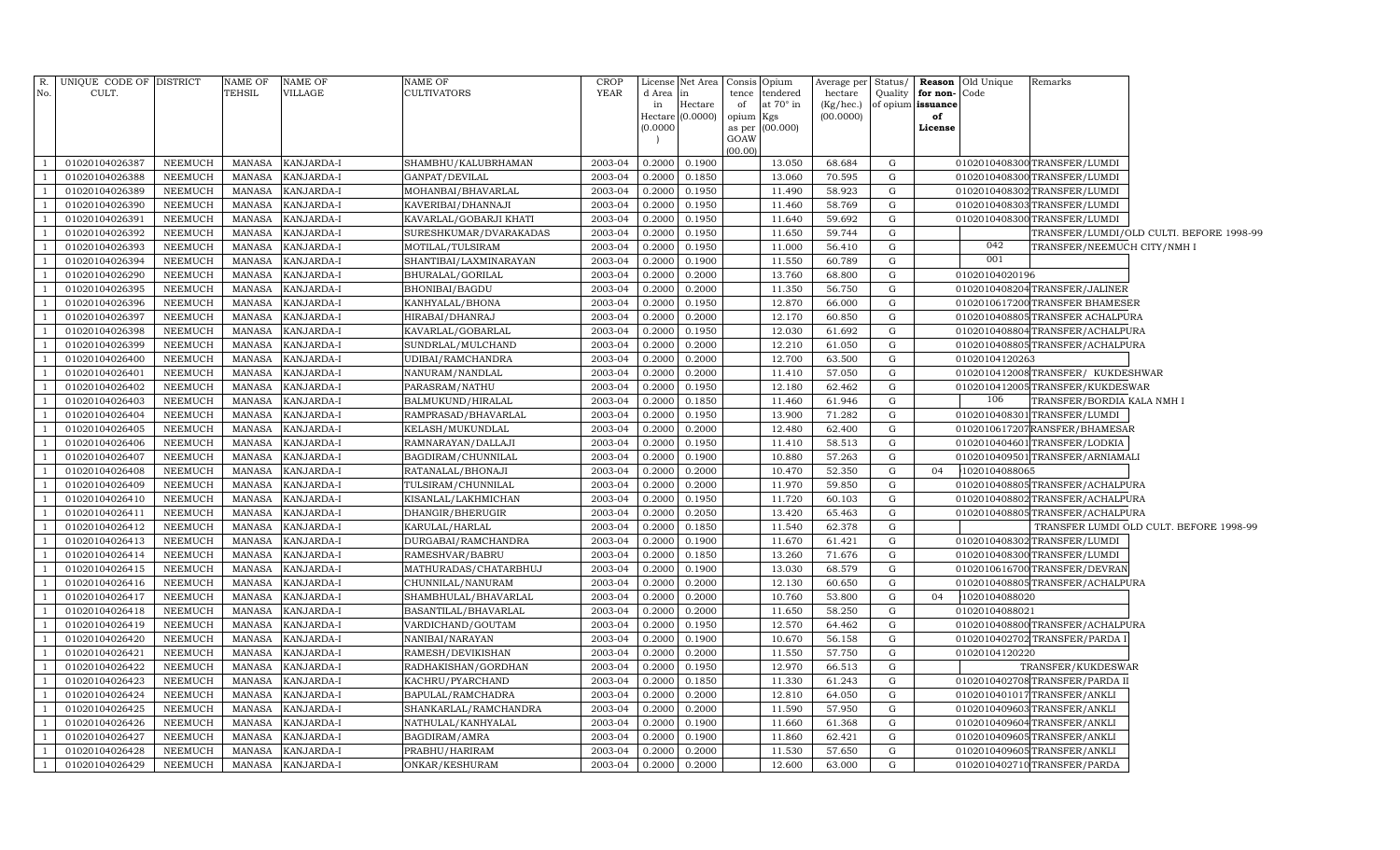| R.             | UNIQUE CODE OF DISTRICT |                | <b>NAME OF</b> | <b>NAME OF</b>    | <b>NAME OF</b>           | CROP    |                            | License Net Area | Consis          | Opium           | Average per Status/ |              | Reason            | Old Unique     | Remarks                                    |                                        |
|----------------|-------------------------|----------------|----------------|-------------------|--------------------------|---------|----------------------------|------------------|-----------------|-----------------|---------------------|--------------|-------------------|----------------|--------------------------------------------|----------------------------------------|
| No.            | CULT.                   |                | TEHSIL         | VILLAGE           | <b>CULTIVATORS</b>       | YEAR    | d Area                     | in               | tence           | tendered        | hectare             | Quality      | for non-          | Code           |                                            |                                        |
|                |                         |                |                |                   |                          |         | in                         | Hectare          | of              | at 70° in       | (Kg/hec.)           |              | of opium issuance |                |                                            |                                        |
|                |                         |                |                |                   |                          |         | <b>Hectare</b><br>(0.0000) | (0.0000)         | opium<br>as per | Kgs<br>(00.000) | (00.0000)           |              | of<br>License     |                |                                            |                                        |
|                |                         |                |                |                   |                          |         |                            |                  | GOAW            |                 |                     |              |                   |                |                                            |                                        |
|                |                         |                |                |                   |                          |         |                            |                  | (00.00)         |                 |                     |              |                   |                |                                            |                                        |
|                | 01020104026430          | NEEMUCH        | MANASA         | KANJARDA-I        | MANGIBAI/SATYANARAYAN    | 2003-04 | 0.2000                     | 0.1950           |                 | 12.750          | 65.385              | G            |                   |                | 0102010401018TRANSFER/PARDA II             |                                        |
|                | 01020104026431          | NEEMUCH        | MANASA         | KANJARDA-I        | NARAYAN/AMAR             | 2003-04 | 0.2000                     | 0.2000           |                 | 13.680          | 68.400              | G            |                   | 025            | TRANSFER/GIRDODA/NMH-I                     |                                        |
| $\overline{1}$ | 01020104026432          | NEEMUCH        | <b>MANASA</b>  | KANJARDA-I        | BADRILAL/NANURAM         | 2003-04 | 0.2000                     | 0.1950           |                 | 11.800          | 60.513              | G            |                   |                | TRANSFER/VASHNYA                           |                                        |
|                | 01020104026433          | NEEMUCH        | <b>MANASA</b>  | KANJARDA-I        | KESHIBAI/GANESH          | 2003-04 | 0.2000                     | 0.1850           |                 | 12.490          | 67.514              | G            |                   |                | 0102010402719 TRANSFER/PARDA-II            |                                        |
|                | 01020104026434          | NEEMUCH        | <b>MANASA</b>  | KANJARDA-I        | MANGILAL/GHISA           | 2003-04 | 0.2000                     | 0.1900           |                 | 12.790          | 67.316              | G            |                   | 232            | TRANSFER/SAWAN/NMH-I                       |                                        |
| $\overline{1}$ | 01020104026435          | NEEMUCH        | <b>MANASA</b>  | KANJARDA-I        | HIRALAL/GULABCHAND       | 2003-04 | 0.2000                     | 0.1900           |                 | 11.030          | 58.053              | G            |                   |                | TRANSFER/MUNDLA/NMH-I                      |                                        |
|                | 01020104026436          | NEEMUCH        | <b>MANASA</b>  | KANJARDA-I        | ANUPSINGH/SULTANSINGH    | 2003-04 | 0.2000                     | 0.2050           |                 | 12.900          | 62.927              | G            |                   |                | TRANSFER/ARNIA MALI                        |                                        |
| $\overline{1}$ | 01020104026437          | NEEMUCH        | <b>MANASA</b>  | KANJARDA-I        | RAMNIVAS/KESHURAM        | 2003-04 | 0.2000                     | 0.2000           |                 | 10.840          | 54.200              | G            |                   |                | 0102010406104TRANSFER/CHUKNI               |                                        |
| -1             | 01020104026438          | NEEMUCH        | <b>MANASA</b>  | KANJARDA-I        | CHUNNIBAI/BHAGIRATH      | 2003-04 | 0.2000                     | 0.1950           |                 | 12.620          | 64.718              | G            |                   |                | 0104020902804TRANSFER/TILAKHEDA/MDS-II     |                                        |
|                | 01020104026439          | NEEMUCH        | <b>MANASA</b>  | KANJARDA-I        | SHANKARLAL/RAMLAL        | 2003-04 | 0.2000                     | 0.2000           |                 | 11.400          | 57.000              | G            |                   |                | 0104020900914TRANSFER/ TILAKHEDA/MDS-II    |                                        |
| $\overline{1}$ | 01020104026440          | NEEMUCH        | <b>MANASA</b>  | KANJARDA-I        | PURANMAL/MANGILAL        | 2003-04 | 0.2000                     | 0.2050           |                 | 12.880          | 62.829              | G            |                   |                | 0104020902805TRANSFER/TILAKHEDA/MDS-II     |                                        |
| $\overline{1}$ | 01020104026441          | NEEMUCH        | <b>MANASA</b>  | KANJARDA-I        | SATYANARAYAN/FAKIRCHAND  | 2003-04 | 0.2000                     | 0.2000           |                 | 12.740          | 63.700              | G            |                   |                | 0104020900918TRANSFER/GUDMELI BADI/MDS-II  |                                        |
| $\overline{1}$ | 01020104026442          | NEEMUCH        | <b>MANASA</b>  | KANJARDA-I        | SHAMBHUSINGH/BHERUSINGH  | 2003-04 | 0.2000                     | 0.1900           |                 | 12.450          | 65.526              | G            |                   |                | 0104020900904TRANSFER/GUDMELI BADI/MDS-II  |                                        |
|                | 01020104026443          | NEEMUCH        | <b>MANASA</b>  | KANJARDA-I        | BAHADURSINGH/BHAVARSINGH | 2003-04 | 0.2000                     | 0.1900           |                 | 13.930          | 73.316              | G            |                   |                | 0104020900923 TRANSFER/GUDMELI BADI/MDS-II |                                        |
| $\overline{1}$ | 01020104026444          | NEEMUCH        | <b>MANASA</b>  | KANJARDA-I        | KANHYALAL/HIRALAL        | 2003-04 | 0.2000                     | 0.1900           |                 | 13.530          | 71.211              | G            |                   |                | 0102010408400TRANSFER/NALKHEDA             |                                        |
|                | 01020104026445          | NEEMUCH        | <b>MANASA</b>  | KANJARDA-I        | KACHRUGIR/MANGUGIR       | 2003-04 | 0.2000                     | 0.2050           |                 | 12.660          | 61.756              | G            |                   | 01020104088062 |                                            |                                        |
|                | 01020104026446          | NEEMUCH        | <b>MANASA</b>  | KANJARDA-I        | GORDHANLAL/ONKARLAL      | 2003-04 | 0.2000                     | 0.1950           |                 | 12.390          | 63.538              | G            |                   | 058            | TRANSFER/NEBAD/NMH-I                       |                                        |
|                | 01020104026447          | NEEMUCH        | <b>MANASA</b>  | KANJARDA-I        | ASHARAM/DHANNAJI         | 2003-04 | 0.2000                     | 0.2000           |                 | 12.220          | 61.100              | ${\rm G}$    |                   |                | 0104020902804TRANSFER/TILAKHEDA/MDS-II     |                                        |
|                | 01020104026448          | NEEMUCH        | <b>MANASA</b>  | KANJARDA-I        | RAMESHVAR/GHASI          | 2003-04 | 0.2000                     | 0.1950           |                 | 11.480          | 58.872              | G            |                   | 049            | TRANSFER/BORKHEDI KALA NMH I               |                                        |
| -1             | 01020104026449          | NEEMUCH        | <b>MANASA</b>  | KANJARDA-I        | RATANLAL/NANDA           | 2003-04 | 0.2000                     | 0.2050           |                 | 13.780          | 67.220              | ${\rm G}$    |                   | 069            | TRANSFER/JAVI/NMH-I                        |                                        |
|                | 01020104026450          | NEEMUCH        | <b>MANASA</b>  | KANJARDA-I        | RAMCHANDRA/DEVA          | 2003-04 | 0.2000                     | 0.1950           |                 | 11.290          | 57.897              | ${\rm G}$    |                   |                | 0104020901800 TRANSFER/MALHARGAR M II      |                                        |
|                | 01020104026451          | NEEMUCH        | <b>MANASA</b>  | KANJARDA-I        | GOVINDSINGH/DEVISINGH    | 2003-04 | 0.2000                     | 0.1950           |                 | 12.230          | 62.718              | $\mathbf G$  |                   | 023            | TRANSFER/BORDIA KALA NMH I                 |                                        |
|                | 01020104026452          | NEEMUCH        | <b>MANASA</b>  | KANJARDA-I        | DHAPUSINGH/DEVISINGH     | 2003-04 | 0.2000                     | 0.1950           |                 | 11.970          | 61.385              | ${\rm G}$    |                   | 022            |                                            | NAME CHANGE TRANSFER/BORDIA KALA NMH I |
|                | 01020104026453          | NEEMUCH        | <b>MANASA</b>  | KANJARDA-I        | MANGILAL/DALU            | 2003-04 | 0.2000                     | 0.1900           |                 | 13.610          | 71.632              | ${\rm G}$    |                   |                | TRANSFER/NEBAD/NMH-I                       |                                        |
|                | 01020104026454          | NEEMUCH        | <b>MANASA</b>  | KANJARDA-I        | SURESHCHANDRA/AMRITRAM   | 2003-04 | 0.2000                     | 0.1950           |                 | 12.250          | 62.821              | ${\rm G}$    |                   |                | 0104020901806 TRANSFER/MALHARGAR M II      |                                        |
|                | 01020104026455          | NEEMUCH        | MANASA         | KANJARDA-I        | SITARAM/BHERULAL         | 2003-04 | 0.2000                     | 0.2000           |                 | 12.240          | 61.200              | G            |                   | 0103020708506  | 5TRANSFER/BADVAN MI                        |                                        |
| - 1            | 01020104026456          | NEEMUCH        | MANASA         | KANJARDA-I        | DHANRAJ/SAVAIRAM         | 2003-04 | 0.2000                     | 0.2000           |                 | 12.310          | 61.550              | G            |                   |                | 0102010404602 TRANSFER/LODKIA              |                                        |
|                | 01020104026457          | NEEMUCH        | <b>MANASA</b>  | KANJARDA-I        | RAMCHANDRA/BAGDIRAM      | 2003-04 | 0.2000                     |                  |                 |                 |                     | F            | 08                |                |                                            |                                        |
| 3              | 01020104065001          | NEEMUCH        | MANASA         | KADI ANTRI        | NANDA/KISHOR             | 2003-04 | 0.2000                     | 0.1850           |                 | 11.230          | 60.703              | G            |                   |                |                                            |                                        |
| -3             | 01020104065002          | NEEMUCH        | <b>MANASA</b>  | KADI ANTRI        | RUGHNATH/KACHRU          | 2003-04 | 0.2000                     | 0.2000           |                 | 11.180          | 55.900              | G            |                   |                |                                            |                                        |
| 3              | 01020104065006          | NEEMUCH        | <b>MANASA</b>  | KADI ANTRI        | CHENSINGH/JETRAM         | 2003-04 | 0.2000                     | 0.1800           |                 | 9.450           | 52.500              | $\mathbf G$  | 04                |                | <b>SSUED ON 2016-17</b>                    |                                        |
| 3              | 01020104065007          | NEEMUCH        | <b>MANASA</b>  | KADI ANTRI        | PRABHULAL/KISHNA         | 2003-04 | 0.2000                     | 0.2000           |                 | 10.850          | 54.250              | $\mathbf G$  |                   |                |                                            |                                        |
| 3              | 01020104065008          | NEEMUCH        | <b>MANASA</b>  | KADI ANTRI        | RUKAMANIBAI/MODA         | 2003-04 | 0.2000                     | 0.2050           |                 | 11.130          | 54.293              | $\mathbf G$  |                   |                | NAMECHANGE                                 |                                        |
| 3              | 01020104065009          | NEEMUCH        | <b>MANASA</b>  | KADI ANTRI        | MANGILAL/RATANLAL        | 2003-04 | 0.2000                     | 0.2050           |                 | 11.520          | 56.195              | $\mathbf G$  |                   |                | NAMECHANGE                                 |                                        |
| 3              | 01020104065010          | NEEMUCH        | <b>MANASA</b>  | KADI ANTRI        | SITABAI/SHAVRAM          | 2003-04 | 0.2000                     | 0.2000           |                 | 11.750          | 58.750              | G            |                   |                |                                            |                                        |
| 3              | 01020104065013          | NEEMUCH        | <b>MANASA</b>  | KADI ANTRI        | MANOHAR/TEJRAM           | 2003-04 | 0.2000                     | 0.1900           |                 | 11.320          | 59.579              | $\mathbf G$  |                   |                |                                            |                                        |
| 3              | 01020104065016          | <b>NEEMUCH</b> | <b>MANASA</b>  | KADI ANTRI        | MADANLAL/NARAYAN         | 2003-04 | 0.2000                     | 0.1850           |                 | 11.300          | 61.081              | $\mathbf G$  |                   |                |                                            |                                        |
|                | 01020104065017          | NEEMUCH        | <b>MANASA</b>  | <b>KADI ANTRI</b> | DEVRAM/NARAYAN           | 2003-04 | 0.2000                     | 0.1850           |                 | 11.920          | 64.432              | $\mathbf{G}$ |                   |                |                                            |                                        |
| 3              | 01020104065019          | <b>NEEMUCH</b> | <b>MANASA</b>  | <b>KADI ANTRI</b> | HANSRAJ/NARAYAN          | 2003-04 | 0.2000                     | 0.1900           |                 | 11.510          | 60.579              | G            |                   |                |                                            |                                        |
| 3              | 01020104065020          | <b>NEEMUCH</b> | <b>MANASA</b>  | <b>KADI ANTRI</b> | NATHULAL/RAMLAL          | 2003-04 | 0.2000                     | 0.2050           |                 | 12.220          | 59.610              | G            |                   |                |                                            |                                        |
| 3              | 01020104065022          | <b>NEEMUCH</b> | <b>MANASA</b>  | KADI ANTRI        | GANGABAI/NONDRAM         | 2003-04 | 0.2000                     | 0.2000           |                 | 11.570          | 57.850              | G            |                   |                |                                            |                                        |
| 3              | 01020104065024          | <b>NEEMUCH</b> | <b>MANASA</b>  | <b>KADI ANTRI</b> | BHAGATRAM/RATANLAL       | 2003-04 | 0.2000                     | 0.2050           |                 | 11.240          | 54.829              | ${\rm G}$    |                   |                |                                            |                                        |
| $\overline{3}$ | 01020104065025          | NEEMUCH        | <b>MANASA</b>  | <b>KADI ANTRI</b> | DEVRAM/BADRILAL          | 2003-04 | 0.2000                     | 0.2000           |                 | 12.170          | 60.850              | G            |                   |                |                                            |                                        |
| $\mathbf{3}$   | 01020104065029          | <b>NEEMUCH</b> | MANASA         | <b>KADI ANTRI</b> | JADIBAI/BHURA            | 2003-04 | 0.2000                     | 0.2000           |                 | 11.310          | 56.550              | ${\rm G}$    |                   |                |                                            |                                        |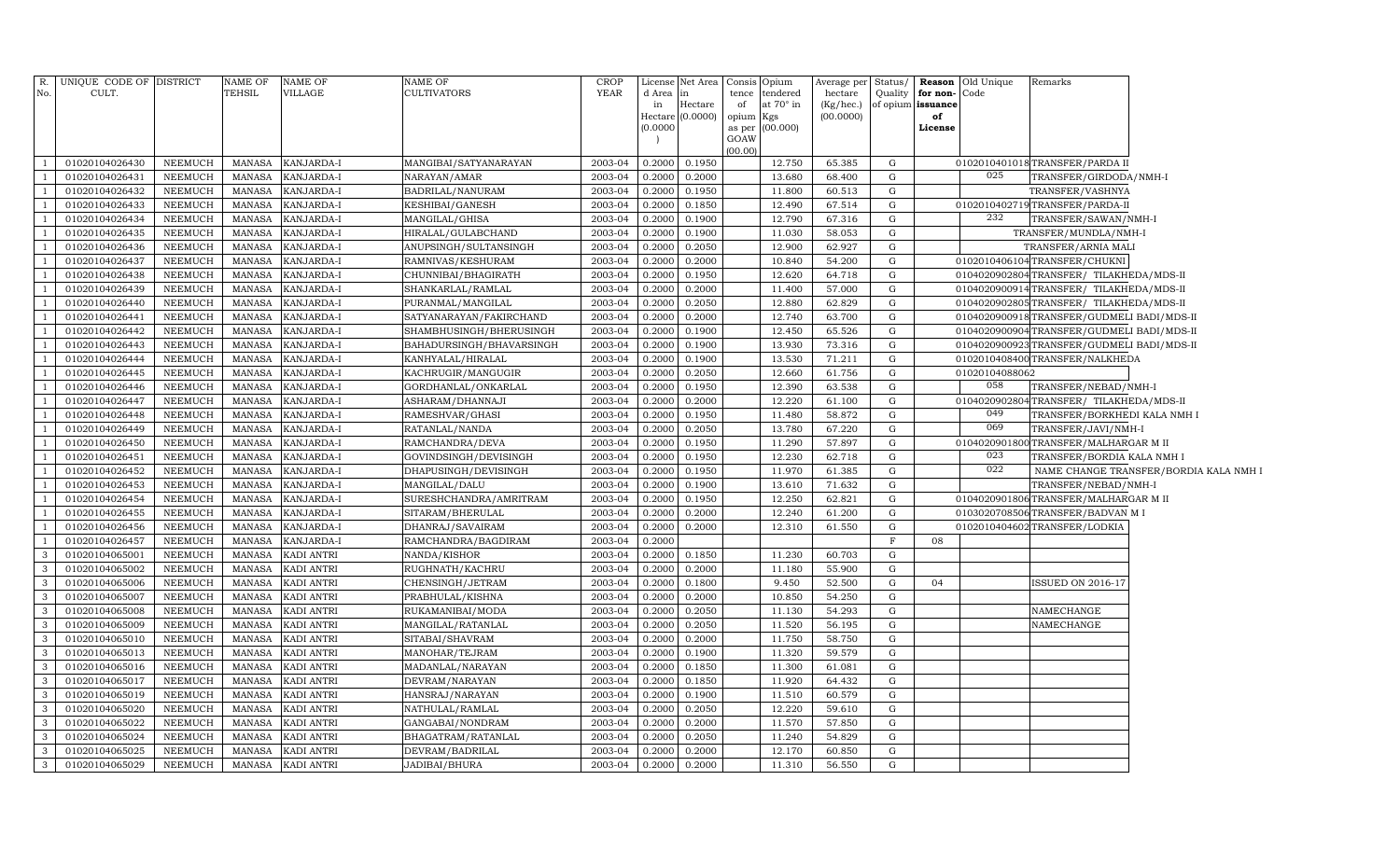| $R_{\cdot}$<br>No.   | UNIQUE CODE OF DISTRICT<br>CULT. |                    | <b>NAME OF</b><br><b>TEHSIL</b> | <b>NAME OF</b><br><b>VILLAGE</b>        | <b>NAME OF</b><br>CULTIVATORS          | <b>CROP</b><br>YEAR | d Area in<br>in<br>(0.0000) | License Net Area<br>Hectare<br>Hectare $(0.0000)$ | Consis Opium<br>tence<br>of<br>opium<br>GOAW | tendered<br>at 70° in<br>Kgs<br>as per (00.000) | Average per<br>hectare<br>(Kg/hec.)<br>(00.0000) | Status/<br>Quality | for non-<br>of opium issuance<br>of<br>License | <b>Reason</b> Old Unique<br>Code | Remarks                  |
|----------------------|----------------------------------|--------------------|---------------------------------|-----------------------------------------|----------------------------------------|---------------------|-----------------------------|---------------------------------------------------|----------------------------------------------|-------------------------------------------------|--------------------------------------------------|--------------------|------------------------------------------------|----------------------------------|--------------------------|
| 3                    | 01020104065031                   | NEEMUCH            | <b>MANASA</b>                   | <b>KADI ANTRI</b>                       | BAGDIRAM/SITARAM                       | 2003-04             | 0.2000                      | 0.2000                                            | (00.00)                                      | 11.770                                          | 58.850                                           | G                  |                                                |                                  |                          |
| 3                    | 01020104065032                   | NEEMUCH            | <b>MANASA</b>                   | KADI ANTRI                              | KANA/KALU                              | 2003-04             | 0.2000                      | 0.1200                                            |                                              | 7.140                                           | 59.500                                           | G                  |                                                |                                  |                          |
| 3                    | 01020104065034                   | NEEMUCH            | <b>MANASA</b>                   | KADI ANTRI                              | BANSHILAL/SITARAM                      | 2003-04             | 0.2000                      | 0.1950                                            |                                              | 11.640                                          | 59.692                                           | G                  |                                                |                                  |                          |
| 3                    | 01020104065039                   | NEEMUCH            | <b>MANASA</b>                   | <b>KADI ANTRI</b>                       | RAMESH/TEJRAM                          | 2003-04             | 0.2000                      | 0.2000                                            |                                              | 12.640                                          | 63.200                                           | G                  |                                                |                                  |                          |
| 3                    | 01020104065046                   | NEEMUCH            | <b>MANASA</b>                   | KADI ANTRI                              | MANGUDAS/BHUWANIDAS                    | 2003-04             | 0.2000                      | 0.2050                                            |                                              | 11.200                                          | 54.634                                           | G                  |                                                |                                  | TRANSFER RATAN PURA      |
| 3                    | 01020104065015                   | NEEMUCH            | <b>MANASA</b>                   | KADI ANTRI                              | BHAGVAN/ISMAIL BACHHDA                 | 2003-04             | 0.2000                      | 0.1850                                            |                                              | 10.140                                          | 54.811                                           | G                  |                                                |                                  |                          |
| 3                    | 01020104065005                   | NEEMUCH            | <b>MANASA</b>                   | <b>KADI ANTRI</b>                       | MANGILAL/KASHIRAM                      | 2003-04             | 0.2000                      | 0.2000                                            |                                              | 11.740                                          | 58.700                                           | G                  |                                                |                                  |                          |
| 3                    | 01020104065023                   | NEEMUCH            | <b>MANASA</b>                   | KADI ANTRI                              | GOPAL/RAMLAL                           | 2003-04             | 0.2000                      | 0.2000                                            |                                              | 12.840                                          | 64.200                                           | G                  |                                                | 01020104089233                   |                          |
| 3                    | 01020104065047                   | NEEMUCH            | <b>MANASA</b>                   | KADI ANTRI                              | RADHABAI/KANIRAM                       | 2003-04             | 0.2000                      | 0.1800                                            |                                              | 11.170                                          | 62.056                                           | G                  |                                                | 01020104094017                   |                          |
| $\mathbf{3}$         | 01020104065048                   | NEEMUCH            | <b>MANASA</b>                   | KADI ANTRI                              | TEJGIR/BHUVANIGIR                      | 2003-04             | 0.2000                      | 0.1950                                            |                                              | 11.060                                          | 56.718                                           | G                  |                                                |                                  |                          |
| $\overline{2}$       | 01020104058001                   | NEEMUCH            | <b>MANASA</b>                   | <b>KACHOLI</b>                          | GHANSHYAM/DHURA                        | 2003-04             | 0.2000                      | 0.1850                                            |                                              | 11.880                                          | 64.216                                           | G                  |                                                |                                  |                          |
| $\overline{2}$       | 01020104058004                   | NEEMUCH            | <b>MANASA</b>                   | <b>KACHOLI</b>                          | BADRILAL/BHUWANA                       | 2003-04             | 0.2000                      | 0.1800                                            |                                              | 9.290                                           | 51.611                                           | G                  | 04                                             |                                  | <b>ISSUED ON 2016-17</b> |
| $\overline{2}$       | 01020104058005                   | NEEMUCH            | <b>MANASA</b>                   | <b>KACHOLI</b>                          | KARULAL/RAMLAL                         | 2003-04             | 0.2000                      | 0.1100                                            |                                              | 6.410                                           | 58.273                                           | G                  |                                                |                                  |                          |
| $\overline{2}$       | 01020104058006                   | <b>NEEMUCH</b>     | <b>MANASA</b>                   | <b>KACHOLI</b>                          | JUGALKISHORE/RAMESHWAR                 | 2003-04             | 0.2000                      | 0.1800                                            |                                              | 10.190                                          | 56.611                                           | G                  |                                                |                                  |                          |
| $\overline{2}$       | 01020104058009                   | NEEMUCH            | <b>MANASA</b>                   | <b>KACHOLI</b>                          | RAMNARAYAN/PANNALAL                    | 2003-04             | 0.2000                      | 0.1800                                            |                                              | 10.130                                          | 56.278                                           | G                  |                                                |                                  |                          |
| $\overline{2}$       | 01020104058013                   | NEEMUCH            | <b>MANASA</b>                   | <b>KACHOLI</b>                          | SITARAM/NAGJIRAM                       | 2003-04             | 0.2000                      | 0.2000                                            |                                              | 9.800                                           | 49.000                                           | G                  | 04                                             |                                  | ISSUED ON 2016-17        |
| $\overline{2}$       | 01020104058015                   | NEEMUCH            | <b>MANASA</b>                   | <b>KACHOLI</b>                          | KANHAIYALAL/NANALAL                    | 2003-04             | 0.2000                      | 0.2000                                            |                                              | 11.550                                          | 57.750                                           | G                  |                                                |                                  |                          |
| $\overline{2}$       | 01020104058018                   | NEEMUCH            | <b>MANASA</b>                   | <b>KACHOLI</b>                          | GANGABAI/HAJARI                        | 2003-04             | 0.2000                      | 0.1950                                            |                                              | 10.470                                          | 53.692                                           | ${\rm G}$          | 04                                             |                                  | <b>ISSUED ON 2009-10</b> |
| $\overline{2}$       | 01020104058023                   | NEEMUCH            | <b>MANASA</b>                   | <b>KACHOLI</b>                          | HANGAMIBAI/RATANLAL                    | 2003-04             | 0.2000                      | 0.1700                                            |                                              | 8.510                                           | 50.059                                           | G                  | 04                                             |                                  |                          |
| $\overline{2}$       | 01020104058024                   | NEEMUCH            | <b>MANASA</b>                   | <b>KACHOLI</b>                          | BHAGATRAM / SITARAM                    | 2003-04             | 0.2000                      | 0.2050                                            |                                              | 11.460                                          | 55.902                                           | G                  |                                                |                                  |                          |
| $\overline{2}$       | 01020104058025                   | NEEMUCH            | <b>MANASA</b>                   | <b>KACHOLI</b>                          | BHANWARLAL/LAXMAN                      | 2003-04             | 0.2000                      | 0.1800                                            |                                              | 10.020                                          | 55.667                                           | G                  |                                                |                                  |                          |
| $\overline{2}$       | 01020104058026                   | NEEMUCH            | <b>MANASA</b>                   | <b>KACHOLI</b>                          | SHAMBHUNATH/MANNANATH                  | 2003-04             | 0.2000                      | 0.1800                                            |                                              | 10.630                                          | 59.056                                           | G                  |                                                |                                  |                          |
| $\overline{2}$       | 01020104058027                   | NEEMUCH            | <b>MANASA</b>                   | <b>KACHOLI</b>                          | RAMESHWAR/KEDAR                        | 2003-04             | 0.2000                      | 0.2050                                            |                                              | 12.100                                          | 59.024                                           | G                  |                                                |                                  |                          |
| $\overline{2}$       | 01020104058030                   | NEEMUCH            | <b>MANASA</b>                   | <b>KACHOLI</b>                          | MANGILAL/SHITALJI                      | 2003-04             | 0.2000                      | 0.1850                                            |                                              | 11.660                                          | 63.027                                           | G                  |                                                |                                  |                          |
| $\overline{2}$       | 01020104058031                   | NEEMUCH            | <b>MANASA</b>                   | <b>KACHOLI</b>                          | CHAMPALAL/GOPAL                        | 2003-04             | 0.2000                      | 0.1850                                            |                                              | 10.990                                          | 59.405                                           | G                  |                                                |                                  |                          |
| $\overline{2}$       | 01020104058032                   | NEEMUCH            | <b>MANASA</b>                   | <b>KACHOLI</b>                          | UDA/HEMA                               | 2003-04             | 0.2000                      | 0.1700                                            |                                              | 10.490                                          | 61.706                                           | G                  |                                                |                                  |                          |
| $\overline{2}$       | 01020104058033                   | NEEMUCH            | <b>MANASA</b>                   | <b>KACHOLI</b>                          | BAPULAL/KALU                           | 2003-04             | 0.2000                      | 0.1800                                            |                                              | 9.850                                           | 54.722                                           | G                  |                                                |                                  | NAME CHANGE              |
| 3                    | 01020104076002                   | NEEMUCH            | <b>MANASA</b>                   | JETHALI                                 | DALLA/MANNA                            | 2003-04             | 0.2000                      | 0.1850                                            |                                              | 10.130                                          | 54.757                                           | G                  |                                                |                                  |                          |
| $\mathbf{3}$         | 01020104076006                   | NEEMUCH            | <b>MANASA</b>                   | <b>JETHALI</b>                          | GOMALAL/PARTHI                         | 2003-04             | 0.2000                      | 0.2100                                            |                                              | 12.600                                          | 60.000                                           | G                  |                                                |                                  |                          |
| 3                    | 01020104076008                   | NEEMUCH            | <b>MANASA</b>                   | <b>JETHALI</b>                          | BANSHILAL/BHAVARLAL                    | 2003-04             | 0.2000                      | 0.2000                                            |                                              | 12.720                                          | 63.600                                           | G                  |                                                |                                  |                          |
| 3                    | 01020104076009                   | NEEMUCH            | <b>MANASA</b>                   | <b>JETHALI</b>                          | MANSHA/LAKHMA JI                       | 2003-04             | 0.2000                      | 0.1900                                            |                                              | 10.350                                          | 54.474                                           | G                  |                                                |                                  |                          |
| 3                    | 01020104076010                   | NEEMUCH            | <b>MANASA</b>                   | <b>JETHALI</b>                          | MADANLAL/BALMUKUND                     | 2003-04             | 0.2000                      | 0.2000                                            |                                              | 12.130                                          | 60.650<br>58.900                                 | G                  |                                                |                                  |                          |
| 3                    | 01020104076011                   | NEEMUCH            | <b>MANASA</b>                   | <b>JETHALI</b>                          | MANGILAL/PARTHA                        | 2003-04             | 0.2000                      | 0.2000                                            |                                              | 11.780                                          | 55.459                                           | G                  |                                                |                                  |                          |
| 3                    | 01020104076014                   | NEEMUCH            | <b>MANASA</b>                   | <b>JETHALI</b>                          | KARULAL/GORA                           | 2003-04             | 0.2000                      | 0.1850                                            |                                              | 10.260                                          |                                                  | G                  |                                                |                                  |                          |
| 3                    | 01020104076015                   | NEEMUCH            | <b>MANASA</b>                   | <b>JETHALI</b>                          | AMBALAL/CHUNNILAL                      | 2003-04             | 0.2000                      | 0.1900                                            |                                              | 12.430                                          | 65.421<br>62.270                                 | G                  |                                                |                                  |                          |
| 3                    | 01020104076016                   | NEEMUCH            | <b>MANASA</b>                   | <b>JETHALI</b>                          | DEVILAL/SHANKARLAL                     | 2003-04             | 0.2000                      | 0.1850<br>0.1900                                  |                                              | 11.520                                          | 64.737                                           | G                  |                                                |                                  |                          |
| $\overline{1}$       | 01020104017002                   | NEEMUCH            | <b>MANASA</b>                   | JAMUNIYA RAOJI                          | KANHAIYALAL/KISHANLAL                  | 2003-04             | 0.2000                      | 0.1900                                            |                                              | 12.300                                          | 60.895                                           | G                  |                                                |                                  |                          |
| -1<br>$\overline{1}$ | 01020104017003<br>01020104017004 | NEEMUCH<br>NEEMUCH | <b>MANASA</b><br><b>MANASA</b>  | JAMUNIYA RAOJI<br><b>JAMUNIYA RAOJI</b> | MISHRILAL/GABURLAL<br>MANGILAL/MOTILAL | 2003-04<br>2003-04  | 0.2000<br>0.2000            | 0.2000                                            |                                              | 11.570<br>12.260                                | 61.300                                           | G<br>G             |                                                |                                  |                          |
| -1                   | 01020104017005                   | NEEMUCH            | <b>MANASA</b>                   | JAMUNIYA RAOJI                          | DEVENDRA KUMAR/KANHAIYALAL             | 2003-04             | 0.2000                      | 0.1900                                            |                                              | 14.030                                          | 73.842                                           | G                  |                                                |                                  |                          |
| -1                   | 01020104017006                   | NEEMUCH            | <b>MANASA</b>                   | JAMUNIYA RAOJI                          | MAINABAI/RATANLAL                      | 2003-04             | 0.2000                      | 0.1800                                            |                                              | 11.270                                          | 62.611                                           | G                  |                                                |                                  |                          |
| $\mathbf{1}$         | 01020104017007                   | NEEMUCH            | <b>MANASA</b>                   | JAMUNIYA RAOJI                          | LEELABAI / NIRAML KUMAR                | 2003-04             | 0.2000                      | 0.2000                                            |                                              | 11.970                                          | 59.850                                           | G                  |                                                |                                  |                          |
| $\mathbf{1}$         | 01020104017009                   | NEEMUCH            | <b>MANASA</b>                   | JAMUNIYA RAOJI                          | RAMSINGH/BHOPALSINGH                   | 2003-04             | 0.2000                      | 0.1800                                            |                                              | 11.240                                          | 62.444                                           | G                  |                                                |                                  |                          |
| $\mathbf{1}$         | 01020104017010                   | NEEMUCH            | MANASA                          | <b>JAMUNIYA RAOJI</b>                   | GENDIBAI/PARTHA                        | 2003-04             | 0.2000                      | 0.2000                                            |                                              | 12.430                                          | 62.150                                           | G                  |                                                |                                  |                          |
|                      |                                  |                    |                                 |                                         |                                        |                     |                             |                                                   |                                              |                                                 |                                                  |                    |                                                |                                  |                          |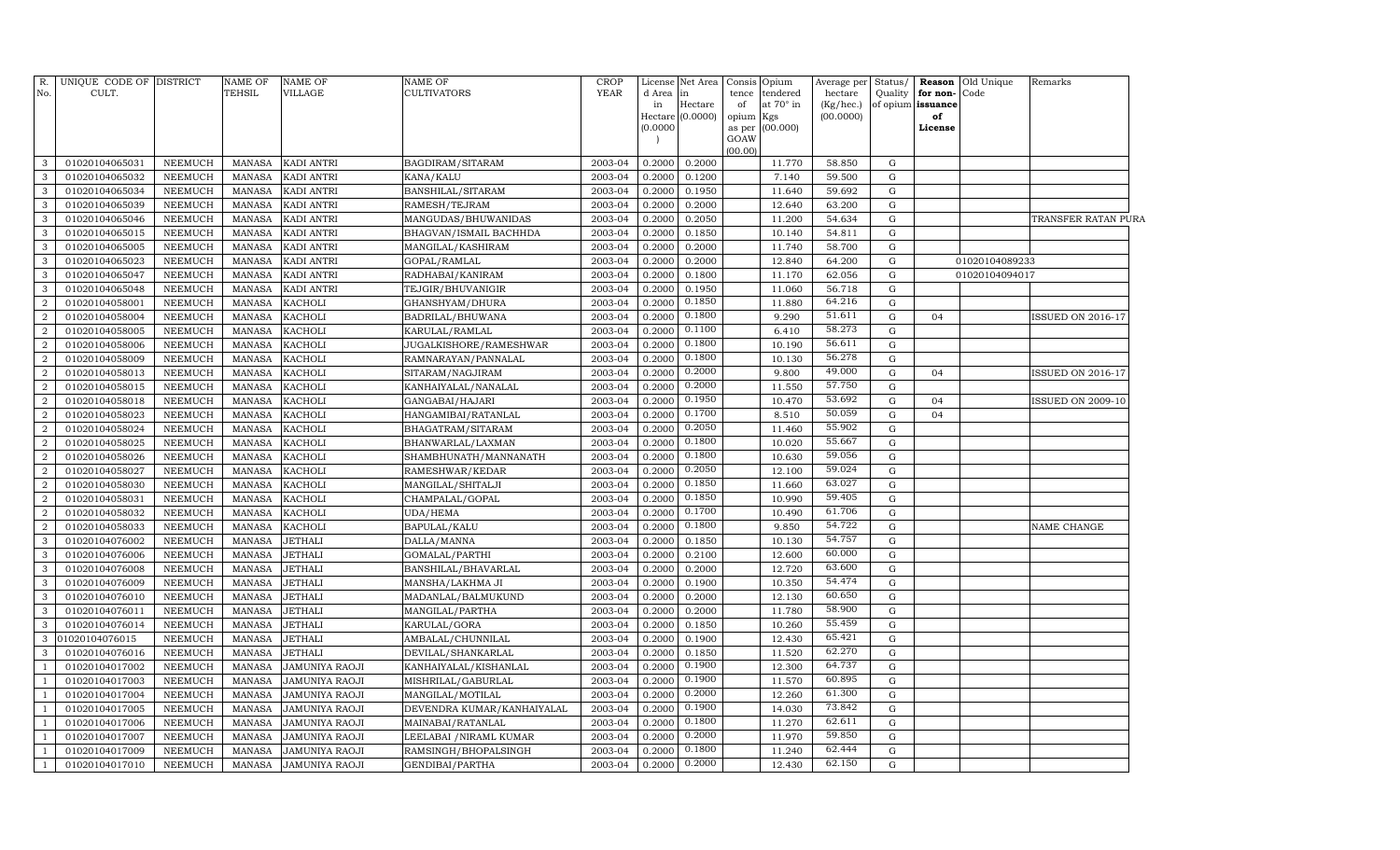| No.            | R. UNIQUE CODE OF DISTRICT<br>CULT. |                                  | <b>NAME OF</b><br><b>TEHSIL</b> | <b>NAME OF</b><br>VILLAGE               | <b>NAME OF</b><br><b>CULTIVATORS</b> | <b>CROP</b><br><b>YEAR</b> | d Area<br>in<br>Hectare (0.0000)<br>(0.0000) | License Net Area<br>in<br>Hectare | Consis<br>Opium<br>tendered<br>tence<br>of<br>at 70° in<br>opium<br>Kgs<br>(00.000)<br>as per<br>GOAW<br>(00.00) | Average per<br>hectare<br>(Kg/hec.)<br>(00.0000) | Status/<br>Quality<br>of opium issuance | for non-<br>of<br>License | <b>Reason</b> Old Unique<br>Code | Remarks                                  |
|----------------|-------------------------------------|----------------------------------|---------------------------------|-----------------------------------------|--------------------------------------|----------------------------|----------------------------------------------|-----------------------------------|------------------------------------------------------------------------------------------------------------------|--------------------------------------------------|-----------------------------------------|---------------------------|----------------------------------|------------------------------------------|
| -1             | 01020104017014                      | NEEMUCH                          | MANASA                          | <b>JAMUNIYA RAOJI</b>                   | MANAKCHAND/GABURLAL                  | 2003-04                    | 0.2000                                       | 0.2000                            | 11.780                                                                                                           | 58.900                                           | ${\rm G}$                               |                           |                                  |                                          |
| $\mathbf{1}$   | 01020104017015                      | NEEMUCH                          | <b>MANASA</b>                   | <b>JAMUNIYA RAOJI</b>                   | LACHCHHIRAM / SHANKAR                | 2003-04                    | 0.2000                                       | 0.1900                            | 10.620                                                                                                           | 55.895                                           | ${\rm G}$                               |                           |                                  |                                          |
| $\mathbf{1}$   | 01020104017016                      | NEEMUCH                          | <b>MANASA</b>                   | <b>JAMUNIYA RAOJI</b>                   | DOULATRAM/SHANKARLAL                 | 2003-04                    | 0.2000                                       | 0.1950                            | 11.660                                                                                                           | 59.795                                           | ${\rm G}$                               |                           |                                  |                                          |
| <sup>1</sup>   | 01020104017017                      | NEEMUCH                          | <b>MANASA</b>                   | <b>JAMUNIYA RAOJI</b>                   | SHANTILAL/RATANLAL                   | 2003-04                    | 0.2000                                       | 0.2000                            | 12.590                                                                                                           | 62.950                                           | ${\rm G}$                               |                           |                                  |                                          |
| $\mathbf{1}$   | 01020104017018                      | NEEMUCH                          | <b>MANASA</b>                   | <b>JAMUNIYA RAOJI</b>                   | BHURBAI/NANDA                        | 2003-04                    | 0.2000                                       | 0.1900                            | 12.080                                                                                                           | 63.579                                           | ${\rm G}$                               |                           |                                  | NAME CHANGE                              |
| $\mathbf{1}$   | 01020104017021                      | NEEMUCH                          | <b>MANASA</b>                   | <b>JAMUNIYA RAOJI</b>                   | GHISALAL/CHIMANSINGH                 | 2003-04                    | 0.2000                                       | 0.1850                            | 10.400                                                                                                           | 56.216                                           | ${\rm G}$                               |                           |                                  |                                          |
| $\overline{1}$ | 01020104017022                      | NEEMUCH                          | <b>MANASA</b>                   | <b>JAMUNIYA RAOJI</b>                   | BASANTILAL/GABBULAL                  | 2003-04                    | 0.2000                                       | 0.2000                            | 11.980                                                                                                           | 59.900                                           | ${\rm G}$                               |                           |                                  |                                          |
| $\mathbf{1}$   | 01020104017023                      | NEEMUCH                          | MANASA                          | <b>JAMUNIYA RAOJI</b>                   | BHANWARLAL/SITARAM                   | 2003-04                    | 0.2000                                       | 0.2000                            | 12.900                                                                                                           | 64.500                                           | ${\rm G}$                               |                           |                                  |                                          |
| $\overline{1}$ | 01020104017025                      | NEEMUCH                          | <b>MANASA</b>                   | <b>JAMUNIYA RAOJI</b>                   | SWARUPSINGH/JAWANSINGH               | 2003-04                    | 0.2000                                       | 0.2050                            | 12.170                                                                                                           | 59.366                                           | ${\rm G}$                               |                           |                                  |                                          |
| $\mathbf{1}$   | 01020104017026                      | NEEMUCH                          | <b>MANASA</b>                   | <b>JAMUNIYA RAOJI</b>                   | KANHAIYALAL/PYARCHAND                | 2003-04                    | 0.2000                                       | 0.1750                            | 10.460                                                                                                           | 59.771                                           | ${\rm G}$                               |                           |                                  |                                          |
| $\mathbf{1}$   | 01020104017028                      | NEEMUCH                          | <b>MANASA</b>                   | <b>JAMUNIYA RAOJI</b>                   | PARMANAND/DURGASHANKAR               | 2003-04                    | 0.2000                                       | 0.2000                            | 12.280                                                                                                           | 61.400                                           | ${\rm G}$                               |                           |                                  |                                          |
| $\mathbf{1}$   | 01020104017029                      | <b>NEEMUCH</b>                   | <b>MANASA</b>                   | <b>JAMUNIYA RAOJI</b>                   | MADANSINGH/CHANDRASINGH              | 2003-04                    | 0.2000                                       | 0.1900                            | 12.270                                                                                                           | 64.579                                           | ${\rm G}$                               |                           |                                  |                                          |
| $\mathbf{1}$   | 01020104017030                      | <b>NEEMUCH</b>                   | <b>MANASA</b>                   | <b>JAMUNIYA RAOJI</b>                   | KHEMRAJ/NANURAM                      | 2003-04                    | 0.2000                                       | 0.2050                            | 13.330                                                                                                           | 65.024                                           | ${\bf G}$                               |                           |                                  |                                          |
| $\mathbf{1}$   | 01020104017031                      | NEEMUCH                          | <b>MANASA</b>                   | <b>JAMUNIYA RAOJI</b>                   | ROSHANLAL/GABURLAL                   | 2003-04                    | 0.2000                                       | 0.2000                            | 12.230                                                                                                           | 61.150                                           | ${\bf G}$                               |                           |                                  |                                          |
| $\mathbf{1}$   | 01020104017034                      | NEEMUCH                          | <b>MANASA</b>                   | <b>JAMUNIYA RAOJI</b>                   | JAMNIBAI/BALA                        | 2003-04                    | 0.2000                                       | 0.1900                            | 11.780                                                                                                           | 62.000                                           | ${\rm G}$                               |                           |                                  |                                          |
| $\mathbf{1}$   | 01020104017035                      | <b>NEEMUCH</b>                   | <b>MANASA</b>                   | <b>JAMUNIYA RAOJI</b>                   | DEVIKISHAN/GOPAL                     | 2003-04                    | 0.2000                                       | 0.2000                            | 11.750                                                                                                           | 58.750                                           | ${\rm G}$                               |                           |                                  |                                          |
| $\mathbf{1}$   | 01020104017037                      | NEEMUCH                          | <b>MANASA</b>                   | <b>JAMUNIYA RAOJI</b>                   | LILADEVI/PURSHOTTAM                  | 2003-04                    | 0.2000                                       | 0.1950                            | 11.980                                                                                                           | 61.436                                           | ${\rm G}$                               |                           |                                  |                                          |
| $\overline{1}$ | 01020104017040                      | <b>NEEMUCH</b>                   | <b>MANASA</b>                   | JAMUNIYA RAOJI                          | GHYANCHAND/KISHANLAL                 | 2003-04                    | 0.2000                                       | 0.1950                            | 12.820                                                                                                           | 65.744                                           | ${\rm G}$                               |                           |                                  |                                          |
| $\overline{1}$ | 01020104017041                      | <b>NEEMUCH</b>                   | <b>MANASA</b>                   | <b>JAMUNIYA RAOJI</b>                   | MANGILAL/GOTAM                       | 2003-04                    | 0.2000                                       | 0.1900                            | 11.700                                                                                                           | 61.579                                           | ${\rm G}$                               |                           |                                  |                                          |
| $\mathbf{1}$   | 01020104017042                      | <b>NEEMUCH</b>                   | <b>MANASA</b>                   | <b>JAMUNIYA RAOJI</b>                   | MATHRIBAI/UDAIRAM                    | 2003-04                    | 0.2000                                       | 0.1850                            | 11.250                                                                                                           | 60.811                                           | ${\rm G}$                               |                           |                                  |                                          |
| $\overline{1}$ | 01020104017044                      | NEEMUCH                          | <b>MANASA</b>                   | <b>JAMUNIYA RAOJI</b>                   | GORALAL/LALA                         | 2003-04                    | 0.2000                                       | 0.1900                            | 12.030                                                                                                           | 63.316                                           | ${\bf G}$                               |                           |                                  |                                          |
| -1             | 01020104017045                      | NEEMUCH                          | <b>MANASA</b>                   | <b>JAMUNIYA RAOJI</b>                   | GAJRAJSINGH/LAXMANSINGH              | 2003-04                    | 0.2000                                       | 0.1800                            | 11.020                                                                                                           | 61.222                                           | ${\rm G}$                               |                           |                                  |                                          |
| $\overline{1}$ | 01020104017046                      | NEEMUCH                          | <b>MANASA</b>                   | <b>JAMUNIYA RAOJI</b>                   | KAILASH/NANDA                        | 2003-04                    | 0.2000                                       | 0.1800                            | 11.980                                                                                                           | 66.556                                           | ${\bf G}$                               |                           |                                  |                                          |
| $\mathbf{1}$   | 01020104017049                      | <b>NEEMUCH</b>                   | <b>MANASA</b>                   | <b>JAMUNIYA RAOJI</b>                   | PRAHLAD/RAMSINGH                     | 2003-04                    | 0.2000                                       | 0.1800                            | 11.550                                                                                                           | 64.167                                           | ${\rm G}$                               |                           |                                  |                                          |
| $\mathbf{1}$   | 01020104017050                      | <b>NEEMUCH</b>                   | <b>MANASA</b>                   | <b>JAMUNIYA RAOJI</b>                   | MOTILAL/GORISHANKAR                  | 2003-04                    | 0.2000                                       | 0.1750                            | 11.020                                                                                                           | 62.971                                           | ${\rm G}$                               |                           |                                  |                                          |
| -1             | 01020104017052                      | <b>NEEMUCH</b>                   | <b>MANASA</b>                   | <b>JAMUNIYA RAOJI</b>                   | RAMCHANDRA/BHAGIRATH                 | 2003-04                    | 0.2000                                       | 0.1850                            | 11.320                                                                                                           | 61.189                                           | ${\bf G}$                               |                           |                                  |                                          |
| $\overline{1}$ | 01020104017054                      | <b>NEEMUCH</b>                   | <b>MANASA</b>                   | <b>JAMUNIYA RAOJI</b>                   | SANJAYKUMAR/KANWARLAL                | 2003-04                    | 0.2000                                       | 0.2000                            | 12.660                                                                                                           | 63.300                                           | ${\bf G}$                               |                           |                                  |                                          |
| $\overline{1}$ | 01020104017055                      | <b>NEEMUCH</b>                   | <b>MANASA</b>                   | <b>JAMUNIYA RAOJI</b>                   | SAMRATHMAL/RAMCHAND                  | 2003-04                    | 0.2000                                       | 0.1850                            | 11.290                                                                                                           | 61.027                                           | ${\rm G}$                               |                           |                                  |                                          |
|                | 01020104017061                      | <b>NEEMUCH</b>                   | <b>MANASA</b>                   | <b>JAMUNIYA RAOJI</b>                   | AMRA/MAGNA                           | 2003-04                    | 0.2000                                       | 0.1850                            | 12.110                                                                                                           | 65.459                                           | ${\rm G}$                               |                           |                                  |                                          |
| $\overline{1}$ | 01020104017062                      | <b>NEEMUCH</b>                   | <b>MANASA</b>                   | <b>JAMUNIYA RAOJI</b>                   | MANGLESH/PYARCHAND                   | 2003-04                    | 0.2000                                       | 0.1750                            | 10.990                                                                                                           | 62.800                                           | ${\rm G}$                               |                           |                                  |                                          |
| $\overline{1}$ | 01020104017064                      | <b>NEEMUCH</b>                   | <b>MANASA</b>                   | JAMUNIYA RAOJI                          | LAXMINARAYAN/RAMLAL                  | 2003-04                    | 0.2000                                       | 0.1900                            | 12.330                                                                                                           | 64.895                                           | ${\rm G}$                               |                           |                                  |                                          |
| -1             | 01020104017065                      | <b>NEEMUCH</b>                   | <b>MANASA</b>                   | JAMUNIYA RAOJI                          | KANWARLAL/BHANWARLAL                 | 2003-04                    | 0.2000                                       | 0.1750                            | 11.560                                                                                                           | 66.057<br>61.610                                 | $\mathbf G$                             |                           |                                  |                                          |
| $\overline{1}$ | 01020104017069                      | NEEMUCH                          | <b>MANASA</b>                   | JAMUNIYA RAOJI                          | DEVBAI/NARAYAN                       | 2003-04                    | 0.2000                                       | 0.2050<br>0.1850                  | 12.630                                                                                                           | 65.243                                           | ${\rm G}$                               |                           |                                  | <b>NAME CHANGE</b>                       |
| -1             | 01020104017070                      | <b>NEEMUCH</b>                   | <b>MANASA</b>                   | JAMUNIYA RAOJI                          | ANARSINGH/KESHARSINGH                | 2003-04                    | 0.2000                                       | 0.1700                            | 12.070                                                                                                           | 64.647                                           | ${\rm G}$                               |                           |                                  |                                          |
| $\overline{1}$ | 01020104017071                      | NEEMUCH                          | <b>MANASA</b>                   | <b>JAMUNIYA RAOJI</b>                   | KOSHALYABAI/MADANLAL                 | 2003-04                    | 0.2000                                       | 0.1950                            | 10.990                                                                                                           | 61.179                                           | ${\rm G}$                               |                           |                                  |                                          |
| $\overline{1}$ | 01020104017073                      | <b>NEEMUCH</b>                   | <b>MANASA</b>                   | <b>JAMUNIYA RAOJI</b>                   | DINESH KUMAR/MANMAL                  | 2003-04                    | 0.2000                                       |                                   | 11.930                                                                                                           | 62.486                                           | ${\rm G}$                               |                           |                                  |                                          |
|                | 01020104017083                      | <b>NEEMUCH</b>                   | <b>MANASA</b>                   | <b>JAMUNIYA RAOJI</b>                   | JAMNALAL/UDAIRAM                     | 2003-04                    | 0.2000                                       | 0.1850<br>0.2000                  | 11.560                                                                                                           | 62.900                                           | ${\rm G}$                               |                           |                                  | TRANSFER/ BALAGANJ                       |
| $\overline{1}$ | 01020104017087                      | <b>NEEMUCH</b>                   | <b>MANASA</b>                   | <b>JAMUNIYA RAOJI</b>                   | RADHESHYAM/BAPULAL                   | 2003-04<br>2003-04         | 0.2000                                       | 0.2000                            | 12.580                                                                                                           | 61.200                                           | ${\rm G}$<br>${\rm G}$                  |                           |                                  |                                          |
| $\overline{1}$ | 01020104017090<br>01020104017094    | <b>NEEMUCH</b><br><b>NEEMUCH</b> | <b>MANASA</b><br><b>MANASA</b>  | <b>JAMUNIYA RAOJI</b>                   | DURGA/MEGHA                          | 2003-04                    | 0.2000<br>0.2000                             | 0.1950                            | 12.240<br>12.380                                                                                                 | 63.487                                           | ${\rm G}$                               |                           |                                  | TRANSFER/ BALAGANJ<br>TRANSFER/ BALAGANJ |
|                | 01020104017095                      | <b>NEEMUCH</b>                   | <b>MANASA</b>                   | JAMUNIYA RAOJI                          | NAMURAM/GOTAM                        | 2003-04                    | 0.2000                                       | 0.1950                            | 12.410                                                                                                           | 63.641                                           | ${\rm G}$                               |                           |                                  | TRANSFER/ PIPLONE                        |
|                | 01020104017097                      | NEEMUCH                          | <b>MANASA</b>                   | <b>JAMUNIYA RAOJI</b>                   | PANNALAL/BHAGIRATH                   | 2003-04                    | 0.2000                                       | 0.1900                            | 11.760                                                                                                           | 61.895                                           | ${\rm G}$                               |                           |                                  |                                          |
| $\overline{1}$ | 01020104017103                      | NEEMUCH                          | <b>MANASA</b>                   | JAMUNIYA RAOJI<br><b>JAMUNIYA RAOJI</b> | LAKKHA/PIRU<br>RAJENDRA/BANSHILAL    | 2003-04                    | 0.2000                                       | 0.2000                            | 12.030                                                                                                           | 60.150                                           | ${\rm G}$                               |                           |                                  | TRANSFER/ BALAGANJ<br>TRANSFER/ BALAGANJ |
| $\mathbf{1}$   | 01020104017104                      | NEEMUCH                          | MANASA                          | <b>JAMUNIYA RAOJI</b>                   | GHANSHYAM/BHANWARLAL                 | 2003-04                    | 0.2000                                       | 0.1800                            | 10.640                                                                                                           | 59.111                                           | $\mathbf G$                             |                           |                                  |                                          |
|                |                                     |                                  |                                 |                                         |                                      |                            |                                              |                                   |                                                                                                                  |                                                  |                                         |                           |                                  |                                          |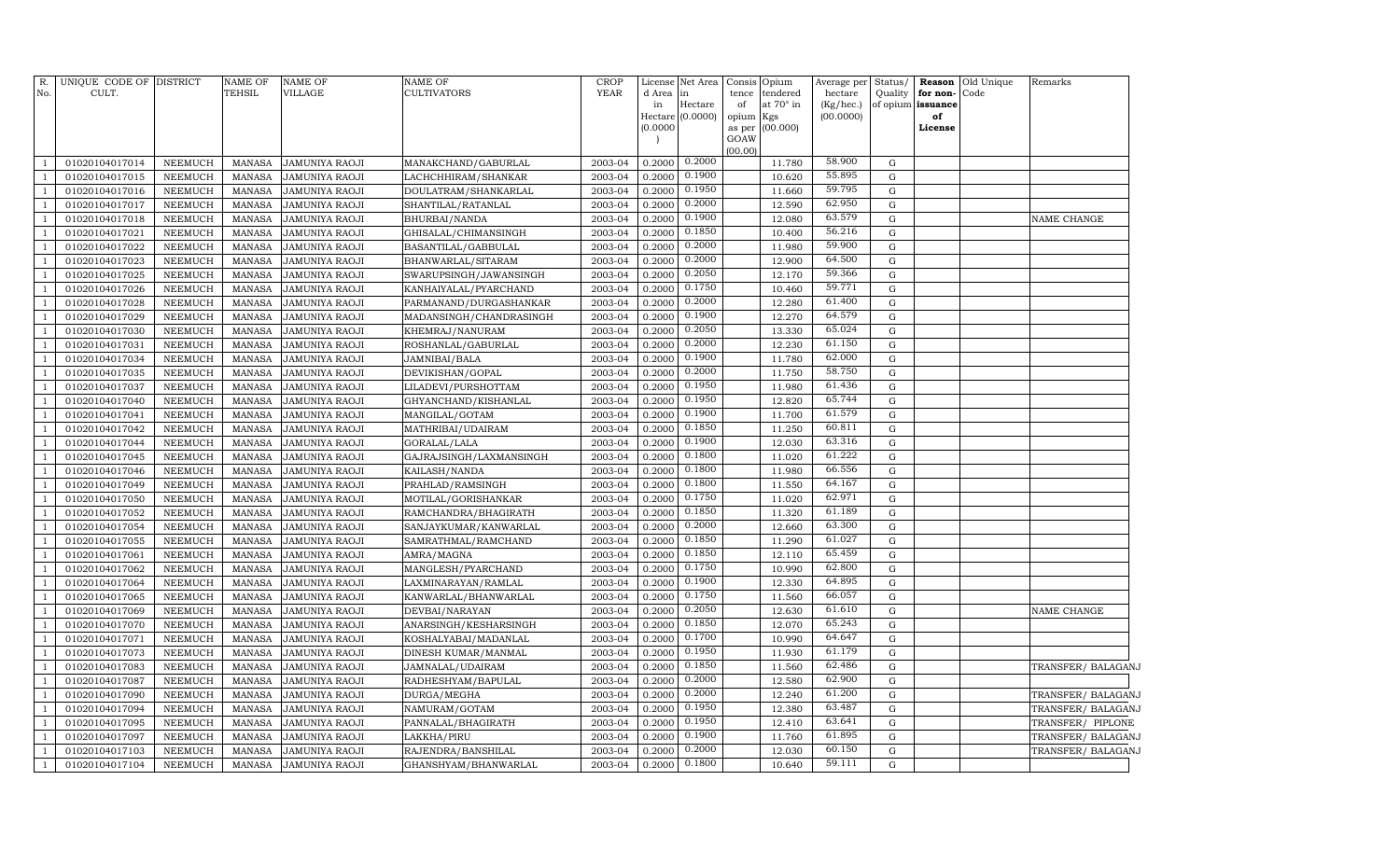| No.          | R. UNIQUE CODE OF DISTRICT<br>CULT. |                | <b>NAME OF</b><br><b>TEHSIL</b> | <b>NAME OF</b><br><b>VILLAGE</b> | <b>NAME OF</b><br><b>CULTIVATORS</b> | <b>CROP</b><br><b>YEAR</b> | License<br>d Area | Net Area<br>in | tence     | Consis Opium<br>tendered | hectare   |             | Quality for non-Code | Average per Status/ <b>Reason</b> Old Unique | Remarks                |  |
|--------------|-------------------------------------|----------------|---------------------------------|----------------------------------|--------------------------------------|----------------------------|-------------------|----------------|-----------|--------------------------|-----------|-------------|----------------------|----------------------------------------------|------------------------|--|
|              |                                     |                |                                 |                                  |                                      |                            | in                | Hectare        | of        | at $70^\circ$ in         | (Kg/hec.) |             | of opium issuance    |                                              |                        |  |
|              |                                     |                |                                 |                                  |                                      |                            | Hectare           | (0.0000)       | opium Kgs |                          | (00.0000) |             | of                   |                                              |                        |  |
|              |                                     |                |                                 |                                  |                                      |                            | (0.0000)          |                | GOAW      | as per (00.000)          |           |             | License              |                                              |                        |  |
|              |                                     |                |                                 |                                  |                                      |                            |                   |                | (00.00)   |                          |           |             |                      |                                              |                        |  |
| -1           | 01020104017001                      | NEEMUCH        | MANASA                          | <b>JAMUNIYA RAOJI</b>            | UDAILAL/MANGILAL KACHAWA             | 2003-04                    | 0.2000            | 0.1900         |           | 12.080                   | 63.579    | G           |                      |                                              |                        |  |
| -1           | 01020104017051                      | <b>NEEMUCH</b> | <b>MANASA</b>                   | JAMUNIYA RAOJI                   | PURANMANL/MANGILAL                   | 2003-04                    | 0.2000            | 0.2000         |           | 12.000                   | 60.000    | G           |                      |                                              |                        |  |
| -1           | 01020104017058                      | <b>NEEMUCH</b> | MANASA                          | JAMUNIYA RAOJI                   | NARAYAN/RUPA                         | 2003-04                    | 0.2000            | 0.1950         |           | 11.140                   | 57.128    | $\mathbf G$ |                      |                                              |                        |  |
| -1           | 01020104017048                      | <b>NEEMUCH</b> | <b>MANASA</b>                   | JAMUNIYA RAOJI                   | INDARSIGH/SITARAM                    | 2003-04                    | 0.2000            | 0.1900         |           | 12.390                   | 65.211    | G           |                      |                                              |                        |  |
| -1           | 01020104017033                      | <b>NEEMUCH</b> | MANASA                          | JAMUNIYA RAOJI                   | RUGHNATH/KHEMA NAI                   | 2003-04                    | 0.2000            | 0.1900         |           | 11.800                   | 62.105    | G           |                      |                                              |                        |  |
| -1           | 01020104017105                      | <b>NEEMUCH</b> | <b>MANASA</b>                   | JAMUNIYA RAOJI                   | AMARSINGH/GORA                       | 2003-04                    | 0.2000            | 0.1950         |           | 12.230                   | 62.718    | G           |                      |                                              | TRANSFER/BANGRED/NMH-I |  |
| $\mathbf{3}$ | 01020104082002                      | <b>NEEMUCH</b> | MANASA                          | <b>JALINER</b>                   | KACHRU/RAJARAM                       | 2003-04                    | 0.2000            | 0.1850         |           | 10.920                   | 59.027    | G           |                      |                                              |                        |  |
| $\mathbf{3}$ | 01020104082003                      | <b>NEEMUCH</b> | MANASA                          | <b>JALINER</b>                   | BHAGVAN/SITARAM                      | 2003-04                    | 0.2000            | 0.1950         |           | 11.320                   | 58.051    | G           |                      |                                              |                        |  |
| $\mathbf{3}$ | 01020104082004                      | <b>NEEMUCH</b> | MANASA                          | <b>JALINER</b>                   | NANDA/HAMERA                         | 2003-04                    | 0.2000            | 0.1900         |           | 12.600                   | 66.316    | G           |                      |                                              |                        |  |
| $\mathbf{3}$ | 01020104082005                      | <b>NEEMUCH</b> | MANASA                          | <b>JALINER</b>                   | JETRAM/NANURAM                       | 2003-04                    | 0.2000            | 0.1950         |           | 11.710                   | 60.051    | G           |                      |                                              |                        |  |
| $\mathbf{3}$ | 01020104082009                      | <b>NEEMUCH</b> | MANASA                          | <b>JALINER</b>                   | BABUGIR/SUNDARGIR                    | 2003-04                    | 0.2000            | 0.1500         |           | 10.630                   | 70.867    | G           |                      |                                              |                        |  |
| $\mathbf{3}$ | 01020104082011                      | <b>NEEMUCH</b> | <b>MANASA</b>                   | <b>JALINER</b>                   | KANIRAM/KACHRU                       | 2003-04                    | 0.2000            | 0.1950         |           | 11.160                   | 57.231    | G           |                      |                                              |                        |  |
| $\mathbf{3}$ | 01020104082013                      | NEEMUCH        | MANASA                          | <b>JALINER</b>                   | BAGDULAL/KISHANLAL                   | 2003-04                    | 0.2000            | 0.2000         |           | 11.680                   | 58.400    | G           |                      |                                              |                        |  |
| 3            | 01020104082015                      | <b>NEEMUCH</b> | MANASA                          | <b>JALINER</b>                   | RAMLAL/NANURAM                       | 2003-04                    | 0.2000            | 0.1800         |           | 10.190                   | 56.611    | G           |                      |                                              |                        |  |
| $\mathbf{3}$ | 01020104082017                      | <b>NEEMUCH</b> | <b>MANASA</b>                   | <b>JALINER</b>                   | BHERULAL/HAMER                       | 2003-04                    | 0.2000            | 0.1900         |           | 12.500                   | 65.789    | G           |                      |                                              |                        |  |
| $\mathbf{3}$ | 01020104082018                      | <b>NEEMUCH</b> | <b>MANASA</b>                   | <b>JALINER</b>                   | KANKUBAI/MANGILAL                    | 2003-04                    | 0.2000            | 0.1800         |           | 10.980                   | 61.000    | G           |                      |                                              |                        |  |
| $\mathbf{3}$ | 01020104082020                      | <b>NEEMUCH</b> | MANASA                          | <b>JALINER</b>                   | MANGILAL/KANIRAM                     | 2003-04                    | 0.2000            | 0.1950         |           | 11.520                   | 59.077    | G           |                      |                                              |                        |  |
| $\mathbf{3}$ | 01020104082022                      | <b>NEEMUCH</b> | MANASA                          | <b>JALINER</b>                   | RAMLAL/HEMRAJ                        | 2003-04                    | 0.2000            | 0.1850         |           | 10.320                   | 55.784    | G           |                      |                                              |                        |  |
| $\mathbf{3}$ | 01020104082023                      | <b>NEEMUCH</b> | MANASA                          | <b>JALINER</b>                   | RADHESHYAM/BHERULAL                  | 2003-04                    | 0.2000            | 0.1850         |           | 11.020                   | 59.568    | G           |                      |                                              |                        |  |
| $\mathbf{3}$ | 01020104082025                      | <b>NEEMUCH</b> | MANASA                          | <b>JALINER</b>                   | MANGILAL/AMRATRAM                    | 2003-04                    | 0.2000            | 0.1650         |           | 9.200                    | 55.758    | G           |                      |                                              |                        |  |
| $\mathbf{3}$ | 01020104082027                      | <b>NEEMUCH</b> | <b>MANASA</b>                   | <b>JALINER</b>                   | KAVARLAL/HEMRAJ                      | 2003-04                    | 0.2000            | 0.2000         |           | 12.290                   | 61.450    | G           |                      |                                              |                        |  |
| 3            | 01020104082028                      | <b>NEEMUCH</b> | MANASA                          | <b>JALINER</b>                   | BADRILAL/HEMRAJ                      | 2003-04                    | 0.2000            | 0.1800         |           | 10.660                   | 59.222    | G           |                      |                                              |                        |  |
| 3            | 01020104082031                      | <b>NEEMUCH</b> | <b>MANASA</b>                   | JALINER                          | PRABHULAL/BHAVAR GIR                 | 2003-04                    | 0.2000            | 0.2000         |           | 12.200                   | 61.000    | G           |                      |                                              |                        |  |
| $\mathbf{3}$ | 01020104082032                      | <b>NEEMUCH</b> | MANASA                          | <b>JALINER</b>                   | KARULAL/MOTI GAYARI                  | 2003-04                    | 0.2000            | 0.2050         |           | 11.430                   | 55.756    | G           |                      |                                              |                        |  |
| $\mathbf{3}$ | 01020104082033                      | <b>NEEMUCH</b> | MANASA                          | <b>JALINER</b>                   | JAGDISH/NATHULAL                     | 2003-04                    | 0.2000            | 0.1900         |           | 10.650                   | 56.053    | G           |                      |                                              |                        |  |
| $\mathbf{3}$ | 01020104082036                      | <b>NEEMUCH</b> | MANASA                          | <b>JALINER</b>                   | MANSINGH/GIRDHARI                    | 2003-04                    | 0.2000            | 0.1950         |           | 10.960                   | 56.205    | G           |                      |                                              |                        |  |
| $\mathbf{3}$ | 01020104082037                      | NEEMUCH        | MANASA                          | <b>JALINER</b>                   | GOVINDRAM/NATHURAM                   | 2003-04                    | 0.2000            | 0.1900         |           | 10.630                   | 55.947    | G           |                      |                                              |                        |  |
| $\mathbf{3}$ | 01020104082039                      | <b>NEEMUCH</b> | MANASA                          | <b>JALINER</b>                   | INDARSINGH/PYARCHAND                 | 2003-04                    | 0.2000            | 0.1850         |           | 10.310                   | 55.730    | G           |                      |                                              |                        |  |
| 3            | 01020104082040                      | <b>NEEMUCH</b> | MANASA                          | <b>JALINER</b>                   | BHAVAR/UDA                           | 2003-04                    | 0.2000            | 0.1900         |           | 10.680                   | 56.211    | G           |                      |                                              |                        |  |
| 3            | 01020104082045                      | <b>NEEMUCH</b> | MANASA                          | <b>JALINER</b>                   | BHAGVATIBAI/RATAN                    | 2003-04                    | 0.2000            | 0.1900         |           | 10.600                   | 55.789    | G           |                      |                                              |                        |  |
| $\mathbf{3}$ | 01020104082046                      | <b>NEEMUCH</b> | <b>MANASA</b>                   | <b>JALINER</b>                   | BABULAL/SUKHLAL                      | 2003-04                    | 0.2000            | 0.1950         |           | 11.230                   | 57.590    | G           |                      |                                              |                        |  |
| $\mathbf{3}$ | 01020104082047                      | <b>NEEMUCH</b> | MANASA                          | <b>JALINER</b>                   | RAMNARAYAN/KANIRAM                   | 2003-04                    | 0.2000            | 0.1950         |           | 12.320                   | 63.179    | G           |                      |                                              |                        |  |
| $\mathbf{3}$ | 01020104082050                      | <b>NEEMUCH</b> | MANASA                          | <b>JALINER</b>                   | PRABHULAL/LAXMAN                     | 2003-04                    | 0.2000            | 0.1950         |           | 12.120                   | 62.154    | G           |                      |                                              |                        |  |
| $\mathbf{3}$ | 01020104082051                      | <b>NEEMUCH</b> | MANASA                          | <b>JALINER</b>                   | GHISALAL/JETRAM                      | 2003-04                    | 0.2000            | 0.2050         |           | 11.680                   | 56.976    | G           |                      |                                              |                        |  |
| $\mathbf{3}$ | 01020104082057                      | <b>NEEMUCH</b> | MANASA                          | <b>JALINER</b>                   | RAMESHVAR/KISHAN                     | 2003-04                    | 0.2000            | 0.1950         |           | 11.020                   | 56.513    | G           |                      |                                              |                        |  |
| $\mathbf{3}$ | 01020104082058                      | NEEMUCH        | MANASA                          | <b>JALINER</b>                   | SURESH/BAGDU                         | 2003-04                    | 0.2000            | 0.2000         |           | 11.600                   | 58.000    | G           |                      |                                              |                        |  |
| $\mathbf{3}$ | 01020104082059                      | NEEMUCH        | MANASA                          | JALINER                          | DEVILAL/BAGDU                        | 2003-04                    | 0.2000            | 0.1000         |           | 6.110                    | 61.100    | $\mathbf G$ |                      |                                              |                        |  |
| $\mathbf{3}$ | 01020104082061                      | <b>NEEMUCH</b> | MANASA                          | <b>JALINER</b>                   | KAVARLAL/MEGHRAJ                     | 2003-04                    | 0.2000            | 0.1950         |           | 11.360                   | 58.256    | G           |                      |                                              |                        |  |
| 3            | 01020104082070                      | <b>NEEMUCH</b> | <b>MANASA</b>                   | JALINER                          | NATHULAL/LALA                        | 2003-04                    | 0.2000            | 0.1800         |           | 10.260                   | 57.000    | G           |                      |                                              |                        |  |
| $\mathbf{3}$ | 01020104082075                      | <b>NEEMUCH</b> | <b>MANASA</b>                   | <b>JALINER</b>                   | KACHRULAL/HARCHAND                   | 2003-04                    | 0.2000            | 0.1900         |           | 11.520                   | 60.632    | G           |                      |                                              |                        |  |
| $\mathbf{3}$ | 01020104082080                      | <b>NEEMUCH</b> | MANASA                          | <b>JALINER</b>                   | BHOLIBAI/GANGARAM                    | 2003-04                    | 0.2000            | 0.1900         |           | 12.250                   | 64.474    | G           |                      |                                              |                        |  |
| $\mathbf{3}$ | 01020104082083                      | <b>NEEMUCH</b> | MANASA                          | <b>JALINER</b>                   | PRAKASH/KANIRAM                      | 2003-04                    | 0.2000            | 0.2050         |           | 11.780                   | 57.463    | G           |                      |                                              |                        |  |
| $\mathbf{3}$ | 01020104082084                      | <b>NEEMUCH</b> | MANASA                          | <b>JALINER</b>                   | SHIVRAM/GOPAL                        | 2003-04                    | 0.2000            | 0.2000         |           | 11.210                   | 56.050    | G           |                      |                                              |                        |  |
| $\mathbf{3}$ | 01020104082085                      | NEEMUCH        | MANASA                          | <b>JALINER</b>                   | MOHANGIR/KISHANGIR                   | 2003-04                    | 0.2000            | 0.2000         |           | 11.690                   | 58.450    | G           |                      |                                              |                        |  |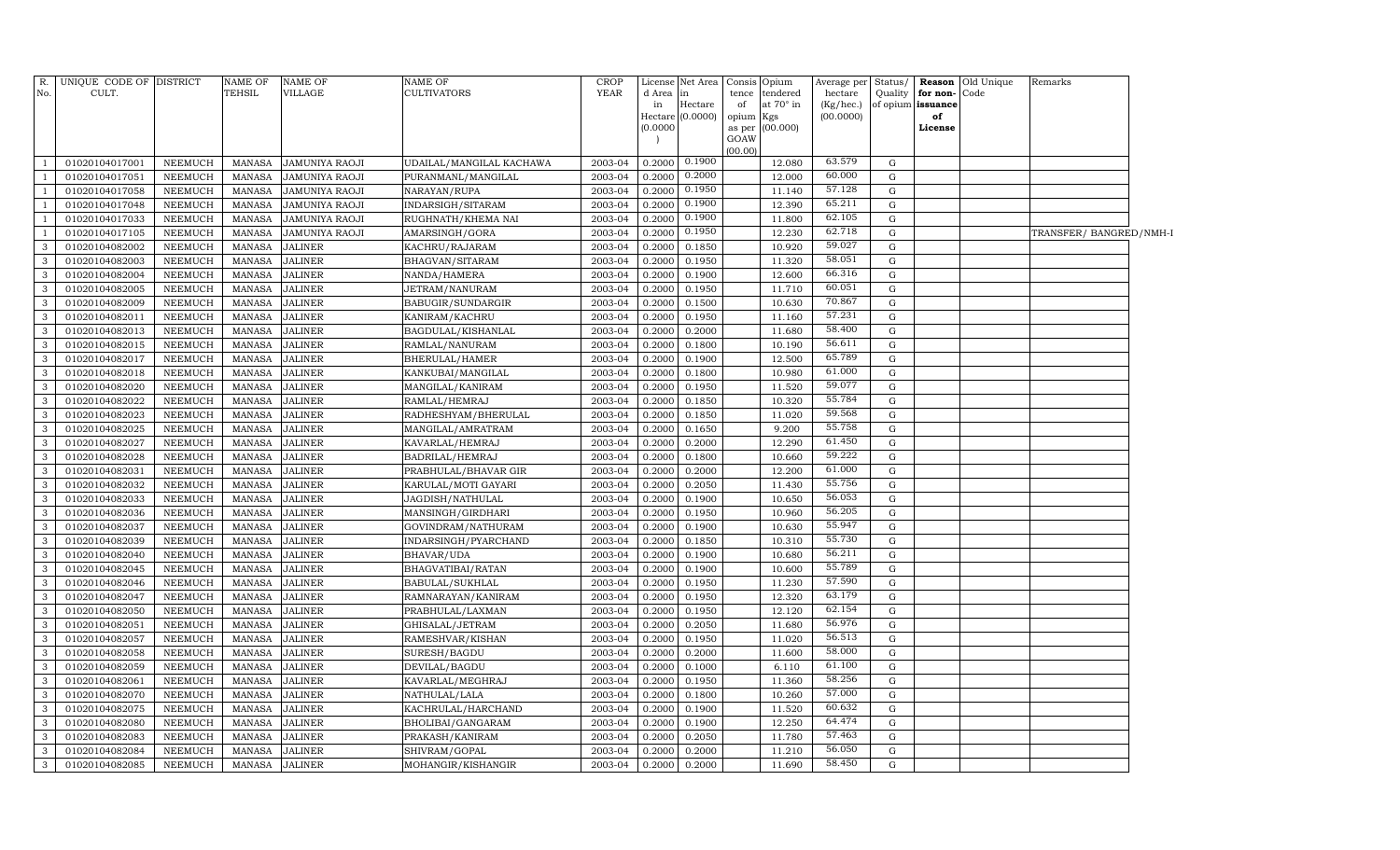| No.            | R. UNIQUE CODE OF DISTRICT<br>CULT. |                | <b>NAME OF</b><br>TEHSIL | <b>NAME OF</b><br>VILLAGE | NAME OF<br>CULTIVATORS      | <b>CROP</b><br><b>YEAR</b> | d Area   | License Net Area<br>in |                 | Consis Opium<br>tence tendered | Average per<br>hectare | Status/<br>Quality | for non-          | <b>Reason</b> Old Unique<br>Code | Remarks                   |  |
|----------------|-------------------------------------|----------------|--------------------------|---------------------------|-----------------------------|----------------------------|----------|------------------------|-----------------|--------------------------------|------------------------|--------------------|-------------------|----------------------------------|---------------------------|--|
|                |                                     |                |                          |                           |                             |                            | in       | Hectare                | of              | at 70° in                      | (Kg/hec.)              |                    | of opium issuance |                                  |                           |  |
|                |                                     |                |                          |                           |                             |                            |          | Hectare (0.0000)       | opium Kgs       |                                | (00.0000)              |                    | of                |                                  |                           |  |
|                |                                     |                |                          |                           |                             |                            | (0.0000) |                        |                 | as per (00.000)                |                        |                    | License           |                                  |                           |  |
|                |                                     |                |                          |                           |                             |                            |          |                        | GOAW<br>(00.00) |                                |                        |                    |                   |                                  |                           |  |
| 3              | 01020104082088                      | NEEMUCH        | MANASA                   | <b>JALINER</b>            | BAPULAL/GIRDHARI            | 2003-04                    | 0.2000   | 0.1950                 |                 | 11.490                         | 58.923                 | $\mathbf G$        |                   |                                  |                           |  |
| 3              | 01020104082097                      | <b>NEEMUCH</b> | MANASA                   | <b>JALINER</b>            | KAVERIBAI/DEVRAM            | 2003-04                    | 0.2000   | 0.1700                 |                 | 9.520                          | 56.000                 | ${\rm G}$          |                   |                                  |                           |  |
| 3              | 01020104082100                      | <b>NEEMUCH</b> | <b>MANASA</b>            | <b>JALINER</b>            | MANGU/RUGHNATH              | 2003-04                    | 0.2000   | 0.1900                 |                 | 11.290                         | 59.421                 | ${\rm G}$          |                   |                                  |                           |  |
| 3              | 01020104082102                      | <b>NEEMUCH</b> | <b>MANASA</b>            | <b>JALINER</b>            | HARCHAND/GOPI               | 2003-04                    | 0.2000   | 0.2000                 |                 | 11.090                         | 55.450                 | ${\rm G}$          |                   |                                  |                           |  |
| 3              | 01020104082107                      | <b>NEEMUCH</b> | <b>MANASA</b>            | <b>JALINER</b>            | KHEMRAJ/UDA                 | 2003-04                    | 0.2000   | 0.1000                 |                 | 6.250                          | 62.500                 | ${\rm G}$          |                   |                                  |                           |  |
| 3              | 01020104082109                      | <b>NEEMUCH</b> | <b>MANASA</b>            | <b>JALINER</b>            | HARCHAND/BHUVANA            | 2003-04                    | 0.2000   | 0.1850                 |                 | 10.540                         | 56.973                 | ${\rm G}$          |                   |                                  |                           |  |
| 3              | 01020104082113                      | <b>NEEMUCH</b> | <b>MANASA</b>            | <b>JALINER</b>            | RAMGIR/NANDGIR              | 2003-04                    | 0.2000   | 0.1900                 |                 | 11.340                         | 59.684                 | ${\rm G}$          |                   |                                  |                           |  |
| 3              | 01020104082116                      | <b>NEEMUCH</b> | <b>MANASA</b>            | <b>JALINER</b>            | KALUGIR/KISHANGIR           | 2003-04                    | 0.2000   | 0.2000                 |                 | 11.260                         | 56.300                 | ${\rm G}$          |                   |                                  |                           |  |
| 3              | 01020104082119                      | <b>NEEMUCH</b> | MANASA                   | <b>JALINER</b>            | KISHANLAL/BHUVANA           | 2003-04                    | 0.2000   | 0.1300                 |                 | 7.900                          | 60.769                 | ${\rm G}$          |                   |                                  |                           |  |
| 3              | 01020104082120                      | <b>NEEMUCH</b> | <b>MANASA</b>            | <b>JALINER</b>            | MANOHAR/HEMRAJ              | 2003-04                    | 0.2000   | 0.2000                 |                 | 11.570                         | 57.850                 | ${\rm G}$          |                   |                                  |                           |  |
| 3              | 01020104082125                      | <b>NEEMUCH</b> | <b>MANASA</b>            | <b>JALINER</b>            | GANESHGIR/MOHANGIR          | 2003-04                    | 0.2000   | 0.1950                 |                 | 12.000                         | 61.538                 | ${\rm G}$          |                   |                                  |                           |  |
| 3              | 01020104082133                      | <b>NEEMUCH</b> | <b>MANASA</b>            | <b>JALINER</b>            | NANURAM/KALU                | 2003-04                    | 0.2000   | 0.1850                 |                 | 10.500                         | 56.757                 | ${\rm G}$          |                   |                                  |                           |  |
| 3              | 01020104082135                      | <b>NEEMUCH</b> | <b>MANASA</b>            | <b>JALINER</b>            | MATHRIBAI/DEVILAL           | 2003-04                    | 0.2000   | 0.2000                 |                 | 11.500                         | 57.500                 | ${\rm G}$          |                   |                                  |                           |  |
| 3              | 01020104082147                      | <b>NEEMUCH</b> | <b>MANASA</b>            | <b>JALINER</b>            | BHERULAL/GANGARAM           | 2003-04                    | 0.2000   | 0.2050                 |                 | 12.210                         | 59.561                 | ${\rm G}$          |                   |                                  |                           |  |
| 3              | 01020104082149                      | <b>NEEMUCH</b> | <b>MANASA</b>            | <b>JALINER</b>            | BAPULAL/PRABHULAL           | 2003-04                    | 0.2000   | 0.1850                 |                 | 10.970                         | 59.297                 | ${\rm G}$          |                   |                                  |                           |  |
| 3              | 01020104082150                      | <b>NEEMUCH</b> | <b>MANASA</b>            | <b>JALINER</b>            | GATTUBAI/SUKHLAL            | 2003-04                    | 0.2000   | 0.2000                 |                 | 11.740                         | 58.700                 | ${\rm G}$          |                   |                                  |                           |  |
| 3              | 01020104082062                      | <b>NEEMUCH</b> | <b>MANASA</b>            | <b>JALINER</b>            | JANIBAI/RATANLAL            | 2003-04                    | 0.2000   | 0.1850                 |                 | 10.440                         | 56.432                 | ${\rm G}$          |                   |                                  |                           |  |
| 3              | 01020104082030                      | <b>NEEMUCH</b> | <b>MANASA</b>            | <b>JALINER</b>            | KARULAL/KUKAJI              | 2003-04                    | 0.2000   | 0.1850                 |                 | 11.440                         | 61.838                 | ${\rm G}$          |                   |                                  |                           |  |
| 3              | 01020104082153                      | <b>NEEMUCH</b> | <b>MANASA</b>            | <b>JALINER</b>            | BANSHILAL/JETRAM            | 2003-04                    | 0.2000   | 0.1900                 |                 | 11.850                         | 62.368                 | ${\rm G}$          |                   |                                  | TRANSFER/SAWAN NMH-I      |  |
| 3              | 01020104082086                      | <b>NEEMUCH</b> | <b>MANASA</b>            | <b>JALINER</b>            | GANGARAM/KUKA               | 2003-04                    | 0.2000   | 0.1900                 |                 | 10.760                         | 56.632                 | ${\bf G}$          |                   |                                  |                           |  |
| 3              | 01020104082090                      | <b>NEEMUCH</b> | <b>MANASA</b>            | <b>JALINER</b>            | BHERU/SEVA                  | 2003-04                    | 0.2000   | 0.1750                 |                 | 10.050                         | 57.429                 | ${\rm G}$          |                   |                                  |                           |  |
| 3              | 01020104082065                      | <b>NEEMUCH</b> | <b>MANASA</b>            | <b>JALINER</b>            | MANNA/HARIRAM               | 2003-04                    | 0.2000   | 0.2050                 |                 | 11.740                         | 57.268                 | ${\rm G}$          |                   |                                  |                           |  |
| 3              | 01020104082001                      | <b>NEEMUCH</b> | <b>MANASA</b>            | <b>JALINER</b>            | SHAMBHUGIR/SOHANGIR         | 2003-04                    | 0.2000   | 0.2000                 |                 | 11.420                         | 57.100                 | ${\rm G}$          |                   |                                  |                           |  |
| 3              | 01020104082012                      | <b>NEEMUCH</b> | <b>MANASA</b>            | <b>JALINER</b>            | RAMLAL/HEERA                | 2003-04                    | 0.2000   | 0.1800                 |                 | 10.620                         | 59.000                 | ${\rm G}$          |                   |                                  |                           |  |
| 3              | 01020104082014                      | <b>NEEMUCH</b> | <b>MANASA</b>            | <b>JALINER</b>            | BHERULAL/GOPI               | 2003-04                    | 0.2000   | 0.1850                 |                 | 11.110                         | 60.054                 | ${\bf G}$          |                   |                                  |                           |  |
| 3              | 01020104082128                      | <b>NEEMUCH</b> | <b>MANASA</b>            | <b>JALINER</b>            | RAISINGH/NANURAM            | 2003-04                    | 0.2000   | 0.1950                 |                 | 11.290                         | 57.897                 | ${\rm G}$          |                   |                                  |                           |  |
| 3              | 01020104082139                      | <b>NEEMUCH</b> | <b>MANASA</b>            | <b>JALINER</b>            | KAMLASHANKAR/BHUVANISHANKAR | 2003-04                    | 0.2000   | 0.2000                 |                 | 10.870                         | 54.350                 | ${\bf G}$          |                   |                                  |                           |  |
| 3              | 01020104082158                      | <b>NEEMUCH</b> | <b>MANASA</b>            | <b>JALINER</b>            | BAPULAL/KISHANLAL           | 2003-04                    | 0.2000   | 0.1950                 |                 | 11.210                         | 57.487                 | ${\rm G}$          |                   | 01020104083040                   |                           |  |
| 3              | 01020104082159                      | <b>NEEMUCH</b> | <b>MANASA</b>            | <b>JALINER</b>            | BHUVANIRAM/BHAGIRATH        | 2003-04                    | 0.2000   | 0.2050                 |                 | 11.660                         | 56.878                 | ${\bf G}$          |                   | 01020104083021                   |                           |  |
| 3              | 01020104082160                      | <b>NEEMUCH</b> | <b>MANASA</b>            | <b>JALINER</b>            | AMBALAL/DEVA                | 2003-04                    | 0.2000   | 0.1900                 |                 | 11.150                         | 58.684                 | ${\rm G}$          |                   |                                  | TRANSFER REWAS DEVDA, MSD |  |
| $\overline{2}$ | 01020104049001                      | <b>NEEMUCH</b> | <b>MANASA</b>            | HATHIPURA MANASA          | BANSHILAL/CHENRAM           | 2003-04                    | 0.2000   | 0.1550                 |                 | 9.860                          | 63.613                 | ${\rm G}$          |                   |                                  |                           |  |
| $\overline{2}$ | 01020104049002                      | <b>NEEMUCH</b> | <b>MANASA</b>            | HATHIPURA MANASA          | DHAPUBAI/AMBALAL            | 2003-04                    | 0.2000   | 0.1950                 |                 | 12.180                         | 62.462                 | $\mathbf G$        |                   |                                  |                           |  |
| $\overline{2}$ | 01020104049005                      | <b>NEEMUCH</b> | MANASA                   | HATHIPURA MANASA          | CHAMPALAL/CHENRAM           | 2003-04                    | 0.2000   | 0.1600                 |                 | 9.180                          | 57.375                 | ${\rm G}$          |                   |                                  |                           |  |
| $\overline{2}$ | 01020104049006                      | <b>NEEMUCH</b> | <b>MANASA</b>            | HATHIPURA MANASA          | SHAMBHU/BHANWARLAL          | 2003-04                    | 0.2000   | 0.1400                 |                 | 8.930                          | 63.786                 | ${\rm G}$          |                   |                                  |                           |  |
| $\overline{2}$ | 01020104049007                      | <b>NEEMUCH</b> | <b>MANASA</b>            | HATHIPURA MANASA          | KALURAM/BADRILAL            | 2003-04                    | 0.2000   | 0.1600                 |                 | 10.400                         | 65.000                 | ${\rm G}$          |                   |                                  |                           |  |
| $\overline{2}$ | 01020104049009                      | <b>NEEMUCH</b> | <b>MANASA</b>            | HATHIPURA MANASA          | CHAGANLAL/BADRILAL          | 2003-04                    | 0.2000   | 0.1400                 |                 | 8.970                          | 64.071                 | ${\rm G}$          |                   |                                  |                           |  |
| $\overline{2}$ | 01020104049010                      | <b>NEEMUCH</b> | <b>MANASA</b>            | HATHIPURA MANASA          | RODILAL/KISHANLAL           | 2003-04                    | 0.2000   | 0.1700                 |                 | 10.840                         | 63.765                 | ${\rm G}$          |                   |                                  |                           |  |
| $\overline{2}$ | 01020104049016                      | <b>NEEMUCH</b> | <b>MANASA</b>            | HATHIPURA MANASA          | GOPAL/HARIRAM               | 2003-04                    | 0.2000   | 0.1950                 |                 | 11.800                         | 60.513                 | ${\rm G}$          |                   |                                  |                           |  |
| $\overline{2}$ | 01020104049018                      | <b>NEEMUCH</b> | <b>MANASA</b>            | HATHIPURA MANASA          | RAJMAL/KHETA                | 2003-04                    | 0.2000   | 0.1900                 |                 | 11.120                         | 58.526                 | ${\rm G}$          |                   |                                  |                           |  |
| $\overline{2}$ | 01020104049019                      | <b>NEEMUCH</b> | <b>MANASA</b>            | HATHIPURA MANASA          | BADAMBAI/GANGARAM           | 2003-04                    | 0.2000   | 0.2000                 |                 | 13.620                         | 68.100                 | ${\rm G}$          |                   |                                  |                           |  |
| $\mathcal{D}$  | 01020104049023                      | <b>NEEMUCH</b> | <b>MANASA</b>            | HATHIPURA MANASA          | DINESH/SHANTILAL            | 2003-04                    | 0.2000   | 0.1200                 |                 | 7.480                          | 62.333                 | ${\rm G}$          |                   |                                  |                           |  |
| $\overline{2}$ | 01020104049015                      | <b>NEEMUCH</b> | <b>MANASA</b>            | HATHIPURA MANASA          | NARAYAN/ONKARLAL            | 2003-04                    | 0.2000   | 0.1950                 |                 | 12.370                         | 63.436                 | ${\rm G}$          |                   |                                  |                           |  |
| $\overline{2}$ | 01020104049024                      | <b>NEEMUCH</b> | <b>MANASA</b>            | HATHIPURA MANASA          | KHETA/BHAVSINGH             | 2003-04                    | 0.2000   | 0.1800                 |                 | 10.710                         | 59.500                 | ${\rm G}$          |                   | 01020104051156                   |                           |  |
| $\overline{2}$ | 01020104049025                      | <b>NEEMUCH</b> | MANASA                   | HATHIPURA MANASA          | HEERALAL/PRATAP             | 2003-04                    | 0.2000   | 0.1400                 |                 | 8.530                          | 60.929                 | $\mathbf G$        |                   | 058                              |                           |  |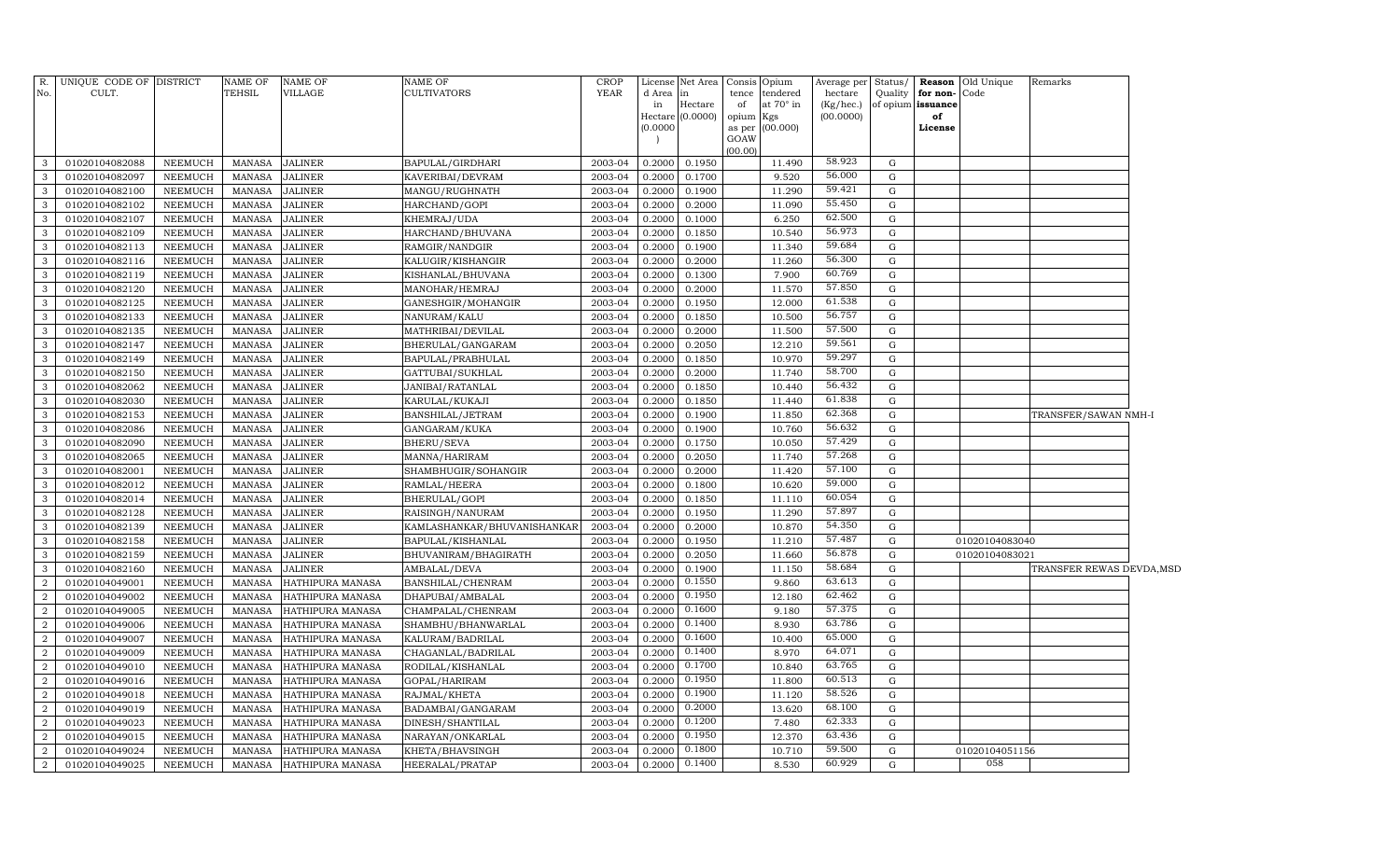|                                  | R. UNIQUE CODE OF DISTRICT       |                                  | <b>NAME OF</b>                 | <b>NAME OF</b>                   | NAME OF                            | CROP               | License          | Net Area         |             | Consis Opium                 | Average per          | Status/        | Reason                        | Old Unique | Remarks                  |
|----------------------------------|----------------------------------|----------------------------------|--------------------------------|----------------------------------|------------------------------------|--------------------|------------------|------------------|-------------|------------------------------|----------------------|----------------|-------------------------------|------------|--------------------------|
| No.                              | CULT.                            |                                  | TEHSIL                         | <b>VILLAGE</b>                   | CULTIVATORS                        | <b>YEAR</b>        | d Area<br>in     | in<br>Hectare    | tence<br>of | tendered<br>at $70^\circ$ in | hectare<br>(Kg/hec.) | Quality        | for non-<br>of opium issuance | Code       |                          |
|                                  |                                  |                                  |                                |                                  |                                    |                    |                  | Hectare (0.0000) | opium       | Kgs                          | (00.0000)            |                | of                            |            |                          |
|                                  |                                  |                                  |                                |                                  |                                    |                    | (0.0000)         |                  | as per      | (00.000)                     |                      |                | License                       |            |                          |
|                                  |                                  |                                  |                                |                                  |                                    |                    |                  |                  | GOAW        |                              |                      |                |                               |            |                          |
| $\overline{2}$                   | 01020104049017                   | NEEMUCH                          | <b>MANASA</b>                  | HATHIPURA MANASA                 | RODILAL/KHETA                      | 2003-04            | 0.2000           | 0.1950           | (00.00)     | 12.580                       | 64.513               | $\mathbf G$    |                               | 071        |                          |
| $\boldsymbol{2}$                 | 01020104039001                   | <b>NEEMUCH</b>                   | <b>MANASA</b>                  | <b>HASPURA</b>                   | DAKHIBAI/CHUNNILAL                 | 2003-04            | 0.2000           | 0.1750           |             | 11.240                       | 64.229               | $\mathbf G$    |                               |            |                          |
| $\overline{2}$                   | 01020104039002                   | <b>NEEMUCH</b>                   | <b>MANASA</b>                  | <b>HASPURA</b>                   | HARLAL/MOTILAL                     | 2003-04            | 0.2000           | 0.1600           |             | 10.270                       | 64.188               | G              |                               |            |                          |
| $\overline{2}$                   | 01020104039004                   | <b>NEEMUCH</b>                   | <b>MANASA</b>                  | <b>HASPURA</b>                   | RAMNIWAS/RAMCHANDRA                | 2003-04            | 0.2000           | 0.1050           |             | 6.090                        | 58.000               | G              |                               |            |                          |
| $\overline{2}$                   | 01020104039006                   | <b>NEEMUCH</b>                   | <b>MANASA</b>                  | <b>HASPURA</b>                   | KAMERIBAI/RAMLAL                   | 2003-04            | 0.2000           | 0.1900           |             | 11.990                       | 63.105               | G              |                               |            |                          |
| $\overline{2}$                   | 01020104039007                   | <b>NEEMUCH</b>                   | <b>MANASA</b>                  | <b>HASPURA</b>                   | KACHRU/KALU                        | 2003-04            | 0.2000           | 0.1900           |             | 11.550                       | 60.789               | $\mathbf G$    |                               |            |                          |
| $\overline{2}$                   | 01020104039008                   | <b>NEEMUCH</b>                   | <b>MANASA</b>                  | <b>HASPURA</b>                   | RAMSUKH/DEVILAL                    | 2003-04            | 0.2000           | 0.2000           |             | 11.570                       | 57.850               | $\mathbf G$    |                               |            |                          |
| $\overline{2}$                   | 01020104039009                   | <b>NEEMUCH</b>                   | <b>MANASA</b>                  | <b>HASPURA</b>                   | RAMLAL/BHERU BOHRA                 | 2003-04            | 0.2000           | 0.1350           |             | 7.690                        | 56.963               | G              |                               |            |                          |
| $\overline{2}$                   | 01020104039010                   | <b>NEEMUCH</b>                   | <b>MANASA</b>                  | <b>HASPURA</b>                   | DALURAM/CHUNNILAL                  | 2003-04            | 0.2000           | 0.1800           |             | 13.410                       | 74.500               | G              |                               |            |                          |
| $\boldsymbol{2}$                 | 01020104039012                   | <b>NEEMUCH</b>                   | <b>MANASA</b>                  | <b>HASPURA</b>                   | NANDLAL/UDA                        | 2003-04            | 0.2000           | 0.1850           |             | 12.850                       | 69.459               | $\mathbf G$    |                               |            |                          |
| $\overline{2}$                   | 01020104039013                   | NEEMUCH                          | <b>MANASA</b>                  | <b>HASPURA</b>                   | DEVILAL/PANNALAL                   | 2003-04            | 0.2000           | 0.2000           |             | 13.210                       | 66.050               | $\mathbf G$    |                               |            |                          |
| $\overline{a}$                   | 01020104039015                   | <b>NEEMUCH</b>                   | <b>MANASA</b>                  | <b>HASPURA</b>                   | DEVILAL/BHAGATRAM                  | 2003-04            | 0.2000           | 0.1900           |             | 11.380                       | 59.895               | G              |                               |            |                          |
| $\overline{2}$                   | 01020104039017                   | <b>NEEMUCH</b>                   | <b>MANASA</b>                  | <b>HASPURA</b>                   | KISHNIBAI/RAMCHANDRA               | 2003-04            | 0.2000           | 0.1850           |             | 11.660                       | 63.027               | G              | 09                            |            |                          |
| $\overline{2}$                   | 01020104039019                   | <b>NEEMUCH</b>                   | <b>MANASA</b>                  | <b>HASPURA</b>                   | GOPAL/KASHIRAM                     | 2003-04            | 0.2000           | 0.1350           |             | 7.690                        | 56.963               | $\mathbf G$    |                               |            |                          |
| $\overline{2}$                   | 01020104039020                   | <b>NEEMUCH</b>                   | <b>MANASA</b>                  | <b>HASPURA</b>                   | GOVERDHANLAL/SHANKARLAL            | 2003-04            | 0.2000           | 0.1650           |             | 10.150                       | 61.515               | $\mathbf G$    |                               |            |                          |
| $\overline{2}$                   | 01020104039021                   | <b>NEEMUCH</b>                   | <b>MANASA</b>                  | <b>HASPURA</b>                   | BHANWARLAL/BHOLARAM                | 2003-04            | 0.2000           | 0.2000           |             | 14.460                       | 72.300               | $\mathbf G$    |                               |            |                          |
| $\overline{a}$                   | 01020104039023                   | <b>NEEMUCH</b>                   | <b>MANASA</b>                  | <b>HASPURA</b>                   | BALRAM/KASHIRAM                    | 2003-04            | 0.2000           | 0.1950           |             | 12.630                       | 64.769               | G              |                               |            |                          |
| $\overline{2}$                   | 01020104039025                   | <b>NEEMUCH</b>                   | <b>MANASA</b>                  | <b>HASPURA</b>                   | SRIRAM/DAMARLAL                    | 2003-04            | 0.2000           | 0.1950           |             | 12.750                       | 65.385               | $\mathbf G$    |                               |            |                          |
| $\boldsymbol{2}$                 | 01020104039026                   | NEEMUCH                          | <b>MANASA</b>                  | <b>HASPURA</b>                   | BHUWANIRAM/NARAYAN                 | 2003-04            | 0.2000           | 0.1650           |             | 8.900                        | 53.939               | ${\rm G}$      | 04                            |            | <b>ISSUED ON 2009-10</b> |
| $\overline{2}$                   | 01020104039029                   | NEEMUCH                          | <b>MANASA</b>                  | <b>HASPURA</b>                   | KANWARLAL/RODILAL                  | 2003-04            | 0.2000           | 0.1450           |             | 8.350                        | 57.586               | $\mathbf G$    |                               |            | NAME CHANGE              |
| $\overline{2}$                   | 01020104039031                   | <b>NEEMUCH</b>                   | <b>MANASA</b>                  | <b>HASPURA</b>                   | BAGDIRAM/RAMA                      | 2003-04            | 0.2000           | 0.0900           |             | 6.650                        | 73.889               | G              |                               |            |                          |
| $\overline{2}$                   | 01020104039033                   | NEEMUCH                          | <b>MANASA</b>                  | <b>HASPURA</b>                   | NARAYAN/MODA                       | 2003-04            | 0.2000           | 0.1900           |             | 12.180                       | 64.105               | G              |                               |            |                          |
| $\overline{2}$                   | 01020104039034                   | <b>NEEMUCH</b>                   | <b>MANASA</b>                  | <b>HASPURA</b>                   | SEETABAI/ONKAR                     | 2003-04            | 0.2000           | 0.1850           |             | 12.390                       | 66.973               | G              |                               |            |                          |
| $\overline{2}$                   | 01020104039035                   | <b>NEEMUCH</b>                   | <b>MANASA</b>                  | <b>HASPURA</b>                   | RAMCHANDRA/NARAYAN                 | 2003-04            | 0.2000           | 0.2000           |             | 13.050                       | 65.250               | $\mathbf G$    |                               |            |                          |
| $\overline{2}$                   | 01020104039036                   | <b>NEEMUCH</b>                   | <b>MANASA</b>                  | <b>HASPURA</b>                   | BHUWANA/GENDA                      | 2003-04            | 0.2000           | 0.1150           |             | 7.240                        | 62.957               | $\mathbf G$    |                               |            |                          |
| $\overline{2}$                   | 01020104039037                   | <b>NEEMUCH</b>                   | <b>MANASA</b>                  | <b>HASPURA</b>                   | BHANWARLAL/JAGANNATH               | 2003-04            | 0.2000           | 0.1900           |             | 11.370                       | 59.842               | $\mathbf G$    |                               |            |                          |
| $\overline{a}$                   | 01020104039043                   | NEEMUCH                          | <b>MANASA</b>                  | <b>HASPURA</b>                   | MANOHARDAS/NARAYANDAS              | 2003-04            | 0.2000           | 0.1550           |             | 9.910                        | 63.935               | G              |                               |            |                          |
| $\overline{2}$                   | 01020104039044                   | <b>NEEMUCH</b>                   | <b>MANASA</b>                  | <b>HASPURA</b>                   | MOHANLAL/KALU                      | 2003-04            | 0.2000           | 0.1600           |             | 10.480                       | 65.500               | $\mathbf G$    |                               |            |                          |
| $\boldsymbol{2}$                 | 01020104039045                   | NEEMUCH                          | <b>MANASA</b>                  | <b>HASPURA</b>                   | SEVA/BHAGWAN                       | 2003-04            | 0.2000           | 0.1950           |             | 13.410                       | 68.769               | G              |                               |            |                          |
| $\overline{2}$                   | 01020104039050                   | NEEMUCH                          | <b>MANASA</b>                  | <b>HASPURA</b>                   | MOHANLAL/FAKIRA                    | 2003-04            | 0.2000           | 0.1600           |             | 9.110                        | 56.938               | G              |                               |            |                          |
| $\overline{2}$                   | 01020104039051                   | <b>NEEMUCH</b>                   | <b>MANASA</b>                  | <b>HASPURA</b>                   | LALIBAI/BHERULAL                   | 2003-04            | 0.2000           | 0.1900           |             | 12.350                       | 65.000               | $\mathbf G$    |                               |            |                          |
| $\overline{2}$                   | 01020104039054                   | <b>NEEMUCH</b>                   | <b>MANASA</b>                  | <b>HASPURA</b>                   | RUKMANIBAI/AMARCHANDRA             | 2003-04            | 0.2000           | 0.2000           |             | 12.420                       | 62.100               | $\mathbf G$    |                               |            |                          |
| $\overline{2}$                   | 01020104039055                   | <b>NEEMUCH</b>                   | <b>MANASA</b>                  | <b>HASPURA</b>                   | GHASILAL/NARAYAN                   | 2003-04            | 0.2000           | 0.1550           |             | 9.370                        | 60.452               | ${\rm G}$      |                               |            |                          |
| $\overline{2}$                   | 01020104039061                   | NEEMUCH                          | <b>MANASA</b>                  | <b>HASPURA</b>                   | DEVKISHAN/NARAYAN                  | 2003-04            | 0.2000           | 0.1900           |             | 11.970                       | 63.000               | G              |                               |            |                          |
| $\overline{a}$                   | 01020104039062                   | <b>NEEMUCH</b>                   | <b>MANASA</b>                  | <b>HASPURA</b>                   | MANGILAL/KHUDILAL                  | 2003-04            | 0.2000           | 0.1350           |             | 7.620                        | 56.444               | G              |                               |            |                          |
| $\overline{2}$                   | 01020104039064                   | NEEMUCH                          | <b>MANASA</b>                  | <b>HASPURA</b>                   | DHAPUBAI/KESHURAM                  | 2003-04            | 0.2000           | 0.1800           |             | 10.140                       | 56.333               | $\mathbf G$    |                               |            |                          |
| $\overline{a}$                   | 01020104039066                   | <b>NEEMUCH</b>                   | <b>MANASA</b>                  | <b>HASPURA</b>                   | DHURA/GOVINDRAM                    | 2003-04            | 0.2000           | 0.2000<br>0.1050 |             | 12.730                       | 63.650<br>60.000     | G              |                               |            |                          |
| $\boldsymbol{2}$                 | 01020104039069                   | NEEMUCH                          | <b>MANASA</b>                  | <b>HASPURA</b><br><b>HASPURA</b> | KACHRU/PARTHA                      | 2003-04<br>2003-04 | 0.2000<br>0.2000 | 0.1450           |             | 6.300<br>9.830               | 67.793               | G<br>${\rm G}$ |                               |            |                          |
| $\overline{2}$<br>$\overline{2}$ | 01020104039070                   | <b>NEEMUCH</b><br><b>NEEMUCH</b> | <b>MANASA</b>                  |                                  | RAMESHCHANDRA/CHATARBHUJ           | 2003-04            | 0.2000           | 0.0900           |             | 5.730                        | 63.667               | $\mathbf G$    | 09                            |            |                          |
| $\overline{a}$                   | 01020104039071<br>01020104039073 | <b>NEEMUCH</b>                   | <b>MANASA</b><br><b>MANASA</b> | <b>HASPURA</b><br><b>HASPURA</b> | KASTURIBAI/NARAYAN<br>PYARA/PARTHA | 2003-04            | 0.2000           | 0.1650           |             | 10.640                       | 64.485               | G              | 09                            |            |                          |
| $\overline{2}$                   | 01020104039074                   | NEEMUCH                          | <b>MANASA</b>                  | <b>HASPURA</b>                   | FULCHANDRA/BHANWARLAL              | 2003-04            | 0.2000           | 0.1950           |             | 12.000                       | 61.538               | $\mathbf G$    |                               |            |                          |
| $\boldsymbol{2}$                 | 01020104039075                   | NEEMUCH                          | <b>MANASA</b>                  | <b>HASPURA</b>                   | RAMPRASAD/DEVRAM                   | 2003-04            | 0.2000           | 0.1800           |             | 11.510                       | 63.944               | G              |                               |            |                          |
| $\overline{2}$                   | 01020104039078                   | NEEMUCH                          | MANASA                         | <b>HASPURA</b>                   | AMRITRAM/GHASIRAM                  | 2003-04            | 0.2000           | 0.1900           |             | 11.710                       | 61.632               | ${\rm G}$      |                               |            |                          |
|                                  |                                  |                                  |                                |                                  |                                    |                    |                  |                  |             |                              |                      |                |                               |            |                          |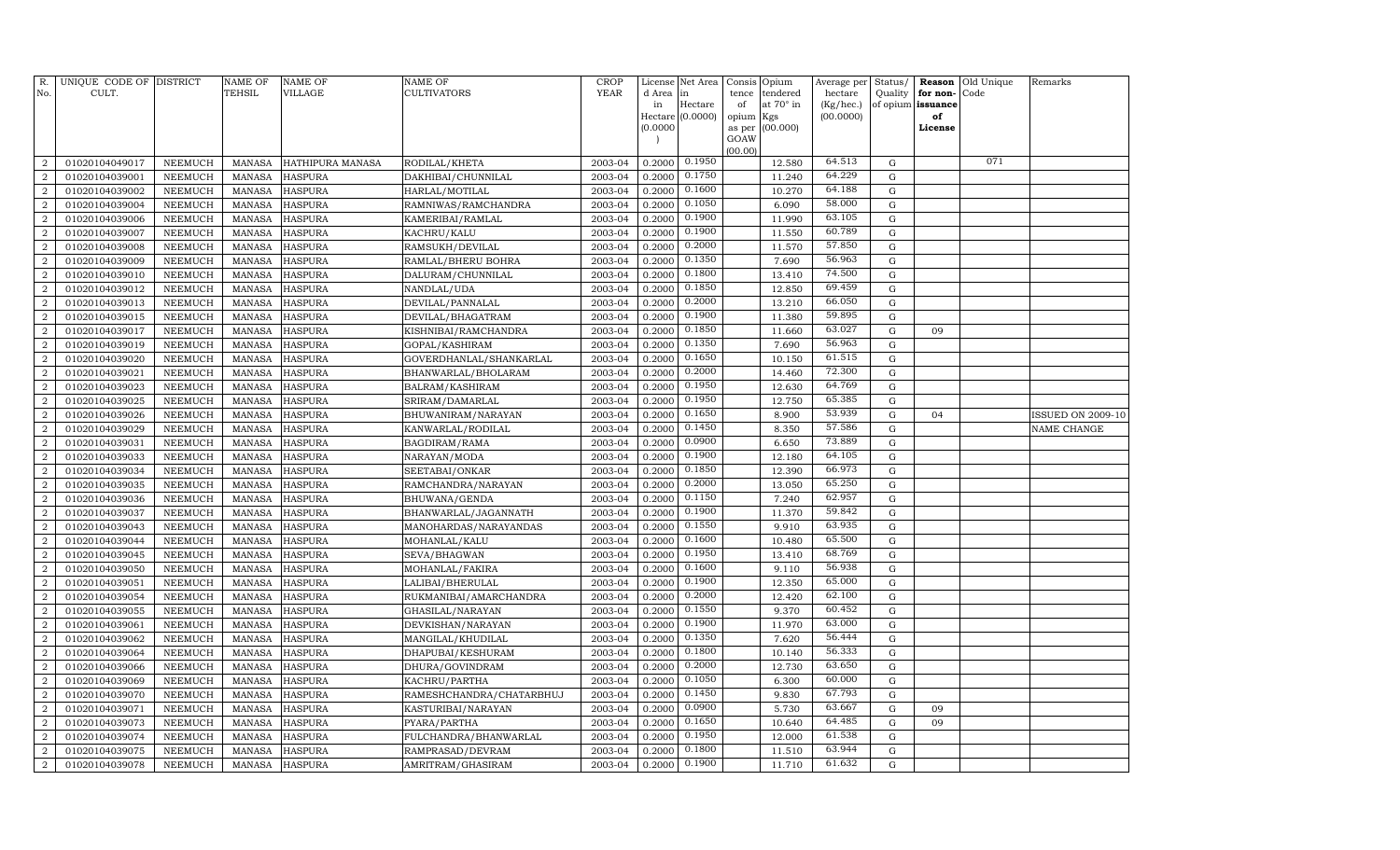| R.                               | UNIQUE CODE OF DISTRICT          |                    | <b>NAME OF</b>                 | <b>NAME OF</b>                    | <b>NAME OF</b>          | <b>CROP</b>        |                   | License Net Area | Consis      | Opium                 | Average per Status/  |                  |                                   | <b>Reason</b> Old Unique | Remarks                                     |  |
|----------------------------------|----------------------------------|--------------------|--------------------------------|-----------------------------------|-------------------------|--------------------|-------------------|------------------|-------------|-----------------------|----------------------|------------------|-----------------------------------|--------------------------|---------------------------------------------|--|
| No.                              | CULT.                            |                    | TEHSIL                         | <b>VILLAGE</b>                    | <b>CULTIVATORS</b>      | YEAR               | d Area   in<br>in | Hectare          | tence<br>of | tendered<br>at 70° in | hectare<br>(Kg/hec.) | Quality          | for non-Code<br>of opium issuance |                          |                                             |  |
|                                  |                                  |                    |                                |                                   |                         |                    |                   | Hectare (0.0000) | opium       | Kgs                   | (00.0000)            |                  | of                                |                          |                                             |  |
|                                  |                                  |                    |                                |                                   |                         |                    | (0.0000)          |                  | as per      | (00.000)              |                      |                  | License                           |                          |                                             |  |
|                                  |                                  |                    |                                |                                   |                         |                    |                   |                  | GOAW        |                       |                      |                  |                                   |                          |                                             |  |
| $\overline{2}$                   | 01020104039079                   | NEEMUCH            | MANASA                         | <b>HASPURA</b>                    | SURESHCHANDRA/MOHANLAL  | 2003-04            | 0.2000            | 0.2000           | (00.00)     | 11.040                | 55.200               | G                |                                   |                          |                                             |  |
| 2                                | 01020104039080                   | NEEMUCH            | <b>MANASA</b>                  | <b>HASPURA</b>                    | MANGILAL/UDA            | 2003-04            | 0.2000            | 0.1800           |             | 11.150                | 61.944               | G                |                                   |                          |                                             |  |
| $\overline{2}$                   | 01020104039081                   | <b>NEEMUCH</b>     | <b>MANASA</b>                  | <b>HASPURA</b>                    | DEUBAI/MODIRAM          | 2003-04            | 0.2000            | 0.2000           |             | 11.510                | 57.550               | G                |                                   |                          |                                             |  |
| $\overline{2}$                   | 01020104039016                   | NEEMUCH            | <b>MANASA</b>                  | <b>HASPURA</b>                    | RUGHNATHIBAI/GHASHIRAM  | 2003-04            | 0.2000            | 0.1750           |             | 11.210                | 64.057               | G                |                                   |                          |                                             |  |
| $\overline{2}$                   | 01020104039028                   | NEEMUCH            | <b>MANASA</b>                  | <b>HASPURA</b>                    | JANIBAI/ONKAR           | 2003-04            | 0.2000            | 0.2000           |             | 11.320                | 56.600               | G                |                                   |                          |                                             |  |
| 2                                | 01020104039082                   | NEEMUCH            | <b>MANASA</b>                  | <b>HASPURA</b>                    | KANWARLAL/DEVILAL       | 2003-04            | 0.2000            | 0.2000           |             | 13.440                | 67.200               | G                |                                   |                          |                                             |  |
| 2                                | 01020104039085                   | <b>NEEMUCH</b>     | <b>MANASA</b>                  | <b>HASPURA</b>                    | MANGILAL/DEVA           | 2003-04            | 0.2000            | 0.1900           |             | 11.520                | 60.632               | G                |                                   |                          |                                             |  |
| 2                                | 01020104039086                   | NEEMUCH            | <b>MANASA</b>                  | <b>HASPURA</b>                    | RANGLAL/NARAYAN         | 2003-04            | 0.2000            | 0.1550           |             | 10.830                | 69.871               | G                |                                   |                          |                                             |  |
| 2                                | 01020104039087                   | NEEMUCH            | <b>MANASA</b>                  | <b>HASPURA</b>                    | RAMESHCHANDRA/BHERULAL  | 2003-04            | 0.2000            | 0.2000           |             | 12.460                | 62.300               | ${\rm G}$        |                                   |                          |                                             |  |
| $\overline{2}$                   | 01020104039088                   | NEEMUCH            | <b>MANASA</b>                  | <b>HASPURA</b>                    | DEVILAL/BHERULAL        | 2003-04            | 0.2000            | 0.1800           |             | 10.910                | 60.611               | G                |                                   |                          |                                             |  |
| 2                                | 01020104039089                   | NEEMUCH            | <b>MANASA</b>                  | <b>HASPURA</b>                    | DEVILAL/CHATARBHUJ      | 2003-04            | 0.2000            | 0.1950           |             | 12.490                | 64.051               | G                |                                   |                          |                                             |  |
| $\overline{2}$                   | 01020104039090                   | NEEMUCH            | <b>MANASA</b>                  | <b>HASPURA</b>                    | BAPULAL/LALA            | 2003-04            | 0.2000            | 0.1700           |             | 9.100                 | 53.529               | ${\rm G}$        | 04                                |                          | ISSUED ON 2009-10                           |  |
| $\overline{a}$                   | 01020104039091                   | NEEMUCH            | <b>MANASA</b>                  | <b>HASPURA</b>                    | KASHIRAM/HEERALAL       | 2003-04            | 0.2000            | 0.2000           |             | 12.540                | 62.700               | ${\rm G}$        |                                   |                          |                                             |  |
| $\overline{2}$                   | 01020104039092                   | NEEMUCH            | <b>MANASA</b>                  | <b>HASPURA</b>                    | DEUBAI/KISHANLAL        | 2003-04            | 0.2000            | 0.1950           |             | 10.920                | 56.000               | ${\rm G}$        |                                   |                          |                                             |  |
| $\overline{2}$                   | 01020104039094                   | NEEMUCH            | <b>MANASA</b>                  | <b>HASPURA</b>                    | MOHANLAL/NARAYAN        | 2003-04            | 0.2000            | 0.1550           |             | 9.930                 | 64.065               | ${\rm G}$        |                                   |                          |                                             |  |
| $\overline{2}$                   | 01020104039095                   | NEEMUCH            | <b>MANASA</b>                  | <b>HASPURA</b>                    | KARULAL/PYARA           | 2003-04            | 0.2000            | 0.1900           |             | 12.190                | 64.158               | ${\rm G}$        |                                   |                          |                                             |  |
| $\overline{2}$                   | 01020104039096                   | NEEMUCH            | <b>MANASA</b>                  | <b>HASPURA</b>                    | DEVILAL/RAMLAL          | 2003-04            | 0.2000            | 0.1300           |             | 7.990                 | 61.462               | ${\rm G}$        |                                   |                          |                                             |  |
| $\overline{a}$                   | 01020104039099                   | NEEMUCH            | <b>MANASA</b>                  | <b>HASPURA</b>                    | KANHAIYALAL/DEVILAL     | 2003-04            | 0.2000            | 0.2000           |             | 12.640                | 63.200               | ${\rm G}$        |                                   |                          |                                             |  |
| $\overline{a}$                   | 01020104039038                   | NEEMUCH            | <b>MANASA</b>                  | <b>HASPURA</b>                    | JANIBAI/BHERULAL        | 2003-04            | 0.2000            | 0.1950           |             | 12.500                | 64.103               | ${\rm G}$        |                                   |                          |                                             |  |
| $\overline{a}$                   | 01020104039102                   | NEEMUCH            | MANASA                         | <b>HASPURA</b>                    | RAMPRASAD/RATANLAL      | 2003-04            | 0.2000            | 0.1900           |             | 11.340                | 59.684               | G                |                                   |                          |                                             |  |
| $\overline{2}$                   | 01020104039103                   | NEEMUCH            | <b>MANASA</b>                  | <b>HASPURA</b>                    | MOTILAL/JAGANNATH       | 2003-04            | 0.2000            | 0.2000           |             | 12.060                | 60.300               | ${\rm G}$        |                                   |                          |                                             |  |
| $\overline{a}$                   | 01020104039104                   | NEEMUCH            | MANASA                         | <b>HASPURA</b>                    | RADHABAI/BHUWANIRAM     | 2003-04            | 0.2000            | 0.2000           |             | 11.900                | 59.500               | G                |                                   |                          | TRANSFER/MANASA                             |  |
| $\overline{2}$                   | 01020104039040                   | NEEMUCH            | <b>MANASA</b>                  | <b>HASPURA</b>                    | BADRILAL/BHANWARLAL     | 2003-04            | 0.2000            | 0.1950           |             | 11.770                | 60.359               | ${\rm G}$        |                                   |                          |                                             |  |
| $\overline{2}$                   | 01020104039041                   | <b>NEEMUCH</b>     | MANASA                         | <b>HASPURA</b>                    | BHUWANIBAI/SHIVLAL      | 2003-04            | 0.2000            | 0.1800           |             | 11.360                | 63.111               | ${\rm G}$        |                                   |                          |                                             |  |
| $\overline{2}$                   | 01020104039042                   | NEEMUCH            | <b>MANASA</b>                  | <b>HASPURA</b>                    | BHANWARLAL/RODA         | 2003-04            | 0.2000            | 0.1850           |             | 9.430                 | 50.973               | G                | 04                                |                          |                                             |  |
| $\overline{2}$                   | 01020104039083                   | NEEMUCH            | <b>MANASA</b>                  | <b>HASPURA</b>                    | MANNALAL/KASHIRAM       | 2003-04            | 0.2000            | 0.2000           |             | 12.300                | 61.500               | G                |                                   |                          |                                             |  |
| $\overline{2}$                   | 01020104039100                   | NEEMUCH            | <b>MANASA</b>                  | <b>HASPURA</b>                    | GOPAL/PANNA             | 2003-04            | 0.2000            | 0.1950           |             | 11.020                | 56.513               | ${\rm G}$        |                                   |                          |                                             |  |
| $\overline{2}$                   | 01020104039105                   | NEEMUCH            | <b>MANASA</b>                  | <b>HASPURA</b>                    | BHUVANIRAM/JAGANNATH    | 2003-04            | 0.2000            | 0.1750           |             | 11.110                | 63.486               | G                |                                   | 01020104040019           |                                             |  |
| $\overline{2}$                   | 01020104039030                   | NEEMUCH            | <b>MANASA</b>                  | <b>HASPURA</b>                    | CHATARBHUJ/NANDA        | 2003-04            | 0.2000            | 0.1950           |             | 12.670                | 64.974               | ${\rm G}$        |                                   |                          |                                             |  |
| $\overline{2}$                   | 01020104039106                   | NEEMUCH            | <b>MANASA</b>                  | <b>HASPURA</b>                    | MANGILAL/PARTHA         | 2003-04            | 0.2000            | 0.2000           |             | 11.710                | 58.550               | G                |                                   |                          | 0102010403806TRANSFER/DANGADI               |  |
| $\overline{2}$                   | 01020104039107                   | NEEMUCH            | <b>MANASA</b>                  | <b>HASPURA</b>                    | KOMALDAS/KACHRUDAS      | 2003-04            | 0.2000            | 0.1800           |             | 11.500                | 63.889               | ${\rm G}$        |                                   |                          | 0102010408300 TRANSFER/LUMDI                |  |
| $\overline{a}$                   | 01020104039108                   | NEEMUCH            | <b>MANASA</b>                  | <b>HASPURA</b>                    | BAPULAL/NANURAM         | 2003-04            | 0.2000            | 0.1900           |             | 11.600                | 61.053               | G                |                                   | 01020104084070           |                                             |  |
| $\overline{2}$                   | 01020104039109                   | NEEMUCH            | <b>MANASA</b>                  | <b>HASPURA</b>                    | AMBALAL/BHERULAL        | 2003-04            | 0.2000            | 0.1500           |             | 9.480                 | 63.200               | ${\rm G}$        |                                   |                          | 0104020900913 TRANSFER/ GUDBHELI M-IIMDS-II |  |
| 3                                | 01020104077001                   | NEEMUCH            | <b>MANASA</b>                  | <b>HAMERPURA</b>                  | MANGILAL/JAGANNATH      | 2003-04            | 0.2000            | 0.1500           |             | 9.220                 | 61.467               | G                |                                   |                          | TRANSFER/DHANKNI                            |  |
| $\mathbf{3}$                     | 01020104077002                   | NEEMUCH            | <b>MANASA</b>                  | <b>HAMERPURA</b>                  | HIRALAL/JAGANNATH       | 2003-04            | 0.2000            | 0.1800           |             | 10.750                | 59.722               | ${\rm G}$        |                                   |                          | TRANSFER/MOKHAMPURAMAHAGHAD                 |  |
| $\mathbf{3}$                     | 01020104077008                   | NEEMUCH            | <b>MANASA</b>                  | <b>HAMERPURA</b>                  | NIRMAL KUMAR/RAMNARAYN  | 2003-04            | 0.2000            | 0.1200           |             | 6.490                 | 54.083               | G                |                                   |                          | TRANSFER/MOKHAMPURAMAHAGHAD                 |  |
| $\overline{a}$                   | 01020104034001                   | NEEMUCH            | <b>MANASA</b>                  | HADIPIPLIYA                       | JANKILAL/RADHAKISHAN    | 2003-04            | 0.2000            | 0.2050           |             | 11.540                | 56.293               | ${\rm G}$        |                                   |                          |                                             |  |
| $\overline{a}$                   | 01020104034006                   | NEEMUCH            | <b>MANASA</b>                  | HADIPIPLIYA                       | ANTARKUNWAR/JUJHARSINGH | 2003-04            | 0.2000            | 0.2000<br>0.1750 |             | 11.080                | 55.400<br>59.314     | G<br>$\mathbf G$ |                                   |                          |                                             |  |
| $\overline{a}$                   | 01020104034009                   | NEEMUCH            | <b>MANASA</b>                  | <b>HADIPIPLIYA</b>                | KARULAL/BHUWAN          | 2003-04            | 0.2000            | 0.2000           |             | 10.380                | 64.450               |                  |                                   |                          |                                             |  |
| $\overline{a}$                   | 01020104034010                   | NEEMUCH            | <b>MANASA</b>                  | <b>HADIPIPLIYA</b>                | JASHKUNWAR/SAJJANSINGH  | 2003-04            | 0.200             | 0.1900           |             | 12.890                | 58.684               | G<br>G           |                                   |                          | NAME CHANGE                                 |  |
| $\overline{a}$                   | 01020104034011                   | NEEMUCH            | <b>MANASA</b>                  | <b>HADIPIPLIYA</b>                | SAMANDBAI/JETRAM GURJAR | 2003-04            | 0.2000<br>0.200   | 0.1700           |             | 11.150<br>10.700      | 62.941               | G                |                                   |                          |                                             |  |
| $\overline{2}$<br>$\overline{2}$ | 01020104034012<br>01020104034013 | NEEMUCH<br>NEEMUCH | <b>MANASA</b><br><b>MANASA</b> | <b>HADIPIPLIYA</b>                | RATANLAL/RADHAKISHAN    | 2003-04<br>2003-04 | 0.200             | 0.1950           |             | 12.440                | 63.795               | G                |                                   |                          |                                             |  |
|                                  | 01020104034017                   | NEEMUCH            | MANASA                         | <b>HADIPIPLIYA</b><br>HADIPIPLIYA | BHAGWAN/PRITHVIRAJ      | 2003-04            | 0.2000            | 0.1800           |             | 11.560                | 64.222               | G                |                                   |                          |                                             |  |
| $\overline{a}$                   |                                  |                    |                                |                                   | RADHAKISHAN/DEVILAL     |                    |                   |                  |             |                       |                      |                  |                                   |                          |                                             |  |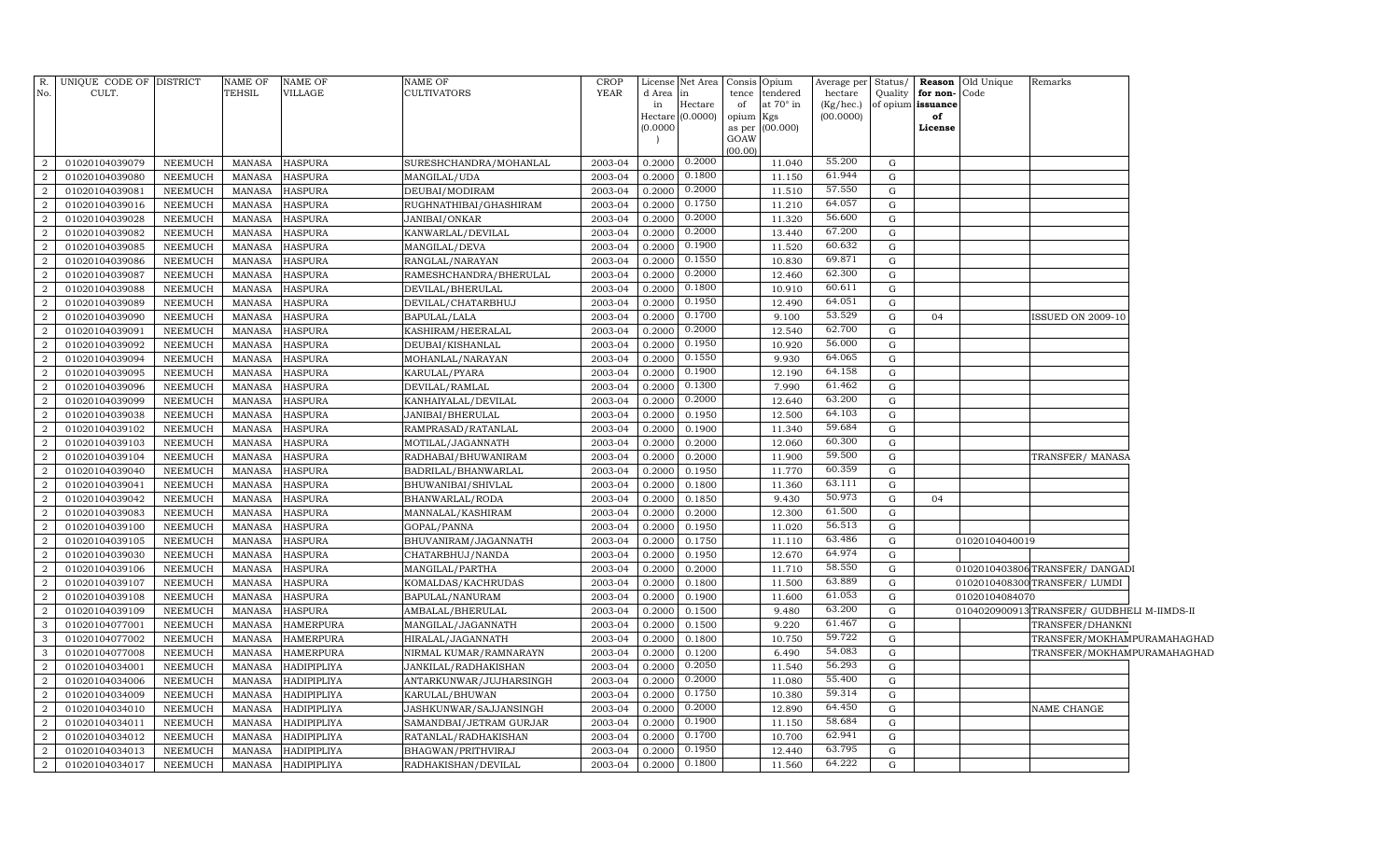| R.                               | UNIQUE CODE OF DISTRICT          |                                  | NAME OF                        | <b>NAME OF</b>             | <b>NAME OF</b>                                    | <b>CROP</b>        | License          | Net Area                    | Consis      | Opium                   | Average per            | Status/          |                | Reason Old Unique | Remarks |
|----------------------------------|----------------------------------|----------------------------------|--------------------------------|----------------------------|---------------------------------------------------|--------------------|------------------|-----------------------------|-------------|-------------------------|------------------------|------------------|----------------|-------------------|---------|
| No.                              | CULT.                            |                                  | <b>TEHSIL</b>                  | VILLAGE                    | CULTIVATORS                                       | YEAR               | d Area           | in                          | tence       | tendered                | hectare                | Quality          | for non-       | Code              |         |
|                                  |                                  |                                  |                                |                            |                                                   |                    | in               | Hectare<br>Hectare (0.0000) | of<br>opium | at $70^\circ$ in<br>Kgs | (Kg/hec.)<br>(00.0000) | of opium         | issuance<br>of |                   |         |
|                                  |                                  |                                  |                                |                            |                                                   |                    | (0.0000)         |                             | as per      | (00.000)                |                        |                  | License        |                   |         |
|                                  |                                  |                                  |                                |                            |                                                   |                    |                  |                             | GOAW        |                         |                        |                  |                |                   |         |
|                                  |                                  |                                  |                                |                            |                                                   |                    |                  | 0.1700                      | (00.00)     |                         | 61.824                 |                  |                |                   |         |
| $\overline{2}$                   | 01020104034018                   | <b>NEEMUCH</b>                   | <b>MANASA</b>                  | <b>HADIPIPLIYA</b>         | <b>BABU/GENDA URF DEVA</b>                        | 2003-04            | 0.2000           | 0.2000                      |             | 10.510                  | 65.350                 | $\mathbf G$      |                |                   |         |
| $\overline{2}$<br>$\overline{a}$ | 01020104034019                   | <b>NEEMUCH</b>                   | <b>MANASA</b>                  | HADIPIPLIYA                | KAMLABAI/MOHANLAL                                 | 2003-04<br>2003-04 | 0.2000           | 0.2050                      |             | 13.070<br>13.030        | 63.561                 | $\mathbf G$<br>G |                |                   |         |
| $\overline{2}$                   | 01020104034021<br>01020104034022 | <b>NEEMUCH</b><br><b>NEEMUCH</b> | <b>MANASA</b><br><b>MANASA</b> | HADIPIPLIYA<br>HADIPIPLIYA | RAMSUKH/RADHAKISHAN                               | 2003-04            | 0.2000<br>0.2000 | 0.1750                      |             | 10.470                  | 59.829                 | G                |                |                   |         |
| $\overline{a}$                   | 01020104034023                   | <b>NEEMUCH</b>                   | <b>MANASA</b>                  | HADIPIPLIYA                | VIRENDRA/LAXMINARAYAN<br>LAXMINARAYAN/RADHAKISHAN | 2003-04            | 0.2000           | 0.1950                      |             | 11.770                  | 60.359                 | G                |                |                   |         |
| $\overline{a}$                   | 01020104034024                   | <b>NEEMUCH</b>                   | <b>MANASA</b>                  | HADIPIPLIYA                | BAPULAL/PARASRAM                                  | 2003-04            | 0.2000           | 0.2100                      |             | 12.780                  | 60.857                 | G                |                |                   |         |
| 2                                | 01020104034025                   | <b>NEEMUCH</b>                   | <b>MANASA</b>                  | HADIPIPLIYA                | RODA/GHASI                                        | 2003-04            | 0.2000           | 0.1650                      |             | 10.250                  | 62.121                 | $\mathbf G$      |                |                   |         |
| $\overline{2}$                   | 01020104034027                   | <b>NEEMUCH</b>                   | <b>MANASA</b>                  | HADIPIPLIYA                | KACHRIBAI/UDAIRAM                                 | 2003-04            | 0.2000           | 0.1950                      |             | 11.740                  | 60.205                 | G                |                |                   |         |
| $\overline{2}$                   | 01020104034028                   | <b>NEEMUCH</b>                   | <b>MANASA</b>                  | HADIPIPLIYA                | BAPULAL/DEVILAL                                   | 2003-04            | 0.2000           | 0.1750                      |             | 10.610                  | 60.629                 | $\mathbf G$      |                |                   |         |
| $\overline{2}$                   | 01020104034029                   | NEEMUCH                          | <b>MANASA</b>                  | HADIPIPLIYA                | PARWATSINGH/GOVERDHANSINGH                        | 2003-04            | 0.2000           | 0.2000                      |             | 13.420                  | 67.100                 | $\mathbf G$      |                |                   |         |
| $\overline{a}$                   | 01020104034030                   | <b>NEEMUCH</b>                   | <b>MANASA</b>                  | HADIPIPLIYA                | GOBARLAL/HAJARILAL                                | 2003-04            | 0.2000           | 0.1800                      |             | 10.840                  | 60.222                 | $\mathbf G$      |                |                   |         |
| $\overline{2}$                   | 01020104034031                   | <b>NEEMUCH</b>                   | <b>MANASA</b>                  | HADIPIPLIYA                | PRITHVIRAJ/DHANRAJ                                | 2003-04            | 0.2000           | 0.2000                      |             | 13.150                  | 65.750                 | $\mathbf G$      |                |                   |         |
| $\overline{a}$                   | 01020104034032                   | <b>NEEMUCH</b>                   | <b>MANASA</b>                  | HADIPIPLIYA                | RUPA/BALA                                         | 2003-04            | 0.2000           | 0.1950                      |             | 10.990                  | 56.359                 | G                |                |                   |         |
| $\overline{2}$                   | 01020104034035                   | <b>NEEMUCH</b>                   | <b>MANASA</b>                  | HADIPIPLIYA                | MATHURALAL/RATANLAL                               | 2003-04            | 0.2000           | 0.1850                      |             | 12.480                  | 67.459                 | G                |                |                   |         |
| $\overline{a}$                   | 01020104034036                   | <b>NEEMUCH</b>                   | <b>MANASA</b>                  | HADIPIPLIYA                | MADANLAL/HEERALAL                                 | 2003-04            | 0.2000           | 0.1900                      |             | 12.670                  | 66.684                 | G                |                |                   |         |
| $\overline{a}$                   | 01020104034037                   | <b>NEEMUCH</b>                   | <b>MANASA</b>                  | HADIPIPLIYA                | BAPUSINGH/DEVISINGH                               | 2003-04            | 0.2000           | 0.2000                      |             | 11.580                  | 57.900                 | G                |                |                   |         |
| $\overline{a}$                   | 01020104034039                   | <b>NEEMUCH</b>                   | <b>MANASA</b>                  | HADIPIPLIYA                | RAMKUNWARIBAI/MANGILAL                            | 2003-04            | 0.2000           | 0.1850                      |             | 10.720                  | 57.946                 | G                |                |                   |         |
| $\overline{2}$                   | 01020104034040                   | <b>NEEMUCH</b>                   | <b>MANASA</b>                  | HADIPIPLIYA                | BHANWARLAL/BHERA                                  | 2003-04            | 0.2000           | 0.1850                      |             | 11.250                  | 60.811                 | G                |                |                   |         |
| $\overline{2}$                   | 01020104034042                   | <b>NEEMUCH</b>                   | <b>MANASA</b>                  | HADIPIPLIYA                | KARIBAI/BHERULAL                                  | 2003-04            | 0.2000           | 0.1800                      |             | 10.410                  | 57.833                 | $\mathbf G$      |                |                   |         |
| $\overline{2}$                   | 01020104034044                   | <b>NEEMUCH</b>                   | <b>MANASA</b>                  | HADIPIPLIYA                | KHUSHALSINGH/GOVERDHANSINGH                       | 2003-04            | 0.2000           | 0.1900                      |             | 11.050                  | 58.158                 | $\mathbf G$      |                |                   |         |
| $\overline{a}$                   | 01020104034045                   | <b>NEEMUCH</b>                   | <b>MANASA</b>                  | HADIPIPLIYA                | MOTI/BALA                                         | 2003-04            | 0.2000           | 0.2000                      |             | 11.670                  | 58.350                 | G                |                |                   |         |
| $\overline{2}$                   | 01020104034046                   | <b>NEEMUCH</b>                   | <b>MANASA</b>                  | HADIPIPLIYA                | RADHESHYAM/ONKARLAL                               | 2003-04            | 0.2000           | 0.1900                      |             | 11.900                  | 62.632                 | $\mathbf G$      |                |                   |         |
| $\overline{a}$                   | 01020104034047                   | <b>NEEMUCH</b>                   | <b>MANASA</b>                  | HADIPIPLIYA                | RAMCHANDRA/NARAYAN                                | 2003-04            | 0.2000           | 0.1950                      |             | 11.380                  | 58.359                 | G                |                |                   |         |
| $\overline{2}$                   | 01020104034048                   | <b>NEEMUCH</b>                   | <b>MANASA</b>                  | HADIPIPLIYA                | BAPULAL/HEERALAL                                  | 2003-04            | 0.2000           | 0.2050                      |             | 12.250                  | 59.756                 | G                |                |                   |         |
| $\overline{a}$                   | 01020104034049                   | <b>NEEMUCH</b>                   | <b>MANASA</b>                  | HADIPIPLIYA                | BHERULAL/NARAYAN                                  | 2003-04            | 0.2000           | 0.1850                      |             | 12.520                  | 67.676                 | G                |                |                   |         |
| $\overline{a}$                   | 01020104034050                   | <b>NEEMUCH</b>                   | <b>MANASA</b>                  | HADIPIPLIYA                | BHERULAL/RAMAJI BHIL                              | 2003-04            | 0.2000           | 0.1800                      |             | 10.720                  | 59.556                 | G                |                |                   |         |
| 2                                | 01020104034051                   | <b>NEEMUCH</b>                   | <b>MANASA</b>                  | HADIPIPLIYA                | DINESH/MEGHRAJ                                    | 2003-04            | 0.2000           | 0.2000                      |             | 12.090                  | 60.450                 | G                |                |                   |         |
| $\overline{2}$                   | 01020104034054                   | <b>NEEMUCH</b>                   | <b>MANASA</b>                  | HADIPIPLIYA                | HARIRAM/CHOTU                                     | 2003-04            | 0.2000           | 0.1900                      |             | 11.340                  | 59.684                 | G                |                |                   |         |
| $\overline{2}$                   | 01020104034055                   | <b>NEEMUCH</b>                   | <b>MANASA</b>                  | HADIPIPLIYA                | JAMANATIBAI/MANGU                                 | 2003-04            | 0.2000           | 0.1900                      |             | 11.340                  | 59.684                 | $\mathbf G$      |                |                   |         |
| $\overline{2}$                   | 01020104034056                   | <b>NEEMUCH</b>                   | <b>MANASA</b>                  | HADIPIPLIYA                | BAPULAL/RUPAJI                                    | 2003-04            | 0.2000           | 0.1650                      |             | 10.020                  | 60.727                 | $\mathbf G$      |                |                   |         |
| $\overline{a}$                   | 01020104034057                   | <b>NEEMUCH</b>                   | <b>MANASA</b>                  | HADIPIPLIYA                | SATYANARAYAN/LAXMINARAYAN                         | 2003-04            | 0.2000           | 0.2000                      |             | 11.470                  | 57.350                 | G                |                |                   |         |
| $\overline{2}$                   | 01020104034058                   | <b>NEEMUCH</b>                   | <b>MANASA</b>                  | HADIPIPLIYA                | VARDIBAI/BHANWARLAL                               | 2003-04            | 0.2000           | 0.1950                      |             | 12.080                  | 61.949                 | $\mathbf G$      |                |                   |         |
| $\overline{a}$                   | 01020104034059                   | <b>NEEMUCH</b>                   | <b>MANASA</b>                  | HADIPIPLIYA                | BHAGIRATH/HARIKISHAN                              | 2003-04            | 0.2000           | 0.1850                      |             | 11.240                  | 60.757                 | G                |                |                   |         |
| $\overline{2}$                   | 01020104034060                   | <b>NEEMUCH</b>                   | <b>MANASA</b>                  | HADIPIPLIYA                | SUKHLAL/HAMER                                     | 2003-04            | 0.2000           | 0.2050                      |             | 12.250                  | 59.756                 | G                |                |                   |         |
| $\overline{a}$                   | 01020104034061                   | <b>NEEMUCH</b>                   | <b>MANASA</b>                  | HADIPIPLIYA                | TEJSINGH/GOVERDHANSINGH                           | 2003-04            | 0.2000           | 0.1950                      |             | 11.840                  | 60.718                 | G                |                |                   |         |
| $\overline{a}$                   | 01020104034063                   | <b>NEEMUCH</b>                   | <b>MANASA</b>                  | HADIPIPLIYA                | FAKIRCHANDRA/KISHAN                               | 2003-04            | 0.2000           | 0.1900                      |             | 11.130                  | 58.579                 | G                |                |                   |         |
| 2                                | 01020104034067                   | <b>NEEMUCH</b>                   | <b>MANASA</b>                  | HADIPIPLIYA                | BAGDIRAM/DHURAJI                                  | 2003-04            | 0.2000           | 0.1800                      |             | 10.550                  | 58.611                 | G                |                |                   |         |
| $\overline{2}$                   | 01020104034068                   | NEEMUCH                          | <b>MANASA</b>                  | HADIPIPLIYA                | MOHANLAL/HEERALAL                                 | 2003-04            | 0.2000           | 0.1900                      |             | 12.230                  | 64.368                 | G                |                |                   |         |
| $\overline{2}$                   | 01020104034070                   | <b>NEEMUCH</b>                   | <b>MANASA</b>                  | HADIPIPLIYA                | MANNALAL/GHASI                                    | 2003-04            | 0.2000           | 0.1800                      |             | 10.510                  | 58.389                 | $\mathbf G$      |                |                   |         |
| $\overline{2}$                   | 01020104034071                   | <b>NEEMUCH</b>                   | <b>MANASA</b>                  | HADIPIPLIYA                | NATHU/BALA                                        | 2003-04            | 0.2000           | 0.2000                      |             | 11.520                  | 57.600                 | $\mathbf G$      |                |                   |         |
| $\overline{a}$                   | 01020104034074                   | <b>NEEMUCH</b>                   | <b>MANASA</b>                  | HADIPIPLIYA                | KASHIBAI/DOLATRAM                                 | 2003-04            | 0.2000           | 0.1850                      |             | 11.570                  | 62.541                 | G                |                |                   |         |
| $\overline{2}$                   | 01020104034075                   | <b>NEEMUCH</b>                   | <b>MANASA</b>                  | HADIPIPLIYA                | SARDARBAI/PARTHA                                  | 2003-04            | 0.2000           | 0.2050                      |             | 12.180                  | 59.415                 | G                |                |                   |         |
| $\overline{a}$                   | 01020104034007                   | <b>NEEMUCH</b>                   | <b>MANASA</b>                  | HADIPIPLIYA                | UMARAVSINGH/GOVERDHANSINGH                        | 2003-04            | 0.2000           | 0.1950                      |             | 11.340                  | 58.154                 | G                |                |                   |         |
| $\overline{a}$                   | 01020104034015                   | NEEMUCH                          | MANASA                         | HADIPIPLIYA                | GOPAL/ONKARLAL                                    | 2003-04            | 0.2000           | 0.1950                      |             | 12.170                  | 62.410                 | $\mathbf G$      |                |                   |         |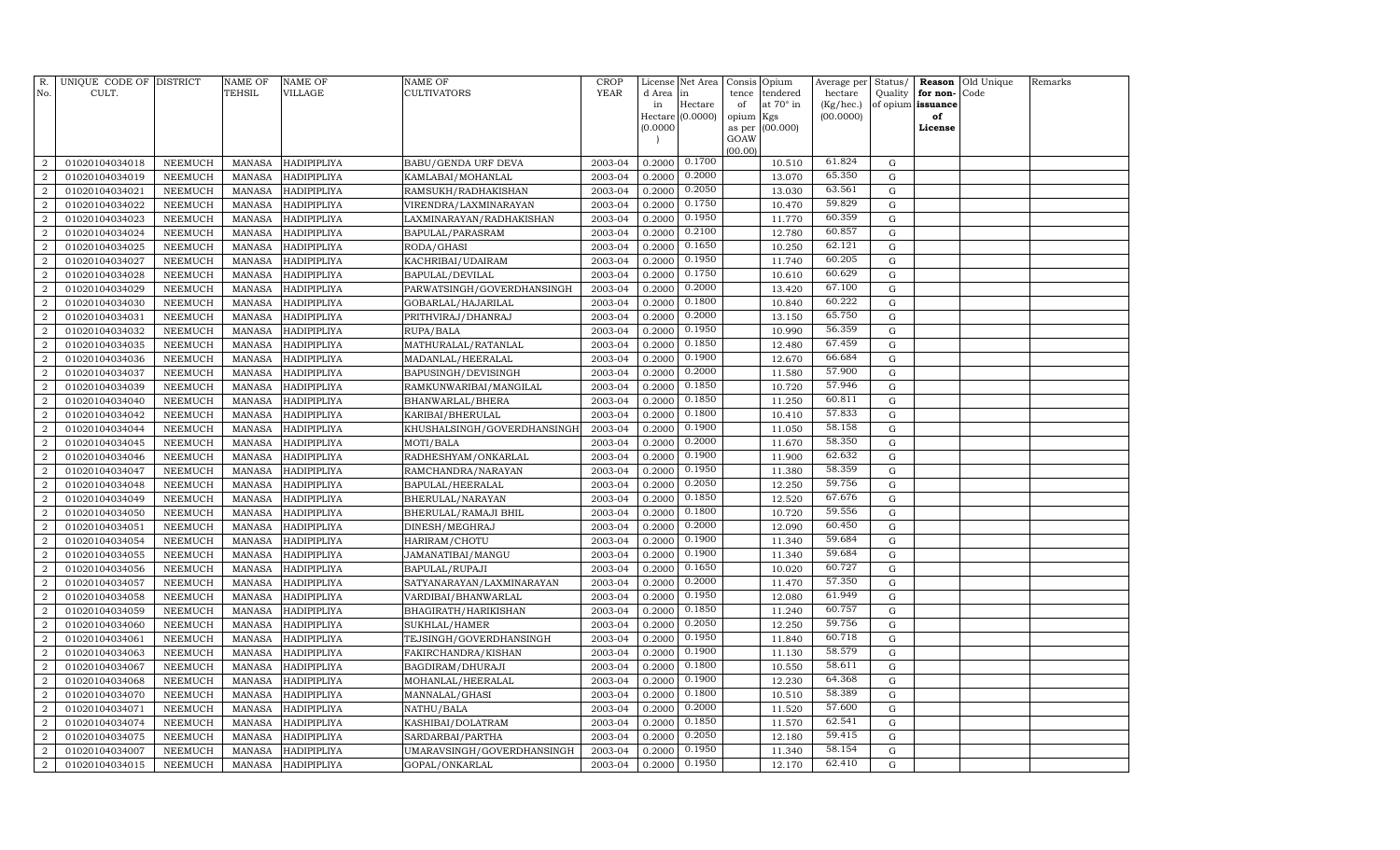| No.            | R. UNIQUE CODE OF DISTRICT<br>CULT. |                                  | NAME OF<br>TEHSIL              | <b>NAME OF</b><br><b>VILLAGE</b>             | <b>NAME OF</b><br><b>CULTIVATORS</b>     | <b>CROP</b><br><b>YEAR</b> | License<br>d Area<br>in | Net Area<br>in<br>Hectare | Consis<br>tence<br>of | Opium<br>tendered<br>at 70° in | Average per<br>hectare<br>(Kg/hec.) | Status/<br>Quality       | for non-Code<br>of opium issuance | Reason Old Unique | Remarks                        |
|----------------|-------------------------------------|----------------------------------|--------------------------------|----------------------------------------------|------------------------------------------|----------------------------|-------------------------|---------------------------|-----------------------|--------------------------------|-------------------------------------|--------------------------|-----------------------------------|-------------------|--------------------------------|
|                |                                     |                                  |                                |                                              |                                          |                            |                         | Hectare (0.0000)          | opium                 | Kgs                            | (00.0000)                           |                          | of                                |                   |                                |
|                |                                     |                                  |                                |                                              |                                          |                            | (0.0000)                |                           | as per                | (00.000)                       |                                     |                          | License                           |                   |                                |
|                |                                     |                                  |                                |                                              |                                          |                            |                         |                           | GOAW                  |                                |                                     |                          |                                   |                   |                                |
| $\overline{2}$ | 01020104034077                      | NEEMUCH                          | MANASA                         | HADIPIPLIYA                                  | PRAKASHCHANDRA/MADANLAL                  | 2003-04                    | 0.2000                  | 0.1950                    | (00.00)               | 12.800                         | 65.641                              | G                        |                                   |                   |                                |
| $\overline{2}$ | 01020104034078                      | NEEMUCH                          | MANASA                         | HADIPIPLIYA                                  | RADHESHYAM/RATANLAL                      | 2003-04                    | 0.2000                  | 0.2000                    |                       | 12.480                         | 62.400                              | ${\rm G}$                |                                   |                   |                                |
| $\overline{a}$ | 01020104034080                      | NEEMUCH                          | MANASA                         | HADIPIPLIYA                                  | RAMLAL/HAMER                             | 2003-04                    | 0.2000                  | 0.1950                    |                       | 11.060                         | 56.718                              | ${\rm G}$                |                                   |                   |                                |
| $\overline{a}$ | 01020104034081                      | NEEMUCH                          | <b>MANASA</b>                  | <b>HADIPIPLIYA</b>                           | KARANSINGH/HARISINGH                     | 2003-04                    | 0.2000                  | 0.1900                    |                       | 11.340                         | 59.684                              | ${\rm G}$                |                                   |                   |                                |
| $\overline{a}$ | 01020104034082                      | NEEMUCH                          | MANASA                         | <b>HADIPIPLIYA</b>                           | VINODKUMAR/CHOGA                         | 2003-04                    | 0.2000                  | 0.1900                    |                       | 12.170                         | 64.053                              | ${\rm G}$                |                                   |                   |                                |
| $\overline{a}$ | 01020104034083                      | NEEMUCH                          | MANASA                         | <b>HADIPIPLIYA</b>                           | PRABHULAL/JETRAM                         | 2003-04                    | 0.2000                  | 0.1750                    |                       | 10.360                         | 59.200                              | ${\rm G}$                |                                   |                   |                                |
| $\overline{a}$ | 01020104034084                      | NEEMUCH                          | MANASA                         | <b>HADIPIPLIYA</b>                           | RADHESHYAM/BHONA                         | 2003-04                    | 0.2000                  | 0.1950                    |                       | 11.540                         | 59.179                              | ${\rm G}$                |                                   |                   |                                |
| $\overline{a}$ | 01020104034085                      | <b>NEEMUCH</b>                   | MANASA                         | <b>HADIPIPLIYA</b>                           | NANALAL/GOBARLAL                         | 2003-04                    | 0.2000                  | 0.1950                    |                       | 11.860                         | 60.821                              | ${\rm G}$                |                                   |                   |                                |
| $\overline{a}$ | 01020104034086                      | NEEMUCH                          | <b>MANASA</b>                  | HADIPIPLIYA                                  | BABULAL/PRABHULAL                        | 2003-04                    | 0.2000                  | 0.1350                    |                       | 8.200                          | 60.741                              | ${\bf G}$                |                                   |                   |                                |
| $\overline{2}$ | 01020104034087                      | <b>NEEMUCH</b>                   | <b>MANASA</b>                  | HADIPIPLIYA                                  | RATANLAL/KUKAJI                          | 2003-04                    | 0.2000                  | 0.1850                    |                       | 11.450                         | 61.892                              | ${\rm G}$                |                                   |                   |                                |
| 2              | 01020104034020                      | <b>NEEMUCH</b>                   | <b>MANASA</b>                  | HADIPIPLIYA                                  | FAKIRCHANDRA/BHUWANA                     | 2003-04                    | 0.2000                  | 0.1900                    |                       | 11.040                         | 58.105                              | ${\rm G}$                |                                   |                   |                                |
| $\overline{2}$ | 01020104034089                      | <b>NEEMUCH</b>                   | MANASA                         | HADIPIPLIYA                                  | JASIBAI/SUNDERLAL                        | 2003-04                    | 0.2000                  | 0.2000                    |                       | 11.660                         | 58.300                              | ${\rm G}$                |                                   | 01020104015040    |                                |
| $\overline{2}$ | 01020104034090                      | NEEMUCH                          | <b>MANASA</b>                  | HADIPIPLIYA                                  | MANKUNWARBAI/BANSHILAL BHIL              | 2003-04                    | 0.2000                  | 0.1950                    |                       | 11.360                         | 58.256                              | ${\rm G}$                |                                   |                   | 0102010403600 NAME CHANGE      |
| $\overline{2}$ | 01020104034073                      | <b>NEEMUCH</b>                   | MANASA                         | <b>HADIPIPLIYA</b>                           | SITABAI/BHANWARLAL                       | 2003-04                    | 0.2000                  | 0.1900                    |                       | 12.080                         | 63.579                              | ${\rm G}$                |                                   | 01020104036062    |                                |
| $\overline{a}$ | 01020104034091                      | <b>NEEMUCH</b>                   | <b>MANASA</b>                  | <b>HADIPIPLIYA</b>                           | GOPAL/KACHRU                             | 2003-04                    | 0.2000                  | 0.2000                    |                       | 11.290                         | 56.450                              | ${\rm G}$                |                                   |                   | 0102010403302 TRANSFER/ BAVADA |
| $\overline{1}$ | 01020104018001                      | <b>NEEMUCH</b>                   | <b>MANASA</b>                  | <b>GOTHDA</b>                                | BHANWARLAL/BHERULAL                      | 2003-04                    | 0.2000                  | 0.1850                    |                       | 11.740                         | 63.459                              | ${\rm G}$                |                                   |                   |                                |
|                | 01020104018002                      | NEEMUCH                          | <b>MANASA</b>                  | <b>GOTHDA</b>                                | DEVA/MOTI                                | 2003-04                    | 0.2000                  | 0.1900                    |                       | 12.050                         | 63.421                              | ${\rm G}$                |                                   |                   |                                |
|                | 01020104018003                      | NEEMUCH                          | <b>MANASA</b>                  | <b>GOTHDA</b>                                | RODA/DEVA BHIL                           | 2003-04                    | 0.2000                  | 0.1800                    |                       | 12.480                         | 69.333                              | G                        |                                   |                   |                                |
|                | 01020104018006                      | <b>NEEMUCH</b>                   | <b>MANASA</b>                  | <b>GOTHDA</b>                                | BHERU/HOLA                               | 2003-04                    | 0.2000                  | 0.1850                    |                       | 11.610                         | 62.757                              | ${\rm G}$                |                                   |                   |                                |
| $\overline{1}$ | 01020104018007                      | <b>NEEMUCH</b>                   | <b>MANASA</b>                  | <b>GOTHDA</b>                                | SHOKIN/MODIRAM                           | 2003-04                    | 0.2000                  | 0.1950                    |                       | 11.380                         | 58.359                              | $\mathbf G$              |                                   |                   |                                |
|                | 01020104018008                      | <b>NEEMUCH</b>                   | <b>MANASA</b>                  | <b>GOTHDA</b>                                | PANNALAL/DEVA                            | 2003-04                    | 0.2000                  | 0.1900                    |                       | 11.700                         | 61.579                              | ${\rm G}$                |                                   |                   |                                |
| $\overline{1}$ | 01020104018010                      | <b>NEEMUCH</b>                   | <b>MANASA</b>                  | <b>GOTHDA</b>                                | MANGILAL/VENA                            | 2003-04                    | 0.2000                  | 0.2000                    |                       | 12.870                         | 64.350                              | $\mathbf G$              |                                   |                   |                                |
|                | 01020104018013                      | <b>NEEMUCH</b>                   | <b>MANASA</b>                  | <b>GOTHDA</b>                                | SUNDARJI/NARAYAN                         | 2003-04                    | 0.2000                  | 0.1900                    |                       | 11.530                         | 60.684                              | ${\rm G}$                |                                   |                   |                                |
|                | 01020104018015                      | <b>NEEMUCH</b>                   | <b>MANASA</b>                  | <b>GOTHDA</b>                                | PYARIBAI/MOTILAL                         | 2003-04                    | 0.2000                  | 0.1900                    |                       | 13.600                         | 71.579                              | $\mathbf G$              |                                   |                   |                                |
|                | 01020104018011                      | <b>NEEMUCH</b>                   | <b>MANASA</b>                  | <b>GOTHDA</b>                                | RODA/HEMA                                | 2003-04                    | 0.2000                  | 0.1950                    |                       | 12.600                         | 64.615                              | ${\rm G}$                |                                   |                   |                                |
| 3              | 01020104067002                      | <b>NEEMUCH</b>                   | <b>MANASA</b>                  | <b>GANGNIA KHEDI</b>                         | RAMCHANDRA/HIRALAL                       | 2003-04                    | 0.2000                  | 0.0850                    |                       | 5.360                          | 63.059                              | ${\rm G}$                |                                   |                   |                                |
| 3              | 01020104067005                      | <b>NEEMUCH</b>                   | <b>MANASA</b>                  | <b>GANGNIA KHEDI</b>                         | SUKHLAL/RATANLAL                         | 2003-04                    | 0.2000                  | 0.1900                    |                       | 10.510                         | 55.316                              | ${\rm G}$                |                                   |                   |                                |
| 3              | 01020104067006                      | <b>NEEMUCH</b>                   | <b>MANASA</b>                  | <b>GANGNIA KHEDI</b>                         | KANHYALAL/KALU                           | 2003-04                    | 0.2000                  | 0.1450                    |                       | 5.990                          | 41.310                              | $\mathbf G$              | 04                                |                   |                                |
| 3              | 01020104067009                      | <b>NEEMUCH</b>                   | <b>MANASA</b>                  | <b>GANGNIA KHEDI</b>                         | BHAGATRAM/NARAYAN                        | 2003-04                    | 0.2000                  | 0.2000                    |                       | 11.460                         | 57.300                              | ${\rm G}$                |                                   |                   |                                |
| 3              | 01020104067010                      | <b>NEEMUCH</b>                   | <b>MANASA</b>                  | <b>GANGNIA KHEDI</b>                         | BHONIBAI/TULSIRAM                        | 2003-04                    | 0.2000                  | 0.2100                    |                       | 13.520                         | 64.381                              | ${\rm G}$                |                                   |                   |                                |
| 3              | 01020104067013                      | <b>NEEMUCH</b>                   | <b>MANASA</b>                  | <b>GANGNIA KHEDI</b>                         | GITABAI/MANGILAL                         | 2003-04                    | 0.2000                  | 0.1700                    |                       | 11.630                         | 68.412                              | ${\rm G}$                |                                   |                   |                                |
| 3              | 01020104067014                      | <b>NEEMUCH</b>                   | <b>MANASA</b>                  | <b>GANGNIA KHEDI</b>                         | BHUVANIRAM/DEVKISHAN                     | 2003-04                    | 0.2000                  | 0.2000                    |                       | 11.250                         | 56.250                              | ${\rm G}$                |                                   |                   |                                |
| 3              | 01020104067015                      | <b>NEEMUCH</b>                   | <b>MANASA</b>                  | <b>GANGNIA KHEDI</b>                         | KACHRU/KAVARLAL                          | 2003-04                    | 0.2000                  | 0.2000                    |                       | 10.980                         | 54.900<br>62.462                    | ${\rm G}$                |                                   |                   |                                |
| 3              | 01020104067016                      | <b>NEEMUCH</b>                   | <b>MANASA</b>                  | <b>GANGNIA KHEDI</b>                         | KARULAL/NATHULAL                         | 2003-04                    | 0.2000                  | 0.1300                    |                       | 8.120                          | 57.415                              | ${\rm G}$                |                                   |                   |                                |
| 3              | 01020104067021                      | <b>NEEMUCH</b>                   | <b>MANASA</b>                  | <b>GANGNIA KHEDI</b>                         | BAPULAL/NARAYAN                          | 2003-04                    | 0.2000                  | 0.2050                    |                       | 11.770                         | 53.850                              | ${\rm G}$                |                                   |                   |                                |
| 3<br>3         | 01020104067022                      | <b>NEEMUCH</b>                   | <b>MANASA</b>                  | <b>GANGNIA KHEDI</b>                         | GANESHRAM/NATHU                          | 2003-04                    | 0.2000                  | 0.2000                    |                       | 10.770                         |                                     | ${\rm G}$                | 04                                |                   | <b>ISSUED ON 2009-10</b>       |
| 3              | 01020104067026                      | <b>NEEMUCH</b>                   | <b>MANASA</b>                  | <b>GANGNIA KHEDI</b>                         | KACHRULAL/PYARA                          | 2003-04                    | 0.2000                  |                           |                       | 12.500                         | 62.500                              | $\mathbf F$<br>${\rm G}$ |                                   |                   |                                |
| 3              | 01020104067028<br>01020104067030    | <b>NEEMUCH</b><br><b>NEEMUCH</b> | <b>MANASA</b><br><b>MANASA</b> | <b>GANGNIA KHEDI</b><br><b>GANGNIA KHEDI</b> | KALURAM/NANURAM<br>PRAHLADKUVAR/BADRILAL | 2003-04<br>2003-04         | 0.2000<br>0.2000        | 0.2000<br>0.2000          |                       | 11.380                         | 56.900                              | $\mathbf G$              |                                   |                   |                                |
| 3              | 01020104067033                      | <b>NEEMUCH</b>                   | <b>MANASA</b>                  | <b>GANGNIA KHEDI</b>                         | RAMLAL/SUKHLAL                           | 2003-04                    | 0.2000                  | 0.1800                    |                       | 10.040                         | 55.778                              | $\mathbf G$              |                                   |                   |                                |
| 3              | 01020104067035                      | <b>NEEMUCH</b>                   | <b>MANASA</b>                  | <b>GANGNIA KHEDI</b>                         | SHANKARLAL/PYARCHAND                     | 2003-04                    | 0.2000                  | 0.2000                    |                       | 12.210                         | 61.050                              | G                        |                                   |                   | TRANSFER/NALKHEDA              |
|                | 01020104023001                      | <b>NEEMUCH</b>                   | <b>MANASA</b>                  | <b>GAFARDA</b>                               | NONDRAM/NARAYAN                          | 2003-04                    | 0.2000                  | 0.1850                    |                       | 13.060                         | 70.595                              | $\mathbf G$              |                                   |                   |                                |
|                | 01020104023002                      | <b>NEEMUCH</b>                   | <b>MANASA</b>                  | <b>GAFARDA</b>                               | MODIRAM/HEERA                            | 2003-04                    | 0.2000                  | 0.1950                    |                       | 13.170                         | 67.538                              | ${\rm G}$                |                                   |                   |                                |
| $\mathbf{1}$   | 01020104023003                      | <b>NEEMUCH</b>                   | MANASA                         | <b>GAFARDA</b>                               | RUPIBAI/RAMA                             | 2003-04                    | 0.2000                  | 0.2000                    |                       | 11.450                         | 57.250                              | ${\rm G}$                |                                   |                   |                                |
|                |                                     |                                  |                                |                                              |                                          |                            |                         |                           |                       |                                |                                     |                          |                                   |                   |                                |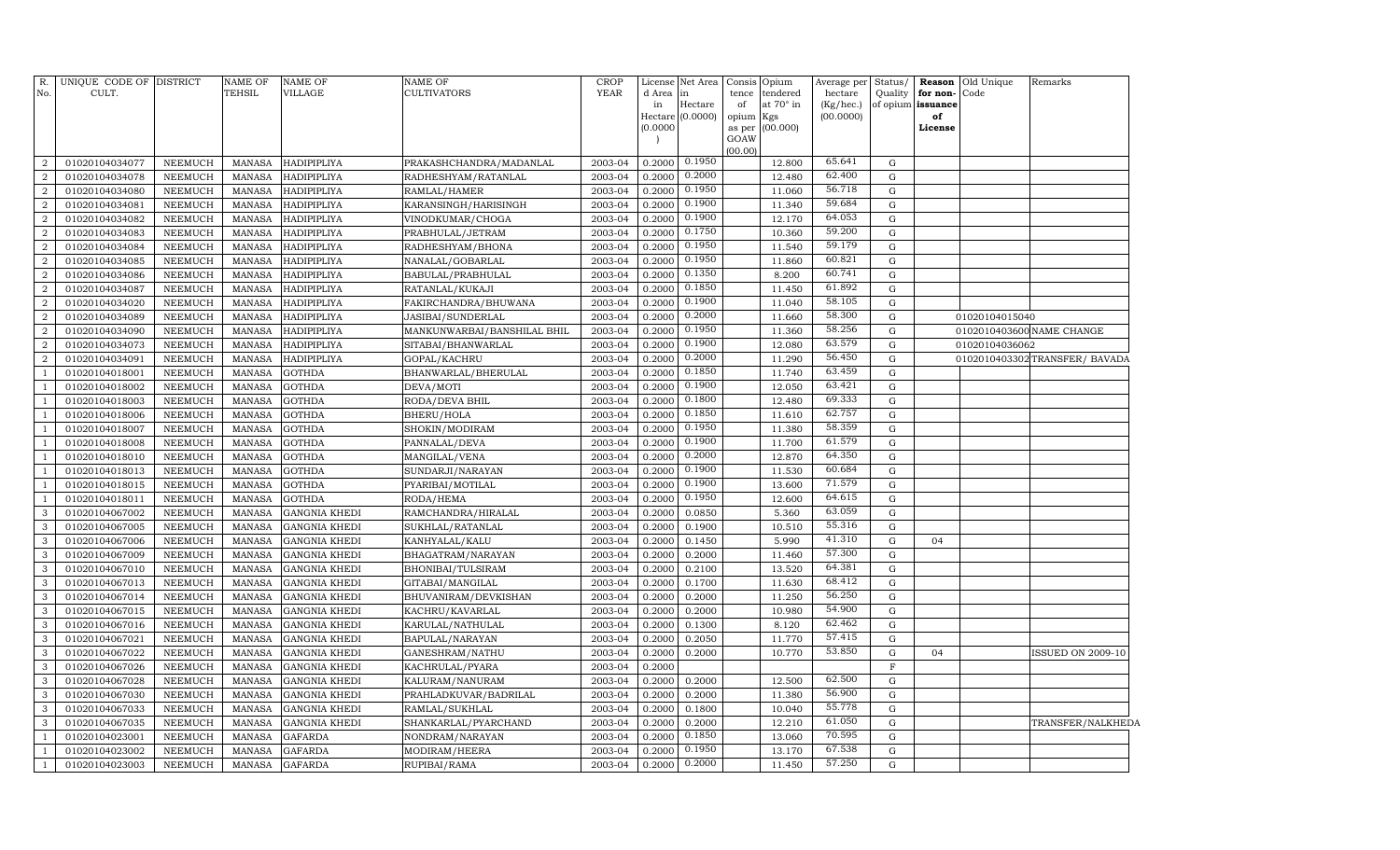| No.            | R. UNIQUE CODE OF DISTRICT<br>CULT. |                           | <b>NAME OF</b><br>TEHSIL       | <b>NAME OF</b><br>VILLAGE        | <b>NAME OF</b><br><b>CULTIVATORS</b> | <b>CROP</b><br>YEAR | d Area in<br>in  | License Net Area Consis Opium<br>Hectare | tence<br>of         | tendered<br>at 70° in | Average per<br>hectare<br>(Kg/hec.) | Status/<br>Quality | for non-<br>of opium issuance | <b>Reason</b> Old Unique<br>Code | Remarks                                  |  |
|----------------|-------------------------------------|---------------------------|--------------------------------|----------------------------------|--------------------------------------|---------------------|------------------|------------------------------------------|---------------------|-----------------------|-------------------------------------|--------------------|-------------------------------|----------------------------------|------------------------------------------|--|
|                |                                     |                           |                                |                                  |                                      |                     | (0.0000)         | Hectare (0.0000)                         | opium Kgs<br>as per | (00.000)              | (00.0000)                           |                    | of<br>License                 |                                  |                                          |  |
|                |                                     |                           |                                |                                  |                                      |                     |                  |                                          | GOAW<br>(00.00)     |                       |                                     |                    |                               |                                  |                                          |  |
|                | 01020104023005                      | <b>NEEMUCH</b>            | <b>MANASA</b>                  | <b>GAFARDA</b>                   | HEERALAL/HARIRAM                     | 2003-04             | 0.2000           | 0.2050                                   |                     | 12.590                | 61.415                              | G                  |                               |                                  |                                          |  |
|                | 01020104023018                      | <b>NEEMUCH</b>            | <b>MANASA</b>                  | <b>GAFARDA</b>                   | RADHESHYAM/ONKARLAL                  | 2003-04             | 0.2000           | 0.2050                                   |                     | 11.390                | 55.561                              | G                  |                               |                                  |                                          |  |
| $\mathbf{1}$   | 01020104023008                      | <b>NEEMUCH</b>            | <b>MANASA</b>                  | <b>GAFARDA</b>                   | BHUWANIRAM/MODIRAM                   | 2003-04             | 0.2000           | 0.2000                                   |                     | 13.280                | 66.400                              | ${\rm G}$          |                               |                                  |                                          |  |
|                | 01020104023009                      | NEEMUCH                   | <b>MANASA</b>                  | <b>GAFARDA</b>                   | SHANTILAL/MODIRAM                    | 2003-04             | 0.2000           | 0.1800                                   |                     | 12.470                | 69.278                              | ${\rm G}$          |                               |                                  |                                          |  |
| $\mathbf{1}$   | 01020104023010                      | <b>NEEMUCH</b>            | <b>MANASA</b>                  | <b>GAFARDA</b>                   | KALURAM/BHURA                        | 2003-04             | 0.2000           | 0.2000                                   |                     | 11.890                | 59.450                              | ${\rm G}$          |                               |                                  |                                          |  |
| $\mathbf{1}$   | 01020104023011                      | NEEMUCH                   | <b>MANASA</b>                  | <b>GAFARDA</b>                   | RUPA/HARIRAM                         | 2003-04             | 0.2000           | 0.1900                                   |                     | 13.140                | 69.158                              | ${\rm G}$          |                               |                                  |                                          |  |
| $\mathbf{1}$   | 01020104023012                      | <b>NEEMUCH</b>            | <b>MANASA</b>                  | <b>GAFARDA</b>                   | BHERU/GOPAL                          | 2003-04             | 0.2000           | 0.1850                                   |                     | 12.680                | 68.541                              | G                  |                               |                                  |                                          |  |
| $\mathbf{1}$   | 01020104023013                      | <b>NEEMUCH</b>            | <b>MANASA</b>                  | <b>GAFARDA</b>                   | NARAYAN/PURA                         | 2003-04             | 0.2000           | 0.2000                                   |                     | 11.800                | 59.000                              | G                  |                               |                                  |                                          |  |
| 1              | 01020104023014                      | <b>NEEMUCH</b>            | <b>MANASA</b>                  | <b>GAFARDA</b>                   | RAMLAL/KESHURAM                      | 2003-04             | 0.2000           | 0.2000                                   |                     | 12.270                | 61.350                              | G                  |                               |                                  |                                          |  |
| -1             | 01020104023015                      | NEEMUCH                   | <b>MANASA</b>                  | <b>GAFARDA</b>                   | RAMNARAYAN/GORILAL                   | 2003-04             | 0.2000           | 0.2000                                   |                     | 12.160                | 60.800                              | G                  |                               |                                  |                                          |  |
| $\mathbf{1}$   | 01020104023004                      | <b>NEEMUCH</b>            | <b>MANASA</b>                  | <b>GAFARDA</b>                   | MANGIBAI/MODIRAM                     | 2003-04             | 0.2000           | 0.2050                                   |                     | 12.580                | 61.366                              | G                  |                               |                                  |                                          |  |
| <sup>1</sup>   | 01020104023006                      | NEEMUCH                   | <b>MANASA</b>                  | <b>GAFARDA</b>                   | LAHRIBAI/NANALAL                     | 2003-04             | 0.2000           | 0.1950                                   |                     | 12.270                | 62.923                              | G                  |                               |                                  |                                          |  |
| 1              | 01020104023016                      | <b>NEEMUCH</b>            | <b>MANASA</b>                  | <b>GAFARDA</b>                   | MAGNIBAI/NANURAM                     | 2003-04             | 0.2000           | 0.1800                                   |                     | 10.120                | 56.222                              | G                  |                               |                                  |                                          |  |
| -1             | 01020104023017                      | NEEMUCH                   | <b>MANASA</b>                  | <b>GAFARDA</b>                   | MOTILAL/RAJMAL                       | 2003-04             | 0.2000           | 0.1900                                   |                     | 10.860                | 57.158                              | G                  |                               |                                  |                                          |  |
| $\mathbf{1}$   | 01020104023020                      | <b>NEEMUCH</b>            | <b>MANASA</b>                  | <b>GAFARDA</b>                   | AMARCHANDRA/MEGHA                    | 2003-04             | 0.2000           | 0.2000                                   |                     | 13.140                | 65.700                              | G                  |                               |                                  |                                          |  |
| 1              | 01020104023021                      | NEEMUCH                   | <b>MANASA</b>                  | <b>GAFARDA</b>                   | BABULAL/GORILAL                      | 2003-04             | 0.2000           | 0.1950                                   |                     | 12.240                | 62.769                              | G                  |                               |                                  |                                          |  |
| $\mathbf{1}$   | 01020104023022                      | <b>NEEMUCH</b>            | <b>MANASA</b>                  | <b>GAFARDA</b>                   | BHAGIRATH/GORILAL                    | 2003-04             | 0.2000           | 0.2000                                   |                     | 12.760                | 63.800                              | G                  |                               |                                  |                                          |  |
| $\mathbf{1}$   | 01020104023023                      | <b>NEEMUCH</b>            | <b>MANASA</b>                  | <b>GAFARDA</b>                   | BHAGIRATH/RAJMAL                     | 2003-04             | 0.2000           | 0.2050                                   |                     | 11.920                | 58.146                              | G                  |                               |                                  |                                          |  |
| $\mathbf{1}$   | 01020104023024                      | NEEMUCH                   | <b>MANASA</b>                  | <b>GAFARDA</b>                   | PYARJI/HANSA                         | 2003-04             | 0.2000           | 0.2000                                   |                     | 12.640                | 63.200                              | G                  |                               |                                  |                                          |  |
| $\mathbf{1}$   | 01020104023025                      | NEEMUCH                   | <b>MANASA</b>                  | <b>GAFARDA</b>                   | LALURAM/MANGILAL                     | 2003-04             | 0.2000           | 0.2000                                   |                     | 11.550                | 57.750                              | ${\rm G}$          |                               |                                  |                                          |  |
| $\mathbf{1}$   | 01020104023026                      | <b>NEEMUCH</b>            | <b>MANASA</b>                  | <b>GAFARDA</b>                   | KANHAIYALAL/HARIRAM                  | 2003-04             | 0.2000           | 0.1900                                   |                     | 12.630                | 66.474                              | ${\rm G}$          |                               |                                  |                                          |  |
| 1              | 01020104023027                      | <b>NEEMUCH</b>            | <b>MANASA</b>                  | <b>GAFARDA</b>                   | NONDRAM/HARIRAM                      | 2003-04             | 0.2000           | 0.2000                                   |                     | 11.860                | 59.300                              | G                  |                               |                                  |                                          |  |
| $\mathbf{1}$   | 01020104023030                      | <b>NEEMUCH</b>            | <b>MANASA</b>                  | <b>GAFARDA</b>                   | RAMCHANDRA/KANWARLAL                 | 2003-04             | 0.2000           | 0.1950                                   |                     | 11.310                | 58.000                              | G                  |                               |                                  | TRANSFER/KANJARA1KANJARA-1               |  |
| $\mathbf{1}$   | 01020104023032                      | NEEMUCH                   | <b>MANASA</b>                  | <b>GAFARDA</b>                   | SHOKIN/GORILAL                       | 2003-04             | 0.2000           | 0.2000                                   |                     | 11.810                | 59.050                              | ${\rm G}$          |                               |                                  |                                          |  |
| 1              | 01020104023033                      | <b>NEEMUCH</b>            | <b>MANASA</b>                  | <b>GAFARDA</b>                   | ONKARLAL/NANALAL                     | 2003-04             | 0.2000           | 0.2000                                   |                     | 11.360                | 56.800                              | ${\rm G}$          |                               |                                  |                                          |  |
| <sup>1</sup>   | 01020104023037                      | <b>NEEMUCH</b>            | <b>MANASA</b>                  | <b>GAFARDA</b>                   | BHERULAL/MEGHRAJ                     | 2003-04             | 0.2000           | 0.2050                                   |                     | 14.710                | 71.756                              | G                  |                               |                                  |                                          |  |
| $\overline{1}$ | 01020104023038                      | <b>NEEMUCH</b>            | <b>MANASA</b>                  | <b>GAFARDA</b>                   | GANGARAM/MODIRAM                     | 2003-04             | 0.2000           | 0.2050                                   |                     | 13.050                | 63.659                              | G                  |                               |                                  |                                          |  |
| $\overline{1}$ | 01020104023039                      | <b>NEEMUCH</b>            | <b>MANASA</b>                  | <b>GAFARDA</b>                   | RAMCHANDRA/MODIRAM                   | 2003-04             | 0.2000           | 0.2000                                   |                     | 14.460                | 72.300                              | ${\rm G}$          |                               |                                  |                                          |  |
| $\overline{1}$ | 01020104023041                      | <b>NEEMUCH</b>            | <b>MANASA</b>                  | <b>GAFARDA</b>                   | MOTILAL/NARAYAN                      | 2003-04             | 0.2000           | 0.2000                                   |                     | 13.300                | 66.500                              | ${\rm G}$          |                               |                                  |                                          |  |
|                | 01020104023042                      | <b>NEEMUCH</b>            | <b>MANASA</b>                  | <b>GAFARDA</b>                   | KANWARLAL/BHERULAL                   | 2003-04             | 0.2000           | 0.1950                                   |                     | 10.900                | 55.897                              | ${\rm G}$          |                               |                                  |                                          |  |
|                | 01020104023043                      | <b>NEEMUCH</b>            | <b>MANASA</b>                  | <b>GAFARDA</b>                   | NANDLAL/BHERULAL                     | 2003-04             | 0.2000           | 0.2000<br>0.2000                         |                     | 11.080                | 55.400<br>68.100                    | G                  |                               |                                  |                                          |  |
| $\overline{1}$ | 01020104023047                      | <b>NEEMUCH</b>            | <b>MANASA</b>                  | <b>GAFARDA</b>                   | TULSIRAM/KISHANLAL                   | 2003-04             | 0.2000           |                                          |                     | 13.620                |                                     | ${\rm G}$          |                               |                                  | TRANSFER/KANJARA2KANJARA-2               |  |
|                | 01020104023048                      | NEEMUCH                   | MANASA                         | <b>GAFARDA</b>                   | MANGUBAI/HARIRAM                     | 2003-04             | 0.2000           | 0.2000<br>0.1850                         |                     | 13.650                | 68.250<br>60.649                    | G                  |                               |                                  |                                          |  |
|                | 01020104023051                      | <b>NEEMUCH</b>            | <b>MANASA</b>                  | <b>GAFARDA</b>                   | OMPRAKASH/GORILAL                    | 2003-04             | 0.2000           | 0.2000                                   |                     | 11.220                | 68.150                              | ${\rm G}$          |                               |                                  |                                          |  |
|                | 01020104023052                      | <b>NEEMUCH</b>            | <b>MANASA</b>                  | <b>GAFARDA</b>                   | KACHRULAL/MODIRAM                    | 2003-04             | 0.2000           |                                          |                     | 13.630                | 67.171                              | G                  |                               |                                  |                                          |  |
|                | 01020104023053                      | <b>NEEMUCH</b>            | <b>MANASA</b>                  | <b>GAFARDA</b>                   | BHANWARLAL/NONDRAM                   | 2003-04             | 0.2000           | 0.2050<br>0.1900                         |                     | 13.770                | 53.105                              | G                  |                               |                                  |                                          |  |
|                | 01020104023056                      | <b>NEEMUCH</b>            | <b>MANASA</b>                  | <b>GAFARDA</b>                   | DEUBAI/NARAYAN                       | 2003-04             | 0.2000           | 0.1950                                   |                     | 10.090                | 61.179                              | G                  | 04                            |                                  | <b>ISSUED ON 2009-10</b>                 |  |
| $\overline{1}$ | 01020104023028<br>01020104023058    | NEEMUCH<br><b>NEEMUCH</b> | <b>MANASA</b><br><b>MANASA</b> | <b>GAFARDA</b><br><b>GAFARDA</b> | KHEMRAJ/MEGHA<br>LAXMAN/BHERU        | 2003-04<br>2003-04  | 0.2000<br>0.2000 | 0.1850                                   |                     | 11.930<br>11.510      | 62.216                              | G<br>G             |                               | 01020104025062                   |                                          |  |
|                | 01020104023059                      | <b>NEEMUCH</b>            | <b>MANASA</b>                  |                                  |                                      | 2003-04             | 0.2000           | 0.1850                                   |                     | 10.770                | 58.216                              | G                  |                               | 01020104025076                   |                                          |  |
|                | 01020104023060                      | NEEMUCH                   | <b>MANASA</b>                  | GAFARDA<br><b>GAFARDA</b>        | MOHANLAL/NARAYAN                     | 2003-04             | 0.2000           | 0.1950                                   |                     | 11.580                | 59.385                              | G                  |                               |                                  | 0102010408404TRANSFER/ NALKHEDANALKHEDA  |  |
| $\overline{1}$ | 01020104023061                      | <b>NEEMUCH</b>            | <b>MANASA</b>                  | <b>GAFARDA</b>                   | NANDLAL/GASHI<br>KISHANLAL/HIRALAL   | 2003-04             | 0.2000           | 0.1850                                   |                     | 10.720                | 57.946                              | G                  |                               |                                  | 0102010408804TRANSFER/ACHALPURAACHALPURA |  |
|                | 01020104023062                      | <b>NEEMUCH</b>            | <b>MANASA</b>                  | <b>GAFARDA</b>                   | GIRJAPARSAD/CHAGANLAL                | 2003-04             | 0.2000           | 0.1950                                   |                     | 11.610                | 59.538                              | G                  |                               |                                  | 0102010402714TRANSFER/PARDAPARDA         |  |
| $\mathbf{1}$   | 01020104023049                      | <b>NEEMUCH</b>            | <b>MANASA</b>                  | <b>GAFARDA</b>                   | BANSILAL/LALURAM                     | 2003-04             | 0.2000           | 0.2000                                   |                     | 11.650                | 58.250                              | G                  |                               |                                  | 0102010408800TRANSFER/ACHALPURAACHALPURA |  |
|                |                                     |                           |                                |                                  |                                      |                     |                  |                                          |                     |                       |                                     |                    |                               |                                  |                                          |  |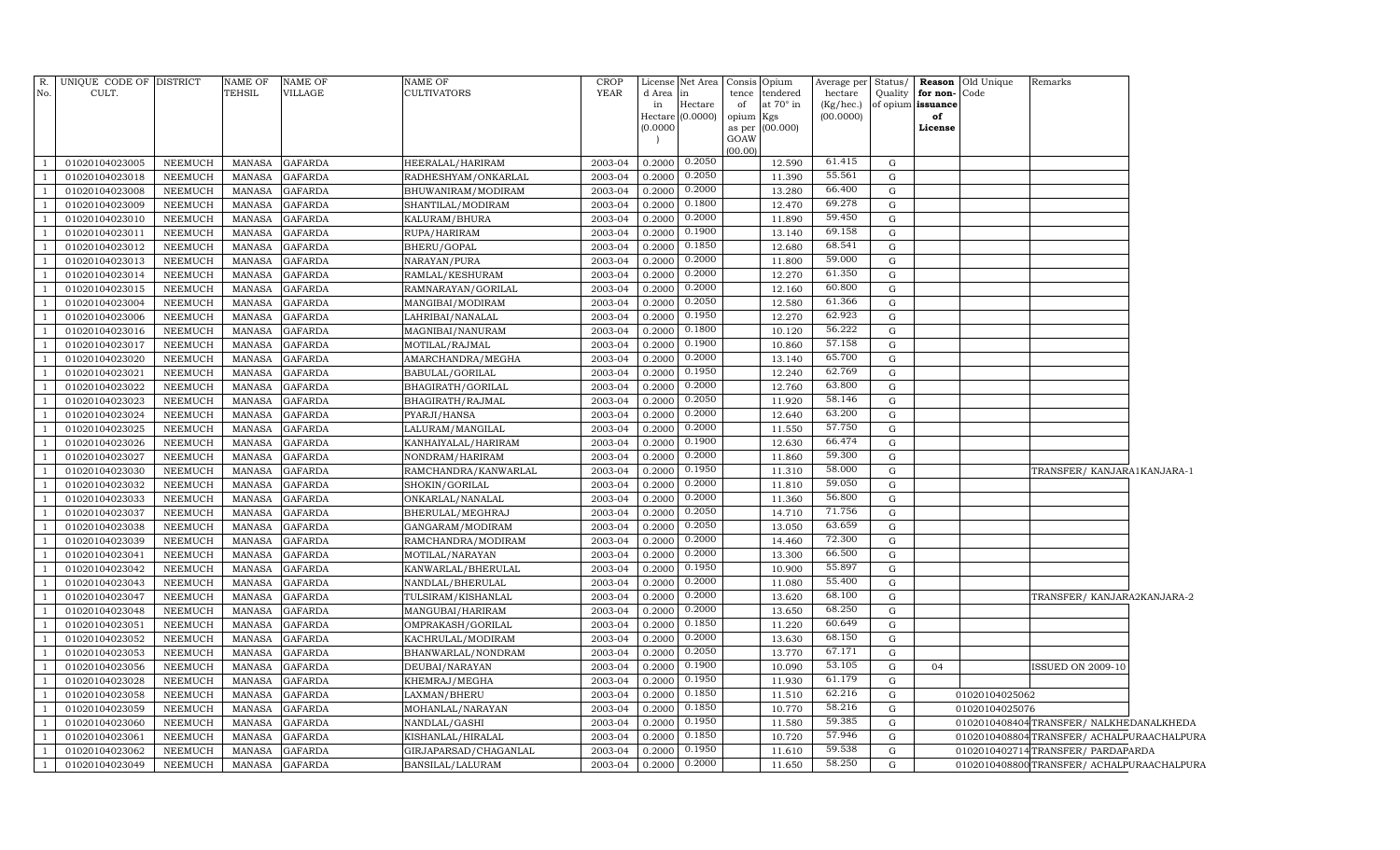|                          | R. UNIQUE CODE OF DISTRICT |                | NAME OF       | <b>NAME OF</b>  | NAME OF                 | <b>CROP</b> |          | License Net Area   Consis   Opium |                |                  | Average per Status/ |              |                   | <b>Reason</b> Old Unique | Remarks                                      |                                        |
|--------------------------|----------------------------|----------------|---------------|-----------------|-------------------------|-------------|----------|-----------------------------------|----------------|------------------|---------------------|--------------|-------------------|--------------------------|----------------------------------------------|----------------------------------------|
| No.                      | CULT.                      |                | TEHSIL        | VILLAGE         | CULTIVATORS             | YEAR        | d Area   | $\ln$                             | tence          | tendered         | hectare             | Quality      | for non-Code      |                          |                                              |                                        |
|                          |                            |                |               |                 |                         |             | in       | Hectare                           | of             | at $70^\circ$ in | (Kg/hec.)           |              | of opium issuance |                          |                                              |                                        |
|                          |                            |                |               |                 |                         |             |          | Hectare (0.0000) opium            |                | Kgs              | (00.0000)           |              | of                |                          |                                              |                                        |
|                          |                            |                |               |                 |                         |             | (0.0000) |                                   | as per<br>GOAW | (00.000)         |                     |              | License           |                          |                                              |                                        |
|                          |                            |                |               |                 |                         |             |          |                                   | (00.00)        |                  |                     |              |                   |                          |                                              |                                        |
| $\overline{\phantom{0}}$ | 01020104023063             | NEEMUCH        | MANASA        | <b>GAFARDA</b>  | KANWARLAL/NARAYAN       | 2003-04     | 0.2000   | 0.2000                            |                | 11.520           | 57.600              | G            |                   |                          | TRANSFER/ SAWAN/NMH-I                        |                                        |
| $\overline{1}$           | 01020104023064             | <b>NEEMUCH</b> | MANASA        | <b>GAFARDA</b>  | TIRLOKHCHAND/GOVERDHAN  | 2003-04     | 0.2000   | 0.2000                            |                | 11.310           | 56.550              | G            |                   | 01020104097020           |                                              |                                        |
| - 1                      | 01020104023065             | NEEMUCH        | <b>MANASA</b> | <b>GAFARDA</b>  | RATANNATH/BHUWANNATH    | 2003-04     | 0.2000   | 0.2050                            |                | 11.970           | 58.390              | G            |                   | 049                      |                                              |                                        |
| $\overline{1}$           | 01020104023066             | NEEMUCH        | <b>MANASA</b> | <b>GAFARDA</b>  | DHAPUBAI/BHANWARLAL     | 2003-04     | 0.2000   | 0.1950                            |                | 12.090           | 62.000              | G            |                   |                          |                                              | NAME CHANGE/TRANSFER/KANAAKHEDA/ NMH-1 |
| $\overline{a}$           | 01020104041001             | NEEMUCH        | <b>MANASA</b> | <b>DURGPURA</b> | RAMLAL/NARAYAN          | 2003-04     | 0.2000   | 0.2000                            |                | 12.840           | 64.200              | G            |                   |                          |                                              |                                        |
| $\overline{a}$           | 01020104041002             | NEEMUCH        | <b>MANASA</b> | <b>DURGPURA</b> | KANHAIYALAL/CHAMPA      | 2003-04     | 0.2000   | 0.1900                            |                | 11.950           | 62.895              | G            |                   |                          |                                              |                                        |
| 2                        | 01020104041003             | NEEMUCH        | MANASA        | <b>DURGPURA</b> | RAMRATAN/BHAGIRATH      | 2003-04     | 0.2000   | 0.2000                            |                | 12.110           | 60.550              | G            |                   |                          |                                              |                                        |
| 2                        | 01020104041004             | <b>NEEMUCH</b> | <b>MANASA</b> | <b>DURGPURA</b> | KALU/BHERA              | 2003-04     | 0.2000   | 0.2000                            |                | 12.730           | 63.650              | G            |                   |                          |                                              |                                        |
| 2                        | 01020104041005             | NEEMUCH        | MANASA        | <b>DURGPURA</b> | RAJARAM/GIRDHARI        | 2003-04     | 0.2000   | 0.1950                            |                | 12.060           | 61.846              | G            |                   |                          |                                              |                                        |
| 2                        | 01020104041006             | <b>NEEMUCH</b> | <b>MANASA</b> | <b>DURGPURA</b> | BAGDURAM/GHASI          | 2003-04     | 0.2000   | 0.2000                            |                | 12.160           | 60.800              | G            |                   |                          |                                              |                                        |
| 2                        | 01020104041007             | NEEMUCH        | <b>MANASA</b> | <b>DURGPURA</b> | KASHIRAM/BHAGIRATH      | 2003-04     | 0.2000   | 0.2000                            |                | 12.580           | 62.900              | G            |                   |                          |                                              |                                        |
| $\overline{a}$           | 01020104041009             | NEEMUCH        | <b>MANASA</b> | <b>DURGPURA</b> | LAXMINARAYAN/KISHANLAL  | 2003-04     | 0.2000   | 0.2000                            |                | 13.370           | 66.850              | G            |                   |                          |                                              |                                        |
| 2                        | 01020104041011             | NEEMUCH        | <b>MANASA</b> | <b>DURGPURA</b> | BHANWARLAL/LAXMINARAYAN | 2003-04     | 0.2000   | 0.1950                            |                | 12.240           | 62.769              | G            |                   |                          |                                              |                                        |
| $\overline{a}$           | 01020104041014             | <b>NEEMUCH</b> | <b>MANASA</b> | <b>DURGPURA</b> | SURAJMAL/KANIRAM        | 2003-04     | 0.2000   | 0.1850                            |                | 10.910           | 58.973              | G            |                   |                          |                                              |                                        |
| $\overline{a}$           | 01020104041015             | NEEMUCH        | <b>MANASA</b> | <b>DURGPURA</b> | RAMESHWAR/NATHURAM      | 2003-04     | 0.2000   | 0.1900                            |                | 11.110           | 58.474              | G            |                   |                          |                                              |                                        |
| $\overline{2}$           | 01020104041017             | <b>NEEMUCH</b> | <b>MANASA</b> | <b>DURGPURA</b> | RAMKISHAN/KARU          | 2003-04     | 0.2000   | 0.2000                            |                | 12.760           | 63.800              | G            |                   |                          |                                              |                                        |
| 2                        | 01020104041018             | NEEMUCH        | MANASA        | <b>DURGPURA</b> | VARDIBAI/DEEPA          | 2003-04     | 0.2000   | 0.2000                            |                | 11.630           | 58.150              | $\mathbf{G}$ |                   |                          |                                              |                                        |
| 2                        | 01020104041020             | NEEMUCH        | MANASA        | <b>DURGPURA</b> | AMARSINGH/KHETA         | 2003-04     | 0.2000   | 0.1950                            |                | 11.150           | 57.179              | G            |                   |                          |                                              |                                        |
| 2                        | 01020104041021             | <b>NEEMUCH</b> | MANASA        | <b>DURGPURA</b> | TULSIRAM/KANWARLAL      | 2003-04     | 0.2000   | 0.2000                            |                | 12.730           | 63.650              | G            |                   |                          |                                              |                                        |
| 2                        | 01020104041023             | <b>NEEMUCH</b> | <b>MANASA</b> | <b>DURGPURA</b> | MANGILAL/LALURAM        | 2003-04     | 0.2000   | 0.1900                            |                | 11.940           | 62.842              | G            |                   |                          |                                              |                                        |
| $\overline{a}$           | 01020104041024             | NEEMUCH        | <b>MANASA</b> | <b>DURGPURA</b> | MADANLAL/LAXMINARAYAN   | 2003-04     | 0.2000   | 0.1950                            |                | 11.700           | 60.000              | G            |                   |                          |                                              |                                        |
| $\overline{2}$           | 01020104041025             | NEEMUCH        | <b>MANASA</b> | <b>DURGPURA</b> | DALU/ONKAR              | 2003-04     | 0.2000   | 0.1850                            |                | 10.390           | 56.162              | G            |                   |                          |                                              |                                        |
| 2                        | 01020104041032             | NEEMUCH        | <b>MANASA</b> | <b>DURGPURA</b> | HEERABAI/NARAYAN        | 2003-04     | 0.2000   | 0.2000                            |                | 12.040           | 60.200              | G            |                   |                          |                                              |                                        |
| $\overline{2}$           | 01020104041033             | NEEMUCH        | <b>MANASA</b> | <b>DURGPURA</b> | JAMUNABAI/RAMCHANDRA    | 2003-04     | 0.2000   | 0.2000                            |                | 12.920           | 64.600              | G            |                   |                          |                                              |                                        |
| 2                        | 01020104041010             | NEEMUCH        | <b>MANASA</b> | <b>DURGPURA</b> | PANNALAL/BALA           | 2003-04     | 0.2000   | 0.1950                            |                | 12.740           | 65.333              | G            |                   |                          |                                              |                                        |
| $\overline{a}$           | 01020104041035             | NEEMUCH        | MANASA        | <b>DURGPURA</b> | NIRBHAYRAM/BHAGATRAM    | 2003-04     | 0.2000   | 0.1900                            |                | 11.090           | 58.368              | G            |                   |                          | 0102010406201 TRANSFER/ SHESHPUR             |                                        |
| 2                        | 01020104041036             | NEEMUCH        | MANASA        | <b>DURGPURA</b> | MOHANLAL/MANGILAL       | 2003-04     | 0.2000   | 0.2000                            |                | 12.520           | 62.600              | G            |                   |                          | 0104020901505 TRANSFER/ KHERKHEDA M-IIMDS-II |                                        |
| 2                        | 01020104041037             | <b>NEEMUCH</b> | <b>MANASA</b> | <b>DURGPURA</b> | DHANNALAL/BHAGWANJI     | 2003-04     | 0.2000   | 0.1750                            |                | 10.750           | 61.429              | G            |                   |                          | 0102010403903 TRANSFER/ HANSPUR              |                                        |
| $\overline{1}$           | 01020104021001             | NEEMUCH        | MANASA        | <b>DUDHWA</b>   | HARIRAM/GANGARAM        | 2003-04     | 0.2000   | 0.1900                            |                | 13.120           | 69.053              | G            |                   |                          |                                              |                                        |
| $\overline{1}$           | 01020104021002             | NEEMUCH        | <b>MANASA</b> | <b>DUDHWA</b>   | PREMCHAND/KANHAIYALAL   | 2003-04     | 0.2000   | 0.1950                            |                | 12.030           | 61.692              | G            |                   |                          |                                              |                                        |
| $\overline{1}$           | 01020104021003             | NEEMUCH        | <b>MANASA</b> | <b>DUDHWA</b>   | DOULATRAM/MODA          | 2003-04     | 0.2000   | 0.1900                            |                | 12.630           | 66.474              | G            |                   |                          |                                              |                                        |
| $\overline{1}$           | 01020104021004             | NEEMUCH        | <b>MANASA</b> | <b>DUDHWA</b>   | GOURILAL/RAMA           | 2003-04     | 0.2000   | 0.2050                            |                | 12.080           | 58.927              | G            |                   |                          |                                              |                                        |
| $\overline{1}$           | 01020104021005             | NEEMUCH        | <b>MANASA</b> | <b>DUDHWA</b>   | GIRDHARI/UDA            | 2003-04     | 0.2000   | 0.1900                            |                | 12.460           | 65.579              | G            |                   |                          |                                              |                                        |
| $\overline{1}$           | 01020104021006             | <b>NEEMUCH</b> | <b>MANASA</b> | <b>DUDHWA</b>   | KANWARLAL/MODA          | 2003-04     | 0.2000   | 0.1950                            |                | 13.860           | 71.077              | G            |                   |                          |                                              |                                        |
| $\overline{1}$           | 01020104021009             | NEEMUCH        | <b>MANASA</b> | <b>DUDHWA</b>   | RAMESHWAR/BALA          | 2003-04     | 0.2000   | 0.2000                            |                | 12.150           | 60.750              | G            |                   |                          |                                              |                                        |
| -1                       | 01020104021010             | NEEMUCH        | <b>MANASA</b> | <b>DUDHWA</b>   | HEMDAN/DEVRAM           | 2003-04     | 0.2000   | 0.2000                            |                | 12.160           | 60.800              | $\mathbf{G}$ |                   |                          |                                              |                                        |
| -1                       | 01020104021016             | NEEMUCH        | MANASA        | <b>DUDHWA</b>   | KUKA/NANAJI             | 2003-04     | 0.2000   | 0.1950                            |                | 12.310           | 63.128              | G            |                   |                          |                                              |                                        |
| -1                       | 01020104021017             | NEEMUCH        | MANASA        | <b>DUDHWA</b>   | BHERULAL/LALA           | 2003-04     | 0.2000   | 0.1900                            |                | 11.270           | 59.316              | $\mathbf{G}$ |                   |                          |                                              |                                        |
| - 1                      | 01020104021021             | NEEMUCH        | <b>MANASA</b> | <b>DUDHWA</b>   | OMPRAKASH/NARAYAN       | 2003-04     | 0.2000   | 0.1950                            |                | 10.970           | 56.256              | G            |                   |                          |                                              |                                        |
| $\overline{1}$           | 01020104021024             | NEEMUCH        | <b>MANASA</b> | <b>DUDHWA</b>   | BHANWARLAL/KANHAIYALAL  | 2003-04     | 0.2000   | 0.1850                            |                | 11.900           | 64.324              | G            |                   |                          |                                              |                                        |
| $\overline{1}$           | 01020104021029             | NEEMUCH        | <b>MANASA</b> | <b>DUDHWA</b>   | <b>GORILAL/DOLA JI</b>  | 2003-04     | 0.2000   | 0.1800                            |                | 13.250           | 73.611              | G            |                   |                          |                                              |                                        |
| $\overline{1}$           | 01020104021008             | NEEMUCH        | <b>MANASA</b> | <b>DUDHWA</b>   | HEMDAN/NANAJI           | 2003-04     | 0.2000   | 0.1800                            |                | 11.720           | 65.111              | G            |                   |                          |                                              |                                        |
| <sup>1</sup>             | 01020104021027             | NEEMUCH        | MANASA        | <b>DUDHWA</b>   | RAMCHANDRA/KACHRU       | 2003-04     | 0.2000   | 0.1800                            |                | 10.580           | 58.778              | G            |                   |                          |                                              |                                        |
| $\overline{1}$           | 01020104021030             | NEEMUCH        |               | MANASA DUDHWA   | BHAWARLAL/NATHU         | 2003-04     | 0.2000   | 0.2050                            |                | 12.150           | 59.268              | G            |                   | 01020104013009           |                                              |                                        |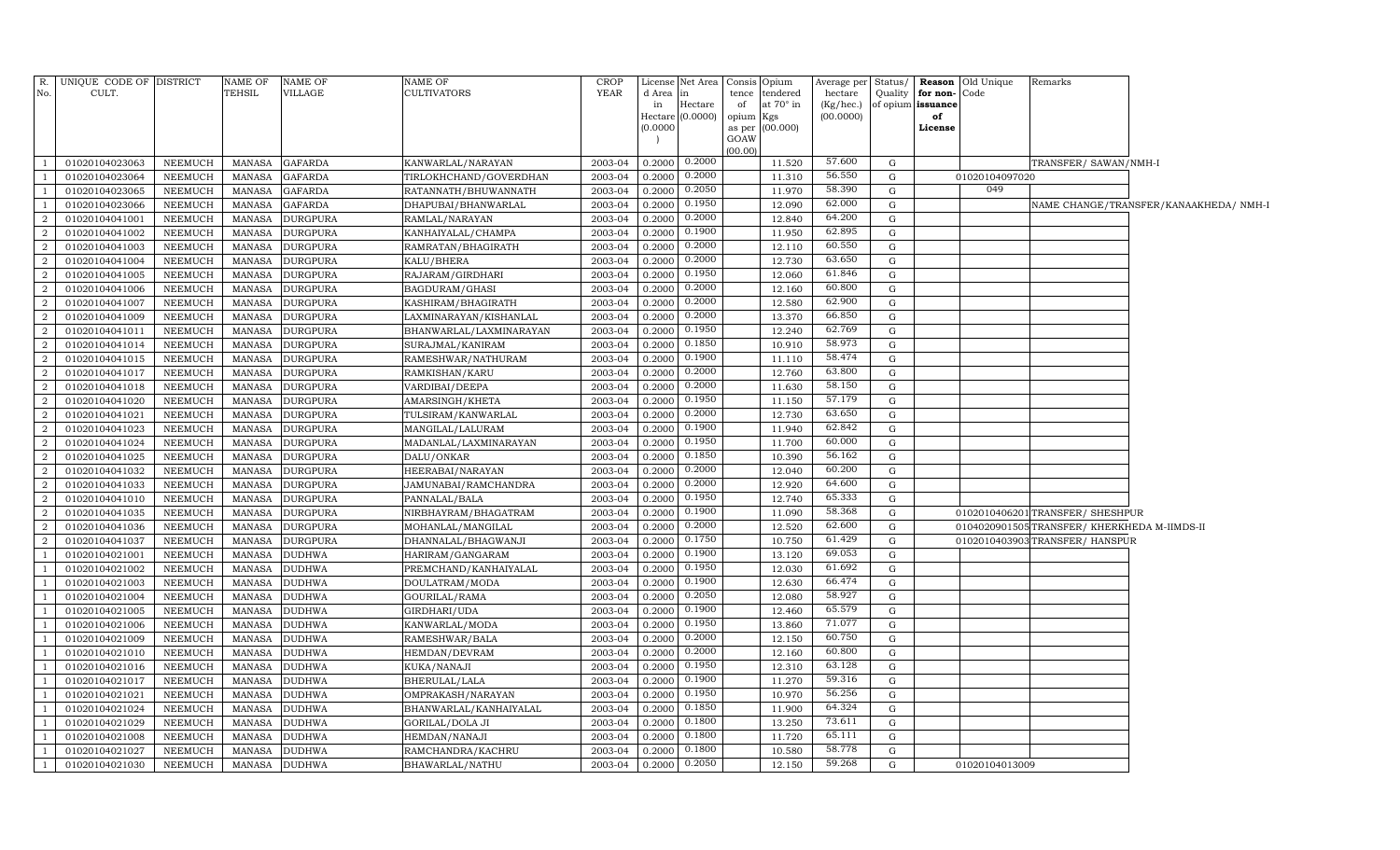| R.<br>No.      | UNIQUE CODE OF DISTRICT<br>CULT. |                | NAME OF<br>TEHSIL | <b>NAME OF</b><br>VILLAGE | <b>NAME OF</b><br>CULTIVATORS | CROP<br><b>YEAR</b> | License<br>d Area<br>in | Net Area<br>in<br>Hectare | Consis<br>tence<br>of | Opium<br>tendered<br>at 70° in | Average per<br>hectare<br>(Kg/hec.) | Status/<br>Quality | Reason<br>for non-<br>of opium issuance | Old Unique<br>Code | Remarks                  |
|----------------|----------------------------------|----------------|-------------------|---------------------------|-------------------------------|---------------------|-------------------------|---------------------------|-----------------------|--------------------------------|-------------------------------------|--------------------|-----------------------------------------|--------------------|--------------------------|
|                |                                  |                |                   |                           |                               |                     |                         | Hectare (0.0000)          | opium<br>Kgs          |                                | (00.0000)                           |                    | of                                      |                    |                          |
|                |                                  |                |                   |                           |                               |                     | (0.0000)                |                           | as per                | (00.000)                       |                                     |                    | License                                 |                    |                          |
|                |                                  |                |                   |                           |                               |                     |                         |                           | GOAW                  |                                |                                     |                    |                                         |                    |                          |
| $\mathbf{1}$   | 01020104029003                   | NEEMUCH        | <b>MANASA</b>     | <b>DHAMNIYA</b>           | JANIBAI/DEVILAL               | 2003-04             | 0.2000                  | 0.1900                    | (00.00)               | 11.170                         | 58.789                              | G                  |                                         |                    |                          |
| 1              | 01020104029004                   | <b>NEEMUCH</b> | <b>MANASA</b>     | DHAMNIYA                  | UDAIRAM/GANGARAM              | 2003-04             | 0.2000                  | 0.1950                    |                       | 11.790                         | 60.462                              | $\mathbf G$        |                                         |                    |                          |
| $\overline{1}$ | 01020104029007                   | <b>NEEMUCH</b> | MANASA            | <b>DHAMNIYA</b>           | MANGU/PARTHI                  | 2003-04             | 0.2000                  | 0.1850                    |                       | 10.560                         | 57.081                              | G                  |                                         |                    |                          |
| $\mathbf{1}$   | 01020104029009                   | <b>NEEMUCH</b> | <b>MANASA</b>     | <b>DHAMNIYA</b>           | BALU/KISHNA                   | 2003-04             | 0.2000                  | 0.2100                    |                       | 12.300                         | 58.571                              | G                  |                                         |                    |                          |
| 1              | 01020104029010                   | <b>NEEMUCH</b> | <b>MANASA</b>     | <b>DHAMNIYA</b>           | <b>ASHU/PARTHA</b>            | 2003-04             | 0.2000                  | 0.2000                    |                       | 12.340                         | 61.700                              | G                  |                                         |                    |                          |
| $\mathbf{1}$   | 01020104029011                   | <b>NEEMUCH</b> | <b>MANASA</b>     | DHAMNIYA                  | SUHAGIBAI/ONKAR               | 2003-04             | 0.2000                  | 0.2000                    |                       | 10.730                         | 53.650                              | $\mathbf G$        | 04                                      |                    | <b>ISSUED ON 2009-10</b> |
| $\mathbf{1}$   | 01020104029012                   | <b>NEEMUCH</b> | <b>MANASA</b>     | DHAMNIYA                  | DUDNATH/PARTHA                | 2003-04             | 0.2000                  | 0.2000                    |                       | 12.130                         | 60.650                              | $\mathbf G$        |                                         |                    |                          |
| $\mathbf{1}$   | 01020104029013                   | <b>NEEMUCH</b> | <b>MANASA</b>     | DHAMNIYA                  | KAMLABAI/JIVA                 | 2003-04             | 0.2000                  | 0.2000                    |                       | 12.720                         | 63.600                              | $\mathbf G$        |                                         |                    |                          |
| $\mathbf{1}$   | 01020104029015                   | <b>NEEMUCH</b> | <b>MANASA</b>     | <b>DHAMNIYA</b>           | RAMESH/PYARELAL               | 2003-04             | 0.2000                  | 0.2100                    |                       | 12.540                         | 59.714                              | $\mathbf G$        |                                         |                    |                          |
| $\mathbf{1}$   | 01020104029016                   | <b>NEEMUCH</b> | <b>MANASA</b>     | DHAMNIYA                  | ASHOKKUMAR/NARAYANDAS         | 2003-04             | 0.2000                  | 0.2000                    |                       | 11.940                         | 59.700                              | ${\rm G}$          |                                         |                    |                          |
| $\mathbf{1}$   | 01020104029017                   | <b>NEEMUCH</b> | <b>MANASA</b>     | DHAMNIYA                  | HANSRAJ/PYARA                 | 2003-04             | 0.2000                  | 0.1850                    |                       | 11.360                         | 61.405                              | ${\rm G}$          |                                         |                    |                          |
| $\mathbf{1}$   | 01020104029019                   | <b>NEEMUCH</b> | <b>MANASA</b>     | DHAMNIYA                  | BHAGIRATH/KISHANLAL           | 2003-04             | 0.2000                  | 0.2100                    |                       | 12.480                         | 59.429                              | G                  |                                         |                    |                          |
| $\overline{1}$ | 01020104029021                   | <b>NEEMUCH</b> | <b>MANASA</b>     | <b>DHAMNIYA</b>           | DALURAM/TARACHAND             | 2003-04             | 0.2000                  | 0.2000                    |                       | 10.800                         | 54.000                              | G                  |                                         |                    |                          |
| $\mathbf{1}$   | 01020104029022                   | <b>NEEMUCH</b> | <b>MANASA</b>     | DHAMNIYA                  | RAMSINGH/MANGILAL             | 2003-04             | 0.2000                  | 0.2000                    |                       | 10.900                         | 54.500                              | $\mathbf G$        |                                         |                    |                          |
| 1              | 01020104029023                   | <b>NEEMUCH</b> | <b>MANASA</b>     | DHAMNIYA                  | BHANWARLAL/KHEMA              | 2003-04             | 0.2000                  | 0.2000                    |                       | 12.210                         | 61.050                              | $\mathbf G$        |                                         |                    |                          |
| $\mathbf{1}$   | 01020104029024                   | <b>NEEMUCH</b> | <b>MANASA</b>     | DHAMNIYA                  | MANGILAL/NARAYAN              | 2003-04             | 0.2000                  | 0.2000                    |                       | 12.580                         | 62.900                              | G                  |                                         |                    |                          |
| $\mathbf{1}$   | 01020104029027                   | <b>NEEMUCH</b> | <b>MANASA</b>     | <b>DHAMNIYA</b>           | DHANRAJ/NARAYAN               | 2003-04             | 0.2000                  | 0.1950                    |                       | 12.460                         | 63.897                              | $\mathbf G$        |                                         |                    |                          |
| $\mathbf{1}$   | 01020104029029                   | <b>NEEMUCH</b> | <b>MANASA</b>     | DHAMNIYA                  | SHANTILAL/MANNALAL            | 2003-04             | 0.2000                  | 0.2000                    |                       | 12.490                         | 62.450                              | ${\rm G}$          |                                         |                    |                          |
| $\mathbf{1}$   | 01020104029033                   | <b>NEEMUCH</b> | <b>MANASA</b>     | DHAMNIYA                  | KALURAM/GANGARAM              | 2003-04             | 0.2000                  | 0.1950                    |                       | 11.810                         | 60.564                              | $\mathbf G$        |                                         |                    |                          |
| $\mathbf{1}$   | 01020104029035                   | <b>NEEMUCH</b> | <b>MANASA</b>     | DHAMNIYA                  | TULSIRAM/KANWARLAL            | 2003-04             | 0.2000                  | 0.1950                    |                       | 12.030                         | 61.692                              | G                  |                                         |                    |                          |
| $\overline{1}$ | 01020104029039                   | <b>NEEMUCH</b> | <b>MANASA</b>     | DHAMNIYA                  | RAMSINGH/ANSU                 | 2003-04             | 0.2000                  | 0.1850                    |                       | 11.430                         | 61.784                              | G                  |                                         |                    |                          |
| $\mathbf{1}$   | 01020104029040                   | <b>NEEMUCH</b> | <b>MANASA</b>     | DHAMNIYA                  | SHIVLAL/RUGHNATH              | 2003-04             | 0.2000                  | 0.1950                    |                       | 13.500                         | 69.231                              | G                  |                                         |                    |                          |
| 1              | 01020104029044                   | <b>NEEMUCH</b> | <b>MANASA</b>     | <b>DHAMNIYA</b>           | MOHANLAL/MANGILAL             | 2003-04             | 0.2000                  | 0.2000                    |                       | 12.780                         | 63.900                              | $\mathbf G$        |                                         |                    |                          |
| $\mathbf{1}$   | 01020104029045                   | <b>NEEMUCH</b> | <b>MANASA</b>     | DHAMNIYA                  | SHANTILAL/JAISINGH            | 2003-04             | 0.2000                  | 0.2000                    |                       | 11.000                         | 55.000                              | $\mathbf G$        |                                         |                    |                          |
| $\mathbf{1}$   | 01020104029046                   | <b>NEEMUCH</b> | <b>MANASA</b>     | DHAMNIYA                  | JORAVAR/MEHTAB                | 2003-04             | 0.2000                  | 0.2000                    |                       | 11.700                         | 58.500                              | $\mathbf G$        |                                         |                    |                          |
| $\mathbf{1}$   | 01020104029048                   | <b>NEEMUCH</b> | <b>MANASA</b>     | DHAMNIYA                  | BHONIBAI/BHUWANA              | 2003-04             | 0.2000                  | 0.2100                    |                       | 12.210                         | 58.143                              | G                  |                                         |                    |                          |
| $\mathbf{1}$   | 01020104029057                   | <b>NEEMUCH</b> | <b>MANASA</b>     | <b>DHAMNIYA</b>           | MEHTABBAI/MANGILAL            | 2003-04             | 0.2000                  | 0.1900                    |                       | 11.590                         | 61.000                              | $\mathbf G$        |                                         |                    |                          |
| $\mathbf{1}$   | 01020104029002                   | <b>NEEMUCH</b> | <b>MANASA</b>     | DHAMNIYA                  | RAMLAL/NARAYAN                | 2003-04             | 0.2000                  | 0.1750                    |                       | 10.140                         | 57.943                              | ${\rm G}$          |                                         |                    |                          |
| $\overline{1}$ | 01020104029032                   | <b>NEEMUCH</b> | <b>MANASA</b>     | DHAMNIYA                  | PANNALAL/KANWARLAL            | 2003-04             | 0.2000                  | 0.2000                    |                       | 11.740                         | 58.700                              | G                  |                                         |                    |                          |
| $\mathbf{1}$   | 01020104029061                   | <b>NEEMUCH</b> | <b>MANASA</b>     | DHAMNIYA                  | KESHYA/KALU                   | 2003-04             | 0.2000                  | 0.2000                    |                       | 12.340                         | 61.700                              | G                  |                                         | 01020104017057     |                          |
| $\overline{1}$ | 01020104029043                   | <b>NEEMUCH</b> | <b>MANASA</b>     | <b>DHAMNIYA</b>           | GOPAL/HEERA                   | 2003-04             | 0.2000                  | 0.1050                    |                       | 6.350                          | 60.476                              | G                  |                                         | 01020104017096     |                          |
| $\mathbf{1}$   | 01020104029062                   | <b>NEEMUCH</b> | <b>MANASA</b>     | DHAMNIYA                  | KISANDAS/BALMUKUND            | 2003-04             | 0.2000                  | 0.2050                    |                       | 12.370                         | 60.341                              | $\mathbf G$        |                                         | 01020104027209     |                          |
| 3              | 01020104097001                   | <b>NEEMUCH</b> | <b>MANASA</b>     | DHAKNI                    | HAJARILAL/MANGILAL            | 2003-04             | 0.2000                  | 0.2100                    |                       | 13.730                         | 65.381                              | G                  |                                         |                    |                          |
| 3              | 01020104097003                   | <b>NEEMUCH</b> | <b>MANASA</b>     | DHAKNI                    | GULABCHAND/DHANRAJ            | 2003-04             | 0.2000                  | 0.2050                    |                       | 13.770                         | 67.171                              | G                  |                                         |                    |                          |
| 3              | 01020104097006                   | <b>NEEMUCH</b> | <b>MANASA</b>     | DHAKNI                    | BHAVARLAL/TEJRAM              | 2003-04             | 0.2000                  | 0.1650                    |                       | 9.360                          | 56.727                              | ${\rm G}$          |                                         |                    |                          |
| 3              | 01020104097010                   | <b>NEEMUCH</b> | <b>MANASA</b>     | DHAKNI                    | LAXMICHAND/NANURAM            | 2003-04             | 0.2000                  | 0.1850                    |                       | 11.870                         | 64.162                              | G                  |                                         |                    |                          |
| 3              | 01020104097012                   | <b>NEEMUCH</b> | <b>MANASA</b>     | DHAKNI                    | RAMLAL/JETRAM                 | 2003-04             | 0.2000                  | 0.1950                    |                       | 12.670                         | 64.974                              | $\mathbf G$        |                                         |                    |                          |
| 3              | 01020104097013                   | <b>NEEMUCH</b> | <b>MANASA</b>     | DHAKNI                    | RAMCHANDRA/RUGGA              | 2003-04             | 0.2000                  | 0.1800                    |                       | 12.320                         | 68.444                              | G                  |                                         |                    |                          |
| $\mathbf{3}$   | 01020104097014                   | <b>NEEMUCH</b> | <b>MANASA</b>     | DHAKNI                    | KISHANLAL/MEGHRAJ             | 2003-04             | 0.2000                  | 0.1900                    |                       | 11.890                         | 62.579                              | $\mathbf G$        |                                         |                    |                          |
| 3              | 01020104097015                   | <b>NEEMUCH</b> | <b>MANASA</b>     | DHAKNI                    | HARCHAND/SURATRAM             | 2003-04             | 0.2000                  | 0.1600                    |                       | 11.100                         | 69.375                              | $\mathbf G$        |                                         |                    |                          |
| 3              | 01020104097016                   | <b>NEEMUCH</b> | <b>MANASA</b>     | DHAKNI                    | BANSHILAL/BHAJJA              | 2003-04             | 0.2000                  | 0.1300                    |                       | 8.780                          | 67.538                              | G                  |                                         |                    |                          |
| 3              | 01020104097018                   | <b>NEEMUCH</b> | <b>MANASA</b>     | DHAKNI                    | BANSHILAL/KISHANLAL           | 2003-04             | 0.2000                  | 0.2050                    |                       | 15.370                         | 74.976                              | G                  |                                         |                    |                          |
| 3              | 01020104097021                   | <b>NEEMUCH</b> | <b>MANASA</b>     | DHAKNI                    | FULSINGH/SVARUP SINGH         | 2003-04             | 0.2000                  | 0.1900                    |                       | 12.420                         | 65.368                              | G                  |                                         |                    |                          |
| 3              | 01020104097023                   | NEEMUCH        | MANASA            | <b>DHAKNI</b>             | NANDUBAI/NANDLAL              | 2003-04             | 0.2000                  | 0.1650                    |                       | 10.030                         | 60.788                              | $\mathbf G$        |                                         |                    |                          |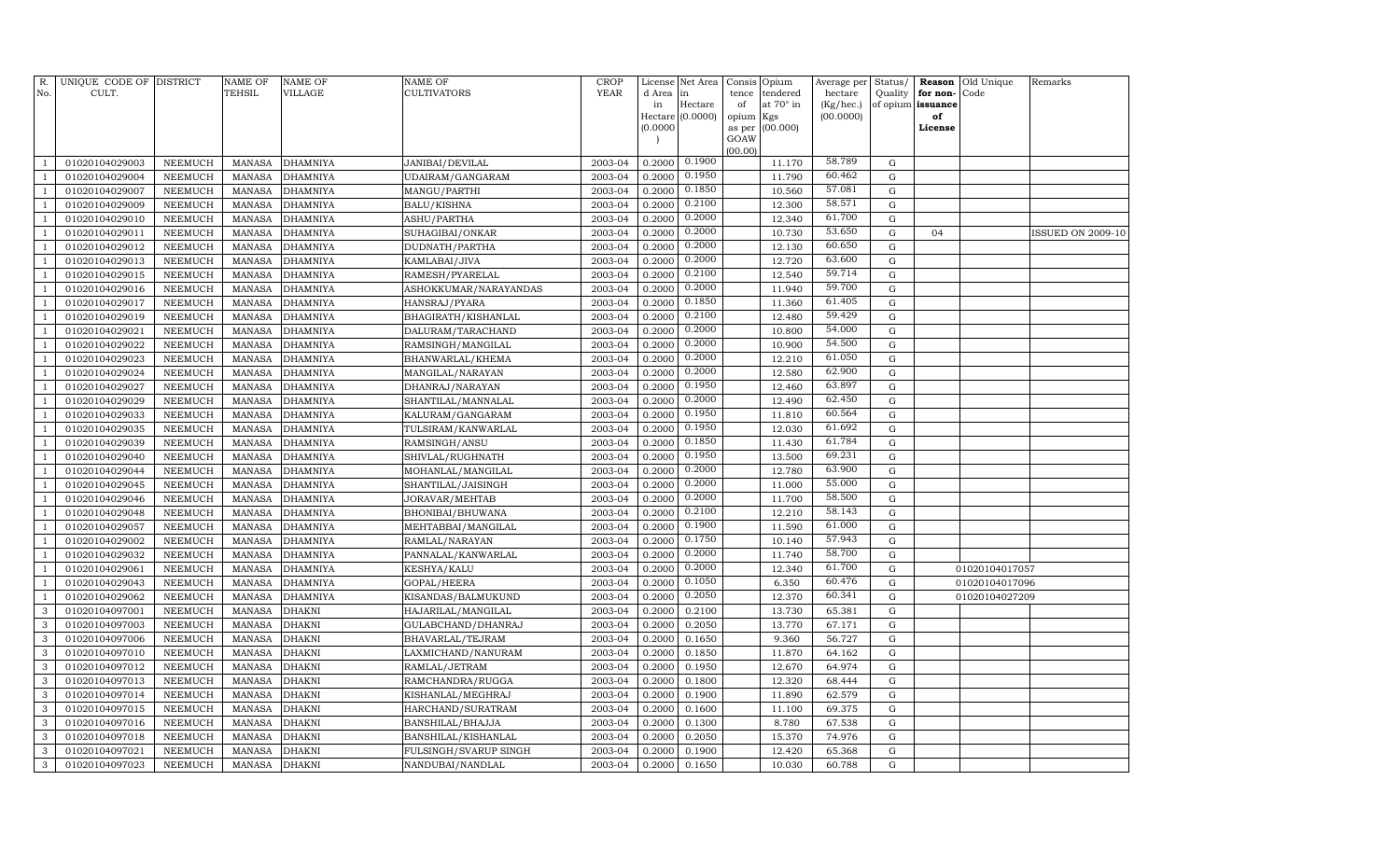|                | R. UNIQUE CODE OF DISTRICT       |                    | <b>NAME OF</b>   | <b>NAME OF</b>             | NAME OF                       | <b>CROP</b>        |                  | License Net Area Consis Opium |             |                       | Average per Status/  |           |                                   | <b>Reason</b> Old Unique | Remarks                   |  |
|----------------|----------------------------------|--------------------|------------------|----------------------------|-------------------------------|--------------------|------------------|-------------------------------|-------------|-----------------------|----------------------|-----------|-----------------------------------|--------------------------|---------------------------|--|
| No.            | CULT.                            |                    | <b>TEHSIL</b>    | VILLAGE                    | CULTIVATORS                   | <b>YEAR</b>        | d Area<br>in     | lin<br>Hectare                | tence<br>of | tendered<br>at 70° in | hectare<br>(Kg/hec.) | Quality   | for non-Code<br>of opium issuance |                          |                           |  |
|                |                                  |                    |                  |                            |                               |                    |                  | Hectare (0.0000)              | opium       | Kgs                   | (00.0000)            |           | of                                |                          |                           |  |
|                |                                  |                    |                  |                            |                               |                    | (0.0000)         |                               |             | as per (00.000)       |                      |           | License                           |                          |                           |  |
|                |                                  |                    |                  |                            |                               |                    |                  |                               | GOAW        |                       |                      |           |                                   |                          |                           |  |
| 3              | 01020104097027                   | NEEMUCH            | MANASA           | <b>DHAKNI</b>              | RAMBAKSH/SALAGRAM             | 2003-04            | 0.2000           | 0.2000                        | (00.00)     | 14.210                | 71.050               | G         |                                   |                          |                           |  |
| 3              | 01020104097005                   | NEEMUCH            | <b>MANASA</b>    | <b>DHAKNI</b>              | BHUVANIRAM/PARASRAM           | 2003-04            | 0.2000           | 0.2050                        |             | 12.240                | 59.707               | G         |                                   |                          |                           |  |
| 3              | 01020104097029                   | NEEMUCH            | MANASA           | <b>DHAKNI</b>              | PREMSUKH/VARDICHAND           | 2003-04            | 0.2000           | 0.2000                        |             | 13.250                | 66.250               | G         |                                   |                          |                           |  |
| 3              | 01020104097032                   | NEEMUCH            | <b>MANASA</b>    | <b>DHAKNI</b>              | RODIBAI/RAMCHANDRA            | 2003-04            | 0.2000           | 0.1000                        |             | 7.250                 | 72.500               | G         |                                   |                          |                           |  |
| 3              | 01020104097033                   | NEEMUCH            | MANASA           | <b>DHAKNI</b>              | DEVILAL/VARDICHAND            | 2003-04            | 0.2000           | 0.1700                        |             | 10.700                | 62.941               | G         |                                   |                          |                           |  |
| 3              | 01020104097039                   | NEEMUCH            | <b>MANASA</b>    | <b>DHAKNI</b>              | GHISALAL/BHUVANIRAM           | 2003-04            | 0.2000           | 0.1200                        |             | 7.890                 | 65.750               | G         |                                   |                          |                           |  |
| 3              | 01020104097046                   | NEEMUCH            | MANASA           | <b>DHAKNI</b>              | GULABCHANDRA/BHAGWAN          | 2003-04            | 0.2000           | 0.1200                        |             | 7.140                 | 59.500               | G         |                                   |                          |                           |  |
| 3              | 01020104097051                   | NEEMUCH            | MANASA           | <b>DHAKNI</b>              | RAMPRASAD/PRABHULAL           | 2003-04            | 0.2000           | 0.2100                        |             | 12.980                | 61.810               | G         |                                   |                          |                           |  |
| 3              | 01020104097058                   | <b>NEEMUCH</b>     | MANASA           | <b>DHAKNI</b>              | RAMGOPAL/GULAB                | 2003-04            | 0.2000           | 0.2050                        |             | 12.880                | 62.829               | ${\rm G}$ |                                   |                          |                           |  |
| 3              | 01020104097040                   | NEEMUCH            | <b>MANASA</b>    | <b>DHAKNI</b>              | BADRILAL/MOHAN                | 2003-04            | 0.2000           | 0.2000                        |             | 13.140                | 65.700               | G         |                                   |                          |                           |  |
| 3              | 01020104097008                   | <b>NEEMUCH</b>     | MANASA           | <b>DHAKNI</b>              | DHAPUBAI/BAPULAL              | 2003-04            | 0.2000           | 0.1400                        |             | 9.250                 | 66.071               | ${\rm G}$ |                                   |                          |                           |  |
| 3              | 01020104097041                   | NEEMUCH            | MANASA           | <b>DHAKNI</b>              | KANHYALAL/NANURAM             | 2003-04            | 0.2000           | 0.1950                        |             | 12.570                | 64.462               | G         |                                   | 01020104088074           |                           |  |
| 3              | 01020104097045                   | NEEMUCH            | MANASA           | <b>DHAKNI</b>              | DHANRAJ/BHUVANIRAM            | 2003-04            | 0.2000           | 0.1900                        |             | 11.130                | 58.579               | G         |                                   |                          | TRANSFER/ACHALPURA        |  |
| -1             | 01020104024001                   | NEEMUCH            | MANASA           | DHAKADKHEDI                | KANHAIYALAL/RUPA              | 2003-04            | 0.2000           | 0.1900                        |             | 11.430                | 60.158               | G         |                                   |                          |                           |  |
| -1             | 01020104024002                   | NEEMUCH            | MANASA           | <b>DHAKADKHEDI</b>         | PREMCHAND/DEVAJI              | 2003-04            | 0.2000           | 0.2000                        |             | 12.240                | 61.200               | G         |                                   |                          |                           |  |
| $\overline{1}$ | 01020104024003                   | NEEMUCH            | MANASA           | DHAKADKHEDI                | BANSHILAL/RUPA                | 2003-04            | 0.2000           | 0.1900                        |             | 10.560                | 55.579               | G         |                                   |                          |                           |  |
|                | 01020104024006                   | NEEMUCH            | MANASA           | <b>DHAKADKHEDI</b>         | MATHURALAL/RUPA               | 2003-04            | 0.2000           | 0.1900                        |             | 10.580                | 55.684               | G         |                                   |                          |                           |  |
|                | 01020104024007                   | NEEMUCH            | MANASA           | DHAKADKHEDI                | PRAKASHCHAND/JAGANNATH        | 2003-04            | 0.2000           | 0.1900                        |             | 11.490                | 60.474               | G         |                                   |                          |                           |  |
|                | 01020104024008                   | NEEMUCH            | <b>MANASA</b>    | DHAKADKHEDI                | DEVILAL/RAJU                  | 2003-04            | 0.2000           | 0.1800                        |             | 10.060                | 55.889               | G         |                                   |                          |                           |  |
|                | 01020104024009                   | NEEMUCH            | MANASA           | DHAKADKHEDI                | MODIRAM/NARAYAN               | 2003-04            | 0.2000           | 0.1950                        |             | 10.650                | 54.615               | G         |                                   |                          |                           |  |
|                | 01020104024010                   | NEEMUCH            | <b>MANASA</b>    | DHAKADKHEDI                | BHERULAL/DALLA                | 2003-04            | 0.2000           | 0.1850                        |             | 9.670                 | 52.270               | ${\rm G}$ | 04                                |                          |                           |  |
|                | 01020104024012                   | NEEMUCH            | <b>MANASA</b>    | DHAKADKHEDI                | JAGDISH/PRABHULAL             | 2003-04            | 0.2000           | 0.2000                        |             | 12.570                | 62.850               | G         |                                   |                          |                           |  |
|                | 01020104024017                   | NEEMUCH            | <b>MANASA</b>    | DHAKADKHEDI                | PREMCHAND/KHIMA               | 2003-04            | 0.2000           | 0.1900                        |             | 11.830                | 62.263               | ${\rm G}$ |                                   |                          |                           |  |
|                | 01020104024018                   | NEEMUCH            | <b>MANASA</b>    | DHAKADKHEDI                | KHEMRAJ/HEERA                 | 2003-04            | 0.2000           | 0.1950                        |             | 12.300                | 63.077               | G         |                                   |                          |                           |  |
|                | 01020104024021                   | NEEMUCH            | <b>MANASA</b>    | DHAKADKHEDI                | LAXMAN/GORILAL                | 2003-04            | 0.2000           | 0.2050                        |             | 13.330                | 65.024               | ${\rm G}$ |                                   |                          |                           |  |
|                | 01020104024014                   | NEEMUCH            | <b>MANASA</b>    | DHAKADKHEDI                | MEGHRAJ/GISHALAL              | 2003-04            | 0.2000           | 0.2050                        |             | 13.180                | 64.293               | G         |                                   |                          |                           |  |
|                | 01020104024011                   | NEEMUCH            | <b>MANASA</b>    | DHAKADKHEDI                | KANWARLAL/BHIMA               | 2003-04            | 0.2000           | 0.1950                        |             | 11.300                | 57.949               | G         |                                   |                          |                           |  |
|                | 01020104024022                   | NEEMUCH            | <b>MANASA</b>    | DHAKADKHEDI                | SHANKARLAL/KALU               | 2003-04            | 0.2000           | 0.2050                        |             | 11.390                | 55.561               | G         |                                   | 01020105030170           |                           |  |
|                | 01020104024023                   | NEEMUCH            | <b>MANASA</b>    | DHAKADKHEDI                | MANGIBAI/PRABHULAL            | 2003-04            | 0.2000           | 0.2000                        |             | 12.000                | 60.000               | G         |                                   | 002                      | TRANSFER/ MALKHEDA/ NMH-I |  |
|                | 01020104013002                   | NEEMUCH            | MANASA           | DEVRI PARDA                | DHAPUBAI/DHANNA               | 2003-04            | 0.2000           | 0.2000                        |             | 11.670                | 58.350               | G         |                                   |                          |                           |  |
|                | 01020104013004                   | NEEMUCH            | <b>MANASA</b>    | DEVRI PARDA                | BIHARI/RAMA                   | 2003-04            | 0.2000           | 0.1950                        |             | 11.500                | 58.974               | G         |                                   |                          |                           |  |
|                | 01020104013007                   | NEEMUCH            | MANASA           | DEVRI PARDA                | SHYAMLAL/BIHARILAL            | 2003-04            | 0.2000           | 0.1000<br>0.2000              |             | 5.880                 | 58.800<br>58.700     | G         |                                   |                          |                           |  |
|                | 01020104013010                   | NEEMUCH            | <b>MANASA</b>    | DEVRI PARDA                | SONI BAI/ HEMA                | 2003-04            | 0.2000           | 0.1900                        |             | 11.740                | 64.526               | G         |                                   |                          |                           |  |
|                | 01020104013011                   | NEEMUCH            | MANASA           | DEVRI PARDA                | KAILASHCHAND/NONDRAM          | 2003-04            | 0.2000           | 0.2000                        |             | 12.260                | 63.350               | G<br>G    |                                   |                          |                           |  |
|                | 01020104013012                   | NEEMUCH            | <b>MANASA</b>    | DEVRI PARDA                | KANHAIYALAL/KHEMRAJ           | 2003-04            | 0.2000           | 0.2000                        |             | 12.670<br>12.660      | 63.300               | G         |                                   |                          |                           |  |
|                | 01020104013014<br>01020104013016 | NEEMUCH            | MANASA           | DEVRI PARDA                | BANSHILAL/DEVAJI              | 2003-04            | 0.2000<br>0.2000 | 0.1950                        |             | 11.950                | 61.282               | G         |                                   |                          |                           |  |
|                | 01020104013017                   | NEEMUCH<br>NEEMUCH | MANASA<br>MANASA | DEVRI PARDA<br>DEVRI PARDA | DHAPUBAI/SHOLA<br>BHURA/SHOLA | 2003-04<br>2003-04 | 0.2000           | 0.1800                        |             | 10.490                | 58.278               | G         |                                   |                          |                           |  |
|                | 01020104013018                   | <b>NEEMUCH</b>     | <b>MANASA</b>    | DEVRI PARDA                | KHIMA/MEGHA                   | 2003-04            | 0.2000           | 0.1950                        |             | 11.330                | 58.103               | G         |                                   |                          |                           |  |
|                | 01020104013019                   | <b>NEEMUCH</b>     | <b>MANASA</b>    | DEVRI PARDA                | CHHAGANLAL/CHHOGALAL          | 2003-04            | 0.2000           | 0.2050                        |             | 11.700                | 57.073               | G         |                                   |                          |                           |  |
|                | 01020104013023                   | <b>NEEMUCH</b>     | <b>MANASA</b>    | DEVRI PARDA                | SEVA/LALU                     | 2003-04            | 0.2000           | 0.1950                        |             | 11.290                | 57.897               | G         |                                   |                          |                           |  |
|                | 01020104013024                   | <b>NEEMUCH</b>     | <b>MANASA</b>    | DEVRI PARDA                | MOHANLAL/LALU                 | 2003-04            | 0.2000           | 0.2000                        |             | 11.690                | 58.450               | G         |                                   |                          |                           |  |
|                | 01020104013026                   | NEEMUCH            | <b>MANASA</b>    | DEVRI PARDA                | CHATARSINGH/KALU              | 2003-04            | 0.2000           | 0.2050                        |             | 11.350                | 55.366               | G         |                                   |                          |                           |  |
| $\mathbf{1}$   | 01020104013033                   | <b>NEEMUCH</b>     | MANASA           | <b>DEVRI PARDA</b>         | SURAJMAL/NARAYAN              | 2003-04            | 0.2000           | 0.2050                        |             | 11.600                | 56.585               | G         |                                   |                          |                           |  |
|                |                                  |                    |                  |                            |                               |                    |                  |                               |             |                       |                      |           |                                   |                          |                           |  |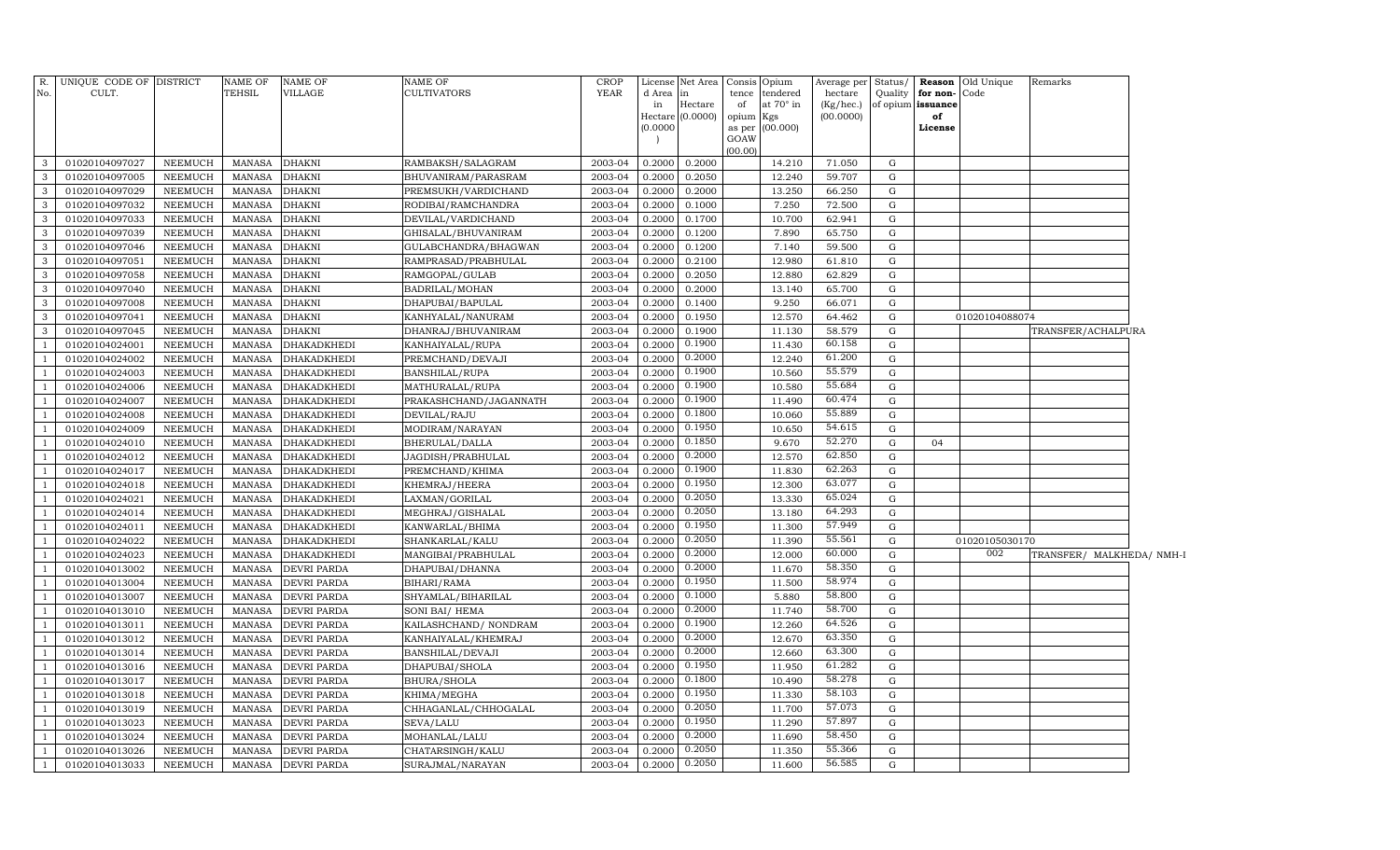| R.<br>No.                        | UNIQUE CODE OF DISTRICT<br>CULT. |                                  | NAME OF<br>TEHSIL              | <b>NAME OF</b><br>VILLAGE            | <b>NAME OF</b><br>CULTIVATORS                | <b>CROP</b><br><b>YEAR</b> | License<br>d Area | Net Area<br>in   | Consis<br>tence | Opium<br>tendered | Average per<br>hectare | Status/<br>Quality         | Reason<br>for non- | Old Unique<br>Code | Remarks     |
|----------------------------------|----------------------------------|----------------------------------|--------------------------------|--------------------------------------|----------------------------------------------|----------------------------|-------------------|------------------|-----------------|-------------------|------------------------|----------------------------|--------------------|--------------------|-------------|
|                                  |                                  |                                  |                                |                                      |                                              |                            | in                | Hectare          | of              | at 70° in         | (Kg/hec.)              | of opium                   | issuance           |                    |             |
|                                  |                                  |                                  |                                |                                      |                                              |                            |                   | Hectare (0.0000) | opium           | Kgs               | (00.0000)              |                            | of                 |                    |             |
|                                  |                                  |                                  |                                |                                      |                                              |                            | (0.0000)          |                  | as per<br>GOAW  | (00.000)          |                        |                            | License            |                    |             |
|                                  |                                  |                                  |                                |                                      |                                              |                            |                   |                  | (00.00)         |                   |                        |                            |                    |                    |             |
| $\mathbf{1}$                     | 01020104013034                   | NEEMUCH                          | <b>MANASA</b>                  | <b>DEVRI PARDA</b>                   | SABU BAI/DURGA                               | 2003-04                    | 0.2000            | 0.2100           |                 | 11.920            | 56.762                 | G                          |                    |                    | NAME CHANGE |
| $\mathbf{1}$                     | 01020104013035                   | <b>NEEMUCH</b>                   | <b>MANASA</b>                  | DEVRI PARDA                          | SHANTILAL/DEVA                               | 2003-04                    | 0.2000            | 0.2050           |                 | 12.360            | 60.293                 | $\mathbf G$                |                    |                    |             |
| $\mathbf{1}$                     | 01020104013005                   | NEEMUCH                          | MANASA                         | DEVRI PARDA                          | JANKIBAI/LAKKHA                              | 2003-04                    | 0.2000            | 0.1900           |                 | 11.700            | 61.579                 | G                          |                    |                    |             |
| $\mathbf{1}$                     | 01020104013020                   | <b>NEEMUCH</b>                   | MANASA                         | <b>DEVRI PARDA</b>                   | PIRU/SHOLA                                   | 2003-04                    | 0.2000            | 0.1900           |                 | 11.700            | 61.579                 | G                          |                    |                    |             |
| $\mathbf{1}$                     | 01020104013032                   | <b>NEEMUCH</b>                   | <b>MANASA</b>                  | <b>DEVRI PARDA</b>                   | RATAN/MEGHA                                  | 2003-04                    | 0.2000            | 0.1800           |                 | 10.250            | 56.944                 | G                          |                    |                    |             |
| $\mathbf{1}$                     | 01020104013038                   | <b>NEEMUCH</b>                   | <b>MANASA</b>                  | <b>DEVRI PARDA</b>                   | GENDA/LALA                                   | 2003-04                    | 0.2000            | 0.1900           |                 | 10.890            | 57.316                 | G                          |                    |                    |             |
| $\mathbf{1}$                     | 01020104013021                   | <b>NEEMUCH</b>                   | <b>MANASA</b>                  | DEVRI PARDA                          | KHETA/KHEMA                                  | 2003-04                    | 0.2000            | 0.2000           |                 | 12.450            | 62.250                 | G                          |                    |                    |             |
| $\mathbf{1}$                     | 01020104013003                   | <b>NEEMUCH</b>                   | <b>MANASA</b>                  | <b>DEVRI PARDA</b>                   | RODILAL/HAJARILAL                            | 2003-04                    | 0.2000            | 0.1550           |                 | 9.750             | 62.903                 | $\mathbf G$                |                    |                    |             |
| $\mathbf{1}$                     | 01020104013037                   | <b>NEEMUCH</b>                   | <b>MANASA</b>                  | DEVRI PARDA                          | DHANNALAL/HARIRAM                            | 2003-04                    | 0.2000            |                  |                 |                   |                        | ${\bf N}$                  | 06                 |                    |             |
| $\overline{4}$                   | 01020104117017                   | <b>NEEMUCH</b>                   | MANASA                         | MALAHEDA                             | BHAGGA/BIHARI                                | 2003-04                    | 0.2000            | 0.1800           |                 | 10.310            | 57.278                 | G                          |                    |                    |             |
| $\overline{a}$                   | 01020104045082                   | <b>NEEMUCH</b>                   | <b>MANASA</b>                  | DEVRI KHAWASA-II                     | RAMNARAYAN/AMRITRAM                          | 2003-04                    | 0.2000            | 0.1900           |                 | 11.890            | 62.579                 | $\mathbf G$                |                    |                    |             |
| $\overline{a}$                   | 01020104045084                   | <b>NEEMUCH</b>                   | <b>MANASA</b>                  | DEVRI KHAWASA-II                     | MOHANLAL/KALURAM                             | 2003-04                    | 0.2000            |                  |                 |                   |                        | $\, {\rm N}$               |                    |                    |             |
| $\overline{a}$                   | 01020104045085                   | <b>NEEMUCH</b>                   | MANASA                         | DEVRI KHAWASA-II                     | SALAGRAM/BHUWANIRAM                          | 2003-04                    | 0.2000            | 0.1900           |                 | 12.970            | 68.263                 | ${\rm G}$                  |                    |                    |             |
| $\overline{2}$                   | 01020104045087                   | <b>NEEMUCH</b>                   | MANASA                         | DEVRI KHAWASA-II                     | SATYANARAYAN/MULCHANDRA                      | 2003-04                    | 0.2000            | 0.1850           |                 | 11.290            | 61.027                 | G                          |                    |                    |             |
| $\overline{a}$                   | 01020104045089                   | <b>NEEMUCH</b>                   | <b>MANASA</b>                  | DEVRI KHAWASA-II                     | RAMESHWAR/PYARCHANDRA                        | 2003-04                    | 0.2000            | 0.1950           |                 | 12.970            | 66.513                 | G                          |                    |                    |             |
| $\overline{2}$                   | 01020104045090                   | <b>NEEMUCH</b>                   | <b>MANASA</b>                  | DEVRI KHAWASA-II                     | MANGILAL/KALURAM                             | 2003-04                    | 0.2000            | 0.1800           |                 | 11.210            | 62.278                 | G                          |                    |                    |             |
| $\overline{2}$                   | 01020104045093                   | <b>NEEMUCH</b>                   | MANASA                         | DEVRI KHAWASA-II                     | BANSHIDAS/ONKARDAS                           | 2003-04                    | 0.2000            | 0.1400           |                 | 9.630             | 68.786                 | G                          |                    |                    |             |
| $\overline{2}$                   | 01020104045094                   | <b>NEEMUCH</b>                   | <b>MANASA</b>                  | DEVRI KHAWASA-II                     | BANSHILAL/BHANWARLAL                         | 2003-04                    | 0.2000            | 0.1950           |                 | 12.400            | 63.590                 | $\mathbf G$                |                    |                    |             |
| $\overline{a}$                   | 01020104045095                   | <b>NEEMUCH</b>                   | <b>MANASA</b>                  | DEVRI KHAWASA-II                     | BANSHILAL/BAPULAL                            | 2003-04                    | 0.2000            | 0.1900           |                 | 12.330            | 64.895                 | $\mathbf G$                |                    |                    |             |
| $\overline{a}$                   | 01020104045096                   | <b>NEEMUCH</b>                   | <b>MANASA</b>                  | DEVRI KHAWASA-II                     | SUBHASHCHANDRA/BHANWARLAL                    | 2003-04                    | 0.2000            | 0.1850           |                 | 11.820            | 63.892                 | $\mathbf G$                |                    |                    |             |
| $\overline{a}$                   | 01020104045098                   | <b>NEEMUCH</b>                   | <b>MANASA</b>                  | DEVRI KHAWASA-II                     | BHUWANIBAI/CHAGANLAL                         | 2003-04                    | 0.2000            | 0.2000           |                 | 12.580            | 62.900                 | G                          |                    |                    |             |
| $\overline{a}$                   | 01020104045100                   | <b>NEEMUCH</b>                   | <b>MANASA</b>                  | DEVRI KHAWASA-II                     | SAMANDBAI/BHAGIRATH                          | 2003-04                    | 0.2000            | 0.1850           |                 | 13.060            | 70.595                 | G                          |                    |                    |             |
| $\overline{a}$                   | 01020104045102                   | <b>NEEMUCH</b>                   | MANASA                         | DEVRI KHAWASA-II                     | NANDLAL/RATANLAL                             | 2003-04                    | 0.2000            | 0.1600           |                 | 10.300            | 64.375                 | G                          |                    |                    |             |
| $\overline{a}$                   | 01020104045103                   | <b>NEEMUCH</b>                   | MANASA                         | DEVRI KHAWASA-II                     | HEERALAL/RUPRAM                              | 2003-04                    | 0.2000            | 0.1850           |                 | 11.410            | 61.676                 | G                          |                    |                    |             |
| $\overline{a}$                   | 01020104045106                   | <b>NEEMUCH</b>                   | <b>MANASA</b>                  | DEVRI KHAWASA-II                     | SUNDERLAL/ONKARLAL                           | 2003-04                    | 0.2000            | 0.0950<br>0.1950 |                 | 5.480             | 57.684<br>58.923       | G                          |                    |                    |             |
| $\overline{2}$                   | 01020104045108                   | <b>NEEMUCH</b>                   | <b>MANASA</b>                  | DEVRI KHAWASA-II                     | NANDUBAI/NATHULAL                            | 2003-04                    | 0.2000            | 0.1900           |                 | 11.490            | 59.053                 | G                          |                    |                    |             |
| $\overline{a}$                   | 01020104045109                   | <b>NEEMUCH</b>                   | MANASA                         | DEVRI KHAWASA-II                     | OMPRAKASH/BHUWANILAL                         | 2003-04                    | 0.2000            | 0.1850           |                 | 11.220            | 65.027                 | G                          |                    |                    |             |
| $\overline{2}$<br>$\overline{a}$ | 01020104045110                   | <b>NEEMUCH</b>                   | <b>MANASA</b><br><b>MANASA</b> | DEVRI KHAWASA-II                     | GOPIBAI/BANSILAL                             | 2003-04                    | 0.2000<br>0.2000  | 0.1950           |                 | 12.030<br>12.490  | 64.051                 | $\mathbf G$<br>$\mathbf G$ |                    |                    |             |
| $\overline{2}$                   | 01020104045112<br>01020104045113 | <b>NEEMUCH</b><br><b>NEEMUCH</b> | MANASA                         | DEVRI KHAWASA-II<br>DEVRI KHAWASA-II | YASHODABAI/RAMDAYAL<br>MANNALAL/GULABCHANDRA | 2003-04<br>2003-04         | 0.2000            | 0.1900           |                 | 11.260            | 59.263                 | G                          |                    |                    |             |
| $\overline{a}$                   | 01020104045115                   | <b>NEEMUCH</b>                   | <b>MANASA</b>                  | DEVRI KHAWASA-II                     | BAGDIRAM/KHEMCHAND                           | 2003-04                    | 0.2000            | 0.2000           |                 | 12.800            | 64.000                 | G                          |                    |                    |             |
| $\overline{a}$                   | 01020104045116                   | <b>NEEMUCH</b>                   | <b>MANASA</b>                  | DEVRI KHAWASA-II                     | RAMNATH/PYARCHANDRA                          | 2003-04                    | 0.2000            | 0.2000           |                 | 12.600            | 63.000                 | G                          |                    |                    |             |
| $\overline{a}$                   | 01020104045120                   | <b>NEEMUCH</b>                   | <b>MANASA</b>                  | DEVRI KHAWASA-II                     | RADHESHYAM/BHAGIRATH                         | 2003-04                    | 0.2000            | 0.2050           |                 | 13.420            | 65.463                 | G                          |                    |                    |             |
| $\overline{2}$                   | 01020104045121                   | <b>NEEMUCH</b>                   | MANASA                         | DEVRI KHAWASA-II                     | MATHURALAL/BHUWANIRAM                        | 2003-04                    | 0.2000            | 0.1950           |                 | 12.270            | 62.923                 | G                          |                    |                    |             |
| $\overline{a}$                   | 01020104045117                   | <b>NEEMUCH</b>                   | MANASA                         | DEVRI KHAWASA-II                     | CHANDIBAI/ONKARLAL                           | 2003-04                    | 0.2000            | 0.1450           |                 | 9.370             | 64.621                 | G                          |                    |                    |             |
| $\overline{2}$                   | 01020104045124                   | <b>NEEMUCH</b>                   | <b>MANASA</b>                  | DEVRI KHAWASA-II                     | INDARMAL/UDAIRAM                             | 2003-04                    | 0.2000            | 0.2000           |                 | 13.530            | 67.650                 | G                          |                    |                    |             |
| $\overline{2}$                   | 01020104045129                   | <b>NEEMUCH</b>                   | MANASA                         | DEVRI KHAWASA-II                     | RAMESHNATH/MOHANNATH                         | 2003-04                    | 0.2000            | 0.1850           |                 | 10.970            | 59.297                 | G                          |                    |                    |             |
| $\overline{2}$                   | 01020104045130                   | <b>NEEMUCH</b>                   | <b>MANASA</b>                  | DEVRI KHAWASA-II                     | MOHANLAL/MATHURALAL                          | 2003-04                    | 0.2000            | 0.1950           |                 | 12.850            | 65.897                 | $\mathbf G$                |                    |                    |             |
| $\overline{2}$                   | 01020104045135                   | <b>NEEMUCH</b>                   | <b>MANASA</b>                  | DEVRI KHAWASA-II                     | CHOGALAL/PRABHULAL                           | 2003-04                    | 0.2000            | 0.1900           |                 | 12.180            | 64.105                 | ${\rm G}$                  |                    |                    |             |
| $\overline{2}$                   | 01020104045136                   | <b>NEEMUCH</b>                   | MANASA                         | DEVRI KHAWASA-II                     | AMBARAM/BALMUKUND                            | 2003-04                    | 0.2000            | 0.1950           |                 | 12.740            | 65.333                 | G                          |                    |                    |             |
| $\overline{a}$                   | 01020104045139                   | <b>NEEMUCH</b>                   | <b>MANASA</b>                  | DEVRI KHAWASA-II                     | BAPULAL/BHAGIRATH                            | 2003-04                    | 0.2000            | 0.1800           |                 | 10.930            | 60.722                 | G                          |                    |                    |             |
| $\overline{a}$                   | 01020104045142                   | <b>NEEMUCH</b>                   | <b>MANASA</b>                  | DEVRI KHAWASA-II                     | MAHAVEERDAS/ONKARDAS                         | 2003-04                    | 0.2000            | 0.1300           |                 | 8.030             | 61.769                 | G                          |                    |                    |             |
| $\overline{2}$                   | 01020104045145                   | <b>NEEMUCH</b>                   | <b>MANASA</b>                  | DEVRI KHAWASA-II                     | JAGDISHCHANDRA/LAXMINARAYAN                  | 2003-04                    | 0.2000            | 0.2000           |                 | 13.080            | 65.400                 | ${\rm G}$                  |                    |                    |             |
| $\overline{a}$                   | 01020104045146                   | <b>NEEMUCH</b>                   | <b>MANASA</b>                  | DEVRI KHAWASA-II                     | NANDLAL/CHATARBHUJ                           | 2003-04                    | 0.2000            | 0.1650           |                 | 9.550             | 57.879                 | $\mathbf G$                |                    |                    |             |
|                                  |                                  |                                  |                                |                                      |                                              |                            |                   |                  |                 |                   |                        |                            |                    |                    |             |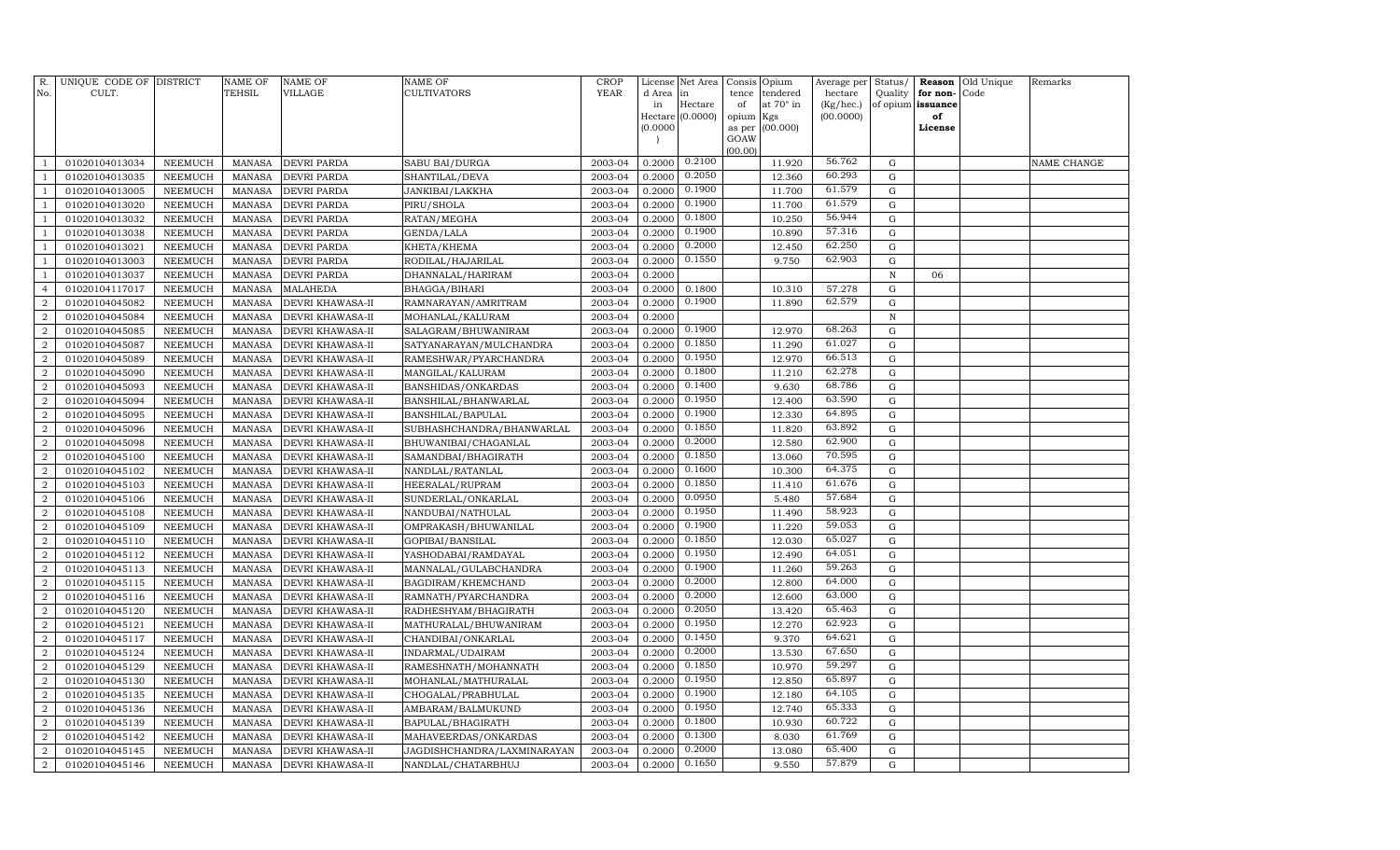| R.               | UNIQUE CODE OF DISTRICT |                | <b>NAME OF</b> | <b>NAME OF</b>          | <b>NAME OF</b>          | <b>CROP</b> | License             |          | Net Area Consis Opium |                 | Average per Status/ |             |                   | <b>Reason</b> Old Unique | Remarks                                     |  |
|------------------|-------------------------|----------------|----------------|-------------------------|-------------------------|-------------|---------------------|----------|-----------------------|-----------------|---------------------|-------------|-------------------|--------------------------|---------------------------------------------|--|
| No.              | CULT.                   |                | TEHSIL         | <b>VILLAGE</b>          | CULTIVATORS             | YEAR        | d Area              | l in     |                       | tence tendered  | hectare             | Quality     | for non-          | Code                     |                                             |  |
|                  |                         |                |                |                         |                         |             | in                  | Hectare  | of                    | at 70° in       | $(Kg/$ hec. $)$     |             | of opium issuance |                          |                                             |  |
|                  |                         |                |                |                         |                         |             | Hectare<br>(0.0000) | (0.0000) | opium Kgs             | as per (00.000) | (00.0000)           |             | of<br>License     |                          |                                             |  |
|                  |                         |                |                |                         |                         |             |                     |          | GOAW                  |                 |                     |             |                   |                          |                                             |  |
|                  |                         |                |                |                         |                         |             |                     |          | (00.00)               |                 |                     |             |                   |                          |                                             |  |
| 2                | 01020104045147          | NEEMUCH        | MANASA         | <b>DEVRI KHAWASA-II</b> | GHASIRAM/BHAGIRATH      | 2003-04     | 0.2000              | 0.1900   |                       | 12.460          | 65.579              | G           |                   |                          |                                             |  |
| $\overline{2}$   | 01020104045150          | NEEMUCH        | MANASA         | <b>DEVRI KHAWASA-II</b> | KANHAIYALAL/JETRAM      | 2003-04     | 0.2000              | 0.1800   |                       | 11.170          | 62.056              | G           |                   |                          |                                             |  |
| $\overline{2}$   | 01020104045152          | NEEMUCH        | <b>MANASA</b>  | <b>DEVRI KHAWASA-II</b> | RAMPRAHALAD/RAMESHWAR   | 2003-04     | 0.2000              | 0.1700   |                       | 11.830          | 69.588              | G           |                   |                          |                                             |  |
| $\overline{2}$   | 01020104045155          | NEEMUCH        | <b>MANASA</b>  | <b>DEVRI KHAWASA-II</b> | HARISHCHANDRA/JETRAM    | 2003-04     | 0.200               | 0.2000   |                       | 12.910          | 64.550              | G           |                   |                          |                                             |  |
| $\overline{2}$   | 01020104045156          | NEEMUCH        | <b>MANASA</b>  | <b>DEVRI KHAWASA-II</b> | BHAGIRATH/MODIRAM       | 2003-04     | 0.200               | 0.1600   |                       | 9.950           | 62.188              | G           |                   |                          |                                             |  |
| $\overline{2}$   | 01020104045158          | <b>NEEMUCH</b> | <b>MANASA</b>  | <b>DEVRI KHAWASA-II</b> | KANHAIYALAL/BHANWARLAL  | 2003-04     | 0.200               | 0.1550   |                       | 9.310           | 60.065              | G           |                   |                          |                                             |  |
| $\overline{2}$   | 01020104045062          | NEEMUCH        | <b>MANASA</b>  | <b>DEVRI KHAWASA-II</b> | RAMRATAN/KISHANLAL      | 2003-04     | 0.200               | 0.1600   |                       | 10.500          | 65.625              | G           |                   |                          |                                             |  |
| $\boldsymbol{2}$ | 01020104045159          | NEEMUCH        | <b>MANASA</b>  | <b>DEVRI KHAWASA-II</b> | BALCHANDRA/BHAGWAN      | 2003-04     | 0.2000              | 0.1900   |                       | 11.140          | 58.632              | G           |                   |                          |                                             |  |
| 2                | 01020104045118          | NEEMUCH        | <b>MANASA</b>  | <b>DEVRI KHAWASA-II</b> | GOPAL/ONKARLAL          | 2003-04     | 0.2000              | 0.1850   |                       | 11.830          | 63.946              | G           |                   |                          |                                             |  |
| 2                | 01020104045126          | NEEMUCH        | <b>MANASA</b>  | <b>DEVRI KHAWASA-II</b> | RAMESHCHANDRA/BHAGWAN   | 2003-04     | 0.2000              | 0.1950   |                       | 11.920          | 61.128              | G           |                   |                          |                                             |  |
| 2                | 01020104045028          | NEEMUCH        | <b>MANASA</b>  | <b>DEVRI KHAWASA-II</b> | BHUWANIBAI/RAMCHANDRA   | 2003-04     | 0.2000              | 0.1950   |                       | 13.100          | 67.179              | G           |                   |                          | NAME CHANGE                                 |  |
| $\overline{2}$   | 01020104045137          | NEEMUCH        | <b>MANASA</b>  | <b>DEVRI KHAWASA-II</b> | KALURAM / RAMNARAYAN    | 2003-04     | 0.2000              | 0.1950   |                       | 12.450          | 63.846              | G           |                   |                          |                                             |  |
| 2                | 01020104045057          | <b>NEEMUCH</b> | <b>MANASA</b>  | <b>DEVRI KHAWASA-II</b> | BHAGATRAM/RAMLAL        | 2003-04     | 0.2000              | 0.1700   |                       | 9.770           | 57.471              | G           |                   |                          |                                             |  |
| $\overline{2}$   | 01020104045064          | NEEMUCH        | <b>MANASA</b>  | <b>DEVRI KHAWASA-II</b> | RAMGOPAL/JAGANNATH      | 2003-04     | 0.2000              | 0.2000   |                       | 11.080          | 55.400              | G           |                   |                          |                                             |  |
| $\overline{2}$   | 01020104045161          | NEEMUCH        | <b>MANASA</b>  | <b>DEVRI KHAWASA-II</b> | RAMCHANDRA/HANSRAJ      | 2003-04     | 0.2000              | 0.1700   |                       | 10.480          | 61.647              | G           |                   |                          | 0102010414504TRANSFER/KHERKHEDA MANDSOUR II |  |
| $\overline{2}$   | 01020104045053          | NEEMUCH        | <b>MANASA</b>  | DEVRI KHAWASA-II        | RATANLAL/RAMCHANDRA     | 2003-04     | 0.2000              | 0.2000   |                       | 12.070          | 60.350              | G           |                   | 01020104074037           |                                             |  |
| $\overline{2}$   | 01020104045148          | NEEMUCH        | <b>MANASA</b>  | <b>DEVRI KHAWASA-II</b> | RAMESHCHANDRA/SALAGRAM  | 2003-04     | 0.200               | 0.1850   |                       | 11.160          | 60.324              | G           |                   | 01020104074040           |                                             |  |
| $\overline{2}$   | 01020104045163          | NEEMUCH        | <b>MANASA</b>  | DEVRI KHAWASA-II        | PARASRAM/JAGGA          | 2003-04     | 0.2000              | 0.1700   |                       | 9.970           | 58.647              | G           |                   | 01020104046089           |                                             |  |
| $\overline{2}$   | 01020104045001          | NEEMUCH        | <b>MANASA</b>  | <b>DEVRI KHAWASA-I</b>  | BALMUKUND/PANNALAL      | 2003-04     | 0.2000              | 0.1900   |                       | 12.660          | 66.632              | G           |                   |                          |                                             |  |
| $\overline{2}$   | 01020104045002          | NEEMUCH        | <b>MANASA</b>  | <b>DEVRI KHAWASA-I</b>  | KISHORE/SHANKAR         | 2003-04     | 0.2000              | 0.1000   |                       | 7.020           | 70.200              | G           |                   |                          |                                             |  |
| 2                | 01020104045003          | NEEMUCH        | <b>MANASA</b>  | <b>DEVRI KHAWASA-I</b>  | MOTYABAI/BANSHILAL      | 2003-04     | 0.200               | 0.1950   |                       | 13.000          | 66.667              | G           |                   |                          |                                             |  |
| $\overline{2}$   | 01020104045004          | NEEMUCH        | <b>MANASA</b>  | <b>DEVRI KHAWASA-I</b>  | LAXMINARAYAN/BHUWANIRAM | 2003-04     | 0.2000              | 0.1900   |                       | 11.020          | 58.000              | G           |                   |                          |                                             |  |
| 2                | 01020104045005          | NEEMUCH        | <b>MANASA</b>  | <b>DEVRI KHAWASA-I</b>  | BHANWARLAL/KALURAM      | 2003-04     | 0.2000              | 0.1850   |                       | 11.350          | 61.351              | G           |                   |                          |                                             |  |
| $\overline{2}$   | 01020104045006          | <b>NEEMUCH</b> | <b>MANASA</b>  | <b>DEVRI KHAWASA-I</b>  | ONKARLAL/JETRAM         | 2003-04     | 0.2000              | 0.0950   |                       | 6.380           | 67.158              | G           |                   |                          |                                             |  |
| 2                | 01020104045008          | NEEMUCH        | <b>MANASA</b>  | <b>DEVRI KHAWASA-I</b>  | GANGABAI/MANGILAL       | 2003-04     | 0.2000              | 0.1900   |                       | 11.820          | 62.211              | G           |                   |                          | NAME CHANGE                                 |  |
| $\overline{2}$   | 01020104045009          | NEEMUCH        | <b>MANASA</b>  | <b>DEVRI KHAWASA-I</b>  | SHANKARLAL/SUKHLAL      | 2003-04     | 0.2000              | 0.1900   |                       | 12.840          | 67.579              | G           |                   |                          |                                             |  |
| $\overline{2}$   | 01020104045011          | NEEMUCH        | <b>MANASA</b>  | <b>DEVRI KHAWASA-I</b>  | RAMNIWAS/CHAMPALAL      | 2003-04     | 0.2000              | 0.1000   |                       | 6.840           | 68.400              | $\mathbf G$ |                   |                          |                                             |  |
| $\overline{2}$   | 01020104045013          | NEEMUCH        | <b>MANASA</b>  | <b>DEVRI KHAWASA-I</b>  | MANGILAL/BHUWANIRAM     | 2003-04     | 0.2000              | 0.1900   |                       | 11.730          | 61.737              | G           |                   |                          |                                             |  |
| $\overline{2}$   | 01020104045014          | NEEMUCH        | <b>MANASA</b>  | <b>DEVRI KHAWASA-I</b>  | RAMESHWAR/NANDRAM       | 2003-04     | 0.2000              | 0.2000   |                       | 13.130          | 65.650              | G           |                   |                          |                                             |  |
| $\overline{2}$   | 01020104045015          | NEEMUCH        | <b>MANASA</b>  | <b>DEVRI KHAWASA-I</b>  | JANKILAL/ONKARLAL       | 2003-04     | 0.2000              | 0.1200   |                       | 8.320           | 69.333              | G           |                   |                          |                                             |  |
| $\overline{2}$   | 01020104045016          | NEEMUCH        | <b>MANASA</b>  | <b>DEVRI KHAWASA-I</b>  | DHANSUKH/SUKHLAL        | 2003-04     | 0.2000              | 0.1700   |                       | 11.230          | 66.059              | G           |                   |                          |                                             |  |
| 2                | 01020104045017          | NEEMUCH        | <b>MANASA</b>  | <b>DEVRI KHAWASA-I</b>  | RAJARAM/SUKHLAL         | 2003-04     | 0.2000              | 0.1950   |                       | 12.410          | 63.641              | G           |                   |                          |                                             |  |
| 2                | 01020104045018          | NEEMUCH        | <b>MANASA</b>  | <b>DEVRI KHAWASA-I</b>  | BANSHILAL/SUKHLAL       | 2003-04     | 0.2000              | 0.1900   | 70.38                 | 13.470          | 70.895              | G           |                   |                          |                                             |  |
| $\overline{2}$   | 01020104045020          | NEEMUCH        | <b>MANASA</b>  | <b>DEVRI KHAWASA-I</b>  | BHANWARLAL/DEVILAL      | 2003-04     | 0.2000              | 0.1900   |                       | 12.340          | 64.947              | G           |                   |                          |                                             |  |
| 2                | 01020104045022          | NEEMUCH        | <b>MANASA</b>  | <b>DEVRI KHAWASA-I</b>  | SHANKARLAL/BHERULAL     | 2003-04     | 0.2000              | 0.1900   |                       | 11.460          | 60.316              | G           |                   |                          |                                             |  |
| $\overline{2}$   | 01020104045023          | NEEMUCH        | <b>MANASA</b>  | <b>DEVRI KHAWASA-I</b>  | AMRITRAM/KHEMRAJ        | 2003-04     | 0.2000              | 0.1900   |                       | 10.680          | 56.211              | $\mathbf G$ |                   |                          |                                             |  |
| $\overline{2}$   | 01020104045024          | NEEMUCH        | <b>MANASA</b>  | DEVRI KHAWASA-I         | MANGILAL/BHANWARLAL     | 2003-04     | 0.2000              | 0.1850   |                       | 11.380          | 61.514              | $\mathbf G$ |                   |                          |                                             |  |
| $\overline{2}$   | 01020104045025          | NEEMUCH        | <b>MANASA</b>  | <b>DEVRI KHAWASA-I</b>  | KALURAM/BHUWANIRAM      | 2003-04     | 0.2000              | 0.1950   |                       | 12.650          | 64.872              | $\mathbf G$ |                   |                          |                                             |  |
| $\overline{2}$   | 01020104045027          | NEEMUCH        | <b>MANASA</b>  | <b>DEVRI KHAWASA-I</b>  | MANGILAL/RATANLAL       | 2003-04     | 0.2000              | 0.1900   |                       | 12.720          | 66.947              | G           |                   |                          |                                             |  |
| $\overline{2}$   | 01020104045030          | NEEMUCH        | <b>MANASA</b>  | <b>DEVRI KHAWASA-I</b>  | NANDLAL/ONKAR           | 2003-04     | 0.2000              | 0.1900   |                       | 12.820          | 67.474              | G           |                   |                          |                                             |  |
| $\overline{a}$   | 01020104045031          | NEEMUCH        | <b>MANASA</b>  | <b>DEVRI KHAWASA-I</b>  | LAXMINARAYAN/SUKHLAL    | 2003-04     | 0.2000              | 0.1950   |                       | 13.640          | 69.949              | G           |                   |                          |                                             |  |
| $\overline{2}$   | 01020104045035          | NEEMUCH        | <b>MANASA</b>  | <b>DEVRI KHAWASA-I</b>  | RUKMANIBAI/BAGDIRAM     | 2003-04     | 0.2000              | 0.1900   |                       | 11.680          | 61.474              | G           |                   |                          |                                             |  |
| $\overline{2}$   | 01020104045036          | NEEMUCH        | <b>MANASA</b>  | <b>DEVRI KHAWASA-I</b>  | GHISIBAI/LAXMNAN        | 2003-04     | 0.200               | 0.1550   |                       | 9.310           | 60.065              | G           |                   |                          |                                             |  |
| $\overline{a}$   | 01020104045037          | NEEMUCH        | MANASA         | <b>DEVRI KHAWASA-I</b>  | GHASIRAM/BHUWANIRAM     | 2003-04     | 0.2000              | 0.1950   |                       | 13.140          | 67.385              | G           |                   |                          |                                             |  |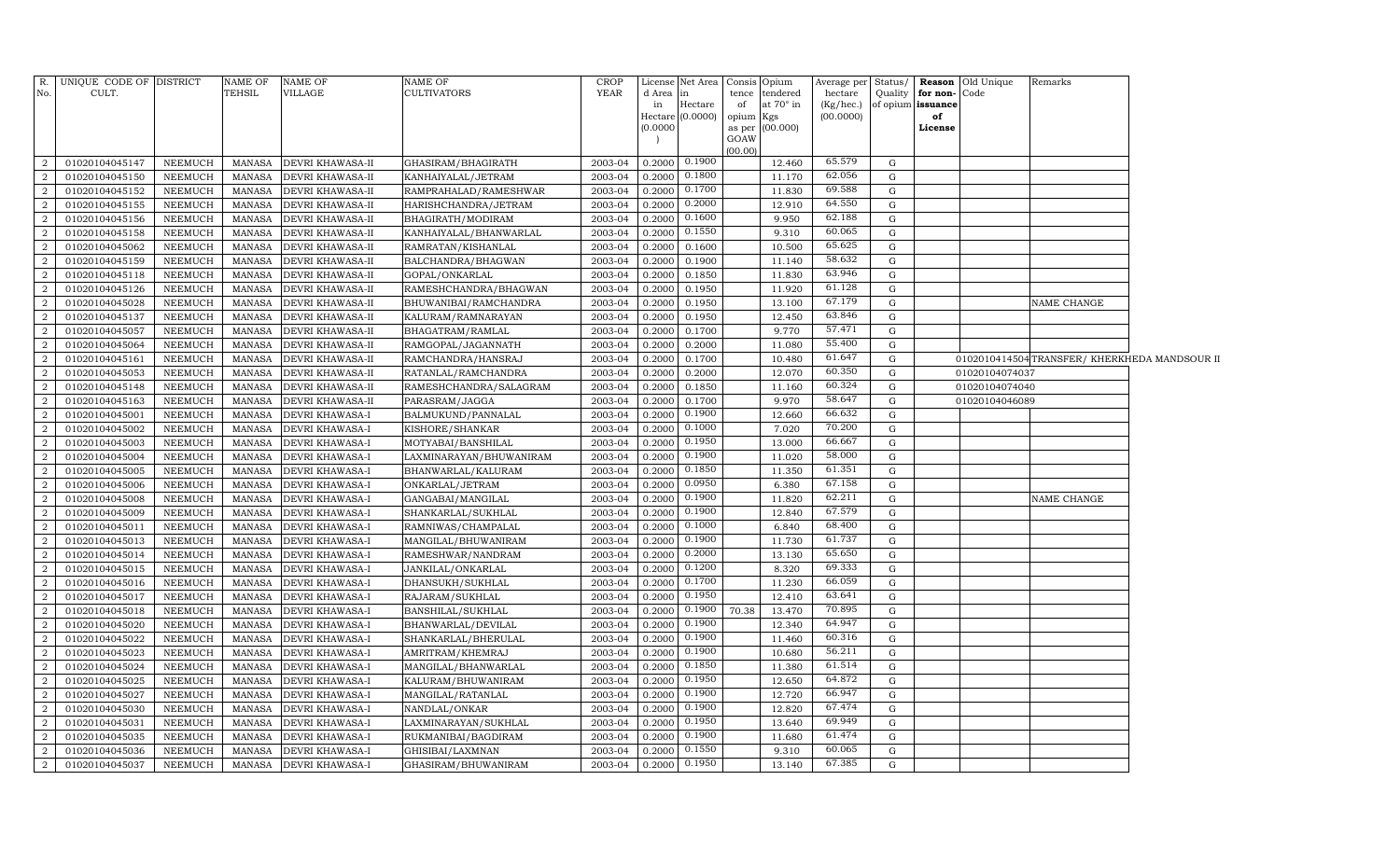| R.<br>No.        | UNIQUE CODE OF DISTRICT<br>CULT. |                | <b>NAME OF</b><br>TEHSIL | <b>NAME OF</b><br><b>VILLAGE</b> | NAME OF<br>CULTIVATORS     | <b>CROP</b><br>YEAR | d Area<br>in | License Net Area<br>in<br>Hectare | Consis<br>tence<br>of   | Opium<br>tendered<br>at 70° in | Average per<br>hectare<br>(Kg/hec.) | Status/<br>Quality<br>of opium | Reason<br>for non-<br>issuance | Old Unique<br>Code | Remarks                  |
|------------------|----------------------------------|----------------|--------------------------|----------------------------------|----------------------------|---------------------|--------------|-----------------------------------|-------------------------|--------------------------------|-------------------------------------|--------------------------------|--------------------------------|--------------------|--------------------------|
|                  |                                  |                |                          |                                  |                            |                     | (0.0000)     | Hectare $(0.0000)$                | opium<br>as per<br>GOAW | Kgs<br>(00.000)                | (00.0000)                           |                                | of<br>License                  |                    |                          |
|                  |                                  |                |                          |                                  |                            |                     |              |                                   | (00.00)                 |                                |                                     |                                |                                |                    |                          |
| $\overline{2}$   | 01020104045038                   | NEEMUCH        | <b>MANASA</b>            | DEVRI KHAWASA-I                  | JAYCHANDRA/SURATRAM        | 2003-04             | 0.2000       | 0.1850                            |                         | 10.560                         | 57.081                              | $\mathbf G$                    |                                |                    |                          |
| $\overline{2}$   | 01020104045039                   | <b>NEEMUCH</b> | <b>MANASA</b>            | DEVRI KHAWASA-I                  | BAGADIBAI/KASHIRAM         | 2003-04             | 0.2000       | 0.1850                            |                         | 11.720                         | 63.351                              | $\mathbf G$                    |                                |                    |                          |
| $\overline{2}$   | 01020104045040                   | NEEMUCH        | <b>MANASA</b>            | DEVRI KHAWASA-I                  | DHAPUBAI/RAMCHANDRA        | 2003-04             | 0.2000       | 0.1750                            |                         | 10.010                         | 57.200                              | ${\rm G}$                      |                                |                    |                          |
| $\overline{2}$   | 01020104045041                   | NEEMUCH        | <b>MANASA</b>            | DEVRI KHAWASA-I                  | KAMLABAI/KANIRAM           | 2003-04             | 0.2000       | 0.1950                            |                         | 11.190                         | 57.385                              | G                              |                                |                    |                          |
| $\overline{2}$   | 01020104045044                   | <b>NEEMUCH</b> | <b>MANASA</b>            | DEVRI KHAWASA-I                  | FATEHLAL/MATHURALAL        | 2003-04             | 0.2000       | 0.2000                            |                         | 12.980                         | 64.900                              | ${\rm G}$                      |                                |                    |                          |
| $\overline{a}$   | 01020104045045                   | <b>NEEMUCH</b> | <b>MANASA</b>            | DEVRI KHAWASA-I                  | KALURAM/RAMCHANDRA PATIDAR | 2003-04             | 0.2000       | 0.1100                            |                         | 6.570                          | 59.727                              | G                              |                                |                    |                          |
| $\overline{a}$   | 01020104045051                   | <b>NEEMUCH</b> | <b>MANASA</b>            | DEVRI KHAWASA-I                  | GOTAMNATH/ONKARNATH        | 2003-04             | 0.2000       | 0.1900                            |                         | 11.610                         | 61.105                              | G                              |                                |                    |                          |
| $\overline{a}$   | 01020104045056                   | <b>NEEMUCH</b> | <b>MANASA</b>            | DEVRI KHAWASA-I                  | RADHESHYAM/MULCHANDRA      | 2003-04             | 0.2000       | 0.1250                            |                         | 8.030                          | 64.240                              | G                              |                                |                    |                          |
| $\overline{2}$   | 01020104045058                   | <b>NEEMUCH</b> | <b>MANASA</b>            | DEVRI KHAWASA-I                  | RAMPRASAD/HAJARILAL        | 2003-04             | 0.2000       | 0.2000                            |                         | 11.950                         | 59.750                              | ${\rm G}$                      |                                |                    |                          |
| $\boldsymbol{2}$ | 01020104045059                   | <b>NEEMUCH</b> | <b>MANASA</b>            | DEVRI KHAWASA-I                  | YASHWANTKUMAR/GANGABAI     | 2003-04             | 0.2000       | 0.1950                            |                         | 11.780                         | 60.410                              | G                              |                                |                    |                          |
| $\overline{a}$   | 01020104045063                   | NEEMUCH        | <b>MANASA</b>            | DEVRI KHAWASA-I                  | SALAGRAM/ONKARLAL          | 2003-04             | 0.2000       | 0.1650                            |                         | 10.200                         | 61.818                              | ${\rm G}$                      |                                |                    |                          |
| $\overline{2}$   | 01020104045066                   | NEEMUCH        | <b>MANASA</b>            | DEVRI KHAWASA-I                  | HEMRAJ/RAMLAL              | 2003-04             | 0.2000       | 0.1700                            |                         | 9.560                          | 56.235                              | G                              |                                |                    |                          |
| $\overline{2}$   | 01020104045071                   | NEEMUCH        | <b>MANASA</b>            | DEVRI KHAWASA-I                  | BHANWARBAI/DEVILAL         | 2003-04             | 0.2000       | 0.1950                            |                         | 13.270                         | 68.051                              | ${\bf G}$                      |                                |                    |                          |
| $\overline{2}$   | 01020104045075                   | <b>NEEMUCH</b> | <b>MANASA</b>            | DEVRI KHAWASA-I                  | GOPALDAS/ONKARDAS          | 2003-04             | 0.2000       | 0.1350                            |                         | 7.880                          | 58.370                              | G                              |                                |                    |                          |
| $\overline{2}$   | 01020104045076                   | NEEMUCH        | <b>MANASA</b>            | DEVRI KHAWASA-I                  | DINESHKUMAR/KASTURIBAI     | 2003-04             | 0.2000       | 0.2000                            |                         | 13.340                         | 66.700                              | G                              |                                |                    |                          |
| $\overline{2}$   | 01020104045078                   | <b>NEEMUCH</b> | <b>MANASA</b>            | DEVRI KHAWASA-I                  | MOHANLAL/SHRINIWAS         | 2003-04             | 0.2000       | 0.1600                            |                         | 8.970                          | 56.063                              | G                              |                                |                    |                          |
| $\overline{2}$   | 01020104045079                   | <b>NEEMUCH</b> | <b>MANASA</b>            | DEVRI KHAWASA-I                  | AMBALAL/CHENRAM            | 2003-04             | 0.2000       | 0.1900                            |                         | 12.640                         | 66.526                              | G                              |                                |                    |                          |
| $\overline{2}$   | 01020104045080                   | <b>NEEMUCH</b> | <b>MANASA</b>            | DEVRI KHAWASA-I                  | DURGABAI/LAXMINARAYAN      | 2003-04             | 0.2000       | 0.1800                            | 70.38                   | 8.540                          | 47.444                              | $\mathbf{I}$                   | 02                             |                    | <b>ISSUED ON 2009-10</b> |
| $\overline{2}$   | 01020104045019                   | <b>NEEMUCH</b> | <b>MANASA</b>            | DEVRI KHAWASA-I                  | BALMUKUND/RAMLAL           | 2003-04             | 0.2000       | 0.1300                            |                         | 7.910                          | 60.846                              | ${\rm G}$                      |                                |                    |                          |
| $\overline{2}$   | 01020104045048                   | <b>NEEMUCH</b> | <b>MANASA</b>            | DEVRI KHAWASA-I                  | KALURAM/RAMCHANDRA GURJAR  | 2003-04             | 0.2000       | 0.1850                            |                         | 11.560                         | 62.486                              | G                              |                                |                    |                          |
| $\overline{2}$   | 01020104045021                   | NEEMUCH        | <b>MANASA</b>            | DEVRI KHAWASA-I                  | ONKARLAL/SUKHLAL           | 2003-04             | 0.2000       | 0.2000                            |                         | 13.230                         | 66.150                              | G                              |                                |                    |                          |
| $\boldsymbol{2}$ | 01020104045081                   | <b>NEEMUCH</b> | <b>MANASA</b>            | DEVRI KHAWASA-I                  | DHAPUBAI/SAJJANNATH        | 2003-04             | 0.2000       | 0.1750                            |                         | 9.830                          | 56.171                              | G                              |                                |                    |                          |
| 3                | 01020104090002                   | NEEMUCH        | <b>MANASA</b>            | <b>DEVRI ANTRI</b>               | MUKESH/RAJARAM             | 2003-04             | 0.2000       | 0.1950                            |                         | 12.410                         | 63.641                              | ${\rm G}$                      |                                |                    |                          |
| 3                | 01020104090004                   | <b>NEEMUCH</b> | <b>MANASA</b>            | DEVRI ANTRI                      | BANSHILAL/JETRAM           | 2003-04             | 0.2000       | 0.2050                            |                         | 13.370                         | 65.220                              | G                              |                                |                    |                          |
| 3                | 01020104090006                   | <b>NEEMUCH</b> | <b>MANASA</b>            | <b>DEVRI ANTRI</b>               | BAGDIBAI/KAVARLAL          | 2003-04             | 0.2000       | 0.2100                            |                         | 14.250                         | 67.857                              | ${\rm G}$                      |                                |                    | NAMECHANGE               |
| $\mathbf{3}$     | 01020104090008                   | <b>NEEMUCH</b> | <b>MANASA</b>            | DEVRI ANTRI                      | MEGHRAJ/NATHU              | 2003-04             | 0.2000       | 0.2050                            |                         | 14.360                         | 70.049                              | G                              |                                |                    |                          |
| 3                | 01020104090010                   | NEEMUCH        | <b>MANASA</b>            | DEVRI ANTRI                      | VAGATRAM/NANDA             | 2003-04             | 0.2000       | 0.1900                            |                         | 11.740                         | 61.789                              | G                              |                                |                    |                          |
| 3                | 01020104090011                   | NEEMUCH        | <b>MANASA</b>            | DEVRI ANTRI                      | MADHULAL/LAXMAN            | 2003-04             | 0.2000       | 0.2050                            |                         | 12.330                         | 60.146                              | G                              |                                |                    |                          |
| 3                | 01020104090013                   | NEEMUCH        | <b>MANASA</b>            | DEVRI ANTRI                      | NATHUSINGH/NANURAM         | 2003-04             | 0.2000       | 0.2100                            |                         | 13.930                         | 66.333                              | G                              |                                |                    |                          |
| 3                | 01020104090014                   | <b>NEEMUCH</b> | <b>MANASA</b>            | <b>DEVRI ANTRI</b>               | RATAN/NANDA                | 2003-04             | 0.2000       | 0.1850                            |                         | 11.790                         | 63.730                              | ${\rm G}$                      |                                |                    |                          |
| 3                | 01020104090016                   | <b>NEEMUCH</b> | <b>MANASA</b>            | DEVRI ANTRI                      | GOPAL/TULSIRAM             | 2003-04             | 0.2000       | 0.2100                            |                         | 12.210                         | 58.143                              | $\mathbf G$                    |                                |                    |                          |
| 3                | 01020104090018                   | <b>NEEMUCH</b> | <b>MANASA</b>            | <b>DEVRI ANTRI</b>               | GOKAL/SHAVRAM              | 2003-04             | 0.2000       | 0.1900                            |                         | 11.480                         | 60.421                              | G                              |                                |                    |                          |
| 3                | 01020104090019                   | <b>NEEMUCH</b> | <b>MANASA</b>            | DEVRI ANTRI                      | TEJRAM/DEVRAM              | 2003-04             | 0.2000       | 0.2000                            |                         | 11.980                         | 59.900                              | $\mathbf G$                    |                                |                    |                          |
| 3                | 01020104090020                   | <b>NEEMUCH</b> | <b>MANASA</b>            | DEVRI ANTRI                      | KARULAL/KAVARLAL BAWRI     | 2003-04             | 0.2000       | 0.2000                            |                         | 11.990                         | 59.950                              | $\mathbf G$                    |                                |                    |                          |
| 3                | 01020104090021                   | <b>NEEMUCH</b> | <b>MANASA</b>            | <b>DEVRI ANTRI</b>               | PREMSUKH/NANURAM           | 2003-04             | 0.2000       | 0.1900                            |                         | 11.990                         | 63.105                              | ${\rm G}$                      |                                |                    |                          |
| 3                | 01020104090022                   | <b>NEEMUCH</b> | <b>MANASA</b>            | <b>DEVRI ANTRI</b>               | BANSHILAL/RATAN            | 2003-04             | 0.2000       | 0.1900                            |                         | 11.580                         | 60.947                              | $\mathbf G$                    |                                |                    |                          |
| 3                | 01020104090023                   | <b>NEEMUCH</b> | <b>MANASA</b>            | <b>DEVRI ANTRI</b>               | RATANLAL/BHERULAL          | 2003-04             | 0.2000       | 0.1800                            |                         | 11.620                         | 64.556                              | ${\rm G}$                      |                                |                    |                          |
| 3                | 01020104090027                   | <b>NEEMUCH</b> | <b>MANASA</b>            | <b>DEVRI ANTRI</b>               | RAMCHANDRA/BHERULAL        | 2003-04             | 0.2000       | 0.2100                            |                         | 12.620                         | 60.095                              | G                              |                                |                    |                          |
| 3                | 01020104090030                   | <b>NEEMUCH</b> | <b>MANASA</b>            | DEVRI ANTRI                      | RUKMANIBAI/NANDA           | 2003-04             | 0.2000       | 0.1900                            |                         | 11.240                         | 59.158                              | G                              |                                |                    |                          |
| 3                | 01020104090032                   | <b>NEEMUCH</b> | <b>MANASA</b>            | DEVRI ANTRI                      | NANALAL/BHUVANA            | 2003-04             | 0.2000       | 0.2000                            |                         | 12.620                         | 63.100                              | ${\rm G}$                      |                                |                    |                          |
| 3                | 01020104090035                   | <b>NEEMUCH</b> | <b>MANASA</b>            | DEVRI ANTRI                      | VAJERAM/BHERULAL           | 2003-04             | 0.2000       | 0.1900                            |                         | 11.580                         | 60.947                              | ${\rm G}$                      |                                |                    |                          |
| $\mathbf{3}$     | 01020104090037                   | <b>NEEMUCH</b> | <b>MANASA</b>            | DEVRI ANTRI                      | SUHAGIBAI/MADHO            | 2003-04             | 0.2000       | 0.1800                            |                         | 9.440                          | 52.444                              | ${\rm G}$                      | 04                             |                    | ISSUED ON 2016-17        |
| 3                | 01020104090039                   | <b>NEEMUCH</b> | <b>MANASA</b>            | <b>DEVRI ANTRI</b>               | DEU BAI/SHANKARLAL         | 2003-04             | 0.2000       | 0.2050                            |                         | 12.270                         | 59.854                              | G                              |                                |                    |                          |
| $\mathbf{3}$     | 01020104090040                   | <b>NEEMUCH</b> | MANASA                   | <b>DEVRI ANTRI</b>               | MANGILAL/RAMDAS            | 2003-04             | 0.2000       | 0.2100                            |                         | 12.530                         | 59.667                              | G                              |                                |                    | TRANSFER/DETHAL          |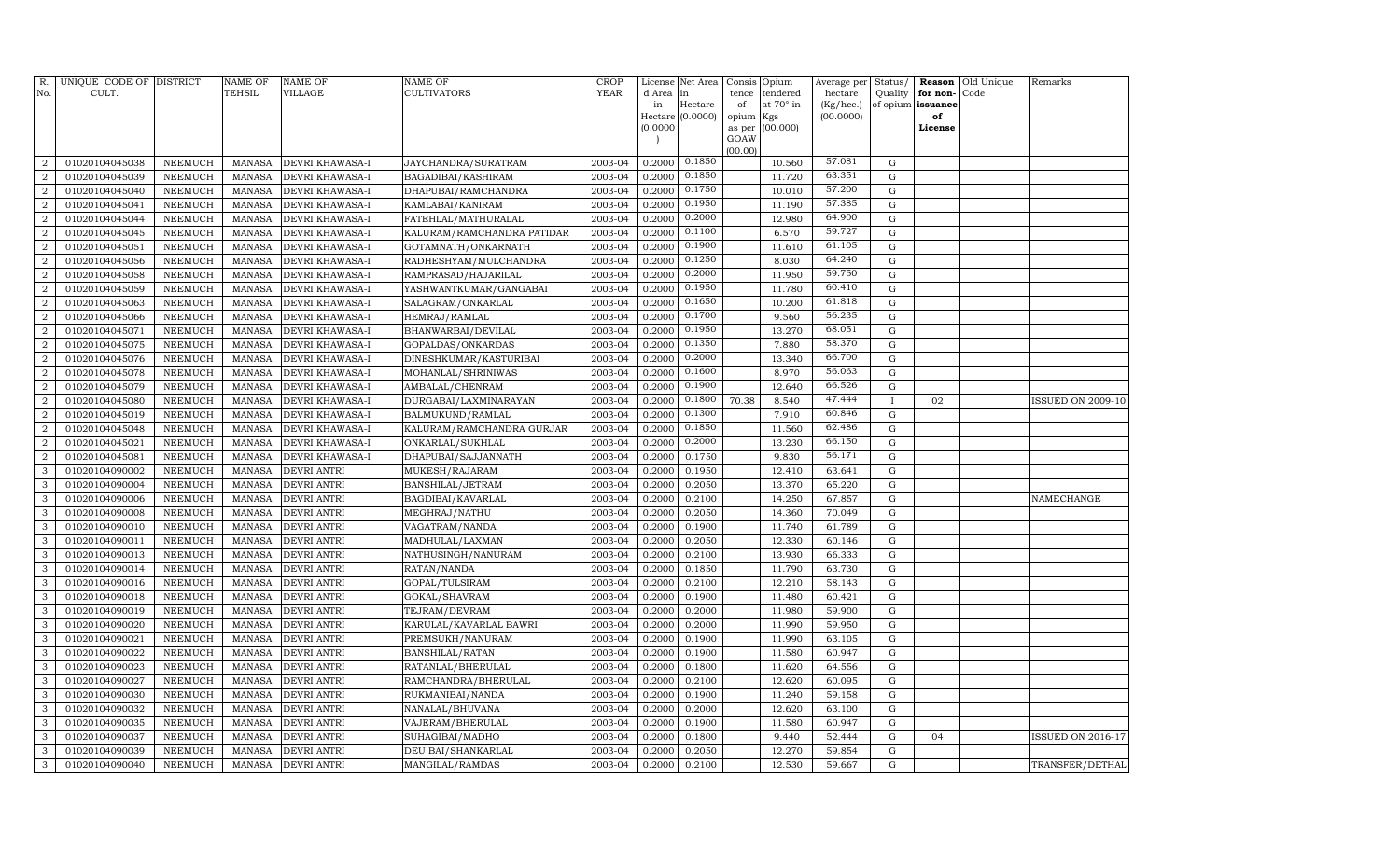| R.<br>No.         | UNIQUE CODE OF DISTRICT<br>CULT. |                                  | NAME OF<br>TEHSIL              | <b>NAME OF</b><br>VILLAGE      | NAME OF<br><b>CULTIVATORS</b>            | <b>CROP</b><br><b>YEAR</b> | d Area in<br>in<br>(0.0000) | License Net Area<br>Hectare<br>Hectare (0.0000) | Consis<br>tence<br>of<br>opium Kgs<br>as per<br>GOAW<br>(00.00) | Opium<br>tendered<br>at 70° in<br>(00.000) | Average per<br>hectare<br>$(Kg/$ hec.)<br>(00.0000) | Status/<br>Quality<br>of opium | for non-Code<br>issuance<br>of<br>License | Reason Old Unique | Remarks                            |  |
|-------------------|----------------------------------|----------------------------------|--------------------------------|--------------------------------|------------------------------------------|----------------------------|-----------------------------|-------------------------------------------------|-----------------------------------------------------------------|--------------------------------------------|-----------------------------------------------------|--------------------------------|-------------------------------------------|-------------------|------------------------------------|--|
| 3                 | 01020104090041                   | <b>NEEMUCH</b>                   | MANASA                         | <b>DEVRI ANTRI</b>             | SHANKARLAL/BHERULAL                      | 2003-04                    | 0.2000                      | 0.2050                                          |                                                                 | 12.990                                     | 63.366                                              | $\mathbf G$                    |                                           |                   |                                    |  |
| 3                 | 01020104090042                   | <b>NEEMUCH</b>                   | MANASA                         | <b>DEVRI ANTRI</b>             | VARDIBAI/BHERULAL                        | 2003-04                    | 0.2000                      | 0.2050                                          |                                                                 | 12.410                                     | 60.537                                              | $\mathbf G$                    |                                           |                   |                                    |  |
| $\mathbf{3}$      | 01020104090045                   | <b>NEEMUCH</b>                   | MANASA                         | <b>DEVRI ANTRI</b>             | JAGDISH/MADHUJI                          | 2003-04                    | 0.2000                      | 0.1950                                          |                                                                 | 11.440                                     | 58.667                                              | G                              |                                           |                   |                                    |  |
| $\mathbf{3}$      | 01020104090046                   | <b>NEEMUCH</b>                   | MANASA                         | <b>DEVRI ANTRI</b>             | HIRALAL/MANGILAL                         | 2003-04                    | 0.2000                      | 0.1750                                          |                                                                 | 9.770                                      | 55.829                                              | G                              |                                           |                   | TRANSFER/DETHAL                    |  |
| 3                 | 01020104090048                   | <b>NEEMUCH</b>                   | MANASA                         | <b>DEVRI ANTRI</b>             | RAMSINGH/GANGARAM                        | 2003-04                    | 0.2000                      | 0.1900                                          |                                                                 | 11.240                                     | 59.158                                              | G                              |                                           |                   | TRANSFER/PIPLIYAKHURD              |  |
| $\mathbf{3}$      | 01020104090005                   | <b>NEEMUCH</b>                   | MANASA                         | <b>DEVRI ANTRI</b>             | MOTILAL/RAMLAL                           | 2003-04                    | 0.2000                      | 0.1800                                          |                                                                 | 10.230                                     | 56.833                                              | G                              |                                           |                   |                                    |  |
| $\mathbf{3}$      | 01020104090052                   | <b>NEEMUCH</b>                   | <b>MANASA</b>                  | <b>DEVRI ANTRI</b>             | BAPULAL/RAMLAL                           | 2003-04                    | 0.2000                      | 0.1850                                          |                                                                 | 11.850                                     | 64.054                                              | G                              |                                           | 01020104063121    |                                    |  |
| $\mathbf{3}$      | 01020104090053                   | <b>NEEMUCH</b>                   | <b>MANASA</b>                  | <b>DEVRI ANTRI</b>             | CHATARBHUJ/KISHANLAL                     | 2003-04                    | 0.2000                      | 0.1900                                          |                                                                 | 11.310                                     | 59.526                                              | G                              |                                           |                   | 0102010407200 TRANSFER/MERIYAKHEDI |  |
| 3                 | 01020104090054                   | <b>NEEMUCH</b>                   | <b>MANASA</b>                  | <b>DEVRI ANTRI</b>             | KACHRULAL/SHANKARLAL                     | 2003-04                    | 0.2000                      | 0.1950                                          |                                                                 | 11.880                                     | 60.923                                              | G                              |                                           |                   |                                    |  |
| 3                 | 01020104090055                   | <b>NEEMUCH</b>                   | MANASA                         | <b>DEVRI ANTRI</b>             | DEVILAL/RUGHNATH                         | 2003-04                    | 0.2000                      | 0.2100                                          |                                                                 | 12.240                                     | 58.286                                              | G                              |                                           |                   | TRANSFER/PIPLIYAKHURD              |  |
| 3                 | 01020104090056                   | <b>NEEMUCH</b>                   | <b>MANASA</b>                  | <b>DEVRI ANTRI</b>             | AMBALAL/BHERULAL                         | 2003-04                    | 0.2000                      | 0.2100                                          |                                                                 | 12.600                                     | 60.000                                              | $\mathbf G$                    |                                           |                   | 0102010408202 TRANSFER/JALINER     |  |
| $\mathbf{3}$      | 01020104090057                   | <b>NEEMUCH</b>                   | <b>MANASA</b>                  | <b>DEVRI ANTRI</b>             | RAJU/SEVA                                | 2003-04                    | 0.2000                      | 0.1950                                          |                                                                 | 12.350                                     | 63.333                                              | $\mathbf G$                    |                                           |                   |                                    |  |
| 3                 | 01020104089001                   | <b>NEEMUCH</b>                   | <b>MANASA</b>                  | <b>DETHAL</b>                  | CHUNNILAL/ONKARLAL                       | 2003-04                    | 0.2000                      | 0.1900                                          |                                                                 | 11.930                                     | 62.789                                              | $\mathbf G$                    |                                           |                   |                                    |  |
| $\mathbf{3}$      | 01020104089003                   | <b>NEEMUCH</b>                   | <b>MANASA</b>                  | <b>DETHAL</b>                  | NANIBAI/KISHANA                          | 2003-04                    | 0.2000                      | 0.1900                                          |                                                                 | 12.300                                     | 64.737                                              | $\mathbf G$                    |                                           |                   |                                    |  |
| 3                 | 01020104089005                   | <b>NEEMUCH</b>                   | <b>MANASA</b>                  | <b>DETHAL</b>                  | DHURIBAI/NANAJI                          | 2003-04                    | 0.2000                      | 0.2050                                          |                                                                 | 11.880                                     | 57.951                                              | $\mathbf G$                    |                                           |                   |                                    |  |
| $\mathbf{3}$      | 01020104089006                   | <b>NEEMUCH</b>                   | MANASA                         | <b>DETHAL</b>                  | RADHESHYAM/BAPULAL                       | 2003-04                    | 0.2000                      | 0.2000                                          |                                                                 | 11.910                                     | 59.550                                              | G                              |                                           |                   |                                    |  |
| 3                 | 01020104089008                   | <b>NEEMUCH</b>                   | <b>MANASA</b>                  | <b>DETHAL</b>                  | SHAMBHU/LALA                             | 2003-04                    | 0.2000                      | 0.1750                                          |                                                                 | 10.440                                     | 59.657                                              | G                              |                                           |                   |                                    |  |
| $\mathbf{3}$      | 01020104089009                   | <b>NEEMUCH</b>                   | <b>MANASA</b>                  | <b>DETHAL</b>                  | MEGHRAJ/KACHRU                           | 2003-04                    | 0.2000                      | 0.1950                                          |                                                                 | 10.890                                     | 55.846                                              | G                              |                                           |                   |                                    |  |
| $\mathbf{3}$      | 01020104089010                   | <b>NEEMUCH</b>                   | <b>MANASA</b>                  | <b>DETHAL</b>                  | BHAGATSINGH/BHERUSINGH                   | 2003-04                    | 0.2000                      | 0.1850                                          |                                                                 | 11.750                                     | 63.514                                              | G                              |                                           |                   |                                    |  |
| $\mathbf{3}$      | 01020104089011                   | <b>NEEMUCH</b>                   | <b>MANASA</b>                  | <b>DETHAL</b>                  | HEMRAJ/PEMAJI                            | 2003-04                    | 0.2000                      | 0.1850                                          |                                                                 | 9.940                                      | 53.730                                              | G                              | 04                                        |                   | <b>ISSUED ON 2009-10</b>           |  |
| 3                 | 01020104089013                   | <b>NEEMUCH</b>                   | <b>MANASA</b>                  | <b>DETHAL</b>                  | DEVILAL/BAPU                             | 2003-04                    | 0.2000                      | 0.1950                                          |                                                                 | 11.720                                     | 60.103                                              | G                              |                                           |                   |                                    |  |
| 3                 | 01020104089014                   | <b>NEEMUCH</b>                   | <b>MANASA</b>                  | <b>DETHAL</b>                  | JAMNABAI/HIRA                            | 2003-04                    | 0.2000                      | 0.2050                                          |                                                                 | 12.600                                     | 61.463                                              | $\mathbf G$                    |                                           |                   |                                    |  |
| 3                 | 01020104089015                   | <b>NEEMUCH</b>                   | <b>MANASA</b>                  | <b>DETHAL</b>                  | KISHORLAL/BOTLAL                         | 2003-04                    | 0.2000                      | 0.1500                                          |                                                                 | 10.000                                     | 66.667                                              | $\mathbf G$                    |                                           |                   |                                    |  |
| 3                 | 01020104089017                   | <b>NEEMUCH</b>                   | <b>MANASA</b>                  | <b>DETHAL</b>                  | BANSHILAL/NATHU                          | 2003-04                    | 0.2000                      | 0.2000                                          |                                                                 | 11.080                                     | 55.400                                              | $\mathbf G$                    |                                           |                   |                                    |  |
| 3                 | 01020104089018                   | <b>NEEMUCH</b>                   | <b>MANASA</b>                  | <b>DETHAL</b>                  | RAJARAM/HIRA                             | 2003-04                    | 0.2000                      | 0.1800                                          |                                                                 | 10.520                                     | 58.444                                              | $\mathbf G$                    |                                           |                   |                                    |  |
| 3                 | 01020104089020                   | <b>NEEMUCH</b>                   | <b>MANASA</b>                  | <b>DETHAL</b>                  | LALSINGH/BHERUSINGH                      | 2003-04                    | 0.2000                      | 0.2050                                          |                                                                 | 12.250                                     | 59.756                                              | G                              |                                           |                   |                                    |  |
| 3                 | 01020104089024                   | <b>NEEMUCH</b>                   | <b>MANASA</b>                  | <b>DETHAL</b>                  | KANHYALAL/SURAJMAL                       | 2003-04                    | 0.2000                      | 0.1500                                          |                                                                 | 10.080                                     | 67.200                                              | G                              |                                           |                   |                                    |  |
| $\mathbf{3}$      | 01020104089025                   | <b>NEEMUCH</b>                   | <b>MANASA</b>                  | <b>DETHAL</b>                  | KACHRU/HAMERA                            | 2003-04                    | 0.2000                      |                                                 |                                                                 |                                            |                                                     | $\mathbf F$                    |                                           |                   |                                    |  |
| 3                 | 01020104089026                   | <b>NEEMUCH</b>                   | <b>MANASA</b>                  | <b>DETHAL</b>                  | KANHYALAL/RAMLAL                         | 2003-04                    | 0.2000                      | 0.1950                                          |                                                                 | 9.590                                      | 49.179                                              | G                              | 04                                        |                   | <b>ISSUED ON 2016-17</b>           |  |
| $\mathbf{3}$      | 01020104089028                   | <b>NEEMUCH</b>                   | <b>MANASA</b>                  | <b>DETHAL</b>                  | GANGABAI/NANALAL                         | 2003-04                    | 0.2000                      | 0.1800                                          |                                                                 | 10.550                                     | 58.611                                              | G                              |                                           |                   |                                    |  |
| 3                 | 01020104089029                   | <b>NEEMUCH</b>                   | <b>MANASA</b>                  | <b>DETHAL</b>                  | KARULAL/JAYCHAND                         | 2003-04                    | 0.2000                      | 0.1850                                          |                                                                 | 11.670                                     | 63.081                                              | G                              |                                           |                   |                                    |  |
| 3                 | 01020104089030                   | <b>NEEMUCH</b>                   | <b>MANASA</b>                  | <b>DETHAL</b>                  | JAMNABAI/AMRA                            | 2003-04                    | 0.2000                      | 0.2050                                          |                                                                 | 12.300                                     | 60.000                                              | $\mathbf G$                    |                                           |                   |                                    |  |
| 3                 | 01020104089032                   | NEEMUCH                          | <b>MANASA</b>                  | <b>DETHAL</b>                  | VAJJIBAI/GOPAL                           | 2003-04                    | 0.2000                      | 0.1900                                          |                                                                 | 12.000                                     | 63.158                                              | G                              |                                           |                   |                                    |  |
| 3                 | 01020104089034                   | <b>NEEMUCH</b>                   | <b>MANASA</b>                  | <b>DETHAL</b>                  | RUKMANIBAI/SHIVNARAYAN                   | 2003-04                    | 0.2000                      | 0.1900                                          |                                                                 | 11.590                                     | 61.000                                              | G                              |                                           |                   |                                    |  |
| 3                 | 01020104089035                   | <b>NEEMUCH</b>                   | <b>MANASA</b>                  | <b>DETHAL</b>                  | JAGANNATH/DHULA                          | 2003-04                    | 0.2000                      | 0.1850                                          |                                                                 | 10.560                                     | 57.081                                              | $\mathbf G$                    |                                           |                   |                                    |  |
| 3                 | 01020104089036                   | <b>NEEMUCH</b>                   | <b>MANASA</b>                  | <b>DETHAL</b>                  | GOPAL/HIRALAL                            | 2003-04                    | 0.2000                      | 0.1850                                          |                                                                 | 11.470                                     | 62.000                                              | G                              |                                           |                   |                                    |  |
| 3                 | 01020104089039                   | <b>NEEMUCH</b>                   | <b>MANASA</b>                  | <b>DETHAL</b>                  | PRATAPSINGH/DULESINGH                    | 2003-04                    | 0.2000                      | 0.2000                                          |                                                                 | 12.060                                     | 60.300                                              | G                              |                                           |                   |                                    |  |
| $\mathbf{3}$      | 01020104089040                   | <b>NEEMUCH</b>                   | <b>MANASA</b>                  | <b>DETHAL</b>                  | BANESINGH/BHERUSINGH                     | 2003-04                    | 0.2000                      | 0.1900                                          |                                                                 | 10.810                                     | 56.895                                              | G                              |                                           |                   |                                    |  |
| 3<br>$\mathbf{3}$ | 01020104089042<br>01020104089044 | <b>NEEMUCH</b><br><b>NEEMUCH</b> | <b>MANASA</b><br><b>MANASA</b> | <b>DETHAL</b><br><b>DETHAL</b> | JAGDISH/NATHU                            | 2003-04<br>2003-04         | 0.2000<br>0.2000            | 0.1950<br>0.1900                                |                                                                 | 11.120<br>11.840                           | 57.026<br>62.316                                    | G<br>$\mathbf G$               |                                           |                   |                                    |  |
| 3                 | 01020104089045                   | <b>NEEMUCH</b>                   | <b>MANASA</b>                  | <b>DETHAL</b>                  | PRAHLAD/BHAVARLAL                        | 2003-04                    | 0.2000                      | 0.1800                                          |                                                                 | 10.480                                     | 58.222                                              | ${\rm G}$                      |                                           |                   |                                    |  |
| 3                 | 01020104089051                   | <b>NEEMUCH</b>                   | <b>MANASA</b>                  | <b>DETHAL</b>                  | BHUVANA/NANURAM                          |                            | 0.2000                      | 0.2050                                          |                                                                 | 10.500                                     | 51.220                                              | G                              | 04                                        |                   | ISSUED ON 2016-17                  |  |
| 3                 | 01020104089055                   | <b>NEEMUCH</b>                   | <b>MANASA</b>                  | <b>DETHAL</b>                  | NARAYANLAL/ONKARLAL<br>HANGAMIBAI/GOMAJI | 2003-04<br>2003-04         | 0.2000                      | 0.1700                                          |                                                                 | 9.150                                      | 53.824                                              | $\mathbf G$                    | 04                                        |                   | ISSUED ON 2009-10                  |  |
| $\mathbf{3}$      | 01020104089058                   | NEEMUCH                          | MANASA                         | <b>DETHAL</b>                  | MANGIBAI/BHAVARLAL                       | 2003-04                    | 0.2000                      | 0.2000                                          |                                                                 | 11.790                                     | 58.950                                              | G                              |                                           |                   |                                    |  |
|                   |                                  |                                  |                                |                                |                                          |                            |                             |                                                 |                                                                 |                                            |                                                     |                                |                                           |                   |                                    |  |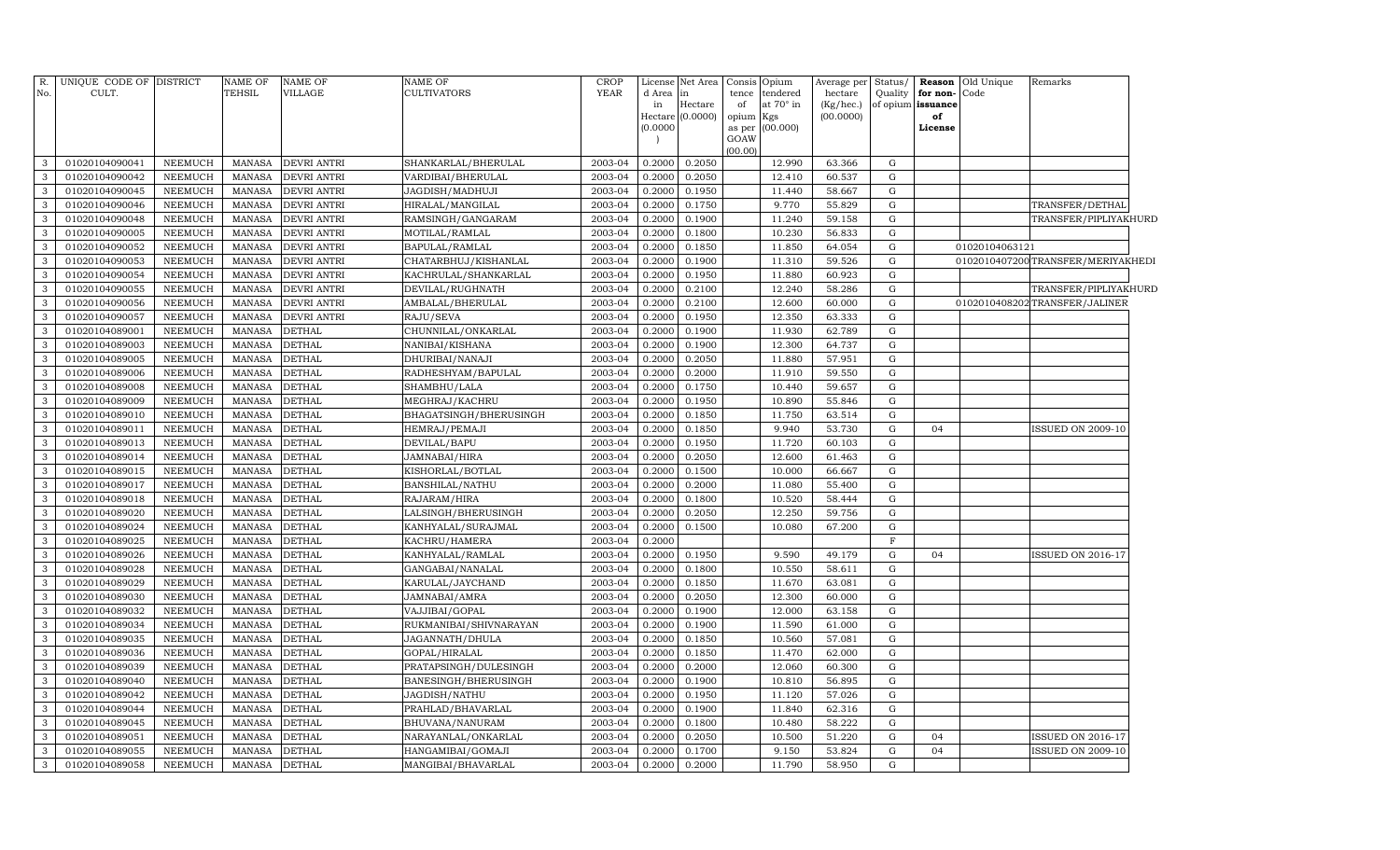| R.<br>No.    | UNIQUE CODE OF DISTRICT<br>CULT. |                | NAME OF<br>TEHSIL | <b>NAME OF</b><br>VILLAGE | <b>NAME OF</b><br><b>CULTIVATORS</b> | CROP<br><b>YEAR</b> | License<br>d Area        | Net Area<br>in   | Consis<br>tence | Opium<br>tendered | Average per<br>hectare | Status/<br>Quality | for non-          | <b>Reason</b> Old Unique<br>Code | Remarks                  |
|--------------|----------------------------------|----------------|-------------------|---------------------------|--------------------------------------|---------------------|--------------------------|------------------|-----------------|-------------------|------------------------|--------------------|-------------------|----------------------------------|--------------------------|
|              |                                  |                |                   |                           |                                      |                     | in                       | Hectare          | of              | at 70° in         | (Kg/hec.)              |                    | of opium issuance |                                  |                          |
|              |                                  |                |                   |                           |                                      |                     |                          | Hectare (0.0000) | opium           | Kgs               | (00.0000)              |                    | of                |                                  |                          |
|              |                                  |                |                   |                           |                                      |                     | (0.0000)                 |                  | as per<br>GOAW  | (00.000)          |                        |                    | License           |                                  |                          |
|              |                                  |                |                   |                           |                                      |                     | $\overline{\phantom{a}}$ |                  | (00.00)         |                   |                        |                    |                   |                                  |                          |
| 3            | 01020104089059                   | NEEMUCH        | <b>MANASA</b>     | <b>DETHAL</b>             | KANIRAM/BHURA                        | 2003-04             | 0.2000                   | 0.1950           |                 | 9.590             | 49.179                 | G                  | 04                |                                  |                          |
| 3            | 01020104089063                   | <b>NEEMUCH</b> | <b>MANASA</b>     | <b>DETHAL</b>             | NARMDABAI/RAMESHVAR                  | 2003-04             | 0.2000                   | 0.1750           |                 | 10.280            | 58.743                 | G                  |                   |                                  |                          |
| $\mathbf{3}$ | 01020104089064                   | <b>NEEMUCH</b> | <b>MANASA</b>     | <b>DETHAL</b>             | RAMNARAYAN/NANURAM                   | 2003-04             | 0.2000                   | 0.2000           |                 | 11.080            | 55.400                 | G                  |                   |                                  |                          |
| 3            | 01020104089072                   | <b>NEEMUCH</b> | <b>MANASA</b>     | DETHAL                    | GOPILAL/RAMCHANDRA                   | 2003-04             | 0.2000                   | 0.2050           |                 | 13.530            | 66.000                 | G                  |                   |                                  |                          |
| 3            | 01020104089073                   | <b>NEEMUCH</b> | <b>MANASA</b>     | <b>DETHAL</b>             | MUKUNCHAND/MANGILAL                  | 2003-04             | 0.2000                   | 0.1950           |                 | 11.300            | 57.949                 | G                  |                   |                                  |                          |
| 3            | 01020104089075                   | <b>NEEMUCH</b> | <b>MANASA</b>     | <b>DETHAL</b>             | BHAGATRAM / SHIVRAM                  | 2003-04             | 0.2000                   | 0.1850           |                 | 11.040            | 59.676                 | G                  |                   |                                  |                          |
| 3            | 01020104089077                   | <b>NEEMUCH</b> | <b>MANASA</b>     | <b>DETHAL</b>             | LACHMAN/BHOLA                        | 2003-04             | 0.2000                   | 0.1900           |                 | 10.700            | 56.316                 | G                  |                   |                                  |                          |
| 3            | 01020104089084                   | <b>NEEMUCH</b> | <b>MANASA</b>     | <b>DETHAL</b>             | PRAKASH/KISHOR                       | 2003-04             | 0.2000                   | 0.1200           |                 | 7.650             | 63.750                 | G                  |                   |                                  |                          |
| 3            | 01020104089085                   | <b>NEEMUCH</b> | <b>MANASA</b>     | <b>DETHAL</b>             | MADANLAL/BHAVARLAL                   | 2003-04             | 0.2000                   | 0.1850           |                 | 10.940            | 59.135                 | G                  |                   |                                  |                          |
| 3            | 01020104089087                   | <b>NEEMUCH</b> | <b>MANASA</b>     | <b>DETHAL</b>             | RAMNARAYAN/RATAN                     | 2003-04             | 0.2000                   | 0.1850           |                 | 9.750             | 52.703                 | G                  | 04                |                                  |                          |
| 3            | 01020104089088                   | <b>NEEMUCH</b> | <b>MANASA</b>     | <b>DETHAL</b>             | RAMNARAYAN/BHONA                     | 2003-04             | 0.2000                   | 0.2050           |                 | 12.170            | 59.366                 | G                  |                   |                                  |                          |
| 3            | 01020104089089                   | <b>NEEMUCH</b> | <b>MANASA</b>     | <b>DETHAL</b>             | CHANDI BAI/UDAYRAM                   | 2003-04             | 0.2000                   | 0.2050           |                 | 12.220            | 59.610                 | G                  |                   |                                  |                          |
| 3            | 01020104089090                   | <b>NEEMUCH</b> | <b>MANASA</b>     | DETHAL                    | FAKIRCHAND/RAMLAL                    | 2003-04             | 0.2000                   | 0.1850           |                 | 11.300            | 61.081                 | G                  |                   |                                  |                          |
| 3            | 01020104089092                   | <b>NEEMUCH</b> | <b>MANASA</b>     | DETHAL                    | RANGLAL/NANALAL                      | 2003-04             | 0.2000                   | 0.1900           |                 | 10.070            | 53.000                 | G                  | 04                |                                  | <b>ISSUED ON 2009-10</b> |
| 3            | 01020104089094                   | <b>NEEMUCH</b> | <b>MANASA</b>     | <b>DETHAL</b>             | <b>BANSHILAL/RAMLAL</b>              | 2003-04             | 0.2000                   | 0.1950           |                 | 11.890            | 60.974                 | $\mathbf G$        |                   |                                  |                          |
| 3            | 01020104089098                   | <b>NEEMUCH</b> | <b>MANASA</b>     | <b>DETHAL</b>             | HANSRAJ/RAMLAL                       | 2003-04             | 0.2000                   | 0.2000           |                 | 11.850            | 59.250                 | G                  |                   |                                  |                          |
| 3            | 01020104089100                   | <b>NEEMUCH</b> | <b>MANASA</b>     | <b>DETHAL</b>             | KARULAL/LAXMINARAYAN                 | 2003-04             | 0.2000                   | 0.1800           |                 | 11.120            | 61.778                 | G                  |                   |                                  |                          |
| 3            | 01020104089101                   | <b>NEEMUCH</b> | <b>MANASA</b>     | <b>DETHAL</b>             | SHIVPRASAD/BHUVANIRAM                | 2003-04             | 0.2000                   | 0.1800           |                 | 10.810            | 60.056                 | G                  |                   |                                  |                          |
| $\mathbf{3}$ | 01020104089105                   | <b>NEEMUCH</b> | <b>MANASA</b>     | <b>DETHAL</b>             | <b>BAPULAL/AMARJI SUTHAR</b>         | 2003-04             | 0.2000                   | 0.2000           |                 | 11.560            | 57.800                 | G                  |                   |                                  |                          |
| 3            | 01020104089106                   | <b>NEEMUCH</b> | <b>MANASA</b>     | DETHAL                    | RAMSINGH/SHAVRAM                     | 2003-04             | 0.2000                   | 0.1950           |                 | 12.070            | 61.897                 | G                  |                   |                                  |                          |
| 3            | 01020104089107                   | NEEMUCH        | <b>MANASA</b>     | DETHAL                    | BHAGVATIRAM/HIRAJI                   | 2003-04             | 0.2000                   | 0.2000           |                 | 13.100            | 65.500                 | $\mathbf G$        |                   |                                  |                          |
| 3            | 01020104089108                   | <b>NEEMUCH</b> | <b>MANASA</b>     | <b>DETHAL</b>             | SHIVRAM/KANIRAM                      | 2003-04             | 0.2000                   | 0.1800           |                 | 10.270            | 57.056                 | G                  |                   |                                  |                          |
| 3            | 01020104089109                   | <b>NEEMUCH</b> | <b>MANASA</b>     | <b>DETHAL</b>             | RAM PRASAD/ HARI SHANKAR             | 2003-04             | 0.2000                   | 0.2050           |                 | 14.030            | 68.439                 | $\mathbf G$        |                   |                                  |                          |
| 3            | 01020104089111                   | <b>NEEMUCH</b> | <b>MANASA</b>     | <b>DETHAL</b>             | DEVILAL/KARULAL PATIDAR              | 2003-04             | 0.2000                   | 0.2050           |                 | 12.250            | 59.756                 | G                  |                   |                                  |                          |
| 3            | 01020104089112                   | <b>NEEMUCH</b> | <b>MANASA</b>     | <b>DETHAL</b>             | SHIVPRASAD/NANALAL                   | 2003-04             | 0.2000                   | 0.1900           |                 | 11.520            | 60.632                 | $\mathbf G$        |                   |                                  |                          |
| 3            | 01020104089116                   | <b>NEEMUCH</b> | <b>MANASA</b>     | <b>DETHAL</b>             | DEVILAL/RAMLAL                       | 2003-04             | 0.2000                   | 0.1850           |                 | 11.370            | 61.459                 | G                  |                   |                                  |                          |
| 3            | 01020104089117                   | <b>NEEMUCH</b> | <b>MANASA</b>     | <b>DETHAL</b>             | SURESH/BHAVARLAL                     | 2003-04             | 0.2000                   | 0.1900           |                 | 11.430            | 60.158                 | G                  |                   |                                  |                          |
| 3            | 01020104089118                   | <b>NEEMUCH</b> | <b>MANASA</b>     | <b>DETHAL</b>             | SUKHLAL/RAJARAM                      | 2003-04             | 0.2000                   | 0.1900           |                 | 10.790            | 56.789                 | $\mathbf G$        |                   |                                  |                          |
| 3            | 01020104089120                   | <b>NEEMUCH</b> | <b>MANASA</b>     | DETHAL                    | BAPULAL/RAMCHAND                     | 2003-04             | 0.2000                   | 0.1850           |                 | 10.940            | 59.135                 | G                  |                   |                                  |                          |
| 3            | 01020104089121                   | <b>NEEMUCH</b> | <b>MANASA</b>     | DETHAL                    | DINESH/KAVARLAL                      | 2003-04             | 0.2000                   | 0.1950           |                 | 12.270            | 62.923                 | G                  |                   |                                  |                          |
| 3            | 01020104089122                   | <b>NEEMUCH</b> | <b>MANASA</b>     | <b>DETHAL</b>             | SHANTIBAI/MANGILAL                   | 2003-04             | 0.2000                   | 0.1750           |                 | 11.230            | 64.171                 | G                  |                   |                                  |                          |
| 3            | 01020104089124                   | <b>NEEMUCH</b> | <b>MANASA</b>     | <b>DETHAL</b>             | SAMRATH/NATHULAL                     | 2003-04             | 0.2000                   | 0.1450           |                 | 9.380             | 64.690                 | $\mathbf G$        |                   |                                  |                          |
| 3            | 01020104089125                   | <b>NEEMUCH</b> | <b>MANASA</b>     | <b>DETHAL</b>             | MANGILAL/NANURAM                     | 2003-04             | 0.2000                   | 0.1950           |                 | 12.100            | 62.051                 | G                  |                   |                                  |                          |
| 3            | 01020104089127                   | <b>NEEMUCH</b> | <b>MANASA</b>     | <b>DETHAL</b>             | LALURAM/NARAYAN                      | 2003-04             | 0.2000                   | 0.1800           |                 | 11.990            | 66.611                 | G                  |                   |                                  |                          |
| 3            | 01020104089129                   | <b>NEEMUCH</b> | <b>MANASA</b>     | <b>DETHAL</b>             | FORIYALAL/NANALAL                    | 2003-04             | 0.2000                   | 0.2050           |                 | 11.680            | 56.976                 | G                  |                   |                                  |                          |
| 3            | 01020104089130                   | <b>NEEMUCH</b> | <b>MANASA</b>     | <b>DETHAL</b>             | FAKIRCHAND/BHURA                     | 2003-04             | 0.2000                   | 0.1750           |                 | 11.120            | 63.543                 | G                  |                   |                                  |                          |
| 3            | 01020104089132                   | <b>NEEMUCH</b> | <b>MANASA</b>     | DETHAL                    | AMARULAL/KACHRU                      | 2003-04             | 0.2000                   | 0.2000           |                 | 12.060            | 60.300                 | G                  |                   |                                  |                          |
| 3            | 01020104089137                   | <b>NEEMUCH</b> | <b>MANASA</b>     | <b>DETHAL</b>             | BANESINGH/BHAVANISINGH               | 2003-04             | 0.2000                   | 0.1850           |                 | 11.100            | 60.000                 | G                  |                   |                                  |                          |
| 3            | 01020104089140                   | NEEMUCH        | <b>MANASA</b>     | <b>DETHAL</b>             | RAMLAL/NANURAM                       | 2003-04             | 0.2000                   | 0.1850           |                 | 10.960            | 59.243                 | G                  |                   |                                  |                          |
| 3            | 01020104089141                   | <b>NEEMUCH</b> | <b>MANASA</b>     | <b>DETHAL</b>             | DHANRAJ/BANSHILAL                    | 2003-04             | 0.2000                   | 0.1950           |                 | 12.930            | 66.308                 | G                  |                   |                                  |                          |
| 3            | 01020104089143                   | <b>NEEMUCH</b> | <b>MANASA</b>     | <b>DETHAL</b>             | KARULAL/ONKAR                        | 2003-04             | 0.2000                   | 0.1950           |                 | 12.010            | 61.590                 | $\mathbf G$        |                   |                                  |                          |
| 3            | 01020104089144                   | <b>NEEMUCH</b> | <b>MANASA</b>     | DETHAL                    | DILIP/HIRALAL                        | 2003-04             | 0.2000                   | 0.1900           |                 | 11.170            | 58.789                 | G                  |                   |                                  |                          |
| 3            | 01020104089145                   | <b>NEEMUCH</b> | <b>MANASA</b>     | <b>DETHAL</b>             | MUKUNDAS/RAMDAS                      | 2003-04             | 0.2000                   | 0.1850           |                 | 10.800            | 58.378                 | G                  |                   |                                  |                          |
| $\mathbf{3}$ | 01020104089147                   | NEEMUCH        | MANASA            | <b>DETHAL</b>             | MANNALAL/BHAVARLAL                   | 2003-04             | 0.2000                   | 0.1800           |                 | 11.580            | 64.333                 | $\mathbf G$        |                   |                                  |                          |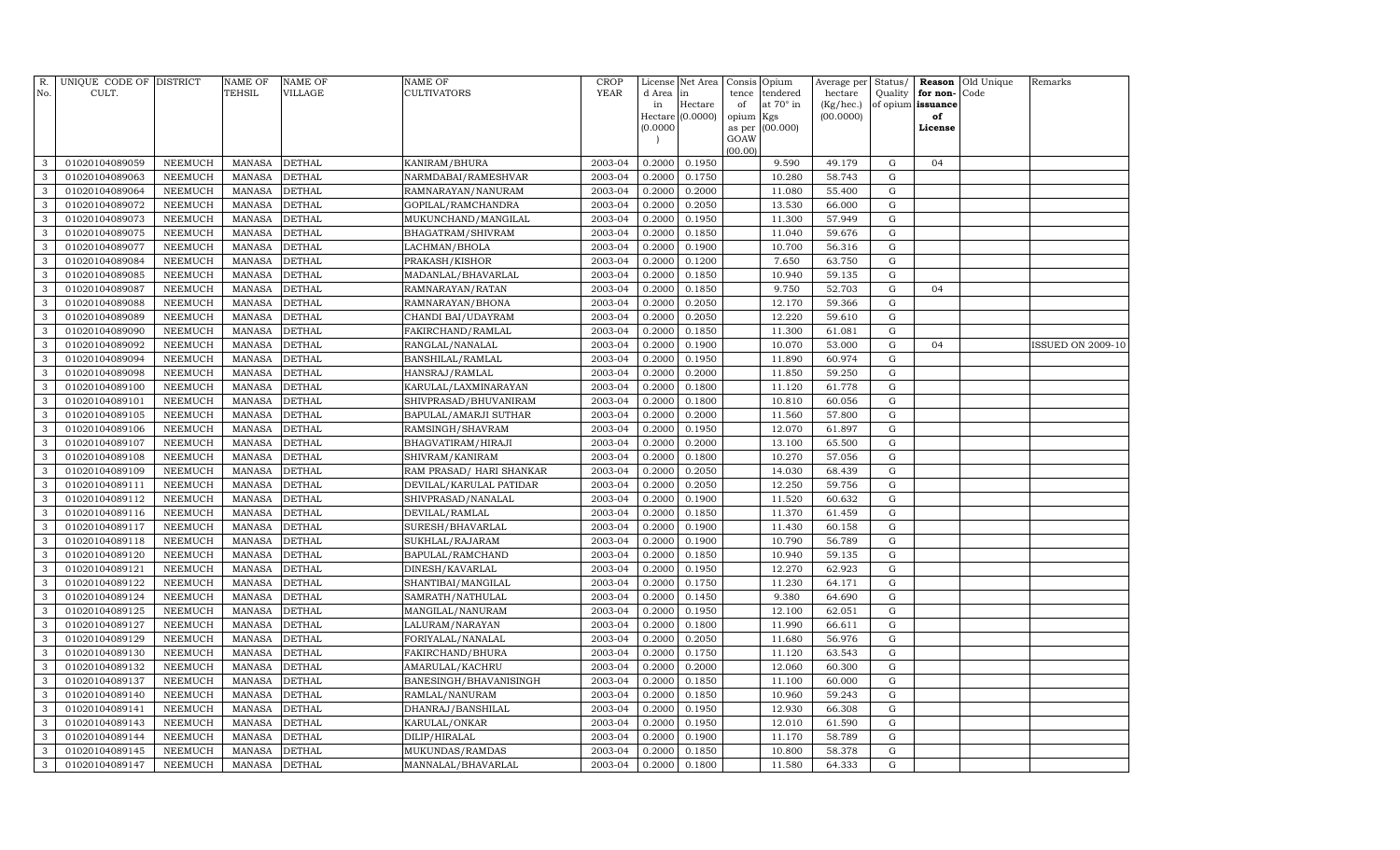|              |                                  |                                  | TEHSIL                         | VILLAGE                        | CULTIVATORS                          | <b>YEAR</b>        | d Area in        | License Net Area Consis | Opium                    |                  | Average per Status/<br>hectare | Quality                  | for non-          | <b>Reason</b> Old Unique<br>Code | Remarks                  |
|--------------|----------------------------------|----------------------------------|--------------------------------|--------------------------------|--------------------------------------|--------------------|------------------|-------------------------|--------------------------|------------------|--------------------------------|--------------------------|-------------------|----------------------------------|--------------------------|
| No.          | CULT.                            |                                  |                                |                                |                                      |                    | in               | Hectare                 | tence<br>of<br>at 70° in | tendered         | (Kg/hec.)                      |                          | of opium issuance |                                  |                          |
|              |                                  |                                  |                                |                                |                                      |                    |                  | Hectare (0.0000)        | opium<br>Kgs             |                  | (00.0000)                      |                          | of                |                                  |                          |
|              |                                  |                                  |                                |                                |                                      |                    | (0.0000)         |                         | (00.000)<br>as per       |                  |                                |                          | License           |                                  |                          |
|              |                                  |                                  |                                |                                |                                      |                    |                  |                         | GOAW<br>(00.00)          |                  |                                |                          |                   |                                  |                          |
| 3            | 01020104089148                   | NEEMUCH                          | MANASA                         | <b>DETHAL</b>                  | RAMNARAYAN/KACHRULAL                 | 2003-04            | 0.2000           | 0.1650                  |                          | 9.620            | 58.303                         | G                        |                   |                                  |                          |
| 3            | 01020104089149                   | NEEMUCH                          | MANASA                         | <b>DETHAL</b>                  | RAMSINGH/AMICHAND                    | 2003-04            | 0.2000           | 0.2050                  |                          | 12.770           | 62.293                         | G                        |                   |                                  |                          |
| 3            | 01020104089150                   | NEEMUCH                          | <b>MANASA</b>                  | <b>DETHAL</b>                  | BHAVARLAL/PANNA                      | 2003-04            | 0.2000           | 0.1800                  |                          | 9.650            | 53.611                         | ${\rm G}$                | 04                |                                  | <b>ISSUED ON 2009-10</b> |
| 3            | 01020104089152                   | NEEMUCH                          | <b>MANASA</b>                  | <b>DETHAL</b>                  | CHAINRAM/AMRA                        | 2003-04            | 0.2000           | 0.1950                  |                          | 11.570           | 59.333                         | G                        |                   |                                  |                          |
| 3            | 01020104089153                   | NEEMUCH                          | <b>MANASA</b>                  | <b>DETHAL</b>                  | FAKIRCHAND/KISHOR                    | 2003-04            | 0.2000           | 0.2050                  |                          | 9.930            | 48.439                         | G                        | 04                |                                  |                          |
| 3            | 01020104089154                   | NEEMUCH                          | <b>MANASA</b>                  | <b>DETHAL</b>                  | NOJIBAI/KISHANLAL                    | 2003-04            | 0.2000           | 0.1900                  |                          | 11.890           | 62.579                         | G                        |                   |                                  |                          |
| 3            | 01020104089158                   | NEEMUCH                          | <b>MANASA</b>                  | <b>DETHAL</b>                  | SHIVRAM/AMRA                         | 2003-04            | 0.2000           | 0.1850                  |                          | 4.650            | 25.135                         | G                        | 04                |                                  |                          |
| 3            | 01020104089163                   | <b>NEEMUCH</b>                   | <b>MANASA</b>                  | <b>DETHAL</b>                  | PARMANAND/KACHRULAL                  | 2003-04            | 0.2000           | 0.1900                  |                          | 11.650           | 61.316                         | G                        |                   |                                  |                          |
| 3            | 01020104089166                   | <b>NEEMUCH</b>                   | <b>MANASA</b>                  | <b>DETHAL</b>                  | KARULAL/HAMERA                       | 2003-04            | 0.2000           | 0.1900                  |                          | 11.250           | 59.211                         | ${\rm G}$                |                   |                                  |                          |
| 3            | 01020104089167                   | <b>NEEMUCH</b>                   | <b>MANASA</b>                  | DETHAL                         | RAMCHANDRA/SHANKARLAL                | 2003-04            | 0.2000           |                         |                          |                  |                                | $\overline{F}$           |                   |                                  |                          |
| $\mathbf{3}$ | 01020104089168                   | <b>NEEMUCH</b>                   | <b>MANASA</b>                  | <b>DETHAL</b>                  | SABUBAI/NANALAL                      | 2003-04            | 0.2000           | 0.2050                  |                          | 11.780           | 57.463                         | ${\rm G}$                |                   |                                  |                          |
| 3            | 01020104089173                   | <b>NEEMUCH</b>                   | <b>MANASA</b>                  | <b>DETHAL</b>                  | KISHOR/HIRALAL                       | 2003-04            | 0.2000           | 0.2050                  |                          | 11.680           | 56.976                         | G                        |                   |                                  |                          |
| 3            | 01020104089174                   | NEEMUCH                          | <b>MANASA</b>                  | <b>DETHAL</b>                  | MANGILAL/HIRA                        | 2003-04            | 0.2000           | 0.1600                  |                          | 10.080           | 63.000                         | G                        |                   |                                  |                          |
| 3            | 01020104089175                   | <b>NEEMUCH</b>                   | <b>MANASA</b>                  | <b>DETHAL</b>                  | SALAGRAM/HAMERA                      | 2003-04            | 0.2000           | 0.1800                  |                          | 9.030            | 50.167                         | G                        | 04                |                                  |                          |
| 3            | 01020104089179                   | <b>NEEMUCH</b>                   | <b>MANASA</b>                  | <b>DETHAL</b>                  | BHUVANISINGH/BHERUSINGH              | 2003-04            | 0.2000           | 0.1950                  |                          | 11.220           | 57.538                         | G                        |                   |                                  |                          |
| 3            | 01020104089181                   | <b>NEEMUCH</b>                   | <b>MANASA</b>                  | DETHAL                         | NANURAM/JETRAM                       | 2003-04            | 0.2000           | 0.2000                  |                          | 12.030           | 60.150                         | ${\rm G}$                |                   |                                  |                          |
| 3            | 01020104089183                   | <b>NEEMUCH</b>                   | <b>MANASA</b>                  | DETHAL                         | LAXMINARAYAN/BHUVANI                 | 2003-04            | 0.2000           | 0.1850                  |                          | 11.060           | 59.784                         | G                        |                   |                                  |                          |
| 3            | 01020104089185                   | NEEMUCH                          | MANASA                         | <b>DETHAL</b>                  | SUNDARLAL/GANGARAM                   | 2003-04            | 0.2000           | 0.2000                  |                          | 12.260           | 61.300                         | G                        |                   |                                  |                          |
| 3            | 01020104089189                   | NEEMUCH                          | <b>MANASA</b>                  | <b>DETHAL</b>                  | HIRALAL/NANURAM                      | 2003-04            | 0.2000           | 0.2050                  |                          | 12.420           | 60.585                         | G                        |                   |                                  |                          |
| 3            | 01020104089197                   | <b>NEEMUCH</b>                   | <b>MANASA</b>                  | DETHAL                         | TULSIBAI/NANALAL                     | 2003-04            | 0.2000           | 0.1850                  |                          | 11.250           | 60.811                         | G                        |                   |                                  |                          |
| 3            | 01020104089204                   | <b>NEEMUCH</b>                   | <b>MANASA</b>                  | <b>DETHAL</b>                  | BAPULAL/KALU                         | 2003-04            | 0.2000           | 0.1850                  |                          | 9.940            | 53.730                         | G                        | 04                |                                  | ISSUED ON 2009-10        |
| 3            | 01020104089206                   | <b>NEEMUCH</b>                   | <b>MANASA</b>                  | <b>DETHAL</b>                  | SOHANBAI/SITARAM                     | 2003-04            | 0.2000           | 0.1850                  |                          | 10.830           | 58.541                         | G                        |                   |                                  |                          |
| 3            | 01020104089208                   | <b>NEEMUCH</b>                   | <b>MANASA</b>                  | DETHAL                         | MUKESH/CHARANSINGH                   | 2003-04            | 0.2000           | 0.2000                  |                          | 11.350           | 56.750                         | G                        |                   |                                  |                          |
| 3            | 01020104089209                   | <b>NEEMUCH</b>                   | <b>MANASA</b>                  | <b>DETHAL</b>                  | RAMPRASAD/NANDRAM                    | 2003-04            | 0.2000           | 0.2000                  |                          | 12.070           | 60.350                         | G                        |                   |                                  |                          |
| 3            | 01020104089210                   | <b>NEEMUCH</b>                   | <b>MANASA</b>                  | <b>DETHAL</b>                  | RAMESH / NANDLAL                     | 2003-04            | 0.2000           | 0.1950                  |                          | 12.060           | 61.846                         | G                        |                   |                                  |                          |
| 3            | 01020104089211                   | <b>NEEMUCH</b>                   | <b>MANASA</b>                  | <b>DETHAL</b>                  | RAJESH/LAXMANPRASAD                  | 2003-04            | 0.2000           | 0.1900                  |                          | 12.140           | 63.895                         | G                        |                   |                                  |                          |
| 3            | 01020104089212                   | <b>NEEMUCH</b>                   | <b>MANASA</b>                  | <b>DETHAL</b>                  | SANTOSH/NARAYAN                      | 2003-04            | 0.2000           | 0.1050                  |                          | 6.500            | 61.905                         | $\mathbf G$              |                   |                                  |                          |
| 3            | 01020104089213                   | <b>NEEMUCH</b>                   | <b>MANASA</b>                  | <b>DETHAL</b>                  | KANHAIYALAL/ NARAYAN                 | 2003-04            | 0.2000           | 0.2100                  |                          | 13.040           | 62.095                         | G                        |                   |                                  |                          |
| 3<br>3       | 01020104089214<br>01020104089215 | <b>NEEMUCH</b><br><b>NEEMUCH</b> | <b>MANASA</b><br><b>MANASA</b> | <b>DETHAL</b><br><b>DETHAL</b> | DAMARLAL/RAMPRASAD                   | 2003-04<br>2003-04 | 0.2000<br>0.2000 | 0.1950<br>0.1950        |                          | 11.640<br>11.170 | 59.692<br>57.282               | $\mathbf G$<br>${\rm G}$ |                   |                                  |                          |
| 3            | 01020104089216                   | <b>NEEMUCH</b>                   | <b>MANASA</b>                  | <b>DETHAL</b>                  | VISHNU/BANSHILAL<br>PARSRAM/MOHANLAL | 2003-04            | 0.2000           | 0.0750                  |                          | 4.460            | 59.467                         | G                        |                   |                                  |                          |
| 3            | 01020104089218                   | <b>NEEMUCH</b>                   | <b>MANASA</b>                  | DETHAL                         | LAXMAN/NANDA                         | 2003-04            | 0.2000           | 0.2050                  |                          | 13.180           | 64.293                         | ${\rm G}$                |                   |                                  |                          |
| 3            | 01020104089219                   | <b>NEEMUCH</b>                   | <b>MANASA</b>                  | <b>DETHAL</b>                  | TULSIDAS/BHAWANIDAS                  | 2003-04            | 0.2000           | 0.2050                  |                          | 12.620           | 61.561                         | G                        |                   |                                  |                          |
| 3            | 01020104089220                   | <b>NEEMUCH</b>                   | <b>MANASA</b>                  | DETHAL                         | SHIVNARAYAN/NARAYAN                  | 2003-04            | 0.2000           | 0.1900                  |                          | 11.030           | 58.053                         | G                        |                   |                                  |                          |
| 3            | 01020104089222                   | <b>NEEMUCH</b>                   | <b>MANASA</b>                  | <b>DETHAL</b>                  | MANAGAL/NARAYAN                      | 2003-04            | 0.2000           | 0.2000                  |                          | 12.310           | 61.550                         | G                        |                   |                                  |                          |
| 3            | 01020104089223                   | NEEMUCH                          | <b>MANASA</b>                  | <b>DETHAL</b>                  | RADHESHYAM/RAMCHANDRA                | 2003-04            | 0.2000           | 0.2000                  |                          | 12.950           | 64.750                         | G                        |                   |                                  |                          |
| 3            | 01020104089224                   | <b>NEEMUCH</b>                   | <b>MANASA</b>                  | <b>DETHAL</b>                  | SHIVNARAYAN/RAMCHANDRA               | 2003-04            | 0.2000           | 0.1950                  |                          | 12.220           | 62.667                         | G                        |                   |                                  |                          |
| 3            | 01020104089225                   | NEEMUCH                          | <b>MANASA</b>                  | <b>DETHAL</b>                  | RAMLAL/MANGILAL                      | 2003-04            | 0.2000           | 0.2000                  |                          | 12.130           | 60.650                         | G                        |                   |                                  |                          |
| 3            | 01020104089226                   | <b>NEEMUCH</b>                   | <b>MANASA</b>                  | <b>DETHAL</b>                  | HIRALAL/RAJARAM                      | 2003-04            | 0.2000           | 0.2050                  |                          | 11.910           | 58.098                         | G                        |                   |                                  |                          |
| 3            | 01020104089227                   | <b>NEEMUCH</b>                   | <b>MANASA</b>                  | <b>DETHAL</b>                  | KHEMA/DHULA                          | 2003-04            | 0.2000           | 0.1700                  |                          | 12.080           | 71.059                         | G                        |                   |                                  |                          |
| 3            | 01020104089228                   | <b>NEEMUCH</b>                   | <b>MANASA</b>                  | DETHAL                         | KARULAL/KHEMALAL                     | 2003-04            | 0.2000           | 0.2000                  |                          | 13.290           | 66.450                         | G                        |                   |                                  |                          |
| 3            | 01020104089229                   | <b>NEEMUCH</b>                   | <b>MANASA</b>                  | <b>DETHAL</b>                  | RAMLAL/BHERULAL                      | 2003-04            | 0.2000           | 0.1900                  |                          | 11.450           | 60.263                         | G                        |                   |                                  | NAMECHANGE               |
| $\mathbf{3}$ | 01020104089019                   | <b>NEEMUCH</b>                   | <b>MANASA</b>                  | <b>DETHAL</b>                  | RATANLAL/BHAVARLAL                   | 2003-04            | 0.2000           | 0.1900                  |                          | 11.460           | 60.316                         | G                        |                   |                                  |                          |
| $\mathbf{3}$ | 01020104089231                   | <b>NEEMUCH</b>                   | <b>MANASA</b>                  | <b>DETHAL</b>                  | AMBALAL/JETRAM                       | 2003-04            | 0.2000           | 0.2050                  |                          | 11.530           | 56.244                         | ${\rm G}$                |                   |                                  | TRANSFER/RATDIYA NMH-1   |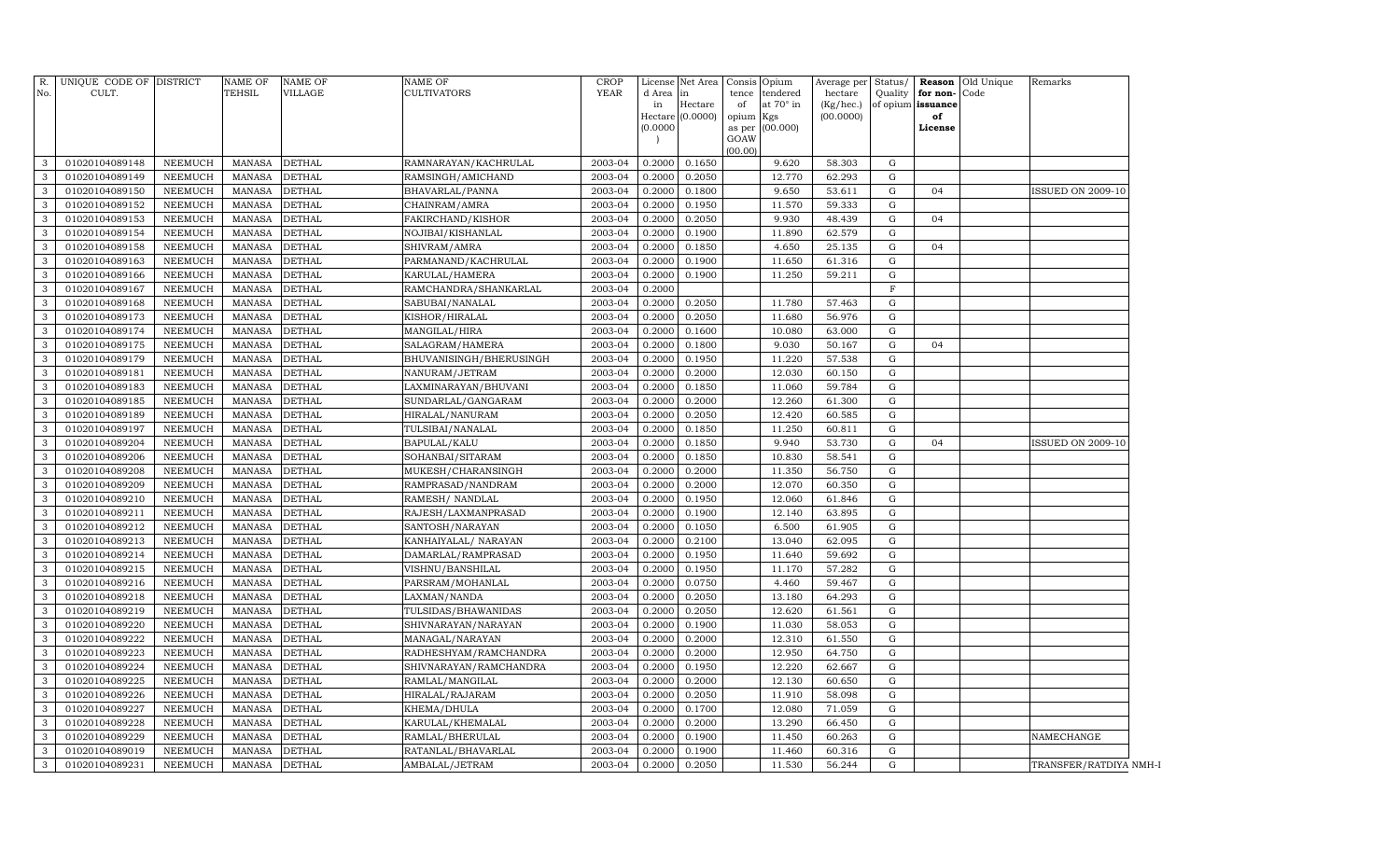| R.             | UNIQUE CODE OF DISTRICT          |                                  | NAME OF                        | <b>NAME OF</b> | NAME OF               | CROP        |                  | License Net Area Consis |             | Opium                 | Average per Status/  |                |                               | <b>Reason</b> Old Unique | Remarks                          |
|----------------|----------------------------------|----------------------------------|--------------------------------|----------------|-----------------------|-------------|------------------|-------------------------|-------------|-----------------------|----------------------|----------------|-------------------------------|--------------------------|----------------------------------|
| No.            | CULT.                            |                                  | TEHSIL                         | VILLAGE        | CULTIVATORS           | <b>YEAR</b> | d Area<br>in     | lin.<br>Hectare         | tence<br>of | tendered<br>at 70° in | hectare<br>(Kg/hec.) | Quality        | for non-<br>of opium issuance | Code                     |                                  |
|                |                                  |                                  |                                |                |                       |             |                  | Hectare (0.0000)        | opium       | Kgs                   | (00.0000)            |                | of                            |                          |                                  |
|                |                                  |                                  |                                |                |                       |             | (0.0000)         |                         | as per      | (00.000)              |                      |                | License                       |                          |                                  |
|                |                                  |                                  |                                |                |                       |             |                  |                         | GOAW        |                       |                      |                |                               |                          |                                  |
| 3              | 01020104089201                   | NEEMUCH                          | <b>MANASA</b>                  | <b>DETHAL</b>  | MANSINGH/AMRITRAM     | 2003-04     | 0.2000           | 0.1350                  | (00.00)     | 7.600                 | 56.296               | G              |                               |                          |                                  |
| 3              | 01020104089023                   | NEEMUCH                          | <b>MANASA</b>                  | <b>DETHAL</b>  | GITABAI/KISHANLAL     | 2003-04     | 0.2000           | 0.2050                  |             | 12.040                | 58.732               | ${\rm G}$      |                               |                          |                                  |
| 3              | 01020104089232                   | NEEMUCH                          | <b>MANASA</b>                  | <b>DETHAL</b>  | BAPULAL/RATANLAL      | 2003-04     | 0.2000           | 0.2050                  |             | 13.270                | 64.732               | G              |                               |                          | TRANSFER/DEVRIANTRI              |
| 3              | 01020104089234                   | NEEMUCH                          | <b>MANASA</b>                  | <b>DETHAL</b>  | MOTILAL/AMARLAL       | 2003-04     | 0.2000           | 0.2000                  |             | 12.800                | 64.000               | G              |                               |                          |                                  |
| 3              | 01020104089235                   | NEEMUCH                          | <b>MANASA</b>                  | <b>DETHAL</b>  | BAPULAL/RATANLAL      | 2003-04     | 0.2000           | 0.2000                  |             | 11.070                | 55.350               | G              |                               |                          | TRANSFER/KADIANTRI               |
| 3              | 01020104089049                   | <b>NEEMUCH</b>                   | <b>MANASA</b>                  | <b>DETHAL</b>  | SANJAYKUMAR/MADANLAL  | 2003-04     | 0.2000           | 0.1950                  |             | 12.880                | 66.051               | G              |                               |                          |                                  |
| 3              | 01020104089096                   | <b>NEEMUCH</b>                   | <b>MANASA</b>                  | <b>DETHAL</b>  | GOPAL/MANGUDAS        | 2003-04     | 0.2000           | 0.2000                  |             | 11.170                | 55.850               | G              |                               |                          |                                  |
| 3              | 01020104089157                   | <b>NEEMUCH</b>                   | <b>MANASA</b>                  | <b>DETHAL</b>  | TULSIRAM/RAMLAL       | 2003-04     | 0.2000           | 0.2050                  |             | 12.370                | 60.341               | ${\rm G}$      |                               |                          |                                  |
| 3              | 01020104089030                   | NEEMUCH                          | <b>MANASA</b>                  | DETHAL         | SITABAI/AMARCHAND     | 2003-04     | 0.2000           | 0.1950                  |             | 11.850                | 60.769               | G              |                               |                          |                                  |
| 3              | 01020104089203                   | <b>NEEMUCH</b>                   | <b>MANASA</b>                  | <b>DETHAL</b>  | NANURAM/NANDA         | 2003-04     | 0.2000           | 0.1500                  |             | 7.300                 | 48.667               | G              | 04                            |                          |                                  |
| 3              | 01020104089061                   | <b>NEEMUCH</b>                   | <b>MANASA</b>                  | <b>DETHAL</b>  | BHERULAL/JAGANNATH    | 2003-04     | 0.2000           | 0.1650                  |             | 9.250                 | 56.061               | ${\rm G}$      |                               |                          |                                  |
| 3              | 01020104089068                   | NEEMUCH                          | <b>MANASA</b>                  | <b>DETHAL</b>  | GIRDHARI/KISHAN       | 2003-04     | 0.2000           | 0.1950                  | 41.55       | 3.310                 | 16.974               | $\mathbf I$    | 02                            |                          | 13% OPIUM                        |
| 3              | 01020104089080                   | NEEMUCH                          | <b>MANASA</b>                  | <b>DETHAL</b>  | KANIRAM/JETRAM        | 2003-04     | 0.2000           | 0.1950                  |             | 10.530                | 54.000               | G              |                               |                          |                                  |
| 3              | 01020104089142                   | NEEMUCH                          | <b>MANASA</b>                  | <b>DETHAL</b>  | RANGLAL/KANIRAM       | 2003-04     | 0.2000           | 0.1750                  |             | 10.630                | 60.743               | ${\rm G}$      |                               |                          |                                  |
| 3              | 01020104089076                   | NEEMUCH                          | <b>MANASA</b>                  | <b>DETHAL</b>  | DEVILAL/GOPAL         | 2003-04     | 0.2000           | 0.1950                  |             | 11.370                | 58.308               | G              |                               |                          |                                  |
| 3              | 01020104089079                   | <b>NEEMUCH</b>                   | <b>MANASA</b>                  | <b>DETHAL</b>  | BHAVARLAL/AMRA        | 2003-04     | 0.2000           | 0.1800                  |             | 9.450                 | 52.500               | ${\rm G}$      | 04                            |                          |                                  |
| 3              | 01020104089207                   | NEEMUCH                          | <b>MANASA</b>                  | <b>DETHAL</b>  | FAKIRCHAND/DOLA       | 2003-04     | 0.2000           |                         |             |                       |                      | $\mathbf{F}$   |                               |                          |                                  |
| 3              | 01020104089135                   | <b>NEEMUCH</b>                   | <b>MANASA</b>                  | <b>DETHAL</b>  | JAGANNATH/HIRA        | 2003-04     | 0.2000           | 0.2000                  |             | 12.090                | 60.450               | G              |                               |                          |                                  |
| 3              | 01020104089038                   | <b>NEEMUCH</b>                   | <b>MANASA</b>                  | <b>DETHAL</b>  | DEVILAL/NANURAM       | 2003-04     | 0.2000           | 0.2000                  |             | 11.160                | 55.800               | G              |                               |                          |                                  |
| 3              | 01020104089074                   | <b>NEEMUCH</b>                   | <b>MANASA</b>                  | <b>DETHAL</b>  | PRITHVIRAJ/LAXMAN     | 2003-04     | 0.2000           | 0.2000                  |             | 10.580                | 52.900               | ${\rm G}$      | 04                            |                          | 102010406908 ISSUED ON 2016-17   |
| 3              | 01020104089165                   | <b>NEEMUCH</b>                   | <b>MANASA</b>                  | <b>DETHAL</b>  | SUNDARBAI/RATANLAL    | 2003-04     | 0.2000           | 0.1850                  |             | 10.610                | 57.351               | ${\rm G}$      |                               | 01020104071003           |                                  |
| 3              | 01020104089236                   | <b>NEEMUCH</b>                   | <b>MANASA</b>                  | <b>DETHAL</b>  | KAVARLAL/NATHU        | 2003-04     | 0.2000           | 0.1850                  |             | 11.930                | 64.486               | ${\rm G}$      |                               |                          | TRANSFER/VASHNIYA                |
| 3              | 01020104089141                   | <b>NEEMUCH</b>                   | <b>MANASA</b>                  | <b>DETHAL</b>  | DHANRAJ/BANSHILAL     | 2003-04     | 0.2000           | 0.1850                  |             | 10.800                | 58.378               | ${\rm G}$      |                               |                          | TRANSFER/BRAHMPURA               |
| 3              | 01020104089237                   | <b>NEEMUCH</b>                   | <b>MANASA</b>                  | <b>DETHAL</b>  | RAMNARAYAN/KISHOR     | 2003-04     | 0.2000           | 0.1800                  |             | 8.660                 | 48.111               | ${\rm G}$      | 04                            |                          |                                  |
| 3              | 01020104089238                   | NEEMUCH                          | <b>MANASA</b>                  | <b>DETHAL</b>  | BHAGATRAM/NATHULAL    | 2003-04     | 0.2000           | 0.1750                  |             | 7.750                 | 44.286               | ${\rm G}$      | 04                            |                          |                                  |
| 3              | 01020104089239                   | <b>NEEMUCH</b>                   | <b>MANASA</b>                  | <b>DETHAL</b>  | MANGYA/BHERA          | 2003-04     | 0.2000           | 0.1050                  |             | 6.410                 | 61.048               | G              |                               |                          | 0102010406601 TRANSFER/KHANKHEDI |
| 3              | 01020104089240                   | <b>NEEMUCH</b>                   | <b>MANASA</b>                  | <b>DETHAL</b>  | KISHANLAL/NARAYAN     | 2003-04     | 0.2000           | 0.2000                  |             | 11.430                | 57.150               | ${\rm G}$      |                               | 01020104066066           |                                  |
| 3              | 01020104089241                   | <b>NEEMUCH</b>                   | <b>MANASA</b>                  | <b>DETHAL</b>  | HARISHANKAR/NARAYAN   | 2003-04     | 0.2000           | 0.1900                  |             | 11.340                | 59.684               | ${\rm G}$      |                               | 01020104066067           |                                  |
| 3              | 01020104089242                   | <b>NEEMUCH</b>                   | <b>MANASA</b>                  | DETHAL         | KANCHANBAI/DHANNA     | 2003-04     | 0.2000           | 0.1900                  |             | 10.210                | 53.737               | ${\rm G}$      | 04                            |                          | 102010406611 ISSUED ON 2009-10   |
| 3              | 01020104089243                   | <b>NEEMUCH</b>                   | <b>MANASA</b>                  | <b>DETHAL</b>  | GANGABAI/ONKAR        | 2003-04     | 0.2000           | 0.2000                  |             | 12.150                | 60.750               | ${\rm G}$      |                               | 01020104066115           |                                  |
| 3              | 01020104089244                   | NEEMUCH                          | <b>MANASA</b>                  | <b>DETHAL</b>  | KANHYALAL/UDAYRAM     | 2003-04     | 0.2000           | 0.2000                  |             | 12.560                | 62.800               | ${\rm G}$      |                               | 01020104066135           |                                  |
| $\overline{1}$ | 01020104003001                   | NEEMUCH                          | <b>MANASA</b>                  | <b>DATOLI</b>  | DURGA/NANURAM         | 2003-04     | 0.2000           | 0.2000                  |             | 11.600                | 58.000               | G              |                               |                          |                                  |
|                | 01020104003002                   | NEEMUCH                          | <b>MANASA</b>                  | <b>DATOLI</b>  | KAMLABAI/MANSA BAHU   | 2003-04     | 0.2000           | 0.1950                  |             | 10.350                | 53.077               | ${\rm G}$      | 04                            |                          |                                  |
|                | 01020104003005                   | <b>NEEMUCH</b>                   | <b>MANASA</b>                  | <b>DATOLI</b>  | BALA/PARTHI           | 2003-04     | 0.2000           | 0.1950                  |             | 10.880                | 55.795               | ${\rm G}$      |                               |                          | TRANSFER/ JAMUNORAOJI            |
|                | 01020104003007                   | <b>NEEMUCH</b>                   | <b>MANASA</b>                  | <b>DATOLI</b>  | BALWANT/MADHOSINGH    | 2003-04     | 0.2000           | 0.1950                  |             | 11.650                | 59.744               | ${\rm G}$      |                               |                          |                                  |
|                | 01020104003009                   | <b>NEEMUCH</b>                   | <b>MANASA</b>                  | <b>DATOLI</b>  | DHAPUBAI/LAKHA        | 2003-04     | 0.2000           | 0.2000                  |             | 9.750                 | 48.750               | G              | 04                            |                          | ISSUED ON 2016-17                |
|                | 01020104003011                   | <b>NEEMUCH</b>                   | <b>MANASA</b>                  | <b>DATOLI</b>  | DHAPUBAI/BHAWSINGH    | 2003-04     | 0.2000           | 0.1950                  |             | 10.980                | 56.308               | G              |                               |                          |                                  |
|                | 01020104003012                   | <b>NEEMUCH</b>                   | <b>MANASA</b>                  | <b>DATOLI</b>  | SOHANBAI/MANGUSINGH   | 2003-04     | 0.2000           | 0.2000                  |             | 12.180                | 60.900<br>57.641     | G              |                               |                          | TRANSFER/ JAMUNORAOJI            |
|                | 01020104003017                   | <b>NEEMUCH</b>                   | <b>MANASA</b>                  | <b>DATOLI</b>  | SURESHCHAND/KISHANLAL | 2003-04     | 0.2000           | 0.1950<br>0.2000        |             | 11.240                | 56.650               | $\mathbf G$    |                               |                          |                                  |
|                | 01020104003023                   | <b>NEEMUCH</b>                   | <b>MANASA</b>                  | <b>DATOLI</b>  | MANGILAL/NATHU        | 2003-04     | 0.2000           | 0.2000                  |             | 11.330                | 56.350               | G              |                               |                          |                                  |
|                | 01020104003025                   | <b>NEEMUCH</b>                   | <b>MANASA</b>                  | <b>DATOLI</b>  | GUNJIBAI/LALA         | 2003-04     | 0.2000           | 0.1950                  |             | 11.270<br>10.170      | 52.154               | G<br>${\rm G}$ |                               |                          |                                  |
|                | 01020104003029<br>01020104003030 | <b>NEEMUCH</b><br><b>NEEMUCH</b> | <b>MANASA</b><br><b>MANASA</b> | <b>DATOLI</b>  | SABUBAI/KANIRAM       | 2003-04     | 0.2000<br>0.2000 | 0.1950                  |             | 10.980                | 56.308               | G              | 04                            |                          | <b>ISSUED ON 2016-17</b>         |
|                |                                  |                                  |                                | <b>DATOLI</b>  | GENDIBAI/BHAGWANSINGH | 2003-04     | 0.2000           | 0.1900                  |             |                       | 57.105               | G              |                               |                          |                                  |
| $\mathbf{1}$   | 01020104003031                   | NEEMUCH                          | <b>MANASA</b>                  | <b>DATOLI</b>  | JAYSINGH/RATNA        | 2003-04     |                  |                         |             | 10.850                |                      |                |                               |                          |                                  |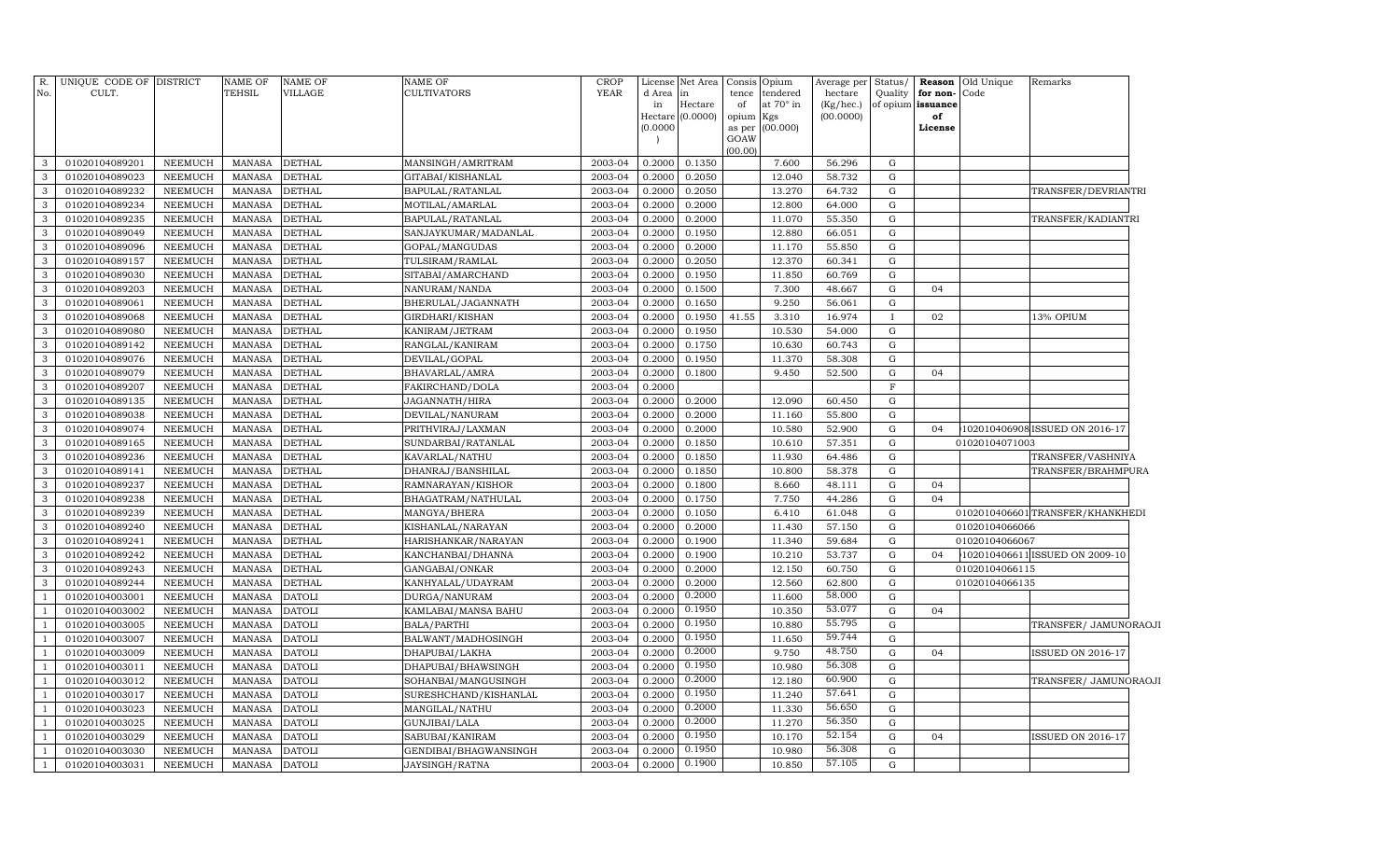| R.             | UNIQUE CODE OF DISTRICT |                | <b>NAME OF</b> | <b>NAME OF</b> | <b>NAME OF</b>              | CROP    | License             | Net Area            | Consis    | Opium           | Average per | Status/     | Reason            | Old Unique     | Remarks                         |  |
|----------------|-------------------------|----------------|----------------|----------------|-----------------------------|---------|---------------------|---------------------|-----------|-----------------|-------------|-------------|-------------------|----------------|---------------------------------|--|
| No.            | CULT.                   |                | TEHSIL         | VILLAGE        | <b>CULTIVATORS</b>          | YEAR    | d Area              | in                  | tence     | tendered        | hectare     | Quality     | for non-          | Code           |                                 |  |
|                |                         |                |                |                |                             |         | in                  | Hectare<br>(0.0000) | of        | at 70° in       | (Kg/hec.)   |             | of opium issuance |                |                                 |  |
|                |                         |                |                |                |                             |         | Hectare<br>(0.0000) |                     | opium Kgs | as per (00.000) | (00.0000)   |             | of<br>License     |                |                                 |  |
|                |                         |                |                |                |                             |         |                     |                     | GOAW      |                 |             |             |                   |                |                                 |  |
|                |                         |                |                |                |                             |         |                     |                     | (00.00)   |                 |             |             |                   |                |                                 |  |
|                | 01020104003033          | NEEMUCH        | <b>MANASA</b>  | <b>DATOLI</b>  | NARENDRA/SURESHCHAND        | 2003-04 | 0.2000              | 0.1850              |           | 10.440          | 56.432      | G           |                   |                |                                 |  |
|                | 01020104003034          | NEEMUCH        | <b>MANASA</b>  | <b>DATOLI</b>  | BHANWARLAL/NANURAM          | 2003-04 | 0.2000              | 0.1950              |           | 10.970          | 56.256      | ${\rm G}$   |                   |                | TRANSFER/JAMUNORAOJI            |  |
|                | 01020104003035          | NEEMUCH        | MANASA         | <b>DATOLI</b>  | VARDA/NANDA                 | 2003-04 | 0.2000              | 0.2000              |           | 11.480          | 57.400      | ${\rm G}$   |                   |                |                                 |  |
|                | 01020104003008          | NEEMUCH        | <b>MANASA</b>  | <b>DATOLI</b>  | PREMKUNWAR/BHIMSINGH        | 2003-04 | 0.2000              | 0.1900              |           | 11.220          | 59.053      | ${\rm G}$   |                   |                |                                 |  |
|                | 01020104003027          | <b>NEEMUCH</b> | <b>MANASA</b>  | <b>DATOLI</b>  | NATHU/SHYAMA                | 2003-04 | 0.2000              | 0.1900              |           | 11.100          | 58.421      | ${\bf G}$   |                   |                |                                 |  |
|                | 01020104003016          | NEEMUCH        | <b>MANASA</b>  | <b>DATOLI</b>  | KOSHLENDRASINGH/BALWANTSING | 2003-04 | 0.2000              | 0.1950              |           | 13.590          | 69.692      | ${\bf G}$   |                   |                | TRANSFER/ JAMUNORAOJI           |  |
|                | 01020104003036          | NEEMUCH        | <b>MANASA</b>  | <b>DATOLI</b>  | MANGILAL/ONKAR              | 2003-04 | 0.2000              | 0.1950              |           | 10.550          | 54.103      | ${\rm G}$   |                   | 01020104009064 |                                 |  |
|                | 01020104032001          | <b>NEEMUCH</b> | MANASA         | <b>DATLAI</b>  | BHAGWAN/NARAYAN             | 2003-04 | 0.2000              | 0.1900              |           | 11.630          | 61.211      | ${\rm G}$   |                   |                |                                 |  |
|                | 01020104032002          | NEEMUCH        | <b>MANASA</b>  | <b>DATLAI</b>  | NANALAL/BHERU               | 2003-04 | 0.2000              | 0.1900              |           | 13.300          | 70.000      | ${\rm G}$   |                   |                |                                 |  |
|                | 01020104032004          | NEEMUCH        | MANASA         | <b>DATLAI</b>  | MOHAN/BADRILAL              | 2003-04 | 0.2000              | 0.1950              |           | 13.330          | 68.359      | ${\rm G}$   |                   |                |                                 |  |
|                | 01020104032006          | <b>NEEMUCH</b> | <b>MANASA</b>  | <b>DATLAI</b>  | DASHRATH/MANGILAL           | 2003-04 | 0.2000              | 0.1900              |           | 12.750          | 67.105      | ${\rm G}$   |                   |                |                                 |  |
|                | 01020104032007          | NEEMUCH        | MANASA         | <b>DATLAI</b>  | JAGDISH/BHURALAL            | 2003-04 | 0.2000              | 0.1900              |           | 12.660          | 66.632      | ${\rm G}$   |                   |                |                                 |  |
|                | 01020104032008          | NEEMUCH        | <b>MANASA</b>  | <b>DATLAI</b>  | DEVILAL/NANALAL             | 2003-04 | 0.2000              | 0.1950              |           | 13.290          | 68.154      | ${\rm G}$   |                   |                |                                 |  |
|                | 01020104032009          | <b>NEEMUCH</b> | <b>MANASA</b>  | <b>DATLAI</b>  | KAILASH/MANGILAL            | 2003-04 | 0.2000              | 0.1950              |           | 12.640          | 64.821      | ${\rm G}$   |                   |                |                                 |  |
|                | 01020104032010          | NEEMUCH        | <b>MANASA</b>  | <b>DATLAI</b>  | NANURAM/PYARA               | 2003-04 | 0.2000              | 0.1900              |           | 13.010          | 68.474      | ${\rm G}$   |                   |                |                                 |  |
|                | 01020104032011          | NEEMUCH        | <b>MANASA</b>  | <b>DATLAI</b>  | PREMSHANKAR/NATHU           | 2003-04 | 0.2000              | 0.1800              |           | 12.680          | 70.444      | ${\rm G}$   |                   |                |                                 |  |
|                | 01020104032013          | NEEMUCH        | <b>MANASA</b>  | <b>DATLAI</b>  | RAMESH/MANGILAL             | 2003-04 | 0.2000              | 0.1800              |           | 11.760          | 65.333      | ${\rm G}$   |                   |                |                                 |  |
|                | 01020104032014          | NEEMUCH        | <b>MANASA</b>  | <b>DATLAI</b>  | DEEPCHAND/UDAIRAM           | 2003-04 | 0.2000              | 0.1950              |           | 13.390          | 68.667      | ${\rm G}$   |                   |                | TRANSFER/ KANJARA               |  |
|                | 01020104032015          | NEEMUCH        | <b>MANASA</b>  | <b>DATLAI</b>  | SHANKAR/PANNA               | 2003-04 | 0.2000              | 0.2000              |           | 13.210          | 66.050      | ${\rm G}$   |                   |                |                                 |  |
|                | 01020104032016          | NEEMUCH        | MANASA         | <b>DATLAI</b>  | GHISA/BHERU                 | 2003-04 | 0.2000              | 0.1950              |           | 12.640          | 64.821      | ${\rm G}$   |                   |                |                                 |  |
|                | 01020104032017          | <b>NEEMUCH</b> | <b>MANASA</b>  | <b>DATLAI</b>  | GORILAL/MODAJI              | 2003-04 | 0.2000              | 0.1900              |           | 11.040          | 58.105      | ${\rm G}$   |                   |                |                                 |  |
|                | 01020104032018          | NEEMUCH        | <b>MANASA</b>  | <b>DATLAI</b>  | BABULAL/BADRILAL            | 2003-04 | 0.2000              | 0.2000              |           | 14.280          | 71.400      | ${\bf G}$   |                   |                |                                 |  |
|                | 01020104032005          | <b>NEEMUCH</b> | <b>MANASA</b>  | <b>DATLAI</b>  | CHHAGANLAL/RUPA             | 2003-04 | 0.2000              | 0.1900              |           | 12.640          | 66.526      | ${\rm G}$   |                   | 01020104026335 |                                 |  |
|                | 01020104032020          | NEEMUCH        | <b>MANASA</b>  | <b>DATLAI</b>  | BAPULAL/KANWARLAL           | 2003-04 | 0.2000              | 0.1800              |           | 10.630          | 59.056      | ${\rm G}$   |                   |                | 0102010408301 TRANSFER/ LUMDI   |  |
|                | 01020104032021          | <b>NEEMUCH</b> | <b>MANASA</b>  | <b>DATLAI</b>  | BHANWARLAL/NATHU            | 2003-04 | 0.2000              | 0.1900              |           | 12.220          | 64.316      | ${\rm G}$   |                   | 01020104026132 |                                 |  |
|                | 01020104032022          | NEEMUCH        | MANASA         | <b>DATLAI</b>  | CHAINA/BHERA                | 2003-04 | 0.2000              | 0.1900              |           | 11.560          | 60.842      | ${\rm G}$   |                   |                | 0102010617201 TRANSFER/BHAMESAR |  |
| $\overline{2}$ | 01020104038002          | <b>NEEMUCH</b> | <b>MANASA</b>  | <b>DANGADI</b> | NANDLAL/GIRDHARILAL         | 2003-04 | 0.2000              | 0.2000              |           | 11.490          | 57.450      | ${\rm G}$   |                   |                |                                 |  |
| $\overline{2}$ | 01020104038003          | NEEMUCH        | <b>MANASA</b>  | <b>DANGADI</b> | KANCHANBAI/KISANLAL         | 2003-04 | 0.2000              | 0.1950              |           | 14.870          | 76.256      | $\mathbf G$ |                   |                |                                 |  |
| $\overline{2}$ | 01020104038005          | <b>NEEMUCH</b> | <b>MANASA</b>  | <b>DANGADI</b> | NARAYAN/UDA                 | 2003-04 | 0.2000              | 0.2000              |           | 12.230          | 61.150      | ${\rm G}$   |                   |                |                                 |  |
| $\overline{2}$ | 01020104038007          | <b>NEEMUCH</b> | <b>MANASA</b>  | <b>DANGADI</b> | NANDA/MAYARAM GAYRI         | 2003-04 | 0.2000              | 0.1400              |           | 8.130           | 58.071      | ${\rm G}$   |                   |                |                                 |  |
| $\overline{2}$ | 01020104038008          | NEEMUCH        | <b>MANASA</b>  | <b>DANGADI</b> | DEVKISAN/MATA KANTABAI      | 2003-04 | 0.2000              | 0.1300              |           | 8.000           | 61.538      | ${\rm G}$   |                   |                |                                 |  |
| $\overline{2}$ | 01020104038013          | NEEMUCH        | <b>MANASA</b>  | <b>DANGADI</b> | AMRU/KACHRU                 | 2003-04 | 0.2000              | 0.2000              |           | 11.930          | 59.650      | ${\rm G}$   |                   |                |                                 |  |
| $\overline{2}$ | 01020104038021          | NEEMUCH        | <b>MANASA</b>  | <b>DANGADI</b> | MULCHAND/MAYARAM            | 2003-04 | 0.2000              | 0.1950              |           | 11.690          | 59.949      | ${\rm G}$   |                   |                |                                 |  |
| $\overline{2}$ | 01020104038022          | NEEMUCH        | <b>MANASA</b>  | <b>DANGADI</b> | NARAYAN/RADHU               | 2003-04 | 0.2000              | 0.2100              |           | 12.900          | 61.429      | ${\rm G}$   |                   |                |                                 |  |
| $\overline{2}$ | 01020104038023          | NEEMUCH        | <b>MANASA</b>  | <b>DANGADI</b> | NANDLAL/MANGILAL            | 2003-04 | 0.2000              | 0.1700              |           | 9.770           | 57.471      | G           |                   |                |                                 |  |
| $\overline{a}$ | 01020104038026          | NEEMUCH        | MANASA         | <b>DANGADI</b> | BHERULAL/MAGNIRAM           | 2003-04 | 0.2000              | 0.1650              |           | 9.020           | 54.667      | ${\rm G}$   |                   |                |                                 |  |
| $\overline{a}$ | 01020104038029          | NEEMUCH        | MANASA         | <b>DANGADI</b> | BHAGIRATH/GENDA             | 2003-04 | 0.2000              | 0.1800              |           | 10.070          | 55.944      | G           |                   |                |                                 |  |
| $\overline{2}$ | 01020104038031          | NEEMUCH        | MANASA         | <b>DANGADI</b> | MOHANLAL/NANURAM            | 2003-04 | 0.2000              | 0.1150              |           | 6.630           | 57.652      | ${\rm G}$   |                   |                |                                 |  |
| $\overline{2}$ | 01020104038032          | <b>NEEMUCH</b> | <b>MANASA</b>  | <b>DANGADI</b> | HARIRAM/SEVA GAYRI          | 2003-04 | 0.2000              | 0.1600              |           | 9.620           | 60.125      | ${\rm G}$   |                   |                |                                 |  |
| $\overline{2}$ | 01020104038035          | NEEMUCH        | <b>MANASA</b>  | <b>DANGADI</b> | MOHANLAL/CHATARBHUJ         | 2003-04 | 0.2000              | 0.1900              |           | 11.220          | 59.053      | ${\rm G}$   |                   |                |                                 |  |
| $\overline{2}$ | 01020104038040          | NEEMUCH        | <b>MANASA</b>  | <b>DANGADI</b> | RAMSUKHIBAI/RAMCHANDRA      | 2003-04 | 0.2000              | 0.2000              |           | 9.700           | 48.500      | ${\rm G}$   | 04                |                |                                 |  |
| $\overline{2}$ | 01020104038041          | NEEMUCH        | <b>MANASA</b>  | <b>DANGADI</b> | RADHU/NATHU                 | 2003-04 | 0.2000              | 0.1950              |           | 11.840          | 60.718      | ${\rm G}$   |                   |                |                                 |  |
| $\overline{2}$ | 01020104038044          | <b>NEEMUCH</b> | <b>MANASA</b>  | <b>DANGADI</b> | SHIVNARAYAN/HAJARILAL       | 2003-04 | 0.2000              | 0.1650              |           | 11.010          | 66.727      | ${\rm G}$   |                   |                |                                 |  |
| $\overline{a}$ | 01020104038048          | NEEMUCH        | <b>MANASA</b>  | <b>DANGADI</b> | BAGDIRAM/CHATARBHUJ         | 2003-04 | 0.2000              | 0.1850              |           | 13.100          | 70.811      | G           |                   |                |                                 |  |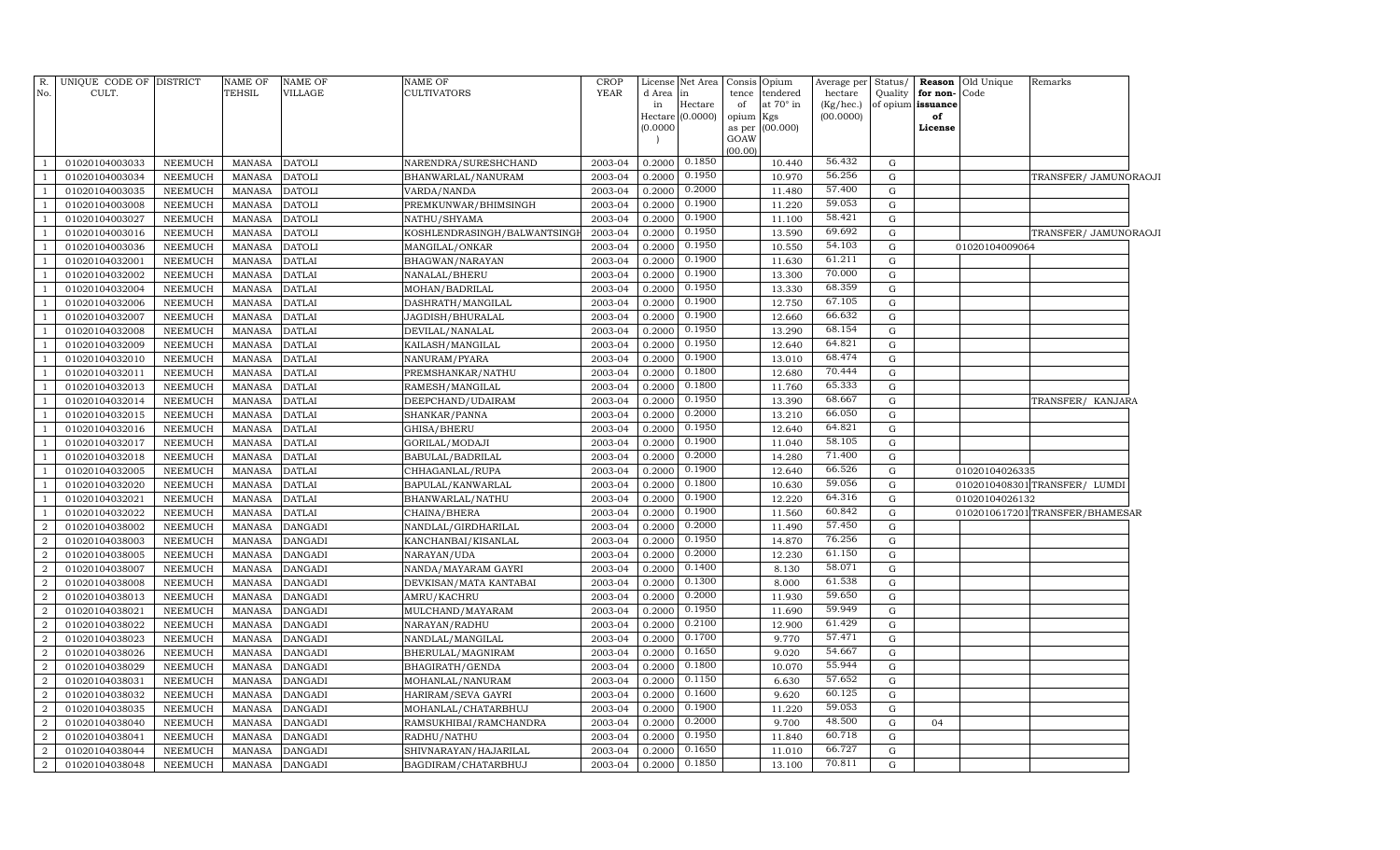| R.<br>No.                          | UNIQUE CODE OF DISTRICT<br>CULT. |                           | <b>NAME OF</b><br>TEHSIL       | <b>NAME OF</b><br>VILLAGE                  | <b>NAME OF</b><br><b>CULTIVATORS</b>                       | <b>CROP</b><br><b>YEAR</b> | d Area in<br>in  | License Net Area<br>Hectare<br>Hectare (0.0000) | Consis<br>tence<br>of<br>opium Kgs | Opium<br>tendered<br>at 70° in | Average per Status/<br>hectare<br>(Kg/hec.)<br>(00.0000) |                  | Quality for non-Code<br>of opium issuance<br>of | <b>Reason</b> Old Unique | Remarks                         |
|------------------------------------|----------------------------------|---------------------------|--------------------------------|--------------------------------------------|------------------------------------------------------------|----------------------------|------------------|-------------------------------------------------|------------------------------------|--------------------------------|----------------------------------------------------------|------------------|-------------------------------------------------|--------------------------|---------------------------------|
|                                    |                                  |                           |                                |                                            |                                                            |                            | (0.0000)         |                                                 | as per<br>GOAW<br>(00.00)          | (00.000)                       |                                                          |                  | License                                         |                          |                                 |
| $\overline{2}$                     | 01020104038050                   | NEEMUCH                   | MANASA                         | <b>DANGADI</b>                             | KANHAIYALAL/ONKAR                                          | 2003-04                    | 0.2000           | 0.1000                                          |                                    | 6.130                          | 61.300                                                   | G                |                                                 |                          |                                 |
| $\overline{a}$                     | 01020104038052                   | NEEMUCH                   | MANASA                         | <b>DANGADI</b>                             | BAPULAL/MAGNIRAM                                           | 2003-04                    | 0.2000           | 0.1850                                          |                                    | 11.120                         | 60.108                                                   | G                |                                                 |                          |                                 |
| $\overline{2}$                     | 01020104038054                   | NEEMUCH                   | MANASA                         | <b>DANGADI</b>                             | CHOTU/BHERA                                                | 2003-04                    | 0.2000           | 0.1500                                          |                                    | 9.620                          | 64.133                                                   | G                |                                                 |                          |                                 |
| $\overline{2}$                     | 01020104038055                   | <b>NEEMUCH</b>            | <b>MANASA</b>                  | <b>DANGADI</b>                             | DEUBAI/LAXMAN                                              | 2003-04                    | 0.2000           | 0.1900                                          |                                    | 10.660                         | 56.105                                                   | $\mathbf G$      |                                                 |                          |                                 |
| $\overline{2}$                     | 01020104038062                   | <b>NEEMUCH</b>            | <b>MANASA</b>                  | <b>DANGADI</b>                             | NANDA/ONKAR                                                | 2003-04                    | 0.2000           | 0.1450                                          |                                    | 8.230                          | 56.759                                                   | G                |                                                 |                          |                                 |
| $\boldsymbol{2}$                   | 01020104038064                   | <b>NEEMUCH</b>            | <b>MANASA</b>                  | <b>DANGADI</b>                             | PRABHUBAI/HARIRAM                                          | 2003-04                    | 0.2000           | 0.1950                                          |                                    | 12.030                         | 61.692                                                   | $\mathbf G$      |                                                 |                          |                                 |
| $\overline{2}$                     | 01020104038065                   | NEEMUCH                   | <b>MANASA</b>                  | <b>DANGADI</b>                             | BAPULAL/DHANRAJ                                            | 2003-04                    | 0.2000           | 0.1850                                          |                                    | 12.270                         | 66.324                                                   | G                |                                                 |                          |                                 |
| $\overline{a}$                     | 01020104038069                   | NEEMUCH                   | <b>MANASA</b>                  | <b>DANGADI</b>                             | BASANTILAL/DEVA                                            | 2003-04                    | 0.2000           | 0.2050                                          |                                    | 13.020                         | 63.512                                                   | G                |                                                 |                          | NAME CHANGE                     |
| $\boldsymbol{2}$                   | 01020104038071                   | NEEMUCH                   | <b>MANASA</b>                  | <b>DANGADI</b>                             | MANGILAL/CHATARBHUJ                                        | 2003-04                    | 0.2000           | 0.1400                                          |                                    | 8.850                          | 63.214                                                   | G                |                                                 |                          |                                 |
| $\boldsymbol{2}$                   | 01020104038072                   | NEEMUCH                   | <b>MANASA</b>                  | <b>DANGADI</b>                             | BHANWARIBAI/BHUWANISHANKAR                                 | 2003-04                    | 0.2000           | 0.1900                                          |                                    | 12.670                         | 66.684                                                   | G                |                                                 |                          |                                 |
| $\overline{2}$                     | 01020104038043                   | <b>NEEMUCH</b>            | <b>MANASA</b>                  | <b>DANGADI</b>                             | NANIBAI/BHERULAL                                           | 2003-04                    | 0.2000           | 0.2000                                          |                                    | 11.970                         | 59.850                                                   | G                |                                                 |                          |                                 |
| $\overline{2}$                     | 01020104038051                   | <b>NEEMUCH</b>            | <b>MANASA</b>                  | <b>DANGADI</b>                             | KESHIBAI/GIRDHARI                                          | 2003-04                    | 0.2000           | 0.1650                                          |                                    | 9.580                          | 58.061                                                   | $\mathbf G$      |                                                 |                          |                                 |
| $\overline{2}$                     | 01020104038001                   | <b>NEEMUCH</b>            | <b>MANASA</b>                  | <b>DANGADI</b>                             | FATEHSINGH/PRATAPSINGH                                     | 2003-04                    | 0.2000           | 0.1850                                          |                                    | 11.630                         | 62.865                                                   | $\mathbf G$      |                                                 |                          |                                 |
| $\overline{2}$                     | 01020104038074                   | NEEMUCH                   | <b>MANASA</b>                  | <b>DANGADI</b>                             | PRABHULAL/GULAB                                            | 2003-04                    | 0.2000           | 0.1500                                          |                                    | 10.550                         | 70.333                                                   | G                |                                                 |                          |                                 |
| $\overline{2}$                     | 01020104038009                   | NEEMUCH                   | <b>MANASA</b>                  | <b>DANGADI</b>                             | PURALAL/TULSIRAM                                           | 2003-04                    | 0.2000           | 0.1750                                          |                                    | 9.620                          | 54.971                                                   | G                |                                                 |                          |                                 |
| $\overline{2}$                     | 01020104038039                   | <b>NEEMUCH</b>            | <b>MANASA</b>                  | <b>DANGADI</b>                             | DHANNIBAI/RAMA                                             | 2003-04                    | 0.2000           | 0.2050                                          |                                    | 12.350                         | 60.244                                                   | G                |                                                 |                          |                                 |
| $\overline{a}$                     | 01020104038020                   | NEEMUCH                   | <b>MANASA</b>                  | <b>DANGADI</b>                             | NANDLAL/KISHNA                                             | 2003-04                    | 0.2000           | 0.1900                                          |                                    | 11.210                         | 59.000                                                   | G                |                                                 |                          |                                 |
| $\overline{2}$                     | 01020104038028                   | NEEMUCH                   | MANASA                         | <b>DANGADI</b>                             | GORISHANKAR/NARAYAN                                        | 2003-04                    | 0.2000           | 0.2000                                          |                                    | 11.570                         | 57.850                                                   | G                |                                                 | 01020104034088           |                                 |
| $\overline{a}$                     | 01020104038033                   | <b>NEEMUCH</b>            | <b>MANASA</b>                  | <b>DANGADI</b>                             | SHIVNARAYAN/GHASI                                          | 2003-04                    | 0.2000           | 0.2000                                          |                                    | 12.560                         | 62.800                                                   | G                |                                                 | 01020104129032           |                                 |
| $\overline{2}$                     | 01020104038037                   | <b>NEEMUCH</b>            | <b>MANASA</b>                  | <b>DANGADI</b>                             | NANURAM/KASHIRAM                                           | 2003-04                    | 0.2000           | 0.1950                                          |                                    | 11.890                         | 60.974                                                   | $\mathbf G$      |                                                 | 01020104112015           |                                 |
| $\overline{2}$                     | 01020104038077                   | NEEMUCH                   | <b>MANASA</b>                  | <b>DANGADI</b>                             | CHUNNILAL/RUGHNATH                                         | 2003-04                    | 0.2000           | 0.1850                                          |                                    | 11.700                         | 63.243                                                   | $\mathbf G$      |                                                 |                          | 0102010403906 TRANSFER/ HANSPUR |
| $\overline{2}$                     | 01020104038078                   | NEEMUCH                   | <b>MANASA</b>                  | <b>DANGADI</b>                             | RAMLAL/HARIRAM                                             | 2003-04                    | 0.2000           | 0.1900                                          |                                    | 12.450                         | 65.526                                                   | G                |                                                 |                          | 0102010407900 TRANSFER/ BAMNI   |
| $\overline{2}$                     | 01020104038027                   | <b>NEEMUCH</b>            | <b>MANASA</b>                  | <b>DANGADI</b>                             | LAXMIBAI/BAGDU                                             | 2003-04                    | 0.2000           | 0.2000                                          |                                    | 12.440                         | 62.200                                                   | G                |                                                 | 070<br>069               |                                 |
| $\overline{a}$                     | 01020104038019                   | <b>NEEMUCH</b>            | <b>MANASA</b>                  | <b>DANGADI</b>                             | GHASI/PANNA                                                | 2003-04                    | 0.2000           | 0.2000                                          |                                    | 12.030                         | 60.150<br>59.474                                         | G                |                                                 |                          |                                 |
| $\overline{2}$                     | 01020104037003                   | NEEMUCH                   | <b>MANASA</b>                  | DANDHERI CHARBHUJA                         | KESIBAI/NARAYAN                                            | 2003-04                    | 0.2000           | 0.1900<br>0.1950                                |                                    | 11.300                         | 63.897                                                   | G                |                                                 |                          |                                 |
| $\overline{2}$                     | 01020104037005                   | NEEMUCH                   | <b>MANASA</b>                  | DANDHERI CHARBHUJA                         | BHAGATRAM/RUGHNATH                                         | 2003-04                    | 0.2000           | 0.2000                                          |                                    | 12.460                         | 66.400                                                   | G                |                                                 |                          |                                 |
| $\overline{2}$                     | 01020104037006                   | <b>NEEMUCH</b>            | <b>MANASA</b>                  | DANDHERI CHARBHUJA                         | BHARATRAM/RUGHNATH                                         | 2003-04                    | 0.2000           | 0.1950                                          |                                    | 13.280                         | 67.692                                                   | G<br>$\mathbf G$ |                                                 |                          |                                 |
| $\overline{a}$                     | 01020104037008                   | <b>NEEMUCH</b>            | <b>MANASA</b>                  | DANDHERI CHARBHUJA                         | <b>BHAWSINGH/KESA</b>                                      | 2003-04                    | 0.2000           | 0.1900                                          |                                    | 13.200                         | 66.526                                                   |                  |                                                 |                          |                                 |
| $\boldsymbol{2}$<br>$\overline{2}$ | 01020104037009<br>01020104037010 | <b>NEEMUCH</b><br>NEEMUCH | <b>MANASA</b><br><b>MANASA</b> | DANDHERI CHARBHUJA                         | KESURAM/JAISINGH<br>DANDHERI CHARBHUJA RAMGOPAL/BHANWARLAL | 2003-04<br>2003-04         | 0.2000<br>0.2000 | 0.1150                                          |                                    | 12.640<br>7.840                | 68.174                                                   | G<br>G           |                                                 |                          |                                 |
| $\overline{2}$                     | 01020104037015                   | <b>NEEMUCH</b>            | <b>MANASA</b>                  | DANDHERI CHARBHUJA                         | RUPIBAI/GOMA                                               | 2003-04                    | 0.2000           | 0.1600                                          |                                    | 9.060                          | 56.625                                                   | G                |                                                 |                          |                                 |
| $\overline{2}$                     | 01020104037016                   | NEEMUCH                   | <b>MANASA</b>                  | DANDHERI CHARBHUJA MOTILAL/CHATRA          |                                                            | 2003-04                    | 0.2000           | 0.1950                                          |                                    | 12.850                         | 65.897                                                   | G                |                                                 |                          |                                 |
| $\overline{2}$                     | 01020104037017                   | NEEMUCH                   | <b>MANASA</b>                  | DANDHERI CHARBHUJA                         | RADHESHYAM/GANESH                                          | 2003-04                    | 0.2000           | 0.1450                                          |                                    | 10.110                         | 69.724                                                   | G                |                                                 |                          |                                 |
| $\overline{2}$                     | 01020104037018                   | <b>NEEMUCH</b>            | <b>MANASA</b>                  | DANDHERI CHARBHUJA SURAJMAL/KESHURAM       |                                                            | 2003-04                    | 0.2000           | 0.1950                                          |                                    | 12.920                         | 66.256                                                   | $\mathbf G$      |                                                 |                          |                                 |
| $\overline{2}$                     | 01020104037020                   | <b>NEEMUCH</b>            | <b>MANASA</b>                  | DANDHERI CHARBHUJA                         | RAMPRASAD/BHANWARLAL                                       | 2003-04                    | 0.2000           | 0.1150                                          |                                    | 6.890                          | 59.913                                                   | G                |                                                 |                          |                                 |
| $\boldsymbol{2}$                   | 01020104037022                   | <b>NEEMUCH</b>            | <b>MANASA</b>                  | DANDHERI CHARBHUJA                         | BIHARI/GOMAJI                                              | 2003-04                    | 0.2000           | 0.1950                                          |                                    | 11.780                         | 60.410                                                   | $\mathbf G$      |                                                 |                          |                                 |
| $\boldsymbol{2}$                   | 01020104037023                   | <b>NEEMUCH</b>            | <b>MANASA</b>                  | DANDHERI CHARBHUJA                         | KESHARBAI/BHANWARLAL                                       | 2003-04                    | 0.2000           | 0.1550                                          |                                    | 9.650                          | 62.258                                                   | $\mathbf G$      |                                                 |                          |                                 |
| $\overline{2}$                     | 01020104037026                   | <b>NEEMUCH</b>            | <b>MANASA</b>                  | DANDHERI CHARBHUJA                         | LALCHAND/GULAB                                             | 2003-04                    | 0.2000           | 0.1950                                          |                                    | 11.720                         | 60.103                                                   | $\mathbf G$      |                                                 |                          |                                 |
| $\overline{2}$                     | 01020104037029                   | NEEMUCH                   | <b>MANASA</b>                  |                                            | DANDHERI CHARBHUJA SHANKARLAL/NANURAM                      | 2003-04                    | 0.2000           | 0.0950                                          |                                    | 5.490                          | 57.789                                                   | G                |                                                 |                          |                                 |
| $\overline{2}$                     | 01020104037030                   | <b>NEEMUCH</b>            | <b>MANASA</b>                  |                                            | DANDHERI CHARBHUJA RAMVILAS/RAMCHANDRA                     | 2003-04                    | 0.2000           | 0.1700                                          |                                    | 10.450                         | 61.471                                                   | G                |                                                 |                          |                                 |
| $\overline{a}$                     | 01020104037035                   | <b>NEEMUCH</b>            | <b>MANASA</b>                  | DANDHERI CHARBHUJA                         | KANHAIYALAL/BHANWARLAL                                     | 2003-04                    | 0.2000           | 0.1850                                          |                                    | 12.090                         | 65.351                                                   | ${\rm G}$        |                                                 |                          |                                 |
| $\overline{2}$                     | 01020104037025                   | <b>NEEMUCH</b>            | <b>MANASA</b>                  | DANDHERI CHARBHUJA RATAN/GANGARAM          |                                                            | 2003-04                    | 0.2000           | 0.1600                                          |                                    | 9.490                          | 59.313                                                   | $\mathbf G$      |                                                 |                          |                                 |
| $\boldsymbol{2}$                   | 01020104037007                   | <b>NEEMUCH</b>            | MANASA                         | DANDHERI CHARBHUJA MANGU/RAMA              |                                                            | 2003-04                    | 0.2000           | 0.1950                                          |                                    | 11.690                         | 59.949                                                   | ${\rm G}$        |                                                 |                          |                                 |
| $\overline{a}$                     | 01020104037038                   | <b>NEEMUCH</b>            |                                | MANASA DANDHERI CHARBHUJA MANGILAL/RODILAL |                                                            | 2003-04                    | 0.2000           | 0.2000                                          |                                    | 11.430                         | 57.150                                                   | $\mathbf{G}$     |                                                 |                          |                                 |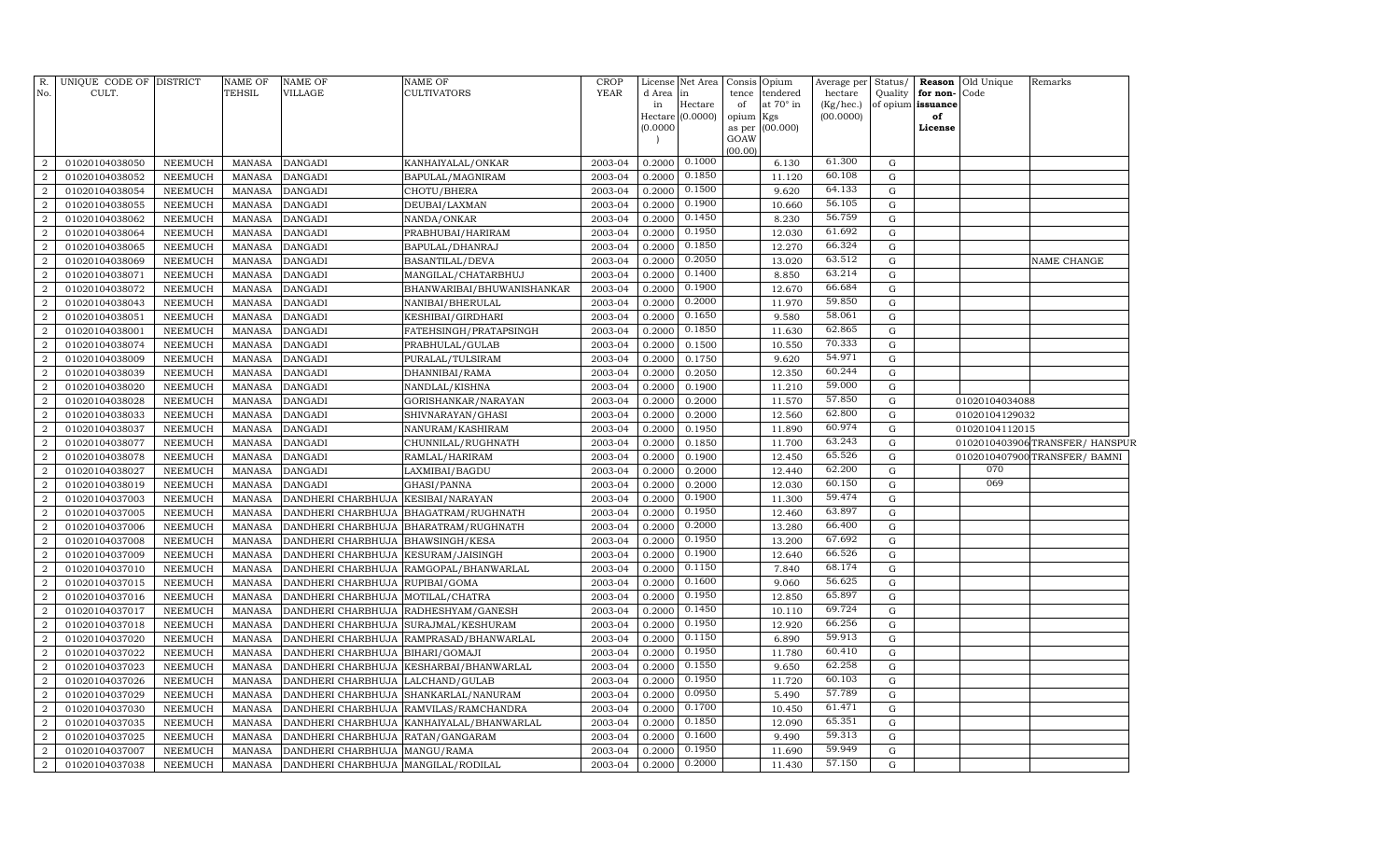| R.             | UNIQUE CODE OF DISTRICT |                | NAME OF       | NAME OF                              | <b>NAME OF</b>              | CROP        | License  | Net Area         | Consis Opium                 |                  | Average per Status/ |                   |               | <b>Reason</b> Old Unique | Remarks                  |                                                   |
|----------------|-------------------------|----------------|---------------|--------------------------------------|-----------------------------|-------------|----------|------------------|------------------------------|------------------|---------------------|-------------------|---------------|--------------------------|--------------------------|---------------------------------------------------|
| No.            | CULT.                   |                | TEHSIL        | VILLAGE                              | <b>CULTIVATORS</b>          | <b>YEAR</b> | d Area   | in               | tence tendered               |                  | hectare             | Quality           | for non-Code  |                          |                          |                                                   |
|                |                         |                |               |                                      |                             |             | in       | Hectare          | of                           | at $70^\circ$ in | $(Kg/$ hec. $)$     | of opium issuance |               |                          |                          |                                                   |
|                |                         |                |               |                                      |                             |             | (0.0000) | Hectare (0.0000) | opium Kgs<br>as per (00.000) |                  | (00.0000)           |                   | of<br>License |                          |                          |                                                   |
|                |                         |                |               |                                      |                             |             |          |                  | GOAW                         |                  |                     |                   |               |                          |                          |                                                   |
|                |                         |                |               |                                      |                             |             |          |                  | (00.00)                      |                  |                     |                   |               |                          |                          |                                                   |
| 2              | 01020104037039          | NEEMUCH        | MANASA        | DANDHERI CHARBHUJA BANSHILAL/NANURAM |                             | 2003-04     | 0.2000   | 0.1850           |                              | 11.030           | 59.622              | G                 |               |                          | TRANSFER/ DANGARI        |                                                   |
| 2              | 01020104037040          | <b>NEEMUCH</b> | <b>MANASA</b> | DANDHERI CHARBHUJA MANGILAL/GABBAJI  |                             | 2003-04     | 0.2000   | 0.2000           |                              | 12.080           | 60.400              | G                 |               |                          |                          | 0104020905505TRANSFER/ AWANA KACHARIYA M-IIMDS-II |
| 2              | 01020104061001          | NEEMUCH        | <b>MANASA</b> | <b>CHUKNI</b>                        | MANGILAL/KHYALIRAM          | 2003-04     | 0.2000   | 0.2000           |                              | 13.240           | 66.200              | G                 |               |                          |                          |                                                   |
| $\overline{2}$ | 01020104061002          | NEEMUCH        | MANASA        | <b>CHUKNI</b>                        | NANDLAL/AMRITRAM            | 2003-04     | 0.2000   | 0.1900           |                              | 11.560           | 60.842              | G                 |               |                          |                          |                                                   |
| <sup>2</sup>   | 01020104061003          | <b>NEEMUCH</b> | <b>MANASA</b> | CHUKNI                               | MANGILAL/KACHRU             | 2003-04     | 0.2000   | 0.1900           |                              | 11.290           | 59.421              | G                 |               |                          |                          |                                                   |
| $\overline{2}$ | 01020104061004          | NEEMUCH        | <b>MANASA</b> | CHUKNI                               | DHAPUBAI/CHENRAM            | 2003-04     | 0.2000   | 0.1900           |                              | 13.010           | 68.474              | G                 |               |                          |                          |                                                   |
| 2              | 01020104061005          | <b>NEEMUCH</b> | <b>MANASA</b> | CHUKNI                               | KACHRULAL/GAMER             | 2003-04     | 0.2000   | 0.2000           |                              | 12.950           | 64.750              | G                 |               |                          |                          |                                                   |
| 2              | 01020104061006          | NEEMUCH        | <b>MANASA</b> | CHUKNI                               | SAJJANBAI/HEERALAL          | 2003-04     | 0.2000   | 0.1900           |                              | 11.560           | 60.842              | G                 |               |                          |                          |                                                   |
| 2              | 01020104061008          | NEEMUCH        | <b>MANASA</b> | CHUKNI                               | TULSIRAM/BAPULAL            | 2003-04     | 0.2000   | 0.2000           |                              | 11.530           | 57.650              | G                 |               |                          |                          |                                                   |
| $\overline{2}$ | 01020104061011          | NEEMUCH        | <b>MANASA</b> | CHUKNI                               | MANGILAL/MODA               | 2003-04     | 0.2000   | 0.1900           |                              | 10.870           | 57.211              | G                 |               |                          |                          |                                                   |
| 2              | 01020104061012          | NEEMUCH        | <b>MANASA</b> | CHUKNI                               | BANSHILAL/RAMKISHAN         | 2003-04     | 0.2000   | 0.1850           |                              | 9.410            | 50.865              | G                 | 04            |                          |                          |                                                   |
| 2              | 01020104061013          | NEEMUCH        | <b>MANASA</b> | CHUKNI                               | MANGILAL/RAJARAM            | 2003-04     | 0.2000   | 0.1950           |                              | 12.600           | 64.615              | G                 |               |                          |                          |                                                   |
| 2              | 01020104061014          | NEEMUCH        | <b>MANASA</b> | CHUKNI                               | DEVILAL/VARDICHANDRA        | 2003-04     | 0.2000   | 0.2000           |                              | 12.090           | 60.450              | G                 |               |                          |                          |                                                   |
| 2              | 01020104061015          | NEEMUCH        | <b>MANASA</b> | CHUKNI                               | RAMESHCHANDRA/AEKARILAL     | 2003-04     | 0.2000   | 0.2000           |                              | 11.560           | 57.800              | G                 |               |                          |                          |                                                   |
| 2              | 01020104061016          | NEEMUCH        | <b>MANASA</b> | CHUKNI                               | PANNALAL/NANDA              | 2003-04     | 0.2000   | 0.2000           |                              | 10.430           | 52.150              | G                 | 04            |                          | <b>ISSUED ON 2016-17</b> |                                                   |
| 2              | 01020104061017          | NEEMUCH        | <b>MANASA</b> | CHUKNI                               | KHYALIRAM/RAMA              | 2003-04     | 0.2000   | 0.1950           |                              | 11.770           | 60.359              | G                 |               |                          |                          |                                                   |
| 2              | 01020104061020          | <b>NEEMUCH</b> | <b>MANASA</b> | CHUKNI                               | RAMPRASAD/SALAGRAM          | 2003-04     | 0.2000   | 0.1750           |                              | 11.500           | 65.714              | $\mathbf G$       |               |                          |                          |                                                   |
| 2              | 01020104061022          | NEEMUCH        | <b>MANASA</b> | CHUKNI                               | NARAYAN/BHANWARLAL          | 2003-04     | 0.2000   | 0.1900           |                              | 12.090           | 63.632              | G                 |               |                          |                          |                                                   |
| <sup>2</sup>   | 01020104061023          | <b>NEEMUCH</b> | <b>MANASA</b> | CHUKNI                               | BHERULAL/KANIRAM            | 2003-04     | 0.2000   | 0.1900           |                              | 11.030           | 58.053              | G                 |               |                          |                          |                                                   |
| 2              | 01020104061024          | NEEMUCH        | <b>MANASA</b> | CHUKNI                               | NAGJI/PANNALAL              | 2003-04     | 0.2000   | 0.1900           |                              | 11.250           | 59.211              | $\mathbf G$       |               |                          |                          |                                                   |
| 2              | 01020104061025          | NEEMUCH        | <b>MANASA</b> | CHUKNI                               | RAMKUNWARBAI/PYARCHANDRA    | 2003-04     | 0.2000   | 0.1950           |                              | 11.160           | 57.231              | G                 |               |                          |                          |                                                   |
| 2              | 01020104061026          | NEEMUCH        | <b>MANASA</b> | CHUKNI                               | MANGILAL/BHANWARLAL RATHORE | 2003-04     | 0.2000   | 0.1950           |                              | 12.610           | 64.667              | G                 |               |                          |                          |                                                   |
| 2              | 01020104061027          | <b>NEEMUCH</b> | <b>MANASA</b> | CHUKNI                               | NATHULAL/MULCHANDRA         | 2003-04     | 0.2000   | 0.1950           |                              | 12.470           | 63.949              | G                 |               |                          |                          |                                                   |
| $\overline{a}$ | 01020104061028          | NEEMUCH        | <b>MANASA</b> | CHUKNI                               | SALAGRAM/BHURA              | 2003-04     | 0.2000   | 0.1850           |                              | 11.780           | 63.676              | G                 |               |                          |                          |                                                   |
| 2              | 01020104061029          | NEEMUCH        | <b>MANASA</b> | CHUKNI                               | PRABHULAL/TULSIRAM          | 2003-04     | 0.2000   | 0.1950           |                              | 11.610           | 59.538              | G                 |               |                          |                          |                                                   |
| $\overline{2}$ | 01020104061030          | <b>NEEMUCH</b> | <b>MANASA</b> | CHUKNI                               | RATANLAL/BHURA              | 2003-04     | 0.2000   | 0.2000           |                              | 12.400           | 62.000              | G                 | 09            |                          |                          |                                                   |
| $\overline{2}$ | 01020104061031          | <b>NEEMUCH</b> | <b>MANASA</b> | CHUKNI                               | MANGIBAI/CHAGANLAL          | 2003-04     | 0.2000   | 0.1900           |                              | 11.700           | 61.579              | G                 |               |                          |                          |                                                   |
| 2              | 01020104061032          | <b>NEEMUCH</b> | <b>MANASA</b> | CHUKNI                               | KANWARLAL/MANGILAL          | 2003-04     | 0.2000   | 0.1950           |                              | 11.490           | 58.923              | G                 |               |                          |                          |                                                   |
| $\overline{2}$ | 01020104061033          | <b>NEEMUCH</b> | <b>MANASA</b> | CHUKNI                               | HEERALAL/GULAB              | 2003-04     | 0.2000   | 0.1900           |                              | 11.170           | 58.789              | G                 |               |                          |                          |                                                   |
| $\overline{2}$ | 01020104061034          | <b>NEEMUCH</b> | <b>MANASA</b> | CHUKNI                               | AEKARILAL/GULABCHAND        | 2003-04     | 0.2000   | 0.1950           |                              | 13.430           | 68.872              | G                 |               |                          |                          |                                                   |
| 2              | 01020104061035          | <b>NEEMUCH</b> | <b>MANASA</b> | CHUKNI                               | BAPULAL/RAMKISHAN           | 2003-04     | 0.2000   | 0.1750           |                              | 10.620           | 60.686              | G                 |               |                          |                          |                                                   |
| $\overline{2}$ | 01020104061037          | <b>NEEMUCH</b> | <b>MANASA</b> | CHUKNI                               | MANGILAL/GULABCHANDRA       | 2003-04     | 0.2000   | 0.1950           |                              | 11.680           | 59.897              | $\mathbf G$       |               |                          |                          |                                                   |
| 2              | 01020104061038          | <b>NEEMUCH</b> | <b>MANASA</b> | CHUKNI                               | KISHANLAL/MOTILAL           | 2003-04     | 0.2000   | 0.2000           |                              | 12.250           | 61.250              | G                 |               |                          |                          |                                                   |
| 2              | 01020104061040          | <b>NEEMUCH</b> | <b>MANASA</b> | CHUKNI                               | SHIVLAL/MOTI                | 2003-04     | 0.2000   | 0.2050           |                              | 12.430           | 60.634              | G                 |               |                          |                          |                                                   |
| $\overline{2}$ | 01020104061041          | <b>NEEMUCH</b> | <b>MANASA</b> | CHUKNI                               | RAMKRISHNA/MOTILAL          | 2003-04     | 0.2000   | 0.1950           |                              | 12.110           | 62.103              | G                 |               |                          |                          |                                                   |
| 2              | 01020104061044          | <b>NEEMUCH</b> | <b>MANASA</b> | CHUKNI                               | PURALAL/MEGHA               | 2003-04     | 0.2000   | 0.1700           |                              | 10.740           | 63.176              | G                 |               |                          |                          |                                                   |
| 2              | 01020104061046          | <b>NEEMUCH</b> | <b>MANASA</b> | CHUKNI                               | AMBARAM/MEGHRAJ             | 2003-04     | 0.2000   | 0.2000           |                              | 11.800           | 59.000              | G                 |               |                          |                          |                                                   |
| $\overline{2}$ | 01020104061047          | <b>NEEMUCH</b> | <b>MANASA</b> | CHUKNI                               | BADRILAL/RAJARAM            | 2003-04     | 0.2000   | 0.1950           |                              | 12.260           | 62.872              | G                 |               |                          |                          |                                                   |
| 2              | 01020104061048          | <b>NEEMUCH</b> | <b>MANASA</b> | CHUKNI                               | SHANKARLAL/VARDICHANDRA     | 2003-04     | 0.2000   | 0.1900           |                              | 11.900           | 62.632              | $\mathbf G$       |               |                          |                          |                                                   |
| $\overline{2}$ | 01020104061049          | <b>NEEMUCH</b> | <b>MANASA</b> | CHUKNI                               | RAMESHWAR/KHYALIRAM         | 2003-04     | 0.2000   | 0.2000           |                              | 12.600           | 63.000              | G                 |               |                          |                          |                                                   |
| <sup>2</sup>   | 01020104061050          | <b>NEEMUCH</b> | <b>MANASA</b> | CHUKNI                               | MANNALAL/KANWARLAL          | 2003-04     | 0.2000   | 0.1000           |                              | 6.580            | 65.800              | $\mathbf G$       |               |                          |                          |                                                   |
| 2              | 01020104061051          | <b>NEEMUCH</b> | <b>MANASA</b> | CHUKNI                               | DHULICHANDRA/BANSHILAL      | 2003-04     | 0.2000   | 0.1700           |                              | 10.290           | 60.529              | G                 |               |                          |                          |                                                   |
| 2              | 01020104061052          | NEEMUCH        | <b>MANASA</b> | CHUKNI                               | MANNALAL/RATANLAL           | 2003-04     | 0.2000   | 0.2000           |                              | 12.400           | 62.000              | G                 |               |                          |                          |                                                   |
| 2              | 01020104061053          | NEEMUCH        | MANASA        | <b>CHUKNI</b>                        | BHANWARIBAI/SALAGRAM        | 2003-04     | 0.2000   | 0.1700           |                              | 9.970            | 58.647              | $\mathbf G$       |               |                          |                          |                                                   |
|                |                         |                |               |                                      |                             |             |          |                  |                              |                  |                     |                   |               |                          |                          |                                                   |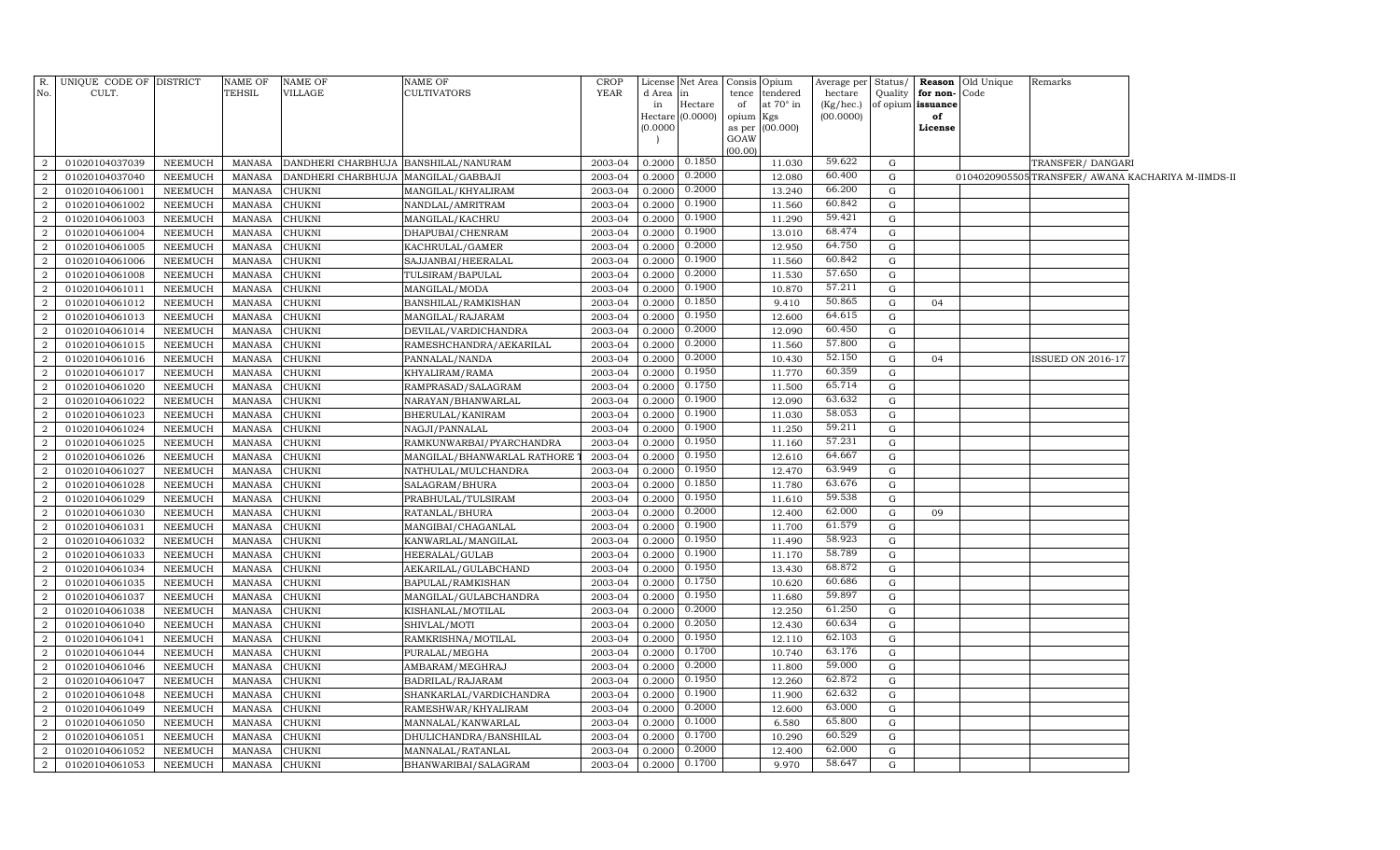| R.<br>No.        | UNIQUE CODE OF DISTRICT<br>CULT. |                | <b>NAME OF</b><br>TEHSIL | <b>NAME OF</b><br><b>VILLAGE</b> | NAME OF<br>CULTIVATORS      | <b>CROP</b><br><b>YEAR</b> | d Area   | License Net Area<br>lin | Consis<br>tence | Opium<br>tendered | Average per<br>hectare | Status/<br>Quality | for non-          | <b>Reason</b> Old Unique<br>Code | Remarks                         |
|------------------|----------------------------------|----------------|--------------------------|----------------------------------|-----------------------------|----------------------------|----------|-------------------------|-----------------|-------------------|------------------------|--------------------|-------------------|----------------------------------|---------------------------------|
|                  |                                  |                |                          |                                  |                             |                            | in       | Hectare                 | of              | at 70° in         | (Kg/hec.)              |                    | of opium issuance |                                  |                                 |
|                  |                                  |                |                          |                                  |                             |                            |          | Hectare (0.0000)        | opium           | Kgs               | (00.0000)              |                    | of                |                                  |                                 |
|                  |                                  |                |                          |                                  |                             |                            | (0.0000) |                         | as per<br>GOAW  | (00.000)          |                        |                    | License           |                                  |                                 |
|                  |                                  |                |                          |                                  |                             |                            |          |                         | (00.00)         |                   |                        |                    |                   |                                  |                                 |
| $\overline{2}$   | 01020104061055                   | <b>NEEMUCH</b> | <b>MANASA</b>            | <b>CHUKNI</b>                    | MANGUDAS/KISHANDAS          | 2003-04                    | 0.2000   | 0.2100                  |                 | 12.620            | 60.095                 | $\mathbf G$        |                   |                                  |                                 |
| $\overline{2}$   | 01020104061056                   | NEEMUCH        | <b>MANASA</b>            | CHUKNI                           | MATHRIBAI/HAJARI            | 2003-04                    | 0.2000   | 0.1950                  |                 | 11.870            | 60.872                 | $\mathbf G$        |                   |                                  |                                 |
| $\overline{2}$   | 01020104061057                   | NEEMUCH        | <b>MANASA</b>            | <b>CHUKNI</b>                    | KESHARBAI/BHAWSINGH         | 2003-04                    | 0.2000   | 0.1850                  |                 | 12.540            | 67.784                 | G                  |                   |                                  |                                 |
| $\boldsymbol{2}$ | 01020104061058                   | NEEMUCH        | <b>MANASA</b>            | <b>CHUKNI</b>                    | BASANTILAL/BHAWSINGH        | 2003-04                    | 0.2000   | 0.1900                  |                 | 11.750            | 61.842                 | G                  |                   |                                  |                                 |
| $\overline{2}$   | 01020104061059                   | <b>NEEMUCH</b> | <b>MANASA</b>            | CHUKNI                           | RAJMAL/BHAWSINGH            | 2003-04                    | 0.2000   | 0.2000                  |                 | 12.960            | 64.800                 | ${\rm G}$          |                   |                                  |                                 |
| $\boldsymbol{2}$ | 01020104061060                   | NEEMUCH        | <b>MANASA</b>            | CHUKNI                           | RAJMAL/BALRAM               | 2003-04                    | 0.2000   | 0.1950                  |                 | 11.510            | 59.026                 | G                  |                   |                                  |                                 |
| 2                | 01020104061061                   | <b>NEEMUCH</b> | <b>MANASA</b>            | CHUKNI                           | MOJAMBAI/CHANDA             | 2003-04                    | 0.2000   | 0.1900                  |                 | 11.600            | 61.053                 | ${\rm G}$          |                   |                                  |                                 |
| $\boldsymbol{2}$ | 01020104061062                   | NEEMUCH        | <b>MANASA</b>            | CHUKNI                           | CHANDUBAI/KESHURAM          | 2003-04                    | 0.2000   | 0.1950                  |                 | 11.640            | 59.692                 | G                  |                   |                                  |                                 |
| 2                | 01020104061063                   | NEEMUCH        | <b>MANASA</b>            | CHUKNI                           | ONKARLAL/MATHURALAL         | 2003-04                    | 0.2000   | 0.2050                  |                 | 12.530            | 61.122                 | $\mathbf G$        |                   |                                  |                                 |
| $\boldsymbol{2}$ | 01020104061065                   | NEEMUCH        | <b>MANASA</b>            | CHUKNI                           | MANGILAL/CHATARBHUJ         | 2003-04                    | 0.2000   | 0.2000                  |                 | 12.560            | 62.800                 | G                  |                   |                                  |                                 |
| $\overline{2}$   | 01020104061066                   | <b>NEEMUCH</b> | <b>MANASA</b>            | CHUKNI                           | RAMESHWAR/KISHANLAL         | 2003-04                    | 0.2000   | 0.1850                  |                 | 12.840            | 69.405                 | ${\rm G}$          |                   |                                  |                                 |
| $\boldsymbol{2}$ | 01020104061069                   | <b>NEEMUCH</b> | <b>MANASA</b>            | CHUKNI                           | ONKARLAL/CHENRAM            | 2003-04                    | 0.2000   | 0.1900                  |                 | 12.810            | 67.421                 | $\mathbf G$        |                   |                                  |                                 |
| $\overline{2}$   | 01020104061070                   | <b>NEEMUCH</b> | <b>MANASA</b>            | CHUKNI                           | GHANSHYAM/MATHURALAL        | 2003-04                    | 0.2000   | 0.2000                  |                 | 12.880            | 64.400                 | ${\rm G}$          |                   |                                  |                                 |
| $\overline{2}$   | 01020104061071                   | <b>NEEMUCH</b> | <b>MANASA</b>            | <b>CHUKNI</b>                    | PYARCHANDRA/RAMPRASAD       | 2003-04                    | 0.2000   | 0.1750                  |                 | 11.460            | 65.486                 | $\mathbf G$        |                   |                                  |                                 |
| $\overline{2}$   | 01020104061072                   | <b>NEEMUCH</b> | <b>MANASA</b>            | CHUKNI                           | DASARATHDAS/MANGUDAS        | 2003-04                    | 0.2000   | 0.1950                  |                 | 11.670            | 59.846                 | $\mathbf G$        |                   |                                  |                                 |
| $\boldsymbol{2}$ | 01020104061073                   | NEEMUCH        | <b>MANASA</b>            | <b>CHUKNI</b>                    | SHOBHARAM/PRABHULAL         | 2003-04                    | 0.2000   | 0.1900                  |                 | 12.320            | 64.842                 | ${\rm G}$          |                   |                                  |                                 |
| $\overline{2}$   | 01020104061074                   | <b>NEEMUCH</b> | <b>MANASA</b>            | CHUKNI                           | DEVPRASAD/KANHAIYALAL       | 2003-04                    | 0.2000   | 0.2000                  |                 | 12.750            | 63.750                 | ${\rm G}$          |                   |                                  |                                 |
| $\boldsymbol{2}$ | 01020104061075                   | <b>NEEMUCH</b> | <b>MANASA</b>            | CHUKNI                           | RAMPRATAP/KISHANLAL         | 2003-04                    | 0.2000   | 0.1900                  |                 | 12.710            | 66.895                 | ${\rm G}$          |                   |                                  |                                 |
| $\overline{2}$   | 01020104061076                   | NEEMUCH        | <b>MANASA</b>            | CHUKNI                           | MANGILAL/BHANWARLAL PATIDAR | 2003-04                    | 0.2000   | 0.1950                  |                 | 12.820            | 65.744                 | ${\rm G}$          |                   |                                  |                                 |
| $\boldsymbol{2}$ | 01020104061081                   | <b>NEEMUCH</b> | <b>MANASA</b>            | CHUKNI                           | KANIRAM/BHAGIRATH           | 2003-04                    | 0.2000   | 0.2000                  |                 | 11.570            | 57.850                 | ${\rm G}$          |                   |                                  |                                 |
| $\overline{2}$   | 01020104061082                   | NEEMUCH        | <b>MANASA</b>            | CHUKNI                           | BAGDIRAM/SWAROOP            | 2003-04                    | 0.2000   | 0.1300                  |                 | 8.620             | 66.308                 | ${\rm G}$          |                   |                                  |                                 |
| $\overline{2}$   | 01020104061083                   | NEEMUCH        | <b>MANASA</b>            | CHUKNI                           | SITABAI/KHEMRAJ             | 2003-04                    | 0.2000   | 0.1650                  |                 | 10.160            | 61.576                 | $\mathbf G$        |                   |                                  |                                 |
| $\overline{2}$   | 01020104061084                   | <b>NEEMUCH</b> | <b>MANASA</b>            | CHUKNI                           | DEVA/PARTHA                 | 2003-04                    | 0.2000   | 0.1400                  |                 | 7.720             | 55.143                 | ${\rm G}$          |                   |                                  |                                 |
| $\overline{2}$   | 01020104061086                   | NEEMUCH        | <b>MANASA</b>            | CHUKNI                           | KISHANLAL/PANNALAL          | 2003-04                    | 0.2000   | 0.1900                  |                 | 12.470            | 65.632                 | $\mathbf G$        |                   |                                  |                                 |
| $\overline{2}$   | 01020104061087                   | <b>NEEMUCH</b> | <b>MANASA</b>            | CHUKNI                           | GANGABAI/GANGARAM           | 2003-04                    | 0.2000   | 0.1850                  |                 | 12.000            | 64.865                 | $\mathbf G$        |                   |                                  |                                 |
| $\boldsymbol{2}$ | 01020104061088                   | <b>NEEMUCH</b> | <b>MANASA</b>            | CHUKNI                           | PYARIBAI/DALUJI             | 2003-04                    | 0.2000   | 0.0950                  |                 | 6.250             | 65.789                 | $\mathbf G$        |                   |                                  |                                 |
| $\overline{2}$   | 01020104061089                   | <b>NEEMUCH</b> | <b>MANASA</b>            | CHUKNI                           | MATHURALAL/NATHUJI          | 2003-04                    | 0.2000   | 0.1200                  |                 | 7.940             | 66.167                 | $\mathbf G$        |                   |                                  |                                 |
| $\boldsymbol{2}$ | 01020104061092                   | <b>NEEMUCH</b> | <b>MANASA</b>            | CHUKNI                           | DHANNIBAI/PURILAL           | 2003-04                    | 0.2000   | 0.1950                  |                 | 11.770            | 60.359                 | $\mathbf G$        |                   |                                  |                                 |
| $\overline{2}$   | 01020104061094                   | <b>NEEMUCH</b> | <b>MANASA</b>            | CHUKNI                           | SADDA/CHATRA                | 2003-04                    | 0.2000   | 0.2000                  |                 | 11.430            | 57.150                 | $\mathbf G$        |                   |                                  |                                 |
| $\overline{2}$   | 01020104061095                   | <b>NEEMUCH</b> | <b>MANASA</b>            | CHUKNI                           | UDAIRAM/LAXMICHANDRA        | 2003-04                    | 0.2000   | 0.1600                  |                 | 9.990             | 62.438                 | ${\rm G}$          |                   |                                  |                                 |
| $\overline{2}$   | 01020104061096                   | NEEMUCH        | <b>MANASA</b>            | CHUKNI                           | BHERU/MANNA                 | 2003-04                    | 0.2000   | 0.1950                  |                 | 11.890            | 60.974                 | ${\rm G}$          |                   |                                  |                                 |
| $\overline{2}$   | 01020104061098                   | NEEMUCH        | <b>MANASA</b>            | CHUKNI                           | MATHRIBAI/GORA              | 2003-04                    | 0.2000   | 0.2000                  |                 | 12.690            | 63.450                 | $\mathbf G$        |                   |                                  |                                 |
| $\overline{2}$   | 01020104061102                   | NEEMUCH        | <b>MANASA</b>            | CHUKNI                           | KANHAIYALAL/MANGILAL        | 2003-04                    | 0.2000   | 0.1650                  |                 | 12.090            | 73.273                 | ${\rm G}$          |                   |                                  |                                 |
| $\overline{2}$   | 01020104061068                   | NEEMUCH        | <b>MANASA</b>            | CHUKNI                           | BALLA/CHANDA                | 2003-04                    | 0.2000   | 0.1900                  |                 | 11.470            | 60.368                 | ${\rm G}$          |                   |                                  |                                 |
| $\overline{2}$   | 01020104061009                   | NEEMUCH        | <b>MANASA</b>            | CHUKNI                           | RAMESHCHANDRA/SITABAI       | 2003-04                    | 0.2000   | 0.1950                  |                 | 10.980            | 56.308                 | $\mathbf G$        |                   |                                  |                                 |
| $\overline{2}$   | 01020104061021                   | <b>NEEMUCH</b> | <b>MANASA</b>            | CHUKNI                           | SURESHKUMAR/GORISHANKAR     | 2003-04                    | 0.2000   | 0.2000                  |                 | 12.750            | 63.750                 | $\mathbf G$        |                   |                                  |                                 |
| $\overline{2}$   | 01020104061036                   | <b>NEEMUCH</b> | <b>MANASA</b>            | CHUKNI                           | SABUBAI/JAGANNATH           | 2003-04                    | 0.2000   | 0.1950                  |                 | 12.030            | 61.692                 | ${\rm G}$          |                   |                                  |                                 |
| $\boldsymbol{2}$ | 01020104061010                   | <b>NEEMUCH</b> | <b>MANASA</b>            | CHUKNI                           | KASTURIBAI/AMRITRAM         | 2003-04                    | 0.2000   | 0.1900                  |                 | 13.490            | 71.000                 | $\mathbf G$        |                   | 01020104060055                   |                                 |
| $\overline{2}$   | 01020104061077                   | NEEMUCH        | <b>MANASA</b>            | CHUKNI                           | OMPRAKASH/BHAGATRAM         | 2003-04                    | 0.2000   | 0.1950                  |                 | 12.890            | 66.103                 | $\mathbf G$        |                   | 01020104060058                   |                                 |
| $\overline{2}$   | 01020104061105                   | <b>NEEMUCH</b> | <b>MANASA</b>            | CHUKNI                           | MANGILAL/CHAGANLAL          | 2003-04                    | 0.2000   | 0.1850                  |                 | 11.640            | 62.919                 | $\mathbf G$        |                   |                                  |                                 |
| $\overline{2}$   | 01020104061106                   | NEEMUCH        | <b>MANASA</b>            | CHUKNI                           | NARMADBAI/JAGANNATH         | 2003-04                    | 0.2000   | 0.1900                  |                 | 10.420            | 54.842                 | ${\rm G}$          |                   |                                  | 0102010407700 TRANSFER / DHAKNI |
| $\overline{a}$   | 01020104061107                   | NEEMUCH        | <b>MANASA</b>            | CHUKNI                           | KAILASHBAI/KANIRAM          | 2003-04                    | 0.2000   | 0.1700                  |                 | 9.480             | 55.765                 | $\mathbf G$        |                   |                                  |                                 |
| $\boldsymbol{2}$ | 01020104061108                   | NEEMUCH        | <b>MANASA</b>            | CHUKNI                           | SHANTILAL/MANGILAL          | 2003-04                    | 0.2000   | 0.1950                  |                 | 11.610            | 59.538                 | $\mathbf G$        |                   |                                  |                                 |
| $\sqrt{2}$       | 01020104061109                   | NEEMUCH        | MANASA                   | <b>CHUKNI</b>                    | CHATARBHUJ/PANNALAL         | 2003-04                    | 0.2000   | 0.1800                  |                 | 10.680            | 59.333                 | G                  |                   |                                  |                                 |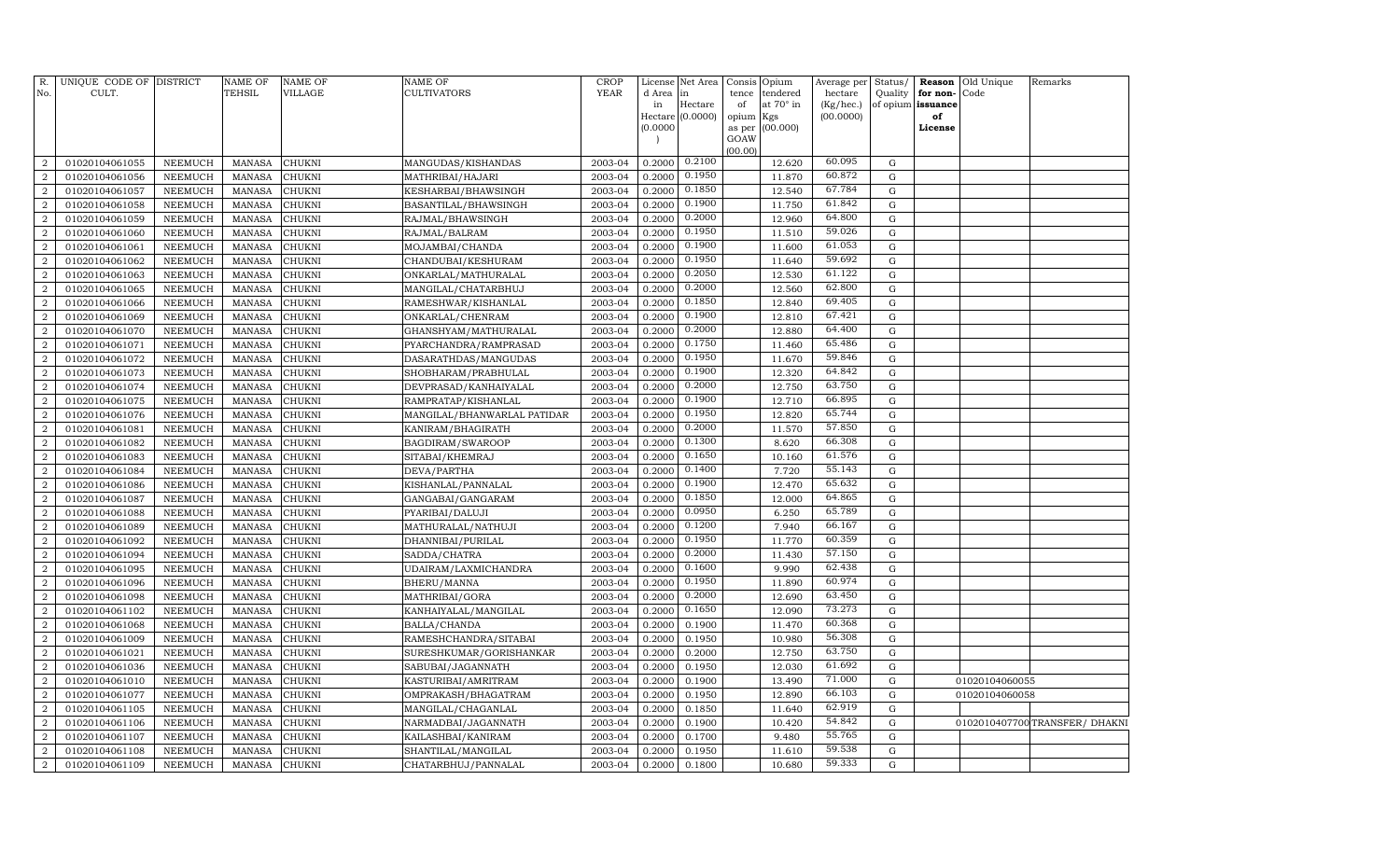|                | R. UNIQUE CODE OF DISTRICT |                | NAME OF       | <b>NAME OF</b>  | <b>NAME OF</b>         | <b>CROP</b> |              | License Net Area | Consis Opium    |                             |                      |              |                                           | Average per Status/ Reason Old Unique | Remarks                          |  |
|----------------|----------------------------|----------------|---------------|-----------------|------------------------|-------------|--------------|------------------|-----------------|-----------------------------|----------------------|--------------|-------------------------------------------|---------------------------------------|----------------------------------|--|
| No.            | CULT.                      |                | TEHSIL        | VILLAGE         | <b>CULTIVATORS</b>     | YEAR        | d Area<br>in | Hectare          | of              | tence tendered<br>at 70° in | hectare<br>(Kg/hec.) |              | Quality for non-Code<br>of opium issuance |                                       |                                  |  |
|                |                            |                |               |                 |                        |             |              | Hectare (0.0000) | opium Kgs       |                             | (00.0000)            |              | of                                        |                                       |                                  |  |
|                |                            |                |               |                 |                        |             | (0.0000)     |                  |                 | as per (00.000)             |                      |              | License                                   |                                       |                                  |  |
|                |                            |                |               |                 |                        |             |              |                  | GOAW<br>(00.00) |                             |                      |              |                                           |                                       |                                  |  |
| $\overline{2}$ | 01020104061110             | <b>NEEMUCH</b> | <b>MANASA</b> | <b>CHUKNI</b>   | RAMESHWAR/MEGHRAJ      | 2003-04     | 0.2000       | 0.1900           |                 | 10.650                      | 56.053               | G            |                                           |                                       | 0102010408400 TRANSFER/ NALKHEDA |  |
| $\overline{2}$ | 01020104061111             | <b>NEEMUCH</b> | <b>MANASA</b> | <b>CHUKNI</b>   | <b>JERILAL/KALU</b>    | 2003-04     | 0.2000       | 0.1800           |                 | 9.890                       | 54.944               | $\mathbf G$  |                                           |                                       |                                  |  |
| 2              | 01020104061112             | <b>NEEMUCH</b> | <b>MANASA</b> | CHUKNI          | SURAJBAI/RAMESHWAR     | 2003-04     | 0.2000       | 0.1150           |                 | 7.570                       | 65.826               | G            |                                           |                                       |                                  |  |
| 2              | 01020104061101             | <b>NEEMUCH</b> | <b>MANASA</b> | <b>CHUKNI</b>   | BASANTILAL/KHEMA       | 2003-04     | 0.2000       | 0.1900           | 40.80           | 2.210                       | 11.632               | $\mathbf{I}$ | 02                                        | 065                                   | 26% OPIUM                        |  |
| $\overline{1}$ | 01020104020001             | NEEMUCH        | <b>MANASA</b> | CHOWKADI        | MANGILAL/MYACHAND      | 2003-04     | 0.2000       | 0.2000           |                 | 13.100                      | 65.500               | $\mathbf G$  |                                           |                                       |                                  |  |
| <sup>1</sup>   | 01020104020002             | <b>NEEMUCH</b> | <b>MANASA</b> | <b>CHOWKADI</b> | SOHNIBAI/MOTILAL       | 2003-04     | 0.2000       | 0.1850           |                 | 11.240                      | 60.757               | $\mathbf G$  |                                           |                                       |                                  |  |
| <sup>1</sup>   | 01020104020003             | <b>NEEMUCH</b> | <b>MANASA</b> | CHOWKADI        | KESHURAM/LALURAM       | 2003-04     | 0.2000       | 0.1950           |                 | 12.230                      | 62.718               | $\mathbf G$  |                                           |                                       |                                  |  |
| - 1            | 01020104020004             | <b>NEEMUCH</b> | MANASA        | <b>CHOWKADI</b> | BHANWARLAL/KISHANLAL   | 2003-04     | 0.2000       | 0.1950           |                 | 12.340                      | 63.282               | G            |                                           |                                       |                                  |  |
| $\overline{1}$ | 01020104020005             | NEEMUCH        | <b>MANASA</b> | <b>CHOWKADI</b> | DAMARJI/CHUNNILAL      | 2003-04     | 0.2000       | 0.1950           |                 | 12.660                      | 64.923               | G            |                                           |                                       |                                  |  |
| <sup>1</sup>   | 01020104020006             | <b>NEEMUCH</b> | <b>MANASA</b> | <b>CHOWKADI</b> | BHERULAL/MEGHA         | 2003-04     | 0.2000       | 0.1950           |                 | 10.900                      | 55.897               | $\mathbf G$  |                                           |                                       |                                  |  |
| <sup>1</sup>   | 01020104020007             | NEEMUCH        | MANASA        | <b>CHOWKADI</b> | MANGILAL/BHARMAL       | 2003-04     | 0.2000       | 0.1900           |                 | 12.330                      | 64.895               | G            |                                           |                                       |                                  |  |
| <sup>1</sup>   | 01020104020008             | <b>NEEMUCH</b> | <b>MANASA</b> | <b>CHOWKADI</b> | GISHALAL/VARDICHAND    | 2003-04     | 0.2000       | 0.1800           |                 | 10.840                      | 60.222               | G            |                                           |                                       |                                  |  |
| $\overline{1}$ | 01020104020010             | <b>NEEMUCH</b> | <b>MANASA</b> | <b>CHOWKADI</b> | VARDI BAI/BHAWARLAL    | 2003-04     | 0.2000       | 0.1900           |                 | 11.820                      | 62.211               | G            |                                           |                                       |                                  |  |
| $\overline{1}$ | 01020104020011             | NEEMUCH        | <b>MANASA</b> | CHOWKADI        | TULSIRAM/JAIRAM        | 2003-04     | 0.2000       | 0.1800           |                 | 10.940                      | 60.778               | ${\rm G}$    |                                           |                                       |                                  |  |
| $\overline{1}$ | 01020104020012             | <b>NEEMUCH</b> | <b>MANASA</b> | CHOWKADI        | NARAYAN/NANALAL        | 2003-04     | 0.2000       | 0.1800           |                 | 11.140                      | 61.889               | $\mathbf G$  |                                           |                                       |                                  |  |
| $\overline{1}$ | 01020104020013             | <b>NEEMUCH</b> | <b>MANASA</b> | <b>CHOWKADI</b> | CHHAGANLAL/BHERULAL    | 2003-04     | 0.2000       | 0.1800           |                 | 10.330                      | 57.389               | $\mathbf G$  |                                           |                                       |                                  |  |
| $\overline{1}$ | 01020104020014             | <b>NEEMUCH</b> | <b>MANASA</b> | CHOWKADI        | MODIRAM/MEGHA          | 2003-04     | 0.200        | 0.1950           |                 | 12.550                      | 64.359               | G            |                                           |                                       |                                  |  |
| $\overline{1}$ | 01020104020015             | <b>NEEMUCH</b> | <b>MANASA</b> | <b>CHOWKADI</b> | MOTI/GOPI              | 2003-04     | 0.2000       | 0.1950           |                 | 12.640                      | 64.821               | $\mathbf G$  |                                           |                                       |                                  |  |
| $\overline{1}$ | 01020104020016             | <b>NEEMUCH</b> | <b>MANASA</b> | <b>CHOWKADI</b> | RODU/HEERA             | 2003-04     | 0.2000       | 0.1800           |                 | 12.070                      | 67.056               | $\mathbf G$  |                                           |                                       |                                  |  |
| $\overline{1}$ | 01020104020017             | <b>NEEMUCH</b> | <b>MANASA</b> | CHOWKADI        | MANGILAL/ MODA         | 2003-04     | 0.2000       | 0.1950           |                 | 12.980                      | 66.564               | G            |                                           |                                       | NAME CHANGE                      |  |
| <sup>1</sup>   | 01020104020018             | <b>NEEMUCH</b> | <b>MANASA</b> | CHOWKADI        | BOTLAL/NARAYAN         | 2003-04     | 0.2000       | 0.1900           |                 | 12.430                      | 65.421               | G            |                                           |                                       |                                  |  |
| $\overline{1}$ | 01020104020019             | NEEMUCH        | <b>MANASA</b> | CHOWKADI        | MANGILAL VARDICHAND    | 2003-04     | 0.2000       | 0.1900           |                 | 12.320                      | 64.842               | G            |                                           |                                       |                                  |  |
| $\overline{1}$ | 01020104020020             | <b>NEEMUCH</b> | <b>MANASA</b> | CHOWKADI        | SHANKARLAL/KASHIRAM    | 2003-04     | 0.2000       | 0.1950           |                 | 12.240                      | 62.769               | $\mathbf G$  |                                           |                                       |                                  |  |
| <sup>1</sup>   | 01020104020021             | <b>NEEMUCH</b> | <b>MANASA</b> | CHOWKADI        | CHHAGANLAL/MEGHA       | 2003-04     | 0.2000       | 0.2000           |                 | 12.120                      | 60.600               | $\mathbf G$  |                                           |                                       |                                  |  |
| -1             | 01020104020022             | <b>NEEMUCH</b> | MANASA        | <b>CHOWKADI</b> | RAMA/MAYACHAND         | 2003-04     | 0.2000       | 0.1900           |                 | 11.080                      | 58.316               | G            |                                           |                                       |                                  |  |
| $\overline{1}$ | 01020104020023             | NEEMUCH        | MANASA        | <b>CHOWKADI</b> | MANGILAL/KARU          | 2003-04     | 0.2000       | 0.1900           |                 | 11.080                      | 58.316               | G            |                                           |                                       |                                  |  |
| <sup>1</sup>   | 01020104020024             | <b>NEEMUCH</b> | MANASA        | <b>CHOWKADI</b> | DEVILAL/GOPICHAND      | 2003-04     | 0.2000       | 0.1900           |                 | 12.320                      | 64.842               | $\mathbf G$  |                                           |                                       |                                  |  |
| <sup>1</sup>   | 01020104020025             | NEEMUCH        | MANASA        | <b>CHOWKADI</b> | SOHANLAL/HANSA         | 2003-04     | 0.2000       | 0.1900           |                 | 11.820                      | 62.211               | G            |                                           |                                       |                                  |  |
| $\overline{1}$ | 01020104020026             | <b>NEEMUCH</b> | <b>MANASA</b> | <b>CHOWKADI</b> | <b>BABRU/ NANA</b>     | 2003-04     | 0.2000       | 0.1850           |                 | 10.580                      | 57.189               | G            |                                           |                                       |                                  |  |
| $\overline{1}$ | 01020104020027             | <b>NEEMUCH</b> | <b>MANASA</b> | <b>CHOWKADI</b> | NANDUBAI/KASHIRAM      | 2003-04     | 0.2000       | 0.2000           |                 | 12.030                      | 60.150               | $\mathbf G$  |                                           |                                       | NAME CHANGE                      |  |
| $\overline{1}$ | 01020104020029             | NEEMUCH        | <b>MANASA</b> | CHOWKADI        | RODA/BHAGCHAND         | 2003-04     | 0.2000       | 0.1700           |                 | 9.950                       | 58.529               | ${\rm G}$    |                                           |                                       |                                  |  |
| $\overline{1}$ | 01020104020030             | <b>NEEMUCH</b> | <b>MANASA</b> | CHOWKADI        | SOHANLAL/VARDICHAND    | 2003-04     | 0.2000       | 0.1850           |                 | 11.640                      | 62.919               | G            |                                           |                                       |                                  |  |
| $\overline{1}$ | 01020104020031             | <b>NEEMUCH</b> | <b>MANASA</b> | <b>CHOWKADI</b> | MOTILAL/NANDA          | 2003-04     | 0.2000       | 0.2000           |                 | 12.130                      | 60.650               | G            |                                           |                                       |                                  |  |
| $\overline{1}$ | 01020104020032             | <b>NEEMUCH</b> | <b>MANASA</b> | CHOWKADI        | SHANKARLAL GHISALAL    | 2003-04     | 0.2000       | 0.1950           |                 | 12.670                      | 64.974               | G            |                                           |                                       |                                  |  |
| $\overline{1}$ | 01020104020033             | <b>NEEMUCH</b> | <b>MANASA</b> | CHOWKADI        | KISHANLAL/BHANWARLAL   | 2003-04     | 0.2000       | 0.1850           |                 | 13.100                      | 70.811               | G            |                                           |                                       |                                  |  |
| $\overline{1}$ | 01020104020034             | <b>NEEMUCH</b> | <b>MANASA</b> | <b>CHOWKADI</b> | BANSHILAL/MOHANLAL     | 2003-04     | 0.2000       | 0.1950           |                 | 12.150                      | 62.308               | G            |                                           |                                       |                                  |  |
| $\overline{1}$ | 01020104020036             | <b>NEEMUCH</b> | <b>MANASA</b> | CHOWKADI        | HANSRAJ/CHUNNILAL      | 2003-04     | 0.2000       | 0.2000           |                 | 11.770                      | 58.850               | G            |                                           |                                       |                                  |  |
| $\overline{1}$ | 01020104020037             | <b>NEEMUCH</b> | <b>MANASA</b> | <b>CHOWKADI</b> | CHHAGANLAL/MOTI        | 2003-04     | 0.2000       | 0.1950           |                 | 11.660                      | 59.795               | $\mathbf G$  |                                           |                                       |                                  |  |
| $\overline{1}$ | 01020104020038             | NEEMUCH        | MANASA        | CHOWKADI        | BHAGCHAND/BHERULAL     | 2003-04     | 0.2000       | 0.2000           |                 | 11.610                      | 58.050               | $\mathbf G$  |                                           |                                       |                                  |  |
| -1             | 01020104020039             | <b>NEEMUCH</b> | <b>MANASA</b> | CHOWKADI        | MOHANLAL/GHASI         | 2003-04     | 0.2000       | 0.1850           |                 | 12.430                      | 67.189               | $\mathbf G$  |                                           |                                       |                                  |  |
| $\overline{1}$ | 01020104020041             | <b>NEEMUCH</b> | <b>MANASA</b> | CHOWKADI        | MODIGIR/SHAMBHUGIR     | 2003-04     | 0.2000       | 0.1900           |                 | 10.330                      | 54.368               | G            |                                           |                                       |                                  |  |
| <sup>1</sup>   | 01020104020042             | <b>NEEMUCH</b> | MANASA        | <b>CHOWKADI</b> | BHANWARI BAI/ MODI RAM | 2003-04     | 0.2000       | 0.1900           |                 | 12.710                      | 66.895               | G            |                                           |                                       |                                  |  |
| $\overline{1}$ | 01020104020043             | <b>NEEMUCH</b> | MANASA        | <b>CHOWKADI</b> | TULSIRAM/AMARCHAND     | 2003-04     | 0.2000       | 0.1950           |                 | 12.560                      | 64.410               | G            |                                           |                                       |                                  |  |
| $\mathbf{1}$   | 01020104020044             | NEEMUCH        |               | MANASA CHOWKADI | BHANWARLAL/RUPA        | 2003-04     | 0.2000       | 0.1950           |                 | 10.440                      | 53.538               | $\mathbf G$  | 04                                        |                                       |                                  |  |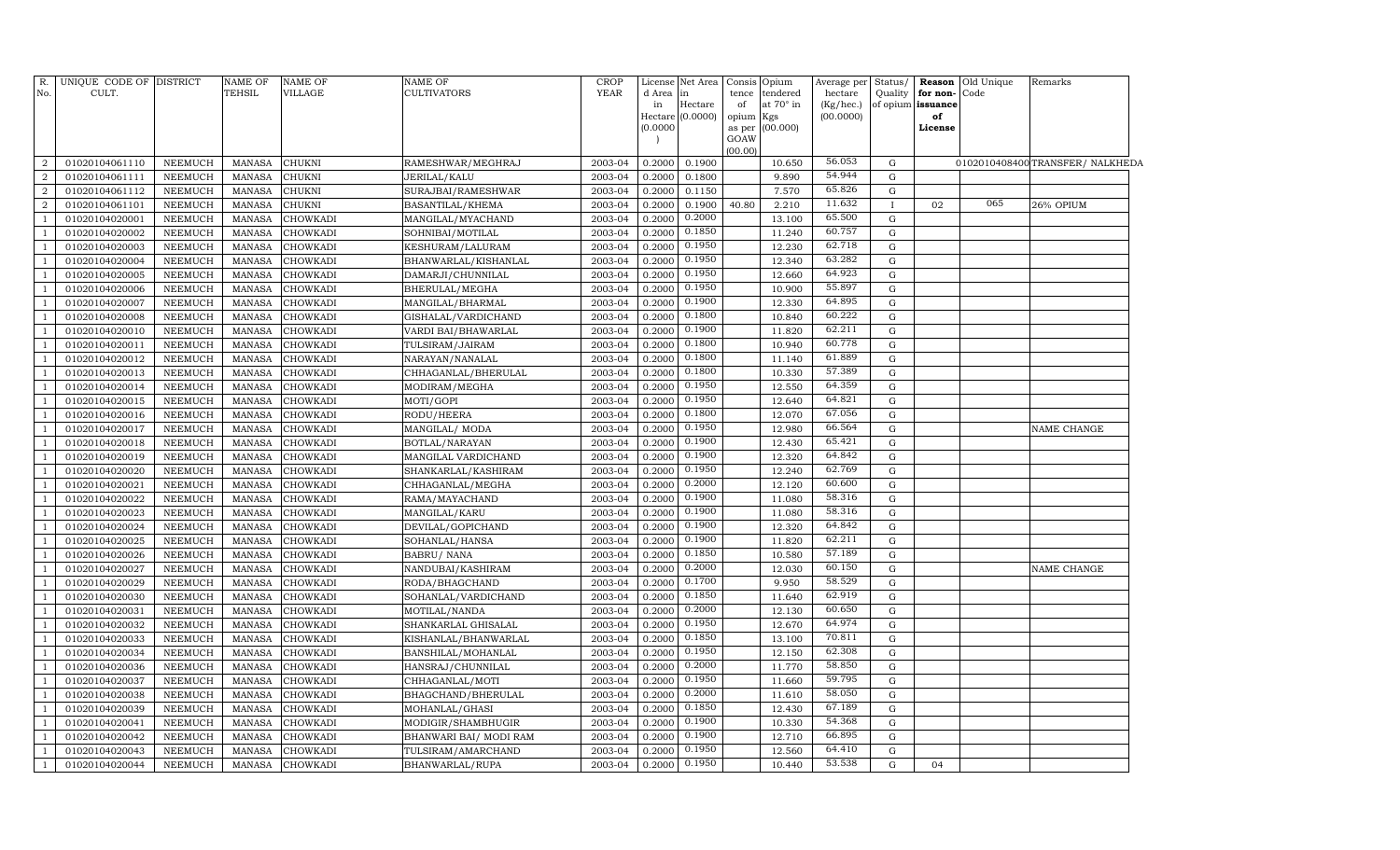| R.<br>No.      | UNIQUE CODE OF DISTRICT<br>CULT. |                | NAME OF<br>TEHSIL | <b>NAME OF</b><br>VILLAGE | <b>NAME OF</b><br>CULTIVATORS | <b>CROP</b><br><b>YEAR</b> | License<br>d Area | Net Area<br>in   | Consis<br>Opium<br>tendered<br>tence | Average per<br>hectare | Status/<br>Quality | Reason<br>for non- | Old Unique<br>Code | Remarks                  |
|----------------|----------------------------------|----------------|-------------------|---------------------------|-------------------------------|----------------------------|-------------------|------------------|--------------------------------------|------------------------|--------------------|--------------------|--------------------|--------------------------|
|                |                                  |                |                   |                           |                               |                            | in                | Hectare          | of<br>at 70° in                      | (Kg/hec.)              |                    | of opium issuance  |                    |                          |
|                |                                  |                |                   |                           |                               |                            |                   | Hectare (0.0000) | opium<br>Kgs                         | (00.0000)              |                    | of                 |                    |                          |
|                |                                  |                |                   |                           |                               |                            | (0.0000)          |                  | (00.000)<br>as per                   |                        |                    | License            |                    |                          |
|                |                                  |                |                   |                           |                               |                            |                   |                  | GOAW                                 |                        |                    |                    |                    |                          |
| $\mathbf{1}$   | 01020104020045                   | NEEMUCH        | <b>MANASA</b>     | CHOWKADI                  | JADAVCHAND/UDAILAL            | 2003-04                    | 0.2000            | 0.1900           | (00.00)<br>11.540                    | 60.737                 | G                  |                    |                    |                          |
| 1              | 01020104020046                   | <b>NEEMUCH</b> | <b>MANASA</b>     | CHOWKADI                  | TULSIBAI/DHULGIR              | 2003-04                    | 0.2000            | 0.1900           | 11.440                               | 60.211                 | $\mathbf G$        |                    |                    |                          |
| $\overline{1}$ | 01020104020047                   | <b>NEEMUCH</b> | MANASA            | CHOWKADI                  | NANDLAL/KASHIRAM              | 2003-04                    | 0.2000            | 0.1950           | 11.520                               | 59.077                 | G                  |                    |                    |                          |
| $\mathbf{1}$   | 01020104020048                   | <b>NEEMUCH</b> | <b>MANASA</b>     | CHOWKADI                  | NANIBAI/PRITHVIRAJ            | 2003-04                    | 0.2000            | 0.2000           | 12.090                               | 60.450                 | G                  |                    |                    |                          |
| $\mathbf{1}$   | 01020104020049                   | NEEMUCH        | <b>MANASA</b>     | CHOWKADI                  | BHANWARLAL/GORILAL            | 2003-04                    | 0.2000            | 0.1850           | 12.040                               | 65.081                 | G                  |                    |                    |                          |
| $\mathbf{1}$   | 01020104020050                   | <b>NEEMUCH</b> | <b>MANASA</b>     | CHOWKADI                  | SUKHLAL/GHISALAL              | 2003-04                    | 0.2000            | 0.1900           | 12.980                               | 68.316                 | $\mathbf G$        |                    |                    |                          |
| $\mathbf{1}$   | 01020104020052                   | <b>NEEMUCH</b> | <b>MANASA</b>     | CHOWKADI                  | NANDUBAI/DEVA                 | 2003-04                    | 0.2000            | 0.1900           | 11.030                               | 58.053                 | $\mathbf G$        |                    |                    |                          |
| $\mathbf{1}$   | 01020104020053                   | NEEMUCH        | <b>MANASA</b>     | CHOWKADI                  | GANGARAM/GULAB                | 2003-04                    | 0.2000            | 0.1850           | 11.850                               | 64.054                 | $\mathbf G$        |                    |                    |                          |
| $\mathbf{1}$   | 01020104020054                   | NEEMUCH        | <b>MANASA</b>     | CHOWKADI                  | KANHAIYALAL/MANGILAL          | 2003-04                    | 0.2000            | 0.1800           | 10.710                               | 59.500                 | $\mathbf G$        |                    |                    |                          |
| $\mathbf{1}$   | 01020104020055                   | NEEMUCH        | <b>MANASA</b>     | CHOWKADI                  | NATHULAL/KISHANLAL            | 2003-04                    | 0.2000            | 0.1950           | 12.700                               | 65.128                 | ${\rm G}$          |                    |                    |                          |
| $\mathbf{1}$   | 01020104020056                   | NEEMUCH        | <b>MANASA</b>     | CHOWKADI                  | MODIRAM/UDAIRAM               | 2003-04                    | 0.2000            | 0.1900           | 12.060                               | 63.474                 | ${\rm G}$          |                    |                    |                          |
| $\mathbf{1}$   | 01020104020057                   | NEEMUCH        | <b>MANASA</b>     | CHOWKADI                  | KESHURAM/BHAGCHAND            | 2003-04                    | 0.2000            | 0.2000           | 11.430                               | 57.150                 | G                  |                    |                    |                          |
| $\overline{1}$ | 01020104020058                   | <b>NEEMUCH</b> | <b>MANASA</b>     | CHOWKADI                  | MOHANLAL/KALU                 | 2003-04                    | 0.2000            | 0.1950           | 12.360                               | 63.385                 | G                  |                    |                    |                          |
| $\mathbf{1}$   | 01020104020059                   | <b>NEEMUCH</b> | <b>MANASA</b>     | CHOWKADI                  | BHULIBAI/SUKHLAL              | 2003-04                    | 0.2000            | 0.1850           | 11.710                               | 63.297                 | $\mathbf G$        |                    |                    |                          |
| 1              | 01020104020061                   | <b>NEEMUCH</b> | <b>MANASA</b>     | CHOWKADI                  | JAYRAM/BHIMA                  | 2003-04                    | 0.2000            | 0.1900           | 12.450                               | 65.526                 | $\mathbf G$        |                    |                    |                          |
| $\mathbf{1}$   | 01020104020062                   | <b>NEEMUCH</b> | <b>MANASA</b>     | CHOWKADI                  | PANNALAL/BHARMAL              | 2003-04                    | 0.2000            | 0.1750           | 10.350                               | 59.143                 | G                  |                    |                    |                          |
| $\mathbf{1}$   | 01020104020063                   | NEEMUCH        | <b>MANASA</b>     | CHOWKADI                  | KAILASHCHAND/JAGANNATH        | 2003-04                    | 0.2000            | 0.1700           | 10.960                               | 64.471                 | $\mathbf G$        |                    |                    |                          |
| $\mathbf{1}$   | 01020104020064                   | <b>NEEMUCH</b> | <b>MANASA</b>     | CHOWKADI                  | MOTI/NARAYAN                  | 2003-04                    | 0.2000            | 0.1950           | 11.710                               | 60.051                 | ${\rm G}$          |                    |                    |                          |
| $\mathbf{1}$   | 01020104020065                   | NEEMUCH        | <b>MANASA</b>     | CHOWKADI                  | SHANKARLAL/DEVILAL            | 2003-04                    | 0.2000            | 0.1850           | 10.780                               | 58.270                 | $\mathbf G$        |                    |                    |                          |
| $\mathbf{1}$   | 01020104020066                   | <b>NEEMUCH</b> | <b>MANASA</b>     | CHOWKADI                  | FULCHAND/NANALAL              | 2003-04                    | 0.2000            | 0.2000           | 12.030                               | 60.150                 | $\mathbf G$        |                    |                    |                          |
| $\overline{1}$ | 01020104020067                   | <b>NEEMUCH</b> | <b>MANASA</b>     | CHOWKADI                  | DEVA/BHARMAL                  | 2003-04                    | 0.2000            | 0.2000           | 12.990                               | 64.950                 | G                  |                    |                    |                          |
| $\mathbf{1}$   | 01020104020068                   | <b>NEEMUCH</b> | <b>MANASA</b>     | CHOWKADI                  | BABRU/BHERULAL                | 2003-04                    | 0.2000            | 0.1900           | 11.410                               | 60.053                 | G                  |                    |                    |                          |
| 1              | 01020104020069                   | <b>NEEMUCH</b> | <b>MANASA</b>     | <b>CHOWKADI</b>           | MANGILAL/KISHANLAL BADA       | 2003-04                    | 0.2000            | 0.1900           | 12.040                               | 63.368                 | $\mathbf G$        |                    |                    |                          |
| $\mathbf{1}$   | 01020104020070                   | <b>NEEMUCH</b> | <b>MANASA</b>     | CHOWKADI                  | MANGILAL/KISHANLAL CHHOTA     | 2003-04                    | 0.2000            | 0.1950           | 12.090                               | 62.000                 | $\mathbf G$        |                    |                    |                          |
| $\mathbf{1}$   | 01020104020071                   | NEEMUCH        | <b>MANASA</b>     | CHOWKADI                  | DEVILAL/VARDICHAND            | 2003-04                    | 0.2000            | 0.1950           | 12.120                               | 62.154                 | $\mathbf G$        |                    |                    |                          |
| $\mathbf{1}$   | 01020104020072                   | NEEMUCH        | <b>MANASA</b>     | CHOWKADI                  | JHAMKUBAI/PRITHVIRAJ          | 2003-04                    | 0.2000            | 0.1950           | 11.820                               | 60.615                 | G                  |                    |                    |                          |
| $\mathbf{1}$   | 01020104020073                   | NEEMUCH        | <b>MANASA</b>     | CHOWKADI                  | RADHESHYAM/BHANWARLAL         | 2003-04                    | 0.2000            | 0.2000           | 12.740                               | 63.700                 | $\mathbf G$        |                    |                    |                          |
| $\mathbf{1}$   | 01020104020074                   | <b>NEEMUCH</b> | <b>MANASA</b>     | CHOWKADI                  | SHIVPRAKASH/BALCHANDRA        | 2003-04                    | 0.2000            | 0.1500           | 10.220                               | 68.133                 | ${\rm G}$          |                    |                    |                          |
| $\overline{1}$ | 01020104020075                   | NEEMUCH        | <b>MANASA</b>     | CHOWKADI                  | RAMNATH/BHANWARLAL            | 2003-04                    | 0.2000            | 0.1500           | 9.000                                | 60.000                 | $\mathbf G$        |                    |                    |                          |
| $\mathbf{1}$   | 01020104020076                   | <b>NEEMUCH</b> | <b>MANASA</b>     | CHOWKADI                  | GOPALDAS/PRABHUDAS            | 2003-04                    | 0.2000            | 0.2000           | 13.210                               | 66.050                 | G                  |                    |                    |                          |
| $\overline{1}$ | 01020104020077                   | <b>NEEMUCH</b> | <b>MANASA</b>     | CHOWKADI                  | NATHULAL/MANGILAL             | 2003-04                    | 0.2000            | 0.1900           | 11.800                               | 62.105                 | $\mathbf G$        |                    |                    |                          |
| $\mathbf{1}$   | 01020104020078                   | <b>NEEMUCH</b> | <b>MANASA</b>     | CHOWKADI                  | SHANKARLAL/TULSIRAM           | 2003-04                    | 0.2000            | 0.1900           | 12.230                               | 64.368                 | $\mathbf G$        |                    |                    |                          |
| $\mathbf{1}$   | 01020104020079                   | NEEMUCH        | <b>MANASA</b>     | CHOWKADI                  | PARASRAM/LAXMINARAYAN         | 2003-04                    | 0.2000            | 0.2000           | 10.970                               | 54.850                 | $\mathbf G$        |                    |                    |                          |
| $\mathbf{1}$   | 01020104020080                   | <b>NEEMUCH</b> | <b>MANASA</b>     | CHOWKADI                  | RAMNARAYAN/LAXMINARAYAN       | 2003-04                    | 0.2000            | 0.1850           | 11.180                               | 60.432                 | G                  |                    |                    |                          |
| $\mathbf{1}$   | 01020104020082                   | <b>NEEMUCH</b> | <b>MANASA</b>     | CHOWKADI                  | SATYANARAYAN/RAMGOPAL         | 2003-04                    | 0.2000            | 0.2000           | 13.330                               | 66.650                 | ${\rm G}$          |                    |                    |                          |
| $\mathbf{1}$   | 01020104020083                   | <b>NEEMUCH</b> | <b>MANASA</b>     | CHOWKADI                  | GOPAL/MANGILAL                | 2003-04                    | 0.2000            | 0.2000           | 13.360                               | 66.800                 | $\mathbf G$        |                    |                    |                          |
| $\overline{1}$ | 01020104020084                   | NEEMUCH        | <b>MANASA</b>     | CHOWKADI                  | SURESHCHAND/BOTLAL            | 2003-04                    | 0.2000            | 0.1900           | 11.690                               | 61.526                 | $\mathbf G$        |                    |                    |                          |
| $\overline{1}$ | 01020104020085                   | <b>NEEMUCH</b> | <b>MANASA</b>     | CHOWKADI                  | TULSIRAM/NARAYAN              | 2003-04                    | 0.2000            | 0.2000           | 10.630                               | 53.150                 | G                  | 04                 |                    | <b>ISSUED ON 2009-10</b> |
| $\overline{1}$ | 01020104020087                   | <b>NEEMUCH</b> | <b>MANASA</b>     | CHOWKADI                  | BHUWANISHANKAR/PARTHA         | 2003-04                    | 0.2000            | 0.2000           | 11.770                               | 58.850                 | $\mathbf G$        |                    |                    |                          |
| 1              | 01020104020088                   | <b>NEEMUCH</b> | <b>MANASA</b>     | CHOWKADI                  | SHAMBHULAL/BHARMAL CHAMAR     | 2003-04                    | 0.2000            | 0.1950           | 12.810                               | 65.692                 | $\mathbf G$        |                    |                    |                          |
| $\mathbf{1}$   | 01020104020089                   | <b>NEEMUCH</b> | <b>MANASA</b>     | CHOWKADI                  | SANTOSHIBAI/GOPAL             | 2003-04                    | 0.2000            | 0.1950           | 11.750                               | 60.256                 | G                  |                    |                    |                          |
| $\mathbf{1}$   | 01020104020090                   | <b>NEEMUCH</b> | <b>MANASA</b>     | CHOWKADI                  | JAVCHAND/GOURILAL             | 2003-04                    | 0.2000            | 0.1850           | 12.160                               | 65.730                 | $\mathbf G$        |                    |                    |                          |
| $\mathbf{1}$   | 01020104020092                   | NEEMUCH        | <b>MANASA</b>     | CHOWKADI                  | RADHESHYAM/SUKHLAL            | 2003-04                    | 0.2000            | 0.2000           | 14.700                               | 73.500                 | G                  |                    |                    |                          |
| $\mathbf{1}$   | 01020104020093                   | NEEMUCH        | MANASA            | CHOWKADI                  | AMRITLAL/SUKHLAL              | 2003-04                    | 0.2000            | 0.2000           | 13.680                               | 68.400                 | $\mathbf G$        |                    |                    |                          |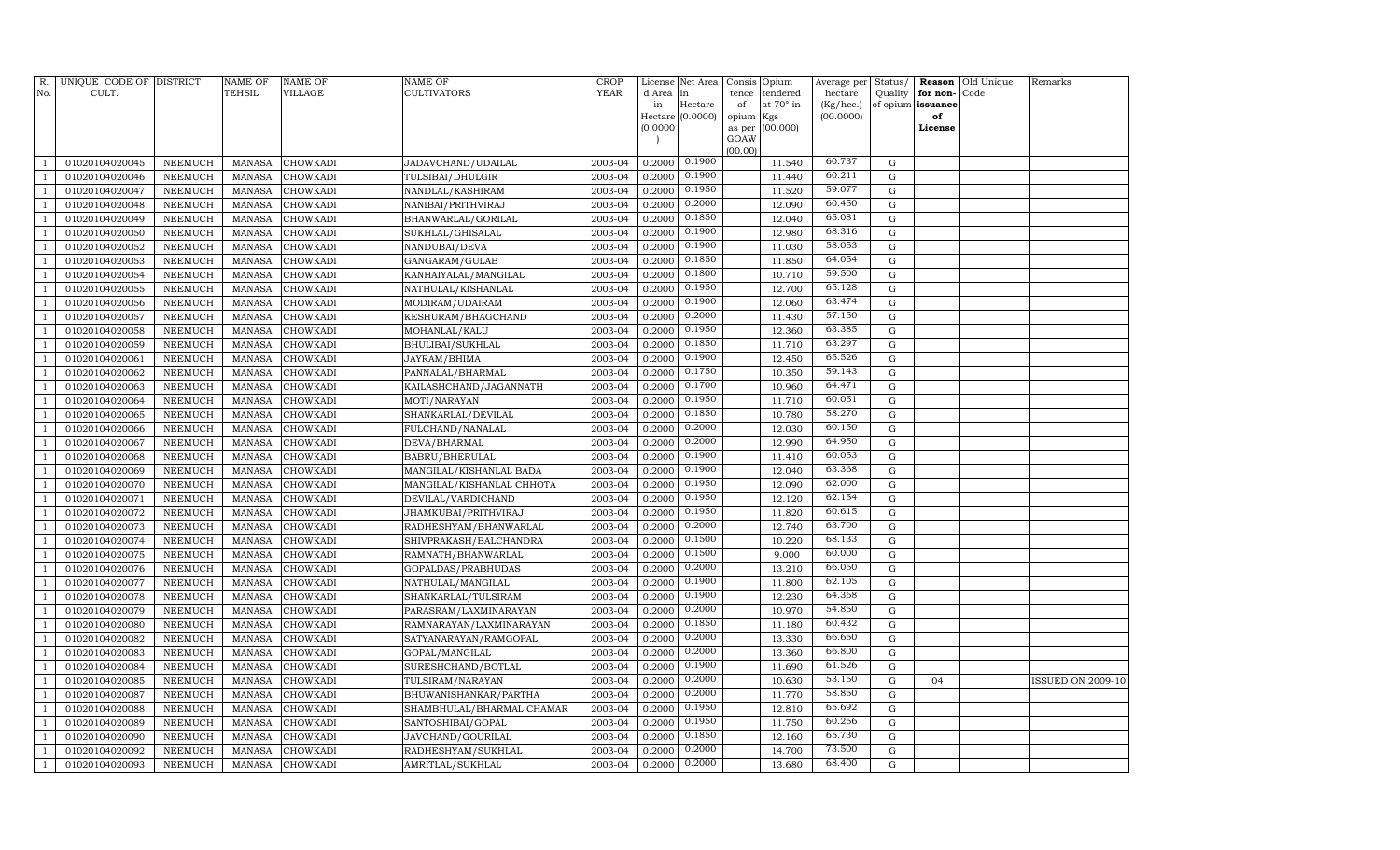| R.<br>No.      | UNIQUE CODE OF DISTRICT<br>CULT. |                | NAME OF<br><b>TEHSIL</b> | <b>NAME OF</b><br>VILLAGE | <b>NAME OF</b><br>CULTIVATORS | CROP<br><b>YEAR</b> | License<br>d Area | Net Area<br>in   | Opium<br>Consis<br>tendered<br>tence | Average per<br>hectare | Status/<br>Quality | Reason<br>for non- | Old Unique<br>Code | Remarks                  |
|----------------|----------------------------------|----------------|--------------------------|---------------------------|-------------------------------|---------------------|-------------------|------------------|--------------------------------------|------------------------|--------------------|--------------------|--------------------|--------------------------|
|                |                                  |                |                          |                           |                               |                     | in                | Hectare          | of<br>at 70° in                      | (Kg/hec.)              |                    | of opium issuance  |                    |                          |
|                |                                  |                |                          |                           |                               |                     |                   | Hectare (0.0000) | opium<br>Kgs                         | (00.0000)              |                    | of                 |                    |                          |
|                |                                  |                |                          |                           |                               |                     | (0.0000)          |                  | (00.000)<br>as per                   |                        |                    | License            |                    |                          |
|                |                                  |                |                          |                           |                               |                     |                   |                  | GOAW<br>(00.00)                      |                        |                    |                    |                    |                          |
| $\mathbf{1}$   | 01020104020094                   | NEEMUCH        | <b>MANASA</b>            | CHOWKADI                  | SOHANI BAI/ KESHURAM          | 2003-04             | 0.2000            | 0.1900           | 12.160                               | 64.000                 | G                  |                    |                    |                          |
| $\mathbf{1}$   | 01020104020095                   | <b>NEEMUCH</b> | <b>MANASA</b>            | CHOWKADI                  | AMARCHAND/NANALAL             | 2003-04             | 0.2000            | 0.1950           | 12.020                               | 61.641                 | $\mathbf G$        |                    |                    |                          |
| $\mathbf{1}$   | 01020104020096                   | <b>NEEMUCH</b> | MANASA                   | CHOWKADI                  | HEERALAL/DHURAJI              | 2003-04             | 0.2000            | 0.1850           | 10.540                               | 56.973                 | G                  |                    |                    |                          |
| $\mathbf{1}$   | 01020104020098                   | <b>NEEMUCH</b> | <b>MANASA</b>            | CHOWKADI                  | GHISALAL/NARAYAN TELI         | 2003-04             | 0.2000            | 0.1900           | 11.080                               | 58.316                 | G                  |                    |                    |                          |
| $\mathbf{1}$   | 01020104020099                   | <b>NEEMUCH</b> | <b>MANASA</b>            | CHOWKADI                  | BADRILAL/BHANWARLAL           | 2003-04             | 0.2000            | 0.1900           | 12.890                               | 67.842                 | G                  |                    |                    |                          |
| $\mathbf{1}$   | 01020104020100                   | <b>NEEMUCH</b> | <b>MANASA</b>            | CHOWKADI                  | SHANKARLAL/DAMARSI            | 2003-04             | 0.2000            | 0.1950           | 11.530                               | 59.128                 | $\mathbf G$        |                    |                    |                          |
| $\mathbf{1}$   | 01020104020102                   | <b>NEEMUCH</b> | <b>MANASA</b>            | CHOWKADI                  | SATYANARAYAN/RAMCHANDRA       | 2003-04             | 0.2000            | 0.1900           | 10.130                               | 53.316                 | $\mathbf G$        | 04                 |                    | <b>ISSUED ON 2009-10</b> |
| $\mathbf{1}$   | 01020104020103                   | <b>NEEMUCH</b> | <b>MANASA</b>            | CHOWKADI                  | KANKUBAI/CHHAGANLAL           | 2003-04             | 0.2000            | 0.1950           | 12.320                               | 63.179                 | $\mathbf G$        |                    |                    |                          |
| $\mathbf{1}$   | 01020104020104                   | NEEMUCH        | <b>MANASA</b>            | CHOWKADI                  | PRAKASHCHAND/PANNALAL         | 2003-04             | 0.2000            | 0.1850           | 11.140                               | 60.216                 | $\mathbf G$        |                    |                    |                          |
| $\mathbf{1}$   | 01020104020105                   | <b>NEEMUCH</b> | <b>MANASA</b>            | CHOWKADI                  | BOTLAL/GANGARAM               | 2003-04             | 0.2000            | 0.1850           | 10.810                               | 58.432                 | ${\rm G}$          |                    |                    |                          |
| $\mathbf{1}$   | 01020104020106                   | NEEMUCH        | <b>MANASA</b>            | CHOWKADI                  | BHAGWANLAL/HIRALAL            | 2003-04             | 0.2000            | 0.2000           | 13.150                               | 65.750                 | ${\rm G}$          |                    |                    |                          |
| $\mathbf{1}$   | 01020104020107                   | <b>NEEMUCH</b> | <b>MANASA</b>            | CHOWKADI                  | HEERALAL/CHHAGANLAL           | 2003-04             | 0.2000            | 0.1850           | 13.740                               | 74.270                 | G                  |                    |                    |                          |
| $\overline{1}$ | 01020104020108                   | <b>NEEMUCH</b> | <b>MANASA</b>            | CHOWKADI                  | LABHCHAND/CHHAGANLAL DHAKAD   | 2003-04             | 0.2000            | 0.2000           | 14.530                               | 72.650                 | G                  |                    |                    |                          |
| $\mathbf{1}$   | 01020104020109                   | <b>NEEMUCH</b> | <b>MANASA</b>            | CHOWKADI                  | NANALAL/LAXMICHAND            | 2003-04             | 0.2000            | 0.1700           | 11.210                               | 65.941                 | $\mathbf G$        |                    |                    |                          |
| 1              | 01020104020110                   | <b>NEEMUCH</b> | <b>MANASA</b>            | CHOWKADI                  | SHANKARLAL/LAXMICHAND         | 2003-04             | 0.2000            | 0.1950           | 12.510                               | 64.154                 | $\mathbf G$        |                    |                    |                          |
| $\mathbf{1}$   | 01020104020112                   | NEEMUCH        | <b>MANASA</b>            | CHOWKADI                  | SHANTILAL/NARAYAN             | 2003-04             | 0.2000            | 0.1900           | 11.260                               | 59.263                 | G                  |                    |                    |                          |
| $\mathbf{1}$   | 01020104020113                   | NEEMUCH        | <b>MANASA</b>            | CHOWKADI                  | BHANWARLAL/KAJOD              | 2003-04             | 0.2000            | 0.2000           | 12.610                               | 63.050                 | $\mathbf G$        |                    |                    |                          |
| $\mathbf{1}$   | 01020104020114                   | <b>NEEMUCH</b> | <b>MANASA</b>            | CHOWKADI                  | SHIVNARAYAN/NANDLAL           | 2003-04             | 0.2000            | 0.1900           | 11.160                               | 58.737                 | ${\rm G}$          |                    |                    |                          |
| $\mathbf{1}$   | 01020104020115                   | NEEMUCH        | <b>MANASA</b>            | CHOWKADI                  | MULCHAND/BHERUJI SALVI        | 2003-04             | 0.2000            | 0.1900           | 11.360                               | 59.789                 | $\mathbf G$        |                    |                    |                          |
| $\mathbf{1}$   | 01020104020116                   | NEEMUCH        | <b>MANASA</b>            | CHOWKADI                  | SHAMBHULAL/DEEPA BALAI        | 2003-04             | 0.2000            | 0.1900           | 12.880                               | 67.789                 | $\mathbf G$        |                    |                    |                          |
| $\overline{1}$ | 01020104020117                   | <b>NEEMUCH</b> | <b>MANASA</b>            | CHOWKADI                  | SUKHLAL/AMRA CHAMAR           | 2003-04             | 0.2000            | 0.2000           | 12.840                               | 64.200                 | G                  |                    |                    |                          |
| $\mathbf{1}$   | 01020104020118                   | <b>NEEMUCH</b> | <b>MANASA</b>            | CHOWKADI                  | GHISALAL/LALCHAND             | 2003-04             | 0.2000            | 0.2000           | 11.790                               | 58.950                 | G                  |                    |                    |                          |
| 1              | 01020104020119                   | <b>NEEMUCH</b> | <b>MANASA</b>            | <b>CHOWKADI</b>           | HANSRAJ/GANGARAM              | 2003-04             | 0.2000            | 0.1900           | 10.950                               | 57.632                 | $\mathbf G$        |                    |                    |                          |
| $\mathbf{1}$   | 01020104020120                   | <b>NEEMUCH</b> | <b>MANASA</b>            | CHOWKADI                  | GOURILAL/ROOPA DHAKAD         | 2003-04             | 0.2000            | 0.2000           | 12.760                               | 63.800                 | $\mathbf G$        |                    |                    |                          |
| $\mathbf{1}$   | 01020104020121                   | <b>NEEMUCH</b> | <b>MANASA</b>            | CHOWKADI                  | PREMCHAND/MANGILAL            | 2003-04             | 0.2000            | 0.1900           | 11.320                               | 59.579                 | $\mathbf G$        |                    |                    |                          |
| $\mathbf{1}$   | 01020104020122                   | <b>NEEMUCH</b> | <b>MANASA</b>            | CHOWKADI                  | SHANKARLAL/MANGILAL CHAMAR    | 2003-04             | 0.2000            | 0.1950           | 10.810                               | 55.436                 | G                  |                    |                    |                          |
| $\mathbf{1}$   | 01020104020123                   | <b>NEEMUCH</b> | <b>MANASA</b>            | CHOWKADI                  | RAMCHAND/NARAYAN              | 2003-04             | 0.2000            | 0.1900           | 13.120                               | 69.053                 | $\mathbf G$        |                    |                    |                          |
| $\mathbf{1}$   | 01020104020124                   | <b>NEEMUCH</b> | <b>MANASA</b>            | CHOWKADI                  | SHANKARLAL/NARAYAN            | 2003-04             | 0.2000            | 0.1850           | 11.580                               | 62.595                 | G                  |                    |                    |                          |
| $\overline{1}$ | 01020104020125                   | <b>NEEMUCH</b> | <b>MANASA</b>            | CHOWKADI                  | SHANTILAL/ GORILAL            | 2003-04             | 0.2000            | 0.1850           | 12.430                               | 67.189                 | $\mathbf G$        |                    |                    |                          |
| $\mathbf{1}$   | 01020104020126                   | <b>NEEMUCH</b> | <b>MANASA</b>            | CHOWKADI                  | DINESH/CHUNNILAL              | 2003-04             | 0.2000            | 0.1900           | 11.550                               | 60.789                 | G                  |                    |                    |                          |
| $\mathbf{1}$   | 01020104020127                   | <b>NEEMUCH</b> | <b>MANASA</b>            | CHOWKADI                  | BASANTILAL/GORILAL            | 2003-04             | 0.2000            | 0.1850           | 11.360                               | 61.405                 | $\mathbf G$        |                    |                    |                          |
| $\mathbf{1}$   | 01020104020128                   | <b>NEEMUCH</b> | <b>MANASA</b>            | CHOWKADI                  | PRABHULAL/HEMRAJ              | 2003-04             | 0.2000            | 0.1850           | 11.750                               | 63.514                 | $\mathbf G$        |                    |                    |                          |
| $\mathbf{1}$   | 01020104020129                   | <b>NEEMUCH</b> | <b>MANASA</b>            | CHOWKADI                  | BHANWARLAL/DHURAJI            | 2003-04             | 0.2000            | 0.1900           | 11.620                               | 61.158                 | $\mathbf G$        |                    |                    |                          |
| $\mathbf{1}$   | 01020104020130                   | <b>NEEMUCH</b> | <b>MANASA</b>            | CHOWKADI                  | BHAGCHAND/NARAYAN             | 2003-04             | 0.2000            | 0.1800           | 10.200                               | 56.667                 | G                  |                    |                    |                          |
| $\mathbf{1}$   | 01020104020131                   | <b>NEEMUCH</b> | <b>MANASA</b>            | CHOWKADI                  | PRABHULAL/MANGILAL            | 2003-04             | 0.2000            | 0.1900           | 12.160                               | 64.000                 | $\mathbf G$        |                    |                    |                          |
| $\mathbf{1}$   | 01020104020132                   | <b>NEEMUCH</b> | <b>MANASA</b>            | CHOWKADI                  | NANALAL/RUPA MEGHWAL          | 2003-04             | 0.2000            | 0.1950           | 11.740                               | 60.205                 | $\mathbf G$        |                    |                    |                          |
| $\overline{1}$ | 01020104020133                   | <b>NEEMUCH</b> | <b>MANASA</b>            | CHOWKADI                  | MANGILAL/DIPA BALAI           | 2003-04             | 0.2000            | 0.1950           | 10.770                               | 55.231                 | $\mathbf G$        |                    |                    |                          |
| $\mathbf{1}$   | 01020104020134                   | <b>NEEMUCH</b> | <b>MANASA</b>            | CHOWKADI                  | TANKUBAI/LALURAM              | 2003-04             | 0.2000            | 0.2000           | 11.710                               | 58.550                 | G                  |                    |                    |                          |
| $\mathbf{1}$   | 01020104020135                   | <b>NEEMUCH</b> | <b>MANASA</b>            | CHOWKADI                  | LABHCHAND/CHHAGANLAL BALAI    | 2003-04             | 0.2000            | 0.1900           | 11.230                               | 59.105                 | $\mathbf G$        |                    |                    |                          |
| 1              | 01020104020137                   | <b>NEEMUCH</b> | <b>MANASA</b>            | CHOWKADI                  | MANGIBAI/NANDLAL              | 2003-04             | 0.2000            | 0.1900           | 10.320                               | 54.316                 | $\mathbf G$        |                    |                    |                          |
| $\mathbf{1}$   | 01020104020138                   | <b>NEEMUCH</b> | <b>MANASA</b>            | CHOWKADI                  | RAMLAL/JAIRAM                 | 2003-04             | 0.2000            | 0.2000           | 12.650                               | 63.250                 | G                  |                    |                    |                          |
| $\mathbf{1}$   | 01020104020139                   | <b>NEEMUCH</b> | <b>MANASA</b>            | CHOWKADI                  | GOPAL/BHERULAL                | 2003-04             | 0.2000            | 0.1850           | 11.380                               | 61.514                 | $\mathbf G$        |                    |                    |                          |
| $\mathbf{1}$   | 01020104020140                   | <b>NEEMUCH</b> | <b>MANASA</b>            | CHOWKADI                  | NANI BAI/ PYARCHAND           | 2003-04             | 0.2000            | 0.2000           | 12.040                               | 60.200                 | G                  |                    |                    |                          |
| $\mathbf{1}$   | 01020104020141                   | NEEMUCH        | MANASA                   | CHOWKADI                  | KESHIBAI/MADANLAL             | 2003-04             | 0.2000            | 0.1850           | 11.870                               | 64.162                 | $\mathbf G$        |                    |                    |                          |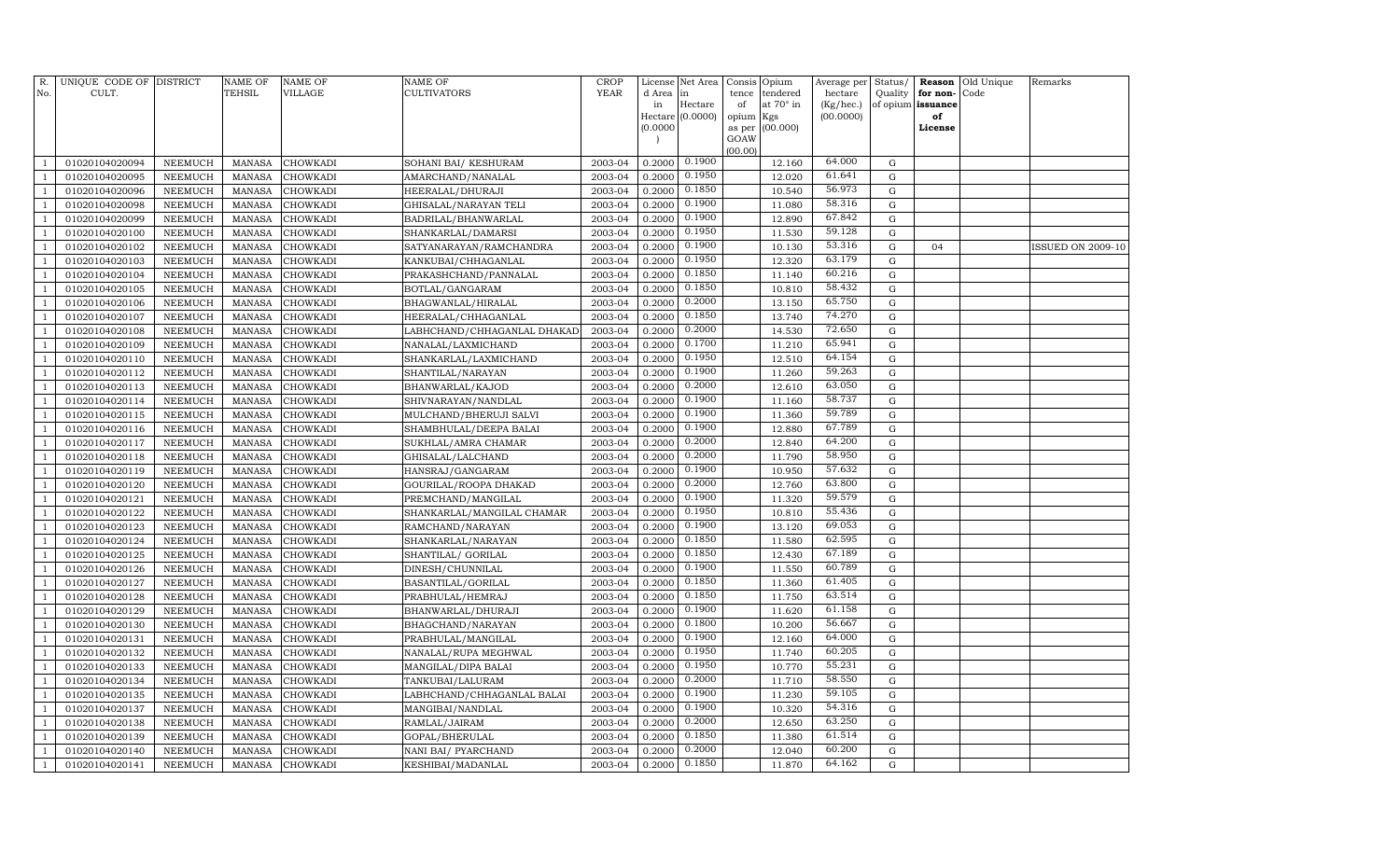| R.<br>No.      | UNIQUE CODE OF DISTRICT<br>CULT. |                | <b>NAME OF</b><br>TEHSIL | <b>NAME OF</b><br>VILLAGE | NAME OF<br>CULTIVATORS  | <b>CROP</b><br><b>YEAR</b> | d Area in | License Net Area | Consis<br>tence | Opium<br>tendered | Average per<br>hectare | Status/<br>Quality | for non-          | <b>Reason</b> Old Unique<br>Code | Remarks                  |
|----------------|----------------------------------|----------------|--------------------------|---------------------------|-------------------------|----------------------------|-----------|------------------|-----------------|-------------------|------------------------|--------------------|-------------------|----------------------------------|--------------------------|
|                |                                  |                |                          |                           |                         |                            | in        | Hectare          | of              | at 70° in         | (Kg/hec.)              |                    | of opium issuance |                                  |                          |
|                |                                  |                |                          |                           |                         |                            |           | Hectare (0.0000) | opium           | Kgs               | (00.0000)              |                    | of                |                                  |                          |
|                |                                  |                |                          |                           |                         |                            | (0.0000)  |                  | as per          | (00.000)          |                        |                    | License           |                                  |                          |
|                |                                  |                |                          |                           |                         |                            |           |                  | GOAW<br>(00.00) |                   |                        |                    |                   |                                  |                          |
| $\mathbf{1}$   | 01020104020142                   | NEEMUCH        | MANASA                   | CHOWKADI                  | PREMCHAND/BABU          | 2003-04                    | 0.2000    | 0.1950           |                 | 11.660            | 59.795                 | G                  |                   |                                  |                          |
| 1              | 01020104020144                   | NEEMUCH        | <b>MANASA</b>            | CHOWKADI                  | PANNALAL/MANGILAL       | 2003-04                    | 0.2000    | 0.1900           |                 | 11.550            | 60.789                 | $\mathbf G$        |                   |                                  |                          |
| $\overline{1}$ | 01020104020145                   | NEEMUCH        | <b>MANASA</b>            | CHOWKADI                  | BADRIDAS/NANADAS        | 2003-04                    | 0.2000    | 0.1900           |                 | 10.960            | 57.684                 | G                  |                   |                                  |                          |
| $\mathbf{1}$   | 01020104020146                   | <b>NEEMUCH</b> | <b>MANASA</b>            | <b>CHOWKADI</b>           | KAILASH/KANHAIYALAL     | 2003-04                    | 0.2000    | 0.2000           |                 | 12.120            | 60.600                 | G                  |                   |                                  |                          |
| 1              | 01020104020147                   | <b>NEEMUCH</b> | <b>MANASA</b>            | CHOWKADI                  | ONKARLAL/MANGILAL       | 2003-04                    | 0.2000    | 0.1900           |                 | 11.010            | 57.947                 | G                  |                   |                                  |                          |
| $\mathbf{1}$   | 01020104020148                   | <b>NEEMUCH</b> | <b>MANASA</b>            | <b>CHOWKADI</b>           | BABULAL/SHANKARLAL      | 2003-04                    | 0.2000    | 0.1950           |                 | 11.560            | 59.282                 | $\mathbf G$        |                   |                                  |                          |
| $\mathbf{1}$   | 01020104020150                   | <b>NEEMUCH</b> | <b>MANASA</b>            | CHOWKADI                  | HEMRAJ/RODILAL          | 2003-04                    | 0.2000    | 0.1950           |                 | 12.240            | 62.769                 | $\mathbf G$        |                   |                                  |                          |
| $\mathbf{1}$   | 01020104020151                   | NEEMUCH        | <b>MANASA</b>            | CHOWKADI                  | RAMESHWAR/MANGILAL      | 2003-04                    | 0.2000    | 0.1950           |                 | 10.820            | 55.487                 | $\mathbf G$        |                   |                                  |                          |
| $\mathbf{1}$   | 01020104020152                   | NEEMUCH        | <b>MANASA</b>            | CHOWKADI                  | PRABHULAL/BHANWARLAL    | 2003-04                    | 0.2000    | 0.2000           |                 | 12.250            | 61.250                 | $\mathbf G$        |                   |                                  |                          |
| $\mathbf{1}$   | 01020104020153                   | <b>NEEMUCH</b> | <b>MANASA</b>            | CHOWKADI                  | RAMLAL/PRABHULAL        | 2003-04                    | 0.2000    | 0.1950           |                 | 12.290            | 63.026                 | ${\rm G}$          |                   |                                  |                          |
| $\mathbf{1}$   | 01020104020154                   | <b>NEEMUCH</b> | <b>MANASA</b>            | CHOWKADI                  | BALIBAI/NONDRAM         | 2003-04                    | 0.2000    | 0.1800           |                 | 10.700            | 59.444                 | ${\rm G}$          |                   |                                  |                          |
| $\mathbf{1}$   | 01020104020155                   | <b>NEEMUCH</b> | <b>MANASA</b>            | CHOWKADI                  | SAMRATHMAL/MANGILAL     | 2003-04                    | 0.2000    | 0.2000           |                 | 12.270            | 61.350                 | G                  |                   |                                  |                          |
| $\overline{1}$ | 01020104020156                   | NEEMUCH        | <b>MANASA</b>            | <b>CHOWKADI</b>           | MOHAN BAI/ BANSHILAL    | 2003-04                    | 0.2000    | 0.1950           |                 | 12.440            | 63.795                 | G                  |                   |                                  |                          |
| $\mathbf{1}$   | 01020104020157                   | <b>NEEMUCH</b> | <b>MANASA</b>            | <b>CHOWKADI</b>           | BAGDIRAM/MANGILAL       | 2003-04                    | 0.2000    | 0.1900           |                 | 10.640            | 56.000                 | $\mathbf G$        |                   |                                  |                          |
| 1              | 01020104020161                   | <b>NEEMUCH</b> | <b>MANASA</b>            | CHOWKADI                  | RATANLAL/MOHANLAL       | 2003-04                    | 0.2000    | 0.1900           |                 | 12.350            | 65.000                 | $\mathbf G$        |                   |                                  |                          |
| $\mathbf{1}$   | 01020104020165                   | <b>NEEMUCH</b> | <b>MANASA</b>            | CHOWKADI                  | GOPAL/BHAWANIRAM        | 2003-04                    | 0.2000    | 0.1850           |                 | 10.380            | 56.108                 | G                  |                   |                                  |                          |
| $\mathbf{1}$   | 01020104020166                   | <b>NEEMUCH</b> | <b>MANASA</b>            | CHOWKADI                  | SHANKARLAL/ MANGILAL    | 2003-04                    | 0.2000    | 0.1850           |                 | 11.720            | 63.351                 | $\mathbf G$        |                   |                                  |                          |
| $\mathbf{1}$   | 01020104020167                   | <b>NEEMUCH</b> | <b>MANASA</b>            | CHOWKADI                  | PREMCHAND/NANDLAL       | 2003-04                    | 0.2000    | 0.2000           |                 | 10.500            | 52.500                 | G                  | 04                |                                  |                          |
| $\mathbf{1}$   | 01020104020168                   | NEEMUCH        | <b>MANASA</b>            | CHOWKADI                  | KAMLIBAI/NATHULAL       | 2003-04                    | 0.2000    | 0.1850           |                 | 10.780            | 58.270                 | $\mathbf G$        |                   |                                  |                          |
| $\mathbf{1}$   | 01020104020169                   | <b>NEEMUCH</b> | <b>MANASA</b>            | CHOWKADI                  | SHOKIN/MANGILAL         | 2003-04                    | 0.2000    | 0.1950           |                 | 12.150            | 62.308                 | G                  |                   |                                  |                          |
| $\overline{1}$ | 01020104020170                   | <b>NEEMUCH</b> | <b>MANASA</b>            | CHOWKADI                  | KAILASH/BHANWARLAL      | 2003-04                    | 0.2000    | 0.1800           |                 | 11.540            | 64.111                 | G                  |                   |                                  |                          |
| $\mathbf{1}$   | 01020104020171                   | <b>NEEMUCH</b> | <b>MANASA</b>            | CHOWKADI                  | RAMCHANDRA/PANNALAL     | 2003-04                    | 0.2000    | 0.1950           |                 | 10.930            | 56.051                 | G                  |                   |                                  |                          |
| 1              | 01020104020172                   | <b>NEEMUCH</b> | <b>MANASA</b>            | <b>CHOWKADI</b>           | KANHAIYALAL/BOTLAL      | 2003-04                    | 0.2000    | 0.1900           |                 | 12.070            | 63.526                 | $\mathbf G$        |                   |                                  |                          |
| $\mathbf{1}$   | 01020104020173                   | <b>NEEMUCH</b> | <b>MANASA</b>            | CHOWKADI                  | BABRULAL/RAMCHANDRA     | 2003-04                    | 0.2000    | 0.1900           |                 | 9.270             | 48.789                 | G                  | 04                |                                  | <b>ISSUED ON 2016-17</b> |
| $\mathbf{1}$   | 01020104020174                   | <b>NEEMUCH</b> | <b>MANASA</b>            | CHOWKADI                  | PRAKASH/BHERULAL        | 2003-04                    | 0.2000    | 0.1850           |                 | 9.850             | 53.243                 | $\mathbf G$        | 04                |                                  | <b>ISSUED ON 2009-10</b> |
| $\mathbf{1}$   | 01020104020175                   | NEEMUCH        | <b>MANASA</b>            | CHOWKADI                  | TANKUBAI/MANGILAL       | 2003-04                    | 0.2000    | 0.1900           |                 | 12.010            | 63.211                 | G                  |                   |                                  |                          |
| $\mathbf{1}$   | 01020104020176                   | <b>NEEMUCH</b> | <b>MANASA</b>            | CHOWKADI                  | SHANKAR/CHAMPA          | 2003-04                    | 0.2000    | 0.2000           |                 | 12.400            | 62.000                 | $\mathbf G$        |                   |                                  |                          |
| $\mathbf{1}$   | 01020104020177                   | <b>NEEMUCH</b> | <b>MANASA</b>            | CHOWKADI                  | SHANKARLAL/BHANWARLAL   | 2003-04                    | 0.2000    | 0.1950           |                 | 11.520            | 59.077                 | G                  |                   |                                  |                          |
| $\overline{1}$ | 01020104020178                   | <b>NEEMUCH</b> | <b>MANASA</b>            | CHOWKADI                  | KANHAIYALAL/KASHIRAM    | 2003-04                    | 0.2000    | 0.1850           |                 | 11.060            | 59.784                 | ${\rm G}$          |                   |                                  |                          |
| $\mathbf{1}$   | 01020104020179                   | <b>NEEMUCH</b> | <b>MANASA</b>            | CHOWKADI                  | GOPAL/NANALAL           | 2003-04                    | 0.2000    | 0.2000           |                 | 11.860            | 59.300                 | G                  |                   |                                  |                          |
| $\overline{1}$ | 01020104020180                   | <b>NEEMUCH</b> | <b>MANASA</b>            | <b>CHOWKADI</b>           | GHISALAL/MOTILAL        | 2003-04                    | 0.2000    | 0.2000           |                 | 11.940            | 59.700                 | $\mathbf G$        |                   |                                  |                          |
| $\mathbf{1}$   | 01020104020181                   | <b>NEEMUCH</b> | <b>MANASA</b>            | CHOWKADI                  | RAMESHWAR/JAYRAM        | 2003-04                    | 0.2000    | 0.1850           |                 | 11.080            | 59.892                 | $\mathbf G$        |                   |                                  |                          |
| $\mathbf{1}$   | 01020104020184                   | <b>NEEMUCH</b> | <b>MANASA</b>            | CHOWKADI                  | NANDLAL/PRITHVIRAJ      | 2003-04                    | 0.2000    | 0.2000           |                 | 12.560            | 62.800                 | $\mathbf G$        |                   |                                  |                          |
| $\mathbf{1}$   | 01020104020185                   | <b>NEEMUCH</b> | <b>MANASA</b>            | CHOWKADI                  | VENICHAND/MAYARAM       | 2003-04                    | 0.2000    | 0.1900           |                 | 10.220            | 53.789                 | G                  | 04                |                                  | <b>ISSUED ON 2009-10</b> |
| $\mathbf{1}$   | 01020104020186                   | <b>NEEMUCH</b> | <b>MANASA</b>            | CHOWKADI                  | KISHNIBAI/SURAJMAL      | 2003-04                    | 0.2000    | 0.1900           |                 | 11.780            | 62.000                 | ${\rm G}$          |                   |                                  |                          |
| $\mathbf{1}$   | 01020104020187                   | <b>NEEMUCH</b> | <b>MANASA</b>            | CHOWKADI                  | NANDLAL/JAIRAM          | 2003-04                    | 0.2000    | 0.2000           |                 | 12.020            | 60.100                 | ${\rm G}$          |                   |                                  |                          |
| $\overline{1}$ | 01020104020188                   | <b>NEEMUCH</b> | <b>MANASA</b>            | CHOWKADI                  | MANGILAL/RUPA           | 2003-04                    | 0.2000    | 0.1750           |                 | 10.590            | 60.514                 | ${\rm G}$          |                   |                                  |                          |
| $\overline{1}$ | 01020104020189                   | <b>NEEMUCH</b> | <b>MANASA</b>            | CHOWKADI                  | GEETABAI/RADHESHYAM     | 2003-04                    | 0.2000    | 0.1900           |                 | 11.460            | 60.316                 | G                  |                   |                                  |                          |
| $\overline{1}$ | 01020104020190                   | <b>NEEMUCH</b> | <b>MANASA</b>            | <b>CHOWKADI</b>           | JADAVCHAND/GORILAL BADA | 2003-04                    | 0.2000    | 0.1850           |                 | 10.240            | 55.351                 | $\mathbf G$        |                   |                                  |                          |
| 1              | 01020104020191                   | <b>NEEMUCH</b> | <b>MANASA</b>            | CHOWKADI                  | DINESH/KANHAIYALAL      | 2003-04                    | 0.2000    | 0.1800           |                 | 11.570            | 64.278                 | $\mathbf G$        |                   |                                  |                          |
| $\mathbf{1}$   | 01020104020136                   | <b>NEEMUCH</b> | <b>MANASA</b>            | CHOWKADI                  | SHANTIBAI/RAMNARAYAN    | 2003-04                    | 0.2000    | 0.1950           |                 | 9.620             | 49.333                 | G                  | 04                |                                  | <b>ISSUED ON 2016-17</b> |
| $\mathbf{1}$   | 01020104020159                   | <b>NEEMUCH</b> | <b>MANASA</b>            | CHOWKADI                  | LAXMICHAND/RODILAL      | 2003-04                    | 0.2000    | 0.1900           |                 | 10.930            | 57.526                 | G                  |                   |                                  |                          |
| $\mathbf{1}$   | 01020104020160                   | <b>NEEMUCH</b> | <b>MANASA</b>            | CHOWKADI                  | RAMESHWAR/DEVJI         | 2003-04                    | 0.2000    | 0.1950           |                 | 11.520            | 59.077                 | G                  |                   |                                  |                          |
| $\mathbf{1}$   | 01020104020162                   | NEEMUCH        | MANASA                   | <b>CHOWKADI</b>           | LABHCHAND/SHANKARLAL    | 2003-04                    | 0.2000    | 0.1950           |                 | 12.180            | 62.462                 | $\mathbf G$        |                   |                                  |                          |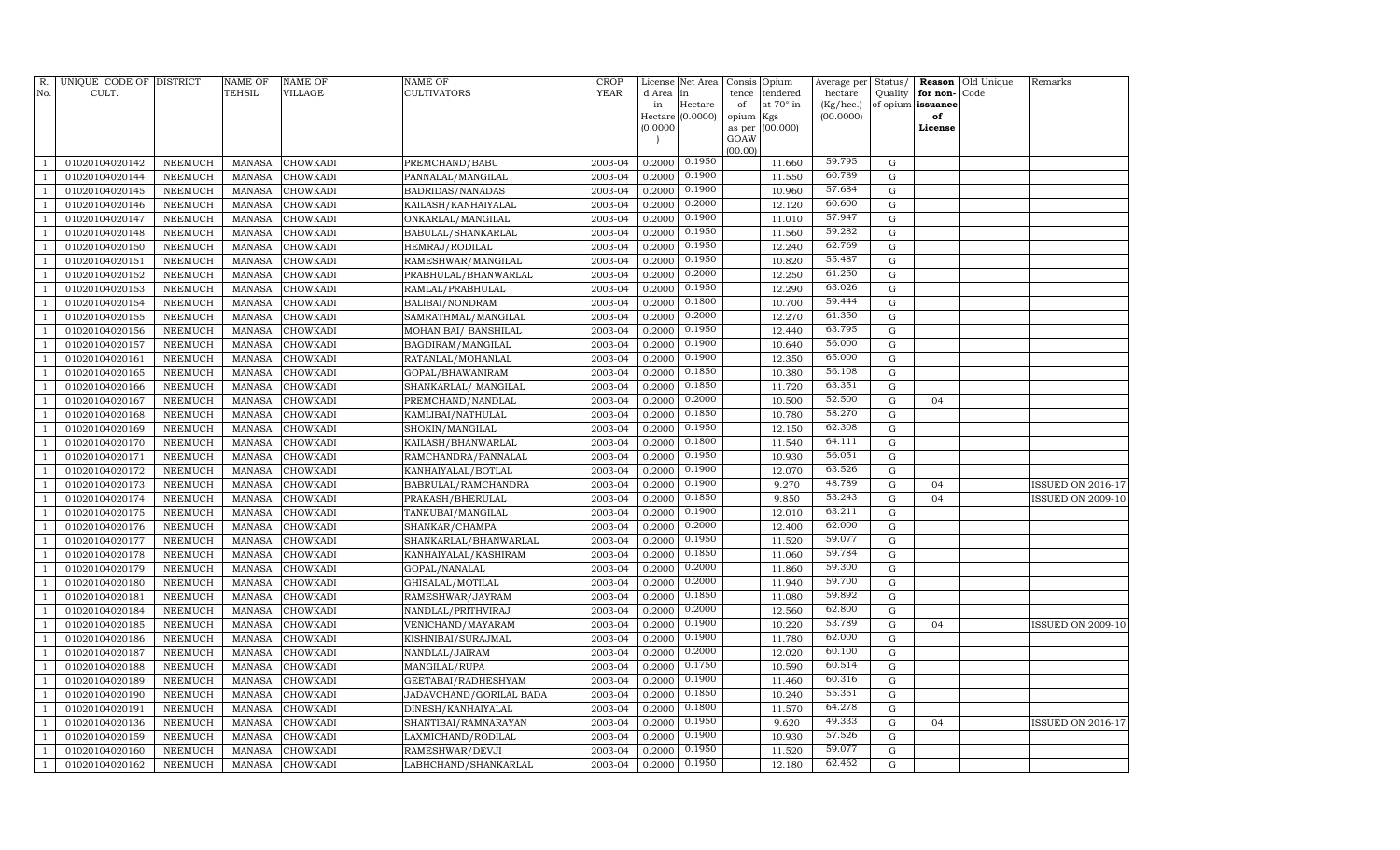| R.             | UNIQUE CODE OF DISTRICT |                | NAME OF       | NAME OF         | <b>NAME OF</b>          | <b>CROP</b> | License  | Net Area                    |             | Consis Opium            | Average per            | Status/     |                         | <b>Reason</b> Old Unique | Remarks                                  |  |
|----------------|-------------------------|----------------|---------------|-----------------|-------------------------|-------------|----------|-----------------------------|-------------|-------------------------|------------------------|-------------|-------------------------|--------------------------|------------------------------------------|--|
| No.            | CULT.                   |                | TEHSIL        | VILLAGE         | <b>CULTIVATORS</b>      | YEAR        | d Area   | lin.                        | tence       | tendered                | hectare                | Quality     | for non-Code            |                          |                                          |  |
|                |                         |                |               |                 |                         |             | in       | Hectare<br>Hectare (0.0000) | of<br>opium | at $70^\circ$ in<br>Kgs | (Kg/hec.)<br>(00.0000) |             | of opium issuance<br>of |                          |                                          |  |
|                |                         |                |               |                 |                         |             | (0.0000) |                             | as per      | (00.000)                |                        |             | License                 |                          |                                          |  |
|                |                         |                |               |                 |                         |             |          |                             | GOAW        |                         |                        |             |                         |                          |                                          |  |
| $\overline{1}$ | 01020104020163          | NEEMUCH        | MANASA        | <b>CHOWKADI</b> | RADHESHYAM/GISHA        | 2003-04     | 0.2000   | 0.1950                      | (00.00)     | 12.600                  | 64.615                 | G           |                         |                          |                                          |  |
| -1             | 01020104020164          | <b>NEEMUCH</b> | MANASA        | <b>CHOWKADI</b> | GHISALAL/DEVAJI         | 2003-04     | 0.2000   | 0.1950                      |             | 11.400                  | 58.462                 | ${\rm G}$   |                         |                          |                                          |  |
| -1             | 01020104020192          | NEEMUCH        | MANASA        | CHOWKADI        | NANALAL/GULAB           | 2003-04     | 0.2000   | 0.1850                      |             | 10.720                  | 57.946                 | ${\rm G}$   |                         |                          |                                          |  |
| <sup>1</sup>   | 01020104020193          | NEEMUCH        | MANASA        | <b>CHOWKADI</b> | RADHESHYAM/HEMRAJ       | 2003-04     | 0.2000   | 0.1900                      |             | 11.340                  | 59.684                 | ${\rm G}$   |                         |                          |                                          |  |
| $\mathbf{1}$   | 01020104020194          | NEEMUCH        | MANASA        | <b>CHOWKADI</b> | MATHURALAL/JIVRAJ       | 2003-04     | 0.2000   | 0.1900                      |             | 10.540                  | 55.474                 | ${\rm G}$   |                         |                          |                                          |  |
| <sup>1</sup>   | 01020104020195          | NEEMUCH        | MANASA        | CHOWKADI        | LABHCHAND/ MATHURALAL   | 2003-04     | 0.2000   | 0.2000                      |             | 12.730                  | 63.650                 | G           |                         |                          |                                          |  |
| <sup>1</sup>   | 01020104020199          | NEEMUCH        | MANASA        | CHOWKADI        | RAMKUNWARBAI/BHANWARLAL | 2003-04     | 0.2000   | 0.1900                      |             | 10.650                  | 56.053                 | ${\rm G}$   |                         |                          |                                          |  |
| <sup>1</sup>   | 01020104020200          | NEEMUCH        | <b>MANASA</b> | CHOWKADI        | SEETABAI/MANGILAL       | 2003-04     | 0.2000   | 0.2000                      |             | 11.900                  | 59.500                 | $\mathbf G$ |                         |                          | TRANSFER/FOFLIYA                         |  |
| $\overline{1}$ | 01020104020081          | <b>NEEMUCH</b> | <b>MANASA</b> | CHOWKADI        | DHAPUBAI/AMARCHAND      | 2003-04     | 0.2000   | 0.1800                      |             | 11.170                  | 62.056                 | ${\rm G}$   |                         |                          |                                          |  |
| $\overline{1}$ | 01020104020091          | NEEMUCH        | MANASA        | CHOWKADI        | NANDLAL/ MOTILAL        | 2003-04     | 0.2000   | 0.1900                      |             | 10.670                  | 56.158                 | ${\rm G}$   |                         |                          |                                          |  |
| $\overline{1}$ | 01020104020097          | NEEMUCH        | <b>MANASA</b> | CHOWKADI        | NANDLAL/CHHORAM         | 2003-04     | 0.2000   | 0.1950                      |             | 11.490                  | 58.923                 | ${\rm G}$   |                         |                          |                                          |  |
| -1             | 01020104020060          | NEEMUCH        | <b>MANASA</b> | CHOWKADI        | DHAPUBAI/MOTILAL        | 2003-04     | 0.2000   | 0.1900                      |             | 11.960                  | 62.947                 | ${\rm G}$   |                         |                          | NAME CHANGE                              |  |
| $\overline{1}$ | 01020104020201          | <b>NEEMUCH</b> | <b>MANASA</b> | CHOWKADI        | KAILASHCHAND/BHERULAL   | 2003-04     | 0.2000   | 0.1950                      |             | 10.900                  | 55.897                 | ${\rm G}$   |                         |                          | 0102010414201 TRANSFER/FOFLIYA           |  |
| $\overline{1}$ | 01020104020202          | NEEMUCH        | <b>MANASA</b> | CHOWKADI        | SAKINABI/ISMAIL         | 2003-04     | 0.2000   | 0.1900                      |             | 12.260                  | 64.526                 | ${\rm G}$   |                         |                          | 0102010405603 TRANSFER/ SARSI            |  |
| $\overline{1}$ | 01020104020203          | <b>NEEMUCH</b> | <b>MANASA</b> | CHOWKADI        | SATAYANARYAN/BHAGWAN    | 2003-04     | 0.2000   | 0.1950                      |             | 11.040                  | 56.615                 | ${\bf G}$   |                         |                          | 0102010404515TRANSFER/DEVRIKHAWASA       |  |
| $\overline{1}$ | 01020104020204          | NEEMUCH        | <b>MANASA</b> | CHOWKADI        | MOHANLAL/BHUWANI        | 2003-04     | 0.2000   | 0.1950                      |             | 11.890                  | 60.974                 | ${\rm G}$   |                         |                          | 0102010402717 TRANSFER/ PARDA            |  |
| $\overline{1}$ | 01020104020205          | NEEMUCH        | <b>MANASA</b> | <b>CHOWKADI</b> | BHANWARSINGH/BALUSINGH  | 2003-04     | 0.2000   | 0.1900                      |             | 12.010                  | 63.211                 | ${\rm G}$   |                         |                          | 0102010416201 TRANSFER/ BHAMESAR         |  |
| $\overline{1}$ | 01020104020206          | NEEMUCH        | <b>MANASA</b> | CHOWKADI        | KHEMA/RADHU             | 2003-04     | 0.2000   | 0.1900                      |             | 11.230                  | 59.105                 | ${\rm G}$   |                         |                          | 0102010617201 TRANSFER/BHAMESAR          |  |
| $\overline{1}$ | 01020104020207          | NEEMUCH        | <b>MANASA</b> | CHOWKADI        | BHAGIRATH/DALURAM       | 2003-04     | 0.2000   | 0.2050                      |             | 11.780                  | 57.463                 | G           |                         |                          | 0102010617202 TRANSFER/BHAMESAR          |  |
| $\overline{1}$ | 01020104020208          | NEEMUCH        | <b>MANASA</b> | CHOWKADI        | LABHCHAND/BHANWARLAL    | 2003-04     | 0.2000   | 0.1900                      |             | 11.370                  | 59.842                 | G           |                         |                          |                                          |  |
| $\overline{1}$ | 01020104020209          | <b>NEEMUCH</b> | <b>MANASA</b> | CHOWKADI        | RADHESHYAM/VARDICHAND   | 2003-04     | 0.2000   | 0.1900                      |             | 11.520                  | 60.632                 | ${\rm G}$   |                         |                          |                                          |  |
| $\overline{1}$ | 01020104020210          | <b>NEEMUCH</b> | <b>MANASA</b> | CHOWKADI        | NARAYAN/NANDA           | 2003-04     | 0.2000   | 0.1950                      |             | 11.500                  | 58.974                 | ${\rm G}$   |                         | 01020104088053           |                                          |  |
| $\overline{1}$ | 01020104020211          | <b>NEEMUCH</b> | <b>MANASA</b> | CHOWKADI        | RAMLAL/VAKTAJI          | 2003-04     | 0.2000   | 0.1900                      |             | 10.940                  | 57.579                 | ${\rm G}$   |                         |                          | OLD CULT.                                |  |
| $\overline{1}$ | 01020104020212          | NEEMUCH        | <b>MANASA</b> | <b>CHOWKADI</b> | VISHNUPARSAD/PARBHULAL  | 2003-04     | 0.2000   | 0.2000                      |             | 11.080                  | 55.400                 | ${\rm G}$   |                         |                          | TRANSFER/ BHAMESAR                       |  |
| $\overline{1}$ | 01020104020213          | <b>NEEMUCH</b> | <b>MANASA</b> | CHOWKADI        | KHEMRAJ/KALU            | 2003-04     | 0.200    | 0.1950                      |             | 10.790                  | 55.333                 | $\mathbf G$ |                         | 01020104053035           |                                          |  |
| $\overline{1}$ | 01020104020214          | NEEMUCH        | <b>MANASA</b> | CHOWKADI        | JUGALKISHOR/HEMRAJ      | 2003-04     | 0.2000   | 0.2050                      |             | 11.370                  | 55.463                 | ${\rm G}$   |                         | 01020104053006           |                                          |  |
| $\overline{1}$ | 01020104020215          | <b>NEEMUCH</b> | <b>MANASA</b> | <b>CHOWKADI</b> | RAMCHANDRA/MANGILAL     | 2003-04     | 0.2000   | 0.2000                      |             | 11.560                  | 57.800                 | $\mathbf G$ |                         |                          | 0102010405301 TRANSFER/ MANASA           |  |
| $\overline{1}$ | 01020104020216          | <b>NEEMUCH</b> | <b>MANASA</b> | CHOWKADI        | JAMNABAI/HIRALAL        | 2003-04     | 0.200    | 0.2000                      |             | 11.280                  | 56.400                 | ${\rm G}$   |                         |                          | OLD CULT.                                |  |
| $\overline{1}$ | 01020104020217          | <b>NEEMUCH</b> | <b>MANASA</b> | <b>CHOWKADI</b> | KALUDAS/SHANKARDAS      | 2003-04     | 0.2000   | 0.2000                      |             | 11.410                  | 57.050                 | $\mathbf G$ |                         |                          | TRANSFER/ VISHNIYA                       |  |
| $\overline{1}$ | 01020104020218          | <b>NEEMUCH</b> | <b>MANASA</b> | CHOWKADI        | KACHRU/DEVILAL          | 2003-04     | 0.2000   | 0.1950                      |             | 11.580                  | 59.385                 | $\mathbf G$ |                         |                          | 0102010617206RANSFER/BHAMESAR            |  |
| $\overline{1}$ | 01020104020219          | NEEMUCH        | <b>MANASA</b> | <b>CHOWKADI</b> | PARBHULAL/MADHU         | 2003-04     | 0.2000   | 0.1950                      |             | 12.260                  | 62.872                 | $\mathbf G$ |                         |                          | 0102010617206RANSFER/BHAMESAR            |  |
| <sup>1</sup>   | 01020104020220          | <b>NEEMUCH</b> | <b>MANASA</b> | CHOWKADI        | RAMALAL/MODA            | 2003-04     | 0.2000   | 0.1950                      |             | 10.790                  | 55.333                 | $\mathbf G$ |                         |                          | 0102010617207RANSFER/BHAMESAR            |  |
| $\overline{1}$ | 01020104020221          | NEEMUCH        | <b>MANASA</b> | CHOWKADI        | AMBALAL/CHAINRAM        | 2003-04     | 0.2000   | 0.1950                      |             | 11.790                  | 60.462                 | $\mathbf G$ |                         | 01020104147051           |                                          |  |
| <sup>1</sup>   | 01020104020222          | NEEMUCH        | <b>MANASA</b> | CHOWKADI        | JAGDISH/VARDICHAND      | 2003-04     | 0.2000   | 0.1600                      |             | 10.060                  | 62.875                 | $\mathbf G$ |                         |                          |                                          |  |
| $\overline{1}$ | 01020104020223          | NEEMUCH        | <b>MANASA</b> | CHOWKADI        | BHANWARLAL/LALUJI       | 2003-04     | 0.2000   | 0.1850                      |             | 11.720                  | 63.351                 | $\mathbf G$ |                         |                          |                                          |  |
| $\overline{1}$ | 01020104020224          | NEEMUCH        | <b>MANASA</b> | CHOWKADI        | GISHALAL/NANDA          | 2003-04     | 0.2000   | 0.1850                      |             | 11.750                  | 63.514                 | $\mathbf G$ |                         |                          |                                          |  |
| $\overline{1}$ | 01020104020225          | NEEMUCH        | <b>MANASA</b> | CHOWKADI        | BHANWARLAL/GANGARAM     | 2003-04     | 0.2000   | 0.1900                      |             | 11.980                  | 63.053                 | ${\rm G}$   |                         |                          |                                          |  |
| $\overline{1}$ | 01020104020226          | NEEMUCH        | <b>MANASA</b> | CHOWKADI        | MANGILAL/BHERULAL       | 2003-04     | 0.2000   | 0.1750                      |             | 9.890                   | 56.514                 | $\mathbf G$ |                         |                          | 0104020901801 TRANSFER/ MALAHRGARH, MDSI |  |
| $\overline{1}$ | 01020104020227          | NEEMUCH        | <b>MANASA</b> | CHOWKADI        | GANIMO/VALLIMO.         | 2003-04     | 0.2000   | 0.1900                      |             | 12.030                  | 63.316                 | $\mathbf G$ |                         |                          | 0102010404707TRANSFER/MAHAGARH           |  |
| $\overline{1}$ | 01020104020228          | NEEMUCH        | <b>MANASA</b> | <b>CHOWKADI</b> | RAMESHWAR/MOHANLAL      | 2003-04     | 0.2000   | 0.1850                      |             | 11.400                  | 61.622                 | G           |                         |                          | 0104020902503TRANSFER/SELAWATI/MDS-II    |  |
| $\overline{1}$ | 01020104020229          | NEEMUCH        | <b>MANASA</b> | CHOWKADI        | NARAYAN/MAGNIRAM        | 2003-04     | 0.2000   | 0.1900                      |             | 12.110                  | 63.737                 | $\mathbf G$ |                         |                          | 0104020900917TRANSFER/GOODBHELI/MDS-II   |  |
| $\overline{1}$ | 01020104020230          | <b>NEEMUCH</b> | <b>MANASA</b> | <b>CHOWKADI</b> | PUSILAL/UDA             | 2003-04     | 0.2000   | 0.1950                      |             | 13.300                  | 68.205                 | G           |                         | 017                      | TRANSFER/ GIRDORA/NMH-I                  |  |
| <sup>1</sup>   | 01020104020231          | <b>NEEMUCH</b> | <b>MANASA</b> | CHOWKADI        | DEUBAI/MODIRAM          | 2003-04     | 0.2000   | 0.2000                      |             | 11.830                  | 59.150                 | $\mathbf G$ |                         |                          | 0102010403901 TRANSFER HANSPUR           |  |
| $\mathbf{3}$   | 01020104093001          | <b>NEEMUCH</b> | MANASA        | <b>CHAPLANA</b> | RATANLAL/BHAWARLAL      | 2003-04     | 0.2000   | 0.1950                      |             | 12.790                  | 65.590                 | G           |                         |                          |                                          |  |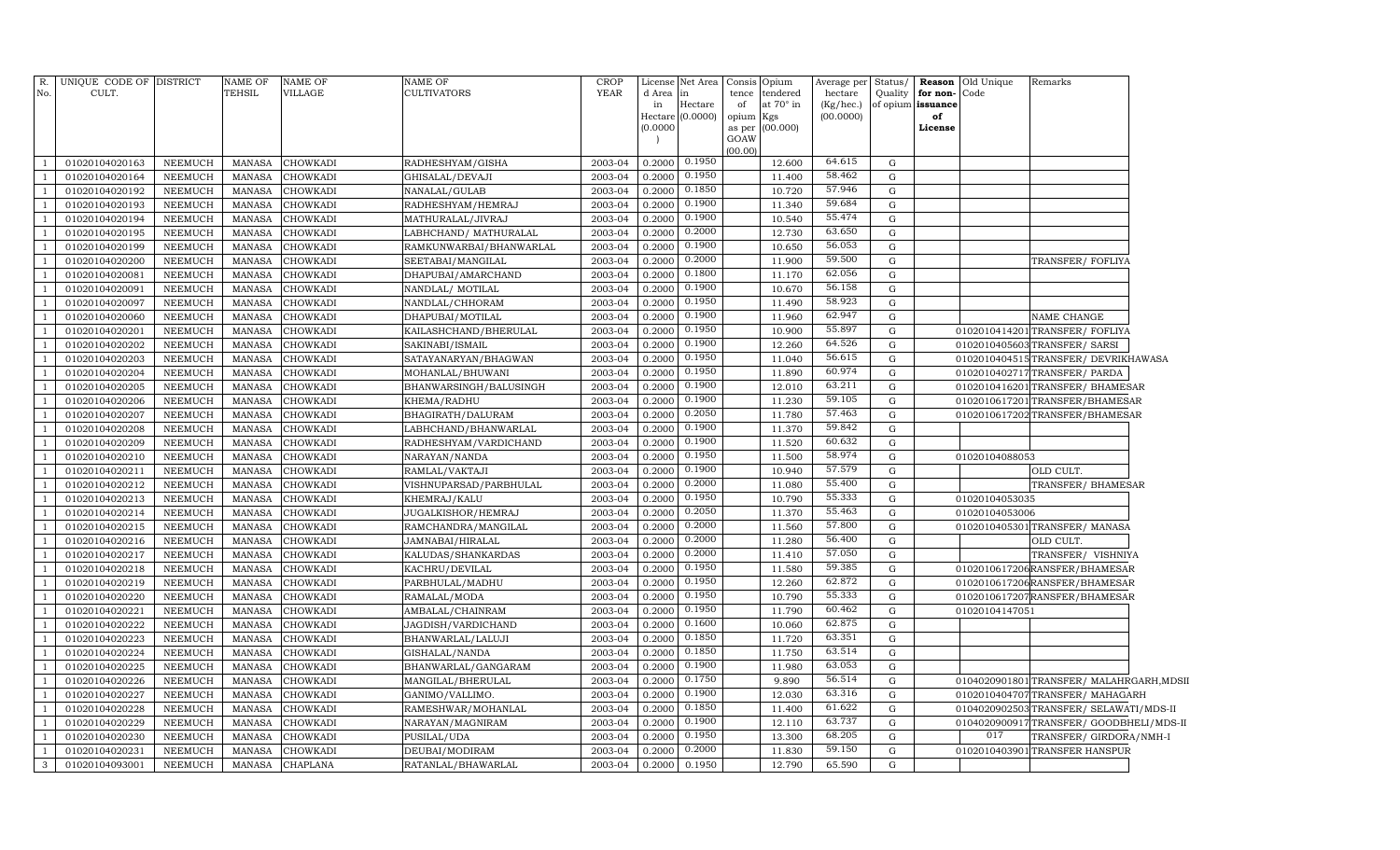| R.<br>No.    | UNIQUE CODE OF DISTRICT<br>CULT. |                                  | NAME OF<br><b>TEHSIL</b>       | <b>NAME OF</b><br>VILLAGE | <b>NAME OF</b><br><b>CULTIVATORS</b>    | CROP<br><b>YEAR</b> | License<br>d Area | Net Area<br>in      | Consis<br>tence | Opium<br>tendered | Average per<br>hectare | Status/<br>Quality | for non-       | <b>Reason</b> Old Unique<br>Code | Remarks |
|--------------|----------------------------------|----------------------------------|--------------------------------|---------------------------|-----------------------------------------|---------------------|-------------------|---------------------|-----------------|-------------------|------------------------|--------------------|----------------|----------------------------------|---------|
|              |                                  |                                  |                                |                           |                                         |                     | in<br>Hectare     | Hectare<br>(0.0000) | of<br>opium     | at 70° in<br>Kgs  | (Kg/hec.)<br>(00.0000) | of opium           | issuance<br>of |                                  |         |
|              |                                  |                                  |                                |                           |                                         |                     | (0.0000)          |                     | as per          | (00.000)          |                        |                    | License        |                                  |         |
|              |                                  |                                  |                                |                           |                                         |                     | $\overline{ }$    |                     | GOAW            |                   |                        |                    |                |                                  |         |
|              |                                  |                                  |                                |                           |                                         |                     |                   |                     | (00.00)         |                   |                        |                    |                |                                  |         |
| 3            | 01020104093002                   | NEEMUCH                          | <b>MANASA</b>                  | CHAPLANA                  | RATANLAL/BHERAJI                        | 2003-04             | 0.2000            | 0.1900              |                 | 11.520            | 60.632                 | G                  |                |                                  |         |
| 3<br>3       | 01020104093003                   | <b>NEEMUCH</b>                   | <b>MANASA</b>                  | CHAPLANA                  | ONKAR/GULAB                             | 2003-04<br>2003-04  | 0.2000            | 0.2050              |                 | 14.870            | 72.537                 | G                  |                |                                  |         |
| 3            | 01020104093004<br>01020104093005 | <b>NEEMUCH</b><br><b>NEEMUCH</b> | <b>MANASA</b><br><b>MANASA</b> | CHAPLANA<br>CHAPLANA      | GORDHAN/JAGANNATH<br>PANNALAL/CHAGANLAL | 2003-04             | 0.2000<br>0.2000  | 0.2050<br>0.1900    |                 | 14.070<br>12.780  | 68.634<br>67.263       | G<br>${\rm G}$     |                |                                  |         |
| 3            | 01020104093006                   | <b>NEEMUCH</b>                   | <b>MANASA</b>                  | CHAPLANA                  | BHERULAL/ONKAR                          | 2003-04             | 0.2000            | 0.1900              |                 | 12.720            | 66.947                 | G                  |                |                                  |         |
| 3            | 01020104093007                   | <b>NEEMUCH</b>                   | <b>MANASA</b>                  | CHAPLANA                  | KAMLASHANKAR/CHAGANLAL                  | 2003-04             | 0.2000            | 0.1900              |                 | 12.330            | 64.895                 | $\mathbf G$        |                |                                  |         |
| 3            | 01020104093008                   | <b>NEEMUCH</b>                   | <b>MANASA</b>                  | CHAPLANA                  | CHAGANLAL/BHIMA                         | 2003-04             | 0.2000            | 0.2050              |                 | 13.570            | 66.195                 | G                  |                |                                  |         |
| 3            | 01020104093010                   | <b>NEEMUCH</b>                   | <b>MANASA</b>                  | CHAPLANA                  | SURESHCHANDRA/BHAGIRATH                 | 2003-04             | 0.2000            | 0.1950              |                 | 11.730            | 60.154                 | G                  |                |                                  |         |
| 3            | 01020104093011                   | <b>NEEMUCH</b>                   | <b>MANASA</b>                  | CHAPLANA                  | PRAKASHKUNWAR/KAMALSINGH                | 2003-04             | 0.2000            | 0.1850              |                 | 11.010            | 59.514                 | $\mathbf G$        |                |                                  |         |
| 3            | 01020104093012                   | <b>NEEMUCH</b>                   | <b>MANASA</b>                  | CHAPLANA                  | SHANKARLAL/RATANLAL                     | 2003-04             | 0.2000            | 0.1900              |                 | 12.270            | 64.579                 | $\mathbf G$        |                |                                  |         |
| 3            | 01020104093013                   | <b>NEEMUCH</b>                   | <b>MANASA</b>                  | CHAPLANA                  | MUKESH KUMAR/RATANLAL                   | 2003-04             | 0.2000            | 0.1950              |                 | 12.550            | 64.359                 | $\mathbf G$        |                |                                  |         |
| 3            | 01020104093015                   | <b>NEEMUCH</b>                   | <b>MANASA</b>                  | CHAPLANA                  | MANOHARSINGH/SHIVSINGH                  | 2003-04             | 0.2000            | 0.2000              |                 | 12.430            | 62.150                 | ${\rm G}$          |                |                                  |         |
| 3            | 01020104093016                   | <b>NEEMUCH</b>                   | <b>MANASA</b>                  | CHAPLANA                  | MUKESH KUMAR/MANGILAL                   | 2003-04             | 0.2000            | 0.2000              |                 | 11.610            | 58.050                 | $\mathbf G$        |                |                                  |         |
| 3            | 01020104093017                   | <b>NEEMUCH</b>                   | <b>MANASA</b>                  | CHAPLANA                  | BAPULAL/KACHRULAL                       | 2003-04             | 0.2000            | 0.2000              |                 | 12.370            | 61.850                 | ${\rm G}$          |                |                                  |         |
| 3            | 01020104093018                   | <b>NEEMUCH</b>                   | <b>MANASA</b>                  | CHAPLANA                  | KANHYALAL/KARULAL                       | 2003-04             | 0.2000            | 0.2000              |                 | 13.470            | 67.350                 | ${\rm G}$          |                |                                  |         |
| 3            | 01020104093019                   | <b>NEEMUCH</b>                   | <b>MANASA</b>                  | CHAPLANA                  | SURESHCHANDRA/RAMCHANDRA                | 2003-04             | 0.2000            | 0.1750              |                 | 10.710            | 61.200                 | $\mathbf G$        |                |                                  |         |
| 3            | 01020104093020                   | <b>NEEMUCH</b>                   | <b>MANASA</b>                  | CHAPLANA                  | SHANTILAL/SUKHDEV                       | 2003-04             | 0.2000            | 0.2000              |                 | 13.030            | 65.150                 | G                  |                |                                  |         |
| 3            | 01020104093021                   | <b>NEEMUCH</b>                   | <b>MANASA</b>                  | CHAPLANA                  | SURESHCHANDRA/NARAYAN                   | 2003-04             | 0.2000            | 0.1900              |                 | 12.980            | 68.316                 | G                  |                |                                  |         |
| 3            | 01020104093022                   | <b>NEEMUCH</b>                   | <b>MANASA</b>                  | CHAPLANA                  | GOPAL/MANGILAL                          | 2003-04             | 0.2000            | 0.2000              |                 | 12.380            | 61.900                 | $\mathbf G$        |                |                                  |         |
| 3            | 01020104093023                   | <b>NEEMUCH</b>                   | <b>MANASA</b>                  | CHAPLANA                  | KANHYALAL/RAMLAL                        | 2003-04             | 0.2000            | 0.1800              |                 | 11.880            | 66.000                 | $\mathbf G$        |                |                                  |         |
| 3            | 01020104093028                   | <b>NEEMUCH</b>                   | <b>MANASA</b>                  | CHAPLANA                  | KANHYALAL/BHERA                         | 2003-04             | 0.2000            | 0.1900              |                 | 10.690            | 56.263                 | ${\rm G}$          |                |                                  |         |
| 3            | 01020104093029                   | <b>NEEMUCH</b>                   | <b>MANASA</b>                  | CHAPLANA                  | AMRATRAM/BHERA                          | 2003-04             | 0.2000            | 0.1950              |                 | 12.490            | 64.051                 | ${\rm G}$          |                |                                  |         |
| 3            | 01020104093030                   | <b>NEEMUCH</b>                   | <b>MANASA</b>                  | CHAPLANA                  | NATHULAL/RAMAJI                         | 2003-04             | 0.2000            | 0.2000              |                 | 9.820             | 49.100                 | ${\rm G}$          | 04             |                                  |         |
| 3            | 01020104093031                   | <b>NEEMUCH</b>                   | <b>MANASA</b>                  | CHAPLANA                  | RATANLAL/KISHNA                         | 2003-04             | 0.2000            | 0.2000              |                 | 11.640            | 58.200                 | G                  |                |                                  |         |
| 3            | 01020104093032                   | <b>NEEMUCH</b>                   | <b>MANASA</b>                  | CHAPLANA                  | JAVANSINGH/ONKARSINGH                   | 2003-04             | 0.2000            | 0.1950              |                 | 11.550            | 59.231                 | ${\rm G}$          |                |                                  |         |
| 3            | 01020104093033                   | <b>NEEMUCH</b>                   | <b>MANASA</b>                  | CHAPLANA                  | ISHWARSINGH/MANOHARSINGH                | 2003-04             | 0.2000            | 0.1950              |                 | 11.630            | 59.641                 | G                  |                |                                  |         |
| 3            | 01020104093041                   | <b>NEEMUCH</b>                   | <b>MANASA</b>                  | CHAPLANA                  | GANPATLAL/JAGANNATH                     | 2003-04             | 0.2000            | 0.1950              |                 | 12.200            | 62.564                 | $\mathbf G$        |                |                                  |         |
| 3            | 01020104093042                   | <b>NEEMUCH</b>                   | <b>MANASA</b>                  | CHAPLANA                  | DHANRAJ/JAGANNATH                       | 2003-04             | 0.2000            | 0.2100              |                 | 13.250            | 63.095                 | $\mathbf G$        |                |                                  |         |
| 3            | 01020104093043                   | <b>NEEMUCH</b>                   | <b>MANASA</b>                  | CHAPLANA                  | SITABAI/DALU                            | 2003-04             | 0.2000            | 0.2050              |                 | 11.720            | 57.171                 | $\mathbf G$        |                |                                  |         |
| 3            | 01020104093044                   | <b>NEEMUCH</b>                   | <b>MANASA</b>                  | CHAPLANA                  | ARJUNSINGH/SHIVSINGH                    | 2003-04             | 0.2000            | 0.1950              |                 | 11.490            | 58.923                 | ${\rm G}$          |                |                                  |         |
| 3            | 01020104093045                   | <b>NEEMUCH</b>                   | <b>MANASA</b>                  | CHAPLANA                  | BHAGVATIBAI/BADRILAL                    | 2003-04             | 0.2000            | 0.2000              |                 | 12.110            | 60.550                 | $\mathbf G$        |                |                                  |         |
| 3            | 01020104093046                   | <b>NEEMUCH</b>                   | <b>MANASA</b>                  | CHAPLANA                  | BAGDULAL/MANGU                          | 2003-04             | 0.2000            | 0.1850              |                 | 11.020            | 59.568                 | $\mathbf G$        |                |                                  |         |
| 3            | 01020104093047                   | <b>NEEMUCH</b>                   | <b>MANASA</b>                  | CHAPLANA                  | RADHESHYAM/BHERA                        | 2003-04             | 0.2000            | 0.2050              |                 | 12.560            | 61.268                 | ${\rm G}$          |                |                                  |         |
| 3            | 01020104093048                   | <b>NEEMUCH</b>                   | <b>MANASA</b>                  | CHAPLANA                  | BHERULAL/RAMA                           | 2003-04             | 0.2000            | 0.1900              |                 | 9.470             | 49.842                 | ${\rm G}$          | 04             |                                  |         |
| 3            | 01020104093049                   | <b>NEEMUCH</b>                   | <b>MANASA</b>                  | CHAPLANA                  | BHAVARLAL/CHAMPA                        | 2003-04             | 0.2000            | 0.1850              |                 | 10.630            | 57.459                 | ${\rm G}$          |                |                                  |         |
| 3<br>3       | 01020104093050<br>01020104093051 | <b>NEEMUCH</b><br><b>NEEMUCH</b> | <b>MANASA</b><br><b>MANASA</b> | CHAPLANA<br>CHAPLANA      | PRABHULAL/BHURA                         | 2003-04<br>2003-04  | 0.2000<br>0.2000  | 0.2000<br>0.2050    |                 | 10.980<br>12.210  | 54.900<br>59.561       | $\mathbf G$<br>G   |                |                                  |         |
| 3            | 01020104093052                   | <b>NEEMUCH</b>                   | <b>MANASA</b>                  | CHAPLANA                  | LAXMAN/BHERA<br>AMRATRAM/KACHRU         | 2003-04             | 0.2000            | 0.2000              |                 | 12.160            | 60.800                 | $\mathbf G$        |                |                                  |         |
| 3            | 01020104093053                   | <b>NEEMUCH</b>                   | <b>MANASA</b>                  | CHAPLANA                  | NANDLAL/FATTA                           | 2003-04             | 0.2000            | 0.2100              |                 | 12.840            | 61.143                 | G                  |                |                                  |         |
| 3            | 01020104093054                   | <b>NEEMUCH</b>                   | <b>MANASA</b>                  | CHAPLANA                  | RAMIBAI/UDA                             | 2003-04             | 0.2000            | 0.1900              |                 | 11.270            | 59.316                 | ${\rm G}$          |                |                                  |         |
| 3            | 01020104093055                   | <b>NEEMUCH</b>                   | <b>MANASA</b>                  | CHAPLANA                  | BAGDIRAM/BHUVANA                        | 2003-04             | 0.2000            | 0.1950              |                 | 10.930            | 56.051                 | $\mathbf G$        |                |                                  |         |
| 3            | 01020104093057                   | <b>NEEMUCH</b>                   | <b>MANASA</b>                  | CHAPLANA                  | KALUSINGH/JORAVARSINGH                  | 2003-04             | 0.2000            | 0.1950              |                 | 11.040            | 56.615                 | ${\rm G}$          |                |                                  |         |
| 3            | 01020104093061                   | <b>NEEMUCH</b>                   | <b>MANASA</b>                  | CHAPLANA                  | BALURAM/UDA                             | 2003-04             | 0.2000            | 0.1950              |                 | 11.960            | 61.333                 | ${\rm G}$          |                |                                  |         |
| $\mathbf{3}$ | 01020104093063                   | NEEMUCH                          | <b>MANASA</b>                  | CHAPLANA                  | <b>BAGDU/HIRA</b>                       | 2003-04             | 0.2000            | 0.1750              |                 | 10.940            | 62.514                 | ${\rm G}$          |                |                                  |         |
|              |                                  |                                  |                                |                           |                                         |                     |                   |                     |                 |                   |                        |                    |                |                                  |         |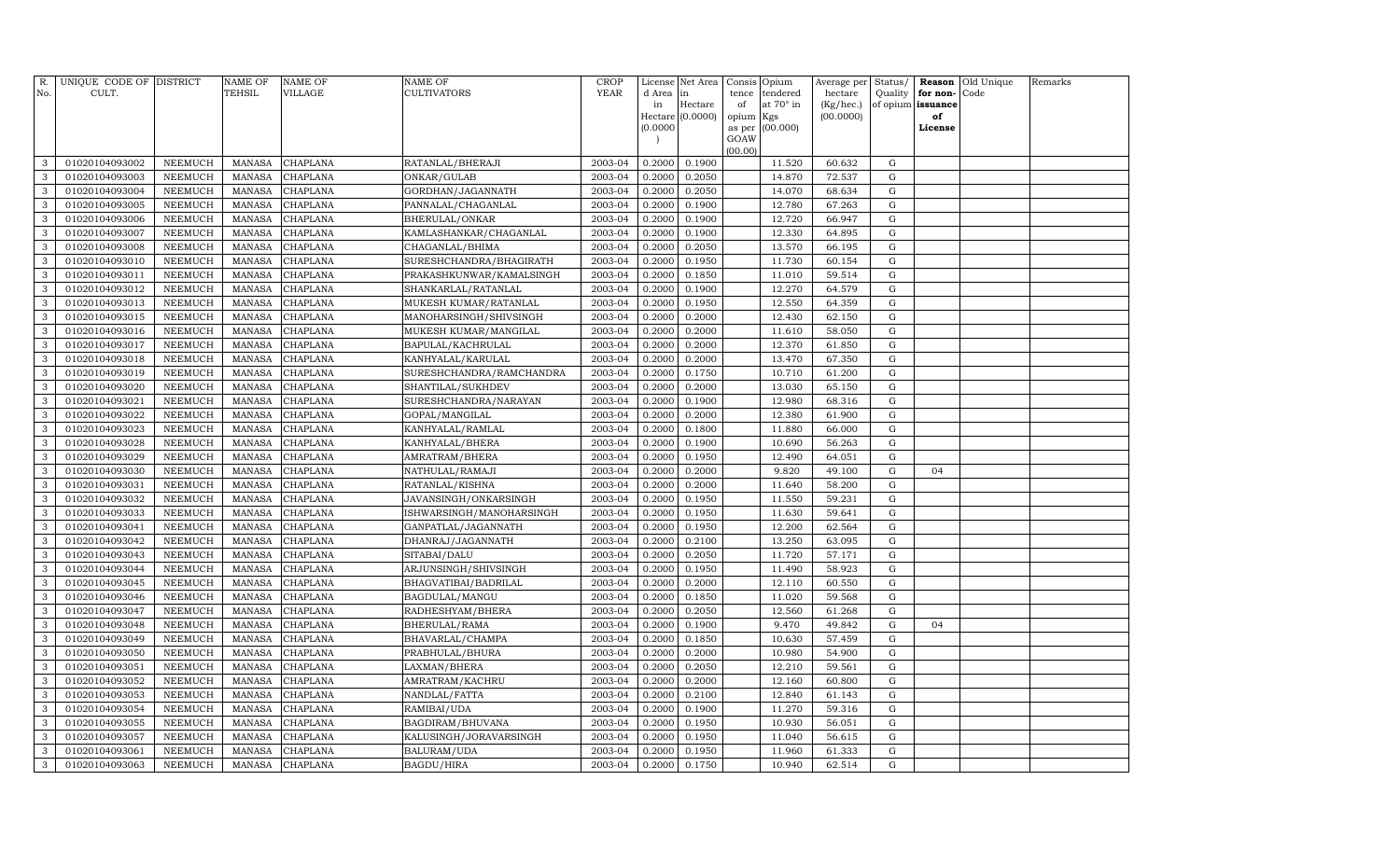| R.               | UNIQUE CODE OF DISTRICT |                | NAME OF       | <b>NAME OF</b>  | NAME OF                       | <b>CROP</b>            |           | License Net Area Consis |                 | Opium           | Average per  | Status/     | Reason            | Old Unique     | Remarks                         |  |
|------------------|-------------------------|----------------|---------------|-----------------|-------------------------------|------------------------|-----------|-------------------------|-----------------|-----------------|--------------|-------------|-------------------|----------------|---------------------------------|--|
| No.              | CULT.                   |                | TEHSIL        | VILLAGE         | CULTIVATORS                   | <b>YEAR</b>            | d Area in |                         | tence           | tendered        | hectare      | Quality     | for non-          | Code           |                                 |  |
|                  |                         |                |               |                 |                               |                        | in        | Hectare                 | of              | at 70° in       | $(Kg/$ hec.) |             | of opium issuance |                |                                 |  |
|                  |                         |                |               |                 |                               |                        | (0.0000)  | Hectare (0.0000)        | opium<br>as per | Kgs<br>(00.000) | (00.0000)    |             | of<br>License     |                |                                 |  |
|                  |                         |                |               |                 |                               |                        |           |                         | GOAW            |                 |              |             |                   |                |                                 |  |
|                  |                         |                |               |                 |                               |                        |           |                         | (00.00)         |                 |              |             |                   |                |                                 |  |
| 3                | 01020104093064          | NEEMUCH        | MANASA        | <b>CHAPLANA</b> | KARULAL/KESHURAM              | 2003-04                | 0.2000    | 0.1950                  |                 | 12.020          | 61.641       | G           |                   |                |                                 |  |
| 3                | 01020104093066          | <b>NEEMUCH</b> | MANASA        | <b>CHAPLANA</b> | BHURIBAI/BHERU                | 2003-04                | 0.2000    | 0.1700                  |                 | 10.610          | 62.412       | G           |                   |                |                                 |  |
| $\mathbf{3}$     | 01020104093068          | <b>NEEMUCH</b> | <b>MANASA</b> | <b>CHAPLANA</b> | KAVARLAL/PANNAJI              | 2003-04                | 0.2000    | 0.2000                  |                 | 12.360          | 61.800       | G           |                   |                |                                 |  |
| $\mathbf{3}$     | 01020104093070          | NEEMUCH        | MANASA        | <b>CHAPLANA</b> | SUNDARBAI/KACHRU              | 2003-04                | 0.2000    | 0.2000                  |                 | 12.170          | 60.850       | G           |                   |                |                                 |  |
| $\mathbf{3}$     | 01020104093071          | <b>NEEMUCH</b> | MANASA        | <b>CHAPLANA</b> | KASTURIBAI/MANGYA URF BHAGIRA | 2003-04                | 0.2000    | 0.2000                  |                 | 12.190          | 60.950       | G           |                   |                |                                 |  |
| $\mathbf{3}$     | 01020104093072          | NEEMUCH        | <b>MANASA</b> | CHAPLANA        | FATEHLAL/NANDA                | 2003-04                | 0.2000    | 0.1950                  |                 | 12.870          | 66.000       | G           |                   |                |                                 |  |
| 3                | 01020104093073          | <b>NEEMUCH</b> | MANASA        | <b>CHAPLANA</b> | BHERULAL/NATHU                | 2003-04                | 0.2000    | 0.2100                  |                 | 11.870          | 56.524       | $\mathbf G$ |                   |                |                                 |  |
| $\mathbf{3}$     | 01020104093074          | <b>NEEMUCH</b> | MANASA        | CHAPLANA        | KARULAL/MANGILAL              | 2003-04                | 0.2000    | 0.1950                  |                 | 11.560          | 59.282       | G           |                   |                |                                 |  |
| $\mathbf{3}$     | 01020104093075          | <b>NEEMUCH</b> | <b>MANASA</b> | CHAPLANA        | DEVBAI/MOHANLAL               | 2003-04                | 0.2000    | 0.1950                  |                 | 12.840          | 65.846       | $\mathbf G$ |                   |                |                                 |  |
| $\mathbf{3}$     | 01020104093076          | NEEMUCH        | <b>MANASA</b> | <b>CHAPLANA</b> | RAMKWRIBAI/RAMAJI             | 2003-04                | 0.2000    | 0.2000                  |                 | 12.500          | 62.500       | G           |                   |                |                                 |  |
| $\mathbf{3}$     | 01020104093078          | <b>NEEMUCH</b> | <b>MANASA</b> | CHAPLANA        | NANDA/DAMARSI                 | 2003-04                | 0.2000    | 0.2000                  |                 | 14.110          | 70.550       | $\mathbf G$ |                   |                |                                 |  |
| $\mathbf{3}$     | 01020104093079          | NEEMUCH        | <b>MANASA</b> | <b>CHAPLANA</b> | HIRALAL/KASHIRAM              | 2003-04                | 0.2000    | 0.2000                  |                 | 12.180          | 60.900       | $\mathbf G$ |                   |                |                                 |  |
| $\mathbf{3}$     | 01020104093082          | <b>NEEMUCH</b> | MANASA        | <b>CHAPLANA</b> | NANDUBAI/BHAGVAN              | 2003-04                | 0.2000    | 0.1900                  |                 | 12.080          | 63.579       | $\mathbf G$ |                   |                |                                 |  |
| $\mathbf{3}$     | 01020104093084          | NEEMUCH        | <b>MANASA</b> | <b>CHAPLANA</b> | BASANTILAL/RATANLAL           | 2003-04                | 0.2000    | 0.2000                  |                 | 12.850          | 64.250       | $\mathbf G$ |                   |                |                                 |  |
| $\mathbf{3}$     | 01020104093088          | <b>NEEMUCH</b> | MANASA        | <b>CHAPLANA</b> | CHANDRIBAI/MATHURALAL         | 2003-04                | 0.2000    | 0.2050                  |                 | 12.080          | 58.927       | ${\rm G}$   |                   |                |                                 |  |
| $\mathbf{3}$     | 01020104093089          | NEEMUCH        | <b>MANASA</b> | <b>CHAPLANA</b> | JANIBAI/KARULAL               | 2003-04                | 0.2000    | 0.1900                  |                 | 13.360          | 70.316       | ${\rm G}$   |                   |                |                                 |  |
| $\mathbf{3}$     | 01020104093090          | NEEMUCH        | MANASA        | CHAPLANA        | VISHNUPRASAD/SALAGRAM         | 2003-04                | 0.2000    | 0.1950                  |                 | 13.220          | 67.795       | G           |                   |                |                                 |  |
| $\mathbf{3}$     | 01020104093091          | NEEMUCH        | <b>MANASA</b> | CHAPLANA        | NATHU/RAMA LOHAR              | 2003-04                | 0.2000    | 0.1950                  |                 | 12.610          | 64.667       | ${\rm G}$   |                   |                | TRANSFER/BORKHEDI/MDS-II        |  |
| $\mathbf{3}$     | 01020104093067          | NEEMUCH        | MANASA        | CHAPLANA        | KESHRIMAL/MODIRAM             | 2003-04                | 0.2000    | 0.2100                  |                 | 11.900          | 56.667       | ${\rm G}$   |                   | 01020104069076 |                                 |  |
| $\mathbf{3}$     | 01020104093062          | NEEMUCH        | <b>MANASA</b> | CHAPLANA        | BHERUSINGH/PRATAPSINGH        | 2003-04                | 0.2000    | 0.2000                  |                 | 11.210          | 56.050       | ${\rm G}$   |                   | 01020104069077 |                                 |  |
| $\mathbf{3}$     | 01020104093092          | NEEMUCH        | MANASA        | <b>CHAPLANA</b> | MADANLAL/RATANLAL             | $\overline{2003} - 04$ | 0.2000    | 0.2100                  |                 | 12.450          | 59.286       | $\mathbf G$ |                   | 01020104093092 |                                 |  |
| $\mathbf{3}$     | 01020104093058          | NEEMUCH        | MANASA        | CHAPLANA        | RATANSINGH/CHATARSINGH        | 2003-04                | 0.2000    | 0.2000                  |                 | 11.430          | 57.150       | $\mathbf G$ |                   |                |                                 |  |
| $\mathbf{3}$     | 01020104093093          | NEEMUCH        | <b>MANASA</b> | CHAPLANA        | GANESHRAM/SALAGRAM            | 2003-04                | 0.2000    | 0.1800                  |                 | 10.650          | 59.167       | $\mathbf G$ |                   |                |                                 |  |
| $\mathbf{3}$     | 01020104093094          | <b>NEEMUCH</b> | <b>MANASA</b> | <b>CHAPLANA</b> | NARAYAN/BHERA                 | 2003-04                | 0.2000    | 0.2100                  |                 | 12.890          | 61.381       | ${\rm G}$   |                   |                | 0102010408804TRANSFER/ACHALPURA |  |
| $\mathbf{3}$     | 01020104093095          | NEEMUCH        | MANASA        | <b>CHAPLANA</b> | PRATAPSINGH/MOHANSINGH        | 2003-04                | 0.2000    | 0.1950                  |                 | 11.460          | 58.769       | ${\rm G}$   |                   |                | 0102010408403 TRANSFER/NALKHEDA |  |
| $\mathbf{3}$     | 01020104093096          | <b>NEEMUCH</b> | <b>MANASA</b> | <b>CHAPLANA</b> | SHANTILAL/BALMUKUND           | 2003-04                | 0.2000    | 0.1950                  |                 | 11.930          | 61.179       | ${\rm G}$   |                   |                | TRANSFER/NALKHEDA               |  |
| $\mathbf{3}$     | 01020104093097          | NEEMUCH        | MANASA        | CHAPLANA        | BHAVARLAL/GOVINDRAM           | 2003-04                | 0.2000    | 0.1950                  |                 | 10.750          | 55.128       | $\mathbf G$ |                   |                | TRANSFER/CHITAKHEDI/MDS-II      |  |
| $\mathbf{3}$     | 01020104093098          | NEEMUCH        | <b>MANASA</b> | CHAPLANA        | BHAVARLAL/DHANNA              | 2003-04                | 0.2000    | 0.1800                  |                 | 11.410          | 63.389       | ${\rm G}$   |                   |                |                                 |  |
| $\mathbf{3}$     | 01020104093056          | NEEMUCH        | MANASA        | CHAPLANA        | MOHANSINGH/JORAVARSINGH       | 2003-04                | 0.2000    | 0.1600                  |                 | 9.070           | 56.688       | $\mathbf G$ |                   |                |                                 |  |
| $\mathbf{3}$     | 01020104093037          | NEEMUCH        | MANASA        | CHAPLANA        | BHERULAL/RAMCHAND             | 2003-04                | 0.2000    | 0.1950                  |                 | 11.370          | 58.308       | $\mathbf G$ |                   |                |                                 |  |
| $\mathbf{3}$     | 01020104093038          | NEEMUCH        | <b>MANASA</b> | CHAPLANA        | BHUVANIRAM/KALURAM            | 2003-04                | 0.2000    | 0.1950                  |                 | 12.520          | 64.205       | $\mathbf G$ |                   |                |                                 |  |
| $\mathbf{3}$     | 01020104093039          | NEEMUCH        | MANASA        | CHAPLANA        | JAGANNATH/DALLA               | 2003-04                | 0.2000    | 0.0850                  |                 | 4.790           | 56.353       | ${\rm G}$   |                   |                |                                 |  |
| $\mathbf{3}$     | 01020104093040          | NEEMUCH        | <b>MANASA</b> | CHAPLANA        | PARASRAM/JAGANNATH            | 2003-04                | 0.2000    | 0.1800                  |                 | 11.220          | 62.333       | ${\rm G}$   |                   |                |                                 |  |
| $\mathbf{3}$     | 01020104093059          | NEEMUCH        | MANASA        | CHAPLANA        | MADANSINGH/BHAVANISINGH       | 2003-04                | 0.2000    | 0.1900                  |                 | 11.470          | 60.368       | $\mathbf G$ |                   |                |                                 |  |
| $\mathbf{3}$     | 01020104093085          | NEEMUCH        | MANASA        | CHAPLANA        | BADRIBAI/BHAGATRAM            | 2003-04                | 0.2000    | 0.1900                  |                 | 12.450          | 65.526       | G           |                   |                | NAMECHANGE                      |  |
| $\mathbf{3}$     | 01020104093087          | NEEMUCH        | <b>MANASA</b> | CHAPLANA        | BHAVARLAL/RAMCHANDRA          | 2003-04                | 0.2000    | 0.1900                  |                 | 11.440          | 60.211       | $\mathbf G$ |                   |                |                                 |  |
| $\mathbf{3}$     | 01020104093026          | NEEMUCH        | MANASA        | CHAPLANA        | PRABHULAL/RAMCHANDRA          | 2003-04                | 0.2000    | 0.2000                  |                 | 11.310          | 56.550       | G           |                   |                |                                 |  |
| $\overline{2}$   | 01020104042005          | NEEMUCH        | <b>MANASA</b> | CHACHAHERA      | RODILAL/RAMCHANDRA            | 2003-04                | 0.2000    | 0.1700                  |                 | 10.460          | 61.529       | G           |                   |                | TRANSFER/ BARKHEDA              |  |
| $\overline{a}$   | 01020104042002          | NEEMUCH        | <b>MANASA</b> | CHACHAHERA      | DEVILAL/PURALAL               | 2003-04                | 0.2000    | 0.1850                  |                 | 10.680          | 57.730       | G           |                   |                | TRANSFER/HASPUR                 |  |
| $\boldsymbol{2}$ | 01020104042006          | NEEMUCH        | <b>MANASA</b> | CHACHAHERA      | RAMKISHAN/PRITHVIRAJ          | 2003-04                | 0.2000    | 0.1950                  |                 | 11.470          | 58.821       | G           |                   |                | TRANSFER/HASPUR                 |  |
| $\overline{a}$   | 01020104042003          | NEEMUCH        | <b>MANASA</b> | CHACHAHERA      | SHAMBHULAL/PRITHVIRAJ         | 2003-04                | 0.2000    | 0.1800                  |                 | 10.230          | 56.833       | G           |                   |                | TRANSFER/HASPUR                 |  |
| $\boldsymbol{2}$ | 01020104042007          | NEEMUCH        | <b>MANASA</b> | CHACHAHERA      | DEVKISHAN/PARTHA              | 2003-04                | 0.2000    | 0.1850                  |                 | 11.710          | 63.297       | G           |                   |                | 0102010413104TRANSFER/ BARKHEDA |  |
| 2                | 01020104059001          | <b>NEEMUCH</b> | <b>MANASA</b> | <b>BHOPALI</b>  | CHUNNILAL/KASHYA              | 2003-04                | 0.2000    | 0.1900                  |                 | 11.420          | 60.105       | G           |                   |                | TRANSFER/ BARDIA KENT           |  |
| $\overline{a}$   | 01020104059003          | NEEMUCH        | MANASA        | <b>BHOPALI</b>  | BHAGIRATH/KARULAL             | 2003-04                | 0.2000    | 0.1850                  |                 | 11.100          | 60.000       | G           |                   |                | TRANSFER/ BARDIA KENT           |  |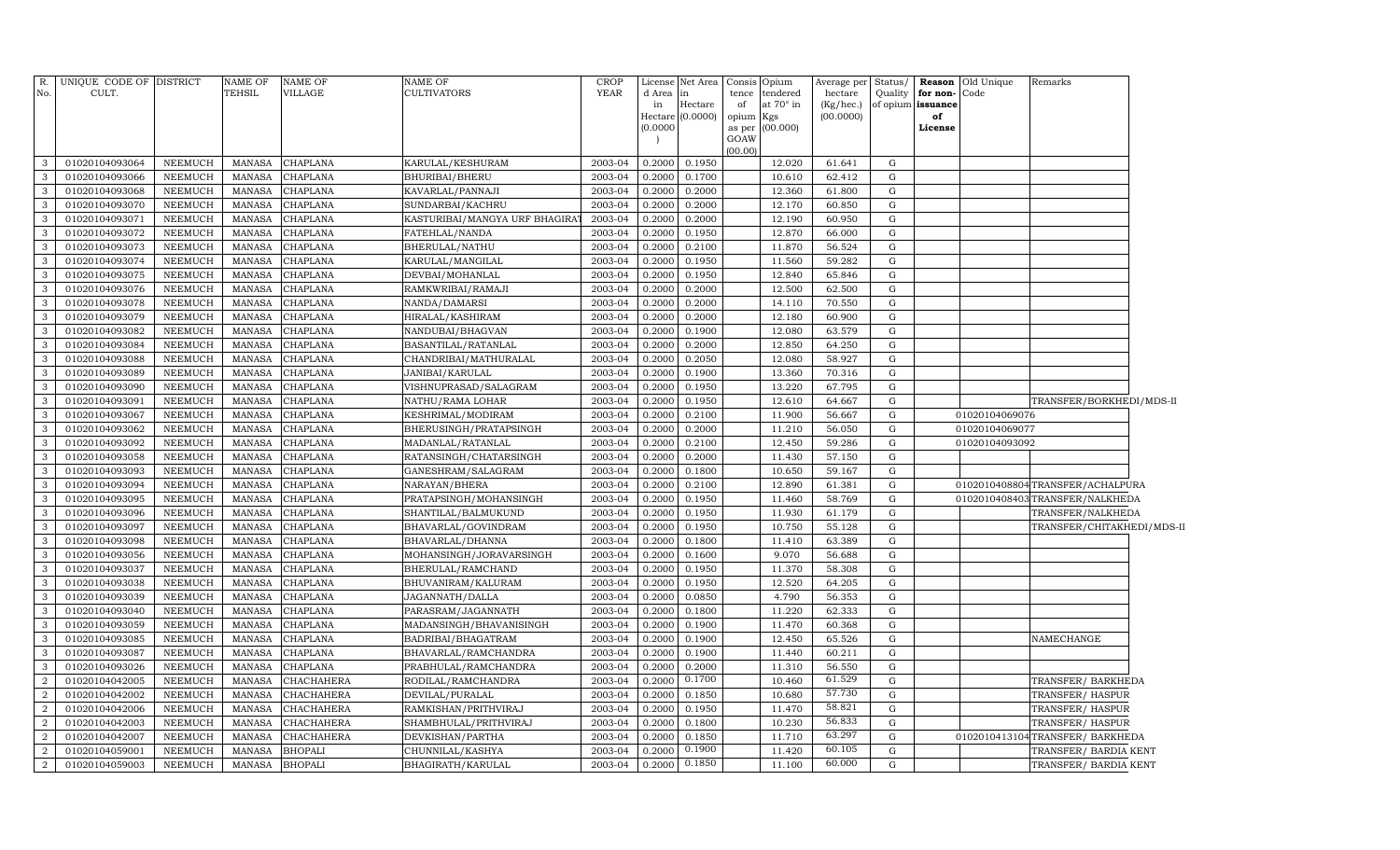| R.                               | UNIQUE CODE OF DISTRICT          |                                  | <b>NAME OF</b>                 | NAME OF                      | NAME OF                                   | CROP               | License          | Net Area           | Consis          | Opium                        | Average per          | Status/     |                                   | <b>Reason</b> Old Unique | Remarks                          |  |
|----------------------------------|----------------------------------|----------------------------------|--------------------------------|------------------------------|-------------------------------------------|--------------------|------------------|--------------------|-----------------|------------------------------|----------------------|-------------|-----------------------------------|--------------------------|----------------------------------|--|
| No.                              | CULT.                            |                                  | TEHSIL                         | VILLAGE                      | <b>CULTIVATORS</b>                        | <b>YEAR</b>        | d Area<br>in     | lin<br>Hectare     | tence<br>of     | tendered<br>at $70^\circ$ in | hectare<br>(Kg/hec.) | Quality     | for non-Code<br>of opium issuance |                          |                                  |  |
|                                  |                                  |                                  |                                |                              |                                           |                    |                  | Hectare $(0.0000)$ | opium           | Kgs                          | (00.0000)            |             | of                                |                          |                                  |  |
|                                  |                                  |                                  |                                |                              |                                           |                    | (0.0000)         |                    | as per          | (00.000)                     |                      |             | License                           |                          |                                  |  |
|                                  |                                  |                                  |                                |                              |                                           |                    |                  |                    | GOAW<br>(00.00) |                              |                      |             |                                   |                          |                                  |  |
| $\overline{2}$                   | 01020104059004                   | <b>NEEMUCH</b>                   | <b>MANASA</b>                  | <b>BHOPALI</b>               | DEUBAI/MANGILAL                           | 2003-04            | 0.2000           | 0.1950             |                 | 11.470                       | 58.821               | $\mathbf G$ |                                   |                          | TRANSFER/DURGPURA                |  |
| $\overline{2}$                   | 01020104059007                   | NEEMUCH                          | <b>MANASA</b>                  | <b>BHOPALI</b>               | RADHESHYAM/DALLA                          | 2003-04            | 0.2000           | 0.1950             |                 | 10.740                       | 55.077               | G           |                                   |                          | TRANSFER/ BARDIA KENT            |  |
| $\overline{2}$                   | 01020104059009                   | <b>NEEMUCH</b>                   | <b>MANASA</b>                  | <b>BHOPALI</b>               | BHURIBAI/BHAGIRATH                        | 2003-04            | 0.2000           | 0.2050             |                 | 12.020                       | 58.634               | G           |                                   |                          | TRANSFER/SARSI                   |  |
| $\overline{a}$                   | 01020104059012                   | <b>NEEMUCH</b>                   | <b>MANASA</b>                  | <b>BHOPALI</b>               | NARAYANIBAI/RAMSINGH/NANDUBA              | 2003-04            | 0.2000           | 0.2000             |                 | 12.180                       | 60.900               | G           |                                   |                          | TRANSFER/SARSI                   |  |
| 2                                | 01020104059013                   | <b>NEEMUCH</b>                   | <b>MANASA</b>                  | <b>BHOPALI</b>               | PURALAL/PYARCHAND                         | 2003-04            | 0.2000           | 0.2000             |                 | 11.270                       | 56.350               | G           |                                   |                          | 0102010406200 TRANSFER/ SHESHPUR |  |
| -1                               | 01020104001005                   | <b>NEEMUCH</b>                   | <b>MANASA</b>                  | <b>BHERPURA</b>              | PYARIBAI/KACHRU                           | 2003-04            | 0.2000           | 0.1950             |                 | 10.830                       | 55.538               | $\mathbf G$ |                                   |                          | TRANSFER/PARDA-I                 |  |
| $\mathbf{1}$                     | 01020104001006                   | <b>NEEMUCH</b>                   | <b>MANASA</b>                  | <b>BHERPURA</b>              | DHURA/MAGYA                               | 2003-04            | 0.2000           | 0.2000             |                 | 10.870                       | 54.350               | G           |                                   |                          | TRANSFER/PARDA-I                 |  |
| $\overline{1}$                   | 01020104028120                   | <b>NEEMUCH</b>                   | <b>MANASA</b>                  | BHATKHEDI-II                 | RAMNIWAS/RATANLAL                         | 2003-04            | 0.2000           | 0.2000             |                 | 13.670                       | 68.350               | $\mathbf G$ |                                   |                          |                                  |  |
|                                  | 01020104028121                   | <b>NEEMUCH</b>                   | <b>MANASA</b>                  | BHATKHEDI-II                 | BADRILAL/BIHARI                           | 2003-04            | 0.2000           | 0.2000             |                 | 11.110                       | 55.550               | ${\rm G}$   |                                   |                          |                                  |  |
| $\overline{1}$                   | 01020104028122                   | <b>NEEMUCH</b>                   | <b>MANASA</b>                  | BHATKHEDI-II                 | BHULIBAI/BANSHILAL                        | 2003-04            | 0.2000           | 0.1900             |                 | 12.030                       | 63.316               | G           |                                   |                          |                                  |  |
|                                  | 01020104028123                   | NEEMUCH                          | <b>MANASA</b>                  | BHATKHEDI-II                 | MANGILAL/BADRILAL                         | 2003-04            | 0.2000           | 0.1950             |                 | 12.390                       | 63.538               | ${\rm G}$   |                                   |                          |                                  |  |
| $\mathbf{1}$                     | 01020104028124                   | <b>NEEMUCH</b>                   | <b>MANASA</b>                  | BHATKHEDI-II                 | RADHESHYAM/NANDLAL BADA                   | 2003-04            | 0.2000           | 0.2100             |                 | 12.160                       | 57.905               | G           |                                   |                          |                                  |  |
| $\mathbf{1}$                     | 01020104028125                   | <b>NEEMUCH</b>                   | <b>MANASA</b>                  | BHATKHEDI-II                 | KARULAL/MULCHAND                          | 2003-04            | 0.2000           | 0.2000             |                 | 12.030                       | 60.150               | G           |                                   |                          |                                  |  |
| -1                               | 01020104028126                   | <b>NEEMUCH</b>                   | <b>MANASA</b>                  | BHATKHEDI-II                 | LALURAM/KALU                              | 2003-04            | 0.2000           | 0.2000             |                 | 11.590                       | 57.950               | $\mathbf G$ |                                   |                          |                                  |  |
| $\overline{1}$                   | 01020104028127                   | <b>NEEMUCH</b>                   | <b>MANASA</b>                  | BHATKHEDI-II                 | GEETABAI/BHANWARLAL                       | 2003-04            | 0.2000           | 0.2100             |                 | 12.080                       | 57.524               | G           |                                   |                          |                                  |  |
| $\overline{1}$                   | 01020104028128                   | <b>NEEMUCH</b>                   | <b>MANASA</b>                  | BHATKHEDI-II                 | MANGILAL/MEGHA                            | 2003-04            | 0.2000           | 0.2050             |                 | 13.040                       | 63.610               | G           |                                   |                          |                                  |  |
| 1                                | 01020104028129                   | <b>NEEMUCH</b>                   | <b>MANASA</b>                  | BHATKHEDI-II                 | NANDLAL/BHAGCHAND                         | 2003-04            | 0.2000           | 0.1950             |                 | 12.280                       | 62.974               | G           |                                   |                          |                                  |  |
| $\mathbf{1}$                     | 01020104028130                   | <b>NEEMUCH</b>                   | <b>MANASA</b>                  | BHATKHEDI-II                 | KANHAIYALAL/LAXMINARAYAN                  | 2003-04            | 0.2000           | 0.2000             |                 | 12.860                       | 64.300               | G           |                                   |                          |                                  |  |
| $\overline{1}$                   | 01020104028131                   | <b>NEEMUCH</b>                   | <b>MANASA</b>                  | BHATKHEDI-II                 | SHYAM/UDAIRAM                             | 2003-04            | 0.2000           | 0.2050             |                 | 12.640                       | 61.659               | ${\rm G}$   |                                   |                          |                                  |  |
| $\overline{1}$                   | 01020104028132                   | <b>NEEMUCH</b>                   | <b>MANASA</b>                  | BHATKHEDI-II                 | RAMNIWAS/VARDICHAND                       | 2003-04            | 0.2000           | 0.2050             |                 | 13.480                       | 65.756               | $\mathbf G$ |                                   |                          |                                  |  |
| $\mathbf{1}$                     | 01020104028134                   | <b>NEEMUCH</b>                   | <b>MANASA</b>                  | BHATKHEDI-II                 | LALU/BHUWANA                              | 2003-04            | 0.2000           | 0.1950             |                 | 12.290                       | 63.026               | G           |                                   |                          |                                  |  |
| -1                               | 01020104028136                   | <b>NEEMUCH</b>                   | <b>MANASA</b>                  | BHATKHEDI-II                 | RAMCHANDDAS/BIHARIDAS                     | 2003-04            | 0.2000           | 0.2050             |                 | 12.600                       | 61.463               | $\mathbf G$ |                                   |                          |                                  |  |
| $\mathbf{1}$                     | 01020104028137                   | <b>NEEMUCH</b>                   | <b>MANASA</b>                  | BHATKHEDI-II                 | MOHAN/JAGANNATH                           | 2003-04            | 0.2000           | 0.2000             |                 | 12.360                       | 61.800               | G           |                                   |                          |                                  |  |
| $\overline{1}$                   | 01020104028141                   | <b>NEEMUCH</b>                   | <b>MANASA</b>                  | BHATKHEDI-II                 | HEERA/RAMA                                | 2003-04            | 0.2000           | 0.1950             |                 | 12.340                       | 63.282               | G           |                                   |                          |                                  |  |
| $\overline{1}$                   | 01020104028142                   | <b>NEEMUCH</b>                   | <b>MANASA</b>                  | BHATKHEDI-II                 | PURALAL/RAMAJI                            | 2003-04            | 0.2000           | 0.2100             |                 | 12.640                       | 60.190               | G           |                                   |                          |                                  |  |
| $\overline{1}$                   | 01020104028143                   | <b>NEEMUCH</b>                   | <b>MANASA</b>                  | BHATKHEDI-II                 | HEERALAL/KISHNA                           | 2003-04            | 0.2000           | 0.2000             |                 | 12.660                       | 63.300               | G           |                                   |                          |                                  |  |
| $\mathbf{1}$                     | 01020104028144                   | <b>NEEMUCH</b>                   | <b>MANASA</b>                  | BHATKHEDI-II                 | BALCHAND/BHERA                            | 2003-04            | 0.2000           | 0.2000             |                 | 13.250                       | 66.250               | G           |                                   |                          |                                  |  |
| $\overline{1}$                   | 01020104028147                   | <b>NEEMUCH</b>                   | <b>MANASA</b>                  | BHATKHEDI-II                 | DHAPUBAI/MANNALAL                         | 2003-04            | 0.2000           | 0.2050             |                 | 13.230                       | 64.537               | G           |                                   |                          |                                  |  |
| 1                                | 01020104028148                   | <b>NEEMUCH</b>                   | <b>MANASA</b>                  | BHATKHEDI-II                 | MOHANLAL/PARTHA                           | 2003-04            | 0.2000           | 0.2000             |                 | 13.060                       | 65.300               | G           |                                   |                          |                                  |  |
| $\overline{1}$                   | 01020104028149                   | <b>NEEMUCH</b>                   | <b>MANASA</b>                  | BHATKHEDI-II                 | SHOBHARAM/RATANLAL                        | 2003-04            | 0.2000           | 0.1950             |                 | 11.970                       | 61.385               | $\mathbf G$ |                                   |                          |                                  |  |
| $\overline{1}$                   | 01020104028150                   | <b>NEEMUCH</b>                   | <b>MANASA</b>                  | BHATKHEDI-II                 | RAMCHAND/KISHNA                           | 2003-04            | 0.2000           | 0.2000             |                 | 12.510                       | 62.550               | G           |                                   |                          |                                  |  |
| $\overline{1}$                   | 01020104028151                   | <b>NEEMUCH</b>                   | <b>MANASA</b>                  | BHATKHEDI-II                 | KAILASH BAI/OKARLAL                       | 2003-04            | 0.2000           | 0.2050             |                 | 13.050                       | 63.659               | G           |                                   |                          |                                  |  |
| 1                                | 01020104028152                   | <b>NEEMUCH</b>                   | <b>MANASA</b>                  | BHATKHEDI-II                 | KAILASHCHAND/NANDLAL                      | 2003-04            | 0.2000           | 0.2000             |                 | 13.060                       | 65.300               | G           |                                   |                          |                                  |  |
| $\overline{1}$                   | 01020104028153                   | <b>NEEMUCH</b>                   | <b>MANASA</b>                  | BHATKHEDI-II                 | YOGESH KUMAR/RAMCHANDRA                   | 2003-04            | 0.2000           | 0.2050             |                 | 12.190                       | 59.463               | $\mathbf G$ |                                   |                          |                                  |  |
| $\mathbf{1}$                     | 01020104028159                   | <b>NEEMUCH</b>                   | <b>MANASA</b>                  | BHATKHEDI-II                 | CHHAGANLAL/RAMLAL                         | 2003-04            | 0.2000           | 0.2000             |                 | 10.980                       | 54.900               | G           |                                   |                          |                                  |  |
| $\overline{1}$                   | 01020104028161                   | <b>NEEMUCH</b>                   | <b>MANASA</b>                  | BHATKHEDI-II                 | RAMCHANDRA/GANGARAM                       | 2003-04            | 0.2000           | 0.2000<br>0.1950   |                 | 12.880                       | 64.400<br>65.487     | G           |                                   |                          |                                  |  |
| 1                                | 01020104028162                   | <b>NEEMUCH</b>                   | <b>MANASA</b>                  | BHATKHEDI-II                 | BALCHAND/PARTHA                           | 2003-04            | 0.2000           | 0.2000             |                 | 12.770                       | 64.750               | G           |                                   |                          |                                  |  |
| $\overline{1}$<br>$\overline{1}$ | 01020104028163<br>01020104028164 | <b>NEEMUCH</b><br><b>NEEMUCH</b> | <b>MANASA</b><br><b>MANASA</b> | BHATKHEDI-II                 | NANDLAL/VARDICHAND                        | 2003-04<br>2003-04 | 0.2000<br>0.2000 | 0.2050             |                 | 12.950<br>12.250             | 59.756               | G<br>G      |                                   |                          |                                  |  |
| $\mathbf{1}$                     |                                  | <b>NEEMUCH</b>                   | <b>MANASA</b>                  | BHATKHEDI-II                 | NOJIBAI/KASHIRAM                          |                    | 0.2000           | 0.2000             |                 | 12.590                       | 62.950               | G           |                                   |                          |                                  |  |
|                                  | 01020104028168<br>01020104028170 | NEEMUCH                          | <b>MANASA</b>                  | BHATKHEDI-II<br>BHATKHEDI-II | MOTYABAI/MANGILAL<br>KANCHANBAI/RAMESHWAR | 2003-04<br>2003-04 | 0.2000           | 0.1950             |                 | 11.100                       | 56.923               | G           |                                   |                          |                                  |  |
|                                  | 01020104028171                   | NEEMUCH                          | <b>MANASA</b>                  | BHATKHEDI-II                 | SHYAMSUNDER/BHANWARLAL                    | 2003-04            | 0.2000           | 0.2000             |                 | 11.960                       | 59.800               | G           |                                   |                          |                                  |  |
| $\mathbf{1}$                     | 01020104028172                   | <b>NEEMUCH</b>                   | <b>MANASA</b>                  | BHATKHEDI-II                 | VIDHYA/LAXMINARAYAN                       | 2003-04            | 0.2000           | 0.1950             |                 | 12.000                       | 61.538               | G           |                                   |                          |                                  |  |
| $\mathbf{1}$                     | 01020104028173                   | NEEMUCH                          | MANASA                         | <b>BHATKHEDI-II</b>          | GEETABAI/MODIRAM                          | 2003-04            | 0.2000           | 0.2100             |                 | 13.340                       | 63.524               | G           |                                   |                          |                                  |  |
|                                  |                                  |                                  |                                |                              |                                           |                    |                  |                    |                 |                              |                      |             |                                   |                          |                                  |  |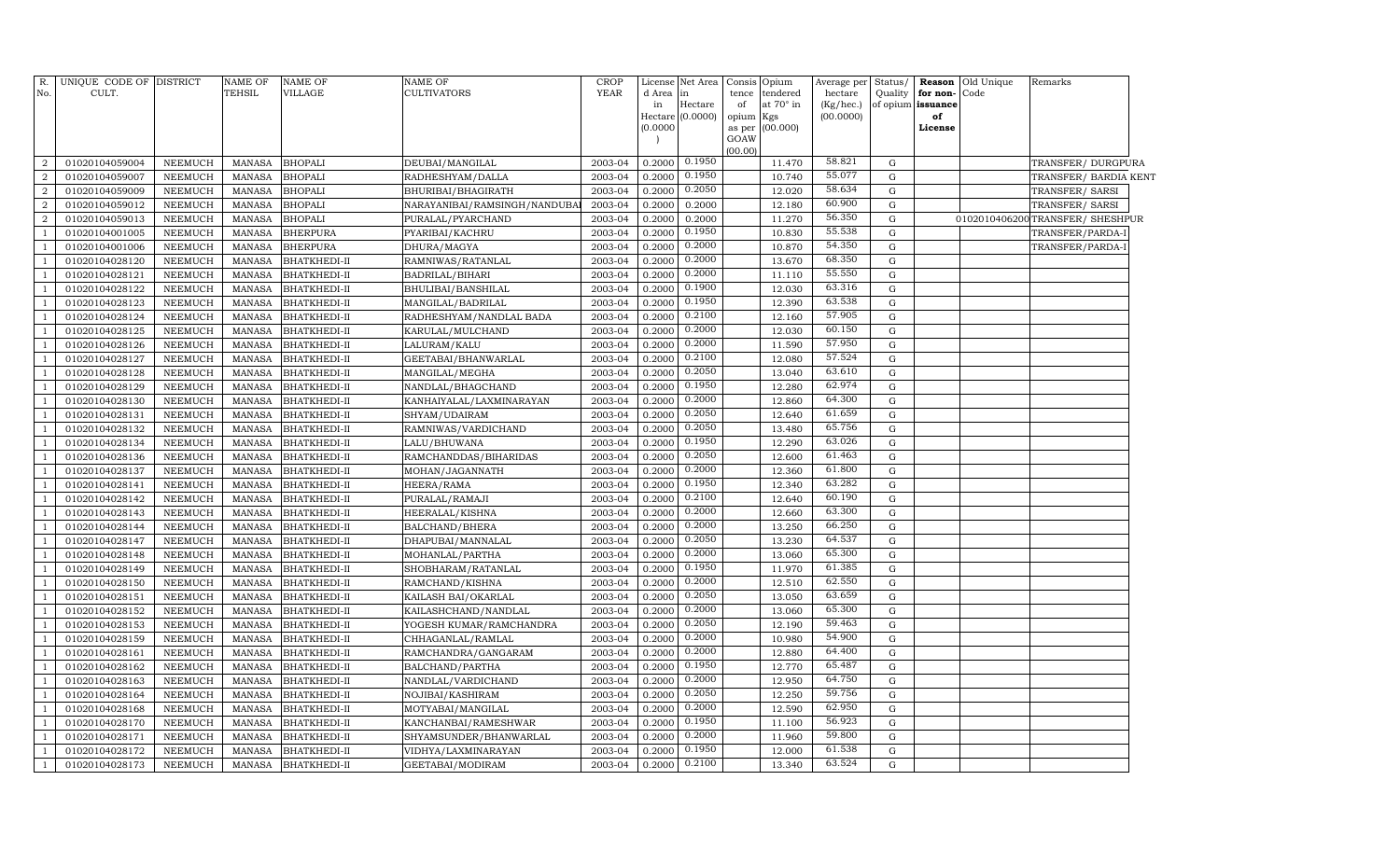| R.                   | UNIQUE CODE OF DISTRICT          |                    | <b>NAME OF</b>                 | NAME OF                      | NAME OF                            | CROP               |                  | License Net Area | Consis Opium                      | Average per          | Status/   |                               | <b>Reason</b> Old Unique | Remarks |
|----------------------|----------------------------------|--------------------|--------------------------------|------------------------------|------------------------------------|--------------------|------------------|------------------|-----------------------------------|----------------------|-----------|-------------------------------|--------------------------|---------|
| No.                  | CULT.                            |                    | <b>TEHSIL</b>                  | VILLAGE                      | CULTIVATORS                        | <b>YEAR</b>        | d Area in<br>in  | Hectare          | tence tendered<br>at 70° in<br>of | hectare<br>(Kg/hec.) | Quality   | for non-<br>of opium issuance | Code                     |         |
|                      |                                  |                    |                                |                              |                                    |                    |                  | Hectare (0.0000) | opium Kgs                         | (00.0000)            |           | of                            |                          |         |
|                      |                                  |                    |                                |                              |                                    |                    | (0.0000)         |                  | as per (00.000)                   |                      |           | License                       |                          |         |
|                      |                                  |                    |                                |                              |                                    |                    |                  |                  | GOAW                              |                      |           |                               |                          |         |
| $\overline{1}$       | 01020104028175                   | NEEMUCH            |                                | <b>BHATKHEDI-II</b>          | PARUBAI/MATHURALAL                 | 2003-04            | 0.2000           | 0.2050           | (00.00)<br>11.770                 | 57.415               | G         |                               |                          |         |
| -1                   | 01020104028177                   | NEEMUCH            | MANASA<br><b>MANASA</b>        | <b>BHATKHEDI-II</b>          | GHISALAL/RAMCHANDRA                | 2003-04            | 0.2000           | 0.1850           | 10.520                            | 56.865               | G         |                               |                          |         |
| $\overline{1}$       | 01020104028179                   | NEEMUCH            | <b>MANASA</b>                  | <b>BHATKHEDI-II</b>          | RAMCHANDRA/MANGILAL                | 2003-04            | 0.2000           | 0.2100           | 12.520                            | 59.619               | G         |                               |                          |         |
| $\overline{1}$       | 01020104028180                   | NEEMUCH            | MANASA                         | <b>BHATKHEDI-II</b>          | BAGDIRAM/PARTHA                    | 2003-04            | 0.2000           | 0.2050           | 12.890                            | 62.878               | G         |                               |                          |         |
| -1                   | 01020104028181                   | NEEMUCH            | MANASA                         | <b>BHATKHEDI-II</b>          | PRATAPBAI/BALAJI                   | 2003-04            | 0.2000           | 0.2000           | 11.880                            | 59.400               | G         |                               |                          |         |
| $\overline{1}$       | 01020104028182                   | <b>NEEMUCH</b>     | MANASA                         | BHATKHEDI-II                 | KAILASH/MANGILAL MALI              | 2003-04            | 0.2000           | 0.1950           | 12.870                            | 66.000               | G         |                               |                          |         |
| -1                   | 01020104028186                   | NEEMUCH            | <b>MANASA</b>                  | BHATKHEDI-II                 | HIRABAI/NANDLAL                    | 2003-04            | 0.2000           | 0.2000           | 11.940                            | 59.700               | G         |                               |                          |         |
| $\overline{1}$       | 01020104028188                   | NEEMUCH            | <b>MANASA</b>                  | <b>BHATKHEDI-II</b>          | MOHANLAL/JAGANNATH CHAMAR          | 2003-04            | 0.2000           | 0.1850           | 11.320                            | 61.189               | G         |                               |                          |         |
| $\overline{1}$       | 01020104028190                   | NEEMUCH            | <b>MANASA</b>                  | BHATKHEDI-II                 | BANSHILAL/NANDA                    | 2003-04            | 0.2000           | 0.2000           | 13.410                            | 67.050               | G         |                               |                          |         |
| $\overline{1}$       | 01020104028191                   | NEEMUCH            | <b>MANASA</b>                  | BHATKHEDI-II                 | DALIBAI/CHHAGANLAL                 | 2003-04            | 0.2000           | 0.2000           | 11.350                            | 56.750               | ${\rm G}$ |                               |                          |         |
| $\overline{1}$       | 01020104028192                   | NEEMUCH            | <b>MANASA</b>                  | BHATKHEDI-II                 | VENKTASHKUMAR/LAXMINARAYAN         | 2003-04            | 0.2000           | 0.1950           | 12.180                            | 62.462               | G         |                               |                          |         |
| $\overline{1}$       | 01020104028194                   | NEEMUCH            | MANASA                         | <b>BHATKHEDI-II</b>          | BAPULAL/NANURAM                    | 2003-04            | 0.2000           | 0.2050           | 13.910                            | 67.854               | G         |                               |                          |         |
| $\overline{1}$       | 01020104028195                   | NEEMUCH            | <b>MANASA</b>                  | BHATKHEDI-II                 | MANGILAL/RUGHNATH                  | 2003-04            | 0.2000           | 0.1950           | 12.610                            | 64.667               | G         |                               |                          |         |
| -1                   | 01020104028196                   | <b>NEEMUCH</b>     | MANASA                         | BHATKHEDI-II                 | RATANIBAI/RATANLAL                 | 2003-04            | 0.2000           | 0.2050           | 13.080                            | 63.805               | G         |                               |                          |         |
| $\overline{1}$       | 01020104028198                   | NEEMUCH            | <b>MANASA</b>                  | BHATKHEDI-II                 | BHANWARLAL/LAXMAN                  | 2003-04            | 0.2000           | 0.2000           | 12.720                            | 63.600               | G         |                               |                          |         |
| $\overline{1}$       | 01020104028201                   | NEEMUCH            | <b>MANASA</b>                  | BHATKHEDI-II                 | UDAIRAM/NANURAM                    | 2003-04            | 0.2000           | 0.1800           | 12.960                            | 72.000               | G         |                               |                          |         |
| $\overline{1}$       | 01020104028203                   | NEEMUCH            | <b>MANASA</b>                  | BHATKHEDI-II                 | PARBHULAL/NARAYAN                  | 2003-04            | 0.2000           | 0.2000           | 12.050                            | 60.250               | G         |                               |                          |         |
| $\overline{1}$       | 01020104028204                   | NEEMUCH            | <b>MANASA</b>                  | <b>BHATKHEDI-II</b>          | KISHANLAL/MANA                     | 2003-04            | 0.2000           | 0.2050           | 13.090                            | 63.854               | G         |                               |                          |         |
| $\overline{1}$       | 01020104028206                   | NEEMUCH            | <b>MANASA</b>                  | BHATKHEDI-II                 | LAXMINARAYAN/PARTHA                | 2003-04            | 0.2000           | 0.2000           | 12.870                            | 64.350               | G         |                               |                          |         |
| $\overline{1}$       | 01020104028209                   | NEEMUCH            | <b>MANASA</b>                  | BHATKHEDI-II                 | PRABHULAL/SHANKARLAL               | 2003-04            | 0.2000           | 0.2050           | 11.650                            | 56.829               | G         |                               |                          |         |
| $\overline{1}$       | 01020104028212                   | NEEMUCH            | MANASA                         | BHATKHEDI-II                 | SHANTILAL/SHANKARLAL               | 2003-04            | 0.2000           | 0.2050           | 13.020                            | 63.512               | G         |                               |                          |         |
| $\overline{1}$       | 01020104028214                   | NEEMUCH            | MANASA                         | <b>BHATKHEDI-II</b>          | KARULAL/RAMAJI                     | 2003-04            | 0.2000           | 0.1900           | 11.000                            | 57.895               | G         |                               |                          |         |
| $\overline{1}$       | 01020104028215                   | NEEMUCH            | <b>MANASA</b>                  | BHATKHEDI-II                 | BHERULAL/KHEMAJI                   | 2003-04            | 0.2000           | 0.2050           | 12.260                            | 59.805               | G         |                               |                          |         |
| -1                   | 01020104028216                   | NEEMUCH            | <b>MANASA</b>                  | BHATKHEDI-II                 | GORDHANLAL/PYARCHAND               | 2003-04            | 0.2000           | 0.2000           | 12.370                            | 61.850               | G         |                               |                          |         |
| -1                   | 01020104028217                   | NEEMUCH            | <b>MANASA</b>                  | BHATKHEDI-II                 | GOPALCHAND/BALCHAND                | 2003-04            | 0.2000           | 0.1950           | 10.750                            | 55.128               | G         |                               |                          |         |
| $\overline{1}$       | 01020104028218                   | NEEMUCH            | <b>MANASA</b>                  | BHATKHEDI-II                 | JAGDISH/NARAYAN                    | 2003-04            | 0.2000           | 0.2000           | 13.040                            | 65.200               | G         |                               |                          |         |
| $\overline{1}$       | 01020104028219                   | NEEMUCH            | <b>MANASA</b>                  | BHATKHEDI-II                 | RUPCHANDRA/RAMLAL                  | 2003-04            | 0.2000           | 0.1800           | 11.340                            | 63.000               | G         |                               |                          |         |
| $\overline{1}$       | 01020104028223                   | NEEMUCH            | <b>MANASA</b>                  | BHATKHEDI-II                 | RAMNARAYAN/BHONA SUTHAR            | 2003-04            | 0.2000           | 0.2050           | 12.530                            | 61.122               | ${\rm G}$ |                               |                          |         |
|                      | 01020104028225                   | NEEMUCH            | <b>MANASA</b>                  | BHATKHEDI-II                 | PRATAPSINGH/PARTHESINGH            | 2003-04            | 0.2000           | 0.1750           | 10.950                            | 62.571               | G         |                               |                          |         |
| $\overline{1}$       | 01020104028226                   | NEEMUCH            | MANASA                         | BHATKHEDI-II                 | SHAMBHULAL/MANGILAL                | 2003-04            | 0.2000           | 0.2000           | 11.340                            | 56.700               | G         |                               |                          |         |
| -1                   | 01020104028230                   | NEEMUCH            | MANASA                         | BHATKHEDI-II                 | BHURUBAI/FATTA BALAI               | 2003-04            | 0.2000           | 0.2100           | 11.840                            | 56.381               | G         |                               |                          |         |
| $\overline{1}$       | 01020104028231                   | NEEMUCH            | <b>MANASA</b>                  | BHATKHEDI-II                 | GITABAI/NANDLAL                    | 2003-04            | 0.2000           | 0.2000           | 11.810                            | 59.050               | G         |                               |                          |         |
|                      | 01020104028232                   | NEEMUCH            | <b>MANASA</b>                  | BHATKHEDI-II                 | MEGHRAJ/KASHIRAM KACHHAVA          | 2003-04            | 0.2000           | 0.2000           | 11.010                            | 55.050               | G         |                               |                          |         |
| $\overline{1}$       | 01020104028233                   | NEEMUCH            | <b>MANASA</b>                  | BHATKHEDI-II                 | GHISALAL/KACHRULAL                 | 2003-04            | 0.2000           | 0.1950           | 11.950                            | 61.282               | G         |                               |                          |         |
| $\overline{1}$       | 01020104028234                   | NEEMUCH            | <b>MANASA</b>                  | BHATKHEDI-II                 | PARMANAND/RAMAJI                   | 2003-04            | 0.2000           | 0.2000           | 11.320                            | 56.600               | G         |                               |                          |         |
| $\overline{1}$       | 01020104028235                   | NEEMUCH            | <b>MANASA</b>                  | BHATKHEDI-II                 | JHAMAKLAL/SHIVNARAYAN              | 2003-04            | 0.2000           | 0.1950           | 10.920                            | 56.000               | G         |                               |                          |         |
| $\overline{1}$       | 01020104028236                   | NEEMUCH            | <b>MANASA</b>                  | BHATKHEDI-II                 | BHERULAL/KACHRU                    | 2003-04            | 0.2000           | 0.1950           | 11.850                            | 60.769               | G         |                               |                          |         |
| -1                   | 01020104028239                   | NEEMUCH            | <b>MANASA</b>                  | BHATKHEDI-II                 | MANGILAL/DHANNA                    | 2003-04            | 0.2000           | 0.2000           | 11.890                            | 59.450               | G         |                               |                          |         |
| $\overline{1}$       | 01020104028240                   | NEEMUCH            | MANASA                         | BHATKHEDI-II                 | DHANNA/ONKAR                       | 2003-04            | 0.2000           | 0.2000           | 12.180<br>10.960                  | 60.900<br>60.889     | G         |                               |                          |         |
| $\overline{1}$       | 01020104028248                   | NEEMUCH            | <b>MANASA</b>                  | BHATKHEDI-II                 | GHISALAL/JAGANNATH                 | 2003-04            | 0.2000           | 0.1800<br>0.2050 |                                   | 58.146               | G         |                               |                          |         |
| -1<br>$\overline{1}$ | 01020104028178                   | NEEMUCH            | <b>MANASA</b>                  | BHATKHEDI-II                 | GHISIBAI/KASHIRAM                  | 2003-04            | 0.2000<br>0.2000 | 0.1850           | 11.920                            | 60.811               | G<br>G    |                               |                          |         |
| $\overline{1}$       | 01020104028208<br>01020104028249 | NEEMUCH<br>NEEMUCH | <b>MANASA</b><br><b>MANASA</b> | BHATKHEDI-II<br>BHATKHEDI-II | BABULAL/RAMLAL<br>MOHANLAL/NANDLAL | 2003-04<br>2003-04 | 0.2000           | 0.2000           | 11.250<br>12.670                  | 63.350               | G         |                               |                          |         |
| $\mathbf{1}$         | 01020104028250                   | NEEMUCH            | MANASA                         |                              | NARAYABAI/VARDICHAND               | 2003-04            | 0.2000           | 0.2050           | 13.320                            | 64.976               | G         |                               |                          |         |
|                      |                                  |                    |                                | <b>BHATKHEDI-II</b>          |                                    |                    |                  |                  |                                   |                      |           |                               |                          |         |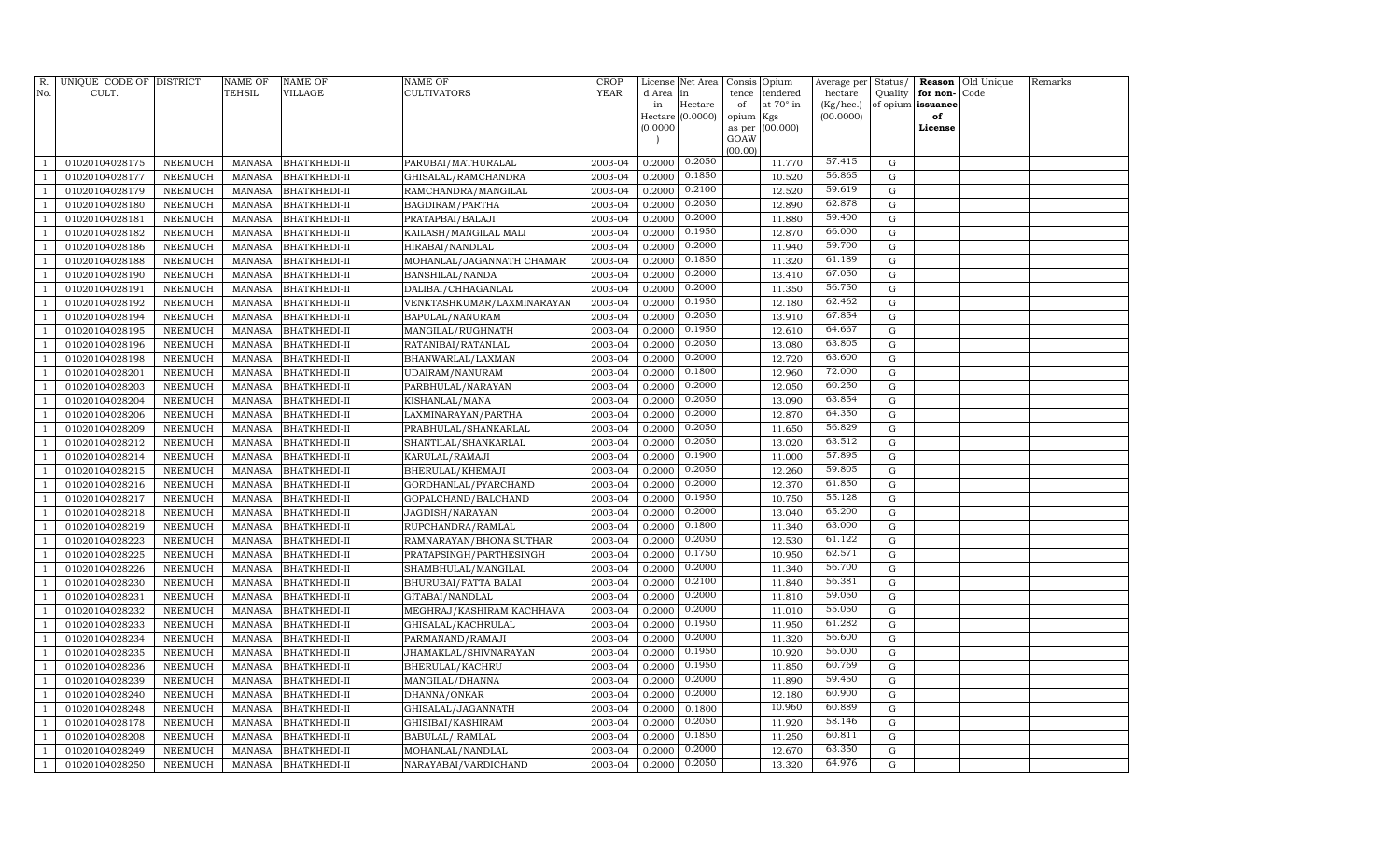| No.            | R. UNIQUE CODE OF DISTRICT<br>CULT. |                    | NAME OF<br><b>TEHSIL</b> | <b>NAME OF</b><br>VILLAGE | NAME OF<br><b>CULTIVATORS</b>        | <b>CROP</b><br><b>YEAR</b> | d Area           | License Net Area Consis Opium<br>in | tence       | tendered                | Average per Status/<br>hectare | Quality     | for non-                | <b>Reason</b> Old Unique<br>Code | Remarks                                      |                                                          |
|----------------|-------------------------------------|--------------------|--------------------------|---------------------------|--------------------------------------|----------------------------|------------------|-------------------------------------|-------------|-------------------------|--------------------------------|-------------|-------------------------|----------------------------------|----------------------------------------------|----------------------------------------------------------|
|                |                                     |                    |                          |                           |                                      |                            | in<br>Hectare    | Hectare<br>(0.0000)                 | of<br>opium | at $70^\circ$ in<br>Kgs | (Kg/hec.)<br>(00.0000)         |             | of opium issuance<br>of |                                  |                                              |                                                          |
|                |                                     |                    |                          |                           |                                      |                            | (0.0000)         |                                     | as per      | (00.000)                |                                |             | License                 |                                  |                                              |                                                          |
|                |                                     |                    |                          |                           |                                      |                            |                  |                                     | GOAW        |                         |                                |             |                         |                                  |                                              |                                                          |
|                | 01020104028251                      | NEEMUCH            | MANASA                   | <b>BHATKHEDI-II</b>       |                                      | 2003-04                    | 0.2000           | 0.2000                              | (00.00)     | 11.690                  | 58.450                         | G           |                         |                                  | NAME CHANGE                                  |                                                          |
|                | 01020104028327                      | NEEMUCH            | MANASA                   | <b>BHATKHEDI-II</b>       | RAMKISHAN/BADRILAL<br>MOHANLAL/BHURA | 2003-04                    | 0.2000           | 0.1950                              |             | 12.780                  | 65.538                         | G           |                         |                                  |                                              |                                                          |
|                | 01020104028254                      | <b>NEEMUCH</b>     | MANASA                   | <b>BHATKHEDI-II</b>       | MANGIBAI/RAMCHANDRA DAS              | 2003-04                    | 0.2000           | 0.2000                              |             | 11.760                  | 58.800                         | G           |                         |                                  |                                              |                                                          |
|                | 01020104028261                      | <b>NEEMUCH</b>     | MANASA                   | <b>BHATKHEDI-II</b>       | GITABAI/CHAGANLAL                    | 2003-04                    | 0.2000           | 0.2000                              |             | 12.250                  | 61.250                         | G           |                         |                                  |                                              |                                                          |
|                | 01020104028262                      | <b>NEEMUCH</b>     | MANASA                   | <b>BHATKHEDI-II</b>       | DHURALAL/BHANWARLAL                  | 2003-04                    | 0.2000           | 0.2050                              |             | 12.020                  | 58.634                         | G           |                         |                                  |                                              |                                                          |
|                | 01020104028263                      | <b>NEEMUCH</b>     | <b>MANASA</b>            | <b>BHATKHEDI-II</b>       | HARISHANKAR/BADRILAL                 | 2003-04                    | 0.2000           | 0.2000                              |             | 11.520                  | 57.600                         | G           |                         |                                  | TRANSFER/ PIPLON                             |                                                          |
|                | 01020104028075                      | <b>NEEMUCH</b>     | <b>MANASA</b>            | <b>BHATKHEDI-II</b>       | NARAYAN/SITARAM                      | 2003-04                    | 0.2000           | 0.2000                              |             | 12.040                  | 60.200                         | G           |                         |                                  |                                              |                                                          |
|                | 01020104028166                      | <b>NEEMUCH</b>     | MANASA                   | <b>BHATKHEDI-II</b>       | KISHANLAL/NATHU                      | 2003-04                    | 0.2000           | 0.2100                              |             | 11.920                  | 56.762                         | G           |                         |                                  |                                              |                                                          |
|                | 01020104028228                      | <b>NEEMUCH</b>     | <b>MANASA</b>            | <b>BHATKHEDI-II</b>       | BANSHILAL/BIHARI                     | 2003-04                    | 0.2000           | 0.2000                              |             | 11.670                  | 58.350                         | G           |                         |                                  | TRANSFER/AKHEPUR                             |                                                          |
|                | 01020104028199                      | <b>NEEMUCH</b>     | <b>MANASA</b>            | <b>BHATKHEDI-II</b>       | ONKARLAL/RAMNARAYAN                  | 2003-04                    | 0.2000           | 0.2050                              |             | 12.310                  | 60.049                         | G           |                         |                                  |                                              |                                                          |
|                | 01020104028157                      | <b>NEEMUCH</b>     | <b>MANASA</b>            | <b>BHATKHEDI-II</b>       | RAMPYRARIBAI/VISHNULAL               | 2003-04                    | 0.2000           | 0.2000                              |             | 11.840                  | 59.200                         | G           |                         |                                  | NAME CHANGE                                  |                                                          |
|                | 01020104028210                      | <b>NEEMUCH</b>     | <b>MANASA</b>            | <b>BHATKHEDI-II</b>       | MANGILAL/HEERA                       | 2003-04                    | 0.2000           | 0.2050                              |             | 12.500                  | 60.976                         | G           |                         |                                  |                                              |                                                          |
|                | 01020104028289                      | <b>NEEMUCH</b>     | <b>MANASA</b>            | <b>BHATKHEDI-II</b>       | RODILAL/POKHAR                       | 2003-04                    | 0.2000           | 0.2000                              |             | 11.400                  | 57.000                         | G           |                         | 01020104004040                   |                                              |                                                          |
|                | 01020104028290                      | NEEMUCH            | MANASA                   | <b>BHATKHEDI-II</b>       | NANDLAL/KALU                         | 2003-04                    | 0.2000           | 0.2000                              |             | 11.890                  | 59.450                         | G           |                         |                                  | 0102010616507TRANSFER/ BARODIYA BUJURG       |                                                          |
|                | 01020104028291                      | NEEMUCH            | <b>MANASA</b>            | <b>BHATKHEDI-II</b>       | RAMVILAS/GODIRAM                     | 2003-04                    | 0.2000           | 0.2050                              |             | 12.190                  | 59.463                         | $\mathbf G$ |                         |                                  | 0102010412601 TRANSFER/ SAMLIJAGIR           |                                                          |
|                | 01020104028292                      | <b>NEEMUCH</b>     | <b>MANASA</b>            | <b>BHATKHEDI-II</b>       | VARDICHAND/RODILAL                   | 2003-04                    | 0.2000           | 0.2050                              |             | 12.150                  | 59.268                         | G           |                         |                                  | 0102010412014TRANSFER/KUKDESHWAR             |                                                          |
|                | 01020104028293                      | NEEMUCH            | MANASA                   | <b>BHATKHEDI-II</b>       | DEVKISHAN/MADANLAL                   | 2003-04                    | 0.2000           | 0.2000                              |             | 12.190                  | 60.950                         | $\mathbf G$ |                         |                                  | 0102010404404 TRANSFER/ DHAKN                |                                                          |
|                | 01020104028040                      | NEEMUCH            | MANASA                   | <b>BHATKHEDI-II</b>       | RADHAKISHAN/BABRU                    | 2003-04                    | 0.2000           | 0.1850                              |             | 12.100                  | 65.405                         | G           |                         | 01020104025082                   |                                              |                                                          |
|                | 01020104028294                      | NEEMUCH            | MANASA                   | <b>BHATKHEDI-II</b>       | MOHANLAL/NARAYAN                     | 2003-04                    | 0.2000           | 0.1850                              |             | 11.640                  | 62.919                         | G           |                         |                                  | 0102010405802 TRANSFER/KACHOLI               |                                                          |
|                | 01020104028295                      | NEEMUCH            | <b>MANASA</b>            | <b>BHATKHEDI-II</b>       | KANHAIYALAL/GOVERDHAN                | 2003-04                    | 0.2000           | 0.2100                              |             | 12.290                  | 58.524                         | ${\rm G}$   |                         |                                  | 0102010617201 TRANSFER/BHAMESAR              |                                                          |
|                | 01020104028038                      | NEEMUCH            | <b>MANASA</b>            | <b>BHATKHEDI-II</b>       | KASHIRAM/NARAYAN                     | 2003-04                    | 0.2000           | 0.1900                              |             | 12.260                  | 64.526                         | G           |                         | 01020104026376                   |                                              |                                                          |
|                | 01020104028133                      | NEEMUCH            | MANASA                   | <b>BHATKHEDI-II</b>       | RUKHMANIBAI/SEVA                     | 2003-04                    | 0.2000           | 0.1850                              |             | 11.620                  | 62.811                         | G           |                         |                                  | 0102010401001 NAME CHANGE                    |                                                          |
|                | 01020104028296                      | <b>NEEMUCH</b>     | <b>MANASA</b>            | <b>BHATKHEDI-II</b>       | KAILASHCHAND/SHIVRAM                 | 2003-04                    | 0.2000           | 0.2050                              |             | 11.820                  | 57.659                         | G           |                         |                                  | 0102010616507TRANSFER/ BARODIYA BUJURG       |                                                          |
|                | 01020104028297                      | NEEMUCH            | <b>MANASA</b>            | <b>BHATKHEDI-II</b>       | NARMADABAI/DEVILAL                   | 2003-04                    | 0.2000           | 0.2100                              |             | 12.880                  | 61.333                         | G           |                         |                                  | 0102010409706 NAME CHANGE/TRANSFER/ DHAKNI   |                                                          |
|                | 01020104028298                      | NEEMUCH            | MANASA                   | <b>BHATKHEDI-II</b>       | DHAPUBAI/HIRALAL                     | 2003-04                    | 0.2000           | 0.1850                              |             | 12.050                  | 65.135                         | G           |                         | 01010102144022                   |                                              |                                                          |
| $\overline{1}$ | 01020104028299                      | <b>NEEMUCH</b>     | <b>MANASA</b>            | <b>BHATKHEDI-II</b>       | MOHANLAL/MANGILAL                    | 2003-04                    | 0.2000           | 0.2050                              |             | 12.520                  | 61.073                         | G           |                         |                                  | 0104020902801 TRANSFER/ TILAKHEDA/MDS-II     |                                                          |
|                | 01020104028300                      | NEEMUCH            | <b>MANASA</b>            | <b>BHATKHEDI-II</b>       | PARSRAM/NATHULAL                     | 2003-04                    | 0.2000           | 0.2000                              |             | 13.080                  | 65.400                         | G           |                         |                                  | 0104020902806 TRANSFER/ TILAKHEDA/MDS-II     |                                                          |
|                | 01020104028301                      | NEEMUCH            | <b>MANASA</b>            | <b>BHATKHEDI-II</b>       | RAVINDRAPARKASH/HARCHAND             | 2003-04                    | 0.2000           | 0.2100                              |             | 13.220                  | 62.952                         | G           |                         |                                  |                                              | 0104020900609 NAME CHANGE/TRANSFER/BARKHEDAPANTH/ MDS-II |
|                | 01020104028302                      | NEEMUCH            | <b>MANASA</b>            | <b>BHATKHEDI-II</b>       | MANNALAL/MULCHAND                    | 2003-04                    | 0.2000           | 0.2050                              |             | 12.440                  | 60.683                         | G           |                         |                                  | 0104020902801 TRANSFER/ TILAKHEDA/MDS-II     |                                                          |
| $\overline{1}$ | 01020104028303                      | NEEMUCH            | <b>MANASA</b>            | <b>BHATKHEDI-II</b>       | UNKARLAL/BHUWANIRAM                  | 2003-04                    | 0.2000           | 0.2050                              |             | 11.920                  | 58.146                         | G           |                         |                                  | 0104020901401 TRANSFER/KHATIYAKHEDI/MDS-II   |                                                          |
|                | 01020104028304                      | NEEMUCH            | <b>MANASA</b>            | <b>BHATKHEDI-II</b>       | KANHAIYALAL/GOBAR                    | 2003-04                    | 0.2000           | 0.1900                              |             | 11.420                  | 60.105                         | $\mathbf G$ |                         |                                  | 0104020912300 TRANSFER/ BADRI/ MDS-II        |                                                          |
|                | 01020104028305                      | NEEMUCH            | <b>MANASA</b>            | <b>BHATKHEDI-II</b>       | JAGDISH/BHERULAL                     | 2003-04                    | 0.2000           | 0.2000                              |             | 12.520                  | 62.600                         | G           |                         |                                  | 0104020900609TRANSFER/BARKHEDAPANTH/MDS-II   |                                                          |
| -1             | 01020104028306                      | NEEMUCH            | <b>MANASA</b>            | <b>BHATKHEDI-II</b>       | AMARCHAND/ONKARLAL                   | 2003-04                    | 0.2000           | 0.1900                              |             | 10.660                  | 56.105                         | G           |                         |                                  | 0104020900607TRANSFER/BARKHEDAPANTH/MDS-II   |                                                          |
| - 1            | 01020104028307                      | NEEMUCH            | MANASA                   | <b>BHATKHEDI-II</b>       | NANIBAI/MANGILAL                     | 2003-04                    | 0.2000           | 0.1950                              |             | 11.680                  | 59.897                         | G           |                         |                                  |                                              | 0104020900605 NAME CHANGE/TRANSFER/BARKHEDAPANTH/ MDS-II |
|                | 01020104028308                      | <b>NEEMUCH</b>     | MANASA                   | <b>BHATKHEDI-II</b>       | BANSHILAL/BHERULAL                   | 2003-04                    | 0.2000           | 0.2000                              |             | 11.640                  | 58.200                         | G           |                         |                                  | 0104020912304TRANSFER/ BADRI/ MDS-II         |                                                          |
| -1             | 01020104028309                      | NEEMUCH            | MANASA                   | <b>BHATKHEDI-II</b>       | BHERULAL/TORIRAM                     | 2003-04                    | 0.2000           | 0.1950                              |             | 12.200                  | 62.564                         | G           |                         |                                  | 0104020902701 TRANSFER/ SUTHOD/MDS-II        |                                                          |
|                | 01020104028310                      | NEEMUCH            | <b>MANASA</b>            | <b>BHATKHEDI-II</b>       | SHIVLAL/KALURAM                      | 2003-04                    | 0.2000           | 0.1850                              |             | 11.230                  | 60.703                         | G           |                         |                                  | 0104020900606 TRANSFER/ BARKHEDAPANTH/MDS-II |                                                          |
| - 1            | 01020104028311                      | NEEMUCH            | <b>MANASA</b>            | <b>BHATKHEDI-II</b>       | RATANLAL/MANNALAL                    | 2003-04                    | 0.2000           | 0.2050<br>0.1950                    |             | 12.200                  | 59.512<br>60.974               | G           |                         |                                  | 0104020902806 TRANSFER/ TILAKHEDA/MDS-II     |                                                          |
| $\overline{1}$ | 01020104028312                      | NEEMUCH            | <b>MANASA</b>            | <b>BHATKHEDI-II</b>       | HARIRAM/PARTHA                       | 2003-04                    | 0.2000           | 0.2100                              |             | 11.890                  | 64.667                         | G           |                         |                                  | 0104020901006 TRANSFER/ JALODIYA/MDS-II      |                                                          |
| $\overline{1}$ | 01020104028145                      | NEEMUCH            | MANASA                   | <b>BHATKHEDI-II</b>       | KANKUBAI/NANDLAL                     | 2003-04                    | 0.2000           | 0.1950                              |             | 13.580                  | 64.051                         | G           |                         | 01020104015055                   |                                              |                                                          |
|                | 01020104028160                      | NEEMUCH            | MANASA                   | <b>BHATKHEDI-II</b>       | SHYAMSUNDER/MANGILAL                 | 2003-04                    | 0.2000           | 0.2000                              |             | 12.490                  | 64.350                         | G           |                         | 01020104011094                   |                                              |                                                          |
| $\overline{1}$ | 01020104028003                      | NEEMUCH            | MANASA                   | <b>BHATKHEDI-I</b>        | KACHRU/HEERA                         | 2003-04                    | 0.2000           | 0.1950                              |             | 12.870                  | 65.744                         | G           |                         |                                  |                                              |                                                          |
|                | 01020104028004                      | NEEMUCH<br>NEEMUCH |                          | MANASA BHATKHEDI-I        | BHAGWATIBAI/KACHRU                   | 2003-04<br>2003-04         | 0.2000<br>0.2000 | 0.1800                              |             | 12.820                  | 65.222                         | G<br>G      |                         |                                  |                                              |                                                          |
| $\mathbf{1}$   | 01020104028005                      |                    |                          | MANASA BHATKHEDI-I        | SEVA/DALU                            |                            |                  |                                     |             | 11.740                  |                                |             |                         |                                  |                                              |                                                          |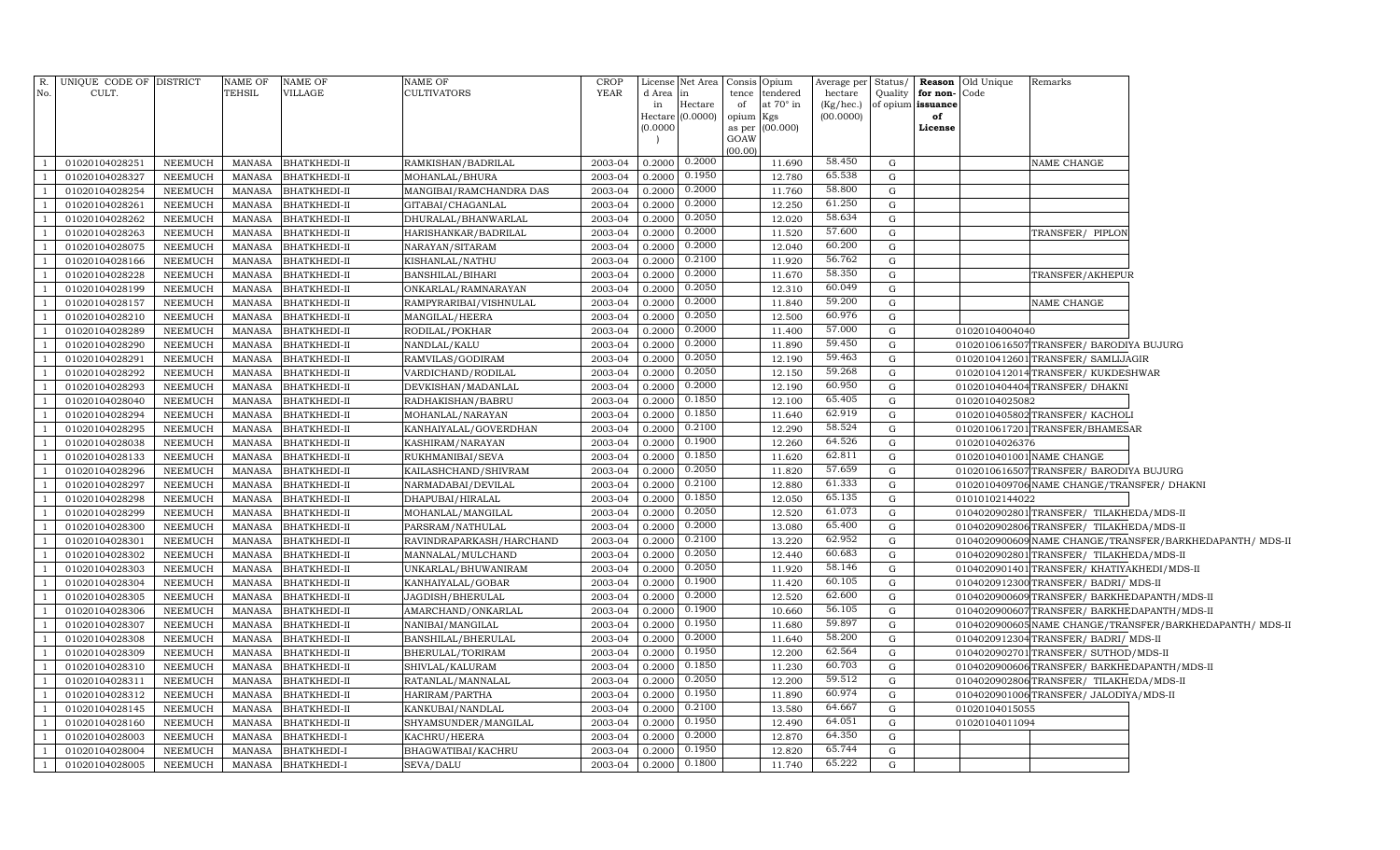| R.           | UNIQUE CODE OF DISTRICT<br>CULT. |                           | <b>NAME OF</b><br>TEHSIL       | <b>NAME OF</b><br><b>VILLAGE</b>         | <b>NAME OF</b><br><b>CULTIVATORS</b> | <b>CROP</b><br><b>YEAR</b> | License          | Net Area         | Consis      | Opium                 | Average per          | Status/             |                      | Reason Old Unique | Remarks     |
|--------------|----------------------------------|---------------------------|--------------------------------|------------------------------------------|--------------------------------------|----------------------------|------------------|------------------|-------------|-----------------------|----------------------|---------------------|----------------------|-------------------|-------------|
| No.          |                                  |                           |                                |                                          |                                      |                            | d Area<br>in     | in<br>Hectare    | tence<br>of | tendered<br>at 70° in | hectare<br>(Kg/hec.) | Quality<br>of opium | for non-<br>issuance | Code              |             |
|              |                                  |                           |                                |                                          |                                      |                            |                  | Hectare (0.0000) | opium       | Kgs                   | (00.0000)            |                     | of                   |                   |             |
|              |                                  |                           |                                |                                          |                                      |                            | (0.0000)         |                  | as per      | (00.000)              |                      |                     | License              |                   |             |
|              |                                  |                           |                                |                                          |                                      |                            |                  |                  | GOAW        |                       |                      |                     |                      |                   |             |
|              | 01020104028006                   | NEEMUCH                   | MANASA                         | <b>BHATKHEDI-I</b>                       | RAMCHANDRA/NANA                      | 2003-04                    | 0.2000           | 0.2100           | (00.00)     | 13.870                | 66.048               | G                   |                      |                   |             |
|              | 01020104028007                   | NEEMUCH                   | <b>MANASA</b>                  | <b>BHATKHEDI-I</b>                       | BADRILAL/ONKARLAL                    | 2003-04                    | 0.2000           | 0.1950           |             | 13.410                | 68.769               | G                   |                      |                   |             |
|              | 01020104028008                   | NEEMUCH                   | <b>MANASA</b>                  | <b>BHATKHEDI-I</b>                       | <b>BHERULAL/BALA</b>                 | 2003-04                    | 0.2000           | 0.2000           |             | 13.340                | 66.700               | G                   |                      |                   |             |
|              | 01020104028009                   | NEEMUCH                   | MANASA                         | <b>BHATKHEDI-I</b>                       | RAMPRASAD/MEGHA                      | 2003-04                    | 0.2000           | 0.2000           |             | 12.620                | 63.100               | G                   |                      |                   |             |
|              | 01020104028010                   | NEEMUCH                   | <b>MANASA</b>                  | <b>BHATKHEDI-I</b>                       | RAMSUKH/RATANLAL                     | 2003-04                    | 0.2000           | 0.2050           |             | 12.820                | 62.537               | G                   |                      |                   |             |
|              | 01020104028011                   | <b>NEEMUCH</b>            | MANASA                         | <b>BHATKHEDI-I</b>                       | RUKMANIBAI/RAMCHANDRA                | 2003-04                    | 0.2000           | 0.2000           |             | 12.760                | 63.800               | G                   |                      |                   |             |
|              | 01020104028012                   | NEEMUCH                   | <b>MANASA</b>                  | <b>BHATKHEDI-I</b>                       | KANHAIYALAL/SHANKARLAL               | 2003-04                    | 0.2000           | 0.1850           |             | 11.240                | 60.757               | $\mathbf G$         |                      |                   |             |
|              | 01020104028014                   | NEEMUCH                   | <b>MANASA</b>                  | <b>BHATKHEDI-I</b>                       | BHANWARLAL/NARAYAN                   | 2003-04                    | 0.2000           | 0.2050           |             | 13.190                | 64.341               | G                   |                      |                   |             |
|              | 01020104028015                   | NEEMUCH                   | <b>MANASA</b>                  | <b>BHATKHEDI-I</b>                       | SHRINIWAS/NANDLAL                    | 2003-04                    | 0.2000           | 0.1950           |             | 12.350                | 63.333               | $\mathbf G$         |                      |                   |             |
|              | 01020104028016                   | NEEMUCH                   | <b>MANASA</b>                  | <b>BHATKHEDI-I</b>                       | MOHANBAI/BHAGCHAND                   | 2003-04                    | 0.2000           | 0.2000           |             | 13.120                | 65.600               | G                   |                      |                   |             |
|              | 01020104028017                   | NEEMUCH                   | <b>MANASA</b>                  | <b>BHATKHEDI-I</b>                       | MANGILAL/SHIVLAL                     | 2003-04                    | 0.2000           | 0.2100           |             | 14.020                | 66.762               | ${\rm G}$           |                      |                   | NAME CHANGE |
|              | 01020104028019                   | NEEMUCH                   | <b>MANASA</b>                  | <b>BHATKHEDI-I</b>                       | SOHANBAI/FULCHAND                    | 2003-04                    | 0.2000           | 0.2000           |             | 13.700                | 68.500               | G                   |                      |                   |             |
|              | 01020104028021                   | NEEMUCH                   | MANASA                         | <b>BHATKHEDI-I</b>                       | VARJIBAI/MOTI                        | 2003-04                    | 0.2000           | 0.2050           |             | 13.230                | 64.537               | G                   |                      |                   |             |
|              | 01020104028022                   | <b>NEEMUCH</b>            | MANASA                         | <b>BHATKHEDI-I</b>                       | JAGDISH/KISHANLAL                    | 2003-04                    | 0.2000           | 0.2000           |             | 13.370                | 66.850               | $\mathbf G$         |                      |                   |             |
|              | 01020104028023                   | <b>NEEMUCH</b>            | <b>MANASA</b>                  | <b>BHATKHEDI-I</b>                       | GOPAL/BHAGCHAND                      | 2003-04                    | 0.2000           | 0.2100           |             | 13.840                | 65.905               | $\mathbf G$         |                      |                   |             |
|              | 01020104028024                   | NEEMUCH                   | <b>MANASA</b>                  | <b>BHATKHEDI-I</b>                       | KACHRU/MANGILAL                      | 2003-04                    | 0.2000           | 0.1950           |             | 12.910                | 66.205               | G                   |                      |                   |             |
|              | 01020104028025                   | NEEMUCH                   | <b>MANASA</b>                  | <b>BHATKHEDI-I</b>                       | RAMPRASAD/LAXMICHAND                 | 2003-04                    | 0.2000           | 0.2000           |             | 12.390                | 61.950               | $\mathbf G$         |                      |                   |             |
|              | 01020104028026                   | NEEMUCH                   | <b>MANASA</b>                  | <b>BHATKHEDI-I</b>                       | PRABHULAL/NARAYAN                    | 2003-04                    | 0.2000           | 0.2000           |             | 13.560                | 67.800               | G                   |                      |                   |             |
|              | 01020104028030                   | NEEMUCH                   | <b>MANASA</b>                  | <b>BHATKHEDI-I</b>                       | MADANLAL/RATANLAL                    | 2003-04                    | 0.2000           | 0.1950           |             | 12.490                | 64.051               | $\mathbf G$         |                      |                   |             |
|              | 01020104028031                   | NEEMUCH                   | <b>MANASA</b>                  | <b>BHATKHEDI-I</b>                       | RATNIBAI/NARAYAN                     | 2003-04                    | 0.2000           | 0.2000           |             | 13.510                | 67.550               | G                   |                      |                   |             |
|              | 01020104028032                   | NEEMUCH                   | MANASA                         | <b>BHATKHEDI-I</b>                       | MANGILAL/SHANKARLAL                  | 2003-04                    | 0.2000           | 0.1950           |             | 11.690                | 59.949               | G                   |                      |                   |             |
|              | 01020104028034                   | <b>NEEMUCH</b>            | <b>MANASA</b>                  | <b>BHATKHEDI-I</b>                       | NANDLAL/JAGANNATH                    | 2003-04                    | 0.2000           | 0.2000           |             | 12.430                | 62.150               | G                   |                      |                   |             |
|              | 01020104028035                   | NEEMUCH                   | <b>MANASA</b>                  | <b>BHATKHEDI-I</b>                       | NANDLAL/BABRU                        | 2003-04                    | 0.2000           | 0.2050           |             | 13.600                | 66.341               | G                   |                      |                   |             |
|              | 01020104028036                   | NEEMUCH                   | <b>MANASA</b>                  | <b>BHATKHEDI-I</b>                       | BHAGIRATH/MOHANLAL                   | 2003-04                    | 0.2000           | 0.2100           |             | 12.720                | 60.571               | $\mathbf G$         |                      |                   |             |
|              | 01020104028037                   | NEEMUCH                   | <b>MANASA</b>                  | <b>BHATKHEDI-I</b>                       | KASTURIBAI/TARACHAND                 | 2003-04                    | 0.2000           | 0.2050           |             | 12.770                | 62.293               | $\mathbf G$         |                      |                   |             |
|              | 01020104028039                   | NEEMUCH                   | <b>MANASA</b>                  | <b>BHATKHEDI-I</b>                       | LAXMANSINGH/RAMSINGH                 | 2003-04                    | 0.2000           | 0.1900           |             | 11.250                | 59.211               | G                   |                      |                   |             |
|              | 01020104028042                   | NEEMUCH                   | <b>MANASA</b>                  | <b>BHATKHEDI-I</b>                       | HEERALAL/MOHANLAL                    | 2003-04                    | 0.2000           | 0.2050           |             | 14.050                | 68.537               | $\mathbf G$         |                      |                   |             |
|              | 01020104028044                   | NEEMUCH                   | <b>MANASA</b>                  | <b>BHATKHEDI-I</b>                       | DINBANDHU/ JAGANNATH                 | 2003-04                    | 0.2000           | 0.2100           |             | 13.420                | 63.905               | G                   |                      |                   |             |
|              | 01020104028045                   | NEEMUCH                   | <b>MANASA</b>                  | <b>BHATKHEDI-I</b>                       | KAILASHCHAND/ONKARLAL                | 2003-04                    | 0.2000           | 0.2050           |             | 12.900                | 62.927               | G                   |                      |                   |             |
|              | 01020104028046                   | NEEMUCH                   | <b>MANASA</b>                  | <b>BHATKHEDI-I</b>                       | LAXMINARAYAN/KHEMRAJ                 | 2003-04                    | 0.2000           | 0.1950           |             | 11.940                | 61.231               | G                   |                      |                   |             |
|              | 01020104028048                   | NEEMUCH                   | MANASA                         | <b>BHATKHEDI-I</b>                       | BADAMBAI/ONKARLAL                    | 2003-04                    | 0.2000           | 0.2100           |             | 13.470                | 64.143               | G                   |                      |                   |             |
|              | 01020104028049                   | NEEMUCH                   | <b>MANASA</b>                  | <b>BHATKHEDI-I</b>                       | GHISALAL/NARAYAN                     | 2003-04                    | 0.2000           | 0.2000           |             | 12.740                | 63.700               | $\mathbf G$         |                      |                   |             |
|              | 01020104028051                   | NEEMUCH                   | <b>MANASA</b>                  | <b>BHATKHEDI-I</b>                       | MADHUDAS/HARIDAS                     | 2003-04                    | 0.2000           | 0.2000           |             | 12.570                | 62.850               | G                   |                      |                   |             |
|              | 01020104028052                   | <b>NEEMUCH</b>            | <b>MANASA</b>                  | <b>BHATKHEDI-I</b>                       | MANGILAL/CHAMPALAL                   | 2003-04                    | 0.2000           | 0.2100           |             | 12.900                | 61.429               | G                   |                      |                   |             |
|              | 01020104028053                   | NEEMUCH                   | <b>MANASA</b>                  | <b>BHATKHEDI-I</b>                       | MANGILAL/BHERA                       | 2003-04                    | 0.2000           | 0.2000           |             | 11.600                | 58.000               | G                   |                      |                   |             |
|              | 01020104028054                   | NEEMUCH                   | <b>MANASA</b>                  | <b>BHATKHEDI-I</b>                       | CHUNNIBAI/NARAYAN                    | 2003-04                    | 0.2000           | 0.1900           |             | 12.300                | 64.737               | G                   |                      |                   |             |
|              | 01020104028055                   | NEEMUCH                   | <b>MANASA</b>                  | <b>BHATKHEDI-I</b>                       | KALURAM/LAXMICHAND                   | 2003-04                    | 0.2000           | 0.1900<br>0.2050 |             | 11.180                | 58.842<br>62.439     | G                   |                      |                   |             |
|              | 01020104028058                   | NEEMUCH                   | <b>MANASA</b>                  | <b>BHATKHEDI-I</b>                       | BABULAL/CHAMPALAL                    | 2003-04<br>2003-04         | 0.2000<br>0.2000 | 0.2050           |             | 12.800<br>12.230      | 59.659               | G<br>$\mathbf G$    |                      |                   |             |
|              | 01020104028059                   | NEEMUCH                   | <b>MANASA</b>                  | <b>BHATKHEDI-I</b>                       | MANNALAL/JAGANNATH                   | 2003-04                    | 0.2000           | 0.1950           |             | 11.910                | 61.077               | $\mathbf G$         |                      |                   |             |
|              | 01020104028060<br>01020104028061 | <b>NEEMUCH</b><br>NEEMUCH | <b>MANASA</b><br><b>MANASA</b> | <b>BHATKHEDI-I</b><br><b>BHATKHEDI-I</b> | BALURAM/KISHANLAL<br>GHISALAL/GOKUL  | 2003-04                    | 0.2000           | 0.2000           |             | 12.040                | 60.200               | G                   |                      |                   |             |
|              | 01020104028063                   | NEEMUCH                   | <b>MANASA</b>                  | <b>BHATKHEDI-I</b>                       | MOHANLAL/RAMLAL                      | 2003-04                    | 0.2000           | 0.2000           |             | 12.700                | 63.500               | G                   |                      |                   |             |
|              | 01020104028065                   | NEEMUCH                   | <b>MANASA</b>                  | <b>BHATKHEDI-I</b>                       | KHEMRAJ/CHHAGAN                      | 2003-04                    | 0.2000           | 0.2050           |             | 12.770                | 62.293               | G                   |                      |                   |             |
| $\mathbf{1}$ | 01020104028066                   | NEEMUCH                   | MANASA                         | <b>BHATKHEDI-I</b>                       | RADHESHYAM/NANRAM CHOTA              | 2003-04                    | 0.2000           | 0.2100           |             | 11.910                | 56.714               | $\mathbf G$         |                      |                   |             |
|              |                                  |                           |                                |                                          |                                      |                            |                  |                  |             |                       |                      |                     |                      |                   |             |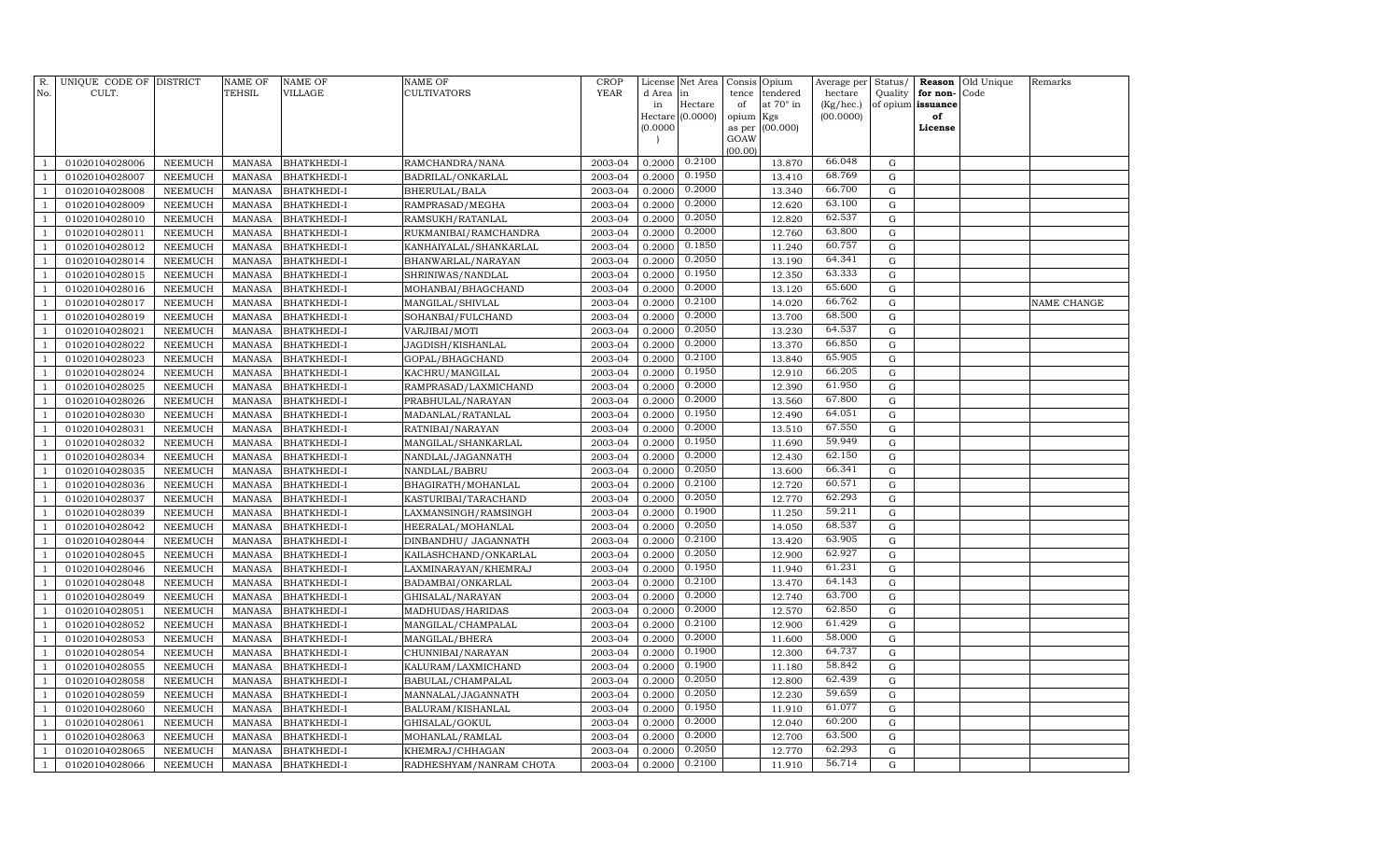| R.             | UNIQUE CODE OF DISTRICT          |                                  | <b>NAME OF</b>                 | <b>NAME OF</b>                           | <b>NAME OF</b>                        | <b>CROP</b>        | License          | Net Area         | Consis      | Opium                 | Average per          | Status/                  | Reason                        | Old Unique | Remarks            |
|----------------|----------------------------------|----------------------------------|--------------------------------|------------------------------------------|---------------------------------------|--------------------|------------------|------------------|-------------|-----------------------|----------------------|--------------------------|-------------------------------|------------|--------------------|
| No.            | CULT.                            |                                  | <b>TEHSIL</b>                  | VILLAGE                                  | CULTIVATORS                           | <b>YEAR</b>        | d Area<br>in     | in<br>Hectare    | tence<br>of | tendered<br>at 70° in | hectare<br>(Kg/hec.) | Quality                  | for non-<br>of opium issuance | Code       |                    |
|                |                                  |                                  |                                |                                          |                                       |                    |                  | Hectare (0.0000) | opium       | Kgs                   | (00.0000)            |                          | of                            |            |                    |
|                |                                  |                                  |                                |                                          |                                       |                    | (0.0000)         |                  | as per      | (00.000)              |                      |                          | License                       |            |                    |
|                |                                  |                                  |                                |                                          |                                       |                    |                  |                  | GOAW        |                       |                      |                          |                               |            |                    |
|                | 01020104028067                   | NEEMUCH                          | <b>MANASA</b>                  | <b>BHATKHEDI-I</b>                       | MADANLAL/RAMLAL                       | 2003-04            | 0.2000           | 0.2000           | (00.00)     | 12.880                | 64.400               | $\mathbf G$              |                               |            |                    |
|                | 01020104028068                   | NEEMUCH                          | <b>MANASA</b>                  | <b>BHATKHEDI-I</b>                       | CHHOGA/MEGHA                          | 2003-04            | 0.2000           | 0.2050           |             | 12.190                | 59.463               | $\mathbf G$              |                               |            |                    |
| $\mathbf{1}$   | 01020104028069                   | NEEMUCH                          | <b>MANASA</b>                  | <b>BHATKHEDI-I</b>                       | KASTURIBAI/RAMESHWAR                  | 2003-04            | 0.2000           | 0.2000           |             | 12.620                | 63.100               | G                        |                               |            |                    |
| $\overline{1}$ | 01020104028070                   | NEEMUCH                          | <b>MANASA</b>                  | <b>BHATKHEDI-I</b>                       | SHANKARLAL/NANURAM                    | 2003-04            | 0.2000           | 0.1900           |             | 11.230                | 59.105               | G                        |                               |            |                    |
|                | 01020104028071                   | <b>NEEMUCH</b>                   | <b>MANASA</b>                  | <b>BHATKHEDI-I</b>                       | RAMVILAS/MANGILAL                     | 2003-04            | 0.2000           | 0.1950           |             | 12.100                | 62.051               | ${\rm G}$                |                               |            |                    |
| -1             | 01020104028072                   | NEEMUCH                          | <b>MANASA</b>                  | <b>BHATKHEDI-I</b>                       | GANPAT/MADHOJI                        | 2003-04            | 0.2000           | 0.1800           |             | 10.950                | 60.833               | G                        |                               |            |                    |
| $\mathbf{1}$   | 01020104028074                   | NEEMUCH                          | <b>MANASA</b>                  | <b>BHATKHEDI-I</b>                       | MANGILAL/NATHU                        | 2003-04            | 0.2000           | 0.1950           |             | 12.350                | 63.333               | G                        |                               |            |                    |
|                | 01020104028076                   | NEEMUCH                          | <b>MANASA</b>                  | <b>BHATKHEDI-I</b>                       | DINESHCHAND/RATANLAL                  | 2003-04            | 0.2000           | 0.2000           |             | 12.290                | 61.450               | ${\rm G}$                |                               |            |                    |
| $\mathbf{1}$   | 01020104028077                   | NEEMUCH                          | <b>MANASA</b>                  | <b>BHATKHEDI-I</b>                       | SAMANBAI/KANWARLAL                    | 2003-04            | 0.2000           | 0.1950           |             | 11.410                | 58.513               | $\mathbf G$              |                               |            |                    |
|                | 01020104028078                   | NEEMUCH                          | <b>MANASA</b>                  | <b>BHATKHEDI-I</b>                       | NATHULAL/BHERA                        | 2003-04            | 0.2000           | 0.2050           |             | 12.550                | 61.220               | G                        |                               |            |                    |
|                | 01020104028081                   | NEEMUCH                          | <b>MANASA</b>                  | <b>BHATKHEDI-I</b>                       | SUNDERBAI/NANDLAL                     | 2003-04            | 0.2000           | 0.2050           |             | 11.280                | 55.024               | $\mathbf G$              |                               |            |                    |
|                | 01020104028082                   | <b>NEEMUCH</b>                   | <b>MANASA</b>                  | <b>BHATKHEDI-I</b>                       | SAVITRIBAI/GORDHAN                    | 2003-04            | 0.2000           | 0.2050           |             | 12.160                | 59.317               | $\mathbf G$              |                               |            |                    |
|                | 01020104028083                   | NEEMUCH                          | <b>MANASA</b>                  | <b>BHATKHEDI-I</b>                       | RATAN/BHONA                           | 2003-04            | 0.2000           | 0.1550           |             | 10.340                | 66.710               | ${\rm G}$                |                               |            |                    |
| $\overline{1}$ | 01020104028085                   | NEEMUCH                          | <b>MANASA</b>                  | <b>BHATKHEDI-I</b>                       | KISHANBAI/NANDLAL                     | 2003-04            | 0.2000           | 0.2100           |             | 11.950                | 56.905               | $\mathbf G$              |                               |            |                    |
|                | 01020104028086                   | <b>NEEMUCH</b>                   | <b>MANASA</b>                  | <b>BHATKHEDI-I</b>                       | GANGABAI/BHANWARLAL                   | 2003-04            | 0.2000           | 0.2000           |             | 12.590                | 62.950               | $\mathbf G$              |                               |            |                    |
| -1             | 01020104028087                   | NEEMUCH                          | <b>MANASA</b>                  | <b>BHATKHEDI-I</b>                       | TULSI BAI/BHERULAL                    | 2003-04            | 0.2000           | 0.2000           |             | 12.800                | 64.000               | ${\rm G}$                |                               |            | <b>NAME CHANGE</b> |
|                | 01020104028088                   | NEEMUCH                          | <b>MANASA</b>                  | <b>BHATKHEDI-I</b>                       | KANHAIYALAL/LAXMICHAND                | 2003-04            | 0.2000           | 0.2100           |             | 12.870                | 61.286               | G                        |                               |            |                    |
|                | 01020104028090                   | NEEMUCH                          | <b>MANASA</b>                  | <b>BHATKHEDI-I</b>                       | GANGABAI/MANGILAL                     | 2003-04            | 0.2000           | 0.2000           |             | 12.570                | 62.850               | ${\rm G}$                |                               |            |                    |
|                | 01020104028092                   | NEEMUCH                          | <b>MANASA</b>                  | <b>BHATKHEDI-I</b>                       | MANGILAL/UDA                          | 2003-04            | 0.2000           | 0.2050           |             | 12.490                | 60.927               | ${\rm G}$                |                               |            |                    |
|                | 01020104028094                   | <b>NEEMUCH</b>                   | <b>MANASA</b>                  | BHATKHEDI-I                              | SHANKARLAL/NARAYAN                    | 2003-04            | 0.2000           | 0.2000           |             | 12.870                | 64.350               | ${\rm G}$                |                               |            |                    |
| -1             | 01020104028095                   | NEEMUCH                          | <b>MANASA</b>                  | <b>BHATKHEDI-I</b>                       | VIMLABAI/RUPCHAND                     | 2003-04            | 0.2000           | 0.2000           |             | 12.680                | 63.400               | G                        |                               |            |                    |
|                | 01020104028096                   | <b>NEEMUCH</b>                   | <b>MANASA</b>                  | <b>BHATKHEDI-I</b>                       | BADRILAL/LAXMICHAND                   | 2003-04            | 0.2000           | 0.2050           |             | 13.210                | 64.439               | $\mathbf G$              |                               |            |                    |
|                | 01020104028098                   | NEEMUCH                          | <b>MANASA</b>                  | <b>BHATKHEDI-I</b>                       | NANIBAI/BALU                          | 2003-04            | 0.2000           | 0.2050           |             | 13.010                | 63.463               | $\mathbf G$              |                               |            |                    |
| -1             | 01020104028099                   | <b>NEEMUCH</b>                   | <b>MANASA</b>                  | <b>BHATKHEDI-I</b>                       | BAGDIRAM/BHANWARLAL                   | 2003-04            | 0.2000           | 0.2000           |             | 11.420                | 57.100               | $\mathbf G$              |                               |            |                    |
|                | 01020104028100                   | <b>NEEMUCH</b>                   | <b>MANASA</b>                  | <b>BHATKHEDI-I</b>                       | DURGASHANKAR/NARAYAN                  | 2003-04            | 0.2000           | 0.2050           |             | 12.940                | 63.122               | $\mathbf G$              |                               |            |                    |
|                | 01020104028101                   | NEEMUCH                          | <b>MANASA</b>                  | <b>BHATKHEDI-I</b>                       | RAMRATAN/BADRILAL                     | 2003-04            | 0.2000           | 0.2000           |             | 12.320                | 61.600               | ${\rm G}$                |                               |            |                    |
|                | 01020104028102                   | <b>NEEMUCH</b>                   | <b>MANASA</b>                  | <b>BHATKHEDI-I</b>                       | MOHANLAL/BHANWARLAL                   | 2003-04            | 0.2000           | 0.1950           |             | 12.560                | 64.410               | ${\rm G}$                |                               |            |                    |
|                | 01020104028103                   | <b>NEEMUCH</b>                   | <b>MANASA</b>                  | <b>BHATKHEDI-I</b>                       | TULSIRAM/TARACHAND                    | 2003-04            | 0.2000           | 0.2000           |             | 11.280                | 56.400               | ${\rm G}$                |                               |            |                    |
|                | 01020104028106                   | <b>NEEMUCH</b>                   | <b>MANASA</b>                  | <b>BHATKHEDI-I</b>                       | RADHESHYAM/MANGILAL                   | 2003-04            | 0.2000           | 0.2050           |             | 12.560                | 61.268               | $\mathbf G$              |                               |            |                    |
|                | 01020104028109                   | <b>NEEMUCH</b>                   | <b>MANASA</b>                  | <b>BHATKHEDI-I</b>                       | MANGILAL/DEVAJI                       | 2003-04            | 0.2000           | 0.2050           |             | 12.650                | 61.707               | ${\rm G}$                |                               |            |                    |
|                | 01020104028110                   | <b>NEEMUCH</b>                   | <b>MANASA</b>                  | <b>BHATKHEDI-I</b>                       | TULSIRAM/ONKAR                        | 2003-04            | 0.2000           | 0.2000           |             | 12.730                | 63.650               | G                        |                               |            |                    |
|                | 01020104028112                   | <b>NEEMUCH</b>                   | <b>MANASA</b>                  | <b>BHATKHEDI-I</b>                       | RAMDAYAL/BALCHAND                     | 2003-04            | 0.2000           | 0.1900           |             | 11.520                | 60.632               | $\mathbf G$              |                               |            |                    |
|                | 01020104028113                   | NEEMUCH                          | MANASA                         | <b>BHATKHEDI-I</b>                       | HEERALAL/KACHRULAL                    | 2003-04            | 0.2000           | 0.2050<br>0.2000 |             | 12.870                | 62.780<br>58.550     | ${\rm G}$                |                               |            |                    |
|                | 01020104028114                   | NEEMUCH                          | <b>MANASA</b>                  | <b>BHATKHEDI-I</b>                       | VISHNU/MANGILAL                       | 2003-04            | 0.2000           | 0.2000           |             | 11.710                | 60.950               | G                        |                               |            |                    |
|                | 01020104028115                   | NEEMUCH                          | <b>MANASA</b>                  | <b>BHATKHEDI-I</b>                       | JAGDISHCHAND/GHISALAL                 | 2003-04            | 0.2000           | 0.1800           |             | 12.190                | 65.889               | ${\rm G}$                |                               |            |                    |
|                | 01020104028116                   | <b>NEEMUCH</b>                   | <b>MANASA</b>                  | <b>BHATKHEDI-I</b>                       | RAMESHWAR/LAXMINARAYAN                | 2003-04            | 0.2000           | 0.2100           |             | 11.860                | 63.143               | ${\rm G}$                |                               |            |                    |
|                | 01020104028118                   | <b>NEEMUCH</b>                   | <b>MANASA</b>                  | <b>BHATKHEDI-I</b>                       | RAMESH/NANDLAL                        | 2003-04            | 0.2000           | 0.2000           |             | 13.260<br>12.360      | 61.800               | ${\rm G}$<br>$\mathbf G$ |                               |            |                    |
|                | 01020104028119<br>01020104028001 | <b>NEEMUCH</b><br><b>NEEMUCH</b> | <b>MANASA</b><br><b>MANASA</b> | <b>BHATKHEDI-I</b><br><b>BHATKHEDI-I</b> | GHANSHYAM/BALURAM<br>KESHURAM/NANDLAL | 2003-04<br>2003-04 | 0.2000<br>0.2000 | 0.2000           |             | 15.400                | 77.000               | ${\rm G}$                |                               |            |                    |
|                | 01020104028117                   | <b>NEEMUCH</b>                   | <b>MANASA</b>                  | <b>BHATKHEDI-I</b>                       | NATHULAL/DEVAJI                       | 2003-04            | 0.2000           | 0.2050           |             | 12.790                | 62.390               | $\mathbf G$              |                               |            |                    |
|                | 01020104028254                   | <b>NEEMUCH</b>                   | MANASA                         | <b>BHATKHEDI-I</b>                       | VIHSHNULAL/BALMUKUND                  | 2003-04            | 0.2000           | 0.2050           |             | 13.810                | 67.366               | G                        |                               |            | TRANSFER/ PARDA    |
|                | 01020104028255                   | NEEMUCH                          | <b>MANASA</b>                  | <b>BHATKHEDI-I</b>                       | BHAGUBAI/BHUWANIRAM                   | 2003-04            | 0.2000           | 0.1850           |             | 11.310                | 61.135               | G                        | 08                            |            |                    |
|                | 01020104028256                   | <b>NEEMUCH</b>                   | <b>MANASA</b>                  | <b>BHATKHEDI-I</b>                       | HIRALAL/NATHU                         | 2003-04            | 0.2000           | 0.2000           |             | 12.490                | 62.450               | G                        |                               |            |                    |
|                | 01020104028257                   | NEEMUCH                          | MANASA                         | <b>BHATKHEDI-I</b>                       | RAMPRASAD/MOHANLAL                    | 2003-04            | 0.2000           | 0.2000           |             | 12.860                | 64.300               | G                        |                               |            |                    |
|                |                                  |                                  |                                |                                          |                                       |                    |                  |                  |             |                       |                      |                          |                               |            |                    |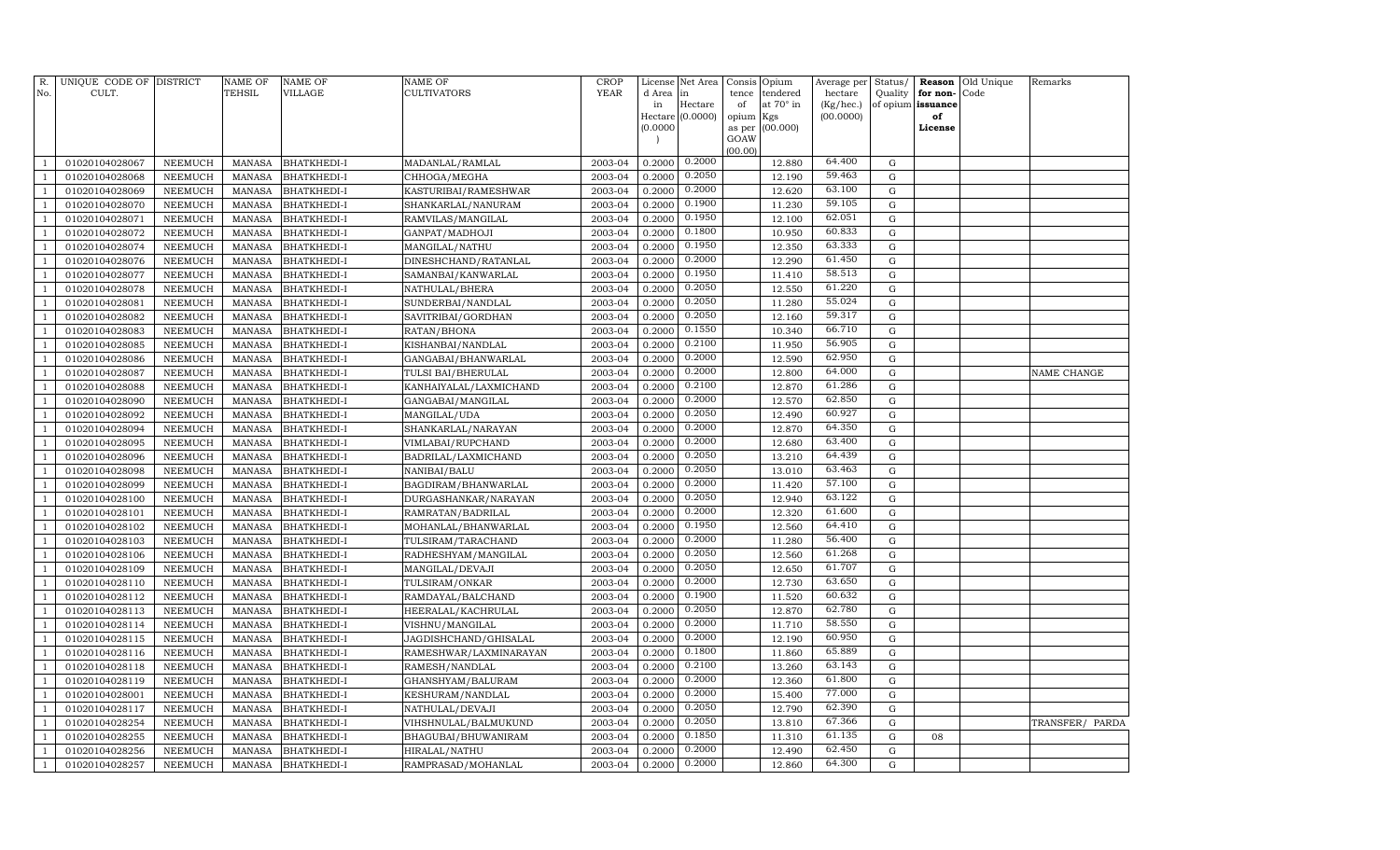| R.  | UNIQUE CODE OF DISTRICT          |                    | NAME OF          | NAME OF                           | <b>NAME OF</b>                         | <b>CROP</b> |           | License Net Area            |                 | Consis Opium     | Average per Status/    |              |                | <b>Reason</b> Old Unique | Remarks                                     |                                     |
|-----|----------------------------------|--------------------|------------------|-----------------------------------|----------------------------------------|-------------|-----------|-----------------------------|-----------------|------------------|------------------------|--------------|----------------|--------------------------|---------------------------------------------|-------------------------------------|
| No. | CULT.                            |                    | TEHSIL           | VILLAGE                           | <b>CULTIVATORS</b>                     | <b>YEAR</b> | d Area in |                             | tence           | tendered         | hectare                | Quality      | for non-Code   |                          |                                             |                                     |
|     |                                  |                    |                  |                                   |                                        |             | in        | Hectare<br>Hectare (0.0000) | of<br>opium Kgs | at $70^\circ$ in | (Kg/hec.)<br>(00.0000) | of opium     | issuance<br>of |                          |                                             |                                     |
|     |                                  |                    |                  |                                   |                                        |             | (0.0000)  |                             |                 | as per (00.000)  |                        |              | License        |                          |                                             |                                     |
|     |                                  |                    |                  |                                   |                                        |             |           |                             | GOAW            |                  |                        |              |                |                          |                                             |                                     |
|     |                                  |                    |                  |                                   |                                        | 2003-04     | 0.2000    | 0.2100                      | (00.00)         |                  | 63.238                 | G            |                |                          |                                             |                                     |
|     | 01020104028041<br>01020104028259 | NEEMUCH<br>NEEMUCH | MANASA<br>MANASA | <b>BHATKHEDI-I</b>                | RAMPRATAP/ONKARLAL                     | 2003-04     | 0.2000    | 0.2050                      |                 | 13.280<br>13.240 | 64.585                 | G            |                |                          |                                             |                                     |
|     | 01020104028227                   | NEEMUCH            | MANASA           | BHATKHEDI-I<br><b>BHATKHEDI-I</b> | DHAPUBAI/BHAGWANDAS<br>DINESH/GHISALAL | 2003-04     | 0.2000    | 0.2050                      |                 | 13.960           | 68.098                 | G            |                |                          |                                             |                                     |
|     | 01020104028073                   | NEEMUCH            | MANASA           | BHATKHEDI-I                       | ANANDKUNWAR/NARAYAN                    | 2003-04     | 0.2000    | 0.1900                      |                 | 11.770           | 61.947                 | G            |                |                          |                                             |                                     |
|     | 01020104028264                   | NEEMUCH            | MANASA           | BHATKHEDI-I                       | LAXMINARAYAN/BHERULAL                  | 2003-04     | 0.2000    | 0.1950                      |                 | 11.780           | 60.410                 | G            |                |                          | TRANSFER/FOFLIYA                            |                                     |
|     | 01020104028265                   | NEEMUCH            | MANASA           | BHATKHEDI-I                       | DHANNA/AMRA                            | 2003-04     | 0.2000    | 0.1900                      |                 | 10.660           | 56.105                 | G            |                |                          | TRANSFER/PIPLON                             |                                     |
|     | 01020104028029                   | NEEMUCH            | MANASA           | <b>BHATKHEDI-I</b>                | SHANKARLAL/RAMLAL                      | 2003-04     | 0.2000    | 0.1900                      |                 | 11.670           | 61.421                 | G            |                |                          |                                             |                                     |
|     | 01020104028079                   | <b>NEEMUCH</b>     | MANASA           | BHATKHEDI-I                       | LALURAM/RAMA                           | 2003-04     | 0.2000    | 0.1900                      |                 | 11.990           | 63.105                 | G            |                |                          |                                             |                                     |
|     | 01020104028084                   | NEEMUCH            | <b>MANASA</b>    | BHATKHEDI-I                       | <b>BANSHILAL/BHERA</b>                 | 2003-04     | 0.2000    | 0.1850                      |                 | 11.720           | 63.351                 | G            |                |                          |                                             |                                     |
|     | 01020104028267                   | NEEMUCH            | MANASA           | BHATKHEDI-I                       | BARDISHANKAR/RAMRATAN                  | 2003-04     | 0.2000    | 0.2050                      |                 | 12.620           | 61.561                 | G            |                | 01020104005019           |                                             |                                     |
|     | 01020104028268                   | NEEMUCH            | <b>MANASA</b>    | BHATKHEDI-I                       | NANDLAL/RAMLAL DHOBI                   | 2003-04     | 0.2000    | 0.2050                      |                 | 11.920           | 58.146                 | G            |                |                          |                                             |                                     |
|     | 01020104028269                   | NEEMUCH            | MANASA           | <b>BHATKHEDI-I</b>                | BAGDIRAM/BHUWANA                       | 2003-04     | 0.2000    | 0.2000                      |                 | 12.350           | 61.750                 | G            | 11             |                          |                                             |                                     |
|     | 01020104028270                   | NEEMUCH            | MANASA           | BHATKHEDI-I                       | OMPRAKASH/NAGDIRAM                     | 2003-04     | 0.2000    | 0.2050                      |                 | 12.730           | 62.098                 | G            |                |                          |                                             |                                     |
|     | 01020104028271                   | NEEMUCH            | MANASA           | BHATKHEDI-I                       | KANHAIYALAL/KACHRU                     | 2003-04     | 0.2000    | 0.2000                      |                 | 13.110           | 65.550                 | G            |                |                          |                                             |                                     |
|     | 01020104028158                   | NEEMUCH            | MANASA           | BHATKHEDI-I                       | SALAGRAM/LAXMICHAND                    | 2003-04     | 0.2000    | 0.2050                      |                 | 11.760           | 57.366                 | G            |                |                          | TRANSFER/PIPLON                             |                                     |
|     | 01020104028272                   | NEEMUCH            | MANASA           | <b>BHATKHEDI-I</b>                | SHANTILAL/SHANKARLAL                   | 2003-04     | 0.2000    | 0.1900                      |                 | 12.320           | 64.842                 | G            |                |                          | OLD CULT. BEFORE 1998-99                    |                                     |
|     | 01020104028273                   | NEEMUCH            | MANASA           | <b>BHATKHEDI-I</b>                | DHANJI/BHERAJI                         | 2003-04     | 0.2000    | 0.1950                      |                 | 13.270           | 68.051                 | G            |                |                          |                                             |                                     |
|     | 01020104028274                   | NEEMUCH            | MANASA           | BHATKHEDI-I                       | MANGILAL/NANURAM                       | 2003-04     | 0.2000    | 0.1900                      |                 | 12.240           | 64.421                 | G            |                |                          | TRANSFER/MAHGARH                            |                                     |
|     | 01020104028275                   | NEEMUCH            | <b>MANASA</b>    | BHATKHEDI-I                       | VINOD/KANHAIYALAL                      | 2003-04     | 0.2000    | 0.2000                      |                 | 12.400           | 62.000                 | G            |                |                          | TRANSFER/ BHAMESAR                          |                                     |
|     | 01020104028020                   | <b>NEEMUCH</b>     | <b>MANASA</b>    | BHATKHEDI-I                       | RADHAKISHAN/CHHAGANLAL                 | 2003-04     | 0.2000    | 0.1900                      |                 | 11.370           | 59.842                 | G            |                | 01020104004044           |                                             |                                     |
|     | 01020104028176                   | NEEMUCH            | MANASA           | BHATKHEDI-I                       | UDAIRAM/BHERU                          | 2003-04     | 0.2000    | 0.2100                      |                 | 12.050           | 57.381                 | G            |                | 01020104004045           |                                             |                                     |
|     | 01020104028276                   | NEEMUCH            | MANASA           | BHATKHEDI-I                       | BADRILAL/SHOBHARAM                     | 2003-04     | 0.2000    | 0.1950                      |                 | 11.930           | 61.179                 | G            |                |                          | 0102010400400 TRANSFER/ AKHEPUR             |                                     |
|     | 01020104028277                   | NEEMUCH            | MANASA           | BHATKHEDI-I                       | RAMLAL/MOTILAL                         | 2003-04     | 0.2000    | 0.2050                      |                 | 11.650           | 56.829                 | G            |                |                          | 0102010409601 TRANSFER/ ANKLI               |                                     |
|     | 01020104028278                   | NEEMUCH            | <b>MANASA</b>    | BHATKHEDI-I                       | BADRILAL/MANGILAL                      | 2003-04     | 0.2000    | 0.1950                      |                 | 11.560           | 59.282                 | G            |                |                          | 0102010404703 TRANSFER/MAHAGARH             |                                     |
|     | 01020104028279                   | NEEMUCH            | MANASA           | BHATKHEDI-I                       | MADHU/RUGGA                            | 2003-04     | 0.2000    | 0.1900                      |                 | 11.210           | 59.000                 | G            |                |                          | TRANSFER/DHAKNI                             |                                     |
|     | 01020104028280                   | NEEMUCH            | MANASA           | BHATKHEDI-I                       | SOHNIBAI/MATHURALAL                    | 2003-04     | 0.2000    | 0.2000                      |                 | 11.760           | 58.800                 | G            |                | 041                      |                                             | NAME CHANGE/TRANSFER/THAROLI/ NMH-I |
|     | 01020104028281                   | NEEMUCH            | MANASA           | BHATKHEDI-I                       | CHITARLAL/NANURAM                      | 2003-04     | 0.2000    | 0.1950                      |                 | 11.480           | 58.872                 | G            |                |                          | 0104020908502 TRANSFER/ CHILODPIPLIYA/MDSII |                                     |
|     | 01020104028282                   | NEEMUCH            | <b>MANASA</b>    | BHATKHEDI-I                       | MUKUND/NANURAM                         | 2003-04     | 0.2000    | 0.2050                      |                 | 12.140           | 59.220                 | G            |                |                          | 0104020901001TRANSFER/JALODIYA/MDSII        |                                     |
|     | 01020104028283                   | NEEMUCH            | <b>MANASA</b>    | BHATKHEDI-I                       | SAJAANSINGH/ONKARSINGH                 | 2003-04     | 0.2000    | 0.2050                      |                 | 13.400           | 65.366                 | G            |                |                          | 01026020701828TRANSFER/RINCHALAL/JAWRA-I    |                                     |
|     | 01020104028284                   | NEEMUCH            | <b>MANASA</b>    | BHATKHEDI-I                       | BHERULAL/KANA                          | 2003-04     | 0.2000    | 0.2000                      |                 | 12.660           | 63.300                 | G            |                | 031                      | TRANSFER/MALKHEDA/NMH-I                     |                                     |
|     | 01020104028285                   | NEEMUCH            | <b>MANASA</b>    | BHATKHEDI-I                       | PARBHULAL/BALCHANDRA                   | 2003-04     | 0.2000    | 0.1950                      |                 | 12.010           | 61.590                 | G            |                | 214                      |                                             |                                     |
|     | 01020104028286                   | NEEMUCH            | <b>MANASA</b>    | BHATKHEDI-I                       | RAMCHANDRA/TORIRAM                     | 2003-04     | 0.2000    | 0.2000                      |                 | 12.630           | 63.150                 | $\mathbf{G}$ |                |                          | 0104020902704TRANSFER/ SUTHOD/MDS-II        |                                     |
|     | 01020104028287                   | NEEMUCH            | <b>MANASA</b>    | BHATKHEDI-I                       | BHANWARLAL/KISHANLAL                   | 2003-04     | 0.2000    | 0.1900                      |                 | 11.640           | 61.263                 | G            |                |                          | 0104020901004TRANSFER/ JALODIYA/MDS-II      |                                     |
|     | 01020104028288                   | NEEMUCH            | <b>MANASA</b>    | BHATKHEDI-I                       | RAGHUVIRSINGH/BASANTILAL               | 2003-04     | 0.2000    | 0.1950                      |                 | 12.190           | 62.513                 | $\mathbf{G}$ |                |                          | 0102010409110TRANSFER/KHAJURI               |                                     |
|     | 01020104028033                   | NEEMUCH            | <b>MANASA</b>    | BHATKHEDI-I                       | BAGDIRAM/LAKHMA                        | 2003-04     | 0.2000    | 0.2000                      |                 | 11.390           | 56.950                 | G            |                |                          |                                             |                                     |
|     | 01020104033037                   | NEEMUCH            | <b>MANASA</b>    | <b>BAWDA</b>                      | MOHANLAL/NANDLAL                       | 2003-04     | 0.2000    | 0.1950                      |                 | 12.530           | 64.256                 | $\mathbf{G}$ |                |                          |                                             |                                     |
|     | 01020104033004                   | NEEMUCH            | <b>MANASA</b>    | <b>BAWDA</b>                      | KISHANLAL/BAPULAL                      | 2003-04     | 0.2000    | 0.1700                      |                 | 11.510           | 67.706                 | $\mathbf{G}$ |                |                          |                                             |                                     |
|     | 01020104033005                   | NEEMUCH            | <b>MANASA</b>    | <b>BAWDA</b>                      | BADRILAL/BHUWANA                       | 2003-04     | 0.2000    | 0.2050                      |                 | 12.000           | 58.537                 | $\mathbf{G}$ |                |                          |                                             |                                     |
|     | 01020104033006                   | NEEMUCH            | <b>MANASA</b>    | <b>BAWDA</b>                      | GOVINDRAM/BHAGATRAM                    | 2003-04     | 0.2000    | 0.2000                      |                 | 13.550           | 67.750                 | G            |                |                          |                                             |                                     |
|     | 01020104033034                   | NEEMUCH            | <b>MANASA</b>    | <b>BAWDA</b>                      | BHUWANA/PIRU                           | 2003-04     | 0.2000    | 0.1950                      |                 | 11.670           | 59.846<br>55.217       | G            |                |                          |                                             |                                     |
|     | 01020104033018                   | <b>NEEMUCH</b>     | <b>MANASA</b>    | <b>BAWDA</b>                      | BHERULAL/NANDRAM                       | 2003-04     | 0.2000    | 0.1150<br>0.1950            |                 | 6.350            | 61.744                 | G            |                |                          |                                             |                                     |
|     | 01020104033019                   | <b>NEEMUCH</b>     | <b>MANASA</b>    | <b>BAWDA</b>                      | OMPRAKASH/SHREELAL                     | 2003-04     | 0.2000    | 0.2000                      |                 | 12.040           | 58.850                 | G            |                |                          |                                             |                                     |
|     | 01020104033021                   | <b>NEEMUCH</b>     | <b>MANASA</b>    | <b>BAWDA</b>                      | GANESH/KACHRU                          | 2003-04     | 0.2000    | 0.1700                      |                 | 11.770           | 56.824                 | G            |                |                          |                                             |                                     |
|     | 01020104033025                   | NEEMUCH            | <b>MANASA</b>    | <b>BAWDA</b>                      | VISHNU/RAMPRASAD                       | 2003-04     | 0.2000    |                             |                 | 9.660            |                        | G            |                |                          |                                             |                                     |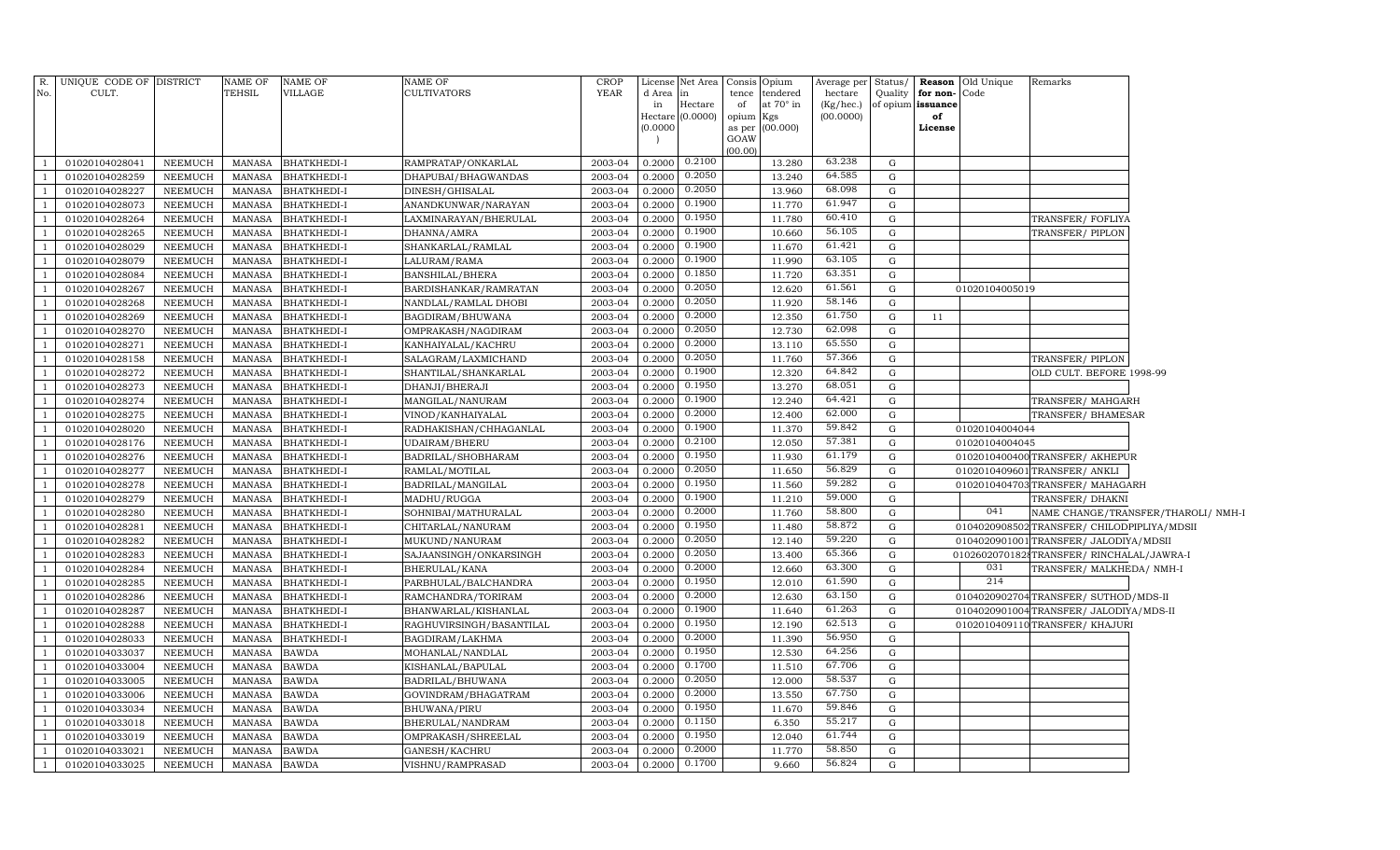| No.              | R. UNIQUE CODE OF DISTRICT<br>CULT. |                | <b>NAME OF</b><br><b>TEHSIL</b> | <b>NAME OF</b><br><b>VILLAGE</b> | <b>NAME OF</b><br><b>CULTIVATORS</b> | CROP<br><b>YEAR</b> | d Area   | License Net Area Consis<br>in | tence           | Opium<br>tendered | Average per<br>hectare | Status/<br>Quality | for non-Code      | <b>Reason</b> Old Unique | Remarks                |  |
|------------------|-------------------------------------|----------------|---------------------------------|----------------------------------|--------------------------------------|---------------------|----------|-------------------------------|-----------------|-------------------|------------------------|--------------------|-------------------|--------------------------|------------------------|--|
|                  |                                     |                |                                 |                                  |                                      |                     | in       | Hectare                       | of              | at 70° in         | (Kg/hec.)              |                    | of opium issuance |                          |                        |  |
|                  |                                     |                |                                 |                                  |                                      |                     |          | Hectare (0.0000)              | opium           | Kgs               | (00.0000)              |                    | of                |                          |                        |  |
|                  |                                     |                |                                 |                                  |                                      |                     | (0.0000) |                               | as per          | (00.000)          |                        |                    | License           |                          |                        |  |
|                  |                                     |                |                                 |                                  |                                      |                     |          |                               | GOAW<br>(00.00) |                   |                        |                    |                   |                          |                        |  |
| $\overline{1}$   | 01020104033026                      | NEEMUCH        | MANASA                          | <b>BAWDA</b>                     | SURESH/DHARAMRAJ                     | 2003-04             | 0.2000   | 0.1950                        |                 | 12.420            | 63.692                 | G                  |                   |                          |                        |  |
| $\overline{1}$   | 01020104033014                      | NEEMUCH        | <b>MANASA</b>                   | <b>BAWDA</b>                     | RAMGOPAL/NANDLAL                     | 2003-04             | 0.2000   | 0.2000                        |                 | 11.680            | 58.400                 | G                  |                   |                          |                        |  |
| -1               | 01020104033030                      | NEEMUCH        | <b>MANASA</b>                   | <b>BAWDA</b>                     | GITABAI/MANGILAL                     | 2003-04             | 0.2000   | 0.1900                        |                 | 10.570            | 55.632                 | G                  |                   |                          |                        |  |
| -1               | 01020104033010                      | NEEMUCH        | MANASA                          | <b>BAWDA</b>                     | SHRILAL/HAJARILAL                    | 2003-04             | 0.2000   | 0.1900                        |                 | 11.900            | 62.632                 | G                  |                   |                          |                        |  |
| -1               | 01020104033003                      | NEEMUCH        | MANASA                          | <b>BAWDA</b>                     | CHAGANLAL/LALJI                      | 2003-04             | 0.2000   | 0.1400                        |                 | 9.010             | 64.357                 | G                  |                   |                          |                        |  |
| -1               | 01020104033007                      | NEEMUCH        | <b>MANASA</b>                   | <b>BAWDA</b>                     | NANIBAI/DHARMRAJ                     | 2003-04             | 0.2000   | 0.1850                        |                 | 11.800            | 63.784                 | G                  |                   |                          |                        |  |
| $\mathbf{1}$     | 01020104033009                      | <b>NEEMUCH</b> | <b>MANASA</b>                   | <b>BAWDA</b>                     | RAMPRATAP/LAXMINARAYN                | 2003-04             | 0.2000   | 0.2000                        |                 | 13.110            | 65.550                 | G                  |                   |                          |                        |  |
| $\mathbf{1}$     | 01020104033011                      | NEEMUCH        | <b>MANASA</b>                   | <b>BAWDA</b>                     | RATANLAL/BAPULAL                     | 2003-04             | 0.2000   | 0.2000                        |                 | 11.880            | 59.400                 | G                  |                   |                          |                        |  |
| -1               | 01020104033012                      | NEEMUCH        | <b>MANASA</b>                   | <b>BAWDA</b>                     | KANHAIYALAL/PUNA                     | 2003-04             | 0.2000   | 0.1950                        |                 | 11.800            | 60.513                 | G                  |                   |                          |                        |  |
| -1               | 01020104033013                      | NEEMUCH        | <b>MANASA</b>                   | <b>BAWDA</b>                     | NATHULAL/RAMLAL                      | 2003-04             | 0.2000   | 0.1850                        |                 | 12.110            | 65.459                 | G                  |                   |                          |                        |  |
| -1               | 01020104033017                      | NEEMUCH        | <b>MANASA</b>                   | <b>BAWDA</b>                     | HULASIBAI/RAMLAL                     | 2003-04             | 0.2000   | 0.1800                        |                 | 11.470            | 63.722                 | G                  | 11                |                          |                        |  |
| -1               | 01020104033039                      | NEEMUCH        | <b>MANASA</b>                   | <b>BAWDA</b>                     | HARILAL/KISHORNAGDA                  | 2003-04             | 0.2000   | 0.1900                        |                 | 11.410            | 60.053                 | G                  |                   |                          | TRANSFER/ ALHEDJAGIR-I |  |
| $\overline{2}$   | 01020104043002                      | NEEMUCH        | MANASA                          | <b>BARTHUN</b>                   | GOVERDHANSINGH/BAHADURSINGI          | 2003-04             | 0.2000   | 0.2000                        |                 | 12.210            | 61.050                 | G                  |                   |                          |                        |  |
| $\overline{2}$   | 01020104043004                      | NEEMUCH        | MANASA                          | <b>BARTHUN</b>                   | MAGYA/UDA CHAMAR                     | 2003-04             | 0.2000   | 0.2000                        |                 | 12.630            | 63.150                 | G                  |                   |                          |                        |  |
| $\overline{a}$   | 01020104043005                      | NEEMUCH        | <b>MANASA</b>                   | <b>BARTHUN</b>                   | BALUSINGH/DEVISINGH                  | 2003-04             | 0.2000   | 0.1600                        |                 | 10.370            | 64.813                 | G                  |                   |                          |                        |  |
| $\overline{2}$   | 01020104043007                      | NEEMUCH        | <b>MANASA</b>                   | <b>BARTHUN</b>                   | LAXMINARAYAN/JAGANNATH               | 2003-04             | 0.2000   | 0.2000                        |                 | 12.560            | 62.800                 | G                  |                   |                          |                        |  |
| $\overline{a}$   | 01020104043009                      | NEEMUCH        | <b>MANASA</b>                   | <b>BARTHUN</b>                   | CHATARBHUJ/DALURAM                   | 2003-04             | 0.2000   | 0.1850                        |                 | 12.150            | 65.676                 | G                  |                   |                          |                        |  |
| $\boldsymbol{2}$ | 01020104043010                      | NEEMUCH        | <b>MANASA</b>                   | <b>BARTHUN</b>                   | PRABHULAL/KACHRU                     | 2003-04             | 0.2000   | 0.1950                        |                 | 13.420            | 68.821                 | G                  |                   |                          |                        |  |
| $\overline{a}$   | 01020104043011                      | NEEMUCH        | <b>MANASA</b>                   | <b>BARTHUN</b>                   | DOULATSINGH/GULABKANWAR              | 2003-04             | 0.2000   | 0.1750                        |                 | 11.180            | 63.886                 | G                  |                   |                          |                        |  |
| $\overline{2}$   | 01020104043012                      | NEEMUCH        | <b>MANASA</b>                   | <b>BARTHUN</b>                   | RAMESH/RATANLAL                      | 2003-04             | 0.2000   | 0.2050                        |                 | 12.710            | 62.000                 | G                  |                   |                          |                        |  |
| 2                | 01020104043013                      | NEEMUCH        | <b>MANASA</b>                   | <b>BARTHUN</b>                   | GOVINDSINGH/SHIVSINGH                | 2003-04             | 0.2000   | 0.1650                        |                 | 10.580            | 64.121                 | G                  |                   |                          |                        |  |
| $\overline{2}$   | 01020104043014                      | NEEMUCH        | <b>MANASA</b>                   | <b>BARTHUN</b>                   | HEERALAL/BALU                        | 2003-04             | 0.2000   | 0.1900                        |                 | 10.830            | 57.000                 | G                  |                   |                          |                        |  |
| $\overline{2}$   | 01020104043016                      | NEEMUCH        | MANASA                          | <b>BARTHUN</b>                   | RAMESHCHANDRA/NANURAM                | 2003-04             | 0.2000   | 0.1850                        |                 | 10.840            | 58.595                 | G                  |                   |                          |                        |  |
| $\overline{2}$   | 01020104043018                      | NEEMUCH        | <b>MANASA</b>                   | <b>BARTHUN</b>                   | JEETRAM/NANDA                        | 2003-04             | 0.2000   | 0.1650                        |                 | 9.460             | 57.333                 | G                  |                   |                          |                        |  |
| $\overline{2}$   | 01020104043019                      | NEEMUCH        | <b>MANASA</b>                   | <b>BARTHUN</b>                   | GANGARAM/PYARA                       | 2003-04             | 0.2000   | 0.1950                        |                 | 12.310            | 63.128                 | G                  |                   |                          |                        |  |
| $\overline{a}$   | 01020104043021                      | NEEMUCH        | <b>MANASA</b>                   | <b>BARTHUN</b>                   | BHAGWATSINGH/MANSINGH                | 2003-04             | 0.2000   | 0.2050                        |                 | 12.590            | 61.415                 | G                  |                   |                          |                        |  |
| $\overline{a}$   | 01020104043024                      | NEEMUCH        | <b>MANASA</b>                   | <b>BARTHUN</b>                   | KOMALSINGH/AMARSINGH                 | 2003-04             | 0.2000   | 0.1900                        |                 | 11.090            | 58.368                 | G                  |                   |                          |                        |  |
| $\overline{2}$   | 01020104043025                      | NEEMUCH        | <b>MANASA</b>                   | <b>BARTHUN</b>                   | MADHOSINGH/AMARSINGH                 | 2003-04             | 0.2000   | 0.1950                        |                 | 12.180            | 62.462                 | G                  |                   |                          |                        |  |
| $\boldsymbol{2}$ | 01020104043026                      | NEEMUCH        | <b>MANASA</b>                   | <b>BARTHUN</b>                   | MOHANLAL/PYARA                       | 2003-04             | 0.2000   | 0.1900                        |                 | 11.720            | 61.684                 | G                  |                   |                          |                        |  |
| $\overline{2}$   | 01020104043027                      | NEEMUCH        | <b>MANASA</b>                   | <b>BARTHUN</b>                   | YASHWANTSINGH/RAGHUNATHSING          | 2003-04             | 0.2000   | 0.2000                        |                 | 12.710            | 63.550                 | G                  |                   |                          |                        |  |
| $\overline{2}$   | 01020104043028                      | NEEMUCH        | <b>MANASA</b>                   | <b>BARTHUN</b>                   | SAJANIBAI/PRABHULAL                  | 2003-04             | 0.2000   |                               |                 |                   |                        | $\, {\bf N}$       |                   |                          |                        |  |
| $\overline{a}$   | 01020104043030                      | NEEMUCH        | <b>MANASA</b>                   | <b>BARTHUN</b>                   | PREMSINGH/LAXMANSINGH                | 2003-04             | 0.2000   | 0.1100                        |                 | 6.620             | 60.182                 | G                  |                   |                          |                        |  |
| $\overline{a}$   | 01020104043020                      | NEEMUCH        | <b>MANASA</b>                   | <b>BARTHUN</b>                   | BALURAM/UDAJI                        | 2003-04             | 0.2000   | 0.1800                        |                 | 10.900            | 60.556                 | G                  |                   |                          |                        |  |
| $\overline{2}$   | 01020104043036                      | NEEMUCH        | <b>MANASA</b>                   | <b>BARTHUN</b>                   | RAMPAL/RAMNARAYAN                    | 2003-04             | 0.2000   | 0.1800                        |                 | 12.400            | 68.889                 | G                  |                   |                          |                        |  |
| $\overline{a}$   | 01020104043037                      | NEEMUCH        | <b>MANASA</b>                   | <b>BARTHUN</b>                   | DINESHCHANDRA/BANSHILAL              | 2003-04             | 0.2000   | 0.1950                        |                 | 14.070            | 72.154                 | G                  |                   |                          |                        |  |
| $\overline{2}$   | 01020104043038                      | NEEMUCH        | <b>MANASA</b>                   | <b>BARTHUN</b>                   | VISHNUPRASAD/MOHANLAL                | 2003-04             | 0.2000   | 0.2000                        |                 | 13.510            | 67.550                 | G                  |                   |                          |                        |  |
| $\boldsymbol{2}$ | 01020104043041                      | NEEMUCH        | <b>MANASA</b>                   | <b>BARTHUN</b>                   | KANHAIYALAL/KACHRU                   | 2003-04             | 0.2000   | 0.2050                        |                 | 12.270            | 59.854                 | G                  |                   |                          |                        |  |
| $\overline{2}$   | 01020104043042                      | <b>NEEMUCH</b> | <b>MANASA</b>                   | <b>BARTHUN</b>                   | SURESHCHANDRA/AMRITRAM               | 2003-04             | 0.2000   | 0.2000                        |                 | 12.670            | 63.350                 | G                  |                   |                          |                        |  |
| $\overline{2}$   | 01020104043044                      | NEEMUCH        | <b>MANASA</b>                   | <b>BARTHUN</b>                   | GULABSINGH/BHANWARSINGH              | 2003-04             | 0.2000   | 0.1900                        |                 | 15.090            | 79.421                 | G                  |                   |                          |                        |  |
| $\overline{a}$   | 01020104043048                      | NEEMUCH        | <b>MANASA</b>                   | <b>BARTHUN</b>                   | BHAGIRATH/KACHRULAL                  | 2003-04             | 0.2000   | 0.1750                        |                 | 10.680            | 61.029                 | G                  |                   |                          |                        |  |
| $\overline{a}$   | 01020104043051                      | <b>NEEMUCH</b> | <b>MANASA</b>                   | <b>BARTHUN</b>                   | BASANTKUNWAR/BHARATSINGH             | 2003-04             | 0.2000   | 0.1900                        |                 | 12.320            | 64.842                 | G                  |                   |                          |                        |  |
| $\overline{a}$   | 01020104043052                      | <b>NEEMUCH</b> | <b>MANASA</b>                   | <b>BARTHUN</b>                   | SAMRATHLAL/MANGILAL                  | 2003-04             | 0.2000   | 0.1950                        |                 | 11.880            | 60.923                 | G                  |                   |                          |                        |  |
| $\overline{2}$   | 01020104043054                      | NEEMUCH        | <b>MANASA</b>                   | <b>BARTHUN</b>                   | RAMNARAYAN/DULICHANDRA               | 2003-04             | 0.2000   | 0.1600                        |                 | 9.340             | 58.375                 | G                  |                   |                          |                        |  |
| 2                | 01020104043055                      | NEEMUCH        | MANASA                          | <b>BARTHUN</b>                   | GHANSHYAM/BAPULAL                    | 2003-04             | 0.2000   | 0.1700                        |                 | 9.730             | 57.235                 | G                  |                   |                          |                        |  |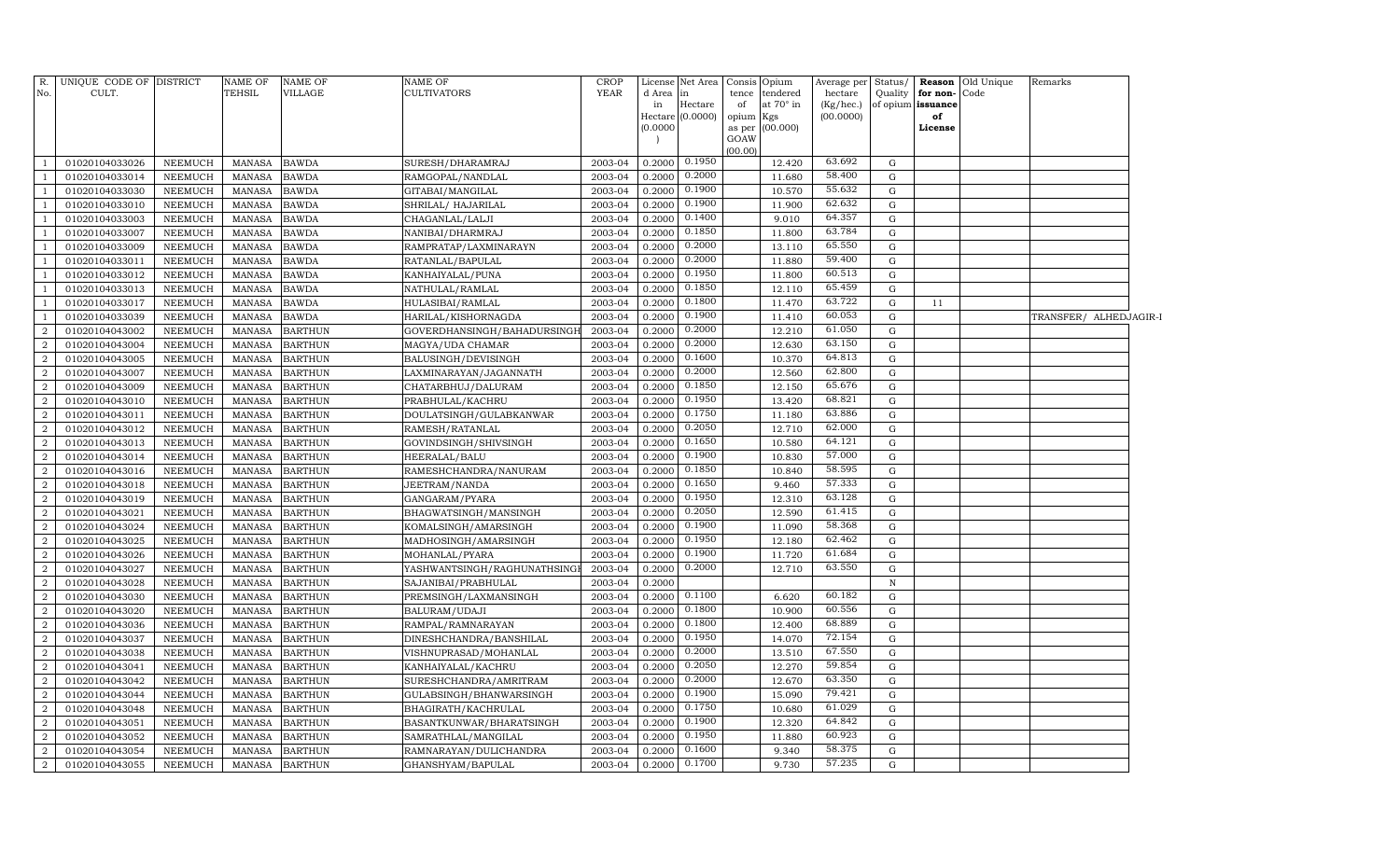| R.<br>No.      | UNIQUE CODE OF DISTRICT<br>CULT. |                | NAME OF<br><b>TEHSIL</b> | <b>NAME OF</b><br>VILLAGE | <b>NAME OF</b><br><b>CULTIVATORS</b> | CROP<br><b>YEAR</b> | License<br>d Area        | Net Area<br>in   | Consis<br>tence | Opium<br>tendered | Average per<br>hectare | Status/<br>Quality | for non-          | <b>Reason</b> Old Unique<br>Code | Remarks |
|----------------|----------------------------------|----------------|--------------------------|---------------------------|--------------------------------------|---------------------|--------------------------|------------------|-----------------|-------------------|------------------------|--------------------|-------------------|----------------------------------|---------|
|                |                                  |                |                          |                           |                                      |                     | in                       | Hectare          | of              | at 70° in         | (Kg/hec.)              |                    | of opium issuance |                                  |         |
|                |                                  |                |                          |                           |                                      |                     |                          | Hectare (0.0000) | opium           | Kgs               | (00.0000)              |                    | of                |                                  |         |
|                |                                  |                |                          |                           |                                      |                     | (0.0000)                 |                  | as per          | (00.000)          |                        |                    | License           |                                  |         |
|                |                                  |                |                          |                           |                                      |                     | $\overline{\phantom{a}}$ |                  | GOAW<br>(00.00) |                   |                        |                    |                   |                                  |         |
| $\overline{2}$ | 01020104043058                   | NEEMUCH        | <b>MANASA</b>            | <b>BARTHUN</b>            | GOVINDSINGH/BAHADURSINGH             | 2003-04             | 0.2000                   | 0.2050           |                 | 11.860            | 57.854                 | G                  |                   |                                  |         |
| $\overline{a}$ | 01020104043059                   | <b>NEEMUCH</b> | <b>MANASA</b>            | <b>BARTHUN</b>            | DILIPSINGH/GOVERDHANSINGH            | 2003-04             | 0.2000                   | 0.1800           |                 | 11.360            | 63.111                 | G                  |                   |                                  |         |
| 2              | 01020104043061                   | NEEMUCH        | <b>MANASA</b>            | <b>BARTHUN</b>            | RAMSINGH/RANSINGH                    | 2003-04             | 0.2000                   | 0.2000           |                 | 12.860            | 64.300                 | G                  |                   |                                  |         |
| $\overline{2}$ | 01020104043065                   | <b>NEEMUCH</b> | <b>MANASA</b>            | <b>BARTHUN</b>            | HIMMATSINGH/RUGHNATHSINGH            | 2003-04             | 0.2000                   | 0.1850           |                 | 12.120            | 65.514                 | $\mathbf G$        |                   |                                  |         |
| $\overline{a}$ | 01020104043067                   | <b>NEEMUCH</b> | <b>MANASA</b>            | <b>BARTHUN</b>            | BHANWARLAL/GANESHRAM                 | 2003-04             | 0.2000                   | 0.1500           |                 | 9.460             | 63.067                 | G                  |                   |                                  |         |
| $\overline{2}$ | 01020104043068                   | <b>NEEMUCH</b> | <b>MANASA</b>            | <b>BARTHUN</b>            | KESHARSINGH/SURENDRASINGH            | 2003-04             | 0.2000                   | 0.1950           |                 | 11.690            | 59.949                 | $\mathbf G$        |                   |                                  |         |
| $\overline{a}$ | 01020104043069                   | <b>NEEMUCH</b> | <b>MANASA</b>            | <b>BARTHUN</b>            | RAGHUVEERSINGH/MOTISINGH             | 2003-04             | 0.2000                   | 0.1950           |                 | 12.270            | 62.923                 | $\mathbf G$        |                   |                                  |         |
| $\overline{2}$ | 01020104043070                   | <b>NEEMUCH</b> | <b>MANASA</b>            | <b>BARTHUN</b>            | RAMSINGH/MOTISINGH                   | 2003-04             | 0.2000                   | 0.1800           |                 | 11.460            | 63.667                 | G                  |                   |                                  |         |
| $\overline{a}$ | 01020104043071                   | <b>NEEMUCH</b> | <b>MANASA</b>            | <b>BARTHUN</b>            | LAXMANSINGH/MOTISINGH                | 2003-04             | 0.2000                   | 0.2000           |                 | 12.750            | 63.750                 | G                  |                   |                                  |         |
| $\overline{a}$ | 01020104043077                   | <b>NEEMUCH</b> | <b>MANASA</b>            | <b>BARTHUN</b>            | KANWARLAL/SHANKARLAL                 | 2003-04             | 0.2000                   | 0.1750           |                 | 9.850             | 56.286                 | G                  |                   |                                  |         |
| $\overline{a}$ | 01020104043079                   | <b>NEEMUCH</b> | <b>MANASA</b>            | <b>BARTHUN</b>            | BABULAL/BALMUKUND                    | 2003-04             | 0.2000                   | 0.2000           |                 | 11.990            | 59.950                 | $\mathbf G$        |                   |                                  |         |
| $\overline{2}$ | 01020104043080                   | <b>NEEMUCH</b> | <b>MANASA</b>            | <b>BARTHUN</b>            | BALRAM/BHANWARLAL                    | 2003-04             | 0.2000                   | 0.2100           |                 | 12.840            | 61.143                 | ${\rm G}$          |                   |                                  |         |
| 2              | 01020104043081                   | <b>NEEMUCH</b> | <b>MANASA</b>            | <b>BARTHUN</b>            | JAGDISHCHANDRA/MANGILAL              | 2003-04             | 0.2000                   | 0.2050           |                 | 12.980            | 63.317                 | G                  |                   |                                  |         |
| $\overline{2}$ | 01020104043084                   | <b>NEEMUCH</b> | <b>MANASA</b>            | <b>BARTHUN</b>            | PARMANAND/BAPULAL                    | 2003-04             | 0.2000                   | 0.1950           |                 | 11.550            | 59.231                 | $\mathbf G$        |                   |                                  |         |
| $\overline{a}$ | 01020104043085                   | <b>NEEMUCH</b> | <b>MANASA</b>            | <b>BARTHUN</b>            | HARISINGH/HEERALAL                   | 2003-04             | 0.2000                   | 0.1850           |                 | 10.430            | 56.378                 | $\mathbf G$        |                   |                                  |         |
| $\overline{2}$ | 01020104043086                   | <b>NEEMUCH</b> | <b>MANASA</b>            | <b>BARTHUN</b>            | PRAHALAD/VARDICHANDRA                | 2003-04             | 0.2000                   | 0.1950           |                 | 12.120            | 62.154                 | $\mathbf G$        |                   |                                  |         |
| $\overline{a}$ | 01020104043087                   | NEEMUCH        | <b>MANASA</b>            | <b>BARTHUN</b>            | MOHANLAL/NANDA                       | 2003-04             | 0.2000                   | 0.1550           |                 | 9.680             | 62.452                 | G                  |                   |                                  |         |
| $\overline{a}$ | 01020104043088                   | <b>NEEMUCH</b> | <b>MANASA</b>            | <b>BARTHUN</b>            | LAXMINARAYAN/SHANKARLAL              | 2003-04             | 0.2000                   | 0.1300           |                 | 8.840             | 68.000                 | G                  |                   |                                  |         |
| $\overline{a}$ | 01020104043089                   | <b>NEEMUCH</b> | <b>MANASA</b>            | <b>BARTHUN</b>            | KARULAL/CHENRAM                      | 2003-04             | 0.2000                   | 0.1800           |                 | 11.030            | 61.278                 | G                  |                   |                                  |         |
| $\overline{a}$ | 01020104043090                   | <b>NEEMUCH</b> | <b>MANASA</b>            | <b>BARTHUN</b>            | NANDLAL/RAMPRAHALAD                  | 2003-04             | 0.2000                   | 0.1900           |                 | 11.920            | 62.737                 | G                  |                   |                                  |         |
| $\overline{a}$ | 01020104043093                   | <b>NEEMUCH</b> | <b>MANASA</b>            | <b>BARTHUN</b>            | NANDLAL/MOHANLAL                     | 2003-04             | 0.2000                   | 0.2000           |                 | 12.070            | 60.350                 | $\mathbf G$        |                   |                                  |         |
| $\overline{2}$ | 01020104043094                   | <b>NEEMUCH</b> | MANASA                   | <b>BARTHUN</b>            | KANHAIYALAL/MAGNIRAM                 | 2003-04             | 0.2000                   | 0.2000           |                 | 13.160            | 65.800                 | G                  |                   |                                  |         |
| $\overline{a}$ | 01020104043095                   | <b>NEEMUCH</b> | <b>MANASA</b>            | <b>BARTHUN</b>            | LAXMINARAYAN/KANHAIYALAL             | 2003-04             | 0.2000                   | 0.1900           |                 | 11.870            | 62.474                 | G                  |                   |                                  |         |
| $\overline{2}$ | 01020104043096                   | <b>NEEMUCH</b> | <b>MANASA</b>            | <b>BARTHUN</b>            | MANGILAL/SALAGRAM                    | 2003-04             | 0.2000                   | 0.1950           |                 | 11.880            | 60.923                 | G                  |                   |                                  |         |
| $\overline{a}$ | 01020104043098                   | <b>NEEMUCH</b> | <b>MANASA</b>            | <b>BARTHUN</b>            | GULABSINGH/SWAROOPSINGH              | 2003-04             | 0.2000                   | 0.1950           |                 | 12.150            | 62.308                 | $\mathbf G$        |                   |                                  |         |
| $\overline{a}$ | 01020104043099                   | <b>NEEMUCH</b> | <b>MANASA</b>            | <b>BARTHUN</b>            | MANOHARSINGH/AMARSINGH               | 2003-04             | 0.2000                   | 0.1900           |                 | 10.980            | 57.789                 | G                  |                   |                                  |         |
| $\overline{2}$ | 01020104043100                   | <b>NEEMUCH</b> | <b>MANASA</b>            | <b>BARTHUN</b>            | PURILAL/BHAGIRATH                    | 2003-04             | 0.2000                   | 0.2000           |                 | 12.710            | 63.550                 | $\mathbf G$        |                   |                                  |         |
| $\overline{a}$ | 01020104043101                   | <b>NEEMUCH</b> | <b>MANASA</b>            | <b>BARTHUN</b>            | BHUWANIRAM/KISHANLAL                 | 2003-04             | 0.2000                   | 0.1950           |                 | 12.240            | 62.769                 | G                  |                   |                                  |         |
| 2              | 01020104043102                   | <b>NEEMUCH</b> | <b>MANASA</b>            | <b>BARTHUN</b>            | SHILABAI/KHOJUDAS                    | 2003-04             | 0.2000                   | 0.2000           |                 | 13.040            | 65.200                 | G                  |                   |                                  |         |
| $\overline{2}$ | 01020104043104                   | <b>NEEMUCH</b> | <b>MANASA</b>            | <b>BARTHUN</b>            | SHOBHARAM/JAGANNATH                  | 2003-04             | 0.2000                   | 0.2000           |                 | 12.640            | 63.200                 | G                  |                   |                                  |         |
| $\overline{2}$ | 01020104043105                   | <b>NEEMUCH</b> | <b>MANASA</b>            | <b>BARTHUN</b>            | KARULAL/BANSHILAL                    | 2003-04             | 0.2000                   | 0.1900           |                 | 12.300            | 64.737                 | G                  |                   |                                  |         |
| $\overline{2}$ | 01020104043106                   | <b>NEEMUCH</b> | <b>MANASA</b>            | <b>BARTHUN</b>            | NANDLAL/BIHARILAL                    | 2003-04             | 0.2000                   | 0.1550           |                 | 9.740             | 62.839                 | $\mathbf G$        |                   |                                  |         |
| $\overline{a}$ | 01020104043107                   | <b>NEEMUCH</b> | <b>MANASA</b>            | <b>BARTHUN</b>            | CHENRAM/BHAGIRATH                    | 2003-04             | 0.2000                   | 0.2000           |                 | 12.580            | 62.900                 | G                  |                   |                                  |         |
| $\overline{2}$ | 01020104043112                   | <b>NEEMUCH</b> | <b>MANASA</b>            | <b>BARTHUN</b>            | BHERULAL/MADHOLAL                    | 2003-04             | 0.2000                   | 0.1950           |                 | 11.670            | 59.846                 | $\mathbf G$        |                   |                                  |         |
| $\overline{a}$ | 01020104043113                   | <b>NEEMUCH</b> | <b>MANASA</b>            | <b>BARTHUN</b>            | KANHAIYALAL/CHENRAM                  | 2003-04             | 0.2000                   | 0.1850           |                 | 12.370            | 66.865                 | G                  |                   |                                  |         |
| $\overline{2}$ | 01020104043115                   | <b>NEEMUCH</b> | <b>MANASA</b>            | <b>BARTHUN</b>            | GANGARAM/GIRDHARI                    | 2003-04             | 0.2000                   | 0.1900           |                 | 11.110            | 58.474                 | G                  |                   |                                  |         |
| $\overline{a}$ | 01020104043117                   | <b>NEEMUCH</b> | <b>MANASA</b>            | <b>BARTHUN</b>            | RAMGOPAL/MANGILAL                    | 2003-04             | 0.2000                   | 0.1900           |                 | 12.440            | 65.474                 | G                  |                   |                                  |         |
| $\overline{2}$ | 01020104043118                   | <b>NEEMUCH</b> | <b>MANASA</b>            | <b>BARTHUN</b>            | MADANSINGH/SWAROOPSINGH              | 2003-04             | 0.2000                   | 0.1850           |                 | 10.520            | 56.865                 | G                  |                   |                                  |         |
| 2              | 01020104043119                   | <b>NEEMUCH</b> | <b>MANASA</b>            | <b>BARTHUN</b>            | MANGILAL/DALURAM                     | 2003-04             | 0.2000                   | 0.2000           |                 | 12.460            | 62.300                 | G                  |                   |                                  |         |
| $\overline{2}$ | 01020104043120                   | <b>NEEMUCH</b> | <b>MANASA</b>            | <b>BARTHUN</b>            | MANGILAL/TORIRAM                     | 2003-04             | 0.2000                   | 0.1900           |                 | 11.730            | 61.737                 | $\mathbf G$        |                   |                                  |         |
| $\overline{a}$ | 01020104043121                   | <b>NEEMUCH</b> | <b>MANASA</b>            | <b>BARTHUN</b>            | AMARSINGH/NONDRAM                    | 2003-04             | 0.2000                   | 0.1950           |                 | 11.910            | 61.077                 | $\mathbf G$        |                   |                                  |         |
| $\overline{2}$ | 01020104043123                   | <b>NEEMUCH</b> | <b>MANASA</b>            | <b>BARTHUN</b>            | SATYANARAYAN/DHANRAJ                 | 2003-04             | 0.2000                   | 0.1700           |                 | 10.470            | 61.588                 | G                  |                   |                                  |         |
| $\overline{a}$ | 01020104043124                   | <b>NEEMUCH</b> | <b>MANASA</b>            | <b>BARTHUN</b>            | DAKHIBAI/HEERA                       | 2003-04             | 0.2000                   | 0.1850           |                 | 11.650            | 62.973                 | G                  |                   |                                  |         |
| $\overline{a}$ | 01020104043126                   | NEEMUCH        | MANASA                   | <b>BARTHUN</b>            | MOHANBAI/DEVILAL                     | 2003-04             | 0.2000                   | 0.1850           |                 | 11.860            | 64.108                 | $\mathbf G$        |                   |                                  |         |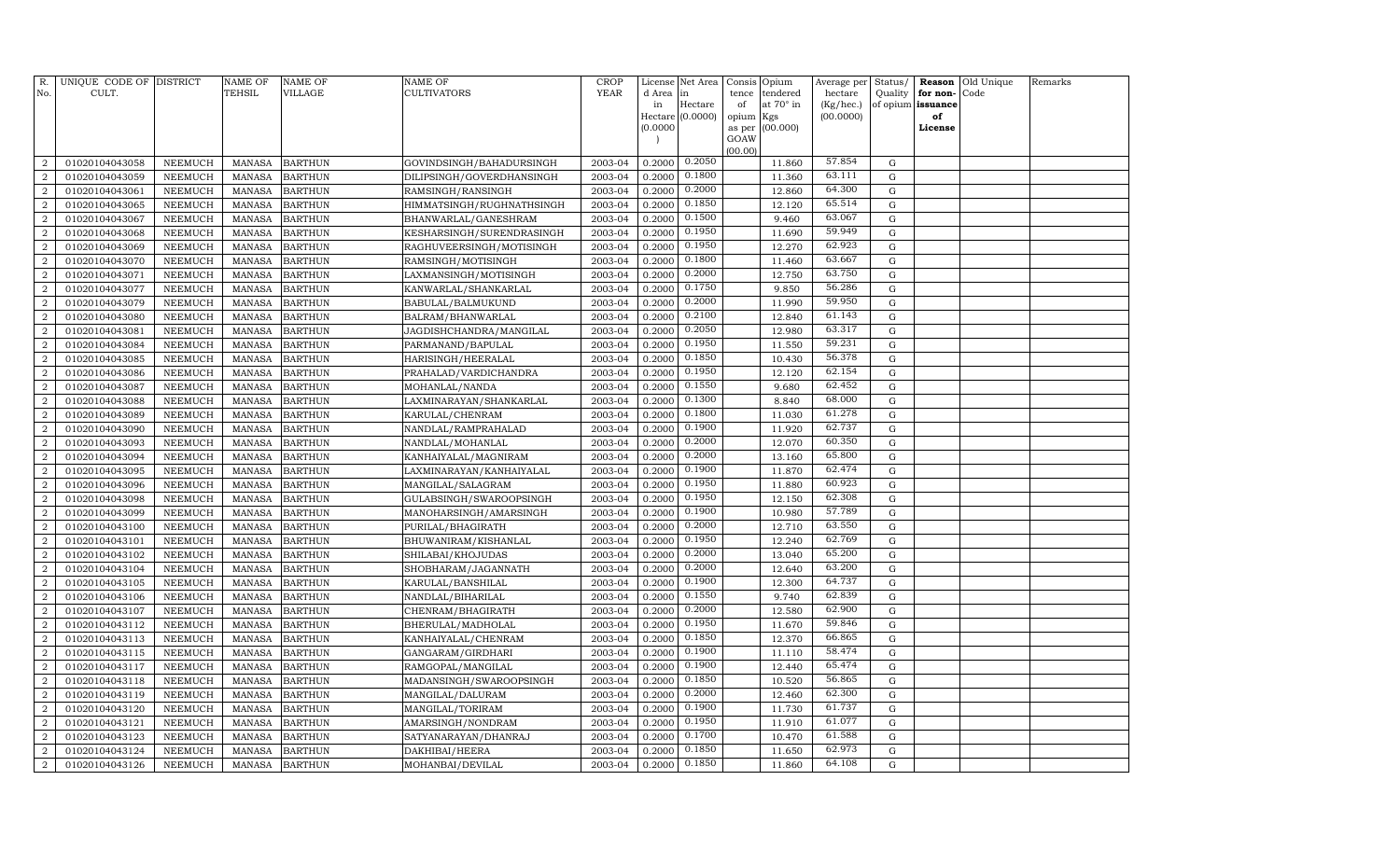|                | R. UNIQUE CODE OF DISTRICT |                | <b>NAME OF</b> | <b>NAME OF</b>        | NAME OF                    | <b>CROP</b> | License      | Net Area      |           | Consis Opium                       | Average per Status/  |   |                                           | <b>Reason</b> Old Unique | Remarks                                     |  |
|----------------|----------------------------|----------------|----------------|-----------------------|----------------------------|-------------|--------------|---------------|-----------|------------------------------------|----------------------|---|-------------------------------------------|--------------------------|---------------------------------------------|--|
| No.            | CULT.                      |                | TEHSIL         | VILLAGE               | CULTIVATORS                | <b>YEAR</b> | d Area<br>in | in<br>Hectare | of        | tence tendered<br>at $70^\circ$ in | hectare<br>(Kg/hec.) |   | Quality for non-Code<br>of opium issuance |                          |                                             |  |
|                |                            |                |                |                       |                            |             | Hectare      | (0.0000)      | opium Kgs |                                    | (00.0000)            |   | of                                        |                          |                                             |  |
|                |                            |                |                |                       |                            |             | (0.0000)     |               |           | as per (00.000)                    |                      |   | License                                   |                          |                                             |  |
|                |                            |                |                |                       |                            |             |              |               | GOAW      |                                    |                      |   |                                           |                          |                                             |  |
| 2              | 01020104043129             | NEEMUCH        | MANASA         | <b>BARTHUN</b>        | MOHANLAL/DALURAM           | 2003-04     | 0.2000       | 0.2000        | (00.00)   | 11.980                             | 59.900               | G |                                           |                          |                                             |  |
| $\overline{2}$ | 01020104043131             | <b>NEEMUCH</b> | <b>MANASA</b>  | <b>BARTHUN</b>        | DULICHANDRA/CHENRAM        | 2003-04     | 0.2000       | 0.1650        |           | 10.540                             | 63.879               | G |                                           |                          |                                             |  |
| $\overline{a}$ | 01020104043133             | NEEMUCH        | MANASA         | <b>BARTHUN</b>        | ASHARAM/NARAYAN            | 2003-04     | 0.2000       | 0.2050        |           | 11.990                             | 58.488               | G |                                           |                          |                                             |  |
| 2              | 01020104043134             | <b>NEEMUCH</b> | <b>MANASA</b>  | <b>BARTHUN</b>        | DILIPKUMAR/BHERULAL        | 2003-04     | 0.2000       | 0.1100        |           | 7.310                              | 66.455               | G |                                           |                          |                                             |  |
| $\overline{a}$ | 01020104043137             | NEEMUCH        | <b>MANASA</b>  | <b>BARTHUN</b>        | RAMKISHAN/CHITAR           | 2003-04     | 0.2000       | 0.1950        |           | 12.290                             | 63.026               | G |                                           |                          |                                             |  |
| 2              | 01020104043142             | <b>NEEMUCH</b> | <b>MANASA</b>  | <b>BARTHUN</b>        | PRATAPSINGH/BAHADURSINGH   | 2003-04     | 0.2000       | 0.1950        |           | 10.880                             | 55.795               | G |                                           |                          |                                             |  |
| 2              | 01020104043143             | NEEMUCH        | MANASA         | <b>BARTHUN</b>        | HEERALAL/BHERULAL          | 2003-04     | 0.2000       | 0.2000        |           | 11.600                             | 58.000               | G |                                           |                          |                                             |  |
| $\overline{2}$ | 01020104043146             | <b>NEEMUCH</b> | <b>MANASA</b>  | <b>BARTHUN</b>        | GOPAL/BHERULAL             | 2003-04     | 0.2000       | 0.1950        |           | 12.080                             | 61.949               | G |                                           |                          |                                             |  |
| $\overline{2}$ | 01020104043147             | <b>NEEMUCH</b> | <b>MANASA</b>  | <b>BARTHUN</b>        | RAMKANYA/BAPULAL           | 2003-04     | 0.2000       | 0.1950        |           | 11.560                             | 59.282               | G |                                           |                          |                                             |  |
| $\overline{2}$ | 01020104043148             | NEEMUCH        | <b>MANASA</b>  | <b>BARTHUN</b>        | MANGILAL/SHANKARLAL        | 2003-04     | 0.2000       | 0.2000        |           | 12.280                             | 61.400               | G |                                           |                          |                                             |  |
| $\overline{2}$ | 01020104043149             | <b>NEEMUCH</b> | <b>MANASA</b>  | <b>BARTHUN</b>        | BHULIBAI/MAGNIRAM          | 2003-04     | 0.2000       | 0.1850        |           | 10.530                             | 56.919               | G |                                           |                          |                                             |  |
| $\overline{2}$ | 01020104043150             | <b>NEEMUCH</b> | <b>MANASA</b>  | <b>BARTHUN</b>        | RADHESHYAM/NARAYAN         | 2003-04     | 0.2000       | 0.1900        |           | 11.490                             | 60.474               | G |                                           |                          |                                             |  |
| $\overline{2}$ | 01020104043151             | NEEMUCH        | MANASA         | <b>BARTHUN</b>        | GANGARAM/NONDRAM           | 2003-04     | 0.2000       | 0.2100        |           | 10.310                             | 49.095               | G | 04                                        |                          | ISSUED ON 2016-17                           |  |
| $\overline{2}$ | 01020104043152             | <b>NEEMUCH</b> | <b>MANASA</b>  | <b>BARTHUN</b>        | KAILASHBAI/SHRINIWAS       | 2003-04     | 0.2000       | 0.1900        |           | 11.400                             | 60.000               | G |                                           |                          |                                             |  |
| $\overline{2}$ | 01020104043153             | NEEMUCH        | <b>MANASA</b>  | <b>BARTHUN</b>        | DASHRATHSINGH/JUJHARSINGH  | 2003-04     | 0.2000       | 0.2000        |           | 11.370                             | 56.850               | G |                                           |                          |                                             |  |
| $\overline{2}$ | 01020104043111             | NEEMUCH        | <b>MANASA</b>  | <b>BARTHUN</b>        | CHATARKUNWAR/MANSINGH      | 2003-04     | 0.2000       | 0.2000        |           | 12.050                             | 60.250               | G |                                           |                          |                                             |  |
| $\overline{2}$ | 01020104043156             | <b>NEEMUCH</b> | <b>MANASA</b>  | <b>BARTHUN</b>        | PURANSINGH/MANSINGH        | 2003-04     | 0.2000       | 0.1900        |           | 11.830                             | 62.263               | G |                                           |                          |                                             |  |
| 2              | 01020104043135             | NEEMUCH        | <b>MANASA</b>  | <b>BARTHUN</b>        | KARULAL/JAGANNATH          | 2003-04     | 0.2000       | 0.2000        |           | 11.070                             | 55.350               | G |                                           |                          |                                             |  |
| 2              | 01020104043003             | <b>NEEMUCH</b> | <b>MANASA</b>  | <b>BARTHUN</b>        | NARAYANIBAI/JAGANNATH      | 2003-04     | 0.2000       | 0.1950        |           | 11.400                             | 58.462               | G |                                           |                          |                                             |  |
| 2              | 01020104043022             | NEEMUCH        | <b>MANASA</b>  | <b>BARTHUN</b>        | KANHAIYALAL/RAMA           | 2003-04     | 0.2000       | 0.2050        |           | 11.960                             | 58.341               | G |                                           |                          |                                             |  |
| 2              | 01020104043017             | <b>NEEMUCH</b> | <b>MANASA</b>  | <b>BARTHUN</b>        | DHURIBAI/RAMLAL            | 2003-04     | 0.2000       | 0.1700        |           | 9.340                              | 54.941               | G |                                           |                          |                                             |  |
| 2              | 01020104043040             | <b>NEEMUCH</b> | <b>MANASA</b>  | <b>BARTHUN</b>        | MOHANLAL/GANGARAM          | 2003-04     | 0.2000       | 0.2000        |           | 11.150                             | 55.750               | G |                                           |                          |                                             |  |
| 2              | 01020104043039             | <b>NEEMUCH</b> | <b>MANASA</b>  | <b>BARTHUN</b>        | PRAHALADSINGH/BHANWARSINGH | 2003-04     | 0.2000       | 0.1750        |           | 10.510                             | 60.057               | G |                                           |                          |                                             |  |
| 2              | 01020104043130             | <b>NEEMUCH</b> | <b>MANASA</b>  | <b>BARTHUN</b>        | MANGILAL/FULCHANDRA        | 2003-04     | 0.2000       | 0.2100        |           | 11.600                             | 55.238               | G |                                           |                          |                                             |  |
| 2              | 01020104043072             | <b>NEEMUCH</b> | <b>MANASA</b>  | <b>BARTHUN</b>        | HIMMATSINGH/GOVERDHANSINGH | 2003-04     | 0.2000       | 0.1700        |           | 10.720                             | 63.059               | G |                                           |                          |                                             |  |
| 2              | 01020104043076             | <b>NEEMUCH</b> | <b>MANASA</b>  | <b>BARTHUN</b>        | UMMEDRAM/GANGARAM          | 2003-04     | 0.2000       | 0.2100        |           | 11.550                             | 55.000               | G |                                           |                          |                                             |  |
| $\overline{2}$ | 01020104043091             | <b>NEEMUCH</b> | <b>MANASA</b>  | <b>BARTHUN</b>        | KUSUMLATA/JUGALKISHORE     | 2003-04     | 0.2000       | 0.1850        |           | 11.260                             | 60.865               | G |                                           |                          |                                             |  |
| $\overline{2}$ | 01020104043075             | <b>NEEMUCH</b> | <b>MANASA</b>  | <b>BARTHUN</b>        | KARANSINGH/TEJSINGH        | 2003-04     | 0.2000       | 0.1650        |           | 9.380                              | 56.848               | G |                                           |                          |                                             |  |
| $\overline{2}$ | 01020104043155             | <b>NEEMUCH</b> | <b>MANASA</b>  | <b>BARTHUN</b>        | KANHAIYALAL/BAGDIRAM       | 2003-04     | 0.2000       | 0.2000        |           | 11.700                             | 58.500               | G |                                           |                          |                                             |  |
|                | 01020104043078             | <b>NEEMUCH</b> | <b>MANASA</b>  | <b>BARTHUN</b>        | RAMPRASAD/RATANLAL         | 2003-04     | 0.2000       | 0.1650        |           | 8.970                              | 54.364               | G |                                           |                          |                                             |  |
| $\overline{2}$ | 01020104043157             | <b>NEEMUCH</b> | <b>MANASA</b>  | <b>BARTHUN</b>        | KAMALKUNWAR/PREMSINGH      | 2003-04     | 0.2000       | 0.1950        |           | 11.060                             | 56.718               | G |                                           |                          |                                             |  |
| $\overline{2}$ | 01020104043023             | <b>NEEMUCH</b> | <b>MANASA</b>  | <b>BARTHUN</b>        | RADHABAI/RADHESHYAM        | 2003-04     | 0.2000       | 0.1950        |           | 11.870                             | 60.872               | G |                                           | 01020106168072           |                                             |  |
| $\mathcal{D}$  | 01020104043053             | <b>NEEMUCH</b> | <b>MANASA</b>  | <b>BARTHUN</b>        | NAGUSINGH/PARWATSINGH      | 2003-04     | 0.2000       | 0.2000        |           | 12.770                             | 63.850               | G |                                           | 01020104128027           |                                             |  |
| $\overline{2}$ | 01020104043138             | <b>NEEMUCH</b> | <b>MANASA</b>  | <b>BARTHUN</b>        | ONKARLAL/UDA               | 2003-04     | 0.2000       | 0.1850        |           | 10.690                             | 57.784               | G |                                           | 01020104133084           |                                             |  |
| $\overline{2}$ | 01020104043158             | <b>NEEMUCH</b> | <b>MANASA</b>  | <b>BARTHUN</b>        | MANGILAL/BAPULAL           | 2003-04     | 0.2000       | 0.1950        |           | 12.350                             | 63.333               | G |                                           |                          | 0102010408406TRANSFER/NALKHEDA              |  |
| $\mathcal{D}$  | 01020104043159             | <b>NEEMUCH</b> | <b>MANASA</b>  | <b>BARTHUN</b>        | AMBALAL/RATANLAL           | 2003-04     | 0.2000       | 0.1950        |           | 11.730                             | 60.154               | G |                                           |                          | 0102010408406TRANSFER/NALKHEDA              |  |
| $\mathcal{D}$  | 01020104043160             | <b>NEEMUCH</b> | <b>MANASA</b>  | <b>BARTHUN</b>        | ABDUL/IMAMBAKSH            | 2003-04     | 0.2000       | 0.2050        |           | 11.850                             | 57.805               | G |                                           |                          | 0102010404704TRANSFER/MAHAGARH II           |  |
| $\mathcal{D}$  | 01020104043161             | <b>NEEMUCH</b> | <b>MANASA</b>  | <b>BARTHUN</b>        | RANSINGH/GOVINDSINGH       | 2003-04     | 0.2000       | 0.2000        |           | 11.990                             | 59.950               | G |                                           | 01040209027069           |                                             |  |
| $\mathcal{D}$  | 01020104043092             | <b>NEEMUCH</b> | <b>MANASA</b>  | <b>BARTHUN</b>        | DASHRATHSINGH/BHOPALSINGH  | 2003-04     | 0.2000       | 0.1950        |           | 13.030                             | 66.821               | G |                                           | 01050211019013           |                                             |  |
| $\overline{2}$ | 01020104043162             | NEEMUCH        | <b>MANASA</b>  | <b>BARTHUN</b>        | BHOMSINGH/DOULATSINGH      | 2003-04     | 0.2000       | 0.1650        |           | 11.210                             | 67.939               | G |                                           | 099                      | 0104020902106 TRANSFER/ MUDERI MDS IIMDS-II |  |
| $\overline{2}$ | 01020104043031             | <b>NEEMUCH</b> | <b>MANASA</b>  | <b>BARTHUN</b>        | RAMPRAHALAD/JAGANNATH      | 2003-04     | 0.2000       | 0.1450        |           | 9.140                              | 63.034               | G |                                           |                          |                                             |  |
|                | 01020104025001             | <b>NEEMUCH</b> | <b>MANASA</b>  | <b>BARKHEDA GHATA</b> | SHIVRAM/SUKHLAL            | 2003-04     | 0.2000       | 0.1950        |           | 13.880                             | 71.179               | G |                                           |                          |                                             |  |
|                | 01020104025002             | <b>NEEMUCH</b> | <b>MANASA</b>  | <b>BARKHEDA GHATA</b> | NANDLAL PYARCHAND          | 2003-04     | 0.2000       | 0.1900        |           | 12.030                             | 63.316               | G |                                           |                          |                                             |  |
|                | 01020104025003             | NEEMUCH        |                | MANASA BARKHEDA GHATA | CHHAGANLAL/BHANWARLAL      | 2003-04     | 0.2000       | 0.2000        |           | 13.670                             | 68.350               | G |                                           |                          |                                             |  |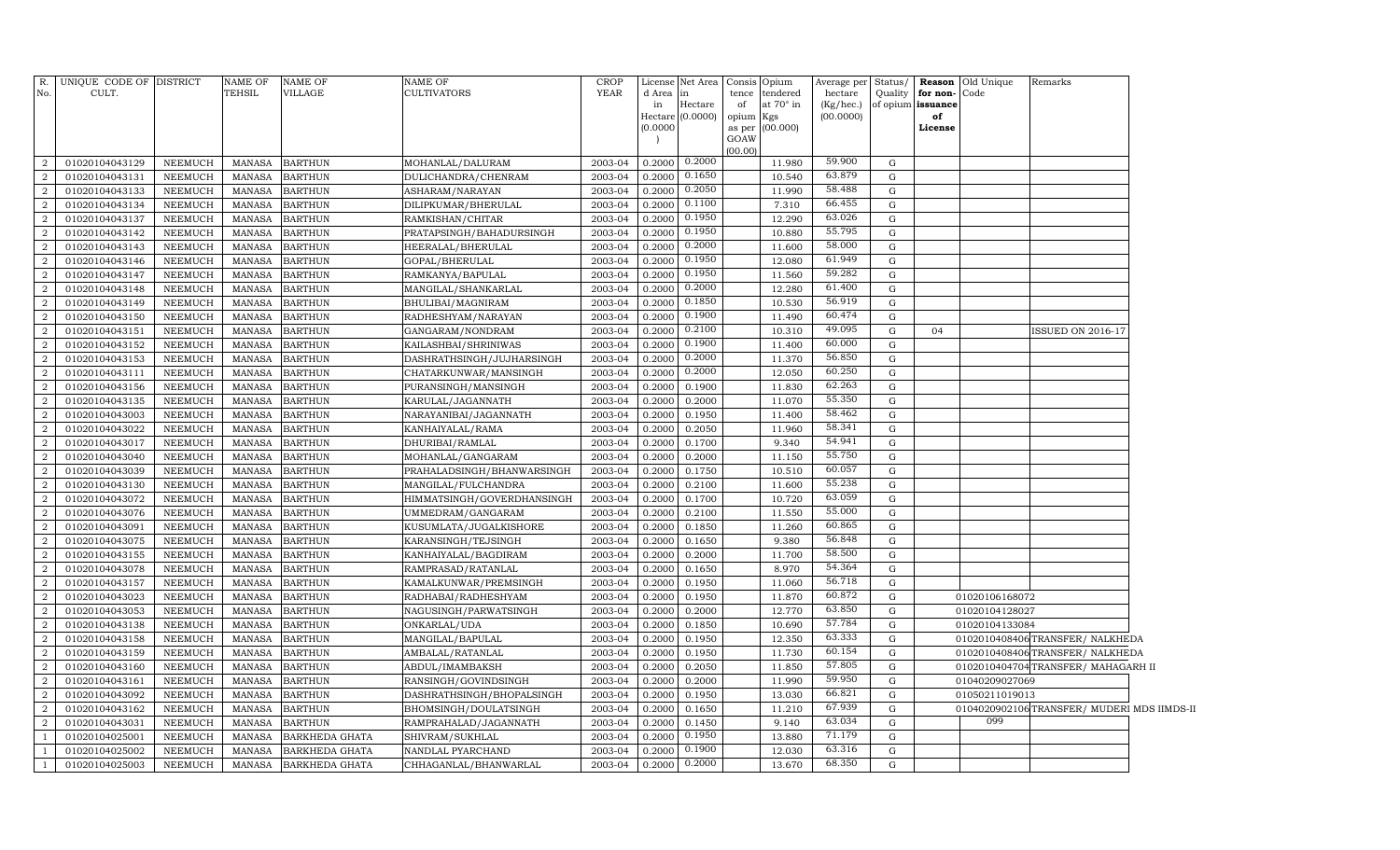| R.                               | UNIQUE CODE OF DISTRICT          |                    | NAME OF          | <b>NAME OF</b>                   | <b>NAME OF</b>                     | <b>CROP</b>        | License          | Net Area         | Consis Opium |                       | Average per          | Status/             |                      | Reason Old Unique | Remarks                  |
|----------------------------------|----------------------------------|--------------------|------------------|----------------------------------|------------------------------------|--------------------|------------------|------------------|--------------|-----------------------|----------------------|---------------------|----------------------|-------------------|--------------------------|
| No.                              | CULT.                            |                    | TEHSIL           | VILLAGE                          | <b>CULTIVATORS</b>                 | <b>YEAR</b>        | d Area<br>in     | lin<br>Hectare   | tence<br>of  | tendered<br>at 70° in | hectare<br>(Kg/hec.) | Quality<br>of opium | for non-<br>issuance | Code              |                          |
|                                  |                                  |                    |                  |                                  |                                    |                    |                  | Hectare (0.0000) | opium        | Kgs                   | (00.0000)            |                     | of                   |                   |                          |
|                                  |                                  |                    |                  |                                  |                                    |                    | (0.0000)         |                  | as per       | (00.000)              |                      |                     | License              |                   |                          |
|                                  |                                  |                    |                  |                                  |                                    |                    |                  |                  | GOAW         |                       |                      |                     |                      |                   |                          |
| -1                               | 01020104025004                   | NEEMUCH            | MANASA           | <b>BARKHEDA GHATA</b>            | MANGILAL/RAMSUKH                   | 2003-04            | 0.2000           | 0.1900           | (00.00)      | 11.020                | 58.000               | G                   |                      |                   |                          |
| $\overline{1}$                   | 01020104025005                   | NEEMUCH            | MANASA           | <b>BARKHEDA GHATA</b>            | KARIBAI BOTALAL                    | 2003-04            | 0.2000           | 0.1850           |              | 12.620                | 68.216               | G                   |                      |                   |                          |
| $\overline{1}$                   | 01020104025006                   | NEEMUCH            | MANASA           | <b>BARKHEDA GHATA</b>            | DAYARAM/HARJI                      | 2003-04            | 0.2000           | 0.1900           |              | 12.850                | 67.632               | G                   |                      |                   |                          |
| $\overline{1}$                   | 01020104025007                   | NEEMUCH            | MANASA           | <b>BARKHEDA GHATA</b>            | HEMRAJ/HEERA                       | 2003-04            | 0.2000           | 0.1850           |              | 10.630                | 57.459               | G                   |                      |                   |                          |
| $\overline{1}$                   | 01020104025011                   | NEEMUCH            | MANASA           | <b>BARKHEDA GHATA</b>            | NANALAL/KALU                       | 2003-04            | 0.2000           | 0.2000           |              | 11.530                | 57.650               | G                   |                      |                   |                          |
| $\overline{1}$                   | 01020104025012                   | <b>NEEMUCH</b>     | MANASA           | <b>BARKHEDA GHATA</b>            | GHISALAL/MANGILAL                  | 2003-04            | 0.2000           | 0.1900           |              | 11.800                | 62.105               | G                   |                      |                   |                          |
| $\overline{1}$                   | 01020104025013                   | NEEMUCH            | <b>MANASA</b>    | <b>BARKHEDA GHATA</b>            | HARLAL/MODA                        | 2003-04            | 0.2000           | 0.1800           |              | 10.600                | 58.889               | $\mathbf G$         |                      |                   |                          |
| -1                               | 01020104025016                   | NEEMUCH            | MANASA           | <b>BARKHEDA GHATA</b>            | CHHAGANLAL/GOKUL                   | 2003-04            | 0.2000           | 0.1850           |              | 10.310                | 55.730               | G                   |                      |                   |                          |
| $\overline{1}$                   | 01020104025017                   | NEEMUCH            | MANASA           | <b>BARKHEDA GHATA</b>            | RUGHNATH/RATANA                    | 2003-04            | 0.2000           | 0.1900           |              | 12.010                | 63.211               | $\mathbf G$         |                      |                   |                          |
| $\overline{1}$                   | 01020104025018                   | NEEMUCH            | MANASA           | <b>BARKHEDA GHATA</b>            | MEGHRAJ/MODA                       | 2003-04            | 0.2000           | 0.1900           |              | 11.750                | 61.842               | G                   |                      |                   |                          |
| $\overline{1}$                   | 01020104025019                   | NEEMUCH            | MANASA           | <b>BARKHEDA GHATA</b>            | KANHAIYALAL/CHOKHA                 | 2003-04            | 0.2000           | 0.1900           |              | 12.780                | 67.263               | G                   |                      |                   |                          |
| $\overline{1}$                   | 01020104025020                   | NEEMUCH            | <b>MANASA</b>    | BARKHEDA GHATA                   | GOPAL/SHOLA                        | 2003-04            | 0.2000           | 0.1900           |              | 12.180                | 64.105               | G                   |                      |                   |                          |
| $\overline{1}$                   | 01020104025021                   | NEEMUCH            | MANASA           | <b>BARKHEDA GHATA</b>            | NANALAL/HANSA                      | 2003-04            | 0.2000           | 0.1900           |              | 13.090                | 68.895               | G                   |                      |                   |                          |
| $\overline{1}$                   | 01020104025022                   | <b>NEEMUCH</b>     | MANASA           | <b>BARKHEDA GHATA</b>            | PARBHULAL KHEMRAJ                  | 2003-04            | 0.2000           | 0.1800           |              | 10.050                | 55.833               | G                   |                      |                   |                          |
| -1                               | 01020104025023                   | NEEMUCH            | <b>MANASA</b>    | BARKHEDA GHATA                   | SHAMBHULAL/PREMCHAND               | 2003-04            | 0.2000           | 0.1900           |              | 12.220                | 64.316               | $\mathbf G$         |                      |                   |                          |
| -1                               | 01020104025024                   | NEEMUCH            | MANASA           | <b>BARKHEDA GHATA</b>            | LABHCHAND/CHATARBHUJ               | 2003-04            | 0.2000           | 0.1900           |              | 12.780                | 67.263               | G                   |                      |                   |                          |
| $\overline{1}$                   | 01020104025025                   | NEEMUCH            | <b>MANASA</b>    | <b>BARKHEDA GHATA</b>            | TAMPUBAI/PRITHVIRAJ                | 2003-04            | 0.2000           | 0.1800           |              | 10.850                | 60.278               | G                   |                      |                   |                          |
| $\overline{1}$                   | 01020104025026                   | NEEMUCH            | MANASA           | <b>BARKHEDA GHATA</b>            | SOHANLAL/MANGILAL                  | 2003-04            | 0.2000           | 0.1900           |              | 11.140                | 58.632               | G                   |                      |                   |                          |
| $\overline{1}$                   | 01020104025027                   | NEEMUCH            | MANASA           | <b>BARKHEDA GHATA</b>            | BHANWARLAL/NANALAL                 | 2003-04            | 0.2000           | 0.1850           |              | 9.140                 | 49.405               | G                   | 04                   |                   | <b>ISSUED ON 2016-17</b> |
| $\overline{1}$                   | 01020104025028                   | NEEMUCH            | MANASA           | <b>BARKHEDA GHATA</b>            | NANDLAL/KALU                       | 2003-04            | 0.2000           | 0.1850           |              | 9.870                 | 53.351               | G                   | 04                   |                   | <b>ISSUED ON 2009-10</b> |
| $\overline{1}$                   | 01020104025029                   | NEEMUCH            | MANASA           | <b>BARKHEDA GHATA</b>            | DEVILAL/RATNA                      | 2003-04            | 0.2000           | 0.1900           |              | 11.890                | 62.579               | G                   |                      |                   |                          |
| $\overline{1}$                   | 01020104025030                   | NEEMUCH            | <b>MANASA</b>    | <b>BARKHEDA GHATA</b>            | NANALAL/BHUWANA                    | 2003-04            | 0.2000           | 0.1900           |              | 10.550                | 55.526               | G                   |                      |                   |                          |
| -1                               | 01020104025031                   | NEEMUCH            | MANASA           | <b>BARKHEDA GHATA</b>            | SHAMBHULAL/BHAGCHAND               | 2003-04            | 0.2000           | 0.1950           |              | 11.890                | 60.974               | G                   |                      |                   |                          |
| $\overline{1}$                   | 01020104025032                   | NEEMUCH            | <b>MANASA</b>    | <b>BARKHEDA GHATA</b>            | CHHAGANLAL/KHEMRAJ                 | 2003-04            | 0.2000           | 0.1900           |              | 10.570                | 55.632               | G                   |                      |                   |                          |
| -1                               | 01020104025033                   | NEEMUCH            | MANASA           | <b>BARKHEDA GHATA</b>            | GORILAL/BHERU                      | 2003-04            | 0.2000           | 0.1950           |              | 12.350                | 63.333               | $\mathbf G$         |                      |                   |                          |
| $\overline{1}$                   | 01020104025034                   | NEEMUCH            | MANASA           | <b>BARKHEDA GHATA</b>            | CHAMPALAL/VARDA                    | 2003-04            | 0.2000           | 0.1850           |              | 10.240                | 55.351               | G                   |                      |                   |                          |
| $\overline{1}$                   | 01020104025035                   | NEEMUCH            | MANASA           | <b>BARKHEDA GHATA</b>            | HIRALAL/MEGHA                      | 2003-04            | 0.2000           | 0.1850           |              | 11.470                | 62.000               | G                   |                      |                   |                          |
| $\overline{1}$                   | 01020104025036                   | NEEMUCH            | MANASA           | <b>BARKHEDA GHATA</b>            | MOHANLAL/RAMSUKH                   | 2003-04            | 0.2000           | 0.1850           |              | 13.390                | 72.378               | G                   |                      |                   |                          |
| $\overline{1}$                   | 01020104025037                   | NEEMUCH            | MANASA           | <b>BARKHEDA GHATA</b>            | BHERULAL/NANURAM                   | 2003-04            | 0.2000           | 0.1800           |              | 11.070                | 61.500               | G                   |                      |                   |                          |
| $\overline{1}$                   | 01020104025038                   | NEEMUCH            | <b>MANASA</b>    | <b>BARKHEDA GHATA</b>            | NANDLAL/NARAYAN                    | 2003-04            | 0.2000           | 0.1850           |              | 11.230                | 60.703               | G                   |                      |                   |                          |
| $\overline{1}$                   | 01020104025039                   | NEEMUCH            | MANASA           | <b>BARKHEDA GHATA</b>            | RAMNATH/BHANWARNATH                | 2003-04            | 0.2000           | 0.1900<br>0.1900 |              | 10.580                | 55.684<br>55.842     | G                   |                      |                   |                          |
| $\overline{1}$                   | 01020104025040                   | NEEMUCH            | <b>MANASA</b>    | <b>BARKHEDA GHATA</b>            | <b>GHISI BAI/PRABHULAL</b>         | 2003-04            | 0.2000           | 0.1900           |              | 10.610                | 54.316               | $\mathbf G$         |                      |                   |                          |
| -1<br>$\overline{1}$             | 01020104025041                   | NEEMUCH            | MANASA           | <b>BARKHEDA GHATA</b>            | GHISALAL/ONKARLAL                  | 2003-04<br>2003-04 | 0.2000           | 0.1900           |              | 10.320                | 66.316               | G<br>G              |                      |                   |                          |
|                                  | 01020104025042                   | NEEMUCH            | MANASA           | <b>BARKHEDA GHATA</b>            | NANALAL/MODJI                      |                    | 0.2000           | 0.1850           |              | 12.600                | 63.189               |                     |                      |                   |                          |
| $\overline{1}$                   | 01020104025043                   | NEEMUCH            | MANASA           | <b>BARKHEDA GHATA</b>            | BHANWARLAL/KESHURAM                | 2003-04            | 0.2000           | 0.1950           |              | 11.690                | 52.513               | G                   |                      |                   |                          |
| $\overline{1}$<br>$\overline{1}$ | 01020104025044                   | NEEMUCH            | MANASA           | <b>BARKHEDA GHATA</b>            | AMARCHAND/KHEMRAJ                  | 2003-04<br>2003-04 | 0.2000           | 0.1850           |              | 10.240                | 62.108               | G<br>G              | 04                   |                   | ISSUED ON 2016-17        |
|                                  | 01020104025045                   | NEEMUCH            | MANASA<br>MANASA | <b>BARKHEDA GHATA</b>            | NATHULAL/DEVA                      | 2003-04            | 0.2000<br>0.2000 | 0.1950           |              | 11.490                | 54.000               | G                   |                      |                   |                          |
| $\overline{1}$                   | 01020104025046<br>01020104025047 | NEEMUCH<br>NEEMUCH | MANASA           | BARKHEDA GHATA<br>BARKHEDA GHATA | NANDLAL/KHEMRAJ<br>SHIVLAL/GORILAL | 2003-04            | 0.2000           | 0.1800           |              | 10.530<br>11.280      | 62.667               | $\mathbf G$         |                      |                   |                          |
| -1                               | 01020104025048                   | NEEMUCH            | MANASA           | <b>BARKHEDA GHATA</b>            | GIRDHARI/ONKARLAL                  | 2003-04            | 0.2000           | 0.1900           |              | 10.880                | 57.263               | $\mathbf G$         |                      |                   |                          |
| -1                               | 01020104025049                   | NEEMUCH            | MANASA           | <b>BARKHEDA GHATA</b>            | SHANKARLAL/KALURAM                 | 2003-04            | 0.2000           | 0.1950           |              | 10.690                | 54.821               | G                   |                      |                   |                          |
| $\overline{1}$                   | 01020104025050                   | NEEMUCH            | MANASA           | <b>BARKHEDA GHATA</b>            | HIRALAL/HANSA JI                   | 2003-04            | 0.2000           | 0.1900           |              | 10.720                | 56.421               | G                   |                      |                   |                          |
| $\overline{1}$                   | 01020104025051                   | NEEMUCH            | MANASA           | <b>BARKHEDA GHATA</b>            | BHURALAL/DEVILAL                   | 2003-04            | 0.2000           | 0.1800           |              | 11.600                | 64.444               | G                   |                      |                   |                          |
| $\mathbf{1}$                     | 01020104025052                   | NEEMUCH            | MANASA           | <b>BARKHEDA GHATA</b>            | BHAGCHANDRA/HANRAJ                 | 2003-04            | 0.2000           | 0.1950           |              | 11.230                | 57.590               | $\mathbf G$         |                      |                   |                          |
|                                  |                                  |                    |                  |                                  |                                    |                    |                  |                  |              |                       |                      |                     |                      |                   |                          |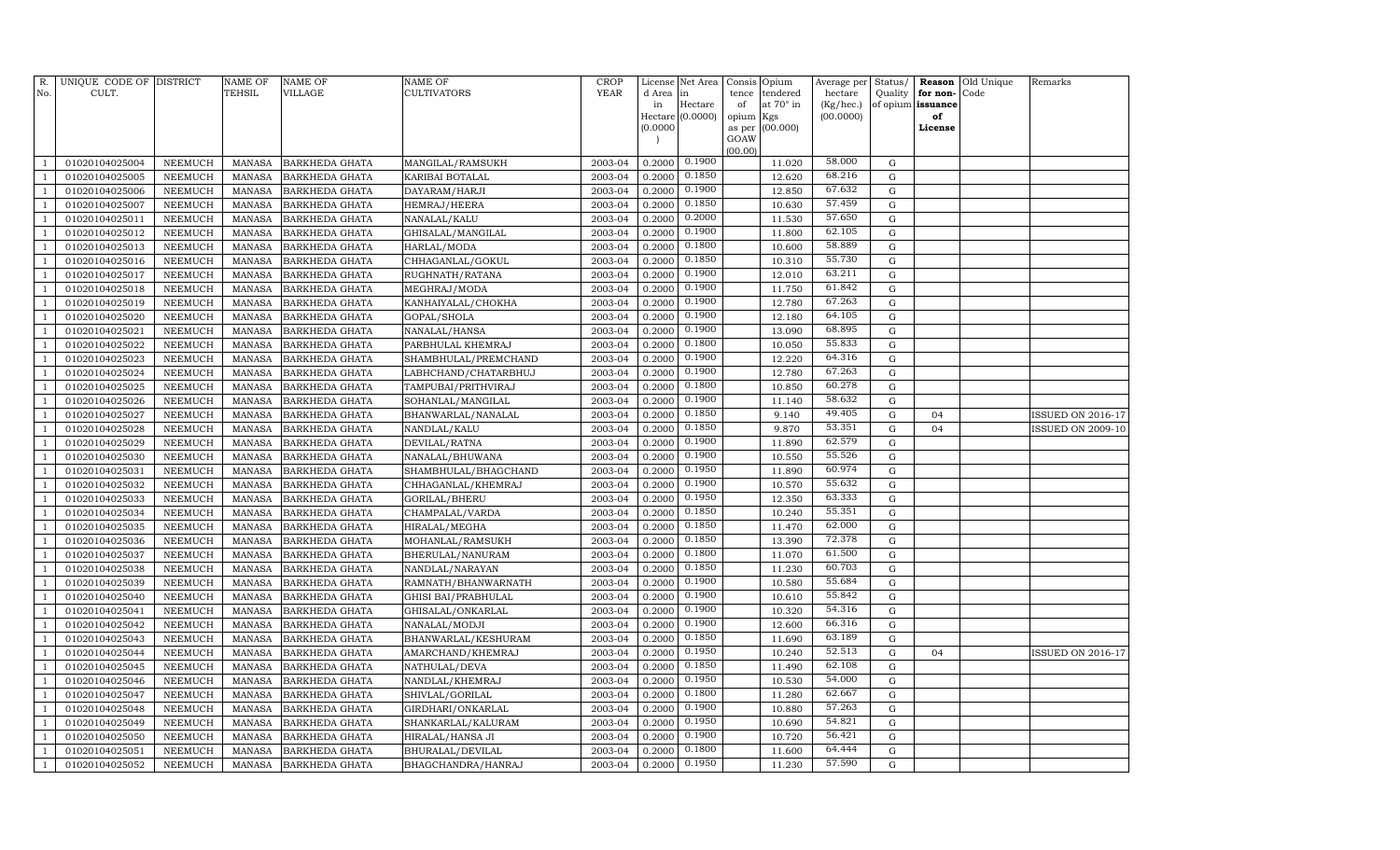| R.             | UNIQUE CODE OF DISTRICT |                | <b>NAME OF</b> | NAME OF               | <b>NAME OF</b>          | <b>CROP</b> | License       | Net Area            |             | Consis Opium            |                        |             |                         | Average per Status/ <b>Reason</b> Old Unique | Remarks                              |
|----------------|-------------------------|----------------|----------------|-----------------------|-------------------------|-------------|---------------|---------------------|-------------|-------------------------|------------------------|-------------|-------------------------|----------------------------------------------|--------------------------------------|
| No.            | CULT.                   |                | <b>TEHSIL</b>  | VILLAGE               | CULTIVATORS             | <b>YEAR</b> | d Area        | in                  | tence       | tendered                | hectare                |             | Quality for non-Code    |                                              |                                      |
|                |                         |                |                |                       |                         |             | in<br>Hectare | Hectare<br>(0.0000) | of<br>opium | at $70^\circ$ in<br>Kgs | (Kg/hec.)<br>(00.0000) |             | of opium issuance<br>of |                                              |                                      |
|                |                         |                |                |                       |                         |             | (0.0000)      |                     |             | as per (00.000)         |                        |             | License                 |                                              |                                      |
|                |                         |                |                |                       |                         |             |               |                     | GOAW        |                         |                        |             |                         |                                              |                                      |
| -1             | 01020104025053          | NEEMUCH        | MANASA         | <b>BARKHEDA GHATA</b> | NATHULAL/NANALAL        | 2003-04     | 0.2000        | 0.1850              | (00.00)     | 10.440                  | 56.432                 | G           |                         |                                              |                                      |
| $\mathbf{1}$   | 01020104025054          | <b>NEEMUCH</b> | MANASA         | <b>BARKHEDA GHATA</b> | PRABHULAL/PREMCHANDRA   | 2003-04     | 0.2000        | 0.1950              |             | 10.910                  | 55.949                 | G           |                         |                                              |                                      |
| $\mathbf{1}$   | 01020104025055          | <b>NEEMUCH</b> | MANASA         | <b>BARKHEDA GHATA</b> | AMARCHANDRA/NARAYAN     | 2003-04     | 0.2000        | 0.1800              |             | 10.480                  | 58.222                 | G           |                         |                                              |                                      |
| <sup>1</sup>   | 01020104025056          | <b>NEEMUCH</b> | MANASA         | BARKHEDA GHATA        | BHAGIRATH/ONKARJI       | 2003-04     | 0.2000        | 0.1800              |             | 10.570                  | 58.722                 | G           |                         |                                              |                                      |
| -1             | 01020104025057          | <b>NEEMUCH</b> | MANASA         | BARKHEDA GHATA        | KANHAIYALAL/SUKHLAL     | 2003-04     | 0.2000        | 0.1900              |             | 13.200                  | 69.474                 | G           |                         |                                              |                                      |
| <sup>1</sup>   | 01020104025058          | <b>NEEMUCH</b> | MANASA         | <b>BARKHEDA GHATA</b> | GHISALAL/HANSRAJ        | 2003-04     | 0.2000        | 0.1800              |             | 11.220                  | 62.333                 | G           |                         |                                              |                                      |
| -1             | 01020104025059          | <b>NEEMUCH</b> | MANASA         | BARKHEDA GHATA        | SUKHLAL/RATANLAL        | 2003-04     | 0.2000        | 0.1900              |             | 11.650                  | 61.316                 | G           |                         |                                              |                                      |
| $\mathbf{1}$   | 01020104025060          | NEEMUCH        | MANASA         | BARKHEDA GHATA        | GHISALAL/GOKUL          | 2003-04     | 0.2000        | 0.1900              |             | 11.320                  | 59.579                 | G           |                         |                                              |                                      |
| $\overline{1}$ | 01020104025061          | NEEMUCH        | <b>MANASA</b>  | BARKHEDA GHATA        | TULSIRAM/RATANLAL       | 2003-04     | 0.2000        | 0.1900              |             | 11.920                  | 62.737                 | G           |                         |                                              |                                      |
| <sup>1</sup>   | 01020104025063          | <b>NEEMUCH</b> | <b>MANASA</b>  | BARKHEDA GHATA        | DEVILAL/RATANLAL        | 2003-04     | 0.2000        | 0.1900              |             | 11.950                  | 62.895                 | G           |                         |                                              |                                      |
| -1             | 01020104025065          | <b>NEEMUCH</b> | <b>MANASA</b>  | BARKHEDA GHATA        | PYARCHANDRA/ONKAR       | 2003-04     | 0.2000        | 0.1850              |             | 12.300                  | 66.486                 | G           |                         |                                              |                                      |
| $\mathbf{1}$   | 01020104025067          | <b>NEEMUCH</b> | MANASA         | <b>BARKHEDA GHATA</b> | NANALAL/VARDICHANDRA    | 2003-04     | 0.2000        | 0.1800              |             | 11.350                  | 63.056                 | G           |                         |                                              |                                      |
| $\mathbf{1}$   | 01020104025068          | <b>NEEMUCH</b> | MANASA         | BARKHEDA GHATA        | BHERULAL/ONKARLAL       | 2003-04     | 0.2000        | 0.1750              |             | 10.260                  | 58.629                 | G           |                         |                                              |                                      |
| $\mathbf{1}$   | 01020104025069          | <b>NEEMUCH</b> | MANASA         | BARKHEDA GHATA        | DEVILAL/ONKARLAL        | 2003-04     | 0.2000        | 0.1800              |             | 10.250                  | 56.944                 | G           |                         |                                              |                                      |
| $\mathbf{1}$   | 01020104025070          | <b>NEEMUCH</b> | MANASA         | BARKHEDA GHATA        | BABULAL/GHISALAL        | 2003-04     | 0.2000        | 0.1850              |             | 10.160                  | 54.919                 | G           |                         |                                              |                                      |
| <sup>1</sup>   | 01020104025071          | <b>NEEMUCH</b> | MANASA         | BARKHEDA GHATA        | SHIVRAM/KHEMRAJ         | 2003-04     | 0.2000        | 0.1900              |             | 10.620                  | 55.895                 | G           |                         |                                              |                                      |
| -1             | 01020104025072          | <b>NEEMUCH</b> | MANASA         | BARKHEDA GHATA        | KANHAIYALAL/MODA        | 2003-04     | 0.2000        | 0.1900              |             | 10.840                  | 57.053                 | G           |                         |                                              |                                      |
| $\mathbf{1}$   | 01020104025073          | <b>NEEMUCH</b> | MANASA         | BARKHEDA GHATA        | BOTLAL/KALUJI           | 2003-04     | 0.2000        | 0.1750              |             | 9.860                   | 56.343                 | G           |                         |                                              |                                      |
| $\overline{1}$ | 01020104025074          | <b>NEEMUCH</b> | MANASA         | BARKHEDA GHATA        | KAMLIBAI/LAXMICHAND     | 2003-04     | 0.2000        | 0.1850              |             | 11.800                  | 63.784                 | G           |                         |                                              |                                      |
| -1             | 01020104025075          | <b>NEEMUCH</b> | MANASA         | BARKHEDA GHATA        | GHISALAL/CHHAGANLAL     | 2003-04     | 0.2000        | 0.1800              |             | 9.610                   | 53.389                 | G           | 04                      |                                              | ISSUED ON 2009-10                    |
| $\mathbf{1}$   | 01020104025077          | <b>NEEMUCH</b> | MANASA         | BARKHEDA GHATA        | BABULAL/BHANWARLAL      | 2003-04     | 0.2000        | 0.1900              |             | 11.770                  | 61.947                 | G           |                         |                                              |                                      |
| -1             | 01020104025078          | <b>NEEMUCH</b> | <b>MANASA</b>  | BARKHEDA GHATA        | KAILASH/BHANWARLAL      | 2003-04     | 0.2000        | 0.2000              |             | 11.070                  | 55.350                 | G           |                         |                                              |                                      |
| -1             | 01020104025079          | <b>NEEMUCH</b> | <b>MANASA</b>  | BARKHEDA GHATA        | RATANLAL/GISHALAL       | 2003-04     | 0.2000        | 0.1900              |             | 11.380                  | 59.895                 | G           |                         |                                              |                                      |
| $\mathbf{1}$   | 01020104025080          | <b>NEEMUCH</b> | MANASA         | BARKHEDA GHATA        | GULABCHAND/MOTILAL      | 2003-04     | 0.2000        | 0.2000              |             | 11.480                  | 57.400                 | G           |                         |                                              | TRANSFER/KANJARA-I                   |
| $\mathbf{1}$   | 01020104025083          | <b>NEEMUCH</b> | MANASA         | BARKHEDA GHATA        | DEVKISHAN/BHERULAL      | 2003-04     | 0.2000        | 0.1950              |             | 12.420                  | 63.692                 | G           |                         |                                              | TRANSFER/BHATKHEDI                   |
| $\mathbf{1}$   | 01020104025084          | <b>NEEMUCH</b> | MANASA         | BARKHEDA GHATA        | SATYANARAYAN/SHANKARLAL | 2003-04     | 0.2000        | 0.1900              |             | 11.100                  | 58.421                 | G           |                         |                                              |                                      |
| $\overline{1}$ | 01020104025008          | <b>NEEMUCH</b> | MANASA         | BARKHEDA GHATA        | PYARCHAND/KHEMA         | 2003-04     | 0.2000        | 0.1900              |             | 10.620                  | 55.895                 | G           |                         |                                              |                                      |
| $\mathbf{1}$   | 01020104025064          | <b>NEEMUCH</b> | MANASA         | BARKHEDA GHATA        | PRITHVIRAJ/JODHAJI      | 2003-04     | 0.2000        | 0.1750              |             | 11.540                  | 65.943                 | G           |                         |                                              |                                      |
| $\overline{1}$ | 01020104025085          | <b>NEEMUCH</b> | MANASA         | <b>BARKHEDA GHATA</b> | BASANTIBAI/SHAMBHULAL   | 2003-04     | 0.2000        | 0.1850              |             | 10.350                  | 55.946                 | G           |                         |                                              | 0102010405204 TRANSFER/ ALHED JAGIRI |
| $\mathbf{1}$   | 01020104025086          | <b>NEEMUCH</b> | MANASA         | BARKHEDA GHATA        | MEGHRAJ/LALA            | 2003-04     | 0.2000        | 0.1700              |             | 10.590                  | 62.294                 | $\mathbf G$ |                         | 342                                          | TRANSFER/ SAWAN/ NMH-I               |
| $\overline{1}$ | 01020104025087          | <b>NEEMUCH</b> | MANASA         | BARKHEDA GHATA        | RADHESHYAM/RATANDAS     | 2003-04     | 0.2000        | 0.1850              |             | 10.200                  | 55.135                 | ${\rm G}$   |                         |                                              | 0102010617207TRANSFER/BHAMESAR       |
| $\overline{1}$ | 01020104025088          | NEEMUCH        | MANASA         | BARKHEDA GHATA        | MANGILAL/JAGANNATH      | 2003-04     | 0.2000        | 0.1800              |             | 10.150                  | 56.389                 | G           |                         |                                              | 0102010405211 TRANSFER/ALHEDJAGIR    |
| $\overline{2}$ | 01020104054002          | NEEMUCH        | MANASA         | BARDIYA KENT          | NANALAL/SEVA            | 2003-04     | 0.2000        | 0.1000              |             | 5.640                   | 56.400                 | G           |                         |                                              |                                      |
| $\overline{2}$ | 01020104054004          | <b>NEEMUCH</b> | <b>MANASA</b>  | <b>BARDIYA KENT</b>   | SHIVLAL/LALA            | 2003-04     | 0.2000        | 0.2000              |             | 12.280                  | 61.400                 | G           |                         |                                              |                                      |
| $\overline{2}$ | 01020104054005          | <b>NEEMUCH</b> | <b>MANASA</b>  | BARDIYA KENT          | NANALAL/UDA             | 2003-04     | 0.2000        | 0.1250              |             | 8.320                   | 66.560                 | $\mathbf G$ |                         |                                              |                                      |
| $\overline{2}$ | 01020104054007          | <b>NEEMUCH</b> | MANASA         | <b>BARDIYA KENT</b>   | AMRITLAL/RAMLAL         | 2003-04     | 0.2000        | 0.2050              |             | 11.460                  | 55.902                 | G           |                         |                                              |                                      |
| $\overline{2}$ | 01020104054008          | <b>NEEMUCH</b> | <b>MANASA</b>  | <b>BARDIYA KENT</b>   | MANGILAL/UDA            | 2003-04     | 0.2000        | 0.1900              |             | 11.720                  | 61.684                 | G           |                         |                                              |                                      |
| $\overline{a}$ | 01020104054010          | <b>NEEMUCH</b> | MANASA         | <b>BARDIYA KENT</b>   | BHULIBAI/KANWARLAL      | 2003-04     | 0.2000        | 0.1800              |             | 11.540                  | 64.111                 | G           |                         |                                              |                                      |
| $\overline{2}$ | 01020104054011          | <b>NEEMUCH</b> | MANASA         | <b>BARDIYA KENT</b>   | SHYAMUBAI/KARU          | 2003-04     | 0.2000        | 0.1850              |             | 12.180                  | 65.838                 | G           |                         |                                              | NAME CHANGE                          |
| $\overline{2}$ | 01020104054013          | <b>NEEMUCH</b> | MANASA         | <b>BARDIYA KENT</b>   | KANHAIYALAL/PYARJI      | 2003-04     | 0.2000        | 0.2000<br>0.1950    |             | 10.390                  | 51.950                 | G           | 04                      |                                              | <b>ISSUED ON 2016-17</b>             |
| $\overline{a}$ | 01020104054015          | <b>NEEMUCH</b> | MANASA         | <b>BARDIYA KENT</b>   | BALCHAND/HEERA          | 2003-04     | 0.2000        | 0.1950              |             | 11.970                  | 61.385<br>66.256       | G           |                         |                                              |                                      |
| $\overline{2}$ | 01020104054018          | <b>NEEMUCH</b> | <b>MANASA</b>  | BARDIYA KENT          | DHAPUBAI/GORILAL        | 2003-04     | 0.2000        | 0.2050              |             | 12.920                  | 55.122                 | G           |                         |                                              |                                      |
| $\overline{2}$ | 01020104054022          | <b>NEEMUCH</b> | <b>MANASA</b>  | BARDIYA KENT          | SAMSUBAI/BAPULAL        | 2003-04     | 0.2000        | 0.1950              |             | 11.300                  | 65.231                 | G           |                         |                                              |                                      |
| $\overline{2}$ | 01020104054024          | NEEMUCH        | <b>MANASA</b>  | <b>BARDIYA KENT</b>   | MUNNASINGH/PRATAPSINGH  | 2003-04     | 0.2000        |                     |             | 12.720                  |                        | G           |                         |                                              |                                      |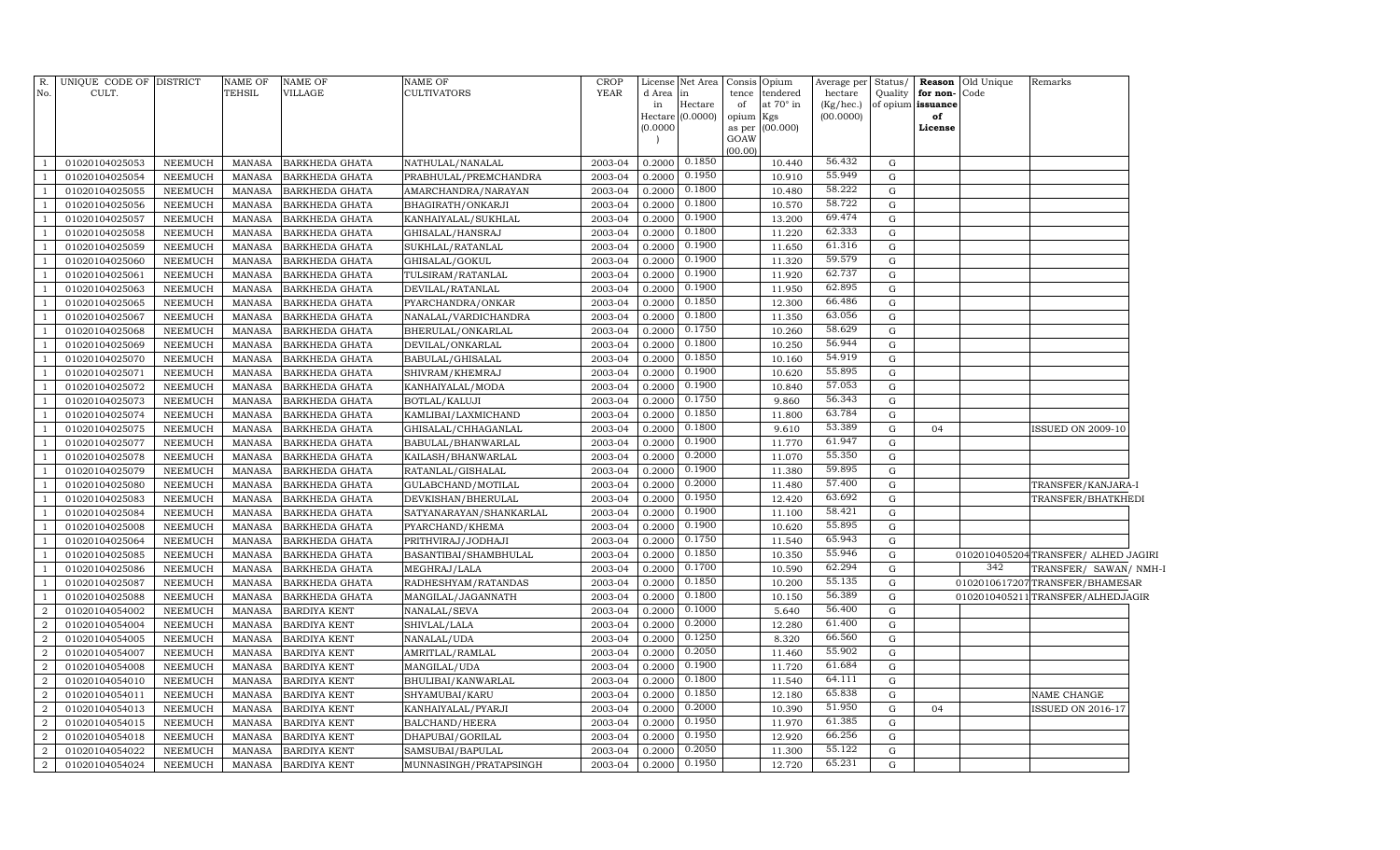| R.<br>No.      | UNIQUE CODE OF DISTRICT<br>CULT. |                | <b>NAME OF</b><br>TEHSIL | <b>NAME OF</b><br>VILLAGE | NAME OF<br>CULTIVATORS     | <b>CROP</b><br>YEAR | License<br>d Area<br>in<br>(0.0000) | Net Area<br>in<br>Hectare<br>Hectare (0.0000) | Consis<br>tence<br>of<br>opium<br>as per<br>GOAW<br>(00.00) | Opium<br>tendered<br>at 70° in<br>Kgs<br>(00.000) | Average per<br>hectare<br>(Kg/hec.)<br>(00.0000) | Status/<br>Quality | for non-Code<br>of opium issuance<br>of<br>License | <b>Reason</b> Old Unique | Remarks                            |
|----------------|----------------------------------|----------------|--------------------------|---------------------------|----------------------------|---------------------|-------------------------------------|-----------------------------------------------|-------------------------------------------------------------|---------------------------------------------------|--------------------------------------------------|--------------------|----------------------------------------------------|--------------------------|------------------------------------|
| 2              | 01020104054026                   | NEEMUCH        | <b>MANASA</b>            | <b>BARDIYA KENT</b>       | BHANWARLAL/MODA            | 2003-04             | 0.2000                              | 0.0850                                        | 57.23                                                       | 3.690                                             | 43.412                                           | $\mathbf{I}$       | 02                                                 |                          | 27%OPIUM                           |
| $\overline{2}$ | 01020104054028                   | <b>NEEMUCH</b> | <b>MANASA</b>            | <b>BARDIYA KENT</b>       | KARULAL/MEGHA              | 2003-04             | 0.2000                              | 0.1800                                        |                                                             | 10.490                                            | 58.278                                           | G                  |                                                    |                          |                                    |
| 2              | 01020104054029                   | <b>NEEMUCH</b> | <b>MANASA</b>            | <b>BARDIYA KENT</b>       | GHISALAL/KACHRU            | 2003-04             | 0.2000                              | 0.2000                                        |                                                             | 12.170                                            | 60.850                                           | G                  |                                                    |                          |                                    |
| 2              | 01020104054030                   | <b>NEEMUCH</b> | <b>MANASA</b>            | <b>BARDIYA KENT</b>       | GANGARAM/KARULAL           | 2003-04             | 0.2000                              | 0.1950                                        |                                                             | 12.480                                            | 64.000                                           | G                  |                                                    |                          |                                    |
| $\overline{2}$ | 01020104054032                   | <b>NEEMUCH</b> | <b>MANASA</b>            | <b>BARDIYA KENT</b>       | KANHAIYALAL/BHONA          | 2003-04             | 0.2000                              | 0.1600                                        |                                                             | 9.540                                             | 59.625                                           | G                  |                                                    |                          |                                    |
| 2              | 01020104054034                   | <b>NEEMUCH</b> | <b>MANASA</b>            | <b>BARDIYA KENT</b>       | MANGIBAI/NARAYAN           | 2003-04             | 0.2000                              | 0.1950                                        |                                                             | 12.320                                            | 63.179                                           | G                  |                                                    |                          |                                    |
| $\overline{2}$ | 01020104054035                   | <b>NEEMUCH</b> | <b>MANASA</b>            | <b>BARDIYA KENT</b>       | CHAMPALAL/MAGNA            | 2003-04             | 0.2000                              | 0.1900                                        |                                                             | 10.610                                            | 55.842                                           | G                  |                                                    |                          |                                    |
| $\overline{2}$ | 01020104054014                   | <b>NEEMUCH</b> | <b>MANASA</b>            | <b>BARDIYA KENT</b>       | DEVICHAND/HEERA            | 2003-04             | 0.2000                              | 0.2050                                        |                                                             | 13.820                                            | 67.415                                           | G                  |                                                    |                          |                                    |
| $\overline{2}$ | 01020104054036                   | <b>NEEMUCH</b> | <b>MANASA</b>            | <b>BARDIYA KENT</b>       | NAHARSINGH/MADANSINGH      | 2003-04             | 0.2000                              | 0.2100                                        |                                                             | 11.440                                            | 54.476                                           | G                  |                                                    |                          |                                    |
| $\overline{2}$ | 01020104054031                   | <b>NEEMUCH</b> | <b>MANASA</b>            | <b>BARDIYA KENT</b>       | GANPATLAL/KARULAL          | 2003-04             | 0.2000                              | 0.2000                                        |                                                             | 11.180                                            | 55.900                                           | G                  |                                                    |                          |                                    |
| $\overline{2}$ | 01020104054001                   | <b>NEEMUCH</b> | <b>MANASA</b>            | <b>BARDIYA KENT</b>       | BANSHILAL/MODA             | 2003-04             | 0.2000                              | 0.1350                                        |                                                             | 7.500                                             | 55.556                                           | G                  |                                                    | 01020104041034           |                                    |
| $\overline{2}$ | 01020104054038                   | NEEMUCH        | <b>MANASA</b>            | <b>BARDIYA KENT</b>       | MANGILAL/RAMCHANDRA        | 2003-04             | 0.2000                              | 0.1850                                        |                                                             | 10.260                                            | 55.459                                           | G                  |                                                    | 01020104041029           |                                    |
| $\overline{2}$ | 01020104054039                   | NEEMUCH        | <b>MANASA</b>            | <b>BARDIYA KENT</b>       | KANHAIYALAL/KACHRU         | 2003-04             | 0.2000                              | 0.2000                                        |                                                             | 10.990                                            | 54.950                                           | G                  |                                                    |                          | 0102010405802 TRANSFER/ MAHAGARH-I |
| $\overline{2}$ | 01020104050001                   | <b>NEEMUCH</b> | <b>MANASA</b>            | <b>BARDIYA JAGIR</b>      | MOTILAL/RATANLAL           | 2003-04             | 0.2000                              | 0.1850                                        |                                                             | 13.110                                            | 70.865                                           | G                  |                                                    |                          |                                    |
| $\overline{2}$ | 01020104050003                   | <b>NEEMUCH</b> | <b>MANASA</b>            | <b>BARDIYA JAGIR</b>      | MOHANLAL/ONKARLAL          | 2003-04             | 0.2000                              | 0.1900                                        |                                                             | 11.270                                            | 59.316                                           | G                  |                                                    |                          |                                    |
| $\overline{2}$ | 01020104050004                   | <b>NEEMUCH</b> | <b>MANASA</b>            | <b>BARDIYA JAGIR</b>      | KANA(KANHAIYA) / RATANLAL  | 2003-04             | 0.2000                              | 0.2000                                        |                                                             | 12.810                                            | 64.050                                           | G                  |                                                    |                          |                                    |
| $\overline{2}$ | 01020104050006                   | <b>NEEMUCH</b> | <b>MANASA</b>            | BARDIYA JAGIR             | GHASI/SHANKAR              | 2003-04             | 0.2000                              | 0.1850                                        |                                                             | 10.440                                            | 56.432                                           | G                  |                                                    |                          |                                    |
| $\overline{2}$ | 01020104050008                   | <b>NEEMUCH</b> | <b>MANASA</b>            | <b>BARDIYA JAGIR</b>      | SUKHIBAI/RAMCHANDRA        | 2003-04             | 0.2000                              | 0.1950                                        |                                                             | 12.370                                            | 63.436                                           | G                  |                                                    |                          |                                    |
| $\overline{2}$ | 01020104050009                   | <b>NEEMUCH</b> | <b>MANASA</b>            | BARDIYA JAGIR             | BHANWARLAL/RADHAKISHAN     | 2003-04             | 0.2000                              | 0.2000                                        |                                                             | 13.230                                            | 66.150                                           | G                  |                                                    |                          |                                    |
| $\overline{a}$ | 01020104050011                   | NEEMUCH        | <b>MANASA</b>            | <b>BARDIYA JAGIR</b>      | BHANWARLAL/PRABHULAL       | 2003-04             | 0.2000                              | 0.1900                                        |                                                             | 12.250                                            | 64.474                                           | G                  |                                                    |                          |                                    |
| $\overline{2}$ | 01020104050012                   | <b>NEEMUCH</b> | <b>MANASA</b>            | <b>BARDIYA JAGIR</b>      | CHAGANLAL/PRABHULAL        | 2003-04             | 0.2000                              | 0.2050                                        |                                                             | 12.130                                            | 59.171                                           | G                  |                                                    |                          |                                    |
| 2              | 01020104050015                   | <b>NEEMUCH</b> | <b>MANASA</b>            | <b>BARDIYA JAGIR</b>      | BHANWARLAL/NANURAM         | 2003-04             | 0.2000                              | 0.1950                                        |                                                             | 12.870                                            | 66.000                                           | G                  |                                                    |                          |                                    |
| 2              | 01020104050017                   | <b>NEEMUCH</b> | <b>MANASA</b>            | <b>BARDIYA JAGIR</b>      | GOVERDHANDAS/NARAYAN       | 2003-04             | 0.2000                              | 0.0850                                        |                                                             | 5.230                                             | 61.529                                           | G                  |                                                    |                          |                                    |
| $\overline{2}$ | 01020104050018                   | <b>NEEMUCH</b> | <b>MANASA</b>            | <b>BARDIYA JAGIR</b>      | NANDRAM/MADHURAM           | 2003-04             | 0.2000                              | 0.1900                                        |                                                             | 12.060                                            | 63.474                                           | G                  |                                                    |                          |                                    |
| $\overline{2}$ | 01020104050019                   | <b>NEEMUCH</b> | <b>MANASA</b>            | <b>BARDIYA JAGIR</b>      | BHAGATRAM/MADHURAM         | 2003-04             | 0.2000                              | 0.1250                                        |                                                             | 7.120                                             | 56.960                                           | G                  |                                                    |                          |                                    |
| $\overline{2}$ | 01020104050020                   | <b>NEEMUCH</b> | <b>MANASA</b>            | <b>BARDIYA JAGIR</b>      | TULSIRAM/RAMLAL            | 2003-04             | 0.2000                              | 0.1900                                        |                                                             | 12.010                                            | 63.211                                           | G                  |                                                    |                          |                                    |
| $\overline{2}$ | 01020104050021                   | <b>NEEMUCH</b> | <b>MANASA</b>            | <b>BARDIYA JAGIR</b>      | UDAILAL/NANDRAM            | 2003-04             | 0.2000                              | 0.2000                                        |                                                             | 12.770                                            | 63.850                                           | G                  |                                                    |                          |                                    |
| $\overline{2}$ | 01020104050022                   | <b>NEEMUCH</b> | <b>MANASA</b>            | BARDIYA JAGIR             | BADRILAL/LAXMAN            | 2003-04             | 0.2000                              | 0.1500                                        |                                                             | 9.120                                             | 60.800                                           | G                  |                                                    |                          |                                    |
| $\overline{2}$ | 01020104050023                   | <b>NEEMUCH</b> | <b>MANASA</b>            | BARDIYA JAGIR             | DHANRAJ/NANDRAM            | 2003-04             | 0.2000                              | 0.2000                                        |                                                             | 12.730                                            | 63.650                                           | G                  |                                                    |                          |                                    |
| $\overline{2}$ | 01020104050024                   | <b>NEEMUCH</b> | <b>MANASA</b>            | <b>BARDIYA JAGIR</b>      | MULCHANDRA/NANDRAM         | 2003-04             | 0.2000                              | 0.2000                                        |                                                             | 12.600                                            | 63.000                                           | G                  |                                                    |                          |                                    |
| $\overline{2}$ | 01020104050025                   | <b>NEEMUCH</b> | <b>MANASA</b>            | <b>BARDIYA JAGIR</b>      | NATHIBAI/BHERULAL          | 2003-04             | 0.2000                              | 0.1450                                        |                                                             | 9.350                                             | 64.483                                           | G                  |                                                    |                          |                                    |
| $\overline{2}$ | 01020104050026                   | <b>NEEMUCH</b> | <b>MANASA</b>            | <b>BARDIYA JAGIR</b>      | KUSHALRAJ/SHOBHAGMAL       | 2003-04             | 0.2000                              | 0.1950                                        |                                                             | 11.750                                            | 60.256                                           | G                  |                                                    |                          |                                    |
| $\overline{2}$ | 01020104050027                   | <b>NEEMUCH</b> | <b>MANASA</b>            | <b>BARDIYA JAGIR</b>      | RANCHOR/RATANLAL           | 2003-04             | 0.2000                              | 0.2000                                        |                                                             | 13.470                                            | 67.350                                           | G                  |                                                    |                          |                                    |
| $\overline{2}$ | 01020104050028                   | <b>NEEMUCH</b> | <b>MANASA</b>            | <b>BARDIYA JAGIR</b>      | DEVILAL/RAMLAL             | 2003-04             | 0.2000                              | 0.2000                                        |                                                             | 11.760                                            | 58.800                                           | G                  |                                                    |                          |                                    |
| $\overline{2}$ | 01020104050029                   | <b>NEEMUCH</b> | <b>MANASA</b>            | BARDIYA JAGIR             | CHAGANLAL/DULICHANDRA      | 2003-04             | 0.2000                              | 0.1800                                        |                                                             | 11.390                                            | 63.278                                           | G                  |                                                    |                          |                                    |
| $\overline{a}$ | 01020104050030                   | NEEMUCH        | <b>MANASA</b>            | <b>BARDIYA JAGIR</b>      | MANGIBAI/GULAB             | 2003-04             | 0.2000                              | 0.2000                                        |                                                             | 11.380                                            | 56.900                                           | G                  |                                                    |                          | NAME CHANGE                        |
| $\overline{2}$ | 01020104050033                   | <b>NEEMUCH</b> | <b>MANASA</b>            | <b>BARDIYA JAGIR</b>      | SOHANBAI/AMIRCHAND         | 2003-04             | 0.2000                              | 0.1950                                        |                                                             | 12.080                                            | 61.949                                           | G                  |                                                    |                          |                                    |
| $\overline{a}$ | 01020104050034                   | NEEMUCH        | MANASA                   | <b>BARDIYA JAGIR</b>      | RAMCHANDRA/KALU            | 2003-04             | 0.2000                              | 0.1250                                        |                                                             | 8.450                                             | 67.600                                           | G                  |                                                    |                          |                                    |
| 2              | 01020104050035                   | <b>NEEMUCH</b> | <b>MANASA</b>            | <b>BARDIYA JAGIR</b>      | BHAGATRAM/NANDRAM          | 2003-04             | 0.2000                              | 0.2000                                        |                                                             | 13.040                                            | 65.200                                           | G                  |                                                    |                          |                                    |
| $\overline{2}$ | 01020104050036                   | <b>NEEMUCH</b> | <b>MANASA</b>            | <b>BARDIYA JAGIR</b>      | MATHARIBAI/UDA             | 2003-04             | 0.2000                              | 0.1550                                        |                                                             | 8.730                                             | 56.323                                           | G                  |                                                    |                          |                                    |
| $\overline{2}$ | 01020104050037                   | <b>NEEMUCH</b> | <b>MANASA</b>            | <b>BARDIYA JAGIR</b>      | SURAJBAI/RATANNATH         | 2003-04             | 0.2000                              | 0.1950                                        |                                                             | 12.020                                            | 61.641                                           | G                  |                                                    |                          |                                    |
| $\overline{2}$ | 01020104050038                   | NEEMUCH        | <b>MANASA</b>            | <b>BARDIYA JAGIR</b>      | BALARAM/MADHURAM           | 2003-04             | 0.2000                              | 0.2000                                        |                                                             | 11.800                                            | 59.000                                           | G                  |                                                    |                          |                                    |
| $\overline{2}$ | 01020104050039                   | <b>NEEMUCH</b> | <b>MANASA</b>            | <b>BARDIYA JAGIR</b>      | RAJIBAI/KALURAM            | 2003-04             | 0.2000                              | 0.2000                                        |                                                             | 12.920                                            | 64.600                                           | G                  |                                                    |                          |                                    |
| 2              | 01020104050040                   | NEEMUCH        | MANASA                   | <b>BARDIYA JAGIR</b>      | MULCHANDRA/NANDRAM PATIDAR | 2003-04             | 0.2000                              | 0.1900                                        |                                                             | 12.880                                            | 67.789                                           | G                  |                                                    |                          |                                    |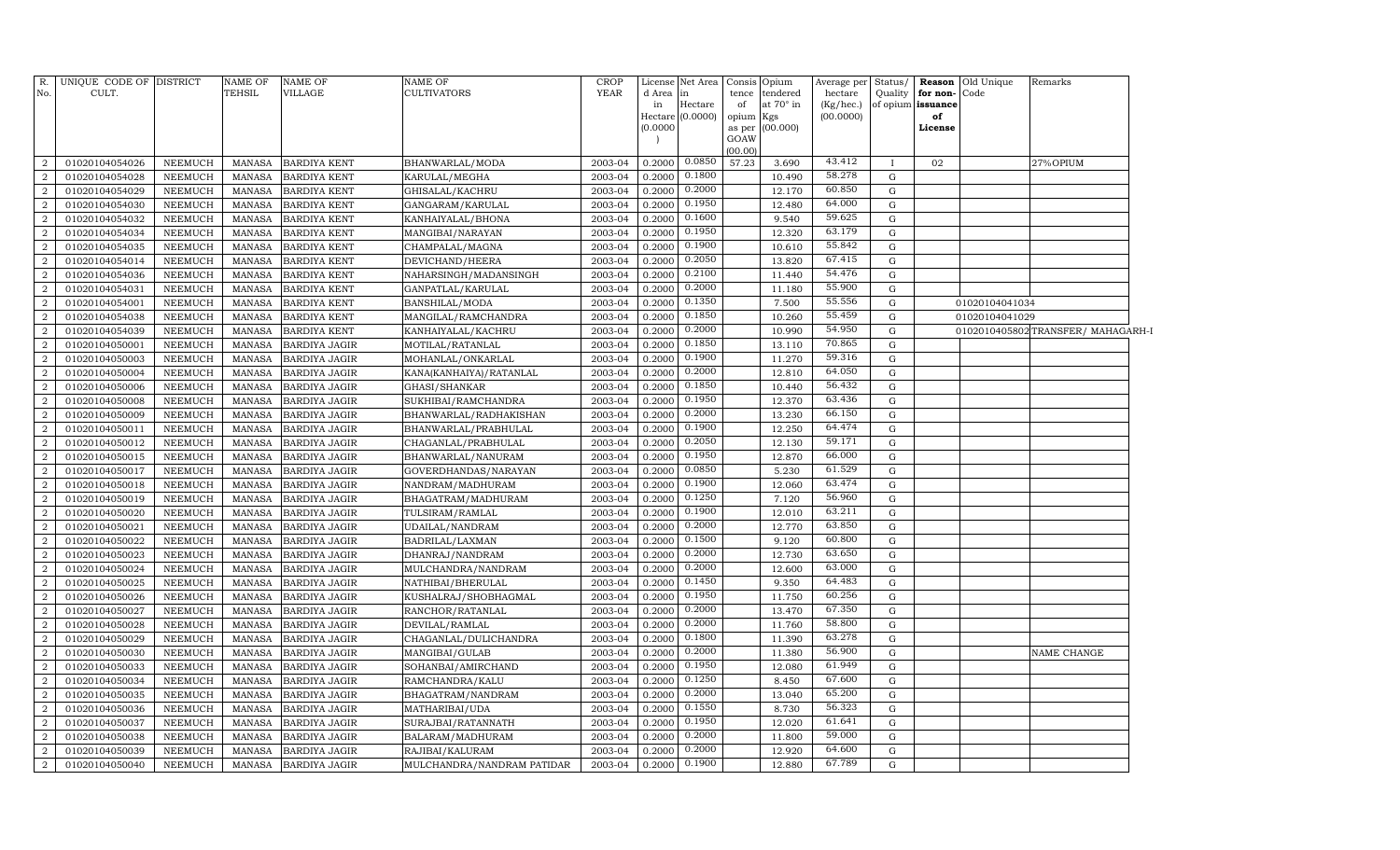| R.<br>No.      | UNIQUE CODE OF DISTRICT<br>CULT. |                | <b>NAME OF</b><br>TEHSIL | <b>NAME OF</b><br><b>VILLAGE</b> | <b>NAME OF</b><br><b>CULTIVATORS</b> | <b>CROP</b><br>YEAR | License<br>d Area<br>in | Net Area<br>in<br>Hectare | Consis<br>tence<br>of              | )pium<br>tendered<br>at $70^\circ$ in | Average per<br>hectare<br>(Kg/hec.) | Status/<br>Quality | Reason<br>for non-<br>of opium issuance | Old Unique<br>Code | Remarks                              |  |
|----------------|----------------------------------|----------------|--------------------------|----------------------------------|--------------------------------------|---------------------|-------------------------|---------------------------|------------------------------------|---------------------------------------|-------------------------------------|--------------------|-----------------------------------------|--------------------|--------------------------------------|--|
|                |                                  |                |                          |                                  |                                      |                     | Hectare<br>(0.0000)     | (0.0000)                  | opium<br>as per<br>GOAW<br>(00.00) | Kgs<br>(00.000)                       | (00.0000)                           |                    | of<br>License                           |                    |                                      |  |
| $\overline{2}$ | 01020104050041                   | NEEMUCH        | MANASA                   | <b>BARDIYA JAGIR</b>             | KANHAIYALAL/ONKAR                    | 2003-04             | 0.2000                  | 0.1750                    |                                    | 12.330                                | 70.457                              | G                  |                                         |                    |                                      |  |
| $\overline{2}$ | 01020104050043                   | NEEMUCH        | MANASA                   | <b>BARDIYA JAGIR</b>             | FAKIRCHANRA/VAJERAM                  | 2003-04             | 0.2000                  | 0.1900                    |                                    | 11.340                                | 59.684                              | G                  |                                         |                    |                                      |  |
| $\overline{2}$ | 01020104050046                   | <b>NEEMUCH</b> | MANASA                   | BARDIYA JAGIR                    | CHATARSINGH/ARJUNSINGH               | 2003-04             | 0.2000                  | 0.1950                    |                                    | 11.690                                | 59.949                              | ${\rm G}$          |                                         |                    |                                      |  |
| $\overline{2}$ | 01020104050047                   | NEEMUCH        | MANASA                   | <b>BARDIYA JAGIR</b>             | MANSINGH/KHUMANSINGH                 | 2003-04             | 0.2000                  | 0.2000                    |                                    | 9.380                                 | 46.900                              | G                  | 04                                      |                    |                                      |  |
| $\overline{2}$ | 01020104050048                   | <b>NEEMUCH</b> | MANASA                   | <b>BARDIYA JAGIR</b>             | MANGIBAI/RAMESHWAR                   | 2003-04             | 0.2000                  | 0.1550                    |                                    | 7.970                                 | 51.419                              | $\mathbf G$        | 04                                      |                    | <b>ISSUED ON 2016-17</b>             |  |
| $\overline{2}$ | 01020104050049                   | <b>NEEMUCH</b> | MANASA                   | <b>BARDIYA JAGIR</b>             | BHANWARLAL/MANGILAL                  | 2003-04             | 0.2000                  | 0.2050                    |                                    | 12.790                                | 62.390                              | $\mathbf G$        |                                         |                    |                                      |  |
| $\overline{2}$ | 01020104050051                   | <b>NEEMUCH</b> | <b>MANASA</b>            | <b>BARDIYA JAGIR</b>             | BRIJLAL/ONKARLAL                     | 2003-04             | 0.2000                  | 0.1100                    |                                    | 7.010                                 | 63.727                              | $\mathbf G$        |                                         |                    |                                      |  |
| $\overline{2}$ | 01020104050052                   | NEEMUCH        | MANASA                   | BARDIYA JAGIR                    | JAGANNATH/RAMLAL                     | 2003-04             | 0.2000                  | 0.1900                    |                                    | 11.110                                | 58.474                              | G                  |                                         |                    |                                      |  |
| $\overline{2}$ | 01020104050053                   | <b>NEEMUCH</b> | MANASA                   | BARDIYA JAGIR                    | BHANWARNATH/RATANNATH                | 2003-04             | 0.2000                  | 0.1900                    |                                    | 12.010                                | 63.211                              | $\mathbf G$        |                                         |                    |                                      |  |
| $\overline{a}$ | 01020104050054                   | NEEMUCH        | MANASA                   | BARDIYA JAGIR                    | RAJMAL/LAXMAN                        | 2003-04             | 0.2000                  | 0.1150                    |                                    | 7.680                                 | 66.783                              | G                  |                                         |                    |                                      |  |
| $\overline{2}$ | 01020104050056                   | <b>NEEMUCH</b> | MANASA                   | <b>BARDIYA JAGIR</b>             | ISHWARLAL/DAMARLAL                   | 2003-04             | 0.2000                  | 0.2050                    |                                    | 11.770                                | 57.415                              | $\mathbf G$        |                                         |                    |                                      |  |
| $\overline{2}$ | 01020104050057                   | NEEMUCH        | MANASA                   | <b>BARDIYA JAGIR</b>             | BASANTILAL/KANHAIYALAL               | 2003-04             | 0.2000                  | 0.2050                    |                                    | 12.650                                | 61.707                              | G                  |                                         |                    |                                      |  |
| $\overline{2}$ | 01020104050059                   | <b>NEEMUCH</b> | MANASA                   | <b>BARDIYA JAGIR</b>             | MADANLAL/LAXMAN                      | 2003-04             | 0.2000                  | 0.1600                    |                                    | 9.850                                 | 61.563                              | $\mathbf G$        |                                         |                    |                                      |  |
| $\overline{2}$ | 01020104050060                   | <b>NEEMUCH</b> | MANASA                   | <b>BARDIYA JAGIR</b>             | NATHULAL/SHANKARLAL                  | 2003-04             | 0.2000                  | 0.1850                    |                                    | 12.200                                | 65.946                              | $\mathbf G$        |                                         |                    |                                      |  |
| $\overline{2}$ | 01020104050063                   | <b>NEEMUCH</b> | MANASA                   | <b>BARDIYA JAGIR</b>             | MEGHRAJ/CHOGA                        | 2003-04             | 0.2000                  | 0.1800                    |                                    | 11.260                                | 62.556                              | $\mathbf G$        |                                         |                    |                                      |  |
| $\overline{a}$ | 01020104050065                   | <b>NEEMUCH</b> | MANASA                   | BARDIYA JAGIR                    | SUNDERBAI/BHANWARLAL                 | 2003-04             | 0.2000                  | 0.2000                    |                                    | 12.120                                | 60.600                              | G                  |                                         |                    | NAME CHANGE                          |  |
| $\overline{2}$ | 01020104050068                   | <b>NEEMUCH</b> | MANASA                   | BARDIYA JAGIR                    | DAMARLAL/CHOGALAL                    | 2003-04             | 0.2000                  | 0.1900                    |                                    | 12.320                                | 64.842                              | $\mathbf G$        |                                         |                    |                                      |  |
| $\overline{a}$ | 01020104050069                   | <b>NEEMUCH</b> | MANASA                   | BARDIYA JAGIR                    | RADHESHYAM/KANWARLAL                 | 2003-04             | 0.2000                  | 0.1900                    |                                    | 11.060                                | 58.211                              | G                  |                                         |                    |                                      |  |
| $\overline{2}$ | 01020104050071                   | NEEMUCH        | MANASA                   | <b>BARDIYA JAGIR</b>             | DEVNATH/SHANKARNATH                  | 2003-04             | 0.2000                  | 0.1900                    |                                    | 11.180                                | 58.842                              | $\mathbf G$        |                                         |                    |                                      |  |
| $\overline{2}$ | 01020104050070                   | NEEMUCH        | MANASA                   | <b>BARDIYA JAGIR</b>             | KAMLESH KUMAR/KESHARIMAL             | 2003-04             | 0.2000                  | 0.1800                    |                                    | 10.390                                | 57.722                              | G                  |                                         |                    |                                      |  |
| $\overline{2}$ | 01020104050074                   | <b>NEEMUCH</b> | MANASA                   | <b>BARDIYA JAGIR</b>             | BASANTIBAI/BHUWANA                   | 2003-04             | 0.2000                  | 0.1900                    |                                    | 10.570                                | 55.632                              | $\mathbf G$        |                                         |                    |                                      |  |
| $\overline{2}$ | 01020104050075                   | <b>NEEMUCH</b> | MANASA                   | <b>BARDIYA JAGIR</b>             | MANGILAL/ONKARLAL                    | 2003-04             | 0.2000                  | 0.1250                    |                                    | 7.950                                 | 63.600                              | $\mathbf G$        |                                         |                    |                                      |  |
| $\overline{2}$ | 01020104050077                   | NEEMUCH        | MANASA                   | <b>BARDIYA JAGIR</b>             | GHASIBAI/RAMNATH                     | 2003-04             | 0.2000                  | 0.1800                    |                                    | 10.660                                | 59.222                              | $\mathbf G$        |                                         |                    |                                      |  |
| $\overline{2}$ | 01020104050078                   | <b>NEEMUCH</b> | MANASA                   | <b>BARDIYA JAGIR</b>             | BHERULAL/NANDA                       | 2003-04             | 0.2000                  | 0.1900                    |                                    | 11.360                                | 59.789                              | G                  |                                         |                    |                                      |  |
| $\overline{2}$ | 01020104050079                   | <b>NEEMUCH</b> | MANASA                   | <b>BARDIYA JAGIR</b>             | JAGDISH/BHANWARLAL                   | 2003-04             | 0.2000                  | 0.1950                    |                                    | 10.720                                | 54.974                              | $\mathbf G$        |                                         |                    |                                      |  |
| $\overline{2}$ | 01020104050080                   | NEEMUCH        | MANASA                   | BARDIYA JAGIR                    | BANSHILAL/CHATRA                     | 2003-04             | 0.2000                  | 0.2100                    |                                    | 12.980                                | 61.810                              | G                  |                                         |                    |                                      |  |
| $\overline{2}$ | 01020104050081                   | <b>NEEMUCH</b> | MANASA                   | <b>BARDIYA JAGIR</b>             | MANGILAL/FAKIRCHANDRA                | 2003-04             | 0.2000                  | 0.2000                    |                                    | 13.320                                | 66.600                              | $\mathbf G$        |                                         |                    | TRANSFER/ JAVASA NMH I               |  |
| $\overline{2}$ | 01020104050083                   | NEEMUCH        | MANASA                   | <b>BARDIYA JAGIR</b>             | YASHODABAI/SAVANTRAM                 | 2003-04             | 0.2000                  | 0.1700                    |                                    | 11.240                                | 66.118                              | G                  |                                         |                    |                                      |  |
| $\overline{2}$ | 01020104050044                   | <b>NEEMUCH</b> | MANASA                   | BARDIYA JAGIR                    | BHANWARKUNWAR/RAMSINGH               | 2003-04             | 0.2000                  | 0.1900                    |                                    | 11.720                                | 61.684                              | G                  |                                         |                    |                                      |  |
| $\overline{2}$ | 01020104050010                   | <b>NEEMUCH</b> | MANASA                   | <b>BARDIYA JAGIR</b>             | MULCHAND/CHOGJI                      | 2003-04             | 0.2000                  | 0.2000                    |                                    | 11.110                                | 55.550                              | G                  |                                         |                    |                                      |  |
| $\overline{2}$ | 01020104050073                   | <b>NEEMUCH</b> | MANASA                   | <b>BARDIYA JAGIR</b>             | PUNNIBAI/LAXMAN                      | 2003-04             | 0.2000                  | 0.2000                    |                                    | 12.260                                | 61.300                              | $\mathbf G$        |                                         | 01020104048112     |                                      |  |
| $\overline{2}$ | 01020104050085                   | <b>NEEMUCH</b> | <b>MANASA</b>            | <b>BARDIYA JAGIR</b>             | RAMIBAI/NANDA                        | 2003-04             | 0.2000                  | 0.1950                    |                                    | 10.340                                | 53.026                              | G                  | 04                                      |                    | 102010405114 ISSUED ON 2009-10       |  |
| $\overline{2}$ | 01020104050086                   | <b>NEEMUCH</b> | MANASA                   | <b>BARDIYA JAGIR</b>             | JHAMKUBAI/PRATAP                     | 2003-04             | 0.2000                  | 0.1950                    |                                    | 11.780                                | 60.410                              | G                  |                                         |                    | 0102010405101 TRANSFER/ PIPLIA RAOJI |  |
| $\overline{2}$ | 01020104050087                   | <b>NEEMUCH</b> | MANASA                   | <b>BARDIYA JAGIR</b>             | DAMARLAL/SHANKARLAL                  | 2003-04             | 0.2000                  | 0.1900                    |                                    | 12.350                                | 65.000                              | G                  |                                         |                    | 0102010405101 TRANSFER/ PIPLIA RAOJI |  |
| $\overline{2}$ | 01020104050088                   | <b>NEEMUCH</b> | MANASA                   | <b>BARDIYA JAGIR</b>             | PARASRAM/RAMA                        | 2003-04             | 0.2000                  | 0.1850                    |                                    | 10.440                                | 56.432                              | G                  |                                         | 01020104051181     |                                      |  |
| $\overline{2}$ | 01020104050013                   | NEEMUCH        | MANASA                   | <b>BARDIYA JAGIR</b>             | ISHWARLAL/NANURAM                    | 2003-04             | 0.2000                  | 0.1450                    |                                    | 10.460                                | 72.138                              | G                  |                                         |                    |                                      |  |
| $\overline{2}$ | 01020104050042                   | <b>NEEMUCH</b> | MANASA                   | BARDIYA JAGIR                    | MANGIBAI/BAGDIRAM                    | 2003-04             | 0.2000                  | 0.1900                    |                                    | 11.720                                | 61.684                              | $\mathbf G$        |                                         |                    |                                      |  |
| $\overline{a}$ | 01020104050089                   | NEEMUCH        | <b>MANASA</b>            | <b>BARDIYA JAGIR</b>             | LAXMILAL/KASTURCHAND                 | 2003-04             | 0.2000                  | 0.1750                    |                                    | 10.470                                | 59.829                              | ${\rm G}$          |                                         |                    | OLD CULT. BEFORE 1998-99             |  |
| 2              | 01020104050090                   | NEEMUCH        | MANASA                   | <b>BARDIYA JAGIR</b>             | BHERULAL/SUKHRAM                     | 2003-04             | 0.2000                  | 0.1300                    |                                    | 7.550                                 | 58.077                              | $\mathbf G$        |                                         | 016                |                                      |  |
| $\overline{2}$ | 01020104040002                   | <b>NEEMUCH</b> | <b>MANASA</b>            | <b>BANI</b>                      | DEVRAM/BHANWARLAL                    | 2003-04             | 0.2000                  | 0.1800                    |                                    | 11.670                                | 64.833                              | G                  |                                         |                    |                                      |  |
| $\overline{2}$ | 01020104040003                   | <b>NEEMUCH</b> | MANASA                   | <b>BANI</b>                      | MANGILAL/RAMCHANDRA                  | 2003-04             | 0.2000                  | 0.1950                    |                                    | 13.350                                | 68.462                              | $\mathbf G$        |                                         |                    |                                      |  |
| $\overline{2}$ | 01020104040004                   | NEEMUCH        | MANASA                   | <b>BANI</b>                      | RAMNARAYAN/KALURAM                   | 2003-04             | 0.2000                  | 0.1700                    |                                    | 10.980                                | 64.588                              | $\mathbf G$        |                                         |                    |                                      |  |
| $\overline{2}$ | 01020104040005                   | NEEMUCH        | MANASA                   | <b>BANI</b>                      | AMBARAM/BAPULAL                      | 2003-04             | 0.2000                  | 0.1950                    |                                    | 12.880                                | 66.051                              | G                  |                                         |                    |                                      |  |
| $\overline{2}$ | 01020104040006                   | NEEMUCH        | MANASA                   | <b>BANI</b>                      | JARILAL/HARCHANDRA                   | 2003-04             | 0.2000                  | 0.1500                    |                                    | 9.450                                 | 63.000                              | G                  |                                         |                    |                                      |  |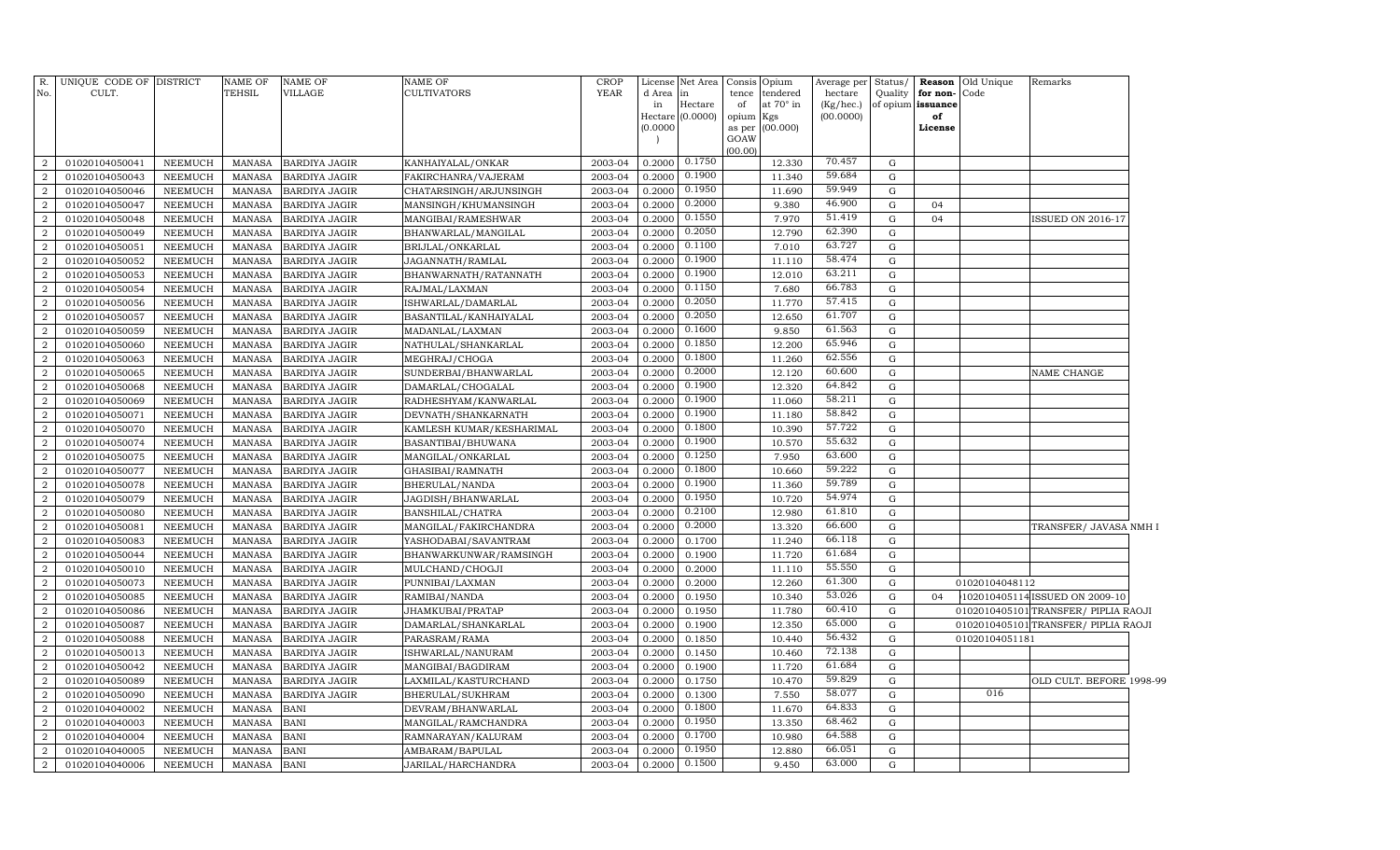| R.             | UNIQUE CODE OF DISTRICT |                 | <b>NAME OF</b> | <b>NAME OF</b> | <b>NAME OF</b>           | <b>CROP</b> | License  | Net Area             | Opium<br>Consis            | Average per  | Status/      | <b>Reason</b> | Old Unique | Remarks                                      |  |
|----------------|-------------------------|-----------------|----------------|----------------|--------------------------|-------------|----------|----------------------|----------------------------|--------------|--------------|---------------|------------|----------------------------------------------|--|
| No.            | CULT.                   |                 | <b>TEHSIL</b>  | VILLAGE        | <b>CULTIVATORS</b>       | <b>YEAR</b> | d Area   | in                   | tendered<br>tence          | hectare      | Quality      | for non-      | Code       |                                              |  |
|                |                         |                 |                |                |                          |             | in       | Hectare              | at 70° in<br>of            | $(Kg/$ hec.) | of opium     | issuance      |            |                                              |  |
|                |                         |                 |                |                |                          |             |          | $Hectare$ $(0.0000)$ | opium<br>Kgs               | (00.0000)    |              | of            |            |                                              |  |
|                |                         |                 |                |                |                          |             | (0.0000) |                      | (00.000)<br>as per<br>GOAW |              |              | License       |            |                                              |  |
|                |                         |                 |                |                |                          |             |          |                      | (00.00)                    |              |              |               |            |                                              |  |
| 2              | 01020104040007          | NEEMUCH         | <b>MANASA</b>  | <b>BANI</b>    | BHULIBAI/RAMLAL          | 2003-04     | 0.2000   | 0.2000               | 13.650                     | 68.250       | G            |               |            |                                              |  |
| $\overline{2}$ | 01020104040008          | <b>NEEMUCH</b>  | <b>MANASA</b>  | <b>BANI</b>    | DAYARAM / CHITARLAL      | 2003-04     | 0.2000   | 0.1250               | 8.520                      | 68.160       | $\mathbf G$  |               |            |                                              |  |
| $\overline{2}$ | 01020104040011          | NEEMUCH         | <b>MANASA</b>  | <b>BANI</b>    | BHANWARLAL/AMRITRAM      | 2003-04     | 0.2000   | 0.1900               | 12.080                     | 63.579       | G            |               |            |                                              |  |
| $\overline{2}$ | 01020104040012          | NEEMUCH         | <b>MANASA</b>  | <b>BANI</b>    | MOTILAL/AMRITRAM         | 2003-04     | 0.2000   | 0.1100               | 7.540                      | 68.545       | G            |               |            |                                              |  |
| $\overline{2}$ | 01020104040013          | <b>NEEMUCH</b>  | <b>MANASA</b>  | <b>BANI</b>    | JASKUNWAR/RAMDAYAL       | 2003-04     | 0.2000   | 0.1650               | 10.570                     | 64.061       | G            |               |            |                                              |  |
| $\overline{2}$ | 01020104040014          | NEEMUCH         | <b>MANASA</b>  | <b>BANI</b>    | KISHANLAL/CHOTELAL       | 2003-04     | 0.2000   |                      |                            |              | $\, {\rm N}$ |               |            |                                              |  |
| $\overline{2}$ | 01020104040018          | <b>NEEMUCH</b>  | <b>MANASA</b>  | <b>BANI</b>    | NANDLAL/JARILAL          | 2003-04     | 0.2000   | 0.0750               | 4.930                      | 65.733       | G            |               |            |                                              |  |
| $\overline{2}$ | 01020104040020          | NEEMUCH         | <b>MANASA</b>  | <b>BANI</b>    | BHUWANIRAM/MATHURALAL    | 2003-04     | 0.2000   | 0.2050               | 13.590                     | 66.293       | G            |               |            |                                              |  |
| $\overline{2}$ | 01020104040022          | NEEMUCH         | <b>MANASA</b>  | <b>BANI</b>    | KARULAL/MOTILAL          | 2003-04     | 0.2000   | 0.1300               | 8.600                      | 66.154       | G            |               |            |                                              |  |
| $\overline{2}$ | 01020104040034          | NEEMUCH         | <b>MANASA</b>  | <b>BANI</b>    | KASHIRAM/PURALAL         | 2003-04     | 0.2000   | 0.1800               | 12.570                     | 69.833       | G            |               |            |                                              |  |
| 2              | 01020104040037          | NEEMUCH         | <b>MANASA</b>  | <b>BANI</b>    | JAMUNALAL/RAMCHANDRA     | 2003-04     | 0.2000   | 0.1900               | 12.670                     | 66.684       | G            |               |            |                                              |  |
| $\overline{a}$ | 01020104040038          | NEEMUCH         | <b>MANASA</b>  | <b>BANI</b>    | CHITARMAL/KANHAIYALAL    | 2003-04     | 0.2000   | 0.1150               | 7.220                      | 62.783       | ${\rm G}$    |               |            |                                              |  |
| 2              | 01020104040039          | <b>NEEMUCH</b>  | <b>MANASA</b>  | <b>BANI</b>    | RAMNIWAS/NATHURAM        | 2003-04     | 0.2000   | 0.1900               | 12.940                     | 68.105       | G            |               |            |                                              |  |
| 2              | 01020104040040          | NEEMUCH         | <b>MANASA</b>  | <b>BANI</b>    | MOHANLAL/RATANLAL        | 2003-04     | 0.2000   | 0.1450               | 8.880                      | 61.241       | G            |               |            |                                              |  |
| $\overline{2}$ | 01020104040041          | NEEMUCH         | MANASA         | <b>BANI</b>    | BHONIBAI/DULICHAND       | 2003-04     | 0.2000   | 0.2000               | 12.450                     | 62.250       | G            |               |            |                                              |  |
| $\overline{2}$ | 01020104040045          | <b>NEEMUCH</b>  | <b>MANASA</b>  | <b>BANI</b>    | RAMPRATAP/HEERALAL       | 2003-04     | 0.2000   | 0.1800               | 12.200                     | 67.778       | ${\rm G}$    |               |            |                                              |  |
| 2              | 01020104040047          | <b>NEEMUCH</b>  | <b>MANASA</b>  | <b>BANI</b>    | BHERULAL/FULCHANDRA      | 2003-04     | 0.2000   | 0.1500               | 8.790                      | 58.600       | G            |               |            |                                              |  |
| $\overline{2}$ | 01020104040048          | ${\tt NEEMUCH}$ | <b>MANASA</b>  | <b>BANI</b>    | RAMPRAHALAD/BHANWARLAL   | 2003-04     | 0.2000   | 0.1950               | 12.700                     | 65.128       | ${\rm G}$    |               |            |                                              |  |
| $\overline{2}$ | 01020104040050          | <b>NEEMUCH</b>  | <b>MANASA</b>  | <b>BANI</b>    | MANOHARSINGH/NATHUSINGH  | 2003-04     | 0.2000   | 0.2000               | 12.050                     | 60.250       | G            |               |            |                                              |  |
| $\overline{2}$ | 01020104040025          | NEEMUCH         | <b>MANASA</b>  | <b>BANI</b>    | RAJENDRAKUMAR/RADHESHYAM | 2003-04     | 0.2000   | 0.1700               | 10.480                     | 61.647       | G            |               |            |                                              |  |
| $\overline{a}$ | 01020104040049          | <b>NEEMUCH</b>  | <b>MANASA</b>  | <b>BANI</b>    | FATEHSINGH/NATHUSINGH    | 2003-04     | 0.2000   | 0.1800               | 9.950                      | 55.278       | G            |               |            |                                              |  |
| $\overline{2}$ | 01020104040052          | <b>NEEMUCH</b>  | <b>MANASA</b>  | <b>BANI</b>    | NARAYAN/MODA             | 2003-04     | 0.2000   | 0.1550               | 10.210                     | 65.871       | ${\rm G}$    |               |            | 0104020905601 TRANSFER/ HARSOL MDS IIMDS-II  |  |
| $\overline{a}$ | 01020104040053          | NEEMUCH         | <b>MANASA</b>  | <b>BANI</b>    | KANHAIYALAL/RUGGAJI      | 2003-04     | 0.2000   | 0.1950               | 11.550                     | 59.231       | G            |               |            | 0104020900919TRANSFER/ GUDBHELI MDS IIMDS-II |  |
| $\overline{2}$ | 01020104040054          | NEEMUCH         | <b>MANASA</b>  | <b>BANI</b>    | RUKMANIBAI/PARTHA        | 2003-04     | 0.2000   | 0.1900               | 11.440                     | 60.211       | ${\rm G}$    |               |            | 0102010415701 TRANSFER/ SINGHADIA            |  |
| 3              | 01020104079001          | <b>NEEMUCH</b>  | <b>MANASA</b>  | <b>BAMNI</b>   | HARLAL/GULAB             | 2003-04     | 0.2000   | 0.1500               | 8.460                      | 56.400       | G            |               |            |                                              |  |
| 3              | 01020104079003          | NEEMUCH         | <b>MANASA</b>  | <b>BAMNI</b>   | BAPULAL/JAY SINGH        | 2003-04     | 0.2000   | 0.1900               | 10.850                     | 57.105       | ${\rm G}$    |               |            |                                              |  |
| 3              | 01020104079005          | <b>NEEMUCH</b>  | <b>MANASA</b>  | <b>BAMNI</b>   | HARIRAH/HEMA             | 2003-04     | 0.2000   | 0.1050               | 6.240                      | 59.429       | ${\rm G}$    |               |            |                                              |  |
| 3              | 01020104079007          | <b>NEEMUCH</b>  | MANASA         | <b>BAMNI</b>   | RAMDAYAL/PANNALAL        | 2003-04     | 0.2000   | 0.1050               | 7.090                      | 67.524       | G            |               |            |                                              |  |
| 3              | 01020104079010          | <b>NEEMUCH</b>  | <b>MANASA</b>  | <b>BAMNI</b>   | BHERULAL/NATHULAL        | 2003-04     | 0.2000   | 0.1050               | 6.050                      | 57.619       | ${\rm G}$    |               |            |                                              |  |
| 3              | 01020104079012          | <b>NEEMUCH</b>  | <b>MANASA</b>  | <b>BAMNI</b>   | KISHANLAL/DHANNA         | 2003-04     | 0.2000   | 0.1950               | 12.430                     | 63.744       | G            |               |            |                                              |  |
| 3              | 01020104079013          | <b>NEEMUCH</b>  | <b>MANASA</b>  | <b>BAMNI</b>   | HARIRAM/DHANNA           | 2003-04     | 0.2000   | 0.1650               | 10.420                     | 63.152       | ${\rm G}$    |               |            |                                              |  |
| 3              | 01020104079014          | NEEMUCH         | <b>MANASA</b>  | <b>BAMNI</b>   | BHUVANIRAM/HEMA          | 2003-04     | 0.2000   | 0.1150               | 7.100                      | 61.739       | G            |               |            |                                              |  |
| 3              | 01020104079015          | <b>NEEMUCH</b>  | <b>MANASA</b>  | <b>BAMNI</b>   | VAKTAVAR/NARAYAN         | 2003-04     | 0.2000   | 0.1900               | 11.480                     | 60.421       | G            |               |            |                                              |  |
| 3              | 01020104079018          | <b>NEEMUCH</b>  | <b>MANASA</b>  | <b>BAMNI</b>   | GAMERBAI/BHAVARLAL       | 2003-04     | 0.2000   | 0.1600               | 10.120                     | 63.250       | G            |               |            |                                              |  |
| 3              | 01020104079023          | <b>NEEMUCH</b>  | <b>MANASA</b>  | <b>BAMNI</b>   | RUPSINGH/MOHANSINGH      | 2003-04     | 0.2000   | 0.1100               | 5.900                      | 53.636       | G            | 04            |            | <b>ISSUED ON 2009-10</b>                     |  |
| 3              | 01020104079025          | <b>NEEMUCH</b>  | <b>MANASA</b>  | <b>BAMNI</b>   | RAMCHANDRA/KAVARLAL      | 2003-04     | 0.2000   | 0.1600               | 9.690                      | 60.563       | G            |               |            |                                              |  |
| 3              | 01020104079026          | <b>NEEMUCH</b>  | <b>MANASA</b>  | <b>BAMNI</b>   | MANGILAL/RAMLAL          | 2003-04     | 0.2000   | 0.1000               | 5.630                      | 56.300       | G            |               |            |                                              |  |
| 3              | 01020104079030          | <b>NEEMUCH</b>  | <b>MANASA</b>  | <b>BAMNI</b>   | KHEMRAJ/NARAYAN          | 2003-04     | 0.2000   | 0.1250               | 6.360                      | 50.880       | G            | 04            |            |                                              |  |
| 3              | 01020104079031          | <b>NEEMUCH</b>  | <b>MANASA</b>  | <b>BAMNI</b>   | HARCHAND/RAMPRASAD       | 2003-04     | 0.2000   | 0.1150               | 7.140                      | 62.087       | G            |               |            |                                              |  |
| 3              | 01020104079033          | <b>NEEMUCH</b>  | <b>MANASA</b>  | <b>BAMNI</b>   | NARAYAN/GIRDHARI         | 2003-04     | 0.2000   | 0.1550               | 8.550                      | 55.161       | G            |               |            |                                              |  |
| 3              | 01020104079036          | <b>NEEMUCH</b>  | <b>MANASA</b>  | <b>BAMNI</b>   | MANGILAL/SITARAM         | 2003-04     | 0.2000   | 0.1000               | 6.030                      | 60.300       | ${\rm G}$    |               |            |                                              |  |
| 3              | 01020104079040          | <b>NEEMUCH</b>  | <b>MANASA</b>  | BAMNI          | RUPCHAND/NARAYAN         | 2003-04     | 0.2000   | 0.1950               | 10.830                     | 55.538       | G            |               |            |                                              |  |
| 3              | 01020104079011          | <b>NEEMUCH</b>  | <b>MANASA</b>  | <b>BAMNI</b>   | SUKHLAL/NATHU            | 2003-04     | 0.2000   | 0.0900               | 4.870                      | 54.111       | G            |               |            |                                              |  |
| $\mathbf{3}$   | 01020104079024          | NEEMUCH         | <b>MANASA</b>  | <b>BAMNI</b>   | FULCHAND/HARIRAM         | 2003-04     | 0.2000   | 0.1050               | 6.360                      | 60.571       | G            |               |            |                                              |  |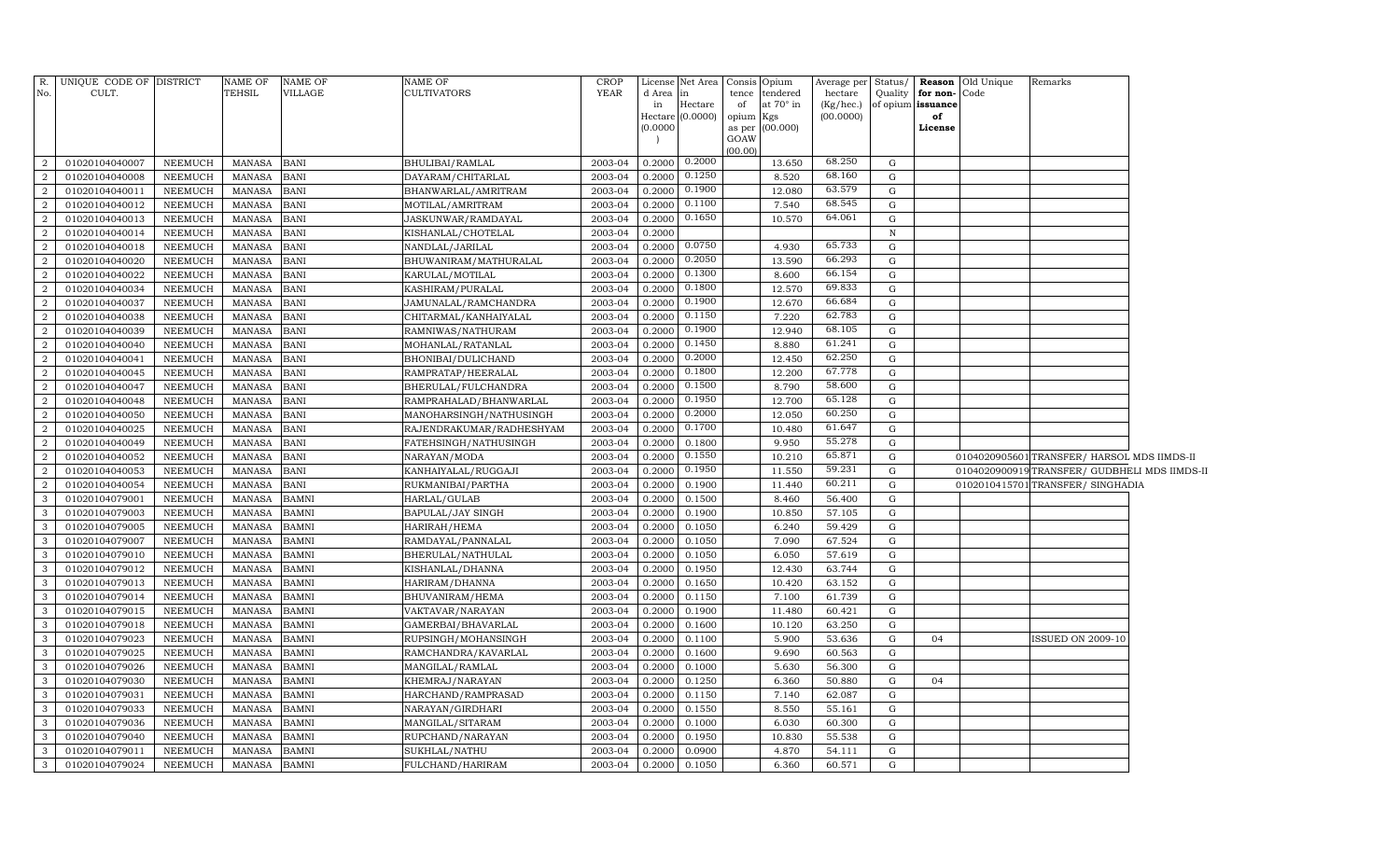| R.             | UNIQUE CODE OF DISTRICT          |                           | NAME OF          | <b>NAME OF</b>                                   | <b>NAME OF</b>                          | CROP               | License                  | Net Area         | Consis Opium |                              | Average per          | Status/          |                               | <b>Reason</b> Old Unique | Remarks |
|----------------|----------------------------------|---------------------------|------------------|--------------------------------------------------|-----------------------------------------|--------------------|--------------------------|------------------|--------------|------------------------------|----------------------|------------------|-------------------------------|--------------------------|---------|
| No.            | CULT.                            |                           | TEHSIL           | VILLAGE                                          | <b>CULTIVATORS</b>                      | <b>YEAR</b>        | d Area<br>in             | in<br>Hectare    | tence<br>of  | tendered<br>at $70^\circ$ in | hectare<br>(Kg/hec.) | Quality          | for non-<br>of opium issuance | Code                     |         |
|                |                                  |                           |                  |                                                  |                                         |                    |                          | Hectare (0.0000) | opium Kgs    |                              | (00.0000)            |                  | of                            |                          |         |
|                |                                  |                           |                  |                                                  |                                         |                    | (0.0000)                 |                  |              | as per (00.000)              |                      |                  | License                       |                          |         |
|                |                                  |                           |                  |                                                  |                                         |                    | $\overline{\phantom{a}}$ |                  | GOAW         |                              |                      |                  |                               |                          |         |
|                | 01020104007001                   | NEEMUCH                   | MANASA           | <b>BALAJI KA KHEDA</b>                           | RAMCHANDRA/CHUNNILAL                    | 2003-04            | 0.2000                   | 0.1950           | (00.00)      | 10.550                       | 54.103               | G                |                               |                          |         |
|                | 01020104007003                   | NEEMUCH                   | MANASA           | <b>BALAJI KA KHEDA</b>                           | BHERULAL/RUPA                           | 2003-04            | 0.2000                   | 0.1950           |              | 11.030                       | 56.564               | G                |                               |                          |         |
| $\mathbf{1}$   | 01020104007004                   | NEEMUCH                   | MANASA           | <b>BALAJI KA KHEDA</b>                           | DEVA/BHOLA                              | 2003-04            | 0.2000                   | 0.1800           |              | 11.130                       | 61.833               | G                |                               |                          |         |
|                | 01020104007005                   | NEEMUCH                   | MANASA           | <b>BALAJI KA KHEDA</b>                           | NANDA/VARDICHAND                        | 2003-04            | 0.2000                   | 0.1950           |              | 12.060                       | 61.846               | G                |                               |                          |         |
|                | 01020104007006                   | NEEMUCH                   | MANASA           | <b>BALAJI KA KHEDA</b>                           | NANDA/GULAB                             | 2003-04            | 0.2000                   | 0.1950           |              | 12.440                       | 63.795               | G                |                               |                          |         |
|                | 01020104007007                   | <b>NEEMUCH</b>            | MANASA           | <b>BALAJI KA KHEDA</b>                           | LIMBA/GULAB                             | 2003-04            | 0.2000                   | 0.1950           |              | 12.040                       | 61.744               | $\mathbf G$      |                               |                          |         |
|                | 01020104007008                   | <b>NEEMUCH</b>            | MANASA           | <b>BALAJI KA KHEDA</b>                           | VARDICHAND/NANURAM                      | 2003-04            | 0.2000                   | 0.2000           |              | 12.940                       | 64.700               | G                |                               |                          |         |
| -1             | 01020104007010                   | NEEMUCH                   | MANASA           | <b>BALAJI KA KHEDA</b>                           | CHHAGANLAL/BHANWARLAL                   | 2003-04            | 0.2000                   | 0.1950           |              | 13.430                       | 68.872               | G                |                               |                          |         |
|                | 01020104007012                   | NEEMUCH                   | MANASA           | <b>BALAJI KA KHEDA</b>                           | MANGILAL/HAJARILAL                      | 2003-04            | 0.2000                   | 0.1900           |              | 11.860                       | 62.421               | G                |                               |                          |         |
|                | 01020104007013                   | NEEMUCH                   | MANASA           | <b>BALAJI KA KHEDA</b>                           | MATHURA/RAMA                            | 2003-04            | 0.2000                   | 0.1950           |              | 12.000                       | 61.538               | G                |                               |                          |         |
| $\overline{1}$ | 01020104007014                   | NEEMUCH                   | MANASA           | <b>BALAJI KA KHEDA</b>                           | SHANTILAL/VARDICHAND                    | 2003-04            | 0.2000                   | 0.1900           |              | 11.330                       | 59.632               | $\mathbf G$      |                               |                          |         |
| $\mathbf{1}$   | 01020104007016                   | NEEMUCH                   | MANASA           | <b>BALAJI KA KHEDA</b>                           | NANALAL/GANGARAM                        | 2003-04            | 0.2000                   | 0.1950           |              | 11.240                       | 57.641               | G                |                               |                          |         |
|                | 01020104007017                   | NEEMUCH                   | MANASA           | <b>BALAJI KA KHEDA</b>                           | BHANWARLAL/CHUNNILAL                    | 2003-04            | 0.2000                   | 0.1950           |              | 12.770                       | 65.487               | G                |                               |                          |         |
|                | 01020104007018                   | <b>NEEMUCH</b>            | MANASA           | <b>BALAJI KA KHEDA</b>                           | RAMESH/SHOBHALAL                        | 2003-04            | 0.2000                   | 0.1850           |              | 11.650                       | 62.973               | $\mathbf G$      |                               |                          |         |
|                | 01020104007019                   | <b>NEEMUCH</b>            | MANASA           | <b>BALAJI KA KHEDA</b>                           | LABHCHAND/BHANWARLAL                    | 2003-04            | 0.2000                   | 0.1950           |              | 12.210                       | 62.615               | $\mathbf G$      |                               |                          |         |
|                | 01020104007020                   | <b>NEEMUCH</b>            | MANASA           | <b>BALAJI KA KHEDA</b>                           | PRABHULAL/SUNDERLAL                     | 2003-04            | 0.2000                   | 0.1950           |              | 12.630                       | 64.769               | $\mathbf G$      |                               |                          |         |
|                | 01020104007021                   | NEEMUCH                   | MANASA           | BALAJI KA KHEDA                                  | RAMESH/HARLAL                           | 2003-04            | 0.2000                   | 0.1850           |              | 12.410                       | 67.081               | G                |                               |                          |         |
| $\overline{1}$ | 01020104007022                   | NEEMUCH                   | MANASA           | <b>BALAJI KA KHEDA</b>                           | MOHAN/NANURAM                           | 2003-04            | 0.2000                   | 0.2000           |              | 12.740                       | 63.700               | G                |                               |                          |         |
|                | 01020104007025                   | NEEMUCH                   | MANASA           | <b>BALAJI KA KHEDA</b>                           | RAMLAL/VADRILAL                         | 2003-04            | 0.2000                   | 0.1950           |              | 12.450                       | 63.846               | G                |                               |                          |         |
|                | 01020104007027                   | NEEMUCH                   | MANASA           | <b>BALAJI KA KHEDA</b>                           | MOHANLAL/GOPI                           | 2003-04            | 0.2000                   | 0.1950           |              | 11.580                       | 59.385               | G                |                               |                          |         |
|                | 01020104007028                   | NEEMUCH                   | MANASA           | <b>BALAJI KA KHEDA</b>                           | KACHRU/BHIMA                            | 2003-04            | 0.2000                   | 0.2100           |              | 12.630                       | 60.143               | $\mathbf G$      |                               |                          |         |
|                | 01020104007029                   | NEEMUCH                   | MANASA           | <b>BALAJI KA KHEDA</b>                           | KHEMRAJ/NANALAL                         | 2003-04            | 0.2000                   | 0.1950           |              | 13.250                       | 67.949               | G                |                               |                          |         |
|                | 01020104007030                   | <b>NEEMUCH</b>            | MANASA           | <b>BALAJI KA KHEDA</b>                           | MOHANLAL/BHIMA                          | 2003-04            | 0.2000                   | 0.1900           |              | 11.820                       | 62.211               | $\mathbf G$      |                               |                          |         |
|                | 01020104007034                   | <b>NEEMUCH</b>            | MANASA           | <b>BALAJI KA KHEDA</b>                           | MADANLAL/KHEMRAJ                        | 2003-04            | 0.2000                   | 0.2000           |              | 11.480                       | 57.400               | $\mathbf G$      |                               |                          |         |
|                | 01020104007035                   | NEEMUCH                   | MANASA           | <b>BALAJI KA KHEDA</b>                           | JAGDISH/PRABHULAL                       | 2003-04            | 0.2000                   | 0.2000           |              | 13.150                       | 65.750               | $\mathbf G$      |                               |                          |         |
|                | 01020104007037                   | <b>NEEMUCH</b>            | MANASA           | <b>BALAJI KA KHEDA</b>                           | KHEMRAJ/RODA                            | 2003-04            | 0.2000                   | 0.1950           |              | 10.930                       | 56.051               | G                |                               |                          |         |
|                | 01020104007038                   | NEEMUCH                   | MANASA           | <b>BALAJI KA KHEDA</b>                           | RADHESHYAM/RAMCHANDRA                   | 2003-04            | 0.2000                   | 0.1850           |              | 10.710                       | 57.892               | G                |                               |                          |         |
|                | 01020104007039                   | NEEMUCH                   | MANASA           | <b>BALAJI KA KHEDA</b>                           | MANGILAL/DEVA                           | 2003-04            | 0.2000                   | 0.1900           |              | 11.630                       | 61.211               | G                |                               |                          |         |
|                | 01020104007042                   | NEEMUCH                   | MANASA           | <b>BALAJI KA KHEDA</b>                           | CHHOGALAL/RAMAJI                        | 2003-04            | 0.2000                   | 0.1950           |              | 12.380                       | 63.487               | G                |                               |                          |         |
|                | 01020104007043                   | NEEMUCH                   | MANASA           | <b>BALAJI KA KHEDA</b>                           | PANNALAL/NARAYAN                        | 2003-04            | 0.2000                   | 0.1900           |              | 12.250                       | 64.474               | G                |                               |                          |         |
|                | 01020104007045                   | <b>NEEMUCH</b>            | MANASA           | <b>BALAJI KA KHEDA</b>                           | SHANKAR/BHANA                           | 2003-04            | 0.2000                   | 0.1900           |              | 11.320                       | 59.579               | G                |                               |                          |         |
|                | 01020104007046                   | <b>NEEMUCH</b>            | MANASA           | <b>BALAJI KA KHEDA</b>                           | BHANWARLAL/TULSIRAM                     | 2003-04            | 0.2000                   | 0.1900           |              | 11.040                       | 58.105               | G                |                               |                          |         |
|                | 01020104007047                   | NEEMUCH                   | <b>MANASA</b>    | <b>BALAJI KA KHEDA</b>                           | BHAGCHAND/DEVA                          | 2003-04            | 0.2000                   | 0.1950           |              | 10.750                       | 55.128               | G                |                               |                          |         |
|                | 01020104007048                   | NEEMUCH                   | MANASA           | <b>BALAJI KA KHEDA</b>                           | PREMCHAND/NATHU                         | 2003-04            | 0.2000                   | 0.1900           |              | 10.600                       | 55.789               | G                |                               |                          |         |
|                | 01020104007049                   | NEEMUCH                   | MANASA           | <b>BALAJI KA KHEDA</b>                           | BAPULAL/KARU                            | 2003-04            | 0.2000                   | 0.1950           |              | 12.000                       | 61.538               | G                |                               |                          |         |
|                | 01020104007050                   | NEEMUCH                   | MANASA           | <b>BALAJI KA KHEDA</b>                           | SAGARMAL/BHERULAL                       | 2003-04            | 0.2000                   | 0.1950           |              | 12.600                       | 64.615<br>56.263     | G                |                               |                          |         |
|                | 01020104007051                   | NEEMUCH                   | MANASA           | <b>BALAJI KA KHEDA</b>                           | KALU/GULAB                              | 2003-04            | 0.2000                   | 0.1900<br>0.1950 |              | 10.690                       | 62.513               | G                |                               |                          |         |
| $\overline{1}$ | 01020104007052                   | NEEMUCH<br><b>NEEMUCH</b> | MANASA           | <b>BALAJI KA KHEDA</b>                           | MODAJI/GULAB                            | 2003-04<br>2003-04 | 0.2000<br>0.2000         | 0.1950           |              | 12.190<br>11.430             | 58.615               | G<br>$\mathbf G$ |                               |                          |         |
|                | 01020104007055                   |                           | MANASA           | <b>BALAJI KA KHEDA</b>                           | BHERULAL/MEGHRAJ                        | 2003-04            | 0.2000                   | 0.2000           |              | 12.420                       | 62.100               | $\mathbf G$      |                               |                          |         |
|                | 01020104007056<br>01020104007057 | NEEMUCH<br>NEEMUCH        | MANASA<br>MANASA | <b>BALAJI KA KHEDA</b><br><b>BALAJI KA KHEDA</b> | DEVILAL/CHUNNILAL<br>SHANKARLAL/GORILAL | 2003-04            | 0.2000                   | 0.1950           |              | 11.660                       | 59.795               | $\mathbf G$      |                               |                          |         |
|                | 01020104007058                   | NEEMUCH                   | MANASA           | <b>BALAJI KA KHEDA</b>                           | HARIRAM/VARDICHANDRA                    | 2003-04            | 0.2000                   | 0.1950           |              | 13.170                       | 67.538               | G                |                               |                          |         |
|                | 01020104007061                   | NEEMUCH                   | MANASA           | <b>BALAJI KA KHEDA</b>                           | KAMLIBAI/MANGU                          | 2003-04            | 0.2000                   | 0.1850           |              | 10.240                       | 55.351               | G                |                               |                          |         |
| $\mathbf{1}$   | 01020104007062                   | NEEMUCH                   | MANASA           | <b>BALAJI KA KHEDA</b>                           | PYARIBAI/NANALAL                        | 2003-04            | 0.2000                   | 0.1900           |              | 12.270                       | 64.579               | $\mathbf G$      |                               |                          |         |
|                |                                  |                           |                  |                                                  |                                         |                    |                          |                  |              |                              |                      |                  |                               |                          |         |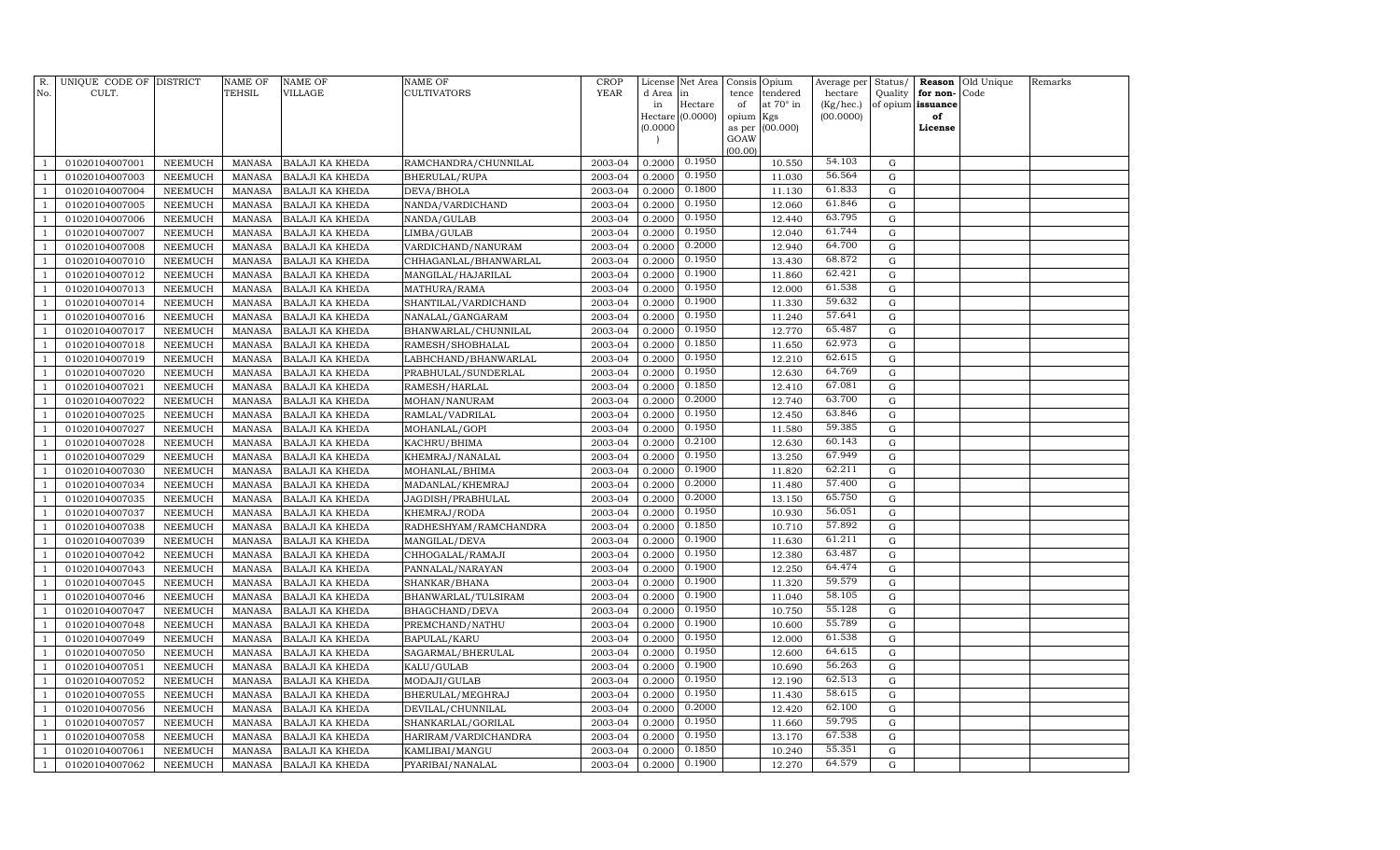| R.<br>No.      | UNIQUE CODE OF DISTRICT<br>CULT. |                | <b>NAME OF</b><br><b>TEHSIL</b> | <b>NAME OF</b><br><b>VILLAGE</b> | <b>NAME OF</b><br><b>CULTIVATORS</b> | <b>CROP</b><br><b>YEAR</b> | d Area<br>in<br>Hectare<br>(0.0000) | License Net Area<br>in<br>Hectare<br>(0.0000) | Consis<br>tence<br>of<br>$\ensuremath{\text{opium}}$<br>as per<br>GOAW | Opium<br>tendered<br>at 70° in<br>Kgs<br>(00.000) | Average per<br>hectare<br>(Kg/hec.)<br>(00.0000) | Status/<br>Quality<br>of opium | for non-<br>issuance<br>of<br>License | <b>Reason</b> Old Unique<br>Code | Remarks                  |  |
|----------------|----------------------------------|----------------|---------------------------------|----------------------------------|--------------------------------------|----------------------------|-------------------------------------|-----------------------------------------------|------------------------------------------------------------------------|---------------------------------------------------|--------------------------------------------------|--------------------------------|---------------------------------------|----------------------------------|--------------------------|--|
| $\mathbf{1}$   | 01020104007063                   | NEEMUCH        | <b>MANASA</b>                   | <b>BALAJI KA KHEDA</b>           | DHANNALAL/RAMLAL                     | 2003-04                    | 0.2000                              | 0.1900                                        | (00.00)                                                                | 10.440                                            | 54.947                                           | G                              |                                       |                                  | TRANSFER/MAHESHPURIA     |  |
| $\mathbf{1}$   | 01020104007064                   | NEEMUCH        | <b>MANASA</b>                   | BALAJI KA KHEDA                  | BHERULAL/DHURA                       | 2003-04                    | 0.2000                              | 0.2100                                        |                                                                        | 12.280                                            | 58.476                                           | G                              |                                       |                                  | TRANSFER/MAHESHPURIA     |  |
| $\mathbf{1}$   | 01020104007065                   | NEEMUCH        | <b>MANASA</b>                   | BALAJI KA KHEDA                  | RAMPRASAD/KANHAIYALAL                | 2003-04                    | 0.2000                              | 0.2050                                        |                                                                        | 11.920                                            | 58.146                                           | G                              |                                       |                                  | TRANSFER/MAHESHPURIA     |  |
| $\overline{1}$ | 01020104007053                   | NEEMUCH        | <b>MANASA</b>                   | <b>BALAJI KA KHEDA</b>           | AMARLAL/BHERULAL                     | 2003-04                    | 0.2000                              | 0.2000                                        |                                                                        | 11.410                                            | 57.050                                           | G                              |                                       |                                  |                          |  |
| $\overline{1}$ | 01020104007066                   | <b>NEEMUCH</b> | <b>MANASA</b>                   | <b>BALAJI KA KHEDA</b>           | ABDULMAJID/GANIMOHMAD                | 2003-04                    | 0.2000                              | 0.1900                                        |                                                                        | 12.240                                            | 64.421                                           | G                              |                                       |                                  | TRANSFER/KUKDESHWAR      |  |
| -1             | 01020104007011                   | NEEMUCH        | <b>MANASA</b>                   | BALAJI KA KHEDA                  | BHURIBAI/GORILAL                     | 2003-04                    | 0.2000                              | 0.1950                                        |                                                                        | 11.650                                            | 59.744                                           | $\mathbf G$                    |                                       |                                  |                          |  |
| $\mathbf{1}$   | 01020104007068                   | <b>NEEMUCH</b> | <b>MANASA</b>                   | BALAJI KA KHEDA                  | KAILASH/NANALAL                      | 2003-04                    | 0.2000                              | 0.2000                                        |                                                                        | 11.170                                            | 55.850                                           | G                              |                                       |                                  |                          |  |
| -1             | 01020104007069                   | NEEMUCH        | <b>MANASA</b>                   | BALAJI KA KHEDA                  | NAVALRAM/UDA                         | 2003-04                    | 0.2000                              | 0.1950                                        |                                                                        | 12.920                                            | 66.256                                           | $\mathbf G$                    |                                       |                                  | TRANSFER/LALPURA/ NMH-1  |  |
| $\mathbf{1}$   | 01020104011001                   | NEEMUCH        | <b>MANASA</b>                   | <b>BALAGANJ</b>                  | BAPULAL/AMARLAL                      | 2003-04                    | 0.2000                              | 0.2000                                        |                                                                        | 12.000                                            | 60.000                                           | $\mathbf G$                    |                                       |                                  |                          |  |
| $\mathbf{1}$   | 01020104011002                   | NEEMUCH        | <b>MANASA</b>                   | <b>BALAGANJ</b>                  | PARASRAM/UDA                         | 2003-04                    | 0.2000                              | 0.1750                                        |                                                                        | 10.650                                            | 60.857                                           | $\mathbf G$                    |                                       |                                  |                          |  |
| $\mathbf{1}$   | 01020104011003                   | NEEMUCH        | <b>MANASA</b>                   | <b>BALAGANJ</b>                  | GANGA BAI/MANGILAL                   | 2003-04                    | 0.2000                              | 0.2000                                        |                                                                        | 12.840                                            | 64.200                                           | G                              |                                       |                                  |                          |  |
| 1              | 01020104011004                   | NEEMUCH        | <b>MANASA</b>                   | <b>BALAGANJ</b>                  | AMBALAL/BABRU                        | 2003-04                    | 0.2000                              | 0.2000                                        |                                                                        | 12.100                                            | 60.500                                           | G                              |                                       |                                  |                          |  |
| $\mathbf{1}$   | 01020104011005                   | <b>NEEMUCH</b> | <b>MANASA</b>                   | <b>BALAGANJ</b>                  | DEVIKISHAN/ONKAR                     | 2003-04                    | 0.2000                              | 0.1950                                        |                                                                        | 12.440                                            | 63.795                                           | G                              |                                       |                                  |                          |  |
| -1             | 01020104011006                   | NEEMUCH        | <b>MANASA</b>                   | <b>BALAGANJ</b>                  | MEGHRAJ/SHANKARLAL                   | 2003-04                    | 0.2000                              | 0.2000                                        |                                                                        | 11.350                                            | 56.750                                           | $\mathbf G$                    |                                       |                                  |                          |  |
| $\mathbf{1}$   | 01020104011010                   | <b>NEEMUCH</b> | <b>MANASA</b>                   | <b>BALAGANJ</b>                  | NANDUBAI/TEKCHAND                    | 2003-04                    | 0.2000                              | 0.1900                                        |                                                                        | 11.340                                            | 59.684                                           | G                              |                                       |                                  |                          |  |
| $\mathbf{1}$   | 01020104011012                   | NEEMUCH        | <b>MANASA</b>                   | <b>BALAGANJ</b>                  | NARAYANIBAI/LALURAM                  | 2003-04                    | 0.2000                              | 0.1750                                        |                                                                        | 10.460                                            | 59.771                                           | $\mathbf G$                    |                                       |                                  |                          |  |
| $\mathbf{1}$   | 01020104011013                   | NEEMUCH        | <b>MANASA</b>                   | <b>BALAGANJ</b>                  | DHURA/PIRU                           | 2003-04                    | 0.2000                              | 0.2000                                        |                                                                        | 12.070                                            | 60.350                                           | $\mathbf G$                    |                                       |                                  |                          |  |
| $\mathbf{1}$   | 01020104011014                   | NEEMUCH        | <b>MANASA</b>                   | <b>BALAGANJ</b>                  | GENDIBAI/MANGILAL                    | 2003-04                    | 0.2000                              | 0.1850                                        |                                                                        | 11.370                                            | 61.459                                           | ${\rm G}$                      |                                       |                                  |                          |  |
| $\mathbf{1}$   | 01020104011016                   | <b>NEEMUCH</b> | <b>MANASA</b>                   | <b>BALAGANJ</b>                  | MITTHULAL/NARAYAN                    | 2003-04                    | 0.2000                              | 0.1800                                        |                                                                        | 10.930                                            | 60.722                                           | ${\rm G}$                      |                                       |                                  |                          |  |
| $\overline{1}$ | 01020104011017                   | NEEMUCH        | <b>MANASA</b>                   | <b>BALAGANJ</b>                  | CHEINRAM/NARAYAN                     | 2003-04                    | 0.2000                              | 0.2000                                        |                                                                        | 12.600                                            | 63.000                                           | ${\rm G}$                      |                                       |                                  |                          |  |
| $\mathbf{1}$   | 01020104011020                   | NEEMUCH        | <b>MANASA</b>                   | <b>BALAGANJ</b>                  | GORA/DEVA                            | 2003-04                    | 0.2000                              | 0.1900                                        |                                                                        | 12.220                                            | 64.316                                           | G                              |                                       |                                  |                          |  |
| $\mathbf{1}$   | 01020104011021                   | NEEMUCH        | <b>MANASA</b>                   | <b>BALAGANJ</b>                  | MANGILAL/DHANNA                      | 2003-04                    | 0.2000                              | 0.2000                                        |                                                                        | 11.790                                            | 58.950                                           | G                              |                                       |                                  |                          |  |
| $\mathbf{1}$   | 01020104011028                   | <b>NEEMUCH</b> | <b>MANASA</b>                   | <b>BALAGANJ</b>                  | NATHA/DALLA                          | 2003-04                    | 0.2000                              | 0.1900                                        |                                                                        | 11.240                                            | 59.158                                           | $\mathbf G$                    |                                       |                                  |                          |  |
| -1             | 01020104011030                   | NEEMUCH        | <b>MANASA</b>                   | <b>BALAGANJ</b>                  | MANNALAL/GABBA                       | 2003-04                    | 0.2000                              | 0.1900                                        |                                                                        | 13.180                                            | 69.368                                           | $\mathbf G$                    |                                       |                                  |                          |  |
| $\mathbf{1}$   | 01020104011032                   | <b>NEEMUCH</b> | <b>MANASA</b>                   | <b>BALAGANJ</b>                  | KAMLABAI/BHONA                       | 2003-04                    | 0.2000                              | 0.2000                                        |                                                                        | 11.770                                            | 58.850                                           | $\mathbf G$                    |                                       |                                  |                          |  |
| $\mathbf{1}$   | 01020104011037                   | NEEMUCH        | <b>MANASA</b>                   | <b>BALAGANJ</b>                  | NATHULAL/KISHNA                      | 2003-04                    | 0.2000                              | 0.1900                                        |                                                                        | 12.680                                            | 66.737                                           | G                              |                                       |                                  |                          |  |
| $\mathbf{1}$   | 01020104011038                   | <b>NEEMUCH</b> | <b>MANASA</b>                   | <b>BALAGANJ</b>                  | RUPA/DALSINGH                        | 2003-04                    | 0.2000                              | 0.2000                                        |                                                                        | 12.380                                            | 61.900                                           | ${\rm G}$                      |                                       |                                  |                          |  |
| $\overline{1}$ | 01020104011039                   | NEEMUCH        | <b>MANASA</b>                   | <b>BALAGANJ</b>                  | DURGA/DALSINGH                       | 2003-04                    | 0.2000                              | 0.2000                                        |                                                                        | 11.580                                            | 57.900                                           | G                              |                                       |                                  |                          |  |
| $\mathbf{1}$   | 01020104011040                   | <b>NEEMUCH</b> | <b>MANASA</b>                   | <b>BALAGANJ</b>                  | HEERALAL/SOHANLAL                    | 2003-04                    | 0.2000                              | 0.1950                                        |                                                                        | 12.350                                            | 63.333                                           | G                              |                                       |                                  |                          |  |
| $\mathbf{1}$   | 01020104011042                   | NEEMUCH        | <b>MANASA</b>                   | <b>BALAGANJ</b>                  | KESARBAI/GANGA                       | 2003-04                    | 0.2000                              | 0.2000                                        |                                                                        | 10.280                                            | 51.400                                           | G                              | 04                                    |                                  | <b>ISSUED ON 2016-17</b> |  |
| $\mathbf{1}$   | 01020104011043                   | <b>NEEMUCH</b> | <b>MANASA</b>                   | <b>BALAGANJ</b>                  | BADRI/MANGU                          | 2003-04                    | 0.2000                              | 0.2000                                        |                                                                        | 11.660                                            | 58.300                                           | $\mathbf G$                    |                                       |                                  |                          |  |
| -1             | 01020104011044                   | NEEMUCH        | <b>MANASA</b>                   | <b>BALAGANJ</b>                  | PANNIBAI/NARAYAN                     | 2003-04                    | 0.2000                              | 0.1950                                        |                                                                        | 12.190                                            | 62.513                                           | $\mathbf G$                    |                                       |                                  |                          |  |
| $\mathbf{1}$   | 01020104011047                   | <b>NEEMUCH</b> | <b>MANASA</b>                   | <b>BALAGANJ</b>                  | SHYAMCHARAN/RADHAKISAN               | 2003-04                    | 0.2000                              | 0.1900                                        |                                                                        | 11.300                                            | 59.474                                           | G                              |                                       |                                  |                          |  |
| $\mathbf{1}$   | 01020104011048                   | <b>NEEMUCH</b> | <b>MANASA</b>                   | <b>BALAGANJ</b>                  | KAMLABAI/GABBA                       | 2003-04                    | 0.2000                              | 0.1950                                        |                                                                        | 11.480                                            | 58.872                                           | G                              |                                       |                                  |                          |  |
| $\mathbf{1}$   | 01020104011050                   | <b>NEEMUCH</b> | <b>MANASA</b>                   | <b>BALAGANJ</b>                  | BANSILAL/GIRWAR                      | 2003-04                    | 0.2000                              | 0.1900                                        |                                                                        | 11.870                                            | 62.474                                           | G                              |                                       |                                  |                          |  |
| $\mathbf{1}$   | 01020104011051                   | NEEMUCH        | <b>MANASA</b>                   | <b>BALAGANJ</b>                  | AMARSINGH/MANGILAL                   | 2003-04                    | 0.2000                              | 0.1900                                        |                                                                        | 11.700                                            | 61.579                                           | G                              |                                       |                                  |                          |  |
| $\mathbf{1}$   | 01020104011052                   | NEEMUCH        | <b>MANASA</b>                   | <b>BALAGANJ</b>                  | BIHARI/LALA                          | 2003-04                    | 0.2000                              | 0.1850                                        |                                                                        | 11.220                                            | 60.649                                           | G                              |                                       |                                  |                          |  |
| $\mathbf{1}$   | 01020104011053                   | NEEMUCH        | <b>MANASA</b>                   | <b>BALAGANJ</b>                  | NATHU/RAMA                           | 2003-04                    | 0.2000                              | 0.1850                                        |                                                                        | 10.780                                            | 58.270                                           | G                              |                                       |                                  |                          |  |
| $\mathbf{1}$   | 01020104011054                   | <b>NEEMUCH</b> | <b>MANASA</b>                   | <b>BALAGANJ</b>                  | SOJI/RATNA                           | 2003-04                    | 0.2000                              | 0.1850                                        |                                                                        | 10.950                                            | 59.189                                           | $\mathbf G$                    |                                       |                                  |                          |  |
| -1             | 01020104011058                   | NEEMUCH        | <b>MANASA</b>                   | <b>BALAGANJ</b>                  | SHANTILAL/NANURAM                    | 2003-04                    | 0.2000                              | 0.1900                                        |                                                                        | 11.670                                            | 61.421                                           | $\mathbf G$                    |                                       |                                  |                          |  |
| $\mathbf{1}$   | 01020104011059                   | <b>NEEMUCH</b> | <b>MANASA</b>                   | <b>BALAGANJ</b>                  | GANPAT/GIRVAR                        | 2003-04                    | 0.2000                              | 0.1850                                        |                                                                        | 11.030                                            | 59.622                                           | G                              |                                       |                                  |                          |  |
| $\mathbf{1}$   | 01020104011066                   | <b>NEEMUCH</b> | <b>MANASA</b>                   | <b>BALAGANJ</b>                  | MANNALAL/GOUTAM                      | 2003-04                    | 0.2000                              | 0.1950                                        |                                                                        | 11.340                                            | 58.154                                           | G                              |                                       |                                  |                          |  |
| $\mathbf{1}$   | 01020104011064                   | <b>NEEMUCH</b> | <b>MANASA</b>                   | <b>BALAGANJ</b>                  | DARGA/RAMA                           | 2003-04                    | 0.2000                              | 0.1800                                        |                                                                        | 9.830                                             | 54.611                                           | G                              |                                       |                                  |                          |  |
| $\mathbf{1}$   | 01020104011067                   | NEEMUCH        | MANASA                          | <b>BALAGANJ</b>                  | ONKARSINGH/RAYSINGH                  | 2003-04                    | 0.2000                              | 0.2000                                        |                                                                        | 12.460                                            | 62.300                                           | $\mathbf G$                    |                                       |                                  |                          |  |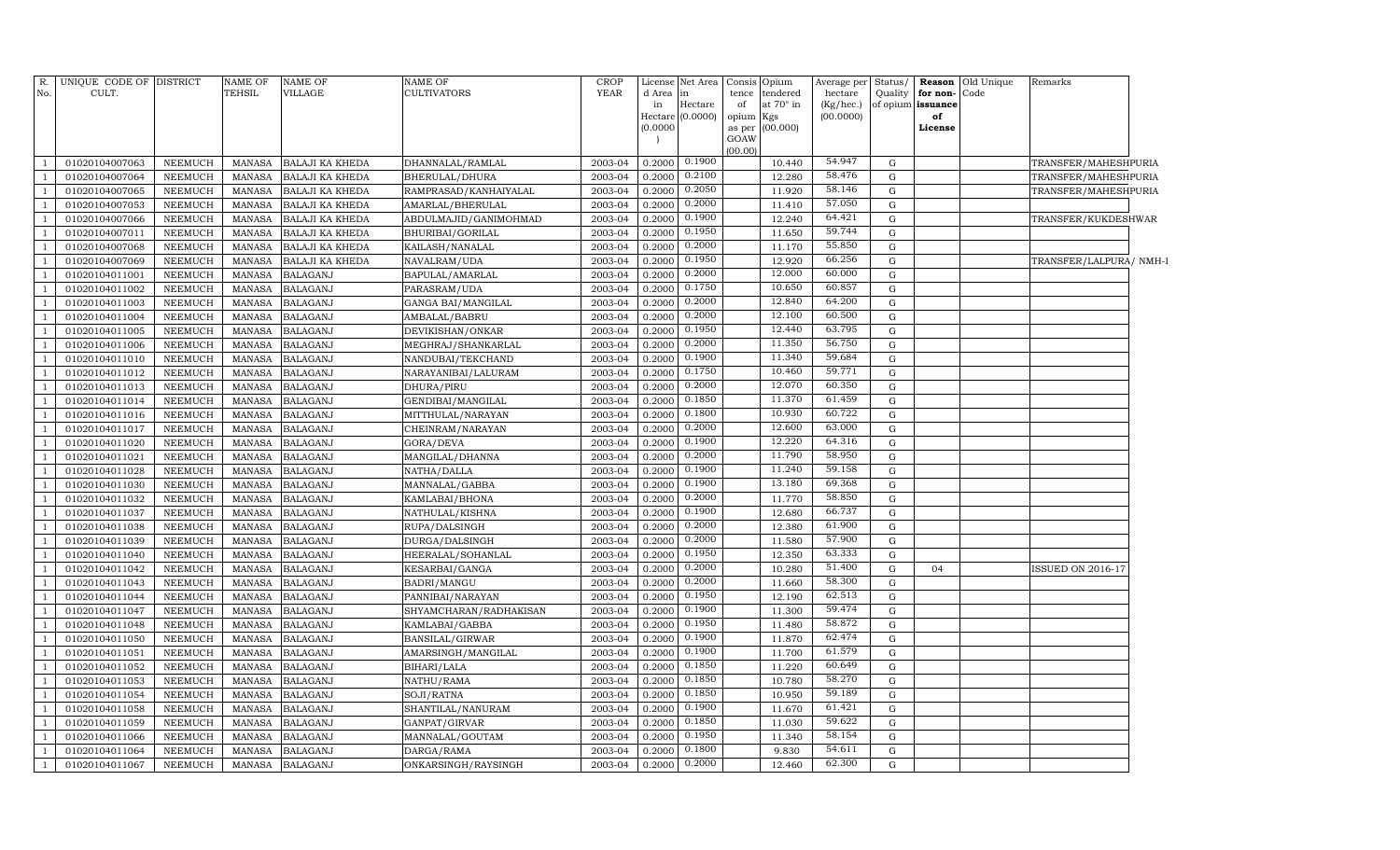| $R$ .             | UNIQUE CODE OF DISTRICT          |                                  | <b>NAME OF</b>   | <b>NAME OF</b>                     | NAME OF                              | <b>CROP</b>        | License          | Net Area Consis  |             | Opium                        | Average per          | Status/                    |                               | <b>Reason</b> Old Unique | Remarks                  |  |
|-------------------|----------------------------------|----------------------------------|------------------|------------------------------------|--------------------------------------|--------------------|------------------|------------------|-------------|------------------------------|----------------------|----------------------------|-------------------------------|--------------------------|--------------------------|--|
| No.               | CULT.                            |                                  | TEHSIL           | <b>VILLAGE</b>                     | CULTIVATORS                          | YEAR               | d Area<br>in     | in<br>Hectare    | tence<br>of | tendered<br>at $70^\circ$ in | hectare<br>(Kg/hec.) | Quality                    | for non-<br>of opium issuance | Code                     |                          |  |
|                   |                                  |                                  |                  |                                    |                                      |                    |                  | Hectare (0.0000) | opium       | Kgs                          | (00.0000)            |                            | of                            |                          |                          |  |
|                   |                                  |                                  |                  |                                    |                                      |                    | (0.0000)         |                  |             | as per (00.000)              |                      |                            | License                       |                          |                          |  |
|                   |                                  |                                  |                  |                                    |                                      |                    |                  |                  | GOAW        |                              |                      |                            |                               |                          |                          |  |
| $\overline{1}$    | 01020104011068                   | NEEMUCH                          | MANASA           | <b>BALAGANJ</b>                    | DARGA/SOJI                           | 2003-04            | 0.2000           | 0.1850           | (00.00)     | 10.990                       | 59.405               | G                          |                               |                          |                          |  |
| -1                | 01020104011069                   | NEEMUCH                          | MANASA           | <b>BALAGANJ</b>                    | GHYANMAL/SOHANLAL                    | 2003-04            | 0.2000           | 0.1900           |             | 11.380                       | 59.895               | $\mathbf G$                |                               |                          |                          |  |
| -1                | 01020104011071                   | <b>NEEMUCH</b>                   | MANASA           | <b>BALAGANJ</b>                    | RAJU/LAKHA                           | 2003-04            | 0.2000           | 0.1850           |             | 10.880                       | 58.811               | $\mathbf G$                |                               |                          |                          |  |
| -1                | 01020104011072                   | <b>NEEMUCH</b>                   | <b>MANASA</b>    | <b>BALAGANJ</b>                    | KISANLAL/RAMA                        | 2003-04            | 0.2000           | 0.1900           |             | 12.160                       | 64.000               | $\mathbf G$                |                               |                          |                          |  |
| $\overline{1}$    | 01020104011075                   | <b>NEEMUCH</b>                   | <b>MANASA</b>    | <b>BALAGANJ</b>                    | INDUSINGH/SABBA                      | 2003-04            | 0.2000           | 0.1750           |             | 10.540                       | 60.229               | $\mathbf G$                |                               |                          |                          |  |
| $\mathbf{1}$      | 01020104011077                   | <b>NEEMUCH</b>                   | MANASA           | <b>BALAGANJ</b>                    | <b>KESURAM/LALA</b>                  | 2003-04            | 0.2000           | 0.1850           |             | 10.970                       | 59.297               | G                          |                               |                          |                          |  |
| $\mathbf{1}$      | 01020104011078                   | <b>NEEMUCH</b>                   | <b>MANASA</b>    | <b>BALAGANJ</b>                    | INDUSINGH/GORA                       | 2003-04            | 0.2000           | 0.1950           |             | 12.090                       | 62.000               | $\mathbf G$                |                               |                          |                          |  |
| -1                | 01020104011079                   | NEEMUCH                          | MANASA           | <b>BALAGANJ</b>                    | SHYAMLAL/MANGILAL                    | 2003-04            | 0.2000           | 0.1950           |             | 11.980                       | 61.436               | $\mathbf G$                |                               |                          |                          |  |
|                   | 01020104011084                   | NEEMUCH                          | MANASA           | <b>BALAGANJ</b>                    | NANDUBAI/MEGHA                       | 2003-04            | 0.2000           | 0.1850           |             | 11.130                       | 60.162               | $\mathbf G$                |                               |                          |                          |  |
|                   | 01020104011085                   | NEEMUCH                          | MANASA           | <b>BALAGANJ</b>                    | LAXMICHAND/NARAYAN                   | 2003-04            | 0.2000           | 0.2000           |             | 12.190                       | 60.950               | $\mathbf G$                |                               |                          |                          |  |
|                   | 01020104011086                   | <b>NEEMUCH</b>                   | MANASA           | <b>BALAGANJ</b>                    | TEJA/PARSA                           | 2003-04            | 0.2000           | 0.1950           |             | 11.900                       | 61.026               | $\mathbf G$                |                               |                          |                          |  |
|                   | 01020104011087                   | NEEMUCH                          | MANASA           | <b>BALAGANJ</b>                    | JAMNALAL/BANSHILAL                   | 2003-04            | 0.2000           | 0.2000           |             | 11.230                       | 56.150               | $\mathbf G$                |                               |                          |                          |  |
|                   | 01020104011088                   | NEEMUCH                          | MANASA           | <b>BALAGANJ</b>                    | PYARIBAI/BHUWANA                     | 2003-04            | 0.2000           | 0.1850           |             | 10.210                       | 55.189               | $\mathbf G$                |                               |                          | TRANSFER/ DANGD)         |  |
|                   | 01020104011096                   | NEEMUCH                          | MANASA           | <b>BALAGANJ</b>                    | SHANTILAL/MANGILAL                   | 2003-04            | 0.2000           | 0.1950           |             | 12.130                       | 62.205               | $\mathbf G$                |                               |                          |                          |  |
|                   | 01020104011098                   | NEEMUCH                          | MANASA           | <b>BALAGANJ</b>                    | SADDA/BHAVSINGH                      | 2003-04            | 0.2000           | 0.2000           |             | 11.200                       | 56.000               | $\mathbf G$                |                               |                          |                          |  |
| $\overline{1}$    | 01020104011099                   | NEEMUCH                          | MANASA           | <b>BALAGANJ</b>                    | GANGARAM/GABBA                       | 2003-04            | 0.2000           | 0.1750           |             | 10.760                       | 61.486               | $\mathbf G$                |                               |                          |                          |  |
|                   | 01020104011061                   | NEEMUCH                          | MANASA           | <b>BALAGANJ</b>                    | GABBA/MANSINGH                       | 2003-04            | 0.2000           | 0.1850           |             | 10.900                       | 58.919               | G                          |                               |                          |                          |  |
|                   | 01020104011045                   | NEEMUCH                          | <b>MANASA</b>    | <b>BALAGANJ</b>                    | GOVINDRAM/BADRILAL                   | 2003-04            | 0.2000           | 0.1800           |             | 11.160                       | 62.000               | G                          |                               |                          |                          |  |
|                   | 01020104011018                   | NEEMUCH                          | MANASA           | <b>BALAGANJ</b>                    | CHAINRAM/MOTILAL                     | 2003-04            | 0.2000           | 0.1950           |             | 12.180                       | 62.462               | ${\rm G}$                  |                               |                          | NAME CHANGE              |  |
|                   | 01020104011062                   | NEEMUCH                          | MANASA           | <b>BALAGANJ</b>                    | TEJA/NENA                            | 2003-04            | 0.2000           | 0.1900           |             | 11.850                       | 62.368               | G                          |                               |                          |                          |  |
|                   | 01020104011070                   | <b>NEEMUCH</b>                   | MANASA           | <b>BALAGANJ</b>                    | SOLA/PIRU                            | 2003-04            | 0.2000           | 0.1900           |             | 11.350                       | 59.737               | $\mathbf G$                |                               |                          |                          |  |
|                   | 01020104011082                   | <b>NEEMUCH</b>                   | MANASA           | <b>BALAGANJ</b>                    | RADAKISHAN/HAJARI                    | 2003-04            | 0.2000           | 0.1500           |             | 9.280                        | 61.867               | $\mathbf G$                |                               |                          |                          |  |
|                   | 01020104011049                   | <b>NEEMUCH</b>                   | MANASA           | <b>BALAGANJ</b>                    | BHAWSINGH/PIRU                       | 2003-04            | 0.2000           | 0.1950           |             | 12.090                       | 62.000               | G                          |                               | 01020104009065           |                          |  |
|                   | 01020104011060                   | <b>NEEMUCH</b>                   | <b>MANASA</b>    | <b>BALAGANJ</b>                    | SADDA/MANSINGH CHOTA                 | 2003-04            | 0.2000           | 0.1750           |             | 10.410                       | 59.486               | $\mathbf G$                |                               | 0102010400906 OLD CULT   |                          |  |
|                   | 01020104011095                   | NEEMUCH                          | <b>MANASA</b>    | <b>BALAGANJ</b>                    | DURGA/MANSINGH                       | 2003-04            | 0.2000           | 0.1850           |             | 11.630                       | 62.865               | $\mathbf G$                |                               | 01020104017093           |                          |  |
|                   | 01020104011103                   | <b>NEEMUCH</b>                   | <b>MANASA</b>    | <b>BALAGANJ</b>                    | BIHARI/PIRU                          | 2003-04            | 0.2000           | 0.1800           |             | 11.760                       | 65.333               | $\mathbf G$                |                               | 01020104017098           |                          |  |
|                   | 01020104011104                   | NEEMUCH                          | MANASA           | <b>BALAGANJ</b>                    | DAYARAM / NANURAM                    | 2003-04            | 0.2000           | 0.1700           |             | 10.440                       | 61.412               | $\mathbf G$                |                               | 01020104017099           |                          |  |
|                   | 01020104011105                   | <b>NEEMUCH</b>                   | <b>MANASA</b>    | <b>BALAGANJ</b>                    | KESHURAM/DHURA                       | 2003-04            | 0.2000           | 0.1500           |             | 9.750                        | 65.000               | $\mathbf G$                |                               | 01020104017100           |                          |  |
|                   | 01020104011106                   | <b>NEEMUCH</b>                   | MANASA           | <b>BALAGANJ</b>                    | RUPA/MANSINGH                        | 2003-04            | 0.2000           | 0.1600           |             | 9.970                        | 62.313               | $\mathbf G$                |                               | 01020104017101           |                          |  |
|                   | 01020104011107                   | <b>NEEMUCH</b>                   | <b>MANASA</b>    | <b>BALAGANJ</b>                    | BADRILAL/BHUWANA                     | 2003-04            | 0.2000           | 0.2000           |             | 12.920                       | 64.600               | $\mathbf G$                |                               | 01020104028315           |                          |  |
|                   | 01020104011108                   | <b>NEEMUCH</b>                   | MANASA           | <b>BALAGANJ</b>                    | SATAYANAYARAN/KACHRU                 | 2003-04            | 0.2000           | 0.1950           |             | 11.900                       | 61.026               | $\mathbf G$                |                               |                          | OLD CULT. BEFORE 1998-99 |  |
|                   | 01020104011109                   | <b>NEEMUCH</b>                   | <b>MANASA</b>    | <b>BALAGANJ</b>                    | SHOLA/MANSINGH                       | 2003-04            | 0.2000           | 0.1750           |             | 9.980                        | 57.029               | $\mathbf G$                |                               | 01020104017092           |                          |  |
| 3                 | 01020104069001                   | <b>NEEMUCH</b>                   | <b>MANASA</b>    | <b>BADKUWAN</b>                    | MOTILAL/RATANLAL                     | 2003-04            | 0.2000           | 0.2000           |             | 11.160                       | 55.800               | $\mathbf G$<br>$\,$ N      |                               |                          |                          |  |
| 3<br>3            | 01020104069002                   | <b>NEEMUCH</b>                   | <b>MANASA</b>    | <b>BADKUWAN</b>                    | HEERABAI/HANSRAJ                     | 2003-04            | 0.2000           |                  |             |                              |                      |                            |                               |                          |                          |  |
|                   | 01020104069003                   | <b>NEEMUCH</b>                   | MANASA           | <b>BADKUWAN</b>                    | RUKMANBAI/BHERU                      | 2003-04            | 0.2000           | 0.1950           |             | 11.840<br>11.210             | 60.718               | $\mathbf G$<br>$\mathbf G$ |                               |                          |                          |  |
| $\mathbf{3}$<br>3 | 01020104069004                   | <b>NEEMUCH</b>                   | MANASA           | <b>BADKUWAN</b>                    | KACHRULAL/NANURAM                    | 2003-04            | 0.2000           | 0.1900           |             |                              | 59.000               |                            |                               |                          |                          |  |
| 3                 | 01020104069005<br>01020104069006 | <b>NEEMUCH</b><br><b>NEEMUCH</b> | MANASA<br>MANASA | <b>BADKUWAN</b><br><b>BADKUWAN</b> | GOVINDRAM/GANESHRAM<br>KARIBAI/BAGDU | 2003-04<br>2003-04 | 0.2000<br>0.2000 | 0.2000<br>0.1700 |             | 12.510<br>11.270             | 62.550<br>66.294     | $\mathbf G$<br>$\mathbf G$ |                               |                          |                          |  |
| 3                 | 01020104069009                   | NEEMUCH                          | <b>MANASA</b>    | <b>BADKUWAN</b>                    | BAGDIRAM/RAMLAL                      | 2003-04            | 0.2000           | 0.2050           |             | 11.780                       | 57.463               | G                          |                               |                          |                          |  |
| 3                 | 01020104069010                   | <b>NEEMUCH</b>                   | <b>MANASA</b>    | <b>BADKUWAN</b>                    | MEGHRAJ/KACHRU                       | 2003-04            | 0.2000           | 0.1900           |             | 12.990                       | 68.368               | G                          |                               |                          |                          |  |
| 3                 | 01020104069011                   | NEEMUCH                          | <b>MANASA</b>    | <b>BADKUWAN</b>                    | SUKHLAL/DHANNALAL                    | 2003-04            | 0.2000           | 0.1900           |             | 11.110                       | 58.474               | $\mathbf G$                |                               |                          |                          |  |
| 3                 | 01020104069012                   | <b>NEEMUCH</b>                   | <b>MANASA</b>    | <b>BADKUWAN</b>                    | SHANUBAI/MANGILAL                    | 2003-04            | 0.2000           | 0.2000           |             | 12.230                       | 61.150               | $\mathbf G$                |                               |                          |                          |  |
| $\mathbf{3}$      | 01020104069013                   | <b>NEEMUCH</b>                   | <b>MANASA</b>    | <b>BADKUWAN</b>                    | JAGANNATH/CHATARBHUJ                 | 2003-04            | 0.2000           | 0.1900           |             | 12.250                       | 64.474               | $\mathbf G$                |                               |                          |                          |  |
| $\mathbf{3}$      | 01020104069014                   | <b>NEEMUCH</b>                   | MANASA           | <b>BADKUWAN</b>                    | RAMESH/MOTILAL                       | 2003-04            | 0.2000           | 0.2000           |             | 11.630                       | 58.150               | G                          |                               |                          |                          |  |
|                   |                                  |                                  |                  |                                    |                                      |                    |                  |                  |             |                              |                      |                            |                               |                          |                          |  |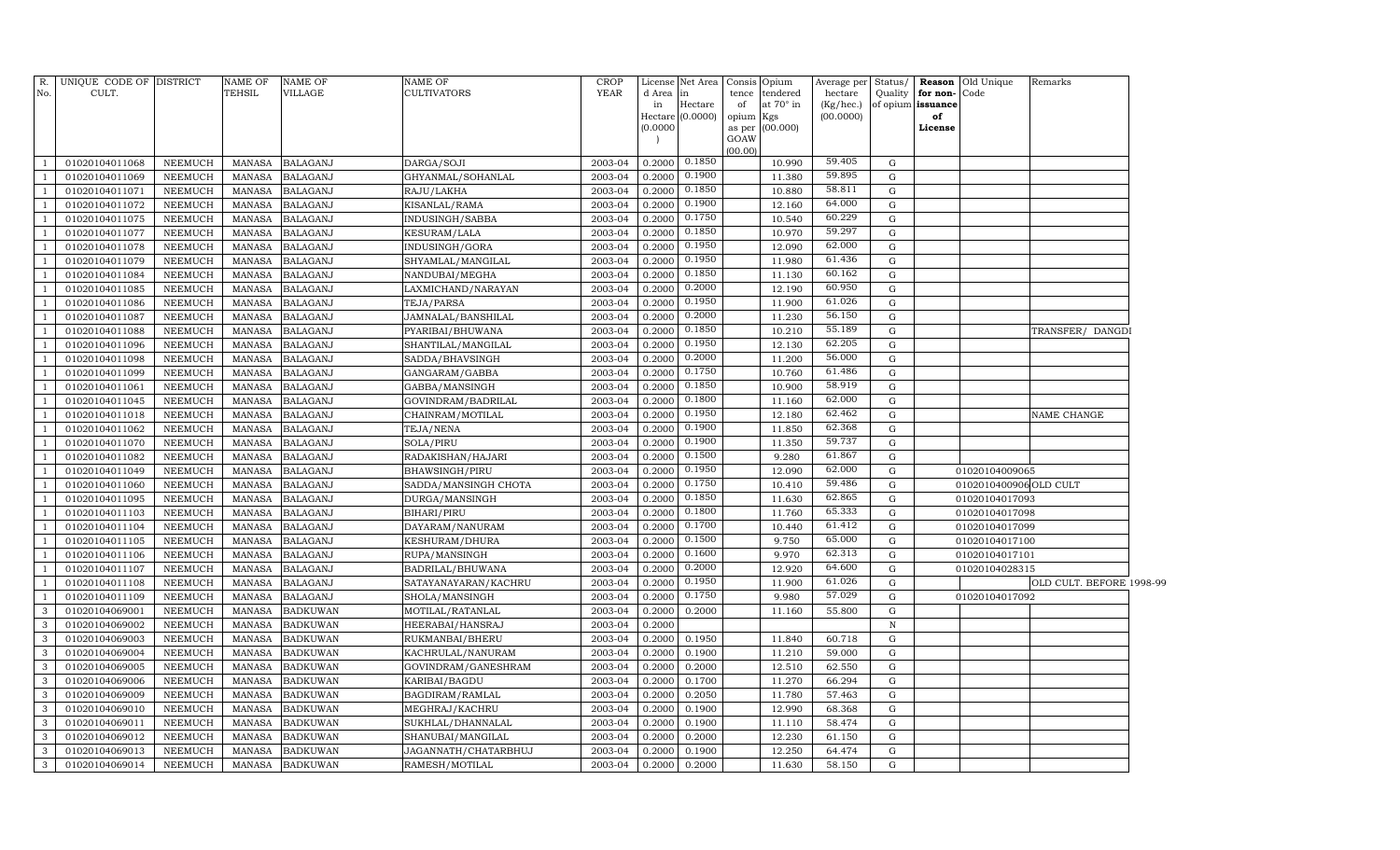| R.<br>No.    | UNIQUE CODE OF DISTRICT<br>CULT. |                | NAME OF<br><b>TEHSIL</b> | <b>NAME OF</b><br>VILLAGE | <b>NAME OF</b><br><b>CULTIVATORS</b> | CROP<br><b>YEAR</b> | License<br>d Area                    | Net Area<br>in   | Consis<br>tence | Opium<br>tendered | Average per<br>hectare | Status/<br>Quality | for non-          | <b>Reason</b> Old Unique<br>Code | Remarks |
|--------------|----------------------------------|----------------|--------------------------|---------------------------|--------------------------------------|---------------------|--------------------------------------|------------------|-----------------|-------------------|------------------------|--------------------|-------------------|----------------------------------|---------|
|              |                                  |                |                          |                           |                                      |                     | in                                   | Hectare          | of              | at 70° in         | (Kg/hec.)              |                    | of opium issuance |                                  |         |
|              |                                  |                |                          |                           |                                      |                     |                                      | Hectare (0.0000) | opium           | Kgs               | (00.0000)              |                    | of                |                                  |         |
|              |                                  |                |                          |                           |                                      |                     | (0.0000)<br>$\overline{\phantom{a}}$ |                  | as per<br>GOAW  | (00.000)          |                        |                    | License           |                                  |         |
|              |                                  |                |                          |                           |                                      |                     |                                      |                  | (00.00)         |                   |                        |                    |                   |                                  |         |
| 3            | 01020104069016                   | NEEMUCH        | <b>MANASA</b>            | <b>BADKUWAN</b>           | KISHANLAL/PRABHULAL                  | 2003-04             | 0.2000                               | 0.2050           |                 | 13.260            | 64.683                 | G                  |                   |                                  |         |
| 3            | 01020104069017                   | <b>NEEMUCH</b> | <b>MANASA</b>            | <b>BADKUWAN</b>           | KAMLABAI/PRABHU                      | 2003-04             | 0.2000                               | 0.1900           |                 | 11.230            | 59.105                 | G                  |                   |                                  |         |
| $\mathbf{3}$ | 01020104069018                   | <b>NEEMUCH</b> | <b>MANASA</b>            | <b>BADKUWAN</b>           | NANURAM/MOTILAL                      | 2003-04             | 0.2000                               | 0.2000           |                 | 12.160            | 60.800                 | G                  |                   |                                  |         |
| 3            | 01020104069019                   | <b>NEEMUCH</b> | <b>MANASA</b>            | <b>BADKUWAN</b>           | DINESH/BAGDIRAM                      | 2003-04             | 0.2000                               | 0.1900           |                 | 10.770            | 56.684                 | G                  |                   |                                  |         |
| 3            | 01020104069020                   | <b>NEEMUCH</b> | <b>MANASA</b>            | <b>BADKUWAN</b>           | RAMSINGH/NANURAM                     | 2003-04             | 0.2000                               | 0.1350           |                 | 8.910             | 66.000                 | G                  |                   |                                  |         |
| 3            | 01020104069021                   | <b>NEEMUCH</b> | <b>MANASA</b>            | <b>BADKUWAN</b>           | VISHRAM/MODA                         | 2003-04             | 0.2000                               | 0.1850           |                 | 11.780            | 63.676                 | G                  |                   |                                  |         |
| 3            | 01020104069022                   | <b>NEEMUCH</b> | <b>MANASA</b>            | <b>BADKUWAN</b>           | LILABAI/BHAGIRATH                    | 2003-04             | 0.2000                               | 0.1950           |                 | 11.940            | 61.231                 | G                  |                   |                                  |         |
| 3            | 01020104069024                   | <b>NEEMUCH</b> | <b>MANASA</b>            | <b>BADKUWAN</b>           | GHISIBAI/MADANLAL                    | 2003-04             | 0.2000                               | 0.2050           |                 | 11.980            | 58.439                 | G                  |                   |                                  |         |
| 3            | 01020104069025                   | <b>NEEMUCH</b> | <b>MANASA</b>            | <b>BADKUWAN</b>           | KAVARLAL/MOTI                        | 2003-04             | 0.2000                               | 0.2000           |                 | 11.800            | 59.000                 | G                  |                   |                                  |         |
| 3            | 01020104069026                   | <b>NEEMUCH</b> | <b>MANASA</b>            | <b>BADKUWAN</b>           | <b>BADRILAL/BAGDU</b>                | 2003-04             | 0.2000                               | 0.2000           |                 | 13.230            | 66.150                 | G                  |                   |                                  |         |
| 3            | 01020104069027                   | <b>NEEMUCH</b> | <b>MANASA</b>            | <b>BADKUWAN</b>           | BADRILAL/RAJARAM                     | 2003-04             | 0.2000                               | 0.2000           |                 | 11.270            | 56.350                 | $\mathbf G$        |                   |                                  |         |
| 3            | 01020104069028                   | <b>NEEMUCH</b> | <b>MANASA</b>            | <b>BADKUWAN</b>           | BHAVARLAL/CHUNNILAL                  | 2003-04             | 0.2000                               | 0.1950           |                 | 12.500            | 64.103                 | G                  |                   |                                  |         |
| 3            | 01020104069029                   | <b>NEEMUCH</b> | <b>MANASA</b>            | <b>BADKUWAN</b>           | DALU/KESHURAM                        | 2003-04             | 0.2000                               | 0.1950           |                 | 11.900            | 61.026                 | G                  |                   |                                  |         |
| 3            | 01020104069030                   | <b>NEEMUCH</b> | <b>MANASA</b>            | <b>BADKUWAN</b>           | BHAGATRAM/GOUTAM                     | 2003-04             | 0.2000                               | 0.2050           |                 | 12.510            | 61.024                 | G                  |                   |                                  |         |
| 3            | 01020104069033                   | <b>NEEMUCH</b> | <b>MANASA</b>            | <b>BADKUWAN</b>           | KANKUBAI/BHANWARLAL                  | 2003-04             | 0.2000                               | 0.2050           |                 | 13.040            | 63.610                 | $\mathbf G$        |                   |                                  |         |
| 3            | 01020104069034                   | <b>NEEMUCH</b> | <b>MANASA</b>            | <b>BADKUWAN</b>           | GONDIBAI/RAJMAL                      | 2003-04             | 0.2000                               | 0.2050           |                 | 12.620            | 61.561                 | G                  |                   |                                  |         |
| 3            | 01020104069035                   | <b>NEEMUCH</b> | <b>MANASA</b>            | <b>BADKUWAN</b>           | BHERULAL/RUGHNATH                    | 2003-04             | 0.2000                               | 0.1850           |                 | 11.010            | 59.514                 | G                  |                   |                                  |         |
| 3            | 01020104069036                   | <b>NEEMUCH</b> | <b>MANASA</b>            | <b>BADKUWAN</b>           | <b>BAGDU/KUKA</b>                    | 2003-04             | 0.2000                               | 0.1950           |                 | 11.170            | 57.282                 | G                  | 09                |                                  |         |
| 3            | 01020104069037                   | <b>NEEMUCH</b> | <b>MANASA</b>            | <b>BADKUWAN</b>           | RUKMANBAI/BHANWARLAL                 | 2003-04             | 0.2000                               | 0.1950           |                 | 12.240            | 62.769                 | G                  |                   |                                  |         |
| 3            | 01020104069039                   | <b>NEEMUCH</b> | <b>MANASA</b>            | <b>BADKUWAN</b>           | RATANLAL/PYARA                       | 2003-04             | 0.2000                               | 0.1900           |                 | 11.110            | 58.474                 | G                  |                   |                                  |         |
| 3            | 01020104069040                   | NEEMUCH        | <b>MANASA</b>            | <b>BADKUWAN</b>           | PRABHULAL/BHANWARLAL                 | 2003-04             | 0.2000                               | 0.2050           |                 | 11.950            | 58.293                 | G                  |                   |                                  |         |
| 3            | 01020104069042                   | <b>NEEMUCH</b> | MANASA                   | <b>BADKUWAN</b>           | RODIBAI/BAGDURAM                     | 2003-04             | 0.2000                               | 0.2100           |                 | 11.890            | 56.619                 | G                  |                   |                                  |         |
| 3            | 01020104069043                   | NEEMUCH        | <b>MANASA</b>            | <b>BADKUWAN</b>           | DALU/KISHOR                          | 2003-04             | 0.2000                               | 0.2000           |                 | 11.530            | 57.650                 | G                  |                   |                                  |         |
| 3            | 01020104069044                   | <b>NEEMUCH</b> | <b>MANASA</b>            | <b>BADKUWAN</b>           | SALAGRAM/MODA                        | 2003-04             | 0.2000                               | 0.1900           |                 | 11.790            | 62.053                 | G                  |                   |                                  |         |
| 3            | 01020104069045                   | <b>NEEMUCH</b> | <b>MANASA</b>            | <b>BADKUWAN</b>           | DHAPUBAI/SITARAM                     | 2003-04             | 0.2000                               | 0.1850           |                 | 11.530            | 62.324                 | G                  |                   |                                  |         |
| 3            | 01020104069046                   | <b>NEEMUCH</b> | <b>MANASA</b>            | <b>BADKUWAN</b>           | RATAN/BHANA                          | 2003-04             | 0.2000                               | 0.1900           |                 | 10.790            | 56.789                 | G                  |                   |                                  |         |
| 3            | 01020104069048                   | <b>NEEMUCH</b> | <b>MANASA</b>            | <b>BADKUWAN</b>           | SHANKAR/GOUTAM                       | 2003-04             | 0.2000                               | 0.1700           |                 | 10.270            | 60.412                 | G                  |                   |                                  |         |
| 3            | 01020104069049                   | <b>NEEMUCH</b> | <b>MANASA</b>            | <b>BADKUWAN</b>           | KISHANLAL/NANURAM                    | 2003-04             | 0.2000                               | 0.1800           |                 | 10.870            | 60.389                 | G                  |                   |                                  |         |
| 3            | 01020104069050                   | <b>NEEMUCH</b> | <b>MANASA</b>            | <b>BADKUWAN</b>           | KESARBAI/KANA                        | 2003-04             | 0.2000                               | 0.1850           |                 | 11.370            | 61.459                 | G                  |                   |                                  |         |
| 3            | 01020104069051                   | <b>NEEMUCH</b> | <b>MANASA</b>            | <b>BADKUWAN</b>           | RATANLAL/GOUTAM                      | 2003-04             | 0.2000                               | 0.1650           |                 | 9.420             | 57.091                 | G                  |                   |                                  |         |
| 3            | 01020104069052                   | <b>NEEMUCH</b> | <b>MANASA</b>            | <b>BADKUWAN</b>           | KAMLABAI/BADRI                       | 2003-04             | 0.2000                               | 0.1950           |                 | 12.780            | 65.538                 | G                  | 09                |                                  |         |
| 3            | 01020104069053                   | <b>NEEMUCH</b> | <b>MANASA</b>            | <b>BADKUWAN</b>           | PRABHULAL/BAGDU                      | 2003-04             | 0.2000                               | 0.2050           |                 | 11.600            | 56.585                 | G                  |                   |                                  |         |
| 3            | 01020104069054                   | <b>NEEMUCH</b> | <b>MANASA</b>            | <b>BADKUWAN</b>           | DHANNA/RUGHNATH                      | 2003-04             | 0.2000                               | 0.1950           |                 | 11.550            | 59.231                 | G                  |                   |                                  |         |
| 3            | 01020104069055                   | <b>NEEMUCH</b> | <b>MANASA</b>            | <b>BADKUWAN</b>           | DIDAR KHA/ALLAHBELI                  | 2003-04             | 0.2000                               | 0.1950           |                 | 13.460            | 69.026                 | G                  |                   |                                  |         |
| 3            | 01020104069056                   | <b>NEEMUCH</b> | <b>MANASA</b>            | <b>BADKUWAN</b>           | ISHAK MOH./ALLAHBELI                 | 2003-04             | 0.2000                               | 0.1950           |                 | 11.260            | 57.744                 | G                  |                   |                                  |         |
| 3            | 01020104069057                   | <b>NEEMUCH</b> | <b>MANASA</b>            | <b>BADKUWAN</b>           | MATHURALAL/GOUTAM                    | 2003-04             | 0.2000                               | 0.2100           |                 | 12.490            | 59.476                 | G                  |                   |                                  |         |
| 3            | 01020104069058                   | <b>NEEMUCH</b> | <b>MANASA</b>            | <b>BADKUWAN</b>           | RATANLAL/RAMAJI                      | 2003-04             | 0.2000                               | 0.1950           |                 | 11.480            | 58.872                 | G                  |                   |                                  |         |
| 3            | 01020104069059                   | <b>NEEMUCH</b> | <b>MANASA</b>            | <b>BADKUWAN</b>           | NANDLAL/MULCHAND                     | 2003-04             | 0.2000                               | 0.2000           |                 | 12.610            | 63.050                 | G                  |                   |                                  |         |
| 3            | 01020104069060                   | NEEMUCH        | <b>MANASA</b>            | <b>BADKUWAN</b>           | DHAKHIBAI/KISHANLAL                  | 2003-04             | 0.2000                               | 0.2000           |                 | 11.260            | 56.300                 | G                  |                   |                                  |         |
| 3            | 01020104069061                   | <b>NEEMUCH</b> | <b>MANASA</b>            | <b>BADKUWAN</b>           | DEVILAL/BHUWANIRAM                   | 2003-04             | 0.2000                               | 0.1950           |                 | 11.070            | 56.769                 | G                  |                   |                                  |         |
| 3            | 01020104069064                   | <b>NEEMUCH</b> | <b>MANASA</b>            | <b>BADKUWAN</b>           | SITARAM/NANURAM                      | 2003-04             | 0.2000                               | 0.2050           |                 | 13.610            | 66.390                 | $\mathbf G$        |                   |                                  |         |
| 3            | 01020104069066                   | <b>NEEMUCH</b> | <b>MANASA</b>            | <b>BADKUWAN</b>           | MATHURALAL/MOTI                      | 2003-04             | 0.2000                               | 0.2100           |                 | 12.910            | 61.476                 | G                  |                   |                                  |         |
| 3            | 01020104069067                   | <b>NEEMUCH</b> | <b>MANASA</b>            | <b>BADKUWAN</b>           | RAMESHCHANDRA/DEVILAL                | 2003-04             | 0.2000                               | 0.1850           |                 | 11.650            | 62.973                 | G                  |                   |                                  |         |
| $\mathbf{3}$ | 01020104069068                   | NEEMUCH        | MANASA                   | <b>BADKUWAN</b>           | BHONIBAI/MANGILAL                    | 2003-04             | 0.2000                               | 0.1800           |                 | 10.520            | 58.444                 | $\mathbf G$        |                   |                                  |         |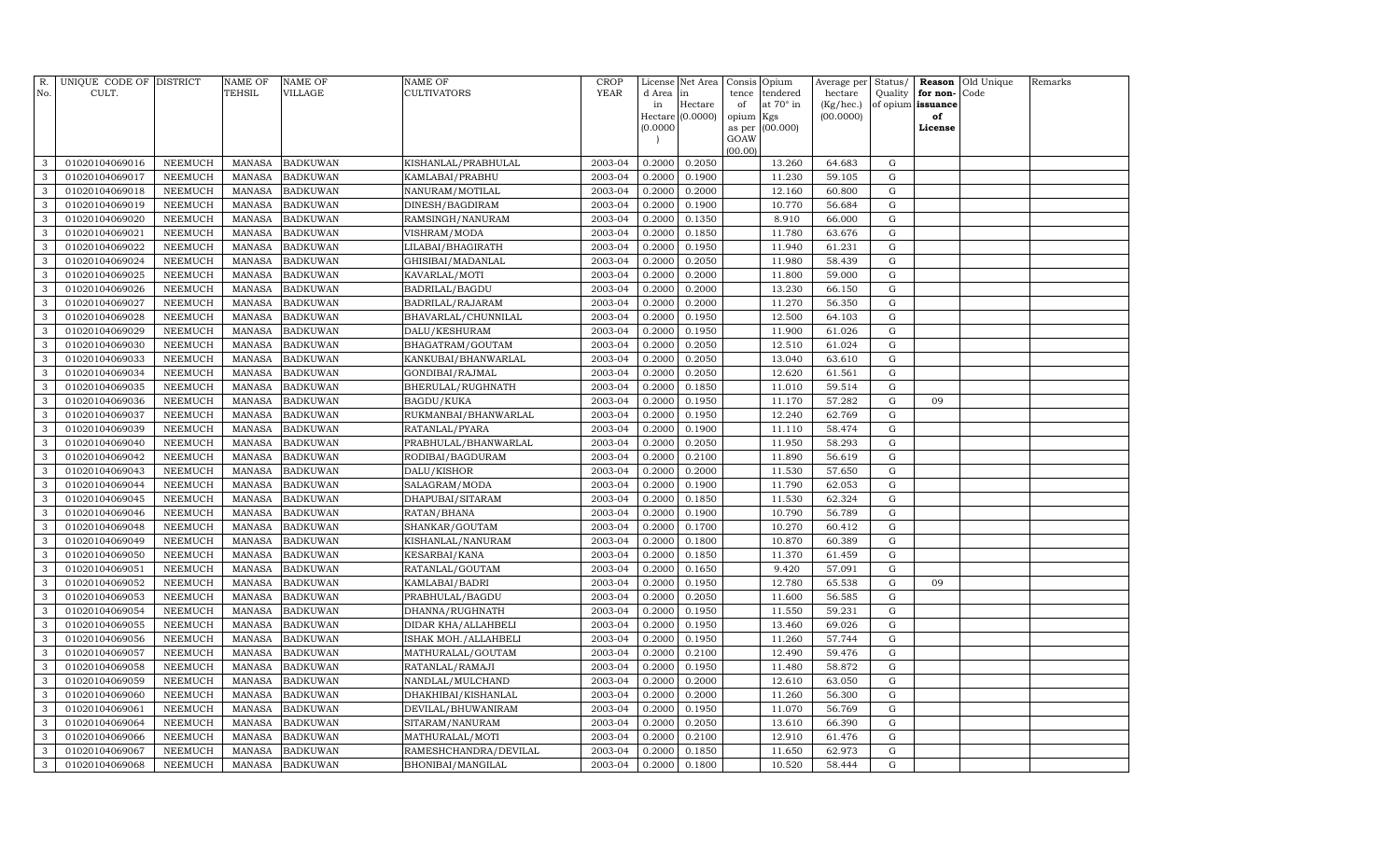| R.           | UNIQUE CODE OF DISTRICT |                | <b>NAME OF</b> | NAME OF            | NAME OF                 | <b>CROP</b> | License             | Net Area | Consis  | Opium                  | Average per | <b>Status</b> | Reason        | Old Unique     | Remarks                              |  |
|--------------|-------------------------|----------------|----------------|--------------------|-------------------------|-------------|---------------------|----------|---------|------------------------|-------------|---------------|---------------|----------------|--------------------------------------|--|
| No.          | CULT.                   |                | TEHSIL         | <b>VILLAGE</b>     | <b>CULTIVATORS</b>      | <b>YEAR</b> | d Area              | in       | tence   | tendered               | hectare     | Quality       | for non-      | Code           |                                      |  |
|              |                         |                |                |                    |                         |             | in                  | Hectare  | of      | at 70° in              | (Kg/hec.)   | of opium      | issuance      |                |                                      |  |
|              |                         |                |                |                    |                         |             | Hectare<br>(0.0000) | (0.0000) | opium   | Kgs<br>as per (00.000) | (00.0000)   |               | of<br>License |                |                                      |  |
|              |                         |                |                |                    |                         |             |                     |          | GOAW    |                        |             |               |               |                |                                      |  |
|              |                         |                |                |                    |                         |             |                     |          | (00.00) |                        |             |               |               |                |                                      |  |
| 3            | 01020104069071          | NEEMUCH        | <b>MANASA</b>  | <b>BADKUWAN</b>    | JAMANIBAI/LALJI         | 2003-04     | 0.2000              | 0.1900   |         | 11.800                 | 62.105      | G             |               |                |                                      |  |
| $\mathbf{3}$ | 01020104069070          | NEEMUCH        | <b>MANASA</b>  | <b>BADKUWAN</b>    | RAMESHCHANDRA/GANGARAM  | 2003-04     | 0.2000              | 0.1450   |         | 8.250                  | 56.897      | G             |               |                | TRANSFER/RATANPURA                   |  |
| 3            | 01020104069071          | <b>NEEMUCH</b> | <b>MANASA</b>  | <b>BADKUWAN</b>    | GANGARAM/KISHANLAL      | 2003-04     | 0.2000              | 0.2000   |         | 11.480                 | 57.400      | G             |               |                | TRANSFER/RATANPURA                   |  |
| 3            | 01020104069072          | <b>NEEMUCH</b> | <b>MANASA</b>  | <b>BADKUWAN</b>    | KANA/BHUVANA JI         | 2003-04     | 0.2000              | 0.2000   |         | 12.740                 | 63.700      | G             |               |                | TRANSFER/DHAKNI                      |  |
| 3            | 01020104069075          | <b>NEEMUCH</b> | <b>MANASA</b>  | <b>BADKUWAN</b>    | MANGIBAI/BHAVARLAL      | 2003-04     | 0.2000              | 0.1950   |         | 12.180                 | 62.462      | G             |               |                |                                      |  |
| 3            | 01020104069076          | NEEMUCH        | <b>MANASA</b>  | <b>BADKUWAN</b>    | KARIBAI/BALMUKUND       | 2003-04     | 0.2000              | 0.1850   |         | 12.180                 | 65.838      | G             |               |                | TRANSFER DEVRI KHAWASA               |  |
| 3            | 01020104069077          | <b>NEEMUCH</b> | <b>MANASA</b>  | <b>BADKUWAN</b>    | BHARATRAM/BAPULAL       | 2003-04     | 0.2000              | 0.1850   |         | 11.180                 | 60.432      | G             |               |                | TRANSFER/KHEDI                       |  |
| 3            | 01020104069080          | NEEMUCH        | <b>MANASA</b>  | <b>BADKUWAN</b>    | LACHIBAI/KHUMANSINGH    | 2003-04     | 0.2000              | 0.2000   |         | 12.500                 | 62.500      | G             |               |                | TRANSFER/MOKHAMPURA MAHAGHAND        |  |
| $\mathbf{3}$ | 01020104069080          | NEEMUCH        | <b>MANASA</b>  | <b>BADKUWAN</b>    | BHAGATRAM/DULICHAND     | 2003-04     | 0.2000              | 0.2000   |         | 11.920                 | 59.600      | G             |               |                | TRANSFER/BHADWA                      |  |
| 3            | 01020104069081          | NEEMUCH        | <b>MANASA</b>  | <b>BADKUWAN</b>    | KASTURIBAI/JAGANNATH    | 2003-04     | 0.2000              | 0.2100   |         | 13.380                 | 63.714      | G             |               |                |                                      |  |
| 3            | 01020104069082          | NEEMUCH        | <b>MANASA</b>  | <b>BADKUWAN</b>    | GOVINDSINGH/DEVISINGH   | 2003-04     | 0.2000              | 0.2050   |         | 12.220                 | 59.610      | G             |               |                | TRANSFER/RAYSINGHPURA                |  |
| $\mathbf{3}$ | 01020104069086          | <b>NEEMUCH</b> | <b>MANASA</b>  | <b>BADKUWAN</b>    | BHERULAL/PARTHA         | 2003-04     | 0.2000              | 0.2000   |         | 12.950                 | 64.750      | G             |               |                | TRANSFER/DEVRIKHAWASA                |  |
| 3            | 01020104069015          | <b>NEEMUCH</b> | <b>MANASA</b>  | <b>BADKUWAN</b>    | SHANKARLAL/GOPAL        | 2003-04     | 0.2000              | 0.1850   |         | 11.140                 | 60.216      | G             |               |                | TRANSFER/KHUSHALPURA                 |  |
| 3            | 01020104069041          | <b>NEEMUCH</b> | <b>MANASA</b>  | <b>BADKUWAN</b>    | DEVRAM/VARDICHAND       | 2003-04     | 0.2000              | 0.2100   |         | 12.470                 | 59.381      | G             |               |                |                                      |  |
| 3            | 01020104069089          | <b>NEEMUCH</b> | <b>MANASA</b>  | <b>BADKUWAN</b>    | BHAGATRAM/RAMLAL        | 2003-04     | 0.2000              | 0.2000   |         | 10.970                 | 54.850      | G             |               |                |                                      |  |
| 3            | 01020104069090          | NEEMUCH        | <b>MANASA</b>  | <b>BADKUWAN</b>    | BALVANTSINGH/DEVISINGH  | 2003-04     | 0.2000              | 0.1950   |         | 12.780                 | 65.538      | G             |               |                | TRANSFER/BARTHUN                     |  |
| $\mathbf{3}$ | 01020104069031          | <b>NEEMUCH</b> | <b>MANASA</b>  | <b>BADKUWAN</b>    | MODIRAM/JADAVCHAND      | 2003-04     | 0.2000              | 0.2000   |         | 12.510                 | 62.550      | G             |               |                | TRANSFER/TALAU                       |  |
| 3            | 01020104069091          | NEEMUCH        | <b>MANASA</b>  | <b>BADKUWAN</b>    | KALU/DEVA               | 2003-04     | 0.2000              | 0.2100   |         | 12.850                 | 61.190      | G             |               |                |                                      |  |
| $\mathbf{3}$ | 01020104069092          | NEEMUCH        | <b>MANASA</b>  | <b>BADKUWAN</b>    | KALURAM/SALAGRAM        | 2003-04     | 0.2000              | 0.2000   |         | 12.980                 | 64.900      | G             |               |                | TRANSFER/DEVRIKHAWASA                |  |
| 3            | 01020104069093          | NEEMUCH        | <b>MANASA</b>  | <b>BADKUWAN</b>    | RADHESYHAM/GOPAL        | 2003-04     | 0.2000              | 0.2000   |         | 11.910                 | 59.550      | G             |               |                | TRANSFER/MAHESHPURIYA                |  |
| 3            | 01020104069094          | NEEMUCH        | <b>MANASA</b>  | <b>BADKUWAN</b>    | NANDUBAI/PRABHULAL      | 2003-04     | 0.2000              | 0.1850   |         | 10.990                 | 59.405      | G             |               |                |                                      |  |
| 3            | 01020104069095          | <b>NEEMUCH</b> | <b>MANASA</b>  | <b>BADKUWAN</b>    | PRABHULAL/NANDA         | 2003-04     | 0.2000              | 0.1950   |         | 12.050                 | 61.795      | G             |               |                | TRANSFER/JALINER                     |  |
| 3            | 01020104069096          | <b>NEEMUCH</b> | <b>MANASA</b>  | <b>BADKUWAN</b>    | RUKMANIBAI/KASHIRAM     | 2003-04     | 0.2000              | 0.1950   |         | 11.820                 | 60.615      | G             |               |                | TRANSFER/BHATKHEDA                   |  |
| $\mathbf{3}$ | 01020104069097          | <b>NEEMUCH</b> | <b>MANASA</b>  | <b>BADKUWAN</b>    | NATHULAL/PRITHVIRAJ     | 2003-04     | 0.2000              | 0.1900   |         | 11.030                 | 58.053      | G             |               |                | TRANSFER/MANASA                      |  |
| $\mathbf{3}$ | 01020104069098          | <b>NEEMUCH</b> | <b>MANASA</b>  | <b>BADKUWAN</b>    | JAGANNATH/DEVA          | 2003-04     | 0.2000              | 0.2100   |         | 13.380                 | 63.714      | G             |               | 01020104074038 |                                      |  |
| $\mathbf{3}$ | 01020104069099          | NEEMUCH        | <b>MANASA</b>  | <b>BADKUWAN</b>    | BHERULAL/RATANLAL       | 2003-04     | 0.2000              | 0.1950   |         | 11.920                 | 61.128      | G             |               |                | TRANSFER/HASPUR                      |  |
| $\mathbf{3}$ | 01020104069100          | NEEMUCH        | <b>MANASA</b>  | <b>BADKUWAN</b>    | KESHURAM/SEVA           | 2003-04     | 0.2000              | 0.1550   |         | 9.990                  | 64.452      | G             |               |                | TRANSFER/MOKHAMPURA                  |  |
| $\mathbf{3}$ | 01020104069101          | <b>NEEMUCH</b> | <b>MANASA</b>  | <b>BADKUWAN</b>    | PRAHLAD/BHAGATRAM       | 2003-04     | 0.2000              | 0.1950   |         | 11.750                 | 60.256      | G             |               |                | 0102010407403 TRANSFER/THADOLI NMH-I |  |
| 3            | 01020104069102          | <b>NEEMUCH</b> | <b>MANASA</b>  | <b>BADKUWAN</b>    | RAMCHAND/BHAGATRAM      | 2003-04     | 0.2000              | 0.2050   |         | 12.530                 | 61.122      | G             |               |                | TRANSFER/KHERKHEDA                   |  |
| 3            | 01020104069103          | NEEMUCH        | <b>MANASA</b>  | <b>BADKUWAN</b>    | BHAVARLAL/LAXMICHAND    | 2003-04     | 0.2000              | 0.2050   |         | 12.080                 | 58.927      | G             |               |                | TRANSFER/BARKHEDAVEERPURIYA          |  |
| 3            | 01020104069104          | <b>NEEMUCH</b> | <b>MANASA</b>  | <b>BADKUWAN</b>    | DEVICHAND/KALUJI        | 2003-04     | 0.2000              | 0.1950   |         | 11.350                 | 58.205      | G             |               |                | TRASNFER/KHERKHEDA                   |  |
| $\mathbf{3}$ | 01020104069105          | <b>NEEMUCH</b> | <b>MANASA</b>  | <b>BADKUWAN</b>    | SAMADBAI/SAVAIRAM       | 2003-04     | 0.2000              | 0.2050   |         | 11.620                 | 56.683      | G             |               |                | TRANSFER/BADODIYABUJURG              |  |
| 3            | 01020104069106          | <b>NEEMUCH</b> | <b>MANASA</b>  | <b>BADKUWAN</b>    | PANNALAL/DEVA           | 2003-04     | 0.2000              | 0.1850   |         | 11.850                 | 64.054      | G             |               |                | TRANSFER/SUTHOD                      |  |
| $\mathbf{3}$ | 01020104069107          | NEEMUCH        | <b>MANASA</b>  | <b>BADKUWAN</b>    | NANDRAM/VARDA           | 2003-04     | 0.2000              | 0.1950   |         | 11.620                 | 59.590      | G             |               |                | TRANSFER/SUTHOD                      |  |
| 3            | 01020104069108          | <b>NEEMUCH</b> | <b>MANASA</b>  | <b>BADKUWAN</b>    | MANGILAL/SHOBHARAM      | 2003-04     | 0.2000              | 0.1950   |         | 12.020                 | 61.641      | G             |               |                | TRANSFER/MULTANPURA                  |  |
| $\mathbf{3}$ | 01020104069109          | NEEMUCH        | <b>MANASA</b>  | <b>BADKUWAN</b>    | KESHURAM/HARLAL         | 2003-04     | 0.2000              | 0.1850   |         | 11.580                 | 62.595      | G             |               |                | TRANSFER/SAWAN NMH-I                 |  |
| 3            | 01020104069110          | NEEMUCH        | <b>MANASA</b>  | <b>BADKUWAN</b>    | DHANRAJ/BHAVARLAL       | 2003-04     | 0.2000              | 0.2100   |         | 13.080                 | 62.286      | G             |               |                | 0102010408913TRANSFER/DETHAL         |  |
| $\mathbf{3}$ | 01020104095004          | NEEMUCH        | <b>MANASA</b>  | ARNIYA MALI        | RAMLAL/MODA             | 2003-04     | 0.2000              | 0.1500   |         | 8.800                  | 58.667      | G             |               |                |                                      |  |
| 3            | 01020104095006          | <b>NEEMUCH</b> | <b>MANASA</b>  | <b>ARNIYA MALI</b> | MADANSINGH/BHAVARSINGH  | 2003-04     | 0.2000              | 0.2050   |         | 10.940                 | 53.366      | G             | 04            |                | <b>ISSUED ON 2009-10</b>             |  |
| $\mathbf{3}$ | 01020104095011          | <b>NEEMUCH</b> | <b>MANASA</b>  | ARNIYA MALI        | BHAVARLAL/KALURAM       | 2003-04     | 0.2000              | 0.1850   |         | 10.030                 | 54.216      | G             |               |                |                                      |  |
| 3            | 01020104095012          | <b>NEEMUCH</b> | <b>MANASA</b>  | ARNIYA MALI        | BHAVARLAL/JODHA         | 2003-04     | 0.2000              | 0.2000   |         | 11.510                 | 57.550      | G             |               |                |                                      |  |
| $\mathbf{3}$ | 01020104095013          | NEEMUCH        | <b>MANASA</b>  | ARNIYA MALI        | MOTIRAM/NANURAM         | 2003-04     | 0.2000              | 0.1650   |         | 9.090                  | 55.091      | G             |               |                |                                      |  |
| 3            | 01020104095016          | NEEMUCH        | <b>MANASA</b>  | ARNIYA MALI        | KHUMANSINGH/GOBAR SINGH | 2003-04     | 0.2000              | 0.0600   |         | 3.750                  | 62.500      | G             |               |                |                                      |  |
| $\mathbf{3}$ | 01020104095018          | NEEMUCH        | <b>MANASA</b>  | <b>ARNIYA MALI</b> | PANNALAL/KAVARLAL       | 2003-04     | 0.2000              | 0.1850   |         | 10.260                 | 55.459      | G             |               |                |                                      |  |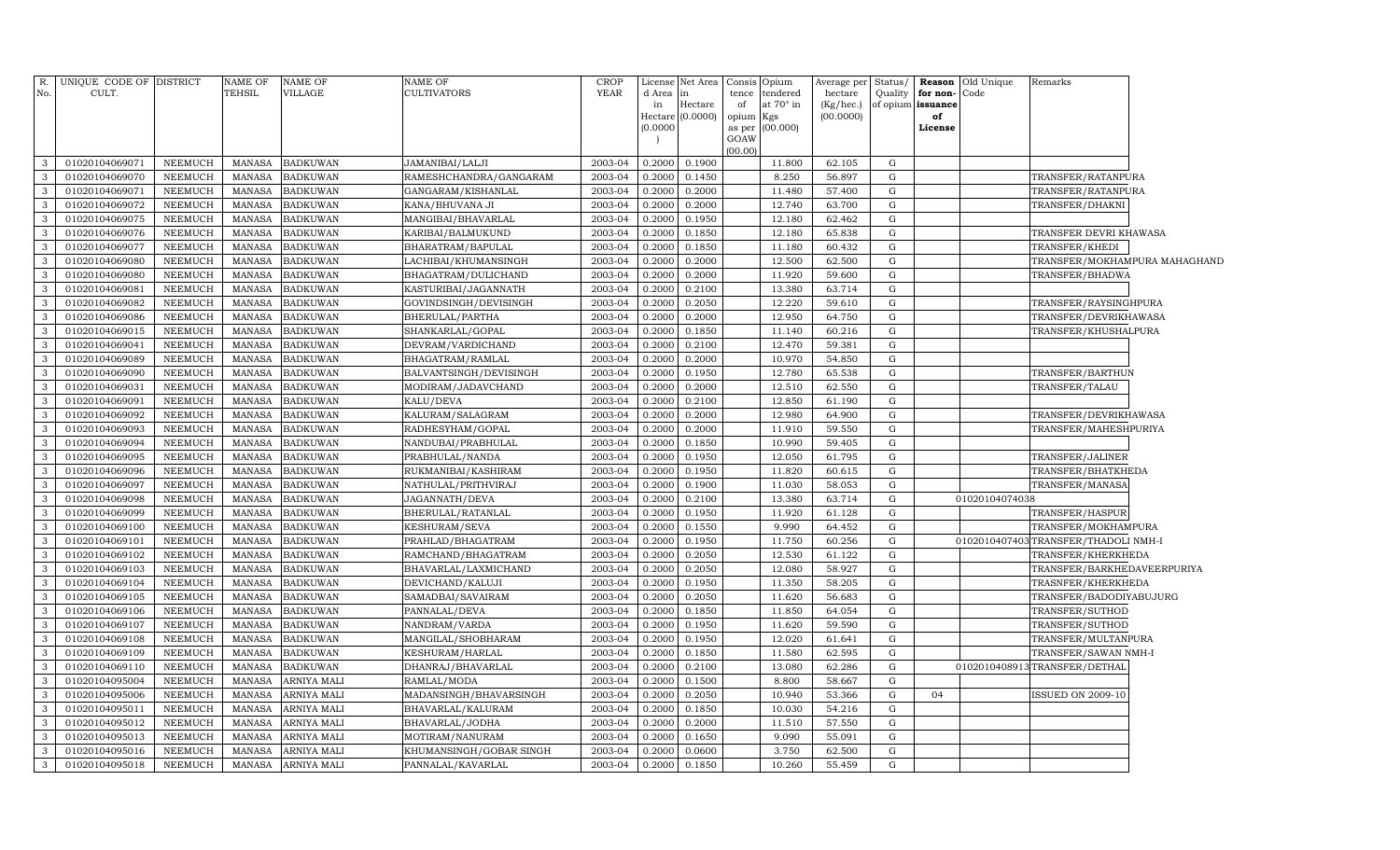| R.<br>No.      | UNIQUE CODE OF DISTRICT<br>CULT. |                | NAME OF<br><b>TEHSIL</b> | <b>NAME OF</b><br>VILLAGE | <b>NAME OF</b><br>CULTIVATORS | CROP<br><b>YEAR</b> | License<br>d Area<br>in | Net Area<br>in<br>Hectare | Consis<br>tence<br>of | Opium<br>tendered<br>at 70° in | Average per<br>hectare<br>(Kg/hec.) | Status/<br>Quality<br>of opium | Reason<br>for non-<br>issuance | Old Unique<br>Code | Remarks     |
|----------------|----------------------------------|----------------|--------------------------|---------------------------|-------------------------------|---------------------|-------------------------|---------------------------|-----------------------|--------------------------------|-------------------------------------|--------------------------------|--------------------------------|--------------------|-------------|
|                |                                  |                |                          |                           |                               |                     |                         | Hectare (0.0000)          | opium                 | Kgs                            | (00.0000)                           |                                | of                             |                    |             |
|                |                                  |                |                          |                           |                               |                     | (0.0000)                |                           | as per                | (00.000)                       |                                     |                                | License                        |                    |             |
|                |                                  |                |                          |                           |                               |                     |                         |                           | GOAW<br>(00.00)       |                                |                                     |                                |                                |                    |             |
| 3              | 01020104095019                   | NEEMUCH        | <b>MANASA</b>            | ARNIYA MALI               | RAMRATAN/BABULAL              | 2003-04             | 0.2000                  | 0.1250                    |                       | 7.070                          | 56.560                              | G                              |                                |                    |             |
| 3              | 01020104095026                   | <b>NEEMUCH</b> | <b>MANASA</b>            | ARNIYA MALI               | RUPSINGH/SWARUP SINGH         | 2003-04             | 0.2000                  | 0.1200                    |                       | 7.270                          | 60.583                              | G                              |                                |                    |             |
| 3              | 01020104095022                   | NEEMUCH        | MANASA                   | ARNIYA MALI               | BHOPAL SINGH/GOBARSINGH       | 2003-04             | 0.2000                  | 0.2000                    |                       | 11.430                         | 57.150                              | G                              |                                |                    |             |
| 3              | 01020104095025                   | NEEMUCH        | <b>MANASA</b>            | ARNIYA MALI               | KARULAL/KAVARLAL              | 2003-04             | 0.2000                  | 0.1950                    |                       | 9.410                          | 48.256                              | G                              | 04                             |                    |             |
| 3              | 01020104095027                   | NEEMUCH        | <b>MANASA</b>            | ARNIYA MALI               | RAMESHCHANDRA/KANHYALAL       | 2003-04             | 0.2000                  | 0.1500                    |                       | 8.820                          | 58.800                              | G                              |                                |                    |             |
| 3              | 01020104095028                   | <b>NEEMUCH</b> | <b>MANASA</b>            | ARNIYA MALI               | KAVARLAL/SITARAM MALI         | 2003-04             | 0.2000                  | 0.2100                    |                       | 12.450                         | 59.286                              | G                              |                                |                    |             |
| 3              | 01020104095029                   | <b>NEEMUCH</b> | <b>MANASA</b>            | ARNIYA MALI               | SAJJANSINGH/NIRBHESINGH       | 2003-04             | 0.2000                  | 0.2050                    |                       | 10.310                         | 50.293                              | $\mathbf G$                    | 04                             |                    |             |
| 3              | 01020104095030                   | NEEMUCH        | <b>MANASA</b>            | ARNIYA MALI               | RADHESHYAM/RAMLAL             | 2003-04             | 0.2000                  | 0.1850                    |                       | 10.340                         | 55.892                              | G                              |                                |                    |             |
| 3              | 01020104095031                   | NEEMUCH        | <b>MANASA</b>            | ARNIYA MALI               | KARULAL/NANURAM               | 2003-04             | 0.2000                  |                           |                       |                                |                                     | $\mathbf F$                    |                                |                    |             |
| 3              | 01020104095032                   | <b>NEEMUCH</b> | <b>MANASA</b>            | ARNIYA MALI               | UMRAVSINGH/RUPSINGH           | 2003-04             | 0.2000                  | 0.2000                    |                       | 11.650                         | 58.250                              | G                              |                                |                    |             |
| 3              | 01020104095033                   | <b>NEEMUCH</b> | <b>MANASA</b>            | ARNIYA MALI               | CHITARSINGH/SVARUPSINGH       | 2003-04             | 0.2000                  | 0.2000                    |                       | 11.820                         | 59.100                              | G                              |                                |                    |             |
| 3              | 01020104095036                   | <b>NEEMUCH</b> | <b>MANASA</b>            | ARNIYA MALI               | GHANSHYAM/MANGILAL            | 2003-04             | 0.2000                  |                           |                       |                                |                                     | $\mathbf F$                    |                                |                    |             |
| 3              | 01020104095037                   | NEEMUCH        | <b>MANASA</b>            | ARNIYA MALI               | NAVALSINGH/BHAVAR             | 2003-04             | 0.2000                  |                           |                       |                                |                                     | $_{\rm F}$                     |                                |                    |             |
| 3              | 01020104095038                   | <b>NEEMUCH</b> | <b>MANASA</b>            | ARNIYA MALI               | MOHANLAL/NANURAM              | 2003-04             | 0.2000                  | 0.1800                    |                       | 10.300                         | 57.222                              | G                              |                                |                    |             |
| $\mathbf{3}$   | 01020104095042                   | <b>NEEMUCH</b> | <b>MANASA</b>            | ARNIYA MALI               | SHYAMDAS/MOTIDAS              | 2003-04             | 0.2000                  |                           |                       |                                |                                     | $\mathbf F$                    |                                |                    |             |
| 3              | 01020104095043                   | <b>NEEMUCH</b> | <b>MANASA</b>            | ARNIYA MALI               | LALSINGH/BHAVARLAL            | 2003-04             | 0.2000                  | 0.1800                    |                       | 10.690                         | 59.389                              | G                              |                                |                    |             |
| $\mathbf{3}$   | 01020104095045                   | <b>NEEMUCH</b> | <b>MANASA</b>            | ARNIYA MALI               | GOVIND SINGH/KALUSINGH        | 2003-04             | 0.2000                  | 0.2050                    |                       | 11.230                         | 54.780                              | $\mathbf G$                    |                                |                    |             |
| $\mathbf{3}$   | 01020104095047                   | <b>NEEMUCH</b> | <b>MANASA</b>            | ARNIYA MALI               | DASHRATH/BHUVANIRAM           | 2003-04             | 0.2000                  | 0.0950                    |                       | 5.450                          | 57.368                              | G                              |                                |                    |             |
| 3              | 01020104095050                   | NEEMUCH        | <b>MANASA</b>            | ARNIYA MALI               | GANGARAM/CHATRU               | 2003-04             | 0.2000                  | 0.2000                    |                       | 11.360                         | 56.800                              | G                              |                                |                    |             |
| 3              | 01020104095051                   | <b>NEEMUCH</b> | <b>MANASA</b>            | ARNIYA MALI               | SVARUPSINGH/KESHARSINGH       | 2003-04             | 0.2000                  | 0.1800                    |                       | 10.610                         | 58.944                              | G                              |                                |                    |             |
| 3              | 01020104095052                   | <b>NEEMUCH</b> | <b>MANASA</b>            | ARNIYA MALI               | RADHABAI/KACHRULAL            | 2003-04             | 0.2000                  | 0.1950                    |                       | 9.490                          | 48.667                              | G                              | 04                             |                    |             |
| 3              | 01020104095053                   | <b>NEEMUCH</b> | <b>MANASA</b>            | ARNIYA MALI               | BHAVANIRAM/NANURAM            | 2003-04             | 0.2000                  | 0.0950                    |                       | 5.450                          | 57.368                              | G                              |                                |                    |             |
| $\mathbf{3}$   | 01020104095054                   | <b>NEEMUCH</b> | <b>MANASA</b>            | ARNIYA MALI               | SATYANARAYAN/BHAVARLAL        | 2003-04             | 0.2000                  | 0.1900                    |                       | 3.820                          | 20.105                              | G                              | 04                             |                    |             |
| 3              | 01020104095059                   | <b>NEEMUCH</b> | <b>MANASA</b>            | ARNIYA MALI               | NANDLAL/CHUNNILAL             | 2003-04             | 0.2000                  | 0.2000                    |                       | 11.740                         | 58.700                              | G                              |                                |                    |             |
| 3              | 01020104095060                   | <b>NEEMUCH</b> | <b>MANASA</b>            | ARNIYA MALI               | SULTAN SINGH/RAMSINGH         | 2003-04             | 0.2000                  | 0.1100                    |                       | 6.390                          | 58.091                              | $\mathbf G$                    |                                |                    |             |
| $\mathbf{3}$   | 01020104095062                   | <b>NEEMUCH</b> | <b>MANASA</b>            | ARNIYA MALI               | AMARLAL/DHANNA                | 2003-04             | 0.2000                  | 0.1050                    |                       | 6.220                          | 59.238                              | $\mathbf G$                    |                                |                    |             |
| $\mathbf{3}$   | 01020104095065                   | <b>NEEMUCH</b> | <b>MANASA</b>            | ARNIYA MALI               | KALU SINGH/KISHAN SINGH       | 2003-04             | 0.2000                  |                           |                       |                                |                                     | $\mathbf F$                    |                                |                    |             |
| 3              | 01020104095069                   | <b>NEEMUCH</b> | <b>MANASA</b>            | ARNIYA MALI               | RAMCHANDRA/SHIVRAM            | 2003-04             | 0.2000                  | 0.1950                    |                       | 11.060                         | 56.718                              | $\mathbf G$                    |                                |                    |             |
| 3              | 01020104095003                   | <b>NEEMUCH</b> | <b>MANASA</b>            | ARNIYA MALI               | BHUVANILAL/UDA                | 2003-04             | 0.2000                  | 0.1150                    |                       | 5.680                          | 49.391                              | G                              | 04                             |                    |             |
| 3              | 01020104095001                   | <b>NEEMUCH</b> | <b>MANASA</b>            | ARNIYA MALI               | LALURAM/BHERULAL              | 2003-04             | 0.2000                  | 0.1000                    |                       | 5.780                          | 57.800                              | G                              |                                |                    |             |
| $\mathbf{3}$   | 01020104095002                   | <b>NEEMUCH</b> | <b>MANASA</b>            | ARNIYA MALI               | BAGDIRAM/BHAVARLAL            | 2003-04             | 0.2000                  |                           |                       |                                |                                     | $_{\rm F}$                     |                                |                    |             |
| 3              | 01020104095070                   | <b>NEEMUCH</b> | <b>MANASA</b>            | ARNIYA MALI               | GIRVARSINGH/MANSINGH          | 2003-04             | 0.2000                  | 0.2000                    |                       | 10.900                         | 54.500                              | $\mathbf G$                    |                                |                    |             |
| 3              | 01020104095071                   | <b>NEEMUCH</b> | <b>MANASA</b>            | ARNIYA MALI               | KAMLABAI/BHAVARSINGH          | 2003-04             | 0.2000                  | 0.1800                    |                       | 8.580                          | 47.667                              | G                              | 04                             |                    |             |
| $\overline{2}$ | 01020104035001                   | <b>NEEMUCH</b> | <b>MANASA</b>            | ARNIYA CHANDRAWAT         | GORA/DURGA                    | 2003-04             | 0.2000                  | 0.1950                    |                       | 11.240                         | 57.641                              | G                              |                                |                    |             |
| $\overline{a}$ | 01020104035002                   | <b>NEEMUCH</b> | <b>MANASA</b>            | ARNIYA CHANDRAWAT         | LAXMIBAI/GANGARAM             | 2003-04             | 0.2000                  | 0.1950                    |                       | 12.070                         | 61.897                              | G                              |                                |                    |             |
| $\overline{a}$ | 01020104035003                   | <b>NEEMUCH</b> | <b>MANASA</b>            | ARNIYA CHANDRAWAT         | NANDUBAI/GABBA                | 2003-04             | 0.2000                  | 0.1950                    |                       | 12.160                         | 62.359                              | G                              |                                |                    |             |
| $\overline{a}$ | 01020104035005                   | <b>NEEMUCH</b> | <b>MANASA</b>            | ARNIYA CHANDRAWAT         | MANGU/BRIJBHAN                | 2003-04             | 0.2000                  | 0.1650                    |                       | 9.760                          | 59.152                              | $\mathbf G$                    |                                |                    |             |
| $\overline{a}$ | 01020104035006                   | <b>NEEMUCH</b> | <b>MANASA</b>            | ARNIYA CHANDRAWAT         | SADDA/DURGA                   | 2003-04             | 0.2000                  | 0.1900                    |                       | 12.510                         | 65.842                              | $\mathbf G$                    |                                |                    |             |
| $\overline{a}$ | 01020104035008                   | <b>NEEMUCH</b> | <b>MANASA</b>            | ARNIYA CHANDRAWAT         | MATHRIBAI/TEJA                | 2003-04             | 0.2000                  | 0.2000                    |                       | 11.930                         | 59.650                              | $\mathbf G$                    |                                |                    |             |
| $\overline{2}$ | 01020104035009                   | <b>NEEMUCH</b> | <b>MANASA</b>            | ARNIYA CHANDRAWAT         | BHANWARIBAI/SHOJI             | 2003-04             | 0.2000                  | 0.1950                    |                       | 11.790                         | 60.462                              | $\mathbf G$                    |                                |                    |             |
| $\overline{a}$ | 01020104035010                   | <b>NEEMUCH</b> | <b>MANASA</b>            | ARNIYA CHANDRAWAT         | RATANLAL/KALU                 | 2003-04             | 0.2000                  | 0.2000                    |                       | 12.000                         | 60.000                              | G                              |                                |                    |             |
| $\overline{2}$ | 01020104035011                   | <b>NEEMUCH</b> | <b>MANASA</b>            | ARNIYA CHANDRAWAT         | NATHU/BRIJBHAN                | 2003-04             | 0.2000                  | 0.1950                    |                       | 11.600                         | 59.487                              | $\mathbf G$                    |                                |                    |             |
| $\overline{a}$ | 01020104035012                   | <b>NEEMUCH</b> | <b>MANASA</b>            | ARNIYA CHANDRAWAT         | MANGILAL/HEMA                 | 2003-04             | 0.2000                  | 0.1800                    |                       | 10.410                         | 57.833                              | G                              |                                |                    | NAME CHANGE |
| $\overline{a}$ | 01020104035013                   | NEEMUCH        | MANASA                   | ARNIYA CHANDRAWAT         | SWAROOPIBAI/BHAGGA            | 2003-04             | 0.2000                  | 0.0950                    |                       | 5.970                          | 62.842                              | $\mathbf G$                    |                                |                    |             |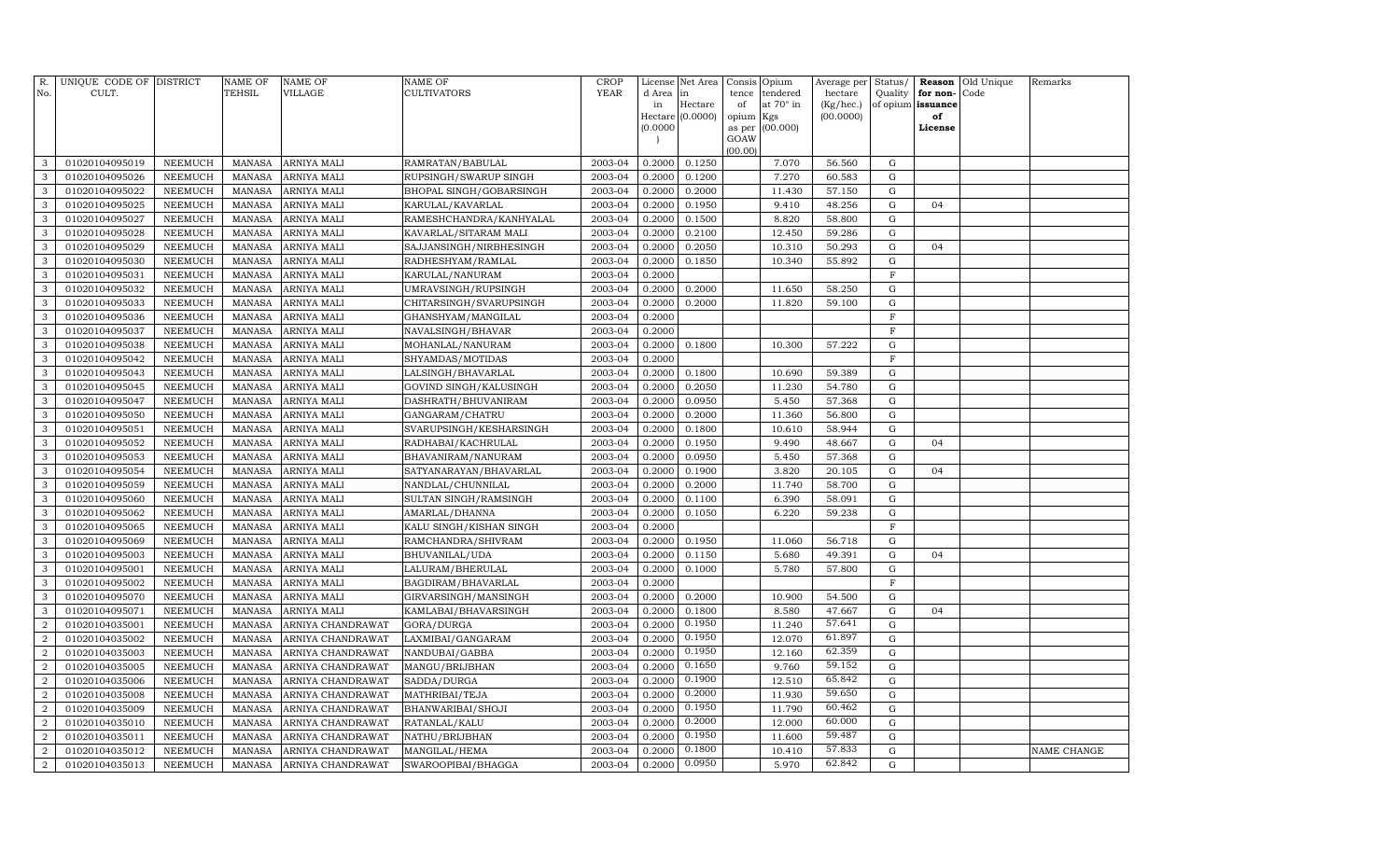| No.                     | R. UNIQUE CODE OF DISTRICT<br>CULT. |                                  | <b>NAME OF</b><br>TEHSIL       | <b>NAME OF</b><br><b>VILLAGE</b>           | <b>NAME OF</b><br><b>CULTIVATORS</b> | CROP<br><b>YEAR</b> | d Area           | License Net Area Consis Opium<br>in | tence           | tendered         | hectare          |             | Quality for non-Code | Average per Status / Reason Old Unique | Remarks                           |  |
|-------------------------|-------------------------------------|----------------------------------|--------------------------------|--------------------------------------------|--------------------------------------|---------------------|------------------|-------------------------------------|-----------------|------------------|------------------|-------------|----------------------|----------------------------------------|-----------------------------------|--|
|                         |                                     |                                  |                                |                                            |                                      |                     | in               | Hectare                             | of              | at $70^\circ$ in | (Kg/hec.)        |             | of opium issuance    |                                        |                                   |  |
|                         |                                     |                                  |                                |                                            |                                      |                     |                  | Hectare (0.0000)                    | opium Kgs       |                  | (00.0000)        |             | of                   |                                        |                                   |  |
|                         |                                     |                                  |                                |                                            |                                      |                     | (0.0000)         |                                     |                 | as per (00.000)  |                  |             | License              |                                        |                                   |  |
|                         |                                     |                                  |                                |                                            |                                      |                     |                  |                                     | GOAW<br>(00.00) |                  |                  |             |                      |                                        |                                   |  |
| $\overline{a}$          | 01020104035014                      | NEEMUCH                          | MANASA                         | ARNIYA CHANDRAWAT                          | RUPA/LALA                            | 2003-04             | 0.2000           | 0.2000                              |                 | 11.610           | 58.050           | G           |                      |                                        |                                   |  |
| $\overline{2}$          | 01020104035015                      | NEEMUCH                          | MANASA                         | ARNIYA CHANDRAWAT                          | KANIRAM/LALA                         | 2003-04             | 0.2000           | 0.2000                              |                 | 12.540           | 62.700           | G           |                      |                                        |                                   |  |
| $\overline{a}$          | 01020104035017                      | NEEMUCH                          | <b>MANASA</b>                  | ARNIYA CHANDRAWAT                          | MANNALAL/SHOJI                       | 2003-04             | 0.2000           | 0.1600                              |                 | 9.480            | 59.250           | G           |                      |                                        |                                   |  |
| $\overline{2}$          | 01020104035018                      | NEEMUCH                          | <b>MANASA</b>                  | ARNIYA CHANDRAWAT                          | MATHRIBAI/GORA                       | 2003-04             | 0.2000           | 0.2050                              |                 | 12.110           | 59.073           | G           |                      |                                        |                                   |  |
| $\overline{a}$          | 01020104035019                      | NEEMUCH                          | <b>MANASA</b>                  | ARNIYA CHANDRAWAT                          | DURGA/PARTHA                         | 2003-04             | 0.2000           | 0.2000                              |                 | 11.790           | 58.950           | G           |                      |                                        |                                   |  |
| $\overline{2}$          | 01020104035020                      | NEEMUCH                          | <b>MANASA</b>                  | ARNIYA CHANDRAWAT                          | AMARSINGH/MANGILAL                   | 2003-04             | 0.2000           | 0.1900                              |                 | 10.970           | 57.737           | G           |                      |                                        |                                   |  |
| $\overline{2}$          | 01020104035021                      | NEEMUCH                          | <b>MANASA</b>                  | ARNIYA CHANDRAWAT                          | PANNALAL/CHATRA                      | 2003-04             | 0.2000           | 0.1900                              |                 | 11.640           | 61.263           | G           |                      |                                        |                                   |  |
| $\overline{a}$          | 01020104035023                      | NEEMUCH                          | <b>MANASA</b>                  | ARNIYA CHANDRAWAT                          | AMARSINGH/GORILAL                    | 2003-04             | 0.2000           | 0.1950                              |                 | 11.580           | 59.385           | G           |                      |                                        |                                   |  |
| $\overline{2}$          | 01020104035024                      | NEEMUCH                          | <b>MANASA</b>                  | ARNIYA CHANDRAWAT                          | RAJMAL/RAMA                          | 2003-04             | 0.2000           | 0.2000                              |                 | 11.000           | 55.000           | G           |                      |                                        |                                   |  |
| $\overline{a}$          | 01020104035025                      | NEEMUCH                          | <b>MANASA</b>                  | ARNIYA CHANDRAWAT                          | JEEVA/BHERA                          | 2003-04             | 0.2000           | 0.2000                              |                 | 11.940           | 59.700           | G           |                      |                                        |                                   |  |
| $\overline{2}$          | 01020104035026                      | NEEMUCH                          | <b>MANASA</b>                  | ARNIYA CHANDRAWAT                          | GORILAL/RUPA                         | 2003-04             | 0.2000           | 0.1900                              |                 | 12.130           | 63.842           | G           |                      |                                        |                                   |  |
| $\overline{2}$          | 01020104035028                      | NEEMUCH                          | <b>MANASA</b>                  | ARNIYA CHANDRAWAT                          | MANNALAL/NAGGA                       | 2003-04             | 0.2000           | 0.1950                              |                 | 12.600           | 64.615           | $\mathbf G$ |                      |                                        |                                   |  |
| $\overline{a}$          | 01020104035029                      | NEEMUCH                          | <b>MANASA</b>                  | ARNIYA CHANDRAWAT                          | SURAJMAL/DURGA                       | 2003-04             | 0.2000           | 0.1950                              |                 | 11.340           | 58.154           | $\mathbf G$ |                      |                                        |                                   |  |
| $\overline{a}$          | 01020104035030                      | NEEMUCH                          | <b>MANASA</b>                  | ARNIYA CHANDRAWAT                          | HEERALAL/HAJARI                      | 2003-04             | 0.2000           | 0.1900                              |                 | 11.740           | 61.789           | G           |                      |                                        |                                   |  |
| $\overline{2}$          | 01020104035032                      | NEEMUCH                          | <b>MANASA</b>                  | ARNIYA CHANDRAWAT                          | BANSHILAL/BHAGIRATH                  | 2003-04             | 0.2000           | 0.1650                              |                 | 10.800           | 65.455           | G           |                      |                                        |                                   |  |
| $\overline{a}$          | 01020104035034                      | NEEMUCH                          | <b>MANASA</b>                  | ARNIYA CHANDRAWAT                          | PARASRAM/RUPA                        | 2003-04             | 0.2000           | 0.1900                              |                 | 10.930           | 57.526           | G           |                      |                                        |                                   |  |
| $\overline{2}$          | 01020104035035                      | NEEMUCH                          | <b>MANASA</b>                  | ARNIYA CHANDRAWAT                          | MANGU/LALA                           | 2003-04             | 0.2000           | 0.2000                              |                 | 12.360           | 61.800           | G           |                      |                                        |                                   |  |
| $\overline{2}$          | 01020104035036                      | <b>NEEMUCH</b>                   | <b>MANASA</b>                  | ARNIYA CHANDRAWAT                          | SWAROOPIBAI/BHERA                    | 2003-04             | 0.2000           | 0.1800                              |                 | 11.060           | 61.444           | G           |                      |                                        |                                   |  |
| $\overline{2}$          | 01020104035037                      | <b>NEEMUCH</b>                   | <b>MANASA</b>                  | ARNIYA CHANDRAWAT                          | SAJANIBAI/KANIRAM                    | 2003-04             | 0.2000           | 0.2000                              |                 | 11.630           | 58.150           | ${\rm G}$   |                      |                                        |                                   |  |
| $\overline{2}$          | 01020104035007                      | <b>NEEMUCH</b>                   | <b>MANASA</b>                  | ARNIYA CHANDRAWAT                          | DURGA/CHATRA                         | 2003-04             | 0.2000           | 0.2000                              |                 | 11.570           | 57.850           | G           |                      |                                        |                                   |  |
| $\overline{2}$          | 01020104035022                      | NEEMUCH                          | <b>MANASA</b>                  | ARNIYA CHANDRAWAT                          | JAGDISH/KANIRAM                      | 2003-04             | 0.2000           | 0.1900                              |                 | 10.730           | 56.474           | ${\rm G}$   |                      | 01020104116053                         |                                   |  |
| $\overline{2}$          | 01020104035038                      | <b>NEEMUCH</b>                   | <b>MANASA</b>                  | ARNIYA CHANDRAWAT                          | CHANDARBAI/UDAJI GAYARI              | 2003-04             | 0.2000           | 0.1950                              |                 | 10.800           | 55.385           | G           |                      |                                        | 0102010416601 TRANSFER/ DUDHLAI   |  |
| $\overline{2}$          | 01020104035039                      | <b>NEEMUCH</b>                   | <b>MANASA</b>                  | ARNIYA CHANDRAWAT                          | GUJARIBAI/MANGU                      | 2003-04             | 0.2000           | 0.2000                              |                 | 11.800           | 59.000           | G           |                      |                                        |                                   |  |
| $\overline{2}$          | 01020104035040                      | NEEMUCH                          | <b>MANASA</b>                  | ARNIYA CHANDRAWAT                          | RAMESHCHAND/MANGILAL                 | 2003-04             | 0.2000           | 0.1950                              |                 | 11.140           | 57.128           | G           |                      |                                        | TRANSFER/ ABAKHEDI MDS IIIMDS-III |  |
| 3                       | 01020104092002                      | NEEMUCH                          | <b>MANASA</b>                  | <b>ANTRI BUJURG</b>                        | BAPULAL/DULICHANDRA                  | 2003-04             | 0.2000           | 0.1900                              |                 | 10.040           | 52.842           | G           | 04                   |                                        | <b>ISSUED ON 2016-17</b>          |  |
| 3                       | 01020104092004                      | <b>NEEMUCH</b>                   | <b>MANASA</b>                  | <b>ANTRI BUJURG</b>                        | BANSHILAL/DHURA                      | 2003-04             | 0.2000           | 0.2000                              |                 | 12.430           | 62.150           | G           |                      |                                        |                                   |  |
| 3                       | 01020104092006                      | <b>NEEMUCH</b>                   | <b>MANASA</b>                  | <b>ANTRI BUJURG</b>                        | DHAPUBAI/MANGILAL                    | 2003-04             | 0.2000           | 0.1750                              |                 | 12.490           | 71.371           | G           |                      |                                        |                                   |  |
| -3                      | 01020104092008                      | NEEMUCH                          | <b>MANASA</b>                  | <b>ANTRI BUJURG</b>                        | MANGILAL/NANURAM BRAHMAN             | 2003-04             | 0.2000           | 0.2050                              |                 | 13.040           | 63.610           | G           |                      |                                        |                                   |  |
| 3<br>3                  | 01020104092009                      | <b>NEEMUCH</b>                   | <b>MANASA</b>                  | <b>ANTRI BUJURG</b>                        | BADRILAL/RAMLAL                      | 2003-04<br>2003-04  | 0.2000<br>0.2000 | 0.2000                              |                 | 13.180<br>13.100 | 65.900<br>63.902 | G<br>G      |                      |                                        |                                   |  |
| 3                       | 01020104092010<br>01020104092011    | <b>NEEMUCH</b><br><b>NEEMUCH</b> | <b>MANASA</b><br><b>MANASA</b> | <b>ANTRI BUJURG</b><br><b>ANTRI BUJURG</b> | RAMPRASAD/BHERULAL<br>CHATRA/DEVA    | 2003-04             | 0.2000           | 0.2050<br>0.2000                    |                 | 12.170           | 60.850           | G           |                      |                                        |                                   |  |
| -3                      | 01020104092012                      | <b>NEEMUCH</b>                   | <b>MANASA</b>                  | <b>ANTRI BUJURG</b>                        | SHIVSINGH/BHAWANISINGH               | 2003-04             | 0.2000           | 0.2000                              |                 | 12.010           | 60.050           | G           |                      |                                        |                                   |  |
| 3                       | 01020104092013                      | <b>NEEMUCH</b>                   | <b>MANASA</b>                  | <b>ANTRI BUJURG</b>                        | NARAYANSINGH/PRATAPSINGH             | 2003-04             | 0.2000           | 0.2050                              |                 | 12.760           | 62.244           | G           |                      |                                        |                                   |  |
| 3                       | 01020104092014                      | <b>NEEMUCH</b>                   | <b>MANASA</b>                  | <b>ANTRI BUJURG</b>                        | GHYANMAL/SHANTILAL                   | 2003-04             | 0.2000           | 0.1600                              |                 | 10.890           | 68.063           | G           |                      |                                        |                                   |  |
| $\overline{\mathbf{3}}$ | 01020104092016                      | <b>NEEMUCH</b>                   | <b>MANASA</b>                  | <b>ANTRI BUJURG</b>                        | GOPAL/RUGHNATH                       | 2003-04             | 0.2000           | 0.1900                              |                 | 12.300           | 64.737           | ${\rm G}$   |                      |                                        |                                   |  |
| $\overline{3}$          | 01020104092017                      | <b>NEEMUCH</b>                   | <b>MANASA</b>                  | <b>ANTRI BUJURG</b>                        | MANNALAL/NARAYAN                     | 2003-04             | 0.2000           | 0.2000                              |                 | 13.650           | 68.250           | G           |                      |                                        |                                   |  |
| $\overline{\mathbf{3}}$ | 01020104092018                      | <b>NEEMUCH</b>                   | <b>MANASA</b>                  | <b>ANTRI BUJURG</b>                        | LAXMINARAYAN/GOPAL                   | 2003-04             | 0.2000           | 0.1900                              |                 | 10.450           | 55.000           | ${\rm G}$   |                      |                                        |                                   |  |
| $\overline{3}$          | 01020104092020                      | <b>NEEMUCH</b>                   | <b>MANASA</b>                  | <b>ANTRI BUJURG</b>                        | BABULAL/GOPAL                        | 2003-04             | 0.2000           | 0.2000                              |                 | 13.050           | 65.250           | ${\rm G}$   |                      |                                        |                                   |  |
| $\overline{3}$          | 01020104092021                      | NEEMUCH                          | <b>MANASA</b>                  | <b>ANTRI BUJURG</b>                        | SHIVRAM/RUGHNATH                     | 2003-04             | 0.2000           |                                     |                 |                  |                  | $\mathbf F$ |                      |                                        |                                   |  |
| $\overline{3}$          | 01020104092022                      | <b>NEEMUCH</b>                   | <b>MANASA</b>                  | <b>ANTRI BUJURG</b>                        | RAHIMBAKSH/CHANDKHAN                 | 2003-04             | 0.2000           | 0.2000                              |                 | 12.680           | 63.400           | G           |                      |                                        |                                   |  |
| $\overline{3}$          | 01020104092024                      | NEEMUCH                          | <b>MANASA</b>                  | <b>ANTRI BUJURG</b>                        | NONDRAM/UDA                          | 2003-04             | 0.2000           | 0.1850                              |                 | 12.110           | 65.459           | G           |                      |                                        |                                   |  |
| $\overline{3}$          | 01020104092025                      | NEEMUCH                          | <b>MANASA</b>                  | <b>ANTRI BUJURG</b>                        | NANDA/KALU                           | 2003-04             | 0.2000           | 0.2050                              |                 | 12.360           | 60.293           | G           |                      |                                        |                                   |  |
| $\mathbf{3}$            | 01020104092027                      | NEEMUCH                          | <b>MANASA</b>                  | <b>ANTRI BUJURG</b>                        | SHEKHMO./NOOR                        | 2003-04             | 0.2000           | 0.2100                              |                 | 13.410           | 63.857           | G           |                      |                                        |                                   |  |
| $\mathbf{3}$            | 01020104092028                      | <b>NEEMUCH</b>                   | <b>MANASA</b>                  | <b>ANTRI BUJURG</b>                        | GATTUBAI/BHONIJI                     | 2003-04             | 0.2000           | 0.1900                              |                 | 11.310           | 59.526           | G           |                      |                                        |                                   |  |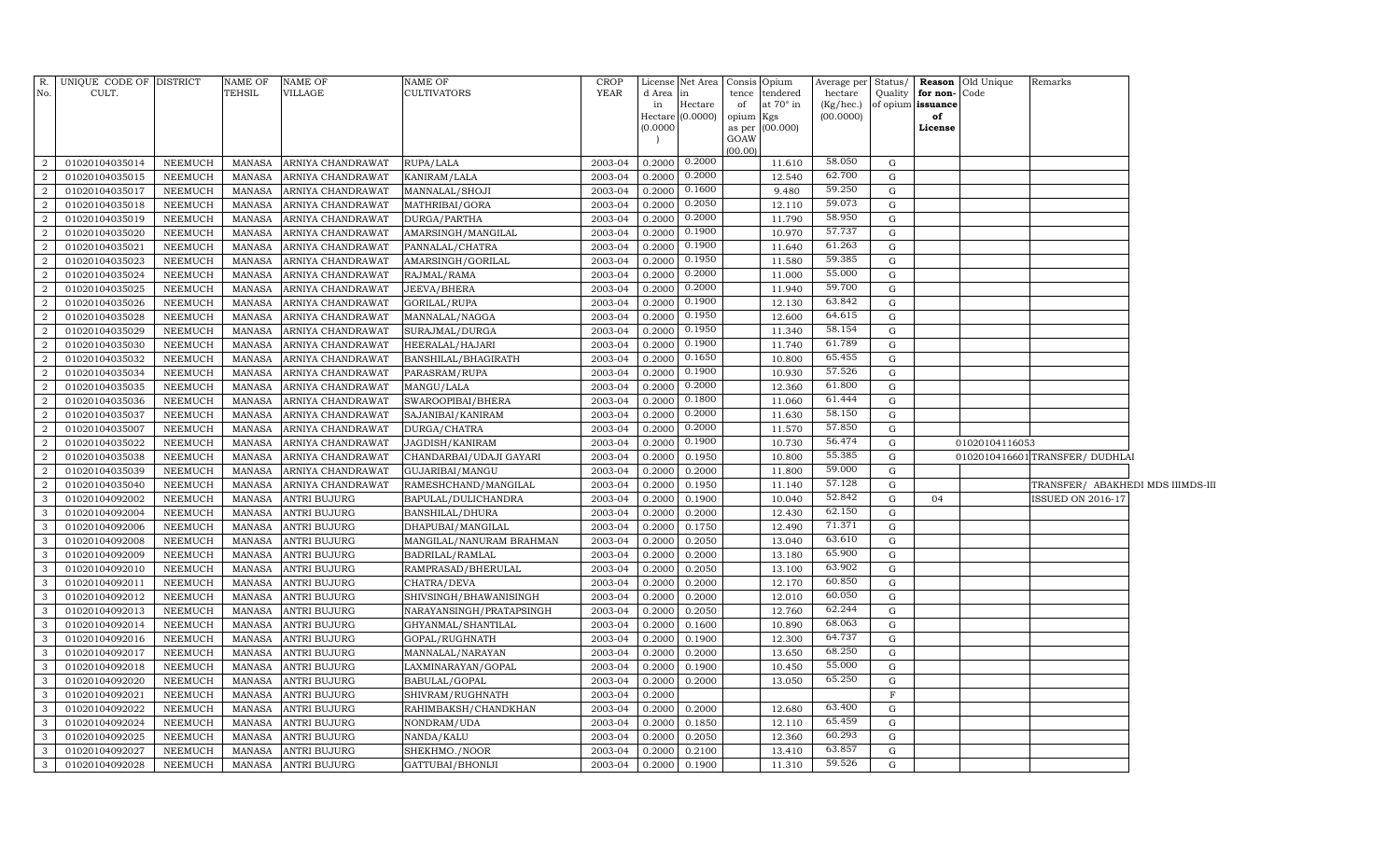| R.           | UNIQUE CODE OF DISTRICT<br>CULT. |                           | <b>NAME OF</b><br><b>TEHSIL</b> | <b>NAME OF</b><br><b>VILLAGE</b> | <b>NAME OF</b><br><b>CULTIVATORS</b> | <b>CROP</b><br><b>YEAR</b> | License      | Net Area         | Consis Opium    |                       | Average per          | Status/                      |          | <b>Reason</b> Old Unique | Remarks |
|--------------|----------------------------------|---------------------------|---------------------------------|----------------------------------|--------------------------------------|----------------------------|--------------|------------------|-----------------|-----------------------|----------------------|------------------------------|----------|--------------------------|---------|
| No.          |                                  |                           |                                 |                                  |                                      |                            | d Area<br>in | in<br>Hectare    | tence<br>of     | tendered<br>at 70° in | hectare<br>(Kg/hec.) | Quality<br>of opium issuance | for non- | Code                     |         |
|              |                                  |                           |                                 |                                  |                                      |                            |              | Hectare (0.0000) | opium Kgs       |                       | (00.0000)            |                              | of       |                          |         |
|              |                                  |                           |                                 |                                  |                                      |                            | (0.0000)     |                  | as per (00.000) |                       |                      |                              | License  |                          |         |
|              |                                  |                           |                                 |                                  |                                      |                            |              |                  | GOAW            |                       |                      |                              |          |                          |         |
| 3            | 01020104092029                   | NEEMUCH                   | <b>MANASA</b>                   | <b>ANTRI BUJURG</b>              | GOVERDHANSINGH/PRATAPSINGH           | 2003-04                    | 0.2000       | 0.2000           | (00.00)         | 12.680                | 63.400               | G                            |          |                          |         |
| 3            | 01020104092030                   | NEEMUCH                   | <b>MANASA</b>                   | <b>ANTRI BUJURG</b>              | GOPAL/MANGILAL                       | 2003-04                    | 0.2000       | 0.1900           |                 | 11.410                | 60.053               | G                            |          |                          |         |
| $\mathbf{3}$ | 01020104092031                   | NEEMUCH                   | <b>MANASA</b>                   | <b>ANTRI BUJURG</b>              | PARASMAL/DULCHANDRA                  | 2003-04                    | 0.2000       | 0.1000           |                 | 5.420                 | 54.200               | G                            |          |                          |         |
| 3            | 01020104092033                   | <b>NEEMUCH</b>            | <b>MANASA</b>                   | <b>ANTRI BUJURG</b>              | TAMIZAN BAI/NANHE KHAN               | 2003-04                    | 0.2000       | 0.2050           |                 | 12.720                | 62.049               | G                            |          |                          |         |
| 3            | 01020104092034                   | NEEMUCH                   | <b>MANASA</b>                   | <b>ANTRI BUJURG</b>              | NAGUSINGH/JAWANSINGH                 | 2003-04                    | 0.2000       | 0.2000           |                 | 11.220                | 56.100               | G                            |          |                          |         |
| 3            | 01020104092035                   | <b>NEEMUCH</b>            | <b>MANASA</b>                   | <b>ANTRI BUJURG</b>              | KISHANKUNWARBAI/DEVISINGH            | 2003-04                    | 0.2000       | 0.2100           |                 | 11.680                | 55.619               | ${\rm G}$                    |          |                          |         |
| 3            | 01020104092038                   | <b>NEEMUCH</b>            | <b>MANASA</b>                   | <b>ANTRI BUJURG</b>              | NIYAJ/CHANDKHAN                      | 2003-04                    | 0.2000       | 0.1800           |                 | 11.060                | 61.444               | G                            |          |                          |         |
| 3            | 01020104092039                   | NEEMUCH                   | <b>MANASA</b>                   | <b>ANTRI BUJURG</b>              | GOVINDKUNWARBAI/DALPAT               | 2003-04                    | 0.2000       | 0.1950           |                 | 12.130                | 62.205               | G                            |          |                          |         |
| $\mathbf{3}$ | 01020104092040                   | NEEMUCH                   | <b>MANASA</b>                   | <b>ANTRI BUJURG</b>              | RISALKUNWARBAI/MOTISINGH             | 2003-04                    | 0.2000       | 0.1950           |                 | 12.030                | 61.692               | G                            |          |                          |         |
| $\mathbf{3}$ | 01020104092041                   | <b>NEEMUCH</b>            | <b>MANASA</b>                   | <b>ANTRI BUJURG</b>              | AMARSINGH/SAJJANSINGH                | 2003-04                    | 0.2000       | 0.2050           |                 | 12.300                | 60.000               | G                            |          |                          |         |
| 3            | 01020104092042                   | NEEMUCH                   | <b>MANASA</b>                   | <b>ANTRI BUJURG</b>              | NATHULAL/UDA                         | 2003-04                    | 0.2000       | 0.1900           |                 | 10.980                | 57.789               | G                            |          |                          |         |
| 3            | 01020104092044                   | <b>NEEMUCH</b>            | <b>MANASA</b>                   | <b>ANTRI BUJURG</b>              | VIJAYSINGH/BAHADURSINGH              | 2003-04                    | 0.2000       | 0.2000           |                 | 12.250                | 61.250               | ${\rm G}$                    |          |                          |         |
| 3            | 01020104092045                   | <b>NEEMUCH</b>            | <b>MANASA</b>                   | <b>ANTRI BUJURG</b>              | KARUSINGH/INDERSINGH                 | 2003-04                    | 0.2000       | 0.2050           |                 | 12.640                | 61.659               | G                            |          |                          |         |
| 3            | 01020104092046                   | <b>NEEMUCH</b>            | <b>MANASA</b>                   | <b>ANTRI BUJURG</b>              | BHERUSINGH/INDERSINGH                | 2003-04                    | 0.2000       | 0.2000           |                 | 12.330                | 61.650               | ${\rm G}$                    |          |                          |         |
| 3            | 01020104092047                   | <b>NEEMUCH</b>            | <b>MANASA</b>                   | <b>ANTRI BUJURG</b>              | BHERULAL/RATANLAL                    | 2003-04                    | 0.2000       | 0.1400           |                 | 8.460                 | 60.429               | G                            |          |                          |         |
| 3            | 01020104092049                   | <b>NEEMUCH</b>            | <b>MANASA</b>                   | <b>ANTRI BUJURG</b>              | BABULAL/BIHARILAL                    | 2003-04                    | 0.2000       | 0.1950           |                 | 11.740                | 60.205               | ${\rm G}$                    |          |                          |         |
| 3            | 01020104092050                   | NEEMUCH                   | <b>MANASA</b>                   | <b>ANTRI BUJURG</b>              | SUNDERLAL/NARAYAN                    | 2003-04                    | 0.2000       | 0.2050           |                 | 13.130                | 64.049               | G                            |          |                          |         |
| 3            | 01020104092051                   | <b>NEEMUCH</b>            | <b>MANASA</b>                   | <b>ANTRI BUJURG</b>              | SHAMBHULAL/DEVILAL                   | 2003-04                    | 0.2000       | 0.2100           |                 | 12.600                | 60.000               | G                            |          |                          |         |
| $\mathbf{3}$ | 01020104092052                   | NEEMUCH                   | <b>MANASA</b>                   | <b>ANTRI BUJURG</b>              | RAMPRASAD/HEERALAL                   | 2003-04                    | 0.2000       | 0.2000           |                 | 12.330                | 61.650               | ${\rm G}$                    |          |                          |         |
| 3            | 01020104092053                   | <b>NEEMUCH</b>            | <b>MANASA</b>                   | <b>ANTRI BUJURG</b>              | SHANKRALAL/PARTHA                    | 2003-04                    | 0.2000       | 0.2050           |                 | 13.320                | 64.976               | G                            |          |                          |         |
| 3            | 01020104092054                   | <b>NEEMUCH</b>            | <b>MANASA</b>                   | <b>ANTRI BUJURG</b>              | GANPATLAL/KANHAIYALAL                | 2003-04                    | 0.2000       | 0.1850           |                 | 11.780                | 63.676               | G                            |          |                          |         |
| 3            | 01020104092055                   | <b>NEEMUCH</b>            | <b>MANASA</b>                   | <b>ANTRI BUJURG</b>              | DINESH/MANNALAL                      | 2003-04                    | 0.2000       | 0.2050           |                 | 12.790                | 62.390               | G                            |          |                          |         |
| 3            | 01020104092056                   | NEEMUCH                   | <b>MANASA</b>                   | <b>ANTRI BUJURG</b>              | BHARATRAM/MANGILAL                   | 2003-04                    | 0.2000       | 0.1900           |                 | 15.010                | 79.000               | ${\rm G}$                    |          |                          |         |
| 3            | 01020104092057                   | <b>NEEMUCH</b>            | <b>MANASA</b>                   | <b>ANTRI BUJURG</b>              | SURESHCHANDRA/NARAYAN                | 2003-04                    | 0.2000       | 0.2100           |                 | 12.950                | 61.667               | G                            |          |                          |         |
| 3            | 01020104092060                   | <b>NEEMUCH</b>            | <b>MANASA</b>                   | <b>ANTRI BUJURG</b>              | OMPRAKASH/MANGILAL                   | 2003-04                    | 0.2000       | 0.1700           |                 | 9.910                 | 58.294               | G                            |          |                          |         |
| 3            | 01020104092061                   | <b>NEEMUCH</b>            | <b>MANASA</b>                   | <b>ANTRI BUJURG</b>              | RADHESHYAM/BHANWARLAL                | 2003-04                    | 0.2000       | 0.1900           |                 | 11.140                | 58.632               | G                            |          |                          |         |
| 3            | 01020104092062                   | NEEMUCH                   | <b>MANASA</b>                   | <b>ANTRI BUJURG</b>              | SATYANARAYAN/BHANWARLAL              | 2003-04                    | 0.2000       | 0.1900           |                 | 11.280                | 59.368               | G                            |          |                          |         |
| 3            | 01020104092064                   | <b>NEEMUCH</b>            | <b>MANASA</b>                   | <b>ANTRI BUJURG</b>              | HARIVALLABH/BADRILAL                 | 2003-04                    | 0.2000       | 0.2100           |                 | 12.670                | 60.333               | G                            |          |                          |         |
| $\mathbf{3}$ | 01020104092065                   | <b>NEEMUCH</b>            | <b>MANASA</b>                   | <b>ANTRI BUJURG</b>              | BABULAL/RAMGOPAL                     | 2003-04                    | 0.2000       | 0.1100           |                 | 7.490                 | 68.091               | ${\rm G}$                    |          |                          |         |
| 3            | 01020104092067                   | <b>NEEMUCH</b>            | <b>MANASA</b>                   | <b>ANTRI BUJURG</b>              | RADHESHYAM/KANHAIYALAL               | 2003-04                    | 0.2000       | 0.2100           |                 | 12.320                | 58.667               | G                            |          |                          |         |
| 3            | 01020104092068                   | NEEMUCH                   | <b>MANASA</b>                   | <b>ANTRI BUJURG</b>              | NANHEKHAN/NOORA KHA                  | 2003-04                    | 0.2000       | 0.1950           |                 | 12.690                | 65.077               | G                            |          |                          |         |
| 3            | 01020104092070                   | <b>NEEMUCH</b>            | <b>MANASA</b>                   | <b>ANTRI BUJURG</b>              | KISHORE/LALSINGH                     | 2003-04                    | 0.2000       | 0.2000           |                 | 12.810                | 64.050               | G                            |          |                          |         |
| 3            | 01020104092071                   | <b>NEEMUCH</b>            | <b>MANASA</b>                   | <b>ANTRI BUJURG</b>              | KAILASH/HEERALAL                     | 2003-04                    | 0.2000       | 0.2050           |                 | 12.840                | 62.634               | G                            |          |                          |         |
| 3            | 01020104092073                   | <b>NEEMUCH</b>            | <b>MANASA</b>                   | <b>ANTRI BUJURG</b>              | SAMRATH/RAMGOPAL                     | 2003-04                    | 0.2000       | 0.1950           |                 | 12.150                | 62.308               | G                            |          |                          |         |
| 3            | 01020104092074                   | <b>NEEMUCH</b>            | <b>MANASA</b>                   | <b>ANTRI BUJURG</b>              | KAILASH/SATYANARAYAN                 | 2003-04                    | 0.2000       | 0.1500           |                 | 9.600                 | 64.000               | G                            |          |                          |         |
| 3            | 01020104092075                   | <b>NEEMUCH</b>            | <b>MANASA</b>                   | <b>ANTRI BUJURG</b>              | MOHMMADHUSAIN/RAMJUKHAN              | 2003-04                    | 0.2000       | 0.2000           |                 | 11.360                | 56.800               | G                            |          |                          |         |
| $\mathbf{3}$ | 01020104092076                   | <b>NEEMUCH</b>            | <b>MANASA</b>                   | <b>ANTRI BUJURG</b>              | UDERAM/CHATRA                        | 2003-04                    | 0.2000       | 0.2100           |                 | 11.620                | 55.333               | G                            |          |                          |         |
| 3            | 01020104092077                   | <b>NEEMUCH</b>            | <b>MANASA</b>                   | ANTRI BUJURG                     | RAMLAL/MANGILAL                      | 2003-04                    | 0.2000       | 0.2000           |                 | 11.760                | 58.800               | ${\rm G}$                    |          |                          |         |
| 3            | 01020104092078                   | <b>NEEMUCH</b>            | <b>MANASA</b>                   | <b>ANTRI BUJURG</b>              | LAXMAN/NAHARSINGH                    | 2003-04                    | 0.2000       | 0.2100           |                 | 12.680                | 60.381<br>61.048     | G                            |          |                          |         |
| 3            | 01020104092079                   | <b>NEEMUCH</b>            | <b>MANASA</b>                   | <b>ANTRI BUJURG</b>              | DINESH/BABUGIR                       | 2003-04                    | 0.2000       | 0.2100           |                 | 12.820                | 61.550               | ${\rm G}$                    |          |                          |         |
| 3            | 01020104092080                   | <b>NEEMUCH</b>            | <b>MANASA</b>                   | <b>ANTRI BUJURG</b>              | LALSINGH/BHAWARSINGH                 | 2003-04                    | 0.2000       | 0.2000           |                 | 12.310                | 56.049               | G                            |          |                          |         |
| 3            | 01020104092081                   | <b>NEEMUCH</b>            | <b>MANASA</b>                   | <b>ANTRI BUJURG</b>              | PARWATSINGH/SHIVSINGH                | 2003-04                    | 0.2000       | 0.2050           |                 | 11.490                | 60.750               | G                            |          |                          |         |
| $\mathbf{3}$ | 01020104092083<br>01020104092084 | <b>NEEMUCH</b><br>NEEMUCH | <b>MANASA</b>                   | <b>ANTRI BUJURG</b>              | NASIRMO./SHAKURMO.                   | 2003-04<br>2003-04         | 0.2000       | 0.2000           |                 | 12.150<br>13.560      | 66.146               | G<br>G                       |          |                          |         |
| $\mathbf{3}$ |                                  |                           | <b>MANASA</b>                   | <b>ANTRI BUJURG</b>              | TIKAMSINGH/SHIVSINGH                 |                            | 0.2000       | 0.2050           |                 |                       |                      |                              |          |                          |         |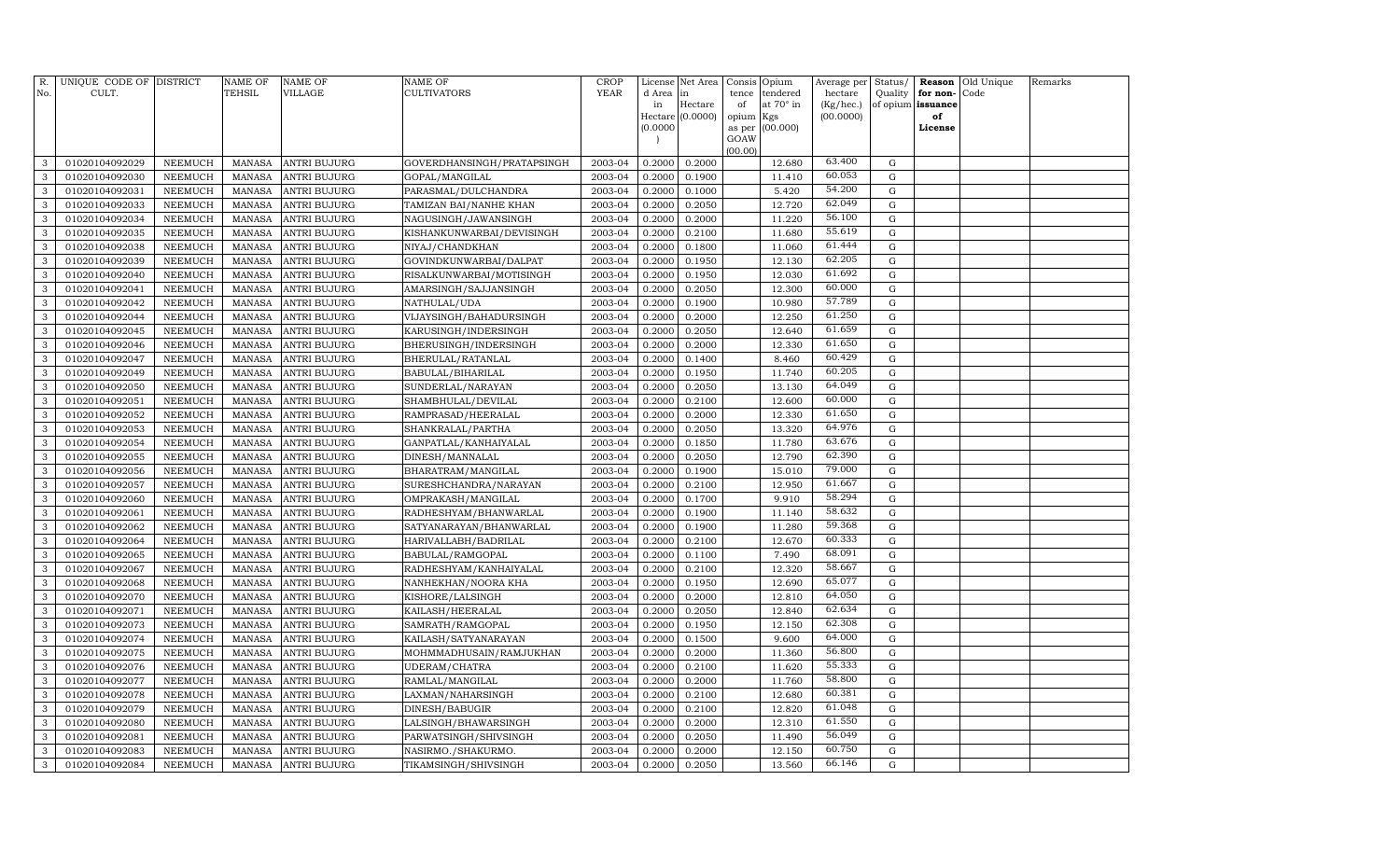| R.<br>No.         | UNIQUE CODE OF DISTRICT<br>CULT. |                           | NAME OF<br><b>TEHSIL</b> | NAME OF<br>VILLAGE           | <b>NAME OF</b><br>CULTIVATORS              | <b>CROP</b><br><b>YEAR</b> | License<br>d Area | Net Area<br>in   | Consis<br>tence | Opium<br>tendered | Average per<br>hectare | Status/<br>Quality | Reason<br>for non- | Old Unique<br>Code | Remarks                  |
|-------------------|----------------------------------|---------------------------|--------------------------|------------------------------|--------------------------------------------|----------------------------|-------------------|------------------|-----------------|-------------------|------------------------|--------------------|--------------------|--------------------|--------------------------|
|                   |                                  |                           |                          |                              |                                            |                            | in                | Hectare          | of              | at 70° in         | (Kg/hec.)              | of opium           | issuance           |                    |                          |
|                   |                                  |                           |                          |                              |                                            |                            | (0.0000)          | Hectare (0.0000) | opium<br>as per | Kgs<br>(00.000)   | (00.0000)              |                    | of<br>License      |                    |                          |
|                   |                                  |                           |                          |                              |                                            |                            |                   |                  | GOAW            |                   |                        |                    |                    |                    |                          |
|                   |                                  |                           |                          |                              |                                            |                            |                   |                  | (00.00)         |                   |                        |                    |                    |                    |                          |
| 3                 | 01020104092085                   | <b>NEEMUCH</b>            | MANASA                   | ANTRI BUJURG                 | BANESHIN/SAJJANSINGH                       | 2003-04                    | 0.2000            | 0.2000           |                 | 11.360            | 56.800                 | G                  |                    |                    |                          |
| 3                 | 01020104092087                   | <b>NEEMUCH</b>            | <b>MANASA</b>            | ANTRI BUJURG                 | DINESHKUMAR/KANHAIYALAL                    | 2003-04                    | 0.2000            | 0.2000           |                 | 13.040            | 65.200                 | $\mathbf G$        |                    |                    |                          |
| 3                 | 01020104092089                   | NEEMUCH                   | MANASA                   | <b>ANTRI BUJURG</b>          | NARAYAN/SHIVSINGH                          | 2003-04                    | 0.2000            | 0.2000           |                 | 10.940            | 54.700                 | $\mathbf G$        |                    |                    |                          |
| 3                 | 01020104092090                   | <b>NEEMUCH</b>            | MANASA                   | <b>ANTRI BUJURG</b>          | YASHWANT/HARIVALLABH                       | 2003-04                    | 0.2000            | 0.2100           |                 | 14.690            | 69.952                 | G                  |                    |                    |                          |
| 3                 | 01020104092091                   | NEEMUCH                   | <b>MANASA</b>            | <b>ANTRI BUJURG</b>          | HARIPRASAD/BIHARI                          | 2003-04                    | 0.2000            | 0.2000           |                 | 12.410            | 62.050                 | $\mathbf G$        |                    |                    |                          |
| 3                 | 01020104092092                   | <b>NEEMUCH</b>            | MANASA                   | <b>ANTRI BUJURG</b>          | BHARATSINGH/NAHARSINGH                     | 2003-04                    | 0.2000            | 0.2050           |                 | 12.720            | 62.049                 | $\mathbf G$        |                    |                    |                          |
| 3                 | 01020104092093                   | NEEMUCH                   | <b>MANASA</b>            | ANTRI BUJURG                 | HEERALAL/RAMCHANDRA                        | 2003-04                    | 0.2000            |                  |                 |                   |                        | $\mathbf F$        |                    |                    |                          |
| 3                 | 01020104092095                   | <b>NEEMUCH</b>            | MANASA                   | ANTRI BUJURG                 | CHENSINGH/PRATAPSINGH                      | 2003-04                    | 0.2000            | 0.1950           |                 | 11.540            | 59.179                 | $\mathbf G$        |                    |                    |                          |
| 3                 | 01020104092096                   | NEEMUCH                   | <b>MANASA</b>            | ANTRI BUJURG                 | JITENDRAKUMAR/SHANTILAL                    | 2003-04                    | 0.2000            | 0.1300           |                 | 8.320             | 64.000                 | G                  |                    |                    |                          |
| 3                 | 01020104092097                   | <b>NEEMUCH</b>            | MANASA                   | ANTRI BUJURG                 | MANOJKUMAR/BAPULAL                         | 2003-04                    | 0.2000            | 0.1900           |                 | 11.010            | 57.947                 | G                  |                    |                    |                          |
| 3                 | 01020104092098                   | NEEMUCH                   | MANASA                   | ANTRI BUJURG                 | DHARAM/CHANDRA/HEERALAL                    | 2003-04                    | 0.2000            | 0.2000           |                 | 13.310            | 66.550                 | $\mathbf G$        |                    |                    |                          |
| 3                 | 01020104092099                   | <b>NEEMUCH</b>            | <b>MANASA</b>            | ANTRI BUJURG                 | GOPAL/SATYANARAYAN                         | 2003-04                    | 0.2000            | 0.1900           |                 | 12.810            | 67.421                 | $\mathbf G$        |                    |                    |                          |
| 3                 | 01020104092101                   | NEEMUCH                   | <b>MANASA</b>            | <b>ANTRI BUJURG</b>          | VAJERAM/SUKHLAL                            | 2003-04                    | 0.2000            | 0.1850           |                 | 10.470            | 56.595                 | G                  |                    |                    |                          |
| 3                 | 01020104092102                   | NEEMUCH                   | MANASA                   | <b>ANTRI BUJURG</b>          | KANHAIYALAL/FAKIRCHANDRA                   | 2003-04                    | 0.2000            | 0.2000           |                 | 11.950            | 59.750                 | G                  |                    |                    |                          |
| 3                 | 01020104092103                   | NEEMUCH                   | <b>MANASA</b>            | ANTRI BUJURG                 | SHRINIWAS/CHHAGANLAL                       | 2003-04                    | 0.2000            | 0.1100           |                 | 6.490             | 59.000                 | G                  |                    |                    |                          |
| 3                 | 01020104092105                   | NEEMUCH                   | <b>MANASA</b>            | <b>ANTRI BUJURG</b>          | MANGILAL/PRABHULAL                         | 2003-04                    | 0.2000            | 0.1750           |                 | 10.210            | 58.343                 | $\mathbf G$        | 09                 |                    | <b>ISSUED ON 2010-11</b> |
| 3                 | 01020104092106                   | NEEMUCH                   | <b>MANASA</b>            | ANTRI BUJURG                 | BADRILAL/BHUWANA                           | 2003-04                    | 0.2000            | 0.2050           |                 | 11.930            | 58.195                 | ${\rm G}$          |                    |                    |                          |
| 3                 | 01020104092109                   | <b>NEEMUCH</b>            | <b>MANASA</b>            | ANTRI BUJURG                 | DEEPSINGH/KISHANSINGH                      | 2003-04                    | 0.2000            | 0.1900           |                 | 5.900             | 31.053<br>57.756       | G                  | 04                 |                    |                          |
| 3                 | 01020104092110                   | NEEMUCH                   | <b>MANASA</b>            | ANTRI BUJURG                 | JAGANNATH/NANURAM                          | 2003-04                    | 0.2000            | 0.2050           |                 | 11.840            |                        | ${\rm G}$          |                    |                    |                          |
| 3                 | 01020104092111                   | NEEMUCH                   | <b>MANASA</b>            | ANTRI BUJURG                 | KANHAIYALAL/RAMSUKH                        | 2003-04                    | 0.2000            | 0.2100           |                 | 12.600            | 60.000                 | $\mathbf G$        |                    |                    |                          |
| 3                 | 01020104092113                   | NEEMUCH                   | <b>MANASA</b>            | ANTRI BUJURG                 | RAMSINGH/KALUSINGH                         | 2003-04                    | 0.2000            | 0.1000           |                 | 5.720             | 57.200<br>65.714       | G                  |                    |                    |                          |
| 3                 | 01020104092114                   | NEEMUCH                   | <b>MANASA</b>            | ANTRI BUJURG                 | NANDUBAI/KANHAIYALAL                       | 2003-04                    | 0.2000            | 0.2100           |                 | 13.800            | 59.762                 | $\mathbf G$        |                    |                    |                          |
| 3                 | 01020104092115                   | NEEMUCH                   | <b>MANASA</b>            | <b>ANTRI BUJURG</b>          | PADAMSINGH/KALUSINGH                       | 2003-04                    | 0.2000            | 0.2100           |                 | 12.550            | 60.444                 | $\mathbf G$        |                    |                    |                          |
| 3                 | 01020104092116                   | <b>NEEMUCH</b>            | MANASA                   | ANTRI BUJURG                 | RAMPRATAP/BHANWARLAL                       | 2003-04                    | 0.2000            | 0.1800           |                 | 10.880            | 54.800                 | $\mathbf G$        |                    |                    |                          |
| 3                 | 01020104092117                   | <b>NEEMUCH</b>            | <b>MANASA</b>            | ANTRI BUJURG                 | HEERALAL/PRABHULAL                         | 2003-04                    | 0.2000            | 0.2000           |                 | 10.960            | 57.714                 | G                  |                    |                    |                          |
| 3<br>3            | 01020104092118                   | <b>NEEMUCH</b>            | <b>MANASA</b>            | ANTRI BUJURG                 | DEVILAL/PRABHULAL                          | 2003-04                    | 0.2000            | 0.2100           |                 | 12.120            | 58.700                 | $\mathbf G$        |                    |                    |                          |
|                   | 01020104092119                   | <b>NEEMUCH</b>            | <b>MANASA</b>            | ANTRI BUJURG                 | RATANLAL/KESHURAM                          | 2003-04                    | 0.2000            | 0.2000           |                 | 11.740            | 60.000                 | $\mathbf G$        |                    |                    |                          |
| $\mathbf{3}$<br>3 | 01020104092120                   | <b>NEEMUCH</b>            | <b>MANASA</b>            | ANTRI BUJURG                 | BASANTILAL/NANURAM                         | 2003-04<br>2003-04         | 0.2000            | 0.1900           |                 | 11.400<br>10.580  | 52.900                 | G                  |                    |                    |                          |
| $\mathbf{3}$      | 01020104092121<br>01020104092122 | NEEMUCH<br><b>NEEMUCH</b> | <b>MANASA</b><br>MANASA  | ANTRI BUJURG<br>ANTRI BUJURG | RATANLAL/RUGHNATH<br>BHANWARLAL/BASANTILAL | 2003-04                    | 0.2000<br>0.2000  | 0.2000<br>0.1950 |                 | 11.400            | 58.462                 | ${\rm G}$<br>G     | 04                 |                    |                          |
| 3                 | 01020104092123                   | NEEMUCH                   | <b>MANASA</b>            | ANTRI BUJURG                 | RAMGOPAL/BASANTILAL                        | 2003-04                    | 0.2000            | 0.1600           |                 | 9.620             | 60.125                 | G                  |                    |                    |                          |
| 3                 | 01020104092125                   | <b>NEEMUCH</b>            | <b>MANASA</b>            | ANTRI BUJURG                 | NAHARSINGH/VAKTAVARSINGH                   | 2003-04                    | 0.2000            | 0.2000           |                 | 12.320            | 61.600                 | $\mathbf G$        |                    |                    |                          |
| 3                 | 01020104092126                   | NEEMUCH                   | MANASA                   | ANTRI BUJURG                 | IMAMBAKSH/NATHU                            | 2003-04                    | 0.2000            | 0.2050           |                 | 12.920            | 63.024                 | G                  |                    |                    |                          |
| 3                 | 01020104092127                   | <b>NEEMUCH</b>            | <b>MANASA</b>            | ANTRI BUJURG                 | KHAJANBAI/SHAKURKHAN                       | 2003-04                    | 0.2000            | 0.2000           |                 | 11.240            | 56.200                 | G                  |                    |                    |                          |
| 3                 | 01020104092128                   | <b>NEEMUCH</b>            | <b>MANASA</b>            | ANTRI BUJURG                 | KANHAIYALAL/BHUWANIRAM                     | 2003-04                    | 0.2000            | 0.1850           |                 | 12.050            | 65.135                 | $\mathbf G$        |                    |                    |                          |
| 3                 | 01020104092129                   | <b>NEEMUCH</b>            | <b>MANASA</b>            | ANTRI BUJURG                 | ALLAHBAKSH/RAMJU KHA                       | 2003-04                    | 0.2000            | 0.1900           |                 | 11.680            | 61.474                 | $\mathbf G$        |                    |                    |                          |
| 3                 | 01020104092130                   | <b>NEEMUCH</b>            | <b>MANASA</b>            | ANTRI BUJURG                 | PRABHULAL/NARAYAN                          | 2003-04                    | 0.2000            | 0.1900           |                 | 10.980            | 57.789                 | $\mathbf G$        |                    |                    |                          |
| 3                 | 01020104092131                   | <b>NEEMUCH</b>            | <b>MANASA</b>            | ANTRI BUJURG                 | NANA/NABIBAKSH                             | 2003-04                    | 0.2000            |                  |                 |                   |                        | F                  |                    |                    |                          |
| 3                 | 01020104092132                   | <b>NEEMUCH</b>            | <b>MANASA</b>            | ANTRI BUJURG                 | BHUWANISHANKAR/NARAYAN                     | 2003-04                    | 0.2000            | 0.2050           |                 | 11.920            | 58.146                 | $\mathbf G$        |                    |                    |                          |
| 3                 | 01020104092134                   | <b>NEEMUCH</b>            | <b>MANASA</b>            | ANTRI BUJURG                 | DHANNA/BHUWANI                             | 2003-04                    | 0.2000            | 0.1850           |                 | 11.780            | 63.676                 | $\mathbf G$        |                    |                    |                          |
| 3                 | 01020104092135                   | NEEMUCH                   | <b>MANASA</b>            | ANTRI BUJURG                 | RAMIBAI/AMRA                               | 2003-04                    | 0.2000            | 0.2050           |                 | 11.010            | 53.707                 | G                  | 04                 |                    | <b>ISSUED ON 2009-10</b> |
| $\mathbf{3}$      | 01020104092140                   | <b>NEEMUCH</b>            | <b>MANASA</b>            | ANTRI BUJURG                 | KACHRU/RAMLAL                              | 2003-04                    | 0.2000            | 0.1900           |                 | 11.040            | 58.105                 | $\mathbf G$        |                    |                    |                          |
| 3                 | 01020104092142                   | <b>NEEMUCH</b>            | <b>MANASA</b>            | ANTRI BUJURG                 | PYARI/BHERA                                | 2003-04                    | 0.2000            | 0.2100           |                 | 10.480            | 49.905                 | G                  | 04                 |                    |                          |
| $\mathbf{3}$      | 01020104092143                   | <b>NEEMUCH</b>            | <b>MANASA</b>            | ANTRI BUJURG                 | RAMKISHAN/BHANWARLAL                       | 2003-04                    | 0.2000            | 0.2100           |                 | 13.050            | 62.143                 | G                  |                    |                    |                          |
|                   |                                  |                           |                          |                              |                                            |                            |                   |                  |                 |                   |                        |                    |                    |                    |                          |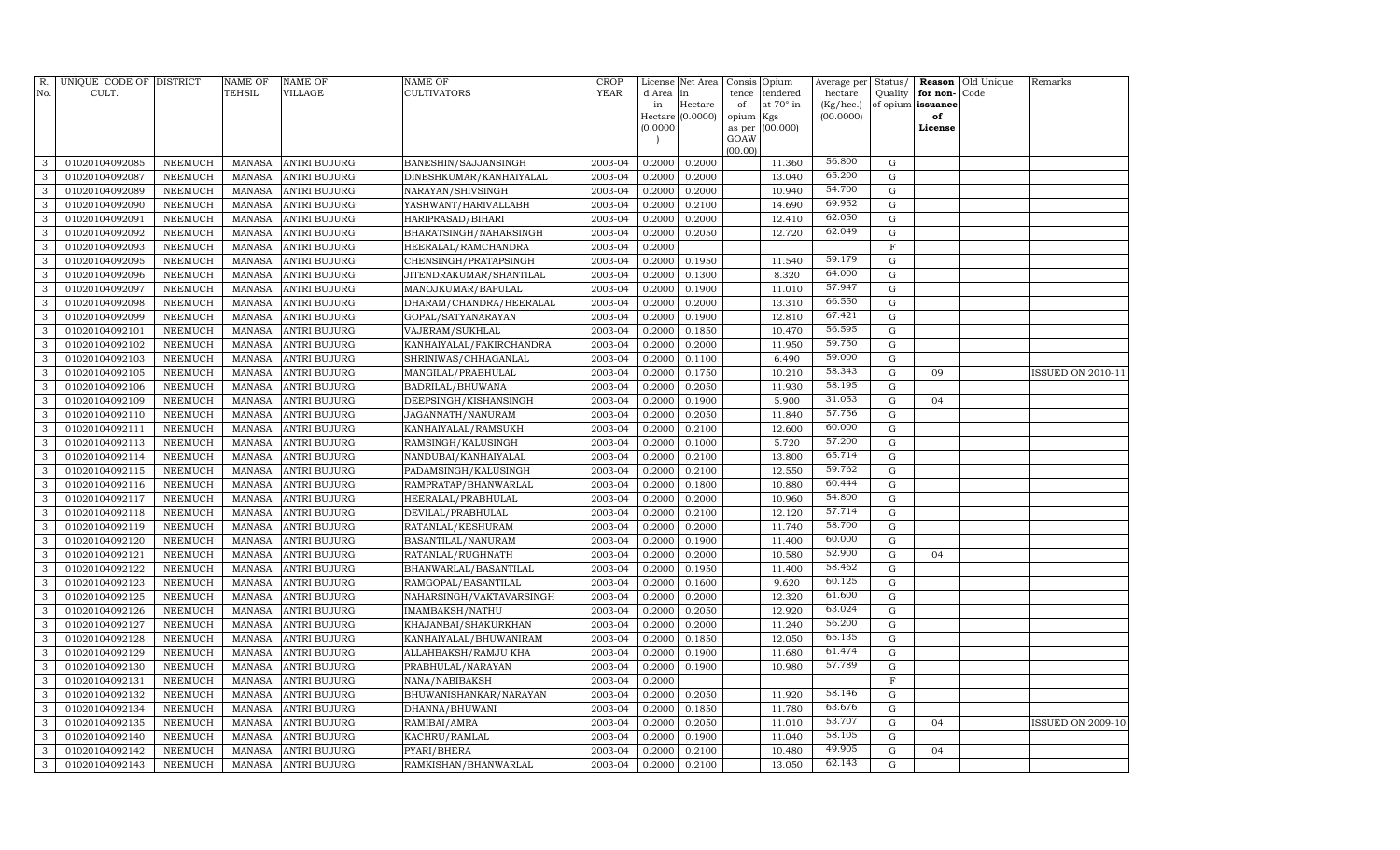| R.             | UNIQUE CODE OF DISTRICT          |                                  | NAME OF<br><b>TEHSIL</b>       | NAME OF                                    | <b>NAME OF</b>                                | <b>CROP</b><br><b>YEAR</b> |                  | License Net Area | Consis Opium                                | Average per          | Status/     |                               | <b>Reason</b> Old Unique | Remarks                                   |  |
|----------------|----------------------------------|----------------------------------|--------------------------------|--------------------------------------------|-----------------------------------------------|----------------------------|------------------|------------------|---------------------------------------------|----------------------|-------------|-------------------------------|--------------------------|-------------------------------------------|--|
| No.            | CULT.                            |                                  |                                | VILLAGE                                    | <b>CULTIVATORS</b>                            |                            | d Area<br>in     | in<br>Hectare    | tendered<br>tence<br>at $70^\circ$ in<br>of | hectare<br>(Kg/hec.) | Quality     | for non-<br>of opium issuance | Code                     |                                           |  |
|                |                                  |                                  |                                |                                            |                                               |                            | Hectare          | (0.0000)         | opium<br>Kgs                                | (00.0000)            |             | of                            |                          |                                           |  |
|                |                                  |                                  |                                |                                            |                                               |                            | (0.0000)         |                  | (00.000)<br>as per                          |                      |             | License                       |                          |                                           |  |
|                |                                  |                                  |                                |                                            |                                               |                            |                  |                  | GOAW                                        |                      |             |                               |                          |                                           |  |
| 3              | 01020104092144                   | <b>NEEMUCH</b>                   | <b>MANASA</b>                  | <b>ANTRI BUJURG</b>                        | BHERULAL/NANDA                                | 2003-04                    | 0.2000           | 0.1000           | (00.00)<br>6.040                            | 60.400               | G           |                               |                          |                                           |  |
| $\mathbf{3}$   | 01020104092145                   | <b>NEEMUCH</b>                   | <b>MANASA</b>                  | ANTRI BUJURG                               | BANSHILAL/GOPAL                               | 2003-04                    | 0.2000           | 0.2000           | 12.150                                      | 60.750               | G           |                               |                          |                                           |  |
| $\mathbf{3}$   | 01020104092146                   | <b>NEEMUCH</b>                   | <b>MANASA</b>                  | <b>ANTRI BUJURG</b>                        | RAGHUVEERDAS/KISHORDAS                        | 2003-04                    | 0.2000           | 0.2050           | 12.140                                      | 59.220               | G           |                               |                          |                                           |  |
| $\mathbf{3}$   | 01020104092147                   | <b>NEEMUCH</b>                   | <b>MANASA</b>                  | <b>ANTRI BUJURG</b>                        | ISHAKMO./TAIYABJI                             | 2003-04                    | 0.2000           | 0.1850           | 11.100                                      | 60.000               | G           |                               |                          |                                           |  |
| $\mathbf{3}$   | 01020104092148                   | <b>NEEMUCH</b>                   | <b>MANASA</b>                  | <b>ANTRI BUJURG</b>                        | MOHANKUNWAR/BHERUSINGH                        | 2003-04                    | 0.2000           | 0.2050           | 11.540                                      | 56.293               | G           |                               |                          |                                           |  |
| $\mathbf{3}$   | 01020104092149                   | <b>NEEMUCH</b>                   | <b>MANASA</b>                  | <b>ANTRI BUJURG</b>                        | SAMPATBAI/RAMNARAYAN                          | 2003-04                    | 0.2000           | 0.2050           | 11.570                                      | 56.439               | G           |                               |                          |                                           |  |
| $\mathbf{3}$   | 01020104092150                   | <b>NEEMUCH</b>                   | <b>MANASA</b>                  | <b>ANTRI BUJURG</b>                        | ONKARLAL/MANGILAL                             | 2003-04                    | 0.2000           | 0.2000           | 11.320                                      | 56.600               | G           |                               |                          |                                           |  |
| $\mathbf{3}$   | 01020104092151                   | <b>NEEMUCH</b>                   | <b>MANASA</b>                  | <b>ANTRI BUJURG</b>                        | BABUGIR/NARAYANGIR                            | 2003-04                    | 0.2000           | 0.1750           | 11.580                                      | 66.171               | G           |                               |                          |                                           |  |
| $\mathbf{3}$   | 01020104092155                   | <b>NEEMUCH</b>                   | <b>MANASA</b>                  | <b>ANTRI BUJURG</b>                        | MOHANSINGH/BHUWANISINGH                       | 2003-04                    | 0.2000           | 0.1950           | 12.140                                      | 62.256               | G           |                               |                          |                                           |  |
| $\mathbf{3}$   | 01020104092157                   | <b>NEEMUCH</b>                   | <b>MANASA</b>                  | <b>ANTRI BUJURG</b>                        | KAILASHCHANDRA/KANHAIYALAL                    | 2003-04                    | 0.2000           | 0.2050           | 13.730                                      | 66.976               | G           |                               |                          |                                           |  |
| $\mathbf{3}$   | 01020104092158                   | <b>NEEMUCH</b>                   | <b>MANASA</b>                  | <b>ANTRI BUJURG</b>                        | <b>GHASI/BHERU BHIL</b>                       | 2003-04                    | 0.2000           | 0.2050           | 11.400                                      | 55.610               | G           |                               |                          |                                           |  |
| $\mathbf{3}$   | 01020104092160                   | <b>NEEMUCH</b>                   | <b>MANASA</b>                  | <b>ANTRI BUJURG</b>                        | KANHYALAL/SURAJMAL                            | 2003-04                    | 0.2000           | 0.2100           | 12.260                                      | 58.381               | G           |                               |                          |                                           |  |
| $\mathbf{3}$   | 01020104092137                   | <b>NEEMUCH</b>                   | <b>MANASA</b>                  | <b>ANTRI BUJURG</b>                        | MANGU SINGH/INDRA SINGH                       | 2003-04                    | 0.2000           | 0.2100           | 12.650                                      | 60.238               | G           |                               |                          |                                           |  |
| 3              | 01020104092138                   | <b>NEEMUCH</b>                   | <b>MANASA</b>                  | <b>ANTRI BUJURG</b>                        | NARENDRA SINGH/NAHARSINGH                     | 2003-04                    | 0.2000           | 0.2100           | 12.450                                      | 59.286               | G           |                               |                          |                                           |  |
| $\mathbf{3}$   | 01020104092072                   | <b>NEEMUCH</b>                   | <b>MANASA</b>                  | <b>ANTRI BUJURG</b>                        | SHAMBHULAL/BHONA                              | 2003-04                    | 0.2000           | 0.1800           | 10.730                                      | 59.611               | G           |                               |                          |                                           |  |
| $\mathbf{3}$   | 01020104092161                   | <b>NEEMUCH</b>                   | <b>MANASA</b>                  | <b>ANTRI BUJURG</b>                        | SATYANARAYAN/SHANKARLAL                       | 2003-04                    | 0.2000           | 0.2100           | 13.140                                      | 62.571               | G           |                               |                          |                                           |  |
| 3              | 01020104092163                   | <b>NEEMUCH</b>                   | <b>MANASA</b>                  | <b>ANTRI BUJURG</b>                        | NANDLAL/BHAGIRATH                             | 2003-04                    | 0.2000           | 0.2000           | 12.600                                      | 63.000               | G           |                               |                          | TRANSFER/PIPLON                           |  |
| 3              | 01020104092166                   | <b>NEEMUCH</b>                   | <b>MANASA</b>                  | <b>ANTRI BUJURG</b>                        | BADRILAL/HIRALAL                              | 2003-04                    | 0.2000           | 0.1800           | 9.940                                       | 55.222               | G           |                               |                          |                                           |  |
| 3              | 01020104092167                   | <b>NEEMUCH</b>                   | <b>MANASA</b>                  | <b>ANTRI BUJURG</b>                        | LAXMINARAYAN/RATANLAL                         | 2003-04                    | 0.2000           | 0.1800           | 10.130                                      | 56.278               | G           |                               |                          | <b>TRANSFER/PRATAPPURA</b>                |  |
| 3              | 01020104092169                   | <b>NEEMUCH</b>                   | <b>MANASA</b>                  | <b>ANTRI BUJURG</b>                        | VIJAYKUMAR/BHERULAL                           | 2003-04                    | 0.2000           | 0.2050           | 12.890                                      | 62.878               | G           |                               |                          |                                           |  |
| 3              | 01020104092170                   | <b>NEEMUCH</b>                   | <b>MANASA</b>                  | <b>ANTRI BUJURG</b>                        | GITABAI/SURAJMAL                              | 2003-04                    | 0.2000           | 0.1900           | 10.640                                      | 56.000               | G           |                               |                          |                                           |  |
| 3              | 01020104092171                   | <b>NEEMUCH</b>                   | <b>MANASA</b>                  | <b>ANTRI BUJURG</b>                        | LAXMINARAYAN/NANURAM                          | 2003-04                    | 0.2000           | 0.2050           | 13.060                                      | 63.707               | G           |                               |                          |                                           |  |
| 3              | 01020104092173                   | <b>NEEMUCH</b>                   | <b>MANASA</b>                  | <b>ANTRI BUJURG</b>                        | DEVILAL/NANURAM                               | 2003-04                    | 0.2000           | 0.1800           | 9.990                                       | 55.500               | G           |                               |                          | TRANSFER/DETHAL                           |  |
| 3              | 01020104092174                   | <b>NEEMUCH</b>                   | <b>MANASA</b>                  | <b>ANTRI BUJURG</b>                        | TARACHAND/BHAVARLAL                           | 2003-04                    | 0.2000           | 0.2050           | 11.860                                      | 57.854               | G           |                               |                          | TRANSFER/PRATAPPURA / NAMECHANGE          |  |
| 3              | 01020104092104                   | <b>NEEMUCH</b>                   | <b>MANASA</b>                  | <b>ANTRI BUJURG</b>                        | RAJMAL/BHERULAL                               | 2003-04                    | 0.2000           | 0.2050           | 12.340                                      | 60.195               | G           |                               |                          |                                           |  |
| 3              | 01020104092032                   | <b>NEEMUCH</b>                   | <b>MANASA</b>                  | <b>ANTRI BUJURG</b>                        | MANJURKHA/NANHE KHA                           | 2003-04                    | 0.2000           | 0.2000           | 11.840                                      | 59.200               | G           |                               |                          |                                           |  |
| $\mathcal{E}$  | 01020104092058                   | NEEMUCH                          | <b>MANASA</b>                  | <b>ANTRI BUJURG</b>                        | DEVISINGH/SAJJANSINGH                         | 2003-04                    | 0.2000           | 0.2000           | 11.350                                      | 56.750               | G           |                               |                          |                                           |  |
| 3              | 01020104092154                   | <b>NEEMUCH</b>                   | <b>MANASA</b>                  | <b>ANTRI BUJURG</b>                        | SHAKUNTALABAI/BANSHILAL                       | 2003-04                    | 0.2000           | 0.1850           | 10.590                                      | 57.243               | G           |                               |                          |                                           |  |
| $\mathcal{E}$  | 01020104092063                   | NEEMUCH                          | <b>MANASA</b>                  | <b>ANTRI BUJURG</b>                        | AMRITRAM/BHAVARLAL                            | 2003-04                    | 0.2000           | 0.2000           | 11.810                                      | 59.050               | G           |                               |                          |                                           |  |
| 3              | 01020104092176                   | <b>NEEMUCH</b>                   | <b>MANASA</b>                  | ANTRI BUJURG                               | SHANTIBAI/RAMSUKH                             | 2003-04                    | 0.2000           |                  |                                             |                      | $\mathbf F$ |                               |                          | TRANSFER/MAHAGHAD                         |  |
| $\mathcal{E}$  | 01020104092177                   | <b>NEEMUCH</b>                   | <b>MANASA</b>                  | <b>ANTRI BUJURG</b>                        | RADHESHYAM/RAMCHANDRA                         | 2003-04                    | 0.2000           | 0.2000           | 12.790                                      | 63.950               | G           |                               |                          | TRANSFER/MAHAGHAD                         |  |
| 3              | 01020104092152                   | <b>NEEMUCH</b>                   | <b>MANASA</b>                  | <b>ANTRI BUJURG</b>                        | VISHNULAL/KACHRU                              | 2003-04                    | 0.2000           | 0.2000           | 12.190                                      | 60.950               | G           |                               |                          |                                           |  |
| $\mathcal{E}$  | 01020104092003                   | NEEMUCH                          | <b>MANASA</b>                  | ANTRI BUJURG                               | RAJMAL/BASANTILAL                             | 2003-04                    | 0.2000           | 0.2100           | 11.930                                      | 56.810<br>60.550     | G           |                               |                          |                                           |  |
| 3              | 01020104092179                   | <b>NEEMUCH</b>                   | <b>MANASA</b>                  | ANTRI BUJURG                               | RAJMAL/RAMCHANDRA                             | 2003-04                    | 0.2000           | 0.2000           | 12.110                                      | 64.000               | G           |                               |                          | TRANSFER/MAHAGHAD                         |  |
| 3              | 01020104092180                   | NEEMUCH                          | <b>MANASA</b>                  | <b>ANTRI BUJURG</b>                        | GANESHRAM/KAVARLAL                            | 2003-04                    | 0.2000           | 0.2000           | 12.800                                      | 57.350               | G           |                               |                          | 0102010408002TRANSFER/MAHAGHAD            |  |
| 3              | 01020104092181                   | <b>NEEMUCH</b>                   | <b>MANASA</b>                  | <b>ANTRI BUJURG</b>                        | BHERULAL/LALAJI                               | 2003-04                    | 0.2000           | 0.2000           | 11.470                                      | 58.900               | G           |                               |                          |                                           |  |
| 3              | 01020104092182                   | <b>NEEMUCH</b>                   | <b>MANASA</b>                  | <b>ANTRI BUJURG</b>                        | MOHANLAL/RAMNARAYAN                           | 2003-04                    | 0.2000           | 0.2000           | 11.780                                      | 63.026               | G           |                               |                          | TRANSFER/MAHAGHAD                         |  |
| 3              | 01020104092183                   | <b>NEEMUCH</b>                   | <b>MANASA</b>                  | <b>ANTRI BUJURG</b>                        | BHAVARSINGH/DEVISINGH                         | 2003-04                    | 0.2000           | 0.1950           | 12.290                                      | 62.952               | G           |                               |                          | TRANSFER/HADIPIPLIYA                      |  |
| 3<br>3         | 01020104092184                   | <b>NEEMUCH</b>                   | <b>MANASA</b>                  | <b>ANTRI BUJURG</b>                        | MANGILAL/PANNALAL                             | 2003-04                    | 0.2000           | 0.2100           | 13.220                                      | 54.750               | G           |                               |                          |                                           |  |
| 3              | 01020104092005                   | <b>NEEMUCH</b>                   | <b>MANASA</b>                  | <b>ANTRI BUJURG</b>                        | BHAVARLAL/GOPAL                               | 2003-04                    | 0.2000           | 0.2000           | 10.950                                      | 63.179               | G           |                               |                          |                                           |  |
| 3              | 01020104092185<br>01020104092186 | <b>NEEMUCH</b><br><b>NEEMUCH</b> | <b>MANASA</b><br><b>MANASA</b> | <b>ANTRI BUJURG</b><br><b>ANTRI BUJURG</b> | AMBALAL/MANGILAL                              | 2003-04<br>2003-04         | 0.2000<br>0.2000 | 0.1950<br>0.2000 | 12.320<br>12.470                            | 62.350               | G<br>G      |                               |                          | 0102010408400TRANSFER/NALKHEDA            |  |
| $\overline{3}$ | 01020104092187                   | <b>NEEMUCH</b>                   | <b>MANASA</b>                  | <b>ANTRI BUJURG</b>                        | RAMESHCHANDRA/LAXMINARAYAN<br>BABULAL/SITARAM | 2003-04                    | 0.2000           | 0.1950           | 11.280                                      | 57.846               | G           |                               |                          | 0104020906506TRANSFER/LASUDIYA RATHOD MDS |  |
| 3              | 01020104092188                   | <b>NEEMUCH</b>                   | <b>MANASA</b>                  | <b>ANTRI BUJURG</b>                        | GAFUR MO./HAMIR MO.                           | 2003-04                    | 0.2000           | 0.2100           | 13.110                                      | 62.429               | G           |                               |                          | 0104020905200 TRANSFER/HARSOL MDS         |  |
|                |                                  |                                  |                                |                                            |                                               |                            |                  |                  |                                             |                      |             |                               |                          |                                           |  |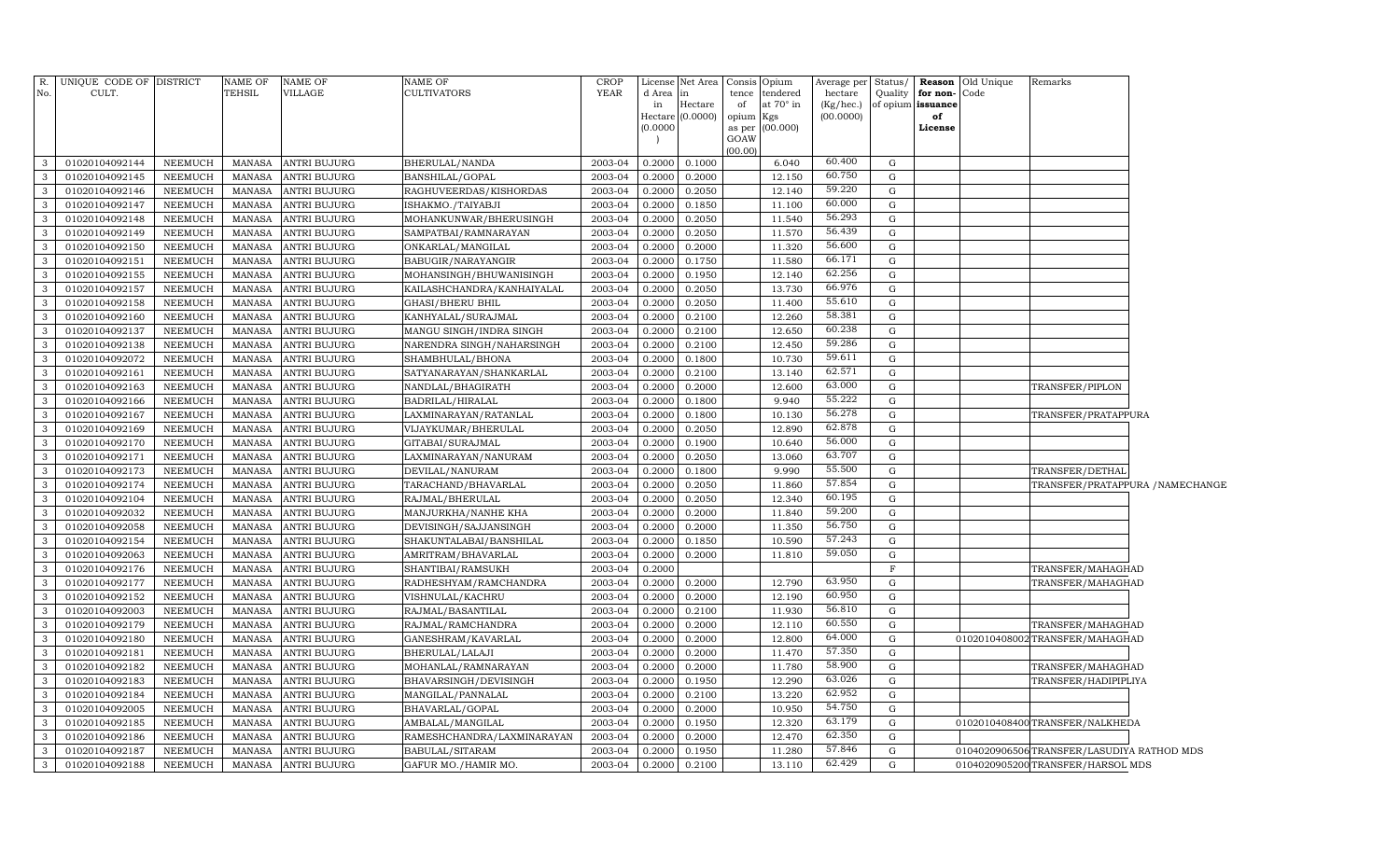| 58.718<br>2003-04<br>0.2000<br>0.1950<br>11.450<br>3<br>01020104092189<br>NEEMUCH<br>MANASA<br><b>ANTRI BUJURG</b><br>SHYAMLAL/HANSA JI<br>G<br>63.135<br>0.2000<br>0.1850<br>11.680<br>$\mathbf G$<br>3<br>01020104092190<br>NEEMUCH<br><b>MANASA</b><br><b>ANTRI BUJURG</b><br>RAMGOPAL/MATHURALAL<br>2003-04<br>60.293<br>12.360<br>3<br>01020104092001<br>NEEMUCH<br><b>MANASA</b><br><b>ANTRI BUJURG</b><br>RANGLAL/GENDMAL<br>2003-04<br>0.2000<br>0.2050<br>G<br>0102010409801 TRANSFER/ABAKHEDI<br>60.927<br>12.490<br>$\mathbf{3}$<br>01020104092191<br>NEEMUCH<br><b>MANASA</b><br><b>ANTRI BUJURG</b><br>PARASRAM/JAGANNATH<br>2003-04<br>0.2000<br>0.2050<br>G<br>59.946<br>11.090<br>3<br>01020104092043<br>NEEMUCH<br><b>MANASA</b><br>ANTRI BUJURG<br>CHUNNILAL/UDA<br>2003-04<br>0.2000<br>0.1850<br>G<br>63.500<br>$\mathbf{3}$<br>01020104092015<br>NEEMUCH<br><b>MANASA</b><br>ANTRI BUJURG<br>HIRALAL/NANURAM<br>2003-04<br>0.2000<br>0.1400<br>8.890<br>G<br>68.650<br>13.730<br>3<br>01020104096002<br>NEEMUCH<br><b>MANASA</b><br>ANKLI<br>MANGILAL/DEVA<br>2003-04<br>0.2000<br>0.2000<br>G<br>60.324<br>$\mathbf{3}$<br>01020104096003<br>NEEMUCH<br><b>MANASA</b><br>ANKLI<br>DEVILAL/LADU<br>2003-04<br>0.2000<br>0.1850<br>11.160<br>G<br>59.786<br>3<br>8.370<br>01020104096005<br>NEEMUCH<br>MANASA<br>ANKLI<br>2003-04<br>0.2000<br>0.1400<br>G<br>SITABAI/MANNALAL<br>62.718<br>3<br>01020104096006<br>NEEMUCH<br><b>MANASA</b><br>ANKLI<br>0.2000<br>0.1950<br>12.230<br>G<br>ANILKUMAR/RAJMAL<br>2003-04<br>56.722<br>10.210<br>3<br>01020104096007<br><b>NEEMUCH</b><br><b>MANASA</b><br><b>ANKLI</b><br>RAMNARAYAN/NATHU<br>2003-04<br>0.2000<br>0.1800<br>G | TRANSFER/ANTRI KHURD<br>TRANSFER/PIPLONE NMH-I |
|--------------------------------------------------------------------------------------------------------------------------------------------------------------------------------------------------------------------------------------------------------------------------------------------------------------------------------------------------------------------------------------------------------------------------------------------------------------------------------------------------------------------------------------------------------------------------------------------------------------------------------------------------------------------------------------------------------------------------------------------------------------------------------------------------------------------------------------------------------------------------------------------------------------------------------------------------------------------------------------------------------------------------------------------------------------------------------------------------------------------------------------------------------------------------------------------------------------------------------------------------------------------------------------------------------------------------------------------------------------------------------------------------------------------------------------------------------------------------------------------------------------------------------------------------------------------------------------------------------------------------------------------------------------------------------------------------|------------------------------------------------|
|                                                                                                                                                                                                                                                                                                                                                                                                                                                                                                                                                                                                                                                                                                                                                                                                                                                                                                                                                                                                                                                                                                                                                                                                                                                                                                                                                                                                                                                                                                                                                                                                                                                                                                  |                                                |
|                                                                                                                                                                                                                                                                                                                                                                                                                                                                                                                                                                                                                                                                                                                                                                                                                                                                                                                                                                                                                                                                                                                                                                                                                                                                                                                                                                                                                                                                                                                                                                                                                                                                                                  |                                                |
|                                                                                                                                                                                                                                                                                                                                                                                                                                                                                                                                                                                                                                                                                                                                                                                                                                                                                                                                                                                                                                                                                                                                                                                                                                                                                                                                                                                                                                                                                                                                                                                                                                                                                                  |                                                |
|                                                                                                                                                                                                                                                                                                                                                                                                                                                                                                                                                                                                                                                                                                                                                                                                                                                                                                                                                                                                                                                                                                                                                                                                                                                                                                                                                                                                                                                                                                                                                                                                                                                                                                  |                                                |
|                                                                                                                                                                                                                                                                                                                                                                                                                                                                                                                                                                                                                                                                                                                                                                                                                                                                                                                                                                                                                                                                                                                                                                                                                                                                                                                                                                                                                                                                                                                                                                                                                                                                                                  |                                                |
|                                                                                                                                                                                                                                                                                                                                                                                                                                                                                                                                                                                                                                                                                                                                                                                                                                                                                                                                                                                                                                                                                                                                                                                                                                                                                                                                                                                                                                                                                                                                                                                                                                                                                                  |                                                |
|                                                                                                                                                                                                                                                                                                                                                                                                                                                                                                                                                                                                                                                                                                                                                                                                                                                                                                                                                                                                                                                                                                                                                                                                                                                                                                                                                                                                                                                                                                                                                                                                                                                                                                  |                                                |
|                                                                                                                                                                                                                                                                                                                                                                                                                                                                                                                                                                                                                                                                                                                                                                                                                                                                                                                                                                                                                                                                                                                                                                                                                                                                                                                                                                                                                                                                                                                                                                                                                                                                                                  |                                                |
|                                                                                                                                                                                                                                                                                                                                                                                                                                                                                                                                                                                                                                                                                                                                                                                                                                                                                                                                                                                                                                                                                                                                                                                                                                                                                                                                                                                                                                                                                                                                                                                                                                                                                                  |                                                |
|                                                                                                                                                                                                                                                                                                                                                                                                                                                                                                                                                                                                                                                                                                                                                                                                                                                                                                                                                                                                                                                                                                                                                                                                                                                                                                                                                                                                                                                                                                                                                                                                                                                                                                  |                                                |
|                                                                                                                                                                                                                                                                                                                                                                                                                                                                                                                                                                                                                                                                                                                                                                                                                                                                                                                                                                                                                                                                                                                                                                                                                                                                                                                                                                                                                                                                                                                                                                                                                                                                                                  |                                                |
| 60.250<br>3<br><b>NEEMUCH</b><br>ANKLI<br>0.2000<br>0.2000<br>12.050<br>${\rm G}$<br>01020104096011<br><b>MANASA</b><br>ISHVARLAL/BHANWRLAL<br>2003-04                                                                                                                                                                                                                                                                                                                                                                                                                                                                                                                                                                                                                                                                                                                                                                                                                                                                                                                                                                                                                                                                                                                                                                                                                                                                                                                                                                                                                                                                                                                                           |                                                |
| 46.973<br>3<br>ANKLI<br>0.2000<br>0.1850<br>8.690<br>${\rm G}$<br>01020104096013<br>NEEMUCH<br><b>MANASA</b><br>RAMESHCHANDRA/RUPAJI<br>2003-04<br>04                                                                                                                                                                                                                                                                                                                                                                                                                                                                                                                                                                                                                                                                                                                                                                                                                                                                                                                                                                                                                                                                                                                                                                                                                                                                                                                                                                                                                                                                                                                                            |                                                |
| 58.718<br>ANKLI<br>3<br>01020104096014<br><b>NEEMUCH</b><br><b>MANASA</b><br>PURALAL/GHASIRAM<br>2003-04<br>0.2000<br>0.1950<br>11.450<br>G                                                                                                                                                                                                                                                                                                                                                                                                                                                                                                                                                                                                                                                                                                                                                                                                                                                                                                                                                                                                                                                                                                                                                                                                                                                                                                                                                                                                                                                                                                                                                      |                                                |
| 63.405<br>ANKLI<br>0.1850<br>11.730<br>3<br>01020104096016<br><b>NEEMUCH</b><br><b>MANASA</b><br>PRAHLAD/MANNALAL<br>2003-04<br>0.2000<br>G                                                                                                                                                                                                                                                                                                                                                                                                                                                                                                                                                                                                                                                                                                                                                                                                                                                                                                                                                                                                                                                                                                                                                                                                                                                                                                                                                                                                                                                                                                                                                      |                                                |
| 62.056<br>ANKLI<br>0.1800<br>11.170<br>${\rm G}$<br>$\mathbf{3}$<br>01020104096019<br>NEEMUCH<br><b>MANASA</b><br>GANESHRAM/DHANNA<br>2003-04<br>0.2000                                                                                                                                                                                                                                                                                                                                                                                                                                                                                                                                                                                                                                                                                                                                                                                                                                                                                                                                                                                                                                                                                                                                                                                                                                                                                                                                                                                                                                                                                                                                          |                                                |
| 56.390<br>ANKLI<br>11.560<br>$\mathbf{3}$<br>01020104096020<br><b>NEEMUCH</b><br><b>MANASA</b><br>NANALAL/GANGARAM<br>2003-04<br>0.2000<br>0.2050<br>G                                                                                                                                                                                                                                                                                                                                                                                                                                                                                                                                                                                                                                                                                                                                                                                                                                                                                                                                                                                                                                                                                                                                                                                                                                                                                                                                                                                                                                                                                                                                           |                                                |
| 57.118<br>$\mathbf{3}$<br>01020104096022<br>NEEMUCH<br><b>MANASA</b><br>ANKLI<br>2003-04<br>0.2000<br>0.1700<br>9.710<br>G<br>SOHANBAI/BHAGIRATH                                                                                                                                                                                                                                                                                                                                                                                                                                                                                                                                                                                                                                                                                                                                                                                                                                                                                                                                                                                                                                                                                                                                                                                                                                                                                                                                                                                                                                                                                                                                                 |                                                |
| 58.833<br>3<br>3.530<br>${\rm G}$<br>01020104096026<br>NEEMUCH<br><b>MANASA</b><br>ANKLI<br>2003-04<br>0.2000<br>0.0600<br>KAVARLAL/AMRA                                                                                                                                                                                                                                                                                                                                                                                                                                                                                                                                                                                                                                                                                                                                                                                                                                                                                                                                                                                                                                                                                                                                                                                                                                                                                                                                                                                                                                                                                                                                                         |                                                |
| 48.048<br>$\mathbf{3}$<br>01020104096027<br>NEEMUCH<br><b>MANASA</b><br>ANKLI<br>PRABHULAL/BHAVARLAL<br>2003-04<br>0.2000<br>0.2100<br>10.090<br>G<br>04                                                                                                                                                                                                                                                                                                                                                                                                                                                                                                                                                                                                                                                                                                                                                                                                                                                                                                                                                                                                                                                                                                                                                                                                                                                                                                                                                                                                                                                                                                                                         |                                                |
| 11.770<br>58.850<br>3<br>ANKLI<br>2003-04<br>0.2000<br>0.2000<br>G<br>01020104096028<br><b>NEEMUCH</b><br><b>MANASA</b><br>GOPAL/BAGDIRAM<br>55.650                                                                                                                                                                                                                                                                                                                                                                                                                                                                                                                                                                                                                                                                                                                                                                                                                                                                                                                                                                                                                                                                                                                                                                                                                                                                                                                                                                                                                                                                                                                                              |                                                |
| 3<br><b>NEEMUCH</b><br><b>MANASA</b><br>ANKLI<br>0.2000<br>0.2000<br>11.130<br>G<br>01020104096029<br>BHONILAL/KANHYALAL<br>2003-04<br>59.050                                                                                                                                                                                                                                                                                                                                                                                                                                                                                                                                                                                                                                                                                                                                                                                                                                                                                                                                                                                                                                                                                                                                                                                                                                                                                                                                                                                                                                                                                                                                                    |                                                |
| 11.810<br>3<br><b>NEEMUCH</b><br>MANASA<br>ANKLI<br>MANOHARSINGH/DEVISINGH<br>2003-04<br>0.2000<br>0.2000<br>G<br>01020104096031<br>56.300                                                                                                                                                                                                                                                                                                                                                                                                                                                                                                                                                                                                                                                                                                                                                                                                                                                                                                                                                                                                                                                                                                                                                                                                                                                                                                                                                                                                                                                                                                                                                       |                                                |
| ANKLI<br>11.260<br>3<br>01020104096032<br><b>NEEMUCH</b><br><b>MANASA</b><br>NAGULAL/KISHOR<br>2003-04<br>0.2000<br>0.2000<br>G<br>60.410                                                                                                                                                                                                                                                                                                                                                                                                                                                                                                                                                                                                                                                                                                                                                                                                                                                                                                                                                                                                                                                                                                                                                                                                                                                                                                                                                                                                                                                                                                                                                        |                                                |
| ANKLI<br>0.2000<br>0.1950<br>11.780<br>G<br>3<br>01020104096033<br><b>NEEMUCH</b><br><b>MANASA</b><br>SHANTILAL/BHANWARLAL<br>2003-04<br>59.650                                                                                                                                                                                                                                                                                                                                                                                                                                                                                                                                                                                                                                                                                                                                                                                                                                                                                                                                                                                                                                                                                                                                                                                                                                                                                                                                                                                                                                                                                                                                                  |                                                |
| ANKLI<br>0.2000<br>0.2000<br>11.930<br>$\mathbf{3}$<br>01020104096046<br>NEEMUCH<br><b>MANASA</b><br>FAKIRA/KISHNA<br>2003-04<br>G<br>27.135                                                                                                                                                                                                                                                                                                                                                                                                                                                                                                                                                                                                                                                                                                                                                                                                                                                                                                                                                                                                                                                                                                                                                                                                                                                                                                                                                                                                                                                                                                                                                     |                                                |
| ANKLI<br>5.020<br>$\mathbf G$<br>3<br>01020104096047<br>NEEMUCH<br><b>MANASA</b><br>MOHANBAI/DEVISINGH<br>2003-04<br>0.2000<br>0.1850<br>04<br>63.143                                                                                                                                                                                                                                                                                                                                                                                                                                                                                                                                                                                                                                                                                                                                                                                                                                                                                                                                                                                                                                                                                                                                                                                                                                                                                                                                                                                                                                                                                                                                            |                                                |
| $\mathbf{3}$<br>01020104096056<br>NEEMUCH<br><b>MANASA</b><br>ANKLI<br>KASTURIBAI/MANGILAL<br>2003-04<br>0.2000<br>0.1750<br>11.050<br>G<br>63.282<br>3<br>ANKLI<br>12.340<br>${\rm G}$                                                                                                                                                                                                                                                                                                                                                                                                                                                                                                                                                                                                                                                                                                                                                                                                                                                                                                                                                                                                                                                                                                                                                                                                                                                                                                                                                                                                                                                                                                          |                                                |
| 01020104096057<br><b>NEEMUCH</b><br><b>MANASA</b><br>BHERULAL/BABRU<br>2003-04<br>0.2000<br>0.1950<br>42.462<br>ANKLI<br>5.520<br>$\mathbf{3}$<br>NEEMUCH<br><b>MANASA</b><br>0.2000<br>0.1300<br>G<br>01020104096062<br>ONKAR/MAGNA<br>2003-04<br>04                                                                                                                                                                                                                                                                                                                                                                                                                                                                                                                                                                                                                                                                                                                                                                                                                                                                                                                                                                                                                                                                                                                                                                                                                                                                                                                                                                                                                                            |                                                |
| 61.190<br>12.850<br>${\rm G}$<br>$\mathbf{3}$<br><b>NEEMUCH</b><br>MANASA<br>ANKLI<br>MANGILAL/BHAJJA<br>2003-04<br>0.2000<br>0.2100<br>01020104096069                                                                                                                                                                                                                                                                                                                                                                                                                                                                                                                                                                                                                                                                                                                                                                                                                                                                                                                                                                                                                                                                                                                                                                                                                                                                                                                                                                                                                                                                                                                                           |                                                |
| 60.244<br>ANKLI<br>12.350<br><b>NEEMUCH</b><br><b>MANASA</b><br>0.2000<br>0.2050<br>G<br>3<br>01020104096071<br>NANDA/PARTHA<br>2003-04                                                                                                                                                                                                                                                                                                                                                                                                                                                                                                                                                                                                                                                                                                                                                                                                                                                                                                                                                                                                                                                                                                                                                                                                                                                                                                                                                                                                                                                                                                                                                          |                                                |
| 64.263<br>ANKLI<br>12.210<br>${\rm G}$<br>3<br>01020104096080<br><b>NEEMUCH</b><br><b>MANASA</b><br>OMPRAKASH / SALAGRAM<br>2003-04<br>0.2000<br>0.1900                                                                                                                                                                                                                                                                                                                                                                                                                                                                                                                                                                                                                                                                                                                                                                                                                                                                                                                                                                                                                                                                                                                                                                                                                                                                                                                                                                                                                                                                                                                                          |                                                |
| 69.744<br>3<br><b>NEEMUCH</b><br><b>MANASA</b><br>ANKLI<br>0.2000<br>0.1950<br>13.600<br>G<br>01020104096081<br>BHAGATRAM/RAMCHANDRA<br>2003-04                                                                                                                                                                                                                                                                                                                                                                                                                                                                                                                                                                                                                                                                                                                                                                                                                                                                                                                                                                                                                                                                                                                                                                                                                                                                                                                                                                                                                                                                                                                                                  |                                                |
| 65.436<br>3<br>ANKLI<br>0.2000<br>12.760<br>$\mathbf G$<br>01020104096082<br><b>NEEMUCH</b><br><b>MANASA</b><br>VARDICHAND/SURATRAM<br>2003-04<br>0.1950                                                                                                                                                                                                                                                                                                                                                                                                                                                                                                                                                                                                                                                                                                                                                                                                                                                                                                                                                                                                                                                                                                                                                                                                                                                                                                                                                                                                                                                                                                                                         |                                                |
| 64.947<br>3<br>ANKLI<br>12.340<br>G<br>01020104096084<br>NEEMUCH<br><b>MANASA</b><br>KAVARLAL/RAJARAM<br>2003-04<br>0.2000<br>0.1900                                                                                                                                                                                                                                                                                                                                                                                                                                                                                                                                                                                                                                                                                                                                                                                                                                                                                                                                                                                                                                                                                                                                                                                                                                                                                                                                                                                                                                                                                                                                                             | TRANSFER/DEVRIKHAWASA                          |
| 69.650<br>3<br>ANKLI<br>13.930<br>$\mathbf G$<br>01020104096085<br><b>NEEMUCH</b><br><b>MANASA</b><br>RAMNIVAS/MATHURALAL<br>2003-04<br>0.2000<br>0.2000                                                                                                                                                                                                                                                                                                                                                                                                                                                                                                                                                                                                                                                                                                                                                                                                                                                                                                                                                                                                                                                                                                                                                                                                                                                                                                                                                                                                                                                                                                                                         |                                                |
| 57.243<br>ANKLI<br>10.590<br>$\mathbf{3}$<br>01020104096086<br><b>NEEMUCH</b><br><b>MANASA</b><br>ONKAR/GULAB<br>2003-04<br>0.2000<br>0.1850<br>G                                                                                                                                                                                                                                                                                                                                                                                                                                                                                                                                                                                                                                                                                                                                                                                                                                                                                                                                                                                                                                                                                                                                                                                                                                                                                                                                                                                                                                                                                                                                                | TRANSFER/DEVRIKHAWASA                          |
| 59.714<br>ANKLI<br>10.450<br>$\mathbf G$<br>3<br>01020104096087<br>NEEMUCH<br><b>MANASA</b><br>SHYAMLAL/SITARAM<br>2003-04<br>0.2000<br>0.1750                                                                                                                                                                                                                                                                                                                                                                                                                                                                                                                                                                                                                                                                                                                                                                                                                                                                                                                                                                                                                                                                                                                                                                                                                                                                                                                                                                                                                                                                                                                                                   |                                                |
| 53.833<br>ANKLI<br>6.460<br>G<br>3<br>NEEMUCH<br><b>MANASA</b><br>MADANLAL/RUPA JI<br>0.2000<br>0.1200<br>04<br><b>ISSUED ON 2009-10</b><br>01020104096088<br>2003-04                                                                                                                                                                                                                                                                                                                                                                                                                                                                                                                                                                                                                                                                                                                                                                                                                                                                                                                                                                                                                                                                                                                                                                                                                                                                                                                                                                                                                                                                                                                            |                                                |
| 59.429<br>ANKLI<br>G<br>3<br><b>NEEMUCH</b><br>MANASA<br>UDAYSINGH/BHAVARSINGH<br>2003-04<br>0.2000<br>0.1750<br>10.400<br>01020104096089                                                                                                                                                                                                                                                                                                                                                                                                                                                                                                                                                                                                                                                                                                                                                                                                                                                                                                                                                                                                                                                                                                                                                                                                                                                                                                                                                                                                                                                                                                                                                        |                                                |
| 62.545<br>ANKLI<br>NEEMUCH<br>0.2000<br>0.1100<br>6.880<br>G<br>3<br>01020104096015<br><b>MANASA</b><br>BHAVARLAL/MANGILAL<br>2003-04<br>01020104074031                                                                                                                                                                                                                                                                                                                                                                                                                                                                                                                                                                                                                                                                                                                                                                                                                                                                                                                                                                                                                                                                                                                                                                                                                                                                                                                                                                                                                                                                                                                                          |                                                |
| 64.162<br>11.870<br>$\mathbf{3}$<br>ANKLI<br>2003-04<br>0.2000<br>0.1850<br>G<br>01020104096091<br>NEEMUCH<br><b>MANASA</b><br>MADANLAL/RAMPRATAP                                                                                                                                                                                                                                                                                                                                                                                                                                                                                                                                                                                                                                                                                                                                                                                                                                                                                                                                                                                                                                                                                                                                                                                                                                                                                                                                                                                                                                                                                                                                                |                                                |
| 59.900<br>$\mathbf{3}$<br>ANKLI<br>0.2000<br>0.2000<br>11.980<br>G<br>01020104096092<br>NEEMUCH<br>MANASA<br>RAMKUVARIBAI/ONKARLAL<br>2003-04<br>01020104074030                                                                                                                                                                                                                                                                                                                                                                                                                                                                                                                                                                                                                                                                                                                                                                                                                                                                                                                                                                                                                                                                                                                                                                                                                                                                                                                                                                                                                                                                                                                                  | TRANSFER/DEVRIKHAWASA                          |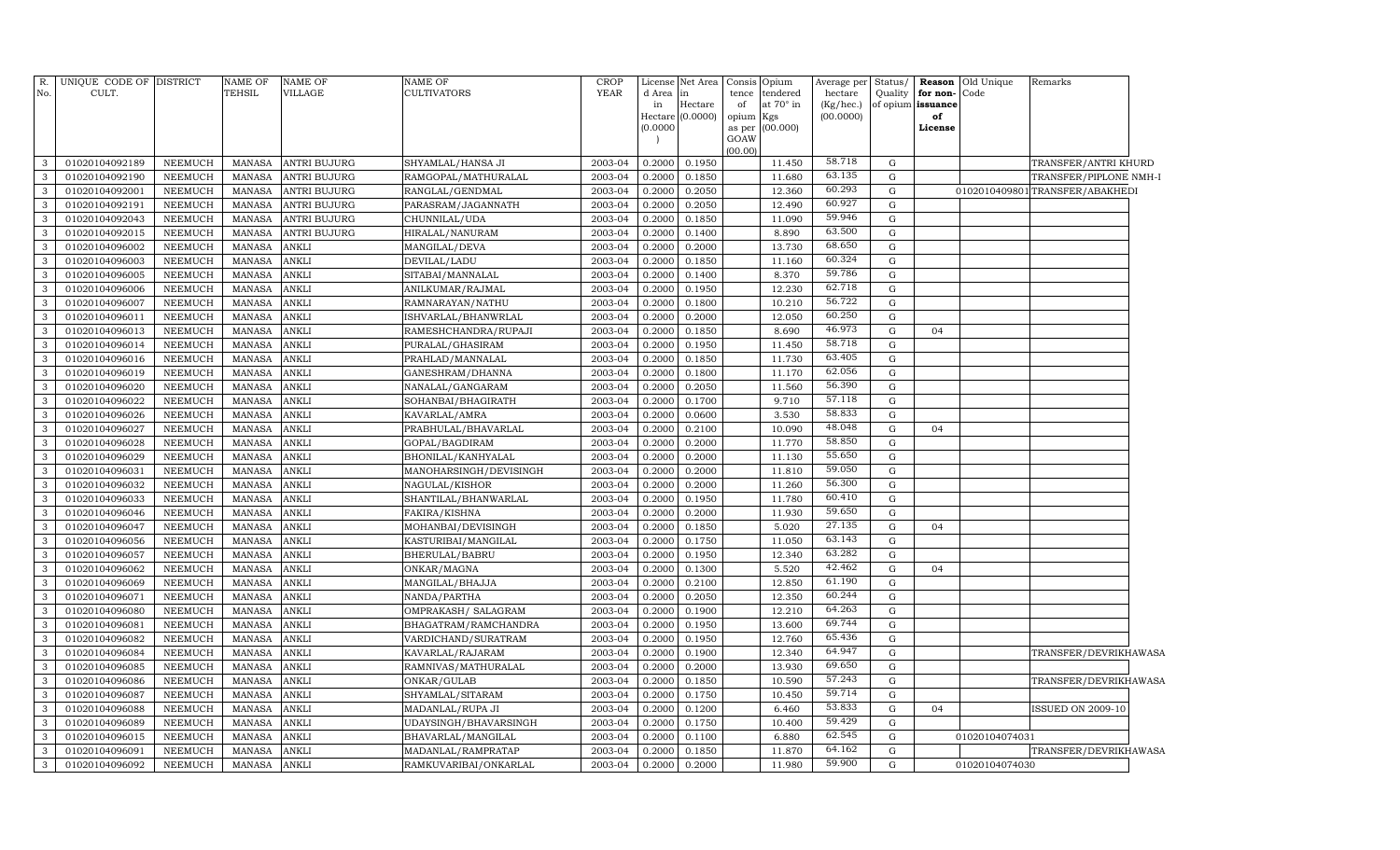| R.<br>No.      | UNIQUE CODE OF DISTRICT<br>CULT. |                 | <b>NAME OF</b><br>TEHSIL | NAME OF<br>VILLAGE    | <b>NAME OF</b><br>CULTIVATORS | CROP<br><b>YEAR</b> | d Area in | License Net Area | tence     | Consis Opium<br>tendered | Average per<br>hectare | Status/     | Quality   for non- Code | Reason Old Unique | Remarks                     |  |
|----------------|----------------------------------|-----------------|--------------------------|-----------------------|-------------------------------|---------------------|-----------|------------------|-----------|--------------------------|------------------------|-------------|-------------------------|-------------------|-----------------------------|--|
|                |                                  |                 |                          |                       |                               |                     | in        | Hectare          | of        | at 70° in                | (Kg/hec.)              |             | of opium issuance       |                   |                             |  |
|                |                                  |                 |                          |                       |                               |                     | (0.0000)  | Hectare (0.0000) | opium Kgs | as per (00.000)          | (00.0000)              |             | of<br>License           |                   |                             |  |
|                |                                  |                 |                          |                       |                               |                     |           |                  | GOAW      |                          |                        |             |                         |                   |                             |  |
|                |                                  |                 |                          |                       |                               |                     |           |                  | (00.00)   |                          |                        |             |                         |                   |                             |  |
| 3              | 01020104096024                   | NEEMUCH         | MANASA                   | <b>ANKLI</b>          | BAPULAL/NARAYAN               | 2003-04             | 0.2000    | 0.2000           |           | 12.270                   | 61.350                 | G           |                         | 01020104090051    |                             |  |
| $\mathbf{3}$   | 01020104096094                   | NEEMUCH         | MANASA                   | <b>ANKLI</b>          | MOHANLAL/RAMCHANDRA           | 2003-04             | 0.2000    | 0.1950           |           | 12.700                   | 65.128                 | G           |                         |                   |                             |  |
| $\mathbf{3}$   | 01020104096095                   | NEEMUCH         | MANASA                   | <b>ANKLI</b>          | BAGDULAL/AMRA                 | 2003-04             | 0.2000    | 0.1950           |           | 12.600                   | 64.615                 | $\mathbf G$ |                         |                   | TRANSFER/BORDIYA KALA NMH-I |  |
| $\mathbf{3}$   | 01020104096096                   | NEEMUCH         | <b>MANASA</b>            | <b>ANKLI</b>          | RAMESHCHANDRA/BHERULAL        | 2003-04             | 0.2000    | 0.1950           |           | 10.700                   | 54.872                 | $\mathbf G$ |                         |                   | TRANSFER/BORDIYAKALA NMH-I  |  |
| $\mathbf{3}$   | 01020104096023                   | NEEMUCH         | MANASA                   | <b>ANKLI</b>          | KISHORSINGH/MADANSINGH        | 2003-04             | 0.2000    | 0.1950           |           | 11.020                   | 56.513                 | $\mathbf G$ |                         |                   |                             |  |
| $\overline{2}$ | 01020104052046                   | NEEMUCH         | MANASA                   | ALHED JAGIR-II        | KAMLABAI/BHAGATRAM            | 2003-04             | 0.2000    | 0.2000           |           | 14.000                   | 70.000                 | G           |                         |                   |                             |  |
| $\overline{2}$ | 01020104052048                   | NEEMUCH         | MANASA                   | ALHED JAGIR-II        | NANURAM/LAXMAN                | 2003-04             | 0.2000    | 0.2000           |           | 12.160                   | 60.800                 | G           |                         |                   |                             |  |
| $\overline{2}$ | 01020104052049                   | NEEMUCH         | MANASA                   | ALHED JAGIR-II        | NANDLAL/BADRILAL              | 2003-04             | 0.2000    | 0.1950           |           | 11.870                   | 60.872                 | G           |                         |                   |                             |  |
| $\overline{2}$ | 01020104052050                   | <b>NEEMUCH</b>  | MANASA                   | ALHED JAGIR-II        | GOPAL/LAKHMICHANDRA           | 2003-04             | 0.2000    | 0.1900           |           | 11.820                   | 62.211                 | $\mathbf G$ |                         |                   |                             |  |
| $\overline{a}$ | 01020104052051                   | NEEMUCH         | MANASA                   | ALHED JAGIR-II        | KANWARLAL/MOTILAL             | 2003-04             | 0.2000    | 0.1450           |           | 9.810                    | 67.655                 | G           | 11                      |                   |                             |  |
| $\overline{2}$ | 01020104052053                   | <b>NEEMUCH</b>  | MANASA                   | ALHED JAGIR-II        | JAGDISH/MANGILAL              | 2003-04             | 0.2000    | 0.1850           |           | 11.350                   | 61.351                 | $\mathbf G$ |                         |                   |                             |  |
| $\overline{a}$ | 01020104052055                   | NEEMUCH         | MANASA                   | ALHED JAGIR-II        | BHAGUBAI/NANDLAL              | 2003-04             | 0.2000    | 0.1850           |           | 12.290                   | 66.432                 | G           |                         |                   |                             |  |
| $\overline{a}$ | 01020104052056                   | NEEMUCH         | MANASA                   | ALHED JAGIR-II        | KANHAIYALAL/NANURAM RATHORE   | 2003-04             | 0.2000    | 0.1900           |           | 11.890                   | 62.579                 | G           |                         |                   |                             |  |
| $\overline{2}$ | 01020104052059                   | NEEMUCH         | MANASA                   | ALHED JAGIR-II        | BHUWANIRAM/MAGNIRAM           | 2003-04             | 0.2000    | 0.1850           |           | 11.800                   | 63.784                 | G           |                         |                   |                             |  |
| $\overline{2}$ | 01020104052062                   | NEEMUCH         | <b>MANASA</b>            | ALHED JAGIR-II        | BHAGATRAM / NATHU             | 2003-04             | 0.2000    | 0.1450           |           | 8.020                    | 55.310                 | G           |                         |                   |                             |  |
| $\overline{2}$ | 01020104052063                   | NEEMUCH         | MANASA                   | ALHED JAGIR-II        | DEVKARANBAI/AYODHYAPRASAD     | 2003-04             | 0.2000    | 0.1800           |           | 10.160                   | 56.444                 | G           |                         |                   |                             |  |
| $\overline{a}$ | 01020104052064                   | NEEMUCH         | MANASA                   | ALHED JAGIR-II        | RAMNARAYAN/LAXMAN             | 2003-04             | 0.2000    | 0.2000           |           | 12.130                   | 60.650                 | G           |                         |                   |                             |  |
| $\overline{a}$ | 01020104052067                   | ${\tt NEEMUCH}$ | MANASA                   | ALHED JAGIR-II        | BAGDIRAM/SEVA                 | 2003-04             | 0.2000    | 0.2050           |           | 11.310                   | 55.171                 | G           |                         |                   |                             |  |
| $\overline{a}$ | 01020104052070                   | NEEMUCH         | MANASA                   | ALHED JAGIR-II        | KANIRAM/LAXMAN                | 2003-04             | 0.2000    | 0.1900           |           | 11.880                   | 62.526                 | G           |                         |                   |                             |  |
| $\overline{2}$ | 01020104052071                   | NEEMUCH         | <b>MANASA</b>            | ALHED JAGIR-II        | NANDLAL/GIRDHARI              | 2003-04             | 0.2000    | 0.1950           |           | 11.750                   | 60.256                 | G           |                         |                   |                             |  |
| $\overline{2}$ | 01020104052072                   | NEEMUCH         | MANASA                   | ALHED JAGIR-II        | RUGHNATH/BHERULAL             | 2003-04             | 0.2000    | 0.1900           |           | 12.480                   | 65.684                 | G           |                         |                   |                             |  |
| $\overline{2}$ | 01020104052073                   | <b>NEEMUCH</b>  | MANASA                   | ALHED JAGIR-II        | BALARAM/PRABHULAL             | 2003-04             | 0.2000    | 0.2000           |           | 12.670                   | 63.350                 | G           |                         |                   |                             |  |
| $\overline{2}$ | 01020104052074                   | <b>NEEMUCH</b>  | MANASA                   | ALHED JAGIR-II        | GOPAL/MAGNA                   | 2003-04             | 0.2000    | 0.1950           |           | 13.490                   | 69.179                 | $\mathbf G$ |                         |                   |                             |  |
| $\overline{a}$ | 01020104052076                   | NEEMUCH         | <b>MANASA</b>            | ALHED JAGIR-II        | GIRDHARI/KESHURAM             | 2003-04             | 0.2000    | 0.1850           |           | 11.510                   | 62.216                 | G           |                         |                   |                             |  |
| $\overline{2}$ | 01020104052077                   | NEEMUCH         | <b>MANASA</b>            | ALHED JAGIR-II        | RAMESHWAR/LAXMAN              | 2003-04             | 0.2000    | 0.1000           |           | 7.520                    | 75.200                 | $\mathbf G$ |                         |                   |                             |  |
| $\overline{2}$ | 01020104052078                   | NEEMUCH         | <b>MANASA</b>            | ALHED JAGIR-II        | PRABHU/KACHRU                 | 2003-04             | 0.2000    | 0.1800           |           | 11.460                   | 63.667                 | $\mathbf G$ |                         |                   |                             |  |
| $\overline{a}$ | 01020104052080                   | NEEMUCH         | MANASA                   | ALHED JAGIR-II        | MANGILAL/RUPA                 | 2003-04             | 0.2000    | 0.2000           |           | 11.730                   | 58.650                 | G           |                         |                   |                             |  |
| $\overline{a}$ | 01020104052082                   | NEEMUCH         | <b>MANASA</b>            | ALHED JAGIR-II        | MANGILAL/KACHARU PATIDAR      | 2003-04             | 0.2000    | 0.1650           |           | 10.640                   | 64.485                 | G           |                         |                   |                             |  |
| 2              | 01020104052085                   | NEEMUCH         | <b>MANASA</b>            | ALHED JAGIR-II        | CHAINRAM/NANDLAL              | 2003-04             | 0.2000    | 0.1600           |           | 11.420                   | 71.375                 | $\mathbf G$ |                         |                   |                             |  |
| $\overline{a}$ | 01020104052086                   | NEEMUCH         | MANASA                   | ALHED JAGIR-II        | RATANLAL/LALJI                | 2003-04             | 0.2000    | 0.2100           |           | 12.980                   | 61.810                 | G           |                         |                   |                             |  |
| $\overline{2}$ | 01020104052088                   | NEEMUCH         | <b>MANASA</b>            | ALHED JAGIR-II        | BHAGATRAM/DEVILAL             | 2003-04             | 0.2000    |                  |           |                          |                        | $\,$ N      | 11                      |                   |                             |  |
| $\overline{2}$ | 01020104052092                   | NEEMUCH         | <b>MANASA</b>            | ALHED JAGIR-II        | KACHRULAL/ONKARLAL            | 2003-04             | 0.2000    | 0.1250           |           | 7.130                    | 57.040                 | G           |                         |                   |                             |  |
| 2              | 01020104052094                   | NEEMUCH         | <b>MANASA</b>            | ALHED JAGIR-II        | RADHABAI/ONKAR MALI           | 2003-04             | 0.2000    | 0.1850           |           | 12.460                   | 67.351                 | G           |                         |                   |                             |  |
| $\overline{2}$ | 01020104052096                   | NEEMUCH         | MANASA                   | ALHED JAGIR-II        | GIRDHARI/RUPA                 | 2003-04             | 0.2000    | 0.2000           |           | 11.300                   | 56.500                 | G           |                         |                   |                             |  |
| $\overline{2}$ | 01020104052098                   | NEEMUCH         | <b>MANASA</b>            | ALHED JAGIR-II        | DEVILAL/RAMLAL                | 2003-04             | 0.2000    | 0.1000           |           | 5.980                    | 59.800                 | $\mathbf G$ |                         |                   |                             |  |
| $\overline{2}$ | 01020104052099                   | NEEMUCH         | <b>MANASA</b>            | ALHED JAGIR-II        | BAPULAL/CHATARBHUJ            | 2003-04             | 0.2000    | 0.2000           |           | 12.950                   | 64.750                 | $\mathbf G$ |                         |                   |                             |  |
| $\overline{2}$ | 01020104052101                   | NEEMUCH         | <b>MANASA</b>            | ALHED JAGIR-II        | RATANBAI/NAGJIRAM             | 2003-04             | 0.2000    | 0.1200           |           | 7.180                    | 59.833                 | $\mathbf G$ |                         |                   |                             |  |
| $\overline{2}$ | 01020104052103                   | NEEMUCH         | <b>MANASA</b>            | ALHED JAGIR-II        | NANDALAL/LAXMAN               | 2003-04             | 0.2000    | 0.1800           |           | 10.870                   | 60.389                 | $\mathbf G$ |                         |                   |                             |  |
| $\overline{2}$ | 01020104052109                   | NEEMUCH         | <b>MANASA</b>            | ALHED JAGIR-II        | HARDARIBAI/TIKARAM            | 2003-04             | 0.2000    | 0.1400           |           | 8.240                    | 58.857                 | G           |                         |                   | NAME CHANGE                 |  |
| $\overline{2}$ | 01020104052110                   | NEEMUCH         | <b>MANASA</b>            | ALHED JAGIR-II        | MAGNILAL/KANIRAM              | 2003-04             | 0.2000    | 0.1950           |           | 10.830                   | 55.538                 | G           |                         |                   |                             |  |
| $\overline{2}$ | 01020104052114                   | NEEMUCH         | <b>MANASA</b>            | ALHED JAGIR-II        | BHERULAL/AMARJI               | 2003-04             | 0.2000    | 0.1450           |           | 7.670                    | 52.897                 | $\mathbf G$ | 04                      |                   |                             |  |
| $\overline{2}$ | 01020104052116                   | NEEMUCH         | <b>MANASA</b>            | ALHED JAGIR-II        | SEVARAM / SITARAM             | 2003-04             | 0.2000    | 0.1400           |           | 8.370                    | 59.786                 | G           |                         |                   |                             |  |
| $\overline{a}$ | 01020104052118                   | ${\tt NEEMUCH}$ | MANASA                   | ALHED JAGIR-II        | RAMPRASAD/KHYALIRAM           | 2003-04             | 0.2000    | 0.1250           |           | 7.030                    | 56.240                 | ${\rm G}$   |                         |                   |                             |  |
| 2              | 01020104052122                   | NEEMUCH         |                          | MANASA ALHED JAGIR-II | NANIBAI/SEVA                  | 2003-04             |           | 0.2000 0.1000    |           | 5.610                    | 56.100                 | $\mathbf G$ |                         |                   |                             |  |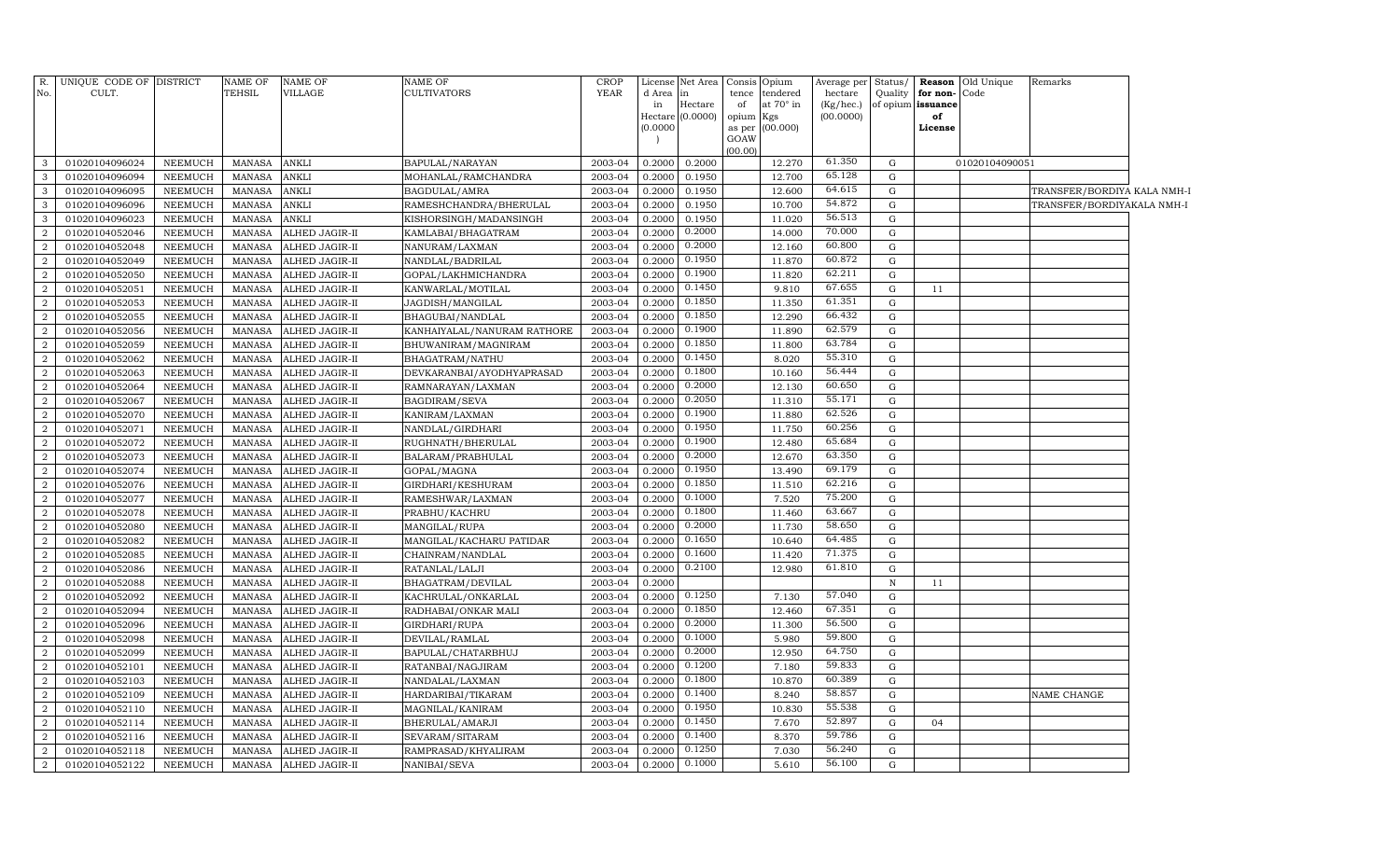| R.<br>No.             | UNIQUE CODE OF DISTRICT<br>CULT. |                                  | NAME OF<br><b>TEHSIL</b>       | <b>NAME OF</b><br>VILLAGE      | <b>NAME OF</b><br>CULTIVATORS     | CROP<br><b>YEAR</b> | d Area           | License Net Area<br>in | Consis<br>tence | Opium<br>tendered | Average per<br>hectare | Status/<br>Quality | Reason<br>for non- | Old Unique<br>Code | Remarks                  |
|-----------------------|----------------------------------|----------------------------------|--------------------------------|--------------------------------|-----------------------------------|---------------------|------------------|------------------------|-----------------|-------------------|------------------------|--------------------|--------------------|--------------------|--------------------------|
|                       |                                  |                                  |                                |                                |                                   |                     | in               | Hectare                | of              | at 70° in         | (Kg/hec.)              | of opium           | issuance           |                    |                          |
|                       |                                  |                                  |                                |                                |                                   |                     |                  | Hectare (0.0000)       | opium           | Kgs               | (00.0000)              |                    | of                 |                    |                          |
|                       |                                  |                                  |                                |                                |                                   |                     | (0.0000)         |                        | as per          | (00.000)          |                        |                    | License            |                    |                          |
|                       |                                  |                                  |                                |                                |                                   |                     |                  |                        | GOAW<br>(00.00) |                   |                        |                    |                    |                    |                          |
| $\overline{2}$        | 01020104052125                   | NEEMUCH                          | <b>MANASA</b>                  | ALHED JAGIR-II                 | NANALAL/GOPI                      | 2003-04             | 0.2000           | 0.1650                 |                 | 11.100            | 67.273                 | $\mathbf G$        |                    |                    |                          |
| $\overline{2}$        | 01020104052127                   | NEEMUCH                          | <b>MANASA</b>                  | ALHED JAGIR-II                 | RAMPRASAD/LAXMAN                  | 2003-04             | 0.2000           | 0.1950                 |                 | 12.120            | 62.154                 | $\mathbf G$        |                    |                    |                          |
| $\overline{a}$        | 01020104052130                   | NEEMUCH                          | <b>MANASA</b>                  | ALHED JAGIR-II                 | NANDLAL/HEMRAJ                    | 2003-04             | 0.2000           | 0.1400                 |                 | 8.220             | 58.714                 | G                  |                    |                    |                          |
| $\overline{2}$        | 01020104052131                   | NEEMUCH                          | <b>MANASA</b>                  | ALHED JAGIR-II                 | HARLAL/KESHURAM                   | 2003-04             | 0.2000           |                        |                 |                   |                        | $\, {\rm N}$       |                    |                    |                          |
| $\boldsymbol{2}$      | 01020104052133                   | <b>NEEMUCH</b>                   | <b>MANASA</b>                  | ALHED JAGIR-II                 | NANIBAI/KASHIRAM                  | 2003-04             | 0.2000           | 0.1950                 |                 | 11.080            | 56.821                 | G                  |                    |                    | NAME CHANGE              |
| $\overline{2}$        | 01020104052137                   | <b>NEEMUCH</b>                   | <b>MANASA</b>                  | ALHED JAGIR-II                 | RAMRATAN/BHAGIRATH                | 2003-04             | 0.2000           | 0.2000                 |                 | 12.490            | 62.450                 | G                  |                    |                    |                          |
| $\overline{2}$        | 01020104052139                   | <b>NEEMUCH</b>                   | <b>MANASA</b>                  | ALHED JAGIR-II                 | SITABAI/BHANWARLAL MALI           | 2003-04             | 0.2000           | 0.1200                 |                 | 7.260             | 60.500                 | G                  |                    |                    |                          |
| $\overline{2}$        | 01020104052154                   | <b>NEEMUCH</b>                   | <b>MANASA</b>                  | ALHED JAGIR-II                 | LAXMIBAI/JAGGA                    | 2003-04             | 0.2000           | 0.1850                 |                 | 10.620            | 57.405                 | $\mathbf G$        |                    |                    |                          |
| $\overline{2}$        | 01020104052157                   | NEEMUCH                          | <b>MANASA</b>                  | ALHED JAGIR-II                 | BHANWARLAL/KACHRU                 | 2003-04             | 0.2000           | 0.1800                 |                 | 11.100            | 61.667                 | $\mathbf G$        |                    |                    |                          |
| $\overline{2}$        | 01020104052158                   | <b>NEEMUCH</b>                   | <b>MANASA</b>                  | ALHED JAGIR-II                 | KISHORILAL/BHUWANILAL             | 2003-04             | 0.2000           | 0.1550                 |                 | 8.830             | 56.968                 | $\mathbf G$        |                    |                    |                          |
| $\overline{a}$        | 01020104052247                   | <b>NEEMUCH</b>                   | <b>MANASA</b>                  | ALHED JAGIR-II                 | FULCHAND/LALA                     | 2003-04             | 0.2000           | 0.1800                 |                 | 10.660            | 59.222                 | $\mathbf G$        |                    |                    |                          |
| $\boldsymbol{2}$      | 01020104052128                   | <b>NEEMUCH</b>                   | <b>MANASA</b>                  | ALHED JAGIR-II                 | RAMESHCHANDRA/LALU                | 2003-04             | 0.2000           | 0.1600                 |                 | 9.260             | 57.875                 | G                  |                    |                    |                          |
| $\overline{2}$        | 01020104052248                   | <b>NEEMUCH</b>                   | <b>MANASA</b>                  | ALHED JAGIR-II                 | BAGDIRAM/RAMLAL                   | 2003-04             | 0.2000           | 0.2050                 |                 | 13.030            | 63.561                 | ${\rm G}$          |                    |                    |                          |
| $\overline{2}$        | 01020104052140                   | <b>NEEMUCH</b>                   | <b>MANASA</b>                  | ALHED JAGIR-II                 | KAMLABAI/SALAGRAM                 | 2003-04             | 0.2000           | 0.1750                 |                 | 9.530             | 54.457                 | G                  |                    |                    |                          |
| 2                     | 01020104052104                   | <b>NEEMUCH</b>                   | <b>MANASA</b>                  | ALHED JAGIR-II                 | NARAYAN/NANDA                     | 2003-04             | 0.2000           | 0.1950                 |                 | 11.150            | 57.179                 | G                  |                    |                    |                          |
| $\overline{2}$        | 01020104052036                   | <b>NEEMUCH</b>                   | <b>MANASA</b>                  | ALHED JAGIR-II                 | RATANIBAI/VARDICHAND              | 2003-04             | 0.2000           | 0.1650                 |                 | 9.470             | 57.394                 | G                  |                    |                    |                          |
| 2                     | 01020104052167                   | <b>NEEMUCH</b>                   | <b>MANASA</b>                  | ALHED JAGIR-II                 | HARIRAM/BHUVANIRAM                | 2003-04             | 0.2000           | 0.1950                 |                 | 11.680            | 59.897                 | G                  |                    |                    |                          |
| $\overline{2}$        | 01020104052169                   | <b>NEEMUCH</b>                   | <b>MANASA</b>                  | ALHED JAGIR-II                 | GOPAL/BHAGATRAM                   | 2003-04             | 0.2000           | 0.1900                 |                 | 13.350            | 70.263                 | $\mathbf G$        |                    |                    |                          |
| $\overline{a}$        | 01020104052054                   | NEEMUCH                          | <b>MANASA</b>                  | ALHED JAGIR-II                 | RAMCHANDRA/FULCHANDRA             | 2003-04             | 0.2000           | 0.2000                 |                 | 10.990            | 54.950                 | $\mathbf G$        |                    | 01020104015053     |                          |
| $\overline{2}$        | 01020104052010                   | <b>NEEMUCH</b>                   | <b>MANASA</b>                  | ALHED JAGIR-II                 | LAXMINARAYAN/LADURAM              | 2003-04             | 0.2000           | 0.1950                 |                 | 12.150            | 62.308                 | $\mathbf G$        |                    | 01020104015052     |                          |
| $\overline{2}$        | 01020104052095                   | <b>NEEMUCH</b>                   | <b>MANASA</b>                  | ALHED JAGIR-II                 | JADAVBAI/BHAGIRATH                | 2003-04             | 0.2000           | 0.1550                 |                 | 8.760             | 56.516                 | ${\rm G}$          |                    | 01020104025081     |                          |
| $\overline{2}$        | 01020104052250                   | <b>NEEMUCH</b>                   | <b>MANASA</b>                  | ALHED JAGIR-II                 | HUKUMCHAND/MODIRAM                | 2003-04             | 0.2000           | 0.1100                 |                 | 6.350             | 57.727                 | $\mathbf G$        |                    |                    |                          |
| $\overline{a}$        | 01020104052052                   | <b>NEEMUCH</b>                   | <b>MANASA</b>                  | ALHED JAGIR-II                 | BALKISHAN/BAPULAL                 | 2003-04             | 0.2000           | 0.0950                 |                 | 5.490             | 57.789                 | $\mathbf G$        |                    |                    |                          |
| $\overline{2}$        | 01020104052251                   | <b>NEEMUCH</b>                   | <b>MANASA</b>                  | ALHED JAGIR-II                 | MANGIBAI/KRISHNAGOPAL             | 2003-04             | 0.2000           | 0.2000                 |                 | 11.740            | 58.700                 | G                  |                    |                    | NAME CHANGE              |
| 2                     | 01020104052042                   | <b>NEEMUCH</b>                   | <b>MANASA</b>                  | ALHED JAGIR-II                 | MAGANIRAM/UDA                     | 2003-04             | 0.2000           | 0.2000                 |                 | 10.710            | 53.550                 | G                  | 04                 | 372                | <b>ISSUED ON 2009-10</b> |
| $\overline{2}$        | 01020104052001                   | <b>NEEMUCH</b>                   | MANASA                         | ALHED JAGIR-I                  | RAMCHANDRA/BHANWARLAL             | 2003-04             | 0.2000           | 0.1600                 |                 | 11.120            | 69.500                 | G                  |                    |                    |                          |
| 2                     | 01020104052002                   | <b>NEEMUCH</b>                   | <b>MANASA</b>                  | ALHED JAGIR-I                  | RATANLAL/FAKIRCHAND               | 2003-04             | 0.2000           | 0.2000                 |                 | 14.440            | 72.200                 | G                  |                    |                    |                          |
| $\overline{2}$        | 01020104052005                   | <b>NEEMUCH</b>                   | <b>MANASA</b>                  | ALHED JAGIR-I                  | JANIBAI/SHOBHARAM                 | 2003-04             | 0.2000           | 0.0750                 |                 | 3.490             | 46.533                 | $\mathbf G$        | 04                 |                    |                          |
| $\overline{a}$        | 01020104052008                   | <b>NEEMUCH</b>                   | <b>MANASA</b>                  | ALHED JAGIR-I                  | <b>NOJI BAI/GHISULAL</b>          | 2003-04             | 0.2000           | 0.2000                 |                 | 13.250            | 66.250                 | $\mathbf G$        |                    |                    |                          |
| $\overline{2}$        | 01020104052009                   | <b>NEEMUCH</b>                   | <b>MANASA</b>                  | ALHED JAGIR-I                  | GODAVARI BAI/JARILAL              | 2003-04             | 0.2000           | 0.2000<br>0.2000       |                 | 13.620            | 68.100<br>62.400       | G                  |                    |                    |                          |
| $\overline{2}$        | 01020104052011                   | <b>NEEMUCH</b>                   | <b>MANASA</b>                  | ALHED JAGIR-I                  | MANGILAL/DOULA                    | 2003-04             | 0.2000           | 0.2000                 |                 | 12.480            | 61.600                 | $\mathbf G$        |                    |                    |                          |
| $\boldsymbol{2}$      | 01020104052012                   | NEEMUCH                          | <b>MANASA</b>                  | ALHED JAGIR-I                  | PRABHULAL/HARIRAM                 | 2003-04             | 0.2000           | 0.1950                 |                 | 12.320            | 64.410                 | ${\rm G}$          |                    |                    |                          |
| $\overline{a}$        | 01020104052014                   | <b>NEEMUCH</b>                   | <b>MANASA</b>                  | ALHED JAGIR-I                  | BADAM BAI/BADRILAL                | 2003-04             | 0.2000           | 0.1850                 |                 | 12.560            | 62.054                 | G                  |                    |                    |                          |
| $\boldsymbol{2}$<br>2 | 01020104052016                   | <b>NEEMUCH</b>                   | <b>MANASA</b>                  | ALHED JAGIR-I                  | PHOOLKUNWAR/RAMESHWAR             | 2003-04             | 0.2000           | 0.2000                 |                 | 11.480<br>12.770  | 63.850                 | ${\rm G}$          |                    |                    |                          |
| $\overline{2}$        | 01020104052017                   | <b>NEEMUCH</b><br><b>NEEMUCH</b> | <b>MANASA</b><br><b>MANASA</b> | ALHED JAGIR-I                  | MANGILAL/CHAMPALAL                | 2003-04<br>2003-04  | 0.2000<br>0.2000 | 0.1850                 |                 |                   | 66.757                 | G<br>G             |                    |                    | NAME CHANGE              |
| $\overline{a}$        | 01020104052018<br>01020104052019 |                                  | <b>MANASA</b>                  | ALHED JAGIR-I<br>ALHED JAGIR-I | MOTIRAM/BHERULAL                  | 2003-04             | 0.2000           | 0.2100                 |                 | 12.350<br>12.070  | 57.476                 | ${\rm G}$          |                    |                    |                          |
| $\overline{2}$        | 01020104052021                   | NEEMUCH<br><b>NEEMUCH</b>        | <b>MANASA</b>                  | ALHED JAGIR-I                  | DALLIBAI/MAGNA<br>BADAMBAI/RAMLAL | 2003-04             | 0.2000           | 0.1800                 |                 | 10.930            | 60.722                 | $\mathbf G$        |                    |                    | NAME CHANGE              |
| $\overline{2}$        | 01020104052023                   | <b>NEEMUCH</b>                   | <b>MANASA</b>                  | ALHED JAGIR-I                  | BHUWANA/KESURAM                   | 2003-04             | 0.2000           | 0.2100                 |                 | 13.530            | 64.429                 | $\mathbf G$        |                    |                    |                          |
| $\overline{2}$        | 01020104052024                   | NEEMUCH                          | <b>MANASA</b>                  | ALHED JAGIR-I                  | DHAPUBAI/HARILAL                  | 2003-04             | 0.2000           | 0.1550                 |                 | 10.190            | 65.742                 | $\mathbf G$        |                    |                    |                          |
| $\overline{2}$        | 01020104052027                   | <b>NEEMUCH</b>                   | <b>MANASA</b>                  | ALHED JAGIR-I                  | SAJJANBAI/RAMNATH                 | 2003-04             | 0.2000           | 0.1900                 |                 | 11.640            | 61.263                 | $\mathbf G$        |                    |                    |                          |
| $\overline{2}$        | 01020104052028                   | NEEMUCH                          | <b>MANASA</b>                  | ALHED JAGIR-I                  | TEJARAM/AMARJI                    | 2003-04             | 0.2000           | 0.1700                 |                 | 9.800             | 57.647                 | ${\rm G}$          |                    |                    |                          |
| $\overline{a}$        | 01020104052029                   | <b>NEEMUCH</b>                   | <b>MANASA</b>                  | ALHED JAGIR-I                  | BHANWARLAL/ROOPA                  | 2003-04             | 0.2000           | 0.0950                 |                 | 6.130             | 64.526                 | G                  |                    |                    |                          |
| $\overline{2}$        | 01020104052030                   | <b>NEEMUCH</b>                   | <b>MANASA</b>                  | ALHED JAGIR-I                  | KESURAM/KISHANA                   | 2003-04             | 0.2000           | 0.1850                 |                 | 12.220            | 66.054                 | G                  |                    |                    |                          |
|                       |                                  |                                  |                                |                                |                                   |                     |                  |                        |                 |                   |                        |                    |                    |                    |                          |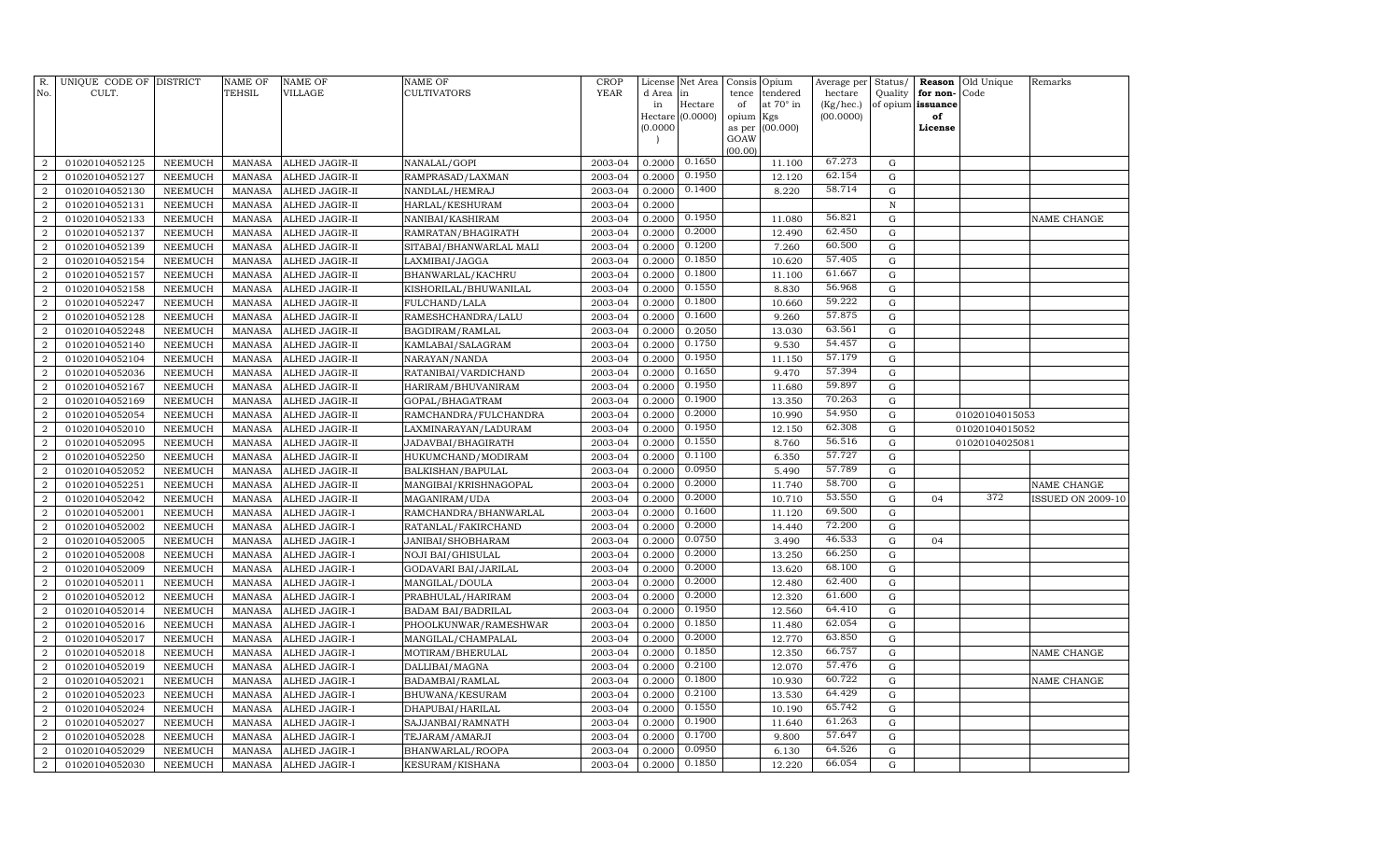| R.<br>No.                        | UNIQUE CODE OF DISTRICT<br>CULT. |                                  | NAME OF<br><b>TEHSIL</b> | <b>NAME OF</b><br>VILLAGE      | <b>NAME OF</b><br>CULTIVATORS                | <b>CROP</b><br><b>YEAR</b> | License<br>d Area | Net Area<br>in              | Consis<br>tence | Opium<br>tendered | Average per<br>hectare | Status/<br>Quality | Reason<br>for non- | Old Unique<br>Code | Remarks     |
|----------------------------------|----------------------------------|----------------------------------|--------------------------|--------------------------------|----------------------------------------------|----------------------------|-------------------|-----------------------------|-----------------|-------------------|------------------------|--------------------|--------------------|--------------------|-------------|
|                                  |                                  |                                  |                          |                                |                                              |                            | in                | Hectare<br>Hectare (0.0000) | of<br>opium     | at 70° in<br>Kgs  | (Kg/hec.)<br>(00.0000) | of opium           | issuance<br>of     |                    |             |
|                                  |                                  |                                  |                          |                                |                                              |                            | (0.0000)          |                             | as per          | (00.000)          |                        |                    | License            |                    |             |
|                                  |                                  |                                  |                          |                                |                                              |                            |                   |                             | GOAW            |                   |                        |                    |                    |                    |             |
|                                  |                                  |                                  |                          |                                |                                              |                            |                   |                             | (00.00)         |                   |                        |                    |                    |                    |             |
| $\overline{a}$                   | 01020104052031                   | NEEMUCH                          | MANASA                   | ALHED JAGIR-I                  | PURANMAL/RATANLAL                            | 2003-04                    | 0.2000            | 0.2100                      |                 | 13.130            | 62.524                 | $\mathbf G$        |                    |                    |             |
| $\overline{a}$                   | 01020104052033                   | <b>NEEMUCH</b>                   | <b>MANASA</b>            | ALHED JAGIR-I                  | SURATRAM/HEMRAJ                              | 2003-04                    | 0.2000            | 0.1850                      |                 | 11.440            | 61.838                 | $\mathbf G$        |                    |                    |             |
| $\overline{a}$                   | 01020104052041                   | NEEMUCH                          | MANASA                   | ALHED JAGIR-I                  | NOJIBAI/HEERA                                | 2003-04                    | 0.2000            | 0.2000                      |                 | 12.380            | 61.900<br>64.714       | G                  |                    |                    |             |
| $\overline{a}$                   | 01020104052044                   | <b>NEEMUCH</b>                   | MANASA                   | ALHED JAGIR-I                  | JANIBAI/MODIRAM                              | 2003-04                    | 0.2000            | 0.2100<br>0.1750            |                 | 13.590            | 63.714                 | G                  |                    |                    |             |
| $\overline{2}$                   | 01020104052171                   | <b>NEEMUCH</b>                   | <b>MANASA</b>            | ALHED JAGIR-I                  | SEETARAM/GHASILAL                            | 2003-04                    | 0.2000            | 0.1600                      |                 | 11.150            | 61.750                 | G                  |                    |                    |             |
| $\overline{2}$                   | 01020104052172                   | <b>NEEMUCH</b>                   | MANASA                   | ALHED JAGIR-I                  | LAXMINARAYAN/KANWARLAL                       | 2003-04                    | 0.2000            | 0.2000                      |                 | 9.880             | 59.000                 | $\mathbf G$        |                    |                    |             |
| 2                                | 01020104052173                   | <b>NEEMUCH</b>                   | MANASA                   | ALHED JAGIR-I                  | <b>HEERALAL/RUPA</b>                         | 2003-04                    | 0.2000            | 0.1950                      |                 | 11.800            | 63.436                 | $\mathbf G$        |                    |                    |             |
| $\overline{2}$<br>$\overline{2}$ | 01020104052174                   | <b>NEEMUCH</b><br><b>NEEMUCH</b> | MANASA<br><b>MANASA</b>  | ALHED JAGIR-I                  | KANHAIYALAL/NANDA                            | 2003-04<br>2003-04         | 0.2000<br>0.2000  | 0.2050                      |                 | 12.370<br>13.120  | 64.000                 | $\mathbf G$<br>G   |                    |                    |             |
| $\overline{2}$                   | 01020104052175                   | <b>NEEMUCH</b>                   |                          | ALHED JAGIR-I                  | UDAIRAM/PRABHULAL                            |                            | 0.2000            | 0.1800                      |                 | 12.250            | 68.056                 | G                  |                    |                    |             |
| $\overline{a}$                   | 01020104052182<br>01020104052183 | <b>NEEMUCH</b>                   | MANASA<br><b>MANASA</b>  | ALHED JAGIR-I<br>ALHED JAGIR-I | HARIRAM/RADHAKRISHNA<br>KISHANLAL/CHATARBHUJ | 2003-04<br>2003-04         | 0.2000            | 0.2000                      |                 | 12.600            | 63.000                 | $\mathbf G$        |                    |                    |             |
| $\overline{a}$                   | 01020104052184                   | <b>NEEMUCH</b>                   | <b>MANASA</b>            | ALHED JAGIR-I                  | PURANMAL/PYARAJI                             | 2003-04                    | 0.2000            | 0.1650                      |                 | 10.340            | 62.667                 | $\mathbf G$        |                    |                    |             |
| $\overline{2}$                   | 01020104052185                   | <b>NEEMUCH</b>                   | <b>MANASA</b>            | ALHED JAGIR-I                  | KHEMRAJ/RAMAJI                               | 2003-04                    | 0.2000            | 0.1600                      |                 | 10.440            | 65.250                 | $\mathbf G$        |                    |                    |             |
| $\overline{2}$                   | 01020104052186                   | NEEMUCH                          | MANASA                   | ALHED JAGIR-I                  | RAMNIWAS/KANHAIYALAL                         | 2003-04                    | 0.2000            | 0.2050                      |                 | 11.390            | 55.561                 | $\mathbf G$        |                    |                    |             |
| $\overline{2}$                   | 01020104052187                   | NEEMUCH                          | <b>MANASA</b>            | ALHED JAGIR-I                  | SHRIRAM/KHYALIRAM                            | 2003-04                    | 0.2000            | 0.1950                      |                 | 11.960            | 61.333                 | $\mathbf G$        |                    |                    |             |
| $\overline{2}$                   | 01020104052190                   | NEEMUCH                          | MANASA                   | ALHED JAGIR-I                  | MANGILAL/SHITAL                              | 2003-04                    | 0.2000            | 0.1950                      |                 | 11.770            | 60.359                 | $\mathbf G$        |                    |                    |             |
| $\overline{2}$                   | 01020104052191                   | NEEMUCH                          | <b>MANASA</b>            | ALHED JAGIR-I                  | RATANLAL/MANGILAL BALAI                      | 2003-04                    | 0.2000            | 0.1900                      |                 | 12.180            | 64.105                 | G                  |                    |                    |             |
| $\overline{a}$                   | 01020104052192                   | <b>NEEMUCH</b>                   | <b>MANASA</b>            | ALHED JAGIR-I                  | BANSHILAL/RAMNARAYAN                         | 2003-04                    | 0.2000            | 0.0850                      |                 | 5.090             | 59.882                 | ${\rm G}$          |                    |                    |             |
| $\overline{2}$                   | 01020104052193                   | NEEMUCH                          | <b>MANASA</b>            | ALHED JAGIR-I                  | MANGILAL/CHHOGA                              | 2003-04                    | 0.2000            | 0.1900                      |                 | 11.170            | 58.789                 | ${\rm G}$          |                    |                    |             |
| $\overline{a}$                   | 01020104052196                   | NEEMUCH                          | <b>MANASA</b>            | ALHED JAGIR-I                  | MUKUND/RUPA                                  | 2003-04                    | 0.2000            | 0.1250                      |                 | 7.420             | 59.360                 | $\mathbf G$        |                    |                    |             |
| $\overline{2}$                   | 01020104052197                   | NEEMUCH                          | <b>MANASA</b>            | ALHED JAGIR-I                  | SURESHKUMAR/RATANLAL                         | 2003-04                    | 0.2000            | 0.1900                      |                 | 15.580            | 82.000                 | G                  |                    |                    |             |
| $\overline{2}$                   | 01020104052198                   | <b>NEEMUCH</b>                   | <b>MANASA</b>            | ALHED JAGIR-I                  | VARDICHANDRA/RUPAJI                          | 2003-04                    | 0.2000            | 0.1900                      |                 | 12.020            | 63.263                 | $\mathbf G$        |                    |                    |             |
| $\overline{2}$                   | 01020104052200                   | NEEMUCH                          | <b>MANASA</b>            | ALHED JAGIR-I                  | RAMPRASAD/BHONA KANCHI                       | 2003-04                    | 0.2000            | 0.1950                      |                 | 12.330            | 63.231                 | $\mathbf G$        |                    |                    |             |
| $\overline{2}$                   | 01020104052201                   | <b>NEEMUCH</b>                   | MANASA                   | ALHED JAGIR-I                  | SAJJANBAI/SHIVLAL                            | 2003-04                    | 0.2000            | 0.1700                      |                 | 10.190            | 59.941                 | $\mathbf G$        |                    |                    |             |
| $\overline{2}$                   | 01020104052202                   | NEEMUCH                          | <b>MANASA</b>            | ALHED JAGIR-I                  | DULICHANDRA/RAMNARAYAN                       | 2003-04                    | 0.2000            | 0.1900                      |                 | 11.560            | 60.842                 | $\mathbf G$        |                    |                    |             |
| $\overline{2}$                   | 01020104052203                   | <b>NEEMUCH</b>                   | <b>MANASA</b>            | ALHED JAGIR-I                  | RAMLAL/BHONIRAM                              | 2003-04                    | 0.2000            | 0.2000                      |                 | 12.490            | 62.450                 | $\mathbf G$        |                    |                    |             |
| $\overline{2}$                   | 01020104052204                   | <b>NEEMUCH</b>                   | <b>MANASA</b>            | ALHED JAGIR-I                  | LAXMINARAYAN/BHONIRAM                        | 2003-04                    | 0.2000            | 0.1900                      |                 | 11.450            | 60.263                 | $\mathbf G$        |                    |                    |             |
| $\boldsymbol{2}$                 | 01020104052205                   | <b>NEEMUCH</b>                   | <b>MANASA</b>            | ALHED JAGIR-I                  | DASHRATH/BALKISHAN                           | 2003-04                    | 0.2000            | 0.1950                      |                 | 13.200            | 67.692                 | $\mathbf G$        |                    |                    |             |
| $\overline{2}$                   | 01020104052206                   | <b>NEEMUCH</b>                   | <b>MANASA</b>            | ALHED JAGIR-I                  | DINESH CHANDRA/CHHAGANLAL                    | 2003-04                    | 0.2000            | 0.1950                      |                 | 12.180            | 62.462                 | $\mathbf G$        |                    |                    |             |
| $\boldsymbol{2}$                 | 01020104052207                   | <b>NEEMUCH</b>                   | <b>MANASA</b>            | ALHED JAGIR-I                  | RAMPRASAD/BHONIRAM PATIDAR                   | 2003-04                    | 0.2000            | 0.1950                      |                 | 11.580            | 59.385                 | $\mathbf G$        |                    |                    |             |
| $\overline{a}$                   | 01020104052209                   | NEEMUCH                          | <b>MANASA</b>            | ALHED JAGIR-I                  | RAMLAL/BADRILAL                              | 2003-04                    | 0.2000            | 0.2000                      |                 | 9.770             | 48.850                 | G                  | 04                 |                    |             |
| $\overline{2}$                   | 01020104052210                   | <b>NEEMUCH</b>                   | <b>MANASA</b>            | ALHED JAGIR-I                  | PRABHULAL/JAGGA                              | 2003-04                    | 0.2000            | 0.1850                      |                 | 10.270            | 55.514                 | G                  |                    |                    |             |
| $\overline{2}$                   | 01020104052212                   | NEEMUCH                          | <b>MANASA</b>            | ALHED JAGIR-I                  | OMPRAKASH/BALKISHAN                          | 2003-04                    | 0.2000            | 0.0900                      |                 | 6.420             | 71.333                 | G                  |                    |                    |             |
| $\overline{2}$                   | 01020104052213                   | <b>NEEMUCH</b>                   | MANASA                   | ALHED JAGIR-I                  | GOMABAI/GIRDHARI                             | 2003-04                    | 0.2000            | 0.1550                      |                 | 9.120             | 58.839                 | G                  |                    |                    |             |
| $\overline{2}$                   | 01020104052215                   | NEEMUCH                          | <b>MANASA</b>            | ALHED JAGIR-I                  | BADRILAL/KACHRUJI                            | 2003-04                    | 0.2000            | 0.2000                      |                 | 13.050            | 65.250                 | $\mathbf G$        |                    |                    |             |
| $\overline{2}$                   | 01020104052216                   | <b>NEEMUCH</b>                   | <b>MANASA</b>            | ALHED JAGIR-I                  | SURENDRAKUMAR/DINDAYAL                       | 2003-04                    | 0.2000            | 0.1950                      |                 | 11.650            | 59.744                 | $\mathbf G$        |                    |                    |             |
| $\overline{2}$                   | 01020104052217                   | <b>NEEMUCH</b>                   | <b>MANASA</b>            | ALHED JAGIR-I                  | KHYALIRAM/NAGAJIRAM                          | 2003-04                    | 0.2000            | 0.1150                      |                 | 7.520             | 65.391                 | $\mathbf G$        |                    |                    |             |
| $\overline{2}$                   | 01020104052221                   | <b>NEEMUCH</b>                   | <b>MANASA</b>            | ALHED JAGIR-I                  | RAMCHANDRA/GHISALAL                          | 2003-04                    | 0.2000            | 0.1800                      |                 | 11.500            | 63.889                 | $\mathbf G$        |                    |                    |             |
| $\overline{2}$                   | 01020104052222                   | <b>NEEMUCH</b>                   | <b>MANASA</b>            | ALHED JAGIR-I                  | DHANRAJ/BHAGATRAM GURJAR                     | 2003-04                    | 0.2000            | 0.1900                      |                 | 13.270            | 69.842                 | $\mathbf G$        |                    |                    |             |
| $\boldsymbol{2}$                 | 01020104052223                   | <b>NEEMUCH</b>                   | <b>MANASA</b>            | ALHED JAGIR-I                  | BHONILAL/MANGILAL PATIDAR                    | 2003-04                    | 0.2000            | 0.1950                      |                 | 12.350            | 63.333                 | $\mathbf G$        |                    |                    |             |
| $\overline{2}$                   | 01020104052224                   | <b>NEEMUCH</b>                   | <b>MANASA</b>            | ALHED JAGIR-I                  | RAMDHESHYAM/CHATURBHUJ MALI                  | 2003-04                    | 0.2000            | 0.1950                      |                 | 12.700            | 65.128                 | G                  |                    |                    |             |
| $\boldsymbol{2}$                 | 01020104052225                   | <b>NEEMUCH</b>                   | <b>MANASA</b>            | ALHED JAGIR-I                  | JANIBAI/POKHARJI                             | 2003-04                    | 0.2000            | 0.2000                      |                 | 11.180            | 55.900                 | $\mathbf G$        |                    |                    | NAME CHANGE |
| $\overline{a}$                   | 01020104052227                   | <b>NEEMUCH</b>                   | <b>MANASA</b>            | ALHED JAGIR-I                  | DINDAYAL/HARIVALLABH                         | 2003-04                    | 0.2000            | 0.2000                      |                 | 11.810            | 59.050                 | G                  |                    |                    |             |
| $\overline{a}$                   | 01020104052228                   | <b>NEEMUCH</b>                   | <b>MANASA</b>            | ALHED JAGIR-I                  | KANWARLAL/MANGILAL                           | 2003-04                    | 0.2000            | 0.1750                      |                 | 10.400            | 59.429                 | G                  |                    |                    |             |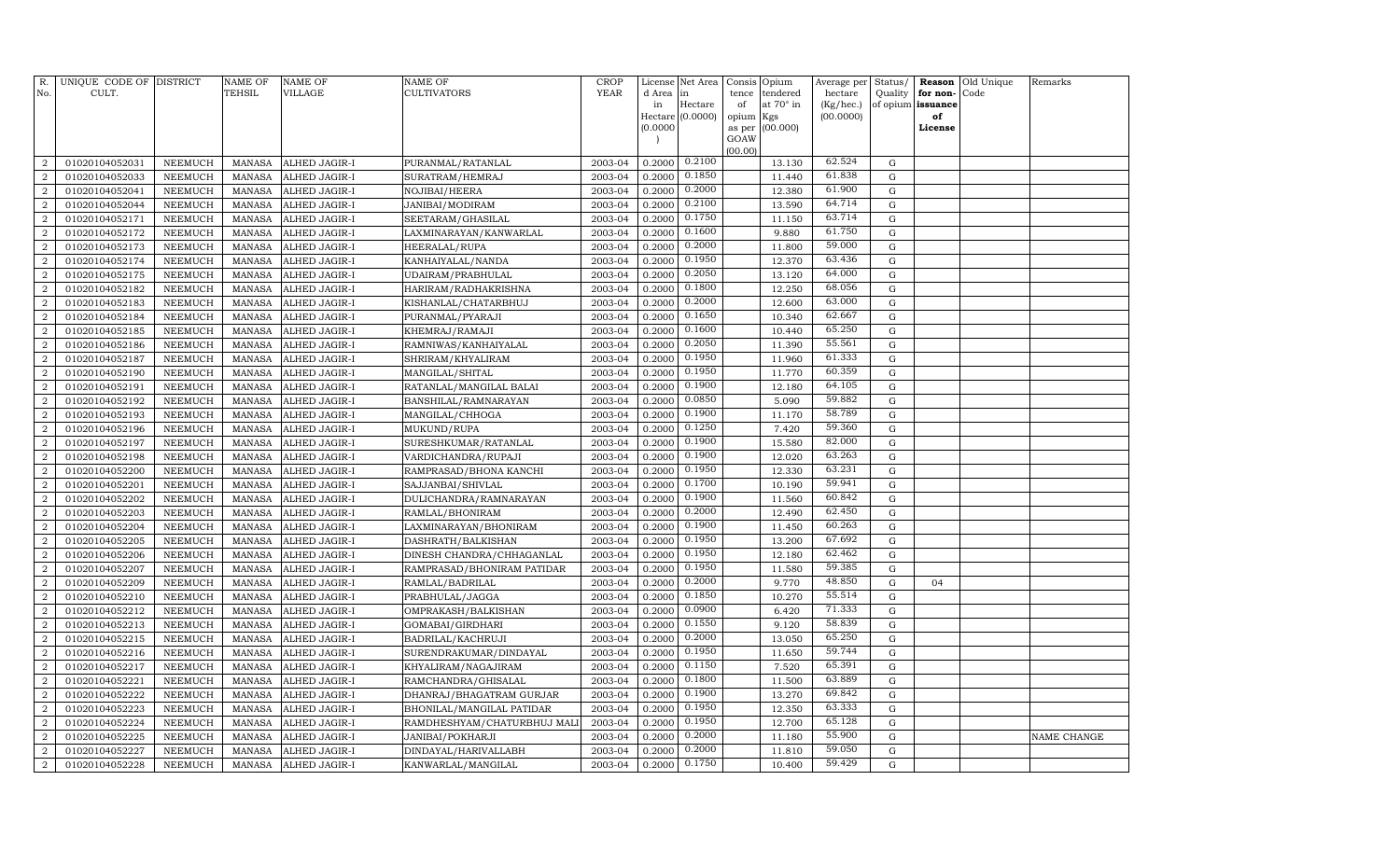| R.<br>No.      | UNIQUE CODE OF DISTRICT<br>CULT. |                           | NAME OF<br>TEHSIL       | NAME OF<br>VILLAGE             | NAME OF<br><b>CULTIVATORS</b>            | <b>CROP</b><br><b>YEAR</b> | d Area<br>in<br>Hectare  <br>(0.0000) | License Net Area<br>in<br>Hectare<br>(0.0000) | Consis Opium<br>tence tendered<br>at 70° in<br>of<br>opium Kgs<br>as per (00.000)<br>GOAW | Average per Status/<br>hectare<br>(Kg/hec.)<br>(00.0000) | Quality                | for non-<br>of opium issuance<br>of<br>License | <b>Reason</b> Old Unique<br>Code | Remarks                                    |                                                   |
|----------------|----------------------------------|---------------------------|-------------------------|--------------------------------|------------------------------------------|----------------------------|---------------------------------------|-----------------------------------------------|-------------------------------------------------------------------------------------------|----------------------------------------------------------|------------------------|------------------------------------------------|----------------------------------|--------------------------------------------|---------------------------------------------------|
|                |                                  |                           |                         |                                |                                          |                            |                                       |                                               | (00.00)                                                                                   |                                                          |                        |                                                |                                  |                                            |                                                   |
| 2              | 01020104052230                   | <b>NEEMUCH</b>            | MANASA                  | ALHED JAGIR-I                  | AMBARAM/RAMCHANDRA                       | 2003-04                    | 0.2000                                | 0.1100                                        | 9.280                                                                                     | 84.364                                                   | $\mathbf G$            |                                                |                                  |                                            |                                                   |
| 2              | 01020104052231                   | <b>NEEMUCH</b>            | MANASA                  | ALHED JAGIR-I                  | LALURAM/MODIRAM                          | 2003-04                    | 0.2000                                | 0.2100                                        | 14.330                                                                                    | 68.238                                                   | ${\rm G}$              |                                                |                                  |                                            |                                                   |
| 2              | 01020104052232                   | NEEMUCH                   | <b>MANASA</b>           | ALHED JAGIR-I                  | TULSIRAM/MODIRAM                         | 2003-04                    | 0.2000                                | 0.1950<br>0.1950                              | 12.020                                                                                    | 61.641<br>59.231                                         | $\mathbf G$            |                                                |                                  |                                            |                                                   |
| 2              | 01020104052234                   | NEEMUCH                   | MANASA                  | ALHED JAGIR-I                  | <b>GITA BAI/ BANSHILAL</b>               | 2003-04                    | 0.2000                                | 0.1950                                        | 11.550                                                                                    | 62.821                                                   | $\mathbf G$            |                                                |                                  |                                            |                                                   |
| 2<br>2         | 01020104052238<br>01020104052239 | NEEMUCH                   | MANASA                  | ALHED JAGIR-I                  | JAGDISH CHANDRA/KANHAIYALAL              | 2003-04<br>2003-04         | 0.2000<br>0.2000                      | 0.1350                                        | 12.250<br>8.980                                                                           | 66.519                                                   | ${\rm G}$<br>${\rm G}$ |                                                |                                  |                                            |                                                   |
| 2              | 01020104052240                   | NEEMUCH<br><b>NEEMUCH</b> | MANASA<br><b>MANASA</b> | ALHED JAGIR-I<br>ALHED JAGIR-I | SHANTILAL/PRABHULAL<br>BALAKRAM/BHONIRAM | 2003-04                    | 0.2000                                | 0.1450                                        | 8.840                                                                                     | 60.966                                                   | G                      |                                                |                                  |                                            |                                                   |
| 2              | 01020104052242                   | <b>NEEMUCH</b>            | MANASA                  | ALHED JAGIR-I                  | BHONIRAM/RATANLAL                        | 2003-04                    | 0.2000                                | 0.1750                                        | 9.590                                                                                     | 54.800                                                   | G                      |                                                |                                  |                                            |                                                   |
| 2              | 01020104052243                   | <b>NEEMUCH</b>            | <b>MANASA</b>           | ALHED JAGIR-I                  | SHIVNARAYAN/BALKISHAN                    | 2003-04                    | 0.2000                                | 0.0850                                        | 5.970                                                                                     | 70.235                                                   | G                      |                                                |                                  |                                            |                                                   |
| 2              | 01020104052245                   | NEEMUCH                   | MANASA                  | ALHED JAGIR-I                  | MOHANLAL/PRABHULAL                       | 2003-04                    | 0.2000                                | 0.1500                                        | 9.900                                                                                     | 66.000                                                   | ${\rm G}$              |                                                |                                  |                                            |                                                   |
| $\overline{2}$ | 01020104052249                   | <b>NEEMUCH</b>            | <b>MANASA</b>           | ALHED JAGIR-I                  | BALURAM/FAKIRCHAND                       | 2003-04                    | 0.2000                                | 0.1000                                        | 6.770                                                                                     | 67.700                                                   | G                      |                                                |                                  |                                            |                                                   |
| $\overline{2}$ | 01020104052142                   | NEEMUCH                   | MANASA                  | ALHED JAGIR-I                  | MANGIBAI/MANGILAL                        | 2003-04                    | 0.2000                                | 0.1800                                        | 11.280                                                                                    | 62.667                                                   | $\mathbf G$            |                                                | 01020104010153                   |                                            |                                                   |
| $\overline{1}$ | 01020104004002                   | NEEMUCH                   | <b>MANASA</b>           | <b>AKHEPUR</b>                 | MANGIBAI BHAGIRATH                       | 2003-04                    | 0.2000                                | 0.2050                                        | 12.380                                                                                    | 60.390                                                   | G                      |                                                |                                  |                                            |                                                   |
| $\overline{1}$ | 01020104004004                   | NEEMUCH                   | MANASA                  | <b>AKHEPUR</b>                 | RAMVILAS/DEVA                            | 2003-04                    | 0.2000                                | 0.2000                                        | 11.630                                                                                    | 58.150                                                   | G                      |                                                |                                  |                                            |                                                   |
| $\overline{1}$ | 01020104004013                   | <b>NEEMUCH</b>            | MANASA                  | <b>AKHEPUR</b>                 | MOHANLAL/RADHAKISAN                      | 2003-04                    | 0.2000                                | 0.2000                                        | 12.900                                                                                    | 64.500                                                   | G                      |                                                |                                  |                                            |                                                   |
| $\overline{1}$ | 01020104004016                   | NEEMUCH                   | MANASA                  | <b>AKHEPUR</b>                 | LAXMAN/KACHRU                            | 2003-04                    | 0.2000                                | 0.1800                                        | 10.950                                                                                    | 60.833                                                   | $\mathbf G$            |                                                |                                  |                                            |                                                   |
| <sup>1</sup>   | 01020104004017                   | <b>NEEMUCH</b>            | <b>MANASA</b>           | <b>AKHEPUR</b>                 | JAGDISH/PURALAL                          | 2003-04                    | 0.2000                                | 0.1900                                        | 10.920                                                                                    | 57.474                                                   | G                      |                                                |                                  |                                            |                                                   |
| $\overline{1}$ | 01020104004018                   | <b>NEEMUCH</b>            | MANASA                  | <b>AKHEPUR</b>                 | PRAKASH/MADHOLAL                         | 2003-04                    | 0.2000                                | 0.2050                                        | 12.770                                                                                    | 62.293                                                   | $\mathbf G$            |                                                |                                  |                                            |                                                   |
| <sup>1</sup>   | 01020104004024                   | <b>NEEMUCH</b>            | <b>MANASA</b>           | <b>AKHEPUR</b>                 | SHYAMLAL/PURALAL                         | 2003-04                    | 0.2000                                | 0.1850                                        | 13.090                                                                                    | 70.757                                                   | G                      |                                                |                                  |                                            |                                                   |
| $\overline{1}$ | 01020104004027                   | <b>NEEMUCH</b>            | MANASA                  | <b>AKHEPUR</b>                 | <b>HEERALAL/RUPA</b>                     | 2003-04                    | 0.2000                                | 0.2050                                        | 10.880                                                                                    | 53.073                                                   | ${\rm G}$              | 04                                             |                                  | ISSUED ON 2009-10                          |                                                   |
| <sup>1</sup>   | 01020104004030                   | NEEMUCH                   | <b>MANASA</b>           | <b>AKHEPUR</b>                 | GOPAL/BALURAM                            | 2003-04                    | 0.2000                                | 0.1500                                        | 9.240                                                                                     | 61.600                                                   | G                      |                                                |                                  |                                            |                                                   |
| $\overline{1}$ | 01020104004037                   | NEEMUCH                   | MANASA                  | <b>AKHEPUR</b>                 | KANHAIYALAL/KANWARLAL                    | 2003-04                    | 0.2000                                | 0.2000                                        | 11.480                                                                                    | 57.400                                                   | G                      |                                                |                                  |                                            |                                                   |
| <sup>1</sup>   | 01020104004039                   | NEEMUCH                   | <b>MANASA</b>           | <b>AKHEPUR</b>                 | KAWARLAL/ MANGILAL                       | 2003-04                    | 0.2000                                | 0.2000                                        | 12.530                                                                                    | 62.650                                                   | G                      |                                                |                                  |                                            |                                                   |
| <sup>1</sup>   | 01020104004041                   | NEEMUCH                   | <b>MANASA</b>           | <b>AKHEPUR</b>                 | BHARATRAM/BHAGIRATH                      | 2003-04                    | 0.2000                                | 0.1550                                        | 9.150                                                                                     | 59.032                                                   | G                      |                                                |                                  |                                            |                                                   |
| -1             | 01020104004042                   | NEEMUCH                   | <b>MANASA</b>           | <b>AKHEPUR</b>                 | PATASIBAI/BADRILAL                       | 2003-04                    | 0.2000                                | 0.2000                                        | 12.190                                                                                    | 60.950                                                   | G                      |                                                |                                  |                                            |                                                   |
| $\overline{1}$ | 01020104004019                   | NEEMUCH                   | <b>MANASA</b>           | <b>AKHEPUR</b>                 | GANGARAM/DHANRAJ                         | 2003-04                    | 0.2000                                | 0.1500                                        | 8.790                                                                                     | 58.600                                                   | G                      |                                                |                                  |                                            |                                                   |
| $\overline{1}$ | 01020104004008                   | NEEMUCH                   | MANASA                  | <b>AKHEPUR</b>                 | JAGDISH/JAYNARAYAN                       | 2003-04                    | 0.2000                                | 0.1900                                        | 11.120                                                                                    | 58.526                                                   | G                      |                                                |                                  |                                            |                                                   |
| $\overline{1}$ | 01020104004029                   | NEEMUCH                   | MANASA                  | <b>AKHEPUR</b>                 | LAXMAN/MANGILAL                          | 2003-04                    | 0.2000                                | 0.1850                                        | 11.870                                                                                    | 64.162                                                   | $\mathbf G$            |                                                |                                  |                                            |                                                   |
| $\overline{1}$ | 01020104004046                   | NEEMUCH                   | MANASA                  | <b>AKHEPUR</b>                 | BHAGWANSINGH/RAMCHAND                    | 2003-04                    | 0.2000                                | 0.1950                                        | 11.050                                                                                    | 56.667                                                   | G                      |                                                |                                  | 0102010401202 TRANSFER/ BHATKHED-II        |                                                   |
| $\overline{1}$ | 01020104004010                   | NEEMUCH                   | <b>MANASA</b>           | <b>AKHEPUR</b>                 | BASANTILAL/SHOBHARAM                     | 2003-04                    | 0.2000                                | 0.1950                                        | 11.400                                                                                    | 58.462                                                   | ${\rm G}$              |                                                |                                  |                                            |                                                   |
| $\overline{1}$ | 01020104004047                   | NEEMUCH                   | <b>MANASA</b>           | <b>AKHEPUR</b>                 | RAMESHCHAND/BAURAM                       | 2003-04                    | 0.2000                                | 0.1800                                        | 11.120                                                                                    | 61.778                                                   | G                      |                                                |                                  | OLD CULT. BEFORE 1998-99                   |                                                   |
| $\overline{1}$ | 01020104004007                   | NEEMUCH                   | <b>MANASA</b>           | <b>AKHEPUR</b>                 | JAGDISHCHAND/ SHANKARLAL                 | 2003-04                    | 0.2000                                | 0.1750                                        | 11.290                                                                                    | 64.514                                                   | ${\rm G}$              |                                                | 01020104028266                   |                                            |                                                   |
| $\overline{1}$ | 01020104004049                   | NEEMUCH                   | <b>MANASA</b>           | <b>AKHEPUR</b>                 | JAGDISH/BHANWARLAL                       | 2003-04                    | 0.2000                                | 0.1950                                        | 10.950                                                                                    | 56.154                                                   | ${\rm G}$              |                                                |                                  | 0102010405300 TRANSFER/ MANASA             |                                                   |
| $\overline{1}$ | 01020104004050                   | NEEMUCH                   | <b>MANASA</b>           | <b>AKHEPUR</b>                 | RAGHUNATH/SUKHLAL                        | 2003-04                    | 0.2000                                | 0.1950                                        | 11.480                                                                                    | 58.872                                                   | ${\rm G}$              |                                                |                                  | 0102010405302 TRANSFER/ MANASA             |                                                   |
| $\overline{1}$ | 01020104004051                   | NEEMUCH                   | <b>MANASA</b>           | <b>AKHEPUR</b>                 | SHYAMIBAI SUKHLAL                        | 2003-04                    | 0.2000                                | 0.1950                                        | 11.610                                                                                    | 59.538                                                   | G                      |                                                |                                  | 0102010405300 NAME CHANGE/TRANSFER/ MANASA |                                                   |
| $\overline{1}$ | 01020104004052                   | NEEMUCH                   | <b>MANASA</b>           | AKHEPUR                        | SADDA/RAMA                               | 2003-04                    | 0.2000                                | 0.1900                                        | 11.170                                                                                    | 58.789                                                   | G                      |                                                | 01020104011092                   |                                            |                                                   |
| $\overline{1}$ | 01020104004053                   | NEEMUCH                   | <b>MANASA</b>           | <b>AKHEPUR</b>                 | MODIRAM/KASIRAM                          | 2003-04                    | 0.2000                                | 0.2000                                        | 11.220                                                                                    | 56.100                                                   | ${\rm G}$              |                                                |                                  | 0104020902800TRANSFER/TILAKHEDA/MDS-II     |                                                   |
| $\overline{1}$ | 01020104004054                   | NEEMUCH                   | <b>MANASA</b>           | AKHEPUR                        | RAJENDRA/TULSIRAM                        | 2003-04                    | 0.2000                                | 0.1900                                        | 11.860                                                                                    | 62.421                                                   | ${\rm G}$              |                                                |                                  |                                            | 0104020903816TRANSFER/KACHRIYA CHANDRAWAT/MDS-II  |
| $\overline{1}$ | 01020104004055                   | NEEMUCH                   | <b>MANASA</b>           | AKHEPUR                        | BHANWARLAL/HIRALAL                       | 2003-04                    | 0.2000                                | 0.2000                                        | 12.410                                                                                    | 62.050                                                   | ${\rm G}$              |                                                |                                  |                                            | 0104020903811 TRANSFER/KACHRIYA CHANDRAWAT/MDS-II |
| $\overline{1}$ | 01020104004056                   | NEEMUCH                   | <b>MANASA</b>           | AKHEPUR                        | BHANWARLAL/SHANKARLAL                    | 2003-04                    | 0.2000                                | 0.1900                                        | 11.900                                                                                    | 62.632                                                   | ${\rm G}$              |                                                |                                  | 0102010402816 TRANSFER/ BHATKHED BUJURG    |                                                   |
| $\overline{1}$ | 01020104004057                   | <b>NEEMUCH</b>            | MANASA                  | AKHEPUR                        | PARBHULAL/PYARJI                         | 2003-04                    | 0.2000                                | 0.2000                                        | 11.410                                                                                    | 57.050                                                   | ${\rm G}$              |                                                |                                  | 0102010405218TRANSFER/ALHEDJAGIR-II        |                                                   |
| $\mathbf{3}$   | 01020104088010                   | <b>NEEMUCH</b>            | <b>MANASA</b>           | ACHALPURA                      | BHAGIRATH/GOUTAM                         | 2003-04                    | 0.2000                                |                                               |                                                                                           | 64.111                                                   | $\mathbf N$            |                                                |                                  |                                            |                                                   |
| $\mathbf{3}$   | 01020104088032                   | <b>NEEMUCH</b>            | <b>MANASA</b>           | ACHALPURA                      | DASHRATH/MOHANLAL                        | 2003-04                    | 0.2000                                | 0.1800                                        | 11.540                                                                                    | 68.250                                                   | G                      |                                                |                                  |                                            |                                                   |
| $\mathbf{3}$   | 01020104088075                   | <b>NEEMUCH</b>            | MANASA                  | <b>ACHALPURA</b>               | BANSHILAL/ONKARLAL                       | 2003-04                    | 0.2000                                | 0.2000                                        | 13.650                                                                                    |                                                          | G                      |                                                |                                  |                                            |                                                   |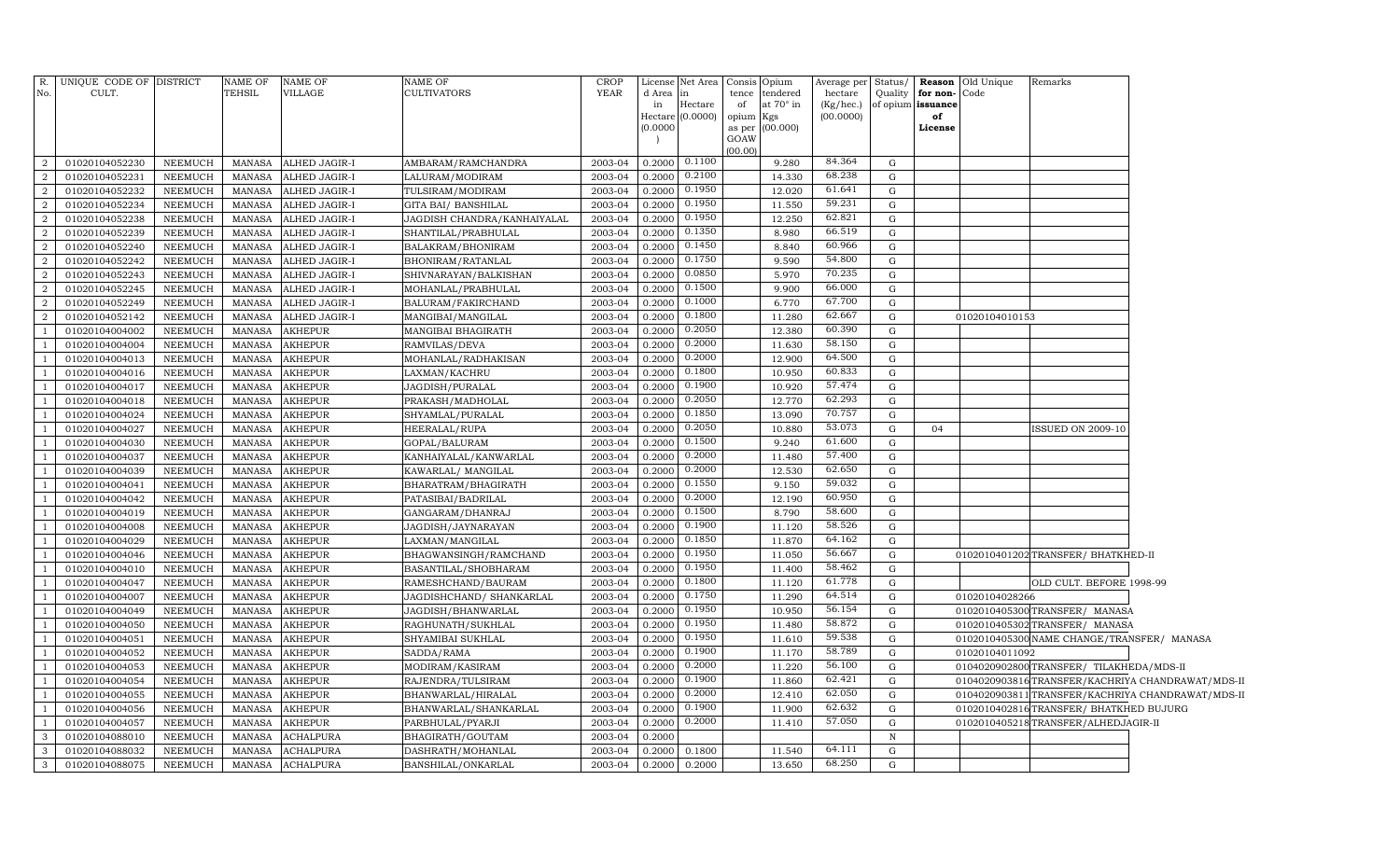| R.<br>No.                        | UNIQUE CODE OF DISTRICT<br>CULT. |                           | NAME OF<br><b>TEHSIL</b>       | <b>NAME OF</b><br>VILLAGE    | NAME OF<br>CULTIVATORS                | <b>CROP</b><br><b>YEAR</b> | License<br>d Area<br>in<br>(0.0000) | Net Area<br>in<br>Hectare<br>Hectare (0.0000) | Consis<br>tence<br>of<br>opium<br>as per<br>GOAW<br>(00.00) | Opium<br>tendered<br>at 70° in<br>Kgs<br>(00.000) | Average per<br>hectare<br>(Kg/hec.)<br>(00.0000) | Status/<br>Quality     | Reason<br>for non-<br>of opium issuance<br>of<br>License | Old Unique<br>Code | Remarks                                        |  |
|----------------------------------|----------------------------------|---------------------------|--------------------------------|------------------------------|---------------------------------------|----------------------------|-------------------------------------|-----------------------------------------------|-------------------------------------------------------------|---------------------------------------------------|--------------------------------------------------|------------------------|----------------------------------------------------------|--------------------|------------------------------------------------|--|
| 3                                | 01020104098002                   | NEEMUCH                   | MANASA                         | <b>ABAKHEDI</b>              | BHERU/KALU                            | 2003-04                    | 0.2000                              | 0.1950                                        |                                                             | 12.070                                            | 61.897                                           | G                      |                                                          |                    |                                                |  |
| $\mathbf{3}$                     | 01020104098003                   | <b>NEEMUCH</b>            | <b>MANASA</b>                  | <b>ABAKHEDI</b>              | MOHANLAL/HIRA                         | 2003-04                    | 0.2000                              | 0.1800                                        |                                                             | 11.010                                            | 61.167                                           | G                      |                                                          |                    |                                                |  |
| 3                                | 01020104098004                   | <b>NEEMUCH</b>            | MANASA                         | <b>ABAKHEDI</b>              | DHAPUBAI/GHISALAL                     | 2003-04                    | 0.2000                              | 0.1650                                        |                                                             | 10.820                                            | 65.576                                           | G                      |                                                          |                    |                                                |  |
| $\mathbf{3}$                     | 01020104098007                   | <b>NEEMUCH</b>            | <b>MANASA</b>                  | <b>ABAKHEDI</b>              | JANKILAL/BHERULAL                     | 2003-04                    | 0.2000                              | 0.1850                                        |                                                             | 10.640                                            | 57.514                                           | G                      |                                                          |                    |                                                |  |
| $\mathbf{3}$                     | 01020104098009                   | <b>NEEMUCH</b>            | <b>MANASA</b>                  | <b>ABAKHEDI</b>              | RAMPRASAD/KHUBCHAND                   | 2003-04                    | 0.2000                              | 0.1750                                        |                                                             | 10.570                                            | 60.400                                           | G                      |                                                          |                    |                                                |  |
| $\mathbf{3}$                     | 01020104098010                   | <b>NEEMUCH</b>            | <b>MANASA</b>                  | <b>ABAKHEDI</b>              | MURLI/MADHO                           | 2003-04                    | 0.2000                              | 0.1700                                        |                                                             | 10.560                                            | 62.118                                           | G                      |                                                          |                    |                                                |  |
| $\mathbf{3}$                     | 01020104098011                   | <b>NEEMUCH</b>            | <b>MANASA</b>                  | <b>ABAKHEDI</b>              | RAMLAL/BHONAJI                        | 2003-04                    | 0.2000                              | 0.2000                                        |                                                             | 12.410                                            | 62.050                                           | G                      |                                                          |                    |                                                |  |
| $\mathbf{3}$                     | 01020104098012                   | <b>NEEMUCH</b>            | <b>MANASA</b>                  | <b>ABAKHEDI</b>              | BHERULAL/HIRA                         | 2003-04                    | 0.2000                              | 0.1800                                        |                                                             | 11.130                                            | 61.833                                           | G                      |                                                          |                    |                                                |  |
| $\mathbf{3}$                     | 01020104098013                   | <b>NEEMUCH</b>            | <b>MANASA</b>                  | <b>ABAKHEDI</b>              | TULSIBAI/PEMAJI                       | 2003-04                    | 0.2000                              | 0.1950                                        |                                                             | 11.600                                            | 59.487                                           | G                      |                                                          |                    |                                                |  |
| $\mathbf{3}$                     | 01020104098008                   | NEEMUCH                   | <b>MANASA</b>                  | <b>ABAKHEDI</b>              | RAMESHCHANDRA/GHISALAL                | 2003-04                    | 0.2000                              | 0.1900                                        |                                                             | 12.310                                            | 64.789                                           | ${\rm G}$              |                                                          |                    |                                                |  |
| $\mathbf{3}$                     | 01020104098015                   | <b>NEEMUCH</b>            | <b>MANASA</b>                  | <b>ABAKHEDI</b>              | MANGILAL/KISHANLAL                    | 2003-04                    | 0.2000                              | 0.1900                                        |                                                             | 10.760                                            | 56.632                                           | G                      |                                                          | 01020104091106     |                                                |  |
| $\overline{4}$                   | 01020104109001                   | NEEMUCH                   | MANASA                         | <b>UDAKHEDA</b>              | DURGASHANKAR/MOTILAL                  | 2003-04                    | 0.2000                              | 0.2000                                        |                                                             | 12.570                                            | 62.850                                           | G                      |                                                          |                    |                                                |  |
| $\overline{4}$                   | 01020104109002                   | <b>NEEMUCH</b>            | <b>MANASA</b>                  | <b>UDAKHEDA</b>              | SHAMBHUDAYAL/UDAIRAM                  | 2003-04                    | 0.2000                              | 0.1950                                        |                                                             | 12.440                                            | 63.795                                           | G                      |                                                          |                    |                                                |  |
| $\overline{4}$                   | 01020104109003                   | <b>NEEMUCH</b>            | MANASA                         | <b>UDAKHEDA</b>              | MUNNALAL/HEERA                        | 2003-04                    | 0.2000                              | 0.1850                                        |                                                             | 11.670                                            | 63.081                                           | G                      |                                                          |                    |                                                |  |
| $\overline{4}$                   | 01020104109005                   | <b>NEEMUCH</b>            | <b>MANASA</b>                  | <b>UDAKHEDA</b>              | RADHAKISHAN/GORDHAN                   | 2003-04                    | 0.2000                              | 0.1900                                        |                                                             | 11.290                                            | 59.421                                           | G                      |                                                          |                    |                                                |  |
| $\overline{4}$                   | 01020104109007                   | <b>NEEMUCH</b>            | MANASA                         | <b>UDAKHEDA</b>              | HEERALAL/GORDHAN                      | 2003-04                    | 0.2000                              | 0.1600                                        |                                                             | 9.150                                             | 57.188                                           | G                      |                                                          |                    |                                                |  |
| $\overline{4}$                   | 01020104109010                   | <b>NEEMUCH</b>            | <b>MANASA</b>                  | <b>UDAKHEDA</b>              | AMARIBAI/NANDRAM                      | 2003-04                    | 0.2000                              | 0.2000                                        |                                                             | 11.500                                            | 57.500                                           | G                      |                                                          |                    |                                                |  |
| $\overline{4}$                   | 01020104109011                   | NEEMUCH                   | <b>MANASA</b>                  | <b>UDAKHEDA</b>              | MANGIBAI/BOTLAL                       | 2003-04                    | 0.2000                              | 0.2000                                        |                                                             | 10.950                                            | 54.750                                           | ${\rm G}$              |                                                          |                    |                                                |  |
| $\overline{4}$                   | 01020104109012                   | <b>NEEMUCH</b>            | <b>MANASA</b>                  | <b>UDAKHEDA</b>              | JAMNALAL/KASHIRAM                     | 2003-04                    | 0.2000                              | 0.2050                                        |                                                             | 11.510                                            | 56.146                                           | G                      |                                                          |                    |                                                |  |
| $\overline{4}$                   | 01020104109014                   | NEEMUCH                   | <b>MANASA</b>                  | <b>UDAKHEDA</b>              | RAMIBAI/CHUNNILAL                     | 2003-04                    | 0.2000                              | 0.1950                                        |                                                             | 11.320                                            | 58.051                                           | $\mathbf G$            |                                                          |                    |                                                |  |
| $\overline{4}$                   | 01020104109015                   | <b>NEEMUCH</b>            | MANASA                         | <b>UDAKHEDA</b>              | SHANKARLAL/KISHAN                     | 2003-04                    | 0.2000                              | 0.1450                                        |                                                             | 9.570                                             | 66.000                                           | ${\rm G}$              |                                                          |                    |                                                |  |
| $\overline{4}$                   | 01020104109017                   | NEEMUCH                   | <b>MANASA</b>                  | <b>UDAKHEDA</b>              | LEKHA/SHIVNARAYAN                     | 2003-04                    | 0.2000                              | 0.2050                                        |                                                             | 11.820                                            | 57.659                                           | G                      |                                                          | 01020104120086     |                                                |  |
| $\overline{4}$                   | 01020104274002                   | NEEMUCH                   | MANASA                         | SUWASRA KHURD                | ONKARLAL/BHANWARLAL                   | 2003-04                    | 0.2000                              | 0.1900                                        |                                                             | 11.410                                            | 60.053                                           | G                      |                                                          |                    | TRANSFER/BALAJI KA KHEDA                       |  |
| $\overline{4}$                   | 01020104104002                   | NEEMUCH                   | MANASA                         | <b>SUWASRA BUJURG</b>        | HARIRAM/SURAJMAL                      | 2003-04                    | 0.2000                              |                                               |                                                             |                                                   |                                                  | $\, {\bf N}$           |                                                          |                    | 0102010400501 TRANSFER/BALAJI KA KHEDA         |  |
| $\overline{4}$                   | 01020104104005                   | <b>NEEMUCH</b>            | <b>MANASA</b>                  | SUWASRA BUJURG               | MODIRAM/KASHIRAM                      | 2003-04                    | 0.2000                              | 0.1900                                        |                                                             | 11.230                                            | 59.105                                           | G                      |                                                          |                    | 0102010400501 TRANSFER/BALAJI KA KHEDA         |  |
| $\overline{4}$                   | 01020104104003                   | NEEMUCH                   | <b>MANASA</b>                  | SUWASRA BUJURG               | RAMA/BHIMA                            | 2003-04                    | 0.2000                              | 0.1900                                        |                                                             | 11.130                                            | 58.579                                           | ${\rm G}$              |                                                          |                    | TRANSFER/BALAJI KA KHEDA                       |  |
| $\overline{4}$                   | 01020104104001                   | NEEMUCH                   | <b>MANASA</b>                  | SUWASRA BUJURG               | SUNDARLAL/KASHIRAM                    | 2003-04                    | 0.2000                              | 0.1950                                        |                                                             | 11.220                                            | 57.538                                           | ${\rm G}$              |                                                          |                    | 0102010401014TRANSFER/KHEDLI                   |  |
| $\overline{4}$                   | 01020104104009                   | NEEMUCH                   | <b>MANASA</b>                  | SUWASRA BUJURG               | SHYAMABAI/CHAMPALAL                   | 2003-04                    | 0.2000                              | 0.1950                                        |                                                             | 11.730                                            | 60.154                                           | ${\rm G}$              |                                                          |                    | TRANSFER/KANAKHEDA NMH-1                       |  |
| $\overline{4}$                   | 01020104125002<br>01020104125003 | NEEMUCH                   | <b>MANASA</b><br><b>MANASA</b> | <b>SUNDI</b><br><b>SUNDI</b> | RADHESHYAM/KISHAN                     | 2003-04                    | 0.2000<br>0.2000                    | 0.1350                                        |                                                             | 8.660                                             | 64.148                                           | ${\rm G}$<br>${\rm G}$ |                                                          |                    | TRANSFER/ MAHESHPURIA                          |  |
| $\overline{4}$<br>$\overline{4}$ | 01020104125008                   | NEEMUCH<br><b>NEEMUCH</b> |                                | <b>SUNDI</b>                 | BAPULAL/HEERA                         | 2003-04<br>2003-04         | 0.2000                              | 0.1000<br>0.2000                              |                                                             | 5.950<br>12.360                                   | 59.500<br>61.800                                 | ${\rm G}$              |                                                          |                    | TRANSFER/ MAHESHPURIYA                         |  |
| $\overline{4}$                   | 01020104125010                   | <b>NEEMUCH</b>            | <b>MANASA</b><br><b>MANASA</b> | <b>SUNDI</b>                 | KANWARLAL/SUKHLAL<br>BAGDIRAM/BAPULAL | 2003-04                    | 0.2000                              | 0.1050                                        |                                                             | 7.080                                             | 67.429                                           | ${\rm G}$              |                                                          |                    | TRANSFER/MAHESHPURIYA<br>TRANSFER/MAHESHPURIYA |  |
| $\overline{4}$                   | 01020104125012                   | <b>NEEMUCH</b>            | <b>MANASA</b>                  | <b>SUNDI</b>                 | MOTI/RADHAKISHAN                      | 2003-04                    | 0.2000                              | 0.1250                                        |                                                             | 7.550                                             | 60.400                                           | G                      |                                                          |                    | TRANSFER/ BATISADA                             |  |
| $\overline{4}$                   | 01020104125009                   | <b>NEEMUCH</b>            | <b>MANASA</b>                  | <b>SUNDI</b>                 | BHAGWAN/GULAB                         | 2003-04                    | 0.2000                              | 0.1850                                        |                                                             | 10.230                                            | 55.297                                           | G                      |                                                          |                    | TRANSFER/TALAU                                 |  |
| $\overline{4}$                   | 01020104125006                   | <b>NEEMUCH</b>            | <b>MANASA</b>                  | <b>SUNDI</b>                 | JADIBAI/DEVILAL                       | 2003-04                    | 0.2000                              | 0.2000                                        |                                                             | 10.810                                            | 54.050                                           | $\mathbf G$            |                                                          |                    | 0102010615900TRANSFER/MAHESHPURIYA             |  |
| $\overline{4}$                   | 01020104126002                   | NEEMUCH                   | <b>MANASA</b>                  | <b>SEMLI JAGIR</b>           | RAMCHANDRA/DEVCHANDRA                 | 2003-04                    | 0.2000                              | 0.2050                                        |                                                             | 13.330                                            | 65.024                                           | G                      |                                                          |                    |                                                |  |
| $\overline{4}$                   | 01020104126003                   | <b>NEEMUCH</b>            | <b>MANASA</b>                  | <b>SEMLI JAGIR</b>           | GHANSHYAM/PRABHULAL                   | 2003-04                    | 0.2000                              | 0.1950                                        |                                                             | 12.720                                            | 65.231                                           | ${\rm G}$              |                                                          |                    |                                                |  |
| $\overline{4}$                   | 01020104126004                   | NEEMUCH                   | <b>MANASA</b>                  | <b>SEMLI JAGIR</b>           | RAMESHCHANDRA/VARDICHANDRA            | 2003-04                    | 0.2000                              | 0.2000                                        |                                                             | 12.320                                            | 61.600                                           | G                      |                                                          |                    | NAME CHANGE                                    |  |
| $\overline{4}$                   | 01020104126005                   | NEEMUCH                   | <b>MANASA</b>                  | <b>SEMLI JAGIR</b>           | RAMNARAYAN/MANNA                      | 2003-04                    | 0.2000                              | 0.1950                                        |                                                             | 12.090                                            | 62.000                                           | G                      |                                                          |                    |                                                |  |
| $\overline{4}$                   | 01020104126006                   | NEEMUCH                   | <b>MANASA</b>                  | <b>SEMLI JAGIR</b>           | SUNDERLAL/NANDA                       | 2003-04                    | 0.2000                              | 0.1750                                        |                                                             | 10.810                                            | 61.771                                           | G                      |                                                          |                    |                                                |  |
| $\overline{4}$                   | 01020104126008                   | NEEMUCH                   | <b>MANASA</b>                  | <b>SEMLI JAGIR</b>           | RAMABAI/RAMLAL                        | 2003-04                    | 0.2000                              | 0.2100                                        |                                                             | 13.010                                            | 61.952                                           | G                      |                                                          |                    |                                                |  |
| $\overline{4}$                   | 01020104126010                   | NEEMUCH                   | <b>MANASA</b>                  | SEMLI JAGIR                  | DEVILAL/NARAYAN                       | 2003-04                    | 0.2000                              | 0.1950                                        |                                                             | 12.370                                            | 63.436                                           | ${\rm G}$              |                                                          |                    |                                                |  |
| $\overline{4}$                   | 01020104126013                   | NEEMUCH                   | <b>MANASA</b>                  | <b>SEMLI JAGIR</b>           | GOPAL/KANWARLAL                       | 2003-04                    | 0.2000                              | 0.1950                                        |                                                             | 11.020                                            | 56.513                                           | G                      |                                                          |                    |                                                |  |
| $\overline{4}$                   | 01020104126016                   | NEEMUCH                   | MANASA                         | <b>SEMLI JAGIR</b>           | MANGILAL/JAYCHANDRA                   | 2003-04                    | 0.2000                              | 0.2000                                        |                                                             | 14.430                                            | 72.150                                           | G                      |                                                          |                    |                                                |  |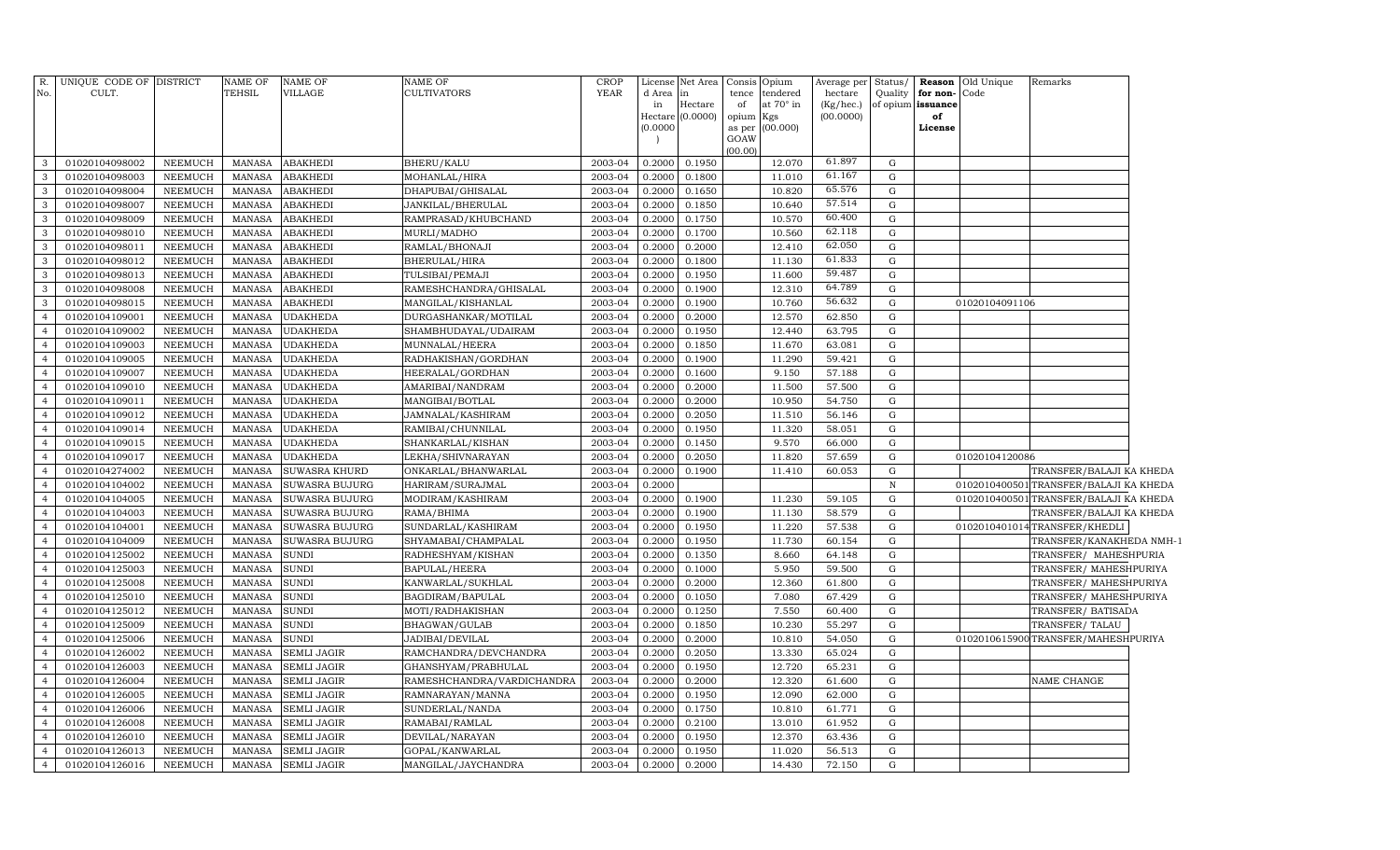| No.                              | R. UNIQUE CODE OF DISTRICT       |                           | NAME OF          | <b>NAME OF</b>                     | NAME OF                                     | <b>CROP</b><br><b>YEAR</b> | License                              | Net Area Consis Opium |                              | Average per Status/        |             |                                       | <b>Reason Old Unique</b> | Remarks               |                          |
|----------------------------------|----------------------------------|---------------------------|------------------|------------------------------------|---------------------------------------------|----------------------------|--------------------------------------|-----------------------|------------------------------|----------------------------|-------------|---------------------------------------|--------------------------|-----------------------|--------------------------|
|                                  | CULT.                            |                           | TEHSIL           | VILLAGE                            | CULTIVATORS                                 |                            | d Area<br>$\ln$<br>Hectare<br>in     | tence<br>of           | tendered<br>at $70^\circ$ in | hectare<br>$(Kg/$ hec. $)$ |             | Quality for non-<br>of opium issuance | Code                     |                       |                          |
|                                  |                                  |                           |                  |                                    |                                             |                            | Hectare (0.0000) opium Kgs           |                       |                              | (00.0000)                  |             | of                                    |                          |                       |                          |
|                                  |                                  |                           |                  |                                    |                                             |                            | (0.0000)                             |                       | as per (00.000)              |                            |             | License                               |                          |                       |                          |
|                                  |                                  |                           |                  |                                    |                                             |                            |                                      | GOAW<br>(00.00)       |                              |                            |             |                                       |                          |                       |                          |
| $\overline{4}$                   | 01020104126017                   | <b>NEEMUCH</b>            | MANASA           | <b>SEMLI JAGIR</b>                 | DEVILAL/JAYCHAND                            | 2003-04                    | 0.2000<br>0.1900                     |                       | 12.240                       | 64.421                     | G           |                                       |                          |                       |                          |
| $\overline{4}$                   | 01020104126018                   | <b>NEEMUCH</b>            | <b>MANASA</b>    | <b>SEMLI JAGIR</b>                 | BALMUKUND/JAYCHAND                          | 2003-04                    | 0.2000<br>0.2000                     |                       | 11.570                       | 57.850                     | G           |                                       |                          |                       |                          |
| $\overline{4}$                   | 01020104126019                   | NEEMUCH                   | MANASA           | <b>SEMLI JAGIR</b>                 | SURESHCHANDRA/ONKARLAL                      | 2003-04                    | 0.2000<br>0.2000                     |                       | 12.500                       | 62.500                     | G           |                                       |                          |                       |                          |
| $\overline{4}$                   | 01020104126020                   | <b>NEEMUCH</b>            | <b>MANASA</b>    | <b>SEMLI JAGIR</b>                 | MANSINGH/PURALAL                            | 2003-04                    | 0.1800<br>0.2000                     |                       | 11.210                       | 62.278                     | G           |                                       |                          |                       |                          |
| $\overline{4}$                   | 01020104126023                   | NEEMUCH                   | <b>MANASA</b>    | <b>SEMLI JAGIR</b>                 | PURA/KHEMA                                  | 2003-04                    | 0.1700<br>0.2000                     |                       | 10.830                       | 63.706                     | G           | 09                                    |                          | <b>ISSUED 2005-06</b> |                          |
|                                  | 01020104126024                   | NEEMUCH                   | <b>MANASA</b>    | <b>SEMLI JAGIR</b>                 | JAGANNATH/PARTHA                            | 2003-04                    | 0.2000<br>0.1650                     |                       | 9.750                        | 59.091                     | G           |                                       |                          |                       |                          |
| $\overline{4}$                   | 01020104126028                   | NEEMUCH                   | <b>MANASA</b>    | SEMLI JAGIR                        | KAVARLAL/NANURAM                            | 2003-04                    | 0.2000<br>0.1300                     |                       | 7.300                        | 56.154                     | G           |                                       |                          |                       |                          |
|                                  | 01020104126029                   | NEEMUCH                   | <b>MANASA</b>    | <b>SEMLI JAGIR</b>                 | AHMADNOOR/NANHEKHAN                         | 2003-04                    | 0.2000<br>0.1450                     |                       | 8.920                        | 61.517                     | G           |                                       |                          |                       |                          |
| $\overline{4}$                   | 01020104126001                   | NEEMUCH                   | <b>MANASA</b>    | <b>SEMLI JAGIR</b>                 | GODILAL/MODIRAM                             | 2003-04                    | 0.2000<br>0.2000                     |                       | 11.880                       | 59.400                     | $\mathbf G$ |                                       |                          |                       |                          |
|                                  | 01020104126014                   | NEEMUCH                   | <b>MANASA</b>    | <b>SEMLI JAGIR</b>                 | PANNALAL/PYARA                              | 2003-04                    | 0.2000<br>0.2000                     |                       | 12.840                       | 64.200                     | G           |                                       | 01020104133077           |                       |                          |
| $\overline{4}$                   | 01020104126011                   | <b>NEEMUCH</b>            | <b>MANASA</b>    | <b>SEMLI JAGIR</b>                 | DHAPUBAI/BHUWANA                            | 2003-04                    | 0.2000<br>0.1850                     |                       | 10.900                       | 58.919                     | $\mathbf G$ |                                       |                          | NAME CHANGE/          | OLD CULT. BEFORE 1998-99 |
| $\overline{4}$                   | 01020104137002                   | <b>NEEMUCH</b>            | <b>MANASA</b>    | SEMLI ISHTMURAR                    | AMBALAL/JAGANNATH                           | 2003-04                    | 0.2000<br>0.1900                     |                       | 11.110                       | 58.474                     | G           |                                       |                          |                       |                          |
| $\overline{4}$                   | 01020104137005                   | <b>NEEMUCH</b>            | <b>MANASA</b>    | SEMLI ISHTMURAR                    | CHHAGANBAI/MANGILAL                         | 2003-04                    | 0.2000<br>0.1800                     |                       | 10.870                       | 60.389                     | G           |                                       |                          |                       |                          |
| $\overline{4}$                   | 01020104137006                   | NEEMUCH                   | <b>MANASA</b>    | SEMLI ISHTMURAR                    | GULABKUNWAR/GULABSINGH                      | 2003-04                    | 0.2000<br>0.2000                     |                       | 12.070                       | 60.350                     | G           |                                       |                          |                       |                          |
| $\overline{4}$                   | 01020104137007                   | <b>NEEMUCH</b>            | <b>MANASA</b>    | SEMLI ISHTMURAR                    | BHOPALSINGH/LAXMAN                          | 2003-04                    | 0.2000<br>0.2000                     |                       | 11.400                       | 57.000                     | ${\rm G}$   |                                       |                          |                       |                          |
| $\overline{4}$                   | 01020104137008                   | NEEMUCH                   | <b>MANASA</b>    | SEMLI ISHTMURAR                    | ONKARSINGH/RUPSINGH                         | 2003-04                    | 0.2000<br>0.2000                     |                       | 12.150                       | 60.750                     | G           |                                       |                          |                       |                          |
| $\overline{4}$                   | 01020104137009                   | NEEMUCH                   | <b>MANASA</b>    | SEMLI ISHTMURAR                    | PRABHULAL/PARTHA                            | 2003-04                    | 0.2000<br>0.2000                     |                       | 12.960                       | 64.800                     | G           |                                       |                          |                       |                          |
| $\overline{4}$                   | 01020104137012                   | NEEMUCH                   | <b>MANASA</b>    | SEMLI ISHTMURAR                    | GANGASINGH/NAHARSINGH                       | 2003-04                    | 0.2000<br>0.2000                     |                       | 11.220                       | 56.100                     | G           |                                       |                          |                       |                          |
| $\overline{4}$                   | 01020104137013                   | NEEMUCH                   | <b>MANASA</b>    | SEMLI ISHTMURAR                    | RAMESHWAR/SHANKARLAL                        | 2003-04                    | 0.2000<br>0.1650                     |                       | 9.760                        | 59.152                     | G           |                                       |                          |                       |                          |
| $\overline{4}$                   | 01020104137016                   | NEEMUCH                   | <b>MANASA</b>    | SEMLI ISHTMURAR                    | PIRU/BACHCHA                                | 2003-04                    | 0.2000<br>0.1900                     |                       | 11.020                       | 58.000                     | $\mathbf G$ |                                       |                          |                       |                          |
| $\overline{4}$                   | 01020104137017                   | NEEMUCH                   | <b>MANASA</b>    | SEMLI ISHTMURAR                    | BANSHILAL/LAXMICHANDRA                      | 2003-04                    | 0.2000<br>0.2000                     |                       | 11.710                       | 58.550                     | ${\rm G}$   |                                       |                          |                       |                          |
| $\overline{4}$                   | 01020104137018                   | NEEMUCH                   | <b>MANASA</b>    | SEMLI ISHTMURAR                    | GOVINDSINGH/JORAVARSINGH                    | 2003-04                    | 0.2000<br>0.1000                     |                       | 5.490                        | 54.900                     | G           |                                       |                          |                       |                          |
| $\overline{4}$                   | 01020104137019                   | NEEMUCH                   | <b>MANASA</b>    | SEMLI ISHTMURAR                    | PAPPUSINGH/BAHADURSINGH                     | 2003-04                    | 0.2000<br>0.1900                     |                       | 12.060                       | 63.474                     | G           |                                       |                          |                       |                          |
| $\overline{4}$                   | 01020104137020                   | <b>NEEMUCH</b>            | <b>MANASA</b>    | SEMLI ISHTMURAR                    | KANHYALAL/UDA                               | 2003-04                    | 0.2000<br>0.2000                     |                       | 11.950                       | 59.750                     | G           |                                       |                          |                       |                          |
| $\overline{4}$                   | 01020104137023                   | NEEMUCH                   | <b>MANASA</b>    | SEMLI ISHTMURAR                    | SAJJANSINGH/JORAWARSINGH                    | 2003-04                    | 0.0850<br>0.2000                     |                       | 5.570                        | 65.529                     | G           |                                       |                          |                       |                          |
| $\overline{4}$                   | 01020104137024                   | <b>NEEMUCH</b>            | MANASA           | SEMLI ISHTMURAR                    | SHRAVANSINGH/VIKRAMSINGH                    | 2003-04                    | 0.2000<br>0.1900                     |                       | 10.800                       | 56.842                     | G           |                                       |                          |                       |                          |
| $\overline{4}$                   | 01020104137025                   | <b>NEEMUCH</b>            | <b>MANASA</b>    | SEMLI ISHTMURAR                    | TEJABAI/KISHA                               | 2003-04                    | 0.1950<br>0.2000                     |                       | 12.570                       | 64.462                     | G           |                                       |                          |                       |                          |
| $\overline{4}$                   | 01020104137028                   | <b>NEEMUCH</b>            | <b>MANASA</b>    | SEMLI ISHTMURAR                    | MOTYABAI/KHEMRAJ                            | 2003-04                    | 0.2000<br>0.2000                     |                       | 12.920                       | 64.600                     | G           |                                       |                          |                       |                          |
| $\overline{4}$                   | 01020104137029                   | <b>NEEMUCH</b>            | <b>MANASA</b>    | SEMLI ISHTMURAR                    | GAJRAJSINGH/MANGUSINGH                      | 2003-04                    | 0.2000<br>0.1900                     |                       | 11.450                       | 60.263                     | G           |                                       |                          |                       |                          |
| $\overline{4}$                   | 01020104137032                   | <b>NEEMUCH</b>            | MANASA           | SEMLI ISHTMURAR                    | RAJARAM/NONDRAM                             | 2003-04                    | 0.2000<br>0.1950                     |                       | 11.770                       | 60.359                     | G           |                                       |                          |                       |                          |
| $\overline{4}$                   | 01020104137033                   | <b>NEEMUCH</b>            | MANASA           | SEMLI ISHTMURAR                    | UDAIRAM/HEERALAL                            | 2003-04                    | 0.2000<br>0.1950                     |                       | 11.040                       | 56.615                     | G           |                                       |                          |                       |                          |
| $\overline{4}$                   | 01020104137037                   | <b>NEEMUCH</b>            | <b>MANASA</b>    | SEMLI ISHTMURAR                    | MANOHARLAL JERIRAM                          | 2003-04                    | 0.2000<br>0.1800                     |                       | 10.990                       | 61.056                     | G           |                                       |                          |                       |                          |
| $\overline{4}$                   | 01020104137038                   | <b>NEEMUCH</b>            | <b>MANASA</b>    | SEMLI ISHTMURAR                    | BHERUSINGH/GULABSINGH                       | 2003-04                    | 0.2000<br>0.2000                     |                       | 13.730                       | 68.650                     | G           |                                       |                          |                       |                          |
| $\overline{4}$<br>$\overline{4}$ | 01020104137043                   | NEEMUCH                   | MANASA           | SEMLI ISHTMURAR                    | CHENRAM/MANGILAL                            | 2003-04                    | 0.2000<br>0.1850                     |                       | 11.460                       | 61.946                     | G           |                                       |                          |                       |                          |
| $\overline{4}$                   | 01020104137044                   | NEEMUCH                   | <b>MANASA</b>    | SEMLI ISHTMURAR                    | MANGUSINGH/RAMSINGH                         | 2003-04                    | 0.2000<br>0.1950                     |                       | 13.030                       | 66.821                     | G           |                                       |                          |                       |                          |
| $\overline{4}$                   | 01020104137045                   | <b>NEEMUCH</b><br>NEEMUCH | MANASA<br>MANASA | SEMLI ISHTMURAR                    | KANWARLAL/PIRU                              | 2003-04<br>2003-04         | 0.2000<br>0.2100<br>0.2000           |                       | 13.470<br>12.430             | 64.143                     | G<br>G      |                                       |                          |                       |                          |
| $\overline{4}$                   | 01020104137046                   |                           |                  | SEMLI ISHTMURAR                    | KANWARLAL/GABBA                             | 2003-04                    | 0.2000                               |                       |                              | 62.150                     |             |                                       |                          |                       |                          |
| $\overline{4}$                   | 01020104137047<br>01020104137049 | <b>NEEMUCH</b><br>NEEMUCH | MANASA<br>MANASA | SEMLI ISHTMURAR<br>SEMLI ISHTMURAR | VARDICHANDRA/JARILAL<br>FATEHSINGH/RAMSINGH | 2003-04                    | 0.2000<br>0.2000<br>0.2000<br>0.1850 |                       | 11.190<br>11.000             | 55.950<br>59.459           | G<br>G      |                                       |                          |                       |                          |
| $\overline{4}$                   | 01020104137051                   | <b>NEEMUCH</b>            | MANASA           | SEMLI ISHTMURAR                    | NARENDRASINGH/BHANWARSINGH                  | 2003-04                    | 0.2000<br>0.0800                     |                       | 4.760                        | 59.500                     | G           |                                       |                          |                       |                          |
| $\overline{4}$                   | 01020104137052                   | NEEMUCH                   | MANASA           | SEMLI ISHTMURAR                    | RAGHUVIRSINGH/NAHARSINGH                    | 2003-04                    | 0.2000<br>0.2050                     |                       | 12.190                       | 59.463                     | G           |                                       |                          |                       |                          |
| $\overline{4}$                   | 01020104137053                   | <b>NEEMUCH</b>            | <b>MANASA</b>    | SEMLI ISHTMURAR                    | BHAGWANSINGH/GOVERDHANSING                  | 2003-04                    | 0.2000<br>0.2100                     |                       | 13.770                       | 65.571                     | G           |                                       |                          |                       |                          |
| $\overline{4}$                   | 01020104137058                   | <b>NEEMUCH</b>            | <b>MANASA</b>    | SEMLI ISHTMURAR                    | MANGUSINGH/GANPATSINGH                      | 2003-04                    | 0.2000<br>0.1850                     |                       | 11.710                       | 63.297                     | G           |                                       |                          |                       |                          |
| 4                                | 01020104137059                   | <b>NEEMUCH</b>            | <b>MANASA</b>    | SEMLI ISHTMURAR                    | RAJENDRASINGH/BHAGWANSINGH                  | 2003-04                    | 0.2100<br>0.2000                     |                       | 13.340                       | 63.524                     | G           |                                       |                          |                       |                          |
|                                  |                                  |                           |                  |                                    |                                             |                            |                                      |                       |                              |                            |             |                                       |                          |                       |                          |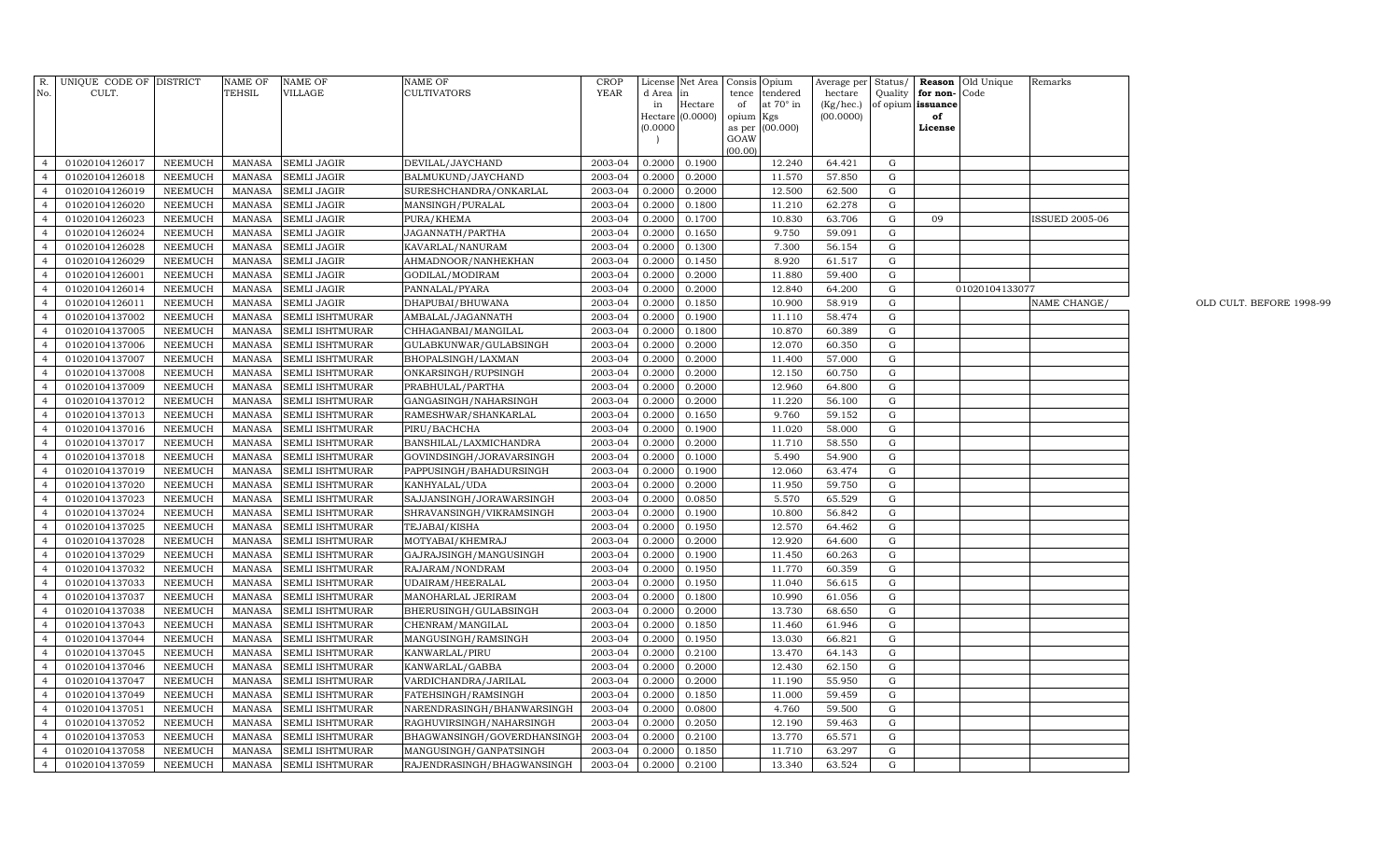| R.<br>No.                        | UNIQUE CODE OF DISTRICT<br>CULT. |                                  | <b>NAME OF</b><br>TEHSIL       | <b>NAME OF</b><br>VILLAGE            | NAME OF<br>CULTIVATORS                    | <b>CROP</b><br><b>YEAR</b> | d Area<br>in<br>Hectare<br>(0.0000) | License Net Area<br>in<br>Hectare<br>(0.0000) | Consis<br>tence<br>of<br>opium | Opium<br>tendered<br>at 70° in<br>Kgs<br>as per (00.000) | Average per<br>hectare<br>(Kg/hec.)<br>(00.0000) | Status/<br>Quality | for non-<br>of opium issuance<br>of<br>License | Reason Old Unique<br>Code | Remarks                             |
|----------------------------------|----------------------------------|----------------------------------|--------------------------------|--------------------------------------|-------------------------------------------|----------------------------|-------------------------------------|-----------------------------------------------|--------------------------------|----------------------------------------------------------|--------------------------------------------------|--------------------|------------------------------------------------|---------------------------|-------------------------------------|
|                                  |                                  |                                  |                                |                                      |                                           |                            |                                     |                                               | GOAW                           |                                                          |                                                  |                    |                                                |                           |                                     |
| $\overline{4}$                   | 01020104137060                   | NEEMUCH                          | MANASA                         | <b>SEMLI ISHTMURAR</b>               | GOPALSINGH/GULABSINGH                     | 2003-04                    | 0.2000                              | 0.1850                                        | (00.00)                        | 11.820                                                   | 63.892                                           | G                  |                                                |                           |                                     |
| $\overline{4}$                   | 01020104137061                   | <b>NEEMUCH</b>                   | <b>MANASA</b>                  | SEMLI ISHTMURAR                      | MADANSINGH/BHANWARSINGH                   | 2003-04                    | 0.2000                              | 0.1900                                        |                                | 10.450                                                   | 55.000                                           | $\mathbf G$        |                                                |                           |                                     |
| $\overline{4}$                   | 01020104137062                   | <b>NEEMUCH</b>                   | MANASA                         | SEMLI ISHTMURAR                      | KISHORESINGH/MANGUSINGH                   | 2003-04                    | 0.2000                              | 0.1950                                        |                                | 7.020                                                    | 36.000                                           | $\mathbf{I}$       | 02                                             |                           | <b>ISSUED ON 2009-10</b>            |
| $\overline{4}$                   | 01020104137067                   | <b>NEEMUCH</b>                   | <b>MANASA</b>                  | SEMLI ISHTMURAR                      | PARHLAD/MANGILAL                          | 2003-04                    | 0.2000                              | 0.2100                                        |                                | 13.990                                                   | 66.619                                           | G                  |                                                |                           | NAME CHANGE                         |
| $\overline{4}$                   | 01020104137069                   | <b>NEEMUCH</b>                   | <b>MANASA</b>                  | SEMLI ISHTMURAR                      | GOKULSINGH/BHONISINGH                     | 2003-04                    | 0.2000                              | 0.1950                                        |                                | 10.890                                                   | 55.846                                           | G                  |                                                |                           |                                     |
| $\overline{4}$                   | 01020104137073                   | <b>NEEMUCH</b>                   | <b>MANASA</b>                  | SEMLI ISHTMURAR                      | KESHARKUNWAR/RAMSINGH                     | 2003-04                    | 0.2000                              | 0.1850                                        |                                | 11.180                                                   | 60.432                                           | G                  |                                                |                           |                                     |
| $\overline{4}$                   | 01020104137074                   | <b>NEEMUCH</b>                   | <b>MANASA</b>                  | SEMLI ISHTMURAR                      | MANOHARLAL/RAMPRATAP                      | 2003-04                    | 0.2000                              | 0.2050                                        |                                | 12.150                                                   | 59.268                                           | G                  |                                                |                           |                                     |
| $\overline{4}$                   | 01020104137066                   | NEEMUCH                          | <b>MANASA</b>                  | SEMLI ISHTMURAR                      | RAMCHANDRA/BADRILAL                       | 2003-04                    | 0.2000                              | 0.1900                                        |                                | 8.010                                                    | 42.158                                           | <b>I</b>           | 02                                             |                           | ISSUED ON 2009-10                   |
| $\overline{4}$                   | 01020104137034                   | NEEMUCH                          | <b>MANASA</b>                  | SEMLI ISHTMURAR                      | PRAHLADSINGH/JUJHARSINGH                  | 2003-04                    | 0.2000                              | 0.1650                                        |                                | 10.330                                                   | 62.606                                           | G                  |                                                |                           |                                     |
| $\overline{4}$                   | 01020104137048                   | NEEMUCH                          | <b>MANASA</b>                  | SEMLI ISHTMURAR                      | SHYAMSINGH/BANESINGH                      | 2003-04                    | 0.2000                              | 0.2100                                        |                                | 12.380                                                   | 58.952                                           | G                  |                                                |                           |                                     |
| $\overline{4}$                   | 01020104137055                   | <b>NEEMUCH</b>                   | MANASA                         | SEMLI ISHTMURAR                      | JAGDISH/BHANWARLAL                        | 2003-04                    | 0.2000                              | 0.1950                                        |                                | 11.270                                                   | 57.795                                           | G                  |                                                |                           |                                     |
| $\overline{4}$                   | 01020104137072                   | <b>NEEMUCH</b>                   | MANASA                         | SEMLI ISHTMURAR                      | MULCHAND/CHENRAM                          | 2003-04                    | 0.2000                              | 0.1950                                        |                                | 11.810                                                   | 60.564                                           | G                  |                                                |                           |                                     |
| $\overline{4}$                   | 01020104137075                   | <b>NEEMUCH</b>                   | <b>MANASA</b>                  | SEMLI ISHTMURAR                      | SEETABAI/BHANWARLAL                       | 2003-04                    | 0.2000                              | 0.1900                                        |                                | 12.440                                                   | 65.474                                           | G                  |                                                |                           | 0102010405201 TRANSFER/ALHEDJAGIR   |
| $\overline{4}$                   | 01020104129004                   | <b>NEEMUCH</b>                   | MANASA                         | <b>SARELYA</b>                       | GANGARAM/BAPULAL                          | 2003-04                    | 0.2000                              | 0.2000                                        |                                | 11.120                                                   | 55.600                                           | G                  |                                                |                           |                                     |
| $\overline{4}$                   | 01020104129008                   | NEEMUCH                          | MANASA                         | SARELYA                              | SHYAMLAL/MANGILAL                         | 2003-04                    | 0.2000                              | 0.1900                                        |                                | 11.840                                                   | 62.316                                           | G                  |                                                |                           |                                     |
| $\overline{4}$                   | 01020104129010                   | <b>NEEMUCH</b>                   | MANASA                         | SARELYA                              | BADRILAL/NARAYAN                          | 2003-04                    | 0.2000                              | 0.2100                                        |                                | 12.340                                                   | 58.762                                           | G                  |                                                |                           |                                     |
| $\overline{4}$                   | 01020104129016                   | <b>NEEMUCH</b>                   | MANASA                         | <b>SARELYA</b>                       | BANSHILAL/SHANKARLAL                      | 2003-04                    | 0.2000                              | 0.2000                                        |                                | 10.860                                                   | 54.300                                           | $\mathbf G$        |                                                |                           |                                     |
| $\overline{4}$                   | 01020104129018                   | <b>NEEMUCH</b>                   | <b>MANASA</b>                  | <b>SARELYA</b>                       | RADHABAI/JANKIDAS                         | 2003-04                    | 0.2000                              | 0.2000                                        |                                | 11.710                                                   | 58.550                                           | $\mathbf G$        |                                                |                           |                                     |
| $\overline{4}$                   | 01020104129025                   | <b>NEEMUCH</b>                   | <b>MANASA</b>                  | <b>SARELYA</b>                       | ARJUNSINGH/BHUWANISINGH                   | 2003-04                    | 0.2000                              | 0.1450                                        |                                | 8.960                                                    | 61.793                                           | $\mathbf G$        |                                                |                           |                                     |
| $\overline{4}$                   | 01020104129030                   | <b>NEEMUCH</b>                   | <b>MANASA</b>                  | <b>SARELYA</b>                       | RAMPRASAD/PRABHULAL                       | 2003-04                    | 0.2000                              | 0.2000                                        |                                | 12.840                                                   | 64.200                                           | $\mathbf G$        |                                                |                           |                                     |
| $\overline{4}$                   | 01020104129031                   | <b>NEEMUCH</b>                   | <b>MANASA</b>                  | <b>SARELYA</b>                       | GOPAL/LAXMICHANDRA                        | 2003-04                    | 0.2000                              | 0.2050                                        |                                | 12.770                                                   | 62.293                                           | G                  |                                                |                           |                                     |
| $\overline{4}$                   | 01020104129005                   | <b>NEEMUCH</b>                   | <b>MANASA</b>                  | <b>SARELYA</b>                       | NARAYAN/KISHNA                            | 2003-04                    | 0.2000                              | 0.2000                                        |                                | 11.010                                                   | 55.050                                           | G                  |                                                |                           |                                     |
| $\overline{4}$                   | 01020104129003                   | <b>NEEMUCH</b>                   | <b>MANASA</b>                  | <b>SARELYA</b>                       | <b>BAGDU/RUPA</b>                         | 2003-04                    | 0.2000                              | 0.1000                                        |                                | 5.630                                                    | 56.300                                           | G                  |                                                |                           |                                     |
| $\overline{4}$                   | 01020104129019                   | <b>NEEMUCH</b>                   | <b>MANASA</b>                  | <b>SARELYA</b>                       | DHANRAJ/HEERALAL                          | 2003-04                    | 0.2000                              | 0.2050                                        |                                | 11.220                                                   | 54.732                                           | G                  |                                                |                           |                                     |
| $\overline{4}$                   | 01020104129034                   | <b>NEEMUCH</b>                   | <b>MANASA</b>                  | <b>SARELYA</b>                       | NANDLAL/KANHAIYALAL                       | 2003-04                    | 0.2000                              | 0.1950                                        |                                | 10.800                                                   | 55.385                                           | G                  |                                                |                           | 0102010414202TRANSFER/KUKDESHWAR-II |
| $\overline{4}$                   | 01020104101005                   | <b>NEEMUCH</b>                   | <b>MANASA</b>                  | SAKRIYA KHEDI                        | NARSINGH/MEGHA                            | 2003-04                    | 0.2000                              | 0.2050                                        |                                | 10.800                                                   | 52.683                                           | G                  | 04                                             |                           |                                     |
| $\overline{4}$                   | 01020104101007                   | <b>NEEMUCH</b>                   | <b>MANASA</b>                  | SAKRIYA KHEDI                        | TEJA/HEMA                                 | 2003-04                    | 0.2000                              | 0.2050                                        |                                | 11.220                                                   | 54.732                                           | G                  |                                                |                           | TRANSFER/KUKDESHWAR-I               |
| $\overline{4}$                   | 01020104101009                   | <b>NEEMUCH</b>                   | <b>MANASA</b>                  | SAKRIYA KHEDI                        | MANGILAL/LALA                             | 2003-04                    | 0.2000                              | 0.1950                                        |                                | 11.660                                                   | 59.795                                           | G                  |                                                |                           | TRANSFER/KUKDESHWAR-I               |
| $\overline{4}$                   | 01020104101004                   | NEEMUCH                          | MANASA                         | SAKRIYA KHEDI                        | JAGDISH/RUPA                              | 2003-04                    | 0.2000                              | 0.2050                                        |                                | 12.080                                                   | 58.927                                           | G                  |                                                |                           | TRANSFER/KUKDESHWAR-I               |
| $\overline{4}$                   | 01020104134001                   | NEEMUCH                          | <b>MANASA</b>                  | <b>RATANPURA</b>                     | GANGARAM/NONDRAM                          | 2003-04                    | 0.2000                              | 0.1850                                        |                                | 11.830                                                   | 63.946                                           | G                  |                                                |                           |                                     |
| $\overline{4}$                   | 01020104134002                   | <b>NEEMUCH</b>                   | MANASA                         | <b>RATANPURA</b>                     | FAKIRCHANDRA/BHERA                        | 2003-04                    | 0.2000                              | 0.1800                                        |                                | 11.930                                                   | 66.278                                           | $\mathbf G$        |                                                |                           |                                     |
| $\overline{4}$                   | 01020104134003                   | <b>NEEMUCH</b>                   | MANASA                         | <b>RATANPURA</b>                     | RAMLAL/JETRAM                             | 2003-04                    | 0.2000                              | 0.1850                                        |                                | 11.670                                                   | 63.081                                           | $\mathbf G$        |                                                |                           |                                     |
| $\overline{4}$                   | 01020104134004                   | NEEMUCH                          | <b>MANASA</b>                  | <b>RATANPURA</b>                     | NATHU/MANGU                               | 2003-04                    | 0.2000                              | 0.1750                                        |                                | 10.760                                                   | 61.486                                           | $\mathbf G$        |                                                |                           |                                     |
| $\overline{4}$                   | 01020104134009                   | <b>NEEMUCH</b>                   | <b>MANASA</b>                  | <b>RATANPURA</b>                     | GIRDHARI/ONKAR                            | 2003-04                    | 0.2000                              | 0.2000                                        |                                | 11.240                                                   | 56.200                                           | ${\rm G}$          |                                                |                           |                                     |
| $\overline{4}$<br>$\overline{4}$ | 01020104134010                   | <b>NEEMUCH</b>                   | <b>MANASA</b>                  | <b>RATANPURA</b>                     | NATHULAL/NANDA                            | 2003-04                    | 0.2000                              | 0.2050                                        |                                | 12.500                                                   | 60.976                                           | G<br>G             |                                                |                           |                                     |
| $\overline{4}$                   | 01020104134014                   | NEEMUCH                          | <b>MANASA</b>                  | <b>RATANPURA</b>                     | RAMCHANDRA/NANURAM                        | 2003-04                    | 0.2000                              | 0.1600                                        |                                | 9.530                                                    | 59.563                                           |                    |                                                |                           |                                     |
| $\overline{4}$                   | 01020104134015<br>01020104134016 | <b>NEEMUCH</b><br><b>NEEMUCH</b> | <b>MANASA</b><br><b>MANASA</b> | <b>RATANPURA</b><br><b>RATANPURA</b> | SAJJANBAI/BHANWARLAL<br>GANGARAM/RATANLAL | 2003-04<br>2003-04         | 0.2000<br>0.2000                    | 0.1900<br>0.1150                              |                                | 11.530<br>7.170                                          | 60.684<br>62.348                                 | G<br>G             |                                                |                           |                                     |
| $\overline{4}$                   | 01020104134017                   | NEEMUCH                          | <b>MANASA</b>                  | <b>RATANPURA</b>                     | DEVILAL/BHAVARLAL                         | 2003-04                    | 0.2000                              | 0.1900                                        |                                | 11.290                                                   | 59.421                                           | $\mathbf G$        |                                                |                           |                                     |
| $\overline{4}$                   | 01020104134019                   | <b>NEEMUCH</b>                   | <b>MANASA</b>                  | <b>RATANPURA</b>                     | NANIBAI/BHURA                             | 2003-04                    | 0.2000                              | 0.2100                                        |                                | 12.570                                                   | 59.857                                           | G                  |                                                |                           |                                     |
| $\overline{4}$                   | 01020104134021                   | NEEMUCH                          | <b>MANASA</b>                  | <b>RATANPURA</b>                     | RAMCHANDRA/RAJARAM                        | 2003-04                    | 0.2000                              | 0.2000                                        |                                | 11.850                                                   | 59.250                                           | G                  |                                                |                           |                                     |
| $\overline{4}$                   | 01020104134029                   | <b>NEEMUCH</b>                   | <b>MANASA</b>                  | RATANPURA                            | RAMKISHAN/BHANWRALAL                      | 2003-04                    | 0.2000                              | 0.1950                                        |                                | 12.000                                                   | 61.538                                           | G                  |                                                |                           |                                     |
| $\overline{4}$                   | 01020104134032                   | <b>NEEMUCH</b>                   | <b>MANASA</b>                  | <b>RATANPURA</b>                     | NANDLAL/GANGARAM                          | 2003-04                    | 0.2000                              | 0.2050                                        |                                | 13.250                                                   | 64.634                                           | G                  |                                                |                           |                                     |
| 4                                | 01020104134033                   | NEEMUCH                          | MANASA                         | <b>RATANPURA</b>                     | KARULAL/JETRAM                            | 2003-04                    | 0.2000                              | 0.1650                                        |                                | 9.800                                                    | 59.394                                           | G                  |                                                |                           |                                     |
|                                  |                                  |                                  |                                |                                      |                                           |                            |                                     |                                               |                                |                                                          |                                                  |                    |                                                |                           |                                     |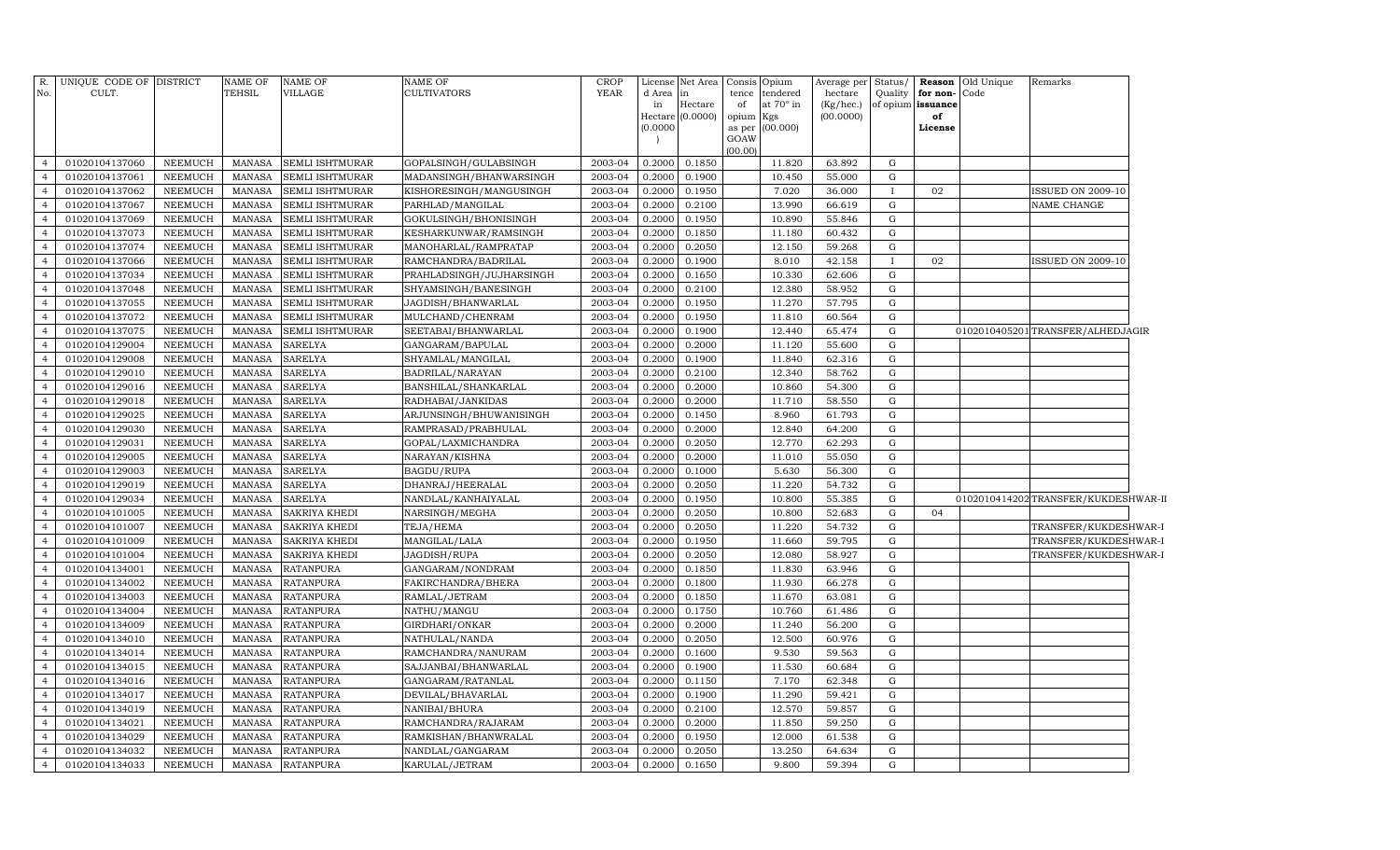| R.<br>No.                        | UNIQUE CODE OF DISTRICT<br>CULT. |                                  | NAME OF<br>TEHSIL       | <b>NAME OF</b><br>VILLAGE      | <b>NAME OF</b><br>CULTIVATORS   | CROP<br><b>YEAR</b> | License<br>d Area     | Net Area<br>in   | Consis<br>tence | Opium<br>tendered | Average per<br>hectare | Status/<br>Quality         | Reason<br>for non- | Old Unique<br>Code | Remarks                      |
|----------------------------------|----------------------------------|----------------------------------|-------------------------|--------------------------------|---------------------------------|---------------------|-----------------------|------------------|-----------------|-------------------|------------------------|----------------------------|--------------------|--------------------|------------------------------|
|                                  |                                  |                                  |                         |                                |                                 |                     | in                    | Hectare          | of              | at 70° in         | (Kg/hec.)              | of opium                   | issuance           |                    |                              |
|                                  |                                  |                                  |                         |                                |                                 |                     | Hectare  <br>(0.0000) | (0.0000)         | opium<br>as per | Kgs<br>(00.000)   | (00.0000)              |                            | of<br>License      |                    |                              |
|                                  |                                  |                                  |                         |                                |                                 |                     |                       |                  | GOAW            |                   |                        |                            |                    |                    |                              |
|                                  |                                  |                                  |                         |                                |                                 |                     |                       |                  | (00.00)         |                   |                        |                            |                    |                    |                              |
| $\overline{4}$                   | 01020104134034                   | NEEMUCH                          | MANASA                  | <b>RATANPURA</b>               | MANOHARLAL/GANGARAM             | 2003-04             | 0.2000                | 0.0950           |                 | 5.410             | 56.947                 | G                          |                    |                    |                              |
| $\overline{4}$                   | 01020104134035                   | <b>NEEMUCH</b>                   | <b>MANASA</b>           | <b>RATANPURA</b>               | KACHRULAL/BHANWARLAL            | 2003-04             | 0.2000                | 0.1900           |                 | 11.270            | 59.316                 | ${\rm G}$                  |                    |                    |                              |
| $\overline{4}$                   | 01020104134036                   | <b>NEEMUCH</b>                   | MANASA                  | <b>RATANPURA</b>               | GANPAT/GIRDHARI                 | 2003-04             | 0.2000                | 0.1300           |                 | 7.650             | 58.846                 | G                          |                    |                    |                              |
| $\overline{4}$                   | 01020104134037                   | <b>NEEMUCH</b>                   | MANASA                  | <b>RATANPURA</b>               | RAMPAL/RAMCHANDRA               | 2003-04             | 0.2000                | 0.1400           |                 | 8.650             | 61.786                 | G                          |                    |                    |                              |
| $\overline{4}$                   | 01020104134039                   | <b>NEEMUCH</b>                   | <b>MANASA</b>           | <b>RATANPURA</b>               | HANSRAJ/PYARA                   | 2003-04             | 0.2000                | 0.0900           |                 | 5.340             | 59.333                 | G                          |                    |                    |                              |
| $\overline{4}$                   | 01020104134040                   | <b>NEEMUCH</b>                   | <b>MANASA</b>           | <b>RATANPURA</b>               | BALURAM/FAKIRCHANDRA            | 2003-04             | 0.2000                | 0.1850           |                 | 12.120            | 65.514                 | G                          |                    |                    |                              |
| $\overline{4}$                   | 01020104134042                   | <b>NEEMUCH</b>                   | <b>MANASA</b>           | <b>RATANPURA</b>               | DEVILAL/NATHULAL                | 2003-04             | 0.2000                | 0.1950           |                 | 12.550            | 64.359                 | G                          |                    |                    |                              |
| $\overline{4}$                   | 01020104134043                   | <b>NEEMUCH</b>                   | <b>MANASA</b>           | <b>RATANPURA</b>               | RAMLAL/BHURA                    | 2003-04             | 0.2000                | 0.1050           |                 | 6.380             | 60.762                 | $\mathbf G$                |                    |                    |                              |
| $\overline{4}$                   | 01020104134044                   | <b>NEEMUCH</b>                   | <b>MANASA</b>           | <b>RATANPURA</b>               | BHAGIRATH/RATANLAL              | 2003-04             | 0.2000                | 0.1100           |                 | 6.240             | 56.727                 | $\mathbf G$                |                    |                    |                              |
| $\overline{4}$                   | 01020104134047                   | <b>NEEMUCH</b>                   | <b>MANASA</b>           | <b>RATANPURA</b>               | GOKUL/KACHRU                    | 2003-04             | 0.2000                | 0.1500           |                 | 9.190             | 61.267                 | ${\rm G}$                  |                    |                    |                              |
| $\overline{4}$                   | 01020104134050                   | <b>NEEMUCH</b>                   | <b>MANASA</b>           | <b>RATANPURA</b>               | KANCHANBAI/RATANLAL             | 2003-04             | 0.2000                | 0.1800           |                 | 11.530            | 64.056                 | $\mathbf G$                |                    |                    | NAME CHANGE                  |
| $\overline{4}$                   | 01020104134051                   | <b>NEEMUCH</b>                   | <b>MANASA</b>           | <b>RATANPURA</b>               | MAGDHUBAI/GANESH                | 2003-04             | 0.2000                | 0.2000           |                 | 12.300            | 61.500                 | G                          |                    |                    |                              |
| $\overline{4}$                   | 01020104134020                   | <b>NEEMUCH</b>                   | MANASA                  | <b>RATANPURA</b>               | BHANWARLAL/FAKIRCHANDRA         | 2003-04             | 0.2000                | 0.2000           |                 | 11.620            | 58.100                 | G                          |                    |                    |                              |
| $\overline{4}$                   | 01020104134028                   | <b>NEEMUCH</b>                   | MANASA                  | <b>RATANPURA</b>               | MOTILAL/RATANLAL                | 2003-04             | 0.2000                | 0.1850           |                 | 11.850            | 64.054                 | G                          |                    | 01020104135046     |                              |
| $\overline{4}$                   | 01020104134031                   | <b>NEEMUCH</b>                   | <b>MANASA</b>           | <b>RATANPURA</b>               | JAGDISHCHANDRA/RATANLAL         | 2003-04             | 0.2000                | 0.1800           |                 | 10.540            | 58.556                 | G                          |                    | 01020104135047     |                              |
| $\overline{4}$                   | 01020104134030                   | <b>NEEMUCH</b>                   | <b>MANASA</b>           | <b>RATANPURA</b>               | PRABHULAL/NATHULAL              | 2003-04             | 0.2000                | 0.2050           |                 | 13.220            | 64.488                 | G                          |                    | 01020104135049     |                              |
| $\overline{4}$                   | 01020104134006                   | <b>NEEMUCH</b>                   | MANASA                  | <b>RATANPURA</b>               | RAMSINGH/NONDRAM                | 2003-04             | 0.2000                | 0.1900           |                 | 11.200            | 58.947                 | G                          |                    | 01020104133078     |                              |
| $\overline{4}$                   | 01020104134054                   | <b>NEEMUCH</b>                   | <b>MANASA</b>           | <b>RATANPURA</b>               | MOHANLAL/UDA                    | 2003-04             | 0.2000                | 0.2000           |                 | 13.340            | 66.700                 | G                          |                    |                    | 0102010414000 TRANSFER/PAVTI |
| $\overline{4}$                   | 01020104134055                   | <b>NEEMUCH</b>                   | <b>MANASA</b>           | <b>RATANPURA</b>               | HARIRAM/CHATARBHUJ              | 2003-04             | 0.2000                | 0.2000           |                 | 11.190            | 55.950                 | $\mathbf G$                |                    |                    | 0102010414000 TRANSFER/PAVTI |
| $\overline{4}$                   | 01020104134022                   | <b>NEEMUCH</b>                   | <b>MANASA</b>           | <b>RATANPURA</b>               | BHAGIRATH/HEERA                 | 2003-04             | 0.2000                | 0.2050           |                 | 13.090            | 63.854                 | ${\rm G}$                  |                    | 01020104010147     |                              |
| $\overline{4}$                   | 01020104134056                   | <b>NEEMUCH</b>                   | <b>MANASA</b>           | <b>RATANPURA</b>               | RANIBAI/NANDRAM                 | 2003-04             | 0.2000                | 0.1600           |                 | 9.390             | 58.688                 | G                          |                    |                    | TRANSFER/SAVAN               |
| $\overline{4}$                   | 01020104118001                   | <b>NEEMUCH</b>                   | <b>MANASA</b>           | PIPLIYA GHOTA                  | KISHANLAL/UDAIRAM               | 2003-04             | 0.2000                | 0.1950           |                 | 12.680            | 65.026                 | G                          |                    |                    |                              |
| $\overline{4}$                   | 01020104118002                   | <b>NEEMUCH</b>                   | MANASA                  | PIPLIYA GHOTA                  | BALKISHAN/JANKILAL              | 2003-04             | 0.2000                | 0.1900           |                 | 11.510            | 60.579                 | ${\rm G}$                  |                    |                    | NAME CHANGE                  |
| $\overline{4}$                   | 01020104118003                   | <b>NEEMUCH</b>                   | MANASA                  | PIPLIYA GHOTA                  | BANSHILAL/BHONILAL              | 2003-04             | 0.2000                | 0.1900           |                 | 10.990            | 57.842                 | G                          |                    |                    |                              |
| $\overline{4}$                   | 01020104118005                   | <b>NEEMUCH</b>                   | MANASA                  | PIPLIYA GHOTA                  | RAMLAL/PYARCHANDRA              | 2003-04             | 0.2000                | 0.1600           |                 | 9.010             | 56.313                 | G                          |                    |                    |                              |
| $\overline{4}$                   | 01020104118006                   | <b>NEEMUCH</b>                   | <b>MANASA</b>           | PIPLIYA GHOTA                  | RAMVILAS/JAGANNATH              | 2003-04             | 0.2000                | 0.1950           |                 | 13.220            | 67.795                 | G                          |                    |                    |                              |
| $\overline{4}$                   | 01020104118007                   | <b>NEEMUCH</b>                   | MANASA                  | PIPLIYA GHOTA                  | DHANRAJ/BAPULAL                 | 2003-04             | 0.2000                | 0.2000           |                 | 12.400            | 62.000                 | G                          |                    |                    |                              |
| $\overline{4}$<br>$\overline{4}$ | 01020104118008                   | <b>NEEMUCH</b>                   | MANASA<br><b>MANASA</b> | PIPLIYA GHOTA                  | NANALAL/KALU                    | 2003-04<br>2003-04  | 0.2000                | 0.1700           |                 | 10.570            | 62.176                 | $\mathbf G$<br>$\mathbf G$ |                    |                    |                              |
| $\overline{4}$                   | 01020104118010<br>01020104118012 | <b>NEEMUCH</b><br><b>NEEMUCH</b> | MANASA                  | PIPLIYA GHOTA<br>PIPLIYA GHOTA | RAMIBAI/RODILAL<br>NANALAL/RUPA | 2003-04             | 0.2000<br>0.2000      | 0.1900<br>0.1900 |                 | 11.840<br>13.180  | 62.316<br>69.368       | G                          |                    |                    |                              |
| $\overline{4}$                   | 01020104118018                   | <b>NEEMUCH</b>                   | <b>MANASA</b>           | PIPLIYA GHOTA                  | ONKAR/NANDA                     | 2003-04             | 0.2000                | 0.1850           |                 | 11.470            | 62.000                 | G                          |                    |                    |                              |
| $\overline{4}$                   | 01020104118019                   | <b>NEEMUCH</b>                   | <b>MANASA</b>           | PIPLIYA GHOTA                  | KISHANIBAI/RAJARAM              | 2003-04             | 0.2000                | 0.2000           |                 | 12.850            | 64.250                 | G                          |                    |                    |                              |
| $\overline{4}$                   | 01020104118022                   | <b>NEEMUCH</b>                   | MANASA                  | PIPLIYA GHOTA                  | DHURILAL/BHUWANA                | 2003-04             | 0.2000                | 0.1950           |                 | 11.360            | 58.256                 | G                          |                    |                    |                              |
| $\overline{4}$                   | 01020104118024                   | <b>NEEMUCH</b>                   | MANASA                  | PIPLIYA GHOTA                  | VIRENDRASINGH/BAHADUR           | 2003-04             | 0.2000                | 0.1800           |                 | 11.810            | 65.611                 | G                          |                    |                    |                              |
| $\overline{4}$                   | 01020104118026                   | <b>NEEMUCH</b>                   | MANASA                  | PIPLIYA GHOTA                  | RAMESH/NARAYAN                  | 2003-04             | 0.2000                | 0.2000           |                 | 12.620            | 63.100                 | G                          |                    |                    |                              |
| $\overline{4}$                   | 01020104118027                   | <b>NEEMUCH</b>                   | <b>MANASA</b>           | PIPLIYA GHOTA                  | SHYAMLAL/KISANLAL               | 2003-04             | 0.2000                | 0.2000           |                 | 11.500            | 57.500                 | G                          |                    |                    |                              |
| $\overline{4}$                   | 01020104118034                   | <b>NEEMUCH</b>                   | MANASA                  | PIPLIYA GHOTA                  | BHERUSINGH/BAPUSINGH            | 2003-04             | 0.2000                | 0.2000           |                 | 12.070            | 60.350                 | G                          |                    |                    |                              |
| $\overline{4}$                   | 01020104118036                   | <b>NEEMUCH</b>                   | <b>MANASA</b>           | PIPLIYA GHOTA                  | RUPSINGH/BANESINGH              | 2003-04             | 0.2000                | 0.1950           |                 | 11.740            | 60.205                 | $\mathbf G$                |                    |                    |                              |
| $\overline{4}$                   | 01020104118037                   | <b>NEEMUCH</b>                   | <b>MANASA</b>           | PIPLIYA GHOTA                  | KISHORE/BHAGWAN                 | 2003-04             | 0.2000                | 0.2000           |                 | 11.680            | 58.400                 | ${\rm G}$                  |                    |                    |                              |
| $\overline{4}$                   | 01020104118038                   | <b>NEEMUCH</b>                   | MANASA                  | PIPLIYA GHOTA                  | SHOBHARAM/BHAGWAN               | 2003-04             | 0.2000                | 0.2000           |                 | 12.500            | 62.500                 | G                          |                    |                    |                              |
| $\overline{4}$                   | 01020104118041                   | <b>NEEMUCH</b>                   | <b>MANASA</b>           | PIPLIYA GHOTA                  | NANDLAL/GIRDHARI                | 2003-04             | 0.2000                | 0.2100           |                 | 12.240            | 58.286                 | G                          |                    |                    |                              |
| $\overline{4}$                   | 01020104118046                   | <b>NEEMUCH</b>                   | <b>MANASA</b>           | PIPLIYA GHOTA                  | DEVKISHAN/NARAYAN               | 2003-04             | 0.2000                | 0.1450           |                 | 8.830             | 60.897                 | G                          |                    |                    |                              |
| $\overline{4}$                   | 01020104118047                   | <b>NEEMUCH</b>                   | <b>MANASA</b>           | PIPLIYA GHOTA                  | BANESINGH/LALSINGH              | 2003-04             | 0.2000                | 0.1900           |                 | 11.610            | 61.105                 | G                          |                    |                    |                              |
| $\overline{4}$                   | 01020104118050                   | <b>NEEMUCH</b>                   | MANASA                  | PIPLIYA GHOTA                  | BHANWARIBAI/BHERULAL            | 2003-04             | 0.2000                | 0.1750           |                 | 11.310            | 64.629                 | ${\rm G}$                  |                    |                    |                              |
|                                  |                                  |                                  |                         |                                |                                 |                     |                       |                  |                 |                   |                        |                            |                    |                    |                              |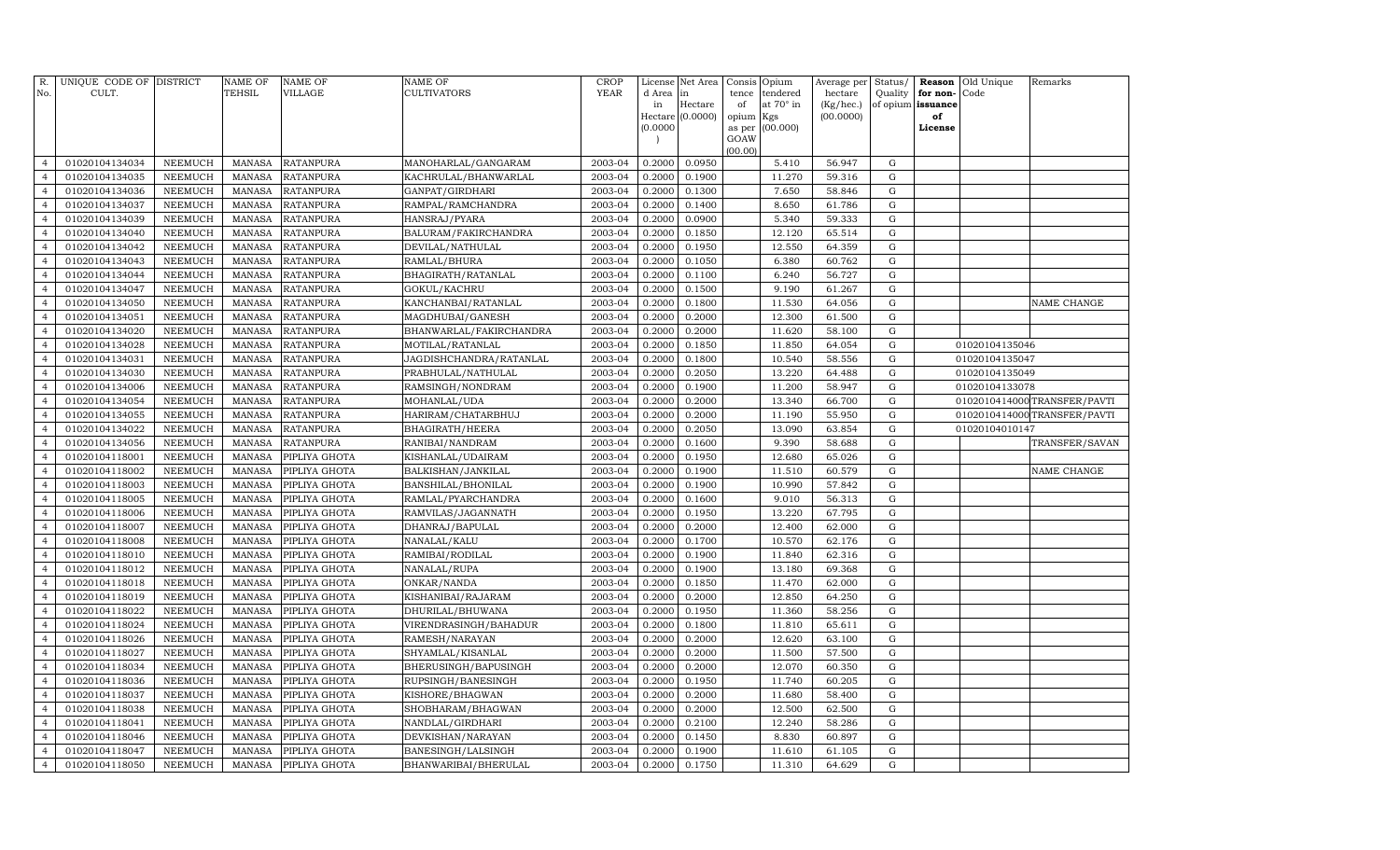| R.                               | UNIQUE CODE OF DISTRICT          |                    | NAME OF                 | <b>NAME OF</b>        | NAME OF                                | <b>CROP</b>        | License          | Net Area         | Consis Opium |                                    | Average per Status/  |              |                                   | Reason Old Unique | Remarks                          |  |
|----------------------------------|----------------------------------|--------------------|-------------------------|-----------------------|----------------------------------------|--------------------|------------------|------------------|--------------|------------------------------------|----------------------|--------------|-----------------------------------|-------------------|----------------------------------|--|
| No.                              | CULT.                            |                    | TEHSIL                  | VILLAGE               | CULTIVATORS                            | YEAR               | d Area<br>in     | in<br>Hectare    | of           | tence tendered<br>at $70^\circ$ in | hectare<br>(Kg/hec.) | Quality      | for non-Code<br>of opium issuance |                   |                                  |  |
|                                  |                                  |                    |                         |                       |                                        |                    | Hectare          | (0.0000)         | opium Kgs    |                                    | (00.0000)            |              | of                                |                   |                                  |  |
|                                  |                                  |                    |                         |                       |                                        |                    | (0.0000)         |                  |              | as per (00.000)                    |                      |              | License                           |                   |                                  |  |
|                                  |                                  |                    |                         |                       |                                        |                    |                  |                  | GOAW         |                                    |                      |              |                                   |                   |                                  |  |
| $\overline{4}$                   | 01020104118056                   | NEEMUCH            | <b>MANASA</b>           | PIPLIYA GHOTA         | MANGISINGH/VIJAYSINGH                  | 2003-04            | 0.2000           | 0.1950           | (00.00)      | 12.070                             | 61.897               | G            |                                   |                   |                                  |  |
| $\overline{4}$                   | 01020104118030                   | NEEMUCH            | <b>MANASA</b>           | PIPLIYA GHOTA         | SAMRATHSINGH/BALWANATSINGH             | 2003-04            | 0.2000           | 0.1950           |              | 11.800                             | 60.513               | G            |                                   |                   |                                  |  |
| $\overline{4}$                   | 01020104118023                   | NEEMUCH            | <b>MANASA</b>           | PIPLIYA GHOTA         | MADANDAS/GULABDAS                      | 2003-04            | 0.2000           | 0.1900           |              | 9.780                              | 51.474               | G            | 04                                |                   |                                  |  |
| $\overline{4}$                   | 01020104118028                   | NEEMUCH            | <b>MANASA</b>           | PIPLIYA GHOTA         | HEERALAL/NANURAM                       | 2003-04            | 0.2000           | 0.1800           |              | 11.960                             | 66.444               | G            |                                   |                   |                                  |  |
| $\overline{4}$                   | 01020104118032                   | NEEMUCH            | <b>MANASA</b>           | PIPLIYA GHOTA         | VIKRAMSINGH/NATHUSINGH                 | 2003-04            | 0.2000           | 0.2100           |              | 12.890                             | 61.381               | G            |                                   | 01020104116049    |                                  |  |
| $\overline{4}$                   | 01020104118058                   | NEEMUCH            | <b>MANASA</b>           | PIPLIYA GHOTA         | KASTURIBAI/UDA                         | 2003-04            | 0.2000           | 0.2050           |              | 13.150                             | 64.146               | G            |                                   | 01020104031037    |                                  |  |
| $\overline{4}$                   | 01020104118059                   | NEEMUCH            | <b>MANASA</b>           | PIPLIYA GHOTA         | BHERU/ UDAA                            | 2003-04            | 0.2000           | 0.1650           |              | 10.630                             | 64.424               | G            |                                   | 01020104039039    |                                  |  |
| $\overline{4}$                   | 01020104119002                   | NEEMUCH            | <b>MANASA</b>           | PHOOLPURA             | <b>BAPULAL/DEV</b>                     | 2003-04            | 0.2000           | 0.2000           |              | 12.200                             | 61.000               | G            |                                   |                   |                                  |  |
| $\overline{4}$                   | 01020104119004                   | NEEMUCH            | <b>MANASA</b>           | PHOOLPURA             | MANNA/SITARAM                          | 2003-04            | 0.2000           | 0.1850           |              | 11.660                             | 63.027               | G            |                                   |                   |                                  |  |
| $\overline{4}$                   | 01020104119005                   | NEEMUCH            | <b>MANASA</b>           | PHOOLPURA             | BAPULAL/NARAYAN                        | 2003-04            | 0.2000           | 0.2000           |              | 12.060                             | 60.300               | G            |                                   |                   |                                  |  |
| $\overline{4}$                   | 01020104119006                   | NEEMUCH            | <b>MANASA</b>           | PHOOLPURA             | KALULAL/UDAIRAM                        | 2003-04            | 0.2000           | 0.2000           |              | 12.320                             | 61.600               | G            |                                   |                   |                                  |  |
| $\overline{4}$                   | 01020104119010                   | NEEMUCH            | <b>MANASA</b>           | PHOOLPURA             | KISHANLAL/NANURAM                      | 2003-04            | 0.2000           | 0.1750           |              | 10.790                             | 61.657               | G            |                                   |                   |                                  |  |
| $\overline{4}$                   | 01020104119011                   | NEEMUCH            | <b>MANASA</b>           | PHOOLPURA             | BHAGIRATH/UDAIRAM                      | 2003-04            | 0.2000           | 0.1950           |              | 12.660                             | 64.923               | G            |                                   |                   | TRANSFER/ KADI KHURD             |  |
| $\overline{4}$                   | 01020104119012                   | NEEMUCH            | <b>MANASA</b>           | PHOOLPURA             | RATANLAL/SITARAM                       | 2003-04            | 0.2000           | 0.1850           |              | 9.930                              | 53.676               | G            | 04                                |                   | <b>ISSUED ON 2009-10</b>         |  |
| $\overline{4}$                   | 01020104119013                   | NEEMUCH            | <b>MANASA</b>           | PHOOLPURA             | MANNALAL/KISHORE                       | 2003-04            | 0.2000           | 0.2000           |              | 12.150                             | 60.750               | G            |                                   |                   |                                  |  |
| $\overline{4}$                   | 01020104119015                   | NEEMUCH            | <b>MANASA</b>           | PHOOLPURA             | KARULAL/DEVI                           | 2003-04            | 0.2000           | 0.1850           |              | 10.580                             | 57.189               | G            |                                   |                   |                                  |  |
| $\overline{4}$                   | 01020104119018                   | NEEMUCH            | <b>MANASA</b>           | PHOOLPURA             | AMRITRAM/UDA                           | 2003-04            | 0.2000           | 0.2050           |              | 13.380                             | 65.268               | G            |                                   |                   |                                  |  |
| $\overline{4}$                   | 01020104119019                   | NEEMUCH            | <b>MANASA</b>           | PHOOLPURA             | RODILAL/MEGHA                          | 2003-04            | 0.2000           | 0.2000           |              | 11.850                             | 59.250               | G            |                                   |                   |                                  |  |
| $\overline{4}$                   | 01020104119021                   | NEEMUCH            | <b>MANASA</b>           | PHOOLPURA             | BAPULAL/KISHORE                        | 2003-04            | 0.2000           | 0.2050           |              | 12.116                             | 59.102               | G            |                                   |                   |                                  |  |
| $\overline{4}$                   | 01020104119022                   | NEEMUCH            | <b>MANASA</b>           | PHOOLPURA             | NANDLAL/MANNALAL                       | 2003-04            | 0.2000           | 0.1300           |              | 7.560                              | 58.154               | G            |                                   |                   |                                  |  |
| $\overline{4}$                   | 01020104119026                   | NEEMUCH            | <b>MANASA</b>           | PHOOLPURA             | KALURAM/KISHNA                         | 2003-04            | 0.2000           | 0.1850           |              | 11.520                             | 62.270               | $\mathbf G$  |                                   |                   |                                  |  |
| $\overline{4}$                   | 01020104119008                   | <b>NEEMUCH</b>     | <b>MANASA</b>           | <b>PHOOLPURA</b>      | BHERULAL/HEERA                         | 2003-04            | 0.2000           | 0.1850           |              | 10.700                             | 57.838               | $\mathbf G$  |                                   |                   |                                  |  |
| $\overline{4}$                   | 01020104119024                   | <b>NEEMUCH</b>     | <b>MANASA</b>           | <b>PHOOLPURA</b>      | BHIMA/DHANNA                           | 2003-04            | 0.2000           | 0.1000           |              | 6.240                              | 62.400               | $\mathbf G$  |                                   |                   |                                  |  |
| $\overline{4}$                   | 01020104119028                   | NEEMUCH            | <b>MANASA</b>           | PHOOLPURA             | HEERABAI/BAPULAL                       | 2003-04            | 0.2000           | 0.2050           |              | 11.470                             | 55.951               | G            |                                   | 01020104142023    |                                  |  |
| $\overline{4}$                   | 01020104119027                   | <b>NEEMUCH</b>     | <b>MANASA</b>           | PHOOLPURA             | PREMCHANDRA/RAMCHANDRA                 | 2003-04            | 0.2000           | 0.2050           |              | 11.440                             | 55.805               | G            |                                   | 01020104010118    |                                  |  |
| $\overline{4}$                   | 01020104119029                   | NEEMUCH            | <b>MANASA</b>           | PHOOLPURA             | MANGILAL/SHOBHARAM                     | 2003-04            | 0.2000           | 0.1800           |              | 10.780                             | 59.889               | G            |                                   | 01020104142002    |                                  |  |
| $\overline{4}$                   | 01020104119030                   | NEEMUCH            | <b>MANASA</b>           | PHOOLPURA             | BRIJMOHAN/RATANLAL                     | 2003-04            | 0.2000           | 0.1900           |              | 10.800                             | 56.842               | G            |                                   | 01020104114027    |                                  |  |
| $\overline{4}$                   | 01020104119031                   | NEEMUCH            | <b>MANASA</b>           | PHOOLPURA             | MOHANLAL/RAMCHANDRA                    | 2003-04            | 0.2000           | 0.1600           |              | 9.690                              | 60.563               | G            |                                   | 01020104114049    |                                  |  |
| $\overline{4}$                   | 01020104140001                   | NEEMUCH            | <b>MANASA</b>           | <b>PAVTI</b>          | DHAPUBAI/BHONA                         | 2003-04            | 0.2000           | 0.1900           |              | 12.510                             | 65.842               | G            | 09                                |                   |                                  |  |
| $\overline{4}$                   | 01020104140005                   | NEEMUCH            | <b>MANASA</b>           | <b>PAVTI</b>          | KANIRAM/BHAGWAN                        | 2003-04            | 0.2000           | 0.1950           |              | 10.750                             | 55.128               | G            |                                   |                   |                                  |  |
| $\overline{4}$                   | 01020104140006                   | NEEMUCH            | <b>MANASA</b>           | <b>PAVTI</b>          | BHANWARLAL/KISHAR                      | 2003-04            | 0.2000           | 0.1900           |              | 10.180                             | 53.579               | G            | 04                                |                   | ISSUED 2009-10/TRANSFER BARKHEDI |  |
| $\overline{4}$                   | 01020104140008                   | NEEMUCH            | <b>MANASA</b>           | <b>PAVTI</b>          | MANGILAL/BHURA                         | 2003-04            | 0.2000           | 0.2000           |              | 12.120                             | 60.600               | G            |                                   |                   |                                  |  |
| $\overline{4}$                   | 01020104140009                   | NEEMUCH            | <b>MANASA</b>           | <b>PAVTI</b>          | KACHRU/NANALAL                         | 2003-04            | 0.2000           | 0.1850           |              | 10.800                             | 58.378               | G            |                                   |                   |                                  |  |
| $\overline{4}$                   | 01020104140010                   | NEEMUCH            | <b>MANASA</b>           | <b>PAVTI</b>          | RAMLAL/UDA                             | 2003-04            | 0.2000           | 0.2000           |              | 12.230                             | 61.150               | G            |                                   |                   |                                  |  |
| $\overline{4}$                   | 01020104140012                   | NEEMUCH            | <b>MANASA</b>           | PAVTI                 | PANNALAL/BHAGWAN                       | 2003-04            | 0.2000           | 0.1800           |              | 10.550                             | 58.611               | G            |                                   |                   |                                  |  |
| $\overline{4}$                   | 01020104140016                   | NEEMUCH            | <b>MANASA</b>           | <b>PAVTI</b>          | NANDLAL/NARAYAN                        | 2003-04            | 0.2000           | 0.1900           |              | 10.550                             | 55.526               | G            |                                   |                   |                                  |  |
| $\overline{4}$                   | 01020104140019                   | NEEMUCH            | <b>MANASA</b>           | <b>PAVTI</b>          | BHANWARLAL/KISHAN                      | 2003-04            | 0.2000           | 0.1950           |              | 11.310                             | 58.000               | G            |                                   |                   |                                  |  |
| $\overline{4}$                   | 01020104140020                   | NEEMUCH            | <b>MANASA</b>           | <b>PAVTI</b>          | SULTANKHAN/IBRAHIM                     | 2003-04            | 0.2000           | 0.2000           |              | 11.460                             | 57.300               | G            |                                   | 01020104133036    |                                  |  |
| $\overline{4}$                   | 01020104140021                   | NEEMUCH            | <b>MANASA</b>           | PAVTI                 | VARDA/PRABHULAL                        | 2003-04            | 0.2000           | 0.2000           |              | 9.820                              | 49.100               | G            | 04                                | 1020104080015     |                                  |  |
| $\overline{4}$                   | 01020104140011                   | NEEMUCH            | <b>MANASA</b>           | <b>PAVTI</b>          | NANDLAL/BHAGIRATH                      | 2003-04            | 0.2000           | 0.1700           |              | 11.200                             | 65.882               | G            |                                   | 01020106160074    |                                  |  |
| $\overline{4}$<br>$\overline{4}$ | 01020104140022                   | NEEMUCH            | <b>MANASA</b>           | PAVTI                 | LAXMINARAYAN/AMRA                      | 2003-04            | 0.2000           | 0.2000           |              | 11.300                             | 56.500               | G<br>G       |                                   |                   |                                  |  |
| $\overline{4}$                   | 01020104140023                   | NEEMUCH            | <b>MANASA</b>           | <b>PAVTI</b>          | BHANWARLAL/BHONA                       | 2003-04<br>2003-04 | 0.2000           | 0.1950<br>0.1750 |              | 10.950<br>10.220                   | 56.154<br>58.400     | G            |                                   |                   | 0102010408216TRANSFER/ JALINER   |  |
| $\overline{4}$                   | 01020104140024<br>01020104144006 | NEEMUCH<br>NEEMUCH | <b>MANASA</b><br>MANASA | PAVTI<br><b>NALWA</b> | MOHANLAL/RATANLAL<br>VAJERAM/JAGANNATH | 2003-04            | 0.2000<br>0.2000 |                  |              |                                    |                      | $\, {\bf N}$ |                                   |                   |                                  |  |
|                                  |                                  |                    |                         |                       |                                        |                    |                  |                  |              |                                    |                      |              |                                   |                   |                                  |  |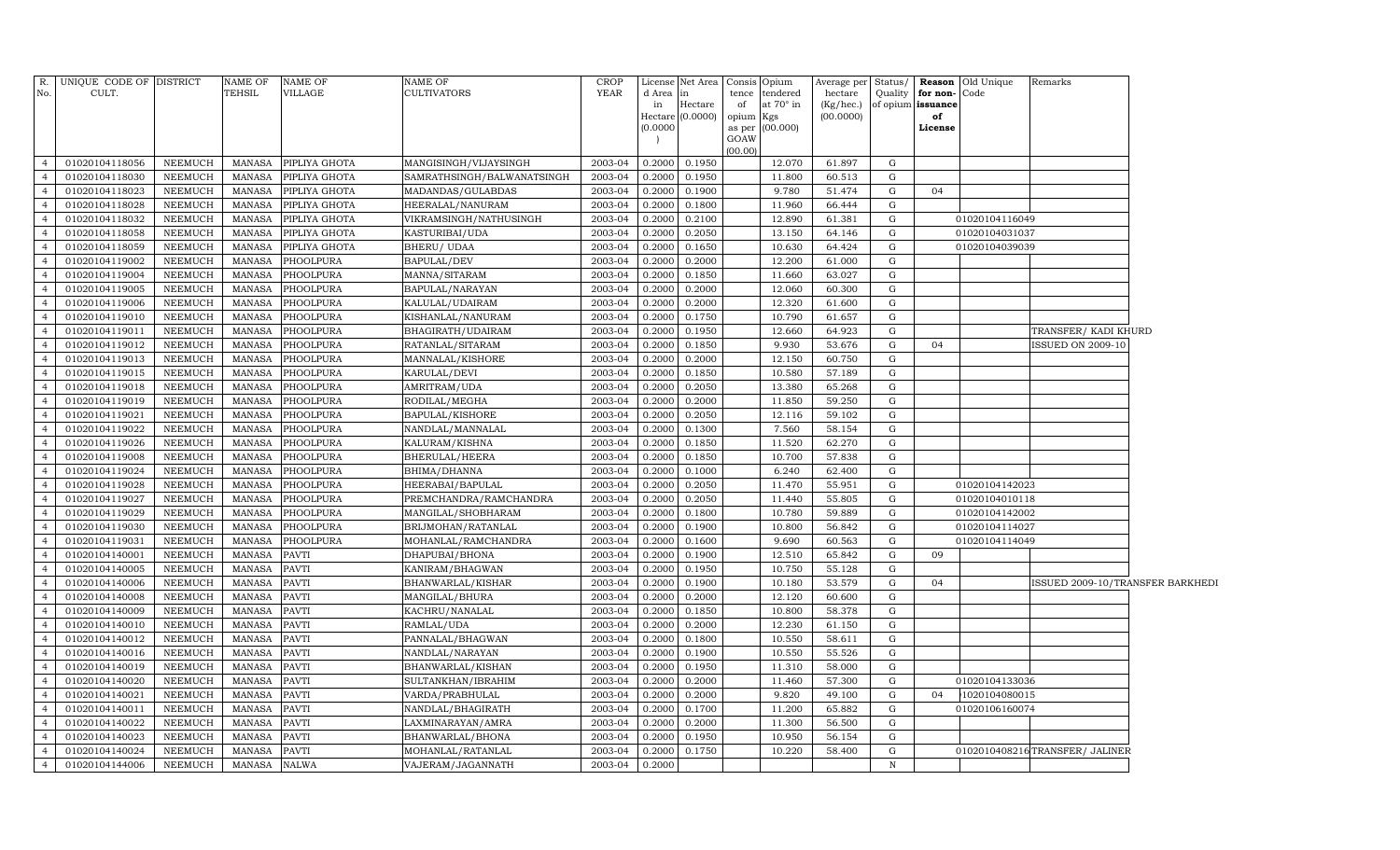| R.<br>No.      | UNIQUE CODE OF DISTRICT<br>CULT. |                | <b>NAME OF</b><br><b>TEHSIL</b> | <b>NAME OF</b><br><b>VILLAGE</b> | <b>NAME OF</b><br><b>CULTIVATORS</b> | CROP<br><b>YEAR</b> | License<br>d Area<br>in | Net Area<br>in<br>Hectare | Consis<br>tence<br>of              | Opium<br>tendered<br>at 70° in | Average per<br>hectare<br>(Kg/hec.) | Status/<br>Quality | for non-<br>of opium issuance | Reason Old Unique<br>Code | Remarks                               |
|----------------|----------------------------------|----------------|---------------------------------|----------------------------------|--------------------------------------|---------------------|-------------------------|---------------------------|------------------------------------|--------------------------------|-------------------------------------|--------------------|-------------------------------|---------------------------|---------------------------------------|
|                |                                  |                |                                 |                                  |                                      |                     | (0.0000)                | Hectare (0.0000)          | opium<br>as per<br>GOAW<br>(00.00) | Kgs<br>(00.000)                | (00.0000)                           |                    | of<br>License                 |                           |                                       |
| $\overline{4}$ | 01020104144010                   | NEEMUCH        | <b>MANASA</b>                   | <b>NALWA</b>                     | VINODKUMAR/RAMNATH                   | 2003-04             | 0.2000                  | 0.2050                    |                                    | 13.080                         | 63.805                              | G                  |                               |                           |                                       |
| $\overline{4}$ | 01020104144011                   | NEEMUCH        | <b>MANASA</b>                   | <b>NALWA</b>                     | RAMESHWAR/BHANWARLAL                 | 2003-04             | 0.2000                  | 0.1900                    |                                    | 11.270                         | 59.316                              | G                  |                               |                           |                                       |
| $\overline{4}$ | 01020104144012                   | NEEMUCH        | <b>MANASA</b>                   | <b>NALWA</b>                     | VIDHYABAI/GHISALAL                   | 2003-04             | 0.2000                  | 0.2000                    |                                    | 12.240                         | 61.200                              | G                  |                               |                           |                                       |
| $\overline{4}$ | 01020104144015                   | NEEMUCH        | <b>MANASA</b>                   | <b>NALWA</b>                     | PRAHLAD/SHAMBHULAL                   | 2003-04             | 0.2000                  | 0.1950                    |                                    | 12.420                         | 63.692                              | G                  |                               |                           |                                       |
| $\overline{4}$ | 01020104144016                   | <b>NEEMUCH</b> | <b>MANASA</b>                   | <b>NALWA</b>                     | JAMNABAI/BANSHILAL                   | 2003-04             | 0.2000                  | 0.1850                    |                                    | 11.460                         | 61.946                              | G                  |                               |                           |                                       |
| $\overline{4}$ | 01020104144017                   | <b>NEEMUCH</b> | <b>MANASA</b>                   | <b>NALWA</b>                     | BABULAL/DEVILAL                      | 2003-04             | 0.2000                  | 0.1300                    |                                    | 7.750                          | 59.615                              | G                  |                               |                           |                                       |
| $\overline{4}$ | 01020104144018                   | <b>NEEMUCH</b> | <b>MANASA</b>                   | <b>NALWA</b>                     | BHAGWATIBAI/RODILAL                  | 2003-04             | 0.2000                  | 0.1200                    |                                    | 7.780                          | 64.833                              | G                  |                               |                           |                                       |
| $\overline{4}$ | 01020104144022                   | NEEMUCH        | <b>MANASA</b>                   | <b>NALWA</b>                     | PREMBAI/BANSHILAL                    | 2003-04             | 0.2000                  | 0.2000                    |                                    | 13.150                         | 65.750                              | G                  |                               |                           |                                       |
| $\overline{4}$ | 01020104144024                   | NEEMUCH        | <b>MANASA</b>                   | <b>NALWA</b>                     | BHANWAR/GANESH                       | 2003-04             | 0.2000                  | 0.1900                    |                                    | 11.720                         | 61.684                              | $\mathbf G$        |                               |                           |                                       |
| $\overline{4}$ | 01020104144026                   | <b>NEEMUCH</b> | <b>MANASA</b>                   | <b>NALWA</b>                     | GANPAT/LAXMINARAYAN                  | 2003-04             | 0.2000                  | 0.2000                    |                                    | 11.020                         | 55.100                              | G                  |                               |                           |                                       |
| $\overline{4}$ | 01020104144027                   | <b>NEEMUCH</b> | <b>MANASA</b>                   | <b>NALWA</b>                     | RAMDAYAL/SHANKARLAL                  | 2003-04             | 0.2000                  | 0.1950                    |                                    | 10.990                         | 56.359                              | G                  |                               |                           |                                       |
| $\overline{4}$ | 01020104144028                   | <b>NEEMUCH</b> | <b>MANASA</b>                   | <b>NALWA</b>                     | BABULAL/BHANWARLAL                   | 2003-04             | 0.2000                  | 0.2100                    |                                    | 13.950                         | 66.429                              | G                  |                               |                           |                                       |
| $\overline{4}$ | 01020104144034                   | <b>NEEMUCH</b> | <b>MANASA</b>                   | <b>NALWA</b>                     | RAMCHANDRA/AMRA                      | 2003-04             | 0.2000                  | 0.1850                    |                                    | 11.410                         | 61.676                              | ${\rm G}$          |                               |                           |                                       |
| $\overline{4}$ | 01020104144037                   | <b>NEEMUCH</b> | <b>MANASA</b>                   | <b>NALWA</b>                     | KACHRULAL/RATANLAL                   | 2003-04             | 0.2000                  | 0.2000                    |                                    | 10.810                         | 54.050                              | G                  |                               |                           | NAME CHANGE                           |
| $\overline{4}$ | 01020104144039                   | <b>NEEMUCH</b> | <b>MANASA</b>                   | <b>NALWA</b>                     | RADHESHYAM/ONKAR                     | 2003-04             | 0.2000                  | 0.1950                    |                                    | 11.490                         | 58.923                              | G                  |                               |                           | NAME CHANGE                           |
| $\overline{4}$ | 01020104144040                   | <b>NEEMUCH</b> | <b>MANASA</b>                   | <b>NALWA</b>                     | GEETABAI/NANURAM                     | 2003-04             | 0.2000                  | 0.2000                    |                                    | 12.030                         | 60.150                              | G                  |                               |                           |                                       |
| $\overline{4}$ | 01020104144041                   | <b>NEEMUCH</b> | <b>MANASA</b>                   | <b>NALWA</b>                     | BHANWARLAL/KHEMA                     | 2003-04             | 0.2000                  | 0.2000                    |                                    | 10.800                         | 54.000                              | G                  |                               |                           |                                       |
| $\overline{4}$ | 01020104144042                   | <b>NEEMUCH</b> | <b>MANASA</b>                   | <b>NALWA</b>                     | LAXMINARAYAN/KUKA                    | 2003-04             | 0.2000                  | 0.1650                    |                                    | 9.570                          | 58.000                              | G                  |                               |                           |                                       |
| $\overline{4}$ | 01020104144043                   | NEEMUCH        | <b>MANASA</b>                   | <b>NALWA</b>                     | BANSHILAL/KUKA                       | 2003-04             | 0.2000                  | 0.1600                    |                                    | 9.080                          | 56.750                              | G                  |                               |                           |                                       |
| $\overline{4}$ | 01020104144044                   | NEEMUCH        | <b>MANASA</b>                   | <b>NALWA</b>                     | SOHANLAL/KUKA                        | 2003-04             | 0.2000                  | 0.1600                    |                                    | 9.280                          | 58.000                              | G                  |                               |                           |                                       |
| $\overline{4}$ | 01020104144053                   | <b>NEEMUCH</b> | <b>MANASA</b>                   | <b>NALWA</b>                     | GANESHRAM/HAMERSINGH                 | 2003-04             | 0.2000                  | 0.1900                    |                                    | 11.770                         | 61.947                              | G                  |                               |                           | TRANSFER/ JALINER                     |
| $\overline{4}$ | 01020104144054                   | <b>NEEMUCH</b> | <b>MANASA</b>                   | <b>NALWA</b>                     | BHANWARLAL/BAGDUJI                   | 2003-04             | 0.2000                  | 0.1650                    |                                    | 9.780                          | 59.273                              | G                  |                               |                           | TRANSFER/TURKIYA M-II                 |
| $\overline{4}$ | 01020104144055                   | <b>NEEMUCH</b> | <b>MANASA</b>                   | <b>NALWA</b>                     | DEUBAI/RAMLAL                        | 2003-04             | 0.2000                  | 0.2050                    |                                    | 11.080                         | 54.049                              | G                  |                               |                           | TRANSFER/KHEMPURA                     |
| $\overline{4}$ | 01020104144059                   | <b>NEEMUCH</b> | <b>MANASA</b>                   | <b>NALWA</b>                     | NANURAM/BHERA                        | 2003-04             | 0.2000                  | 0.1950                    |                                    | 12.620                         | 64.718                              | G                  |                               |                           |                                       |
| $\overline{4}$ | 01020104144060                   | <b>NEEMUCH</b> | <b>MANASA</b>                   | <b>NALWA</b>                     | MOTILAL/NANALAL                      | 2003-04             | 0.2000                  | 0.2000                    |                                    | 11.860                         | 59.300                              | G                  |                               |                           | TRANSFER/ SAVAN NMH-I                 |
| $\overline{4}$ | 01020104144032                   | <b>NEEMUCH</b> | <b>MANASA</b>                   | <b>NALWA</b>                     | MANGILAL/KISHOR                      | 2003-04             | 0.2000                  | 0.2000                    |                                    | 9.830                          | 49.150                              | G                  | 04                            |                           |                                       |
| $\overline{4}$ | 01020104144001                   | <b>NEEMUCH</b> | <b>MANASA</b>                   | <b>NALWA</b>                     | BANSHILAL/PYARA                      | 2003-04             | 0.2000                  | 0.1850                    |                                    | 10.460                         | 56.541                              | G                  |                               |                           | NAME CHANGE                           |
| $\overline{4}$ | 01020104144062                   | <b>NEEMUCH</b> | <b>MANASA</b>                   | <b>NALWA</b>                     | AMRITRAM/RAMLAL                      | 2003-04             | 0.2000                  | 0.2000                    |                                    | 12.320                         | 61.600                              | G                  |                               |                           | 0102010408001 TRANSFER/ RUPAWAS       |
| $\overline{4}$ | 01020104144063                   | <b>NEEMUCH</b> | <b>MANASA</b>                   | <b>NALWA</b>                     | SUNDERLAL/RAMLAL                     | 2003-04             | 0.2000                  | 0.2050                    |                                    | 12.740                         | 62.146                              | G                  |                               |                           | 0102010408003 TRANSFER/ RUPAWAS       |
| $\overline{4}$ | 01020104144014                   | <b>NEEMUCH</b> | <b>MANASA</b>                   | <b>NALWA</b>                     | RADHABAI/KARULAL                     | 2003-04             | 0.2000                  | 0.1950                    |                                    | 11.770                         | 60.359                              | G                  |                               | 01020104145047            |                                       |
| $\overline{4}$ | 01020104144064                   | <b>NEEMUCH</b> | <b>MANASA</b>                   | <b>NALWA</b>                     | BALCHANDRA/KISHANLAL                 | 2003-04             | 0.2000                  | 0.2000                    |                                    | 12.270                         | 61.350                              | G                  |                               |                           | 0104020900906 TRANSFER/ GUDBHELI M-II |
| $\overline{4}$ | 01020104144065                   | <b>NEEMUCH</b> | <b>MANASA</b>                   | <b>NALWA</b>                     | KISHANLAL/MANGILAL                   | 2003-04             | 0.2000                  | 0.2050                    |                                    | 12.370                         | 60.341                              | G                  |                               |                           | 0104020901601 TRANSFER/ KUMARI M-II   |
| $\overline{4}$ | 01020104144066                   | NEEMUCH        | MANASA                          | NALWA                            | BHANWARLAL/MANGILAL                  | 2003-04             | 0.2000                  | 0.1900                    |                                    | 12.690                         | 66.789                              | G                  |                               |                           | 0104020901601 TRANSFER/ KUMARI M-II   |
| $\overline{4}$ | 01020104103007                   | <b>NEEMUCH</b> | <b>MANASA</b>                   | <b>NAI KINOR</b>                 | BHULIBAI/BABRU                       | 2003-04             | 0.2000                  | 0.2100                    |                                    | 11.840                         | 56.381                              | G                  |                               |                           | TRANSFER/DANTA                        |
| $\overline{4}$ | 01020104103008                   | <b>NEEMUCH</b> | <b>MANASA</b>                   | <b>NAI KINOR</b>                 | KANIRAM/HARLAL                       | 2003-04             | 0.2000                  | 0.1950                    |                                    | 9.140                          | 46.872                              | G                  | 04                            |                           |                                       |
| $\overline{4}$ | 01020104103018                   | <b>NEEMUCH</b> | <b>MANASA</b>                   | <b>NAI KINOR</b>                 | RAMIBAI/KANWARLAL                    | 2003-04             | 0.2000                  | 0.2100                    |                                    | 11.590                         | 55.190                              | G                  |                               |                           | TRANSFER/DANTA                        |
| $\overline{4}$ | 01020104103014                   | <b>NEEMUCH</b> | <b>MANASA</b>                   | <b>NAI KINOR</b>                 | NANIBAI/MAGAN                        | 2003-04             | 0.2000                  | 0.1000                    |                                    | 5.640                          | 56.400                              | G                  |                               |                           | TRANSFER/DANTA                        |
| $\overline{4}$ | 01020104133002                   | <b>NEEMUCH</b> | <b>MANASA</b>                   | MOYA                             | GANGABAI/RAMCHANDRA                  | 2003-04             | 0.2000                  | 0.2000                    |                                    | 11.920                         | 59.600                              | $\mathbf G$        |                               |                           |                                       |
| $\overline{4}$ | 01020104133003                   | <b>NEEMUCH</b> | <b>MANASA</b>                   | MOYA                             | DHAPUBAI/ONKAR                       | 2003-04             | 0.200                   | 0.1900                    |                                    | 11.970                         | 63.000                              | G                  |                               |                           |                                       |
| $\overline{4}$ | 01020104133004                   | <b>NEEMUCH</b> | <b>MANASA</b>                   | MOYA                             | BHAGUBAI/BHAVARLAL                   | 2003-04             | 0.2000                  | 0.2050                    |                                    | 12.410                         | 60.537                              | G                  |                               |                           |                                       |
| $\overline{4}$ | 01020104133005                   | <b>NEEMUCH</b> | <b>MANASA</b>                   | MOYA                             | MATHURALAL/HEERALAL                  | 2003-04             | 0.200                   | 0.1950                    |                                    | 12.480                         | 64.000                              | G                  |                               |                           |                                       |
| $\overline{4}$ | 01020104133006                   | <b>NEEMUCH</b> | <b>MANASA</b>                   | MOYA                             | CHANDBAI/IBRAHIM                     | 2003-04             | 0.2000                  | 0.1900                    |                                    | 12.510                         | 65.842                              | G                  |                               |                           |                                       |
| $\overline{4}$ | 01020104133008                   | <b>NEEMUCH</b> | <b>MANASA</b>                   | MOYA                             | BAPULAL/DEVILAL                      | 2003-04             | 0.2000                  | 0.1950                    |                                    | 11.540                         | 59.179                              | G                  |                               |                           |                                       |
| 4              | 01020104133009                   | NEEMUCH        | MANASA                          | <b>MOYA</b>                      | RAMESH/PRITHVIRAJ                    | 2003-04             | 0.2000                  | 0.1850                    |                                    | 11.840                         | 64.000                              | G                  |                               |                           |                                       |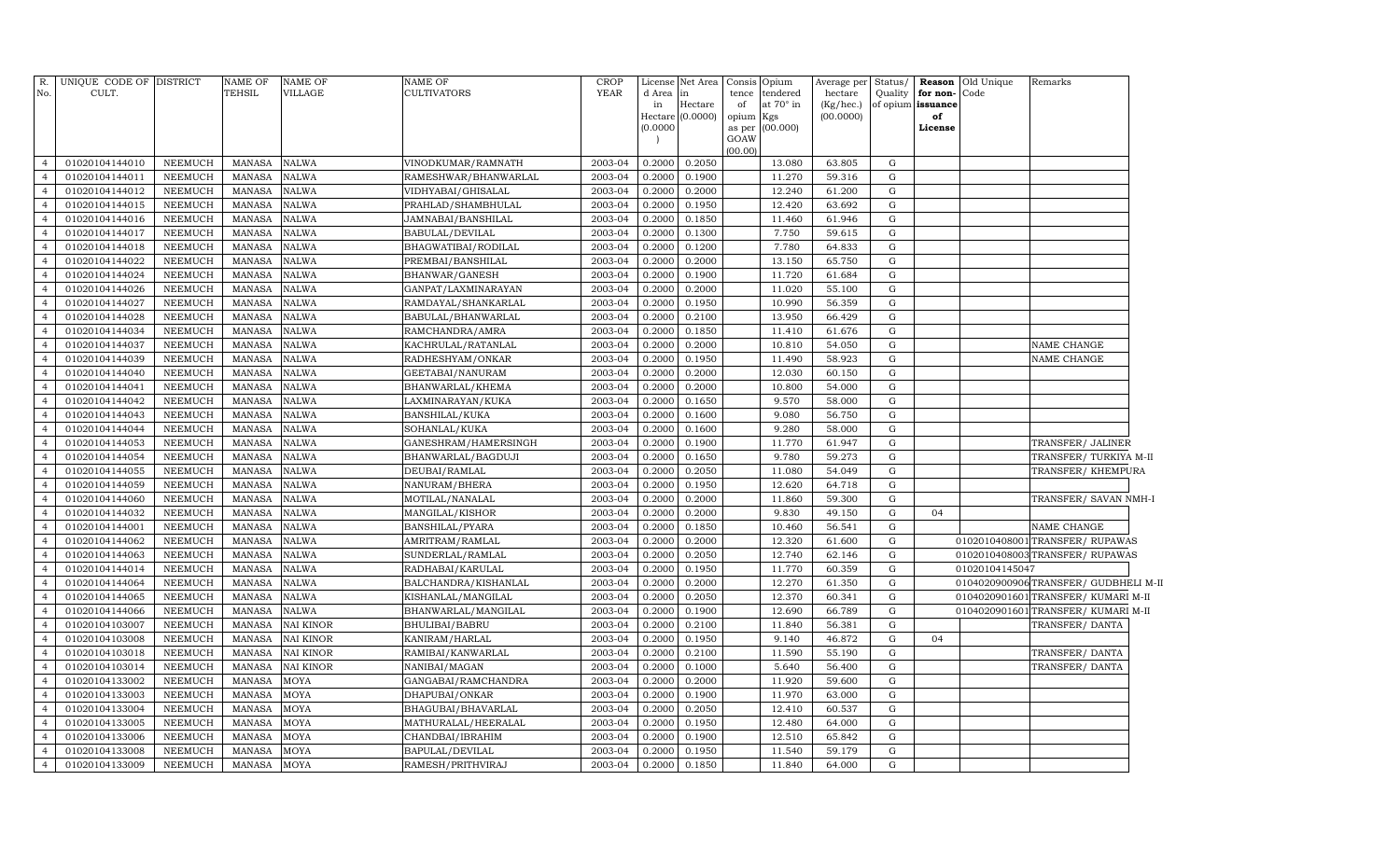| R.             | UNIQUE CODE OF DISTRICT |                | <b>NAME OF</b> | NAME OF     | <b>NAME OF</b>            | CROP        | License  | Net Area         |           | Consis Opium    | Average per | Status/     |                   | <b>Reason</b> Old Unique | Remarks                               |  |
|----------------|-------------------------|----------------|----------------|-------------|---------------------------|-------------|----------|------------------|-----------|-----------------|-------------|-------------|-------------------|--------------------------|---------------------------------------|--|
| No.            | CULT.                   |                | TEHSIL         | VILLAGE     | CULTIVATORS               | <b>YEAR</b> | d Area   | $\mathbf{in}$    | tence     | tendered        | hectare     | Quality     | for non-Code      |                          |                                       |  |
|                |                         |                |                |             |                           |             | in       | Hectare          | of        | at 70° in       | (Kg/hec.)   |             | of opium issuance |                          |                                       |  |
|                |                         |                |                |             |                           |             | (0.0000) | Hectare (0.0000) | opium Kgs | as per (00.000) | (00.0000)   |             | of<br>License     |                          |                                       |  |
|                |                         |                |                |             |                           |             |          |                  | GOAW      |                 |             |             |                   |                          |                                       |  |
|                |                         |                |                |             |                           |             |          |                  | (00.00)   |                 |             |             |                   |                          |                                       |  |
| $\overline{4}$ | 01020104133010          | <b>NEEMUCH</b> | <b>MANASA</b>  | MOYA        | <b>JAGDISH/PRITHVIRAJ</b> | 2003-04     | 0.2000   | 0.2050           |           | 13.530          | 66.000      | G           |                   |                          |                                       |  |
| $\overline{4}$ | 01020104133012          | <b>NEEMUCH</b> | <b>MANASA</b>  | MOYA        | ALLAHNOOR/NANHEKHAN       | 2003-04     | 0.2000   | 0.2050           |           | 10.910          | 53.220      | G           | 04                |                          | <b>ISSUED ON 2009-10</b>              |  |
| $\overline{4}$ | 01020104133014          | <b>NEEMUCH</b> | <b>MANASA</b>  | MOYA        | MUNIR/IBRAHIM             | 2003-04     | 0.2000   | 0.2000           |           | 12.550          | 62.750      | G           |                   |                          |                                       |  |
| $\overline{4}$ | 01020104133015          | <b>NEEMUCH</b> | <b>MANASA</b>  | MOYA        | YUSUFMO./LALMO.           | 2003-04     | 0.2000   | 0.2050           |           | 12.290          | 59.951      | G           |                   |                          |                                       |  |
| $\overline{4}$ | 01020104133018          | <b>NEEMUCH</b> | <b>MANASA</b>  | MOYA        | NATHULAL/KARULAL          | 2003-04     | 0.2000   | 0.1700           |           | 9.150           | 53.824      | ${\rm G}$   | 04                |                          | <b>ISSUED ON 2009-10</b>              |  |
| $\overline{4}$ | 01020104133022          | <b>NEEMUCH</b> | <b>MANASA</b>  | MOYA        | TEJSINGH/BHANWARSINGH     | 2003-04     | 0.2000   | 0.1950           |           | 11.510          | 59.026      | G           |                   |                          |                                       |  |
| $\overline{4}$ | 01020104133027          | <b>NEEMUCH</b> | MANASA         | MOYA        | VIRAMSINGH/BHERUSINGH     | 2003-04     | 0.2000   | 0.2050           |           | 12.810          | 62.488      | G           |                   |                          |                                       |  |
| $\overline{4}$ | 01020104133028          | <b>NEEMUCH</b> | <b>MANASA</b>  | MOYA        | ONKARSINGH/SITARAM        | 2003-04     | 0.2000   | 0.1850           |           | 11.440          | 61.838      | G           |                   |                          |                                       |  |
| $\overline{4}$ | 01020104133030          | <b>NEEMUCH</b> | MANASA         | MOYA        | GHISALAL/BHANWARLAL       | 2003-04     | 0.2000   | 0.2000           |           | 11.200          | 56.000      | G           |                   |                          |                                       |  |
| $\overline{4}$ | 01020104133033          | NEEMUCH        | <b>MANASA</b>  | MOYA        | RAMNARAYAN/ONKARLAL       | 2003-04     | 0.2000   | 0.1950           |           | 10.840          | 55.590      | G           |                   |                          |                                       |  |
| $\overline{4}$ | 01020104133038          | <b>NEEMUCH</b> | <b>MANASA</b>  | MOYA        | NANDUBAI/RAMLAL           | 2003-04     | 0.2000   | 0.2050           |           | 11.060          | 53.951      | G           | 04                |                          | <b>ISSUED ON 2009-10</b>              |  |
| $\overline{4}$ | 01020104133040          | NEEMUCH        | <b>MANASA</b>  | MOYA        | RATANLAL/SITARAM          | 2003-04     | 0.2000   | 0.2000           |           | 12.330          | 61.650      | G           |                   |                          |                                       |  |
| $\overline{4}$ | 01020104133041          | <b>NEEMUCH</b> | <b>MANASA</b>  | MOYA        | GOVERDHANSINGH/DHURSINGH  | 2003-04     | 0.2000   | 0.2000           |           | 13.180          | 65.900      | G           |                   |                          |                                       |  |
| $\overline{4}$ | 01020104133042          | NEEMUCH        | <b>MANASA</b>  | MOYA        | SATYANARAYAN/RAMCHANDRA   | 2003-04     | 0.2000   | 0.2000           |           | 12.620          | 63.100      | G           |                   |                          |                                       |  |
| $\overline{4}$ | 01020104133043          | <b>NEEMUCH</b> | <b>MANASA</b>  | MOYA        | SATYANARAYAN/KANHAIYALAL  | 2003-04     | 0.2000   | 0.1900           |           | 12.160          | 64.000      | G           |                   |                          |                                       |  |
| $\overline{4}$ | 01020104133050          | NEEMUCH        | <b>MANASA</b>  | MOYA        | MAHADEV/JAGANNATH         | 2003-04     | 0.2000   | 0.2050           |           | 12.140          | 59.220      | G           |                   |                          |                                       |  |
| $\overline{4}$ | 01020104133051          | <b>NEEMUCH</b> | MANASA         | MOYA        | ALTABHUSSAIN/AHMADNOOR    | 2003-04     | 0.2000   | 0.1850           |           | 11.570          | 62.541      | G           |                   |                          |                                       |  |
| $\overline{4}$ | 01020104133053          | NEEMUCH        | <b>MANASA</b>  | MOYA        | MANGILAL/BHANWARLAL       | 2003-04     | 0.2000   | 0.2000           |           | 11.500          | 57.500      | G           |                   |                          |                                       |  |
| $\overline{4}$ | 01020104133067          | <b>NEEMUCH</b> | MANASA         | MOYA        | BHULIBAI/BHONIRAM         | 2003-04     | 0.2000   | 0.2050           |           | 13.050          | 63.659      | G           |                   |                          |                                       |  |
| $\overline{4}$ | 01020104133069          | NEEMUCH        | <b>MANASA</b>  | MOYA        | SHARIFHUSSAIN/SABIR       | 2003-04     | 0.2000   | 0.2000           |           | 11.850          | 59.250      | G           |                   |                          |                                       |  |
| $\overline{4}$ | 01020104133070          | <b>NEEMUCH</b> | MANASA         | MOYA        | SHAKILMO./AHMADNOOR       | 2003-04     | 0.2000   | 0.1950           |           | 12.360          | 63.385      | $\mathbf G$ |                   |                          |                                       |  |
| $\overline{4}$ | 01020104133072          | <b>NEEMUCH</b> | <b>MANASA</b>  | MOYA        | HAMIDKHAN/KHAJUKHAN       | 2003-04     | 0.2000   | 0.1650           |           | 9.450           | 57.273      | $\mathbf G$ |                   |                          |                                       |  |
| $\overline{4}$ | 01020104133060          | NEEMUCH        | <b>MANASA</b>  | MOYA        | JETAN BAI/ AMIR KHA       | 2003-04     | 0.2000   | 0.2100           |           | 11.770          | 56.048      | G           |                   |                          | NAME CHANGE                           |  |
| $\overline{4}$ | 01020104133073          | <b>NEEMUCH</b> | <b>MANASA</b>  | <b>MOYA</b> | JUJHARSINGH/CHATARSINGH   | 2003-04     | 0.2000   | 0.2050           |           | 12.630          | 61.610      | $\mathbf G$ |                   |                          | TRANSFER/ CHAPLANA                    |  |
| $\overline{4}$ | 01020104133081          | <b>NEEMUCH</b> | <b>MANASA</b>  | MOYA        | BHANWARSINGH/GOVINDSINGH  | 2003-04     | 0.2000   | 0.2050           |           | 13.180          | 64.293      | G           |                   |                          | TRANSFER/BARTHUN                      |  |
| $\overline{4}$ | 01020104133021          | NEEMUCH        | <b>MANASA</b>  | MOYA        | HEERALAL/KESHURAM         | 2003-04     | 0.2000   | 0.1950           |           | 11.500          | 58.974      | G           |                   |                          |                                       |  |
| $\overline{4}$ | 01020104133025          | NEEMUCH        | <b>MANASA</b>  | MOYA        | SHAMBHUSINGH/BHANWARSINGH | 2003-04     | 0.2000   | 0.2100           |           | 11.560          | 55.048      | $\mathbf G$ |                   |                          |                                       |  |
| $\overline{4}$ | 01020104133054          | NEEMUCH        | <b>MANASA</b>  | MOYA        | HUSAINKHAN/MURADKHAN      | 2003-04     | 0.2000   | 0.2000           |           | 11.080          | 55.400      | G           |                   |                          |                                       |  |
| $\overline{4}$ | 01020104133058          | <b>NEEMUCH</b> | <b>MANASA</b>  | MOYA        | BHERU/JAGGA               | 2003-04     | 0.2000   | 0.2000           |           | 12.580          | 62.900      | G           |                   |                          |                                       |  |
| $\overline{4}$ | 01020104133066          | NEEMUCH        | <b>MANASA</b>  | MOYA        | MOTYABAI/RADHU            | 2003-04     | 0.2000   | 0.2050           |           | 11.890          | 58.000      | G           |                   |                          |                                       |  |
| $\overline{4}$ | 01020104133032          | <b>NEEMUCH</b> | <b>MANASA</b>  | MOYA        | BABULAL/GANGARAM          | 2003-04     | 0.2000   | 0.2000           |           | 10.950          | 54.750      | G           |                   | 01020104026341           |                                       |  |
| $\overline{4}$ | 01020104133007          | <b>NEEMUCH</b> | <b>MANASA</b>  | MOYA        | GORDHANSINGH/BHANWARSINGH | 2003-04     | 0.2000   | 0.2050           |           | 12.210          | 59.561      | G           |                   | 01020104026342           |                                       |  |
| $\overline{4}$ | 01020104133085          | <b>NEEMUCH</b> | <b>MANASA</b>  | MOYA        | BHAGATRAM/DEVKARAN        | 2003-04     | 0.2000   | 0.2000           |           | 12.080          | 60.400      | $\mathbf G$ |                   |                          | 0102010408304 TRANSFER/LUMDI          |  |
| $\overline{4}$ | 01020104133086          | NEEMUCH        | MANASA         | MOYA        | RAJMAL/RAMCHANDRA         | 2003-04     | 0.2000   | 0.2050           |           | 11.750          | 57.317      | G           |                   |                          | 0104020910202 TRANSFER/ KHAKRIYA M-II |  |
| $\overline{4}$ | 01020104133087          | <b>NEEMUCH</b> | <b>MANASA</b>  | <b>MOYA</b> | BAPULAL/BHUWANA           | 2003-04     | 0.2000   | 0.1950           |           | 11.110          | 56.974      | $\mathbf G$ |                   |                          | 0102010412800 TRANSFER / BARKHEDI     |  |
| $\overline{4}$ | 01020104133088          | <b>NEEMUCH</b> | <b>MANASA</b>  | MOYA        | GHANSHYAM/MANGILAL        | 2003-04     | 0.2000   | 0.2050           |           | 11.350          | 55.366      | $\mathbf G$ |                   |                          | TRANSFER/ JAMUNIYA NMH-I              |  |
| $\overline{4}$ | 01020104116001          | <b>NEEMUCH</b> | <b>MANASA</b>  | MOKADI      | JASWANTSINGH/BHANWARSINGH | 2003-04     | 0.2000   | 0.1400           |           | 9.840           | 70.286      | G           |                   |                          |                                       |  |
| $\overline{4}$ | 01020104116002          | NEEMUCH        | <b>MANASA</b>  | MOKADI      | BHANWARSINGH/BHUWANISINGH | 2003-04     | 0.2000   | 0.2000           |           | 11.810          | 59.050      | $\mathbf G$ |                   |                          |                                       |  |
| $\overline{4}$ | 01020104116004          | <b>NEEMUCH</b> | <b>MANASA</b>  | MOKADI      | PYARA/KACHRU              | 2003-04     | 0.2000   | 0.2000           |           | 11.180          | 55.900      | G           |                   |                          |                                       |  |
| $\overline{4}$ | 01020104116005          | <b>NEEMUCH</b> | <b>MANASA</b>  | MOKADI      | KISHORE/BHANWARLAL        | 2003-04     | 0.2000   | 0.1700           |           | 10.690          | 62.882      | G           |                   |                          |                                       |  |
| $\overline{4}$ | 01020104116007          | NEEMUCH        | <b>MANASA</b>  | MOKADI      | PRABHAKUNWAR/BAHADURSINGH | 2003-04     | 0.2000   | 0.1600           |           | 9.510           | 59.438      | G           |                   |                          |                                       |  |
| $\overline{4}$ | 01020104116009          | NEEMUCH        | <b>MANASA</b>  | MOKADI      | DALPATSINGH/BHANWARSINGH  | 2003-04     | 0.2000   | 0.1400           |           | 8.930           | 63.786      | G           |                   |                          |                                       |  |
| $\overline{4}$ | 01020104116010          | NEEMUCH        | MANASA         | MOKADI      | NARAYANSINGH/BHAVARSINGH  | 2003-04     | 0.2000   | 0.2000           |           | 12.460          | 62.300      | G           |                   |                          |                                       |  |
| $\overline{4}$ | 01020104116012          | NEEMUCH        | MANASA         | MOKADI      | RUGHNATH/ANSU             | 2003-04     | 0.2000   | 0.2000           |           | 11.980          | 59.900      | G           |                   |                          |                                       |  |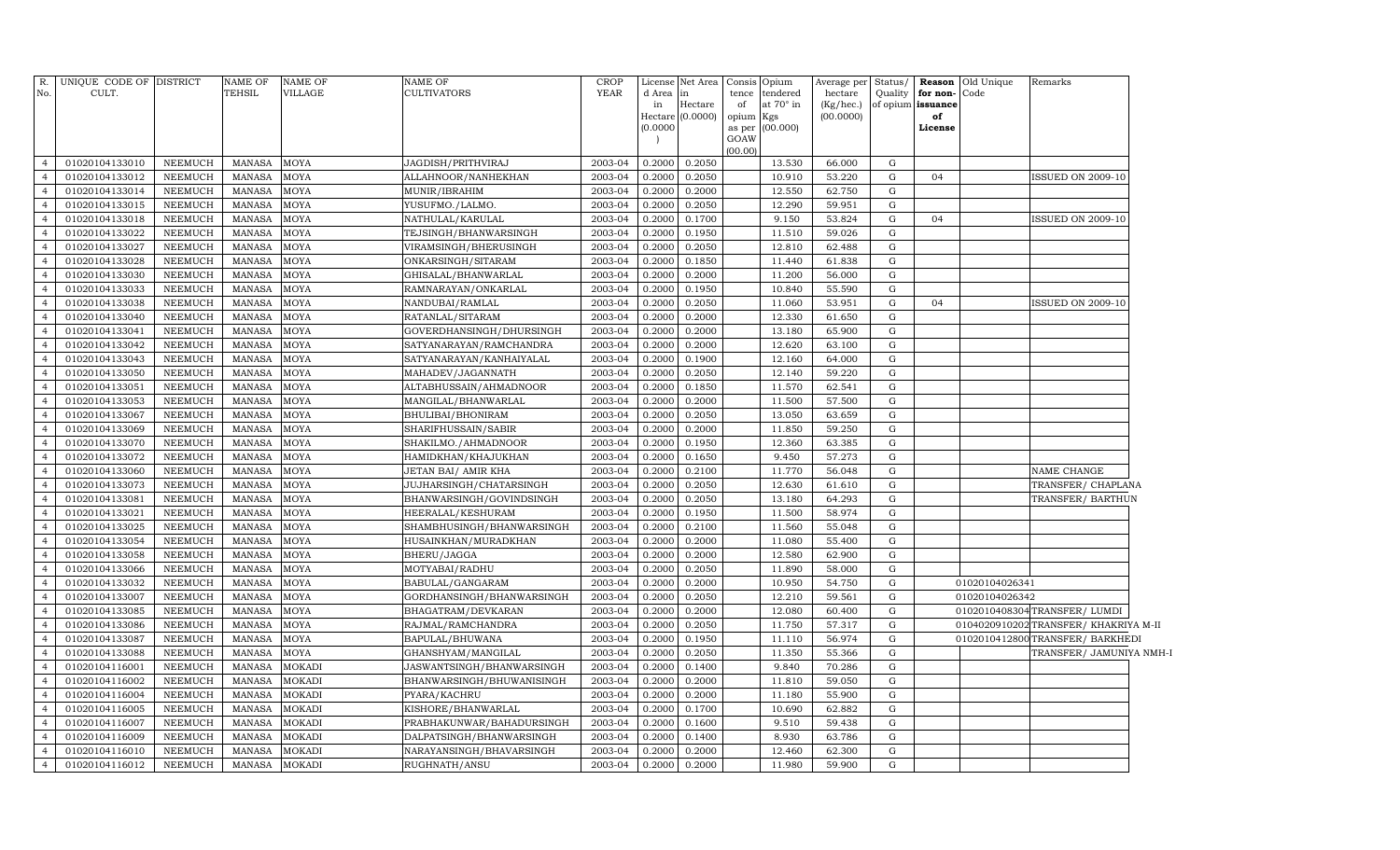| R.             | UNIQUE CODE OF DISTRICT |                | <b>NAME OF</b> | <b>NAME OF</b>  | NAME OF                   | <b>CROP</b> | License                | Net Area |                 | Consis Opium    | Average per            | Status/      |                         | Reason Old Unique | Remarks                              |  |
|----------------|-------------------------|----------------|----------------|-----------------|---------------------------|-------------|------------------------|----------|-----------------|-----------------|------------------------|--------------|-------------------------|-------------------|--------------------------------------|--|
| No.            | CULT.                   |                | <b>TEHSIL</b>  | <b>VILLAGE</b>  | <b>CULTIVATORS</b>        | <b>YEAR</b> | d Area                 | in       | tence           | tendered        | hectare                | Quality      | for non-Code            |                   |                                      |  |
|                |                         |                |                |                 |                           |             | in<br>Hectare (0.0000) | Hectare  | of<br>opium Kgs | at 70° in       | (Kg/hec.)<br>(00.0000) |              | of opium issuance<br>of |                   |                                      |  |
|                |                         |                |                |                 |                           |             | (0.0000)               |          |                 | as per (00.000) |                        |              | License                 |                   |                                      |  |
|                |                         |                |                |                 |                           |             |                        |          | GOAW            |                 |                        |              |                         |                   |                                      |  |
|                |                         |                |                |                 |                           |             |                        |          | (00.00)         |                 |                        | G            |                         |                   |                                      |  |
| $\overline{4}$ | 01020104116013          | NEEMUCH        | MANASA         | <b>MOKADI</b>   | SUKHIBAI/PRITHVIRAJ       | 2003-04     | 0.2000                 | 0.1550   |                 | 8.680           | 56.000                 |              |                         |                   |                                      |  |
| $\overline{4}$ | 01020104116014          | NEEMUCH        | MANASA         | <b>MOKADI</b>   | INDERSINGH/RANSINGH       | 2003-04     | 0.2000                 | 0.2000   |                 | 10.910          | 54.550                 | G            |                         |                   |                                      |  |
| $\overline{4}$ | 01020104116016          | <b>NEEMUCH</b> | MANASA         | <b>MOKADI</b>   | GIRVARSINGH/RANSINGH      | 2003-04     | 0.2000                 | 0.2050   |                 | 11.190          | 54.585                 | G            |                         |                   |                                      |  |
| $\overline{4}$ | 01020104116019          | <b>NEEMUCH</b> | MANASA         | MOKADI          | BHANWARSINGH/MANSINGH     | 2003-04     | 0.2000                 | 0.2050   |                 | 11.220          | 54.732                 | G            |                         |                   |                                      |  |
| $\overline{4}$ | 01020104116020          | <b>NEEMUCH</b> | MANASA         | <b>MOKADI</b>   | MADANSINGH/BHUWANISINGH   | 2003-04     | 0.2000                 | 0.1950   |                 | 10.670          | 54.718                 | G            |                         |                   |                                      |  |
| $\overline{4}$ | 01020104116023          | <b>NEEMUCH</b> | MANASA         | <b>MOKADI</b>   | RASALKUNWAR/RUPSINGH      | 2003-04     | 0.2000                 | 0.2000   |                 | 11.430          | 57.150                 | G            |                         |                   |                                      |  |
| $\overline{4}$ | 01020104116024          | <b>NEEMUCH</b> | MANASA         | <b>MOKADI</b>   | MADHUDAS/JAGANNATH        | 2003-04     | 0.2000                 | 0.2050   |                 | 3.280           | 16.000                 | G            | 04                      |                   |                                      |  |
| $\overline{4}$ | 01020104116025          | <b>NEEMUCH</b> | MANASA         | <b>MOKADI</b>   | GORDHARSINGH/MANSINGH     | 2003-04     | 0.2000                 | 0.1950   |                 | 11.130          | 57.077                 | $\mathbf G$  |                         |                   |                                      |  |
| $\overline{4}$ | 01020104116026          | <b>NEEMUCH</b> | MANASA         | <b>MOKADI</b>   | PYARA/HUKMA               | 2003-04     | 0.2000                 | 0.1950   |                 | 12.220          | 62.667                 | ${\rm G}$    |                         |                   |                                      |  |
| $\overline{4}$ | 01020104116027          | <b>NEEMUCH</b> | <b>MANASA</b>  | <b>MOKADI</b>   | NANDUBAI/NANA             | 2003-04     | 0.2000                 | 0.1850   |                 | 10.540          | 56.973                 | $\mathbf G$  |                         |                   |                                      |  |
| $\overline{4}$ | 01020104116032          | <b>NEEMUCH</b> | <b>MANASA</b>  | <b>MOKADI</b>   | BHANWARKUNWAR/BHERUSINGH  | 2003-04     | 0.2000                 | 0.2000   |                 | 11.560          | 57.800                 | ${\rm G}$    |                         |                   |                                      |  |
| $\overline{4}$ | 01020104116042          | <b>NEEMUCH</b> | MANASA         | MOKADI          | BHANWARLAL/BHONA          | 2003-04     | 0.2000                 | 0.1200   |                 | 7.600           | 63.333                 | G            |                         |                   |                                      |  |
| $\overline{4}$ | 01020104116046          | <b>NEEMUCH</b> | MANASA         | <b>MOKADI</b>   | GORU/DEVA                 | 2003-04     | 0.2000                 | 0.2100   |                 | 11.970          | 57.000                 | ${\rm G}$    |                         |                   |                                      |  |
| $\overline{4}$ | 01020104116048          | <b>NEEMUCH</b> | MANASA         | <b>MOKADI</b>   | GAJENDRASINGH/MADANSINGH  | 2003-04     | 0.2000                 | 0.2100   |                 | 13.200          | 62.857                 | G            |                         |                   |                                      |  |
| $\overline{4}$ | 01020104116050          | <b>NEEMUCH</b> | MANASA         | MOKADI          | SHAMBHUSINGH/RAMSINGH     | 2003-04     | 0.2000                 | 0.1850   |                 | 9.810           | 53.027                 | ${\rm G}$    | 04                      |                   | <b>ISSUED ON 2009-10</b>             |  |
| $\overline{4}$ | 01020104116051          | <b>NEEMUCH</b> | MANASA         | <b>MOKADI</b>   | BHAVARDAS.MANGILAL        | 2003-04     | 0.2000                 | 0.1800   |                 | 10.130          | 56.278                 | G            |                         |                   |                                      |  |
| $\overline{4}$ | 01020104116044          | <b>NEEMUCH</b> | MANASA         | <b>MOKADI</b>   | BALVANTSINGH/NIRBHAYSINGH | 2003-04     | 0.2000                 | 0.2000   |                 | 11.860          | 59.300                 | ${\rm G}$    |                         |                   |                                      |  |
| $\overline{4}$ | 01020104116028          | <b>NEEMUCH</b> | MANASA         | <b>MOKADI</b>   | BHERUSINGH/BHUWANISINGH   | 2003-04     | 0.2000                 | 0.2050   |                 | 11.630          | 56.732                 | G            |                         |                   |                                      |  |
| $\overline{4}$ | 01020104116015          | <b>NEEMUCH</b> | MANASA         | <b>MOKADI</b>   | SANGRAMSINGH/INDERSINGH   | 2003-04     | 0.2000                 | 0.2000   |                 | 11.500          | 57.500                 | ${\rm G}$    |                         |                   |                                      |  |
| $\overline{4}$ | 01020104116018          | <b>NEEMUCH</b> | MANASA         | <b>MOKADI</b>   | HARISINGH/MOKAMSINGH      | 2003-04     | 0.2000                 |          |                 |                 |                        | $\mathbf F$  |                         |                   |                                      |  |
| $\overline{4}$ | 01020104116034          | <b>NEEMUCH</b> | MANASA         | <b>MOKADI</b>   | JHAMKUBAI/HEERA           | 2003-04     | 0.2000                 | 0.2100   |                 | 12.690          | 60.429                 | ${\rm G}$    |                         |                   |                                      |  |
| $\overline{4}$ | 01020104116047          | <b>NEEMUCH</b> | <b>MANASA</b>  | <b>MOKADI</b>   | SALAGRAM/LALA             | 2003-04     | 0.2000                 | 0.2000   |                 | 10.520          | 52.600                 | G            | 04                      |                   |                                      |  |
| $\overline{4}$ | 01020104116054          | <b>NEEMUCH</b> | MANASA         | <b>MOKADI</b>   | HARPALSINGH/NATHUSINGH    | 2003-04     | 0.2000                 | 0.2000   |                 | 12.220          | 61.100                 | ${\rm G}$    |                         | 01020104118039    |                                      |  |
| $\overline{4}$ | 01020104116055          | <b>NEEMUCH</b> | <b>MANASA</b>  | MOKADI          | BAPULAL/JAGANNATH         | 2003-04     | 0.2000                 | 0.2000   |                 | 12.010          | 60.050                 | ${\rm G}$    |                         |                   | 0102010411502 TRANSFER/KHADAWADA     |  |
| $\overline{4}$ | 01020104116052          | <b>NEEMUCH</b> | MANASA         | <b>MOKADI</b>   | NANDLAL/JAGANNATH         | 2003-04     | 0.2000                 | 0.2000   |                 | 11.150          | 55.750                 | ${\rm G}$    |                         |                   |                                      |  |
| $\overline{4}$ | 01020104116056          | <b>NEEMUCH</b> | <b>MANASA</b>  | <b>MOKADI</b>   | LAXMINARAYAN/RAMCHANDRA   | 2003-04     | 0.2000                 | 0.2000   |                 | 12.400          | 62.000                 | G            |                         | 01020104117020    |                                      |  |
| $\overline{4}$ | 01020104116057          | <b>NEEMUCH</b> | MANASA         | <b>MOKADI</b>   | VIDHYABAI/NANDLAL         | 2003-04     | 0.2000                 | 0.2100   |                 | 13.230          | 63.000                 | ${\rm G}$    |                         | 01020104117045    |                                      |  |
| $\overline{4}$ | 01020104116058          | NEEMUCH        | <b>MANASA</b>  | <b>MOKADI</b>   | SUKHIBAI/SEETARAM         | 2003-04     | 0.2000                 | 0.2000   |                 | 12.000          | 60.000                 | G            |                         |                   | 0102010409505TRANSFER/ ARNIAMALI     |  |
| $\overline{4}$ | 01020104116059          | <b>NEEMUCH</b> | <b>MANASA</b>  | <b>MOKADI</b>   | MEGHA/SHYAMA              | 2003-04     | 0.2000                 | 0.2000   |                 | 11.620          | 58.100                 | G            |                         |                   | 0104020906205TRANSFER/M-II/GOPALPURA |  |
| $\overline{4}$ | 01020104117001          | <b>NEEMUCH</b> | <b>MANASA</b>  | <b>MALAHEDA</b> | KALURAM/BAPULAL           | 2003-04     | 0.2000                 | 0.1950   |                 | 13.820          | 70.872                 | G            |                         |                   |                                      |  |
| $\overline{4}$ | 01020104117002          | <b>NEEMUCH</b> | <b>MANASA</b>  | <b>MALAHEDA</b> | OMPRAKASH/NANDLAL         | 2003-04     | 0.2000                 | 0.1850   |                 | 10.860          | 58.703                 | ${\rm G}$    |                         |                   |                                      |  |
| $\overline{4}$ | 01020104117004          | <b>NEEMUCH</b> | <b>MANASA</b>  | <b>MALAHEDA</b> | HEERALAL/BHUVANIRAM       | 2003-04     | 0.2000                 | 0.2000   |                 | 12.040          | 60.200                 | G            |                         |                   |                                      |  |
| $\overline{4}$ | 01020104117005          | <b>NEEMUCH</b> | <b>MANASA</b>  | <b>MALAHEDA</b> | MANGILAL/CHUNIYA          | 2003-04     | 0.2000                 | 0.1550   |                 | 4.740           | 30.581                 | G            | 04                      |                   |                                      |  |
| $\overline{4}$ | 01020104117011          | <b>NEEMUCH</b> | <b>MANASA</b>  | <b>MALAHEDA</b> | GHISALAL/SUKKHA           | 2003-04     | 0.2000                 | 0.1450   |                 | 8.290           | 57.172                 | G            |                         |                   |                                      |  |
| $\overline{4}$ | 01020104117012          | <b>NEEMUCH</b> | <b>MANASA</b>  | <b>MALAHEDA</b> | NATHULAL/MEGHRAJ          | 2003-04     | 0.2000                 | 0.1200   |                 | 7.340           | 61.167                 | G            |                         |                   |                                      |  |
| $\overline{4}$ | 01020104117016          | <b>NEEMUCH</b> | MANASA         | <b>MALAHEDA</b> | JHUMMIBAI/GABBA           | 2003-04     | 0.2000                 | 0.2050   |                 | 11.920          | 58.146                 | G            |                         |                   |                                      |  |
| $\overline{4}$ | 01020104117018          | <b>NEEMUCH</b> | MANASA         | <b>MALAHEDA</b> | SHOBHARAM/JAGANNATH       | 2003-04     | 0.2000                 | 0.1050   |                 | 6.490           | 61.810                 | G            |                         |                   |                                      |  |
| $\overline{4}$ | 01020104117019          | <b>NEEMUCH</b> | <b>MANASA</b>  | <b>MALAHEDA</b> | GATTUBAI/SHANKAR          | 2003-04     | 0.2000                 | 0.1900   |                 | 11.340          | 59.684                 | G            |                         |                   |                                      |  |
| $\overline{4}$ | 01020104117025          | <b>NEEMUCH</b> | <b>MANASA</b>  | <b>MALAHEDA</b> | GORILAL/BHERA             | 2003-04     | 0.2000                 | 0.1850   |                 | 10.480          | 56.649                 | ${\rm G}$    |                         |                   |                                      |  |
| $\overline{4}$ | 01020104117036          | <b>NEEMUCH</b> | <b>MANASA</b>  | <b>MALAHEDA</b> | DALSINGH/SHOJI            | 2003-04     | 0.2000                 | 0.2000   |                 | 11.360          | 56.800                 | ${\rm G}$    |                         |                   |                                      |  |
| $\overline{4}$ | 01020104117041          | <b>NEEMUCH</b> | <b>MANASA</b>  | <b>MALAHEDA</b> | PYARCHAND/NANDA           | 2003-04     | 0.2000                 |          |                 |                 |                        | $\mathbf N$  |                         |                   |                                      |  |
| $\overline{4}$ | 01020104117043          | <b>NEEMUCH</b> | <b>MANASA</b>  | <b>MALAHEDA</b> | SHOLA/BHOPA               | 2003-04     | 0.2000                 | 0.2050   |                 | 11.470          | 55.951                 | ${\rm G}$    |                         |                   |                                      |  |
| $\overline{4}$ | 01020104117046          | <b>NEEMUCH</b> | <b>MANASA</b>  | <b>MALAHEDA</b> | HEMA/BIHARI               | 2003-04     | 0.2000                 | 0.2100   | 61.52           | 2.740           | 13.048                 | $\mathbf{I}$ | 02                      |                   | 40% OPIUM                            |  |
| $\overline{4}$ | 01020104117010          | <b>NEEMUCH</b> | MANASA         | <b>MALAHEDA</b> | RUPA/NATHU                | 2003-04     | 0.2000                 | 0.2000   |                 | 11.890          | 59.450                 | G            |                         |                   |                                      |  |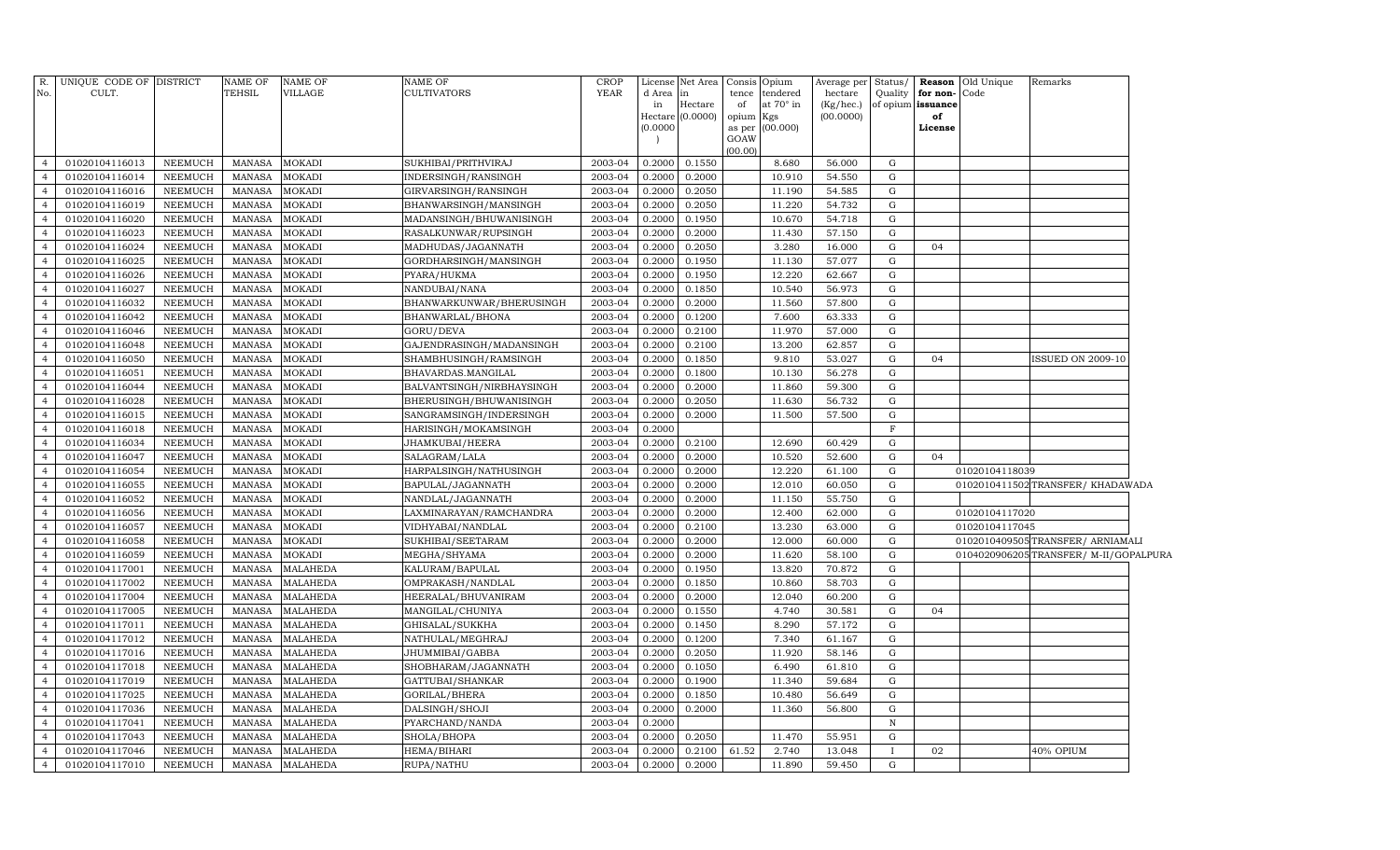| R.<br>No.      | UNIQUE CODE OF DISTRICT<br>CULT. |                | <b>NAME OF</b><br>TEHSIL | <b>NAME OF</b><br>VILLAGE | <b>NAME OF</b><br>CULTIVATORS | <b>CROP</b><br><b>YEAR</b> | d Area in | License Net Area | Consis<br>tence | Opium<br>tendered | Average per<br>hectare | Status/<br>Quality | for non-          | <b>Reason</b> Old Unique<br>Code | Remarks                       |
|----------------|----------------------------------|----------------|--------------------------|---------------------------|-------------------------------|----------------------------|-----------|------------------|-----------------|-------------------|------------------------|--------------------|-------------------|----------------------------------|-------------------------------|
|                |                                  |                |                          |                           |                               |                            | in        | Hectare          | of              | at 70° in         | (Kg/hec.)              |                    | of opium issuance |                                  |                               |
|                |                                  |                |                          |                           |                               |                            |           | Hectare (0.0000) | opium Kgs       |                   | (00.0000)              |                    | of                |                                  |                               |
|                |                                  |                |                          |                           |                               |                            | (0.0000)  |                  | as per          | (00.000)          |                        |                    | License           |                                  |                               |
|                |                                  |                |                          |                           |                               |                            |           |                  | GOAW            |                   |                        |                    |                   |                                  |                               |
| $\overline{4}$ | 01020104117033                   | NEEMUCH        | MANASA                   | <b>MALAHEDA</b>           | GYARSIBAI/PARTHA              | 2003-04                    | 0.2000    | 0.1700           | (00.00)         | 3.420             | 20.118                 | G                  | 04                | 1020104115073                    |                               |
| $\overline{4}$ | 01020104124001                   | NEEMUCH        | <b>MANASA</b>            | MAHESHPURIYA              | KANHAIYALAL/BHANWARLAL        | 2003-04                    | 0.2000    | 0.2000           |                 | 13.220            | 66.100                 | G                  |                   |                                  |                               |
| $\overline{4}$ | 01020104124002                   | NEEMUCH        | MANASA                   | MAHESHPURIYA              | RAMKISHAN/ONKAR               | 2003-04                    | 0.2000    | 0.2100           |                 | 13.020            | 62.000                 | G                  |                   |                                  |                               |
| $\overline{4}$ | 01020104124003                   | NEEMUCH        | <b>MANASA</b>            | MAHESHPURIYA              | KASHIRAM/NANURAM              | 2003-04                    | 0.2000    | 0.2100           |                 | 12.250            | 58.333                 | G                  |                   |                                  |                               |
| $\overline{4}$ | 01020104124004                   | NEEMUCH        | <b>MANASA</b>            | MAHESHPURIYA              | LAXMINARAYAN/HARLAL           | 2003-04                    | 0.2000    | 0.2000           |                 | 12.960            | 64.800                 | G                  |                   |                                  |                               |
| $\overline{4}$ | 01020104124005                   | <b>NEEMUCH</b> | <b>MANASA</b>            | MAHESHPURIYA              | JAGANNATH/BHANWARLAL          | 2003-04                    | 0.2000    | 0.2000           |                 | 12.160            | 60.800                 | G                  |                   |                                  |                               |
| $\overline{4}$ | 01020104124006                   | <b>NEEMUCH</b> | <b>MANASA</b>            | MAHESHPURIYA              | JANKILAL/HARLAL               | 2003-04                    | 0.2000    | 0.2050           |                 | 12.710            | 62.000                 | $\mathbf G$        |                   |                                  |                               |
| $\overline{4}$ | 01020104124007                   | NEEMUCH        | <b>MANASA</b>            | MAHESHPURIYA              | MANNALAL/BHANWARLAL           | 2003-04                    | 0.2000    | 0.2000           |                 | 12.760            | 63.800                 | G                  |                   |                                  |                               |
| 4              | 01020104124009                   | NEEMUCH        | <b>MANASA</b>            | MAHESHPURIYA              | BHAGIRATH/LAKKHA              | 2003-04                    | 0.2000    | 0.1900           |                 | 11.290            | 59.421                 | $\mathbf G$        |                   |                                  |                               |
| $\overline{4}$ | 01020104124010                   | NEEMUCH        | <b>MANASA</b>            | MAHESHPURIYA              | NARENDRASINGH/SHAMBHUSINGH    | 2003-04                    | 0.2000    | 0.1850           |                 | 11.700            | 63.243                 | G                  |                   |                                  |                               |
| 4              | 01020104124011                   | NEEMUCH        | <b>MANASA</b>            | MAHESHPURIYA              | PRABHULAL/PANNALAL            | 2003-04                    | 0.2000    | 0.1050           |                 | 7.080             | 67.429                 | G                  |                   |                                  |                               |
| $\overline{4}$ | 01020104124014                   | <b>NEEMUCH</b> | <b>MANASA</b>            | MAHESHPURIYA              | AMARLAL/NANDA                 | 2003-04                    | 0.2000    | 0.2050           |                 | 11.840            | 57.756                 | G                  |                   |                                  |                               |
| $\overline{4}$ | 01020104124016                   | NEEMUCH        | <b>MANASA</b>            | MAHESHPURIYA              | SITARAM/KHUBA                 | 2003-04                    | 0.2000    | 0.2000           |                 | 12.310            | 61.550                 | G                  |                   |                                  |                               |
| $\overline{4}$ | 01020104124021                   | <b>NEEMUCH</b> | <b>MANASA</b>            | MAHESHPURIYA              | SHIVLAL/RAMKISHAN             | 2003-04                    | 0.2000    | 0.2100           |                 | 12.900            | 61.429                 | G                  |                   |                                  |                               |
| $\overline{4}$ | 01020104124024                   | <b>NEEMUCH</b> | <b>MANASA</b>            | MAHESHPURIYA              | AMRITRAM/FULCHANDRA           | 2003-04                    | 0.2000    | 0.2050           |                 | 12.490            | 60.927                 | $\mathbf G$        |                   |                                  |                               |
| $\overline{4}$ | 01020104124026                   | <b>NEEMUCH</b> | <b>MANASA</b>            | MAHESHPURIYA              | RADHESHYAM/GOPAL              | 2003-04                    | 0.2000    | 0.2000           |                 | 13.100            | 65.500                 | G                  |                   |                                  |                               |
| $\overline{4}$ | 01020104124031                   | <b>NEEMUCH</b> | <b>MANASA</b>            | MAHESHPURIYA              | RUGHNATHSINGH/RAMSINGH        | 2003-04                    | 0.2000    | 0.2000           |                 | 12.870            | 64.350                 | $\mathbf G$        |                   |                                  |                               |
| $\overline{4}$ | 01020104124020                   | <b>NEEMUCH</b> | <b>MANASA</b>            | MAHESHPURIYA              | JUJHARLAL/GHISALAL            | 2003-04                    | 0.2000    | 0.1650           |                 | 10.690            | 64.788                 | G                  |                   |                                  |                               |
| 4              | 01020104124030                   | NEEMUCH        | <b>MANASA</b>            | MAHESHPURIYA              | INDERMAL/FULCHANDRA           | 2003-04                    | 0.2000    | 0.2050           |                 | 12.130            | 59.171                 | G                  |                   |                                  |                               |
| $\overline{4}$ | 01020104124032                   | NEEMUCH        | <b>MANASA</b>            | MAHESHPURIYA              | MANNALAL/LAXMICHANDRA         | 2003-04                    | 0.2000    | 0.2050           |                 | 12.590            | 61.415                 | G                  |                   |                                  | 0102010414702 TRANSFER/ TALAU |
| $\overline{4}$ | 01020104124015                   | NEEMUCH        | <b>MANASA</b>            | MAHESHPURIYA              | RAMCHANDRA/BHUWANA            | 2003-04                    | 0.2000    | 0.1900           |                 | 11.570            | 60.895                 | G                  |                   | 01020104130023                   |                               |
| $\overline{4}$ | 01020104124033                   | <b>NEEMUCH</b> | <b>MANASA</b>            | MAHESHPURIYA              | RAMCHANDRIBAI/CHHITARMAL      | 2003-04                    | 0.2000    | 0.2000           |                 | 10.870            | 54.350                 | G                  |                   | 01020104136024                   |                               |
| $\overline{4}$ | 01020104124034                   | <b>NEEMUCH</b> | <b>MANASA</b>            | MAHESHPURIYA              | HARISINGH/RAMSINGH            | 2003-04                    | 0.2000    | 0.1800           |                 | 11.700            | 65.000                 | G                  |                   | 01020104139001                   |                               |
| $\overline{4}$ | 01020104145001                   | <b>NEEMUCH</b> | <b>MANASA</b>            | LASUDIYA ANTRI            | KACHRU/BHAGWAN                | 2003-04                    | 0.2000    | 0.2000           |                 | 12.980            | 64.900                 | G                  |                   |                                  |                               |
| $\overline{4}$ | 01020104145002                   | <b>NEEMUCH</b> | <b>MANASA</b>            | LASUDIYA ANTRI            | HANSRAJ/LALA                  | 2003-04                    | 0.2000    | 0.1550           |                 | 9.080             | 58.581                 | $\mathbf G$        |                   |                                  |                               |
| $\overline{4}$ | 01020104145004                   | NEEMUCH        | <b>MANASA</b>            | LASUDIYA ANTRI            | VARDIBAI/MANGILAL             | 2003-04                    | 0.2000    | 0.1900           |                 | 11.750            | 61.842                 | G                  |                   |                                  |                               |
| 4              | 01020104145005                   | NEEMUCH        | <b>MANASA</b>            | LASUDIYA ANTRI            | SHELENDRA KUMAR/RAMNATH       | 2003-04                    | 0.2000    | 0.2000           |                 | 11.690            | 58.450                 | G                  |                   |                                  |                               |
| $\overline{4}$ | 01020104145006                   | <b>NEEMUCH</b> | <b>MANASA</b>            | LASUDIYA ANTRI            | NENKIYA/BHERA                 | 2003-04                    | 0.2000    | 0.1950           |                 | 11.510            | 59.026                 | G                  |                   |                                  |                               |
| $\overline{4}$ | 01020104145007                   | NEEMUCH        | <b>MANASA</b>            | LASUDIYA ANTRI            | RAMNARAYAN/NANALAL            | 2003-04                    | 0.2000    | 0.2050           |                 | 14.140            | 68.976                 | G                  |                   |                                  |                               |
| $\overline{4}$ | 01020104145009                   | <b>NEEMUCH</b> | <b>MANASA</b>            | LASUDIYA ANTRI            | BHAGYAVATIBAI/BHONANATH       | 2003-04                    | 0.2000    | 0.1900           |                 | 11.820            | 62.211                 | G                  |                   |                                  |                               |
| $\overline{4}$ | 01020104145010                   | NEEMUCH        | <b>MANASA</b>            | LASUDIYA ANTRI            | SATYANARAYAN/BAPULAL          | 2003-04                    | 0.2000    | 0.1600           |                 | 10.420            | 65.125                 | G                  |                   |                                  |                               |
| $\overline{4}$ | 01020104145012                   | <b>NEEMUCH</b> | <b>MANASA</b>            | LASUDIYA ANTRI            | GOPAL/HEERA                   | 2003-04                    | 0.2000    | 0.2000           |                 | 12.550            | 62.750                 | $\mathbf G$        |                   |                                  |                               |
| $\overline{4}$ | 01020104145013                   | <b>NEEMUCH</b> | <b>MANASA</b>            | LASUDIYA ANTRI            | RAMNARAYAN/KACHRU             | 2003-04                    | 0.2000    | 0.1800           |                 | 9.890             | 54.944                 | G                  |                   |                                  |                               |
| $\overline{4}$ | 01020104145014                   | <b>NEEMUCH</b> | <b>MANASA</b>            | LASUDIYA ANTRI            | KARUNATH/SHANKARNATH          | 2003-04                    | 0.2000    | 0.2000           |                 | 11.630            | 58.150                 | G                  |                   |                                  |                               |
| 4              | 01020104145015                   | NEEMUCH        | <b>MANASA</b>            | LASUDIYA ANTRI            | BAGDU/KACHRU                  | 2003-04                    | 0.2000    | 0.1850           |                 | 10.180            | 55.027                 | G                  |                   |                                  |                               |
| $\overline{4}$ | 01020104145016                   | <b>NEEMUCH</b> | <b>MANASA</b>            | LASUDIYA ANTRI            | RAMNARAYAN/SEETARAM           | 2003-04                    | 0.2000    | 0.1900           |                 | 12.201            | 64.216                 | G                  |                   |                                  |                               |
| $\overline{4}$ | 01020104145018                   | NEEMUCH        | <b>MANASA</b>            | LASUDIYA ANTRI            | <b>BAPULAL/KISHORE</b>        | 2003-04                    | 0.2000    | 0.1900           |                 | 11.590            | 61.000                 | G                  |                   |                                  |                               |
| $\overline{4}$ | 01020104145022                   | <b>NEEMUCH</b> | <b>MANASA</b>            | LASUDIYA ANTRI            | RAMLAL/BAGDU                  | 2003-04                    | 0.2000    | 0.1450           |                 | 8.310             | 57.310                 | G                  |                   |                                  |                               |
| $\overline{4}$ | 01020104145023                   | <b>NEEMUCH</b> | <b>MANASA</b>            | LASUDIYA ANTRI            | KISHORE/BHONA                 | 2003-04                    | 0.2000    | 0.1500           |                 | 9.820             | 65.467                 | $\mathbf G$        |                   |                                  |                               |
| $\overline{4}$ | 01020104145024                   | <b>NEEMUCH</b> | <b>MANASA</b>            | LASUDIYA ANTRI            | GATTUBAI/RAMESHWAR            | 2003-04                    | 0.2000    | 0.1950           |                 | 11.870            | 60.872                 | $\mathbf G$        |                   |                                  |                               |
| $\overline{4}$ | 01020104145027                   | <b>NEEMUCH</b> | <b>MANASA</b>            | LASUDIYA ANTRI            | RAMCHANDRA/HEERA              | 2003-04                    | 0.2000    | 0.2100           |                 | 11.500            | 54.762                 | G                  |                   |                                  |                               |
| $\overline{4}$ | 01020104145028                   | <b>NEEMUCH</b> | <b>MANASA</b>            | LASUDIYA ANTRI            | KANHAIYALAL/BHERA             | 2003-04                    | 0.2000    | 0.2050           |                 | 13.490            | 65.805                 | G                  |                   |                                  |                               |
| 4              | 01020104145031                   | NEEMUCH        | <b>MANASA</b>            | LASUDIYA ANTRI            | SHAMBHUNATH/DHURANATH         | 2003-04                    | 0.2000    | 0.1900           |                 | 11.850            | 62.368                 | G                  |                   |                                  |                               |
| 4              | 01020104145033                   | NEEMUCH        | MANASA                   | LASUDIYA ANTRI            | DHAPUBAI/BHERA                | 2003-04                    | 0.2000    | 0.2100           |                 | 12.190            | 58.048                 | G                  |                   |                                  |                               |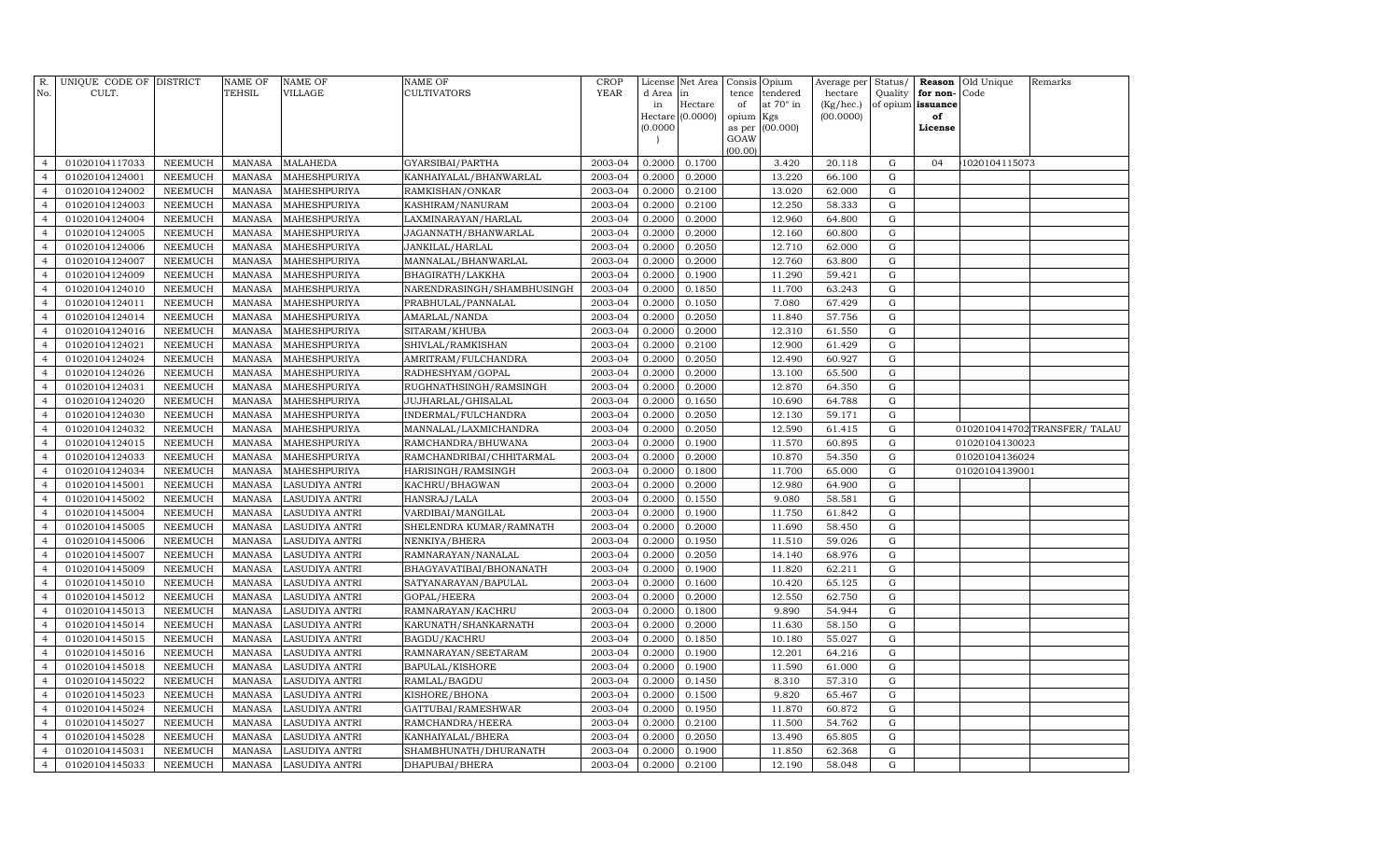| R.<br>No.                        | UNIQUE CODE OF DISTRICT<br>CULT. |                                  | <b>NAME OF</b><br>TEHSIL       | <b>NAME OF</b><br>VILLAGE      | <b>NAME OF</b><br><b>CULTIVATORS</b> | <b>CROP</b><br>YEAR | d Area<br>in<br>(0.0000) | License Net Area<br>in<br>Hectare<br>Hectare (0.0000) | of<br>opium Kgs<br>as per<br>GOAW<br>(00.00) | Consis Opium<br>tence tendered<br>at $70^\circ$ in<br>(00.000) | Average per<br>hectare<br>(Kg/hec.)<br>(00.0000) | Status/<br>Quality | for non-Code<br>of opium issuance<br>of<br>License | <b>Reason</b> Old Unique | Remarks                                |  |
|----------------------------------|----------------------------------|----------------------------------|--------------------------------|--------------------------------|--------------------------------------|---------------------|--------------------------|-------------------------------------------------------|----------------------------------------------|----------------------------------------------------------------|--------------------------------------------------|--------------------|----------------------------------------------------|--------------------------|----------------------------------------|--|
| $\overline{4}$                   | 01020104145034                   | NEEMUCH                          | MANASA                         | <b>LASUDIYA ANTRI</b>          | BHULIBAI/MOTILAL                     | 2003-04             | 0.2000                   | 0.2050                                                |                                              | 13.010                                                         | 63.463                                           | G                  |                                                    |                          |                                        |  |
| $\overline{4}$                   | 01020104145035                   | <b>NEEMUCH</b>                   | <b>MANASA</b>                  | <b>LASUDIYA ANTRI</b>          | RATNIBAI/GANESH                      | 2003-04             | 0.2000                   | 0.1950                                                |                                              | 10.750                                                         | 55.128                                           | G                  |                                                    |                          | NAME CHANGE                            |  |
| $\overline{4}$                   | 01020104145038                   | NEEMUCH                          | MANASA                         | <b>LASUDIYA ANTRI</b>          | BAGDIRAM/VAKTARAM                    | 2003-04             | 0.2000                   | 0.2050                                                |                                              | 12.840                                                         | 62.634                                           | G                  |                                                    |                          |                                        |  |
| $\overline{4}$                   | 01020104145039                   | NEEMUCH                          | MANASA                         | LASUDIYA ANTRI                 | MANSINGH/BHANWARLAL                  | 2003-04             | 0.2000                   | 0.1950                                                |                                              | 11.790                                                         | 60.462                                           | G                  |                                                    |                          | TRANSFER/ PIPLIA KHURD                 |  |
| $\overline{4}$                   | 01020104145040                   | <b>NEEMUCH</b>                   | <b>MANASA</b>                  | LASUDIYA ANTRI                 | DASHRATHSINGH/MOTILAL                | 2003-04             | 0.2000                   | 0.1950                                                |                                              | 11.490                                                         | 58.923                                           | G                  |                                                    |                          |                                        |  |
| $\overline{4}$                   | 01020104145043                   | NEEMUCH                          | <b>MANASA</b>                  | LASUDIYA ANTRI                 | BANSHILAL/BHERULAL                   | 2003-04             | 0.2000                   | 0.2000                                                |                                              | 12.020                                                         | 60.100                                           | G                  |                                                    |                          | TRANSFER/BRAHMPURA                     |  |
| $\overline{4}$                   | 01020104145008                   | <b>NEEMUCH</b>                   | <b>MANASA</b>                  | LASUDIYA ANTRI                 | JAYCHANDRA/GANGARAM                  | 2003-04             | 0.2000                   | 0.1800                                                |                                              | 11.560                                                         | 64.222                                           | G                  |                                                    |                          |                                        |  |
| $\overline{4}$                   | 01020104145021                   | NEEMUCH                          | MANASA                         | LASUDIYA ANTRI                 | DULICHANDRA/BHERA                    | 2003-04             | 0.2000                   | 0.2000                                                |                                              | 11.690                                                         | 58.450                                           | G                  |                                                    |                          |                                        |  |
| $\overline{4}$                   | 01020104145029                   | NEEMUCH                          | MANASA                         | LASUDIYA ANTRI                 | MOHAN/BHERA                          | 2003-04             | 0.2000                   | 0.1600                                                |                                              | 9.330                                                          | 58.313                                           | G                  |                                                    |                          |                                        |  |
| $\overline{4}$                   | 01020104145032                   | NEEMUCH                          | MANASA                         | <b>LASUDIYA ANTRI</b>          | BHANWARLAL/KISHAN                    | 2003-04             | 0.2000                   | 0.1900                                                |                                              | 11.580                                                         | 60.947                                           | G                  |                                                    |                          |                                        |  |
| $\overline{4}$                   | 01020104145049                   | <b>NEEMUCH</b>                   | MANASA                         | LASUDIYA ANTRI                 | MANGILAL/BHAGATRAM                   | 2003-04             | 0.2000                   | 0.2050                                                |                                              | 13.580                                                         | 66.244                                           | ${\rm G}$          |                                                    |                          | 0102010404509TRANSFER/DEVRI KHAWASA    |  |
| $\overline{4}$                   | 01020104145050                   | NEEMUCH                          | <b>MANASA</b>                  | LASUDIYA ANTRI                 | JAYCHANDRA/RAJARAM                   | 2003-04             | 0.2000                   | 0.2000                                                |                                              | 11.790                                                         | 58.950                                           | G                  |                                                    |                          | 0102010413500 TRANSFER/ BHADWA         |  |
| $\overline{4}$                   | 01020104145051                   | <b>NEEMUCH</b>                   | <b>MANASA</b>                  | LASUDIYA ANTRI                 | BHERULAL/KALUJI                      | 2003-04             | 0.2000                   | 0.1600                                                |                                              | 8.690                                                          | 54.313                                           | ${\rm G}$          |                                                    | 01020104089047           |                                        |  |
| $\overline{4}$                   | 01020104145052                   | <b>NEEMUCH</b>                   | MANASA                         | LASUDIYA ANTRI                 | GOPAL/KISHNA                         | 2003-04             | 0.2000                   | 0.1900                                                |                                              | 11.540                                                         | 60.737                                           | ${\rm G}$          |                                                    |                          | 0102010617100 TRANSFER/ BARODIA BUJURG |  |
| $\overline{4}$                   | 01020104145053                   | <b>NEEMUCH</b>                   | <b>MANASA</b>                  | LASUDIYA ANTRI                 | KISHAN/KALU                          | 2003-04             | 0.2000                   | 0.2000                                                |                                              | 13.380                                                         | 66.900                                           | $\mathbf G$        |                                                    |                          | 0102010617103TRANSFER/ BARODIA BUJURG  |  |
| $\overline{4}$                   | 01020104120144                   | <b>NEEMUCH</b>                   | <b>MANASA</b>                  | KUKDESHWAR-II                  | CHANDMAL/MOTILAL                     | 2003-04             | 0.2000                   | 0.2100                                                |                                              | 11.740                                                         | 55.905                                           | G                  |                                                    |                          |                                        |  |
| $\overline{4}$                   | 01020104120150                   | <b>NEEMUCH</b>                   | <b>MANASA</b>                  | KUKDESHWAR-II                  | SHIVPRASAD/BHANWARLAL                | 2003-04             | 0.2000                   | 0.1800                                                |                                              | 11.450                                                         | 63.611                                           | G                  |                                                    |                          |                                        |  |
| $\overline{4}$                   | 01020104120161                   | NEEMUCH                          | MANASA                         | KUKDESHWAR-II                  | PYARCHANDRA/MOHANLAL                 | 2003-04             | 0.2000                   |                                                       |                                              |                                                                |                                                  | $\, {\bf N}$       | 06                                                 |                          |                                        |  |
| $\overline{4}$                   | 01020104120163                   | NEEMUCH                          | MANASA                         | KUKDESHWAR-II                  | DEVILAL/DAMARSI                      | 2003-04             | 0.2000                   | 0.1600                                                |                                              | 10.240                                                         | 64.000                                           | G                  |                                                    |                          |                                        |  |
| $\overline{4}$                   | 01020104120173                   | NEEMUCH                          | <b>MANASA</b>                  | KUKDESHWAR-II                  | GANPAT/PRITHVIRAJ                    | 2003-04             | 0.2000                   | 0.1700                                                |                                              | 9.640                                                          | 56.706                                           | G                  |                                                    |                          |                                        |  |
| $\overline{4}$                   | 01020104120177                   | <b>NEEMUCH</b>                   | <b>MANASA</b>                  | KUKDESHWAR-II                  | MOHANLAL/HEMRAJ                      | 2003-04             | 0.2000                   | 0.1850                                                |                                              | 11.560                                                         | 62.486                                           | G                  |                                                    |                          |                                        |  |
| $\overline{4}$                   | 01020104120178                   | <b>NEEMUCH</b>                   | <b>MANASA</b>                  | KUKDESHWAR-II                  | NANDA/DALLA                          | 2003-04             | 0.2000                   | 0.2050                                                |                                              | 10.950                                                         | 53.415                                           | $\mathbf G$        | 04                                                 |                          | ISSUED ON 2009-10                      |  |
| $\overline{4}$                   | 01020104120192                   | <b>NEEMUCH</b>                   | MANASA                         | KUKDESHWAR-II                  | JAMNIBAI/BAPULAL                     | 2003-04             | 0.2000                   | 0.1600                                                |                                              | 8.730                                                          | 54.563                                           | $\mathbf G$        |                                                    |                          |                                        |  |
| $\overline{4}$                   | 01020104120185                   | <b>NEEMUCH</b>                   | MANASA                         | KUKDESHWAR-II                  | NANIBAI/BHANWARLAL                   | 2003-04             | 0.2000                   | 0.2050                                                |                                              | 11.770                                                         | 57.415                                           | $\mathbf G$        |                                                    |                          |                                        |  |
| $\overline{4}$                   | 01020104120198                   | <b>NEEMUCH</b>                   | MANASA                         | KUKDESHWAR-II                  | KANHAIYALAL/JADAWCHANDRA             | 2003-04             | 0.2000                   | 0.2050                                                |                                              | 11.650                                                         | 56.829                                           | ${\rm G}$          |                                                    |                          |                                        |  |
| $\overline{4}$                   | 01020104120210                   | NEEMUCH                          | MANASA                         | KUKDESHWAR-II                  | GHISALAL/KASHIRAM                    | 2003-04             | 0.2000                   |                                                       |                                              |                                                                |                                                  | $_{\rm F}$         |                                                    |                          |                                        |  |
| $\overline{4}$                   | 01020104120213                   | <b>NEEMUCH</b>                   | <b>MANASA</b>                  | KUKDESHWAR-II                  | CHHAGANLAL/CHANDANMAL                | 2003-04             | 0.2000                   | 0.2000                                                |                                              | 12.750                                                         | 63.750                                           | G                  |                                                    |                          |                                        |  |
| $\overline{4}$                   | 01020104120215                   | <b>NEEMUCH</b>                   | <b>MANASA</b>                  | KUKDESHWAR-II                  | GOPAL/KANHAIYALAL                    | 2003-04             | 0.2000                   | 0.2100                                                |                                              | 11.400                                                         | 54.286                                           | $\mathbf G$        |                                                    |                          |                                        |  |
| $\overline{4}$                   | 01020104120219                   | <b>NEEMUCH</b>                   | <b>MANASA</b>                  | KUKDESHWAR-II                  | KISHANLAL/RUGHNATH                   | 2003-04             | 0.2000                   | 0.2050                                                |                                              | 11.240                                                         | 54.829                                           | G                  | 08                                                 |                          |                                        |  |
| $\overline{4}$                   | 01020104120222                   | <b>NEEMUCH</b>                   | MANASA                         | KUKDESHWAR-II                  | BAGDIBAI/SHANTILAL                   | 2003-04             | 0.2000                   | 0.1950                                                |                                              | 11.860                                                         | 60.821                                           | $\mathbf G$        |                                                    |                          |                                        |  |
| $\overline{4}$                   | 01020104120228                   | <b>NEEMUCH</b>                   | MANASA                         | KUKDESHWAR-II                  | BHANWARLAL/KASHIRAM                  | 2003-04             | 0.2000                   | 0.1750                                                |                                              | 9.680                                                          | 55.314                                           | $\mathbf G$        |                                                    |                          |                                        |  |
| $\overline{4}$                   | 01020104120250                   | NEEMUCH                          | MANASA                         | KUKDESHWAR-II                  | NANDLAL/MOHANLAL                     | 2003-04             | 0.2000                   | 0.2050                                                |                                              | 11.890                                                         | 58.000                                           | G                  |                                                    |                          |                                        |  |
| $\overline{4}$                   | 01020104120251                   | <b>NEEMUCH</b>                   | <b>MANASA</b>                  | KUKDESHWAR-II                  | MOHANBAI/LAXMINARAYAN                | 2003-04             | 0.2000                   | 0.1500                                                |                                              | 9.390                                                          | 62.600                                           | ${\rm G}$          |                                                    |                          |                                        |  |
| $\overline{4}$                   | 01020104120252                   | <b>NEEMUCH</b>                   | MANASA                         | KUKDESHWAR-II                  | BHANWARLAL/GHASI                     | 2003-04             | 0.2000                   | 0.2050                                                |                                              | 11.240                                                         | 54.829                                           | G                  |                                                    |                          |                                        |  |
| $\overline{4}$                   | 01020104120261                   | <b>NEEMUCH</b>                   | MANASA                         | KUKDESHWAR-II                  | NARAYAN/GHASI                        | 2003-04             | 0.2000                   | 0.1700                                                |                                              | 10.330                                                         | 60.765                                           | $\mathbf G$        |                                                    |                          |                                        |  |
| $\overline{4}$                   | 01020104120264                   | <b>NEEMUCH</b>                   | MANASA                         | KUKDESHWAR-II                  | KANHAIYALAL/RAMPRATAP                | 2003-04             | 0.2000                   | 0.2050                                                |                                              | 12.730                                                         | 62.098                                           | $\mathbf G$        | 09                                                 |                          |                                        |  |
| $\overline{4}$<br>$\overline{4}$ | 01020104120114                   | <b>NEEMUCH</b>                   | <b>MANASA</b>                  | KUKDESHWAR-II                  | BHUWANISHANKAR/NARAYAN               | 2003-04             | 0.2000                   | 0.2000                                                |                                              | 10.990                                                         | 54.950                                           | G                  |                                                    |                          | NAME CHANGE                            |  |
| $\overline{4}$                   | 01020104120156<br>01020104120159 | <b>NEEMUCH</b><br><b>NEEMUCH</b> | <b>MANASA</b><br><b>MANASA</b> | KUKDESHWAR-II                  | OMPRAKASH/SHANKARLAL                 | 2003-04<br>2003-04  | 0.2000<br>0.2000         | 0.1950<br>0.1950                                      |                                              | 12.940<br>11.590                                               | 66.359<br>59.436                                 | G<br>$\mathbf G$   |                                                    |                          |                                        |  |
| $\overline{4}$                   | 01020104120254                   | <b>NEEMUCH</b>                   | MANASA                         | KUKDESHWAR-II                  | GEETABAI/BADRILAL                    |                     | 0.2000                   | 0.2000                                                |                                              |                                                                | 56.800                                           | G                  |                                                    |                          |                                        |  |
| $\overline{4}$                   | 01020104120133                   | <b>NEEMUCH</b>                   | MANASA                         | KUKDESHWAR-II                  | LAXMIBAI/NARAYAN                     | 2003-04<br>2003-04  | 0.2000                   | 0.2000                                                |                                              | 11.360<br>11.260                                               | 56.300                                           | ${\rm G}$          | 09                                                 |                          |                                        |  |
| $\overline{4}$                   | 01020104120135                   | <b>NEEMUCH</b>                   | <b>MANASA</b>                  | KUKDESHWAR-II                  | NATHIBAI/HEERALAL                    | 2003-04             | 0.2000                   | 0.1500                                                |                                              | 8.550                                                          | 57.000                                           | G                  |                                                    |                          |                                        |  |
| $\overline{4}$                   | 01020104120136                   | <b>NEEMUCH</b>                   | MANASA                         | KUKDESHWAR-II<br>KUKDESHWAR-II | NANDA/MADHU<br>BHUWANA/MADHO         | 2003-04             | 0.2000                   | 0.1900                                                |                                              | 10.620                                                         | 55.895                                           | G                  |                                                    |                          |                                        |  |
| $\overline{4}$                   | 01020104120138                   | NEEMUCH                          | MANASA                         | KUKDESHWAR-II                  | PANNALAL/GORDHAN                     | 2003-04             | 0.2000                   | 0.0800                                                |                                              | 5.450                                                          | 68.125                                           | G                  |                                                    |                          |                                        |  |
|                                  |                                  |                                  |                                |                                |                                      |                     |                          |                                                       |                                              |                                                                |                                                  |                    |                                                    |                          |                                        |  |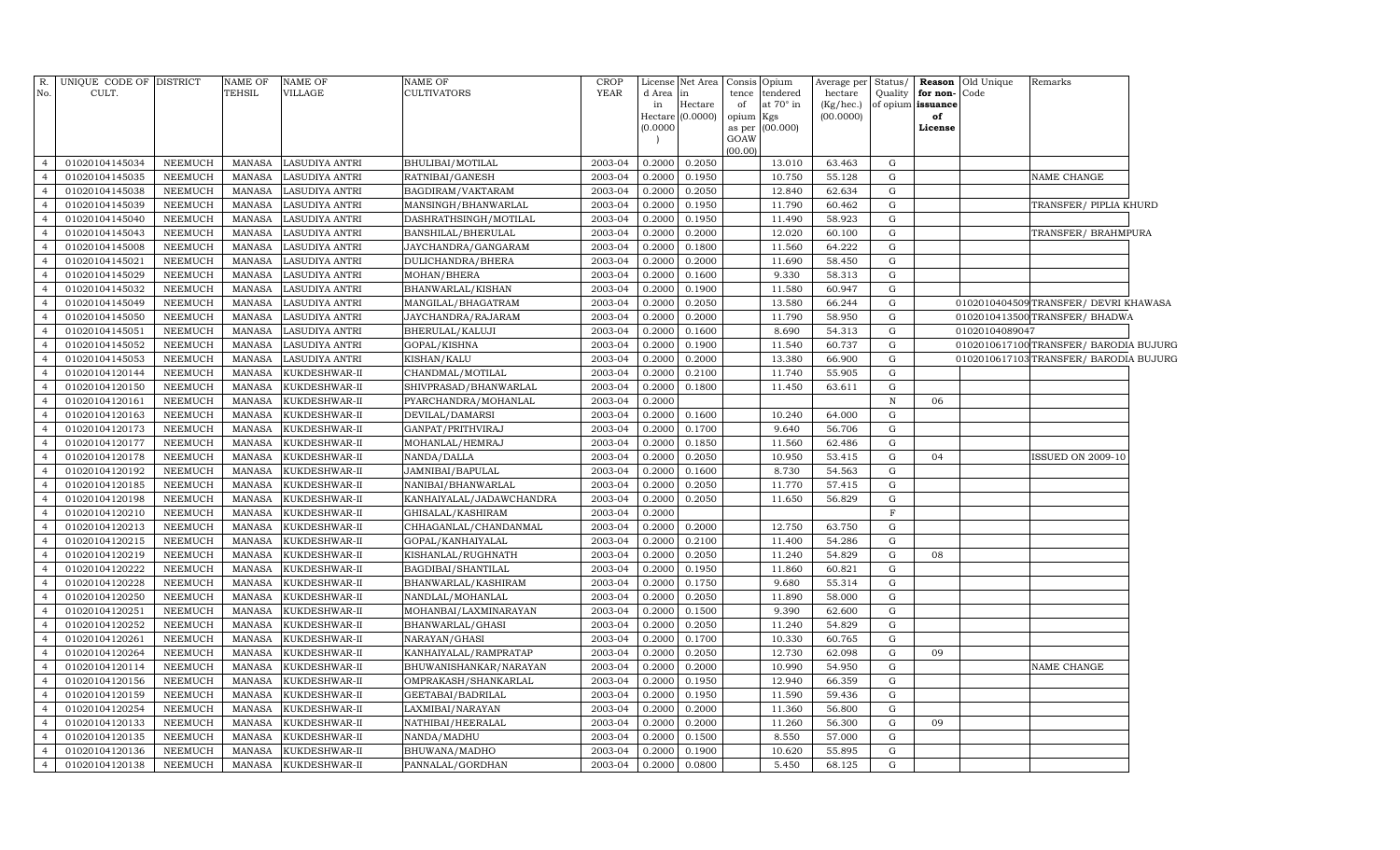| R.<br>No.                        | UNIQUE CODE OF DISTRICT<br>CULT. |                                  | <b>NAME OF</b><br>TEHSIL       | <b>NAME OF</b><br>VILLAGE      | NAME OF<br>CULTIVATORS                      | <b>CROP</b><br><b>YEAR</b> | d Area in        | License Net Area | Consis<br>tence | Opium<br>tendered | Average per<br>hectare | Status/<br>Quality | for non- | <b>Reason</b> Old Unique<br>Code | Remarks     |
|----------------------------------|----------------------------------|----------------------------------|--------------------------------|--------------------------------|---------------------------------------------|----------------------------|------------------|------------------|-----------------|-------------------|------------------------|--------------------|----------|----------------------------------|-------------|
|                                  |                                  |                                  |                                |                                |                                             |                            | in               | Hectare          | of              | at 70° in         | (Kg/hec.)              | of opium           | issuance |                                  |             |
|                                  |                                  |                                  |                                |                                |                                             |                            |                  | Hectare (0.0000) | opium Kgs       |                   | (00.0000)              |                    | of       |                                  |             |
|                                  |                                  |                                  |                                |                                |                                             |                            | (0.0000)         |                  | as per          | (00.000)          |                        |                    | License  |                                  |             |
|                                  |                                  |                                  |                                |                                |                                             |                            |                  |                  | GOAW<br>(00.00) |                   |                        |                    |          |                                  |             |
| $\overline{4}$                   | 01020104120151                   | NEEMUCH                          | MANASA                         | KUKDESHWAR-II                  | BAPULAL/RAMJI                               | 2003-04                    | 0.2000           | 0.2100           |                 | 11.900            | 56.667                 | G                  |          |                                  |             |
| $\overline{4}$                   | 01020104120153                   | NEEMUCH                          | <b>MANASA</b>                  | KUKDESHWAR-II                  | TULSIRAM/DALCHANDRA                         | 2003-04                    | 0.2000           | 0.2000           |                 | 11.180            | 55.900                 | G                  |          |                                  |             |
| $\overline{4}$                   | 01020104120157                   | NEEMUCH                          | MANASA                         | KUKDESHWAR-II                  | SHOBHARAM/CHAMPALAL                         | 2003-04                    | 0.2000           | 0.1650           |                 | 10.070            | 61.030                 | G                  |          |                                  |             |
| $\overline{4}$                   | 01020104120165                   | NEEMUCH                          | MANASA                         | KUKDESHWAR-II                  | KANHAIYALAL/MANGILAL                        | 2003-04                    | 0.2000           | 0.2000           |                 | 11.270            | 56.350                 | G                  |          |                                  |             |
| $\overline{4}$                   | 01020104120174                   | <b>NEEMUCH</b>                   | <b>MANASA</b>                  | KUKDESHWAR-II                  | BHANWARLAL/MODA                             | 2003-04                    | 0.2000           | 0.2050           |                 | 11.680            | 56.976                 | ${\rm G}$          |          |                                  |             |
| $\overline{4}$                   | 01020104120179                   | <b>NEEMUCH</b>                   | <b>MANASA</b>                  | KUKDESHWAR-II                  | PYARIBAI/MULCHANDRA                         | 2003-04                    | 0.2000           | 0.2100           |                 | 13.050            | 62.143                 | G                  | 09       |                                  |             |
| $\overline{4}$                   | 01020104120181                   | <b>NEEMUCH</b>                   | <b>MANASA</b>                  | KUKDESHWAR-II                  | GENDIBAI/GORDHAN                            | 2003-04                    | 0.2000           | 0.1900           |                 | 12.040            | 63.368                 | G                  |          |                                  |             |
| $\overline{4}$                   | 01020104120183                   | <b>NEEMUCH</b>                   | <b>MANASA</b>                  | KUKDESHWAR-II                  | CHHAGANIBAI/BHANWARLAL                      | 2003-04                    | 0.2000           | 0.1950           |                 | 13.030            | 66.821                 | $\mathbf G$        |          |                                  |             |
| $\overline{4}$                   | 01020104120184                   | NEEMUCH                          | <b>MANASA</b>                  | KUKDESHWAR-II                  | KANHAIYALAL/JHAMAKLAL                       | 2003-04                    | 0.2000           | 0.1950           |                 | 12.060            | 61.846                 | $\mathbf G$        |          |                                  | NAME CHANGE |
| $\overline{4}$                   | 01020104120188                   | <b>NEEMUCH</b>                   | <b>MANASA</b>                  | KUKDESHWAR-II                  | BHONIRAM/RADHAKISHAN                        | 2003-04                    | 0.2000           | 0.1950           |                 | 11.020            | 56.513                 | $\mathbf G$        |          |                                  |             |
| $\overline{4}$                   | 01020104120190                   | NEEMUCH                          | <b>MANASA</b>                  | KUKDESHWAR-II                  | BHUWANILAL/JAGANNATH                        | 2003-04                    | 0.2000           | 0.2050           |                 | 11.480            | 56.000                 | G                  |          |                                  |             |
| $\overline{4}$                   | 01020104120193                   | <b>NEEMUCH</b>                   | <b>MANASA</b>                  | KUKDESHWAR-II                  | RAMLAL/LAXMAN                               | 2003-04                    | 0.2000           | 0.2000           |                 | 11.600            | 58.000                 | G                  |          |                                  |             |
| $\overline{4}$                   | 01020104120194                   | <b>NEEMUCH</b>                   | <b>MANASA</b>                  | KUKDESHWAR-II                  | HEERALAL/SEVA                               | 2003-04                    | 0.2000           | 0.2100           |                 | 13.770            | 65.571                 | G                  |          |                                  |             |
| $\overline{4}$                   | 01020104120196                   | <b>NEEMUCH</b>                   | <b>MANASA</b>                  | KUKDESHWAR-II                  | BHANWARLAL/JHAMAKLAL                        | 2003-04                    | 0.2000           | 0.1000           |                 | 6.300             | 63.000                 | G                  |          |                                  |             |
| $\overline{4}$                   | 01020104120197                   | <b>NEEMUCH</b>                   | <b>MANASA</b>                  | KUKDESHWAR-II                  | CHHAGANIBAI/BHUWANILAL                      | 2003-04                    | 0.2000           | 0.1650           |                 | 10.170            | 61.636                 | G                  |          |                                  | NAME CHANGE |
| $\overline{4}$                   | 01020104120201                   | <b>NEEMUCH</b>                   | <b>MANASA</b>                  | KUKDESHWAR-II                  | MOHANLAL/ONKARLAL                           | 2003-04                    | 0.2000           | 0.2050           |                 | 12.120            | 59.122                 | G                  |          |                                  |             |
| $\overline{4}$                   | 01020104120202                   | <b>NEEMUCH</b>                   | <b>MANASA</b>                  | KUKDESHWAR-II                  | RAJENDRA/NARAYAN                            | 2003-04                    | 0.2000           | 0.2000           |                 | 13.400            | 67.000                 | G                  |          |                                  |             |
| $\overline{4}$                   | 01020104120205                   | <b>NEEMUCH</b>                   | <b>MANASA</b>                  | KUKDESHWAR-II                  | KANHAIYALAL/KALU                            | 2003-04                    | 0.2000           | 0.2000           |                 | 13.710            | 68.550                 | ${\rm G}$          |          |                                  |             |
| $\overline{4}$                   | 01020104120217                   | NEEMUCH                          | <b>MANASA</b>                  | KUKDESHWAR-II                  | DHANNIBAI/BALCHANDRA                        | 2003-04                    | 0.2000           | 0.1850           |                 | 10.730            | 58.000                 | $\mathbf G$        |          |                                  |             |
| $\overline{4}$                   | 01020104120223                   | <b>NEEMUCH</b>                   | <b>MANASA</b>                  | KUKDESHWAR-II                  | BANSHILAL/MODA                              | 2003-04                    | 0.2000           | 0.1000           |                 | 7.220             | 72.200                 | $\mathbf G$        |          |                                  |             |
| $\overline{4}$                   | 01020104120226                   | <b>NEEMUCH</b>                   | <b>MANASA</b>                  | KUKDESHWAR-II                  | NARAYAN/MODA                                | 2003-04                    | 0.2000           | 0.2100           |                 | 12.610            | 60.048                 | ${\rm G}$          |          |                                  |             |
| $\overline{4}$                   | 01020104120229                   | <b>NEEMUCH</b>                   | MANASA                         | KUKDESHWAR-II                  | DHAPUBAI/SHANKARLAL                         | 2003-04                    | 0.2000           | 0.1850           |                 | 11.070            | 59.838                 | G                  |          |                                  |             |
| $\overline{4}$                   | 01020104120231                   | <b>NEEMUCH</b>                   | <b>MANASA</b>                  | KUKDESHWAR-II                  | RAMCHANDRA/NATHU                            | 2003-04                    | 0.2000           | 0.1900           |                 | 11.650            | 61.316                 | ${\rm G}$          |          |                                  |             |
| $\overline{4}$                   | 01020104120235                   | <b>NEEMUCH</b>                   | <b>MANASA</b>                  | KUKDESHWAR-II                  | BALCHANDRA/RADHAKISHAN                      | 2003-04                    | 0.2000           | 0.1600           |                 | 9.040             | 56.500                 | G                  |          |                                  |             |
| $\overline{4}$                   | 01020104120237                   | <b>NEEMUCH</b>                   | <b>MANASA</b>                  | KUKDESHWAR-II                  | SUNDERLAL/GORDHAN                           | 2003-04                    | 0.2000           | 0.1000           |                 | 6.350             | 63.500                 | G                  |          |                                  |             |
| $\overline{4}$                   | 01020104120243                   | <b>NEEMUCH</b>                   | MANASA                         | KUKDESHWAR-II                  | JAMANIBAI/BHANWARLAL                        | 2003-04                    | 0.2000           | 0.2000           |                 | 13.300            | 66.500                 | G                  |          |                                  |             |
| $\overline{4}$                   | 01020104120244                   | NEEMUCH                          | <b>MANASA</b>                  | KUKDESHWAR-II                  | SHANKARLAL/NATHU                            | 2003-04                    | 0.2000           | 0.2050           |                 | 12.080            | 58.927                 | $\mathbf G$        |          |                                  |             |
| $\overline{4}$                   | 01020104120256                   | <b>NEEMUCH</b>                   | <b>MANASA</b>                  | KUKDESHWAR-II                  | HEERABAI/KANWARLAL                          | 2003-04                    | 0.2000           | 0.2000           |                 | 11.920            | 59.600                 | $\mathbf G$        |          |                                  |             |
| $\overline{4}$                   | 01020104120260                   | <b>NEEMUCH</b>                   | <b>MANASA</b>                  | KUKDESHWAR-II                  | CHANDA/KISHNA                               | 2003-04                    | 0.2000           | 0.2050           |                 | 11.530            | 56.244                 | ${\rm G}$          |          |                                  |             |
| $\overline{4}$                   | 01020104120209                   | <b>NEEMUCH</b>                   | <b>MANASA</b>                  | KUKDESHWAR-II                  | DURGASHANKAR/HEERA                          | 2003-04                    | 0.2000           | 0.1950           |                 | 11.390            | 58.410                 | G                  |          |                                  |             |
| $\overline{4}$                   | 01020104120238                   | <b>NEEMUCH</b>                   | <b>MANASA</b>                  | KUKDESHWAR-II                  | RAMKISHAN/MOTILAL                           | 2003-04                    | 0.2000           | 0.1000           |                 | 6.810             | 68.100                 | ${\rm G}$          |          |                                  |             |
| $\overline{4}$                   | 01020104120266                   | <b>NEEMUCH</b>                   | <b>MANASA</b>                  | KUKDESHWAR-II                  | GULABSINGH/KHUMANSINGH                      | 2003-04                    | 0.2000           | 0.1900           |                 | 11.180            | 58.842                 | G                  |          | 01020104118015                   |             |
| $\overline{4}$                   | 01020104120064                   | <b>NEEMUCH</b>                   | <b>MANASA</b>                  | KUKDESHWAR-II                  | SATYANARAYAN/BHERULAL                       | 2003-04                    | 0.2000           | 0.2000           |                 | 13.040            | 65.200                 | G                  |          | 01020104023055                   |             |
| $\overline{4}$<br>$\overline{4}$ | 01020104120160                   | <b>NEEMUCH</b>                   | <b>MANASA</b>                  | KUKDESHWAR-II                  | PARWATIBAI/BANSHILAL                        | 2003-04                    | 0.2000           | 0.2000           |                 | 12.480            | 62.400                 | G                  |          | 01020104026346                   |             |
| $\overline{4}$                   | 01020104120073                   | <b>NEEMUCH</b><br><b>NEEMUCH</b> | <b>MANASA</b><br><b>MANASA</b> | KUKDESHWAR-II                  | TULSIRAM/SHANAKARLAL                        | 2003-04<br>2003-04         | 0.2000<br>0.2000 | 0.1950           |                 | 11.910            | 61.077                 | G                  |          | 01020104010131                   |             |
| $\overline{4}$                   | 01020104120111<br>01020104120115 | NEEMUCH                          | <b>MANASA</b>                  | KUKDESHWAR-II                  | PAWANKUMAR/TULSIRAM                         | 2003-04                    | 0.2000           | 0.1950<br>0.2050 |                 | 11.870<br>12.170  | 60.872<br>59.366       | ${\rm G}$<br>G     |          | 01020104010132                   |             |
| $\overline{4}$                   | 01020104120221                   | <b>NEEMUCH</b>                   | <b>MANASA</b>                  | KUKDESHWAR-II<br>KUKDESHWAR-II | RAMNARAYAN/SHANKAR<br>BHAGATRAM / KANWARLAL | 2003-04                    | 0.2000           | 0.1800           |                 | 10.450            | 58.056                 | $\mathbf G$        |          | 01020104010133<br>01020104010134 |             |
| $\overline{4}$                   | 01020104120042                   | NEEMUCH                          | <b>MANASA</b>                  | KUKDESHWAR-II                  | YASHWANT/BAPULAL                            | 2003-04                    | 0.2000           | 0.1950           |                 | 13.400            | 68.718                 | ${\rm G}$          |          | 01020104010144                   |             |
| $\overline{4}$                   | 01020104120032                   | NEEMUCH                          | <b>MANASA</b>                  | KUKDESHWAR-II                  | VISHNUGIR/RATANGIR                          | 2003-04                    | 0.2000           | 0.2050           |                 | 12.270            | 59.854                 | G                  |          | 01020104010145                   |             |
| $\overline{4}$                   | 01020104120081                   | NEEMUCH                          | <b>MANASA</b>                  | KUKDESHWAR-II                  | BHANUKUMAR/NANDLAL                          | 2003-04                    | 0.2000           | 0.2050           |                 | 12.810            | 62.488                 | ${\rm G}$          |          | 01020104010181                   |             |
| $\overline{4}$                   | 01020104120087                   | <b>NEEMUCH</b>                   | <b>MANASA</b>                  | KUKDESHWAR-II                  | KAMLABAI/GIRJASHANKAR                       | 2003-04                    | 0.2000           | 0.2000           |                 | 11.660            | 58.300                 | G                  |          | 01020104010182                   |             |
| $\overline{4}$                   | 01020104120066                   | NEEMUCH                          | <b>MANASA</b>                  | KUKDESHWAR-II                  | SHANKAR/NANURAM                             | 2003-04                    | 0.2000           | 0.2000           |                 | 13.140            | 65.700                 | G                  |          | 01020104026360                   |             |
| $\overline{4}$                   | 01020104120128                   | NEEMUCH                          | MANASA                         | KUKDESHWAR-II                  | RATANLAL/SHANKARLAL                         | 2003-04                    | 0.2000           | 0.1250           |                 | 7.560             | 60.480                 | G                  |          | 01020104026349                   |             |
|                                  |                                  |                                  |                                |                                |                                             |                            |                  |                  |                 |                   |                        |                    |          |                                  |             |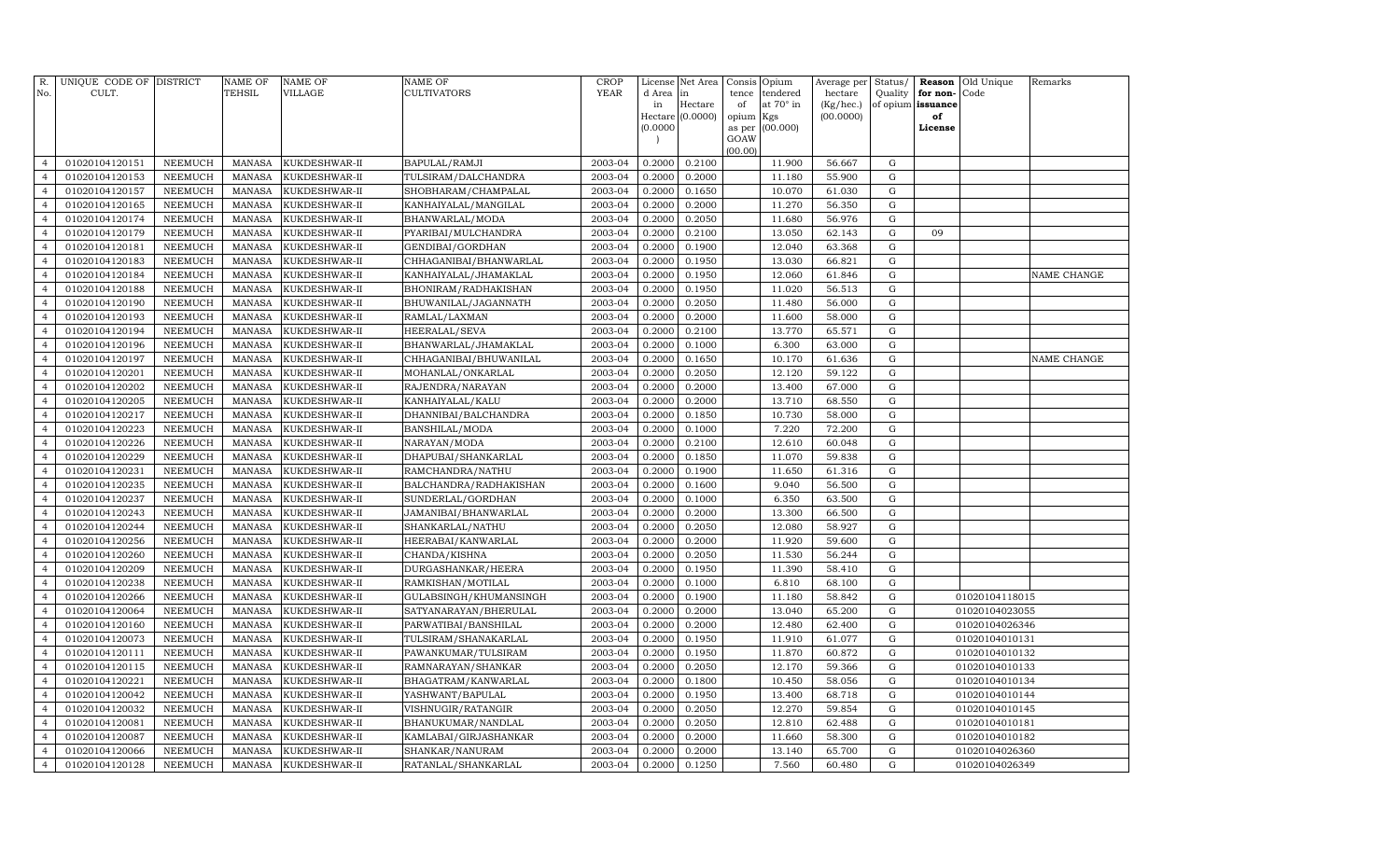| R.<br>No.      | UNIQUE CODE OF DISTRICT<br>CULT. |                | <b>NAME OF</b><br>TEHSIL | <b>NAME OF</b><br>VILLAGE | <b>NAME OF</b><br>CULTIVATORS | <b>CROP</b><br><b>YEAR</b> | d Area<br>in<br>Hectare<br>(0.0000) | License Net Area<br>in<br>Hectare<br>(0.0000) | of<br>opium Kgs<br>GOAW<br>(00.00) | Consis Opium<br>tence tendered<br>at 70° in<br>as per (00.000) | Average per<br>hectare<br>(Kg/hec.)<br>(00.0000) | Status/   | Reason<br>Quality for non-<br>of opium issuance<br>of<br>License | Old Unique<br>Code | Remarks                              |  |
|----------------|----------------------------------|----------------|--------------------------|---------------------------|-------------------------------|----------------------------|-------------------------------------|-----------------------------------------------|------------------------------------|----------------------------------------------------------------|--------------------------------------------------|-----------|------------------------------------------------------------------|--------------------|--------------------------------------|--|
| $\overline{4}$ | 01020104120028                   | NEEMUCH        | MANASA                   | KUKDESHWAR-II             | BOTLAL/DOLA                   | 2003-04                    | 0.2000                              | 0.2000                                        |                                    | 11.930                                                         | 59.650                                           | G         | 11                                                               |                    | 102010401013 ISSUED ON 2004-05       |  |
| $\overline{4}$ | 01020104120127                   | NEEMUCH        | MANASA                   | KUKDESHWAR-II             | KARIBAI/KAMLASHANKAR          | 2003-04                    | 0.2000                              | 0.2100                                        |                                    | 11.090                                                         | 52.810                                           | G         | 04                                                               |                    | 102010401015 ISSUED ON 2016-17       |  |
| $\overline{4}$ | 01020104120003                   | NEEMUCH        | MANASA                   | KUKDESHWAR-II             | KACHRIBAI/NANDLAL             | 2003-04                    | 0.2000                              | 0.2050                                        |                                    | 12.410                                                         | 60.537                                           | G         |                                                                  | 01020104026339     |                                      |  |
| $\overline{4}$ | 01020104120010                   | NEEMUCH        | MANASA                   | KUKDESHWAR-II             | SUNDERLAL/KANWARLAL           | 2003-04                    | 0.2000                              | 0.1650                                        |                                    | 11.120                                                         | 67.394                                           | ${\rm G}$ |                                                                  | 01020104010140     |                                      |  |
| $\overline{4}$ | 01020104120241                   | <b>NEEMUCH</b> | MANASA                   | KUKDESHWAR-II             | HUSSAIN/ABDUL                 | 2003-04                    | 0.2000                              | 0.2000                                        |                                    | 11.860                                                         | 59.300                                           | ${\rm G}$ |                                                                  | 01020104113026     |                                      |  |
| $\overline{4}$ | 01020104120267                   | NEEMUCH        | MANASA                   | KUKDESHWAR-II             | SURESHCHANDRA/VARDICHANDRA    | 2003-04                    | 0.2000                              | 0.1954                                        |                                    | 12.740                                                         | 65.200                                           | G         |                                                                  |                    | OLD CULT. BEFORE 1998-99             |  |
| $\overline{4}$ | 01020104120199                   | NEEMUCH        | MANASA                   | KUKDESHWAR-II             | NONDRAM/MEGHRAJ               | 2003-04                    | 0.2000                              | 0.2000                                        |                                    | 11.170                                                         | 55.850                                           | G         |                                                                  | 01020104142022     |                                      |  |
| $\overline{4}$ | 01020104120268                   | NEEMUCH        | MANASA                   | KUKDESHWAR-II             | JAMNIBAI/BHUWAN               | 2003-04                    | 0.2000                              | 0.1950                                        |                                    | 11.930                                                         | 61.179                                           | G         |                                                                  |                    | 0104020912100TRANSFER/LUNAKHEDA M-II |  |
| $\overline{4}$ | 01020104120001                   | NEEMUCH        | MANASA                   | KUKDESHWAR-I              | TRILOKCHANDRA/BHERA           | 2003-04                    | 0.2000                              | 0.2000                                        |                                    | 13.440                                                         | 67.200                                           | ${\rm G}$ |                                                                  |                    |                                      |  |
| $\overline{4}$ | 01020104120002                   | NEEMUCH        | MANASA                   | KUKDESHWAR-I              | DEVILAL/CHUNNILAL             | 2003-04                    | 0.2000                              | 0.0850                                        |                                    | 7.230                                                          | 85.059                                           | G         |                                                                  |                    |                                      |  |
| $\overline{4}$ | 01020104120005                   | NEEMUCH        | <b>MANASA</b>            | KUKDESHWAR-I              | CHUNNILAL/BHERA               | 2003-04                    | 0.2000                              | 0.2000                                        |                                    | 12.100                                                         | 60.500                                           | G         |                                                                  |                    |                                      |  |
| $\overline{4}$ | 01020104120008                   | NEEMUCH        | <b>MANASA</b>            | KUKDESHWAR-I              | GORDHAN/MODA                  | 2003-04                    | 0.2000                              | 0.2050                                        |                                    | 12.960                                                         | 63.220                                           | ${\rm G}$ |                                                                  |                    |                                      |  |
| $\overline{4}$ | 01020104120009                   | <b>NEEMUCH</b> | <b>MANASA</b>            | KUKDESHWAR-I              | LAXMINARAYAN/JAMNALAL         | 2003-04                    | 0.2000                              | 0.2000                                        |                                    | 10.800                                                         | 54.000                                           | G         |                                                                  |                    |                                      |  |
| $\overline{4}$ | 01020104120015                   | NEEMUCH        | MANASA                   | KUKDESHWAR-I              | MADAN/SHANKAR                 | 2003-04                    | 0.2000                              | 0.1950                                        |                                    | 13.260                                                         | 68.000                                           | ${\rm G}$ |                                                                  |                    |                                      |  |
| $\overline{4}$ | 01020104120017                   | NEEMUCH        | <b>MANASA</b>            | KUKDESHWAR-I              | KASTURIBAI/CHUNNILAL          | 2003-04                    | 0.2000                              | 0.2050                                        |                                    | 13.690                                                         | 66.780                                           | ${\rm G}$ |                                                                  |                    |                                      |  |
| $\overline{4}$ | 01020104120019                   | NEEMUCH        | MANASA                   | KUKDESHWAR-I              | PRABHULAL/BAPULAL             | 2003-04                    | 0.2000                              | 0.2000                                        |                                    | 11.870                                                         | 59.350                                           | G         |                                                                  |                    |                                      |  |
| $\overline{4}$ | 01020104120020                   | NEEMUCH        | MANASA                   | KUKDESHWAR-I              | <b>BADRILAL/BHERA</b>         | 2003-04                    | 0.2000                              | 0.2100                                        |                                    | 11.930                                                         | 56.810                                           | G         |                                                                  |                    |                                      |  |
| $\overline{4}$ | 01020104120021                   | NEEMUCH        | <b>MANASA</b>            | KUKDESHWAR-I              | BHAGIBAI/HEERALAL             | 2003-04                    | 0.2000                              | 0.2000                                        |                                    | 12.150                                                         | 60.750                                           | G         |                                                                  |                    |                                      |  |
| $\overline{4}$ | 01020104120024                   | NEEMUCH        | <b>MANASA</b>            | KUKDESHWAR-I              | TULSIRAM/BHANWARLAL           | 2003-04                    | 0.2000                              | 0.1950                                        |                                    | 12.370                                                         | 63.436                                           | ${\rm G}$ |                                                                  |                    |                                      |  |
| $\overline{4}$ | 01020104120025                   | NEEMUCH        | <b>MANASA</b>            | KUKDESHWAR-I              | GORDHAN/SHANKARLAL            | 2003-04                    | 0.2000                              | 0.2050                                        |                                    | 12.350                                                         | 60.244                                           | G         |                                                                  |                    |                                      |  |
| $\overline{4}$ | 01020104120026                   | <b>NEEMUCH</b> | MANASA                   | KUKDESHWAR-I              | GORDHAN/MAGNA                 | 2003-04                    | 0.2000                              | 0.2000                                        |                                    | 11.750                                                         | 58.750                                           | G         |                                                                  |                    |                                      |  |
| $\overline{4}$ | 01020104120037                   | NEEMUCH        | MANASA                   | KUKDESHWAR-I              | UDAIRAM/MODIRAM               | 2003-04                    | 0.2000                              | 0.1750                                        |                                    | 10.110                                                         | 57.771                                           | ${\rm G}$ |                                                                  |                    |                                      |  |
| $\overline{4}$ | 01020104120038                   | <b>NEEMUCH</b> | <b>MANASA</b>            | KUKDESHWAR-I              | LAXMINARAYAN/NATHULAL         | 2003-04                    | 0.2000                              | 0.1550                                        |                                    | 9.150                                                          | 59.032                                           | G         |                                                                  |                    |                                      |  |
| $\overline{4}$ | 01020104120047                   | NEEMUCH        | MANASA                   | KUKDESHWAR-I              | DEVILAL/SHANKARLAL            | 2003-04                    | 0.2000                              | 0.2000                                        |                                    | 12.760                                                         | 63.800                                           | ${\rm G}$ |                                                                  |                    |                                      |  |
| $\overline{4}$ | 01020104120050                   | NEEMUCH        | <b>MANASA</b>            | KUKDESHWAR-I              | PRABHULAL/BAPULAL             | 2003-04                    | 0.2000                              | 0.1950                                        |                                    | 12.050                                                         | 61.795                                           | G         |                                                                  |                    |                                      |  |
| $\overline{4}$ | 01020104120056                   | NEEMUCH        | MANASA                   | KUKDESHWAR-I              | KAILASH/RAMCHANDRA            | 2003-04                    | 0.2000                              | 0.1950                                        |                                    | 11.460                                                         | 58.769                                           | G         |                                                                  |                    |                                      |  |
| $\overline{4}$ | 01020104120061                   | NEEMUCH        | <b>MANASA</b>            | KUKDESHWAR-I              | SHANKARLAL/DAMAR              | 2003-04                    | 0.2000                              | 0.2100                                        |                                    | 12.650                                                         | 60.238                                           | G         |                                                                  |                    |                                      |  |
| $\overline{4}$ | 01020104120063                   | <b>NEEMUCH</b> | MANASA                   | KUKDESHWAR-I              | RAJENDRA/GORDHAN              | 2003-04                    | 0.2000                              | 0.2000                                        |                                    | 12.350                                                         | 61.750                                           | ${\rm G}$ |                                                                  |                    |                                      |  |
| $\overline{4}$ | 01020104120065                   | NEEMUCH        | <b>MANASA</b>            | KUKDESHWAR-I              | DEVKISHAN/SHOBHAGMAL          | 2003-04                    | 0.2000                              | 0.2050                                        |                                    | 12.140                                                         | 59.220                                           | ${\rm G}$ |                                                                  |                    |                                      |  |
| $\overline{4}$ | 01020104120067                   | NEEMUCH        | MANASA                   | KUKDESHWAR-I              | MOTILAL/HUKMICHAND            | 2003-04                    | 0.2000                              | 0.1000                                        |                                    | 6.050                                                          | 60.500                                           | G         |                                                                  |                    |                                      |  |
| $\overline{4}$ | 01020104120069                   | <b>NEEMUCH</b> | <b>MANASA</b>            | KUKDESHWAR-I              | RAMDAYAL/SATYANARAYAN         | 2003-04                    | 0.2000                              | 0.1900                                        |                                    | 11.100                                                         | 58.421                                           | G         |                                                                  |                    |                                      |  |
| $\overline{4}$ | 01020104120070                   | <b>NEEMUCH</b> | <b>MANASA</b>            | KUKDESHWAR-I              | BANSILAL/SHANKARLAL           | 2003-04                    | 0.2000                              | 0.2000                                        |                                    | 12.790                                                         | 63.950                                           | ${\rm G}$ |                                                                  |                    |                                      |  |
| $\overline{4}$ | 01020104120072                   | <b>NEEMUCH</b> | <b>MANASA</b>            | KUKDESHWAR-I              | DEVILAL/RADHAKISHAN           | 2003-04                    | 0.2000                              | 0.2100                                        |                                    | 13.580                                                         | 64.667                                           | ${\rm G}$ |                                                                  |                    |                                      |  |
| $\overline{4}$ | 01020104120075                   | NEEMUCH        | MANASA                   | KUKDESHWAR-I              | GIRJASHANKAR/VARDICHANDRA     | 2003-04                    | 0.2000                              | 0.2000                                        |                                    | 13.900                                                         | 69.500                                           | ${\rm G}$ |                                                                  |                    |                                      |  |
| $\overline{4}$ | 01020104120077                   | NEEMUCH        | <b>MANASA</b>            | KUKDESHWAR-I              | RAMKISAN/MATHURALAL           | 2003-04                    | 0.2000                              | 0.2100                                        |                                    | 11.510                                                         | 54.810                                           | ${\rm G}$ |                                                                  |                    |                                      |  |
| $\overline{4}$ | 01020104120097                   | NEEMUCH        | <b>MANASA</b>            | KUKDESHWAR-I              | RAMCHANDRA/DEVILAL            | 2003-04                    | 0.2000                              | 0.1850                                        |                                    | 10.240                                                         | 55.351                                           | G         |                                                                  |                    |                                      |  |
| $\overline{4}$ | 01020104120100                   | NEEMUCH        | MANASA                   | KUKDESHWAR-I              | PRAMOD/SHYAMLAL               | 2003-04                    | 0.2000                              | 0.2050                                        |                                    | 12.280                                                         | 59.902                                           | G         |                                                                  |                    |                                      |  |
| $\overline{4}$ | 01020104120102                   | NEEMUCH        | <b>MANASA</b>            | KUKDESHWAR-I              | REKHAPUROHIT/GHANSHYAM        | 2003-04                    | 0.2000                              | 0.2000                                        |                                    | 12.180                                                         | 60.900                                           | ${\rm G}$ |                                                                  |                    | NAME CHANGE                          |  |
| $\overline{4}$ | 01020104120110                   | <b>NEEMUCH</b> | <b>MANASA</b>            | KUKDESHWAR-I              | RAJENDRA/UTTAMCHANDRA         | 2003-04                    | 0.2000                              | 0.2000                                        |                                    | 12.240                                                         | 61.200                                           | G         |                                                                  |                    |                                      |  |
| $\overline{4}$ | 01020104120112                   | <b>NEEMUCH</b> | <b>MANASA</b>            | KUKDESHWAR-I              | KANHAIYALAL/MOTILAL           | 2003-04                    | 0.2000                              | 0.2050                                        |                                    | 11.840                                                         | 57.756                                           | G         |                                                                  |                    |                                      |  |
| $\overline{4}$ | 01020104120120                   | <b>NEEMUCH</b> | <b>MANASA</b>            | KUKDESHWAR-I              | KAILASH/KANWARLAL             | 2003-04                    | 0.2000                              | 0.2050                                        |                                    | 11.780                                                         | 57.463                                           | G         |                                                                  |                    |                                      |  |
| $\overline{4}$ | 01020104120121                   | NEEMUCH        | MANASA                   | KUKDESHWAR-I              | BHANWARLAL/KANWARLAL          | 2003-04                    | 0.2000                              | 0.2050                                        |                                    | 15.360                                                         | 74.927                                           | G         |                                                                  |                    |                                      |  |
| $\overline{4}$ | 01020104120122                   | NEEMUCH        | MANASA                   | KUKDESHWAR-I              | JAGDISH/PANNALAL              | 2003-04                    | 0.2000                              | 0.1800                                        |                                    | 10.040                                                         | 55.778                                           | G         |                                                                  |                    |                                      |  |
| $\overline{4}$ | 01020104120126                   | NEEMUCH        | MANASA                   | KUKDESHWAR-I              | VISHNUPRASAD/PARSURAM         | 2003-04                    | 0.2000                              | 0.2000                                        |                                    | 12.170                                                         | 60.850                                           | G         |                                                                  |                    |                                      |  |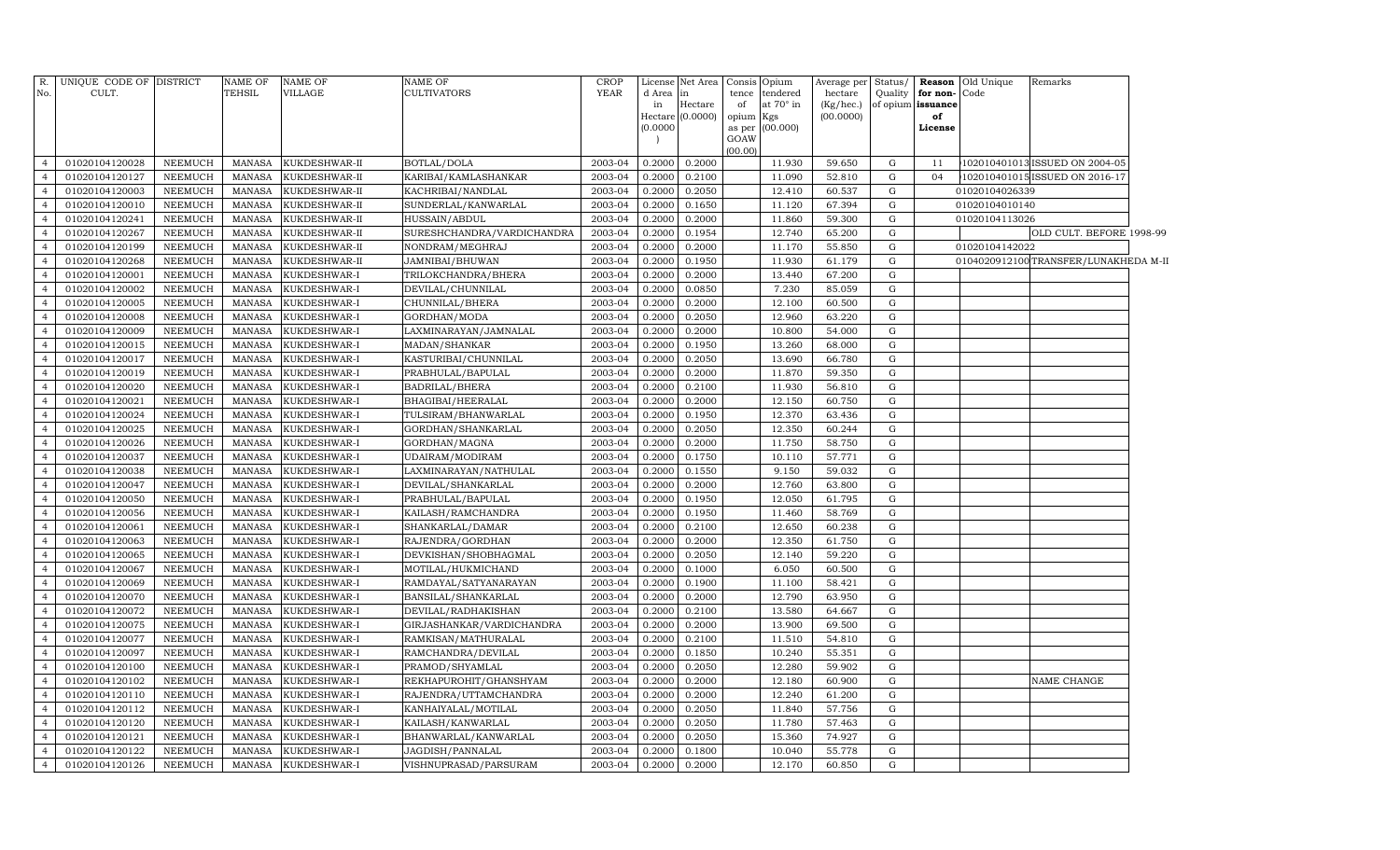| R.<br>No.      | UNIQUE CODE OF DISTRICT<br>CULT. |                | NAME OF<br><b>TEHSIL</b> | <b>NAME OF</b><br>VILLAGE | <b>NAME OF</b><br>CULTIVATORS | <b>CROP</b><br><b>YEAR</b> | License<br>d Area | Net Area<br>in   | Consis<br>tence | Opium<br>tendered | Average per<br>hectare | Status/<br>Quality | Reason<br>for non- | Old Unique<br>Code | Remarks                  |
|----------------|----------------------------------|----------------|--------------------------|---------------------------|-------------------------------|----------------------------|-------------------|------------------|-----------------|-------------------|------------------------|--------------------|--------------------|--------------------|--------------------------|
|                |                                  |                |                          |                           |                               |                            | in                | Hectare          | of              | at 70° in         | (Kg/hec.)              |                    | of opium issuance  |                    |                          |
|                |                                  |                |                          |                           |                               |                            |                   | Hectare (0.0000) | opium           | Kgs               | (00.0000)              |                    | of                 |                    |                          |
|                |                                  |                |                          |                           |                               |                            | (0.0000)          |                  | as per          | (00.000)          |                        |                    | License            |                    |                          |
|                |                                  |                |                          |                           |                               |                            |                   |                  | GOAW<br>(00.00) |                   |                        |                    |                    |                    |                          |
| $\overline{4}$ | 01020104120131                   | NEEMUCH        | <b>MANASA</b>            | KUKDESHWAR-I              | DHAPUBAI/VARDICHANDRA         | 2003-04                    | 0.2000            | 0.2100           |                 | 11.570            | 55.095                 | G                  |                    |                    |                          |
| $\overline{4}$ | 01020104120030                   | NEEMUCH        | <b>MANASA</b>            | KUKDESHWAR-I              | JUGALKISHORE/SATYANARAYAN     | 2003-04                    | 0.2000            |                  |                 |                   |                        | $\mathbf F$        | 06                 |                    |                          |
| $\overline{4}$ | 01020104120031                   | <b>NEEMUCH</b> | MANASA                   | KUKDESHWAR-I              | RAMCHANDRA/KHEMRAJ            | 2003-04                    | 0.2000            | 0.1950           |                 | 12.730            | 65.282                 | G                  |                    |                    |                          |
| $\overline{4}$ | 01020104120033                   | <b>NEEMUCH</b> | MANASA                   | KUKDESHWAR-I              | KANWARLAL/BHERA               | 2003-04                    | 0.2000            | 0.1850           |                 | 10.610            | 57.351                 | G                  |                    |                    |                          |
| $\overline{4}$ | 01020104120076                   | NEEMUCH        | <b>MANASA</b>            | KUKDESHWAR-I              | RATANLAL/JAMUNALAL            | 2003-04                    | 0.2000            | 0.1700           |                 | 10.130            | 59.588                 | G                  |                    |                    |                          |
| $\overline{4}$ | 01020104120227                   | <b>NEEMUCH</b> | MANASA                   | KUKDESHWAR-I              | LAXMINARAYAN/BHAGWAN          | 2003-04                    | 0.2000            | 0.2000           |                 | 11.960            | 59.800                 | G                  |                    |                    |                          |
| $\overline{4}$ | 01020104120105                   | <b>NEEMUCH</b> | <b>MANASA</b>            | KUKDESHWAR-I              | KISHANLAL/MADHU               | 2003-04                    | 0.2000            | 0.1900           |                 | 10.580            | 55.684                 | $\mathbf G$        |                    |                    |                          |
| $\overline{4}$ | 01020104120125                   | NEEMUCH        | MANASA                   | KUKDESHWAR-I              | NARAYAN/NONDRAM               | 2003-04                    | 0.2000            | 0.2100           |                 | 11.420            | 54.381                 | G                  |                    |                    |                          |
| $\overline{4}$ | 01020104120007                   | NEEMUCH        | <b>MANASA</b>            | KUKDESHWAR-I              | RAMCHANDRA/MODA               | 2003-04                    | 0.2000            | 0.1950           |                 | 10.900            | 55.897                 | $\mathbf G$        |                    |                    |                          |
| $\overline{4}$ | 01020104120014                   | <b>NEEMUCH</b> | <b>MANASA</b>            | KUKDESHWAR-I              | BANSILAL/DEVA                 | 2003-04                    | 0.2000            | 0.1600           |                 | 9.950             | 62.188                 | G                  |                    |                    |                          |
| $\overline{4}$ | 01020104120023                   | NEEMUCH        | <b>MANASA</b>            | KUKDESHWAR-I              | GIRJASHANKAR/BHAWANILAL       | 2003-04                    | 0.2000            | 0.1950           |                 | 12.050            | 61.795                 | G                  |                    |                    |                          |
| $\overline{4}$ | 01020104120035                   | NEEMUCH        | <b>MANASA</b>            | KUKDESHWAR-I              | BHERU/UTTAMCHANDRA            | 2003-04                    | 0.2000            | 0.1950           |                 | 12.980            | 66.564                 | G                  |                    |                    |                          |
| $\overline{4}$ | 01020104120043                   | <b>NEEMUCH</b> | <b>MANASA</b>            | KUKDESHWAR-I              | BADRILAL/NARAYAN              | 2003-04                    | 0.2000            | 0.1000           |                 | 5.940             | 59.400                 | G                  |                    |                    |                          |
| $\overline{4}$ | 01020104120044                   | <b>NEEMUCH</b> | <b>MANASA</b>            | KUKDESHWAR-I              | RAMCHANDR/ NARAYAN CHOUDHAR   | 2003-04                    | 0.2000            | 0.1950           |                 | 12.340            | 63.282                 | G                  |                    |                    |                          |
| $\overline{4}$ | 01020104120045                   | NEEMUCH        | <b>MANASA</b>            | KUKDESHWAR-I              | RAMCHANDRA/NARAYAN/BIJLOT     | 2003-04                    | 0.2000            | 0.1900           |                 | 12.250            | 64.474                 | $\mathbf G$        |                    |                    |                          |
| $\overline{4}$ | 01020104120046                   | <b>NEEMUCH</b> | <b>MANASA</b>            | KUKDESHWAR-I              | RAMNARAYAN/HEERALAL           | 2003-04                    | 0.2000            | 0.2050           |                 | 12.250            | 59.756                 | G                  |                    |                    |                          |
| $\overline{4}$ | 01020104120054                   | <b>NEEMUCH</b> | <b>MANASA</b>            | KUKDESHWAR-I              | BHERULAL/HEERALAL             | 2003-04                    | 0.2000            | 0.2000           |                 | 11.950            | 59.750                 | $\mathbf G$        |                    |                    |                          |
| $\overline{4}$ | 01020104120062                   | <b>NEEMUCH</b> | <b>MANASA</b>            | KUKDESHWAR-I              | GANGARAM/GORDHAN              | 2003-04                    | 0.2000            | 0.2050           |                 | 11.700            | 57.073                 | G                  |                    |                    |                          |
| $\overline{4}$ | 01020104120071                   | NEEMUCH        | <b>MANASA</b>            | KUKDESHWAR-I              | PRABHULAL/DALCHANDRA          | 2003-04                    | 0.2000            | 0.1950           |                 | 10.260            | 52.615                 | G                  | 04                 |                    | <b>ISSUED ON 2016-17</b> |
| $\overline{4}$ | 01020104120080                   | <b>NEEMUCH</b> | <b>MANASA</b>            | KUKDESHWAR-I              | MOTILAL/JAMNALAL              | 2003-04                    | 0.2000            | 0.2000           |                 | 13.120            | 65.600                 | G                  |                    |                    |                          |
| $\overline{4}$ | 01020104120085                   | <b>NEEMUCH</b> | <b>MANASA</b>            | KUKDESHWAR-I              | BALCHANDRA/NANURAM            | 2003-04                    | 0.2000            | 0.1900           |                 | 12.350            | 65.000                 | G                  |                    |                    |                          |
| $\overline{4}$ | 01020104120092                   | <b>NEEMUCH</b> | <b>MANASA</b>            | KUKDESHWAR-I              | CHUNNILAL/GORDHANLAL          | 2003-04                    | 0.2000            | 0.0900           |                 | 6.620             | 73.556                 | G                  |                    |                    |                          |
| $\overline{4}$ | 01020104120106                   | <b>NEEMUCH</b> | <b>MANASA</b>            | KUKDESHWAR-I              | MANGILAL/NARAYAN              | 2003-04                    | 0.2000            | 0.1800           |                 | 10.100            | 56.111                 | G                  |                    |                    |                          |
| $\overline{4}$ | 01020104120119                   | <b>NEEMUCH</b> | MANASA                   | KUKDESHWAR-I              | SHANTILAL/KANWARLAL           | 2003-04                    | 0.2000            | 0.2100           |                 | 12.310            | 58.619                 | G                  |                    |                    |                          |
| $\overline{4}$ | 01020104120124                   | NEEMUCH        | <b>MANASA</b>            | KUKDESHWAR-I              | RAMLAL/BAGDIRAM               | 2003-04                    | 0.2000            | 0.1950           |                 | 12.540            | 64.308                 | ${\rm G}$          |                    |                    |                          |
| $\overline{4}$ | 01020104120129                   | <b>NEEMUCH</b> | <b>MANASA</b>            | KUKDESHWAR-I              | KAILASH/MOHANLAL              | 2003-04                    | 0.2000            | 0.2050           |                 | 11.450            | 55.854                 | G                  |                    |                    |                          |
| $\overline{4}$ | 01020104120130                   | NEEMUCH        | <b>MANASA</b>            | KUKDESHWAR-I              | SATYANARAYAN/MOHANLAL         | 2003-04                    | 0.2000            | 0.1800           |                 | 10.070            | 55.944                 | G                  |                    |                    |                          |
| $\overline{4}$ | 01020104120083                   | <b>NEEMUCH</b> | <b>MANASA</b>            | KUKDESHWAR-I              | KANHAIYALAL/NANKU             | 2003-04                    | 0.2000            | 0.2100           |                 | 12.320            | 58.667                 | G                  |                    | 01020104026354     |                          |
| $\overline{4}$ | 01020104108014                   | NEEMUCH        | <b>MANASA</b>            | KOTHDI GUJRAT             | BHERU/DUDHA                   | 2003-04                    | 0.2000            | 0.2000           |                 | 11.520            | 57.600                 | G                  |                    |                    |                          |
| $\overline{4}$ | 01020104108022                   | <b>NEEMUCH</b> | <b>MANASA</b>            | KOTHDI GUJRAT             | BHANWARLAL/BHUWANA            | 2003-04                    | 0.2000            | 0.1750           |                 | 9.770             | 55.829                 | G                  |                    |                    |                          |
| $\overline{4}$ | 01020104108023                   | <b>NEEMUCH</b> | <b>MANASA</b>            | KOTHDI GUJRAT             | MANGILAL/BAPULAL              | 2003-04                    | 0.2000            | 0.2050           |                 | 11.790            | 57.512                 | G                  |                    |                    |                          |
| $\overline{4}$ | 01020104108028                   | <b>NEEMUCH</b> | MANASA                   | KOTHDI GUJRAT             | DAYARAM/RAMDAYAL              | 2003-04                    | 0.2000            | 0.2100           |                 | 13.480            | 64.190                 | $\mathbf G$        |                    |                    |                          |
| $\overline{4}$ | 01020104108029                   | <b>NEEMUCH</b> | <b>MANASA</b>            | KOTHDI GUJRAT             | BAPU/JAYRAM                   | 2003-04                    | 0.2000            | 0.1900           |                 | 11.750            | 61.842                 | G                  |                    |                    |                          |
| $\overline{4}$ | 01020104108017                   | <b>NEEMUCH</b> | <b>MANASA</b>            | KOTHDI GUJRAT             | MANGILAL/KISHANLAL            | 2003-04                    | 0.2000            | 0.2000           |                 | 11.440            | 57.200                 | G                  |                    |                    |                          |
| $\overline{4}$ | 01020104108027                   | <b>NEEMUCH</b> | <b>MANASA</b>            | KOTHDI GUJRAT             | MOTILAL/AMRITRAM              | 2003-04                    | 0.2000            | 0.1950           |                 | 4.410             | 22.615                 | G                  | 04                 |                    |                          |
| $\overline{4}$ | 01020104108006                   | <b>NEEMUCH</b> | <b>MANASA</b>            | KOTHDI GUJRAT             | RADHESHYAM/DEVILAL            | 2003-04                    | 0.2000            | 0.1400           |                 | 8.130             | 58.071                 | G                  |                    |                    |                          |
| $\overline{4}$ | 01020104108032                   | NEEMUCH        | <b>MANASA</b>            | KOTHDI GUJRAT             | MAGAN/JAIRAM                  | 2003-04                    | 0.2000            | 0.1600           |                 | 9.620             | 60.125                 | G                  |                    |                    |                          |
| $\overline{4}$ | 01020104115007                   | <b>NEEMUCH</b> | <b>MANASA</b>            | KHADAWDA                  | SAJJANSINGH/SARDARSINGH       | 2003-04                    | 0.2000            | 0.2100           |                 | 11.980            | 57.048                 | G                  |                    |                    |                          |
| $\overline{4}$ | 01020104115010                   | <b>NEEMUCH</b> | <b>MANASA</b>            | KHADAWDA                  | KISHORKUMAR/SHIVSHANKAR       | 2003-04                    | 0.2000            | 0.1950           |                 | 10.610            | 54.410                 | $\mathbf G$        |                    |                    |                          |
| $\overline{4}$ | 01020104115015                   | <b>NEEMUCH</b> | <b>MANASA</b>            | KHADAWDA                  | PRABHULAL/AMRA                | 2003-04                    | 0.2000            | 0.2000           |                 | 12.740            | 63.700                 | $\mathbf G$        |                    |                    |                          |
| $\overline{4}$ | 01020104115022                   | <b>NEEMUCH</b> | <b>MANASA</b>            | KHADAWDA                  | RAMESH/ONKAR                  | 2003-04                    | 0.2000            | 0.1400           |                 | 8.180             | 58.429                 | G                  |                    |                    |                          |
| $\overline{4}$ | 01020104115025                   | <b>NEEMUCH</b> | <b>MANASA</b>            | KHADAWDA                  | BHANWARLAL/CHUNNILAL          | 2003-04                    | 0.2000            | 0.2100           |                 | 12.410            | 59.095                 | G                  |                    |                    |                          |
| $\overline{4}$ | 01020104115029                   | <b>NEEMUCH</b> | <b>MANASA</b>            | KHADAWDA                  | NANDIBAI/LAXMINARAYAN/        | 2003-04                    | 0.2000            | 0.1500           |                 | 8.920             | 59.467                 | G                  |                    |                    |                          |
| 4              | 01020104115033                   | NEEMUCH        | MANASA                   | <b>KHADAWDA</b>           | NARAYAN/CHUNNILAL             | 2003-04                    | 0.2000            | 0.2050           |                 | 13.440            | 65.561                 | G                  |                    |                    |                          |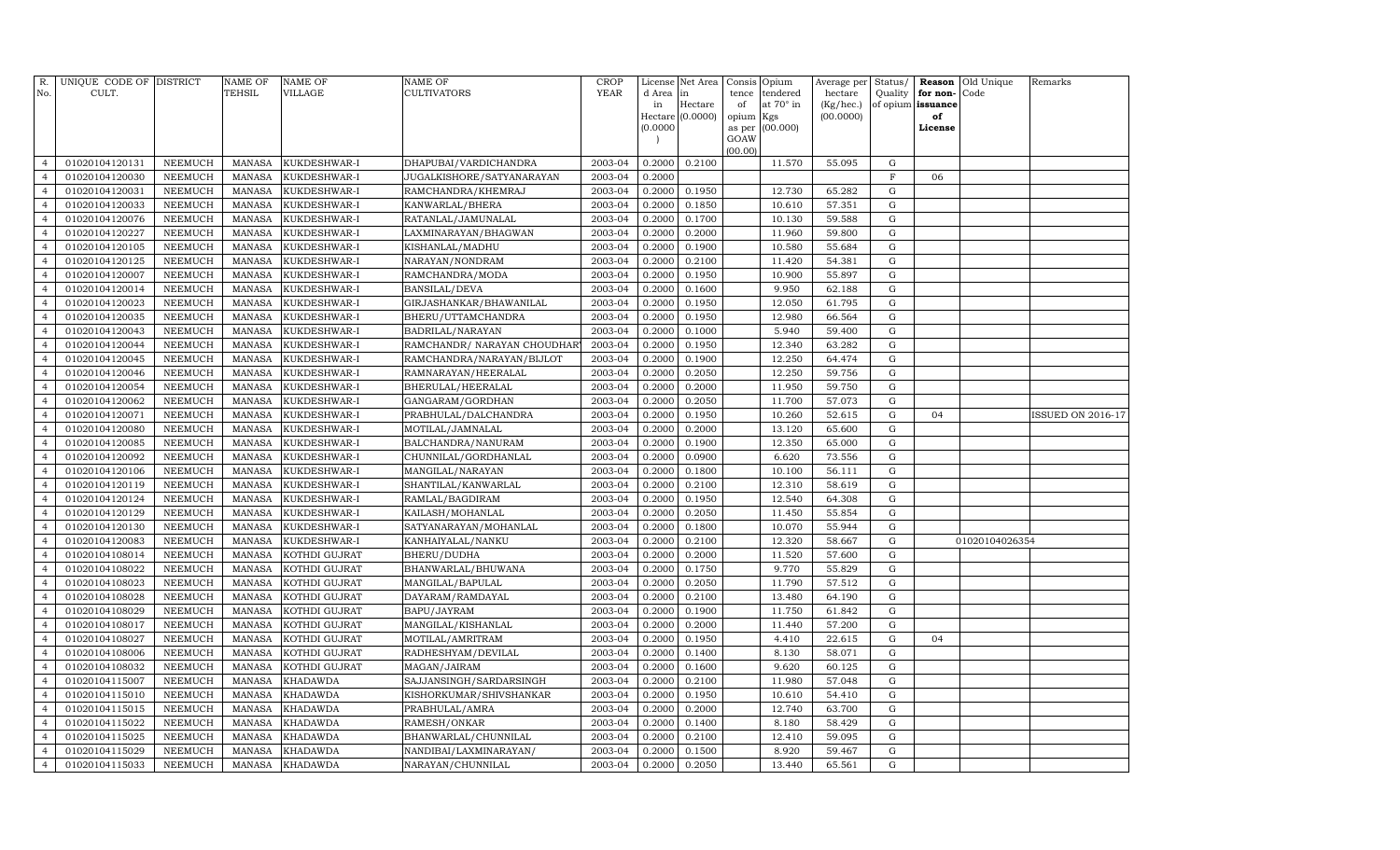| R.<br>No.                        | UNIQUE CODE OF DISTRICT<br>CULT. |                                  | <b>NAME OF</b><br><b>TEHSIL</b> | <b>NAME OF</b><br>VILLAGE | <b>NAME OF</b><br><b>CULTIVATORS</b> | <b>CROP</b><br><b>YEAR</b> | License<br>d Area<br>in<br>(0.0000) | Net Area<br>lin<br>Hectare<br>Hectare (0.0000) | tence<br>of<br>opium Kgs<br>GOAW | Consis Opium<br>tendered<br>at 70° in<br>as per (00.000) | Average per Status/<br>hectare<br>(Kg/hec.)<br>(00.0000) | Quality | for non-Code<br>of opium issuance<br>of<br>License | <b>Reason</b> Old Unique | Remarks                             |  |
|----------------------------------|----------------------------------|----------------------------------|---------------------------------|---------------------------|--------------------------------------|----------------------------|-------------------------------------|------------------------------------------------|----------------------------------|----------------------------------------------------------|----------------------------------------------------------|---------|----------------------------------------------------|--------------------------|-------------------------------------|--|
| 4                                | 01020104115040                   | NEEMUCH                          | <b>MANASA</b>                   | <b>KHADAWDA</b>           | ONKARSINGH/SHIVSINGH                 | 2003-04                    | 0.2000                              | 0.1350                                         | (00.00)                          | 7.430                                                    | 55.037                                                   | G       |                                                    |                          |                                     |  |
| $\overline{4}$                   | 01020104115042                   | NEEMUCH                          | <b>MANASA</b>                   | <b>KHADAWDA</b>           | MANNIBAI/NANURAM                     | 2003-04                    | 0.2000                              | 0.1950                                         |                                  | 11.540                                                   | 59.179                                                   | G       |                                                    |                          |                                     |  |
| $\overline{4}$                   | 01020104115052                   | NEEMUCH                          | <b>MANASA</b>                   | <b>KHADAWDA</b>           | <b>BHERU/KEDAR</b>                   | 2003-04                    | 0.2000                              | 0.1500                                         |                                  | 8.680                                                    | 57.867                                                   | G       |                                                    |                          |                                     |  |
| $\overline{4}$                   | 01020104115056                   | NEEMUCH                          | MANASA                          | KHADAWDA                  | ONKAR/DHURA                          | 2003-04                    | 0.2000                              | 0.1500                                         |                                  | 8.920                                                    | 59.467                                                   | G       |                                                    |                          |                                     |  |
| $\overline{4}$                   | 01020104115058                   | NEEMUCH                          | MANASA                          | <b>KHADAWDA</b>           | RANGLAL/JAGANNATH                    | 2003-04                    | 0.2000                              | 0.0850                                         |                                  | 4.330                                                    | 50.941                                                   | G       | 04                                                 |                          | <b>ISSUED ON 2016-17</b>            |  |
| $\overline{4}$                   | 01020104115059                   | <b>NEEMUCH</b>                   | <b>MANASA</b>                   | <b>KHADAWDA</b>           | SARJUBAI/LALA                        | 2003-04                    | 0.2000                              | 0.2000                                         |                                  | 12.070                                                   | 60.350                                                   | G       |                                                    |                          |                                     |  |
| $\overline{4}$                   | 01020104115070                   | <b>NEEMUCH</b>                   | <b>MANASA</b>                   | <b>KHADAWDA</b>           | MANOHAR SINGH/LAL SINGH              | 2003-04                    | 0.2000                              | 0.1100                                         |                                  | 6.430                                                    | 58.455                                                   | G       |                                                    |                          |                                     |  |
| $\overline{4}$                   | 01020104115027                   | NEEMUCH                          | <b>MANASA</b>                   | <b>KHADAWDA</b>           | RATANLAL/JAISINGH                    | 2003-04                    | 0.2000                              | 0.1600                                         |                                  | 8.640                                                    | 54.000                                                   | G       |                                                    |                          |                                     |  |
| $\overline{4}$                   | 01020104115034                   | NEEMUCH                          | <b>MANASA</b>                   | <b>KHADAWDA</b>           | RUPA/SHYAMA                          | 2003-04                    | 0.2000                              | 0.1700                                         |                                  | 10.160                                                   | 59.765                                                   | G       |                                                    |                          |                                     |  |
| $\overline{4}$                   | 01020104115020                   | NEEMUCH                          | <b>MANASA</b>                   | KHADAWDA                  | NATHU/DEVA                           | 2003-04                    | 0.2000                              | 0.2050                                         |                                  | 11.190                                                   | 54.585                                                   | G       |                                                    |                          |                                     |  |
| $\overline{4}$                   | 01020104115024                   | NEEMUCH                          | <b>MANASA</b>                   | KHADAWDA                  | MOHANBAI/BHANWARSINGH                | 2003-04                    | 0.2000                              | 0.2100                                         |                                  | 12.530                                                   | 59.667                                                   | G       |                                                    |                          |                                     |  |
| $\overline{4}$                   | 01020104115013                   | NEEMUCH                          | <b>MANASA</b>                   | KHADAWDA                  | BHARATSINGH/SAJJANSINGH              | 2003-04                    | 0.2000                              | 0.2100                                         |                                  | 11.670                                                   | 55.571                                                   | G       |                                                    |                          |                                     |  |
| $\overline{4}$                   | 01020104115031                   | NEEMUCH                          | <b>MANASA</b>                   | KHADAWDA                  | KISHORE/KEDAR                        | 2003-04                    | 0.2000                              | 0.1500                                         |                                  | 8.620                                                    | 57.467                                                   | G       |                                                    |                          |                                     |  |
| $\overline{4}$                   | 01020104115074                   | <b>NEEMUCH</b>                   | MANASA                          | <b>KHADAWDA</b>           | DEUBAI/NANALAL                       | 2003-04                    | 0.2000                              | 0.2000                                         |                                  | 13.030                                                   | 65.150                                                   | G       |                                                    |                          | 0102010412027TRANSFER/KUKADESHWAR-I |  |
| $\overline{4}$                   | 01020104146001                   | <b>NEEMUCH</b>                   | <b>MANASA</b>                   | KADI KHURD                | KACHRU/KISHANLAL                     | 2003-04                    | 0.2000                              | 0.2050                                         |                                  | 12.520                                                   | 61.073                                                   | G       |                                                    |                          |                                     |  |
| $\overline{4}$                   | 01020104146002                   | <b>NEEMUCH</b>                   | <b>MANASA</b>                   | KADI KHURD                | BHERULAL/GANGARAM                    | 2003-04                    | 0.2000                              | 0.1800                                         |                                  | 11.360                                                   | 63.111                                                   | G       |                                                    |                          |                                     |  |
| $\overline{4}$                   | 01020104146003                   | NEEMUCH                          | <b>MANASA</b>                   | KADI KHURD                | DEVILAL/UDAIRAM                      | 2003-04                    | 0.2000                              | 0.1900                                         |                                  | 11.880                                                   | 62.526                                                   | G       |                                                    |                          |                                     |  |
| $\overline{4}$                   | 01020104146005                   | NEEMUCH                          | <b>MANASA</b>                   | KADI KHURD                | RAMLAL/HEERA                         | 2003-04                    | 0.2000                              | 0.1950                                         |                                  | 11.850                                                   | 60.769                                                   | G       |                                                    |                          |                                     |  |
| $\overline{4}$                   | 01020104146007                   | NEEMUCH                          | <b>MANASA</b>                   | KADI KHURD                | HARIRAM/NONDRAM                      | 2003-04                    | 0.2000                              | 0.2100                                         |                                  | 13.290                                                   | 63.286                                                   | G       |                                                    |                          |                                     |  |
| $\overline{4}$                   | 01020104146008                   | NEEMUCH                          | <b>MANASA</b>                   | KADI KHURD                | GANGARAM/PARTHA                      | 2003-04                    | 0.2000                              | 0.1850                                         |                                  | 12.230                                                   | 66.108                                                   | G       |                                                    |                          |                                     |  |
| $\overline{4}$                   | 01020104146010                   | NEEMUCH                          | MANASA                          | KADI KHURD                | MEGHRAJ/UDAIRAM                      | 2003-04                    | 0.2000                              | 0.2000                                         |                                  | 12.480                                                   | 62.400                                                   | G       |                                                    |                          |                                     |  |
| $\overline{4}$                   | 01020104146012                   | NEEMUCH                          | MANASA                          | KADI KHURD                | JITRAM/GANGARAM                      | 2003-04                    | 0.2000                              | 0.1850                                         |                                  | 11.270                                                   | 60.919                                                   | G       |                                                    |                          |                                     |  |
| $\overline{4}$                   | 01020104146013                   | <b>NEEMUCH</b>                   | <b>MANASA</b>                   | KADI KHURD                | BHANWARILAL/KACHRU                   | 2003-04                    | 0.2000                              | 0.1950                                         |                                  | 10.860                                                   | 55.692                                                   | G       |                                                    |                          |                                     |  |
| $\overline{4}$                   | 01020104146014                   | NEEMUCH                          | <b>MANASA</b>                   | KADI KHURD                | SITARAM/KISHANLAL                    | 2003-04                    | 0.2000                              | 0.1950                                         |                                  | 12.670                                                   | 64.974                                                   | G       |                                                    |                          |                                     |  |
| $\overline{4}$                   | 01020104146015                   | <b>NEEMUCH</b>                   | <b>MANASA</b>                   | KADI KHURD                | GOPAL/RATANLAL                       | 2003-04                    | 0.2000                              | 0.1900                                         |                                  | 12.600                                                   | 66.316                                                   | G       |                                                    |                          |                                     |  |
| $\overline{4}$                   | 01020104146016                   | NEEMUCH                          | <b>MANASA</b>                   | KADI KHURD                | BHAGIRATH/BAGDU                      | 2003-04                    | 0.2000                              | 0.2000                                         |                                  | 12.420                                                   | 62.100                                                   | G       |                                                    |                          |                                     |  |
| $\overline{4}$                   | 01020104146017                   | NEEMUCH                          | <b>MANASA</b>                   | KADI KHURD                | RAMESH/BAPULAL                       | 2003-04                    | 0.2000                              | 0.1800                                         |                                  | 11.090                                                   | 61.611                                                   | G       |                                                    |                          |                                     |  |
| $\overline{4}$                   | 01020104146018                   | NEEMUCH                          | <b>MANASA</b>                   | KADI KHURD                | PRABHULAL/KANIRAM                    | 2003-04                    | 0.2000                              | 0.1950                                         |                                  | 11.540                                                   | 59.179                                                   | G       |                                                    |                          |                                     |  |
| $\overline{4}$                   | 01020104146019                   | NEEMUCH                          | <b>MANASA</b>                   | KADI KHURD                | PRAKASHGIR/RAMAGIR                   | 2003-04                    | 0.2000                              | 0.2000                                         |                                  | 13.040                                                   | 65.200                                                   | G       |                                                    |                          |                                     |  |
| $\overline{4}$                   | 01020104146020                   | NEEMUCH                          | MANASA                          | KADI KHURD                | BHAGWAN/RAMLAL                       | 2003-04                    | 0.2000                              | 0.1800                                         |                                  | 11.030                                                   | 61.278                                                   | G       |                                                    |                          |                                     |  |
| $\overline{4}$                   | 01020104146021                   | <b>NEEMUCH</b>                   | <b>MANASA</b>                   | KADI KHURD                | CHHAGANLAL/KANIRAM                   | 2003-04                    | 0.2000                              | 0.2000                                         |                                  | 11.640                                                   | 58.200                                                   | G       |                                                    |                          |                                     |  |
| $\overline{4}$                   | 01020104146022                   | <b>NEEMUCH</b>                   | <b>MANASA</b>                   | KADI KHURD                | JAMNALAL/HANSRAJ                     | 2003-04                    | 0.2000                              | 0.1950                                         |                                  | 12.870                                                   | 66.000                                                   | G       |                                                    |                          |                                     |  |
| $\overline{4}$                   | 01020104146023                   | NEEMUCH                          | <b>MANASA</b>                   | KADI KHURD                | NANIBAI/KHEMRAJ                      | 2003-04                    | 0.2000                              | 0.2000                                         |                                  | 12.120                                                   | 60.600                                                   | G       |                                                    |                          |                                     |  |
| $\overline{4}$                   | 01020104146024                   | <b>NEEMUCH</b>                   | <b>MANASA</b>                   | KADI KHURD                | RAMLAL/KALUGIR                       | 2003-04                    | 0.2000                              | 0.2000                                         |                                  | 13.800                                                   | 69.000                                                   | G       |                                                    |                          |                                     |  |
| $\overline{4}$                   | 01020104146025                   | NEEMUCH                          | <b>MANASA</b>                   | KADI KHURD                | RATANLAL/MANNA                       | 2003-04                    | 0.2000                              | 0.1900                                         |                                  | 12.120                                                   | 63.789                                                   | G       |                                                    |                          |                                     |  |
| $\overline{4}$                   | 01020104146026                   | NEEMUCH                          | <b>MANASA</b>                   | KADI KHURD                | NANDA/BHONA                          | 2003-04                    | 0.2000                              | 0.2100                                         |                                  | 12.370                                                   | 58.905                                                   | G       |                                                    |                          |                                     |  |
| $\overline{4}$                   | 01020104146028                   | NEEMUCH                          | <b>MANASA</b>                   | KADI KHURD                | MOTILAL/MEGHRAJ                      | 2003-04                    | 0.2000                              | 0.1950                                         |                                  | 12.480                                                   | 64.000                                                   | G       |                                                    |                          |                                     |  |
| $\overline{4}$                   | 01020104146029                   | NEEMUCH                          | <b>MANASA</b>                   | KADI KHURD                | JAYSINGH/KUNWRA                      | 2003-04<br>2003-04         | 0.2000                              | 0.2000                                         |                                  | 12.990                                                   | 64.950                                                   | G       |                                                    |                          |                                     |  |
| $\overline{4}$<br>$\overline{4}$ | 01020104146030<br>01020104146031 | <b>NEEMUCH</b><br><b>NEEMUCH</b> | MANASA                          | KADI KHURD                | MOTIYABAI/VAKHTAWAR                  | 2003-04                    | 0.2000<br>0.2000                    | 0.1900<br>0.1950                               |                                  | 11.560<br>10.540                                         | 60.842                                                   | G<br>G  |                                                    |                          |                                     |  |
| $\overline{4}$                   | 01020104146033                   | NEEMUCH                          | <b>MANASA</b><br><b>MANASA</b>  | KADI KHURD<br>KADI KHURD  | GHISADAS/MANGUDAS<br>TULSIBAI/MEGHA  | 2003-04                    | 0.2000                              | 0.2000                                         |                                  | 12.520                                                   | 54.051<br>62.600                                         | G       |                                                    |                          |                                     |  |
| $\overline{4}$                   | 01020104146036                   | NEEMUCH                          | <b>MANASA</b>                   | KADI KHURD                | KESARBAI/KISHANLAL                   | 2003-04                    | 0.2000                              | 0.2050                                         |                                  | 12.220                                                   | 59.610                                                   | G       |                                                    |                          |                                     |  |
| $\overline{4}$                   | 01020104146037                   | NEEMUCH                          | <b>MANASA</b>                   | KADI KHURD                | SHYAMLAL/BADRILAL                    | 2003-04                    | 0.2000                              | 0.1850                                         |                                  | 12.140                                                   | 65.622                                                   | G       |                                                    |                          |                                     |  |
| $\overline{4}$                   | 01020104146038                   | NEEMUCH                          |                                 | MANASA KADI KHURD         | DEVILAL/BANSHILAL                    | 2003-04                    | 0.2000                              | 0.2000                                         |                                  | 11.990                                                   | 59.950                                                   | G       |                                                    |                          |                                     |  |
|                                  |                                  |                                  |                                 |                           |                                      |                            |                                     |                                                |                                  |                                                          |                                                          |         |                                                    |                          |                                     |  |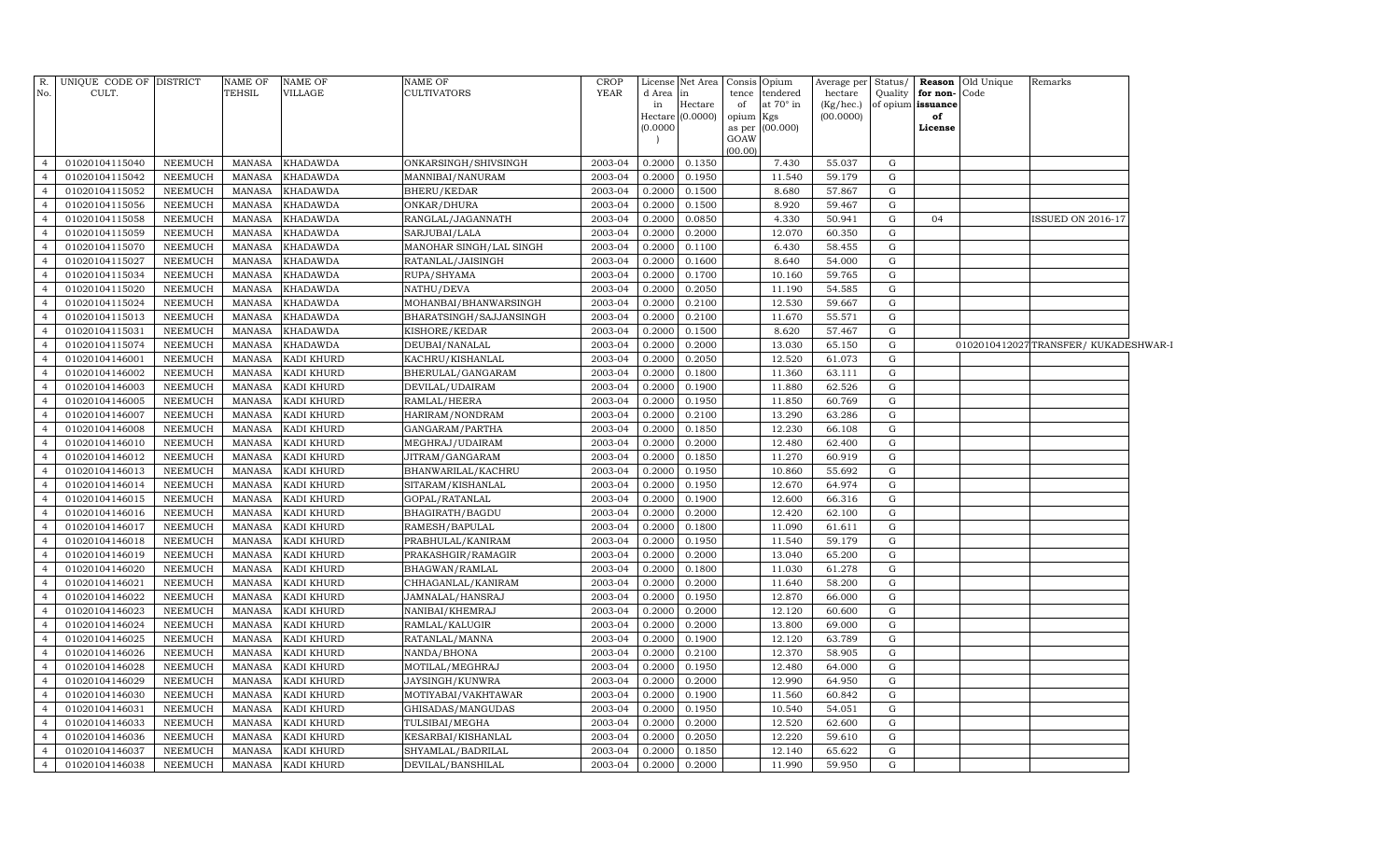| R.<br>No.      | UNIQUE CODE OF DISTRICT<br>CULT. |                 | NAME OF<br>TEHSIL | NAME OF<br>VILLAGE | NAME OF<br>CULTIVATORS  | <b>CROP</b><br><b>YEAR</b> | License<br>d Area   | Net Area<br>in | Consis<br>tence | Opium<br>tendered | Average per<br>hectare | Status/<br>Quality | for non-Code      | <b>Reason</b> Old Unique | Remarks                                |  |
|----------------|----------------------------------|-----------------|-------------------|--------------------|-------------------------|----------------------------|---------------------|----------------|-----------------|-------------------|------------------------|--------------------|-------------------|--------------------------|----------------------------------------|--|
|                |                                  |                 |                   |                    |                         |                            | in                  | Hectare        | of              | at 70° in         | (Kg/hec.)              |                    | of opium issuance |                          |                                        |  |
|                |                                  |                 |                   |                    |                         |                            | Hectare<br>(0.0000) | (0.0000)       | opium           | Kgs<br>(00.000)   | (00.0000)              |                    | of<br>License     |                          |                                        |  |
|                |                                  |                 |                   |                    |                         |                            |                     |                | as per<br>GOAW  |                   |                        |                    |                   |                          |                                        |  |
|                |                                  |                 |                   |                    |                         |                            |                     |                | (00.00)         |                   |                        |                    |                   |                          |                                        |  |
| $\overline{4}$ | 01020104146039                   | NEEMUCH         | <b>MANASA</b>     | KADI KHURD         | MANISHJOSHI/RAMKARAN    | 2003-04                    | 0.2000              | 0.2100         |                 | 12.350            | 58.810                 | G                  |                   |                          | NAME CHANGE/TRANSFER/ HATUNIA          |  |
| $\overline{4}$ | 01020104146011                   | NEEMUCH         | <b>MANASA</b>     | KADI KHURD         | SHYAMUDAS/PRABHUDAS     | 2003-04                    | 0.2000              | 0.1950         |                 | 10.550            | 54.103                 | G                  |                   |                          |                                        |  |
| $\overline{4}$ | 01020104146006                   | NEEMUCH         | <b>MANASA</b>     | KADI KHURD         | MODIRAM/RAMA            | 2003-04                    | 0.2000              | 0.1900         |                 | 12.530            | 65.947                 | ${\rm G}$          |                   |                          |                                        |  |
| $\overline{4}$ | 01020104146041                   | NEEMUCH         | <b>MANASA</b>     | KADI KHURD         | SEETARAM/HEERAJI        | 2003-04                    | 0.2000              | 0.1800         |                 | 10.950            | 60.833                 | G                  |                   | 01020104143035           |                                        |  |
| $\overline{4}$ | 01020104146042                   | NEEMUCH         | <b>MANASA</b>     | KADI KHURD         | HEMRAJ/BHONA            | 2003-04                    | 0.2000              | 0.2050         |                 | 12.330            | 60.146                 | ${\rm G}$          |                   |                          | 0102010616900TRANSFER/BRAHMPURA        |  |
| $\overline{4}$ | 01020104146043                   | NEEMUCH         | <b>MANASA</b>     | KADI KHURD         | KARULAL/VARDA           | 2003-04                    | 0.2000              | 0.2000         |                 | 12.150            | 60.750                 | G                  |                   |                          | 0102010411402 TRANSFER/ HATUNIA        |  |
| $\overline{4}$ | 01020104146044                   | NEEMUCH         | <b>MANASA</b>     | KADI KHURD         | RODA/KISHNA             | 2003-04                    | 0.2000              | 0.1950         |                 | 11.020            | 56.513                 | G                  |                   | 01020104114031           |                                        |  |
| $\overline{4}$ | 01020104146045                   | <b>NEEMUCH</b>  | <b>MANASA</b>     | KADI KHURD         | BHUWANA/SAGIYA          | 2003-04                    | 0.2000              | 0.2100         |                 | 12.270            | 58.429                 | G                  |                   |                          | 0102010414200 TRANSFER/ FOFLIYA        |  |
| $\overline{4}$ | 01020104146046                   | <b>NEEMUCH</b>  | <b>MANASA</b>     | KADI KHURD         | MADAN/KHEMRAJ           | 2003-04                    | 0.2000              | 0.2100         |                 | 12.460            | 59.333                 | G                  |                   |                          | 0102010414802 TRANSFER/ BARLAI         |  |
| $\overline{4}$ | 01020104146047                   | <b>NEEMUCH</b>  | <b>MANASA</b>     | KADI KHURD         | BHERULAL/VARDA          | 2003-04                    | 0.2000              | 0.2050         |                 | 12.490            | 60.927                 | ${\rm G}$          |                   |                          | 0102010411401 TRANSFER/ HATUNIA        |  |
| $\overline{4}$ | 01020104146048                   | ${\tt NEEMUCH}$ | <b>MANASA</b>     | KADI KHURD         | RAJARAM/KISHANLAL       | 2003-04                    | 0.2000              | 0.2000         |                 | 13.030            | 65.150                 | ${\rm G}$          |                   |                          | 0102010411404 TRANSFER/ HATUNIA        |  |
| $\overline{4}$ | 01020104146049                   | NEEMUCH         | <b>MANASA</b>     | KADI KHURD         | SHYAMLAL/NANDLAL        | 2003-04                    | 0.2000              | 0.2000         |                 | 10.280            | 51.400                 | G                  | 04                |                          | 102010412028 ISSUED ON 2016-17         |  |
| $\overline{4}$ | 01020104146050                   | NEEMUCH         | <b>MANASA</b>     | KADI KHURD         | SEETABAI/GANGARAM       | 2003-04                    | 0.2000              | 0.2100         |                 | 12.440            | 59.238                 | ${\rm G}$          |                   |                          | 0102010617103 TRANSFER/ BARODIA BUJURG |  |
| $\overline{4}$ | 01020104146051                   | NEEMUCH         | <b>MANASA</b>     | KADI KHURD         | RAMGIR/ONKARGIR         | 2003-04                    | 0.2000              | 0.2050         |                 | 12.440            | 60.683                 | G                  |                   |                          | 0101010100310TRANSFER/ MALKHERA NMH-I  |  |
| $\overline{4}$ | 01020104146052                   | NEEMUCH         | MANASA            | KADI KHURD         | RAMIBAI/RAMCHANDRA      | 2003-04                    | 0.2000              | 0.2050         |                 | 12.410            | 60.537                 | G                  |                   |                          | 0102010617103TRANSFER/ BARODIA BUJURG  |  |
| $\overline{4}$ | 01020104146053                   | NEEMUCH         | <b>MANASA</b>     | KADI KHURD         | GOPIBAI/RATANDAS        | 2003-04                    | 0.2000              | 0.1950         |                 | 11.980            | 61.436                 | G                  |                   |                          |                                        |  |
| $\overline{4}$ | 01020104146054                   | NEEMUCH         | <b>MANASA</b>     | KADI KHURD         | LAXMAN/SHIVJI           | 2003-04                    | 0.2000              | 0.2100         |                 | 12.950            | 61.667                 | G                  |                   |                          | 0101010100303 TRANSFER/ MALKHERA NMH-I |  |
| $\overline{4}$ | 01020104146055                   | NEEMUCH         | MANASA            | KADI KHURD         | SHIVGIR/MANGUGIR        | 2003-04                    | 0.2000              | 0.2100         |                 | 13.600            | 64.762                 | ${\rm G}$          |                   |                          | 0101010100305TRANSFER/MALKHERA NMH-I   |  |
| $\overline{4}$ | 01020104146056                   | <b>NEEMUCH</b>  | <b>MANASA</b>     | KADI KHURD         | PAWANGIR/ONKARGIR       | 2003-04                    | 0.2000              | 0.1950         |                 | 12.240            | 62.769                 | G                  |                   |                          | 0101010100301 TRANSFER/ MALKHERA NMH-I |  |
| $\overline{4}$ | 01020104141003                   | ${\tt NEEMUCH}$ | <b>MANASA</b>     | <b>HANUMANTIYA</b> | GATTUBAI/MANGILAL       | 2003-04                    | 0.2000              | 0.1950         |                 | 11.390            | 58.410                 | $\mathbf G$        |                   |                          |                                        |  |
| $\overline{4}$ | 01020104141005                   | NEEMUCH         | <b>MANASA</b>     | HANUMANTIYA        | KAMLABAI/BHAGWAN        | 2003-04                    | 0.2000              | 0.2000         |                 | 11.110            | 55.550                 | G                  |                   |                          |                                        |  |
| $\overline{4}$ | 01020104141006                   | NEEMUCH         | <b>MANASA</b>     | <b>HANUMANTIYA</b> | KAMLABAI/BHANWARLAL     | 2003-04                    | 0.2000              | 0.2000         |                 | 11.930            | 59.650                 | G                  |                   |                          |                                        |  |
| $\overline{4}$ | 01020104141008                   | NEEMUCH         | <b>MANASA</b>     | <b>HANUMANTIYA</b> | RADHESHYAM/FATEHCHANDRA | 2003-04                    | 0.2000              | 0.1850         |                 | 12.320            | 66.595                 | ${\rm G}$          |                   |                          |                                        |  |
| $\overline{4}$ | 01020104141009                   | NEEMUCH         | <b>MANASA</b>     | <b>HANUMANTIYA</b> | HIMMATSINGH/PRATAPSINGH | 2003-04                    | 0.2000              | 0.1900         |                 | 10.570            | 55.632                 | G                  |                   |                          |                                        |  |
| $\overline{4}$ | 01020104141011                   | NEEMUCH         | <b>MANASA</b>     | <b>HANUMANTIYA</b> | RAJARAM/MANGILAL        | 2003-04                    | 0.2000              | 0.2000         |                 | 12.240            | 61.200                 | ${\rm G}$          |                   |                          |                                        |  |
| $\overline{4}$ | 01020104141012                   | NEEMUCH         | <b>MANASA</b>     | <b>HANUMANTIYA</b> | RAMESHCHANDRA/KANWARLAL | 2003-04                    | 0.2000              | 0.2000         |                 | 12.940            | 64.700                 | G                  |                   |                          |                                        |  |
| $\overline{4}$ | 01020104141013                   | NEEMUCH         | <b>MANASA</b>     | HANUMANTIYA        | LAXMINARAYAN/CHAMPA     | 2003-04                    | 0.2000              | 0.2000         |                 | 12.380            | 61.900                 | G                  |                   |                          |                                        |  |
| $\overline{4}$ | 01020104141015                   | <b>NEEMUCH</b>  | <b>MANASA</b>     | HANUMANTIYA        | BADRILAL/BHAGWAN        | 2003-04                    | 0.2000              | 0.1400         |                 | 7.990             | 57.071                 | $\mathbf G$        |                   |                          |                                        |  |
| $\overline{4}$ | 01020104141016                   | <b>NEEMUCH</b>  | <b>MANASA</b>     | <b>HANUMANTIYA</b> | MATHURALAL/NARAYAN      | 2003-04                    | 0.2000              | 0.2000         |                 | 13.260            | 66.300                 | G                  |                   |                          |                                        |  |
| $\overline{4}$ | 01020104141018                   | <b>NEEMUCH</b>  | <b>MANASA</b>     | HANUMANTIYA        | PREMNARAYAN/PURALAL     | 2003-04                    | 0.2000              | 0.1950         |                 | 11.990            | 61.487                 | G                  |                   |                          |                                        |  |
| $\overline{4}$ | 01020104141020                   | NEEMUCH         | <b>MANASA</b>     | <b>HANUMANTIYA</b> | GANPAT/DEVILAL          | 2003-04                    | 0.2000              | 0.2000         |                 | 12.200            | 61.000                 | G                  |                   |                          |                                        |  |
| $\overline{4}$ | 01020104141021                   | NEEMUCH         | <b>MANASA</b>     | <b>HANUMANTIYA</b> | MOHANLAL/SHANKARLAL     | 2003-04                    | 0.2000              | 0.1950         |                 | 12.230            | 62.718                 | G                  |                   |                          |                                        |  |
| $\overline{4}$ | 01020104141022                   | NEEMUCH         | <b>MANASA</b>     | <b>HANUMANTIYA</b> | RAMSINGH/RATANLAL       | 2003-04                    | 0.2000              | 0.2050         |                 | 12.450            | 60.732                 | ${\rm G}$          |                   |                          |                                        |  |
| $\overline{4}$ | 01020104141023                   | NEEMUCH         | MANASA            | HANUMANTIYA        | BHANWARLAL/NARAYAN      | 2003-04                    | 0.2000              | 0.1850         |                 | 12.920            | 69.838                 | G                  |                   |                          |                                        |  |
| $\overline{4}$ | 01020104141026                   | NEEMUCH         | <b>MANASA</b>     | <b>HANUMANTIYA</b> | VAJJIBAI/PURALAL        | 2003-04                    | 0.2000              | 0.2000         |                 | 11.530            | 57.650                 | ${\rm G}$          |                   |                          |                                        |  |
| $\overline{4}$ | 01020104141030                   | NEEMUCH         | <b>MANASA</b>     | HANUMANTIYA        | VAJJIBAI/BHERA          | 2003-04                    | 0.2000              | 0.2000         |                 | 11.030            | 55.150                 | G                  |                   |                          |                                        |  |
| $\overline{4}$ | 01020104141031                   | NEEMUCH         | <b>MANASA</b>     | HANUMANTIYA        | RAMESH/NATHU            | 2003-04                    | 0.2000              | 0.2000         |                 | 11.660            | 58.300                 | G                  |                   |                          |                                        |  |
| $\overline{4}$ | 01020104141043                   | <b>NEEMUCH</b>  | <b>MANASA</b>     | HANUMANTIYA        | VARDICHANDRA/BADRILAL   | 2003-04                    | 0.2000              | 0.2050         |                 | 12.040            | 58.732                 | $\mathbf G$        |                   |                          |                                        |  |
| $\overline{4}$ | 01020104141007                   | NEEMUCH         | <b>MANASA</b>     | <b>HANUMANTIYA</b> | NARAYAN/BHONA           | 2003-04                    | 0.2000              | 0.2000         |                 | 12.800            | 64.000                 | G                  |                   |                          |                                        |  |
| $\overline{4}$ | 01020104141045                   | <b>NEEMUCH</b>  | <b>MANASA</b>     | <b>HANUMANTIYA</b> | KAJODIMAL/PARTHA        | 2003-04                    | 0.2000              | 0.2050         |                 | 11.900            | 58.049                 | G                  |                   |                          |                                        |  |
| $\overline{4}$ | 01020104141035                   | NEEMUCH         | <b>MANASA</b>     | <b>HANUMANTIYA</b> | RAMKISHAN/PARTHA        | 2003-04                    | 0.2000              | 0.2000         |                 | 11.060            | 55.300                 | ${\rm G}$          |                   |                          |                                        |  |
| $\overline{4}$ | 01020104141027                   | NEEMUCH         | <b>MANASA</b>     | HANUMANTIYA        | RADHESHYAM/BOTLAL       | 2003-04                    | 0.2000              | 0.2000         |                 | 11.080            | 55.400                 | G                  |                   |                          |                                        |  |
| $\overline{4}$ | 01020104141046                   | NEEMUCH         | <b>MANASA</b>     | HANUMANTIYA        | BAGDIBAI/RAMCHANDRA     | 2003-04                    | 0.2000              | 0.1900         |                 | 12.030            | 63.316                 | G                  |                   | 01020104137022           |                                        |  |
| $\overline{4}$ | 01020104141047                   | NEEMUCH         | MANASA            | <b>HANUMANTIYA</b> | KANHAIYALAL/SHANKARLAL  | 2003-04                    | 0.2000              | 0.1800         |                 | 11.450            | 63.611                 | G                  |                   |                          | 0102010410900 TRANSFER/ UDAKHEDA       |  |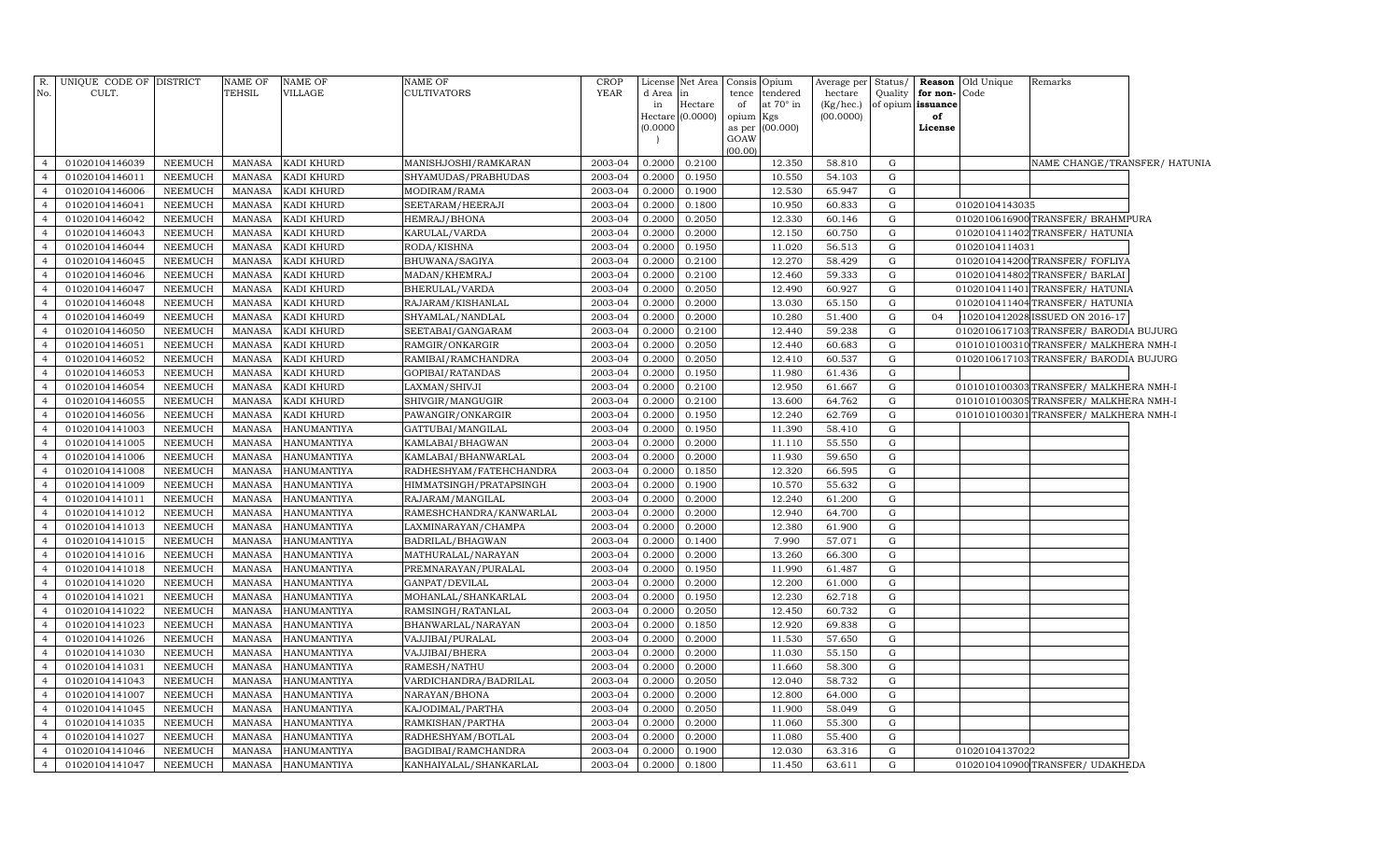| No.                              | R. UNIQUE CODE OF DISTRICT<br>CULT. |                           | <b>NAME OF</b><br><b>TEHSIL</b> | <b>NAME OF</b><br>VILLAGE              | <b>NAME OF</b><br><b>CULTIVATORS</b> | <b>CROP</b><br><b>YEAR</b> | License<br>d Area<br>in<br>(0.0000) | Net Area<br>in<br>Hectare<br>Hectare (0.0000) | tence<br>of<br>opium Kgs<br>GOAW | Consis Opium<br>tendered<br>at 70° in<br>as per (00.000) | Average per Status/<br>hectare<br>(Kg/hec.)<br>(00.0000) |                   | Quality for non-Code<br>of opium issuance<br>of<br>License | <b>Reason</b> Old Unique | Remarks                             |
|----------------------------------|-------------------------------------|---------------------------|---------------------------------|----------------------------------------|--------------------------------------|----------------------------|-------------------------------------|-----------------------------------------------|----------------------------------|----------------------------------------------------------|----------------------------------------------------------|-------------------|------------------------------------------------------------|--------------------------|-------------------------------------|
|                                  | 01020104141048                      |                           |                                 |                                        |                                      | 2003-04                    | 0.2000                              | 0.2050                                        | (00.00)                          | 12.570                                                   |                                                          |                   |                                                            |                          |                                     |
| $\overline{4}$                   |                                     | NEEMUCH                   | MANASA                          | <b>HANUMANTIYA</b>                     | <b>BAGDURAM/KASHIRAM</b>             |                            |                                     |                                               |                                  |                                                          | 61.317                                                   | G                 | 02                                                         |                          | 0102010413702 TRANSFER/LODKIYA      |
| $\overline{4}$<br>$\overline{4}$ | 01020106100002<br>01020106100004    | NEEMUCH<br><b>NEEMUCH</b> | MANASA<br>MANASA                | <b>GANESHPURA</b><br><b>GANESHPURA</b> | MANGILAL/NANURAM<br>JAGANNATH/BHONA  | 2003-04<br>2003-04         | 0.2000<br>0.2000                    | 0.1900<br>0.1950                              |                                  | 1.300<br>11.710                                          | 6.842<br>60.051                                          | $\mathbf{I}$<br>G |                                                            |                          |                                     |
| $\overline{4}$                   | 01020106100005                      | <b>NEEMUCH</b>            | MANASA                          | <b>GANESHPURA</b>                      | BHERULAL/NANDLAL                     | 2003-04                    | 0.2000                              | 0.0900                                        |                                  | 5.750                                                    | 63.889                                                   | G                 |                                                            |                          |                                     |
| $\overline{4}$                   | 01020106100020                      | <b>NEEMUCH</b>            | MANASA                          | <b>GANESHPURA</b>                      | KARULAL/DEVA                         | 2003-04                    | 0.2000                              | 0.1700                                        |                                  | 2.380                                                    | 14.000                                                   | ${\rm G}$         | 04                                                         |                          |                                     |
| $\overline{4}$                   | 01020106100024                      | <b>NEEMUCH</b>            | MANASA                          | <b>GANESHPURA</b>                      | RAMDAYAL/KISHANLAL                   | 2003-04                    | 0.2000                              | 0.1800                                        |                                  | 10.660                                                   | 59.222                                                   | G                 |                                                            |                          |                                     |
| $\overline{4}$                   | 01020106100035                      | <b>NEEMUCH</b>            | MANASA                          | <b>GANESHPURA</b>                      | MOHANLAL/LIMBA                       | 2003-04                    | 0.2000                              | 0.1400                                        |                                  | 7.210                                                    | 51.500                                                   | G                 | 04                                                         |                          |                                     |
| $\overline{4}$                   | 01020106100042                      | <b>NEEMUCH</b>            | MANASA                          | <b>GANESHPURA</b>                      | JAGDISH/GANESH                       | 2003-04                    | 0.2000                              | 0.1900                                        |                                  | 10.280                                                   | 54.105                                                   | G                 |                                                            |                          |                                     |
| $\overline{4}$                   | 01020106100044                      | <b>NEEMUCH</b>            | MANASA                          | <b>GANESHPURA</b>                      | KANHAIYALAL/UDA                      | 2003-04                    | 0.2000                              | 0.2000                                        |                                  | 11.560                                                   | 57.800                                                   | G                 |                                                            |                          |                                     |
| $\overline{4}$                   | 01020106100045                      | <b>NEEMUCH</b>            | MANASA                          | <b>GANESHPURA</b>                      | KACHRULAL/LAXMAN                     | 2003-04                    | 0.2000                              | 0.1600                                        |                                  | 8.520                                                    | 53.250                                                   | G                 | 04                                                         |                          | <b>ISSUED ON 2009-10</b>            |
| $\overline{4}$                   | 01020106100050                      | NEEMUCH                   | MANASA                          | <b>GANESHPURA</b>                      | KANHAIYALAL/RAMAJI                   | 2003-04                    | 0.2000                              | 0.1000                                        |                                  | 5.340                                                    | 53.400                                                   | G                 | 04                                                         |                          | <b>ISSUED ON 2009-10</b>            |
| $\overline{4}$                   | 01020106100059                      | <b>NEEMUCH</b>            | MANASA                          | <b>GANESHPURA</b>                      | BHONIRAM/CHUNNILAL                   | 2003-04                    | 0.2000                              | 0.1750                                        |                                  | 9.650                                                    | 55.143                                                   | G                 |                                                            |                          |                                     |
| $\overline{4}$                   | 01020106100077                      | <b>NEEMUCH</b>            | MANASA                          | <b>GANESHPURA</b>                      | UDIBAI/RAMA                          | 2003-04                    | 0.2000                              | 0.1600                                        |                                  | 9.300                                                    | 58.125                                                   | $\mathbf G$       |                                                            |                          |                                     |
| $\overline{4}$                   | 01020106100078                      | <b>NEEMUCH</b>            | <b>MANASA</b>                   | <b>GANESHPURA</b>                      | HEMARAJ/VARDA                        | 2003-04                    | 0.2000                              | 0.1500                                        |                                  | 8.030                                                    | 53.533                                                   | G                 | 04                                                         |                          | <b>ISSUED ON 2009-10</b>            |
| $\overline{4}$                   | 01020106100081                      | <b>NEEMUCH</b>            | MANASA                          | <b>GANESHPURA</b>                      | OMPRAKASH/AMBARAM                    | 2003-04                    | 0.2000                              | 0.2000                                        |                                  | 12.370                                                   | 61.850                                                   | $\mathbf G$       |                                                            |                          |                                     |
| $\overline{4}$                   | 01020106100082                      | <b>NEEMUCH</b>            | MANASA                          | GANESHPURA                             | GHISA/PURA                           | 2003-04                    | 0.2000                              | 0.1500                                        |                                  | 8.240                                                    | 54.933                                                   | G                 |                                                            |                          |                                     |
| $\overline{4}$                   | 01020106100086                      | <b>NEEMUCH</b>            | MANASA                          | GANESHPURA                             | AMBALAL/BAPULAL                      | 2003-04                    | 0.2000                              | 0.1100                                        |                                  | 6.970                                                    | 63.364                                                   | G                 |                                                            |                          |                                     |
| $\overline{4}$                   | 01020106100087                      | NEEMUCH                   | <b>MANASA</b>                   | GANESHPURA                             | SUKHIBAI/MOHANLAL                    | 2003-04                    | 0.2000                              | 0.1600                                        |                                  | 9.670                                                    | 60.438                                                   | G                 |                                                            |                          |                                     |
| $\overline{4}$                   | 01020106100083                      | <b>NEEMUCH</b>            | <b>MANASA</b>                   | <b>GANESHPURA</b>                      | SHANKAR/LIMBA                        | 2003-04                    | 0.2000                              | 0.1900                                        |                                  | 2.690                                                    | 14.158                                                   | G                 | 04                                                         |                          |                                     |
| $\overline{4}$                   | 01020106100047                      | <b>NEEMUCH</b>            | <b>MANASA</b>                   | GANESHPURA                             | GOPAL/JAGANNATH                      | 2003-04                    | 0.2000                              | 0.1650                                        |                                  | 9.080                                                    | 55.030                                                   | G                 |                                                            |                          |                                     |
| $\overline{4}$                   | 01020106100036                      | <b>NEEMUCH</b>            | <b>MANASA</b>                   | <b>GANESHPURA</b>                      | FULCHANDRA/RATANLAL                  | 2003-04                    | 0.2000                              |                                               |                                  |                                                          |                                                          | $\mathbf F$       |                                                            |                          |                                     |
| $\overline{4}$                   | 01020106100061                      | <b>NEEMUCH</b>            | <b>MANASA</b>                   | <b>GANESHPURA</b>                      | BALARAM/MADHURAM                     | 2003-04                    | 0.2000                              | 0.1500                                        |                                  | 7.390                                                    | 49.267                                                   | G                 | 04                                                         |                          | ISSUED ON 2016-17                   |
| $\overline{4}$                   | 01020106100088                      | <b>NEEMUCH</b>            | <b>MANASA</b>                   | <b>GANESHPURA</b>                      | HUDIBAI/DHURA                        | 2003-04                    | 0.2000                              | 0.2000                                        |                                  | 10.710                                                   | 53.550                                                   | $\mathbf G$       | 04                                                         |                          | 102010417300 ISSUED ON 2009-10      |
| $\overline{4}$                   | 01020104142004                      | <b>NEEMUCH</b>            | <b>MANASA</b>                   | FOFLIYA                                | SUNDARBAI/KHEMRAJ                    | 2003-04                    | 0.2000                              | 0.2000                                        |                                  | 12.260                                                   | 61.300                                                   | $\mathbf G$       |                                                            |                          | NAME CHANGE                         |
| $\overline{4}$                   | 01020104142008                      | <b>NEEMUCH</b>            | <b>MANASA</b>                   | FOFLIYA                                | GOPAL/BHERULAL                       | 2003-04                    | 0.2000                              | 0.2000                                        |                                  | 11.330                                                   | 56.650                                                   | $\mathbf G$       |                                                            |                          |                                     |
| $\overline{4}$                   | 01020104142012                      | <b>NEEMUCH</b>            | <b>MANASA</b>                   | FOFLIYA                                | MOHANLAL/NATHULAL                    | 2003-04                    | 0.2000                              | 0.2100                                        |                                  | 12.420                                                   | 59.143                                                   | G                 |                                                            |                          |                                     |
| $\overline{4}$                   | 01020104142015                      | <b>NEEMUCH</b>            | MANASA                          | FOFLIYA                                | DEVILAL/PANNALAL                     | 2003-04                    | 0.2000                              | 0.2050                                        |                                  | 12.660                                                   | 61.756                                                   | ${\rm G}$         |                                                            |                          |                                     |
| $\overline{4}$                   | 01020104142016                      | <b>NEEMUCH</b>            | <b>MANASA</b>                   | FOFLIYA                                | CHANDMAL/SATYANARAYAN                | 2003-04                    | 0.2000                              | 0.1850                                        |                                  | 11.190                                                   | 60.486                                                   | G                 |                                                            |                          |                                     |
| $\overline{4}$                   | 01020104142017                      | <b>NEEMUCH</b>            | <b>MANASA</b>                   | FOFLIYA                                | KALURAM/JAGANNATH                    | 2003-04                    | 0.2000                              | 0.2050                                        |                                  | 12.190                                                   | 59.463                                                   | G                 |                                                            |                          |                                     |
| $\overline{4}$                   | 01020104142007                      | <b>NEEMUCH</b>            | <b>MANASA</b>                   | <b>FOFLIYA</b>                         | PURALAL/VARDICHAND                   | 2003-04                    | 0.2000                              | 0.2000                                        |                                  | 11.130                                                   | 55.650                                                   | $\mathbf G$       |                                                            |                          |                                     |
| $\overline{4}$                   | 01020104142001                      | <b>NEEMUCH</b>            | <b>MANASA</b>                   | FOFLIYA                                | KANA/MODA                            | 2003-04                    | 0.2000                              | 0.2000                                        |                                  | 12.360                                                   | 61.800                                                   | G                 |                                                            |                          |                                     |
| $\overline{4}$                   | 01020104142024                      | <b>NEEMUCH</b>            | <b>MANASA</b>                   | <b>FOFLIYA</b>                         | SATYANARAYAN/LAXMANJI                | 2003-04                    | 0.2000                              | 0.2000                                        |                                  | 11.300                                                   | 56.500                                                   | G                 |                                                            | 01020104026352           |                                     |
| $\overline{4}$                   | 01020104142025                      | <b>NEEMUCH</b>            | <b>MANASA</b>                   | FOFLIYA                                | KAILASHCHANDRA/MOHANLAL              | 2003-04                    | 0.2000                              | 0.2000                                        |                                  | 10.870                                                   | 54.350                                                   | $\mathbf G$       |                                                            |                          | 0102010412005TRANSFER/KUKADESHWAR-I |
| $\overline{4}$                   | 01020104112005                      | <b>NEEMUCH</b>            | <b>MANASA</b>                   | DEVRI SOMYA                            | KANWARLAL/BHANWARLAL                 | 2003-04                    | 0.2000                              | 0.1000                                        |                                  | 5.950                                                    | 59.500                                                   | G                 |                                                            |                          |                                     |
| $\overline{4}$                   | 01020104112009                      | <b>NEEMUCH</b>            | <b>MANASA</b>                   | <b>DEVRI SOMYA</b>                     | SHANTIBAI/BANSHILAL                  | 2003-04                    | 0.2000                              | 0.2050                                        |                                  | 10.730                                                   | 52.341                                                   | G                 | 04                                                         |                          |                                     |
| $\overline{4}$                   | 01020104112016                      | <b>NEEMUCH</b>            | <b>MANASA</b>                   | <b>DEVRI SOMYA</b>                     | SAMRATHLAL/MANNALAL                  | 2003-04                    | 0.2000                              | 0.1800                                        |                                  | 11.950                                                   | 66.389                                                   | G                 |                                                            |                          |                                     |
| $\overline{4}$                   | 01020104112017                      | <b>NEEMUCH</b>            | MANASA                          | <b>DEVRI SOMYA</b>                     | SAMPATLAL/MANNALAL                   | 2003-04                    | 0.2000                              | 0.1800                                        |                                  | 12.000                                                   | 66.667                                                   | G                 |                                                            |                          |                                     |
| $\overline{4}$                   | 01020104112019                      | <b>NEEMUCH</b>            | MANASA                          | <b>DEVRI SOMYA</b>                     | DHURIBAI/TEJA                        | 2003-04                    | 0.2000                              | 0.2000                                        |                                  | 12.200                                                   | 61.000                                                   | G                 |                                                            |                          |                                     |
| $\overline{4}$                   | 01020104112024                      | <b>NEEMUCH</b>            | <b>MANASA</b>                   | DEVRI SOMYA                            | BHOPALSINGH/BAPUSINGH                | 2003-04                    | 0.2000                              | 0.1950                                        |                                  | 10.480                                                   | 53.744                                                   | G                 | 04                                                         |                          | <b>ISSUED ON 2009-10</b>            |
| $\overline{4}$                   | 01020104112029                      | <b>NEEMUCH</b>            | <b>MANASA</b>                   | DEVRI SOMYA                            | SHOBHAGMAL/SHANKARLAL                | 2003-04                    | 0.2000                              | 0.2050                                        |                                  | 10.890                                                   | 53.122                                                   | G                 | 04                                                         |                          | <b>ISSUED ON 2009-10</b>            |
| $\overline{4}$                   | 01020104112025                      | NEEMUCH                   | <b>MANASA</b>                   | DEVRI SOMYA                            | ANANTKUMAR/SAMPATLAL                 | 2003-04                    | 0.2000                              | 0.1800                                        |                                  | 10.540                                                   | 58.556                                                   | G                 |                                                            |                          |                                     |
| $\overline{4}$                   | 01020104112026                      | <b>NEEMUCH</b>            | <b>MANASA</b>                   | DEVRI SOMYA                            | BASANTKUMAR/SAMPATLAL                | 2003-04                    | 0.2000                              | 0.1850                                        |                                  | 11.350                                                   | 61.351                                                   | G                 |                                                            |                          |                                     |
| $\overline{4}$                   | 01020104112011                      | <b>NEEMUCH</b>            | <b>MANASA</b>                   | <b>DEVRI SOMYA</b>                     | MAHENDRA/SAMRATH                     | 2003-04                    | 0.2000                              | 0.1850                                        |                                  | 12.030                                                   | 65.027                                                   | $\mathbf G$       |                                                            |                          |                                     |
| $\overline{4}$                   | 01020104112030                      | NEEMUCH                   | MANASA                          | <b>DEVRI SOMYA</b>                     | BALCHANDRA/NARAYAN                   | 2003-04                    | 0.2000                              | 0.2050                                        |                                  | 11.290                                                   | 55.073                                                   | G                 |                                                            |                          |                                     |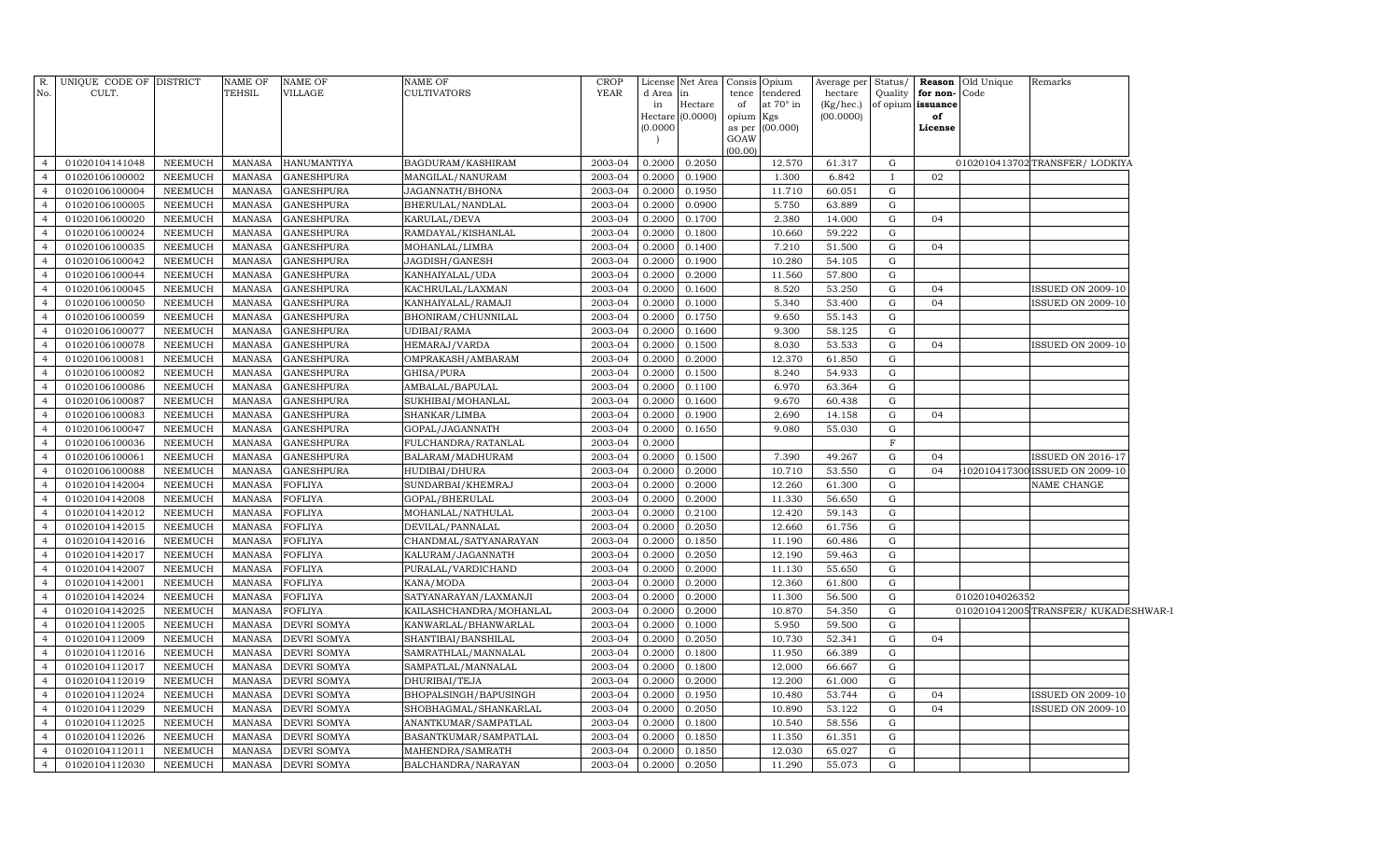| R.                               | UNIQUE CODE OF DISTRICT          |                                  | NAME OF                        | <b>NAME OF</b>                     | <b>NAME OF</b>                           | <b>CROP</b>        | License          | Net Area Consis             |             | Opium                   | Average per            | Status/     |                         | <b>Reason</b> Old Unique         | Remarks                        |                                         |
|----------------------------------|----------------------------------|----------------------------------|--------------------------------|------------------------------------|------------------------------------------|--------------------|------------------|-----------------------------|-------------|-------------------------|------------------------|-------------|-------------------------|----------------------------------|--------------------------------|-----------------------------------------|
| No.                              | CULT.                            |                                  | TEHSIL                         | VILLAGE                            | <b>CULTIVATORS</b>                       | <b>YEAR</b>        | d Area           | in                          | tence       | tendered                | hectare                | Quality     | for non-                | Code                             |                                |                                         |
|                                  |                                  |                                  |                                |                                    |                                          |                    | in               | Hectare<br>Hectare (0.0000) | of<br>opium | at $70^\circ$ in<br>Kgs | (Kg/hec.)<br>(00.0000) |             | of opium issuance<br>of |                                  |                                |                                         |
|                                  |                                  |                                  |                                |                                    |                                          |                    | (0.0000)         |                             | as per      | (00.000)                |                        |             | License                 |                                  |                                |                                         |
|                                  |                                  |                                  |                                |                                    |                                          |                    |                  |                             | GOAW        |                         |                        |             |                         |                                  |                                |                                         |
|                                  |                                  |                                  |                                |                                    |                                          |                    |                  |                             | (00.00)     |                         |                        |             |                         |                                  |                                |                                         |
| $\overline{4}$                   | 01020104112031                   | NEEMUCH                          | MANASA                         | <b>DEVRI SOMYA</b>                 | HARISHSHANKAR/BALCHANDRA                 | 2003-04            | 0.2000           | 0.2100                      |             | 11.440                  | 54.476                 | G           |                         |                                  |                                |                                         |
| $\overline{4}$                   | 01020104112032                   | NEEMUCH                          | MANASA                         | <b>DEVRI SOMYA</b>                 | PANNALAL/JAGNNATH                        | 2003-04            | 0.2000           | 0.1700                      |             | 10.460                  | 61.529                 | G           |                         |                                  |                                |                                         |
| $\overline{4}$                   | 01020104112033                   | NEEMUCH                          | MANASA                         | DEVRI SOMYA                        | SITARAM/RAGHUNATH                        | 2003-04            | 0.2000           | 0.2000                      |             | 11.830                  | 59.150                 | G           |                         |                                  |                                |                                         |
| $\overline{4}$                   | 01020104112001                   | NEEMUCH                          | MANASA                         | DEVRI SOMYA                        | VARDICHAND/UDA                           | 2003-04            | 0.2000           | 0.1950                      |             | 11.530                  | 59.128                 | G           |                         |                                  |                                |                                         |
| $\overline{4}$                   | 01020104112034                   | NEEMUCH                          | MANASA                         | DEVRI SOMYA                        | GHISABAI/NANDA                           | 2003-04            | 0.2000           | 0.2000                      |             | 11.440                  | 57.200                 | G           |                         |                                  | 0102010403803TRANSFER/DANGDI   |                                         |
| $\overline{4}$<br>$\overline{4}$ | 01020104112035<br>01020104112028 | <b>NEEMUCH</b><br><b>NEEMUCH</b> | MANASA<br><b>MANASA</b>        | DEVRI SOMYA<br>DEVRI SOMYA         | ANOKHILAL/HARLAL                         | 2003-04<br>2003-04 | 0.2000<br>0.2000 | 0.2000<br>0.2050            |             | 11.660<br>11.890        | 58.300<br>58.000       | G<br>G      |                         | 01020104010173                   | 0102010403805TRANSFER/DANGDI   |                                         |
| $\overline{4}$                   | 01020104112036                   | <b>NEEMUCH</b>                   | <b>MANASA</b>                  | DEVRI SOMYA                        | KOSHALYABAI/RUPCHANDRA<br>GORDHAN/PYARJI | 2003-04            | 0.2000           | 0.1900                      |             | 11.360                  | 59.789                 | G           |                         |                                  | TRANSFER/ NEVAD NMH-I          |                                         |
| $\overline{4}$                   | 01020104113002                   | NEEMUCH                          | <b>MANASA</b>                  | <b>DANTA</b>                       | BHANWARSINGH/SHERSINGH                   | 2003-04            | 0.2000           | 0.2050                      |             | 13.290                  | 64.829                 | $\mathbf G$ |                         |                                  |                                |                                         |
| $\overline{4}$                   | 01020104113005                   | <b>NEEMUCH</b>                   | <b>MANASA</b>                  | <b>DANTA</b>                       | MANGILAL/NAGGA                           | 2003-04            | 0.2000           | 0.2050                      |             | 10.150                  | 49.512                 | G           | 04                      |                                  | ISSUED ON 2016-17              |                                         |
| $\overline{4}$                   | 01020104113007                   | NEEMUCH                          | <b>MANASA</b>                  | <b>DANTA</b>                       | BHERULAL/NARAYAN                         | 2003-04            | 0.2000           | 0.2050                      |             | 12.320                  | 60.098                 | $\mathbf G$ |                         |                                  |                                |                                         |
| $\overline{4}$                   | 01020104113008                   | NEEMUCH                          | <b>MANASA</b>                  | <b>DANTA</b>                       | BAGDIRAM/NANDA                           | 2003-04            | 0.2000           | 0.1300                      |             | 6.980                   | 53.692                 | G           | 04                      |                                  |                                | TRANSFER / KADI KHURD/ISSUED ON 2009-10 |
| $\overline{4}$                   | 01020104113019                   | NEEMUCH                          | <b>MANASA</b>                  | <b>DANTA</b>                       | HEERALAL/LALA                            | 2003-04            | 0.2000           | 0.2000                      |             | 11.310                  | 56.550                 | $\mathbf G$ |                         |                                  |                                |                                         |
| $\overline{4}$                   | 01020104113022                   | NEEMUCH                          | <b>MANASA</b>                  | <b>DANTA</b>                       | PRABHU/BALCHAND                          | 2003-04            | 0.2000           | 0.1750                      |             | 9.660                   | 55.200                 | G           |                         |                                  |                                |                                         |
| $\overline{4}$                   | 01020104113023                   | NEEMUCH                          | <b>MANASA</b>                  | <b>DANTA</b>                       | KANHAIYALAL/BHONA                        | $2003 - 04$        | 0.2000           | 0.2050                      |             | 11.700                  | 57.073                 | $\mathbf G$ |                         |                                  |                                |                                         |
| $\overline{4}$                   | 01020104113024                   | NEEMUCH                          | <b>MANASA</b>                  | <b>DANTA</b>                       | BALARAM/MEGHA                            | 2003-04            | 0.2000           | 0.2100                      |             | 11.900                  | 56.667                 | G           |                         |                                  |                                |                                         |
| $\overline{4}$                   | 01020104099001                   | NEEMUCH                          | <b>MANASA</b>                  | <b>CHIKLI</b>                      | BHAGATRAM/DHANRAJ                        | 2003-04            | 0.2000           | 0.2000                      |             | 12.380                  | 61.900                 | $\mathbf G$ | 10                      |                                  |                                |                                         |
| $\overline{4}$                   | 01020104099002                   | NEEMUCH                          | <b>MANASA</b>                  | CHIKLI                             | RAMVILAS/BHAGATRAM                       | 2003-04            | 0.2000           | 0.2050                      |             | 11.810                  | 57.610                 | G           | 10                      |                                  |                                |                                         |
| $\overline{4}$                   | 01020104099004                   | NEEMUCH                          | <b>MANASA</b>                  | CHIKLI                             | KALURAM/KANWARLAL                        | 2003-04            | 0.2000           | 0.2100                      |             | 12.620                  | 60.095                 | $\mathbf G$ | 10                      |                                  |                                |                                         |
| $\overline{4}$                   | 01020104099005                   | NEEMUCH                          | <b>MANASA</b>                  | CHIKLI                             | KANCHANBAI/BHARATRAM                     | 2003-04            | 0.2000           | 0.2100                      |             | 12.330                  | 58.714                 | G           | 10                      |                                  |                                |                                         |
| $\overline{4}$                   | 01020104099010                   | NEEMUCH                          | <b>MANASA</b>                  | CHIKLI                             | MUKESH/RADHESHYAM                        | 2003-04            | 0.2000           | 0.2000                      |             | 11.710                  | 58.550                 | G           | 10                      |                                  |                                |                                         |
| $\overline{4}$                   | 01020106127001                   | <b>NEEMUCH</b>                   | <b>MANASA</b>                  | BORKHEDI                           | KACHRU/BHURA                             | 2003-04            | 0.2000           | 0.1550                      |             | 9.230                   | 59.548                 | G           |                         |                                  |                                |                                         |
| $\overline{4}$                   | 01020106127002                   | NEEMUCH                          | <b>MANASA</b>                  | <b>BORKHEDI</b>                    | UDAILAL/BHAGIRATH                        | 2003-04            | 0.2000           | 0.1950                      |             | 11.850                  | 60.769                 | G           |                         |                                  |                                |                                         |
|                                  | 01020106127003                   | NEEMUCH                          | <b>MANASA</b>                  | <b>BORKHEDI</b>                    | MEHTAB/LAXMAN                            | 2003-04            | 0.2000           | 0.1900                      |             | 12.500                  | 65.789                 | G           |                         |                                  |                                |                                         |
| $\overline{4}$                   | 01020106127004                   | NEEMUCH                          | <b>MANASA</b>                  | <b>BORKHEDI</b>                    | SAMANDLAL/GOPAL                          | 2003-04            | 0.2000           | 0.1550                      |             | 8.780                   | 56.645                 | G           |                         |                                  |                                |                                         |
| $\overline{4}$                   | 01020106127005                   | NEEMUCH                          | <b>MANASA</b>                  | <b>BORKHEDI</b>                    | MANSINGH/GAMERSINGH                      | 2003-04            | 0.2000           | 0.1800                      |             | 10.340                  | 57.444                 | G           |                         |                                  |                                |                                         |
| $\overline{4}$                   | 01020106127007                   | NEEMUCH                          | <b>MANASA</b>                  | <b>BORKHEDI</b>                    | JORAWARSINGH/DOULATSINGH                 | 2003-04            | 0.2000           | 0.2000                      |             | 12.630                  | 63.150                 | G           |                         |                                  |                                |                                         |
| $\overline{4}$                   | 01020106127010                   | <b>NEEMUCH</b>                   | <b>MANASA</b>                  | <b>BORKHEDI</b>                    | DEVILAL/MOHANLAL                         | 2003-04            | 0.2000           | 0.1950                      |             | 12.400                  | 63.590                 | G           |                         |                                  |                                |                                         |
| $\overline{4}$                   | 01020106127011                   | NEEMUCH                          | <b>MANASA</b>                  | <b>BORKHEDI</b>                    | PURSHOTTAM/KISHANLAL                     | 2003-04            | 0.2000           | 0.1950                      |             | 12.680                  | 65.026                 | G           |                         |                                  |                                |                                         |
| $\overline{4}$                   | 01020106127016                   | <b>NEEMUCH</b>                   | <b>MANASA</b>                  | <b>BORKHEDI</b>                    | NEMICHAND/PARTHA                         | 2003-04            | 0.2000           | 0.1250                      |             | 8.410                   | 67.280                 | G           |                         |                                  |                                |                                         |
| $\overline{4}$                   | 01020106127017                   | <b>NEEMUCH</b>                   | <b>MANASA</b>                  | <b>BORKHEDI</b>                    | BHANWARLAL/GOPAL                         | 2003-04            | 0.2000           | 0.1900                      |             | 12.260                  | 64.526                 | ${\rm G}$   |                         |                                  |                                |                                         |
|                                  | 01020106127019                   | <b>NEEMUCH</b>                   | <b>MANASA</b>                  | <b>BORKHEDI</b>                    | RADHAKISAN/BAPULAL                       | 2003-04            | 0.2000           | 0.1950                      |             | 11.850                  | 60.769                 | G           |                         |                                  |                                |                                         |
| $\overline{4}$                   | 01020106127020                   | <b>NEEMUCH</b>                   | <b>MANASA</b>                  | <b>BORKHEDI</b>                    | PRAHLAD/KASHIRAM                         | 2003-04            | 0.2000           | 0.1850                      |             | 12.060                  | 65.189                 | G           |                         |                                  |                                |                                         |
| $\overline{4}$                   | 01020106127021                   | <b>NEEMUCH</b>                   | <b>MANASA</b>                  | <b>BORKHEDI</b>                    | SHIVNARAYAN/RADHAKISHAN                  | 2003-04            | 0.2000           | 0.1950                      |             | 12.150                  | 62.308                 | G           |                         |                                  |                                |                                         |
| $\overline{4}$                   | 01020106127022                   | <b>NEEMUCH</b>                   | <b>MANASA</b>                  | <b>BORKHEDI</b>                    | LAXMINARAYAN/BAPULAL                     | 2003-04            | 0.2000           | 0.1950                      |             | 12.900                  | 66.154                 | G           |                         |                                  |                                |                                         |
| $\overline{4}$                   | 01020106127023                   | <b>NEEMUCH</b>                   | <b>MANASA</b>                  | <b>BORKHEDI</b>                    | HARDAYAL/PURALAL                         | 2003-04            | 0.2000           | 0.1900                      |             | 10.940                  | 57.579                 | G           |                         |                                  |                                |                                         |
| $\overline{4}$                   | 01020106127024                   | <b>NEEMUCH</b>                   | <b>MANASA</b>                  | <b>BORKHEDI</b>                    | BAGDIBAI/BHAVANIRAM                      | 2003-04            | 0.2000           | 0.1950                      |             | 13.250                  | 67.949                 | G           |                         |                                  | NAME CHANGE                    |                                         |
| $\overline{4}$                   | 01020106127025                   | <b>NEEMUCH</b>                   | <b>MANASA</b>                  | <b>BORKHEDI</b>                    | BABULAL/GIRDHARI                         | 2003-04            | 0.2000           | 0.2000                      |             | 9.710                   | 48.550                 | G           | 04                      |                                  |                                |                                         |
| $\overline{4}$                   | 01020106127012                   | <b>NEEMUCH</b>                   | <b>MANASA</b>                  | <b>BORKHEDI</b>                    | SARJUBAI/RAMLAL                          | 2003-04            | 0.2000           | 0.2050                      |             | 11.920                  | 58.146                 | G           |                         |                                  |                                |                                         |
| $\overline{4}$<br>$\overline{4}$ | 01020106127026                   | <b>NEEMUCH</b>                   | <b>MANASA</b>                  | <b>BORKHEDI</b>                    | BANSHILAL/BHAGIRATH                      | 2003-04            | 0.2000           | 0.1900                      |             | 11.760                  | 61.895                 | G           |                         | 01020104040016                   |                                |                                         |
| $\overline{4}$                   | 01020106127027                   | <b>NEEMUCH</b>                   | <b>MANASA</b>                  | <b>BORKHEDI</b>                    | MULCHANDRA/PURALAL                       | 2003-04<br>2003-04 | 0.2000<br>0.2000 | 0.2000                      |             | 10.680                  | 53.400                 | G<br>G      | 04                      | 01020104040046                   | 102010404003 ISSUED ON 2009-10 |                                         |
| $\overline{4}$                   | 01020106127028                   | <b>NEEMUCH</b>                   | <b>MANASA</b><br><b>MANASA</b> | <b>BORKHEDI</b><br><b>BORKHEDI</b> | RADHESHYAM/BHAGIRATH                     |                    | 0.2000           | 0.1750                      |             | 11.300                  | 64.571                 | G           |                         |                                  |                                |                                         |
| $\overline{4}$                   | 01020106127029<br>01020106127030 | <b>NEEMUCH</b><br><b>NEEMUCH</b> | MANASA                         | <b>BORKHEDI</b>                    | AMBALAL/PURALAL                          | 2003-04<br>2003-04 | 0.2000           | 0.1850<br>0.1400            |             | 11.540<br>9.780         | 62.378<br>69.857       |             |                         | 01020104040009<br>01020104040036 |                                |                                         |
|                                  |                                  |                                  |                                |                                    | ASHRAM/HAJARILAL                         |                    |                  |                             |             |                         |                        | G           |                         |                                  |                                |                                         |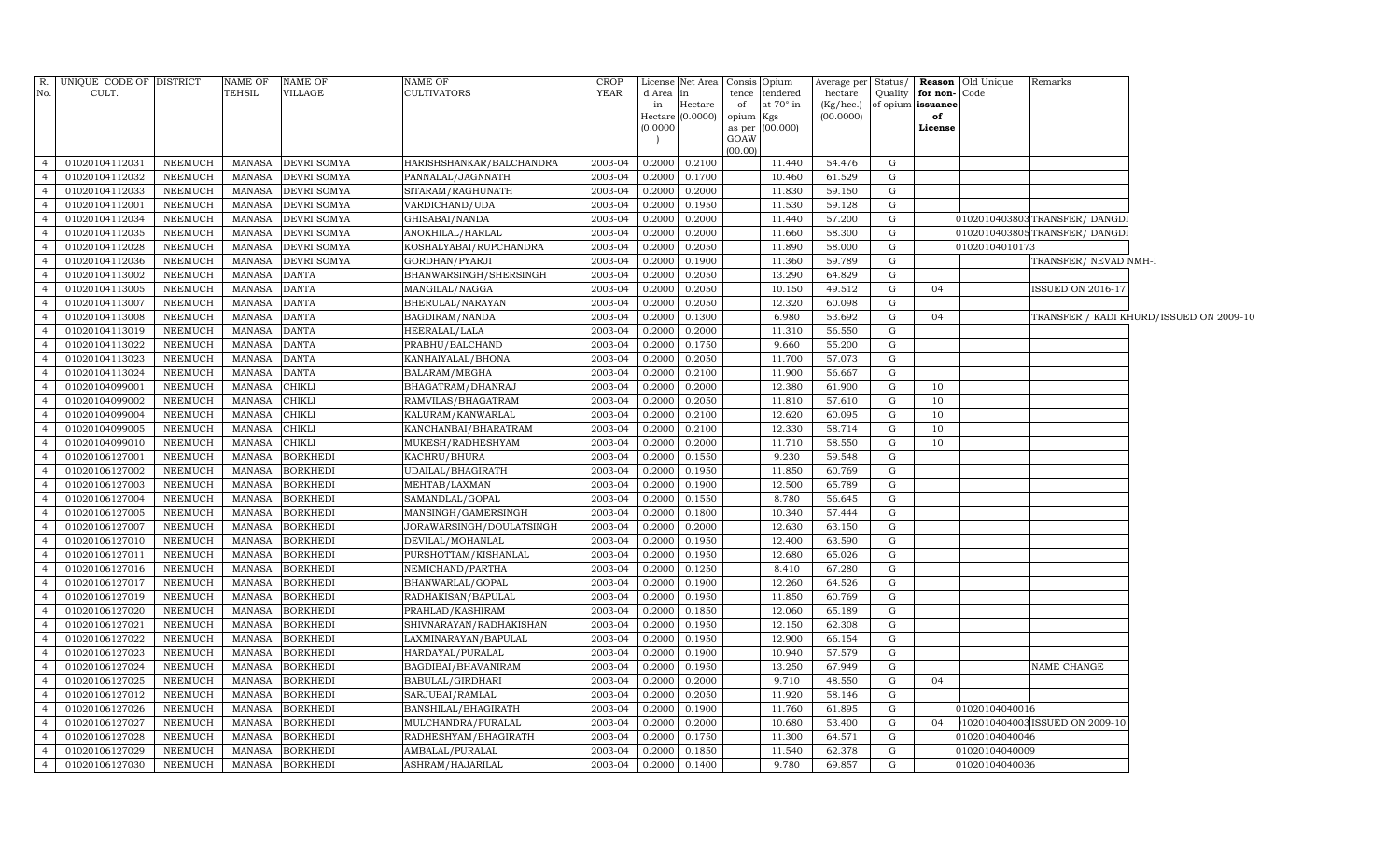| R.<br>No.      | UNIQUE CODE OF DISTRICT<br>CULT. |                | <b>NAME OF</b><br>TEHSIL | <b>NAME OF</b><br>VILLAGE | NAME OF<br>CULTIVATORS    | <b>CROP</b><br><b>YEAR</b> | License      | Net Area         | Consis          | Opium                 | Average per          | Status/                      |          | <b>Reason</b> Old Unique | Remarks                                    |  |
|----------------|----------------------------------|----------------|--------------------------|---------------------------|---------------------------|----------------------------|--------------|------------------|-----------------|-----------------------|----------------------|------------------------------|----------|--------------------------|--------------------------------------------|--|
|                |                                  |                |                          |                           |                           |                            | d Area<br>in | in<br>Hectare    | tence<br>of     | tendered<br>at 70° in | hectare<br>(Kg/hec.) | Quality<br>of opium issuance | for non- | Code                     |                                            |  |
|                |                                  |                |                          |                           |                           |                            |              | Hectare (0.0000) | opium Kgs       |                       | (00.0000)            |                              | of       |                          |                                            |  |
|                |                                  |                |                          |                           |                           |                            | (0.0000)     |                  |                 | as per (00.000)       |                      |                              | License  |                          |                                            |  |
|                |                                  |                |                          |                           |                           |                            |              |                  | GOAW<br>(00.00) |                       |                      |                              |          |                          |                                            |  |
| $\overline{4}$ | 01020106127031                   | NEEMUCH        | MANASA                   | <b>BORKHEDI</b>           | MANOHARSINGH/DEVISINGH    | 2003-04                    | 0.2000       | 0.1950           |                 | 11.090                | 56.872               | G                            |          | 01020106137063           |                                            |  |
| $\overline{4}$ | 01020106127032                   | NEEMUCH        | <b>MANASA</b>            | <b>BORKHEDI</b>           | SWAROOPKUNWAR/KALYANSINGH | 2003-04                    | 0.2000       | 0.1850           |                 | 10.560                | 57.081               | G                            |          |                          | 0102010405113TRANSFER/ PIPLIA RAOJI        |  |
| $\overline{4}$ | 01020104139003                   | NEEMUCH        | MANASA                   | <b>BHATKHEDI KHURD</b>    | GAMERIBAI/RAMLAL          | 2003-04                    | 0.2000       | 0.2000           |                 | 11.710                | 58.550               | G                            |          |                          |                                            |  |
| $\overline{4}$ | 01020104139004                   | NEEMUCH        | <b>MANASA</b>            | <b>BHATKHEDI KHURD</b>    | PRABHULAL/RODILAL         | 2003-04                    | 0.2000       | 0.1550           |                 | 8.450                 | 54.516               | G                            |          |                          |                                            |  |
| $\overline{4}$ | 01020104139005                   | NEEMUCH        | <b>MANASA</b>            | <b>BHATKHEDI KHURD</b>    | KALU/VARDA                | 2003-04                    | 0.2000       | 0.2000           |                 | 12.440                | 62.200               | G                            |          |                          |                                            |  |
| $\overline{4}$ | 01020104139006                   | <b>NEEMUCH</b> | <b>MANASA</b>            | <b>BHATKHEDI KHURD</b>    | AMARSINGH/PRATAPSINGH     | 2003-04                    | 0.2000       | 0.1800           |                 | 10.760                | 59.778               | G                            |          |                          |                                            |  |
| $\overline{4}$ | 01020104139007                   | <b>NEEMUCH</b> | <b>MANASA</b>            | <b>BHATKHEDI KHURD</b>    | RAJENDRASINGH/RUPSINGH    | 2003-04                    | 0.2000       | 0.2000           |                 | 11.370                | 56.850               | G                            |          |                          |                                            |  |
| $\overline{4}$ | 01020104139008                   | NEEMUCH        | <b>MANASA</b>            | <b>BHATKHEDI KHURD</b>    | KARULAL/MANGILAL          | 2003-04                    | 0.2000       | 0.1900           |                 | 11.370                | 59.842               | G                            |          |                          |                                            |  |
| $\overline{4}$ | 01020104139009                   | NEEMUCH        | MANASA                   | <b>BHATKHEDI KHURD</b>    | NAGUSINGH/NARAYANSINGH    | 2003-04                    | 0.2000       | 0.1950           |                 | 12.310                | 63.128               | G                            |          |                          |                                            |  |
| $\overline{4}$ | 01020104139010                   | NEEMUCH        | <b>MANASA</b>            | <b>BHATKHEDI KHURD</b>    | DHANNALAL/KARULAL         | 2003-04                    | 0.2000       | 0.1950           |                 | 12.650                | 64.872               | G                            |          |                          |                                            |  |
| $\overline{4}$ | 01020104139011                   | NEEMUCH        | <b>MANASA</b>            | <b>BHATKHEDI KHURD</b>    | SHAMBHULAL/JAGGAJI        | 2003-04                    | 0.2000       | 0.1950           |                 | 12.210                | 62.615               | G                            |          |                          |                                            |  |
| $\overline{4}$ | 01020104139014                   | NEEMUCH        | <b>MANASA</b>            | <b>BHATKHEDI KHURD</b>    | RAJARAM/BHONA             | 2003-04                    | 0.2000       | 0.2000           |                 | 12.470                | 62.350               | G                            |          |                          |                                            |  |
| $\overline{4}$ | 01020104139015                   | NEEMUCH        | MANASA                   | <b>BHATKHEDI KHURD</b>    | TIKAMSINGH/DUNGARSINGH    | 2003-04                    | 0.2000       | 0.2000           |                 | 13.150                | 65.750               | G                            |          |                          |                                            |  |
| $\overline{4}$ | 01020104139016                   | NEEMUCH        | <b>MANASA</b>            | <b>BHATKHEDI KHURD</b>    | BANESINGH/JHUJARSINGH     | 2003-04                    | 0.2000       | 0.2000           |                 | 12.500                | 62.500               | G                            |          |                          |                                            |  |
| $\overline{4}$ | 01020104139018                   | <b>NEEMUCH</b> | <b>MANASA</b>            | <b>BHATKHEDI KHURD</b>    | KARULAL/NANDA             | 2003-04                    | 0.2000       | 0.1400           |                 | 8.210                 | 58.643               | G                            |          |                          |                                            |  |
| $\overline{4}$ | 01020104139019                   | NEEMUCH        | <b>MANASA</b>            | <b>BHATKHEDI KHURD</b>    | BHARATSINGH/MANGUSINGH    | 2003-04                    | 0.2000       | 0.2000           |                 | 11.660                | 58.300               | G                            |          |                          |                                            |  |
| $\overline{4}$ | 01020104139020                   | NEEMUCH        | <b>MANASA</b>            | <b>BHATKHEDI KHURD</b>    | NANIBAI/SHYAMDAS          | 2003-04                    | 0.2000       | 0.2000           |                 | 12.280                | 61.400               | G                            |          |                          |                                            |  |
| $\overline{4}$ | 01020104139022                   | NEEMUCH        | <b>MANASA</b>            | <b>BHATKHEDI KHURD</b>    | KANCHANBAI/BHAWANWARLAL   | 2003-04                    | 0.2000       | 0.2000           |                 | 12.510                | 62.550               | G                            |          |                          |                                            |  |
| $\overline{4}$ | 01020104139024                   | <b>NEEMUCH</b> | <b>MANASA</b>            | <b>BHATKHEDI KHURD</b>    | BHANWARKUNWAR/BAPUSINGH   | 2003-04                    | 0.2000       | 0.2100           |                 | 12.900                | 61.429               | G                            |          |                          |                                            |  |
| $\overline{4}$ | 01020104139026                   | NEEMUCH        | <b>MANASA</b>            | <b>BHATKHEDI KHURD</b>    | RATANBAI/BHANWARLAL       | 2003-04                    | 0.2000       | 0.1900           |                 | 12.120                | 63.789               | G                            |          |                          | TRANSFER/ KUKADESHWAR-II                   |  |
| $\overline{4}$ | 01020104139021                   | <b>NEEMUCH</b> | <b>MANASA</b>            | <b>BHATKHEDI KHURD</b>    | SURAJMAL/RATANLAL         | 2003-04                    | 0.2000       | 0.2000           |                 | 11.070                | 55.350               | G                            |          |                          |                                            |  |
| $\overline{4}$ | 01020104139034                   | NEEMUCH        | <b>MANASA</b>            | <b>BHATKHEDI KHURD</b>    | NARAYANSINGH/UDAISINGH    | 2003-04                    | 0.2000       | 0.2000           |                 | 12.660                | 63.300               | G                            |          |                          | 0102010404303 TRANSFER/ BHADANA            |  |
| $\overline{4}$ | 01020104139029                   | <b>NEEMUCH</b> | <b>MANASA</b>            | <b>BHATKHEDI KHURD</b>    | CHAMPALAL/BHUWANA         | 2003-04                    | 0.2000       | 0.1950           |                 | 11.680                | 59.897               | G                            |          |                          | 0102010412501 TRANSFER/MAHESHPURIYA        |  |
| $\overline{4}$ | 01020104139035                   | NEEMUCH        | <b>MANASA</b>            | <b>BHATKHEDI KHURD</b>    | BHERUSINGH/KESARISINGH    | 2003-04                    | 0.2000       | 0.2000           |                 | 12.310                | 61.550               | G                            |          |                          | 0102010617100 TRANSFER/ BADODIYA BUJARG    |  |
| $\overline{4}$ | 01020104139036                   | NEEMUCH        | <b>MANASA</b>            | <b>BHATKHEDI KHURD</b>    | DASHRATHSINGH/SHITALSINGH | 2003-04                    | 0.2000       | 0.1900           |                 | 11.580                | 60.947               | G                            |          |                          | 0104020912008TRANSFER/LASUDIA RATHORE M-II |  |
| $\overline{4}$ | 01020104102001                   | <b>NEEMUCH</b> | <b>MANASA</b>            | <b>BHAGAL BUJURG</b>      | TULSIBAI/BHUWANISINGH     | 2003-04                    | 0.2000       | 0.1950           |                 | 11.060                | 56.718               | G                            | 05       |                          |                                            |  |
| $\overline{4}$ | 01020104102002                   | <b>NEEMUCH</b> | <b>MANASA</b>            | <b>BHAGAL BUJURG</b>      | HAJARILAL/MEGHA           | 2003-04                    | 0.2000       | 0.1950           |                 | 11.410                | 58.513               | G                            |          |                          | TRANSFER/KADI KHURD                        |  |
| $\overline{4}$ | 01020104102004                   | NEEMUCH        | <b>MANASA</b>            | <b>BHAGAL BUJURG</b>      | PRABHUDAS/KALYANDAS       | 2003-04                    | 0.2000       | 0.2100           |                 | 11.200                | 53.333               | G                            | 04       |                          |                                            |  |
| $\overline{4}$ | 01020104102005                   | <b>NEEMUCH</b> | <b>MANASA</b>            | <b>BHAGAL BUJURG</b>      | NARAYANSINGH/BHUWANISINGH | 2003-04                    | 0.2000       | 0.2000           |                 | 11.020                | 55.100               | G                            | 05       |                          |                                            |  |
| $\overline{4}$ | 01020104102009                   | <b>NEEMUCH</b> | <b>MANASA</b>            | <b>BHAGAL BUJURG</b>      | HARISINGH/RAMLAL          | 2003-04                    | 0.2000       | 0.1900           |                 | 9.840                 | 51.789               | G                            | 04       |                          |                                            |  |
| $\overline{4}$ | 01020104102010                   | <b>NEEMUCH</b> | <b>MANASA</b>            | <b>BHAGAL BUJURG</b>      | GORA/MEGHA                | 2003-04                    | 0.2000       | 0.2100           |                 | 11.320                | 53.905               | G                            | 04       |                          |                                            |  |
| $\overline{4}$ | 01020104102011                   | <b>NEEMUCH</b> | <b>MANASA</b>            | <b>BHAGAL BUJURG</b>      | HEERALAL/RATANLAL         | 2003-04                    | 0.2000       | 0.2050           |                 | 10.870                | 53.024               | G                            | 04       |                          |                                            |  |
| $\overline{4}$ | 01020104102012                   | NEEMUCH        | <b>MANASA</b>            | <b>BHAGAL BUJURG</b>      | CHAMPA/GULAB              | 2003-04                    | 0.2000       | 0.1950           |                 | 10.410                | 53.385               | G                            | 04       |                          |                                            |  |
| $\overline{4}$ | 01020104102003                   | <b>NEEMUCH</b> | <b>MANASA</b>            | <b>BHAGAL BUJURG</b>      | KARULAL/BHANWARLAL        | 2003-04                    | 0.2000       | 0.1700           |                 | 9.140                 | 53.765               | G                            | 04       |                          |                                            |  |
| $\overline{4}$ | 01020104102014                   | <b>NEEMUCH</b> | <b>MANASA</b>            | <b>BHAGAL BUJURG</b>      | PARBHULAL/MANGILAL        | 2003-04                    | 0.2000       | 0.2100           |                 | 9.940                 | 47.333               | G                            | 04       |                          | OLD CULT. BEFORE 1998-99                   |  |
| $\overline{4}$ | 01020104135001                   | <b>NEEMUCH</b> | <b>MANASA</b>            | <b>BHADWA</b>             | AMRITRAM / RATANLAL       | 2003-04                    | 0.2000       | 0.1950           |                 | 10.580                | 54.256               | G                            |          |                          |                                            |  |
| $\overline{4}$ | 01020104135003                   | <b>NEEMUCH</b> | <b>MANASA</b>            | <b>BHADWA</b>             | BHULIBAI/SEWARAM          | 2003-04                    | 0.2000       | 0.1600           |                 | 10.400                | 65.000               | G                            |          |                          |                                            |  |
| $\overline{4}$ | 01020104135005                   | <b>NEEMUCH</b> | <b>MANASA</b>            | <b>BHADWA</b>             | KALU/HAMERA               | 2003-04                    | 0.2000       | 0.1950           |                 | 11.380                | 58.359               | G                            |          |                          |                                            |  |
| $\overline{4}$ | 01020104135007                   | <b>NEEMUCH</b> | <b>MANASA</b>            | <b>BHADWA</b>             | BHURANATH/PYARANATH       | 2003-04                    | 0.2000       | 0.1750           |                 | 10.980                | 62.743               | G                            |          |                          |                                            |  |
| $\overline{4}$ | 01020104135009                   | <b>NEEMUCH</b> | <b>MANASA</b>            | <b>BHADWA</b>             | KANWARIBAI/MOTILAL        | 2003-04                    | 0.2000       | 0.1950           |                 | 11.150                | 57.179               | G                            |          |                          |                                            |  |
| $\overline{4}$ | 01020104135011                   | <b>NEEMUCH</b> | <b>MANASA</b>            | <b>BHADWA</b>             | GOPAL/NANDA               | 2003-04                    | 0.2000       | 0.1950           |                 | 11.350                | 58.205               | G                            |          |                          |                                            |  |
| $\overline{4}$ | 01020104135014                   | <b>NEEMUCH</b> | <b>MANASA</b>            | <b>BHADWA</b>             | TULSIBAI/BHAGWAN          | 2003-04                    | 0.2000       | 0.1900           |                 | 12.260                | 64.526               | G<br>$\mathbf{G}$            |          |                          |                                            |  |
| $\overline{4}$ | 01020104135017                   | <b>NEEMUCH</b> | <b>MANASA</b>            | <b>BHADWA</b>             | MANGILAL/PRABHULAL        | 2003-04                    | 0.2000       | 0.1850           |                 | 11.360                | 61.405               | $\mathbf{G}$                 |          |                          |                                            |  |
| 4              | 01020104135018                   | NEEMUCH        | MANASA                   | <b>BHADWA</b>             | RATANIBAI/KANIRAM         | 2003-04                    | 0.2000       | 0.2000           |                 | 11.780                | 58.900               |                              |          |                          |                                            |  |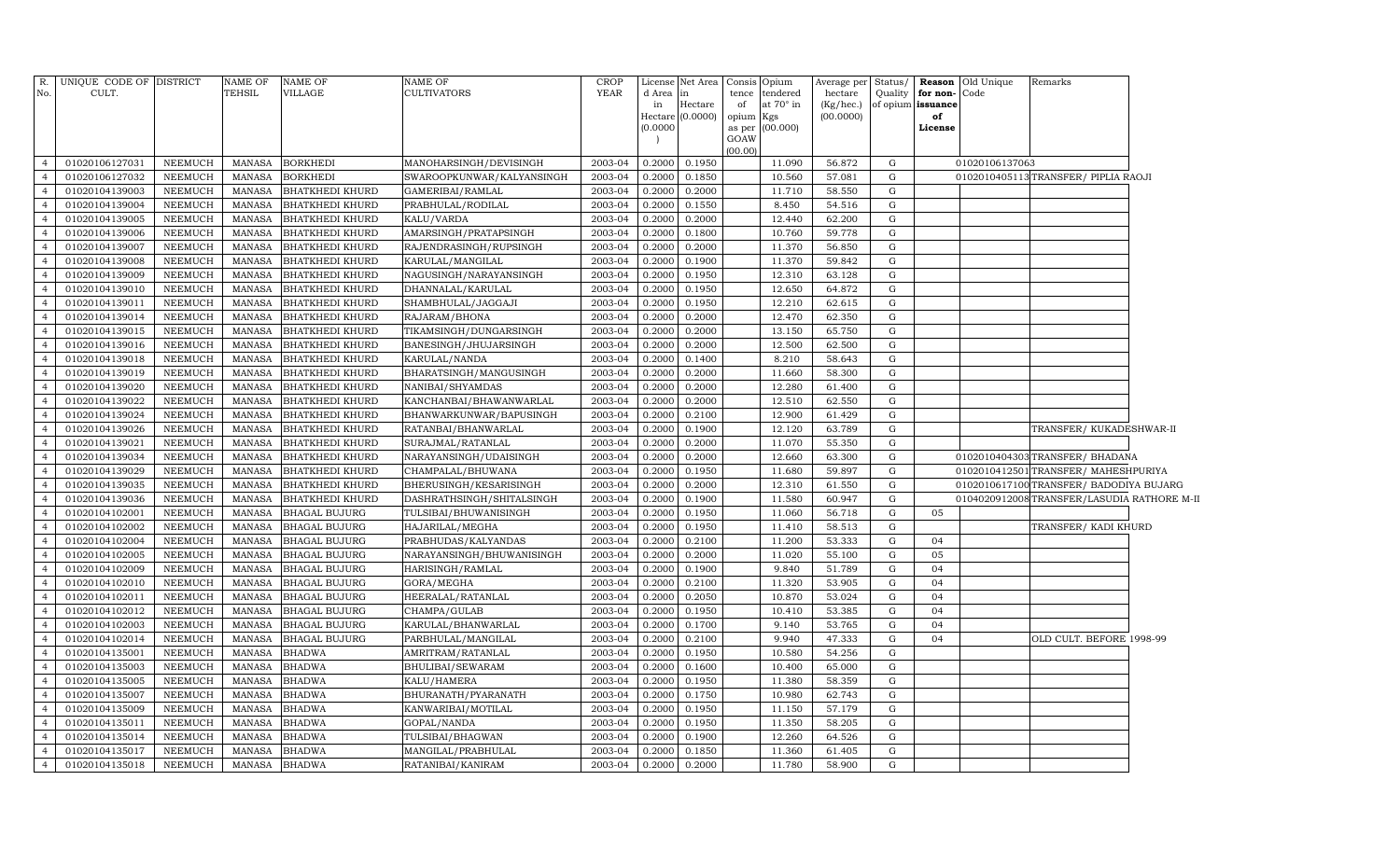| $R$ .          | UNIQUE CODE OF DISTRICT |                | NAME OF       | NAME OF          | NAME OF                 | <b>CROP</b> |          | License Net Area   | Consis         | Opium            | Average per | Status/     |                   | <b>Reason</b> Old Unique | Remarks                                       |                                                     |
|----------------|-------------------------|----------------|---------------|------------------|-------------------------|-------------|----------|--------------------|----------------|------------------|-------------|-------------|-------------------|--------------------------|-----------------------------------------------|-----------------------------------------------------|
| No.            | CULT.                   |                | TEHSIL        | VILLAGE          | CULTIVATORS             | <b>YEAR</b> | d Area   | in                 | tence          | tendered         | hectare     | Quality     | for non-          | Code                     |                                               |                                                     |
|                |                         |                |               |                  |                         |             | in       | Hectare            | of             | at $70^\circ$ in | (Kg/hec.)   |             | of opium issuance |                          |                                               |                                                     |
|                |                         |                |               |                  |                         |             |          | Hectare $(0.0000)$ | opium<br>Kgs   |                  | (00.0000)   |             | of                |                          |                                               |                                                     |
|                |                         |                |               |                  |                         |             | (0.0000) |                    | as per<br>GOAW | (00.000)         |             |             | License           |                          |                                               |                                                     |
|                |                         |                |               |                  |                         |             |          |                    | (00.00)        |                  |             |             |                   |                          |                                               |                                                     |
| $\overline{4}$ | 01020104135019          | NEEMUCH        | <b>MANASA</b> | <b>BHADWA</b>    | SATYANARAYAN/MANGILAL   | 2003-04     | 0.2000   | 0.2050             |                | 11.870           | 57.902      | $\mathbf G$ |                   |                          |                                               |                                                     |
| $\overline{4}$ | 01020104135020          | NEEMUCH        | <b>MANASA</b> | <b>BHADWA</b>    | GOPAL/PRITHVIRAJ        | 2003-04     | 0.2000   | 0.2000             |                | 12.140           | 60.700      | G           |                   |                          |                                               |                                                     |
| $\overline{4}$ | 01020104135023          | <b>NEEMUCH</b> | MANASA        | <b>BHADWA</b>    | BHAGATRAM/SHAVRAM       | 2003-04     | 0.2000   | 0.1950             |                | 9.930            | 50.923      | G           | 04                |                          | ISSUED ON 2016-17                             |                                                     |
| $\overline{4}$ | 01020104135025          | NEEMUCH        | <b>MANASA</b> | <b>BHADWA</b>    | RAMNARAYAN/MANGILAL     | 2003-04     | 0.2000   | 0.1800             |                | 11.170           | 62.056      | G           |                   |                          |                                               |                                                     |
| $\overline{4}$ | 01020104135027          | NEEMUCH        | <b>MANASA</b> | <b>BHADWA</b>    | BHARATSINGH/RAMSINGH    | 2003-04     | 0.2000   | 0.2000             |                | 11.320           | 56.600      | G           |                   |                          |                                               |                                                     |
| $\overline{4}$ | 01020104135029          | <b>NEEMUCH</b> | <b>MANASA</b> | <b>BHADWA</b>    | BANSHILAL/BHANWARLAL    | 2003-04     | 0.2000   | 0.2000             |                | 12.150           | 60.750      | G           |                   |                          |                                               |                                                     |
| $\overline{4}$ | 01020104135030          | NEEMUCH        | <b>MANASA</b> | <b>BHADWA</b>    | RAMCHANDRA/RATAN        | 2003-04     | 0.2000   | 0.1900             |                | 11.600           | 61.053      | G           |                   |                          |                                               |                                                     |
| $\overline{4}$ | 01020104135035          | NEEMUCH        | <b>MANASA</b> | <b>BHADWA</b>    | KAILASHNATH/SEVANATH    | 2003-04     | 0.2000   | 0.2000             |                | 12.330           | 61.650      | G           |                   |                          |                                               |                                                     |
| $\overline{4}$ | 01020104135036          | NEEMUCH        | <b>MANASA</b> | <b>BHADWA</b>    | RATANLAL/KASHIRAM       | 2003-04     | 0.2000   | 0.1950             |                | 11.990           | 61.487      | G           |                   |                          |                                               |                                                     |
| $\overline{4}$ | 01020104135037          | NEEMUCH        | <b>MANASA</b> | <b>BHADWA</b>    | JETRAM/BHUWANA          | 2003-04     | 0.2000   | 0.2000             |                | 11.750           | 58.750      | G           |                   |                          |                                               |                                                     |
| $\overline{4}$ | 01020104135038          | NEEMUCH        | <b>MANASA</b> | <b>BHADWA</b>    | DASHRATH/NANALAL        | 2003-04     | 0.2000   | 0.1900             |                | 12.290           | 64.684      | G           |                   |                          |                                               |                                                     |
| $\overline{4}$ | 01020104135040          | NEEMUCH        | <b>MANASA</b> | <b>BHADWA</b>    | NATHULAL/RAJARAM        | 2003-04     | 0.2000   | 0.2000             |                | 11.220           | 56.100      | G           |                   |                          |                                               |                                                     |
| $\overline{4}$ | 01020104135043          | NEEMUCH        | <b>MANASA</b> | <b>BHADWA</b>    | NARENDRA/RAMNATH        | 2003-04     | 0.2000   | 0.1800             |                | 10.330           | 57.389      | G           |                   |                          |                                               |                                                     |
| $\overline{4}$ | 01020104135044          | NEEMUCH        | MANASA        | <b>BHADWA</b>    | NATHULAL/BHANWARLAL     | 2003-04     | 0.2000   | 0.2000             |                | 11.680           | 58.400      | G           |                   |                          |                                               |                                                     |
| $\overline{4}$ | 01020104135045          | NEEMUCH        | <b>MANASA</b> | <b>BHADWA</b>    | RAMESHWARLAL/JETRAM     | 2003-04     | 0.2000   | 0.1900             |                | 10.890           | 57.316      | G           |                   |                          | TRANSFER/ BHARAMPURA                          |                                                     |
| $\overline{4}$ | 01020104135008          | NEEMUCH        | <b>MANASA</b> | <b>BHADWA</b>    | KACHRUNATH/SEVANATH     | 2003-04     | 0.2000   | 0.1900             |                | 10.870           | 57.211      | G           |                   |                          |                                               |                                                     |
| $\overline{4}$ | 01020104135022          | NEEMUCH        | MANASA        | <b>BHADWA</b>    | PRABHU/BHURANATH        | 2003-04     | 0.2000   | 0.1750             |                | 10.430           | 59.600      | G           |                   |                          |                                               |                                                     |
| $\overline{4}$ | 01020104135050          | NEEMUCH        | MANASA        | <b>BHADWA</b>    | SUKHLAL/NONDRAM         | 2003-04     | 0.2000   | 0.1900             |                | 11.910           | 62.684      | G           |                   |                          | 0104020901502 TRANSFER/ KHERKHEDA MANDSAUR-II |                                                     |
| $\overline{4}$ | 01020104135051          | NEEMUCH        | <b>MANASA</b> | <b>BHADWA</b>    | RAMLAL/BHUWANA          | 2003-04     | 0.2000   | 0.2000             |                | 11.530           | 57.650      | $\mathbf G$ |                   |                          | 0104020901506 TRANSFER/KHERKHEDA MANDSAUR-II  |                                                     |
| $\overline{4}$ | 01020104135052          | NEEMUCH        | <b>MANASA</b> | <b>BHADWA</b>    | DEVILAL/RAMLAL          | 2003-04     | 0.2000   | 0.2000             |                | 11.800           | 59.000      | G           |                   |                          | 0104020901502 TRANSFER/ KHERKHEDA MANDSAUR-II |                                                     |
| $\overline{4}$ | 01020104136001          | NEEMUCH        | <b>MANASA</b> | <b>BATTISADI</b> | <b>JENA/KISHNA</b>      | 2003-04     | 0.2000   | 0.2000             |                | 13.380           | 66.900      | G           |                   |                          |                                               |                                                     |
| $\overline{4}$ | 01020104136002          | NEEMUCH        | <b>MANASA</b> | <b>BATTISADI</b> | HARIDWARBAI/BHAWARLAL   | 2003-04     | 0.2000   | 0.1950             |                | 12.360           | 63.385      | G           |                   |                          |                                               |                                                     |
| $\overline{4}$ | 01020104136005          | NEEMUCH        | <b>MANASA</b> | <b>BATTISADI</b> | CHAMPA/KISHNA           | 2003-04     | 0.2000   | 0.0850             |                | 5.620            | 66.118      | G           |                   |                          |                                               |                                                     |
| $\overline{4}$ | 01020104136007          | NEEMUCH        | <b>MANASA</b> | <b>BATTISADI</b> | BANSHILAL/RAMLAL        | 2003-04     | 0.2000   | 0.0850             |                | 6.270            | 73.765      | G           |                   |                          |                                               |                                                     |
| $\overline{4}$ | 01020104136009          | NEEMUCH        | <b>MANASA</b> | <b>BATTISADI</b> | NANURAM/HEERALAL        | 2003-04     | 0.2000   | 0.1800             |                | 10.510           | 58.389      | G           |                   |                          |                                               |                                                     |
| $\overline{4}$ | 01020104136011          | NEEMUCH        | <b>MANASA</b> | <b>BATTISADI</b> | UDAIRAM/BHANWARLAL      | 2003-04     | 0.2000   | 0.1800             |                | 11.540           | 64.111      | G           |                   |                          |                                               |                                                     |
| $\overline{4}$ | 01020104136012          | NEEMUCH        | <b>MANASA</b> | <b>BATTISADI</b> | SURAJBAI/MOHANLAL       | 2003-04     | 0.2000   | 0.1250             |                | 8.010            | 64.080      | G           |                   |                          |                                               |                                                     |
| $\overline{4}$ | 01020104136014          | NEEMUCH        | <b>MANASA</b> | <b>BATTISADI</b> | BAPULAL/JENALAL         | 2003-04     | 0.2000   | 0.0750             |                | 4.310            | 57.467      | G           |                   |                          |                                               |                                                     |
| $\overline{4}$ | 01020104136015          | NEEMUCH        | <b>MANASA</b> | <b>BATTISADI</b> | KANKUBAI/PURALA         | 2003-04     | 0.2000   | 0.1250             |                | 7.770            | 62.160      | G           |                   |                          |                                               |                                                     |
| $\overline{4}$ | 01020104136016          | NEEMUCH        | MANASA        | <b>BATTISADI</b> | MOHANLAL/BABU           | 2003-04     | 0.2000   | 0.2050             |                | 13.840           | 67.512      | G           |                   |                          |                                               |                                                     |
| $\overline{4}$ | 01020104136018          | NEEMUCH        | MANASA        | <b>BATTISADI</b> | PRABHULAL/NANDA         | 2003-04     | 0.2000   | 0.1750             |                | 10.920           | 62.400      | G           |                   |                          |                                               |                                                     |
| $\overline{4}$ | 01020104136019          | NEEMUCH        | MANASA        | <b>BATTISADI</b> | HANSRAJ/KALU            | 2003-04     | 0.2000   | 0.2000             |                | 11.700           | 58.500      | G           |                   |                          |                                               |                                                     |
| $\overline{4}$ | 01020104136021          | <b>NEEMUCH</b> | MANASA        | <b>BATTISADI</b> | RADHESHYAM/KHYALIRAM    | 2003-04     | 0.2000   | 0.1900             |                | 11.690           | 61.526      | G           |                   |                          |                                               |                                                     |
| $\overline{4}$ | 01020104136027          | NEEMUCH        | MANASA        | <b>BATTISADI</b> | BHANWARLAL/SHAMBHUSINGH | 2003-04     | 0.2000   | 0.2050             |                | 12.540           | 61.171      | G           |                   |                          |                                               |                                                     |
| $\overline{4}$ | 01020104136006          | NEEMUCH        | <b>MANASA</b> | <b>BATTISADI</b> | RATANLAL/HARIRAM        | 2003-04     | 0.2000   | 0.1900             |                | 11.690           | 61.526      | G           |                   |                          |                                               |                                                     |
| $\overline{4}$ | 01020104136017          | NEEMUCH        | MANASA        | <b>BATTISADI</b> | MOTILAL/MOHAN           | 2003-04     | 0.2000   | 0.1950             |                | 10.980           | 56.308      | G           |                   |                          |                                               |                                                     |
| $\overline{4}$ | 01020104136020          | NEEMUCH        | <b>MANASA</b> | <b>BATTISADI</b> | NARMDABAI/GANGARAM      | 2003-04     | 0.2000   | 0.1050             |                | 6.920            | 65.905      | G           |                   |                          |                                               |                                                     |
| $\overline{4}$ | 01020104136029          | NEEMUCH        | <b>MANASA</b> | <b>BATTISADI</b> | MOTILAL/RATAN           | 2003-04     | 0.2000   | 0.1400             |                | 8.750            | 62.500      | G           |                   |                          | 0102010412300 TRANSFER/ MANIYAKHEDI           |                                                     |
| $\overline{4}$ | 01020104136030          | NEEMUCH        | <b>MANASA</b> | <b>BATTISADI</b> | DHANIBAI/NANDLAL        | 2003-04     | 0.2000   | 0.1750             |                | 10.360           | 59.200      | G           |                   |                          |                                               | 0102010413903 NAME CHANGE/TRANSFER/ BHATKHEDI KHURD |
| $\overline{4}$ | 01020104136031          | NEEMUCH        | <b>MANASA</b> | <b>BATTISADI</b> | KALUSINGH/RAMSINGH      | 2003-04     | 0.2000   | 0.1900             |                | 12.070           | 63.526      | G           |                   |                          | 0101010212217TRANSFER/ BANGRED NMH-I          |                                                     |
| $\overline{4}$ | 01020104138002          | NEEMUCH        | <b>MANASA</b> | <b>BATTISADA</b> | SOHANBAI/BHAGATRAM      | 2003-04     | 0.2000   | 0.1700             |                | 10.690           | 62.882      | G           |                   |                          |                                               |                                                     |
| $\overline{4}$ | 01020104138012          | NEEMUCH        | <b>MANASA</b> | <b>BATTISADA</b> | KANHAIYALAL/BHANWARLAL  | 2003-04     | 0.2000   | 0.1950             |                | 11.380           | 58.359      | G           |                   |                          |                                               |                                                     |
| $\overline{4}$ | 01020104138015          | NEEMUCH        | <b>MANASA</b> | <b>BATTISADA</b> | BHERULAL/GOPAL          | 2003-04     | 0.2000   | 0.1800             |                | 13.630           | 75.722      | G           |                   |                          |                                               |                                                     |
| 4              | 01020104138016          | NEEMUCH        |               | MANASA BATTISADA | BHANWARLAL/KALU         | 2003-04     | 0.2000   | 0.2000             |                | 12.400           | 62.000      | G           |                   |                          |                                               |                                                     |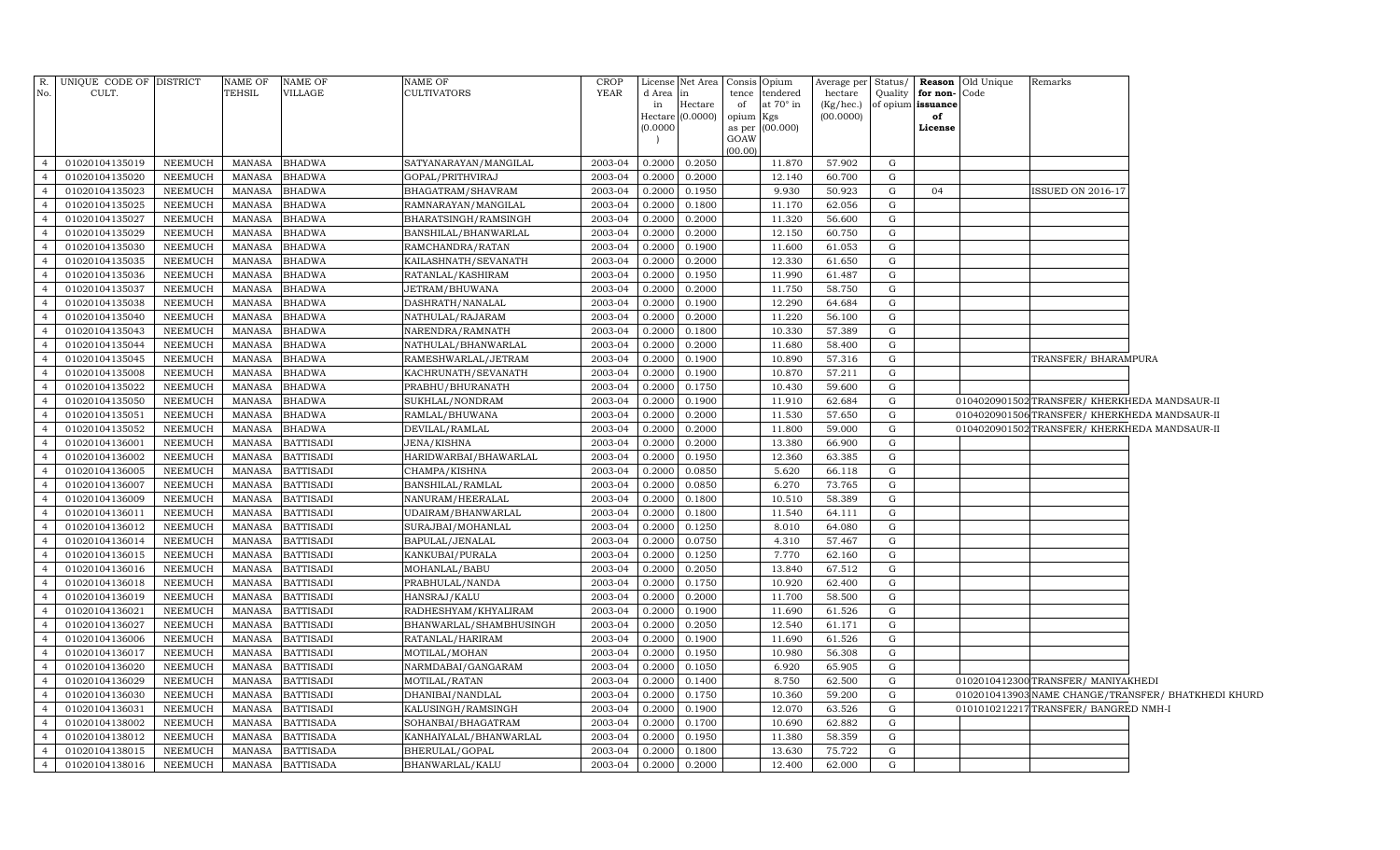| No.            | R. UNIQUE CODE OF DISTRICT<br>CULT. |                | <b>NAME OF</b><br>TEHSIL | <b>NAME OF</b><br>VILLAGE | <b>NAME OF</b><br>CULTIVATORS | <b>CROP</b><br><b>YEAR</b> | d Area<br>in<br>(0.0000) | License Net Area<br>in<br>Hectare<br>Hectare (0.0000) | Consis Opium<br>tence<br>of<br>opium<br>GOAW | tendered<br>at $70^\circ$ in<br>Kgs<br>as per (00.000) | Average per<br>hectare<br>(Kg/hec.)<br>(00.0000) | Status/<br>Quality | for non-<br>of opium issuance<br>of<br>License | <b>Reason</b> Old Unique<br>Code | Remarks                          |
|----------------|-------------------------------------|----------------|--------------------------|---------------------------|-------------------------------|----------------------------|--------------------------|-------------------------------------------------------|----------------------------------------------|--------------------------------------------------------|--------------------------------------------------|--------------------|------------------------------------------------|----------------------------------|----------------------------------|
| $\overline{4}$ | 01020104138018                      | <b>NEEMUCH</b> | <b>MANASA</b>            | <b>BATTISADA</b>          | SUKHLAL/TOLARAM               | 2003-04                    | 0.2000                   | 0.1950                                                | (00.00)                                      | 11.920                                                 | 61.128                                           | G                  |                                                |                                  |                                  |
| $\overline{4}$ | 01020104138004                      | NEEMUCH        | <b>MANASA</b>            | <b>BATTISADA</b>          | <b>BASANTIBAI/PURA</b>        | 2003-04                    | 0.2000                   | 0.1850                                                |                                              | 12.780                                                 | 69.081                                           | G                  |                                                |                                  |                                  |
| $\overline{4}$ | 01020104138007                      | NEEMUCH        | <b>MANASA</b>            | <b>BATTISADA</b>          | JAGANNATH/RADHU               | 2003-04                    | 0.2000                   | 0.1950                                                |                                              | 11.490                                                 | 58.923                                           | G                  |                                                |                                  |                                  |
| $\overline{4}$ | 01020104138019                      | <b>NEEMUCH</b> | <b>MANASA</b>            | <b>BATTISADA</b>          | JANIBAI/NATHU                 | 2003-04                    | 0.2000                   | 0.2000                                                |                                              | 11.130                                                 | 55.650                                           | G                  |                                                |                                  | 0102010401201 TRANSFER/ POKHARDA |
| $\overline{4}$ | 01020104128001                      | NEEMUCH        | <b>MANASA</b>            | <b>BARKHEDI</b>           | NARAYAN/KANA                  | 2003-04                    | 0.2000                   | 0.2050                                                |                                              | 13.210                                                 | 64.439                                           | G                  |                                                |                                  |                                  |
| $\overline{4}$ | 01020104128004                      | NEEMUCH        | <b>MANASA</b>            | <b>BARKHEDI</b>           | KISHANSINGH/DUNGARSINGH       | 2003-04                    | 0.2000                   | 0.1900                                                |                                              | 11.520                                                 | 60.632                                           | G                  |                                                |                                  |                                  |
| $\overline{4}$ | 01020104128005                      | <b>NEEMUCH</b> | <b>MANASA</b>            | <b>BARKHEDI</b>           | BAHADURSINGH/GOPALSINGH       | 2003-04                    | 0.2000                   | 0.2000                                                |                                              | 10.780                                                 | 53.900                                           | G                  | 04                                             |                                  | <b>ISSUED ON 2009-10</b>         |
| 4              | 01020104128006                      | <b>NEEMUCH</b> | <b>MANASA</b>            | <b>BARKHEDI</b>           | BHUWANIDAS/RODIDAS            | 2003-04                    | 0.2000                   | 0.2000                                                |                                              | 13.350                                                 | 66.750                                           | G                  |                                                |                                  |                                  |
| $\overline{4}$ | 01020104128007                      | <b>NEEMUCH</b> | <b>MANASA</b>            | <b>BARKHEDI</b>           | ARJUNSINGH/GOPALSINGH         | 2003-04                    | 0.2000                   | 0.2050                                                |                                              | 11.640                                                 | 56.780                                           | G                  |                                                |                                  |                                  |
| $\overline{4}$ | 01020104128008                      | <b>NEEMUCH</b> | <b>MANASA</b>            | <b>BARKHEDI</b>           | LALSINGH/GOPALSINGH           | 2003-04                    | 0.2000                   | 0.1950                                                |                                              | 11.850                                                 | 60.769                                           | G                  |                                                |                                  |                                  |
| $\overline{4}$ | 01020104128009                      | NEEMUCH        | <b>MANASA</b>            | <b>BARKHEDI</b>           | MADANSINGH/BHUWANISINGH       | 2003-04                    | 0.2000                   | 0.1900                                                |                                              | 10.830                                                 | 57.000                                           | G                  |                                                |                                  |                                  |
| $\overline{4}$ | 01020104128011                      | NEEMUCH        | <b>MANASA</b>            | <b>BARKHEDI</b>           | BHANWARLAL/NANDA              | 2003-04                    | 0.2000                   | 0.1950                                                |                                              | 12.830                                                 | 65.795                                           | G                  |                                                |                                  |                                  |
| $\overline{4}$ | 01020104128014                      | NEEMUCH        | <b>MANASA</b>            | <b>BARKHEDI</b>           | SUJANSINGH/BHERUSINGH         | 2003-04                    | 0.2000                   | 0.1950                                                |                                              | 13.040                                                 | 66.872                                           | G                  |                                                |                                  |                                  |
| $\overline{4}$ | 01020104128015                      | NEEMUCH        | <b>MANASA</b>            | <b>BARKHEDI</b>           | BANESINGH/GUMANSINGH          | 2003-04                    | 0.2000                   | 0.2050                                                |                                              | 12.130                                                 | 59.171                                           | G                  |                                                |                                  |                                  |
| $\overline{4}$ | 01020104128016                      | NEEMUCH        | <b>MANASA</b>            | <b>BARKHEDI</b>           | MOTISINGH/GOPALSINGH          | 2003-04                    | 0.2000                   | 0.2050                                                |                                              | 11.360                                                 | 55.415                                           | G                  |                                                |                                  |                                  |
| $\overline{4}$ | 01020104128017                      | NEEMUCH        | <b>MANASA</b>            | <b>BARKHEDI</b>           | GHISALAL/RAMLAL               | 2003-04                    | 0.2000                   | 0.1950                                                |                                              | 12.520                                                 | 64.205                                           | G                  |                                                |                                  |                                  |
| $\overline{4}$ | 01020104128018                      | <b>NEEMUCH</b> | <b>MANASA</b>            | <b>BARKHEDI</b>           | JUJHARSINGH/BHIMSINGH         | 2003-04                    | 0.2000                   | 0.2000                                                |                                              | 13.920                                                 | 69.600                                           | G                  |                                                |                                  |                                  |
| $\overline{4}$ | 01020104128020                      | NEEMUCH        | <b>MANASA</b>            | <b>BARKHEDI</b>           | KALYANSINGH/LALSINGH          | 2003-04                    | 0.2000                   | 0.2000                                                |                                              | 12.320                                                 | 61.600                                           | G                  |                                                |                                  |                                  |
| $\overline{4}$ | 01020104128021                      | NEEMUCH        | <b>MANASA</b>            | <b>BARKHEDI</b>           | RAJENDRASINGH/MADAN           | 2003-04                    | 0.2000                   | 0.1950                                                |                                              | 11.780                                                 | 60.410                                           | G                  |                                                |                                  |                                  |
| $\overline{4}$ | 01020104128022                      | NEEMUCH        | <b>MANASA</b>            | <b>BARKHEDI</b>           | DOULATKUMAR/DASHRATH          | 2003-04                    | 0.2000                   | 0.2050                                                |                                              | 13.380                                                 | 65.268                                           | G                  |                                                |                                  |                                  |
| $\overline{4}$ | 01020104128023                      | NEEMUCH        | <b>MANASA</b>            | <b>BARKHEDI</b>           | CHENSINGH/GUMANSINGH          | 2003-04                    | 0.2000                   | 0.2050                                                |                                              | 12.780                                                 | 62.341                                           | G                  |                                                |                                  |                                  |
| $\overline{4}$ | 01020104128026                      | NEEMUCH        | <b>MANASA</b>            | <b>BARKHEDI</b>           | TEJSINGH/FATEH SINGH          | 2003-04                    | 0.2000                   | 0.2050                                                |                                              | 12.690                                                 | 61.902                                           | G                  |                                                |                                  |                                  |
| $\overline{4}$ | 01020104128028                      | NEEMUCH        | <b>MANASA</b>            | <b>BARKHEDI</b>           | DINESH/RADHESHYAM             | 2003-04                    | 0.2000                   | 0.2050                                                |                                              | 12.840                                                 | 62.634                                           | G                  |                                                |                                  |                                  |
| $\overline{4}$ | 01020104128002                      | <b>NEEMUCH</b> | <b>MANASA</b>            | <b>BARKHEDI</b>           | BHIMSINGH/JORAWARSINGH        | 2003-04                    | 0.2000                   | 0.2000                                                |                                              | 14.260                                                 | 71.300                                           | G                  |                                                | 01020104133082                   |                                  |
| $\overline{4}$ | 01020104131002                      | <b>NEEMUCH</b> | <b>MANASA</b>            | <b>BARKHEDA</b>           | RAMA/BHANWARLAL               | 2003-04                    | 0.2000                   | 0.1800                                                |                                              | 11.960                                                 | 66.444                                           | G                  |                                                |                                  |                                  |
| $\overline{4}$ | 01020104131003                      | <b>NEEMUCH</b> | <b>MANASA</b>            | <b>BARKHEDA</b>           | PYARSINGH/GOPAL SINGH         | 2003-04                    | 0.2000                   | 0.2050                                                |                                              | 12.750                                                 | 62.195                                           | G                  |                                                |                                  |                                  |
| $\overline{4}$ | 01020104131005                      | <b>NEEMUCH</b> | <b>MANASA</b>            | <b>BARKHEDA</b>           | RAMIBAI/NANDA                 | 2003-04                    | 0.2000                   | 0.1850                                                |                                              | 11.860                                                 | 64.108                                           | G                  |                                                |                                  |                                  |
| $\overline{4}$ | 01020104131006                      | <b>NEEMUCH</b> | <b>MANASA</b>            | <b>BARKHEDA</b>           | SHANTIBAI/RAMESHWAR           | 2003-04                    | 0.2000                   | 0.2050                                                |                                              | 14.150                                                 | 69.024                                           | G                  |                                                |                                  |                                  |
| $\overline{4}$ | 01020104131007                      | NEEMUCH        | <b>MANASA</b>            | <b>BARKHEDA</b>           | PARVATSINGH/BHANWARSINGH      | 2003-04                    | 0.2000                   | 0.1950                                                |                                              | 13.480                                                 | 69.128                                           | G                  |                                                |                                  |                                  |
| $\overline{4}$ | 01020104131008                      | NEEMUCH        | <b>MANASA</b>            | <b>BARKHEDA</b>           | RAMLAL/NANALAL                | 2003-04                    | 0.2000                   | 0.1700                                                |                                              | 9.420                                                  | 55.412                                           | G                  |                                                |                                  |                                  |
| $\overline{4}$ | 01020104131009                      | NEEMUCH        | <b>MANASA</b>            | <b>BARKHEDA</b>           | PARTHA/CHATURBHUJ             | 2003-04                    | 0.2000                   | 0.1700                                                |                                              | 9.630                                                  | 56.647                                           | G                  |                                                |                                  |                                  |
| $\overline{4}$ | 01020104131010                      | NEEMUCH        | <b>MANASA</b>            | <b>BARKHEDA</b>           | AMRITRAM/GANESH               | 2003-04                    | 0.2000                   | 0.1900                                                |                                              | 12.310                                                 | 64.789                                           | G                  |                                                |                                  |                                  |
| $\overline{4}$ | 01020104131012                      | NEEMUCH        | <b>MANASA</b>            | <b>BARKHEDA</b>           | MOHANLAL/NANURAM              | 2003-04                    | 0.2000                   | 0.2000                                                |                                              | 12.380                                                 | 61.900                                           | G                  |                                                |                                  |                                  |
| $\overline{4}$ | 01020104131016                      | NEEMUCH        | <b>MANASA</b>            | <b>BARKHEDA</b>           | RATANLAL/LAXMAN               | 2003-04                    | 0.2000                   | 0.0900                                                |                                              | 5.560                                                  | 61.778                                           | G                  |                                                |                                  |                                  |
| $\overline{4}$ | 01020104131018                      | NEEMUCH        | <b>MANASA</b>            | <b>BARKHEDA</b>           | FAKIRCHANDRA/PURALAL          | 2003-04                    | 0.2000                   | 0.1900                                                |                                              | 10.590                                                 | 55.737                                           | G                  |                                                |                                  |                                  |
| $\overline{4}$ | 01020104131020                      | NEEMUCH        | <b>MANASA</b>            | <b>BARKHEDA</b>           | PANNALAL/RAMLAL               | 2003-04                    | 0.2000                   | 0.1050                                                |                                              | 7.030                                                  | 66.952                                           | G                  |                                                |                                  |                                  |
| $\overline{4}$ | 01020104131021                      | NEEMUCH        | <b>MANASA</b>            | <b>BARKHEDA</b>           | BAGDIRAM/LAXMAN               | 2003-04                    | 0.2000                   | 0.1000                                                |                                              | 6.450                                                  | 64.500                                           | G                  |                                                |                                  |                                  |
| $\overline{4}$ | 01020104131022                      | NEEMUCH        | <b>MANASA</b>            | <b>BARKHEDA</b>           | SITARAM / KANHAIYALAL         | 2003-04                    | 0.2000                   | 0.1900                                                |                                              | 10.570                                                 | 55.632                                           | G                  |                                                |                                  |                                  |
| $\overline{4}$ | 01020104131025                      | NEEMUCH        | <b>MANASA</b>            | <b>BARKHEDA</b>           | DOULATRAM/CHATARBHUJ          | 2003-04                    | 0.2000                   | 0.2000                                                |                                              | 12.610                                                 | 63.050                                           | G                  |                                                |                                  |                                  |
| $\overline{4}$ | 01020104131026                      | <b>NEEMUCH</b> | <b>MANASA</b>            | <b>BARKHEDA</b>           | RAMESHWAR/DEVILAL             | 2003-04                    | 0.2000                   | 0.1900                                                |                                              | 11.110                                                 | 58.474                                           | G                  |                                                |                                  |                                  |
| $\overline{4}$ | 01020104131035                      | <b>NEEMUCH</b> | <b>MANASA</b>            | <b>BARKHEDA</b>           | RAMLAL/RADHU                  | 2003-04                    | 0.2000                   | 0.1150                                                |                                              | 6.900                                                  | 60.000                                           | G                  |                                                |                                  |                                  |
| $\overline{4}$ | 01020104131037                      | NEEMUCH        | <b>MANASA</b>            | <b>BARKHEDA</b>           | RADHESHYAM/RAMESHWAR          | 2003-04                    | 0.2000                   | 0.1250                                                |                                              | 7.660                                                  | 61.280                                           | G                  |                                                |                                  |                                  |
| $\overline{4}$ | 01020104131038                      | <b>NEEMUCH</b> | <b>MANASA</b>            | <b>BARKHEDA</b>           | BHAWAR SINGH/ UDAY SINGH      | 2003-04                    | 0.2000                   | 0.1800                                                |                                              | 11.980                                                 | 66.556                                           | G                  |                                                |                                  |                                  |
| $\overline{4}$ | 01020104131040                      | NEEMUCH        | MANASA                   | <b>BARKHEDA</b>           | KACHRIBAI/BAPULAL             | 2003-04                    | 0.2000                   | 0.1100                                                |                                              | 6.460                                                  | 58.727                                           | G                  |                                                |                                  |                                  |